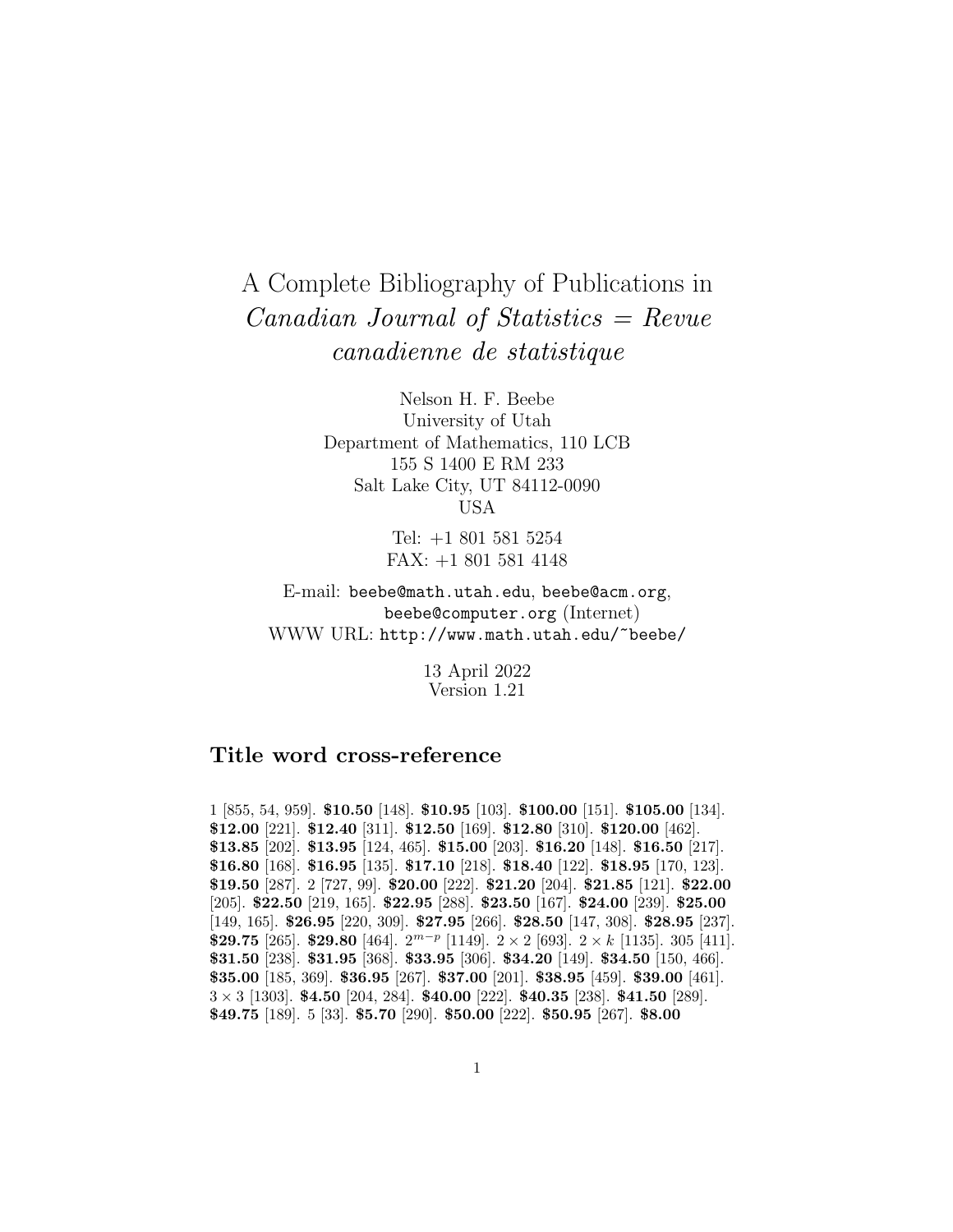[186, 152, 184]. **\$8.50** [166]. **\$8.75** [105]. **\$9.00** [104]. **\$9.95** [187, 200, 102].  $< \infty$  [264]. <sub>2</sub> [56]. <sub>3</sub> [56]. A [1163]. AR(1) [1021]. AR(p) [1104].  $\bar{E}^2$  [496].  $\bar{x}$ [793]. C [632, 10]. D [1137, 1616, 1411, 1523, 1163].  $D([0,\infty)^q,E)$  [192]. D(**IR**) [529]. E [905].  $\ell_1$  [1776].  $\epsilon$  [455]. F [547, 1849, 1, 22, 989].  $\gamma$  [178]. H [2008, 2]. K [1473, 1954, 95, 1867, 452, 1550]. L [557, 244, 235, 399, 988, 575, 929].  $L^1$  [529, 1942].  $L^2$  [1300].  $L^p$  [1942].  $L^q$ [1925]. L<sub>0</sub> [1596, 1619]. L<sub>1</sub> [769, 1282, 1136, 999, 515]. L<sub>2</sub> [769]. LR [21]. M [969, 717, 1104, 800, 372, 762, 1942, 1201, 835, 687, 1169, 406, 931, 32, 1].  $M/G/1$  [1447]. **Z** [1963].  $\mathcal{E}s^2$  [877]. *n* [1007].  $n < p$  [1605]. *P* [538, 1426, 753]. PA [99]. Q [1589]. R [935, 399, 575, 757, 727].  $r \times c$  [751]. S [1128, 935].  $s^2$ [935].  $\sigma$  [935]. T [49, 94, 1067, 426].  $\tau$  [642]. U [357]. Vec [143]. vech [143].

**-confidence** [178]. **-consistency** [1282]. **-contamination** [455]. **-content** [727]. **-day** [411]. **-dependence** [32]. **-distance** [1925]. **-distribution** [547, 426]. **-errors** [769]. **-estimate** [244]. **-estimates** [235, 835, 687]. **-estimateurs** [557]. **-estimation** [1169, 929]. **-estimators** [557, 969, 717, 1128, 1104, 800, 372, 762, 399, 999, 1201, 642, 988, 406, 575, 931]. **-factor** [99]. **-Function** [2008]. **-learning** [1589]. **-optimal** [905, 1137, 1616, 1411, 1163]. **-penalized** [1776]. **-quantile** [1942]. **-sample** [1867, 95, 1954]. **-sequences** [632]. **-simplex** [727]. **-statistic** [1]. **-statistics** [357, 2]. **-test** [94]. **-tests** [1849, 989]. **-Tightness** [529]. **-tuples** [452]. **-values** [1426]. **-variates** [22]. **-vine** [1523].

**/Commentaries** [571]. **/R´eplique** [572].

**0** [149, 166, 148, 170, 237, 238, 239, 266, 265, 519, 122, 188, 205, 169, 104, 221, 222, 186, 103, 147, 167, 168, 189, 202, 201, 307, 217, 464, 285, 187, 204, 218, 287, 290, 150, 123, 289, 368, 185, 135, 459, 152, 522, 284, 286, 105, 203, 520, 466, 460, 121, 369, 463, 184]. **0-02-424110-5** [135]. **0-02-917960-2** [151]. **0-12-285650-3** [149]. **0-12-426280-5** [369]. **0-12-473750-1** [286]. **0-12-504050-4** [239]. **0-12-618850-5** [219]. **0-201-07809-0** [368]. **0-205-05982-1** [167]. **0-205-05983-X** [167]. **0-205-06038-2** [167]. **0-262-06063-9** [103]. **0-333-19056-4** [202]. **0-333-90115-0** [202]. **0-387-9008-0** [520]. **0-387-90443-3** [221]. **0-387-90804-8** [520]. **0-387-90805-6** [520]. **0-387-96155-0** [463]. **0-387-96186-0** [464]. **0-393-09041-8** [124]. **0-393-09076-0** [124]. **0-442-25369-9** [308]. **0-444-00302-9** [287]. **0-444-00449-1** [266]. **0-444-00621-4** [466]. **0-444-00756-3** [460]. **0-444-86019-3** [289]. **0-470-26380-6** [187]. **0-470-26861-1** [284]. **0-470-26911-1** [204]. **0-470-99322-7** [166]. **0-471-01412-5** [288]. **0-471-02563-1** [121]. **0-471-02772-3** [122]. **0-471-03036-8** [309]. **0-471-03210-7** [218]. **0-471-05519-0** [238]. **0-471-07859-X** [306]. **0-471-86764-0** [459]. **0-471-86769-1** [519]. **0-471-95974-X** [220]. **0-471-95982-0** [170]. **0-520-03569-0** [148]. **0-660-90202-8** [200]. **0-669-01310-2** [205]. **0-691-04222-5** [217].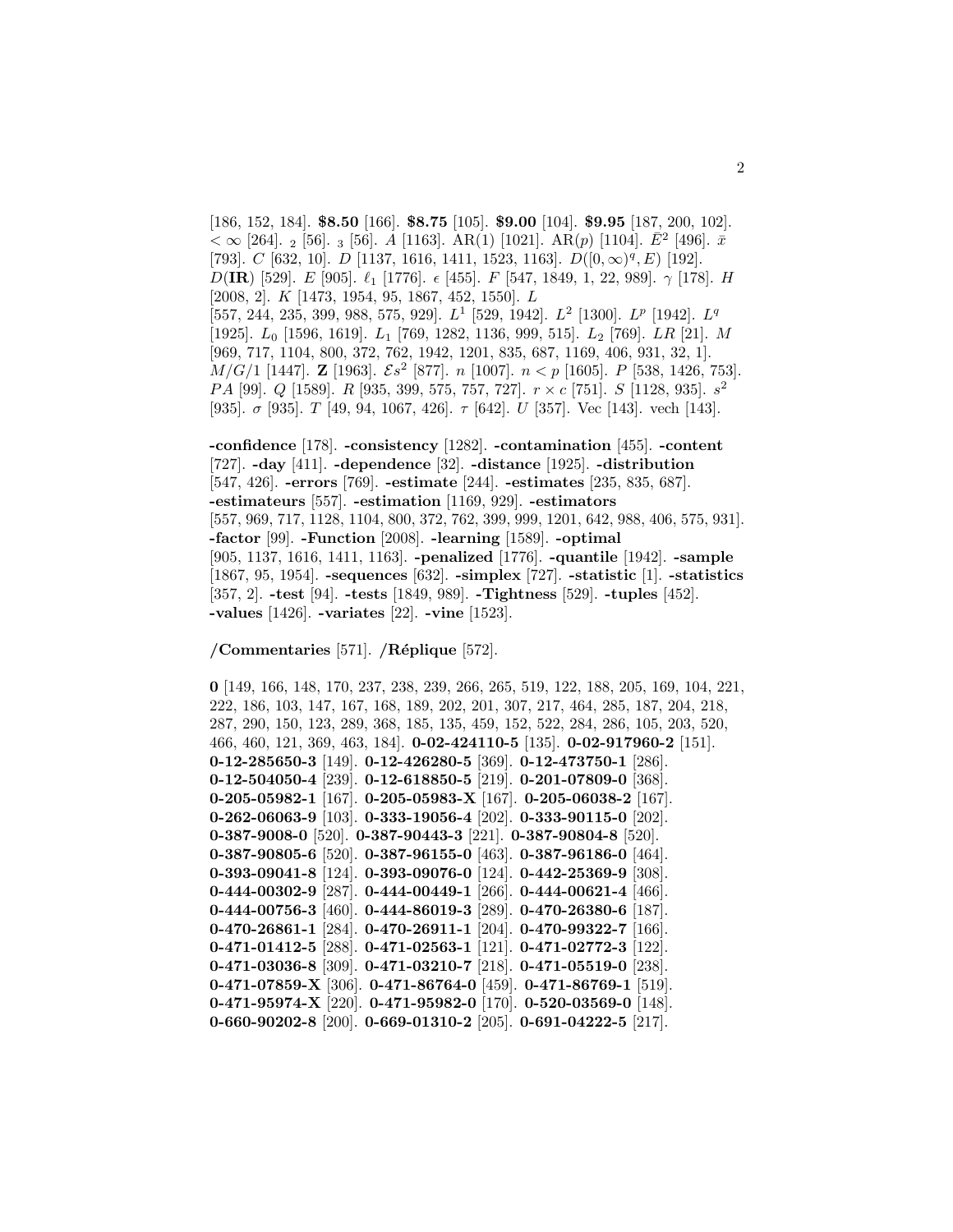```
0-7201-0930-2 [201]. 0-8020-5405-6 [203]. 0-8020-5489-7 [240].
0-8162-1150-7 [237]. 0-8218-1905-4 [168]. 0-8218-1906-2 [310].
0-8218-1907-0 [311]. 0-8247-6515-X [105]. 0-8247-6653-9 [265].
0-8247-6774-8 [185]. 0-8247-6800-0 [150]. 0-8247-6836-1 [169].
0-8247-6944-9 [189]. 0-8403-2287-9 [290]. 0-8405-0412-8 [186].
0-8405-0413-6 [184]. 0-8405-0425-X [152]. 0-85226-158-6 [284].
0-85274-330-0 [188]. 0-87872-099-5 [123]. 0-88275-477-7 [147].
0-88864-017-X [307]. 0-88864-074-9 [285]. 0-89116-573-8 [522].
0-904425-03-7 [104]. 0-920788-04-1 [222]. 0076 [240]. 0076-5333 [240].
0094 [310, 311]. 0094-8837 [310, 311]. 0471 [267]. 0471-08544-8. [267].
```
**1** [266, 519, 169, 222, 204, 284, 286, 121]. **11-511E** [200]. **12th** [165]. **1870s** [1533]. **19** [721, 778, 745, 1947, 1949]. **1957-1972** [67]. **1973** [134]. **1979** [2067, 289]. **1981** [462, 521]. **1994** [1245].

**2** [205, 201, 461]. **2-88124-013-5** [461]. **2016** [1740, 1723, 1732]. **22** [1245]. **23** [941]. **24** [897, 1247]. **26** [1013]. **27** [1063]. **28** [1140].

**3** [149, 122, 221, 289, 460]. **30** [1202]. **31** [1210]. **32** [1235]. **3G1** [165].

**4** [239, 168, 466].

**5** [217, 123, 135, 461, 369]. **511E** [200]. **5333** [240].

**6** [187, 203, 520, 184]. **65th** [2062].

**7** [166, 237, 104, 147, 218]. **77** [1992, 148].

**8** [186, 185, 522]. **8.** [267]. **'81** [462]. **8837** [310, 311].

**9** [265, 103, 189, 285, 287, 290]. **90** [134]. **90-277-0614-X** [134]. **92k** [778]. **93e** [721]. **93g** [745]. **97f** [897]. **99f** [1013].

**A83** [124]. **Abraham** [459]. **absence** [153]. **absolute** [906]. **absolute-error** [906]. **abstracted** [67]. **absurd** [648, 746]. **abundance** [1322, 1132, 130, 304]. **abundances** [254]. **Academic** [219, 239, 286, 369, 521, 149]. **Accelerated** [1277, 900]. **acceleration** [752]. **acceptance** [622]. **access** [1340, 1314, 1329, 1364]. **accommodating** [1743]. **account** [854]. **accuracy** [979, 1762, 1643]. **accurate** [1097, 870, 1537, 1641, 545]. **acid** [490, 732, 491]. **acidity** [268, 492]. **Acknowledgement** [1258, 1343, 1434, 1477, 1575, 1609, 1656, 1683, 1715, 1748, 1783, 1821, 1863, 1912, 1986]. **Acknowledgements** [1258]. **active** [1779]. **activities** [486]. **Acute** [609, 610, 487]. **Adam** [188]. **Adaptive** [1972, 1072, 1943, 1191, 1628, 1911, 1319, 700, 232, 1914, 1118, 1419, 604, 1100, 882, 1127, 1414, 1760, 1799, 1475, 1797, 1702]. **Addendum**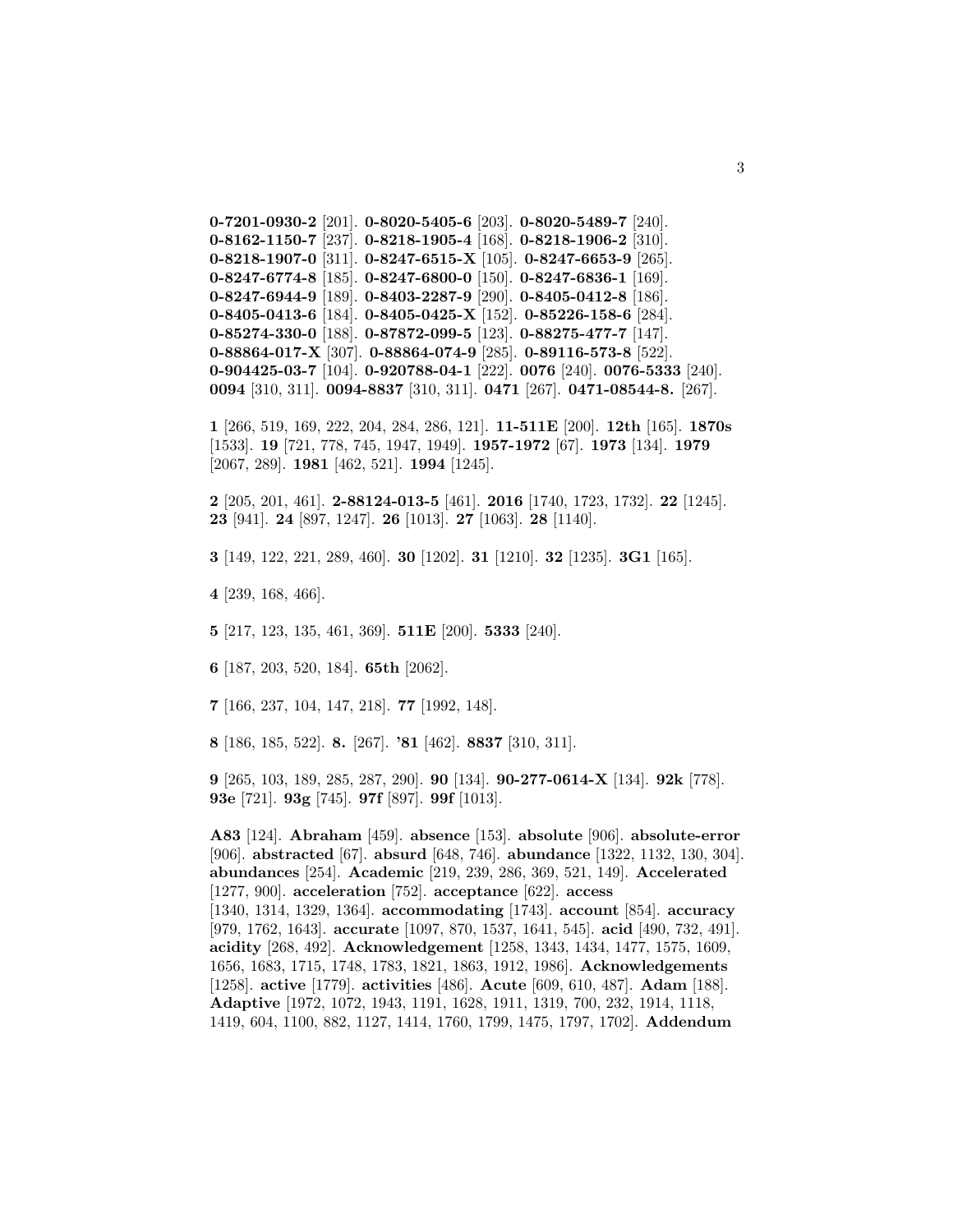[523, 722, 744, 940, 778, 897, 1106, 1013, 721, 777, 896, 941, 1063, 745, 1012]. **Addendums** [759, 952]. **Addison** [368]. **Addison-Wesley** [368]. **additional** [621]. **Additive** [1687, 1487, 953, 930, 677, 1591, 1652, 1369, 1362, 1882, 1940, 142, 1917, 1697]. **additivity** [1547, 1737]. **adequacy** [83]. **adjusted** [1695, 1584, 1212, 1677, 1952, 1415, 1702]. **Adjusting** [613, 1331, 1721]. **Adjustment** [2041, 449, 484, 1376, 483, 308, 1469]. **Adjustments** [747, 922, 869]. **Adler** [200]. **administrative** [1123, 488]. **administratives** [488]. **admissibility** [686, 625, 120, 180]. **admissible** [415]. **admission** [781]. **admissions** [431]. **admitting** [277]. **ADNI** [1910]. **Adolf** [102]. **Advanced** [368]. **aerosols** [491]. **affected** [1152, 1268, 1367]. **affected-sib-pair** [1367]. **affecting** [296]. **affine** [1207]. **affine-invariant** [1207]. **Afriat** [217]. **after** [1463]. **against** [640, 1054, 153, 796, 773, 791, 751, 1472]. **Age** [1533, 414, 354, 786, 262, 350]. **age-period-cohort** [786]. **agent** [1090]. **agglomerative** [138]. **aggregate** [330, 342]. **aggregation** [50, 1678]. **aggressive** [1453]. **agreement** [964, 813, 941, 1412]. **agricoles** [477]. **agricultural** [943, 477]. **AIC** [1518]. **AIDS** [626]. **Air** [781, 784, 609, 613, 782, 610, 780, 783]. **Akademia** [521]. **Akaike** [1791]. **albatross** [1392]. **Albert** [286]. **Alberta** [265, 307, 285]. **aléatoire** [155]. **al´eatoires** [59, 110, 98]. **Alexander** [460]. **Algebra** [2047, 2009, 188, 2026, 460]. **algorithm** [1837, 1781, 1914, 956, 1922, 1010, 1751]. **algorithms** [1416, 1635, 138, 1836]. **aliased** [1474, 1629]. **aliasing** [292, 177]. **aligned** [172, 374]. **aligned-rank** [374]. **allocation** [700]. **Allowance** [472]. **Allyn** [167]. **Alternative** [903, 79, 1579, 438, 1222, 242, 1897, 159]. **alternatives** [1396, 711, 1054, 895, 1346, 751, 1472, 496]. **always** [685]. **Alzheimer** [1144, 1904]. **ambient** [491]. **ambiguous** [1969]. **American** [168, 310, 311]. **Ames** [740, 742]. **among** [1473, 1041, 63, 917, 673, 1855, 1040]. **amplitude** [1028]. **Amsterdam** [289]. **anaerobic** [518, 635, 634]. **Analyse** [582, 1325, 1042, 723, 1028]. **Analyses** [1046, 812, 331, 1116, 1539, 1661]. **analysing** [1440]. **Analysis** [1045, 1989, 611, 2036, 1991, 1043, 1152, 1867, 782, 1153, 2017, 2063, 103, 1044, 1993, 1390, 2067, 674, 2031, 2039, 314, 955, 846, 2041, 1324, 2033, 1154, 1674, 1835, 1786, 1256, 237, 238, 258, 1150, 1322, 914, 215, 612, 698, 1470, 1304, 250, 699, 613, 1375, 363, 1223, 1499, 794, 1437, 1879, 1124, 1128, 659, 1486, 983, 2060, 723, 1360, 1758, 1569, 1069, 371, 1041, 1151, 417, 1367, 1408, 708, 626, 313, 1521, 1387, 883, 524, 1880, 874, 1554, 1659, 1906, 1572, 285, 1767, 1082, 1978, 423, 1570, 1533, 72, 919, 1548, 1778, 1840, 1894, 1148, 1594, 1896]. **analysis** [1167, 1233, 1028, 289, 334, 1200, 1907, 1968, 1386, 1899, 1987, 55, 982, 1352, 1933, 918, 801, 81, 889, 789, 1626, 469, 1657, 783, 1727, 284, 619, 709, 1593, 1528, 748, 67, 936, 493, 1281, 1040, 908, 1381, 173, 1311, 1096, 467, 181, 496, 1700, 1952, 1011, 990, 1252, 1571, 1271, 1688, 1583, 954, 468, 582, 1325, 1326, 1042, 122, 147, 240, 308]. **analytic** [831]. **Analyzing** [137, 350, 1215, 1607, 1009, 1865]. **Anatole** [150]. **ancillarity** [349, 754].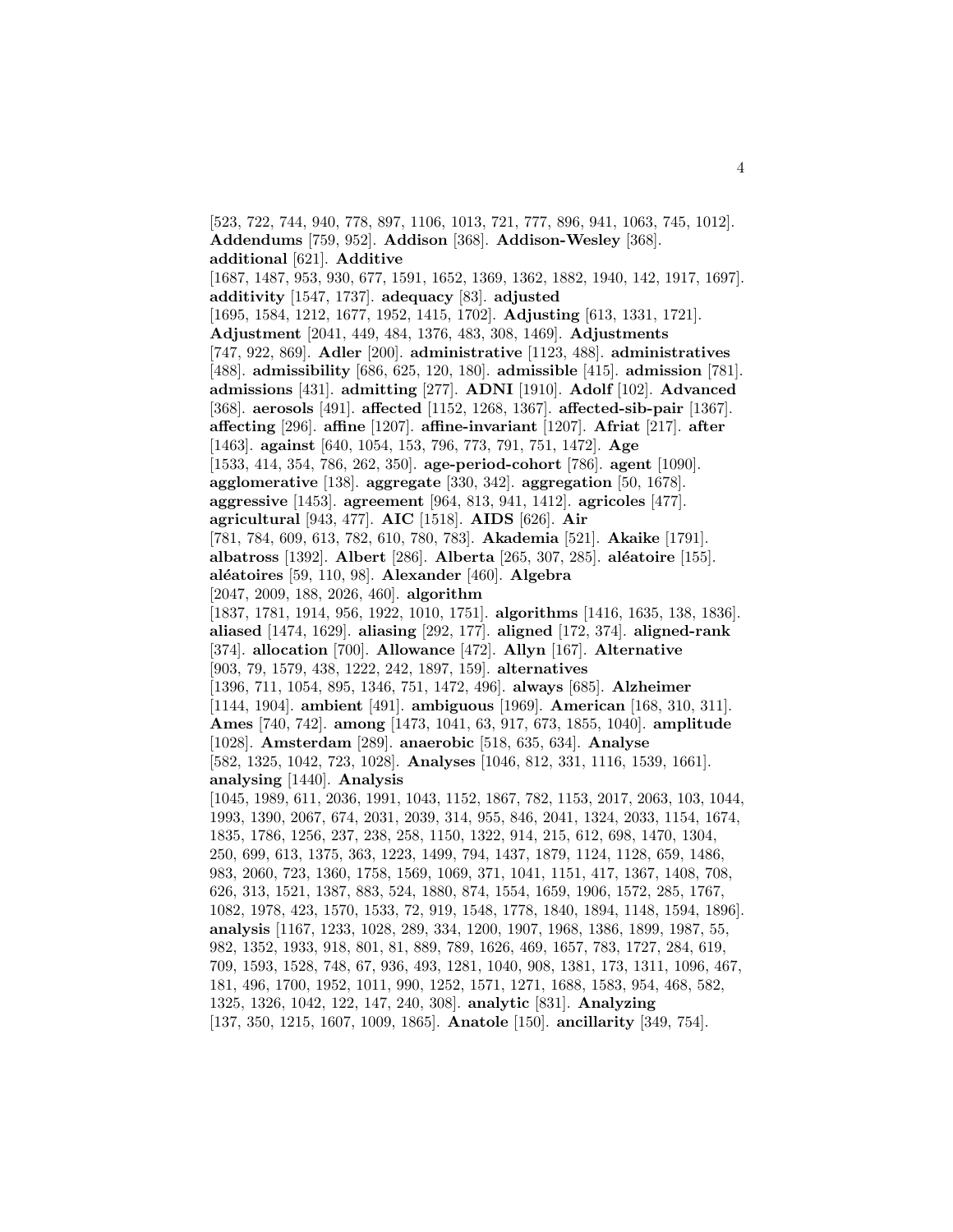**ancillary** [1951]. **Anderson** [147]. **Andr´e** [1446, 1445]. **annotated** [832]. **announcements** [1686]. **annual** [165]. **ANOVA** [1237]. **Anscombe** [977]. **answering** [720]. **Antarctic** [944, 1670]. **Anthony** [185]. **antifiducial** [326]. **any** [118, 33]. **Apercu** [450]. **Application** [54, 482, 1817, 1747, 879, 257, 1558, 987, 844, 1486, 1909, 1143, 1752, 477, 1889, 1098, 229, 1484, 1791, 556, 1346, 251, 356, 1731, 1537, 1100, 1655, 1861, 11, 431, 1640, 1727, 586, 510, 1872, 1955, 1593, 483, 1323, 472, 1960, 1196, 16, 1465, 1475, 1549, 1629, 54, 547, 471, 626, 792, 483, 80]. **Applications** [1988, 1269, 692, 2022, 2008, 2024, 2025, 2033, 907, 732, 134, 24, 1810, 699, 949, 1957, 230, 212, 1082, 187, 452, 749, 1908, 1393, 1160, 1704, 292, 295, 1190, 1444, 1877, 420, 13, 1381, 541, 806, 239, 240, 123, 286, 203]. **Applied** [265, 2015, 2054, 2010, 185, 2052, 465, 218, 466, 462, 167, 460, 463]. **appraisal** [863]. **Approach** [372, 2013, 669, 561, 1546, 1470, 781, 205, 1223, 1499, 904, 1694, 1397, 1125, 371, 1318, 474, 1261, 1449, 874, 1915, 1136, 456, 1710, 947, 1370, 1894, 1108, 359, 1684, 928, 1012, 1013, 1209, 1931, 297, 1182, 1812, 1852, 1954, 48, 1507, 1565, 1215, 1606, 1357, 1562, 1895, 1249, 1287, 1171, 1556, 1519]. **approaches** [1401, 1542]. **approche** [1261]. **Approximate** [392, 730, 1212, 1782, 1147, 1560, 427, 1625, 761, 1161, 1938, 925]. **approximately** [1779, 704, 826, 1021]. **Approximating** [2048, 933, 1308, 520]. **Approximation** [855, 1654, 690, 956, 1180, 1005, 1828, 1483, 182, 282, 213, 533]. **Approximations** [441, 800, 1653, 508, 618, 1597, 852, 547, 208, 818, 1147, 890, 1745, 832, 514, 521, 915, 398, 599, 429]. **April** [462]. **arbitrarily** [1176]. **ARCH** [1198, 1497, 1576, 1312]. **ARCH/GARCH** [1576]. **Archimedean** [405, 1273]. **archim´ediennes** [405]. **area** [1801, 869, 1893, 1735, 1585, 1789, 1791, 1204, 1489, 1512, 785, 1644, 1734, 1450, 1964, 1502, 1679, 1839, 1689, 1919, 1171, 1142]. **areas** [832]. **argument** [56]. **arguments** [408]. **ARIMA** [274, 457, 856, 1246, 1247]. **arising** [1332, 1513]. **ARMA** [1725, 880, 688, 1353]. **armed** [1371]. **Aroian** [311]. **arrangements** [177]. **arrays** [74, 987, 808, 1831, 1646]. **Article** [1757]. **Articles** [1259, 1327, 1279, 1363, 1313]. **Askey** [2062]. **aspects** [226, 758, 1433]. **assays** [48]. **Assessing** [585, 1643, 1547, 948, 1634, 1049]. **assessment** [1815, 1054, 741, 1388, 440, 1496, 962]. **assignment** [1035]. **assisted** [489]. **associate** [316, 1, 361]. **associated** [665, 610, 12, 1669]. **Association** [2020, 1930, 221, 329, 1827, 100, 1730, 1805, 1910, 1539, 1819, 1249, 1936]. **associations** [612]. **assumption** [1413]. **asthma** [782]. **asthmatic** [610]. **asymmetric** [1284, 1934, 835, 706]. **asymmetry** [406]. **Asymptotic** [277, 817, 1003, 183, 214, 641, 1104, 513, 1367, 660, 212, 766, 435, 1850, 112, 594, 966, 336, 341, 850, 798, 600, 959, 1220, 620, 769, 1001, 299, 301, 250, 557, 904, 133, 331, 21, 651, 92, 567, 867, 378, 1809, 447, 988, 1, 857, 172, 374, 387, 337, 1799, 939, 566]. **asymptotically** [276]. **asymptotically-independent** [276]. **Asymptotics** [999, 799, 1599, 1294, 631, 842, 1810]. **asymptotique**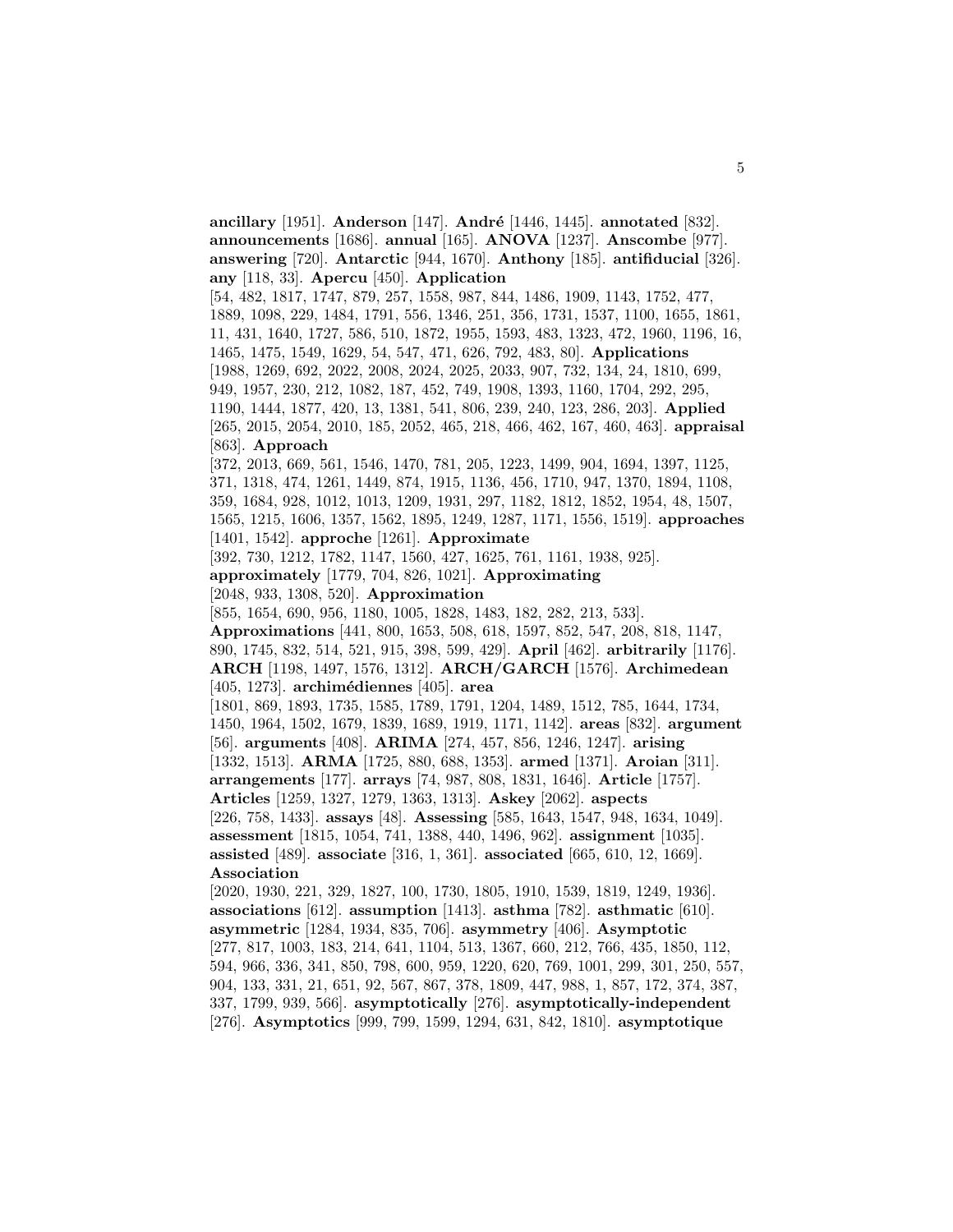[939, 1001, 557, 566, 387]. **asymptotiquement** [276]. **Atlas** [2064, 2058, 522]. **attending** [609]. **attribute** [774]. **AUC** [1468]. **auteurs** [1497, 1985]. **Author**

[721, 722, 744, 759, 777, 896, 940, 952, 941, 1063, 1985, 745, 1012, 654, 624]. **Authority** [1949]. **Authors** [1497]. **autocorrelated** [1695, 71]. **autocorrelations** [601, 1001, 566, 1001, 566]. **autocovariance** [987, 1953]. **autocovariances** [601, 1001, 457, 348]. **Automatic** [1389, 1933, 545]. **autor´egressif** [855]. **autoregression** [1577, 1087]. **Autoregressive** [207, 855, 50, 1074, 1138, 1490, 1351, 1072, 1764, 554, 1420, 1843, 1963, 1352, 1660, 1765, 1917]. **autoregressive-parameter** [554]. **autoregressives** [50]. **aux** [1258, 1434, 1477, 1575, 1609, 1656, 1683, 1715, 1748, 1783, 1821, 1863, 1912, 1986, 251, 572, 483]. **auxiliaire** [1261]. **auxiliary** [1238, 1261, 1204, 1263, 701, 199, 1114, 980]. **available** [151, 306, 679]. **average** [1352, 487, 1086, 128, 207]. **averaged** [1789]. **averages** [113, 844, 88, 843]. **averaging** [1834]. **axiomatic** [80].

**B** [148, 168, 189, 464, 368, 522, 105]. **backcasting** [1131]. **backward** [1877]. **Bacon** [167]. **balance** [86]. **balanced** [74, 1663, 1887, 1062, 53, 1281]. **Ballot** [116]. **band** [1390]. **band-recovery** [1390]. **banding** [1943]. **bands** [1808, 404, 537]. **bandwidth** [993]. **Banks** [2018, 201]. **bar** [577, 641]. **barriers** [47]. **BART** [1475]. **Bartholomew** [496]. **Bartlett** [1841]. **base** [947, 878, 15]. **based** [1795, 1625, 1837, 1035, 1202, 1648, 1747, 1668, 1802, 1304, 302, 300, 299, 301, 1088, 904, 1694, 1529, 1879, 1678, 715, 723, 1044, 1090, 1662, 1172, 1681, 1893, 859, 1027, 1048, 1649, 1380, 1828, 1514, 1916, 1850, 434, 1579, 112, 422, 1495, 947, 742, 1076, 1778, 1840, 1622, 1979, 1262, 453, 1476, 1602, 15, 1371, 1412, 1684, 332, 1394, 1807, 1686, 1745, 373, 1182, 1402, 1765, 1955, 1964, 638, 1174, 1481, 1689, 1195, 593, 841, 1547, 1836, 1453, 1509, 1511, 1249, 1582, 1556, 1703, 1936, 1583]. **bases** [1961]. **basic** [1533, 293, 80]. **Basilevsky** [460]. **basis** [1118, 322]. **Bay** [1816]. **Bayes** [616, 58, 776, 625, 1055, 903, 1125, 773, 869, 1093, 435, 981, 419, 972, 1056, 1033, 709, 1759, 1689, 806, 1231, 1571]. **Bayes-frequentist** [1093]. **Bayesian** [1444, 1625, 561, 608, 847, 1117, 247, 418, 658, 914, 1456, 1692, 1144, 1053, 649, 421, 1705, 823, 1591, 1240, 59, 1054, 1904, 983, 1079, 1360, 1758, 1137, 1264, 1408, 626, 819, 1387, 1796, 1449, 1410, 874, 1915, 1735, 818, 1016, 1145, 1288, 423, 1687, 1570, 1934, 900, 1908, 694, 1782, 1811, 1523, 1744, 1907, 1386, 1921, 281, 982, 801, 971, 1626, 1310, 431, 1190, 1401, 1938, 1402, 1017, 709, 1496, 748, 936, 1232, 1720, 682, 790, 1308, 495, 1661, 1721, 1895, 1002, 1556, 1969]. **bayesienne** [59]. **be** [37, 94, 8]. **Beaufort** [229]. **Beer** [581, 582, 583]. **Behara** [222]. **behave** [538]. **behavior** [1001, 1003, 337]. **Behaviour** [673, 1270, 1104, 674, 594, 988, 857, 798]. **behaviours** [1453]. **Behrens** [598, 1093]. **Behrens-Fisher** [598, 1093]. **Belief** [592]. **beliefs** [41]. **Benchmarked** [1801]. **benefits** [1842, 489]. **Bent** [1490]. **Bent-cable** [1490]. **Berkeley** [148]. **Berkson** [1348, 1718, 1357]. **Berlin** [520]. **Bernoulli** [844]. **Bernstein** [1103, 971, 1745, 1571]. **Berry** [244, 357]. **Best**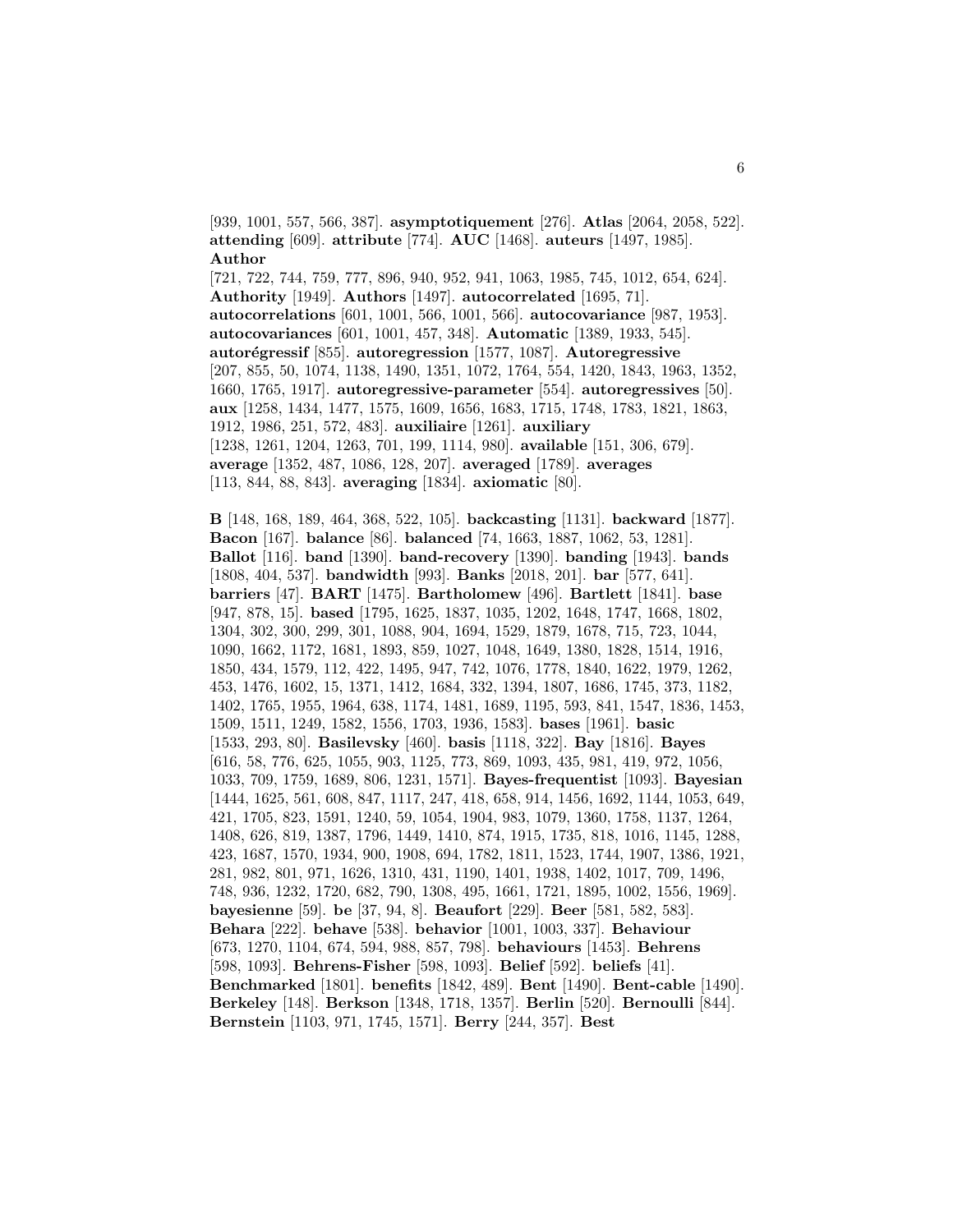[657, 1201, 497, 52, 1663, 810, 685, 1171]. **beta**

[1625, 1187, 1886, 727, 1915, 1906, 899]. **beta-process** [899]. **beta-Stacy** [1625]. **beta-type-** [727]. **Better** [761, 354, 1762, 132]. **between** [247, 526, 278, 340, 497, 612, 782, 407, 1578, 898, 558, 69, 293, 1195, 1491, 1628, 360]. **Beyond** [964]. **Bias** [1413, 1858, 937, 969, 153, 1455, 1111, 1592, 735, 512, 918, 527, 1621, 931, 1518]. **bias-corrected** [1518]. **bias-robust** [931]. **Biased** [1202, 1438, 1957, 1019, 1419, 1394, 1540, 1931, 1541, 1169, 1174, 1755, 525]. **biases** [1759]. **Bibliographiques** [221, 222, 290, 289]. **Bibliography** [1989, 233, 147, 832, 67]. **bidimensionnelles** [605, 405, 926]. **bi`ere** [582]. **Big** [1777, 1778, 1894, 1780, 1773]. **bilinéaires** [1300]. **bilinear** [1300]. **Bill** [309]. **Binary** [771, 685, 1333, 659, 1761, 1695, 1229, 1349, 1711, 1412, 756, 1217, 1122, 1033, 876, 1890, 748, 1215, 1481, 1876, 1249, 1513, 1792]. **Binary-image** [771]. **binomial** [761, 686, 403, 40, 1061, 1007, 1170, 229, 977, 451, 709, 1571]. **binomiales** [977]. **bioassay** [740, 741, 853, 739]. **bioassays** [1090]. **bioinformatics** [1393]. **biological** [1407, 1745, 130, 254]. **biology** [1392]. **biomarker** [1651, 1549, 1628]. **biomarkers** [1527]. **Biomedical** [1992, 148]. **biomolecular** [1640]. **Biostatistics** [2030, 290]. **biplot** [676]. **Birnbaum** [105]. **birth** [277, 414, 363, 14]. **birth-and-death** [277, 414]. **birth-death** [363]. **birthday** [2062]. **Bivariate** [793, 1270, 653, 721, 1930, 1277, 1143, 1176, 1410, 622, 1767, 1288, 1881, 140, 1623, 1524, 1000, 1413, 1634, 12, 1614, 907, 325]. **black** [1392]. **black-footed** [1392]. **Blake** [218]. **Blending** [1592]. **Blest** [1184]. **Blind** [1107]. **Block** [1236, 1297, 1972, 1887, 427, 1727, 99, 728, 172, 374, 35, 65]. **block-thresholding** [1972]. **blockchain** [1965, 1885]. **blocking** [1216]. **blood** [626]. **BLUEs** [278, 340]. **BLUS** [1032]. **Blyth** [222]. **BMDP** [1992, 148]. **BMDP-77** [1992, 148]. **board** [1716, 1707, 255, 1724, 1733]. **bodies** [644]. **Bombay** [202]. **Book** [149, 166, 148, 170, 219, 220, 237, 238, 239, 240, 266, 267, 265, 288, 309, 519, 122, 188, 205, 169, 104, 186, 103, 147, 165, 167, 168, 189, 124, 202, 201, 307, 217, 464, 285, 187, 204, 218, 287, 102, 310, 311, 150, 123, 368, 1998, 55, 185, 135, 459, 80, 152, 522, 43, 200, 30, 284, 286, 105, 203, 461, 520, 466, 151, 460, 462, 121, 369, 521, 134, 463, 308, 184, 306, 465]. **Books** [205]. **Bootstrap** [1293, 869, 478, 604, 1645, 527, 1439, 733, 715, 979, 1576, 690, 1064, 1605, 1579, 1294, 1676, 860, 1921, 1067, 538, 1727, 667, 706, 1709, 923, 1236]. **bootstrap-** [1067]. **Bootstrapping** [1418, 1032, 980]. **born** [1984]. **borrowing** [1584]. **Boston** [167]. **both** [849, 1754, 1743]. **bound** [78, 906, 357]. **boundaries** [76, 363]. **boundary** [1338, 1283]. **Bounded** [1563, 763, 804]. **Bounded-influence** [763]. **Bounds** [45, 68, 1149, 211, 405, 281, 806]. **Bovas** [459]. **bowel** [1150, 1153, 1151, 1154]. **Box** [904, 1156, 894, 1939, 1405]. **brain** [1909, 1910]. **brain-wide** [1910]. **branching** [260, 298, 1485, 2066, 150]. **brand** [36, 194]. **Breach** [461]. **break** [431]. **break-point** [431]. **breaking** [815]. **breast** [1465]. **breeding** [24]. **Bregman** [1850, 1433]. **Brick** [167]. **bridge** [19]. **bridges** [560]. **Brillinger**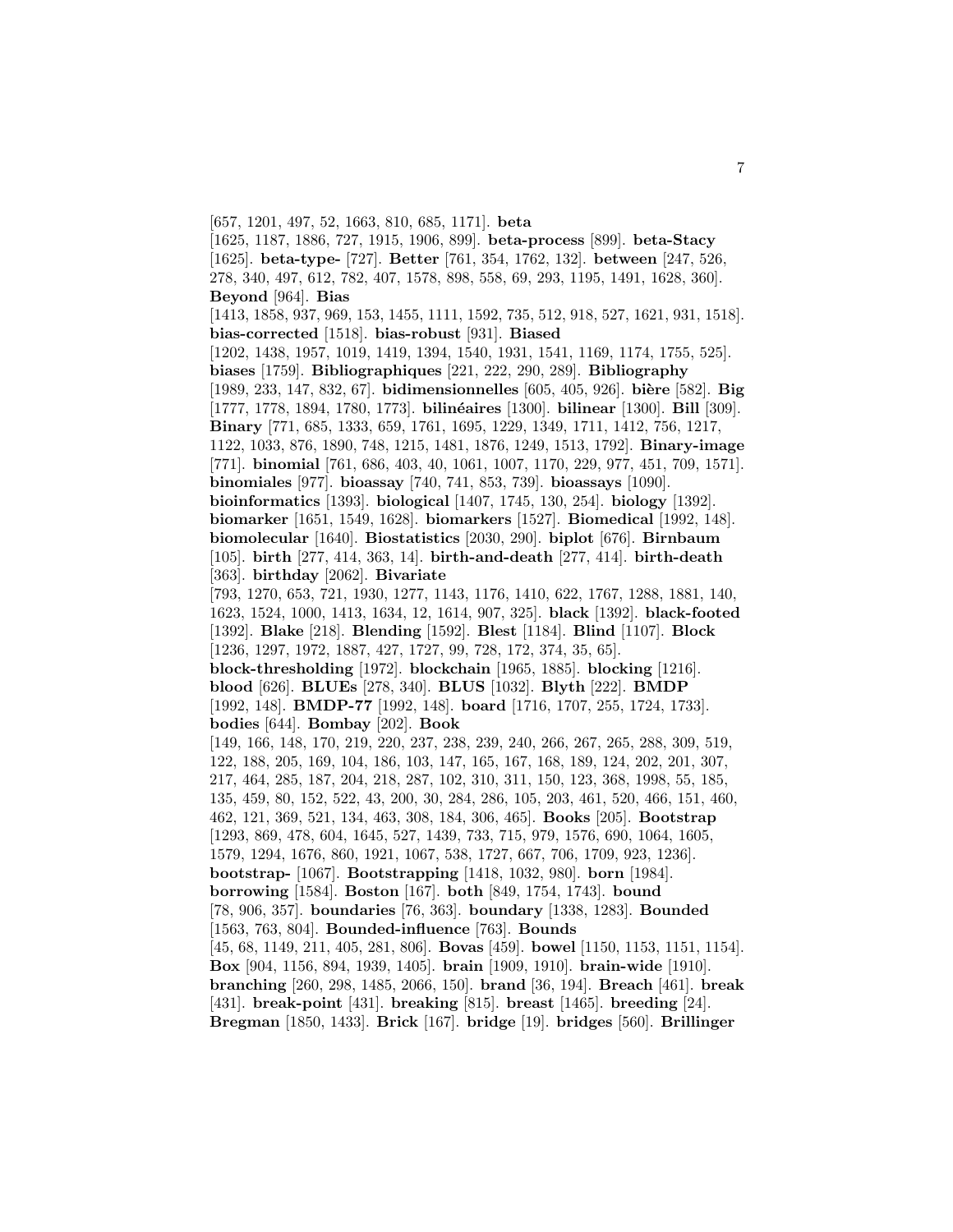[237]. **Bristol** [188]. **British** [1323, 498, 1949]. **broad** [1927]. **broken** [1228, 1797]. **broken-line** [1228]. **Brown** [148]. **Brownian** [2049, 456, 509, 520]. **Brusegard** [200]. **Budapest** [521]. **Byers** [167].

**C** [149, 148, 238, 267, 1202, 188, 205, 222, 165, 1210, 287, 633, 522, 200, 284, 203, 462, 134, 465]. **C\$17.50** [307]. **C\$20.85** [202]. **C\$25.00** [240]. **C\$30.00** [285]. **C\$37.50** [309]. **C\$6.95** [290]. **cable** [1490]. **calcul** [2001, 184]. **calculation** [1713]. **calculations** [600]. **Calculator** [2064]. **calculus** [1837, 125]. **calibrated** [1677]. **calibration** [1094, 1368]. **California** [148]. **call** [1044]. **Calle** [1235]. **Cambridge** [103]. **camp** [609]. **Campbell** [222]. **camper** [612]. **Canad** [721, 1202, 1140, 778, 941, 1063, 1210, 897, 745, 1235, 1245, 1013, 1247]. **Canada** [2028, 200, 462, 134, 312, 636, 5, 171, 391, 487, 638, 338, 489]. **Canadian** [1314, 1329, 1947, 1814, 499, 637, 379, 380, 381, 382, 194, 510, 483, 467, 16, 468, 1340, 1364]. **canadiana** [222]. **Canadians** [582, 583, 581]. **canadiennede** [1014]. **canadiens** [483, 582]. **cancer** [786, 1465, 1556]. **candidate** [1155]. **canonical** [145, 173]. **capacity** [697, 698]. **Capture** [1385, 1389, 1390, 1132, 1391, 1464, 1452]. **Capture-recapture** [1385, 1389, 1390, 1132, 1391]. **caractéristiques** [1325]. **carcinogen** [853]. **care** [637, 636, 638]. **Carl** [121]. **Carl-Erik** [121]. **Carleton** [309]. **Carlo** [1077, 914, 232, 1005, 1483, 1209, 910, 1606]. **carpocapse** [1325]. **Carter** [290, 466]. **cas** [1026, 932, 50, 335]. **Case** [258, 1150, 1322, 1041, 1151, 313, 1521, 1040, 1239, 1026, 932, 1574, 1742, 50, 1162, 499, 585, 637, 1098, 580, 1543, 1842, 1241, 1617, 297, 44, 440, 1657, 1984, 1507, 1392, 1816, 959, 697]. **case-cohort** [1543, 1241]. **case-control** [1239, 1742, 1842, 1617, 1657]. **Case-study** [697]. **cases** [1139, 471]. **Cassel** [121]. **Catalogue** [200]. **Categorical** [103, 174, 1993, 2033, 240, 1459, 1398, 1437, 875, 1263, 990]. **categories** [73, 157]. **category** [1337]. **cattle** [411]. **Cauchy** [444, 85]. **Causal** [1590, 1639]. **cause** [916]. **CDF** [1176]. **cell** [1817, 1027]. **Cellular** [908]. **Censored** [1352, 1765, 669, 1625, 757, 1251, 1785, 1613, 404, 1176, 354, 645, 1235, 1535, 1882, 1926, 333, 1493, 1580, 890, 1358, 889, 1738, 1643, 899, 1825, 231, 1253, 1755, 1786, 1712, 303, 1252, 1415, 1611]. **Censoring** [425, 1653, 1202, 1276, 661, 615, 1828, 1235, 505, 1234, 1931, 1657, 1487, 1691, 1406, 1870]. **censorship** [690, 537, 959]. **Census** [489]. **central** [552, 430, 1622]. **centrality** [433]. **centre** [1760]. **centroid** [1977]. **century** [2059]. **Certain** [92, 12, 497, 57, 979, 447, 448, 254]. **Chaˆines** [2006, 186]. **chain** [1668, 342, 1209, 910]. **Chains** [2048, 2050, 2065, 257, 715, 1408, 111, 920, 520, 520]. **challenges** [1775, 1965, 1014]. **Chambers** [122]. **Champs** [110]. **Change** [1471, 86, 115, 1130, 976, 1244, 1860, 1879, 1670, 1883, 1719, 824, 1848, 1601, 1056, 857, 1727, 1877]. **Change-over** [86]. **change-point** [1130, 976, 1860, 1719, 1848, 1601, 857, 1877]. **changepoint** [1456, 718, 513]. **changing** [1074]. **characteristic** [588, 692, 816, 81, 426, 1469]. **characteristics** [612, 1325, 972]. **Characterization**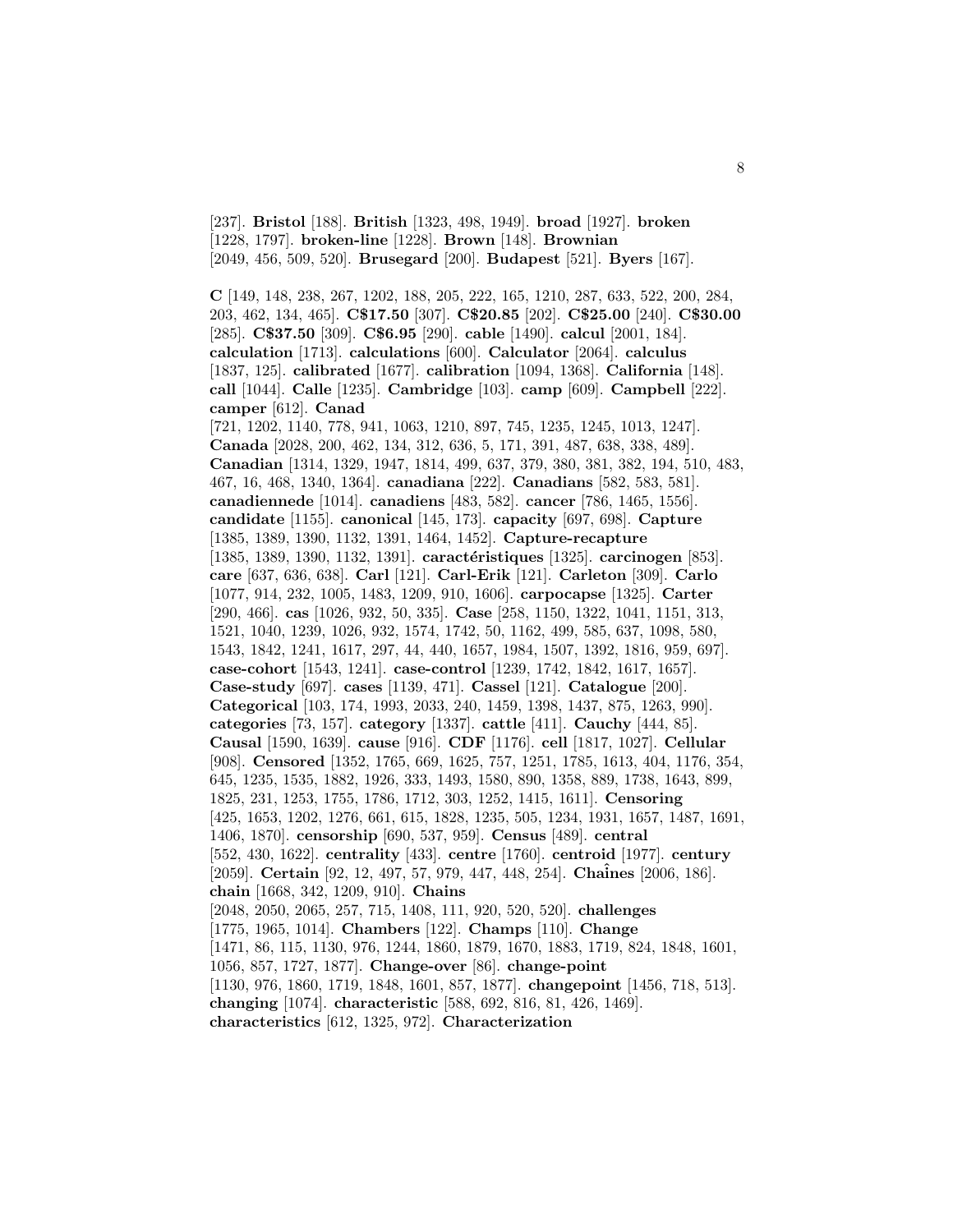[841, 6, 28, 705, 725, 114, 38, 377, 304, 144]. **Characterizations** [1996, 1235, 1234, 142, 280, 166]. **charts** [793, 935, 738]. **Chaubey** [462]. **Chebyshev** [1671]. **Checking** [1832, 1795, 1420, 1406]. **chef** [1181, 1248, 1292]. **chemicals** [741, 739]. **chemistry** [583, 581]. **Chen** [1245]. **chi** [1668, 830, 577, 641, 1135, 751, 397]. **chi-bar-square** [641]. **chi-bar-squared** [577]. **chi-square** [1668, 830, 751, 397]. **child** [637, 636, 638]. **child-care** [638]. **children** [609, 613, 610, 1453]. **choice** [1441, 905, 553, 562]. **choix** [723]. **Cholesky** [1916]. **Cholesky-based** [1916]. **chromosome** [1153]. **chronologiques** [482, 348]. **cigarettes** [194]. **circle** [1009, 207]. **circles** [618, 1597]. **circular** [577, 640, 983, 1735, 1770, 1178, 1472, 1854, 44]. **circular-cone** [640]. **CJS** [1531, 1587]. **Claes** [121]. **Claes-Magnus** [121]. **class** [653, 721, 277, 978, 949, 454, 552, 1305, 1603, 873, 1951, 1082, 71, 132, 1824, 1298, 792, 966, 988, 1580, 751, 336, 1927, 563, 109, 1190, 1444, 209, 579, 199, 1544, 172, 1669]. **Classement** [488]. **Classes** [276, 788, 657, 1233, 1]. **classical** [421, 1348]. **Classification** [1339, 1866, 59, 984, 657, 92, 10, 37, 1605, 31, 694, 1873, 1527, 1321, 1684, 191, 1433, 1044]. **Classifications** [2020, 1412, 221]. **Classified** [103, 1993, 1545]. **classifier** [332, 1977]. **Clayton** [1955]. **clear** [1149]. **climate** [1670]. **clinical** [655, 1240, 73, 157, 700, 1371, 1760, 1583, 1628]. **Closed** [1494, 1391]. **Closed-form** [1494]. **closeness** [805, 576]. **Cluster** [1978, 1344, 1567, 1025, 1771, 1207, 310, 1704, 2032, 834, 1606, 1729, 1876, 1482]. **cluster-randomized** [1482]. **cluster-sample** [1606]. **clustered** [1098, 1538, 1356, 1854, 1658, 1033, 1825, 954]. **Clustering** [62, 1747, 138, 1372, 1476, 1976, 1684, 1509]. **clusters** [1057, 1105, 875, 1513]. **Co** [205, 147, 124, 135, 466, 460]. **coarse** [1586]. **Cocozza** [1210]. **Cocozza-Thivent** [1210]. **codling** [1322, 1325, 1326, 1323, 1324]. **coeditors** [310, 311]. **coefficient** [653, 721, 1787, 1492, 1843, 378, 325, 790, 1465, 1317, 1944]. **coefficients** [1300, 1561, 516, 419, 1413, 548, 1835]. **cognitive** [1144]. **cohort** [1533, 1543, 786, 1241]. **cohorts** [1754]. **Coin** [612, 662, 611, 609, 613, 610, 673, 1419]. **cointegrated** [1353]. **Collaborative** [1814]. **collection** [489]. **Collier** [151]. **collision** [358, 360]. **collisions** [908]. **Colloquium** [134]. **coloured** [1782]. **Columbia** [498, 1949, 1323]. **combination** [1527, 397, 1872]. **combinations** [475, 512, 1060]. **Combinatorial** [2057, 2]. **Combinatorics** [2025, 206, 203]. **Combined** [1666, 790, 1853]. **Combining** [1615, 1790, 1213, 785, 501]. **commentaires** [572]. **Commentaries** [571]. **Comments** [743, 812, 584, 383, 639, 316, 361, 470]. **Common** [1859, 1858, 807, 376, 1295, 802]. **Common-factor** [1859]. **commutation** [295]. **Compact** [2009, 2026, 2061, 821, 188]. **companies** [488]. **Company** [202, 290, 289, 368, 134, 308]. **comparative** [1757, 1812]. **Comparing** [526, 667, 90, 614, 562, 1714]. **Comparison** [399, 100, 322, 1535, 2051, 579, 394, 1550, 321, 1192, 922, 138, 853, 524, 443, 228, 918, 159, 1195, 1542, 1618, 368]. **comparisons** [1546, 1866, 362, 49].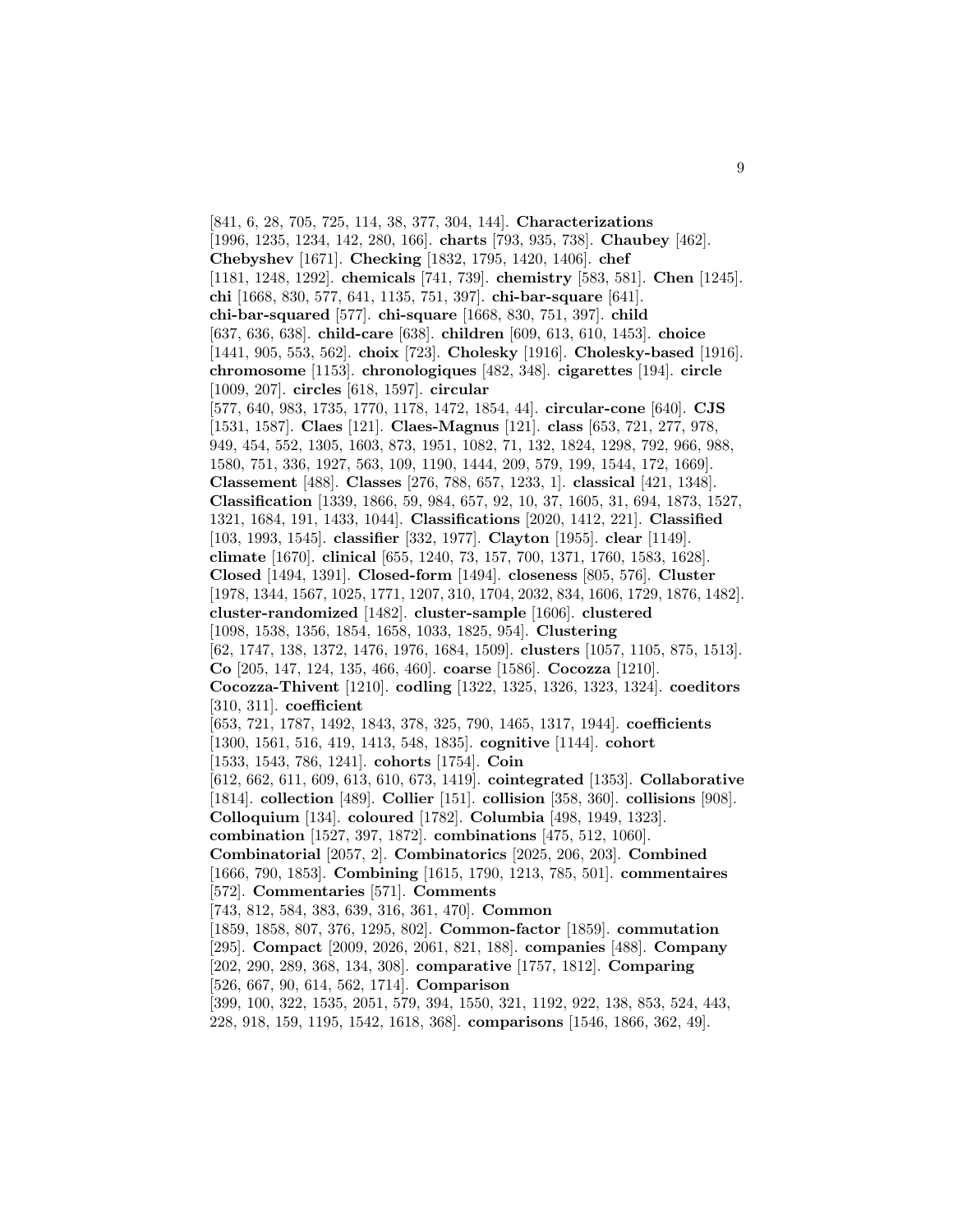**compatible** [118]. **compensateur** [1075]. **compensator** [1075]. **compensators** [352]. **competing** [1696, 1935, 916, 1730, 334, 1614, 1643, 1461]. **competing-risk** [334, 1643]. **competing-risks** [916]. **Compilation** [102]. **Compiled** [105]. **Complete** [1364, 602, 1951, 86, 1114]. **complex** [1459, 1155, 1869, 1838, 1595, 1890, 1675, 1315]. **complexity** [1347, 1195]. **compliance** [1482]. **complications** [1731]. **component** [893, 1706, 498, 1594, 1483, 1474, 1933, 1640, 1959]. **component-guided** [1959]. **Components** [742, 442, 775, 893, 723, 945, 816, 1060, 11, 1182, 1439, 1068, 1206, 213, 1245, 119, 1562, 227]. **comportement** [1001]. **composantes** [723]. **Composite** [1271, 1305, 1676, 1666, 1618]. **compound** [1688]. **compromise** [915]. **Comptes** [219, 220, 265, 288, 309, 307, 217, 285, 218, 287, 284, 286, 308, 306]. **computation** [1530, 1751, 1002]. **Computational** [1991, 1470, 61, 122]. **Computationally** [788]. **computations** [1299]. **Computer** [1992, 148, 19, 1591, 165, 1894, 1148, 489]. **computer-assisted** [489]. **computer-dealt** [19]. **Computers** [2009, 188, 2026, 2061]. **computing** [1227]. **concave** [1164]. **concentration** [589]. **concentrations** [1610]. **Concepts** [831, 605, 2056, 464, 80, 1014]. **concise** [107]. **concomitant** [449]. **concomitants** [1311]. **concordance** [1620]. **Concordia** [462]. **concurrent** [274, 1974]. **Condition** [264, 595, 395, 1235, 802]. **Conditional** [840, 813, 1791, 650, 1023, 446, 939, 1276, 250, 1918, 1074, 1138, 1238, 1437, 393, 825, 392, 660, 331, 474, 730, 118, 1659, 1212, 1420, 1623, 1660, 798, 126, 841, 1953, 54, 941, 745]. **conditionality** [425]. **conditionnel** [939]. **conditionnelle** [54]. **Conditions** [756, 1104, 487]. **cone** [577, 640]. **Conference** [1269, 2067, 462]. **Confidence** [1808, 1085, 1140, 1501, 404, 894, 807, 973, 992, 1426, 1653, 1035, 761, 1830, 403, 1185, 1192, 261, 545, 585, 223, 178, 474, 443, 537, 424, 1099, 1789, 26, 1493, 1127, 648, 746, 1897, 1067, 336, 538, 934, 1102, 1621, 90, 704, 1424, 1315]. **confidence-interval** [648]. **conflict** [671]. **confounding** [1608]. **conjecture** [695]. **Conjugate** [1069, 845]. **Connectedness** [445]. **Connectivity** [1911]. **Connectivity-informed** [1911]. **connectome** [1905]. **conquer** [1894]. **consequences** [700, 595, 595]. **conservation** [1392]. **Conservative** [1316, 1552]. **considerations** [334]. **Consistency** [1187, 1603, 691, 1113, 1130, 1282, 645, 17, 802]. **Consistent** [550, 1719, 439, 1218, 1353, 1525, 1355, 118, 568, 756, 648, 746, 1823, 389, 515, 648, 746]. **constant** [955, 1235]. **constant-sum** [1235]. **Constrained** [1564, 1555, 958, 1253, 729, 1600, 1010]. **constrained-** [729]. **constraint** [1268]. **constraints** [1567, 796, 1208, 1059, 734, 797, 483]. **constructed** [1804]. **constructing** [53, 877, 1836]. **construction** [74, 1636, 329, 65]. **constructions** [1559, 1523]. **Consul** [633]. **Consultant** [612, 518, 662, 611, 609, 613, 622, 580, 635, 610, 634, 673]. **consulting** [622]. **consumption** [1818]. **containing** [1185, 1501]. **Contaminated** [1486, 1845, 1941]. **contamination** [455]. **content** [727, 1947]. **contents**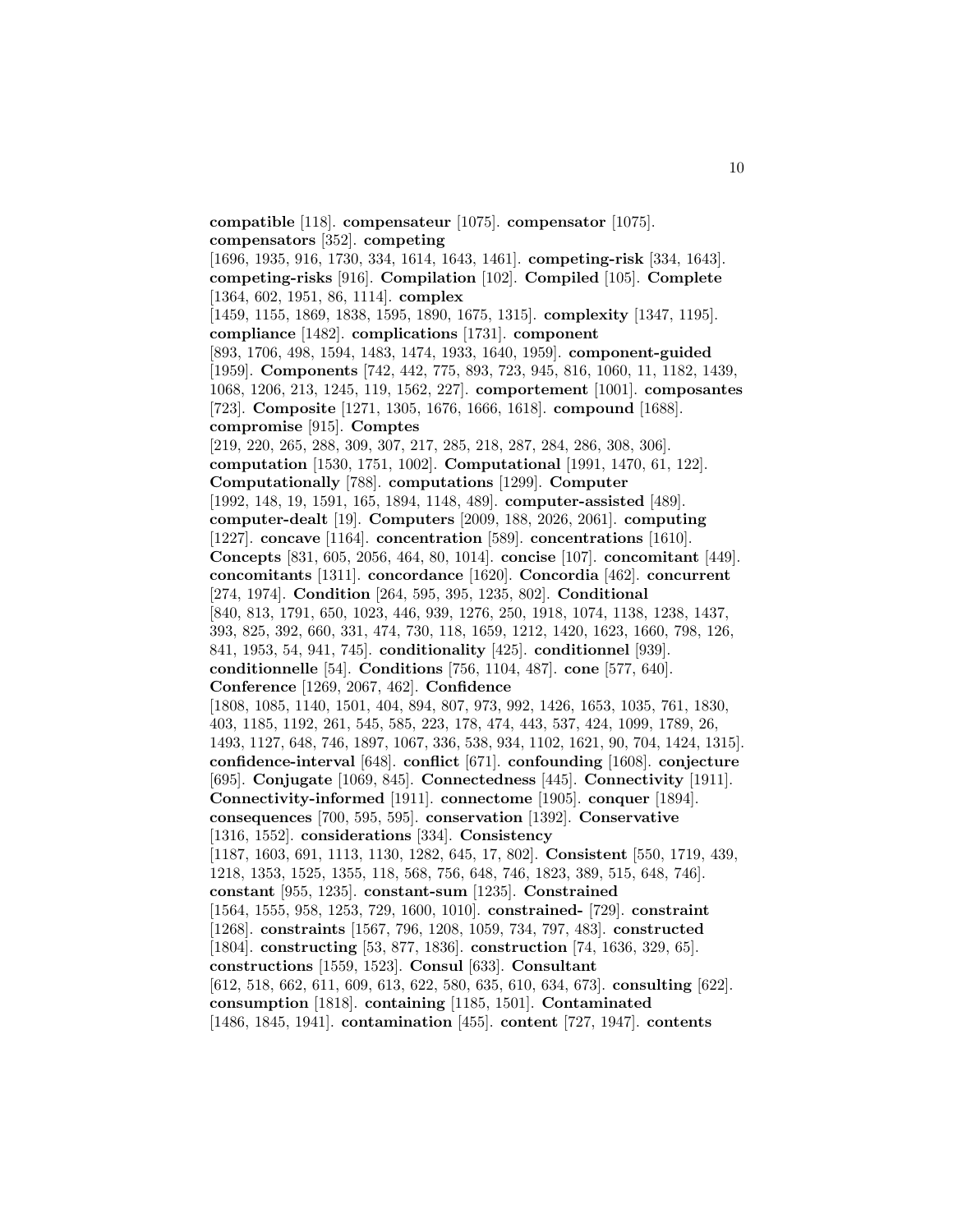[1269]. **Contiguity** [2053, 461]. **continent** [944]. **continental** [942]. **contingency** [608, 100, 751]. **Continuous** [1896, 1408, 1229, 1663, 47, 1711, 1738, 1621, 1442, 1590, 1378]. **continuous-scale** [1621]. **continuous-time** [1408]. **Continuum** [1977]. **contoured** [396]. **contraintes** [483]. **contrast** [830, 1319, 996]. **contrastes** [830]. **contrasts** [99]. **Contre** [633]. **Contre-exemple** [633]. **Contribution** [50]. **control** [1239, 1742, 793, 935, 1842, 1744, 1617, 362, 1657, 1507, 774, 738]. **controlled** [559]. **controlling** [1819]. **controls** [853, 650, 745]. **Convergence** [976, 932, 632, 98, 1010, 352, 126, 234, 530, 197, 960, 643, 127, 412, 1078, 389, 932]. **convergent** [939]. **convergents** [939]. **conversation** [356]. **convex** [291, 536, 644]. **convexe** [291]. **convexity** [1222, 139, 1516]. **convolution** [207]. **convolutions** [1633, 1402]. **Copula** [1893, 1840, 1815, 1559, 1276, 1274, 1359, 1678, 1600, 1805, 1523, 1861, 1413, 1278, 1825, 1691, 1272, 1553]. **Copula-based** [1893, 1840, 1678]. **copula-graphic** [1276]. **copulas** [1642, 405, 926, 1500, 1551, 1431, 1634, 1601, 1734, 1614, 1273]. **Copules** [405, 926]. **copy** [1877]. **cores** [944]. **Corner** [612, 518, 662, 611, 609, 613, 635, 610, 634, 673, 622]. **Corner/Le** [612, 662, 611, 609, 613, 610, 673]. **Corners** [580]. **Cornwell** [311]. **Corporation** [522]. **Corrected** [1317, 1698, 1518]. **Correction** [768, 1210, 1597, 1841, 1283, 1455, 1245]. **Corrections** [654, 1497, 1985, 1759]. **corrector** [657]. **Correlated** [619, 1890, 1567, 1267, 246, 1082, 824, 1514, 47, 1887, 1207, 1148, 834, 1377]. **Correlation** [1079, 1311, 1729, 653, 721, 814, 411, 879, 1561, 547, 1355, 1184, 131, 228, 112, 378, 447, 1413, 974, 548, 1626, 1303, 1353, 1728, 325, 69, 62, 540, 102]. **correlations** [141, 619, 394, 856, 1246, 1247]. **corresponding** [868]. **Corrigenda** [1140, 1105, 1497, 1985]. **corrigenda/corrections** [1497, 1985]. **Corrigendum** [339, 340]. **cortical** [1904]. **cost** [35]. **couchiching** [612, 611]. **count** [1480, 1210, 1193, 1649, 1372, 846, 1536, 1619, 1607]. **Countable** [2048, 520]. **counterexample** [695, 633]. **Counting** [2024, 239, 628, 1537, 564]. **counting-process** [628]. **counts** [861]. **Coupling** [398]. **courbe** [15]. **Course** [2042, 220, 30]. **courses** [248]. **covariance** [921, 449, 18, 259, 766, 1916, 1630, 82, 726, 1186, 1566, 448, 591, 693, 1943, 1728, 1641, 1874]. **covariances** [600]. **Covariate** [1702, 1757, 1584, 1081, 1791, 795, 1829, 1062, 1507, 1491, 1721, 1895, 1698, 1469, 1582, 1700, 1826]. **Covariate-adjusted** [1702, 1584]. **covariate-environment** [1826]. **Covariates** [1130, 1808, 1230, 1920, 1124, 1664, 1889, 1430, 1652, 873, 1488, 1145, 1978, 1111, 1882, 1809, 789, 1422, 1404, 1891, 1515, 1214, 1464, 1638, 1702]. **covariation** [1981]. **Cover** [1740, 1723, 1732]. **coverage** [1789, 704]. **COVID** [1949, 1947]. **COVID-19** [1949]. **Covid-19-related** [1947]. **Cox** [985, 904, 1156, 690, 1889, 894, 1515, 1939, 1698, 1405, 1826]. **Cox-type** [1405]. **Cramér** [755, 1080, 140, 1350, 881, 455]. **Cramér-von**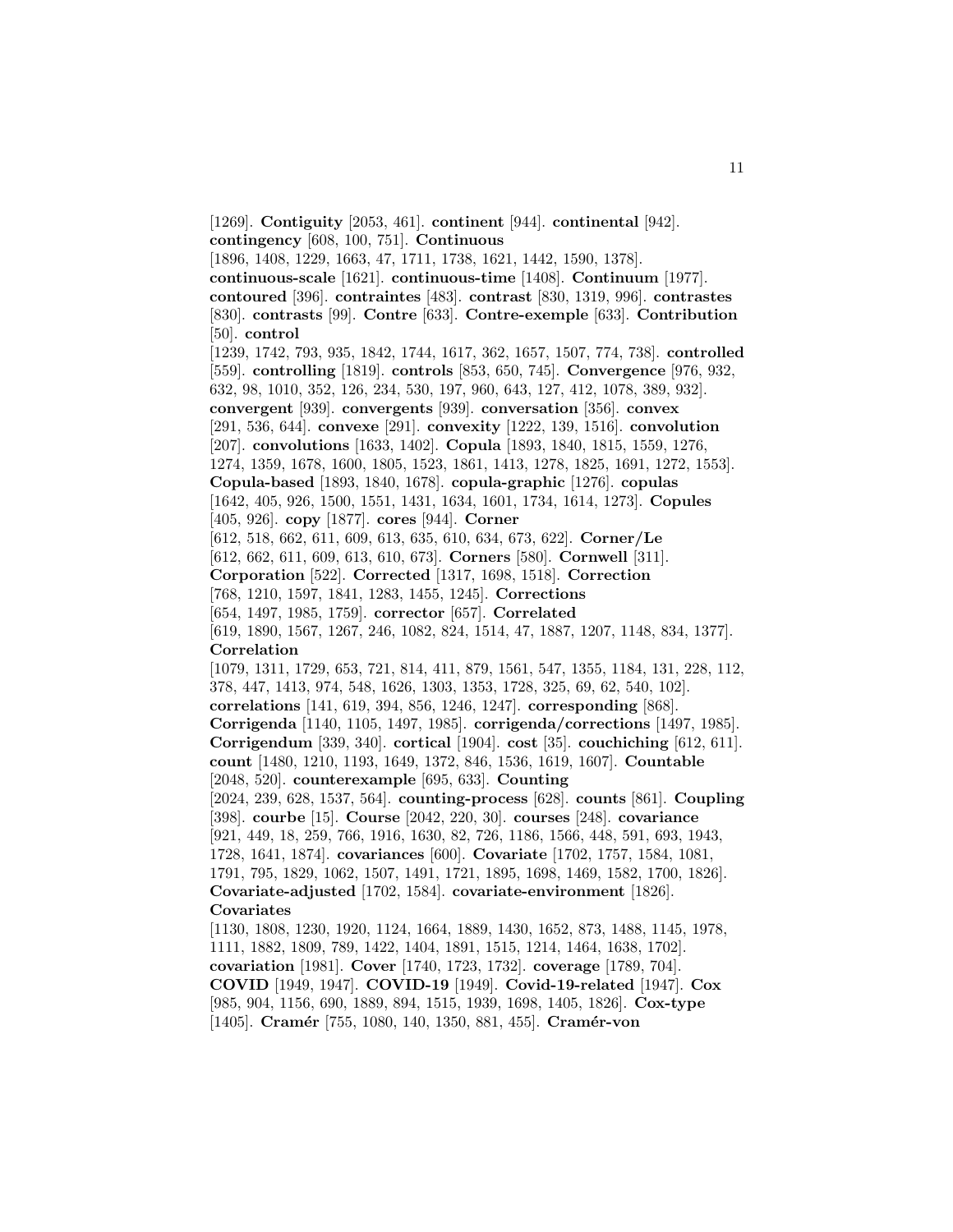[755, 1080, 1350, 881, 455]. **cricket** [1435]. **crit`ere** [723]. **Criteria** [497, 396, 562]. **criterion** [305, 723, 1335, 21, 576, 1076, 82, 1056, 128, 1146]. **Critiques** [219, 220, 265, 288, 309, 307, 217, 285, 218, 287, 284, 286, 308, 306, 1715, 1748, 1783, 1821, 1863, 1912, 1986]. **Cross** [103, 1993, 2020, 1117, 1470, 221, 1545, 785, 1033, 350, 1593, 856, 1246, 1247, 990]. **Cross-Classified** [103, 1993, 1545]. **cross-correlations** [856, 1246, 1247]. **cross-national** [1593]. **cross-sectional** [785, 350, 990]. **cross-sectionally** [1033]. **cross-validation** [1117, 1470]. **crossings** [116]. **crossover** [1281]. **crude** [1618]. **crude-oil** [1618]. **cryptic** [1819]. **cryptocurrency** [1885]. **Csisz´ar** [429]. **Cs¨orgo** [222, 521]. **cube** [1294]. **Cui** [1202, 1202]. **cumulant** [556]. **cumulants** [556]. **cumulative** [1081, 1717, 1654]. **Cure** [1743, 1287, 1696, 1889, 1565, 1638, 1556]. **cured** [1672]. **Current** [1537, 655, 1847, 1985, 1767, 1543, 1254, 1461, 1381, 1515, 2068, 369]. **curtailment** [681]. **Curvature** [367]. **Curve** [1031, 658, 787, 1769, 1584, 1934, 854, 15, 1512]. **curves** [1085, 1140, 1818, 1192, 1167, 1790, 69, 1469]. **cut** [1061, 1945]. **cut-off** [1945]. **cut-points** [1061]. **cutpoints** [1081]. **CVX** [1836]. **CVX-based** [1836]. **cyclic** [1881]. **cylinders** [618, 1597].

**D** [238, 288, 205, 222, 168, 189, 310, 123, 368, 522, 200, 462, 369, 134]. **d'abnonnement** [1290]. **d'abonnement** [1280, 1328, 1365]. **Dabrowski** [1446, 1445]. **d'admissibilité** [595]. **DAG** [1559]. **d'agrégation** [50]. **daily** [486]. **Dalhousie** [2067, 289]. **dall/Hunt** [290]. **damage** [142, 315]. **Daniel** [167]. **Dani`ele** [152]. **dans** [1026, 932, 1300, 59, 1261, 450]. **d'Anscombe** [977]. **Dantzig** [1599]. **d'arrondi** [646]. **Data** [237, 2036, 122, 1441, 1991, 1529, 1993, 2018, 2031, 2044, 2033, 669, 1625, 1480, 1045, 1230, 696, 814, 240, 258, 1150, 1322, 1265, 914, 757, 1648, 58, 831, 953, 1742, 1459, 817, 1304, 611, 1251, 1558, 776, 1375, 1830, 1223, 949, 793, 1561, 1152, 1437, 1613, 1841, 1930, 1972, 1879, 1277, 1672, 1777, 1486, 983, 740, 1567, 375, 1360, 1769, 1348, 1957, 1569, 1909, 1069, 1752, 1041, 1151, 1326, 201, 1418, 1407, 1581, 1670, 1133, 1761, 626, 1390, 729, 313, 1176, 1521, 480, 1116, 1301, 524, 956, 1847, 1985, 1210, 1193, 815, 1827, 1098, 674, 1659, 1260, 1568]. **data** [1735, 354, 1770, 1982, 1488, 1767, 1649, 1468, 1349, 1881, 1978, 749, 423, 851, 897, 1374, 824, 1372, 270, 330, 1484, 1687, 645, 1570, 1586, 324, 992, 314, 1207, 955, 1235, 1131, 846, 1535, 1548, 1543, 1536, 1730, 1778, 1805, 1840, 1882, 1873, 1894, 1630, 1639, 1701, 1926, 1204, 1838, 786, 1645, 333, 1537, 1306, 1476, 1907, 1493, 1589, 1766, 1845, 1052, 1968, 719, 1386, 1899, 756, 1538, 1356, 1973, 1580, 332, 967, 1807, 982, 1440, 1062, 473, 488, 1943, 889, 1540, 789, 752, 785, 1009, 1854, 1658, 1033, 1337, 1657, 1738, 510, 1872, 1983, 899, 1307, 1507, 1674, 667, 876]. **data** [1593, 1853, 394, 732, 748, 1825, 1604, 1254, 1461, 1544, 1835, 834, 1215, 1232, 493, 1040, 1774, 1381, 1253, 1096, 1432, 1729, 1755, 1786, 1780, 1891, 1960, 1712, 1515, 303, 525, 1453, 1464, 1753, 16, 1698, 1249, 1513, 1582, 1700, 1941, 1465, 1556, 1932, 990, 1252, 1442, 1571, 1619, 1271, 1415, 1607, 1631, 1797, 1977, 954, 1378, 1773, 103, 238, 267].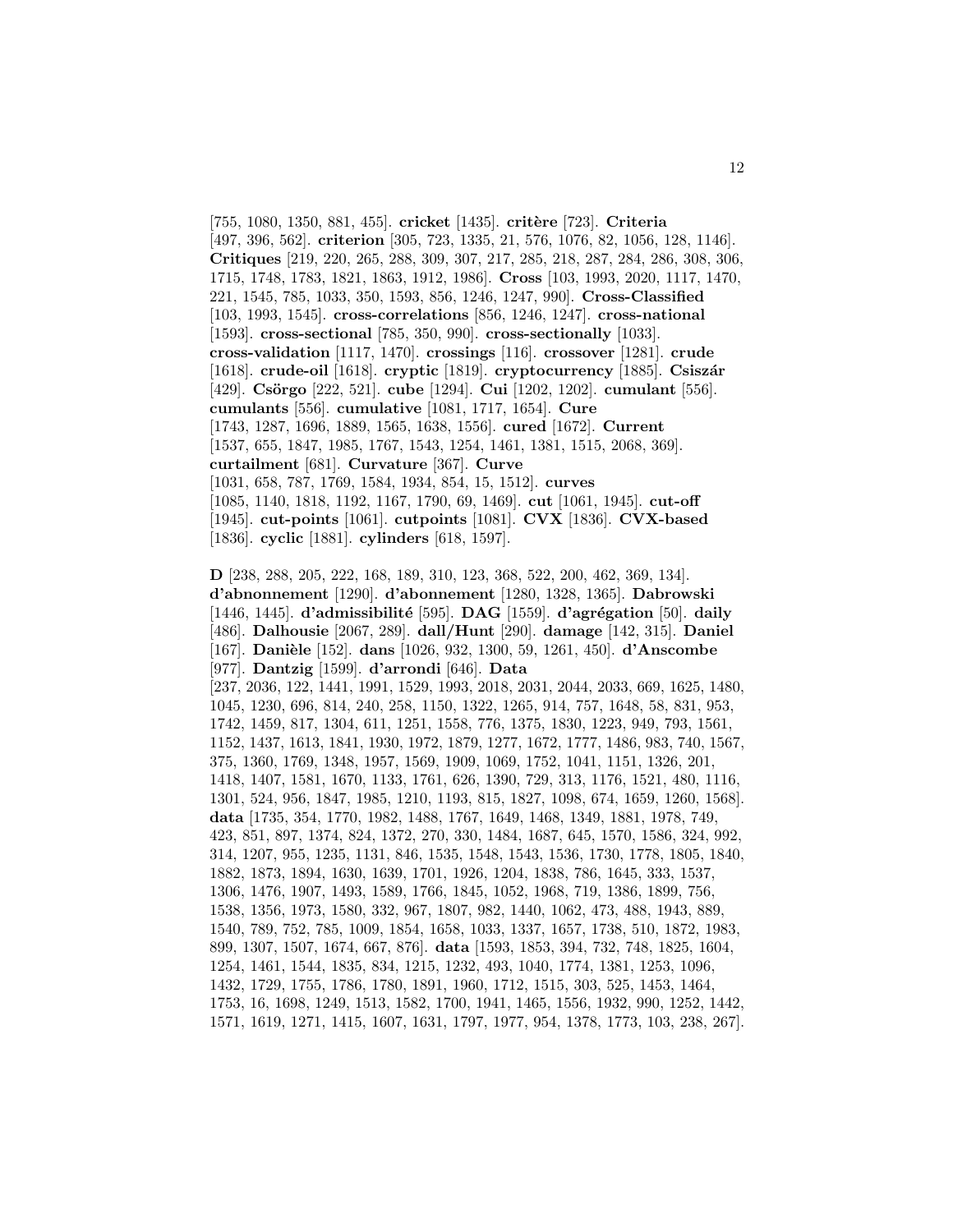**data-analytic** [831]. **Data-driven** [1441, 817]. **Dataset** [811, 664]. **David** [219, 237, 124, 201, 520]. **Dawson** [222]. **Day** [237, 411, 1435]. **days** [487, 338]. **Deal** [376]. **dealing** [1507]. **dealt** [19]. **death** [277, 414, 363]. **decay** [726]. **December** [1740]. **d'échelle** [544]. **Decision** [2013, 58, 205, 1240, 1011]. **Decision-Making** [2013, 205]. **decision-theoretic** [1240]. **deck** [1645]. **decline** [1144]. **decomposable** [1641]. **Decomposition** [364, 792, 1874]. **decompositions** [1320]. **Deconvolution** [1224, 668, 1319, 550, 1603, 568, 656, 1243, 1884]. **Dedicated** [2062]. **default** [1125]. **Deficiencies** [70]. **deficiency** [1590]. **defined** [714, 1025]. **defining** [177]. **d´efinis** [714]. **definite** [1908]. **definition** [193]. **Definitions** [305]. **d'´egalit´e** [348]. **degenerate** [719]. **degradation** [1432]. **Dehen** [152]. **Dekker** [265, 169, 189, 150, 185, 105]. **Delayed** [88, 1419]. **delays** [747]. **d'´el´ements** [98]. **deletion** [1049, 440]. **deletions** [137]. **Delhi** [166, 187, 204, 284]. **Demand** [2029, 5, 217]. **Demography** [2054, 463]. **demonstration** [293, 293]. **DeMoSTAFI** [1269]. **densit´e** [768, 1250, 646]. **densit´es** [892]. **densities** [530, 1224, 1633, 800, 892, 63, 556, 559, 325, 420]. **Density** [615, 768, 1183, 669, 769, 817, 1250, 1187, 78, 1251, 1296, 1003, 1282, 1441, 1867, 1319, 1758, 1348, 156, 550, 646, 645, 1283, 1399, 1058, 1106, 275, 568, 1718, 1023, 735, 1243, 594, 627, 1218, 971, 1008, 1086, 128, 647, 993, 1712, 17, 1945]. **d'´epandage** [1325]. **D´epartement** [152]. **Department** [165, 465]. **d´ependance** [605]. **Dependence** [1269, 1038, 817, 1924, 1359, 1446, 1073, 1409, 1458, 32, 1500, 1600, 1410, 791, 1770, 452, 1804, 1551, 1400, 988, 1275, 1273, 1491, 605]. **dependent** [1757, 197, 930, 1276, 1375, 1806, 987, 1277, 454, 808, 825, 1569, 762, 1468, 672, 1536, 1894, 1651, 594, 1386, 1538, 1051, 1657, 579, 1691, 1311, 1697, 1607]. **deposition** [493]. **Dept** [219, 220, 222, 462]. **Depth** [1752, 1529, 1879]. **depth-based** [1529]. **Depth-weighted** [1752]. **depths** [1807]. **derailment** [315]. **derivatives** [932, 1525, 531]. **derivées** [932]. **describing** [1318]. **description** [697, 1321]. **Design** [2017, 2060, 2063, 1148, 1831, 1456, 321, 1333, 1591, 1240, 2057, 944, 1162, 73, 157, 950, 902, 862, 246, 772, 1800, 1951, 206, 1873, 1922, 1100, 1, 1194, 1964, 878, 1519, 1573, 1188, 284]. **design-based** [1964]. **Designing** [1452]. **Designs** [153, 2019, 704, 24, 1216, 1256, 445, 319, 1742, 305, 1636, 905, 1137, 1264, 146, 39, 1019, 1208, 1334, 1101, 228, 437, 1419, 1887, 1608, 1242, 1616, 1411, 1651, 966, 1186, 1987, 1163, 427, 185, 109, 1760, 562, 685, 53, 86, 1205, 1368, 99, 1179, 876, 728, 877, 1149, 172, 374, 1281, 65, 1876, 826, 1021, 1836, 1799, 1703, 1792, 1628, 1702, 55]. **Dessaisonalisation** [483]. **d'estimateurs** [939]. **d'estimation** [1022]. **detect** [1491, 1628]. **Detecting** [708, 1670, 1576, 1020, 198, 540]. **Detection** [1110, 1084, 1471, 1883, 1710, 1719, 498, 1840, 1413, 1601, 1310, 1640, 1877]. **determinants** [106]. **Determination** [518, 635, 740]. **determining** [1182]. **Deterministic** [2037, 265]. **Deux** [1022, 830, 348]. **development** [148]. **Developments** [2004, 863, 318, 307]. **deviations** [1447, 32, 563]. **Df1.85.00** [289]. **diabetic** [1731]. **Diagnosing** [1030]. **Diagnostic**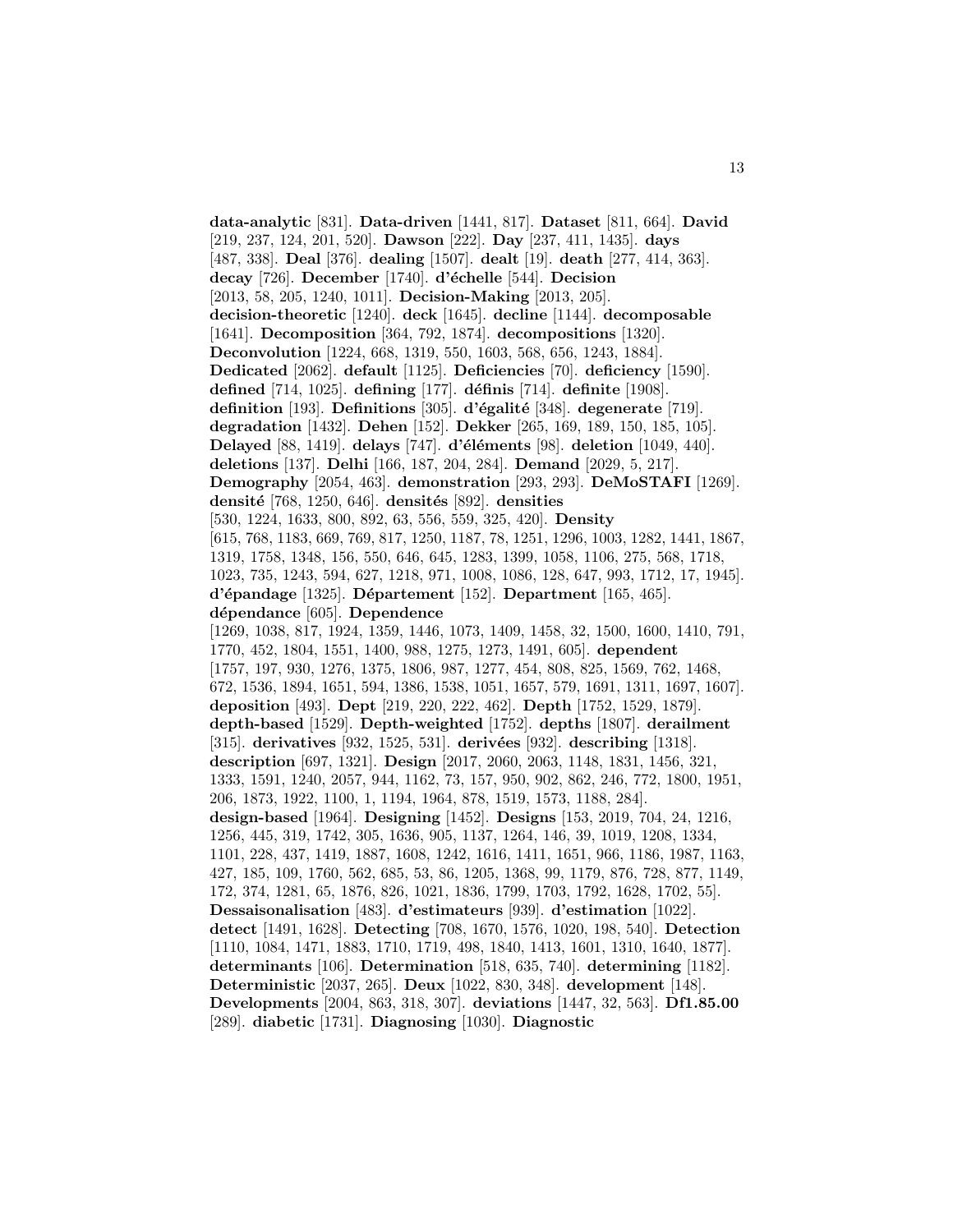[1111, 1420, 1643, 603, 682, 1286, 1621]. **diagnostics** [1293, 1379, 1237]. **diagonal** [82, 1874]. **Diagrams** [1533]. **diatom** [494]. **diatom-inferred** [494]. **dichotomous** [1628]. **Diegel** [102]. **dietary** [949]. **difference** [247, 830, 320, 115, 830]. **differences** [1041, 1040]. **différencier** [1042]. **different** [228]. **Differential** [1047, 76, 264, 78, 56, 1533, 1971, 1809, 1494, 1868]. **differentiate** [1042]. **differentiation** [656]. **différentielle** [264, 2007, 152]. **difficult** [951]. **difficulties** [195]. **diffused** [1796]. **diffused-gamma** [1796]. **Diffusion** [2049, 1908, 1160, 563, 520]. **diffusions** [1510, 1514]. **digital** [699]. **diluted** [1537]. **dimension** [1622, 1594]. **dimensional** [1775, 605, 1920, 405, 926, 902, 1942, 1940, 1907, 1943, 1015, 1720, 1874, 1868]. **Dimensionality** [1108]. **dimensions** [1558, 228]. **d'indépendance** [872]. **d'information** [1261]. **d'insectes** [1325]. **Direct** [1970, 1868]. **Directional** [1058, 1106, 776, 1318, 1770, 1346, 1849, 1807, 433]. **directions** [439]. **Dirichlet** [1757, 243, 565, 1161, 1934, 933, 1060, 11, 1015, 901, 29]. **Dirichlet-process** [243]. **disabled** [486]. **Disciplines** [2008, 187]. **discontinu** [1075]. **discontinuous** [1075]. **discordancy** [534]. **Discovering** [288, 2045]. **discrepancy** [70]. **Discrete** [1427, 208, 429, 1085, 1140, 755, 827, 77, 1350, 1402, 1738, 899, 1077, 160, 841, 959]. **Discrete-time** [1427]. **discretely** [1590]. **discriminant** [1128, 1045]. **discrimination** [418, 1397, 1935, 471, 259, 694, 947]. **Discussion** [865, 866, 1157, 224, 571, 885, 273, 269, 1046, 1326, 271, 1155, 385, 1387, 402, 911, 409, 343, 1119, 912, 500, 1902, 886, 1901, 1226, 344, 572]. **Discussions** [1065]. **disease** [1150, 1144, 1153, 1151, 1155, 1889, 1827, 1527, 1903, 1902, 1739, 1154, 1508, 1196, 1901, 1939]. **dispersed** [1649]. **dispersion** [792, 918, 1206]. **Distance** [1807, 1338, 1925, 1197, 833, 453, 928, 1012, 1013, 1182, 1457, 1650, 1953]. **Distance-based** [1807, 1182]. **distance-to-boundary** [1338]. **distances** [820, 453]. **distinguishability** [23]. **distribu´e** [1026]. **Distributed** [2040, 1026, 311]. **Distribution** [653, 1382, 566, 967, 448, 81, 856, 1246, 768, 6, 28, 106, 277, 1747, 444, 840, 23, 19, 1139, 817, 414, 243, 1164, 183, 50, 516, 1867, 176, 54, 577, 983, 547, 589, 1059, 133, 1037, 651, 819, 707, 1410, 845, 230, 1915, 827, 1288, 766, 114, 452, 229, 283, 1663, 38, 1934, 72, 377, 415, 835, 378, 1262, 310, 1393, 82, 182, 242, 1493, 236, 2032, 689, 1, 281, 974, 89, 666, 397, 1060, 1115, 280, 22, 510, 48, 282, 881, 1126, 325, 1168, 426, 706, 101, 172, 804, 764, 1491, 64, 90, 428, 458, 533, 1114, 29]. **distribution** [679, 1631, 721, 390, 1247]. **Distribution-free** [1382, 967, 1867, 48]. **Distributions** [8, 629, 1270, 396, 1112, 1332, 618, 1597, 665, 1416, 1647, 1085, 1140, 1685, 40, 893, 935, 1395, 755, 725, 1192, 1055, 441, 393, 825, 1722, 590, 27, 296, 641,

513, 668, 1923, 1318, 21, 532, 96, 1316, 567, 766, 1024, 322, 749, 77, 977, 112, 438, 633, 1350, 1838, 726, 320, 933, 1538, 1921, 917, 1790, 1472, 716, 1190, 1444, 12, 75, 514, 364, 433, 1121, 160, 841, 130, 304, 1669, 1980, 1550]. **disturbances** [85]. **divergence** [1837, 1668, 1379, 1722, 1850, 801, 1433].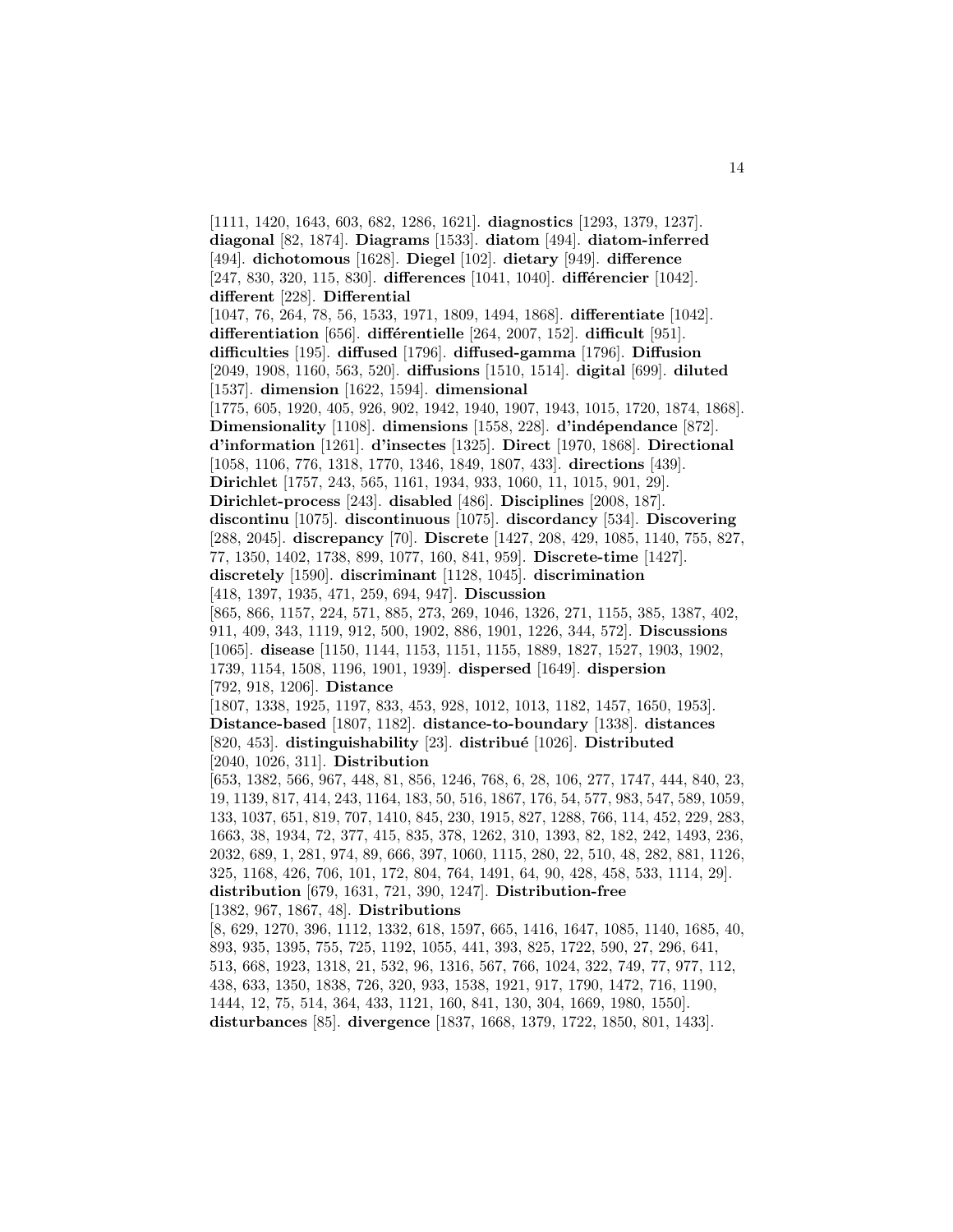**divergence-based** [1837]. **diverging** [1729]. **diversity** [130]. **dividend** [50]. **dividendes** [50]. **divisible** [197, 65]. **Dixon** [148]. **DM** [464]. **DM105.00** [466]. **DNA** [1035, 947]. **Do** [538]. **d'Oja** [737]. **domain** [1592, 1832, 1612, 1736, 1519]. **domains** [371, 1260]. **Dominance** [2013, 205]. **dominant** [1617]. **Dominique** [152]. **Don** [368]. **Donald** [105]. **donn´ees** [405, 488]. **donor** [1451]. **donors** [626]. **dont** [405]. **Door'** [1880]. **d'optimisation** [2001, 184]. **d'ordre** [1026, 855, 54, 293]. **Dordrecht** [134]. **d'oscillations** [335]. **Dose** [270, 741, 1465, 1792]. **dose-intensity** [1465]. **Dose-response** [270, 741, 1792]. **double** [59, 46, 1956]. **double-threshold** [1956]. **Doubly** [1981, 1568, 1673, 1419, 1855, 1503]. **down** [938]. **drift** [942]. **driven** [1793, 817, 1441]. **drop** [1674, 1249, 1482]. **drop-out** [1674, 1482]. **drop-outs** [1249]. **Dropping** [296]. **DT** [24]. **Dual** [240, 2004, 2033, 1806, 59, 307]. **dual-classification** [59]. **dual-record** [1806]. **Dubuc** [184]. **Dubuque** [290]. **d'un** [855, 54, 595, 566, 15, 483]. **d'une** [768, 646, 291]. **Duration** [1554]. **Duxbury** [123]. **Dwivedi** [462]. **Dynamic** [1774, 738, 1671, 71, 1589]. **Early** [338]. **Eastern** [166, 187, 204, 284]. **easy** [53]. **´echantillon** [54]. **´echantillonnale** [291]. **echelon** [688]. **echelon-form** [688]. **Ecology** [2037, 265]. **econometric** [4, 71, 5]. **economics** [217]. **Ed** [1716, 1724, 1733]. **EDF** [849, 1662]. **EDF-based** [1662]. **edge** [1710]. **Edgeworth** [711, 733, 690, 1005, 1704]. **edit** [480]. **Edited** [219, 104, 222, 165, 168, 307, 289, 368, 462, 205, 200, 369, 134]. **Edition** [237, 285, 135, 463, 306, 148, 170]. **editor** [148, 383, 639, 1092, 316, 1466, 361, 470, 42, 1092, 1814, 1202, 1467, 963, 1029, 1384, 1425, 1857, 1141, 1181, 1773, 1968, 1245, 1248, 1292, 1291]. **Editor/Lettre** [1202, 1245]. **Editorial** [1656, 1588, 909, 1341, 1425, 1967, 1211, 1587, 1707]. **Editors** [743, 1342, 1899, 584]. **Edits** [2051, 368]. **Edmonton** [307, 285]. **Edward** [464, 308]. **EEG** [1906]. **Effect** [131, 198, 1590, 997, 1576, 845, 646, 1488, 1349, 726, 1243, 1655, 1538, 675, 1391, 262, 325, 871, 1823, 1214, 540, 1629]. **effectiveness** [1325]. **Effects** [809, 1062, 609, 613, 781, 59, 1632, 1198, 1497, 1725, 1361, 1173, 1881, 610, 795, 583, 1370, 1639, 381, 756, 1538, 1754, 1854, 350, 53, 86, 213, 1357, 1491, 1624, 491, 1482, 1030, 1442, 1188]. **effet** [646]. **effets** [59]. **efficacit´e** [557, 1325]. **efficacy** [1322]. **efficiencies** [92, 324]. **Efficiency** [770, 334, 1635, 705, 557, 346, 588, 558, 447, 918, 1865, 374, 1424]. **Efficient** [1696, 1923, 628, 1241, 1461, 931, 788, 83, 1470, 1561, 1238, 399, 1180, 1922, 1824]. **eighties** [484]. **elapsed** [1408]. **Elastic** [1922]. **electricity** [1818]. **electroencephalography** [1907, 1853]. **élémentaire** [335, 293]. **elementary** [99]. **elements** [98]. **Elephant** [946]. **Elephant-seal** [946]. **elicitation** [984]. **eligibility** [595]. **ellipsoids** [704]. **elliptical** [1270, 653, 721, 836, 1647, 569, 766]. **elliptically** [396]. **Elsevier** [266, 287, 466, 460]. **EM-test** [1532]. **embedding** [349]. **embeddings** [1096]. **Empirical** [1785, 1830, 1296, 1918, 1185, 1192, 827, 1380, 1492, 972, 347,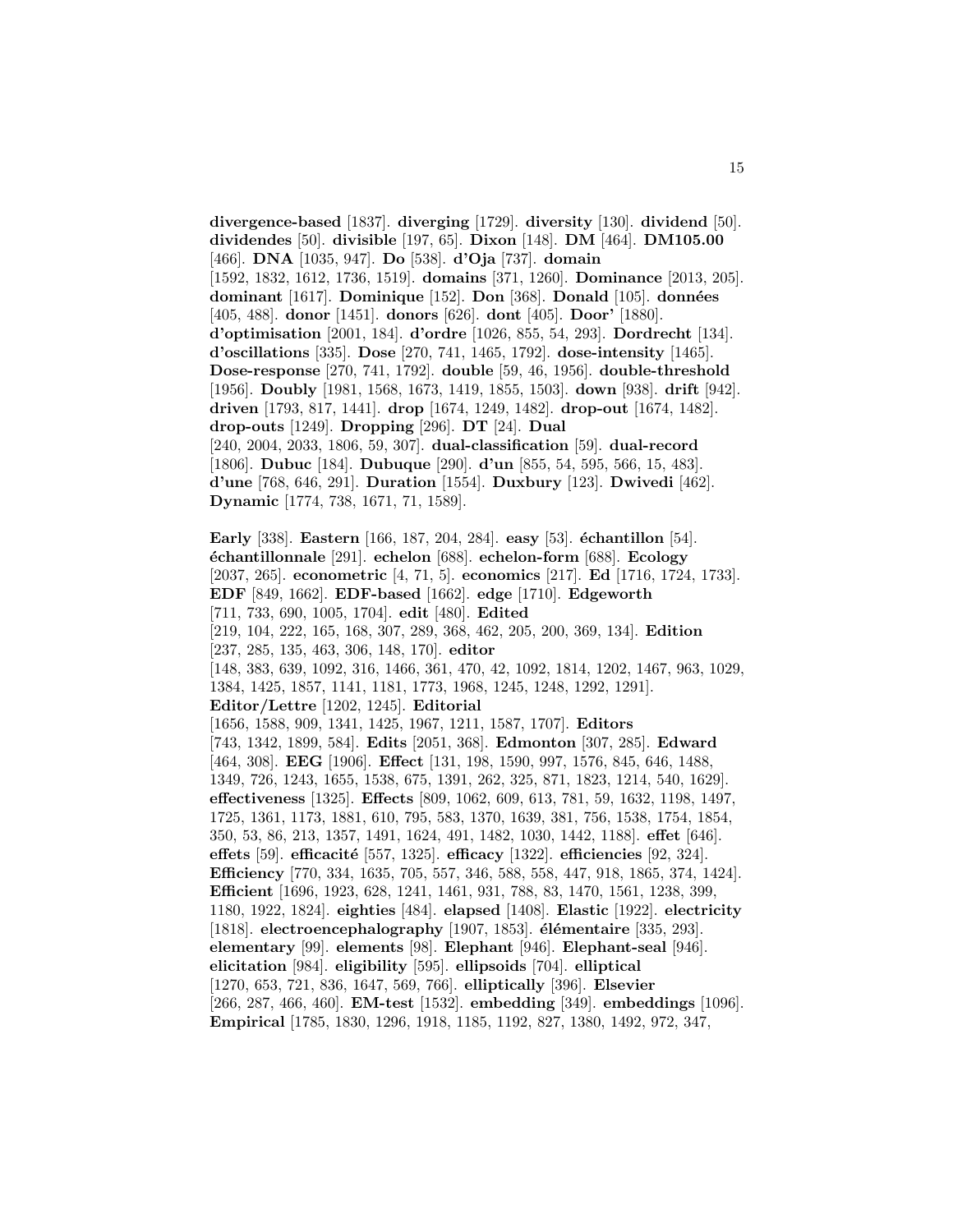1295, 1134, 1621, 1511, 1878, 1415, 1089, 1635, 1001, 1810, 1088, 1164, 1694, 1841, 413, 1448, 773, 869, 588, 692, 1659, 1828, 1762, 434, 1530, 816, 1493, 713, 419, 1620, 1560, 341, 797, 1954, 1033, 709, 1675, 1689, 1102, 1612, 1677, 1714, 1213, 1315, 1171, 1297, 1549, 50]. **Empirical-distribution-function** [827]. **empirique** [50]. **empiriques** [1001]. **employment** [471]. **employment-discrimination** [471]. **emulators** [1739]. **encouru** [155]. **Encyclopedia** [2005, 151]. **endogeneity** [1524]. **energy** [5]. **Engelman** [148]. **Engineering** [2043, 286, 306]. **Engineers** [135, 2012]. **England** [104]. **enigmatic** [1436]. **enlarged** [560]. **Enrollment** [248]. **entre** [293]. **entreprises** [488]. **entropic** [1862]. **entropie** [264]. **entropy** [264, 1722]. **environment** [345, 1842, 675, 1826]. **environmental** [741, 739, 749, 1131, 272]. **environments** [370]. **epidemic** [1557]. **epidemiologic** [491]. **Epidemiology** [2055, 519, 1775, 1539]. **episode** [612]. **Epistemic** [134]. **equal** [1984]. **equalities** [278, 340]. **equality** [497, 216, 1222, 348, 236, 548, 75, 1641]. **equalizer** [679]. **Equally** [321, 228]. **equation** [87, 78, 85, 1533, 1971, 1494, 25, 1047]. **equations** [76, 56, 1111, 1076, 1610, 1809, 1560, 797, 1215, 1503]. **Equator** [2064]. **Equi** [437]. **Equi-information** [437]. **equicorrelation** [198, 790]. **equity** [883, 884]. **equivalence** [1429, 1505]. **Equivariant** [449, 591, 373]. **Erdos** [388, 1175]. **ergodic** [1087]. **ergodicity** [1074]. **Erik** [121]. **Errata** [542, 623, 543, 1247]. **Erratum** [1597, 1497, 1444, 1553]. **erreur** [646]. **Error** [1008, 1336, 630, 778, 1428, 949, 516, 906, 1920, 1360, 1335, 1090, 1787, 246, 1869, 646, 1871, 1585, 1605, 835, 1829, 356, 1824, 1718, 816, 1243, 594, 1421, 512, 1051, 1539, 774, 128, 1964, 834, 1502, 1689, 161, 804, 1357, 1919, 1753, 1698, 670, 1582, 1700, 1941, 1236, 1089]. **error-components** [816]. **error-contaminated** [1941]. **error-in-variables** [630, 778]. **errors** [769, 1284, 1348, 223, 1019, 762, 1267, 1471, 1173, 478, 485, 1262, 1765, 3, 1021, 1464, 1917, 923, 1317, 1377, 1944, 954]. **espaces** [98]. **Esséen** [244, 357]. **estimate** [1250, 244, 127, 646, 498, 1639, 587, 1562]. **Estimated** [1948, 935, 1376, 1838, 1147, 1394, 544, 1507]. **estimated-score** [1507]. **estimates** [530, 396, 83, 1282, 833, 235, 412, 741, 869, 657, 517, 645, 554, 478, 275, 835, 1592, 439, 735, 719, 494, 687, 1391, 481, 829, 798, 1070, 647, 119, 682, 790, 227, 337]. **estimateur** [768, 932, 646]. **estimateurs** [557, 595, 544]. **Estimating** [479, 1057, 1105, 825, 589, 1725, 637, 1869, 1605, 576, 1811, 1177, 1233, 1655, 1754, 487, 797, 596, 1482, 360, 1806, 20, 1064, 1111, 1076, 1610, 701, 1589, 320, 1560, 1540, 634, 1006, 1215, 1503, 806, 1939, 1682]. **Estimation** [1001, 502, 1250, 1818, 176, 59, 961, 740, 590, 892, 1059, 636, 739, 803, 1889, 1136, 1468, 824, 85, 556, 805, 2004, 703, 72, 1882, 1262, 245, 734, 1524, 342, 1306, 66, 627, 1848, 136, 1388, 297, 1033, 1760, 41, 2035, 1964, 638, 1691, 1121, 1168, 834, 161, 1464, 1917, 1941, 1611, 1183, 669, 921, 1022, 247, 616,

1265, 1668, 1084, 1451, 767, 769, 1144, 1244, 449, 1284, 1300, 822, 1333, 1050, 1083, 817, 1251, 1197, 1975, 1296, 1525, 1561, 987, 1238, 1359, 1972, 1633, 680,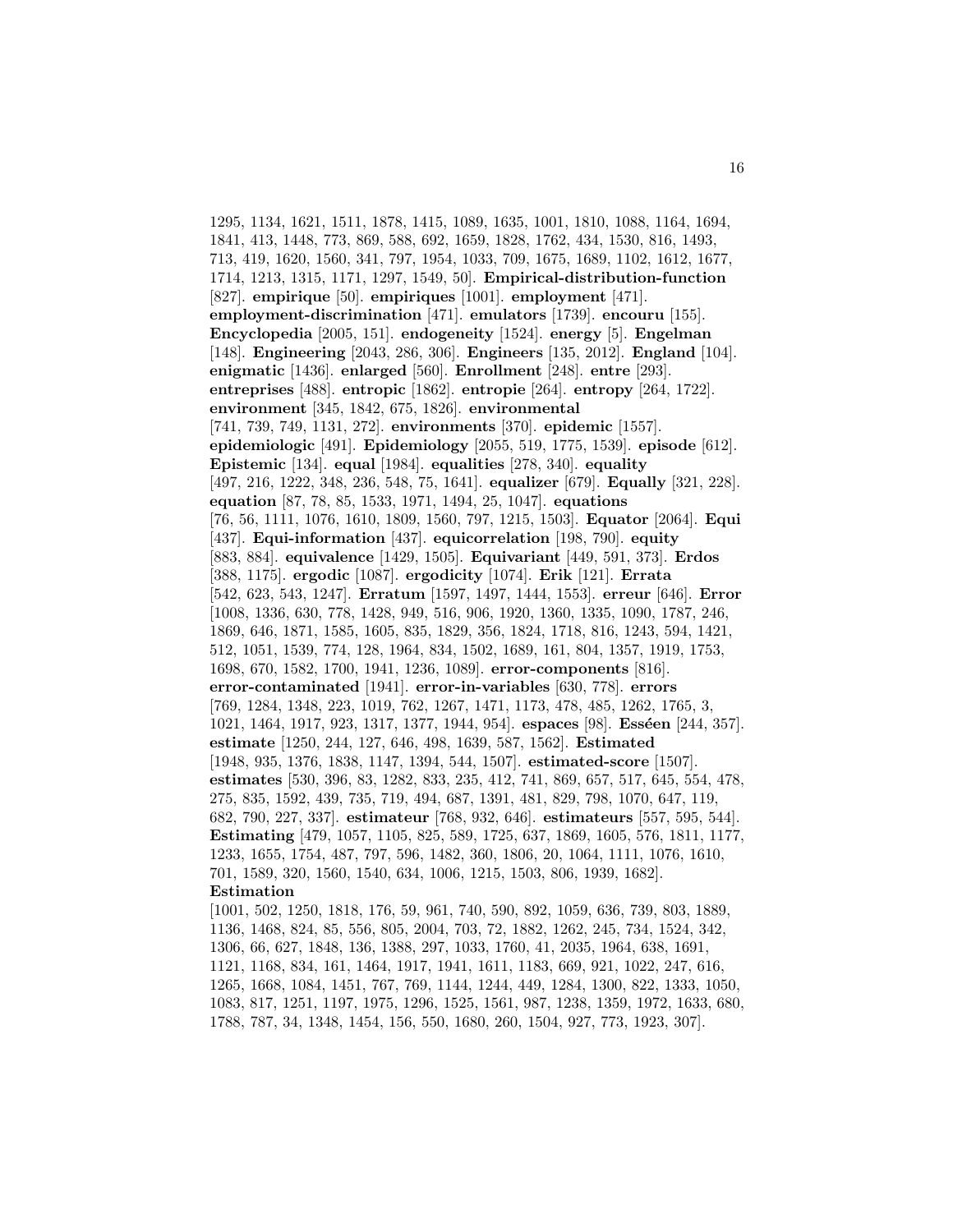## **estimation**

[1039, 1072, 651, 729, 1176, 477, 945, 615, 1600, 1228, 1796, 628, 1893, 956, 1851, 1210, 1193, 815, 1007, 131, 395, 1568, 862, 1735, 179, 366, 873, 1800, 1288, 1585, 330, 1916, 4, 1283, 1791, 1498, 1058, 1106, 539, 992, 1087, 1623, 604, 1548, 1370, 1596, 1782, 1630, 1637, 1970, 712, 1701, 1940, 1204, 1718, 1263, 1937, 858, 816, 1023, 1100, 1218, 1489, 155, 1766, 1845, 1312, 1241, 419, 756, 1163, 928, 1012, 1013, 1566, 25, 1555, 918, 972, 971, 1051, 648, 746, 1745, 1309, 1943, 1512, 785, 1644, 1750, 1734, 857, 1008, 1086, 1938, 191, 527, 1884, 1872, 8, 376]. **estimation** [1169, 1450, 868, 317, 570, 115, 128, 1604, 1461, 958, 1485, 1679, 1839, 1689, 160, 1272, 1553, 804, 1253, 1273, 596, 472, 1357, 1432, 1755, 64, 1712, 763, 929, 1196, 1114, 1457, 1736, 1874, 1919, 1650, 1638, 1753, 1159, 515, 1465, 1171, 1142, 1317, 1952, 1932, 1433, 1519, 1619, 1868, 1956, 1271, 1631, 1188, 1980, 465, 724, 411, 1001, 504, 892, 902, 204]. **estimation-adjusted** [1952]. **estimator** [768, 277, 444, 932, 502, 1187, 1886, 1276, 686, 1003, 794, 1319, 820, 1627, 660, 1664, 1410, 120, 986, 1843, 505, 568, 666, 503, 691, 376, 1964, 706, 1823, 525, 679]. **Estimators** [302, 300, 1837, 497, 976, 939, 1139, 1925, 930, 479, 978, 511, 557, 263, 1441, 625, 516, 969, 549, 717, 1128, 1397, 1143, 253, 1104, 800, 372, 762, 1409, 595, 399, 1603, 1652, 867, 283, 1663, 175, 1850, 574, 999, 1201, 415, 1824, 642, 594, 988, 1832, 974, 512, 591, 693, 70, 159, 373, 544, 1132, 1812, 1984, 606, 510, 199, 394, 84, 1502, 934, 915, 993, 389, 406, 455, 575, 180, 17, 931, 802, 1113]. **estim´es** [544]. **etiological** [162]. **´etude** [482, 1325]. **Evaluating** [1096, 1826, 1482]. **Evaluation** [1935, 3, 1155, 1621]. **evaluations** [1549]. **event** [1808, 1277, 955, 1535, 1337, 1544, 1582, 1607, 1797]. **events** [747, 481]. **evidence** [1546, 1811]. **Exact** [1035, 1161, 1099, 22, 1085, 1140, 1429, 443, 457, 792, 648, 397, 671]. **Exactly** [1186]. **example** [498, 72, 604, 965, 326, 195]. **examples** [1473, 1436, 1015]. **exchangeable** [616, 1658]. **exclusive** [1960]. **Excursion** [210]. **exemple** [633]. **existence** [39, 737]. **Expanded** [237]. **expansion** [733, 1037, 690, 45, 68, 821, 1612]. **expansions** [1005, 112, 1704]. **expectation** [1091]. **expected** [9, 600, 1195]. **expectile** [1979]. **experiment** [1265]. **experimental** [305, 501, 772, 206, 1987, 55, 1629]. **Experiments** [2017, 2063, 24, 321, 822, 1591, 2060, 246, 919, 1894, 1148, 1200, 1034, 1132, 579, 1381, 284]. **experts** [1498, 1895]. **explainable** [1030]. **explained** [1488]. **explanatory** [968]. **explicit** [253, 503]. **exploration** [1880]. **exploratory** [248]. **explosion** [937]. **Exponential** [509, 294, 840, 176, 725, 27, 651, 327, 534, 1221, 395, 574, 765, 805, 7, 378, 792, 320, 142, 972, 158, 297, 44, 652, 75, 829, 1126, 160, 533, 1956, 390]. **exponentiality** [407]. **exponents** [907]. **Expositions** [240, 203]. **exposure** [784, 1827, 610, 1939]. **exposure-disease** [1827, 1939]. **expressions** [263]. **Extended** [975, 1094, 1098]. **Extending** [1612]. **Extension** [1378, 259, 551]. **external** [1847, 1985, 1236]. **extrˆemes** [926]. **Extrapolation** [1139, 1208, 146, 1019]. **extrema** [1196]. **Extreme** [1270, 467, 1980, 1143, 1458, 926, 1664, 1410, 749, 1551, 469, 468].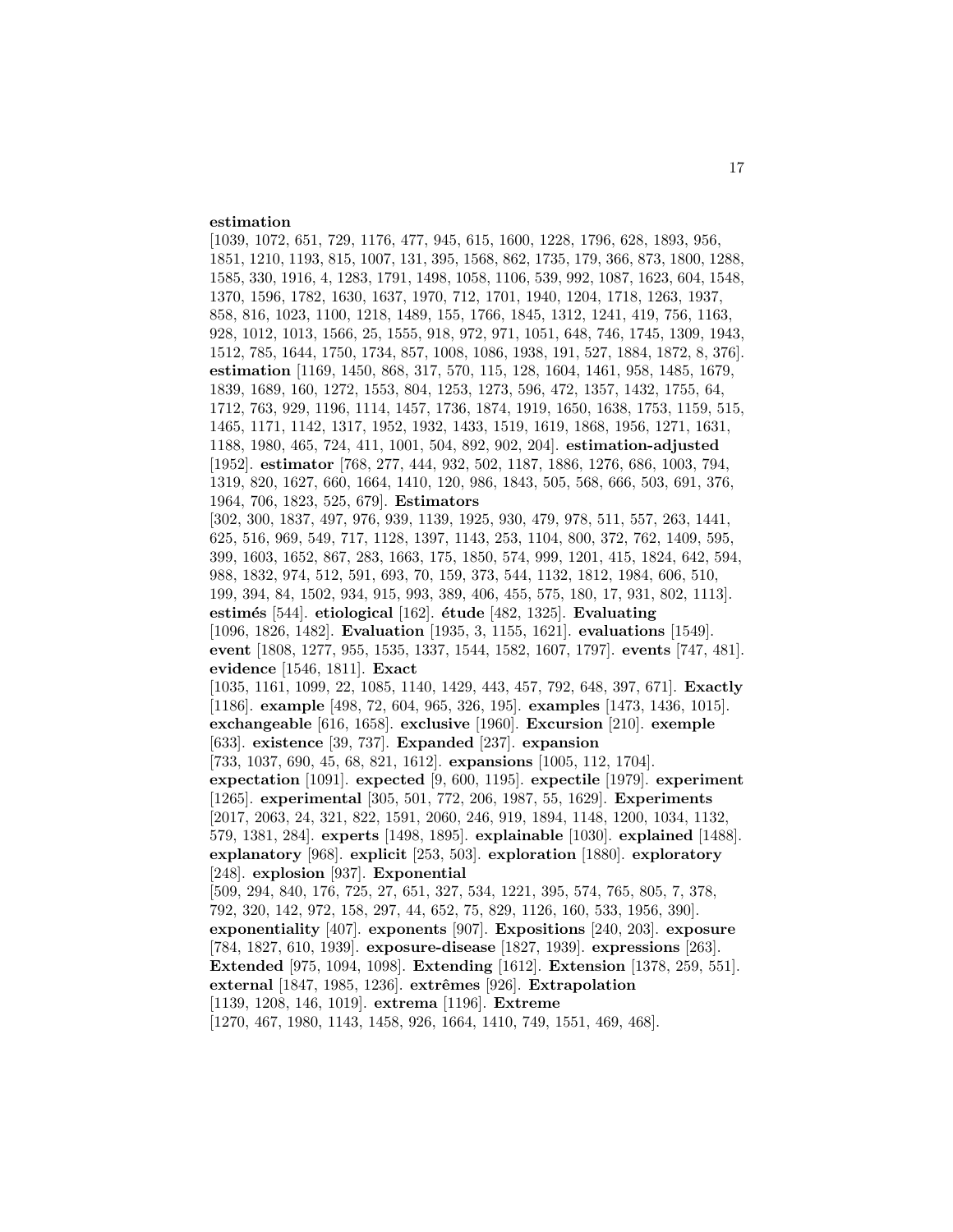**Extreme-value** [467, 1458, 1410, 749, 1551, 468]. **extremes** [927, 1510, 1160].

18

**F** [267, 165, 56, 218]. **f17.50** [201]. **f3.50** [166]. **f4.95** [202]. **Factor** [215, 1055, 1859, 1572, 99, 1759, 1149, 1629]. **factorial** [1216, 1242, 1616, 1200, 177]. **factorials** [292]. **factoring** [633]. **factorisation** [633]. **Factors** [697, 698, 903, 905]. **faible** [98]. **faibles** [1028]. **Failure** [2031, 60, 238, 1613, 370, 916, 900, 1623, 889, 1542, 1252]. **failure-time** [900, 889]. **familial** [619, 394]. **Families** [537, 813, 941, 659, 392, 405, 1221, 395, 574, 765, 1431, 142, 652, 389]. **family** [1379, 1345, 1705, 547, 138, 415, 972, 638, 1819, 802]. **Fast** [1633, 1579, 1182]. **favourable** [950]. **feature** [1336, 1498, 1926]. **features** [1885]. **fécondité** [15]. **Federal** [255]. **Fels** [752]. **Ferguson** [933]. **Ferguson-Dirichlet** [933]. **fertility** [15]. **fiducial** [163, 196]. **field** [118]. **fields** [552, 902, 1131, 1310]. **Fieller** [934]. **Fienberg** [221, 103]. **fill** [1451]. **filter** [1077]. **filters** [274]. **filtrations** [560]. **Finance** [1269, 1857, 1160]. **financial** [1558, 483]. **financiers** [483]. **Finding** [499, 679]. **Findlay** [205]. **fingerprinting** [1905]. **Finite** [630, 652, 1837, 411, 1818, 733, 775, 833, 893, 957, 1109, 1532, 1892, 1632, 1673, 175, 1798, 1534, 275, 1262, 701, 850, 586, 1245, 1114, 1743, 778]. **Finite-population** [630, 701, 778]. **finite-sample-size** [275]. **fire** [1056]. **firefighters** [315]. **First** [1455, 559, 91, 976, 612, 146, 171, 86, 30, 387]. **First-order** [1455, 146, 387]. **First-passage** [559]. **first-passage-time** [976]. **fish** [674, 675, 673, 1682]. **Fisher** [105, 921, 598, 708, 1093, 1024, 1594, 671, 629, 429]. **fisheries** [965]. **fishery** [1816]. **fit** [1793, 891, 1625, 355, 1239, 1202, 997, 1379, 849, 1054, 1846, 1662, 1301, 145, 827, 1579, 324, 998, 378, 1838, 447, 1431, 1861, 689, 1358, 917, 1115, 1617, 154, 881, 1126, 1174, 1096, 1406, 428]. **Fitting** [875, 1541, 658, 1454, 1880, 1934]. **five** [468]. **fixed** [1162, 1632, 358, 360]. **Flaherty** [201]. **flat** [1003]. **Fleming** [1580]. **Flexible** [1695, 1118, 1934, 1730, 1591]. **flexibly** [1939]. **flows** [483]. **fluctuation** [382]. **flurprimidol** [809]. **flux** [483]. **follow** [1375, 871]. **follow-up** [1375, 871]. **following** [894]. **followup** [1554]. **fonctionnel** [855]. **fonctions** [50]. **fond´e** [723]. **food** [1496]. **footed** [1392]. **force** [485]. **Forecasting** [2046, 1399, 274, 1321, 431, 459]. **forest** [1056]. **foreword** [221]. **form** [939, 155, 291, 688, 1494]. **formal** [1634]. **formation** [1885]. **forme** [155, 291]. **formed** [809]. **former** [1092]. **Forms** [2019, 513, 448, 185, 1015, 101, 234]. **formula** [253, 503]. **formulation** [1180]. **Forthcoming** [1259, 1279, 1313, 1327, 1363]. **Foundations** [1990, 249, 80, 134, 121, 134]. **Fourier** [677]. **fraction** [1565]. **fractional** [1055, 1242, 1616, 292]. **fractionally** [1455]. **frailties** [1556]. **frailty** [1731]. **Frais** [1280, 1328, 1290, 1365]. **framelet** [1972]. **framework** [1079, 1390]. **Francisco** [237]. **Frane** [148]. **Fraser** [288, 123]. **free** [355, 1867, 1382, 967, 48, 151, 1491]. **Freedman** [124, 520]. **French** [768, 714, 1022, 830, 1026, 932, 939, 1001, 855, 1300, 264, 1250, 557, 605, 872, 582, 50, 59, 54, 1325, 1075, 723, 1078, 892, 595, 405, 477, 926, 1261, 1103, 646,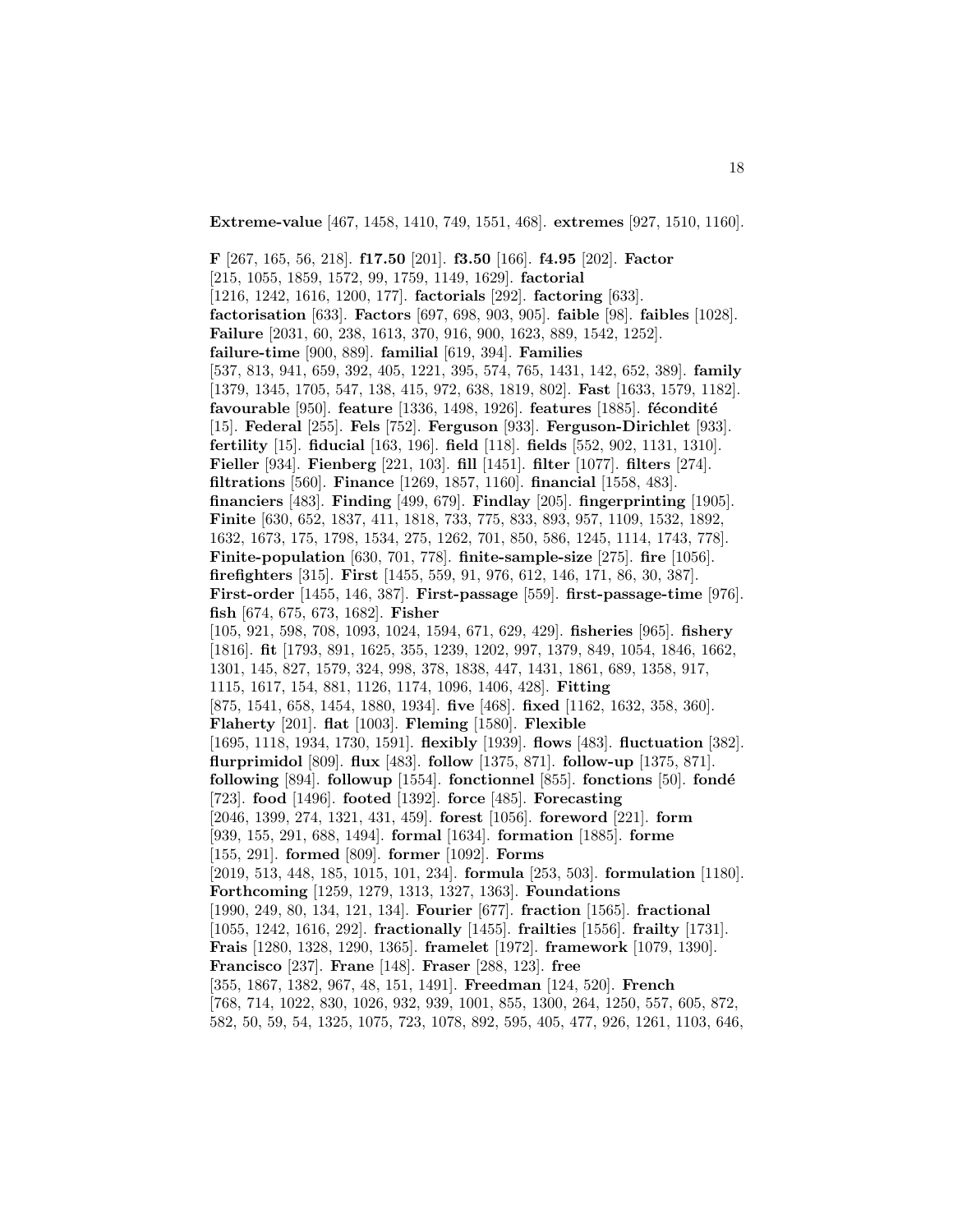98, 977, 566, 251, 737, 633, 1028, 1042, 348, 15, 155, 291, 450, 488, 544, 483, 293, 387, 276]. **frequencies** [1474, 136]. **frequency** [356, 1056, 1496]. **frequentist** [707, 1093]. **frequently** [159]. **Friedman** [702]. **fulfillment** [241]. **full** [983, 1618]. **Fully** [1561, 1286]. **Function** [2008, 2009, 2064, 1808, 28, 1187, 78, 1276, 188, 613, 1975, 1164, 1397, 922, 127, 588, 524, 1410, 815, 827, 537, 1064, 187, 192, 38, 314, 1087, 1623, 795, 1548, 1970, 1717, 1262, 816, 1976, 713, 2026, 1848, 262, 350, 731, 839, 426, 213, 1432, 1516, 1786, 1114, 1958, 679, 1953]. **function-on-scalar** [1975, 1976]. **Functional** [1871, 1944, 1648, 855, 1972, 1162, 552, 1909, 1581, 1670, 1974, 1982, 1460, 1978, 1400, 1873, 1383, 1971, 1979, 1937, 1189, 1483, 1845, 1984, 1983, 1689, 1096, 1905, 1826, 1977, 1980, 1968]. **Functional-coefficient** [1944]. **functionals** [1867, 933, 536, 1691]. **Functions** [2029, 217, 2064, 2058, 788, 526, 95, 23, 620, 351, 937, 1525, 50, 1359, 1409, 56, 692, 707, 859, 1320, 366, 1118, 1951, 766, 1828, 322, 1663, 955, 858, 1667, 1526, 1555, 1309, 1540, 1047, 158, 1626, 12, 43, 1006, 1517, 600, 592, 180, 1196, 1405, 1482, 1191, 1631, 522]. **fundamental** [1722]. **Fundy** [1816]. **Further** [331, 230]. **Future** [1965].

19

**G** [166, 205, 222, 167, 287, 308]. **game** [36, 91]. **games** [452, 597]. **gamma** [475, 870, 1796, 1288, 829, 804, 1432]. **GARCH** [1576, 1944, 1956]. **gas** [5]. **Gauss** [517, 51]. **Gauss-Markov** [517, 51]. **Gaussian** [921, 601, 665, 1559, 1705, 1672, 723, 546, 552, 1796, 1978, 1764, 559, 377, 1782, 656, 689, 1897, 1739, 1750, 280, 593, 303, 276, 1641]. **Gaussian-based** [593]. **gaussiennes** [276]. **gaussiens** [723, 110]. **GEE** [1499]. **Geisser** [259]. **gene** [1842]. **gene-environment** [1842]. **General** [1256, 1378, 1416, 932, 906, 661, 21, 537, 1082, 1608, 45, 68, 35, 1491, 144, 1405, 679, 1180]. **g´en´erales** [932]. **generalised** [1169]. **g´en´eralis´ees** [977, 633]. **generalizations** [323]. **Generalized** [953, 775, 818, 1369, 46, 919, 1610, 996, 1245, 1675, 665, 442, 1685, 1911, 1375, 1255, 40, 598, 1567, 1071, 1018, 1063, 432, 480, 1228, 875, 1145, 175, 1283, 1771, 1934, 977, 576, 633, 1596, 1922, 1347, 1602, 1580, 177, 11, 12, 1760, 22, 850, 1307, 1404, 1439, 1835, 834, 1206, 1215, 1479, 1481, 1478, 938, 1679, 1839, 2, 1146, 920, 1669, 1191, 1199]. **generalized-moments** [1018, 1063]. **generated** [454]. **generating** [858, 713]. **generation** [1389, 981]. **genes** [948]. **genetic** [1150, 1775, 1151, 569, 1155, 1380, 420, 1152, 1153, 1154]. **genetics** [1820]. **genome** [1155, 1910]. **genome-wide** [1910]. **genomic** [1346]. **Gentleman** [165]. **Geometric** [1074, 985, 1233, 1200, 1209]. **Géométrie** [2007, 152]. **geometry** [440]. **Geophysics** [2039, 285]. **George** [147]. **geostatistical** [1834, 16]. **Geostochastic** [125]. **Geramita** [185]. **G´erard** [186]. **Ghoudi** [1458]. **Gibbs** [960, 649]. **Gini** [1728, 1714]. **Giri** [149, 222, 284]. **GIS** [1323]. **given** [405, 38, 1220]. **glasso** [1745]. **glasso-based** [1745]. **glimpse** [1175]. **Global** [1843]. **GMANOVA** [424]. **GMLE** [959]. **Godambe** [384]. **G´omez** [1235, 1235]. **Goodman** [221]. **Goodness** [1793, 1239, 1202, 353, 1301, 145, 1579, 1838, 1861, 689, 1358, 917, 1115, 1174,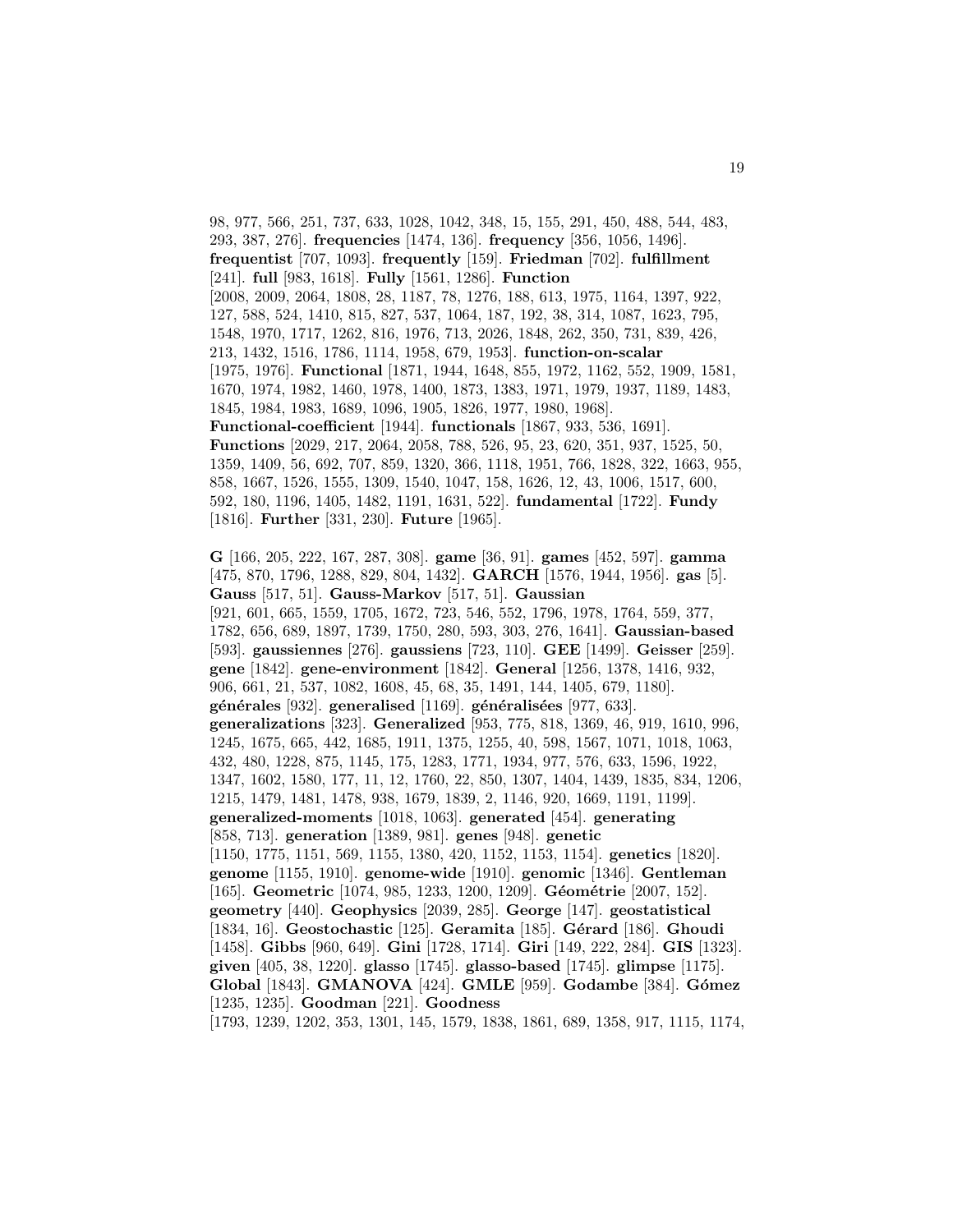891, 1625, 355, 1379, 849, 1054, 1846, 1662, 827, 324, 1431, 1617, 428]. **Goodness-of-fit** [1793, 1239, 1202, 1301, 145, 1579, 1838, 1861, 1358, 917, 1115, 1174, 891, 355, 1379, 1846, 1662, 827, 324, 1431, 1617]. **Goodness-of-link** [353]. **Gopal** [239]. **Gordon** [461, 308]. **Government** [2018, 201]. **Grade** [308]. **Graham** [309]. **graph** [1924, 1557]. **graphic** [1276]. **Graphical** [696, 1647, 1634, 16, 723, 1710, 1804, 1782, 614, 1855, 1641, 1868]. **graphiques** [723]. **graphs** [1345, 1744, 1709]. **Grassmann** [266]. **Graybill** [376]. **Graybill-Deal** [376]. **greater** [1424]. **Green** [615, 537]. **Greenwood** [461]. **Grenander** [1003]. **group** [421, 1572, 356, 65, 1932]. **grouped** [1906, 423, 955, 1126, 1378]. **groupes** [488]. **groups** [488]. **Growth** [2004, 697, 698, 809, 810, 1535, 726, 1494, 675, 159, 752, 673, 811, 69, 307]. **growth-decay** [726]. **GRP** [16]. **Grubbs** [602]. **Guadalupe** [1235]. **guard** [153]. **guess** [1424]. **Guest** [1814, 1857, 1773, 1968, 1899]. **Guide** [167]. **guided** [1959, 1475]. **Gupta** [147, 289]. **Guttman** [306].

**H** [170, 219, 220, 265, 288, 221, 147, 201, 187, 135, 200, 151, 1245]. **H-function** [187]. **Håkan** [121]. **Haar** [772]. **Hacking** [196]. **Hadamard** [185, 2019]. **H´ajek** [1103]. **Halifax** [2067, 289]. **Halsted** [166, 187, 204, 284]. **Hamilton** [222]. **Hammersley** [120]. **hand** [19]. **hardes** [1042]. **Hardy** [680]. **Hardy-Weinberg** [680]. **harp** [1041, 1040]. **Harper** [134]. **Harrington** [1580]. **Hartley** [1505]. **having** [1131]. **Hazard** [1961, 1263, 889, 1056, 1465]. **hazards** [1304, 1920, 1652, 1767, 1016, 795, 1362, 1882, 1717, 1940, 1394, 1487, 1461, 1697]. **Heading** [1416]. **Health** [1949, 487, 609, 1123, 610, 780, 491]. **Heath** [205]. **heavy** [1440, 1980, 1550]. **heavy-tailed** [1980]. **Heidelberg** [520]. **height** [752]. **held** [2067, 462, 134]. **Hellinger** [1457, 1650]. **helpful** [1827]. **Hemisphere** [522]. **herds** [1041, 1042, 1040]. **heterogeneity** [861, 1170, 1020, 1030]. **heterogeneous** [1903, 1900, 1902, 1901]. **Heteroscedastic** [1660, 1137, 1264, 1019, 1787, 1585, 1262, 786, 736, 1491, 1786]. **heteroscedasticity** [1138, 998, 1295, 1768, 1443, 1693]. **heteroscedasticityY** [999]. **Heuristic** [456]. **Hidden** [920, 1417, 1177, 1983, 1661]. **Hierarchical** [658, 1642, 1735, 1817, 616, 1004, 1123, 1316, 1082, 1347, 1496, 1825, 1571]. **High** [1874, 1558, 1775, 1920, 567, 1942, 1655, 1907, 1943, 1720, 1917, 1868]. **High-dimensional** [1874, 1775, 1920, 1942, 1907, 1943, 1720, 1868]. **high-order** [567]. **high-speed** [1655]. **Higher** [915, 842, 788, 1924, 832]. **Higher-order** [915, 842, 788, 1924, 832]. **highly** [1148]. **Highs** [1160]. **Hilbert** [117, 1383, 45, 68, 1727]. **Hilger** [188]. **histogram** [769]. **historical** [853, 650, 745, 1189, 450]. **histories** [494]. **historique** [450]. **history** [699, 1056, 638]. **HIV** [1537]. **HLA** [1154]. **Hodges** [558]. **Hodges-Lehmann** [558]. **Holden** [237]. **Holden-Day** [237]. **Holland** [266, 287, 289, 466, 460]. **homicide** [499]. **homicides** [379, 380, 382]. **Homogeneity** [1892, 1109, 1395, 1713, 640, 996, 1522, 1257, 1286].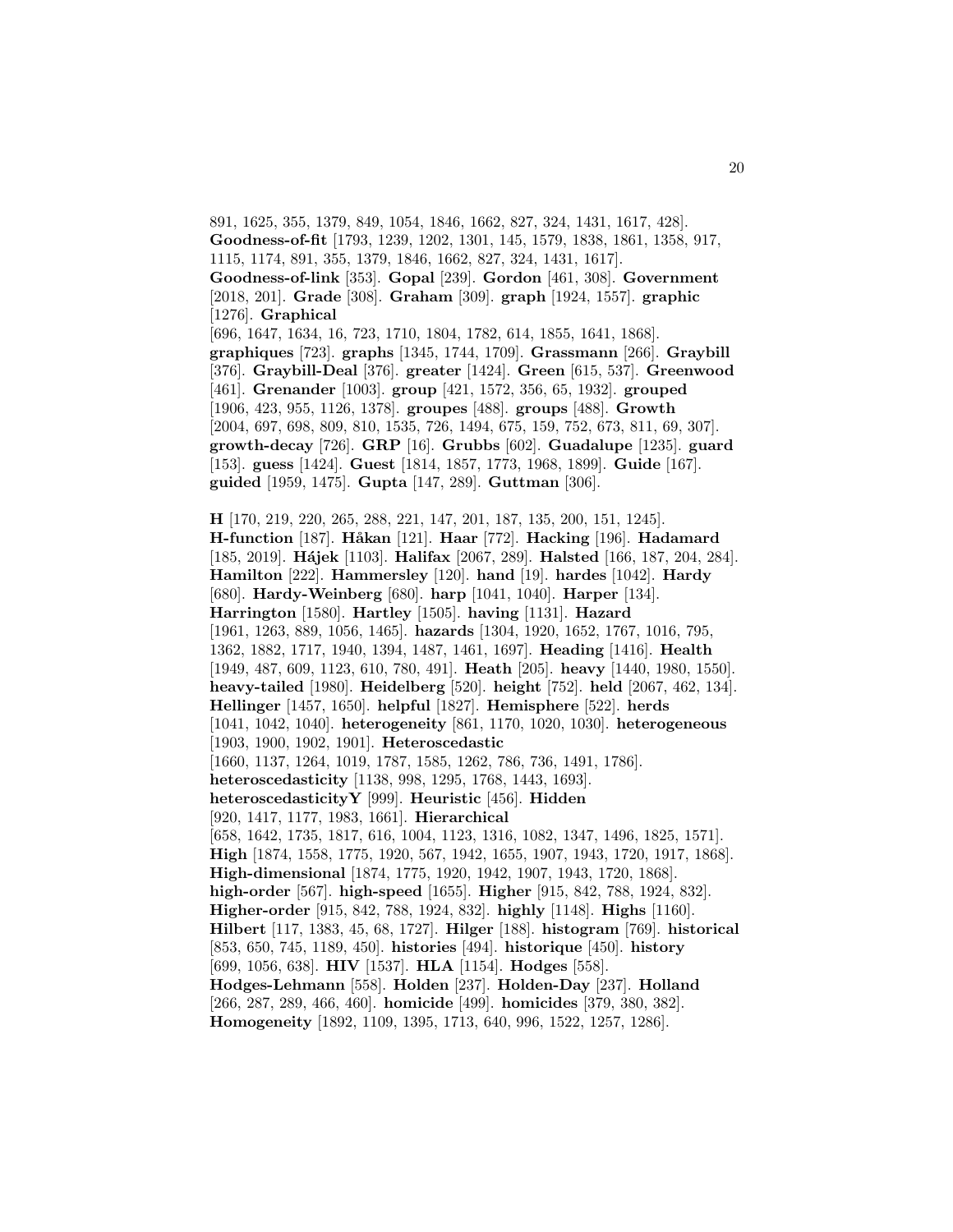**homology** [948]. **honorary** [312, 171, 391]. **honour** [1531, 1587]. **Hooker** [134]. **hospital** [781]. **hot** [1645]. **hot-deck** [1645]. **hourly** [493]. **household** [486]. **Hubert** [290]. **hulls** [536]. **human** [780]. **Hunt** [290]. **Hunter** [306]. **Huntington** [147]. **hybrids** [760]. **hyperbolic** [1685, 1115]. **hypercubic** [329]. **hypergeometric** [56, 12]. **hypersphere** [146]. **hypotheses** [1396, 1305, 1520, 684, 158]. **Hypothesis** [1798, 1361, 46, 1087, 82, 991, 1, 1955, 1960, 1941, 1768]. **hypothesized** [145].

**I-optimal** [1922]. **I.Freedman** [265]. **i.i.d.** [1139]. **Ian** [218]. **ice** [944]. **Iceberg** [358, 359, 360]. **identifiability** [712, 1614, 1232]. **Identifiable** [1816]. **identification** [1344, 688, 1640]. **identify** [1043]. **Identifying** [1056]. **identiquement** [1026]. **identities** [230]. **identity** [1810]. **ignorable** [1631]. **II** [134, 462, 68, 81]. **III** [134, 167, 2028, 1149, 200]. **illness** [783]. **Illustration** [1011]. **image** [879, 771]. **images** [1910, 401, 644]. **imaging** [1909, 1908, 1820, 1121]. **immediate** [53]. **immigration** [1485]. **impact** [1175, 1391]. **Implications** [1061, 831, 910, 1195]. **importance** [981]. **improper** [1897]. **improve** [1484, 1323]. **Improved** [511, 516, 1681, 539, 1132, 1872, 934, 1085, 1140, 1454, 388, 1036]. **Improvement** [1231, 517, 919, 1643]. **Improving** [1548, 829]. **impulse** [1320]. **Imputation** [1962, 1302, 1586, 868, 1451, 1830, 1694, 480, 1260, 1673, 1535, 1645, 1337, 1134, 1688]. **imputed** [1561, 1568, 1645]. **in/for** [1965]. **inactivity** [35]. **incidence** [1438, 1717, 1324]. **incident** [1754]. **incidental** [245]. **Including** [954, 878]. **inclusion** [648, 746]. **inclusion-consistent** [648, 746]. **income** [764, 1511]. **incomplete** [34, 1069, 956, 992, 1540, 789, 1674, 1481, 65, 1453, 1513, 1688]. **incompletely** [858, 967]. **incorporate** [1847, 1985]. **incorporating** [1855, 1702]. **incorporation** [418]. **incorrect** [133]. **increasing** [1222]. **increments** [388, 400]. **ind´ependance** [293]. **ind´ependantes** [276]. **independence** [608, 52, 872, 1578, 916, 1172, 532, 140, 1842, 751, 89, 621, 509, 293]. **independent** [1428, 1594, 276, 1550]. **index** [1680, 1935, 1664, 1492, 1298, 151, 1945]. **indexed** [214, 1982]. **India** [202]. **indicators** [1489, 1487]. **indices** [1714]. **indirect** [1811, 25]. **individual** [1739]. **individual-level** [1739]. **individualized** [705]. **individuals** [222]. **industrial** [5]. **industry** [283]. **Inequalities** [475, 569, 2022, 1195, 96, 252, 286]. **inequality** [1567, 796, 430, 528]. **infection** [1590]. **infectious** [1739]. **infer** [1336]. **Inference** [649, 1990, 1860, 1994, 2067, 1260, 1421, 134, 1463, 1891, 1405, 1075, 450, 1366, 1802, 1642, 249, 1785, 1672, 1226, 813, 941, 1097, 392, 432, 730, 870, 1436, 819, 345, 1430, 1460, 818, 1380, 1514, 1586, 1771, 1212, 900, 422, 1506, 1809, 450, 1000, 1225, 1595, 1401, 1938, 1017, 736, 196, 586, 514, 1307, 1068, 925, 1206, 1720, 1776, 121, 1709, 1295, 1308, 592, 1542, 1582, 1700, 1377, 1598, 1697, 1945, 1590, 1415, 1573, 1089, 1075, 134, 149]. **Inferences** [1479, 840, 421, 1696, 1299, 1481, 1478, 1675, 1511]. **Inferential** [570].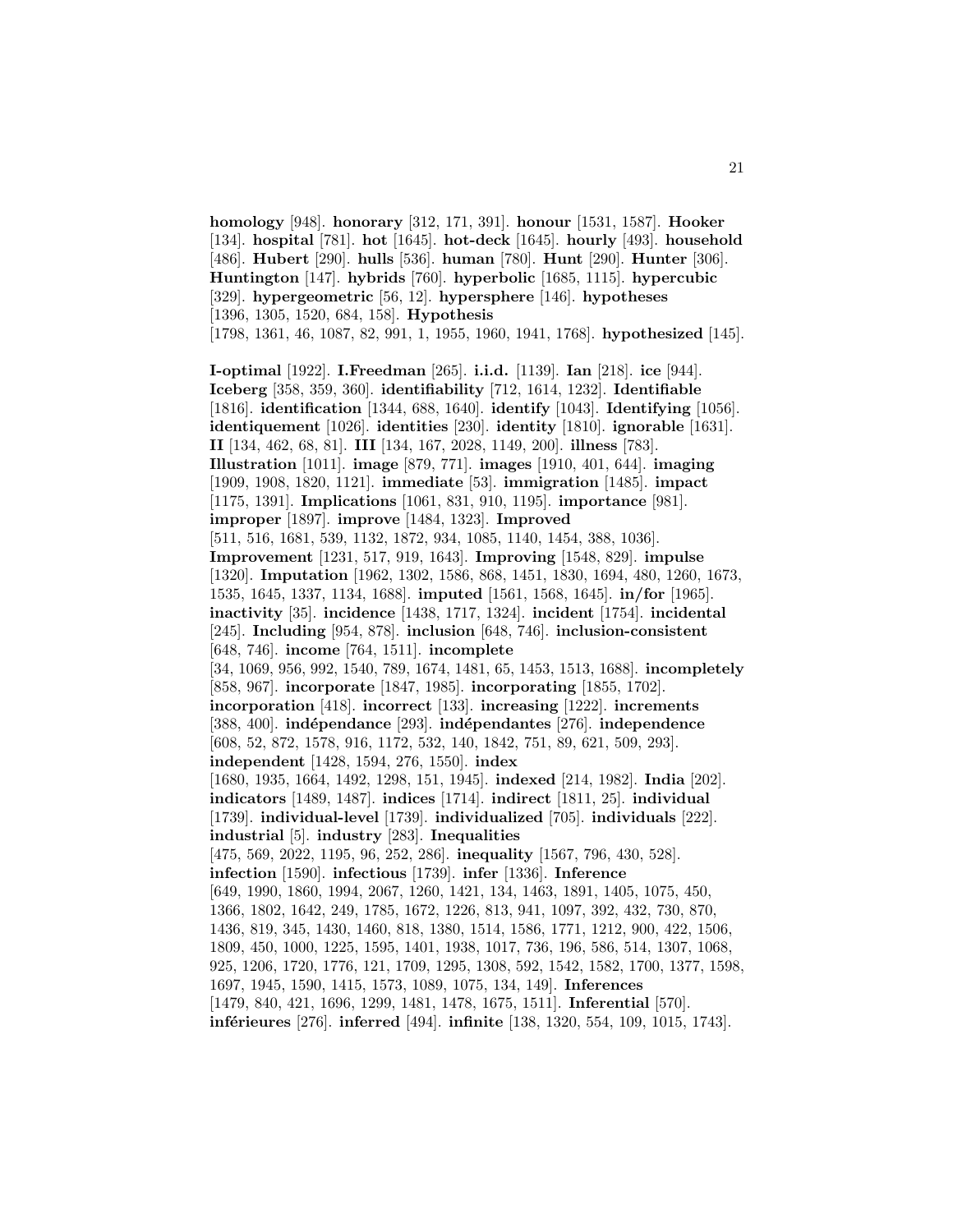**infinite-dimensional** [1015]. **infinite-variance** [1320, 554]. **infinitely** [197]. **Infinitesimal** [716]. **inflammatory** [1150, 1153, 1151, 1154]. **inflated** [1480, 1170, 1927]. **inflating** [1781]. **Inflation** [1428, 1071]. **influence** [1563, 1397, 787, 1325, 585, 859, 440, 1403, 763, 1199]. **influencing** [697, 698]. **Information**

[1707, 1716, 1724, 1733, 1708, 1741, 1749, 1756, 1763, 1772, 1784, 1794, 1803, 1844, 1813, 1822, 1833, 1856, 1864, 1875, 1888, 1898, 1913, 1929, 1946, 1966, 1584, 754, 921, 174, 208, 1261, 1847, 1985, 437, 1091, 1024, 1020, 1791, 422, 1076, 1594, 1811, 701, 66, 1615, 621, 1056, 80, 199, 728, 629, 1114, 1213, 980, 429]. **informative** [1771, 1701, 1674, 1011]. **informed** [1911]. **Ingram** [286]. **inhibitor** [810]. **inhomogeneous** [1848, 1690]. **initial** [248]. **innovations** [1578]. **input** [1148]. **Insect** [1322, 1325, 1326]. **Insights** [1936]. **inspection** [959]. **Institute** [168, 1814]. **Instructor** [124, 2002]. **Instrumental** [1851, 1872]. **Insurance** [1269]. **integer** [120, 1963, 1163]. **integer-valued** [1963, 1163]. **integral** [208, 446]. **integrals** [17]. **Integrated** [879, 1806, 1663, 1455, 594, 666, 1392]. **integration** [1606]. **intensity** [1265, 1420, 1848, 673, 1465, 724]. **inter** [741, 14]. **inter-** [741]. **inter-birth** [14]. **interaction** [59, 708, 1285, 1116, 1027, 37, 673, 213, 1628]. **interactions** [1896, 1149, 1826, 1702]. **Interblock** [728]. **intercept** [1577]. **intercept-scale** [1577]. **interclass** [394]. **Interdisciplinary** [1665]. **interest** [655]. **interesting** [874]. **interface** [165]. **Interferon** [662, 663]. **Interim** [1952, 1583, 982]. **intermittent** [1554]. **internationai** [201]. **International** [2018, 2005, 134, 1269, 151]. **interplay** [206]. **interpolation** [784]. **interpretation** [317]. **interrater** [964]. **Interval** [494, 1234, 1309, 119, 227, 1653, 1251, 1613, 869, 14, 955, 1235, 1535, 1882, 1580, 648, 746, 1512, 1750, 899, 64, 959, 1252]. **interval-censored** [1613, 1235, 1882, 1580, 899, 1252]. **interval-censoring** [1653]. **interval-censorship** [959]. **interval-grouped** [955]. **intervals** [1426, 1653, 1085, 1140, 761, 1830, 243, 403, 1185, 1501, 261, 585, 223, 1382, 894, 1099, 1789, 973, 26, 860, 1493, 1127, 1897, 1067, 336, 678, 1102, 1253, 90, 1424, 1315]. **intra** [741]. **intra-laboratory** [741]. **intraclass** [547, 974, 394]. **Introduction** [2015, 1857, 779, 1899, 2027, 2052, 1323, 218, 287, 1968, 466, 1814, 1773, 1385]. **Introductory** [2043, 2000, 170, 306]. **intronic** [948]. **Invalidity** [128]. **Invariance** [454, 2053, 987, 808, 461]. **Invariant** [366, 1653, 1230, 52, 507, 1663, 1207, 804, 304]. **Inverse** [77, 665, 1672, 546, 377, 689, 280, 303]. **inverse-Gaussian** [1672, 546, 377, 303]. **inversely** [815]. **Inverted** [29]. **investigation** [146]. **involving** [622, 473]. **Iowa** [290]. **irregular** [1648, 1973]. **Irwin** [306]. **ISBN** [149, 166, 148, 170, 219, 220, 237, 238, 239, 240, 266, 267, 265, 288, 309, 519, 122, 188, 205, 169, 104, 221, 222, 186, 103, 147, 167, 168, 189, 124, 202, 201, 307, 217, 464, 285, 187, 204, 218, 287, 310, 311, 290, 150, 123, 289, 368, 185, 135, 459, 152, 522, 200, 284, 286, 105, 203, 461, 520, 466, 151, 460, 121, 369,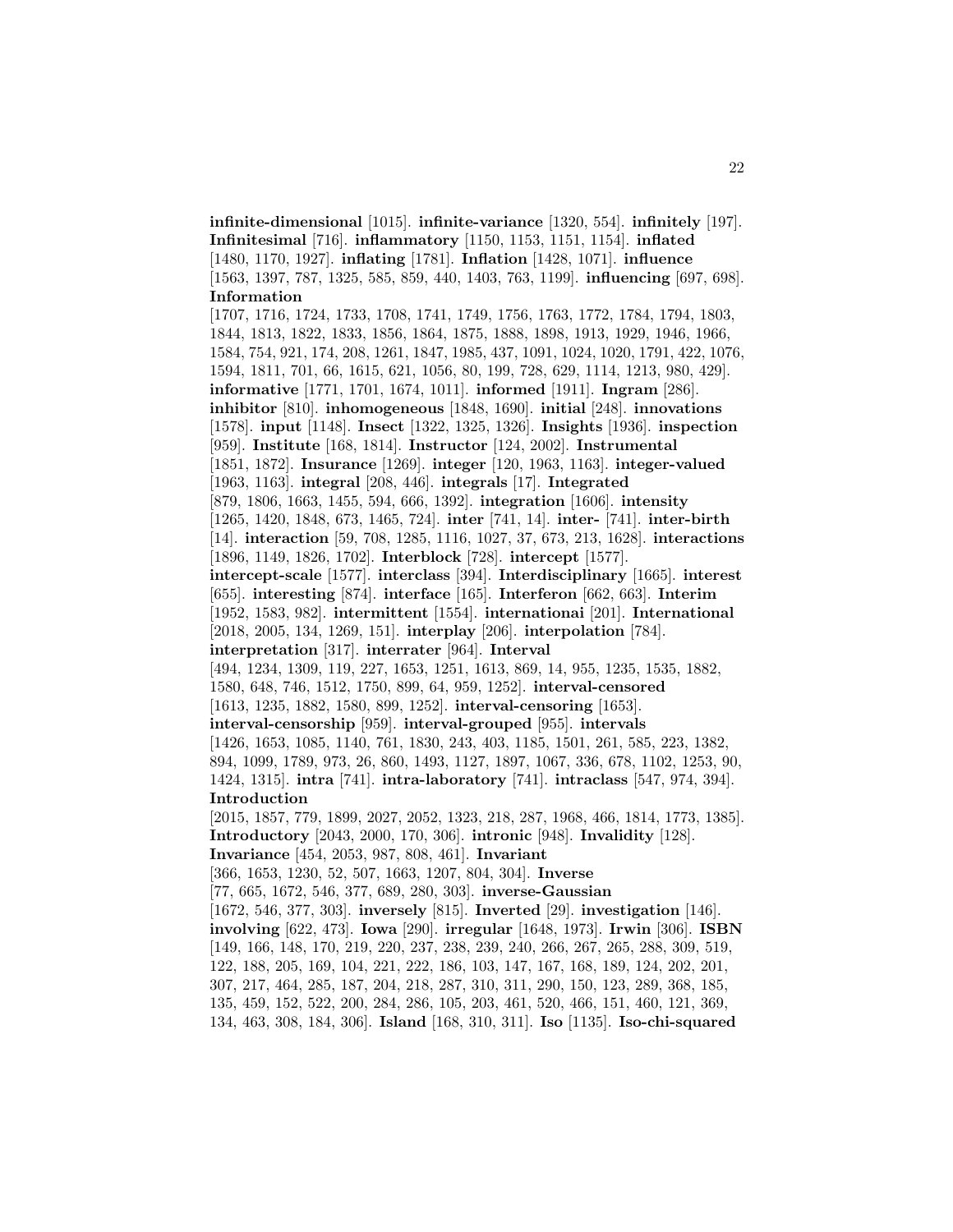[1135]. **Isotonic** [724, 512, 1932]. **ISSN** [240, 310, 311]. **Issue** [1707, 1716, 1724, 1733, 1708, 1741, 1749, 1756, 1763, 1772, 1784, 1794, 1803, 1844, 1813, 1822, 1833, 1856, 1864, 1875, 1888, 1898, 1913, 1929, 1946, 1966, 1899, 1814, 1531, 1857, 1773, 1968, 1478, 1587]. **issues** [490, 1226, 491]. **iterated** [563]. **iteration** [1676]. **IV** [1149]. **ix** [188, 189, 522, 284].

**J** [721, 148, 170, 219, 220, 238, 267, 288, 1202, 1140, 778, 188, 941, 307, 1063, 1210, 897, 745, 1235, 310, 311, 290, 368, 344, 200, 1245, 369, 306, 1013, 1247]. **Jack** [309, 1531]. **Jackknife** [736, 1714, 244, 587, 1560, 691, 1954]. **Jackknifing** [235]. **Jacobians** [143]. **James** [263, 253, 503, 1689]. **James-Stein** [263, 253, 503]. **Jan** [121]. **Jane** [165]. **Jennifer** [185]. **Jennrich** [148]. **Jerome** [522]. **Jerry** [1531]. **Jersey** [217]. **Joffe** [222, 150]. **Johannes** [459]. **John**

[170, 220, 238, 267, 288, 309, 519, 122, 167, 218, 459, 121, 306]. **Joint** [918, 1437, 393, 1711, 1535, 1926, 1566, 1565, 1853]. **Joseph** [310]. **Journal** [1340, 1364, 1947, 898, 1314, 1329]. **joy** [1699]. **Jr** [311]. **judgment** [1615]. **Judith** [151]. **June** [1723]. **jurys** [1258, 1434, 1477, 1575, 1609, 1656, 1683].

**K1A** [200]. **Kalbfleisch** [238, 1531]. **Kale** [204]. **Kalman** [1077]. **Kanasewich** [285]. **kappa** [964]. **Karol** [307]. **Kathleen** [169]. **Keele** [104]. **Keith** [522]. **Ken** [290]. **Ken-dall** [290]. **Ken-dall/Hunt** [290]. **Kendall** [1642, 1073, 1172, 1601, 1658, 1825]. **Kennedy** [310, 311]. **Kenneth** [167]. **Kernel** [1266, 1718, 768, 788, 530, 932, 930, 1187, 1886, 1441, 1867, 1331, 412, 646, 645, 1283, 1383, 1843, 505, 1979, 735, 594, 647, 1547, 993]. **kernel-based** [1979, 1547]. **kernels** [593]. **Keyfitz** [463]. **Khatri** [287, 377]. **khi** [830]. **khi-deux** [830]. **Khoudraji** [1458]. **Kiado** [521]. **Kibble** [1288]. **kidney** [524]. **Kingston** [465]. **known** [893, 1413]. **Kolmogorov** [302, 300, 438, 1275, 629, 929, 931]. **Kolmogorov-Lévy-type** [438]. **Kolmogorov-Smirnov** [300, 1275]. **Kolmogorov-Smirnov-type** [302]. **Koziol** [615, 537]. **Koziol-Green** [615]. **Kr6tki** [307]. **Krewski** [369]. **Krieger** [147]. **Krishnan** [104]. **Kronecker** [541]. **Kruskal** [221, 368, 151]. **Kullback** [1722]. **Kulperger** [344]. **Kurtosis** [573].

**L** [148, 238, 222, 134]. **laboratory** [741]. **labour** [485]. **lack** [997, 1400, 998, 154, 1406]. **lack-of-fit** [997]. **lactation** [411]. **Lagrange** [1576]. **lags** [634]. **lake** [612, 494, 611]. **land** [477]. **Landsat** [332]. **Langevin** [589]. **Laplace** [1597, 618, 87, 1934, 890]. **Laplacian** [818]. **Large** [1447, 1551, 64, 414, 529, 1599, 1603, 1673, 1579, 1782, 563, 683, 1156]. **Large-sample** [1551, 1599, 1579]. **largest** [231]. **Larry** [311]. **Laspeyresia** [1325]. **lasso** [1572, 1706, 1812]. **lassos** [1647]. **Late** [306]. **latent** [183, 1904, 18]. **latin** [53, 966]. **Latin-square** [966]. **Lattice** [2024, 2025, 116, 239, 203]. **lattices** [329]. **Law** [1996, 414, 529, 211, 388, 683, 166]. **Lawless** [267, 1531]. **Laws** [563, 197, 1026, 605, 405, 456, 38]. **layout** [1027, 882, 246]. **layouts** [1285].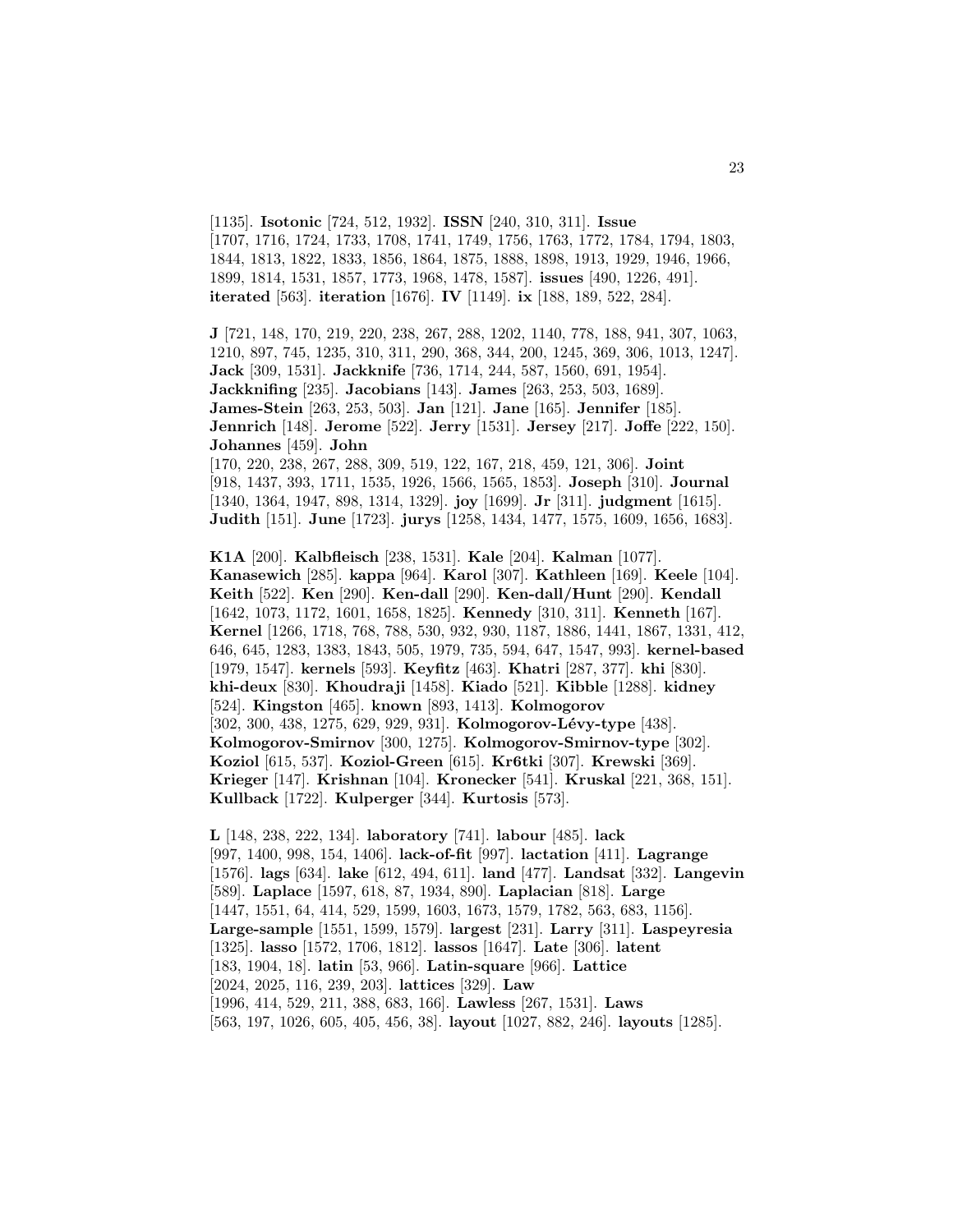**learning** [1965, 1589, 1779]. **Least**

[330, 108, 1465, 497, 1164, 794, 1777, 820, 432, 439, 1127, 25, 666, 606, 691, 1462]. **least-distances** [820]. **Least-squares** [330, 794, 1777, 439, 666, 606, 691]. **lecteurs** [1715, 1748, 1783, 1821, 1863, 1912, 1986]. **Lecture** [185]. **Ledolter** [459]. **left** [1742, 1493]. **left-truncated** [1742, 1493]. **Lehmann** [558]. **Leibler** [1722]. **lemma** [1245]. **length** [1438, 935, 1540, 1755, 525]. **length-biased** [1438, 1755, 525]. **lengths** [1127, 336]. **Leo** [221, 311]. **leptokurtic** [1747]. **leptokurtic-normal** [1747]. **Letac** [186]. **Letter** [1202, 1245]. **Lettre** [1202, 1245]. **level** [1770, 1608, 1242, 1373, 292, 1739, 1734, 1646]. **levels** [1418]. **L´evy** [1793, 438]. **L´evy-driven** [1793]. **Lexington** [205]. **Life** [2035, 526, 1277, 322, 7, 1506, 8, 204]. **Lifetime** [2044, 267, 1235, 982, 1755, 1415]. **Lightning** [498]. **Likelihood** [1437, 1781, 190, 1514, 832, 1595, 1401, 1068, 1582, 921, 714, 277, 396, 1366, 444, 767, 1251, 250, 686, 1785, 1830, 1296, 183, 985, 1806, 775, 957, 1109, 1185, 1274, 1694, 1841, 1192, 549, 922, 1097, 260, 1143, 408, 1962, 1367, 660, 133, 331, 1436, 729, 1221, 615, 1228, 838, 895, 1603, 956, 1180, 1007, 1098, 1659, 179, 867, 1166, 1649, 1380, 1492, 1369, 1762, 1212, 1235, 1362, 1530, 82, 1218, 1602, 1493, 1766, 236, 1312, 1371, 719, 1667, 1234, 1620, 1666, 1566, 1555, 1560, 1414, 1617, 797, 1931, 1954, 193, 1765, 317, 570, 958, 925, 1206, 1485, 1245, 1503, 1675, 1776, 1195, 1102]. **likelihood** [1295, 1612, 1253, 924, 472, 1134, 1308, 1621, 1677, 1714, 425, 1712, 533, 1213, 1315, 1698, 1511, 1878, 1249, 1513, 1297, 1549, 1011, 1191, 1956, 1271, 1415, 1089, 1618, 1113]. **Likelihood-based** [1514, 1582, 1380, 1765, 1195, 1511, 1249]. **likelihood-ratio** [396, 775, 957, 1245, 924, 533]. **likelihoods** [1918, 1494, 1195]. **Limit** [263, 661, 554, 294, 113, 844, 1446, 552, 430, 231, 525, 390]. **limitations** [883]. **Limited** [284, 1391, 1026]. **limit´es** [1026]. **Limiting** [438, 666]. **Limits** [2034, 1448, 545, 189, 1840, 1413]. **Lindsay** [765]. **Line** [902, 1228, 1914, 1474, 2032, 774, 738, 310]. **linéaires** [714, 483]. **Linear** [188, 1162, 1778, 1829, 2009, 687, 857, 483, 714, 847, 497, 1284, 978, 475, 414, 442, 1219, 1375, 1255, 216, 516, 904, 1156, 1613, 1128, 34, 274, 1567, 1071, 1454, 1680, 27, 1632, 796, 1950, 174, 762, 657, 474, 1072, 1471, 1301, 1320, 875, 1460, 1488, 1145, 1719, 46, 517, 1577, 38, 1771, 1400, 919, 947, 1596, 1922, 1639, 1970, 1979, 1262, 1298, 1347, 1373, 1520, 1937, 1189, 1845, 2026, 890, 512, 142, 397, 1060, 367, 1009, 1132, 1760, 527, 736, 829, 619, 41, 1307, 1404, 1439, 968, 570, 1964, 1254, 834, 1206, 1479, 1478, 1720, 989, 1679, 1839, 1689, 920, 1134, 704]. **linear** [763, 826, 1021, 1509, 1518, 923, 1171, 1236, 1297, 1377, 1598, 1252, 1693, 1199, 1980]. **linéarité** [387]. **linearity** [299, 301, 387]. **Linguistic** [2011, 219]. **Linguistics** [219, 257]. **link** [659, 1018, 1063, 353, 1081]. **linking** [1142]. **living** [486]. **Lloyd** [105]. **Local** [1251, 1924, 1454, 1362, 1403, 1273, 389, 1199, 1635, 1255, 844, 1885, 1664, 1850, 1031, 1970, 1931, 907, 710, 1317, 768]. **locale** [768]. **Locally**

[52, 141, 1824, 1792]. **location** [355, 444, 1336, 302, 1892, 392, 372, 232, 399,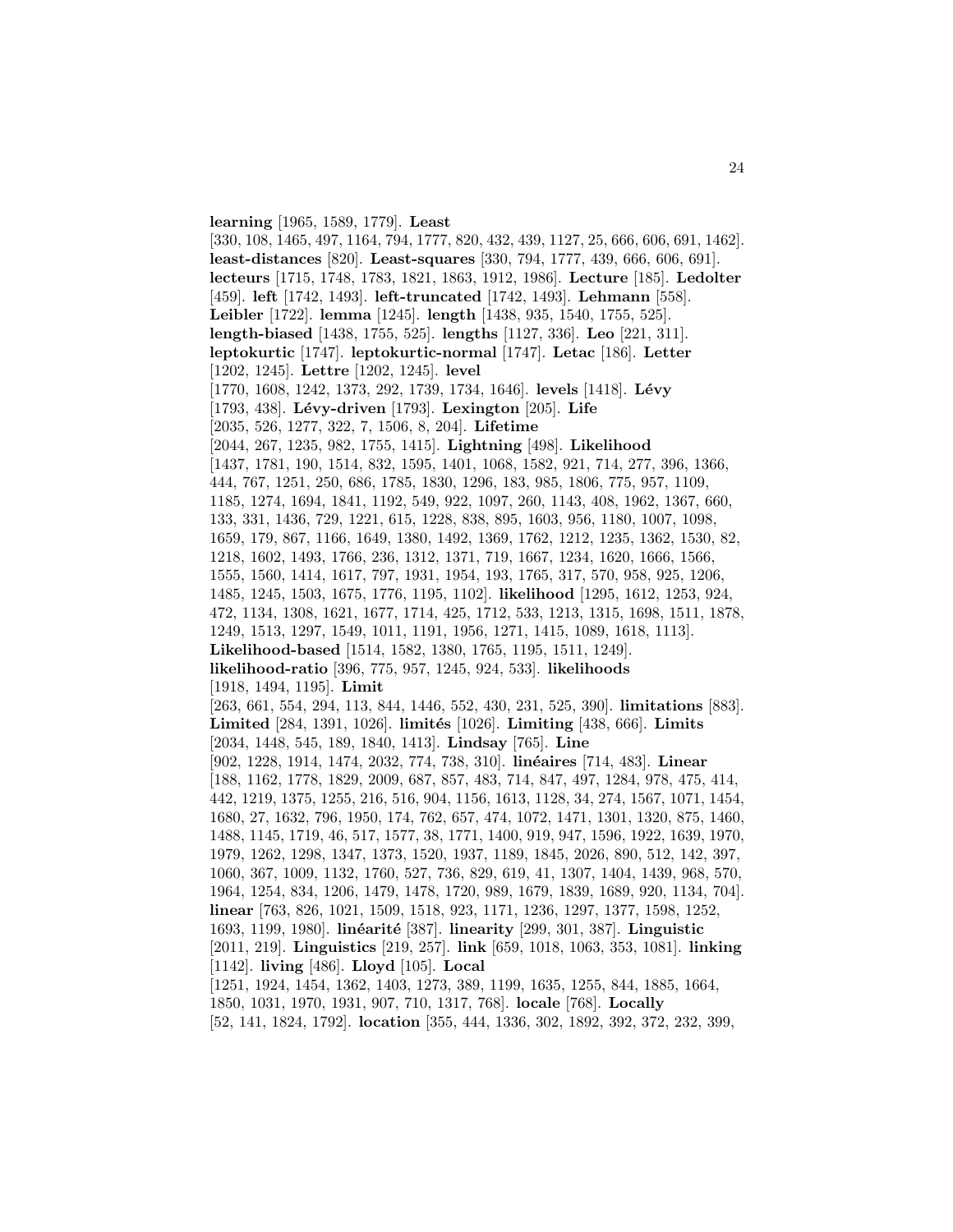642, 320, 928, 1012, 1013, 1604, 1691, 1102, 472, 389, 406, 455, 575, 931, 1378]. **location-scale** [1892, 472]. **locations** [468]. **locus** [1155]. **Log** [1426, 847, 261, 1722, 1263, 1132, 510, 1195, 458]. **log-likelihoods** [1195]. **log-linear** [847, 1132]. **log-logistic** [510]. **log-normal** [261]. **Log-rank** [1426, 1263]. **log-zero-Poisson** [458]. **logarithm** [563]. **logarithmic** [40, 142, 64, 90, 130]. **Logistic** [1397, 418, 705, 770, 1962, 1044, 1018, 1063, 1118, 1526, 510, 1823, 1939, 29]. **logit** [876]. **lognormal** [281, 1550]. **logspline** [1023]. **Loi** [54, 768]. **Lois** [1026, 605, 405, 977]. **London** [201, 151, 134]. **long** [1886, 1124, 988, 1984]. **long-memory** [1984]. **long-range** [988]. **long-term** [1124]. **Longitudinal** [1375, 1659, 1483, 1480, 1230, 1648, 953, 1223, 1499, 1437, 1133, 1554, 1488, 1349, 1881, 851, 897, 1374, 1711, 1548, 1630, 1701, 1476, 1973, 1943, 1122, 1033, 350, 1307, 1674, 1565, 1835, 1215, 1479, 1481, 1478, 1729, 1453, 1249, 1482, 1513, 1700, 1297, 1442]. **look** [499, 485, 1849]. **lorsque** [544]. **Loss** [180, 1196, 906, 1663, 1526, 487, 731, 839, 161, 804]. **losses** [1554]. **Lotteries** [255]. **lotto** [452, 597]. **low** [1909, 1028, 1874, 1511]. **low-rank** [1909, 1874]. **Lower** [806, 78, 906, 1608, 281, 804]. **lower-bounded** [804]. **lower-order** [1608]. **lows** [1160]. **Ltd** [188, 202, 1038]. **lumber** [283]. **lung** [262, 350, 315]. **lung-function** [262, 350]. **lupus** [1581]. **Luz** [1235]. **Lyapunov** [907]. **lying** [973].

**M** [166, 148, 122, 205, 222, 202, 187, 287, 1235, 290, 284, 466, 151, 521, 308]. **Machine** [1965]. **machines** [1751]. **Mack** [598]. **Mack-Wolfe** [598]. **Macmillan** [202, 135, 151]. **macroeconomic** [1686]. **Macromolecules** [2051, 368]. **made** [1044]. **magnetic** [1121]. **magnetoencephalography** [1853]. **Magnus** [121]. **Major** [489]. **majorant** [1164]. **majority** [1552]. **Majorization** [2022, 286]. **Making** [2013, 205]. **Malliavin** [152]. **Mallows** [1834]. **MAMSE** [1790]. **Man** [19]. **Man-dealt** [19]. **Management** [2038, 1323, 266]. **Mann** [1037, 1061, 1036]. **Manoukian** [464]. **manova** [21, 507, 46]. **Mansell** [201]. **Manual** [167, 124, 2002, 306, 167]. **many** [1185, 1501]. **map** [1336, 1796]. **maple** [809, 811]. **Mapping** [710, 1904, 1484, 1903, 1900, 1902, 1508, 1196, 1901, 489]. **Marcel** [265, 169, 189, 150, 185, 105]. **marges** [405]. **Marginal** [1091, 1249, 618, 1597, 1437, 813, 941, 800, 730, 1086, 364, 1503, 1195, 1542, 1582, 1700]. **marginalization** [328]. **Marginalized** [1349]. **Marginally** [1411]. **marginals** [665]. **marine** [358, 360]. **mark** [1386]. **mark-recapture** [1386]. **marked** [879, 1581]. **markers** [1035, 1263]. **markets** [1618]. **Markov** [186, 520, 560, 1668, 257, 1417, 715, 1408, 2048, 2050, 2065, 517, 2006, 1177, 333, 342, 1209, 910, 1122, 209, 51, 1983, 920, 1542, 1590, 1611, 1618, 520]. **Markov-chain** [910]. **Marshall** [286]. **Martingale** [323]. **martingales** [1075]. **Mary** [1588, 1587]. **Mass** [205, 103, 123, 368]. **Masthead** [1354, 1716, 1724, 1733, 1708]. **match** [707]. **matched** [1239, 750, 756, 1507, 908]. **matched-pairs** [756, 908]. **matching** [1094, 1602, 1423]. **materials** [60]. **Mathai** [166, 202, 187]. **Mathematical**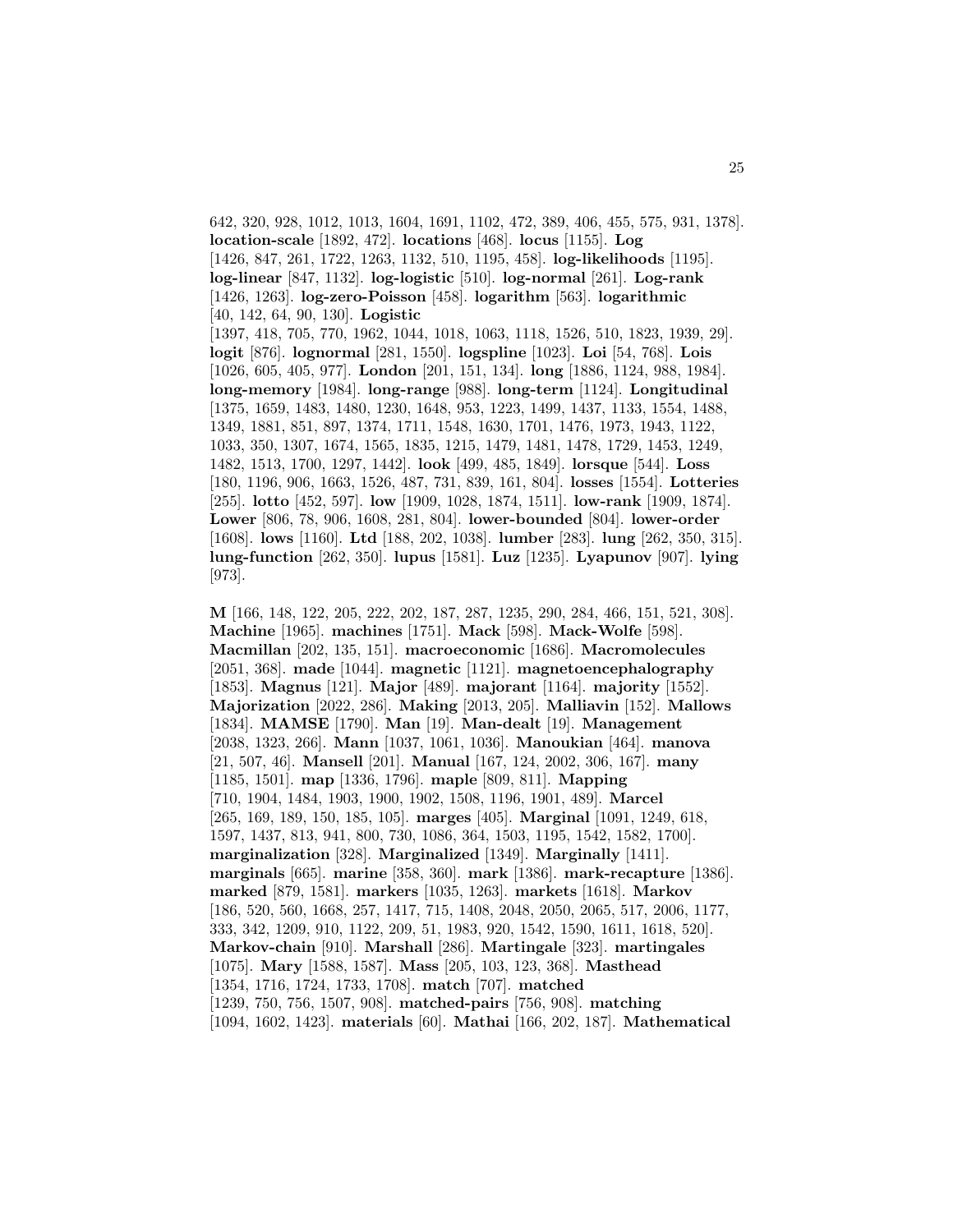[240, 2016, 222, 168, 2037, 2054, 1995, 310, 311, 2056, 1999, 203, 265, 138, 217, 464, 463, 104]. **Mathematics** [220, 265, 185, 286, 462, 465, 226]. **Mathématiques** [184, 186, 152]. **matière** [582]. **Matrices** [2019, 259, 143, 1908, 295, 1303, 541, 62, 1641, 185]. **Matrix** [2029, 2047, 502, 1788, 1962, 56, 18, 766, 1916, 112, 539, 1622, 1594, 82, 591, 693, 9, 139, 460, 531, 1874, 217]. **matrix-convexity** [139]. **matrix-variate** [1962]. **matter** [582]. **maturities** [1682]. **maxima** [840, 672, 181]. **maximal** [969]. **maximin** [1264]. **maximize** [1928]. **maximizing** [950, 704]. **Maximum** [396, 767, 729, 1228, 179, 921, 277, 444, 937, 686, 549, 260, 660, 1603, 956, 1007, 867, 310, 1218, 1766, 719, 2032, 1566, 1555, 193, 317, 958, 1149, 472, 1712, 1956, 1113]. **maximum-bias** [937]. **Maximum-likelihood** [396, 767, 729, 921, 277, 444, 686, 549, 260, 660, 956, 719, 317, 958, 472]. **maximum-relevance** [867]. **May** [462, 134, 37, 94, 8]. **McLeish** [343]. **McMaster** [222]. **MCMC** [1635]. **MDT** [24]. **Mean** [1502, 449, 511, 1525, 1185, 1238, 1501, 176, 20, 1725, 372, 1059, 595, 870, 651, 131, 578, 807, 120, 992, 604, 415, 1630, 734, 66, 594, 1832, 1566, 512, 918, 44, 8, 376, 1964, 706, 1295, 144, 929, 1424, 1919, 670, 1415]. **mean-covariance** [1566]. **meander** [210]. **means** [616, 395, 1673, 574, 996, 970, 1502, 1689, 161, 533, 1736]. **measure** [1184, 805, 478, 292, 1862]. **measured** [1428]. **Measurement** [1539, 949, 1920, 1360, 1871, 1829, 1824, 774, 1528, 834, 1689, 1357, 1464, 1753, 1698, 1582, 1700, 1941, 1317, 1089, 954]. **measurement-error** [949]. **Measurements** [63, 2041, 418, 1217, 262, 350, 1565, 1168, 308]. **Measures** [2020, 433, 964, 831, 1244, 813, 941, 100, 975, 434, 1412, 801, 1195, 429, 221]. **Measuring** [1347, 130, 1546, 898]. **mechanism** [726]. **Median** [1159, 1022, 23, 848, 1788, 416, 737, 1506, 1356]. **m´ediane** [737]. **medians** [126, 1549]. **medical** [473, 871]. **Medicine** [2055, 519]. **Meeker** [311]. **m´elangeant** [932]. **member** [312, 391]. **members** [222, 138, 171]. **membres** [1258, 1434, 1477, 1575, 1609, 1656, 1683]. **memory** [1886, 1445, 1984]. **meta** [1647]. **meta-elliptical** [1647]. **method** [714, 1112, 767, 1338, 1972, 1331, 274, 1957, 545, 1847, 1985, 1659, 646, 1649, 1828, 1283, 694, 1530, 1527, 1321, 701, 1440, 1560, 53, 877, 2, 1547, 1780, 1960, 303, 1213, 1698, 1513, 679, 1746]. **m´ethode** [714, 646]. **m´ethodes** [1022, 251]. **methodology** [1125, 948]. **Methods** [2046, 122, 1991, 2044, 2009, 2011, 1022, 696, 814, 267, 1239, 914, 321, 188, 776, 375, 718, 1962, 346, 1267, 615, 1584, 1468, 1145, 1498, 478, 1535, 251, 1622, 453, 614, 1645, 2026, 2061, 1820, 459, 481, 1337, 1657, 1872, 1404, 667, 115, 764, 398, 1463, 1582, 1870, 219]. **Metropolis** [1416]. **Michel** [152]. **microarray** [1486, 1605]. **microstate** [1906]. **mid** [753]. **mid-** [753]. **Miettinen** [519]. **migration** [946]. **Mikhail** [308]. **millennial** [1495]. **Mills** [368]. **Minima** [181]. **minimally** [1137, 1011]. **minimally-supported** [1137]. **Minimax** [1779, 1163, 1205, 1169, 804, 575, 1021, 52, 906, 141, 1101, 1663, 539, 415, 835, 1616, 693, 455, 929, 679, 969]. **Minimax-variance** [575, 929]. **Minimisation** [2009, 2026, 188]. **minimizing** [629]. **Minimum** [1925, 453, 1650, 1197, 833, 1789, 1608, 928, 1012, 1013, 70, 704, 1457].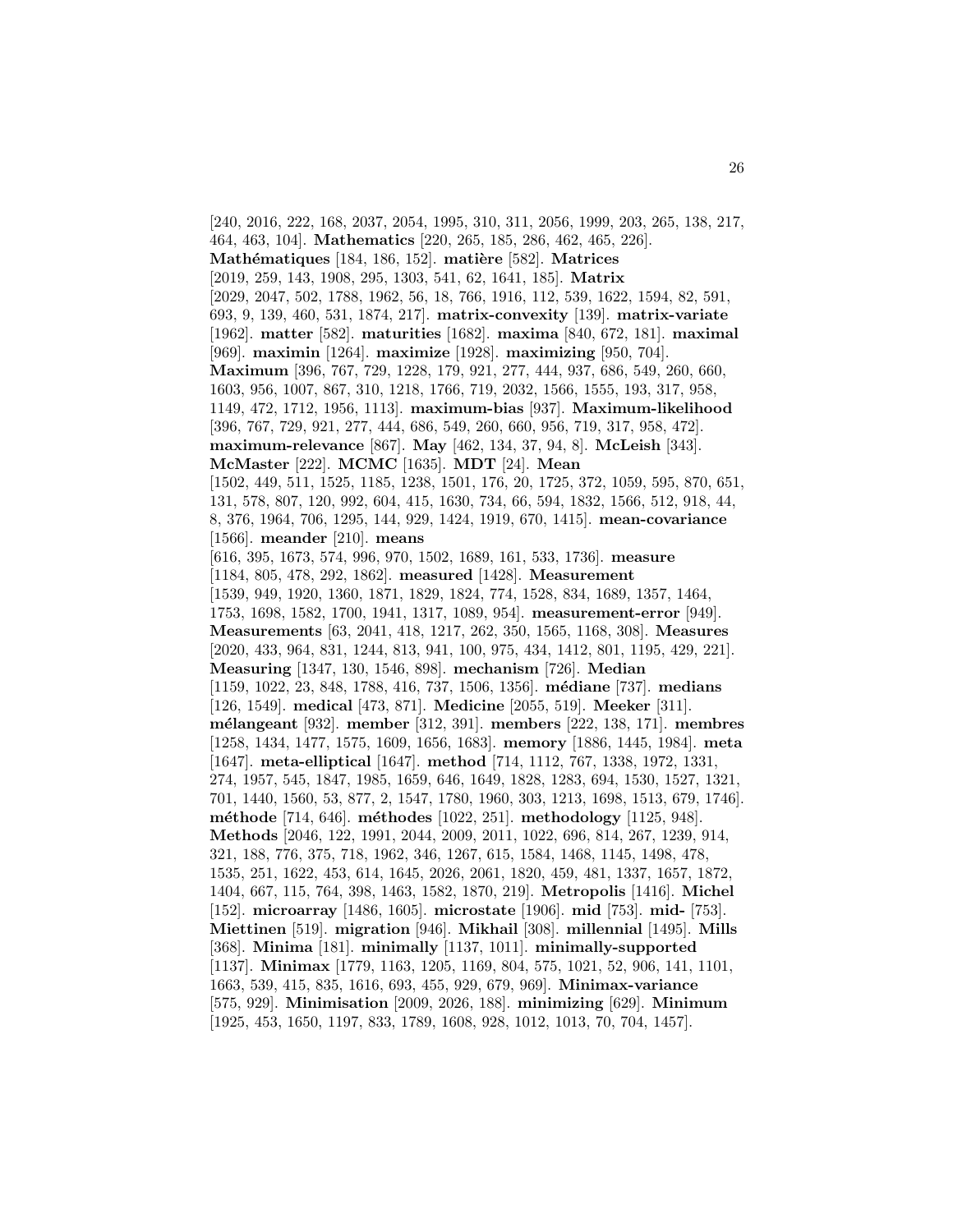**Minimum-distance** [453, 833, 928, 1012, 1013]. **misclassification** [1962, 1827, 1122, 3, 1232, 1721, 1895]. **misclassified** [1890, 1891]. **Mises** [1395, 755, 983, 1080, 140, 1350, 1393, 881, 455]. **mismeasured** [1851, 1515]. **missing** [814, 1451, 1802, 1830, 1957, 1569, 729, 1301, 1889, 1652, 1260, 873, 1145, 1687, 1111, 1882, 1306, 1766, 1337, 1865, 1404, 1507, 868, 1487, 1604, 1134, 1214, 1464, 1878, 1700, 1631]. **missing-data** [729]. **Mississauga** [315]. **misspecification** [845, 1173, 1538, 842, 924]. **misspecified** [1101, 1205, 1941]. **misspecifying** [1243]. **Mixed** [1034, 1567, 546, 1632, 1488, 1881, 851, 897, 1771, 451, 1370, 1937, 756, 1644, 1760, 1439, 1544, 1835, 925, 1206, 1479, 1478, 84, 1679, 1839, 1357, 1624, 1823, 1214, 1453, 1442, 1199, 1378]. **mixed-data** [1378]. **mixed-effect** [1488, 1214]. **mixed-effects** [1632, 1370, 756, 1624, 1442]. **Mixed-scale** [1034]. **mixing** [1139, 88, 845, 1058, 1106, 1236]. **mixing-distribution** [845]. **Mixture** [417, 750, 1837, 1757, 511, 1685, 775, 833, 893, 957, 1109, 1395, 1532, 1696, 1348, 590, 1632, 1351, 845, 1380, 1498, 1764, 1798, 1058, 1106, 1534, 1934, 1908, 712, 991, 1522, 1640, 1853, 325, 958, 1245, 1895, 1650, 1556, 1746]. **mixture-of-experts** [1498]. **Mixtures** [349, 665, 1255, 1892, 859, 179, 1610, 1182, 652, 364, 1070]. **MLE** [1130]. **mnet** [1720]. **mobile** [1022]. **Modal** [1534]. **mode** [1183, 939, 156, 1829]. **Model** [1237, 859, 1476, 1234, 1509, 1795, 60, 1747, 1050, 1304, 1219, 516, 643, 1238, 1274, 1613, 1591, 1672, 59, 1678, 34, 1904, 1417, 1758, 903, 546, 1680, 153, 916, 1948, 1094, 174, 762, 1581, 1351, 133, 870, 14, 615, 480, 861, 628, 690, 1880, 1889, 1173, 1652, 1906, 259, 1048, 772, 537, 1770, 1767, 1492, 37, 1881, 1789, 517, 1798, 5, 1400, 900, 1711, 1420, 1908, 457, 1235, 795, 1495, 583, 1362, 1370, 1882, 1834, 1639, 1843, 356, 1926, 1971, 1262, 1506, 1520, 1177, 1189, 816, 1524, 1523, 1602, 15, 713, 991, 1684, 1522, 1, 1194, 1931, 1009, 1132, 1854, 1122, 1033, 93]. **model** [1760, 194, 41, 899, 968, 1853, 774, 1964, 732, 871, 1461, 925, 35, 1195, 1146, 1096, 842, 924, 472, 1406, 1712, 763, 1231, 1650, 1698, 1377, 959, 1697, 1703, 1415, 1611, 1188, 1826, 1618, 1378]. **Model-based** [1476, 1509, 1747, 1048, 1684, 1964, 1703]. **model-fitting** [1880]. **modèle** [59, 15]. **modèles** [723]. **Modeling** [1459, 1255, 1123, 1407, 786, 781, 1486, 1118, 1399, 1539]. **Modelling** [1130, 1336, 1269, 359, 1983, 1825, 1435, 1817, 1230, 318, 1359, 1277, 1335, 1859, 1915, 1557, 1535, 1730, 1483, 1660, 1852, 1565, 1508, 1392, 1932, 946]. **Models** [219, 104, 375, 2037, 1857, 1995, 2044, 2011, 1815, 1808, 1837, 561, 847, 1480, 653, 721, 1117, 267, 265, 836, 1202, 497, 1757, 1559, 83, 953, 1925, 930, 1333, 677, 630, 778, 442, 249, 770, 1053, 1375, 949, 1255, 1924, 421, 216, 775, 849, 833, 904, 893, 957, 1074, 1109, 1138, 1156, 1437, 1532, 1920, 1696, 1389, 1226, 1004, 507, 1567, 723, 1769, 1071, 370, 905, 1137, 1264, 545, 1935, 1632, 820, 1198, 1355, 1497, 1725, 837, 1104, 365, 1671, 1950, 1019, 1334, 417, 588, 474, 1133, 1072, 1361, 729, 353, 1981, 1787, 1301, 524, 1032, 1603, 1237]. **models** [1851, 845, 1316, 1170, 443, 1430, 827, 1101, 875, 1572, 1460, 1488, 1380, 1468, 1016, 1145, 1349, 1082, 1369, 1710, 1719, 1804, 851, 897, 1374, 270,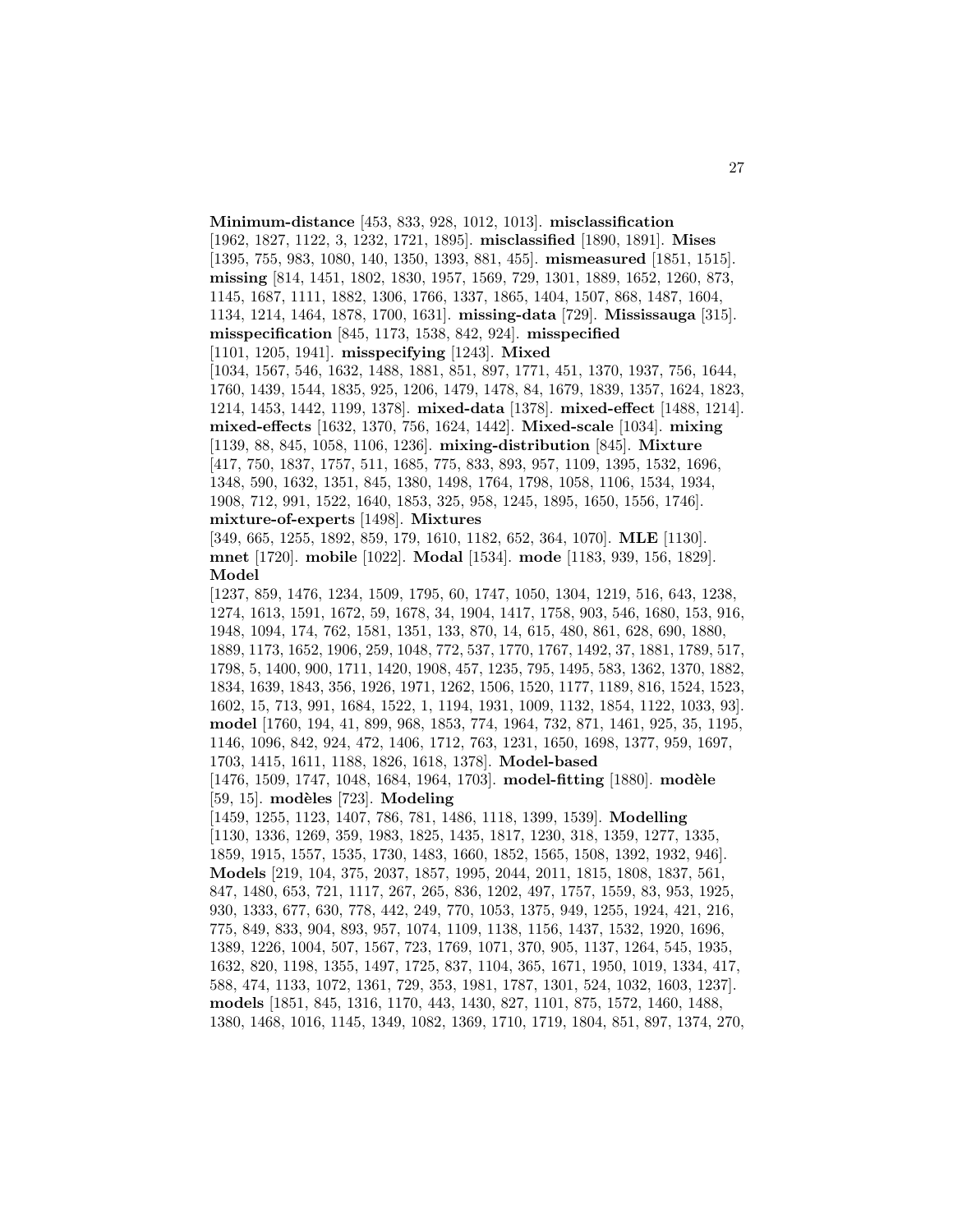4, 71, 1498, 1764, 1058, 1106, 1534, 1771, 36, 919, 750, 998, 1536, 1596, 1782, 1805, 1922, 1383, 1834, 712, 1731, 1824, 1896, 1963, 1940, 1298, 1347, 981, 1937, 792, 333, 995, 342, 780, 1312, 1861, 756, 1779, 688, 1494, 1394, 1566, 890, 1358, 1352, 142, 666, 1062, 1739, 1617, 1927, 1034, 159, 1047, 158, 108, 687, 1644, 553, 1626, 1385, 1190, 1444, 1402, 1765, 1614, 51, 1541, 1017, 509, 527, 691, 736, 1205, 1403, 619, 1872]. **models** [1955, 1983, 1169, 1307, 1404, 1439, 876, 364, 1077, 1496, 1174, 1254, 1544, 1835, 958, 1759, 834, 1206, 1479, 1481, 1478, 213, 1245, 1503, 989, 1776, 758, 1679, 1839, 1689, 1272, 1553, 920, 764, 1134, 1357, 1547, 1562, 1624, 1786, 1823, 1669, 826, 1021, 856, 1246, 1247, 1214, 1453, 1641, 1464, 1721, 1682, 1753, 1917, 1518, 1405, 1542, 1878, 1249, 1941, 1287, 1816, 1958, 1142, 1236, 1297, 1317, 1598, 1556, 1952, 1944, 1945, 1690, 1792, 1030, 1252, 1442, 1868, 1956, 1693, 1199, 1583, 1980, 1378, 649]. **moderate** [32]. **Modern** [2056, 226, 464]. **modification** [496]. **Modifications** [598, 1605]. **Modified** [1481, 505, 1602, 751, 706]. **Mohanty** [239]. **molecular** [1775]. **Moment** [96, 79, 1664, 44, 1872, 514, 533]. **Moments** [601, 618, 1597, 1018, 1063, 77, 556, 843, 45, 68, 1654, 1289]. **Monograph** [104]. **Monographs** [105, 265, 169, 189]. **monotone** [1330, 1201, 1131, 1832, 337]. **Monotonic** [693]. **Monotonicity** [57, 1516]. **Monte** [914, 232, 1005, 1483, 1209, 910, 1077, 1606]. **monthly** [382]. **Montreal** [462, 186, 102, 152, 184, 186]. **mortality** [1399, 72, 1535]. **moth** [1322, 1325, 1326, 1324, 1323]. **Motion** [2049, 520, 456, 359, 509]. **motor** [908]. **motor-vehicle** [908]. **movements** [946]. **Moving** [1705, 113, 844, 1352, 1086, 207]. **moving-average** [207]. **moyen** [15]. **moyenne** [1022, 595]. **MR1128406** [778]. **MR1166847** [745]. **MR1166850** [721]. **MR1309322** [1245]. **MR1421864** [897]. **MR1438419** [1247]. **MR1648490** [1013]. **MR1944375** [1202]. **MR2016224** [1444]. **MSE** [502]. **multi** [1769, 1090, 1615, 1760, 1983, 162, 1542]. **multi-agent** [1090]. **multi-centre** [1760]. **multi-curve** [1769]. **multi-observer** [1615]. **multi-scale** [1983]. **multi-state** [1542]. **multi-variate** [162]. **multicategory** [1751]. **multiclass** [1447]. **multidimensional** [1640, 728]. **multilevel** [1403, 1562]. **multimodal** [1472]. **multinomial** [957, 796, 1429, 1222, 182, 61, 1232, 1891]. **Multiparameter** [160]. **multipath** [1130, 824]. **Multiple** [574, 1346, 1337, 664, 1006, 1688, 662, 1546, 1459, 1428, 1785, 663, 1418, 141, 1719, 1971, 1373, 1233, 1744, 359, 129, 938, 1606, 1213, 1768, 1870, 724]. **multiple-response** [1459]. **Multiple-sclerosis** [664]. **Multiple-shrinkage** [574]. **multiple-time-series** [359]. **multiplication** [33]. **multiplicative** [142]. **multiplicity** [1744]. **multiplier** [1576]. **multirater** [1081]. **multisample** [799]. **multiscale** [1191]. **multistate** [1389, 1390]. **multitype** [298]. **multivalued** [962]. **Multivariate** [1989, 665, 784, 1909, 1994, 2067, 749, 642, 1601, 2027, 2052, 67, 1819, 13, 173, 1624, 1183, 396, 914, 1747, 1692, 1001, 1338, 1274, 1613, 1879, 1722, 156, 412, 1069, 27, 820, 1198, 1497, 147, 1752, 57, 880, 1318, 692, 532, 96, 791, 1906, 143, 578, 1349, 807, 851, 897, 31, 434, 287, 1551, 1212, 1207, 415, 1536, 1805,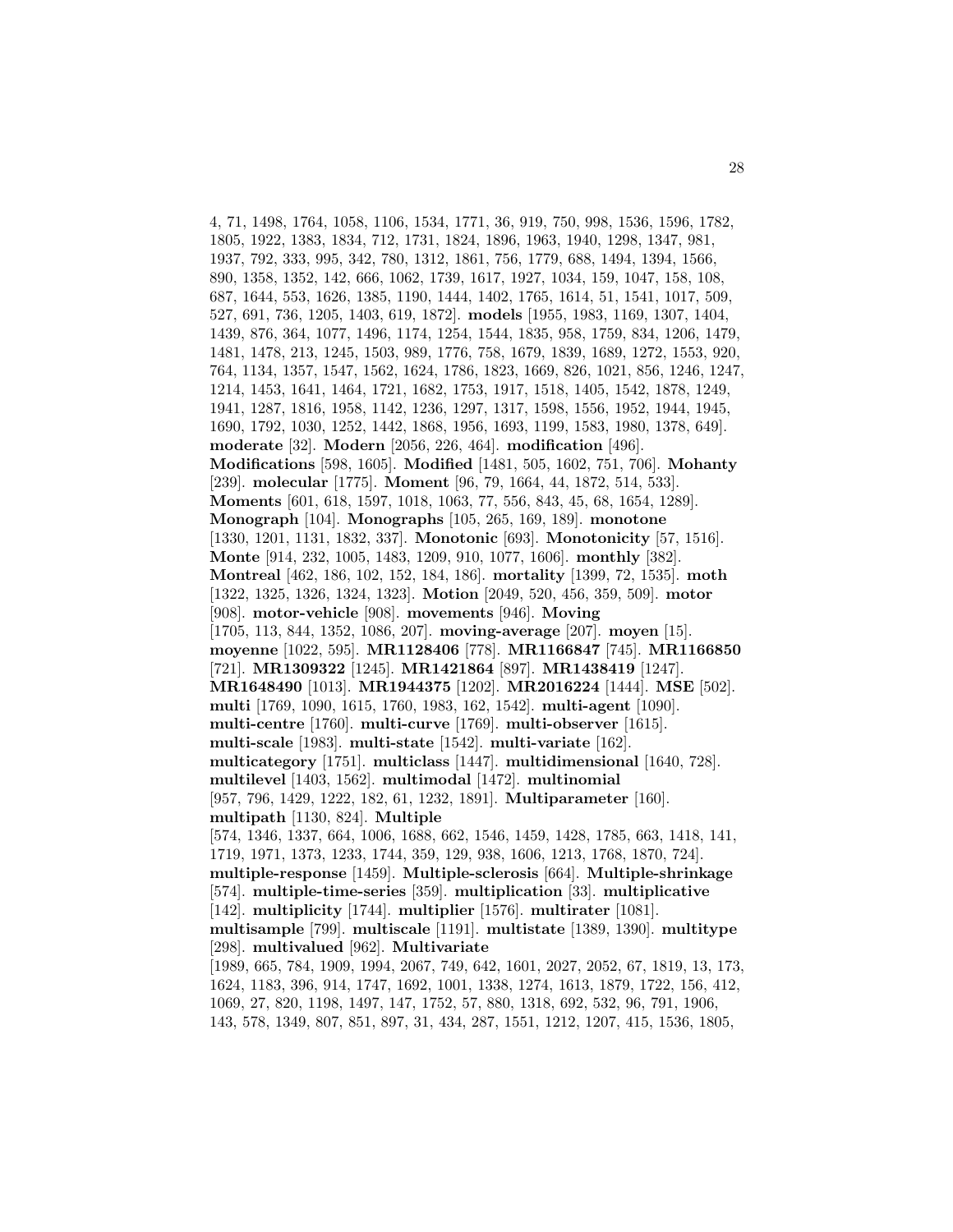734, 1393, 1108, 1356, 1522, 448, 81, 1943, 1190, 1444, 1852, 433, 1077, 466, 426, 1215, 647, 551, 406, 181, 1453, 1518, 29, 1598, 1619, 1271, 149, 289]. **multivari´ees** [1001]. **multivari´es** [279]. **multiway** [427]. **murders** [381]. **Mutability** [947]. **mutagenic** [740, 741, 739, 742]. **Myers** [135].

**N** [222, 202, 217, 284, 461, 151, 369]. **N2L** [165]. **Nadaraya** [127]. **Nadaraya-Watson** [127]. **naive** [1049]. **Nanthi** [465]. **Narayan** [149]. **Narayana** [203]. **Nash** [188]. **Nathan** [463]. **national** [1593]. **natural** [1221, 765, 652, 1736]. **Naus** [310]. **near** [997, 1454]. **near-replicate** [997]. **nearest** [1025]. **nearly** [555, 666]. **n´ecessaire** [595]. **necessary** [595, 802]. **need** [255, 637, 636]. **needs** [638]. **Neff** [310]. **Negative** [451, 40, 961, 977, 320]. **n´egatives** [977]. **neighbourhood** [332]. **neighbourhood-based** [332]. **neighbourhoods** [455, 629, 929, 931]. **neighbours** [1025]. **Nested** [1742, 474, 1585, 1964, 1759, 1503]. **nested-error** [1585]. **Neter** [167]. **Netherlands** [134]. **network** [1885]. **networks** [1745, 1868]. **neural** [1971]. **Neuroimaging** [1899, 1903, 1902, 1901]. **next** [981, 1880]. **Next-Door'** [1880]. **Ney** [150]. **Neyman** [1725, 1]. **nigripes** [1392]. **Nikodym** [932]. **Nishisato** [240]. **NMR** [1640]. **No** [240, 200, 203, 465, 721, 1202, 1140, 778, 941, 1063, 313, 1210, 897, 745, 1235, 1013, 1245, 1247, 679]. **noise** [601, 1224, 1490, 1845, 136]. **noise-contaminated** [1845]. **noisy** [1110]. **Non** [474, 1512, 1679, 23, 1559, 1026, 1925, 1331, 39, 21, 1261, 1320, 1978, 31, 566, 1717, 82, 89, 44, 1353, 1759, 1518, 1482, 1590, 1737, 1631, 81]. **non-circular** [44]. **non-compliance** [1482]. **non-correlation** [1353]. **non-existence** [39]. **non-Gaussian** [1559, 1978]. **non-ignorable** [1631]. **non-linear** [1320]. **Non-nested** [474, 1759]. **non-normality** [1518]. **non-normalized** [1925]. **non-null** [21, 82, 89, 81]. **Non-parametric** [1512, 1679, 23, 31, 1737]. **non-proportional** [1717]. **non-response** [1331]. **non-stationary** [566, 1590]. **nonadditivity** [183]. **nonasthmatic** [610]. **noncentral** [183, 577, 441]. **noncentrality** [703]. **noncompactly** [1961]. **nonconjugate** [649]. **noncontiguous** [895]. **noncorrelation** [880]. **nondifferential** [1827]. **nonelliptically** [1422]. **nonexact** [746]. **nonexact-confidence-interval** [746]. **nonexistence** [1289]. **Nonhomogeneous** [837, 1002, 724]. **nonidentically** [1026]. **nonignorable** [1404, 1878]. **nonignorably** [1214]. **noninferiority** [1371]. **noninformative** [936]. **Nonlinear** [1383, 1214, 318, 1563, 1255, 1074, 585, 628, 443, 1370, 1971, 440, 1852, 691, 1179, 599, 1357, 1624, 1878, 1443, 954]. **nonnormality** [997]. **Nonparametric** [1203, 669, 1396, 1886, 1095, 776, 1359, 1348, 233, 223, 471, 1176, 1545, 1210, 1193, 815, 1883, 862, 1623, 1076, 1630, 1052, 1051, 1414, 783, 1503, 1406, 1432, 1755, 1638, 1469, 1571, 1625, 757, 1648, 1084, 1692, 1197, 1107, 1296, 1138, 1529, 1633, 1054, 1769, 1330, 1680, 741, 718, 1923, 1267, 1285, 819, 1974, 1261, 92, 828, 423, 1087, 568, 1926, 981, 1413, 1555, 336, 798, 1884, 1517, 1691, 958, 1281, 1286, 1547, 495, 1917, 1768, 1433, 1573, 1443]. **nonparanormal** [1710, 1868]. **nonregular** [1216]. **Nonresponse**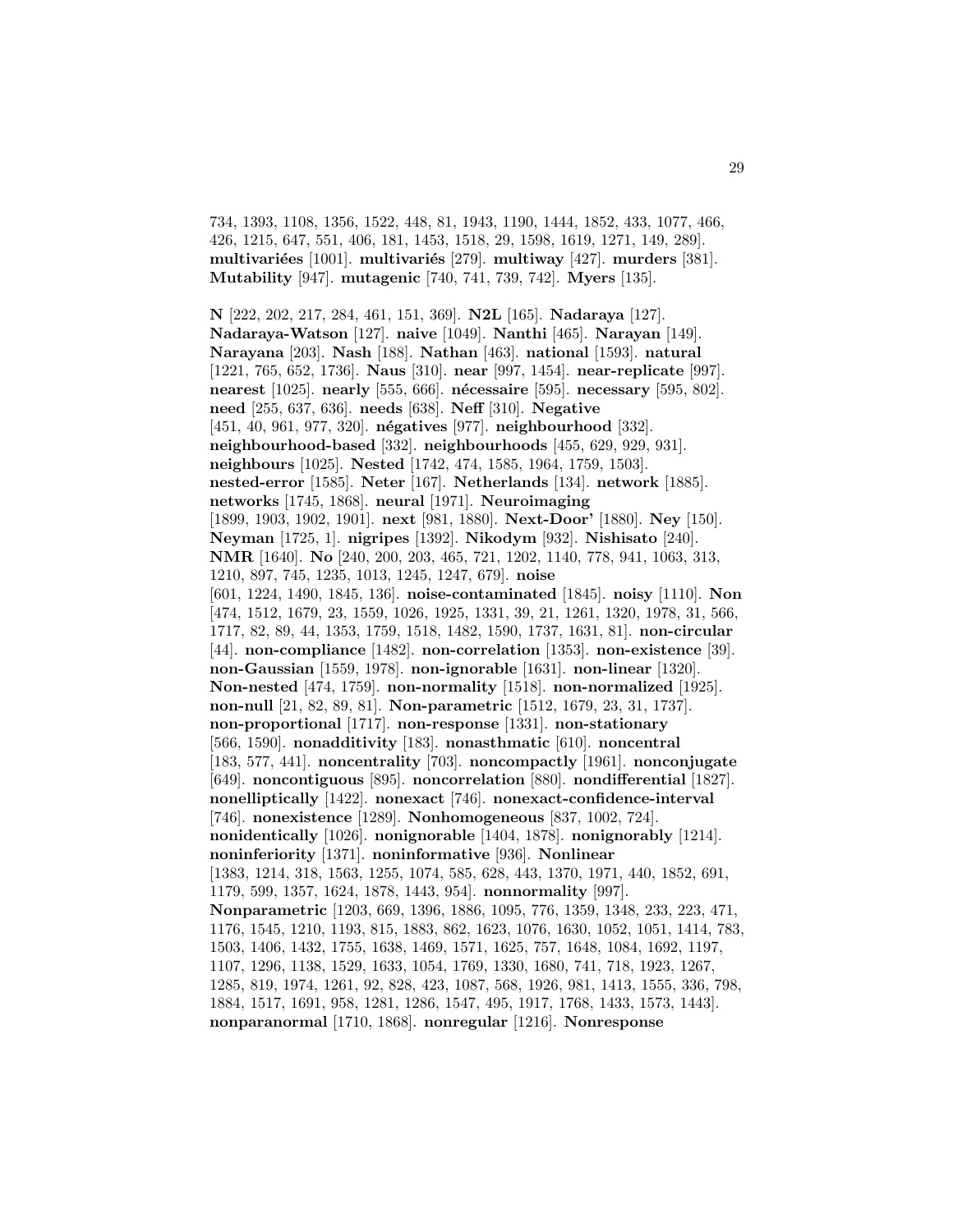[1376, 1938]. **Nonrobustness** [1020]. **nonstandard** [1104]. **nonstationary** [555, 1984, 923, 1236]. **norm** [1059, 734]. **Normal** [1996, 2034, 166, 1747, 449, 261, 1486, 1722, 1069, 189, 57, 595, 10, 18, 578, 807, 539, 992, 26, 415, 242, 236, 991, 1413, 974, 376, 731, 325, 839, 970, 101, 1070, 806, 180, 1424, 931, 1518]. **Normalité** [939]. **normality** [620, 769, 939, 250, 1156, 1725, 641, 372, 331, 1982, 512, 336, 1518, 1220]. **normalized** [1925]. **Normally** [2040, 311]. **normals** [511]. **Norman** [310]. **normed** [843]. **North** [266, 287, 123, 289, 466, 460]. **North-Holland** [289, 466, 460]. **Northern** [1949]. **Norton** [124]. **Nostrand** [308]. **note** [76, 1202, 1197, 717, 27, 20, 329, 416, 120, 38, 1235, 735, 97, 9, 139, 1517, 1289, 924, 901, 515, 1597]. **Notes** [42, 1467, 185, 152, 1448]. **noyau** [768, 932, 646]. **NS** [2067]. **nugget** [1570]. **nuisance** [355, 1667, 754]. **nuisance-parameter-free** [355]. **Null** [81, 1037, 21, 82, 1, 89, 1955, 514, 533]. **null-distribution** [1037]. **Number** [1740, 1723, 1732, 257, 775, 893, 961, 1057, 1105, 1673, 1233, 487, 1182, 1877, 1245, 1149, 1629]. **numbers** [414, 529, 580, 1168]. **Numerical**

[2009, 699, 188, 2026, 2061]. **numerics** [874]. **nutritional** [1539].

**O** [151]. **object** [1968]. **Objective** [1360, 1361, 1570, 1626]. **objects** [657, 1452]. **observable** [1859]. **observables** [327]. **observation** [1554, 1027, 1536, 1701, 1537, 198, 231, 540, 1607, 390]. **observational** [1589, 1754]. **observations** [930, 957, 34, 1069, 296, 534, 131, 1887, 333, 594, 1865, 347, 1890, 774, 1311, 1700, 1611]. **observed** [1124, 858, 1590]. **observer** [1615]. **Obtaining** [83]. **occasion** [2062]. **occupation** [825]. **occupation-time** [825]. **occurred** [747]. **Occurrence** [519, 2055]. **occurrences** [257]. **occurring** [513]. **October** [2067, 289]. **odds** [1194, 802]. **Odeh** [168, 189, 310, 311, 105]. **off** [1945]. **official** [1774]. **often** [1391]. **oil** [1618]. **Oja** [737]. **Okanagan** [1322, 1326, 1324, 1323]. **old** [499]. **Oldham** [522]. **Olkin** [286]. **Oller** [1235, 1235]. **Olli** [519]. **Omitted** [1133]. **omitting** [1062]. **On-line** [1914, 774, 738]. **One** [762, 1637, 362, 607, 1097, 1361, 1027, 228, 435, 38, 882, 1927, 1435, 683, 1624, 496, 5]. **one-day** [1435]. **One-sided** [362, 607, 1097, 435, 1624]. **One-stage** [1637]. **One-step** [762]. **one-way** [1361, 882, 496]. **Online** [1340, 1314, 1329, 1780, 1364]. **Ontario** [240, 222, 165, 368, 200, 203, 134, 465]. **operating** [1469]. **operation** [498]. **operator** [1778]. **operator-based** [1778]. **operators** [328, 143]. **opportunities** [943, 1014]. **Optimal** [1416, 1504, 1950, 424, 1951, 1887, 1873, 1845, 1194, 1540, 1217, 1368, 876, 1216, 1456, 321, 319, 905, 1137, 1264, 772, 1058, 1106, 1922, 1616, 1411, 1589, 1186, 1163, 915, 1836, 1945, 1792, 990]. **Optimality** [1299, 305, 985, 206, 966, 562, 877, 1799, 803]. **optimization** [1942]. **Optimum** [507, 99]. **option** [1858, 1339, 1861]. **orchards** [1325, 1324]. **Order** [165, 991, 788, 79, 526, 1265, 1668, 58, 1026, 855, 1924, 1866, 1226, 54, 640, 1473, 146, 569, 432, 567, 1455, 1608, 1177, 974, 1225, 832, 53, 514, 8, 600, 172, 293, 387, 915, 1311, 842, 683, 1917, 1518]. **Order-restricted** [991, 1225, 514]. **ordered**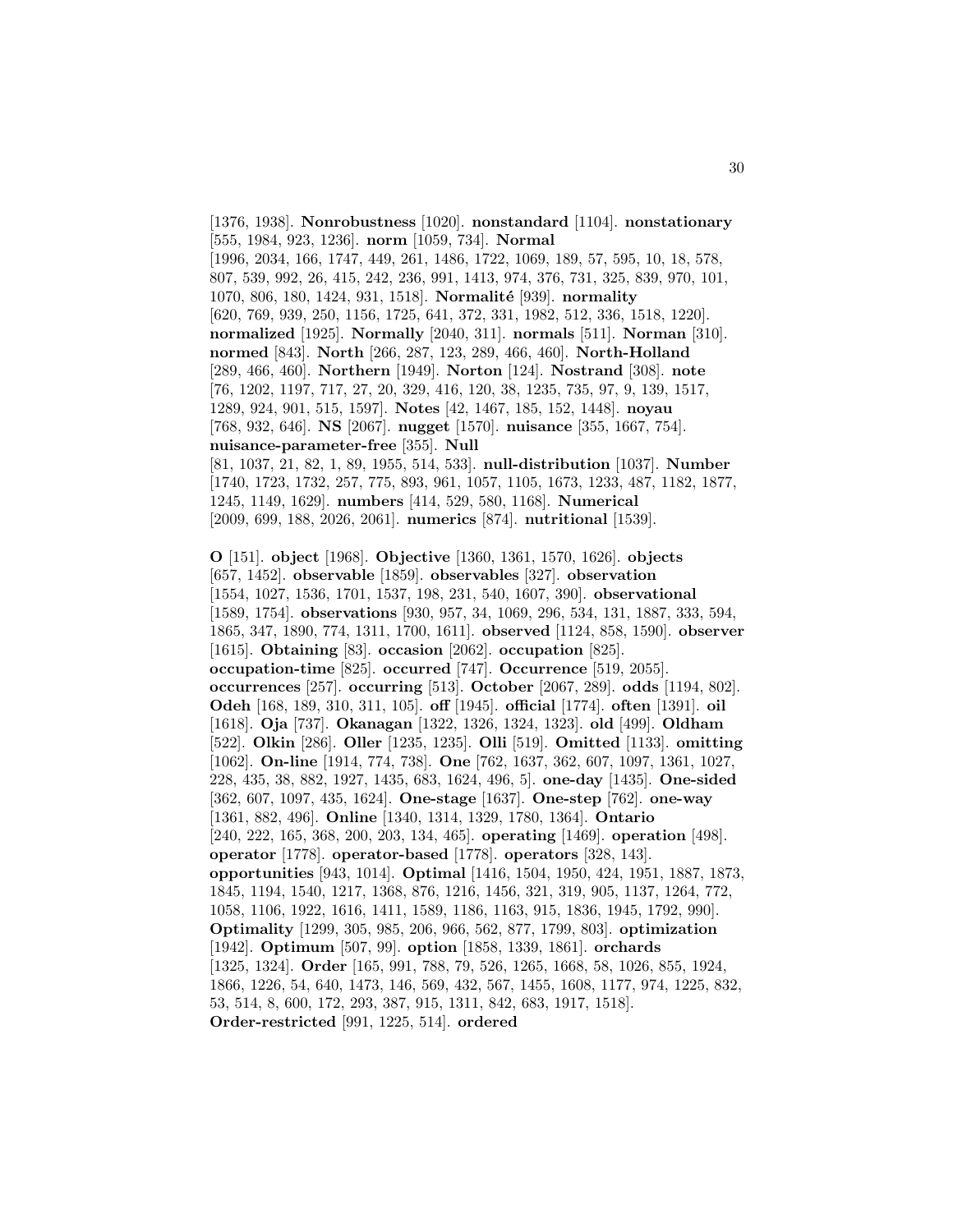[1398, 1135, 1222, 996, 751, 1615, 1555, 1311, 496]. **ordering** [452, 252, 917, 256]. **orderings** [1038, 436, 1736]. **orders** [557, 605, 111]. **ordinal** [1692, 353, 524, 1851, 1082, 1081, 1865]. **Ordinary** [606, 497, 1971]. **ordination** [1916]. **ordre** [387]. **Ordres** [557, 605]. **orientations** [1368]. **origin** [115]. **Ornstein** [1793]. **orthant** [1039]. **Orthogonal** [2019, 74, 794, 549, 1320, 45, 68, 996, 1831, 1646, 878, 185]. **Orthogonalizing** [659]. **OS9.1** [200]. **Other** [2008, 187, 478, 53]. **Ottawa** [200]. **outcome** [1375, 1238, 1569, 1504, 1538, 1697]. **outcome-dependent** [1569, 1538, 1697]. **outcome-related** [1375]. **outcomes** [1911, 1229, 1711, 1643, 1876]. **outlier** [176, 1049, 854, 801, 8, 1519]. **outliers** [153, 773, 94, 1674, 325]. **output** [1165, 1148]. **outs** [1249]. **over-dispersed** [1649]. **overdetermined** [965]. **Overdispersed** [780, 846]. **overdispersion** [561, 1170]. **overhaul** [837]. **overview** [450]. **Owen** [168, 189, 105].

**P** [104, 1992, 147, 202, 289, 461, 462, 521, 148]. **P-series** [1992, 148]. **P.** [633]. **paclobutrazol** [809]. **Pair** [1559, 95, 1367, 1523]. **Pair-copula** [1559, 1523]. **pair-specific** [95]. **paired** [861, 846, 473]. **pairing** [375]. **pairs** [1152, 1268, 947, 750, 756, 908]. **pairwise** [1710, 1513]. **Pál** [1175]. **palaeomagnetic** [942]. **panel** [1649, 1536, 990, 1619, 1607]. **panel-data** [990]. **Paperbound** [465]. **Papers** [465, 1259, 1279, 1327, 1363, 343, 1313]. **papers/Articles** [1259, 1327, 1279, 1363, 1313]. **paraˆıtre** [1259, 1363, 1279, 1313]. **paradigm** [1778]. **paradox** [384]. **Paradoxes** [828]. **para´ıtre** [1327]. **parallel** [431]. **Parallelism** [1599]. **Parameter** [1039, 355, 444, 761, 299, 625, 904, 1395, 1267, 1007, 554, 422, 1010, 1257, 336, 158, 544, 804, 901]. **parameter-based** [904]. **parameters** [921, 1022, 355, 549, 34, 590, 803, 1316, 1091, 1570, 999, 973, 703, 72, 1350, 245, 1306, 320, 1667, 928, 1012, 1013, 918, 797, 829, 834, 506, 543, 682, 754, 504]. **param`etre** [544]. **param`etres** [1022]. **Parametric** [1520, 1542, 1202, 23, 1925, 659, 545, 861, 31, 1579, 1358, 1512, 1644, 1174, 1679, 1405, 1433, 1737]. **param´etrique** [1261]. **parametrization** [1441]. **Pareto** [6, 1335, 211, 327]. **park** [83]. **Parsimonious** [1804]. **part** [1480, 844, 503, 2062, 5, 81]. **Partial** [1866, 56, 1884, 985, 643, 1777, 569, 388, 422, 1, 341, 1512, 1646, 1980]. **partial-sum** [341]. **Partially** [1242, 1219, 1818, 1124, 1680, 1072, 443, 1370, 1298, 333, 1615, 889, 1236, 1297, 1377, 1598]. **participants** [1269]. **particular** [723]. **particuliers** [723]. **partir** [488]. **Partitioned** [541]. **partitioning** [1914]. **passage** [976, 559, 91]. **Path** [2024, 2025, 239, 116, 203, 1751]. **paths** [358]. **patient** [157]. **patients** [1144, 73]. **pattern** [401, 1629]. **Patterned** [531]. **patterns** [19, 793, 499, 379, 1131, 1110, 16]. **Paul** [152]. **Pay** [883, 884]. **PBIB** [445, 1, 109]. **peaks** [1454, 469]. **peaks-over-threshold** [469]. **Pearson** [891, 15]. **Pearson-type** [891]. **Pederzoli** [166]. **Penalized** [833, 957, 1319, 1180, 1048, 1942, 1197, 615, 1076, 1564, 1526, 1776, 1462]. **penalties** [1048, 1969]. **penalty** [1596, 1619]. **percentile** [526, 1333, 545, 322, 356, 337]. **perfect** [1761]. **performance** [1475]. **period** [1533, 786]. **periodic** [351, 1300, 1883]. **p´eriodiques** [1300]. **periods** [35].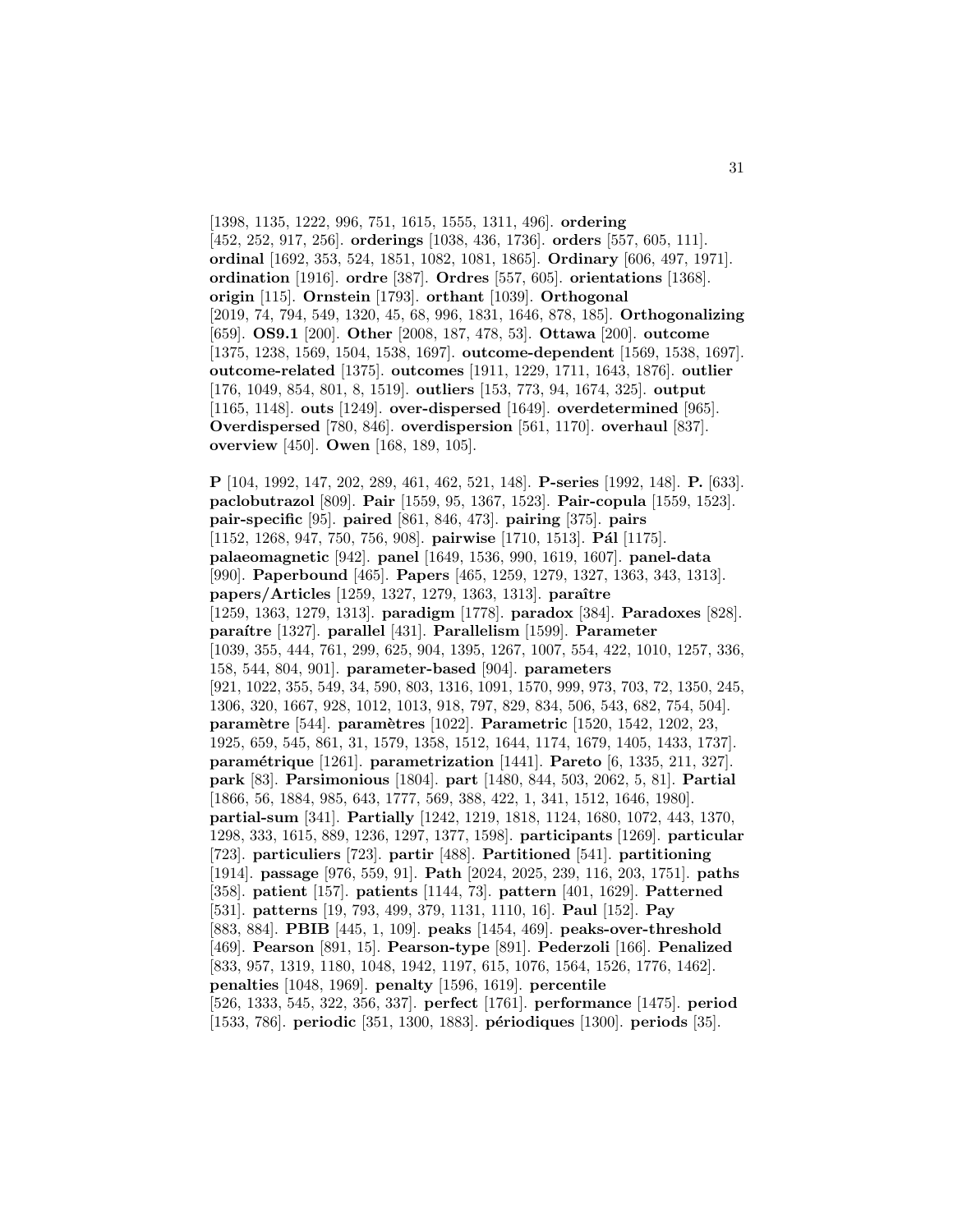**permutation** [1426, 1653, 1576, 251, 1463]. **permutations** [251, 2006, 186]. **personal** [764]. **personal-income** [764]. **persons** [486]. **Perspective** [2018, 1842, 1200, 1765, 201]. **perspectives** [1227, 2028, 200]. **Perturbation** [794, 1955]. **Perturbation-based** [1955]. **PET** [1910]. **Peter** [150]. **pH** [494]. **phase** [1083, 1918, 1651, 1113]. **Philosophy** [134]. **Phoebastria** [1392]. **phoques** [1042]. **photo** [1269]. **photographic** [60]. **Physical** [134]. **Pickands** [1409]. **piecewise** [955]. **pingos** [229]. **Pisani** [124]. **Pitman** [558, 805, 576, 915]. **pivotals** [570]. **planar** [1574]. **Planning** [1528, 1629]. **Plans** [2034, 189, 528, 738, 1452]. **Platek** [369]. **plural** [476]. **plus** [1269]. **Pocket** [1998, 105]. **point** [1837, 1817, 1130, 1265, 1344, 976, 137, 760, 1860, 1879, 1448, 1075, 1581, 1981, 1883, 1568, 1719, 824, 1000, 1848, 1601, 1750, 431, 857, 1401, 352, 1727, 1877, 1945, 1690]. **points** [321, 113, 727, 1061, 310, 2032, 1056]. **Poisson** [665, 879, 40, 1448, 546, 837, 861, 1170, 1099, 451, 633, 1824, 182, 780, 713, 1848, 1062, 881, 925, 161, 551, 458, 1002, 724]. **poles** [862]. **policy** [1366, 50]. **politique** [50]. **polls** [1261]. **pollutants** [784, 610]. **pollution** [612, 609, 613, 781, 782, 780, 783]. **polygon** [973]. **polykay** [33]. **polynˆomes** [1103]. **polynomial** [321, 1334, 1129, 1317, 1571]. **polynomials** [1103, 971]. **polytomous** [1935]. **pomme** [1325]. **pomonelle** [1325]. **ponctuels** [1075]. **pond´er´ee** [830]. **Pooling** [328]. **pools** [1635]. **Population** [2037, 2004, 265, 411, 630, 778, 226, 1818, 1806, 733, 1185, 1501, 307, 345, 1673, 578, 1262, 701, 1412, 850, 1114, 1556]. **population-based** [1412, 1556]. **populations** [1473, 10, 807, 31, 1222, 1233, 236, 1257, 1391, 586, 376, 130, 254, 1661]. **positional** [1336]. **Positive** [1500, 1600, 961, 1908, 503, 1275]. **positive-part** [503]. **positively** [579]. **positives** [822]. **positivity** [436]. **possible** [1268, 437, 1592, 262]. **possibly** [835, 108, 1941]. **Post** [1880, 1750, 1776, 1615]. **Post-selection** [1750, 1776]. **post-stratified** [1615]. **postage** [465]. **posterior** [618, 1597, 296, 707, 1346, 1921, 716, 617, 1289, 1220]. **posttest** [1694]. **potency** [740, 741, 739, 742]. **potential** [1392]. **Potts** [1853]. **Potts-mixture** [1853]. **pour** [714, 1022, 1026, 264, 605, 1325, 1075, 977, 1042]. **poverty** [1489]. **Power** [2045, 49, 28, 1379, 183, 577, 107, 37, 94, 213, 304, 428, 288]. **power-divergence** [1379]. **power-series** [304, 428]. **powerful** [1472]. **powers** [576, 9, 11]. **pp** [149, 166, 148, 170, 219, 220, 237, 238, 239, 240, 266, 267, 265, 288, 309, 519, 122, 188, 205, 169, 104, 221, 222, 186, 103, 147, 165, 167, 168, 189, 124, 202, 201, 307, 217, 464, 285, 187, 204, 218, 287, 102, 310, 311, 290, 150, 123, 289, 368, 185, 135, 459, 152, 522, 200, 284, 286, 105, 203, 461, 520, 466, 151, 460, 462, 121, 369, 134, 463, 308, 184, 306, 465]. **practical** [1440, 910]. **Practice** [2051, 1858, 368]. **Practicing** [753]. **pre** [45, 68]. **pre-Hilbert** [45, 68]. **precipitation** [510]. **precision** [1788, 539]. **predict** [1475]. **predictable** [1552]. **Predicting** [327]. **Prediction** [243, 1687, 7, 390, 1801, 855, 630, 778, 1053, 1777, 261, 1935, 1335, 1889, 1869,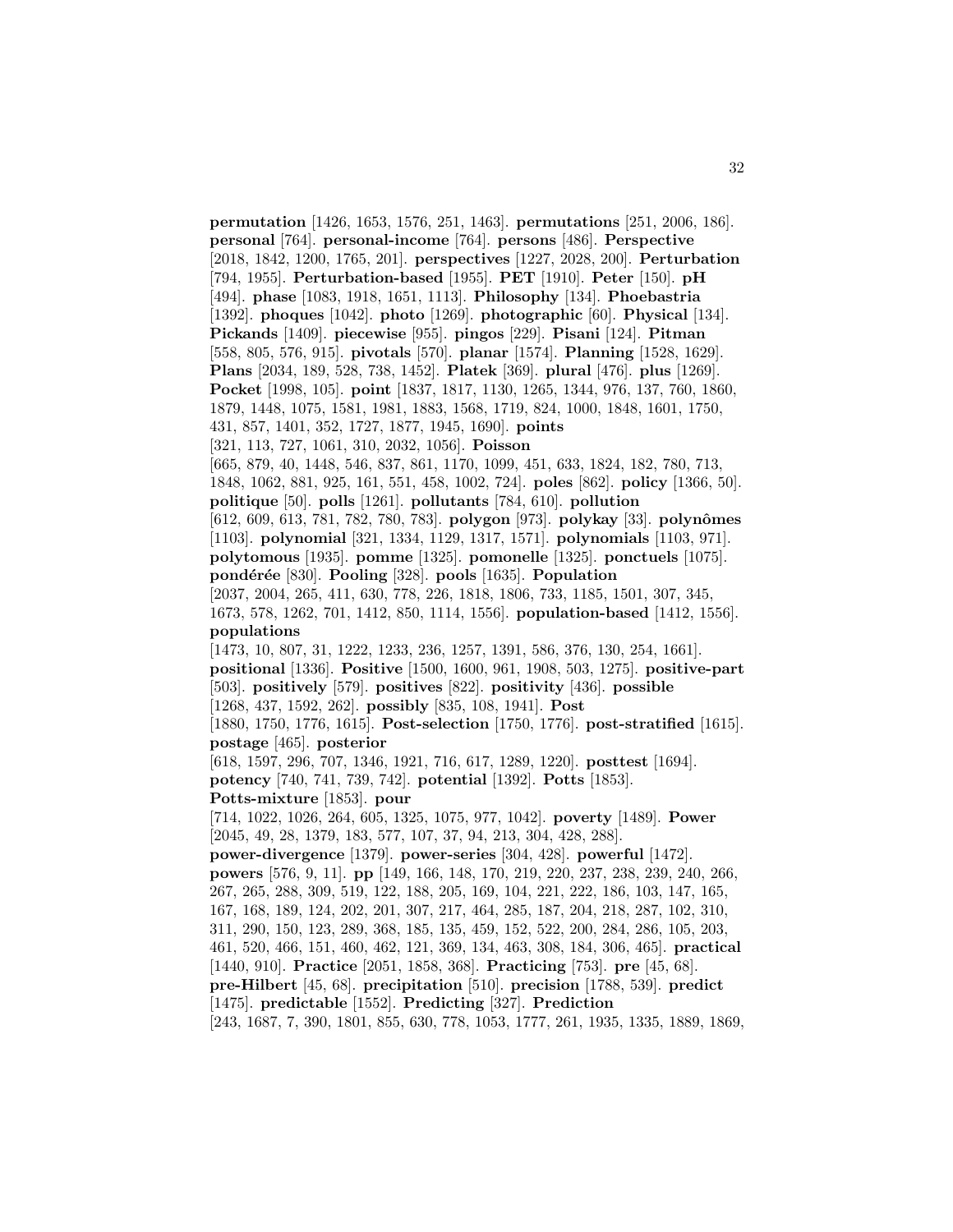1605, 747, 1131, 1730, 1527, 1717, 1108, 860, 1686, 1231, 1919, 670, 1171, 990]. **predictions** [1893]. **Predictive**

[1815, 534, 297, 420, 1546, 296, 446, 1146, 682]. **predictor** [850]. **predictors** [823, 1851, 1855]. **Preface** [1269, 1478, 1269]. **Preface** / **Préface** [1269]. **preferences** [582, 583, 581, 582]. **preliminary** [1812]. **premier** [387]. **Prentice** [238]. **preparation** [481]. **Prepivoting** [1676]. **presence** [355, 411, 1561, 176, 1261, 131, 1568, 1673, 245, 1524, 136, 1421, 213, 1295, 1491, 1621, 406, 1231, 1482, 1089, 754, 153, 1261]. **present** [961, 37, 94, 8]. **preservation** [1278, 323]. **Press** [166, 148, 219, 239, 240, 103, 307, 217, 285, 187, 204, 123, 284, 286, 203, 369, 521, 149, 151]. **Presses** [102, 184, 186, 152]. **pretest** [1694]. **prevalence** [1438, 1811]. **prevalent** [1754]. **previous** [1342, 1466]. **prévision** [855]. **Price** [1858, 1885]. **pricing** [1858, 1861]. **Primer** [2021, 169]. **Princeton** [217]. **Principal** [1959, 723, 1483, 1933]. **principales** [723]. **Principle** [2053, 987, 461]. **Principles** [519, 2055, 454, 808, 408]. **Prior** [1795, 984, 1470, 243, 1055, 1004, 1796, 1316, 422, 66, 1602, 41, 617]. **Prior-based** [1795]. **priors** [608, 1846, 1125, 1094, 1361, 707, 933, 1423, 936, 970, 1720, 1571]. **Privacy** [2018, 201]. **probabilistic** [93]. **probabilité** [768]. **probabilités** [2001, 184]. **Probabilities** [32, 976, 57, 118, 330, 1346, 1386, 1394, 458]. **Probability** [2015, 1094, 1988, 994, 2021, 1996, 1997, 2023, 1738, 134, 2012, 768, 530, 166, 1244, 1501, 725, 1175, 454, 950, 211, 1627, 1165, 14, 63, 1800, 1789, 434, 1302, 1376, 1637, 858, 719, 713, 446, 164, 1928, 191, 850, 30, 1423, 521, 704, 360, 169, 218, 202, 123, 135]. **Probability-scale** [1738]. **probit** [1851, 1524, 876]. **problem** [79, 602, 23, 87, 50, 598, 1238, 1860, 984, 499, 1569, 1025, 1093, 874, 622, 212, 824, 434, 977, 568, 854, 334, 1243, 89, 648, 746, 1928, 709, 564]. **probl`eme** [50, 977]. **Probl`emes** [2001, 184]. **problems** [1130, 1456, 58, 1296, 607, 484, 1957, 1504, 1143, 718, 513, 692, 873, 1306, 61, 801, 1540, 162, 272]. **procedure** [4, 1370, 1310, 1877, 938, 1281, 62, 923]. **procedures** [58, 1219, 979, 232, 1695, 1027, 1673, 1136, 324, 720, 538, 774, 1700, 1188]. **Proceedings** [2067, 289, 134, 462, 165]. **process** [1625, 1817, 601, 1265, 1757, 976, 855, 1810, 299, 301, 243, 113, 565, 661, 1581, 1172, 416, 628, 1430, 1906, 1557, 1161, 556, 1934, 566, 1536, 1537, 1431, 1848, 1739, 1086, 899, 901, 1432, 1542, 1690, 1590, 1607, 724]. **processes** [1793, 921, 714, 1022, 277, 1344, 318, 879, 1001, 1300, 414, 137, 760, 1088, 363, 413, 852, 454, 1448, 1075, 260, 837, 1981, 1210, 1193, 345, 1320, 559, 1971, 400, 450, 1186, 1000, 341, 563, 209, 352, 586, 347, 1485, 495, 1002, 1870, 207, 2066, 150, 465]. **processor** [1475]. **processus** [714, 1022, 1001, 855, 1300, 1075, 566, 450]. **Product** [2040, 556, 311, 1186, 397, 44, 22, 970, 525]. **product-limit** [525]. **production** [411]. **productivity** [898]. **Products** [256, 107, 33, 11, 2, 541]. **Professors** [343]. **profile** [922, 1212, 1530, 1602, 1650, 1698]. **Profiling** [1693]. **Program** [368, 148, 1325, 1322, 1326]. **programme** [1325].

**Programs** [1992, 148]. **progression** [1904]. **projected** [644]. **Projection**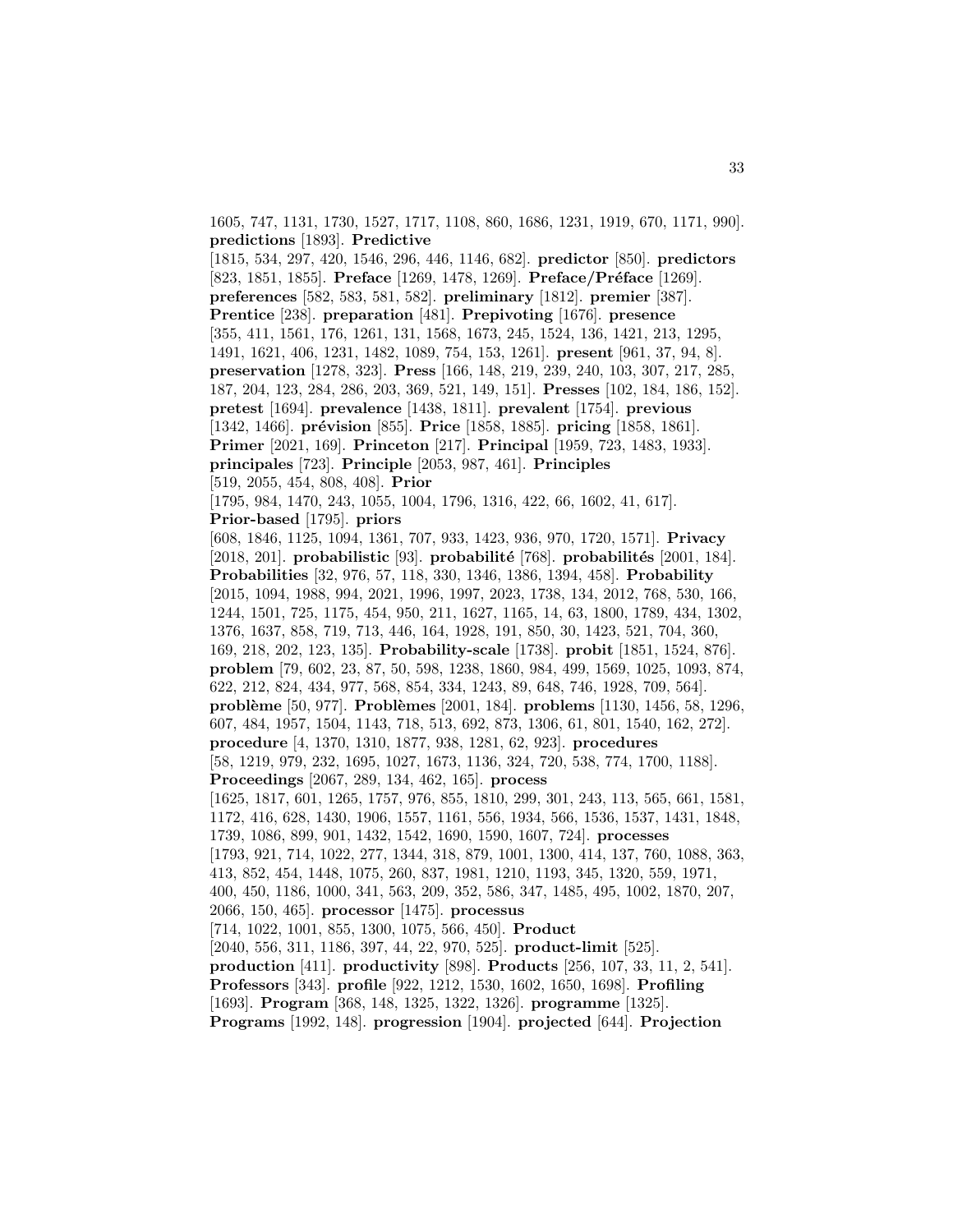[1409, 1103, 1250, 1594]. **projects** [1814]. **proof** [79, 107, 942]. **proofs** [1699]. **propensity** [1938]. **properties**

[277, 625, 214, 274, 1137, 1367, 660, 926, 867, 283, 435, 1372, 175, 275, 1160, 1010, 974, 512, 12, 280, 850, 510, 126, 323, 959, 1300, 1642]. **property** [328]. **proportion** [822, 1672, 1511]. **Proportional**

[1394, 1304, 1920, 259, 1767, 1016, 795, 1717, 1194, 1461, 1442].

**proportional-hazards** [795]. **proportions**

[247, 680, 869, 657, 918, 1927, 990]. **proposals** [1635]. **Propriétés** [926, 1300]. **Prospectus** [151]. **Protection** [773]. **Providence** [168, 310, 311]. **proximal** [1837]. **proximal-point** [1837]. **proxy** [1859, 1495]. **proxy-based** [1495]. **Pseudo** [1274, 1312, 1689, 1315, 1667, 1931, 1675, 1171, 1499]. **Pseudo-empirical** [1689, 1315, 1171]. **pseudo-GEE** [1499]. **Pseudo-likelihood** [1274, 1312, 1667, 1931]. **Pseudolikelihood** [873]. **public** [1366]. **publications** [898]. **Publishers** [461, 151]. **Publishing** [147, 201, 290, 289, 368, 135, 522, 466, 460, 134]. **pulmonary** [613, 314]. **Pure** [265, 185, 465]. **purely** [1300]. **purely-bilinear** [1300]. **purement** [1300]. **pursuit** [1594]. **Purves** [124]. **Pyke** [343].

**Q** [311]. **quadrant** [1500, 1600, 1275]. **Quadratic**

[355, 2019, 185, 508, 552, 513, 1221, 453, 448, 1401, 262, 101, 234]. **quality** [708, 919, 710, 1415]. **quality-adjusted** [1415]. **quality-improvement** [919]. **quand** [1028]. **quantal** [48]. **Quantile** [1930, 1958, 852, 1950, 1681, 1787, 1942, 1934, 805, 505, 587, 1726, 1422, 586, 798, 1406, 1755, 1669, 1743, 1980]. **quantiles** [1808, 701, 617, 1631]. **quantitative** [905]. **quantity** [708]. **quarterly** [481]. **Quasi** [993, 1956, 1098, 1206, 1485]. **quasi-likelihood** [1098, 1206, 1485]. **Quasi-maximum** [1956]. **Quasi-universal** [993]. **quasilikelihood** [986, 1481]. **que** [264]. **Quebec** [462, 102, 152, 184, 186]. **Queen** [308, 465]. **Questions** [2030, 486, 290]. **queues** [1447]. **quintic** [39]. **Quota** [241]. **Quotient** [995].

**R** [148, 237, 238, 1202, 222, 168, 285, 187, 310, 311, 289, 369]. **R.** [344]. **Radon** [932]. **railway** [1655]. **rain** [490, 732]. **rainbow** [699]. **rainfall** [268, 492]. **Ramon** [1235]. **Randall** [167]. **Random** [727, 535, 2040, 106, 197, 87, 1802, 475, 137, 781, 1830, 1345, 59, 210, 393, 214, 808, 507, 117, 552, 370, 1632, 1061, 661, 1361, 819, 63, 1664, 690, 1889, 345,

118, 902, 537, 1145, 1349, 298, 580, 47, 554, 98, 973, 583, 311, 858, 155, 1766, 933, 1538, 528, 1060, 1931, 256, 1854, 1310, 579, 536, 644, 695, 968, 1487, 774, 871, 101, 213, 1709, 1406, 1030, 1188]. **random-effect** [871]. **random-effects** [59, 1854, 1030]. **random-walk** [774]. **randomization** [371]. **randomization-theory** [371]. **randomized**

[1240, 720, 1100, 1, 172, 374, 1876, 1482]. **randomly** [214, 354, 645, 719]. **randomness** [71, 631]. **rang** [872, 387]. **range** [1570, 988]. **rangs** [293]. **Rank**

[814, 1802, 1027, 1812, 1426, 1653, 95, 58, 1563, 299, 301, 872, 1909, 1184, 791,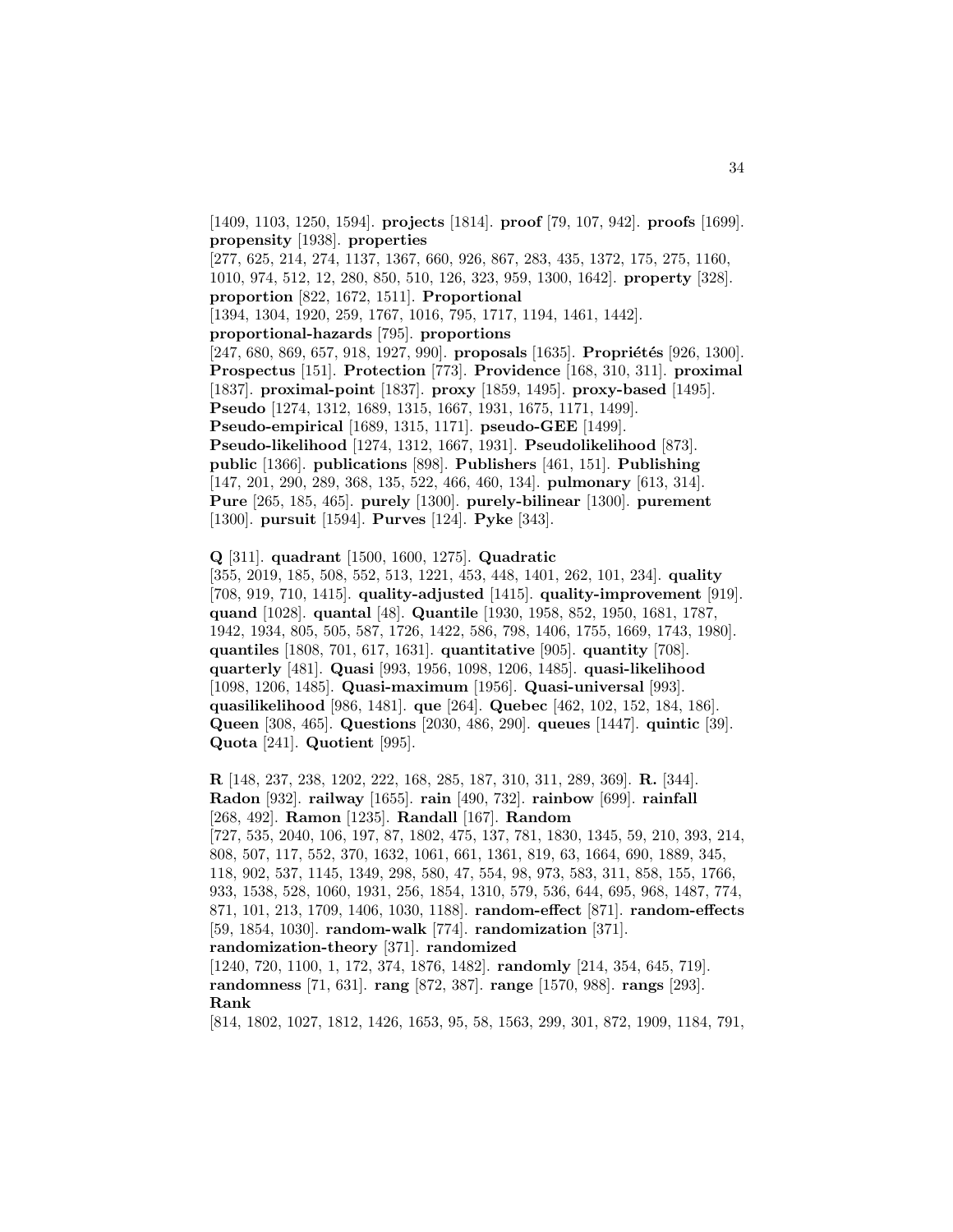37, 94, 1263, 702, 966, 111, 1615, 367, 44, 347, 172, 374, 387, 763, 1874]. **Rank-based** [1802, 1027]. **rank-invariant** [1653]. **rank-order** [58]. **rank-ordered** [1615]. **Ranked** [1398, 1382, 1662, 1761, 1036, 1421, 1615, 967, 1876]. **ranked-set** [1382, 1662, 1761]. **ranking** [696, 479, 1421, 488]. **ranking-ratio** [479]. **rankings** [1761]. **ranks** [1256, 293]. **Rao** [369]. **Rapport** [1292, 1181, 1248]. **rare** [1819, 1452]. **rate** [1426, 530, 937, 1428, 1696, 955, 159, 1056, 1743, 1638, 1287]. **rates** [1280, 1328, 976, 197, 781, 872, 643, 1123, 645, 1399, 889, 1927, 1508, 389, 1290, 1365]. **rates/Frais** [1280, 1328, 1290, 1365]. **Rathie** [202]. **ratio** [396, 479, 183, 775, 957, 1109, 1274, 1758, 371, 1367, 133, 1505, 838, 895, 1369, 1399, 26, 1970, 1263, 1645, 82, 236, 1371, 397, 1617, 115, 1245, 1102, 924, 1712, 533, 1315, 802, 1549, 1945]. **rational** [16]. **ratios** [1097, 1948, 1654, 1191]. **Raymond** [135]. **re** [1952]. **re-estimation** [1952]. **reaction** [1265]. **Reading** [368]. **realization** [724]. **reasonable** [905]. **rebuilding** [155]. **recall** [565]. **recapture** [1389, 1390, 1386, 1132, 1385, 1391, 1464]. **receiver** [1469]. **recessive** [1617]. **reciprocity** [60]. **recognition** [401]. **Reconstructing** [1056, 644]. **Reconstruction** [291, 1495]. **reconstruisant** [155]. **record** [1806, 815]. **record-breaking** [815]. **Recovering** [1973]. **recovery** [1390]. **recurrent** [1808, 955, 1337, 1544, 1582, 1797]. **recurrent-event** [955]. **Recursive** [156, 517, 530, 1524]. **rédacteur** [1181, 1248, 1292]. **rédaction** [1202, 1245]. **r´edig´ees** [152]. **Reduce** [1530, 1127]. **reduced** [770]. **Reducing** [1667]. **reduction** [1090, 1622, 1594, 735, 1108, 1413, 1008, 596, 1261, 1261]. **Reed** [220]. **reexamination** [326]. **Referee** [1683, 1821, 1863, 1912, 1258, 1343, 1434, 1477, 1575, 1609, 1656, 1715, 1748, 1783]. **Referees** [1986]. **Reference** [970]. **Refining** [403]. **reflected** [731]. **reflecting** [76]. **reflection** [1283]. **Regeneration** [715]. **Regeneration-based** [715]. **regime** [1861, 1618]. **regime-switching** [1861, 1618]. **region** [1949, 1154]. **regional** [1914, 4]. **regions** [1035, 1003, 1192, 178, 948, 443, 424, 807, 1621]. **registration** [1031]. **Regression** [669, 1569, 1049, 371, 1915, 1767, 1687, 965, 1303, 2042, 1252, 891, 1480, 1230, 1648, 1692, 215, 321, 1284, 1563, 978, 817, 299, 1266, 1961, 1428, 770, 1197, 1219, 1975, 1107, 1930, 1490, 1277, 1788, 717, 1162, 659, 1636, 34, 1769, 546, 905, 1264, 1330, 127, 1957, 1909, 1504, 820, 1752, 585, 1950, 1019, 1334, 1962, 1044, 1267, 353, 1681, 1974, 1080, 1228, 1664, 1261, 1471, 1301, 524, 628, 1032, 690, 1180, 1545, 230, 1170, 443, 1048, 862, 1136, 1101, 1229, 772, 1118, 1942, 1082, 1081, 1871, 1585, 1978, 85, 175, 1031, 999, 451, 1111, 583, 835, 998, 1543, 1829, 356]. **regression** [1979, 1373, 1645, 1306, 780, 1976, 1845, 1052, 419, 1779, 890, 1358, 1526, 1051, 336, 1927, 1931, 544, 1726, 440, 1190, 1444, 1422, 191, 1765, 1541, 1017, 850, 736, 1205, 1884, 154, 1169, 1179, 1593, 195, 1487, 1517, 1964, 732, 1855, 1691, 871, 834, 84, 1720, 1959, 678, 1381, 1689, 173, 1134, 1406,

1462, 1516, 1786, 1515, 303, 1669, 704, 1836, 337, 1743, 1721, 1939, 1159, 1878, 923, 1249, 1465, 1958, 1297, 1377, 1598, 1746, 1944, 1932, 1768, 1870, 1191,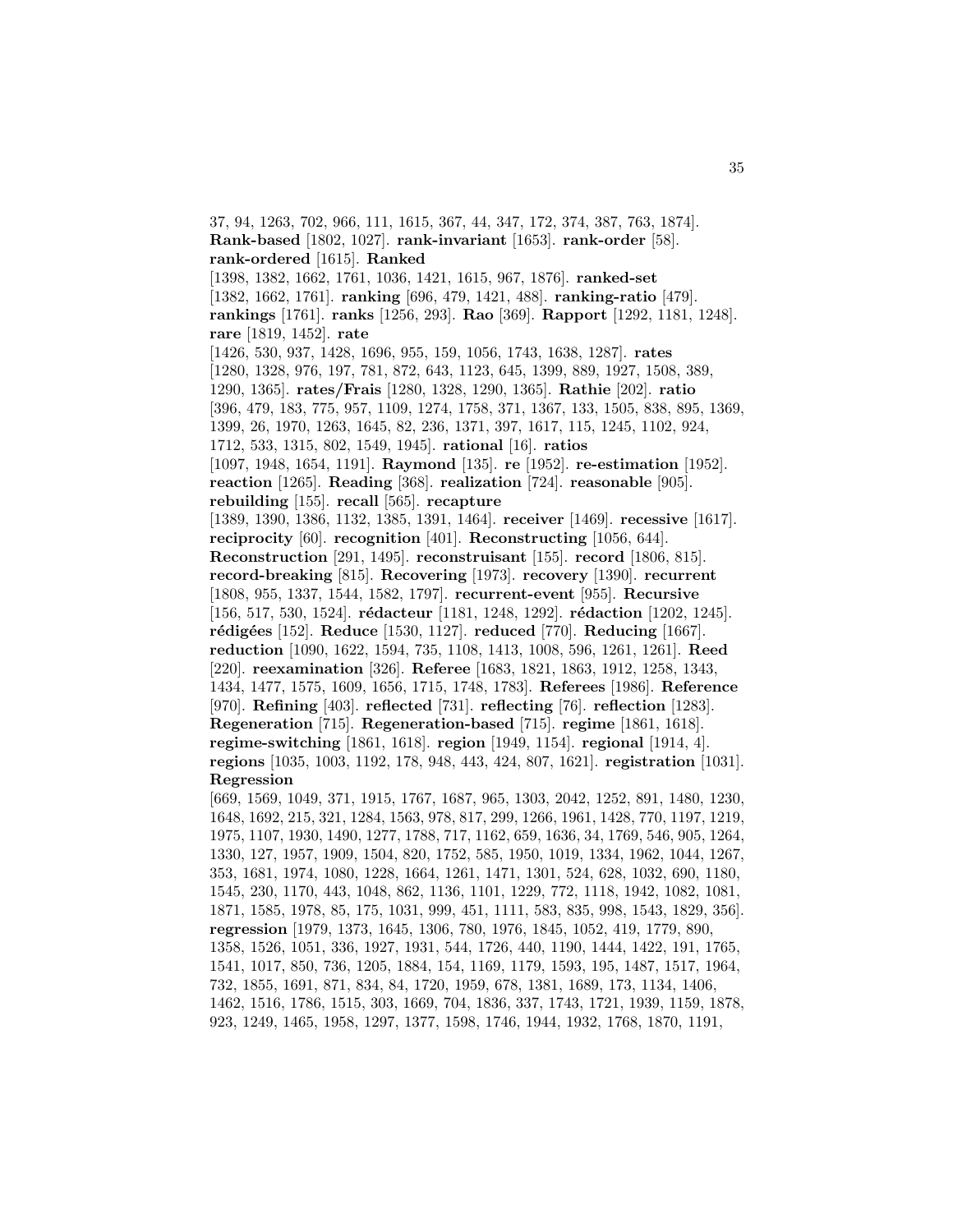1433, 1737, 1415, 1797, 1936, 1693, 1826, 1980, 954, 1261, 544, 220]. **Regression-spline** [669]. **regression-type** [850]. **regressions** [705, 1798, 1443]. **regressors** [1051]. **regular** [1558, 1608, 495]. **regularity** [365]. **Regularization** [1764, 1911, 1788, 1751]. **regularly** [1841]. **regulators** [809, 811]. **Reidel** [134]. **reinforced** [1751]. **Reinhold** [308]. **reject** [1339]. **Rejoinder** [1158, 225, 410, 386, 887, 1120, 1903, 888, 913]. **Rejoinders** [1066]. **related** [1322, 1375, 823, 1722, 569, 873, 252, 1947, 61, 1928, 682]. **relatedness** [1819]. **relating** [421]. **relation** [1438, 558]. **Relations** [407, 526, 1866]. **relationship** [782, 1129]. **relationships** [177, 1939]. **Relative** [324, 1543, 1299, 979, 1493, 1556]. **relaxation** [1121]. **Release** [1322, 1326]. **relevance** [867]. **relevant** [893]. **Reliability** [204, 2035, 874, 498, 281, 972, 158, 553, 1528]. **remark** [400]. **remarks** [331]. **remedies** [1293]. **Remerciements** [1258, 1748, 1821, 1863, 1912, 1434, 1477, 1575, 1609, 1656, 1683, 1715, 1783, 1986]. **remote** [477]. **removal** [767]. **Rendus** [219, 220, 265, 288, 309, 307, 217, 285, 218, 287, 284, 286, 308, 306]. **renewal** [1210, 1193, 97]. **R´enyi** [388, 429]. **R´enyi-type** [388]. **reparametrization** [758]. **repeated** [418, 720, 1217, 1168]. **replacement** [733, 1627, 1637, 528, 35]. **replicate** [997, 1627]. **replicated** [1981, 1242, 966]. **Replication** [1637, 154, 1646]. **R´eplique** [572]. **Reply** [866]. **Report** [1092, 1342, 963, 1029, 1384, 1466, 1141, 1425, 1181, 1291, 698, 1248]. **report/rapport** [1181, 1248]. **reported** [747]. **reporting** [747, 1949]. **Reports** [1292]. **representation** [687]. **representations** [1161, 586]. **Reproducing** [1979, 1383]. **reproduction** [1948]. **Resampling** [1677, 586, 1562]. **Research** [1814, 519, 2055, 134, 1699, 898, 1165, 289, 272]. **residential** [609]. **Residual** [442, 526, 416, 322, 71, 1506, 726, 53, 86, 1168, 1755]. **residuals** [1049, 1032, 1738, 347, 856, 1246, 1247]. **r´esistance** [872, 872]. **Resolution** [384, 1149]. **Resolving** [671]. **resonance** [1121]. **respect** [1736]. **respiratory** [610, 783, 1590]. **Response** [1651, 344, 572, 1799, 612, 1333, 1459, 1525, 1162, 1331, 1909, 820, 950, 741, 1962, 1301, 1320, 873, 270, 1302, 1376, 720, 485, 1401, 1541, 1760, 48, 1491, 1792, 1702]. **response-adaptive** [1760]. **response-biased** [1541]. **Response-dependent** [1651]. **response-related** [873]. **responses** [1802, 1545, 875, 1419, 1383, 1122, 1865, 1134, 1878]. **resting** [1906]. **resting-state** [1906]. **restoration** [771]. **Restricted** [916, 1101, 1566, 1226, 1411, 991, 1225, 514, 1463]. **restriction** [1872]. **restrictions** [1039, 46, 517, 1934, 1218, 1008]. **result** [588, 835]. **results** [632, 260, 651, 457, 860, 295, 341, 910, 234]. **Résumés** [221, 290, 289, 222]. **r´etr´ecisseur** [595]. **retrospective** [684]. **retrospectively** [875]. **reversals** [1225]. **reversible** [209]. **Revesz** [521]. **Review** [149, 166, 148, 170, 219, 220, 237, 238, 239, 240, 266, 267, 265, 288, 309, 1757, 255, 519, 122, 188, 205, 169, 104, 186, 103, 147, 165, 167, 168, 189, 124, 202, 201, 307, 217, 464, 285, 187, 204, 218, 287, 102, 310, 311, 150, 123, 368, 55, 185, 135, 459, 80, 152, 522, 43, 200, 30, 284, 286, 105, 203, 461, 520, 466, 151, 460, 462, 121, 369, 521, 134, 463, 308, 184, 306, 465, 964, 319, 1820, 341, 832].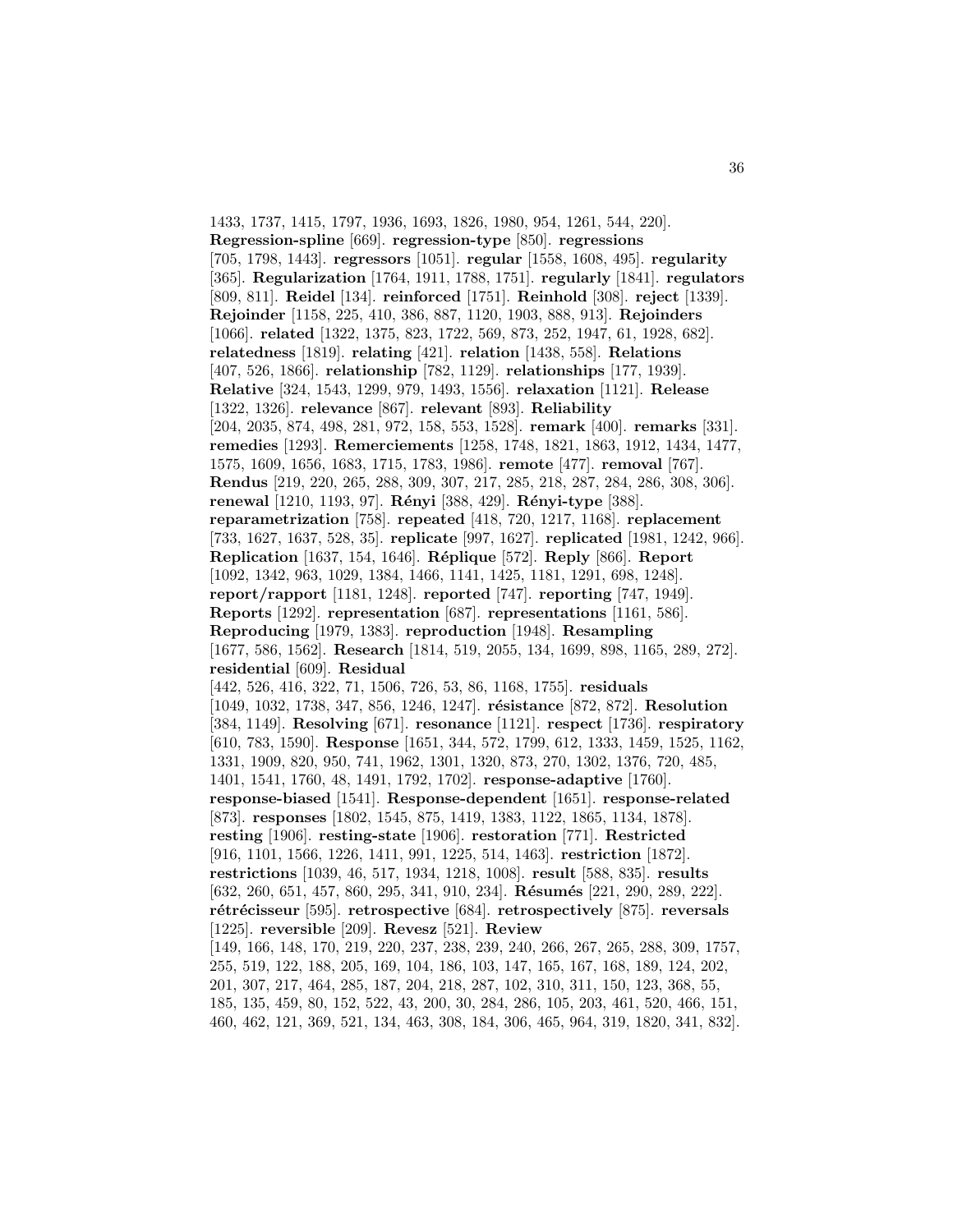#### **Review/Comptes**

[219, 220, 265, 288, 309, 307, 217, 285, 218, 287, 284, 286, 308, 306]. **Reviews** [221, 290, 289, 222]. **Reviews/R´esum´es** [221, 290, 289, 222]. **Revision** [624]. **r´evisions** [482]. **revisited** [1093, 492]. **revue** [1014]. **Reweighting** [1652]. **Rhode** [168, 310, 311]. **Richard** [288, 2062]. **ridge** [175, 1812, 195, 1797]. **right** [1625, 1202, 1828, 1926, 1493, 889, 1755, 1712, 1611]. **right-censored** [1493, 889, 1755, 1712, 1611]. **Risk** [2013, 263, 906, 1678, 253, 417, 1695, 435, 1543, 334, 155, 503, 1643, 596, 205]. **risk-adjusted** [1695]. **risks** [1696, 1935, 916, 1730, 1614, 1461, 806, 358]. **risque** [155]. **Rivest** [1458]. **RKHS** [1648]. **RKHS-based** [1648]. **Road** [1321]. **Robert** [147, 189, 124, 1445, 105]. **robin** [1116, 87]. **Robust** [1366, 616, 930, 1284, 1050, 1975, 1879, 1788, 969, 1128, 927, 1143, 1019, 1576, 945, 1229, 1800, 1701, 1717, 816, 1000, 1526, 1644, 1179, 1307, 1404, 1450, 709, 1604, 989, 764, 406, 455, 826, 1919, 1682, 1703, 1442, 1631, 1188, 1333, 1223, 717, 1397, 1636, 676, 1125, 1335, 1752, 1334, 232, 532, 1449, 1568, 1673, 1101, 437, 1087, 242, 1779, 928, 1012, 1013, 544, 1205, 1503, 1669, 931, 1513, 1746, 1519]. **robustes** [544]. **Robustness** [1137, 84, 602, 246, 986, 1102, 1011, 325]. **ROC** [1192, 1584, 1082, 1527, 1790, 1512]. **Roger** [124]. **role** [1885, 883, 858, 884, 1225, 1154, 942]. **Ronald** [170, 220, 288, 135]. **root** [697, 698, 1294, 397]. **roots** [183, 1097, 81, 1006]. **Rosenblatt** [275]. **rotation** [1303]. **round** [1116]. **rounding** [646]. **Routledge** [288]. **Rs.48.00** [202]. **RTI** [1038]. **rule** [31, 679]. **Rules** [33, 92, 10, 1589]. **run** [935].

**S** [1202, 519, 217, 204, 287, 123, 80, 461, 466, 306]. **sacrifice** [1034]. **Saddlepoint** [1653, 1726, 599, 1426, 1037, 1828, 1147, 821]. **safe** [753]. saisonnier<sup>[566]</sup>. saisonnière<sup>[1028]</sup>. salmonella<sup>[742]</sup>. Sample [1713, 553, 95, 58, 1296, 1156, 1867, 54, 1331, 34, 1599, 260, 20, 819, 1305, 1914, 212, 1460, 766, 175, 434, 1551, 1579, 275, 457, 1036, 512, 863, 1954, 1872, 514, 282, 199, 1606, 678, 1381, 64, 1712, 1549, 1952, 49]. **Sample-size** [1713]. **sampled** [601, 815, 875]. **Sampler** [2014, 309, 960, 649]. **samplers** [1606]. **samples** [1625, 1202, 757, 1785, 404, 471, 1869, 1615, 1394, 1067, 1750, 1541, 1174, 231, 1231]. **Sampling** [411, 1990, 283, 2034, 510, 254, 2014, 1438, 1202, 321, 319, 351, 1244, 1083, 1830, 1818, 733, 1398, 1501, 565, 1957, 1569, 20, 189, 1781, 1627, 501, 1382, 1662, 1761, 681, 803, 622, 1771, 1637, 981, 1651, 1704, 1186, 1538, 528, 1421, 1540, 1217, 1931, 191, 850, 325, 115, 1876, 738, 1661, 1142, 1475, 1697, 1703, 1452, 1113, 2068, 291, 309, 121, 369]. **San** [237]. **Sankoff** [219, 368]. **Särndal** [121]. **Saskatchewan** [266]. **satellite** [1484]. **Saxena** [187]. **Scalable** [1907, 1921]. **scalar** [1975, 1976]. **scale** [355, 511, 1892, 1529, 969, 590, 1577, 835, 816, 928, 1012, 1013, 1034, 544, 1310, 829, 1738, 1983, 115, 1691, 804, 472, 901, 1621, 629, 504]. **scale-invariant** [804]. **scale-space** [1310]. **scaled** [414, 1710]. **Scaling** [2033, 240, 1416]. **scallop** [1816]. **scan** [1155]. **scatter** [642, 406]. **scheduled** [1686]. **scheme** [1569, 329, 1475]. **Schlee** [1078]. **Schneider** [167]. **Science** [286, 461, 466, 460, 134, 165, 1014, 864, 1774]. **Sciences**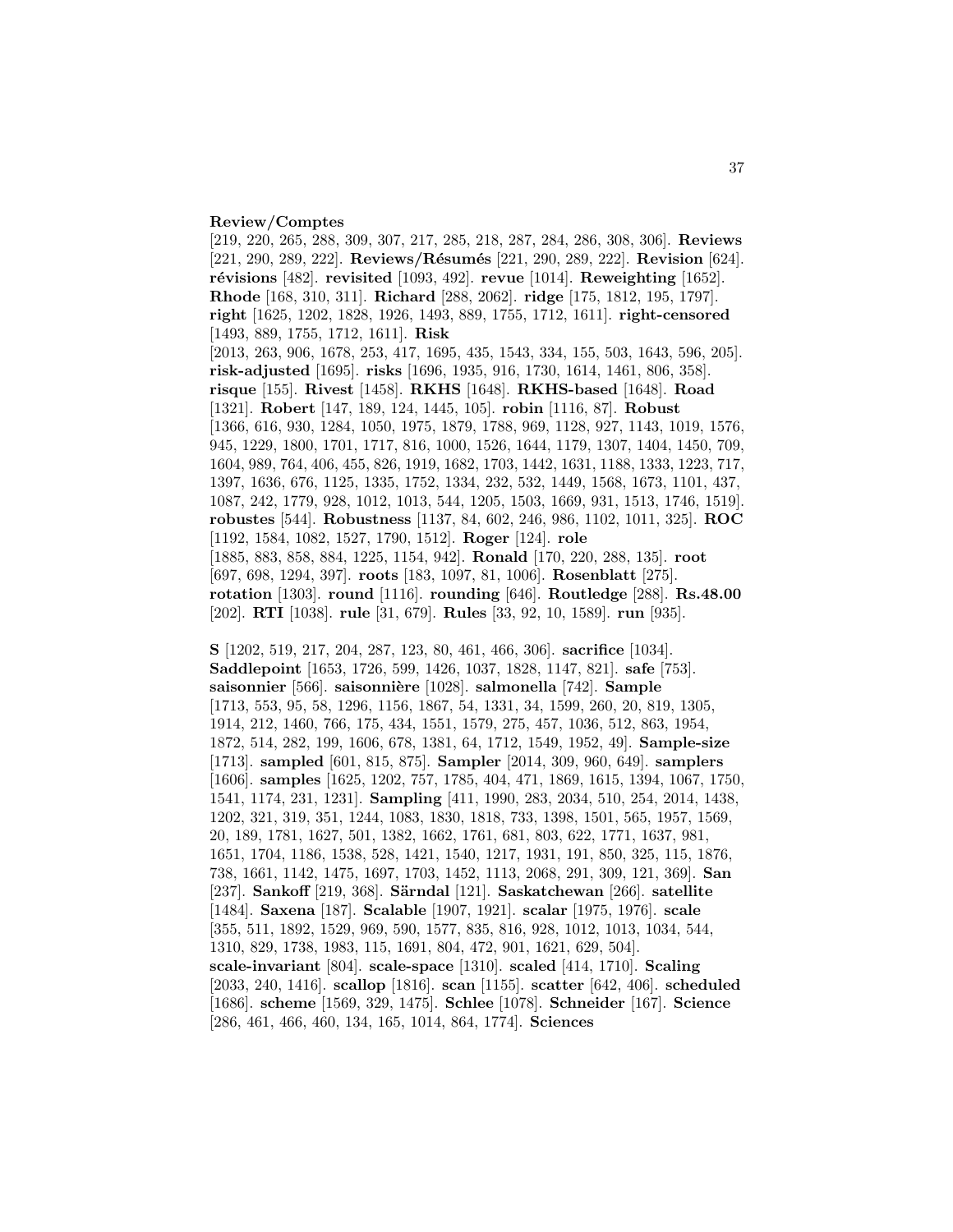[1814, 2047, 943, 222, 1773, 134, 460]. **Scientists** [2012, 135]. **Scituate** [123]. **sclerosis** [662, 663, 664]. **Score** [1071, 1170, 922, 1676, 44, 1938, 1507]. **scores** [1256]. **scoring** [95, 710]. **screen** [486]. **Screening** [2034, 822, 626, 1889, 1926, 962, 189]. **screening/prediction** [1889]. **sea** [1816, 229]. **seal** [1045, 946, 1041, 1040]. **seals** [1042, 1043]. **seamless** [1596, 1619]. **seamless-** [1619]. **search** [229, 810, 382]. **Seasonal** [484, 381, 555, 274, 1355, 457, 566, 1028, 666, 483]. **Seasonality** [380]. **Seberry** [185]. **Second** [432, 974, 135, 463, 2042, 1518, 220, 146, 86, 2067]. **Second-order** [432, 974, 1518, 146]. **Section** [383, 639, 316, 361, 470, 490, 743, 584]. **sectional** [785, 350, 990]. **sectionally** [1033]. **sections** [535]. **seedlings** [697, 698]. **segregation** [1345]. **Selecta** [222]. **Selected** [310, 311, 1999, 67, 168]. **Selecting** [428]. **Selection** [643, 1527, 1646, 847, 1757, 1219, 1975, 1705, 1274, 1920, 823, 723, 903, 1957, 1632, 569, 1267, 1974, 1449, 1136, 1572, 1016, 1710, 1498, 1764, 1798, 1596, 1731, 1940, 1976, 1523, 1684, 967, 1394, 1750, 1831, 420, 1776, 1146, 1463, 1462, 1729, 993, 1700, 1958, 1690, 1619, 1797]. **selection-biased** [1957]. **selections** [1332]. **selector** [1599]. **Self** [1230, 1525, 1620, 400]. **Self-concordance** [1620]. **Self-consistent** [1525]. **Self-modelling** [1230]. **self-similar** [400]. **Semi** [741, 1730, 333, 1644, 1122, 209, 1542, 1611]. **semi-competing** [1730]. **semi-Markov** [333, 1122, 209, 1542, 1611]. **Semi-nonparametric** [741]. **semi-parametric** [1644]. **Séminaire** [152, 184, 186]. **seminar** [289]. **Semiparametric** [1238, 1430, 1536, 1963, 1506, 1766, 1657, 1017, 1254, 1381, 1272, 1553, 1712, 1753, 1932, 1945, 1870, 1274, 1672, 1696, 1957, 1649, 1881, 1369, 900, 1908, 1548, 1840, 1639, 1824, 1520, 1524, 1931, 1852, 1835, 1273, 1755, 1650, 1377, 1113]. **semivarying** [1711]. **sensing** [477]. **Sensitive** [506, 543]. **Sensitivity** [1055, 617, 1470, 1667, 716, 1661]. **separable** [1626]. **separation** [63]. **September** [1732]. **Sequence** [2039, 2051, 822, 285, 368]. **sequences** [632, 214, 852, 454, 844, 825, 88, 98, 672, 234, 276]. **Sequential** [1591, 565, 981, 1727, 1573, 1240, 950, 651, 838, 1305, 1710, 251, 1894, 1411, 792, 473, 1179, 826, 1952]. **s´equentielles** [251]. **Serge** [184]. **serial** [1355, 1073, 1172, 791]. **serially** [1377]. **Series** [2036, 185, 286, 105, 148, 237, 265, 1886, 760, 1255, 555, 40, 499, 221, 117, 1992, 1198, 1355, 1497, 1578, 233, 880, 588, 1670, 1471, 1695, 1883, 1455, 1840, 348, 359, 1352, 785, 481, 431, 1353, 1852, 1984, 798, 1110, 647, 64, 90, 304, 428, 482, 348, 148]. **Services** [1683, 1821, 1863, 1912, 200, 1258, 1343, 1434, 1477, 1575, 1609, 1656, 1715, 1748, 1783, 1986]. **Services/Remerciements** [1912]. **ses** [595]. **Set** [1084, 134, 516, 1398, 796, 1382, 1662, 1761, 1036, 1421, 1615, 1876, 1936]. **set-based** [1936]. **Sets** [1928, 23, 821, 934]. **setting** [1860, 796]. **settings** [1538, 1595]. **setup** [724]. **several** [157, 1578, 657, 807, 31, 917, 548, 1257, 75, 376, 1407]. **sex** [1388]. **sex-specific** [1388]. **shadows** [695]. **Shannon** [1722]. **shape** [1934, 1218, 1008, 1432, 1939]. **shaped** [256]. **share** [194]. **Sharpe** [1970]. **shift** [300, 1791]. **shifts** [1373]. **Shiryayev** [461]. **Shizuhiko** [240]. **short**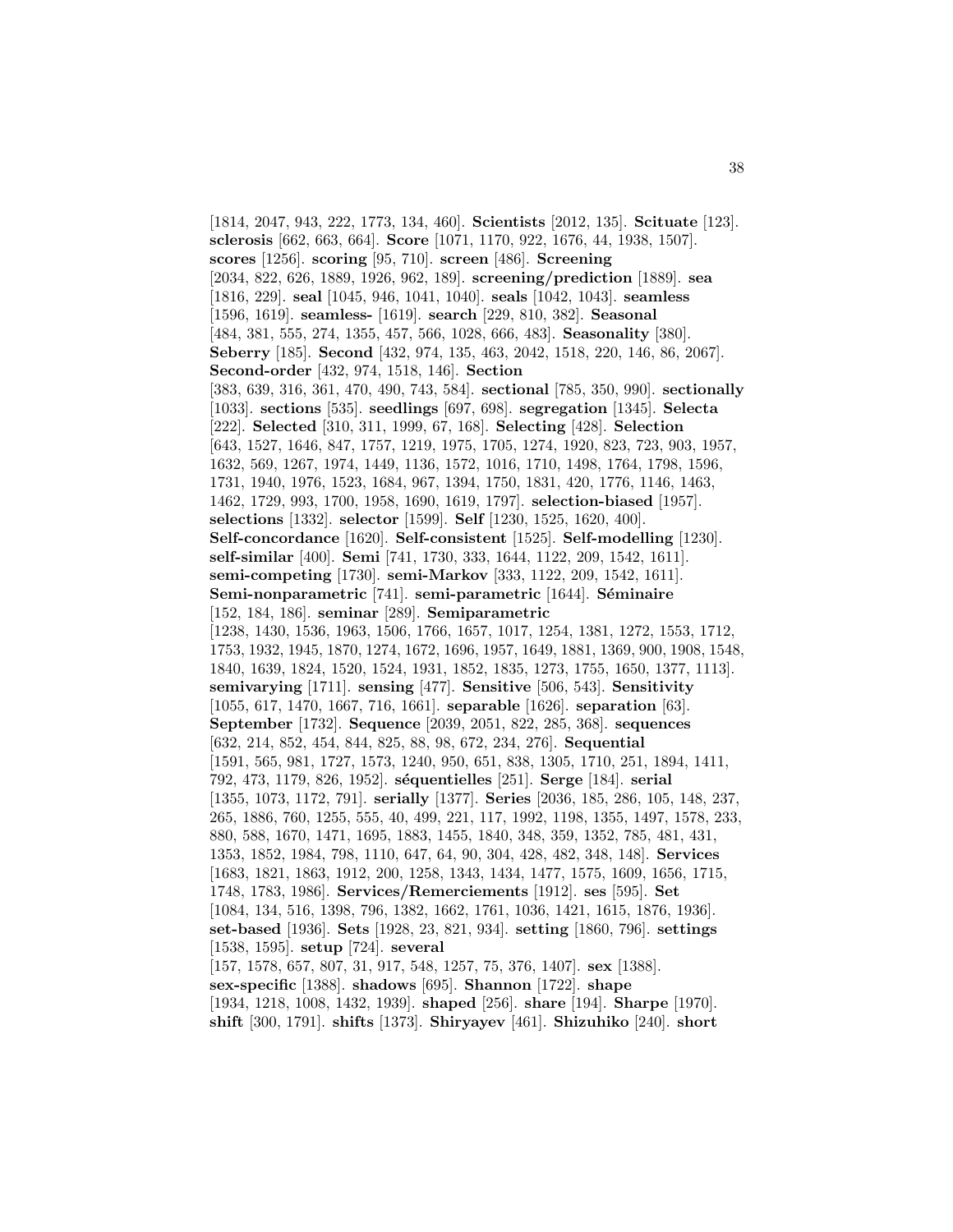[1886, 741, 739, 1099, 610, 1321]. **short-term** [741, 739, 610]. **Shortest** [261, 26]. **Shrinkage** [1424, 978, 511, 595, 574, 419]. **sib** [1152, 1268, 1367]. **sided** [607, 1097, 435, 362, 1624]. **sides** [849]. **sieve** [1649]. **sign** [1207]. **signal** [1750, 1310]. **signature** [1904]. **sign´e** [387]. **signed** [1563, 301, 1097, 387]. **signed-rank** [1563]. **significance** [262]. **silver** [809, 811]. **silver-maple-tree** [811]. **similar** [725, 400]. **similarity** [1167]. **Simon** [288]. **Simple** [1183, 1097, 870, 1373, 848, 1830, 640, 1684, 352, 41, 732]. **simplex** [727]. **simplicial** [737]. **simpliciale** [737]. **simplified** [4, 1235, 1234]. **Simulation** [1510, 15, 1534, 586, 1435, 15]. **simultan´ement** [544]. **Simultaneous** [680, 1632, 1976, 928, 1012, 1173, 395, 1537, 25, 504, 1013]. **simultaneously** [544]. **Single** [422, 1546, 1680, 1492, 1298, 49]. **single-index** [1680, 1492, 1298]. **Single-parameter** [422]. **single-sample** [49]. **Singular** [51, 476, 174, 108]. **Sinha** [204]. **sinusoids** [136]. **SIR** [1948]. **Size** [2004, 1112, 1806, 1713, 307, 275, 310, 1028, 2032, 488, 553, 586, 1729, 1952]. **sizes** [1750, 514]. **skew** [1722, 1190, 1444, 1669]. **skew-normal** [1722]. **skewed** [1332, 1923, 1318]. **skewness** [831, 472]. **Slepian** [430]. **slippages** [129]. **Slow** [960]. **SLSEs** [278, 340]. **Slutsky** [217, 2029]. **Small** [34, 260, 1585, 1204, 1489, 512, 785, 678, 1142, 1801, 869, 471, 1893, 1735, 1791, 1067, 1644, 1009, 1734, 1450, 1964, 1068, 1168, 1502, 1679, 1839, 1689, 1231, 1919, 1171]. **Small-area** [785, 869, 1919]. **small-circle** [1009]. **Small-sample** [260, 678]. **Smirnov** [302, 300, 1275]. **Smooth** [1070, 1224, 1330, 1725, 1519]. **Smoothed** [1493]. **smoother** [677]. **smoothers** [817, 495]. **Smoothing** [1267, 968, 658, 1095, 1441, 1331, 1237, 1828, 1976, 783, 1077, 1517, 1969]. **Social** [864, 318, 673]. **Society** [168, 312, 171, 310, 311, 391]. **Sociological** [104]. **Sociology** [1995, 104]. **soit** [264]. **sojourns** [1665]. **solution** [602, 648, 746, 1751]. **Solutions** [306, 76, 484, 167]. **Some** [294, 655, 1333, 943, 226, 699, 711, 393, 1448, 484, 718, 1334, 651, 1227, 532, 10, 175, 275, 457, 333, 1160, 860, 295, 61, 281, 1472, 1009, 910, 1015, 280, 758, 908, 561, 1818, 607, 1226, 329, 232, 692, 345, 143, 94, 456, 38, 159, 514, 617, 841]. **Somesh** [147]. **somme** [830]. **Sondage** [102]. **sondages** [1261]. **Sons** [170, 220, 238, 267, 288, 309, 519, 122, 218, 459, 121, 306]. **sont** [405, 1028, 544]. **sources** [740, 1870]. **Space** [1344, 1095, 117, 1914, 192, 851, 897, 1374, 1495, 1148, 45, 68, 1310, 1727, 1077, 1682, 1816]. **Space-time** [1344]. **spaced** [321, 1841, 228]. **spaces** [625, 98, 1383, 995, 1010]. **spacing** [944]. **spacings** [294, 508, 620, 413, 567, 212, 99]. **Spanier** [522]. **sparse** [1648, 1752, 1916, 1971, 1845, 1973, 1933, 1855, 1959, 1958]. **Sparsity** [1798]. **Spatial** [1131, 1834, 1839, 1022, 784, 1345, 1841, 1904, 1360, 1372, 1484, 1570, 1908, 1356, 1739, 1626, 1462, 1917, 1556, 1690]. **spatially** [714, 1267, 1982]. **spatiaux** [714, 1022]. **Spatio** [1508, 1981, 1907, 1402]. **Spatio-temporal** [1508, 1981, 1907, 1402]. **spatiotemporal** [1853]. **Special** [1814, 490, 1857, 1773, 1968, 1899, 1531, 1478, 1587]. **species** [1035, 254]. **specific** [95, 813, 941, 1081, 1388]. **specification** [1018, 1063]. **specified**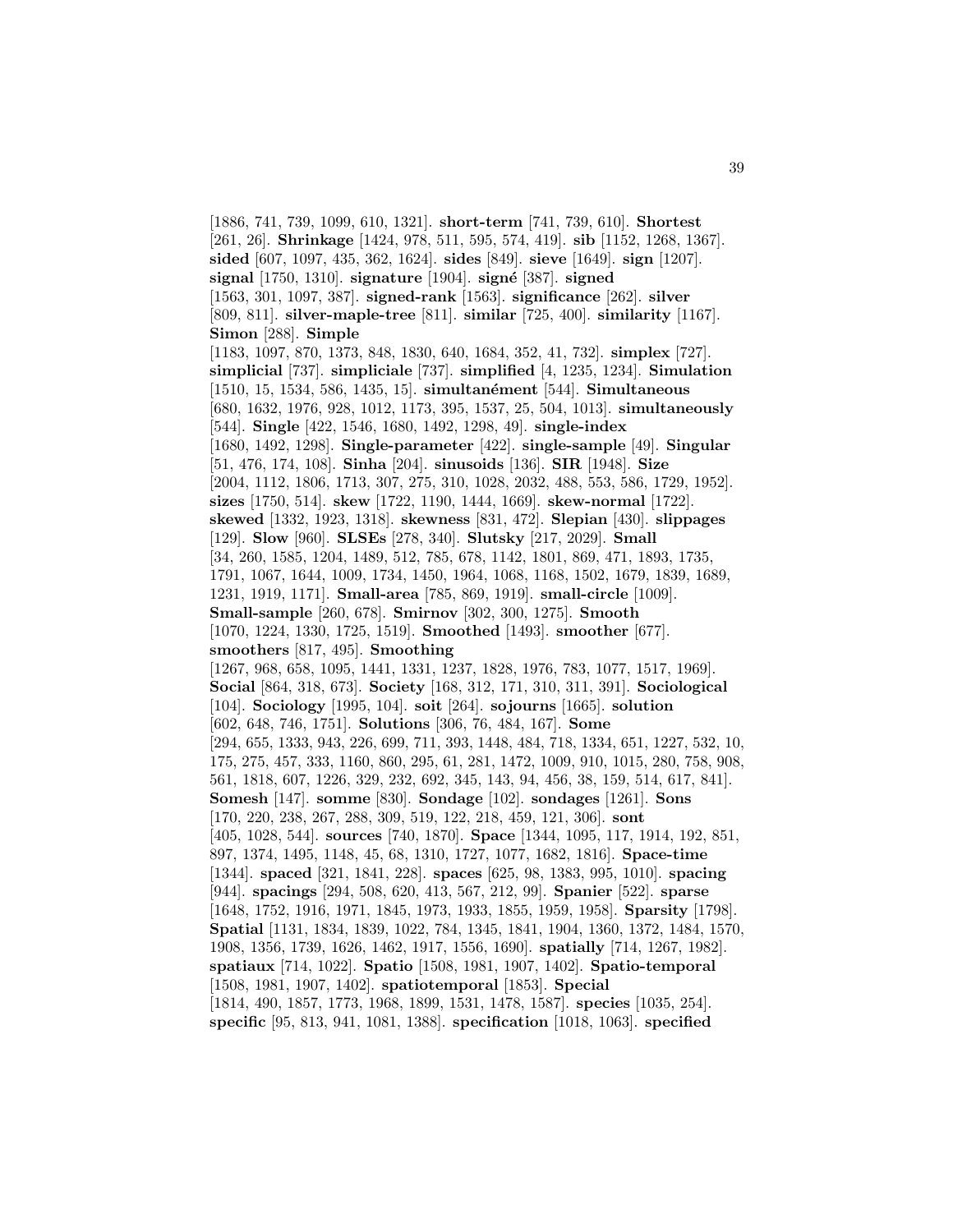[354, 1779, 889, 617]. **Spectral** [274, 556]. **spectroscopy** [879]. **spectrum** [699]. **speed** [1655]. **speeds** [469, 467, 468]. **sphere** [1112, 535]. **spheres** [618, 1597]. **spherical** [1009]. **spherically** [516, 1059]. **Spiring** [839]. **spline** [669, 855, 1266, 643, 1237, 1649, 1969, 855]. **spline-based** [1649]. **splined** [643]. **splines** [1671, 1261, 1564, 1516]. **split** [1894]. **split-and-conquer** [1894]. **spraying** [1325]. **spread** [573]. **Springer** [221, 464, 520, 463]. **Springer-Verlag** [221, 464, 520, 463]. **sprouts** [809]. **spruce** [697, 698]. **spurious** [131, 198, 540]. **square** [1668, 830, 641, 966, 751, 397, 53]. **squared** [577, 1135, 594, 512, 128, 1964, 1502, 161, 804, 856, 1246, 1247, 1919, 670]. **squared-error** [804]. **squares** [497, 794, 1777, 432, 330, 439, 1127, 25, 666, 108, 606, 691, 1462, 1465]. **Sri** [239]. **Srivastava** [287, 466]. **SSC** [222]. **stabilit´e** [737]. **Stability** [672, 549, 737]. **Stabilizing** [1067]. **stable** [454]. **Stacy** [1625]. **Staffordshire** [104]. **stage** [1219, 1719, 1637, 1704]. **standard** [223]. **Stanton** [222]. **star** [256]. **star-shaped** [256]. **State** [851, 1495, 257, 1095, 1906, 1374, 1537, 1983, 1077, 1682, 1542, 1816, 897]. **State-space** [851, 1495, 1816]. **state-switching** [1983]. **statements** [164, 648, 746]. **states** [1417]. **Stationary** [1374, 277, 852, 844, 588, 556, 566, 400, 1401, 1590]. **stationnaire** [566]. **Statist** [721, 1202, 1140, 778, 941, 1063, 1210, 897, 745, 1235, 1245, 1013, 1247]. **statistic** [299, 301, 1037, 140, 1, 924, 533, 1220]. **statistica** [222]. **Statistical** [2046, 1989, 1814, 2047, 1775, 700, 1269, 1116, 1994, 2053, 2067, 345, 948, 2031, 1771, 2044, 1903, 1900, 2025, 1998, 1987, 1902, 889, 105, 162, 134, 962, 272, 491, 1901, 1598, 1697, 149, 148, 238, 698, 1546, 943, 490, 613, 1699, 54, 2057, 147, 1094, 365, 346, 1382, 1227, 883, 4, 1586, 1014, 947, 1778, 289, 995, 1820, 295, 1634, 1047, 1640, 562, 203, 461, 460, 1709, 758, 1905, 592, 249, 312, 926, 1773, 171, 391, 450, 267, 55, 459, 465]. **statisticians** [884]. **Statistics** [2016, 169, 168, 189, 1988, 2002, 2003, 898, 2043, 1857, 2005, 310, 311, 2056, 2008, 2023, 2010, 1999, 135, 401, 200, 2027, 2052, 105, 462, 2012, 2000, 2042, 2045, 465, 79, 1256, 248, 1026, 302, 300, 40, 755, 1175, 407, 221, 165, 1049, 569, 476, 1367, 994, 1165, 567, 951, 357, 143, 187, 112, 438, 1350, 1676, 123, 1997, 631, 1371, 367, 44, 753, 857, 8, 600, 172, 293, 387, 1774, 2, 799, 1311, 599, 683, 942, 1936, 1314, 1329, 338, 168, 170, 220, 222, 167, 202, 464, 287, 466, 151, 462, 521, 306, 288, 1340]. **Statistics** [1364, 1947, 43, 30]. **Statistics.** [124]. **statistique** [54, 1014, 450, 152]. **statistiques** [1026, 926, 293, 387]. **status** [1767, 1543, 1537, 1254, 1461, 1381, 1515]. **Stein** [502, 263, 421, 253, 326, 503, 1812, 1689, 596]. **Stein-type** [1812]. **Step** [795, 1837, 762, 1430, 1051, 938, 62]. **Step-function** [795]. **step-up-down** [938]. **step-wise** [62]. **Stephen** [221, 103]. **stereograms** [1533]. **Sterile** [1322, 1325, 1326]. **steriles** [1325]. **Stochastic** [370, 1671, 2038, 1857, 36, 2013, 921, 76, 318, 78, 1053, 605, 1859, 1981, 956, 1557, 1881, 252, 556, 436, 1809, 1483, 450, 1494, 917, 789, 465, 557, 266, 205]. **stochastically** [1555]. **stochastique** [2007, 152]. **stochastiques**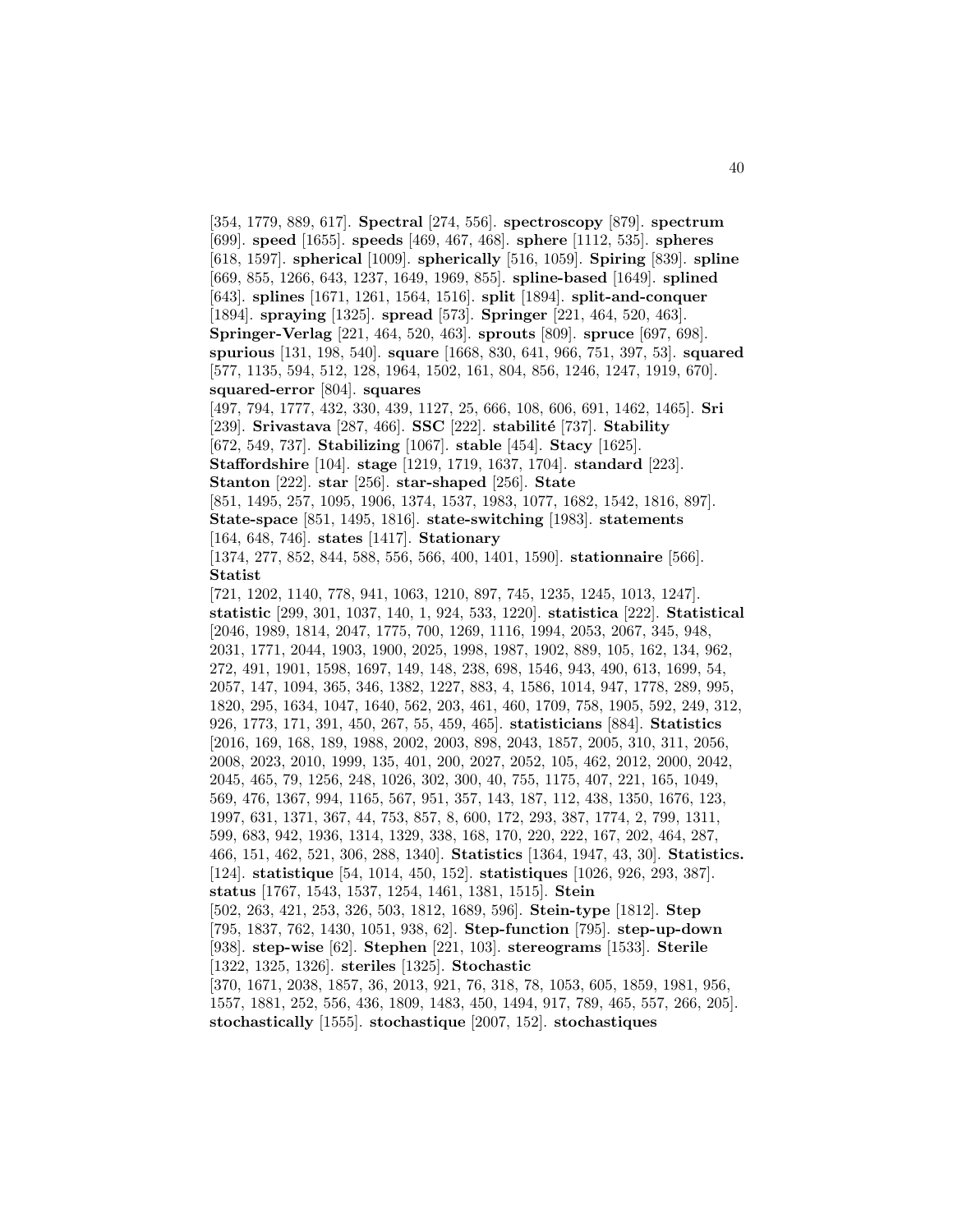[557, 605, 450]. **stock** [1682]. **storm** [1817]. **Strassen** [113]. **strategies** [1333, 191]. **strategy** [597]. **stratification** [1703]. **stratified** [1083, 1830, 733, 20, 1704, 1615]. **streams** [1780]. **strength** [1546, 1602, 553, 936, 1939]. **strength-stress** [553]. **stress** [1602, 553, 936]. **stress-strength** [1602, 936]. **strict** [632]. **strictement** [1300]. **Strictly** [1330, 1300]. **String** [2051, 368]. **Strong** [508, 808, 1320, 17, 1139, 412, 211, 645, 97, 586, 1831, 1236, 802, 521]. **Structural** [211, 83, 1395, 1129, 1503, 954]. **structure** [1924, 1123, 1787, 1369, 1940, 1186, 1278, 1855, 35, 841, 1729, 360]. **Structured** [164, 1910, 1422]. **structures** [501, 228, 246, 1630, 726, 448, 358]. **Stuart** [306]. **Student** [426, 49]. **Studentization** [730, 13]. **Studentized** [244, 357]. **studies** [258, 1239, 1918, 1694, 961, 547, 217, 232, 1521, 1554, 1346, 1543, 1903, 1900, 1842, 1651, 780, 1241, 1754, 1902, 1617, 1640, 1507, 1528, 871, 491, 1901, 1482]. **study** [1150, 1322, 248, 612, 697, 1742, 609, 1041, 1151, 708, 1670, 313, 1847, 1985, 37, 1910, 1812, 1040, 1392, 1453, 1816, 1325]. **Styan** [147]. **sub** [1661]. **sub-populations** [1661]. **Subclasses** [276]. **subdistribution** [1717]. **subject** [1920, 813, 941, 1827, 1122, 1657, 1464, 1870]. **subject-specific** [813, 941]. **subjected** [137]. **submarine** [229]. **Subrahmaniam** [169]. **subsampling** [1139, 1950]. **Subscription** [1280, 1290, 1328, 1365]. **subset** [967]. **subspace** [1660]. **sufficiency** [754]. **sufficient** [40, 802, 264]. **suffisante** [264]. **suites** [98, 276]. **sum** [830, 1161, 1235, 341]. **summaries** [617]. **Summary** [221, 290, 289, 1936, 222]. **summed** [1569]. **summer** [609]. **sums** [508, 107, 569, 388, 1654]. **Sun** [1202, 1202]. **superdiagonal** [1300]. **superdiagonaux** [1300]. **superficies** [477]. **superharmonic** [395]. **Sup´erieures** [184, 186, 152]. **superpopulation** [630, 778]. **superposition** [1002]. **Supersaturated** [878, 877]. **supersmooth** [1224, 668]. **Supply** [200]. **support** [1574, 1751, 489]. **supported** [1961, 1137]. **supremum** [843]. **Sure** [1926]. **surface** [1401]. **suroptimale** [1250, 1250]. **surprise** [1299]. **surrogate** [1504]. **surveillance** [1695]. **Survey** [1990, 2068, 2041, 1736, 319, 486, 1304, 1830, 1561, 480, 803, 1260, 1568, 478, 485, 1204, 1838, 863, 667, 1593, 748, 638, 121, 369, 1502, 308, 1171, 487]. **surveys** [1459, 1499, 1331, 1592, 864, 1890, 199, 162, 1675, 1213, 1315]. **Survival** [1304, 1124, 1426, 669, 914, 1742, 1427, 1276, 1930, 1672, 417, 651, 1430, 537, 1468, 1828, 423, 1623, 1805, 1639, 1896, 1298, 719, 1386, 1388, 1034, 1657, 1643, 899, 1565, 1743, 1698, 1941, 1556]. **survival/sacrifice** [1034]. **survivor** [1555]. **survivors** [1124]. **switch** [1577]. **Switching** [1769, 36, 1861, 1983, 1618]. **Symmetric** [1728, 516, 1059, 627, 974, 43]. **symmetrical** [532, 38, 99]. **symmetrically** [1311]. **symmetry** [1203, 1088, 848, 1178, 1634]. **symposium** [165]. **synthesis** [1093, 1811]. **Synthetic** [1847, 1985]. **System** [2004, 1806, 307, 118, 498, 1655, 25, 936]. **Systematic** [351, 321]. **Systems** [2038, 266, 965, 148].

**T** [147, 203]. **table** [608, 1269, 751, 93, 483]. **tableau** [483]. **Tables**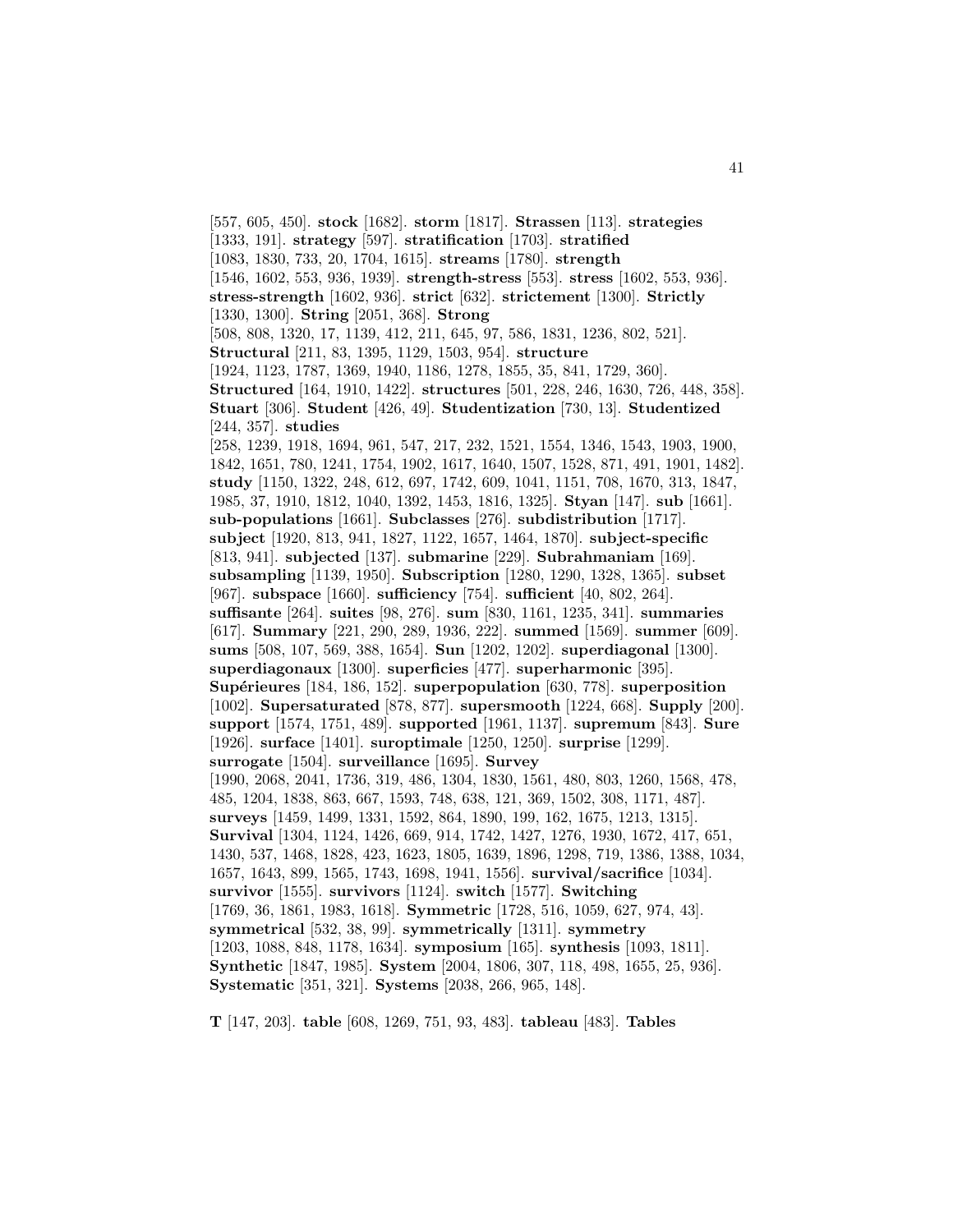[168, 310, 311, 702, 1998, 2034, 1999, 1135, 100, 105, 189]. **tail**

[976, 1789, 1309, 832]. **tailed** [1440, 1980]. **taille** [1028, 488]. **tails** [1335]. **tale** [994]. **talk** [1043]. **Tanur** [151]. **target** [1416]. **tau** [1073, 1601, 1658]. **Taux** [872]. **Teaching** [338]. **Team** [1814]. **technique** [614]. **Techniques** [1636, 1757, 1095, 163, 1009]. **télédétection** [477]. **telephone** [580]. **telephones** [908]. **template** [1387]. **Temporal** [379, 613, 499, 1981, 1484, 1131, 1907, 1402, 1508, 1870]. **tennis** [93]. **tensor** [1908]. **term** [1124, 741, 739, 610, 1321]. **terminal** [809, 1607]. **terms** [1236]. **Test** [830, 548, 1625, 608, 757, 602, 52, 848, 183, 775, 957, 1109, 1138, 1532, 1867, 577, 640, 1049, 1367, 1018, 1063, 1429, 1285, 1576, 1458, 791, 1027, 94, 1020, 71, 1207, 742, 1843, 702, 1537, 348, 236, 882, 751, 1036, 917, 1617, 671, 1812, 1275, 1640, 1819, 938, 1245, 172, 603, 682, 1286, 1406, 1491, 1960, 1641, 1768, 830, 167, 496]. **Testing** [1338, 1574, 216, 1395, 1417, 1473, 1567, 796, 1505, 1761, 1787, 354, 1982, 204, 1577, 1400, 998, 1222, 684, 1371, 1522, 1257, 621, 1178, 75, 154, 129, 2035, 1126, 1516, 315, 533, 1737, 1443, 526, 83, 1345, 793, 893, 1892, 607, 640, 407, 547, 1198, 1355, 1497, 1578, 233, 916, 1361, 1135, 353, 1600, 18, 1827, 1798, 1579, 132, 140, 1346, 7, 378, 792, 82, 713, 991, 1, 1353, 1517, 69, 213, 1941, 1932]. **Tests** [1088, 880, 1172, 279, 578, 434, 158, 373, 1426, 1653, 1793, 1203, 891, 1396, 355, 95, 1202, 997, 1296, 872, 598, 849, 1156, 1274, 1713, 1529, 607, 1846, 507, 1071, 1078, 1725, 916, 1061, 1662, 853, 471, 534, 1500, 141, 532, 1305, 1301, 145, 1170, 828, 827, 94, 1369, 435, 1372, 1551, 132, 650, 745, 251, 1111, 356, 1838, 1263, 447, 1849, 996, 966, 1580, 1358, 89, 1115, 1472, 1726, 1955, 1439, 881, 1174, 989, 374, 962, 1621, 1624, 1905, 1549, 1191, 1936, 1954].

**Textbooks** [169, 189, 105, 265]. **Theil** [84]. **their**

[24, 1525, 346, 92, 322, 857, 1311]. **Theodorescu** [222]. **theorem** [421, 244, 552, 107, 430, 116, 633, 97, 551]. **théorème** [633]. **Theorems** [2056, 294, 844, 1446, 661, 464, 672, 841]. **theoretic** [1240]. **Theoretical**

[1372, 2055, 910, 519]. **Theories** [134]. **Theory**

[1216, 2036, 1988, 1269, 874, 123, 2022, 2051, 286, 134, 1156, 2057, 1473, 1061, 371, 212, 1850, 554, 368, 1987, 55, 427, 108, 863, 80, 1812, 196, 254, 134, 237]. **there** [73, 884]. **Thinkers** [2059]. **Third** [1265, 285, 306, 170]. **Thivent** [1210]. **Thomas** [170, 220, 288]. **Thompson** [1588, 1587]. **Three** [1436, 1608, 34, 1041, 1042, 1537, 1371, 667, 1040]. **three-armed** [1371].

**Three-level** [1608]. **three-state** [1537]. **three-variable** [34]. **threshold** [518, 1138, 1800, 635, 1896, 1052, 469, 634, 1956]. **thresholding** [1972].

**Tightness** [529]. **tilted** [1915]. **Time**

[2036, 760, 2031, 2039, 2051, 899, 1230, 238, 1265, 1344, 976, 1427, 1886, 1255, 555, 1613, 1277, 825, 1198, 1355, 1497, 1578, 233, 916, 880, 1408, 588, 1670, 651, 1471, 1883, 1468, 270, 47, 900, 72, 1455, 1535, 1362, 1840, 1321, 1809,

348, 359, 1386, 1352, 889, 785, 1391, 481, 634, 431, 1353, 1852, 209, 1984, 798,

1121, 1110, 647, 1542, 1252, 1590, 237, 285, 368]. **time-dependent**

[1468, 1386]. **Time-discrete** [899]. **time-invariant** [1230]. **time-reversible**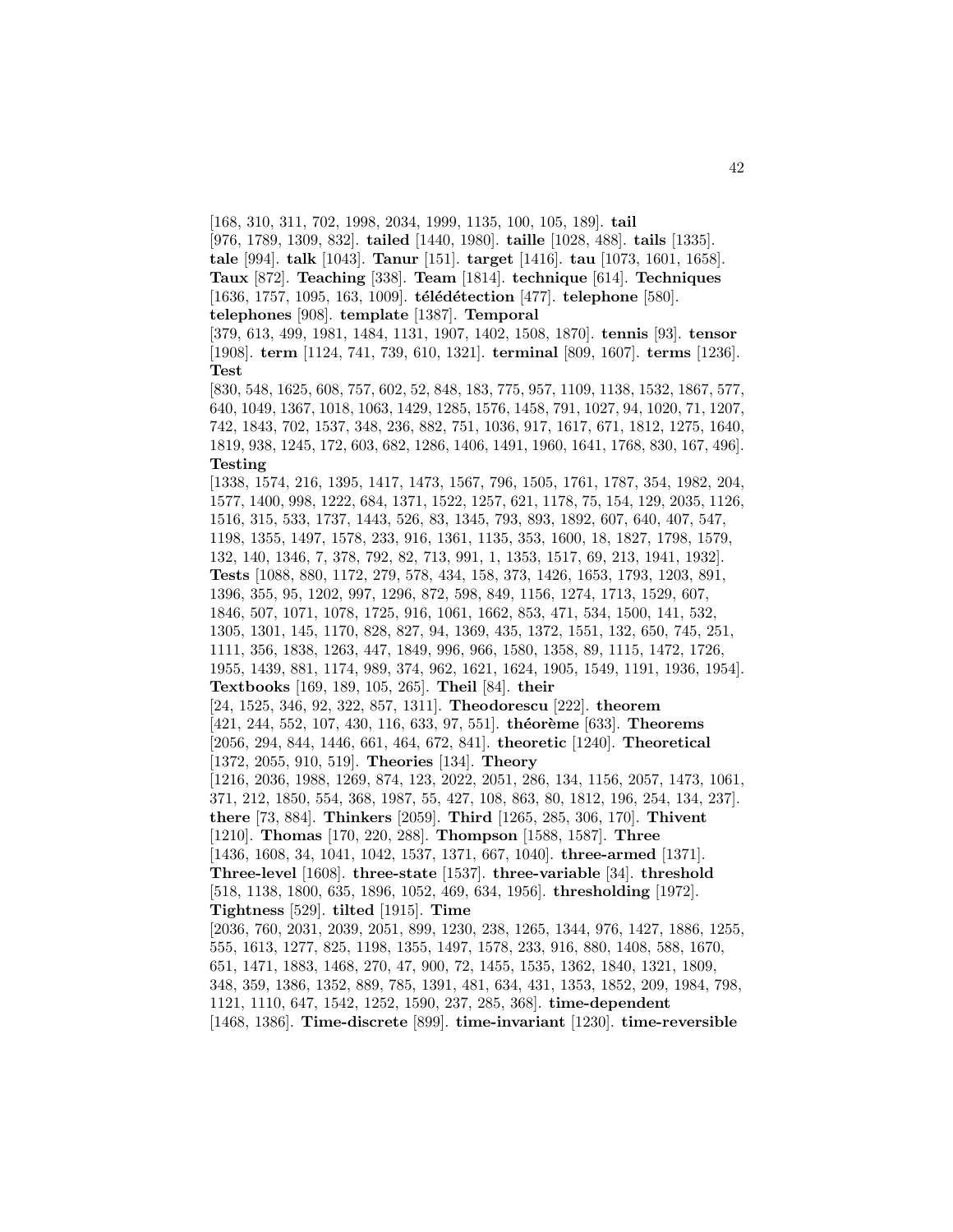[209]. **time-sequential** [651]. **time-series** [588, 785, 481]. **time-to-event** [1277, 1535]. **time-to-failure** [1542]. **time-to-response** [270]. **time-varying** [1362, 1809]. **times** [241, 1053, 1408, 1554, 1623, 1701, 1565, 1743, 959]. **Tiwari** [1202]. **Tolerance** [1090, 2034, 189, 178, 231]. **Tolerance-based** [1090]. **too** [951]. **tool** [1594]. **tools** [1634]. **Topics** [2068, 655, 369, 462]. **topographie** [1325]. **topography** [1325]. **topological** [98]. **topologiques** [98]. **Toronto** [240, 203, 151]. **total** [411, 1818, 436]. **toxicity** [270]. **trafficking** [1321]. **train** [315]. **trajectories** [1818]. **trajectory** [1973]. **transdimensional** [1209]. **Transect** [944]. **Transect-spacing** [944]. **transects** [902]. **transform** [849, 346, 37, 765, 1862]. **transform-both-sides** [849]. **transformation** [1705, 1613, 659, 1680, 1681, 1449, 894, 1536, 1639, 1731, 1926, 1254, 1786, 1159, 1405, 1252, 1442]. **transformation-based** [1681]. **transformations** [1156]. **transformed** [1088, 1705, 904]. **Transforming** [1762]. **transforms** [453, 446]. **Transient** [363]. **transition** [78, 1349, 330]. **translation** [389]. **transplanted** [524]. **transplanted-kidney** [524]. **transported** [609]. **travel** [1321, 1386]. **treatment** [663, 700, 1655, 1589, 1754, 99, 1491, 1482, 1628, 1702]. **treatments** [362]. **tree** [640, 1535, 811]. **trees** [1427, 809, 1044, 1687]. **treillis** [714]. **trellis** [714]. **trend** [1426, 411, 853, 533]. **trends** [613, 961, 1670]. **trial** [73, 157, 700, 1628]. **trials** [655, 1240, 72, 1371, 61, 473, 1760, 1583]. **triangle** [1268]. **triangulaire** [714]. **triangular** [714, 987, 808]. **tricky** [854]. **trimmed** [809, 604, 929, 49]. **trimmed-mean** [604]. **trois** [1042]. **true** [1336]. **Truncated** [1558, 473, 840, 1742, 40, 625, 96, 324, 1493, 719, 1526, 829]. **truncation** [1278]. **Tryambakeshwar** [462]. **tumorigenicity** [1381]. **Tuning** [1532]. **tuples** [452]. **twentieth** [2059]. **twenty** [379]. **twins** [1906]. **Two** [1480, 1219, 813, 1460, 2040, 514, 1549, 1837, 608, 247, 58, 1083, 257, 363, 1296, 605, 216, 1918, 941, 1417, 1330, 73, 547, 880, 1285, 405, 994, 926, 1305, 100, 443, 1027, 902, 1770, 212, 37, 1719, 322, 434, 26, 1242, 1637, 1896, 1592, 311, 1651, 348, 1704, 292, 320, 1036, 1257, 1051, 158, 1353, 191, 1872, 325, 1206, 213, 1149, 1381, 1646, 1714, 1712, 533, 1113, 1022]. **two-decision** [58]. **two-dimensional** [605, 405, 926, 902]. **two-factor** [1149]. **two-level** [1770, 1242, 292, 1646]. **Two-moment** [514, 533]. **two-parameter** [1257, 158]. **Two-part** [1480]. **two-phase** [1083, 1918, 1651, 1113]. **Two-sample** [1549, 58, 1296, 1305, 212, 434, 1036, 1872, 1381, 1712]. **Two-stage** [1219, 1719, 1637, 1704]. **two-state** [257]. **two-step** [1837, 1051]. **two-way** [608, 1285, 100, 1027, 37, 1896, 191, 213]. **type** [891, 302, 300, 113, 727, 1664, 388, 438, 140, 15, 1812, 1275, 850, 1405, 757, 1428, 15]. **types** [851, 897]. **typhoon** [1960].

**Uhlenbeck** [1793]. **ultrahigh** [1940]. **ultrahigh-dimensional** [1940]. **Ultrastructural** [836]. **umbrella** [1396, 598]. **Unaliasing** [1474]. **unbalanced** [1256, 471]. **Unbiased** [607, 376, 497, 1171]. **uncertain** [1570]. **uncertainty** [1798, 1937, 1655, 1388, 1231]. **unconditional** [650, 745].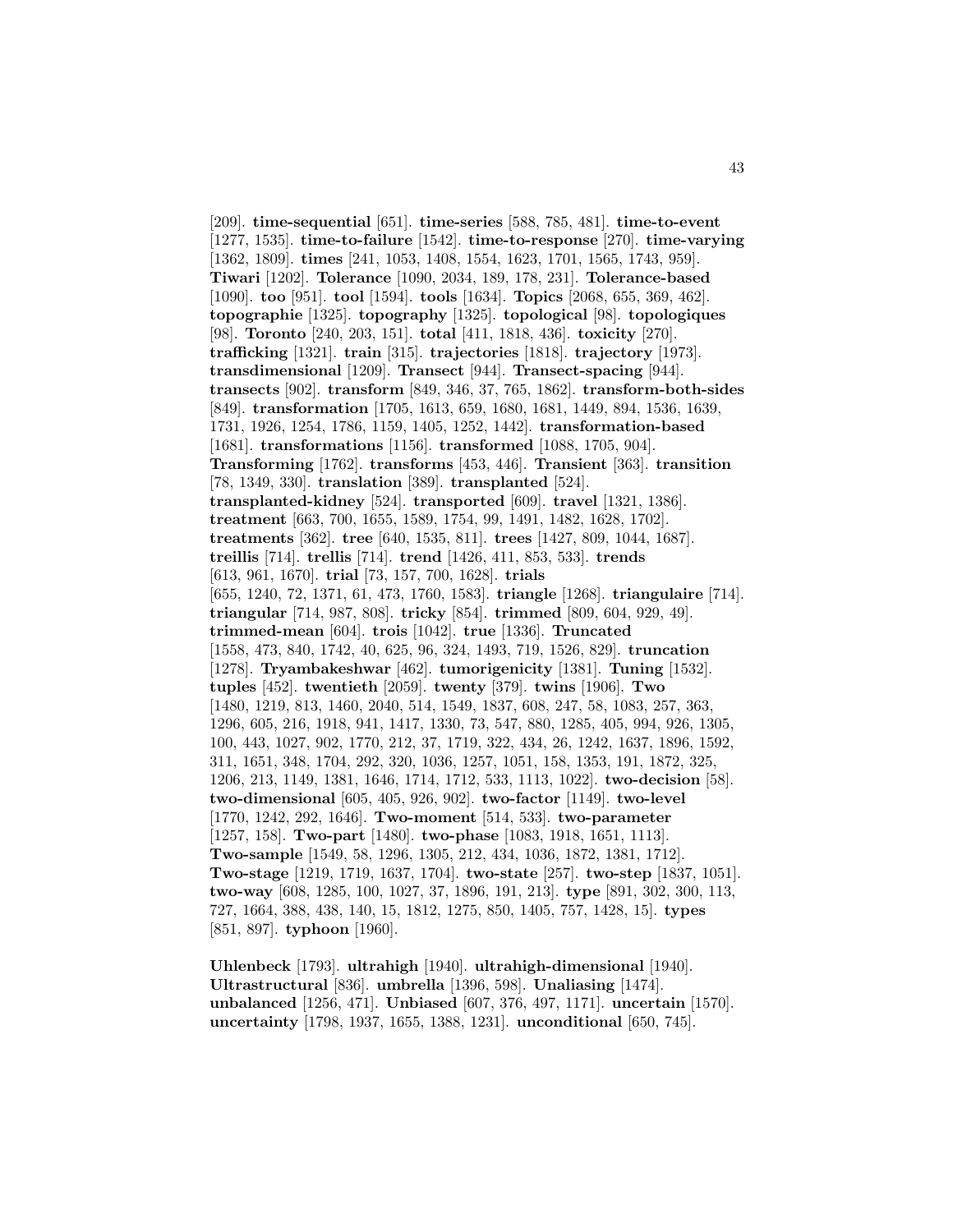**Under-reporting** [1949]. **underdetermined** [968]. **underlying** [1973]. **unequal** [1501, 1860, 1627, 1637, 540, 514]. **unequal-probability** [1501]. **unfolding** [1112]. **unicité** [737, 544]. **unidirectional** [1721]. **unified** [1332, 1449, 193, 1357, 1287]. **Uniform** [299, 301, 252, 436, 821, 294, 508, 620, 127, 412, 1037, 645, 98, 917, 17]. **uniformes** [98]. **uniformity** [1338, 1574, 407, 1472]. **uniformly** [538]. **unilat´eraux** [279]. **unimodal** [892, 1218, 617]. **unimodales** [892]. **unique** [277]. **Uniqueness** [820, 712, 717, 1599, 737, 544]. **Unit** [1734, 1331, 1938, 207]. **Univariate** [1081, 10, 907]. **Universal** [305, 1268, 993]. **universe** [1705]. **Université** [102, 152, 184, 186]. **University** [148, 219, 220, 240, 266, 265, 104, 222, 165, 307, 217, 2067, 285, 289, 203, 462, 134, 465, 431, 288, 309, 308]. **unknown** [1574, 511, 848, 516, 1860, 657, 498, 835, 1350, 1262, 970, 1786]. **unmatched** [1142]. **unmet** [638]. **unobserved** [1818]. **unreplicated** [1200]. **Untruthful** [720]. **unusual** [229]. **update** [1165]. **updating** [1780]. **Upper** [231, 1335]. **urn** [1952, 1583]. **US\$14.64** [307]. **US\$14.95** [284]. **Use** [486, 713, 481, 83, 1846, 1221, 283, 525]. **used** [1451, 354, 132, 159]. **useful** [1778]. **uses** [143]. **Using** [1972, 1484, 1263, 1127, 634, 1709, 1876, 608, 95, 914, 449, 1095, 649, 1128, 1397, 983, 1935, 741, 1505, 1576, 739, 1796, 1659, 498, 1302, 1376, 1771, 1212, 1346, 955, 1910, 1527, 1811, 701, 816, 587, 1218, 15, 801, 971, 1790, 1897, 789, 1056,

41, 199, 1606, 1502, 1273, 1096, 1463, 1516, 1874, 1171, 1142, 1936, 1042, 1424]. **Utilisation** [1042]. **utility** [603]. **utilizing** [66].

# **V** [222, 168, 185, 203]. **valeurs** [926]. **validation**

[1117, 1470, 1827, 163, 1753]. **Validity** [1865, 1268, 1235, 1832, 1234, 821]. **Valley** [1323]. **value** [1143, 1458, 926, 1664, 1410, 749, 1551, 682, 467, 468]. **valued** [1963, 1163]. **values** [1426, 1451, 1185, 1501, 742, 9, 868, 600]. **Variability** [1488, 740, 268, 1484, 492]. **Variable** [1920, 1974, 1572, 1596, 1731, 1940, 1462, 1700, 1690, 1619, 1797, 1757, 449, 1975, 823, 34, 723, 412, 1449, 1851, 1016, 1916, 735, 1976, 1684, 1872, 647, 1463, 1491, 1958]. **variable-kernel** [735, 647]. **Variables**

[2040, 197, 475, 630, 778, 1428, 1375, 643, 987, 1398, 214, 808, 723, 1330, 1133, 63, 145, 1173, 622, 1263, 397, 256, 579, 968, 101, 1780, 1688, 1322, 311]. **Variance**

[1451, 1244, 1083, 1114, 479, 511, 686, 969, 1004, 20, 1627, 945, 1221, 1261, 1316, 1568, 1320, 554, 576, 1548, 1637, 587, 1660, 44, 850, 527, 691, 376, 1439, 868, 282, 1068, 213, 119, 806, 1562, 455, 575, 929, 180, 227, 496, 1030]. **variances** [216, 516, 1074, 1505, 26, 970, 1286, 540]. **variants** [1819]. **variate**

[1962, 162]. **variates** [22, 173]. **Variation**

[752, 2011, 219, 552, 741, 1418, 742, 1028, 991, 1877]. **variational** [1928].

**variations** [908]. **various** [922, 1836]. **Varying**

[1805, 1787, 1492, 1362, 1843, 1610, 1809, 1835, 1465, 1317].

**Varying-association** [1805]. **varying-coefficient** [1492, 1843, 1465, 1317].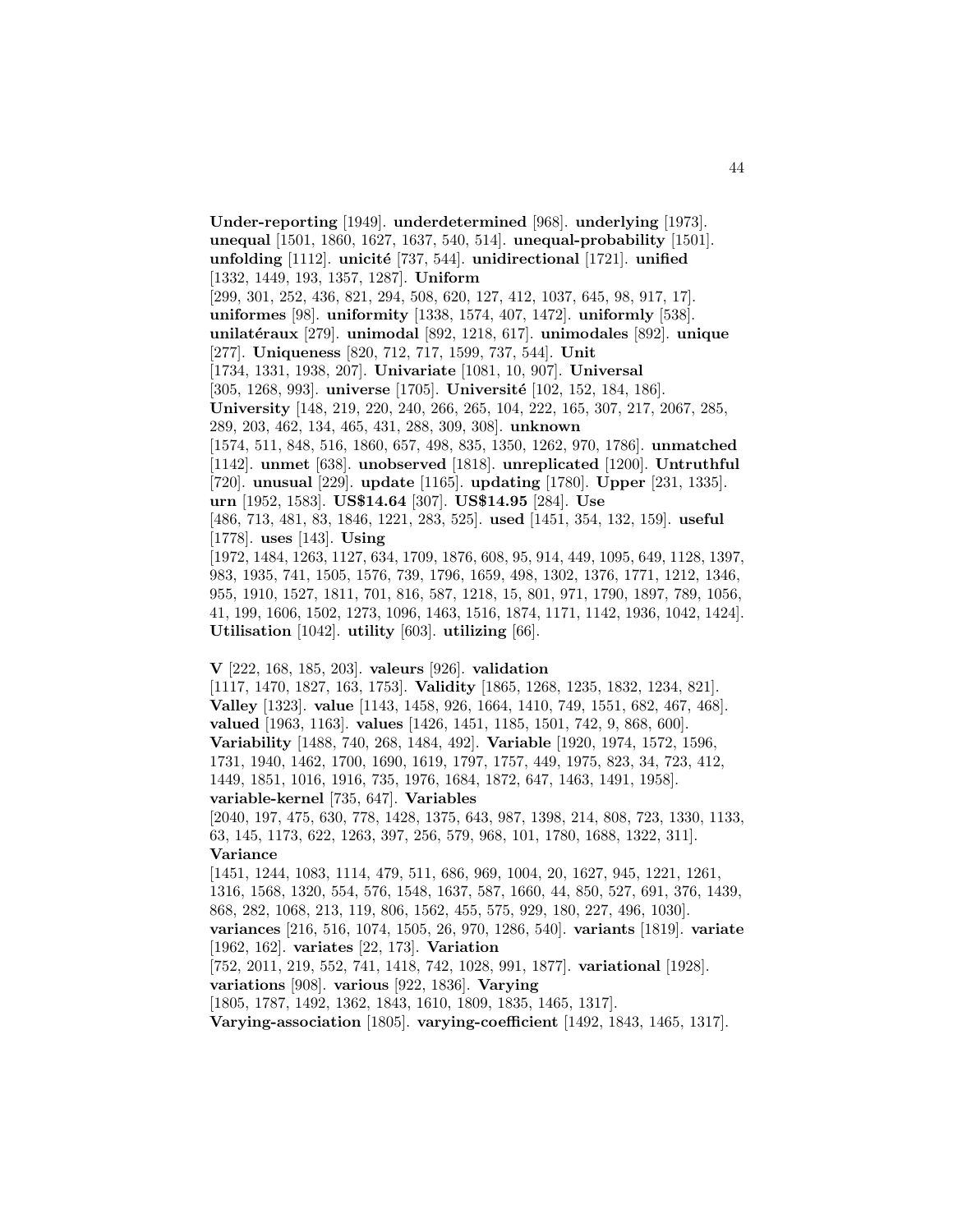**varying-coefficients** [1835]. **vecteur** [595]. **vecteurs** [293]. **vector** [511, 1198, 1497, 1351, 595, 807, 992, 1060, 1751]. **vectors** [18, 293]. **vehicle** [908]. **vergers** [1325]. **verification** [553, 1621]. **Verlag** [221, 464, 520, 463]. **versus** [19, 969]. **VI** [310]. **via** [1296, 1788, 1382, 1880, 1572, 430, 1585, 1687, 1399, 1370, 1483, 656, 1660, 1309, 1517, 1462, 1191, 1571, 1619]. **victimization** [1592]. **Victoria** [220]. **Victoria.** [219]. **view** [1332]. **vignettes** [1407]. **VII** [311, 204, 310, 465]. **viii** [168, 289, 200, 461]. **vine** [1523]. **vines** [1558, 1804]. **visualization** [1534]. **vital** [481]. **vitamin** [1590]. **vocalisations** [1042]. **vocalization** [1041, 1040]. **vocalizations** [1042]. **vol** [169, 221, 186, 189, 185, 152, 184]. **volatilities** [1860]. **Volatility** [1686, 1859]. **Volterra** [345]. **Volume** [1280, 1290, 1328, 1365, 1740, 1723, 1732, 168, 310, 311, 286, 105, 151, 134, 265, 222]. **voting** [975]. **vraisemblance** [714].

**W** [148, 147, 124, 310, 311, 286, 105, 134]. **waiting** [1053]. **Wald** [791]. **Wald-Wolfowitz** [791]. **walk** [210, 298, 47, 554, 774]. **walks** [393, 858]. **Walpole** [135]. **Warkentyne** [219]. **Warps** [2051, 368]. **Was** [1552]. **Washington** [522]. **Wasserman** [167]. **water** [710]. **Waterloo** [165]. **Watson** [127]. **wavelet** [1112, 1282, 1163]. **way** [608, 1285, 1361, 100, 1027, 37, 1896, 882, 191, 213, 496]. **Weak** [852, 645, 586, 1446, 98]. **weakly** [808]. **Weibull** [114, 283, 1602]. **weighing** [564]. **weight** [33]. **Weighted** [413, 1921, 1422, 1203, 830, 1788, 1143, 1752, 661, 1221, 838, 1572, 867, 1166, 1024, 1579, 1111, 843, 1676, 1127, 1790, 606, 161, 1308, 1960, 455, 1661]. **Weighting** [1593, 1376]. **weights** [1019, 1414, 1169, 1481, 1502, 1171]. **Weinberg** [680]. **well** [538]. **Wesley** [368]. **Western** [134]. **whether** [354]. **Which** [437, 118]. **white** [601]. **white-noise** [601]. **Whitmore** [205, 167]. **Whitney** [1036, 1061, 1037]. **Who** [1044]. **whose** [405, 364]. **wide** [1910]. **Wiener** [113]. **Wilcoxon** [1037, 1036]. **Wiley** [166, 170, 220, 238, 267, 288, 309, 519, 122, 187, 204, 218, 459, 284, 121, 306]. **Wilks** [306]. **will** [1043]. **William** [220, 221, 167, 311, 151]. **Williams** [309]. **wind** [469, 467, 468]. **Winfried** [266]. **winning** [597]. **Winsorized** [49]. **wise** [62]. **Wishart** [183, 230]. **without** [733, 565, 296, 1627, 1637, 154, 1702]. **WLSEs** [278, 340]. **Wolfe** [598]. **Wolfowitz** [791]. **Wonnacott** [170, 220, 288]. **work** [1446]. **worlds** [994]. **Worldwide** [1165]. **worth** [417]. **Wretman** [121].

### **X**

[220, 306, 166, 265, 221, 147, 150, 105, 520, 466, 274, 167, 307, 152, 105, 134]. **X-11-ARIMA** [274]. **xi** [238, 239, 267, 122, 123, 121, 134, 306]. **xii** [237, 266, 217, 187, 102, 135, 203, 520, 308]. **xiii** [148, 240, 165, 285, 460]. **xiv** [205, 520]. **xix** [220, 167]. **xv** [309, 124, 202, 459, 369]. **xvi** [149, 464, 287]. **xvii** [219]. **xviii** [288, 307]. **xx** [286]. **xxi** [519, 151, 463]. **xxii** [170].

**Yatchew** [1078]. **years** [379]. **Yogendra** [462]. **York**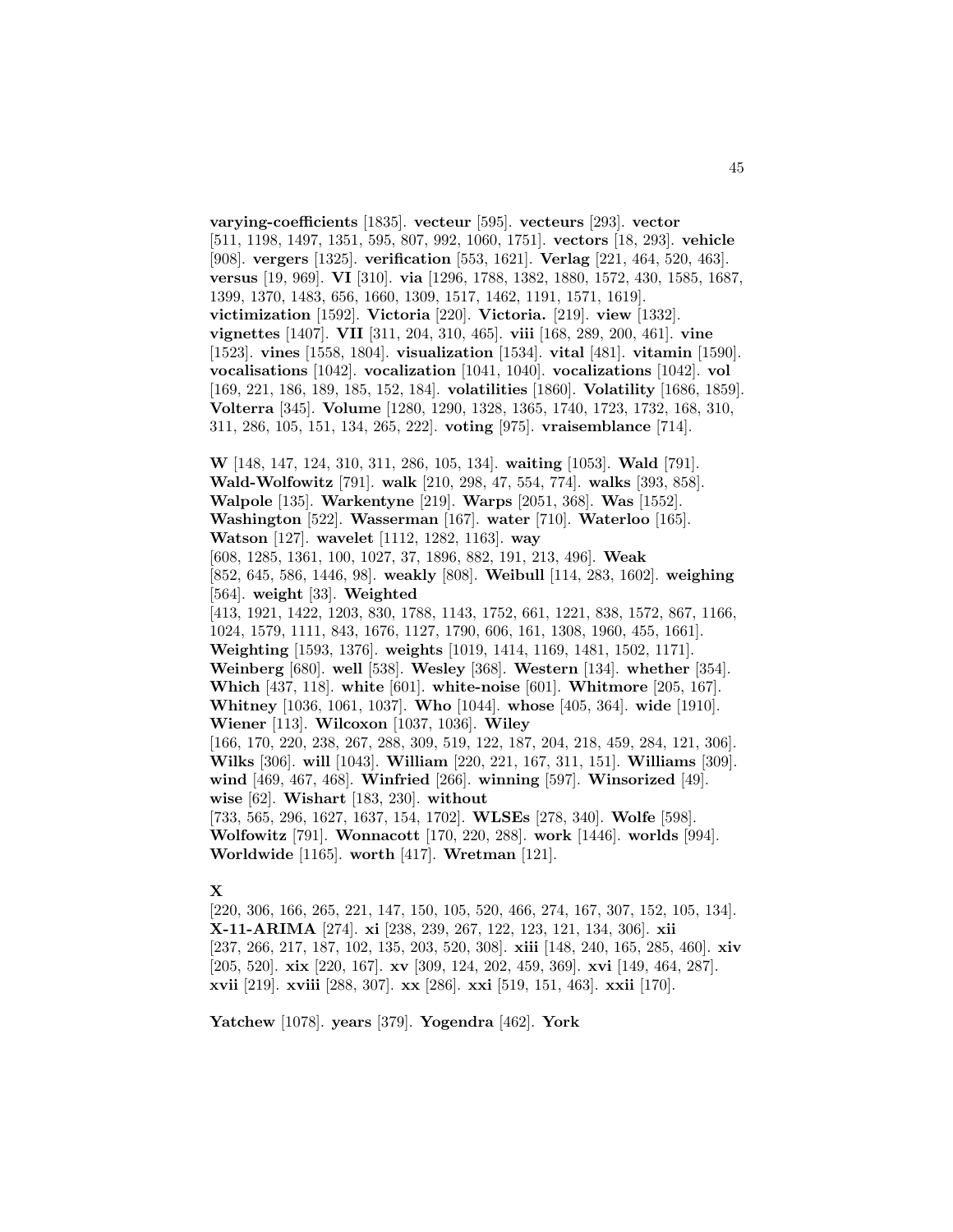[166, 170, 219, 220, 238, 239, 266, 267, 265, 288, 309, 519, 122, 169, 221, 147, 189, 124, 464, 187, 204, 218, 287, 150, 185, 135, 459, 284, 286, 105, 461, 520, 466, 151, 460, 121, 369, 521, 463, 308, 306]. **Youden** [1945]. **Young** [111].

**Z** [105, 151]. **zero** [1480, 1185, 1501, 1071, 1170, 1927, 683, 458, 1550]. **zeroheavy** [1550]. **zero-inflated** [1480, 1170]. **zero-one** [683]. **zero-or-one** [1927]. **zeros** [1673, 862].

# **References**

# **Ogawa:1973:AND**

[1] Junjiro Ogawa and Sadao Ikeda. On the asymptotic null distribution of the F-statistic for testing a partial null hypothesis in a randomized PBIB design with m associate classes under the Neyman model. *Cana*dian Journal of Statistics = Revue canadienne de statistique,  $1(1-2)$ : 1–23, ???? 1973. ISSN 0319-5724 (print), 1708-945X (electronic).

# **Tracy:1973:CMP**

[2] D. S. Tracy and B. C. Gupta. A combinatorial method for products of generalized h-statistics. *Canadian Journal of Statistics = Revue cana*dienne de statistique, 1(1–2):25–33, ???? 1973. ISSN 0319-5724 (print), 1708-945X (electronic).

#### **Srivastava:1973:EME**

[3] M. S. Srivastava. Evaluation of misclassification errors. Canadian Journal of Statistics = Revue canadienne de statistique,  $1(1-2):35-50, ????$ 1973. ISSN 0319-5724 (print), 1708-945X (electronic).

# **Karasek:1973:SSE**

[4] Mirek Karasek. A simplified statistical estimation procedure for regional econometric models. Canadian Journal of Statistics  $=$  Revue canadienne de statistique, 1(1–2):51–67, ???? 1973. ISSN 0319-5724 (print), 1708- 945X (electronic).

#### **Khazzoom:1973:EMD**

[5] J. Daniel Khazzoom. An econometric model of the demand for energy in Canada. Part One: The industrial demand for gas. Canadian Journal of Statistics = Revue canadienne de statistique,  $1(1-2):69-107,$  ???? 1973. ISSN 0319-5724 (print), 1708-945X (electronic).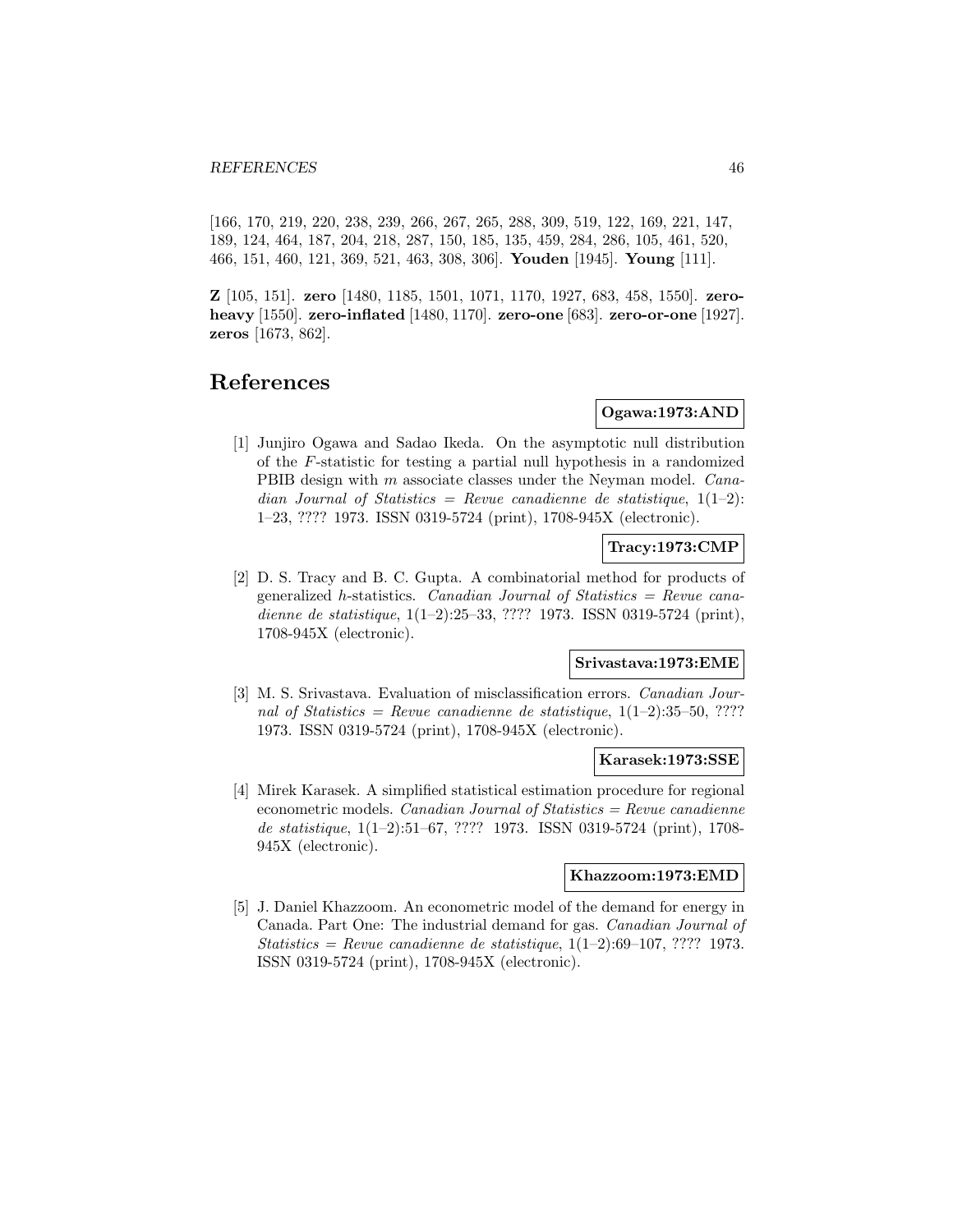### **Ahsanullah:1973:CPD**

[6] M. Ahsanullah and A. B. M. Lutful Kabir. A characterization of the Pareto distribution. *Canadian Journal of Statistics = Revue canadienne* de statistique, 1(1–2):109–112, ???? 1973. ISSN 0319-5724 (print), 1708- 945X (electronic).

# **Lingappaiah:1973:PEL**

[7] G. S. Lingappaiah. Prediction in exponential life testing. Canadian Journal of Statistics = Revue canadienne de statistique,  $1(1-2):113-117$ , ???? 1973. ISSN 0319-5724 (print), 1708-945X (electronic).

### **Sinha:1973:DOS**

[8] S. K. Sinha. Distributions of order statistics and estimation of mean life when an outlier may be present. Canadian Journal of Statistics =  $Rewu$ canadienne de statistique, 1(1–2):119–121, ???? 1973. ISSN 0319-5724 (print), 1708-945X (electronic).

# **Rahman:1973:NEV**

[9] M. Rahman and M. Ahsanullah. A note on the expected values of powers of a matrix. Canadian Journal of Statistics = Revue canadienne de statistique, 1(1–2):123–125, ???? 1973. ISSN 0319-5724 (print), 1708- 945X (electronic). See erratum [42].

# **Gupta:1973:SNC**

[10] A. K. Gupta and Z. Govindarajulu. Some new classification rules for c univariate normal populations. Canadian Journal of Statistics  $=$  Revue canadienne de statistique, 1(1–2):139–157, ???? 1973. ISSN 0319-5724 (print), 1708-945X (electronic).

#### **Rogers:1973:PPG**

[11] G. S. Rogers and D. L. Young. On the products of powers of generalized Dirichlet components with an application. Canadian Journal of Statistics  $=$  Revue canadienne de statistique,  $1(1-2):159-169, ???? 1973.$  ISSN 0319-5724 (print), 1708-945X (electronic).

### **Saxena:1973:CPB**

[12] R. K. Saxena and P. L. Sethi. Certain properties of bivariate distributions associated with generalized hypergeometric functions. Canadian Journal of Statistics = Revue canadienne de statistique,  $1(1-2):171-180, ????$ 1973. ISSN 0319-5724 (print), 1708-945X (electronic).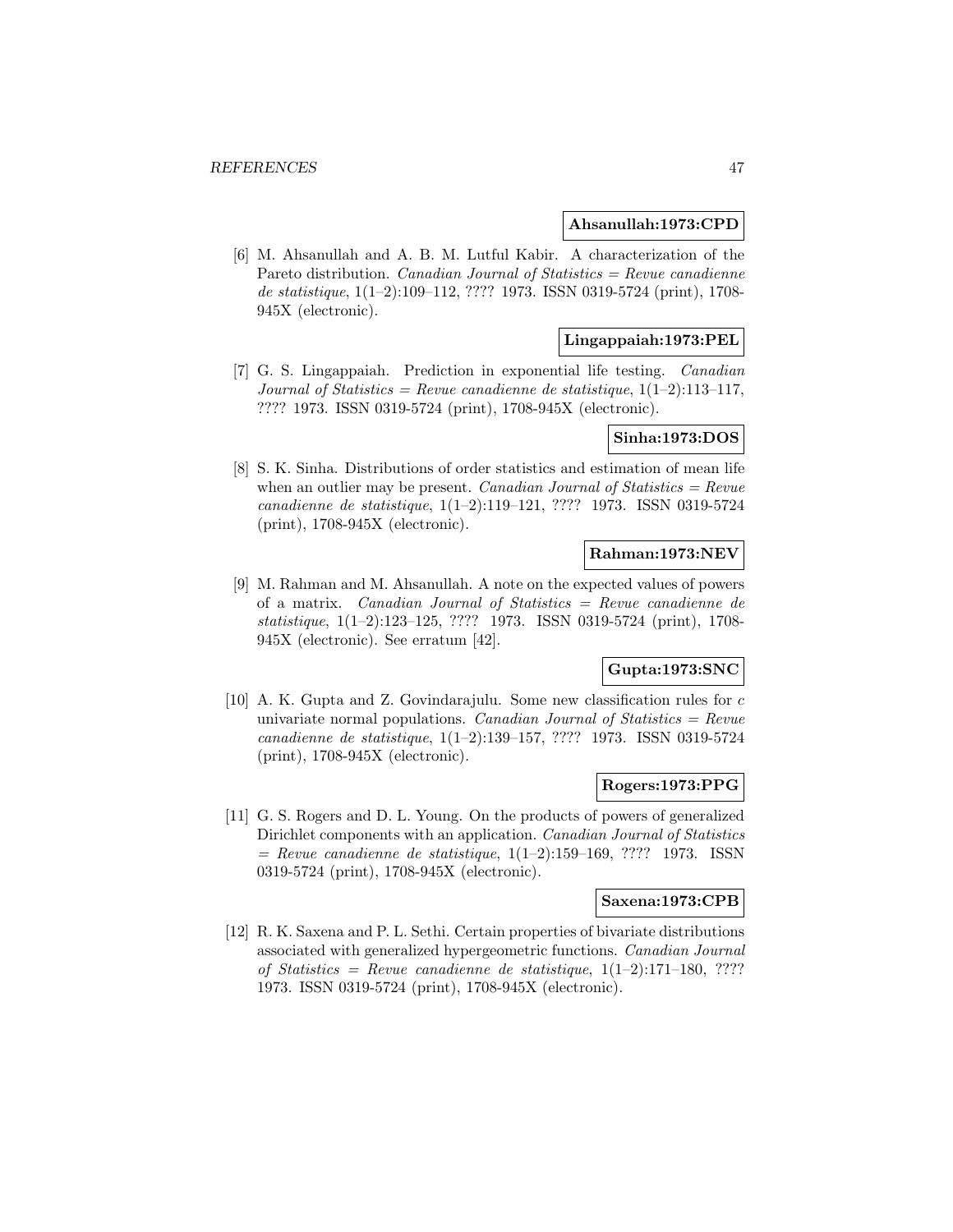### **Tan:1973:MSA**

[13] W. Y. Tan. Multivariate Studentization and its applications. Canadian Journal of Statistics = Revue canadienne de statistique,  $1(1-2)$ :181-199, ???? 1973. ISSN 0319-5724 (print), 1708-945X (electronic).

# **George:1973:PMI**

[14] A. George. A probability model for inter-birth interval. Canadian Journal of Statistics = Revue canadienne de statistique,  $1(1-2):201-209, ????$ 1973. ISSN 0319-5724 (print), 1708-945X (electronic).

# **Mitra:1973:SFA**

 $[15]$  S. Mitra and A. Romaniuk. Simulation de la fécondité au moyen d'un modèle basé sur la courbe du type I de Pearson. (French) [Simulation of fertility using a model based on the Pearson curve of Type I]. Canadian Journal of Statistics = Revue canadienne de statistique,  $1(1-2):211-229$ , ???? 1973. ISSN 0319-5724 (print), 1708-945X (electronic).

# **Yam:1973:GRP**

[16] J. Yam. Graphical rational patterns (GRP) application to Canadian geostatistical data. Canadian Journal of Statistics  $=$  Revue canadienne de statistique, 1(1–2):231–246, ???? 1973. ISSN 0319-5724 (print), 1708- 945X (electronic).

# **Winter:1973:SUC**

[17] B. B. Winter. Strong uniform consistency of integrals of density estimators. Canadian Journal of Statistics  $=$  Revue canadienne de statistique, 1(1–2):247–253, ???? 1973. ISSN 0319-5724 (print), 1708-945X (electronic).

### **Gupta:1973:TLV**

[18] Rameshwar D. Gupta. On testing latent vectors of a normal covariance matrix. Canadian Journal of Statistics  $=$  Revue canadienne de statistique, 1(1–2):255–260, ???? 1973. ISSN 0319-5724 (print), 1708-945X (electronic).

## **Berger:1973:DHP**

[19] Paul D. Berger. On the distribution of hand patterns in bridge: Mandealt versus computer-dealt. Canadian Journal of Statistics = Revue canadienne de statistique, 1(1–2):261–266, ???? 1973. ISSN 0319-5724 (print), 1708-945X (electronic).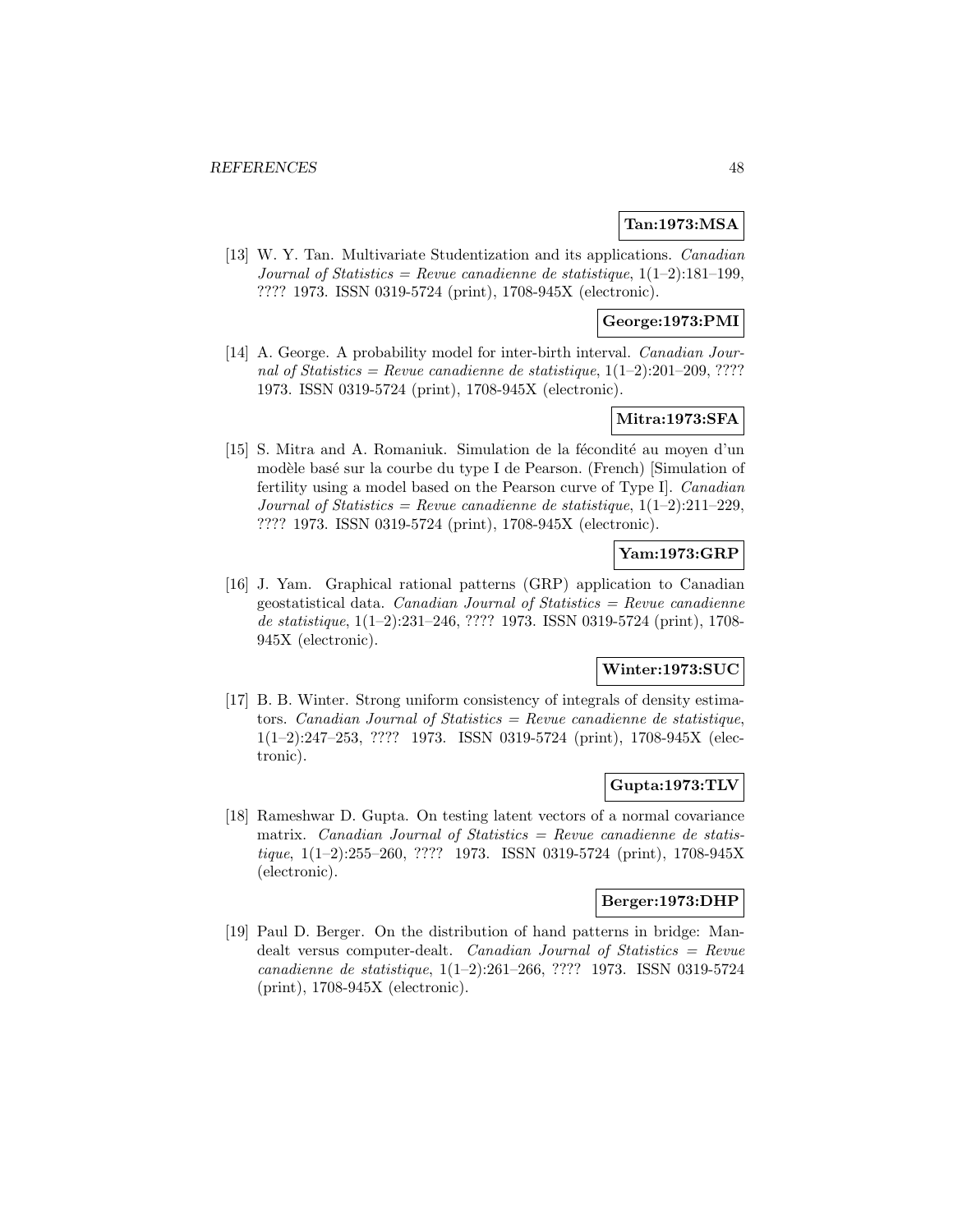#### **DuMouchel:1973:NEV**

[20] W. H. DuMouchel, Z. Govindarajulu, and E. Rothman. A note on estimating the variance of the sample mean in stratified sampling. Canadian Journal of Statistics = Revue canadienne de statistique,  $1(1-2):267-274$ , ???? 1973. ISSN 0319-5724 (print), 1708-945X (electronic).

# **Fujikoshi:1974:ANN**

[21] Yasunori Fujikoshi. On the asymptotic non-null distributions of the LR criterion in a general manova. Canadian Journal of Statistics  $=$  Revue canadienne de statistique, 2(1–2):1–12, ???? 1974. ISSN 0319-5724 (print), 1708-945X (electronic).

## **Shah:1974:EDP**

[22] M. C. Shah and P. N. Rathie. Exact distribution of product of generalized F-variates. Canadian Journal of Statistics = Revue canadienne de statistique, 2(1–2):13–24, ???? 1974. ISSN 0319-5724 (print), 1708-945X (electronic).

# **Basu:1974:DSD**

[23] A. K. Basu. On distinguishability of sets of distribution functions and non-parametric median problem. Canadian Journal of Statistics =  $Re$ vue canadienne de statistique, 2(1–2):25–44, ???? 1974. ISSN 0319-5724 (print), 1708-945X (electronic).

#### **Aggarwal:1974:DMD**

[24] K. R. Aggarwal. DT and MDT designs and their applications as breeding experiments. Canadian Journal of Statistics = Revue canadienne de statistique, 2(1–2):61–73, ???? 1974. ISSN 0319-5724 (print), 1708-945X (electronic).

# **Park:1974:ILS**

[25] Soo-Bin Bin Park. On indirect least squares estimation of a simultaneous equation system. Canadian Journal of Statistics  $=$  Revue canadienne de statistique, 2(1–2):75–82, ???? 1974. ISSN 0319-5724 (print), 1708-945X (electronic).

#### **Levy:1974:SCI**

[26] K. J. Levy and S. C. Narula. Shortest confidence intervals for the ratio of two normal variances. Canadian Journal of Statistics = Revue canadienne de statistique, 2(1–2):83–87, ???? 1974. ISSN 0319-5724 (print), 1708-945X (electronic).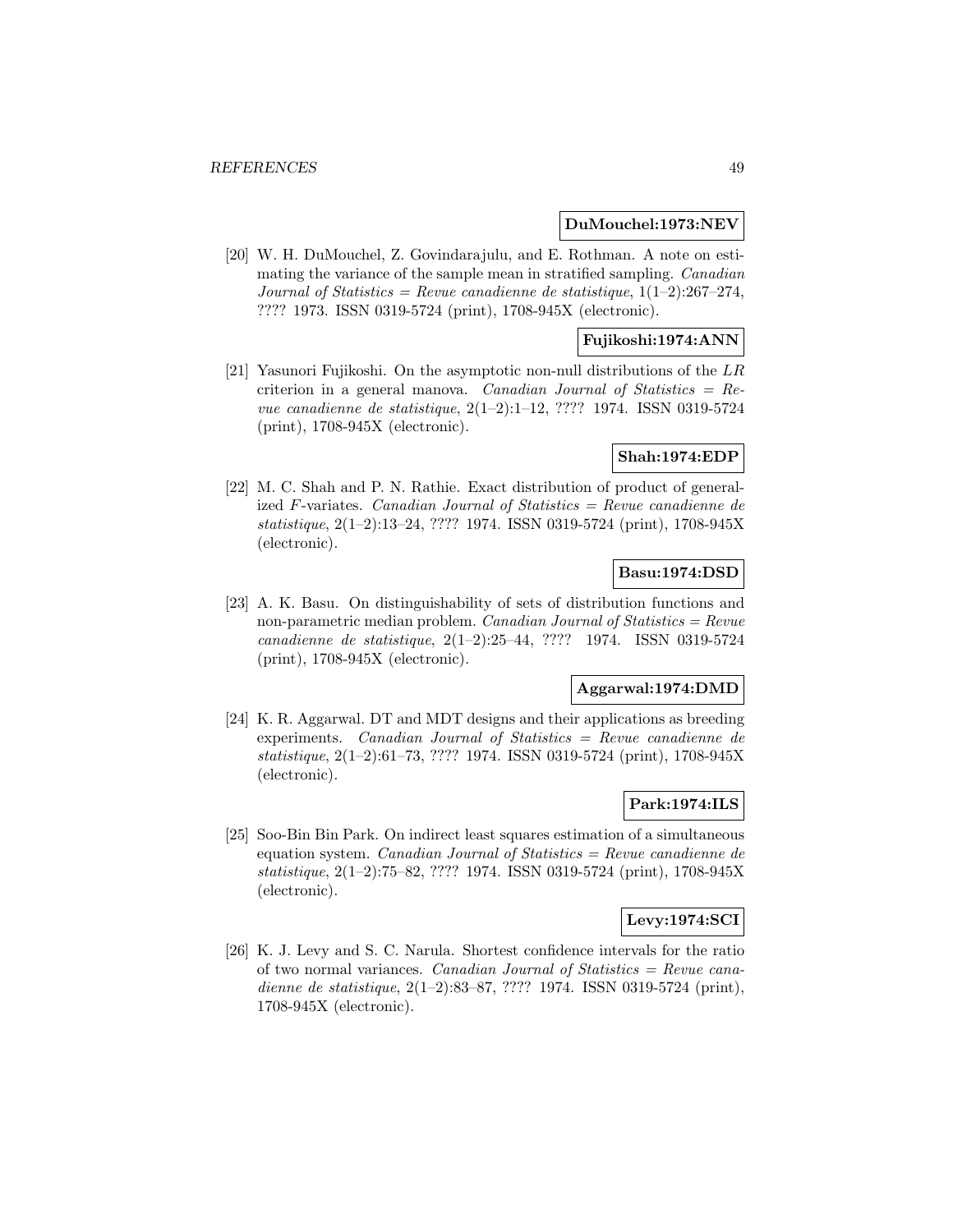### **Doss:1974:NML**

[27] D. C. Doss. A note on multivariate linear exponential distributions. Canadian Journal of Statistics = Revue canadienne de statistique,  $2(1-\alpha)$ 2):89–94, ???? 1974. ISSN 0319-5724 (print), 1708-945X (electronic).

### **Ahsanullah:1974:CPF**

[28] M. Ahsanullah and A. B. M. Lutful Kabir. A characterization of the power function distribution. Canadian Journal of Statistics = Revue canadienne de statistique, 2(1–2):95–98, ???? 1974. ISSN 0319-5724 (print), 1708-945X (electronic).

# **Yassaee:1974:IDD**

[29] Hedayat Yassaee. Inverted Dirichlet distribution and multivariate logistic distribution. Canadian Journal of Statistics = Revue canadienne de statistique, 2(1–2):99–105, ???? 1974. ISSN 0319-5724 (print), 1708-945X (electronic).

# **Shklov:1974:BRB**

[30] N. Shklov. Book review: A first course in probability and statistics. Canadian Journal of Statistics = Revue canadienne de statistique,  $2(1-\alpha)$ 2):127–128, ???? 1974. ISSN 0319-5724 (print), 1708-945X (electronic).

#### **Kanazawa:1974:NPC**

[31] Mitsuyo Kanazawa. A non-parametric classification rule for several multivariate populations. Canadian Journal of Statistics = Revue canadienne de statistique, 2(1–2):145–156, ???? 1974. ISSN 0319-5724 (print), 1708-945X (electronic).

### **Ghosh:1974:PMD**

[32] Malay Ghosh. Probabilities of moderate deviations under m-dependence. Canadian Journal of Statistics = Revue canadienne de statistique,  $2(1-$ 2):157–168, ???? 1974. ISSN 0319-5724 (print), 1708-945X (electronic).

# **Nagambal:1974:RMP**

[33] P. N. Nagambal and Derrick S. Tracy. Rules for multiplication of any polykay by polykay products of weight 5. Canadian Journal of Statistics  $=$  Revue canadienne de statistique, 2(1–2):169–180, ???? 1974. ISSN 0319-5724 (print), 1708-945X (electronic).

## **Dagenais:1974:SSE**

[34] Marcel G. Dagenais. Small sample estimation of regression parameters in the three-variable linear model, with incomplete observations. Canadian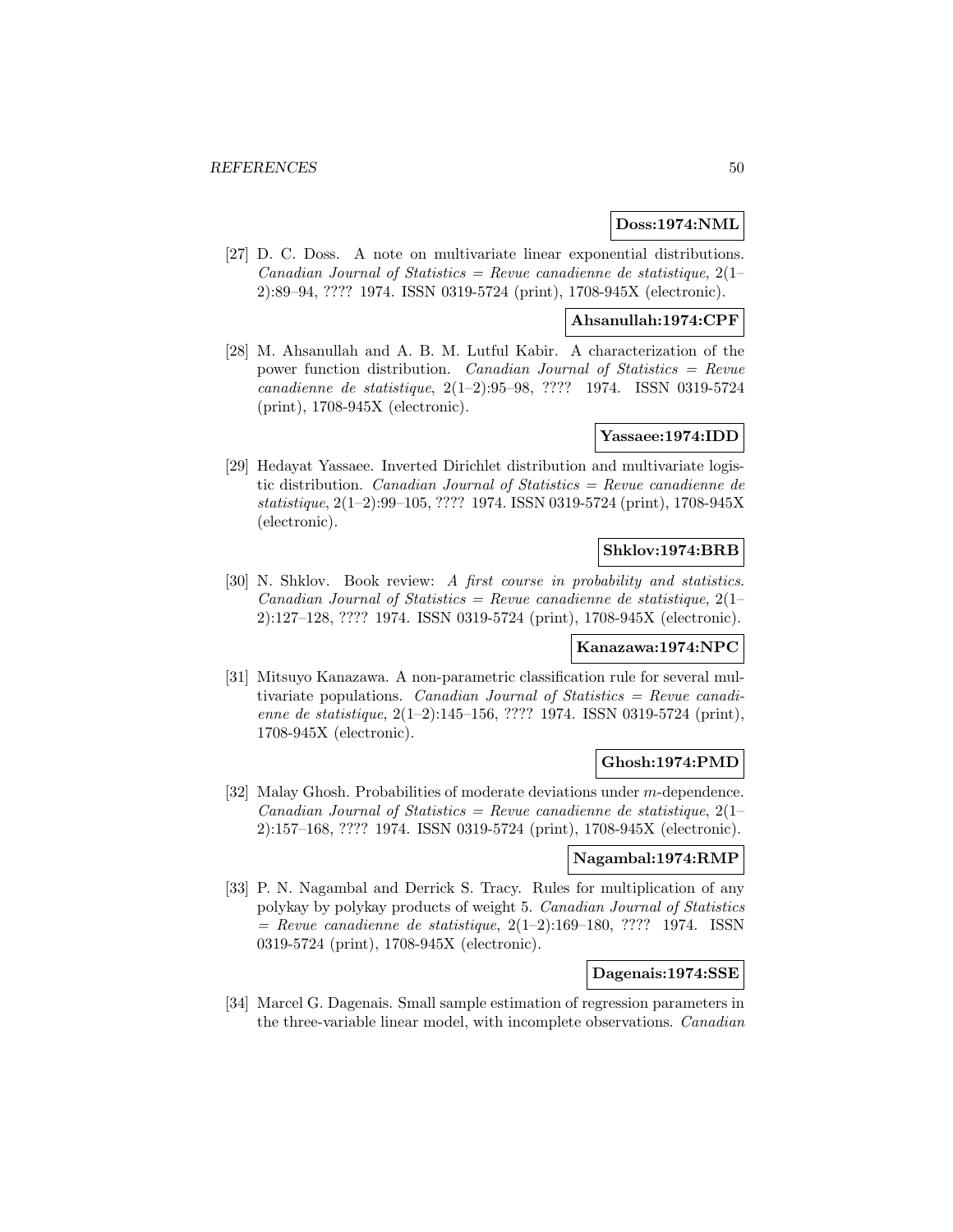Journal of Statistics = Revue canadienne de statistique,  $2(1-2)$ : 181-195, ???? 1974. ISSN 0319-5724 (print), 1708-945X (electronic).

# **Tilquin:1974:BRM**

[35] C. Tilquin and R. Cléroux. The block replacement model with inactivity periods and general cost structure. Canadian Journal of Statistics = Revue canadienne de statistique, 2(1–2):197–213, ???? 1974. ISSN 0319- 5724 (print), 1708-945X (electronic).

# **Laughland:1974:SGM**

[36] A. R. Laughland and K. P. K. Nair. Stochastic game models of brand switching. Canadian Journal of Statistics = Revue canadienne de statistique, 2(1–2):215–225, ???? 1974. ISSN 0319-5724 (print), 1708-945X (electronic).

# **Iman:1974:PSR**

[37] Ronald L. Iman. A power study of a rank transform for the two-way classification model when interaction may be present. Canadian Journal of Statistics = Revue canadienne de statistique,  $2(1-2):227-239, ????$ 1974. ISSN 0319-5724 (print), 1708-945X (electronic).

# **Khatri:1974:NCS**

[38] C. G. Khatri. A note on characterization of some laws by the symmetrical distribution of one linear function given another. Canadian Journal of Statistics = Revue canadienne de statistique,  $2(1-2):241-247, ????$  1974. ISSN 0319-5724 (print), 1708-945X (electronic).

## **Duthie:1974:ENE**

[39] Audrey I. Duthie. On the existence and non-existence of quintic designs. Canadian Journal of Statistics = Revue canadienne de statistique,  $2(1-\alpha)$ 2):249–259, ???? 1974. ISSN 0319-5724 (print), 1708-945X (electronic).

# **Charalambides:1974:DSS**

[40] Ch. A. Charalambides. The distributions of sufficient statistics of truncated generalized logarithmic series, Poisson and negative binomial distributions. *Canadian Journal of Statistics* =  $Review$  *canadienne de statis* $tique, 2(1-2):261-275, ???? 1974. ISSN 0319-5724 (print), 1708-945X$ (electronic).

### **Singh:1974:ESL**

[41] Jagbir Singh. Estimation in a simple linear model using prior beliefs. Canadian Journal of Statistics = Revue canadienne de statistique,  $2(1-\frac{1}{2})$ 2):277–283, ???? 1974. ISSN 0319-5724 (print), 1708-945X (electronic).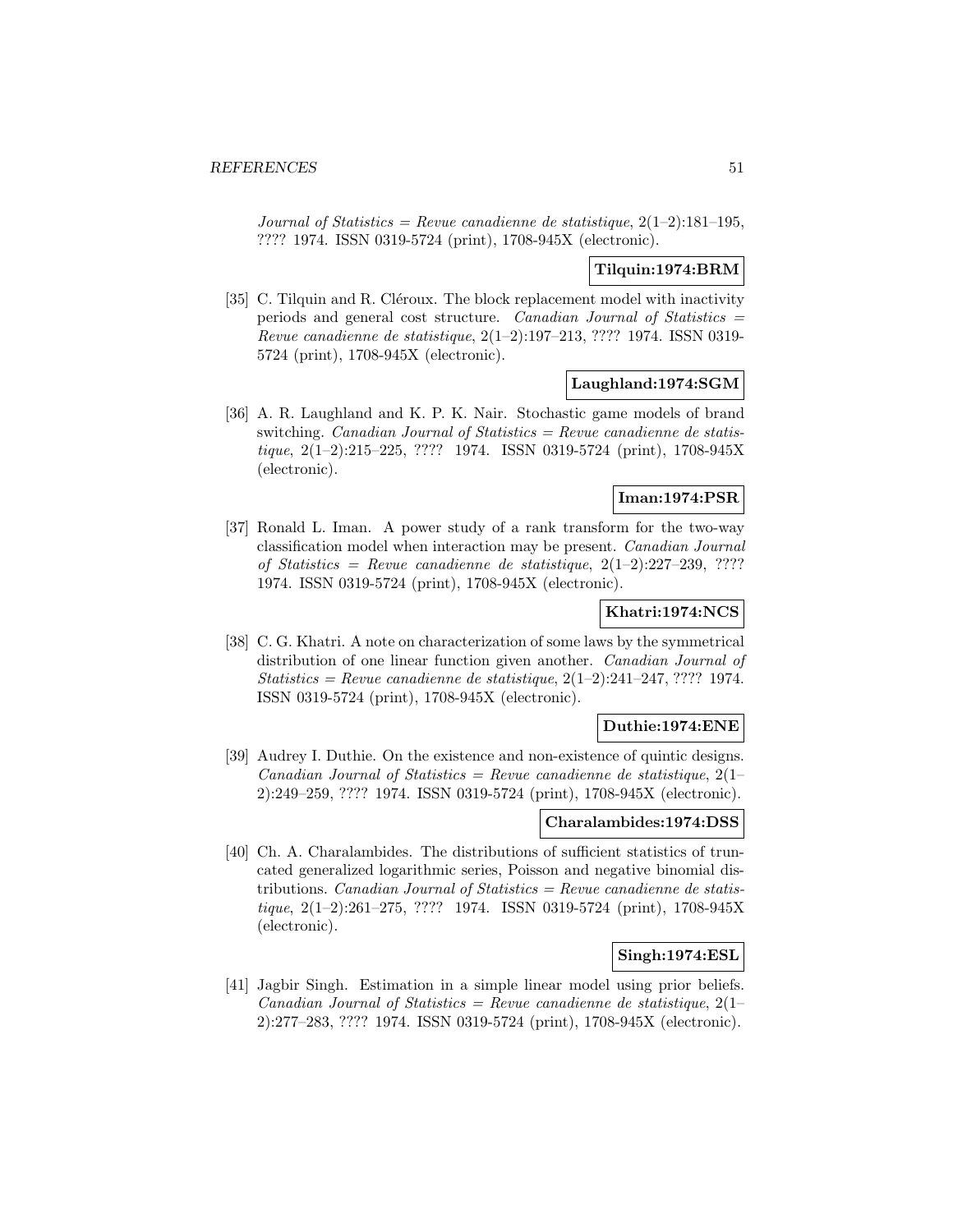#### **Anonymous:1974:ENE**

[42] Anonymous. Editor's notes. Canadian Journal of Statistics = Revue canadienne de statistique, 2(1–2):284, ???? 1974. ISSN 0319-5724 (print), 1708-945X (electronic). See [9].

# **Shah:1974:BRB**

[43] N. D. Shah. Book review: Symmetric functions in statistics. Canadian Journal of Statistics = Revue canadienne de statistique,  $2(1-2)$ : 285-286, ???? 1974. ISSN 0319-5724 (print), 1708-945X (electronic).

# **Rodden:1975:MVR**

[44] B. E. Rodden and J. P. Landolt. The mean and variance of rank and exponential score product moment statistics in the non-circular case. Canadian Journal of Statistics = Revue canadienne de statistique,  $3(1)$ : 1–11, ???? 1975. ISSN 0319-5724 (print), 1708-945X (electronic).

## **Mathai:1975:BMT**

[45] A. M. Mathai. Bounds for moments through a general orthogonal expansion in a pre-Hilbert space  $-$  I. *Canadian Journal of Statistics*  $=$ Revue canadienne de statistique, 3(1):13–34, ???? 1975. ISSN 0319-5724 (print), 1708-945X (electronic).

# **Kabe:1975:GMD**

[46] D. G. Kabe. Generalized MANOVA double linear hypothesis with double linear restrictions. Canadian Journal of Statistics  $=$  Revue canadienne de statistique, 3(1):35–44, ???? 1975. ISSN 0319-5724 (print), 1708-945X (electronic).

#### **Kapadia:1975:CRW**

[47] Asha Seth Kapadia. The correlated random walk in continuous time with barriers. Canadian Journal of Statistics = Revue canadienne de statistique, 3(1):45–56, ???? 1975. ISSN 0319-5724 (print), 1708-945X (electronic).

### **Shuster:1975:DFA**

[48] Jonathan J. Shuster and Mark C. K. Yang. A distribution-free approach to quantal response assays. Canadian Journal of Statistics  $=$  Revue canadienne de statistique, 3(1):57–70, ???? 1975. ISSN 0319-5724 (print), 1708-945X (electronic).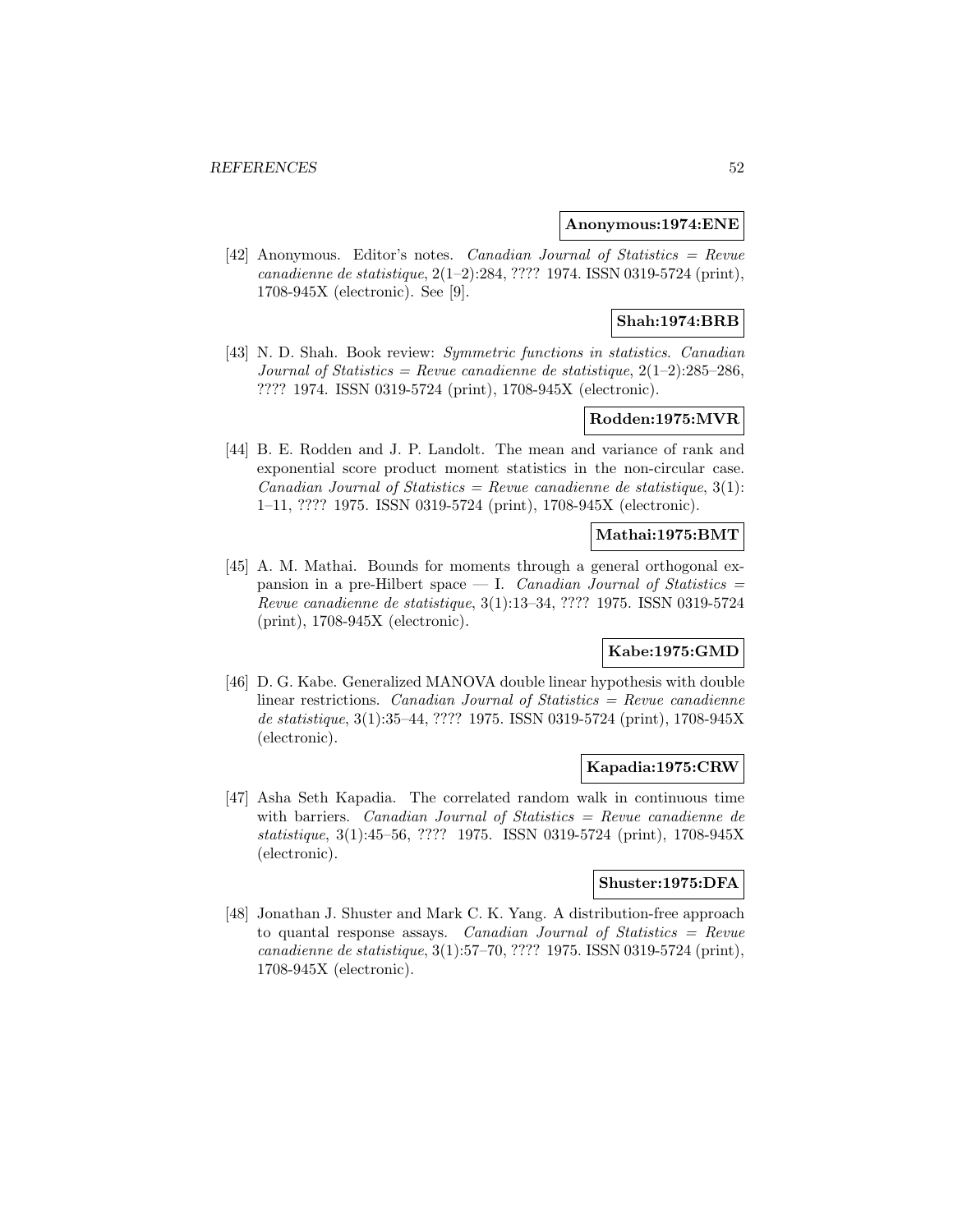### **Yuen:1975:PCS**

[49] Karen K. Yuen. Power comparisons of single-sample Winsorized T, trimmed  $T$  and Student's  $T$ . Canadian Journal of Statistics = Revue canadienne de statistique, 3(1):71–80, ???? 1975. ISSN 0319-5724 (print), 1708-945X (electronic).

# **Chateau:1975:CEA**

[50] Jean-Pierre D. Chateau. Contribution empirique au problème d'agr´egation de fonctions autoregressives: Le cas de la politique de distribution de dividendes. (French) [Empirical contribution to the problem of aggregation of autoregressive functions: The case of dividend distribution policy]. Canadian Journal of Statistics = Revue canadienne de statistique, 3(1):81–104, ???? 1975. ISSN 0319-5724 (print), 1708-945X (electronic).

# **Scobey:1975:SGM**

[51] P. Scobey. Singular Gauss-Markov models. Canadian Journal of Statis $tics = Revue$  canadienne de statistique, 3(1):105–110, ???? 1975. ISSN0319-5724 (print), 1708-945X (electronic).

# **Basu:1975:LBI**

[52] Sujit Kumar Basu and Bimal Kumar Sinha. Locally best invariant and locally minimax test of independence. *Canadian Journal of Statistics* = Revue canadienne de statistique, 3(1):111–118, ???? 1975. ISSN 0319- 5724 (print), 1708-945X (electronic).

#### **Sharma:1975:EMC**

[53] V. K. Sharma. An easy method of constructing latin square designs balanced for the immediate residual and other order effects. Canadian Journal of Statistics = Revue canadienne de statistique,  $3(1):119-124$ , ???? 1975. ISSN 0319-5724 (print), 1708-945X (electronic).

# **Colin:1975:LCS**

[54] Bernard Colin. Loi conditionnelle de la statistique d'ordre 1 d'un ´echantillon: Application. (French) [Conditional distribution of statistical order 1 of a sample: Application. Canadian Journal of Statistics  $=$ Revue canadienne de statistique, 3(1):125–132, ???? 1975. ISSN 0319- 5724 (print), 1708-945X (electronic).

# **Ogawa:1975:BRB**

[55] J. Ogawa. Book review: Statistical theory of the analysis of experimental designs. Canadian Journal of Statistics  $=$  Revue canadienne de statis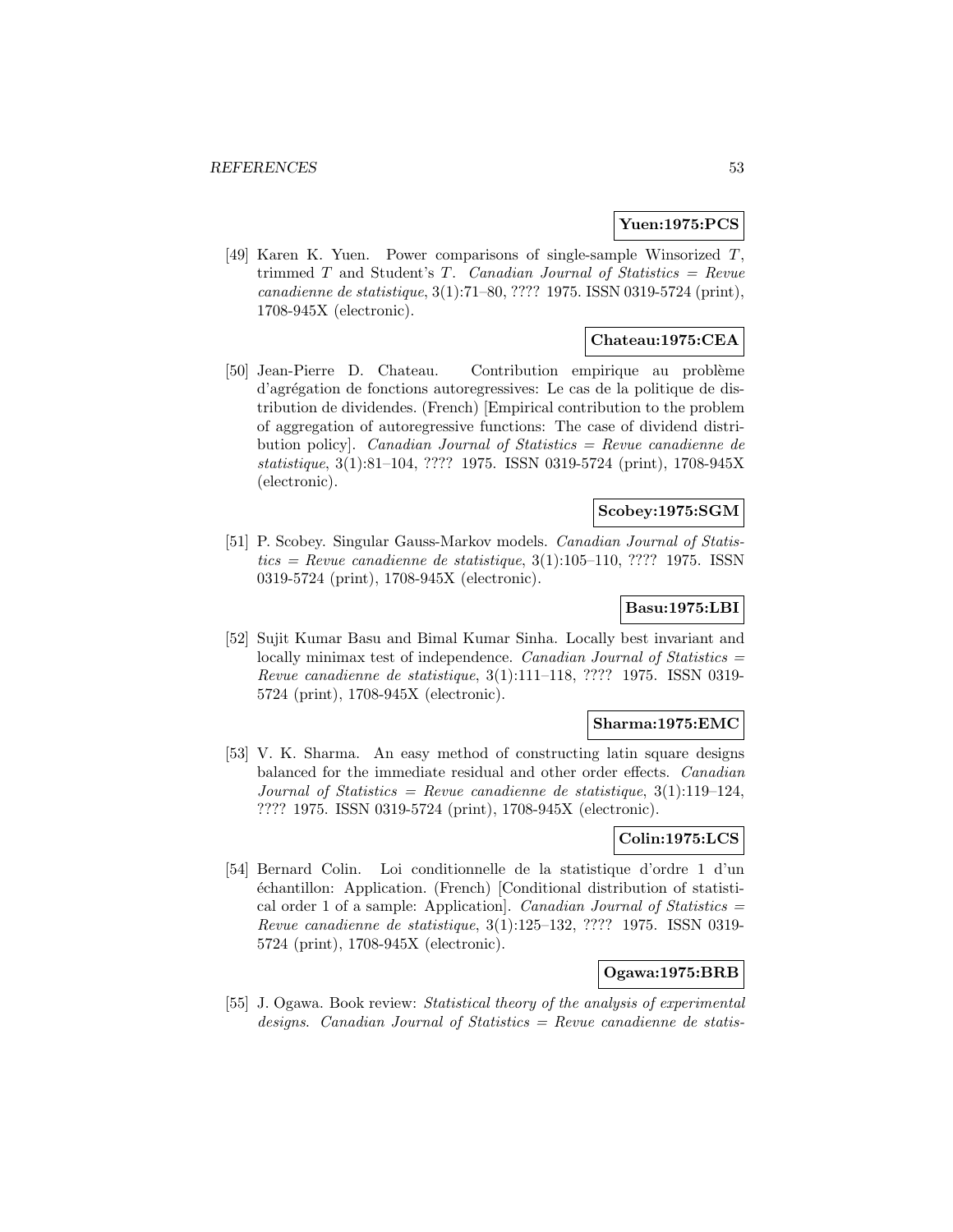tique, 3(1):133–152, ???? 1975. ISSN 0319-5724 (print), 1708-945X (electronic).

### **Fujikoshi:1975:PDE**

[56] Yasunori Fujikoshi. Partial differential equations for hypergeometric functions  ${}_{3}F_{2}$  of matrix argument. Canadian Journal of Statistics = Revue canadienne de statistique, 3(2):153–163, ???? 1975. ISSN 0319-5724 (print), 1708-945X (electronic).

# **Eaton:1975:MCM**

[57] Morris L. Eaton and Michael D. Perlman. Monotonicity of certain multivariate normal probabilities. Canadian Journal of Statistics =  $Re$ vue canadienne de statistique, 3(2):165–173, ???? 1975. ISSN 0319-5724 (print), 1708-945X (electronic).

### **Baskerville:1975:BTD**

[58] J. C. Baskerville and D. L. Solomon. Bayes two-decision procedures for two-sample problems and rank-order data. Canadian Journal of Statis $tics = Revue$  canadienne de statistique, 3(2):187–202, ???? 1975. ISSN0319-5724 (print), 1708-945X (electronic).

# **Clement:1975:EBE**

[59] Bernard Clement. Estimation bayesienne des effets dans le modèle à effets aléatoires de classification double avec interaction. (French) [Bayesian estimation of the effects in the random-effects model with dualclassification interaction]. Canadian Journal of Statistics = Revue canadienne de statistique, 3(2):203–221, ???? 1975. ISSN 0319-5724 (print), 1708-945X (electronic).

### **Anderson:1975:MRF**

[60] William J. Anderson. On a model for reciprocity failure in photographic materials. *Canadian Journal of Statistics = Revue canadienne de statis*tique, 3(2):223–234, ???? 1975. ISSN 0319-5724 (print), 1708-945X (electronic).

# **Neuts:1975:SCP**

[61] Marcel F. Neuts and Charles C. Carson. Some computational problems related to multinomial trials. Canadian Journal of Statistics  $=$  Revue canadienne de statistique, 3(2):235–248, ???? 1975. ISSN 0319-5724 (print), 1708-945X (electronic).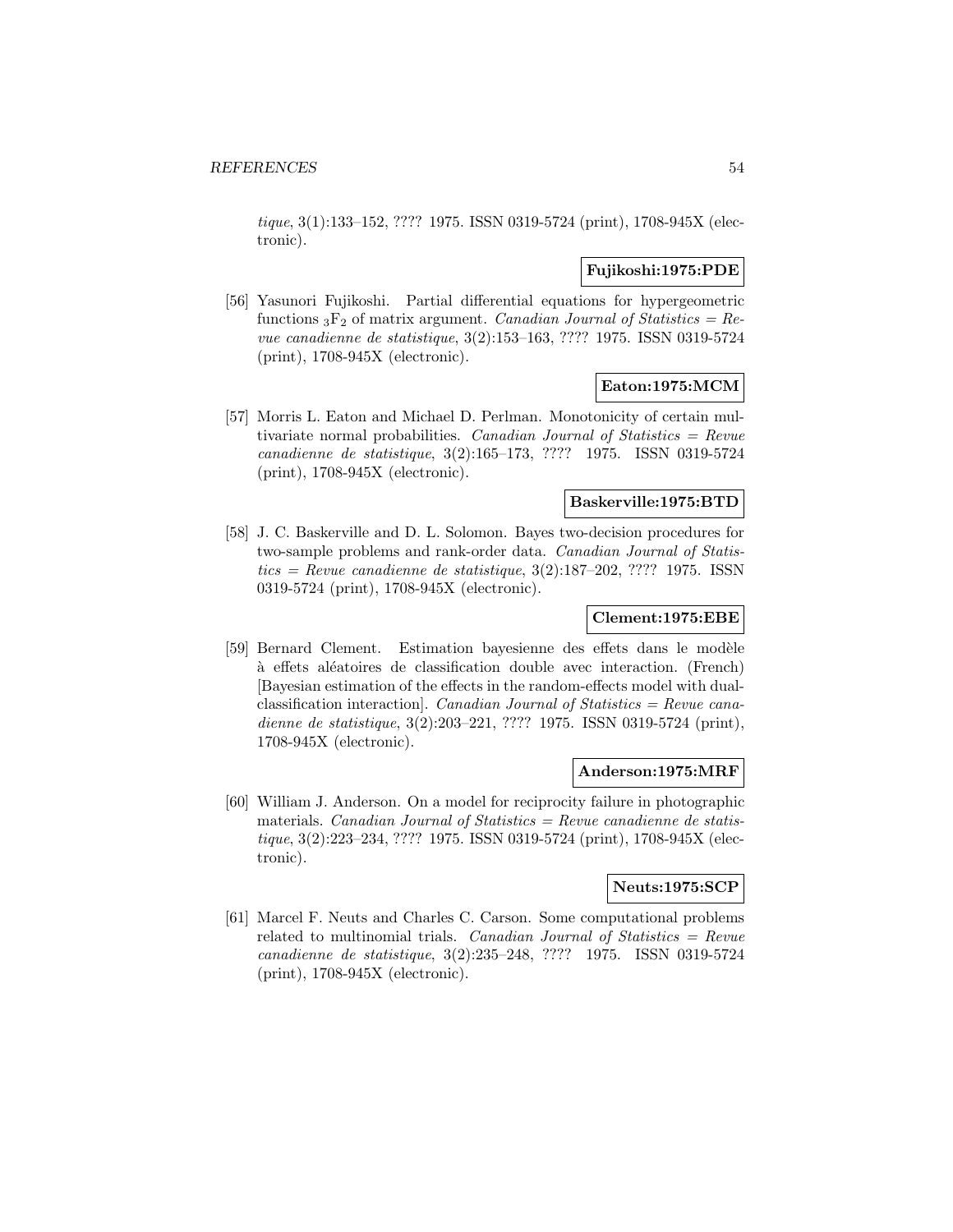### **Wadycki:1975:CCM**

[62] Walter J. Wadycki. Clustering of correlation matrices: a step-wise procedure. Canadian Journal of Statistics = Revue canadienne de statistique, 3(2):249–266, ???? 1975. ISSN 0319-5724 (print), 1708-945X (electronic).

### **Glick:1975:MSA**

[63] Ned Glick. Measurements of separation among probability densities or random variables. Canadian Journal of Statistics = Revue canadienne de statistique, 3(2):267–276, ???? 1975. ISSN 0319-5724 (print), 1708-945X (electronic).

# **Wani:1975:LSI**

[64] J. K. Wani and H. P. Lo. Large sample interval estimation for the logarithmic series distribution. Canadian Journal of Statistics = Revue canadienne de statistique, 3(2):277–284, ???? 1975. ISSN 0319-5724 (print), 1708-945X (electronic).

# **Trivedi:1975:CGD**

[65] H. T. Trivedi and V. K. Sharma. On the construction of group divisible incomplete block designs. Canadian Journal of Statistics  $=$  Revue canadienne de statistique, 3(2):285–288, ???? 1975. ISSN 0319-5724 (print), 1708-945X (electronic).

# **Mehta:1975:EMU**

[66] J. S. Mehta and K. Raghunandanan. Estimation of the mean utilizing prior information. Canadian Journal of Statistics = Revue canadienne de statistique, 3(2):289–298, ???? 1975. ISSN 0319-5724 (print), 1708-945X (electronic).

#### **Subrahmaniam:1975:MAS**

[67] Kocherlakota Subrahmaniam and Kathleen Subrahmaniam. Multivariate analysis a selected and abstracted bibliography. 1957-1972. Canadian Journal of Statistics = Revue canadienne de statistique,  $3(2):299-300$ , ???? 1975. ISSN 0319-5724 (print), 1708-945X (electronic).

#### **Mathai:1976:BMT**

[68] A. M. Mathai. Bounds for moments through a general orthogonal expansion in a pre-Hilbert space. II. Canadian Journal of Statistics  $=$  Revue canadienne de statistique, 4(1):1–12, November 1976. ISSN 0319-5724 (print), 1708-945X (electronic).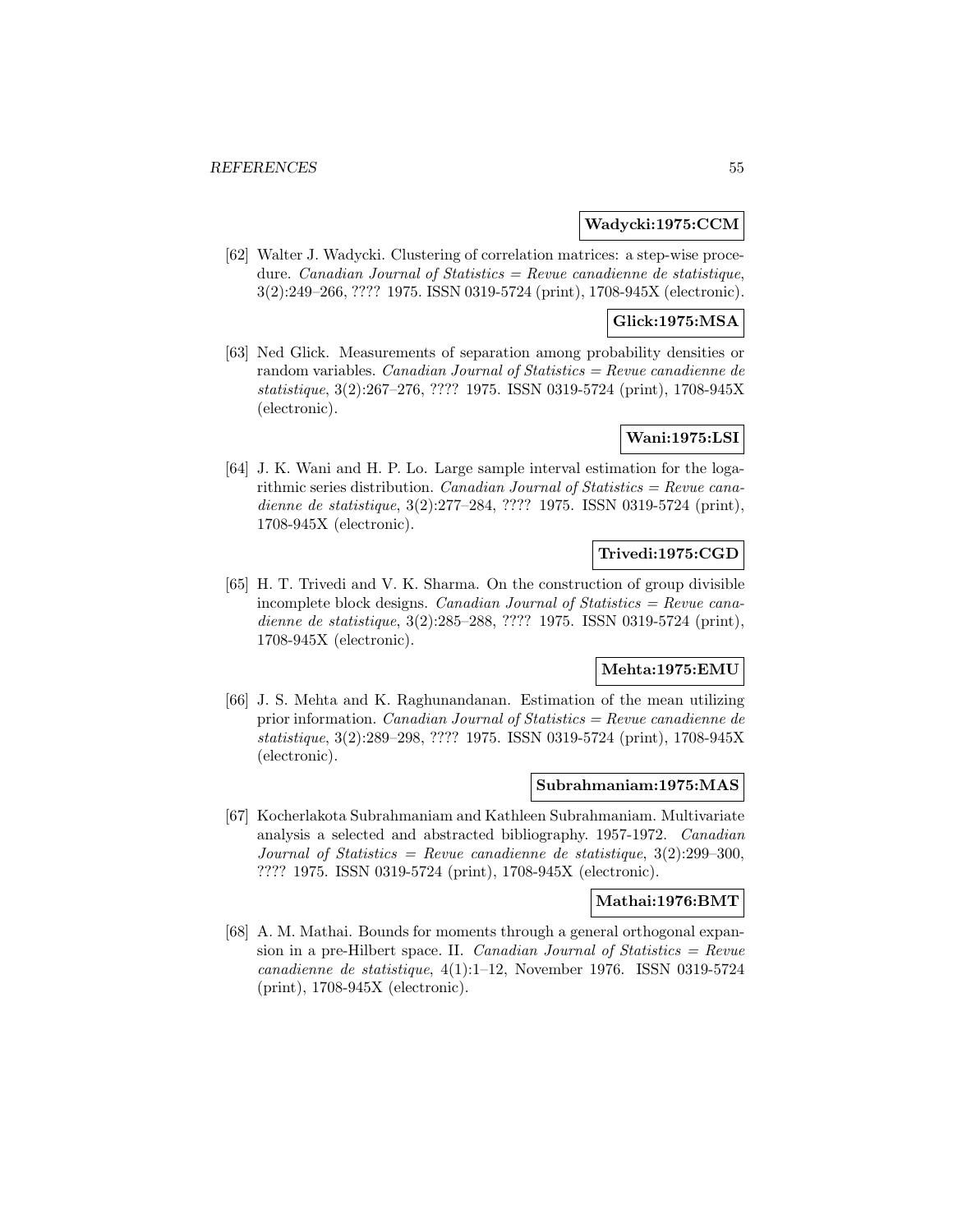# **Tan:1976:TCB**

[69] W. Y. Tan. On testing correlation between growth curves. Canadian Journal of Statistics = Revue canadienne de statistique,  $4(1):13-32$ , November 1976. ISSN 0319-5724 (print), 1708-945X (electronic).

### **Ponnapalli:1976:DMD**

[70] R. Ponnapalli. Deficiencies of minimum discrepancy estimators. Canadian Journal of Statistics = Revue canadienne de statistique,  $4(1):33-50$ , November 1976. ISSN 0319-5724 (print), 1708-945X (electronic).

# **Kenward:1976:NTR**

[71] Lloyd R. Kenward. A new test for residual randomness in a class of dynamic autocorrelated econometric models. Canadian Journal of Statis $tics = Revenue canadienne de statistique, 4(1):51–64, November 1976. ISSN$ 0319-5724 (print), 1708-945X (electronic).

### **Lampkin:1976:EDP**

[72] H. Lampkin and J. Ogawa. Estimation of distribution parameters in time mortality trials: an example of time mortality analysis. Canadian Journal of Statistics = Revue canadienne de statistique,  $4(1):65-93$ , November 1976. ISSN 0319-5724 (print), 1708-945X (electronic).

### **Donner:1976:DCT**

[73] Allan Donner. The design of a clinical trial when there are two categories of patients. *Canadian Journal of Statistics = Revue canadienne de statis*tique, 4(1):95–108, November 1976. ISSN 0319-5724 (print), 1708-945X (electronic).

#### **Chakravarty:1976:CBO**

[74] Rupak Chakravarty and A. Dey. On the construction of balanced and orthogonal arrays. *Canadian Journal of Statistics = Revue canadienne* de statistique, 4(1):109–117, November 1976. ISSN 0319-5724 (print), 1708-945X (electronic).

### **Shah:1976:TES**

[75] S. M. Shah and V. R. Rathod. Testing equality of several exponential distributions. Canadian Journal of Statistics = Revue canadienne de statistique, 4(1):119–126, November 1976. ISSN 0319-5724 (print), 1708- 945X (electronic).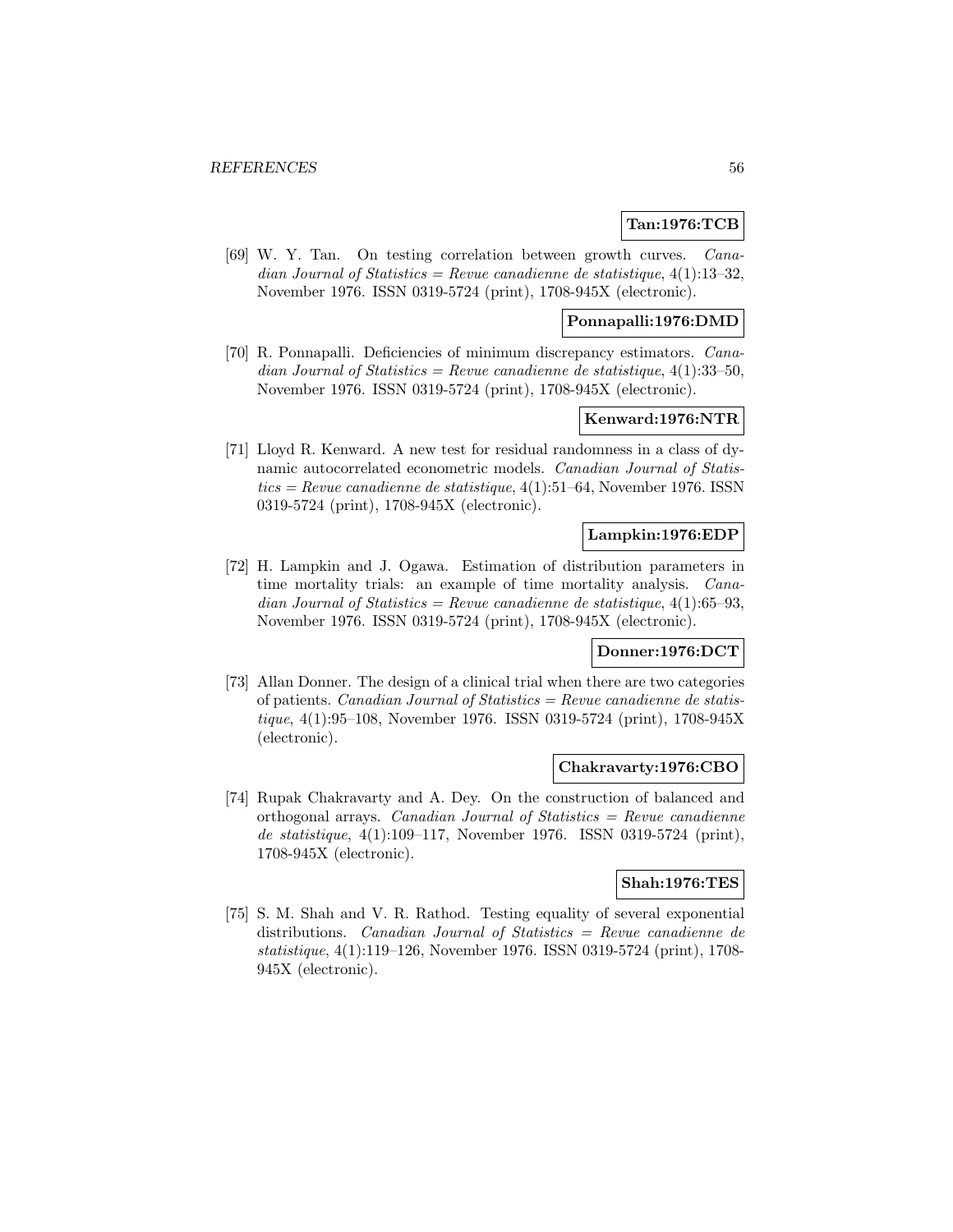#### **Anderson:1976:NRB**

[76] William J. Anderson. A note on reflecting boundaries for solutions of stochastic differential equations. *Canadian Journal of Statistics = Revue* canadienne de statistique, 4(1):127–131, November 1976. ISSN 0319-5724 (print), 1708-945X (electronic).

# **Kabe:1976:IMD**

[77] D. G. Kabe. Inverse moments of discrete distributions. Canadian Journal of Statistics = Revue canadienne de statistique,  $4(1)$ :133-141, November 1976. ISSN 0319-5724 (print), 1708-945X (electronic).

#### **Boyarsky:1976:LBT**

[78] Abraham Boyarsky. A lower bound for the transition density function of a stochastic differential equation. Canadian Journal of Statistics  $=$ Revue canadienne de statistique, 4(1):143–149, November 1976. ISSN 0319-5724 (print), 1708-945X (electronic).

# **Ali:1976:APO**

[79] Mir M. Ali. An alternative proof of order statistics moment problem. Canadian Journal of Statistics = Revue canadienne de statistique, 4 (1):151–153, November 1976. ISSN 0319-5724 (print), 1708-945X (electronic).

# **Rohrer:1976:BRB**

[80] Hermann Rohrer. Book review: Basic concepts in information theory and S axiomatic foundations and application. Canadian Journal of Statistics  $=$  Revue canadienne de statistique, 4(1):155–156, November 1976. ISSN 0319-5724 (print), 1708-945X (electronic).

### **Pillai:1977:DCR**

[81] K. C. S. Pillai. Distribution of characteristic roots in multivariate analysis. Part II. Non-null distribution. Canadian Journal of Statistics = Revue canadienne de statistique, 5(1):1–62, ???? 1977. ISSN 0319-5724 (print), 1708-945X (electronic).

# **Mathai:1977:NND**

[82] A. M. Mathai and W. Y. Tan. The non-null distribution of the likelihood ratio criterion for testing the hypothesis that the covariance matrix is diagonal. Canadian Journal of Statistics = Revue canadienne de statistique, 5(1):63–74, ???? 1977. ISSN 0319-5724 (print), 1708-945X (electronic).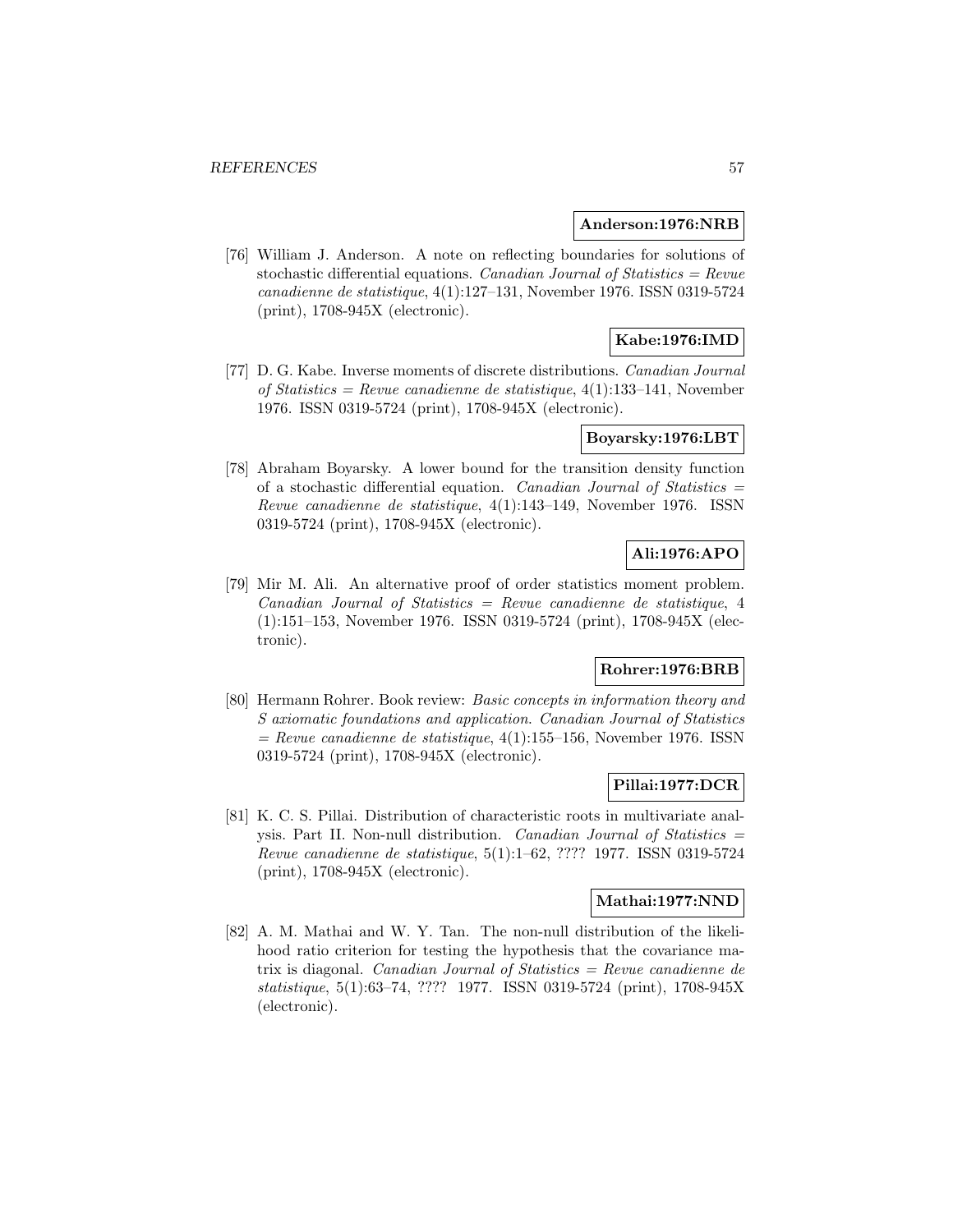#### **Beaman:1977:OEE**

[83] J. Beaman, H. K. Cheung, and J. Knetsch. Obtaining efficient estimates of park use and testing for the structural adequacy of models. Canadian Journal of Statistics = Revue canadienne de statistique,  $5(1)$ :75-92, ???? 1977. ISSN 0319-5724 (print), 1708-945X (electronic).

# **Swamy:1977:RTM**

[84] P. A. V. B. Swamy and J. S. Mehta. Robustness of Theil's mixed regression estimators. Canadian Journal of Statistics  $=$  Revue canadienne de statistique, 5(1):93–109, ???? 1977. ISSN 0319-5724 (print), 1708-945X (electronic).

#### **Kadiyala:1977:ERE**

[85] K. R. Kadiyala and K. S. R. Murthy. Estimation of regression equation with Cauchy disturbances. Canadian Journal of Statistics = Revue canadienne de statistique, 5(1):111–120, ???? 1977. ISSN 0319-5724 (print), 1708-945X (electronic).

# **Sharma:1977:CDC**

[86] V. K. Sharma. Change-over designs with complete balance for first and second residual effects. Canadian Journal of Statistics = Revue canadienne de statistique, 5(1):121–132, ???? 1977. ISSN 0319-5724 (print), 1708-945X (electronic).

#### **Becus:1977:RRP**

[87] Georges A. Becus. The random Robin problem for Laplace's equation. Canadian Journal of Statistics = Revue canadienne de statistique,  $5(1)$ : 133–139, ???? 1977. ISSN 0319-5724 (print), 1708-945X (electronic).

### **Deo:1977:DAM**

[88] Chandrakant M. Deo. Delayed averages of mixing sequences. Canadian Journal of Statistics = Revue canadienne de statistique,  $5(1):141-145$ , ???? 1977. ISSN 0319-5724 (print), 1708-945X (electronic).

### **Pederzoli:1977:NND**

[89] G. Pederzoli. The non-null distribution for the problem of tests of independence. *Canadian Journal of Statistics = Revue canadienne de statis*tique, 5(1):147–151, ???? 1977. ISSN 0319-5724 (print), 1708-945X (electronic).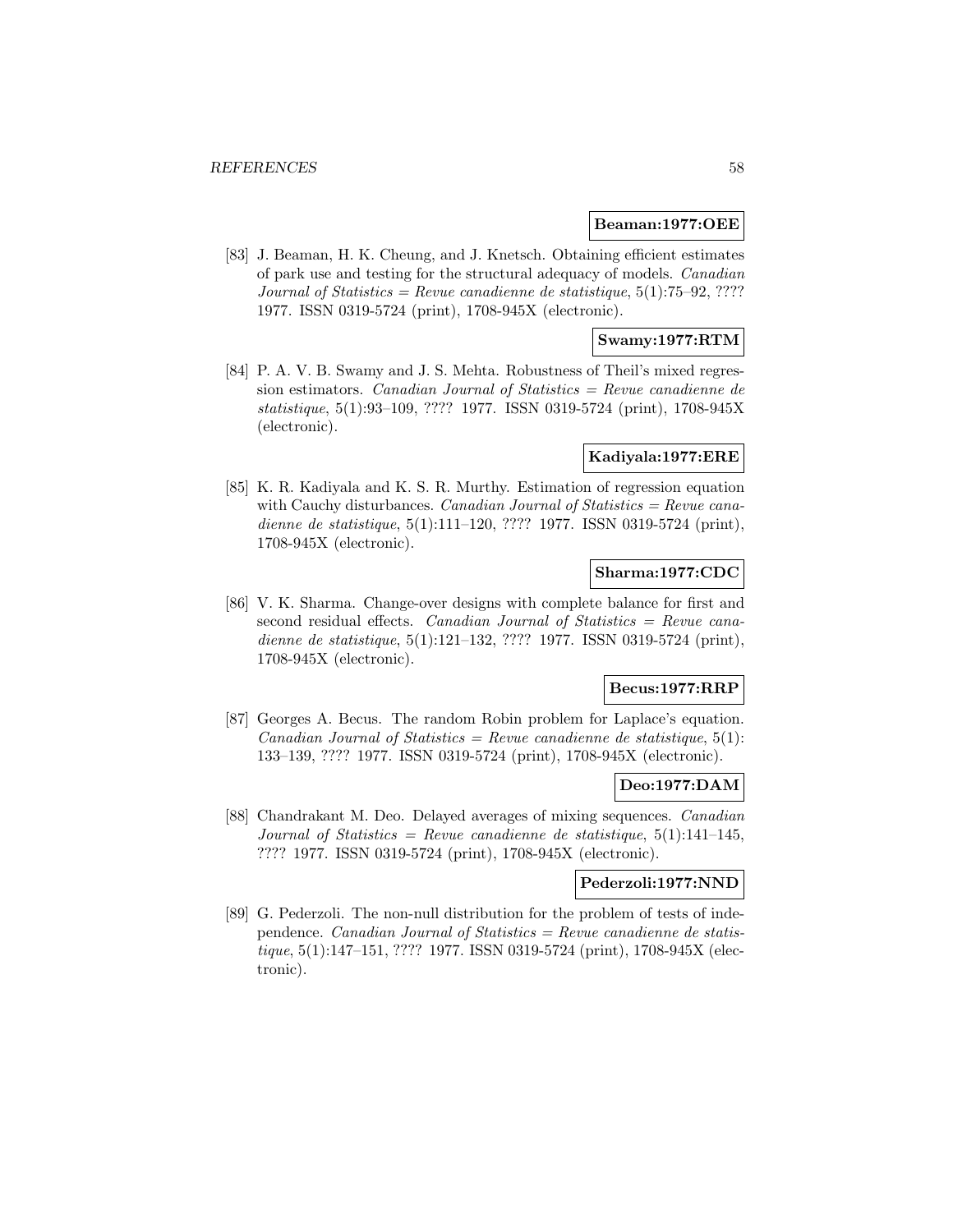# **Wani:1977:CCI**

[90] J. K. Wani and H. P. Lo. Comparing confidence intervals for the logarithmic series distribution. *Canadian Journal of Statistics = Revue cana*dienne de statistique, 5(2):153–158, ???? 1977. ISSN 0319-5724 (print), 1708-945X (electronic).

# **Nair:1977:FPG**

[91] K. P. K. Nair, A. R. Laughland, and S. Srinivasan. First passage game. Canadian Journal of Statistics = Revue canadienne de statistique,  $5(2)$ : 159–166, ???? 1977. ISSN 0319-5724 (print), 1708-945X (electronic).

### **Govindarajulu:1977:CNC**

[92] Z. Govindarajulu and A. K. Gupta. Certain nonparametric classification rules and their asymptotic efficiencies. Canadian Journal of Statistics = Revue canadienne de statistique, 5(2):167–178, ???? 1977. ISSN 0319- 5724 (print), 1708-945X (electronic).

## **Schulman:1977:PMT**

[93] R. S. Schulman and M. A. Hamdan. A probabilistic model for table tennis. Canadian Journal of Statistics = Revue canadienne de statistique, 5(2):179–186, ???? 1977. ISSN 0319-5724 (print), 1708-945X (electronic).

#### **Iman:1977:PTS**

[94] Ronald L. Iman and W. J. Conover. On the power of the t-test and some rank tests when outliers may be present. Canadian Journal of  $Statistics = Revenue canadienne de statistic, 5(2):187-193, ???? 1977.$ ISSN 0319-5724 (print), 1708-945X (electronic).

#### **Archambault:1977:SRT**

[95] W. A. T. Archambault, Jr., G. A. Mack, and D. A. Wolfe. k-sample rank tests using pair-specific scoring functions. Canadian Journal of Statistics = Revue canadienne de statistique,  $5(2):195-207, ????$  1977. ISSN 0319-5724 (print), 1708-945X (electronic).

# **Gupta:1977:MIT**

[96] A. K. Gupta and D. S. Tracy. Moment inequalities for truncated multivariate distributions. Canadian Journal of Statistics = Revue canadienne de statistique, 5(2):209–212, ???? 1977. ISSN 0319-5724 (print), 1708-945X (electronic).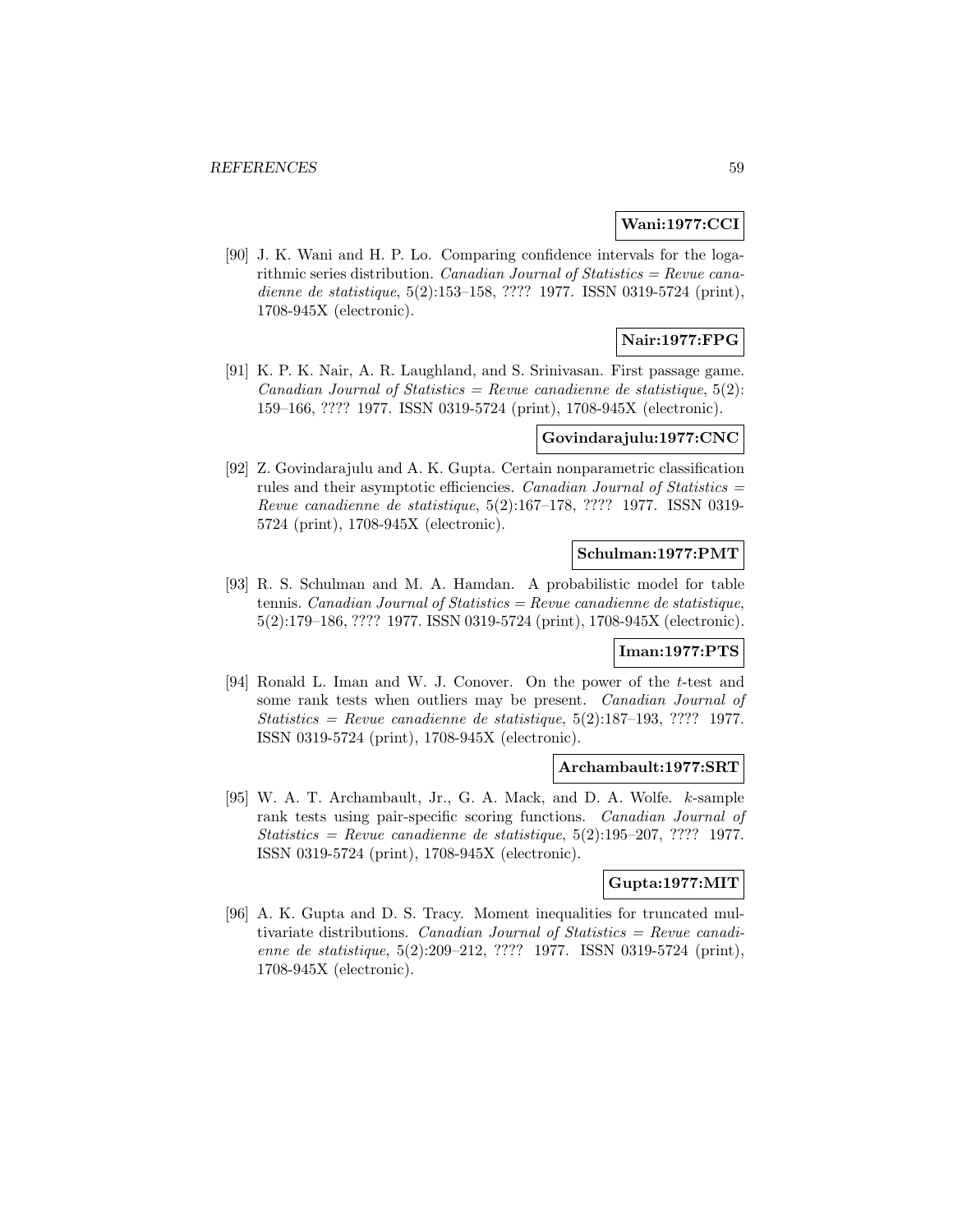### **Mohan:1977:NSR**

[97] N. R. Mohan. A note on a strong renewal theorem. Canadian Journal of Statistics = Revue canadienne de statistique,  $5(2):213-218$ , ???? 1977. ISSN 0319-5724 (print), 1708-945X (electronic).

# **Kohler:1977:CFE**

[98] Boris Kohler. Convergence faible sur des espaces topologiques uniformes et suites aléatoires d'éléments aléatoires. (French) [Weak convergence in topological spaces of uniform and random sequences of random elements]. Canadian Journal of Statistics = Revue canadienne de statistique,  $5(2)$ : 219–225, ???? 1977. ISSN 0319-5724 (print), 1708-945X (electronic).

# **Sia:1977:OSE**

[99] L. L. Sia. Optimum spacings of elementary treatment contrasts in symmetrical 2-factor  $PA$  block designs. Canadian Journal of Statistics  $=$ Revue canadienne de statistique, 5(2):227–234, ???? 1977. ISSN 0319- 5724 (print), 1708-945X (electronic).

# **Hamdan:1977:CTM**

[100] M. A. Hamdan. Comparison of two measures of association in two-way contingency tables. *Canadian Journal of Statistics = Revue canadienne* de statistique, 5(2):235–240, ???? 1977. ISSN 0319-5724 (print), 1708- 945X (electronic).

### **Tan:1977:DQF**

[101] W. Y. Tan. On the distribution of quadratic forms in normal random variables. Canadian Journal of Statistics =  $Re$ vue canadienne de statistique, 5(2):241–250, ???? 1977. ISSN 0319-5724 (print), 1708-945X (electronic).

## **Lepage:1977:BRB**

[102] Yves Lepage. Book review: Sondage: Compilation et Corrélation. Par Adolf Diegel. Les Presses de l'Université du Québec, Montréal, Québec, 1977. xii  $+$  162 pp., \$9.95. Canadian Journal of Statistics = Revue canadienne de statistique, 5(2):263, ???? 1977. ISSN 0319-5724 (print), 1708-945X (electronic).

#### **Dunnett:1977:BRB**

[103] Charles W. Dunnett. Book review: The Analysis of Cross-Classified Categorical Data. Stephen E. Fienberg. The MIT Press, Cambridge, Mass., 1977. 151 pp., US \$10.95. ISBN 0-262-06063-9. Canadian Journal of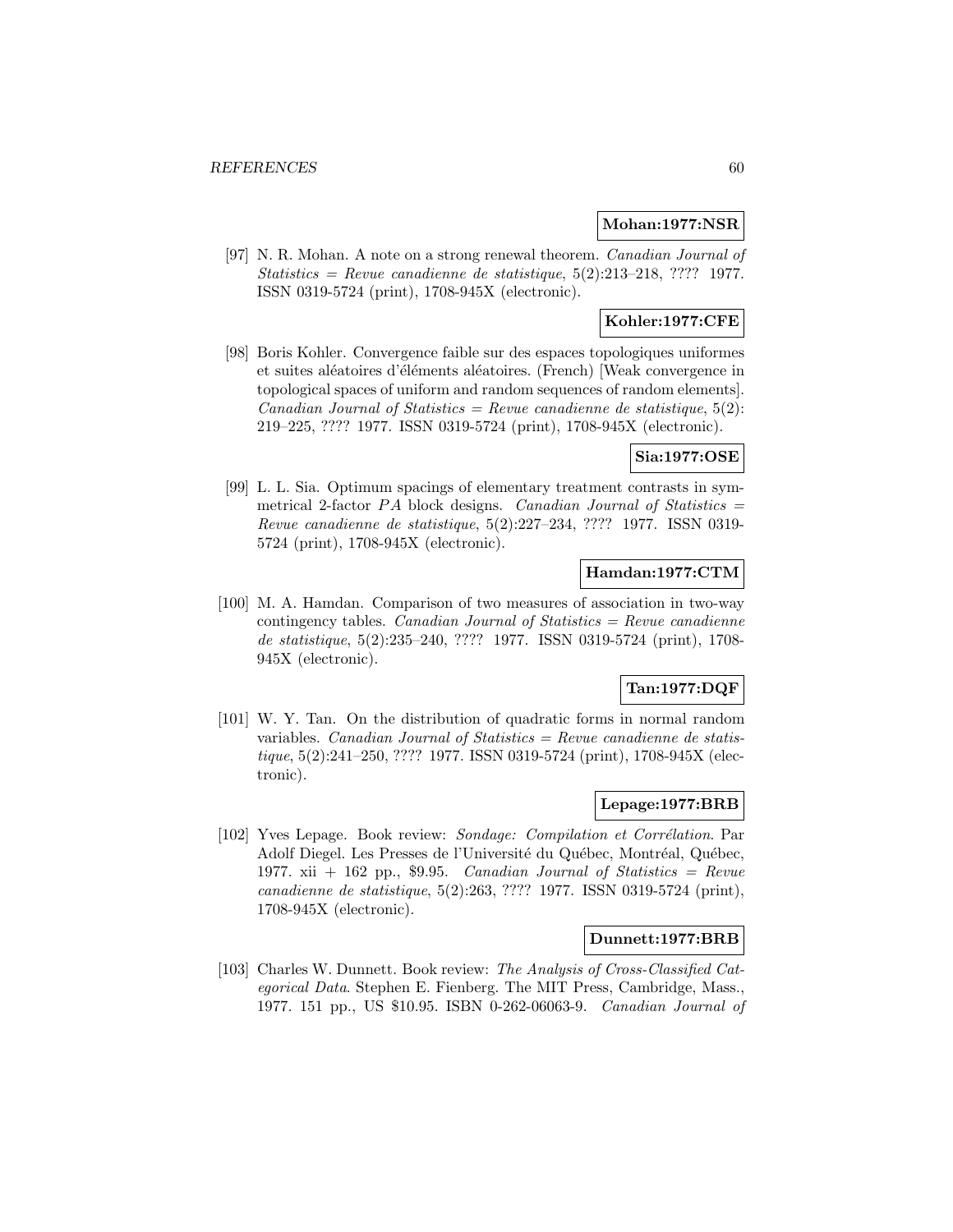$Statistics = Revenue canadienne de statistic, 5(2):263-264, ???? 1977.$ ISSN 0319-5724 (print), 1708-945X (electronic).

### **Clarkson:1977:BRB**

[104] Douglas B. Clarkson. Book review: Mathematical Models of Sociology. Sociological Review Monograph 24. Edited by P. Krishnan. University of Keele, Keele, Staffordshire, England, 1977. 229 pp., \$9.00. ISBN 0- 904425-03-7. Canadian Journal of Statistics  $=$  Revue canadienne de statistique, 5(2):264–265, ???? 1977. ISSN 0319-5724 (print), 1708-945X (electronic).

### **Stanley:1977:BRB**

[105] Richard M. Stanley. Book review: Pocket Book of Statistical Tables. Statistics: Textbooks and Monographs Series, Volume 22. Compiled by Robert E. Odeh, Donald B. Owen, Z. W. Birnbaum, and Lloyd Fisher. Marcel Dekker, Inc., New York,  $1977. x + 166$  pp., US \$8.75. ISBN 0-8247-6515-X. Canadian Journal of Statistics = Revue canadienne de statistique, 5(2):265–266, ???? 1977. ISSN 0319-5724 (print), 1708-945X (electronic).

# **Alagar:1978:DRD**

[106] V. S. Alagar. The distribution of random determinants. Canadian Journal of Statistics = Revue canadienne de statistique,  $6(1):1-9, ????$  1978. ISSN 0319-5724 (print), 1708-945X (electronic).

# **Dwyer:1978:CPT**

[107] P. S. Dwyer, N. N. Mikhail, and D. S. Tracy. A concise proof of a theorem on products of power sums. Canadian Journal of Statistics  $=$ Revue canadienne de statistique, 6(1):11–17, ???? 1978. ISSN 0319-5724 (print), 1708-945X (electronic).

### **Rao:1978:LST**

[108] C. Radhakrishna Rao. Least squares theory for possibly singular models. Canadian Journal of Statistics = Revue canadienne de statistique,  $6(1)$ : 19–23, ???? 1978. ISSN 0319-5724 (print), 1708-945X (electronic).

#### **Saha:1978:ICP**

[109] G. M. Saha and A. D. Das. An infinite class of PBIB designs. Canadian Journal of Statistics = Revue canadienne de statistique,  $6(1):25-32, ????$ 1978. ISSN 0319-5724 (print), 1708-945X (electronic).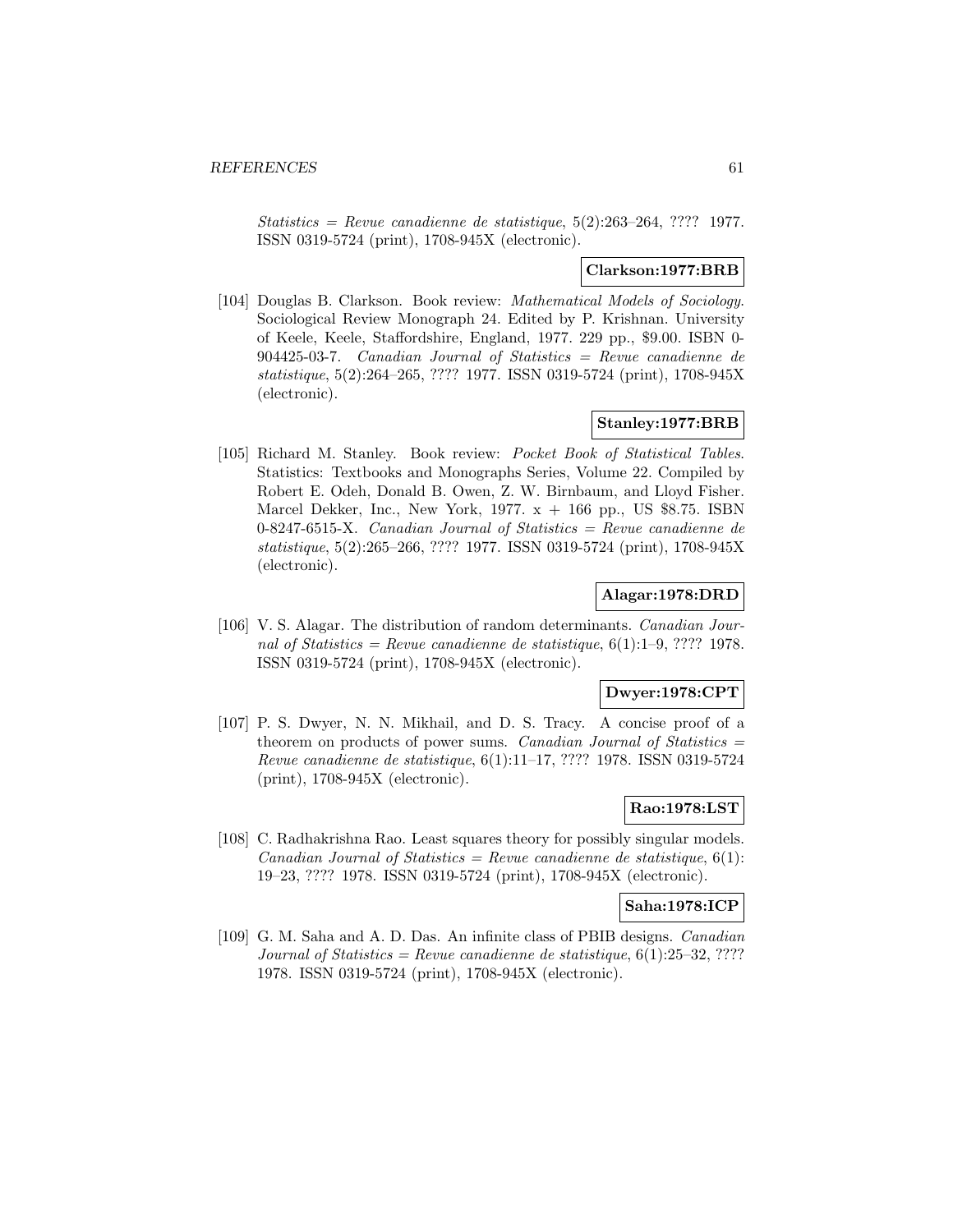# **Deo:1978:CAG**

[110] C. M. Deo and S. F. Wong. Champs aléatoires gaussiens. Canadian Journal of Statistics = Revue canadienne de statistique,  $6(1):33-40, ????$ 1978. ISSN 0319-5724 (print), 1708-945X (electronic).

#### **Narayana:1978:YCR**

[111] T. V. Narayana, I. Richard Savage, and K. M. Lal Saxena. Young chains and rank orders. Canadian Journal of Statistics = Revue canadienne de statistique, 6(1):41–47, ???? 1978. ISSN 0319-5724 (print), 1708-945X (electronic).

### **Konishi:1978:AED**

[112] Sadanori Konishi. Asymptotic expansions for the distributions of statistics based on a correlation matrix. Canadian Journal of Statistics = Revue canadienne de statistique, 6(1):49–56, ???? 1978. ISSN 0319-5724 (print), 1708-945X (electronic).

## **Chan:1978:STL**

[113] A. H. C. Chan, M. Csörgő, and P. Révész. Strassen type limit points for moving averages of a Wiener process. Canadian Journal of Statistics  $=$ Revue canadienne de statistique, 6(1):57–75, ???? 1978. ISSN 0319-5724 (print), 1708-945X (electronic).

# **Janardan:1978:ACW**

[114] K. G. Janardan and D. J. Schaeffer. Another characterization of the Weibull distribution. *Canadian Journal of Statistics = Revue canadienne* de statistique, 6(1):77–78, ???? 1978. ISSN 0319-5724 (print), 1708-945X (electronic).

#### **Srivenkataramana:1978:COS**

[115] T. Srivenkataramana. Change of origin and scale in ratio and difference methods of estimation in sampling. Canadian Journal of Statistics = Revue canadienne de statistique, 6(1):79–86, ???? 1978. ISSN 0319-5724 (print), 1708-945X (electronic).

# **Kern:1978:BTL**

[116] Malcolm Kern and Stanley Walter. Ballot theorem and lattice path crossings. Canadian Journal of Statistics = Revue canadienne de statistique, 6(1):87–90, ???? 1978. ISSN 0319-5724 (print), 1708-945X (electronic).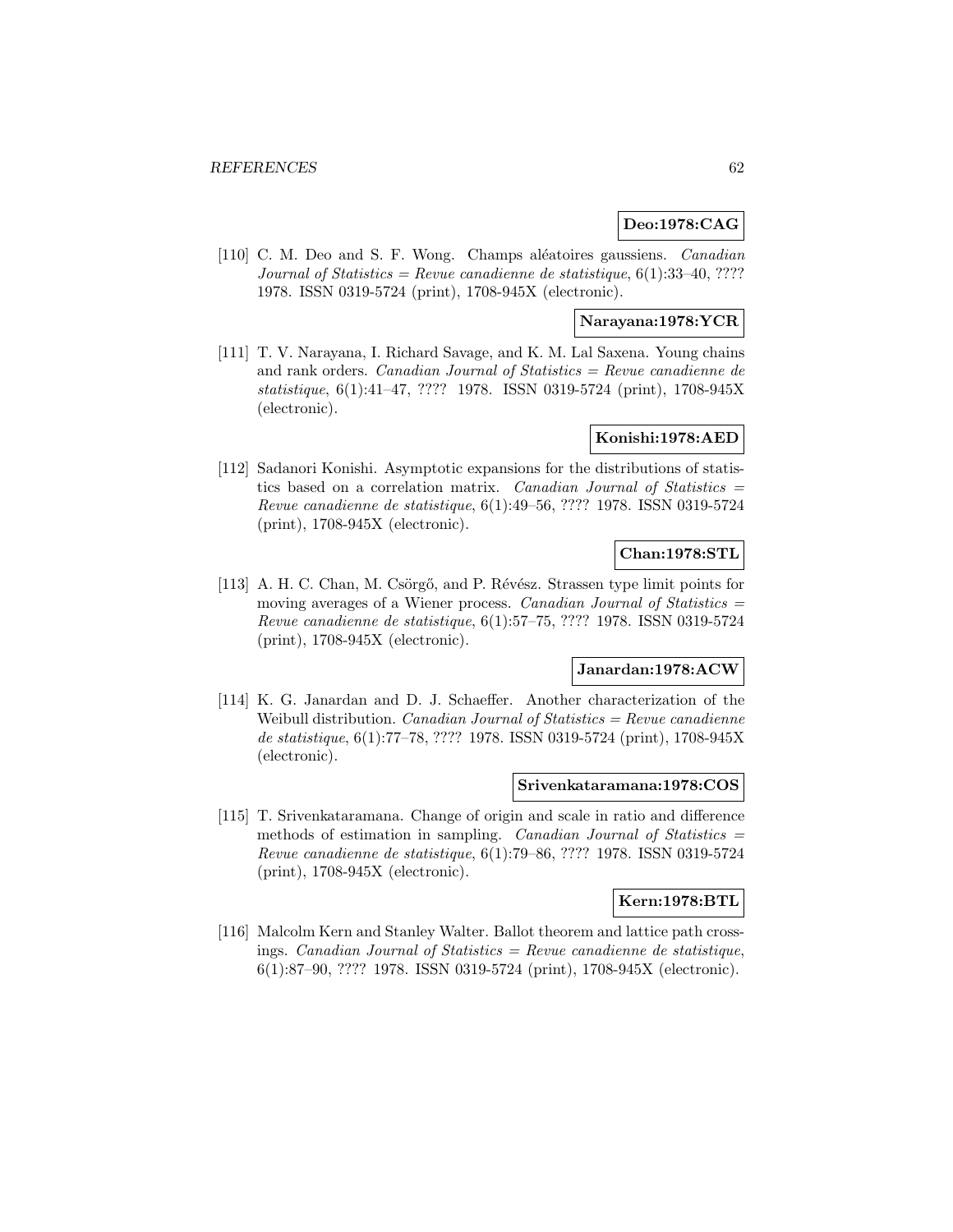# **Deo:1978:RSH**

[117] Chandrakant M. Deo. On a random series in a Hilbert space. Canadian Journal of Statistics = Revue canadienne de statistique,  $6(1):91-94, ????$ 1978. ISSN 0319-5724 (print), 1708-945X (electronic).

# **Hamilton:1978:CSC**

[118] M. Hamilton and W. J. Anderson. A consistent system of conditional probabilities which is not compatible with any random field. Canadian Journal of Statistics = Revue canadienne de statistique,  $6(1):95-101$ , ???? 1978. ISSN 0319-5724 (print), 1708-945X (electronic).

#### **Venables:1978:IEV**

[119] W. Venables and A. T. James. Interval estimates for variance components. Canadian Journal of Statistics = Revue canadienne de statistique, 6(1):103–111, ???? 1978. ISSN 0319-5724 (print), 1708-945X (electronic).

# **Khan:1978:NAH**

[120] Rasul A. Khan. A note on the admissibility of Hammersley's estimator of an integer mean. Canadian Journal of Statistics = Revue canadienne de statistique, 6(1):113–119, ???? 1978. ISSN 0319-5724 (print), 1708-945X (electronic).

#### **Thompson:1978:BRB**

[121] Mary E. Thompson. Book review: Foundations of inference in survey sampling. by Claes-Magnus Cassel, Carl-Erik Särndal, Jan Håkan Wretman, John Wiley & Sons, Inc., New York,  $1977. x_i + 192$  pp., \$21.85. ISBN 0-471-02563-1. Canadian Journal of Statistics  $=$  Revue canadienne de statistique, 6(1):133–134, ???? 1978. ISSN 0319-5724 (print), 1708-945X (electronic).

#### **Broekhoven:1978:BRB**

[122] Louis H. Broekhoven. Book review: Computational Methods for Data Analysis, by John M. Chambers. John Wiley & Sons, Inc., New York, 1977. xi + 268 pp., \$18.40. ISBN 0-471-02772-3. Canadian Journal of Statistics = Revue canadienne de statistique,  $6(1)$ :134-135, ???? 1978. ISSN 0319-5724 (print), 1708-945X (electronic).

#### **Mackay:1978:BRB**

[123] R. J. Mackay. Book review: *Probability and statistics: Theory and ap*plications. by D. A. S. Fraser. Duxbury Press, North Scituate, Mass., 1976. xi + 623 pp., US \$18.95. ISBN 0-87872-099-5. Canadian Journal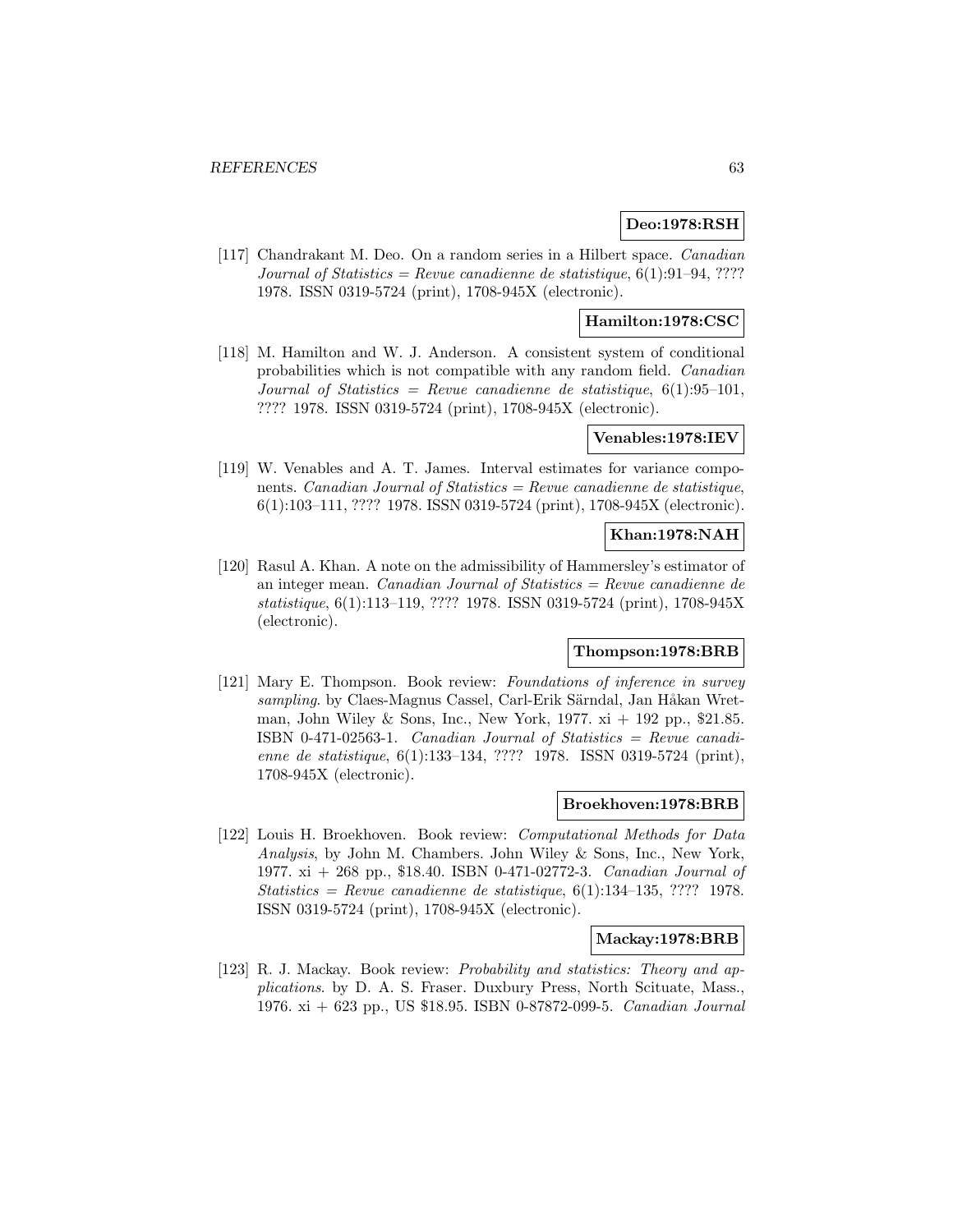of Statistics = Revue canadienne de statistique, 6(1):135–137, ???? 1978. ISSN 0319-5724 (print), 1708-945X (electronic).

# **Endrenyl:1978:BRB**

[124] Laszlo Endrenyl. Book review: Statistics. by David Freedman, Robert Pisani, Roger Purves. W. W. Norton & Co., Inc., New York, 1978. xv  $+ 506 + A83$  pp., US \$13.95. ISBN 0-393-09076-0. [Instructor's Manual, 135 pp. ISBN 0-393-09041-8.]. Canadian Journal of Statistics  $=$  Revue canadienne de statistique, 6(1):137, ???? 1978. ISSN 0319-5724 (print), 1708-945X (electronic).

# **Dawson:1978:GC**

[125] D. A. Dawson. Geostochastic calculus. Canadian Journal of Statistics  $=$  Revue canadienne de statistique, 6(2):143–168, ???? 1978. ISSN 0319-5724 (print), 1708-945X (electronic).

# **Tomkins:1978:CPC**

[126] R. J. Tomkins. Convergence properties of conditional medians. Canadian Journal of Statistics = Revue canadienne de statistique,  $6(2):169-177$ , ???? 1978. ISSN 0319-5724 (print), 1708-945X (electronic).

# **Devroye:1978:UCN**

[127] Luc P. Devroye. The uniform convergence of the Nadaraya-Watson regression function estimate. Canadian Journal of Statistics = Revue canadienne de statistique, 6(2):179–191, ???? 1978. ISSN 0319-5724 (print), 1708-945X (electronic).

## **Steele:1978:IAS**

[128] J. Michael Steele. Invalidity of average squared error criterion in density estimation. Canadian Journal of Statistics  $=$  Revue canadienne de statistique, 6(2):193–200, ???? 1978. ISSN 0319-5724 (print), 1708-945X (electronic).

#### **Singh:1978:TMS**

[129] Ashok K. Singh. Testing multiple slippages. Canadian Journal of Statis $tics = Revue$  canadienne de statistique,  $6(2):201-218$ , ???? 1978. ISSN0319-5724 (print), 1708-945X (electronic).

## **Wani:1978:MDB**

[130] Jagannath K. Wani. Measuring diversity in biological populations with logarithmic abundance distributions. Canadian Journal of Statistics  $=$ Revue canadienne de statistique, 6(2):219–228, ???? 1978. ISSN 0319- 5724 (print), 1708-945X (electronic).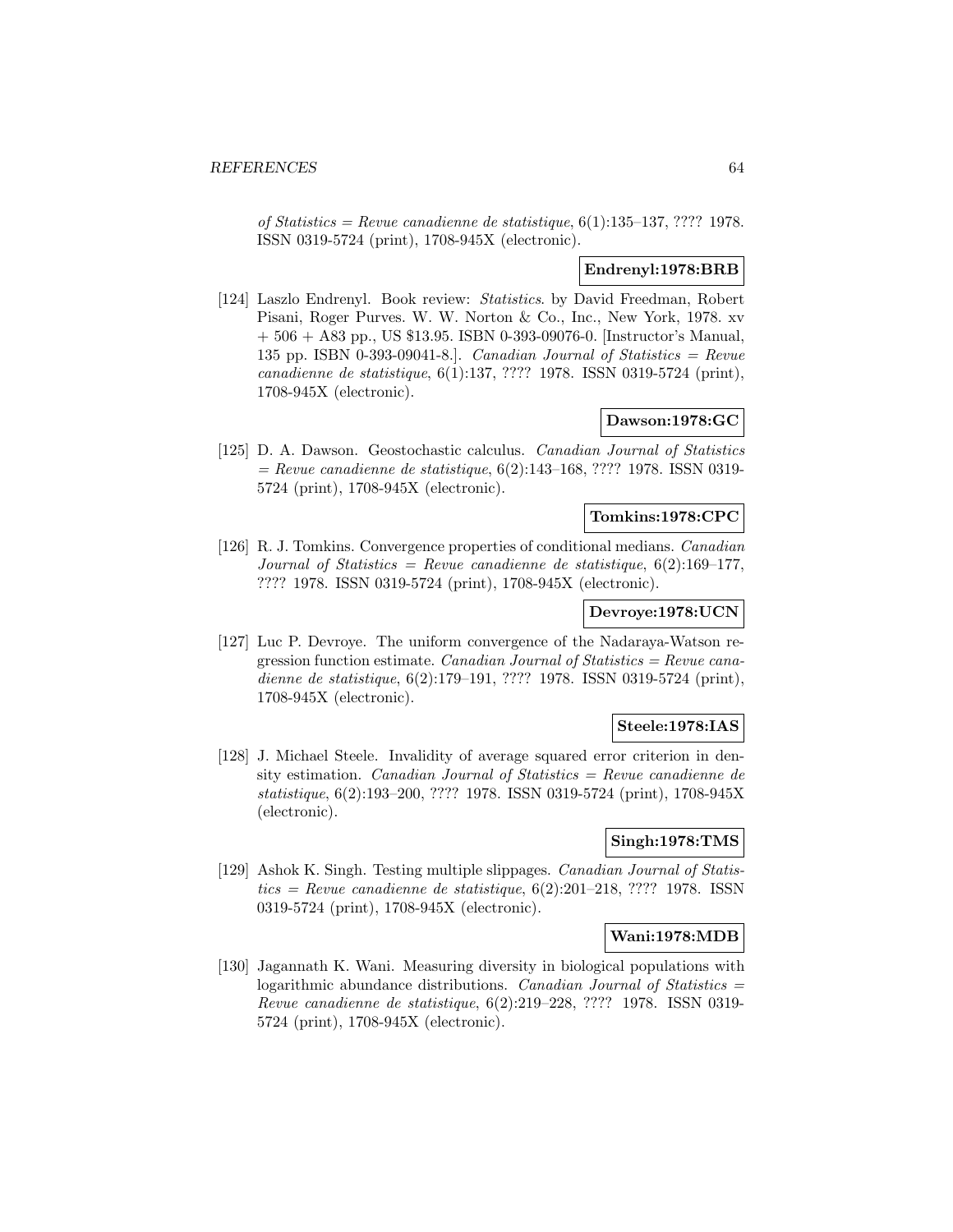#### **Guttman:1978:ECE**

[131] Irwin Guttman and G. C. Tiao. Effect of correlation on the estimation of a mean in the presence of spurious observations. Canadian Journal of  $Statistics = Revenue canadienne de statistic, 6(2):229-247, ???? 1978.$ ISSN 0319-5724 (print), 1708-945X (electronic).

# **Koul:1978:CTT**

[132] Hira L. Koul. A class of tests for testing "new is better than used". Canadian Journal of Statistics = Revue canadienne de statistique,  $6(2)$ : 249–271, ???? 1978. ISSN 0319-5724 (print), 1708-945X (electronic).

#### **Foutz:1978:ADL**

[133] Robert V. Foutz and R. C. Srivastava. The asymptotic distribution of the likelihood ratio when the model is incorrect. Canadian Journal of Statistics = Revue canadienne de statistique,  $6(2):273-279, ????$  1978. ISSN 0319-5724 (print), 1708-945X (electronic).

## **Tracy:1978:BRB**

[134] Derrick S. Tracy. Book review: Foundations of Probability Theory, Statistical Inference, and Statistical Theories of Science. Proceedings of an International Research Colloquium held at the University of Western Ontario, London, Canada, 10–13 May 1973. Volume I: Foundations and Philosophy of Epistemic Applications of Probability Theory,  $xi + 308$ pp.; Volume II: Foundations and Philosophy of Statistical Inference, xi + 455 pp.; Volume III: Foundations and Philosophy of Statistical Theories in the Physical Sciences,  $xi + 308$  pp. edited by W. L. Harper, C. A. Hooker, D. Reidel Publishing Company, Dordrecht, The Netherlands, 1976. Set: US \$105.00. ISBN 90-277-0614-X. Canadian Journal of Statis $tics = Revue$  canadienne de statistique, 6(2):281–283, ???? 1978. ISSN0319-5724 (print), 1708-945X (electronic).

### **Reilly:1978:BRB**

[135] Park M. Reilly. Book review: Probability and Statistics for Engineers and Scientists by Ronald E. Walpole, Raymond H. Myers. Second Edition. Macmillan Publishing Co., Inc., New York, 1978. xii + 580 pp. US \$16.95. ISBN 0-02-424110-5. Canadian Journal of Statistics = Revue canadienne de statistique, 6(2):283–284, ???? 1978. ISSN 0319-5724 (print), 1708- 945X (electronic).

# **Ong:1979:EFS**

[136] B. G. Ong and L. L. Campbell. Estimation of frequencies of sinusoids in the presence of noise. *Canadian Journal of Statistics = Revue canadienne*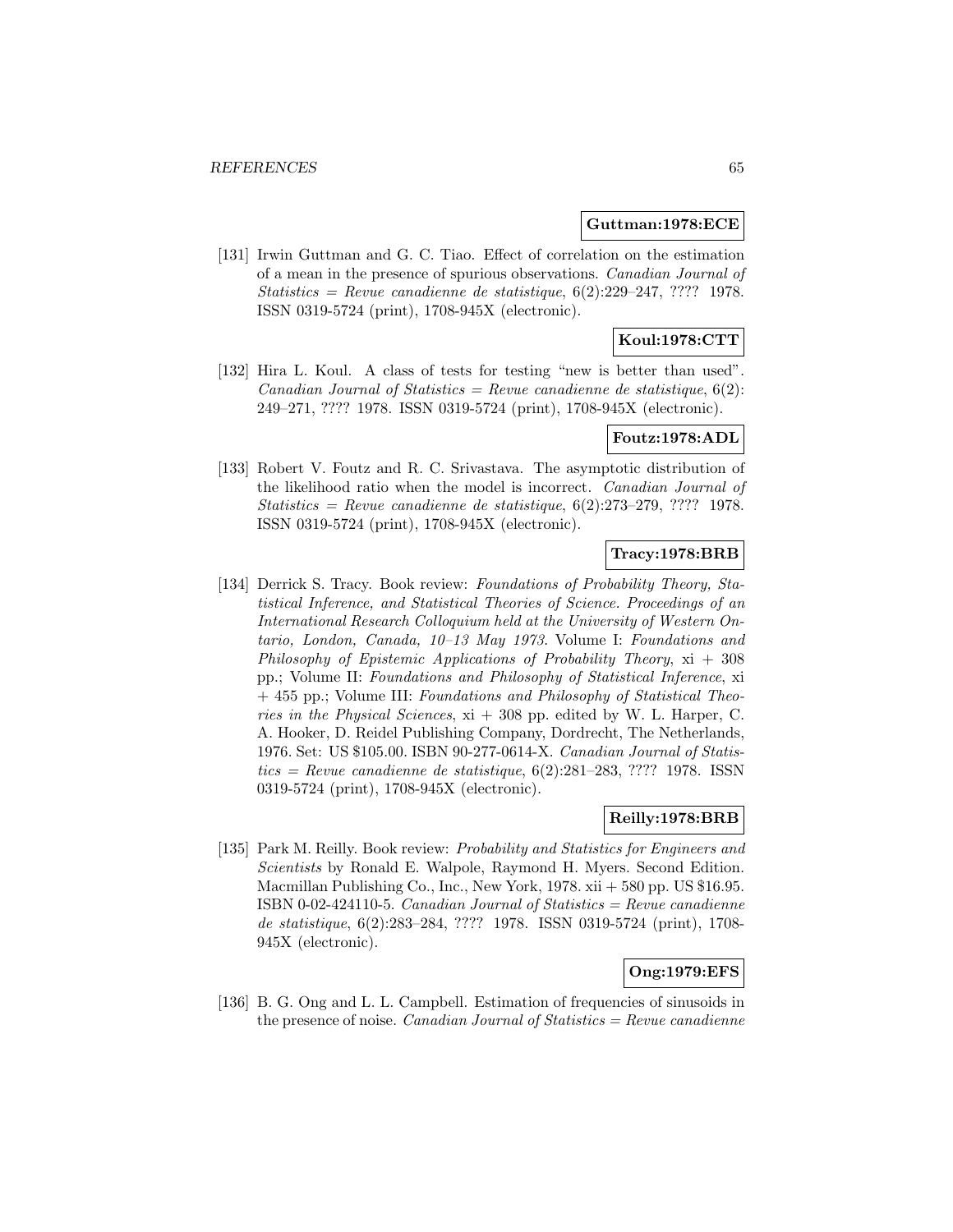de statistique, 7(1):11–19, ???? 1979. ISSN 0319-5724 (print), 1708-945X (electronic).

# **Brillinger:1979:APP**

[137] David R. Brillinger. Analyzing point processes subjected to random deletions. Canadian Journal of Statistics = Revue canadienne de statistique, 7(1):21–27, ???? 1979. ISSN 0319-5724 (print), 1708-945X (electronic).

# **DuBien:1979:MCM**

[138] Janice L. DuBien and William D. Warde. A mathematical comparison of the members of an infinite family of agglomerative clustering algorithms. Canadian Journal of Statistics = Revue canadienne de statistique,  $7(1)$ : 29–38, ???? 1979. ISSN 0319-5724 (print), 1708-945X (electronic).

# **Rizvi:1979:NMC**

[139] M. Haseeb Rizvi and R. W. Shorrock. A note on matrix-convexity. Canadian Journal of Statistics = Revue canadienne de statistique,  $7(1):39-41$ , ???? 1979. ISSN 0319-5724 (print), 1708-945X (electronic).

## **Koziol:1979:CMT**

[140] James A. Koziol and Amanda F. Nemec. On a Cramér–von Mises type statistic for testing bivariate independence. Canadian Journal of Statis $tics = Revenue canadienne de statisticque, 7(1):43-52, ???? 1979. ISSN$ 0319-5724 (print), 1708-945X (electronic).

### **Giri:1979:LMT**

[141] N. Giri. Locally minimax tests for multiple correlations. *Canadian Jour*nal of Statistics = Revue canadienne de statistique,  $7(1):53-60, ???$ 1979. ISSN 0319-5724 (print), 1708-945X (electronic).

# **Patil:1979:AMD**

[142] G. P. Patil and M. V. Ratnaparkhi. On additive and multiplicative damage models and the characterizations of linear and logarithmic exponential families. Canadian Journal of Statistics = Revue canadienne de statistique, 7(1):61–64, ???? 1979. ISSN 0319-5724 (print), 1708-945X (electronic).

# **Henderson:1979:OMS**

[143] Harold V. Henderson and S. R. Searle. Vec and vech operators for matrices, with some uses in Jacobians and multivariate statistics. Canadian Journal of Statistics = Revue canadienne de statistique,  $7(1):65-81, ????$ 1979. ISSN 0319-5724 (print), 1708-945X (electronic).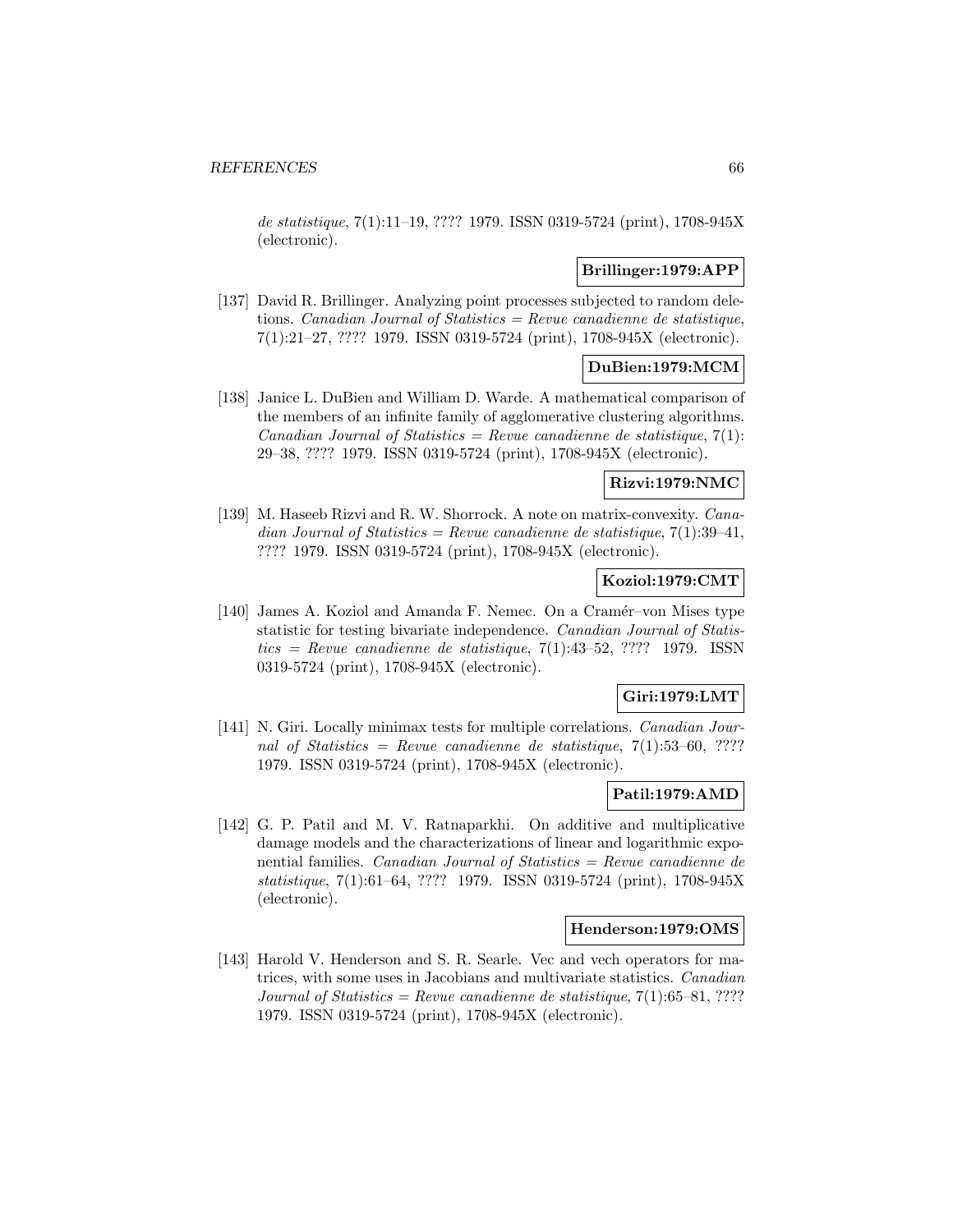#### **Weerahandi:1979:CGM**

[144] Samaradasa Weerahandi and James V. Zidek. A characterization of the general mean. Canadian Journal of Statistics = Revue canadienne de statistique, 7(1):83–90, ???? 1979. ISSN 0319-5724 (print), 1708-945X (electronic).

# **Gupta:1979:GFT**

[145] R. D. Gupta and D. G. Kabe. Goodness-of-fit tests of hypothesized canonical variables. Canadian Journal of Statistics  $=$  Revue canadienne de statistique, 7(1):91–96, ???? 1979. ISSN 0319-5724 (print), 1708-945X (electronic).

# **Draper:1979:IFO**

[146] Norman R. Draper and Agnes M. Herzberg. An investigation of firstorder and second-order designs for extrapolation outside a hypersphere. Canadian Journal of Statistics = Revue canadienne de statistique,  $7(1)$ : 97–101, ???? 1979. ISSN 0319-5724 (print), 1708-945X (electronic).

### **Dunnett:1979:BRBa**

[147] Charles W. Dunnett. Book review: A bibliography of multivariate statistical analysis, T. W. Anderson, Somesh Das Gupta, George P. H. Styan, Robert E. Krieger Publishing Co., Huntington, New York,  $1977. x + 642$ pp. US \$28.50. ISBN 0-88275-477-7. Canadian Journal of Statistics  $=$ Revue canadienne de statistique, 7(1):111, ???? 1979. ISSN 0319-5724 (print), 1708-945X (electronic).

## **Anderson:1979:BRB**

[148] Gary D. Anderson. Book review: BMDP-77, biomedical computer programs, P-series. by W. J. Dixon, series editor, and M. B. Brown editor 1977 edition. Systems, program and statistical development: L. Engelman, J. W. Frane and R. I. Jennrich. University of California Press, Berkeley, 1977. xiii + 880 pp. C \$16.20, US \$10.50. ISBN 0-520-03569-0. Canadian Journal of Statistics = Revue canadienne de statistique,  $7(1)$ : 111–113, ???? 1979. ISSN 0319-5724 (print), 1708-945X (electronic).

# **Ahmad:1979:BRB**

[149] Ibrahim Ahmad and M. S. Srivastava. Book review: Multivariate statistical inference, by Narayan C. Giri academic press,  $1977$ . xvi  $+319$  pp. C \$34.20, US \$25.00. ISBN 0-12-285650-3. Canadian Journal of Statis $tics = Revenue canadienne de statistique, 7(1):113-115, ???? 1979. ISSN$ 0319-5724 (print), 1708-945X (electronic).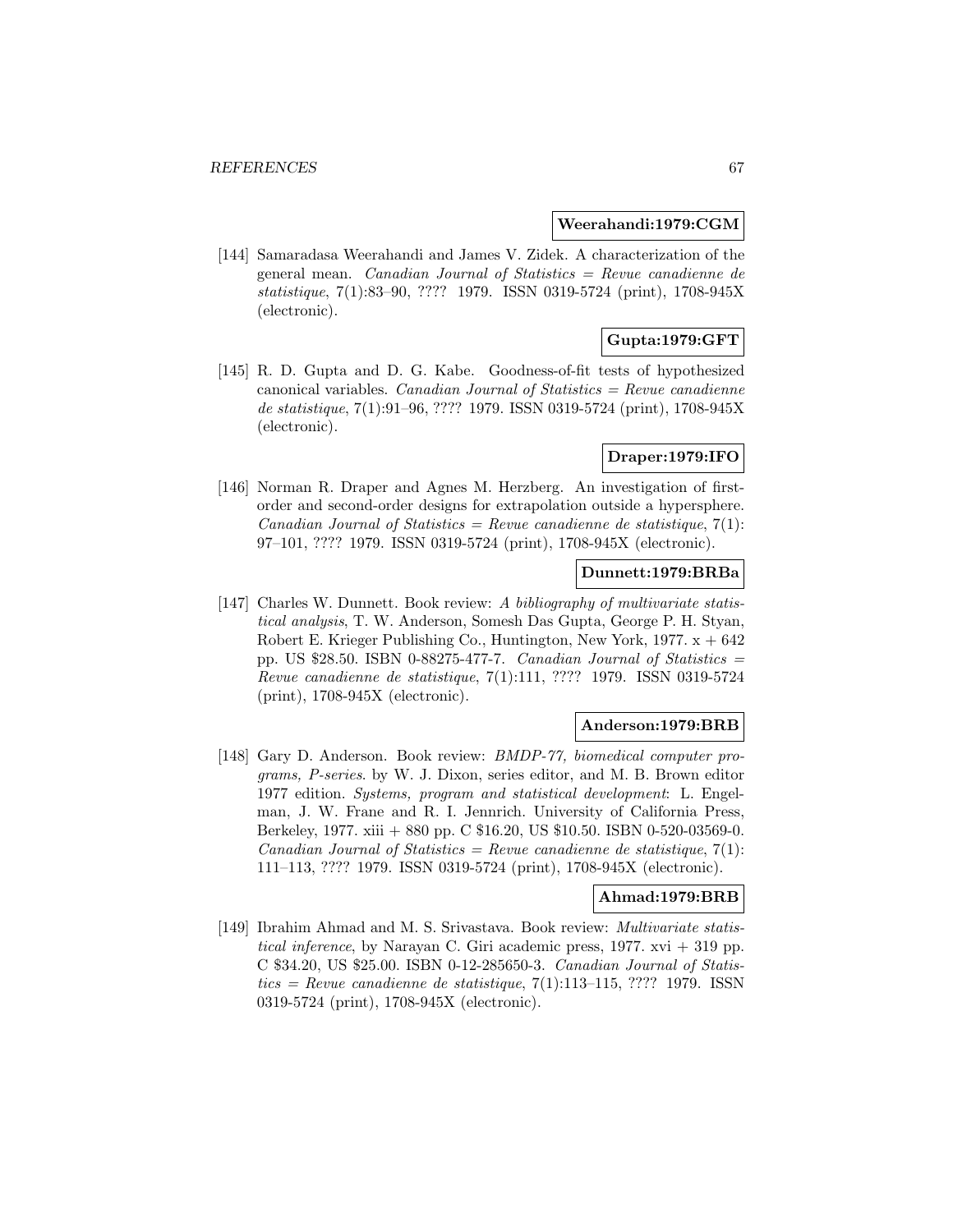#### **Macdonald:1979:BRB**

[150] D. M. Macdonald. Book review: *Branching processes*, Anatole Joffe, Peter Ney. Marcel Dekker Inc., New York,  $1978. x + 322$  pp. US \$34.50. ISBN 0-8247-6800-0. Canadian Journal of Statistics = Revue canadienne de statistique, 7(1):115–116, ???? 1979. ISSN 0319-5724 (print), 1708- 945X (electronic).

# **Styan:1979:BRB**

[151] George P. H. Styan. Book review: International encyclopedia of statistics, William H. Kruskal, Judith M. Tanur. The free press, New York, and Collier Macmillan, London and Toronto, 1978. Volume 1, A–N, and volume 2, O–Z and index, xxi + 1350 pp. \$100.00. ISBN 0-02-917960-2. [16 pp. Prospectus available free from the publishers.]. Canadian Journal of Statistics = Revue canadienne de statistique,  $7(1):116-117, ????$ 1979. ISSN 0319-5724 (print), 1708-945X (electronic).

### **Santalo:1979:BRB**

[152] Luis A. Santaló. Book review: Géométrie différentielle stochastique, par Paul Malliavin Notes rédigées par Danièle Dehen et Dominique Michel. Séminaire de mathématiques supérieures, Département de mathématiques et de statistique, Université de Montréal, vol. 64. Les presses de l'université de Montréal, Montréal, Québec, 1978. 144 pp.  $$8.00. ISBN 0-8405-0425-X.$  Canadian Journal of Statistics = Revue canadienne de statistique, 7(1):117–118, ???? 1979. ISSN 0319-5724 (print), 1708-945X (electronic).

### **Draper:1979:DGA**

[153] Norman R. Draper and Agnes M. Herzberg. Designs to guard against outliers in the présence or absence of model bias. Canadian Journal of Statistics = Revue canadienne de statistique,  $7(2):127-135$  (1980), ???? 1979. ISSN 0319-5724 (print), 1708-945X (electronic).

#### **Shillington:1979:TLF**

[154] E. Richard Shillington. Testing lack of fit in regression without replication. Canadian Journal of Statistics = Revue canadienne de statistique, 7 (2):137–146, ???? 1979. ISSN 0319-5724 (print), 1708-945X (electronic).

# **Moore:1979:EDR**

[155] Marc Moore and Maurice Legault. Sur l'estimation du risque encouru en reconstruisant une forme aléatoire. (French) [On the estimation of risk in rebuilding a random form]. Canadian Journal of Statistics  $=$  Revue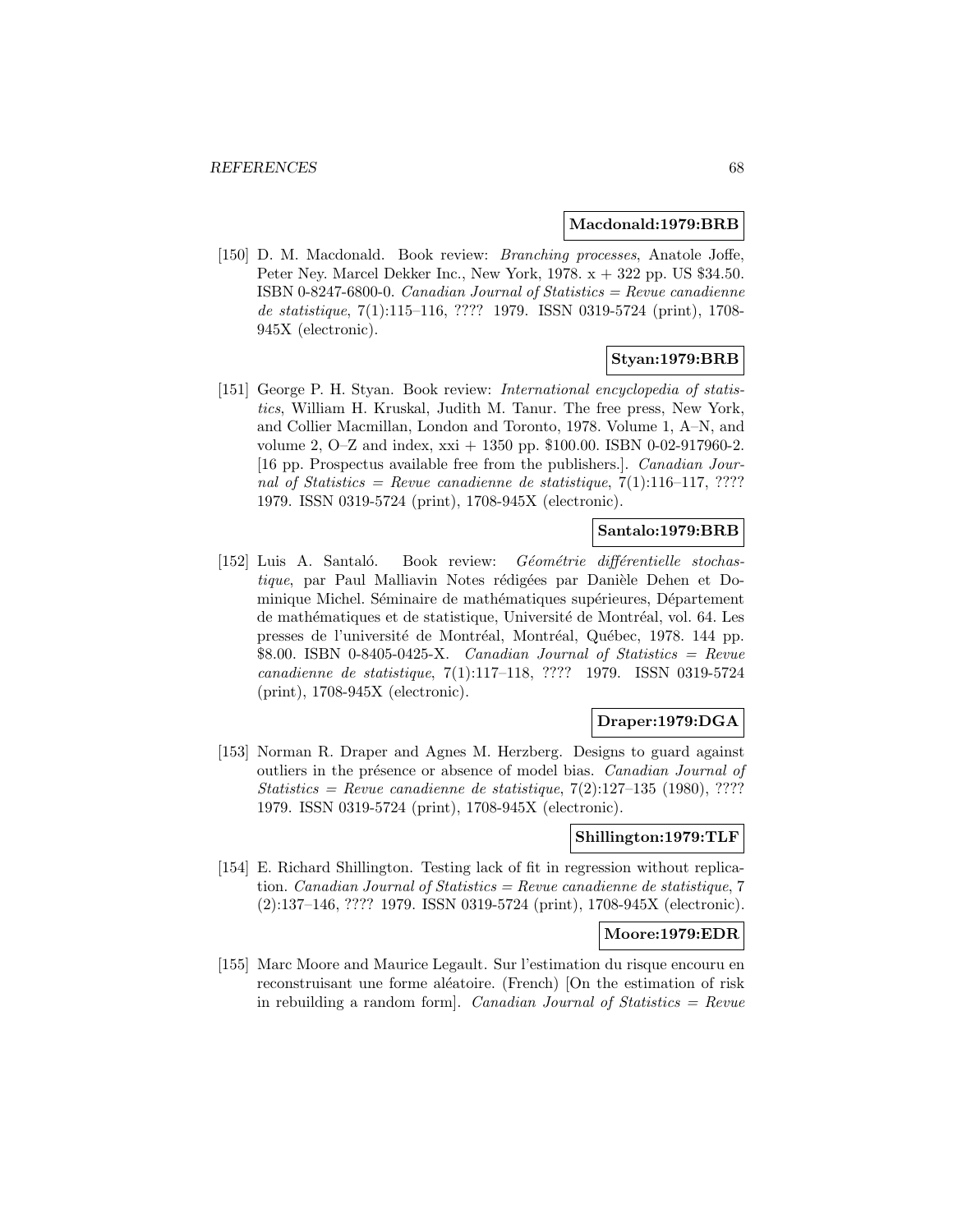canadienne de statistique, 7(2):147–158, ???? 1979. ISSN 0319-5724 (print), 1708-945X (electronic).

### **Devroye:1979:REM**

[156] Luc Devroye. Recursive estimation of the mode of a multivariate density. Canadian Journal of Statistics = Revue canadienne de statistique,  $7$ (2):159–167 (1980), ???? 1979. ISSN 0319-5724 (print), 1708-945X (electronic).

### **Donner:1979:DCT**

[157] Allan Donner. The design of a clinical trial with several patient categories. Canadian Journal of Statistics = Revue canadienne de statistique, 7(2):169–176, ???? 1979. ISSN 0319-5724 (print), 1708-945X (electronic).

#### **Ranganathan:1979:THR**

[158] J. Ranganathan and B. K. Kale. Tests of hypotheses for reliability functions in two-parameter exponential models. Canadian Journal of Statis $tics = Revue$  canadienne de statistique, 7(2):177–184 (1980), ???? 1979.ISSN 0319-5724 (print), 1708-945X (electronic).

#### **Ramasubban:1979:CAR**

[159] T. A. Ramasubban. A comparison of alternative rate estimators in some frequently used growth models. *Canadian Journal of Statistics = Revue* canadienne de statistique, 7(2):185–192, ???? 1979. ISSN 0319-5724 (print), 1708-945X (electronic).

### **Tsui:1979:MED**

[160] Kam-Wah Wah Tsui. Multiparameter estimation of discrete exponential distributions. Canadian Journal of Statistics = Revue canadienne de statistique, 7(2):193–200 (1980), ???? 1979. ISSN 0319-5724 (print), 1708-945X (electronic).

# **Tsui:1979:EPM**

[161] Kam-Wah Wah Tsui. Estimation of Poisson means under weighted squared error loss. Canadian Journal of Statistics  $=$  Revue canadienne de statistique, 7(2):201–204 (1980), ???? 1979. ISSN 0319-5724 (print), 1708-945X (electronic).

#### **Sterling:1979:SPM**

[162] Theodor D. Sterling. Statistical problems in multi-variate (etiological) surveys. Canadian Journal of Statistics  $=$  Revue canadienne de statistique, 7(2):205–215, ???? 1979. ISSN 0319-5724 (print), 1708-945X (electronic).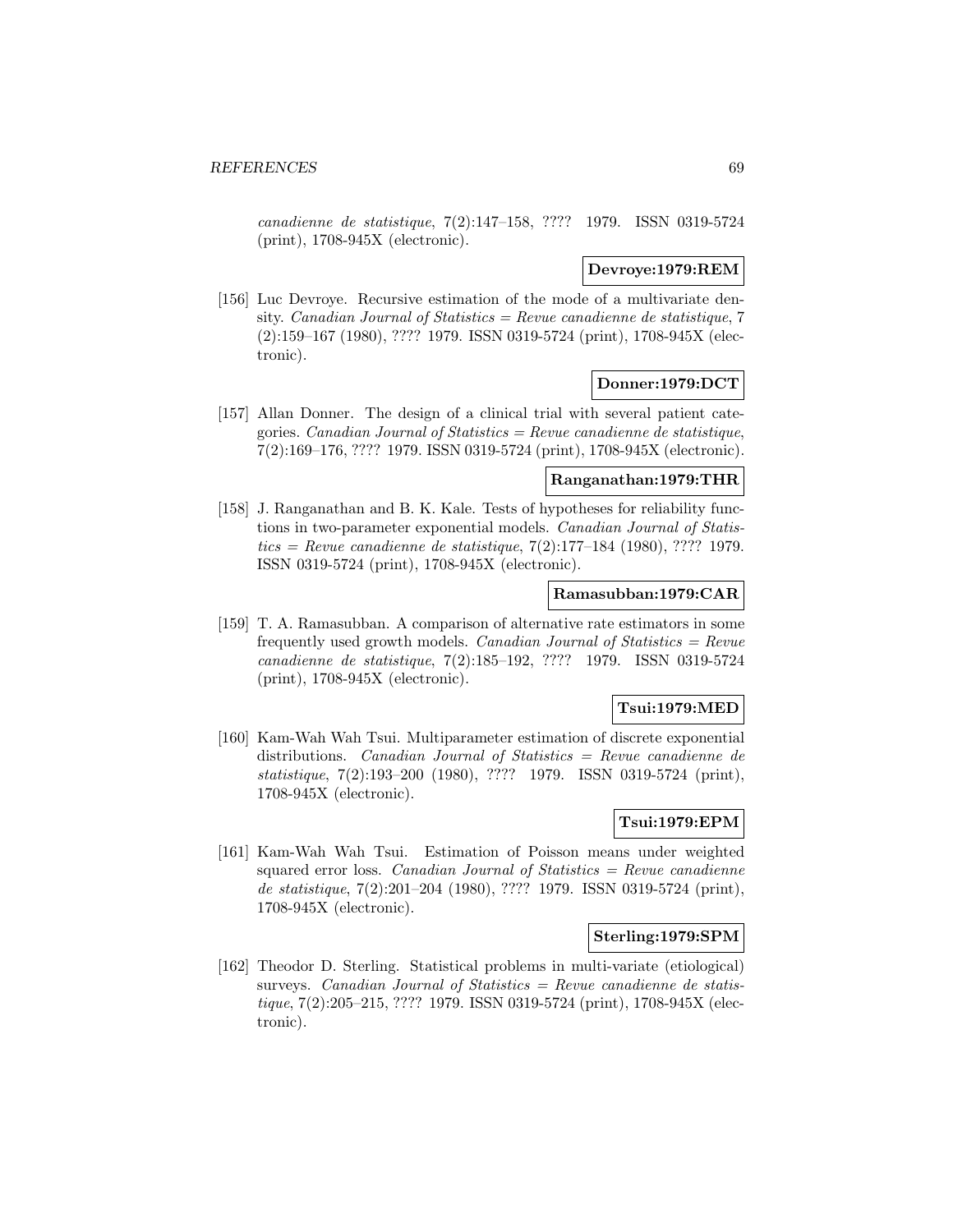### **Plante:1979:VFT**

[163] André Plante. On the validation of fiducial techniques. Canadian Journal of Statistics = Revue canadienne de statistique,  $7(2):217-226$  (1980), ???? 1979. ISSN 0319-5724 (print), 1708-945X (electronic).

# **Plante:1979:SPS**

[164] André Plante. Structured probability statements. *Canadian Journal of*  $Statistics = Revenue canadienne de statistic, 7(2):227-232 (1980), ????$ 1979. ISSN 0319-5724 (print), 1708-945X (electronic).

## **Dunnett:1979:BRBb**

[165] Charles W. Dunnett. Book review: Proceedings of the computer science and statistics: 12th annual symposium on the interface. Edited by Jane F. Gentleman. University of Waterloo, Waterloo, Ontario, 1979. xiii + 500 pp. C \$25.00, US \$22.50. (Order from Jane F. Gentleman. Department of Statistics, University of Waterloo, Waterloo, Ontario N2L 3G1.). Canadian Journal of Statistics = Revue canadienne de statistique,  $7(2)$ : 233, ???? 1979. ISSN 0319-5724 (print), 1708-945X (electronic).

# **Ali:1979:BRB**

[166] Mir Maswood Ali. Book review: *Characterizations of the normal proba*bility law, by A. M. Mathai and G. Pederzoli. Wiley Eastern, New Delhi, and Halsted Press, New York, 1977.  $x + 149$  pp, US \$8.50, f3.50. ISBN  $0-470-99322-7$ . Canadian Journal of Statistics = Revue canadienne de statistique, 7(2):233–234, ???? 1979. ISSN 0319-5724 (print), 1708-945X (electronic).

# **Dunnett:1979:BRBc**

[167] Charles W. Dunnett. Book review: Applied statistics. by John Neter, William Wasserman and G. A. Whitmore. Allyn and Bacon, Inc., Boston, 1978. xix + 743 pp., \$23.50. ISBN 0-205-05982-1. Solutions Manual and Guide, iii  $+$  143 pp. ISBN 0-205-06038-2. Test Manual by Kenneth Schneider, Randall Byers and Daniel Brick, [4] + 130 pp. ISBN 0-205-05983-X. Canadian Journal of Statistics = Revue canadienne de statistique, 7(2):234–235, ???? 1979. ISSN 0319-5724 (print), 1708-945X (electronic).

#### **Dunnett:1979:BRBd**

[168] Charles W. Dunnett. Book review: Selected Tables in Mathematical Statistics, Volume V. Edited by D. B. Owen and R. E. Odeh for The Institute of Mathematical Statistics. American Mathematical Society, Providence, Rhode Island, 1977. viii + 263 pp. US \$16.80. ISBN 0-8218-1905-4.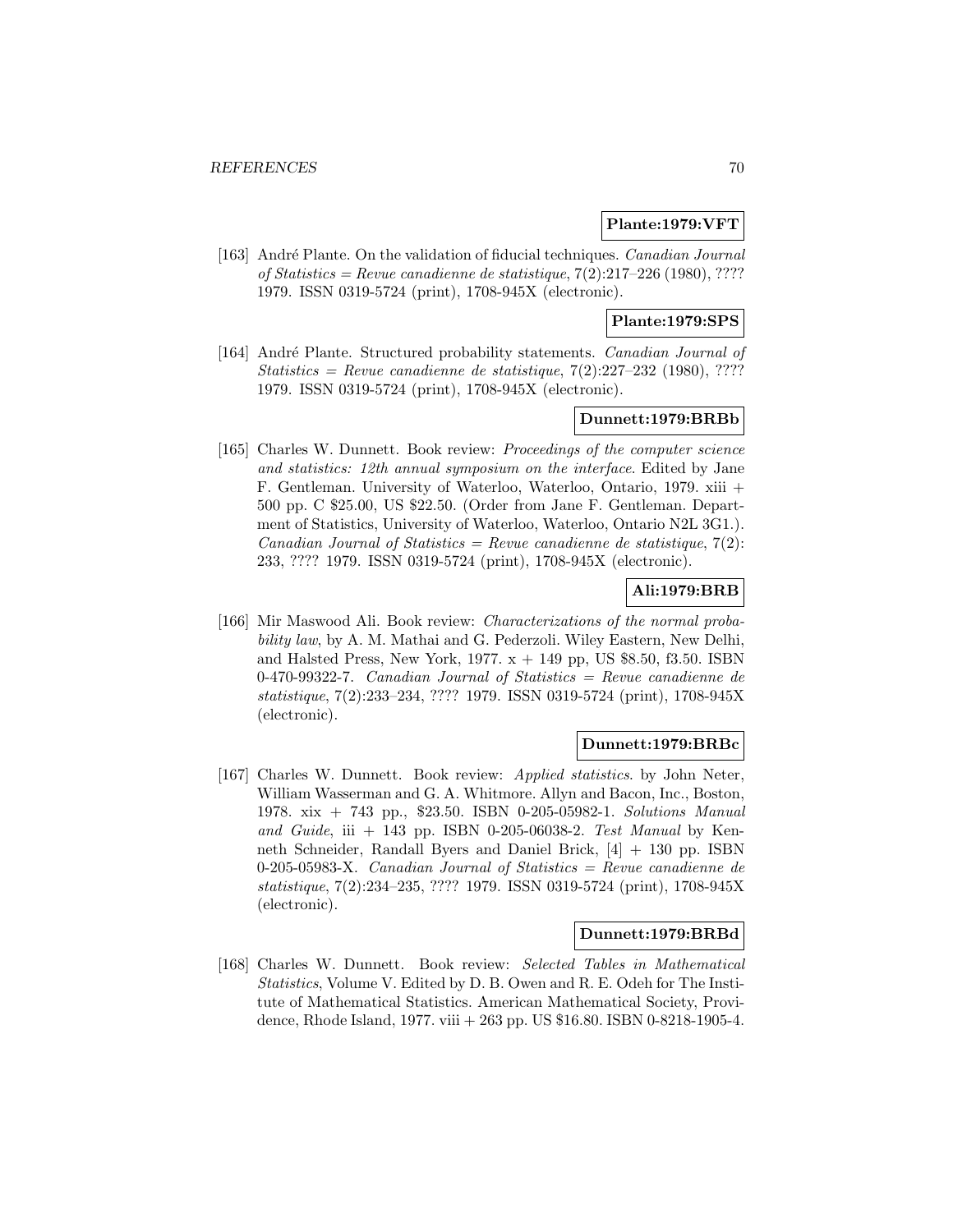Canadian Journal of Statistics = Revue canadienne de statistique,  $7(2)$ : 235, ???? 1979. ISSN 0319-5724 (print), 1708-945X (electronic).

### **Chorneyko:1979:BRB**

[169] I. Chorneyko. Book review: A primer in probability. By Kathleen Subrahmaniam. Statistics: Textbooks and monographs, vol. 28. Marcel Dekker, Inc., New York, 1979. 344 pp. US \$12.50. ISBN 0-8247-6836-1. Canadian Journal of Statistics = Revue canadienne de statistique,  $7(2):236-237$ , ???? 1979. ISSN 0319-5724 (print), 1708-945X (electronic).

# **Anonymous:1979:BRB**

[170] Anonymous. Book review: Introductory statistics. by Thomas H. Wonnacott and Ronald J. Wonnacott. third edition. John Wiley & Sons, Inc., New York, 1977. xxii + 650 pp. US \$18.95. ISBN 0-471-95982-0. Canadian Journal of Statistics = Revue canadienne de statistique,  $7(2):237$ , ???? 1979. ISSN 0319-5724 (print), 1708-945X (electronic).

# **Maag:1980:FHM**

[171] Urs R. Maag. The first honorary members of the Statistical Society of Canada. Canadian Journal of Statistics  $=$  Revue canadienne de statistique, 8(1):6, ???? 1980. ISSN 0319-5724 (print), 1708-945X (electronic).

## **Tardif:1980:ADC**

[172] Serge Tardif. On the asymptotic distribution of a class of aligned rank order test statistics in randomized block designs. Canadian Journal of  $Statistics = Revenue$  canadienne de statistique,  $8(1):7-25,????$  1980. ISSN 0319-5724 (print), 1708-945X (electronic).

## **VanDerMerwe:1980:MRA**

[173] A. Van Der Merwe and J. V. Zidek. Multivariate regression analysis and canonical variates. Canadian Journal of Statistics  $=$  Revue canadienne de statistique, 8(1):27–39, ???? 1980. ISSN 0319-5724 (print), 1708-945X (electronic).

#### **Feuerverger:1980:CIS**

[174] A. Feuerverger and D. A. S. Fraser. Categorical information and the singular linear model. Canadian Journal of Statistics  $=$  Revue canadienne de statistique, 8(1):41–45, ???? 1980. ISSN 0319-5724 (print), 1708-945X (electronic).

# **Kadiyala:1980:SFS**

[175] Krishna Kadiyala. Some finite sample properties of generalized ridge regression estimators. Canadian Journal of Statistics  $=$  Revue canadienne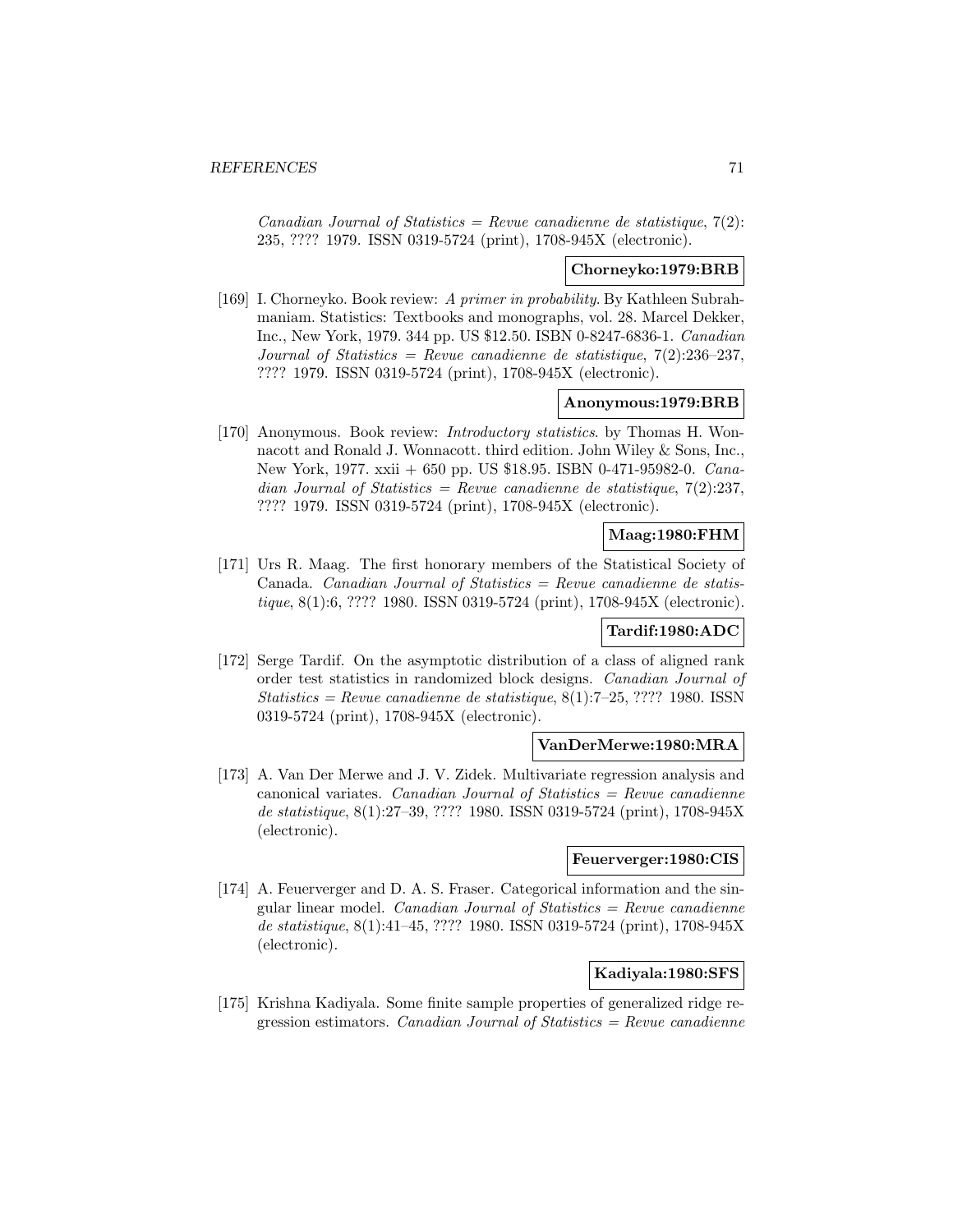de statistique, 8(1):47–58, ???? 1980. ISSN 0319-5724 (print), 1708-945X (electronic).

#### **Chikkagoudar:1980:EME**

[176] M. S. Chikkagoudar and S. H. Kunchur. Estimation of the mean of an exponential distribution in the presence of an outlier. Canadian Journal of Statistics = Revue canadienne de statistique,  $8(1):59-63, ????$  1980. ISSN 0319-5724 (print), 1708-945X (electronic).

## **Raktoe:1980:AGD**

[177] B. L. Raktoe, H. Pesotan, and W. T. Federer. On aliasing and generalized defining relationships of factorial arrangements. Canadian Journal of Statistics = Revue canadienne de statistique,  $8(1):65-77, ????$  1980. ISSN 0319-5724 (print), 1708-945X (electronic).

## **Evans:1980:CTR**

[178] M. Evans. γ-confidence tolerance regions. Canadian Journal of Statistics  $=$  Revue canadienne de statistique, 8(1):79–85, ???? 1980. ISSN 0319-5724 (print), 1708-945X (electronic).

# **Hill:1980:MLE**

[179] David L. Hill, Roy Saunders, and Purushottam W. Laud. Maximum likelihood estimation for mixtures. Canadian Journal of Statistics = Revue canadienne de statistique, 8(1):87–93, ???? 1980. ISSN 0319-5724 (print), 1708-945X (electronic).

# **Wild:1980:LFA**

[180] C. J. Wild. Loss functions and admissibility of normal variance estimators. Canadian Journal of Statistics = Revue canadienne de statistique, 8(1):95–101, ???? 1980. ISSN 0319-5724 (print), 1708-945X (electronic).

#### **Wong:1980:MMM**

[181] Chi Song Wong and Kai Sang Wong. Minima and maxima in multivariate analysis. Canadian Journal of Statistics  $=$  Revue canadienne de statistique, 8(1):103–113, ???? 1980. ISSN 0319-5724 (print), 1708-945X (electronic).

# **McDonald:1980:PAM**

[182] David R. McDonald. On the Poisson approximation to the multinomial distribution. Canadian Journal of Statistics  $=$  Revue canadienne de statistique, 8(1):115–118, ???? 1980. ISSN 0319-5724 (print), 1708- 945X (electronic).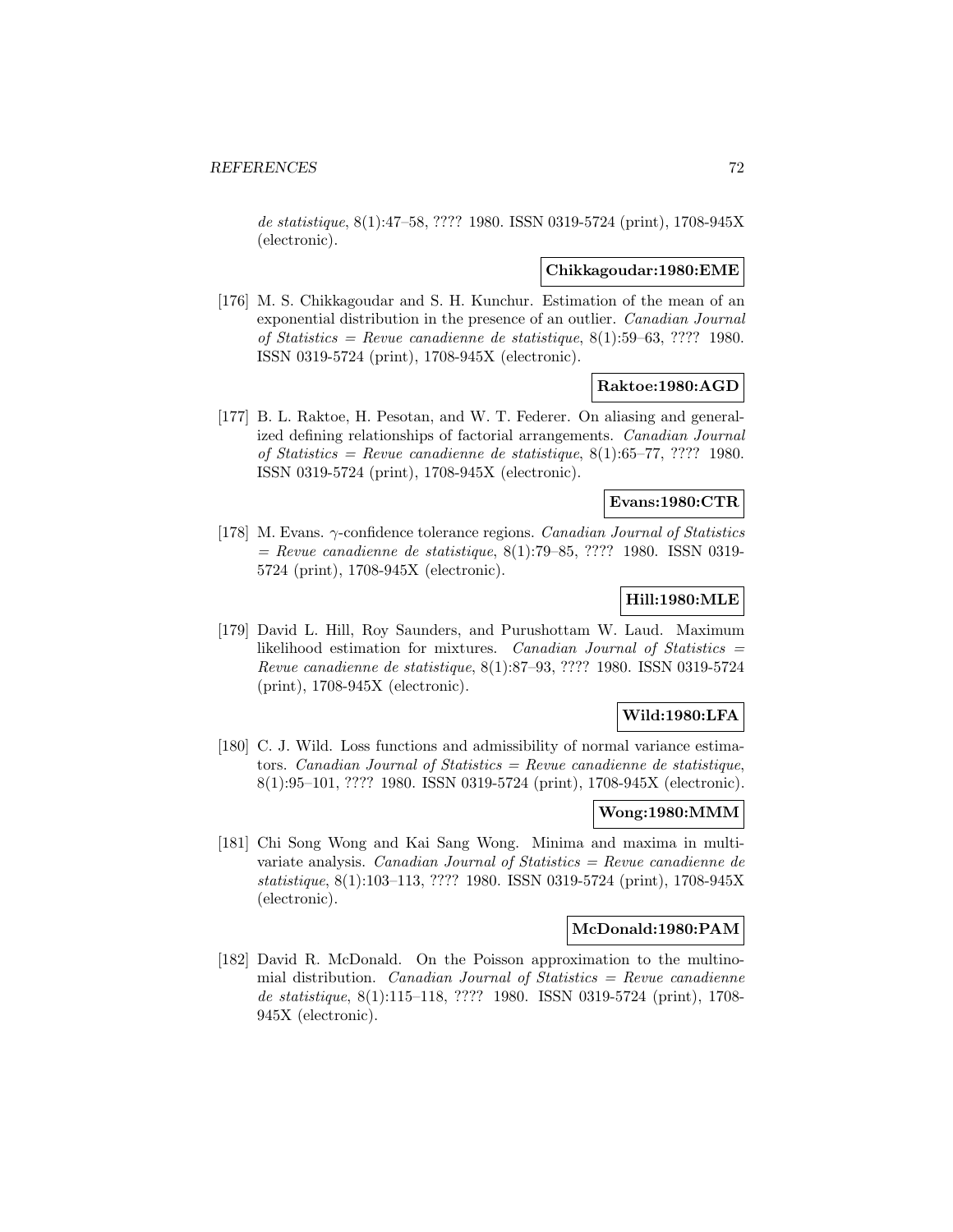#### **Carter:1980:ADL**

[183] E. M. Carter and M. S. Srivastava. Asymptotic distribution of the latent roots of the noncentral Wishart distribution and the power of the likelihood ratio test for nonadditivity. Canadian Journal of Statistics  $=$ Revue canadienne de statistique, 8(1):119–134, ???? 1980. ISSN 0319- 5724 (print), 1708-945X (electronic).

# **Wets:1980:BRB**

[184] Roger Wets. Book review: *Problèmes d'optimisation en calcul des prob*abilités, par Serge Dubuc. Séminaire de Mathématiques Supérieures, vol. 62. Les Presses de l'Université de Montréal, Québec, 1978. 137 pp. \$8.00. ISBN 0-8405-0413-6. Canadian Journal of Statistics = Revue canadienne de statistique, 8(1):141, ???? 1980. ISSN 0319-5724 (print), 1708-945X (electronic).

## **Raktoe:1980:BRB**

[185] B. Leo Raktoe. Book review: Orthogonal designs: Quadratic forms and Hadamard matrices. by Anthony V. Geramita and Jennifer Seberry. Lecture Notes in Pure and Applied Mathematics Series, vol. 45. Marcel Dekker, Inc. New York, 1979. 480 pp. US \$35.00. ISBN 0-8247-6774-8. Canadian Journal of Statistics = Revue canadienne de statistique,  $8(1)$ : 141–143, ???? 1980. ISSN 0319-5724 (print), 1708-945X (electronic).

# **Dubuc:1980:BRB**

[186] Critique Par Serge Dubuc. Book review: Chaˆınes de Markov sur les permutations, par Gérard Letac. séminaire de mathématiques supérieures, vol. 63. les presses de l'université de Montréal, Montréal, Québec, 1978. 117 pp.  $$8.00.$  ISBN 0-8405-0412-8. Canadian Journal of Statistics = Revue canadienne de statistique, 8(1):143, ???? 1980. ISSN 0319-5724 (print), 1708-945X (electronic).

## **Ismail:1980:BRB**

[187] Mourad E. H. Ismail. Book review: The H-function with applications in statistics and other disciplines. by A. M. Mathai and R. K. Saxena. Wiley Eastern, New Delhi, and Halsted Press, New York, 1978. xii + 192 pp. US \$9.95. ISBN 0-470-26380-6. Canadian Journal of Statistics  $=$  Revue canadienne de statistique, 8(1):143–145, ???? 1980. ISSN 0319-5724 (print), 1708-945X (electronic).

#### **Broekhoven:1980:BRB**

[188] L. H. Broekhoven. Book review: Compact numerical methods for computers: Linear algebra and function minimisation. by J. C. Nash. Adam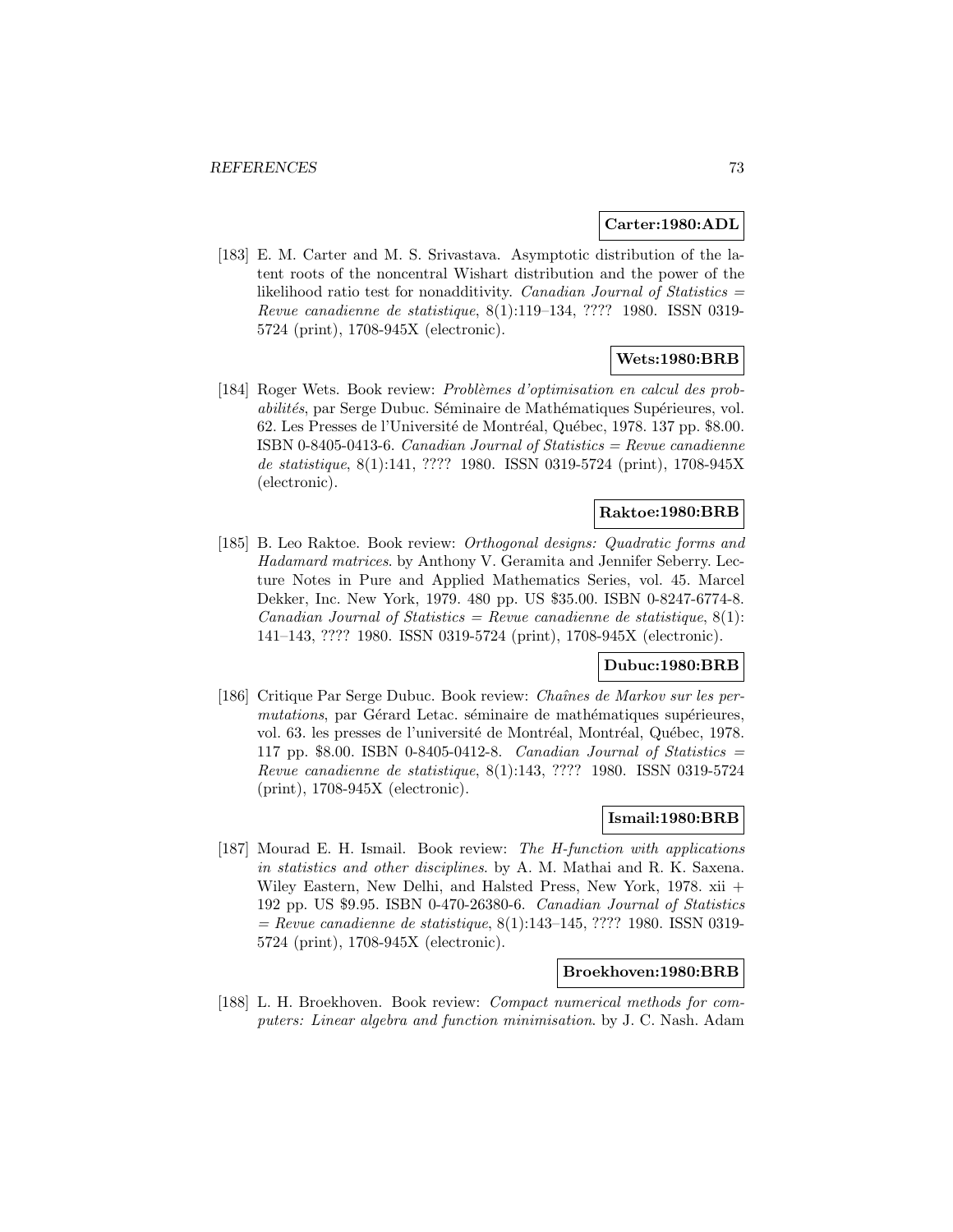Hilger Ltd., Bristol, 1979. ix + 227 pp. £12.50. ISBN 0-85274-330-0. Canadian Journal of Statistics = Revue canadienne de statistique,  $8(1)$ : 145–146, ???? 1980. ISSN 0319-5724 (print), 1708-945X (electronic).

## **Dunnett:1980:BRB**

[189] Charles W. Dunnett. Book review: Tables for normal tolerance limits, sampling plans, and screening. by Robert E. Odeh and D. B. Owen. Statistics: Textbooks and monographs, vol. 32. Marcel Dekker, Inc., New York, 1980. ix + 316 pp. US \$49.75. ISBN 0-8247-6944-9. *Canadian* Journal of Statistics = Revue canadienne de statistique,  $8(1):146-148$ , ???? 1980. ISSN 0319-5724 (print), 1708-945X (electronic).

## **Hinkley:1980:L**

[190] David V. Hinkley. Likelihood. *Canadian Journal of Statistics = Revue* canadienne de statistique, 8(2):151–163 (1981), ???? 1980. ISSN 0319- 5724 (print), 1708-945X (electronic).

# **Sarndal:1980:TWC**

[191] Carl-Erik Särndal. A two-way classification of regression estimation strategies in probability sampling. Canadian Journal of Statistics = Revue canadienne de statistique, 8(2):165–177 (1981), ???? 1980. ISSN 0319-5724 (print), 1708-945X (electronic).

## **Ivanoff:1980:FS**

[192] B. Gail Ivanoff. The function space  $D([0,\infty)^q,E$ ). Canadian Journal of  $Statistics = Revenue$  canadienne de statistique, 8(2):179–191 (1981), ????1980. ISSN 0319-5724 (print), 1708-945X (electronic).

## **Scholz:1980:TUD**

[193] F.-W. W. Scholz. Towards a unified definition of maximum likelihood. Canadian Journal of Statistics = Revue canadienne de statistique,  $8(2)$ : 193–203 (1981), ???? 1980. ISSN 0319-5724 (print), 1708-945X (electronic).

# **Sherif:1980:BSM**

[194] F. Sherif and Mary E. Thompson. A brand share model for Canadian cigarettes. Canadian Journal of Statistics = Revue canadienne de statistique, 8(2):205–215, ???? 1980. ISSN 0319-5724 (print), 1708-945X (electronic).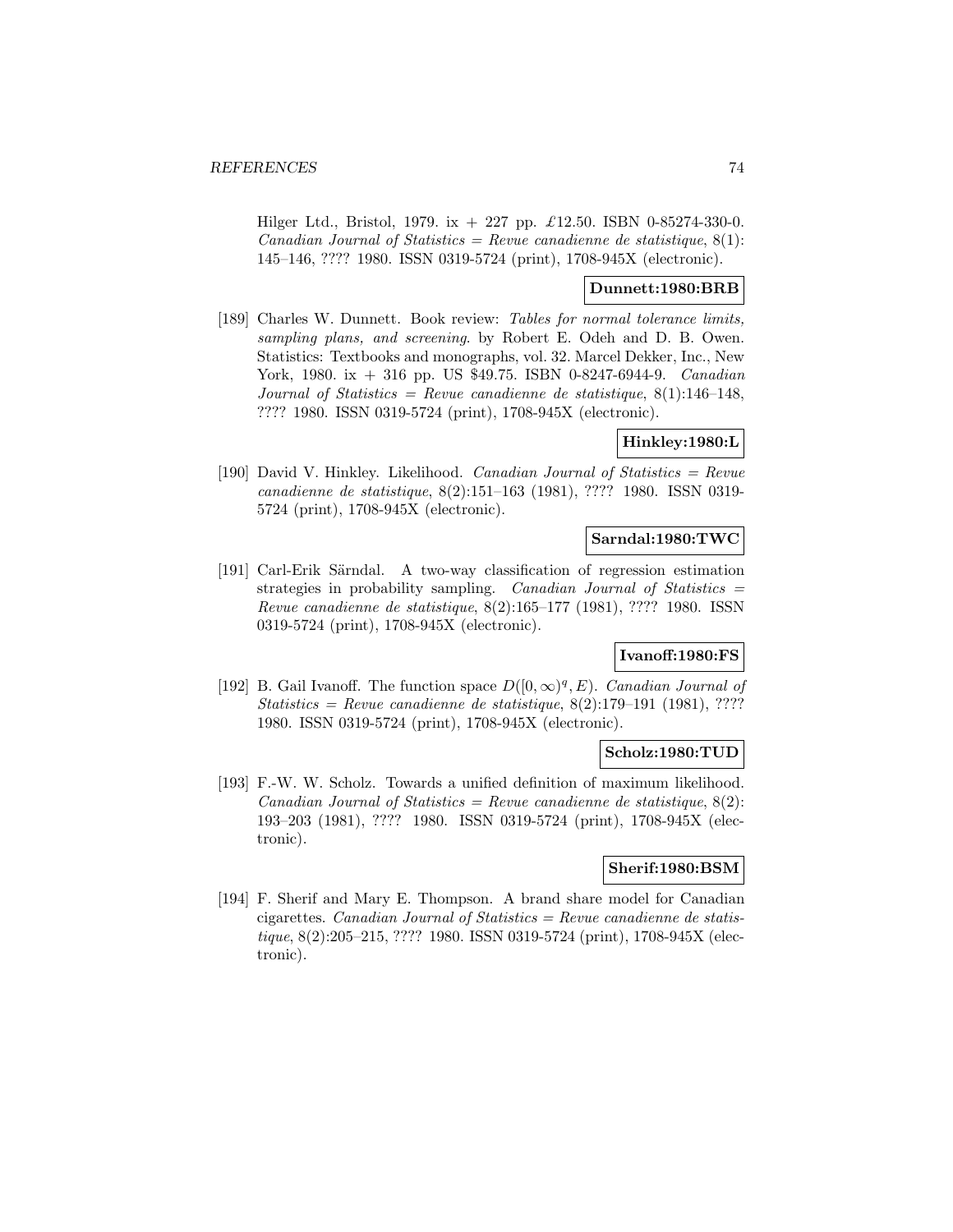#### **Smith:1980:ERR**

[195] Gary Smith. An example of ridge regression difficulties. Canadian Journal of Statistics = Revue canadienne de statistique,  $8(2):217-225, ????$ 1980. ISSN 0319-5724 (print), 1708-945X (electronic).

## **Sharma:1980:HFT**

[196] Shyam S. Sharma. On Hacking's fiducial theory of inference. Canadian Journal of Statistics = Revue canadienne de statistique,  $8(2):227-233$ (1981), ???? 1980. ISSN 0319-5724 (print), 1708-945X (electronic).

# **Basu:1980:RCI**

[197] A. K. Basu. On rates of convergence to infinitely divisible laws for dependent random variables. Canadian Journal of Statistics = Revue canadienne de statistique, 8(2):235–247 (1981), ???? 1980. ISSN 0319-5724 (print), 1708-945X (electronic).

#### **Srivastava:1980:EED**

[198] M. S. Srivastava. Effect of equicorrelation in detecting a spurious observation. Canadian Journal of Statistics  $=$  Revue canadienne de statistique, 8(2):249–251 (1981), ???? 1980. ISSN 0319-5724 (print), 1708-945X (electronic).

## **Srivastava:1980:CEU**

[199] Surendra K. Srivastava. A class of estimators using auxiliary information in sample surveys. *Canadian Journal of Statistics = Revue canadienne* de statistique, 8(2):253–254 (1981), ???? 1980. ISSN 0319-5724 (print), 1708-945X (electronic).

#### **Sharma:1980:BRB**

[200] Shashi N. Sharma. Book review: Perspectives Canada III, edited by H. J. Adler and D. Brusegard. Statistics Canada, Ottawa, Ontario, 1980. viii  $+ 312$  pp. C \$9.95. ISBN 0-660-90202-8. [Catalogue No. 11-511E, Supply and Services Canada, Ottawa, Ontario K1A OS9.1]. Canadian Journal of Statistics = Revue canadienne de statistique,  $8(2):255-256, ????$  1980. ISSN 0319-5724 (print), 1708-945X (electronic).

#### **Fellegi:1980:BRB**

[201] Ivan P. Fellegi. Book review: Privacy and government data banks: an internationai perspective. By David H. Flaherty. Mansell Publishing, London, 1979. 352 pp. f17.50, US. \$37.00. ISBN 0-7201-0930-2. Canadian Journal of Statistics = Revue canadienne de statistique,  $8(2):256-258$ , ???? 1980. ISSN 0319-5724 (print), 1708-945X (electronic).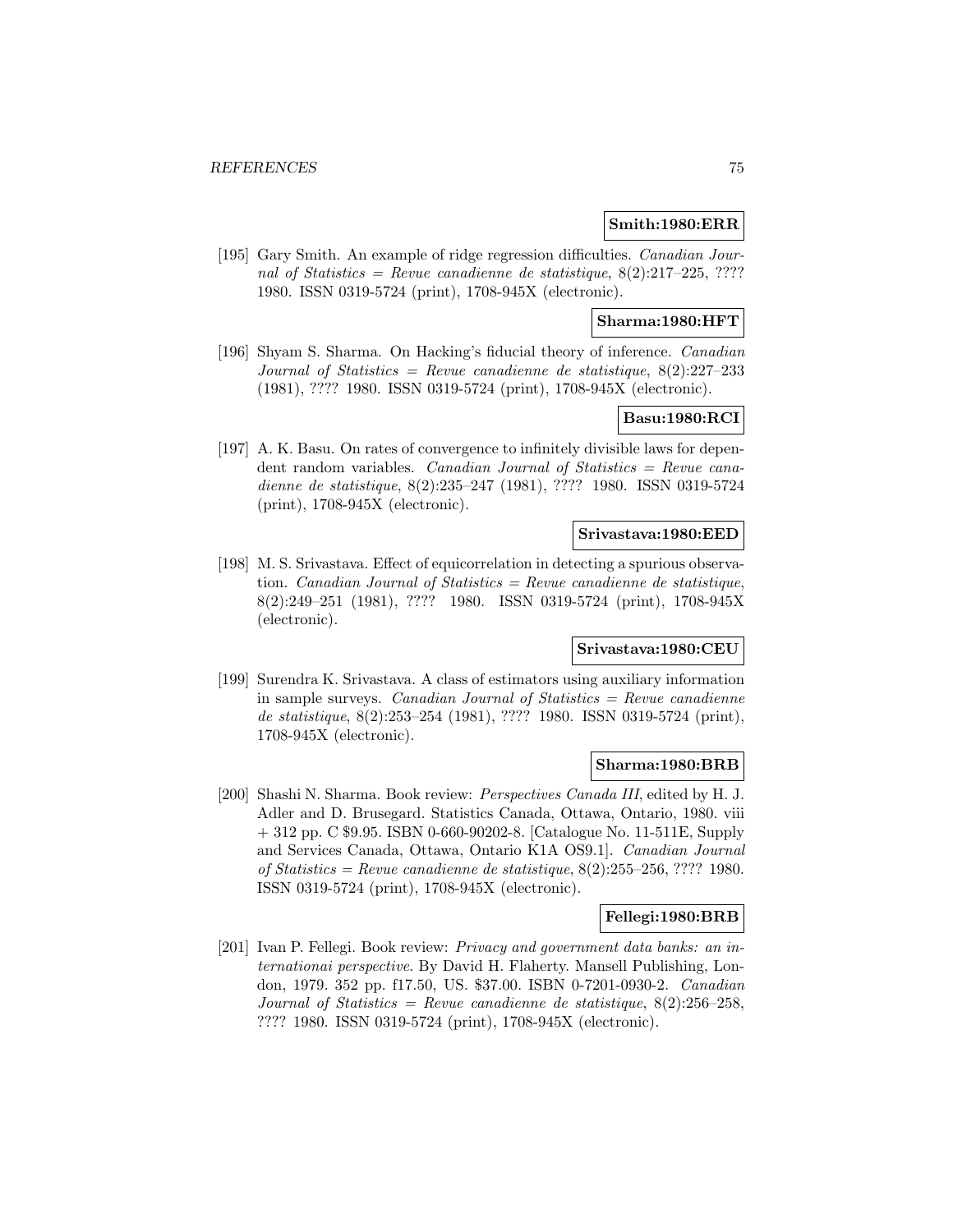#### **Enns:1980:BRB**

[202] Ernest G. Enns. Book review: Probability and statistics. by A. M. Mathai and P. N. Rathie. The Macmillan Company of India Ltd., Bombay, 1977. xv + 406 pp. f4.95, US \$13.85, C\$20.85, Rs.48.00. ISBN 0-333-19056-4, ISBN 0-333-90115-0. *Canadian Journal of Statistics = Revue canadienne* de statistique, 8(2):258–259, ???? 1980. ISSN 0319-5724 (print), 1708- 945X (electronic).

#### **Stanton:1980:BRB**

[203] Ralph G. Stanton. Book review: Lattice path combinatorics with statistical applications. by T. V. Narayana. Mathematical Expositions No. 23, University of Toronto Press, Toronto, Ontario, 1979. xii + 106 pp. C  $$15.00.$  ISBN 0-8020-5405-6. Canadian Journal of Statistics = Revue canadienne de statistique, 8(2):259, ???? 1980. ISSN 0319-5724 (print), 1708-945X (electronic).

# **Joe:1980:BRB**

[204] Harry Joe. Book review: Life Testing and Reliability Estimation. By S. K. Sinha and 6. K. Kale. Wiley Eastern, New Delhi, and Halsted Press, New York, 1980. vii + 196 pp. US \$21.20, \$4.50. ISBN 0-470-26911-1. Canadian Journal of Statistics = Revue canadienne de statistique,  $8(2)$ : 259–260, ???? 1980. ISSN 0319-5724 (print), 1708-945X (electronic).

# **Callen:1980:BRB**

[205] Jeffrey L. Callen. Book review: Stochastic dominance: an approach to decision-making under risk. edited by G. A. Whitmore and M. C. Findlay. Lexington Books (D. C. Heath and Co.), Lexington, Mass., 1978.  $xiv +$ 398 pp. C \$22.00. ISBN 0-669-01310-2. Canadian Journal of Statistics  $=$  Revue canadienne de statistique, 8(2):260–261, ???? 1980. ISSN 0319-5724 (print), 1708-945X (electronic).

## **Kiefer:1981:IOC**

[206] Jack C. Kiefer. The interplay of optimality and combinatorics in experimental design. Canadian Journal of Statistics = Revue canadienne de statistique, 9(1):1–10, ???? 1981. ISSN 0319-5724 (print), 1708-945X (electronic).

#### **Zwiers:1981:AMA**

[207] F. W. Zwiers. Autoregressive moving-average convolution processes on the unit circle. Canadian Journal of Statistics  $=$  Revue canadienne de statistique, 9(1):11–25, ???? 1981. ISSN 0319-5724 (print), 1708-945X (electronic).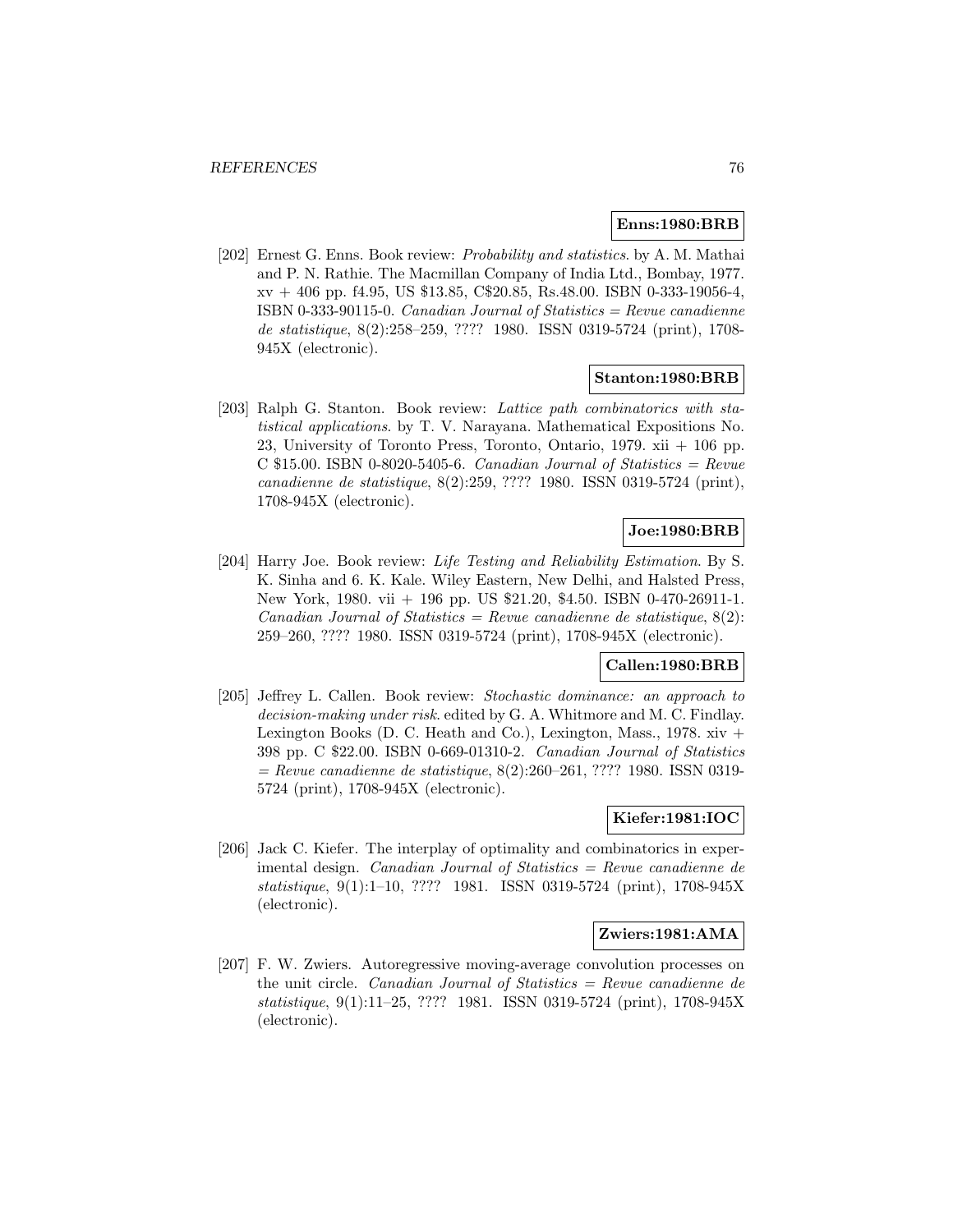## **Ghurye:1981:DAI**

[208] S. G. Ghurye and B. R. Johnson. Discrete approximations to the information integral. Canadian Journal of Statistics = Revue canadienne de statistique, 9(1):27–37, ???? 1981. ISSN 0319-5724 (print), 1708-945X (electronic).

# **Schaufele:1981:CTR**

[209] Ronald A. Schaufele. A class of time-reversible semi-Markov processes. Canadian Journal of Statistics = Revue canadienne de statistique,  $9(1)$ : 39–56, ???? 1981. ISSN 0319-5724 (print), 1708-945X (electronic).

## **Csaki:1981:EMR**

[210] E. Csáki and S. G. Mohanty. Excursion and meander in random walk. Canadian Journal of Statistics = Revue canadienne de statistique,  $9(1)$ : 57–70, ???? 1981. ISSN 0319-5724 (print), 1708-945X (electronic).

# **Dyer:1981:SPB**

[211] Danny Dyer. Structural probability bounds for the strong Pareto law. Canadian Journal of Statistics = Revue canadienne de statistique,  $9(1)$ : 71–77, ???? 1981. ISSN 0319-5724 (print), 1708-945X (electronic).

# **Holst:1981:AST**

[212] Lars Holst and J. S. Rao. Asymptotic spacings theory with applications to the two-sample problem. Canadian Journal of Statistics = Revue canadienne de statistique, 9(1):79–89, ???? 1981. ISSN 0319-5724 (print), 1708-945X (electronic).

## **Tan:1981:PFA**

[213] W. Y. Tan. The power function and an approximation for testing variance components in the presence of interaction in two-way random effects models. Canadian Journal of Statistics = Revue canadienne de statistique, 9(1):91–99, ???? 1981. ISSN 0319-5724 (print), 1708-945X (electronic).

## **Csorgo:1981:APR**

[214] M. Csörgő and Z. Rychlik. Asymptotic properties of randomly indexed sequences of random variables. Canadian Journal of Statistics  $=$  Revue canadienne de statistique, 9(1):101–107, ???? 1981. ISSN 0319-5724 (print), 1708-945X (electronic).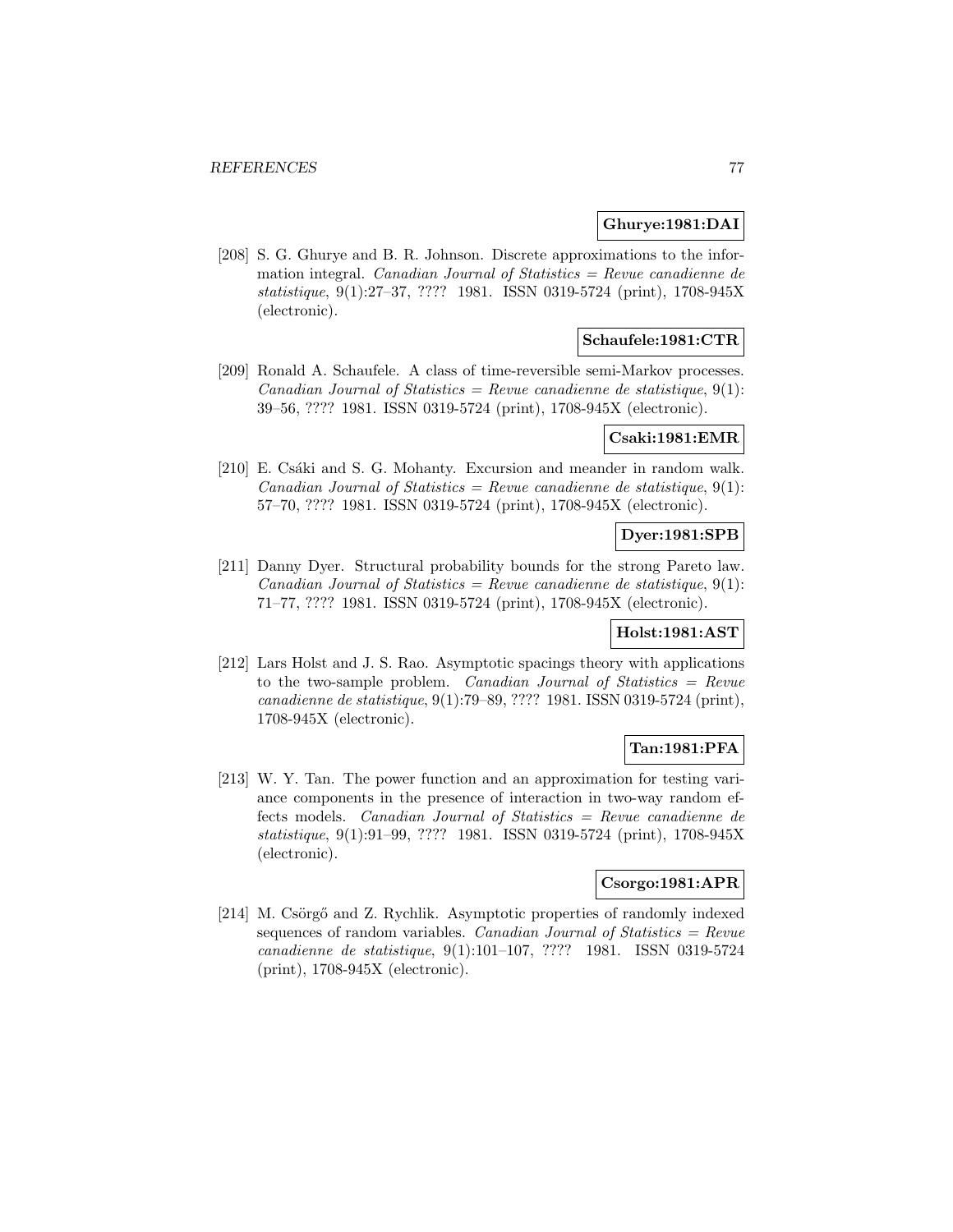#### **Basilevsky:1981:FAR**

[215] Alexander Basilevsky. Factor analysis regression. Canadian Journal of Statistics = Revue canadienne de statistique,  $9(1):109-117, ????$  1981. ISSN 0319-5724 (print), 1708-945X (electronic).

#### **Chaubey:1981:TEV**

[216] Y. P. Chaubey. Testing the equality of the variances of two linear models. Canadian Journal of Statistics = Revue canadienne de statistique,  $9(1)$ : 119–127, ???? 1981. ISSN 0319-5724 (print), 1708-945X (electronic).

## **Ferguson:1981:BRC**

[217] D. G. Ferguson. Book review/comptes rendus critiques: Demand Functions and the Slutsky Matrix. By S. N. Afriat. Princeton studies in mathematical economics. Princeton University Press, Princeton, New Jersey, 1980. xii + 269 pp. US \$16.50. ISBN 0-691-04222-5. Canadian Journal of Statistics = Revue canadienne de statistique,  $9(1):129-130, ????$  1981. ISSN 0319-5724 (print), 1708-945X (electronic).

## **Kocherlakota:1981:BRC**

[218] Kathleen Kocherlakota. Book review/comptes rendus critiques: An introduction to applied probability. By Ian F. Blake. John Wiley & Sons, Inc., New York, 1979. [16] + 528 pp. US \$17.10. ISBN 0-471-03210-7. Canadian Journal of Statistics = Revue canadienne de statistique,  $9(1)$ : 130–131, ???? 1981. ISSN 0319-5724 (print), 1708-945X (electronic).

#### **Anonymous:1981:BRCa**

[219] Anonymous. Book review/comptes rendus critiques: Linguistic variation: Models and methods. Edited by David Sankoff. Academic Press, New York, 1978. xvii + 296 pp. US \$22.50. ISBN 0-12-618850-5. Review by H. J, Warkentyne, Dept. of Linguistics, University of Victoria. Canadian Journal of Statistics = Revue canadienne de statistique,  $9(1)$ : 131–133, ???? 1981. ISSN 0319-5724 (print), 1708-945X (electronic).

#### **Anonymous:1981:BRCb**

[220] Anonymous. Book review/comptes rendus critiques: Regression: a second course in statistics. By Thomas H. Wonnacott and Ronald J. Wonnacott. John Wiley & Sons, Inc., New York, 1981.  $x\dot{x} + 556$  pp. US \$26.95,  $\pounds$ 12.10. ISBN 0-471-95974-X. Review by William J. Reed, Dept. of Mathematics, University of Victoria. Canadian Journal of Statistics  $=$  Revue canadienne de statistique, 9(1):133–135, ???? 1981. ISSN 0319-5724 (print), 1708-945X (electronic).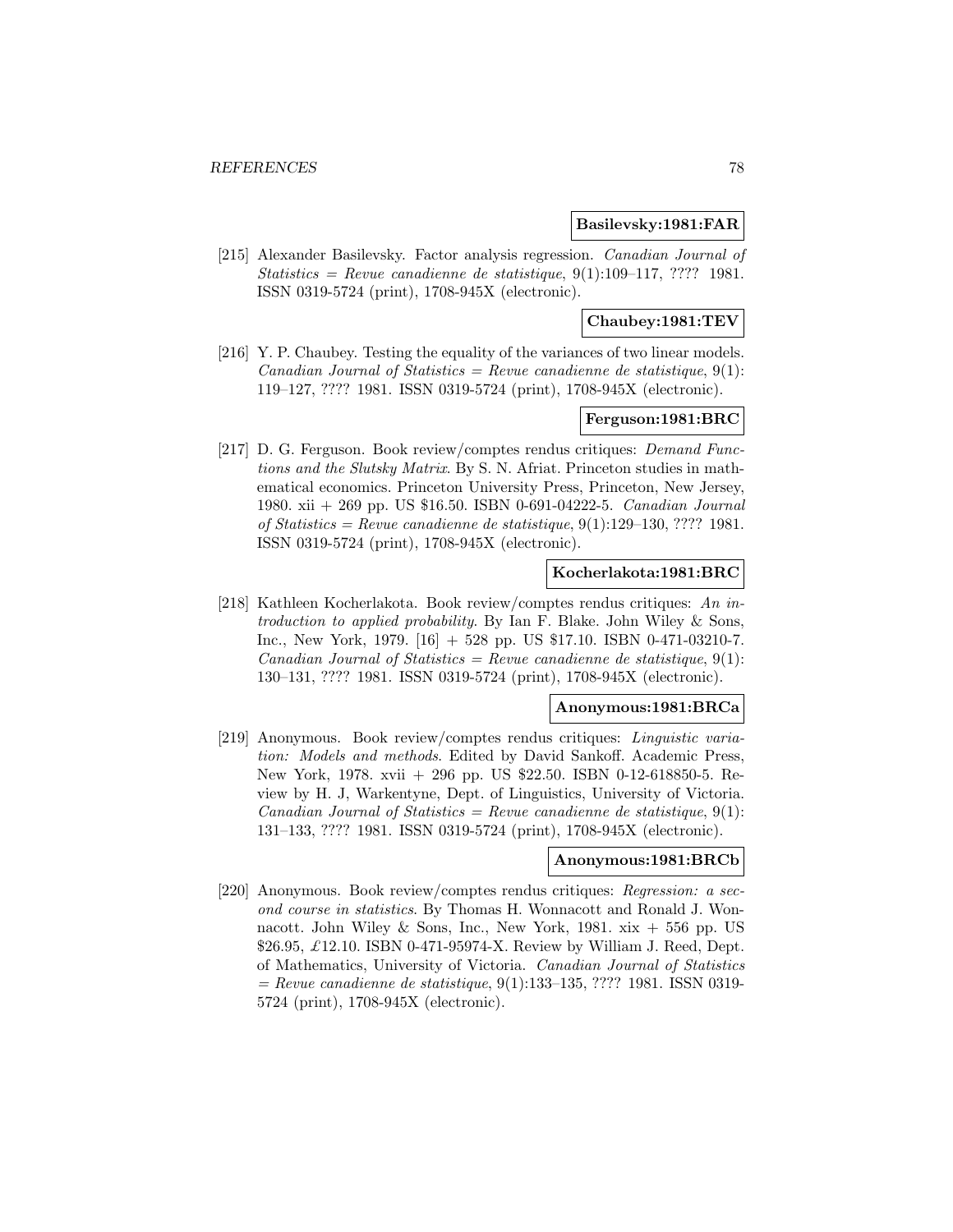#### **Davidson:1981:SRRa**

[221] Roger R. Davidson. Summary–reviews/résumés bibliographiques: Measures of association for cross classifications. By Leo A. Goodman and William H. Kruskal. (With a foreword by Stephen E. Fienberg.) Springer series in statistics, vol. 1. Springer-Verlag, New York,  $1979$ .  $x + 146$  pp. US \$12.00. ISBN 0-387-90443-3. Canadian Journal of Statistics =  $Re$ vue canadienne de statistique, 9(1):135–136, ???? 1981. ISSN 0319-5724 (print), 1708-945X (electronic).

#### **Davidson:1981:SRRb**

[222] Roger R. Davidson. Summary–Reviews/Résumés bibliographiques: Selecta statistica canadiana, volume V: Mathematical statistics. Edited by M. Behara, C. Blyth, L. L. Campbell, M. Csörgő;, D. A. Dawson, N. Giri, A. Joffe, R. G. Stanton, and R. Theodorescu. Dept. of mathematical sciences, McMaster University, Hamilton, Ontario, 1979. 150 pp. C \$50.00 (C \$40.00 for individuals, C \$20.00 for SSC members). ISBN 0-920788- 04-1. Canadian Journal of Statistics = Revue canadienne de statistique, 9(1):136, ???? 1981. ISSN 0319-5724 (print), 1708-945X (electronic).

## **Efron:1981:NSE**

[223] Bradley Efron. Nonparametric standard errors and confidence intervals. Canadian Journal of Statistics = Revue canadienne de statistique,  $9(2)$ : 139–158, ???? 1981. ISSN 0319-5724 (print), 1708-945X (electronic). See discussion [224] and reply [225].

#### **Barnard:1981:D**

[224] George A. Barnard. Discussion. Canadian Journal of Statistics = Revue canadienne de statistique, 9(2):158–170, ???? 1981. ISSN 0319-5724 (print), 1708-945X (electronic). See [223].

#### **Efron:1981:R**

[225] Bradley Efron. Rejoinder. Canadian Journal of Statistics = Revue canadienne de statistique, 9(2):170–172, ???? 1981. ISSN 0319-5724 (print), 1708-945X (electronic). See [223].

# **Brillinger:1981:SAM**

[226] David R. Brillinger. Some aspects of modern population mathematics. Canadian Journal of Statistics = Revue canadienne de statistique,  $9(2)$ : 173–194, ???? 1981. ISSN 0319-5724 (print), 1708-945X (electronic).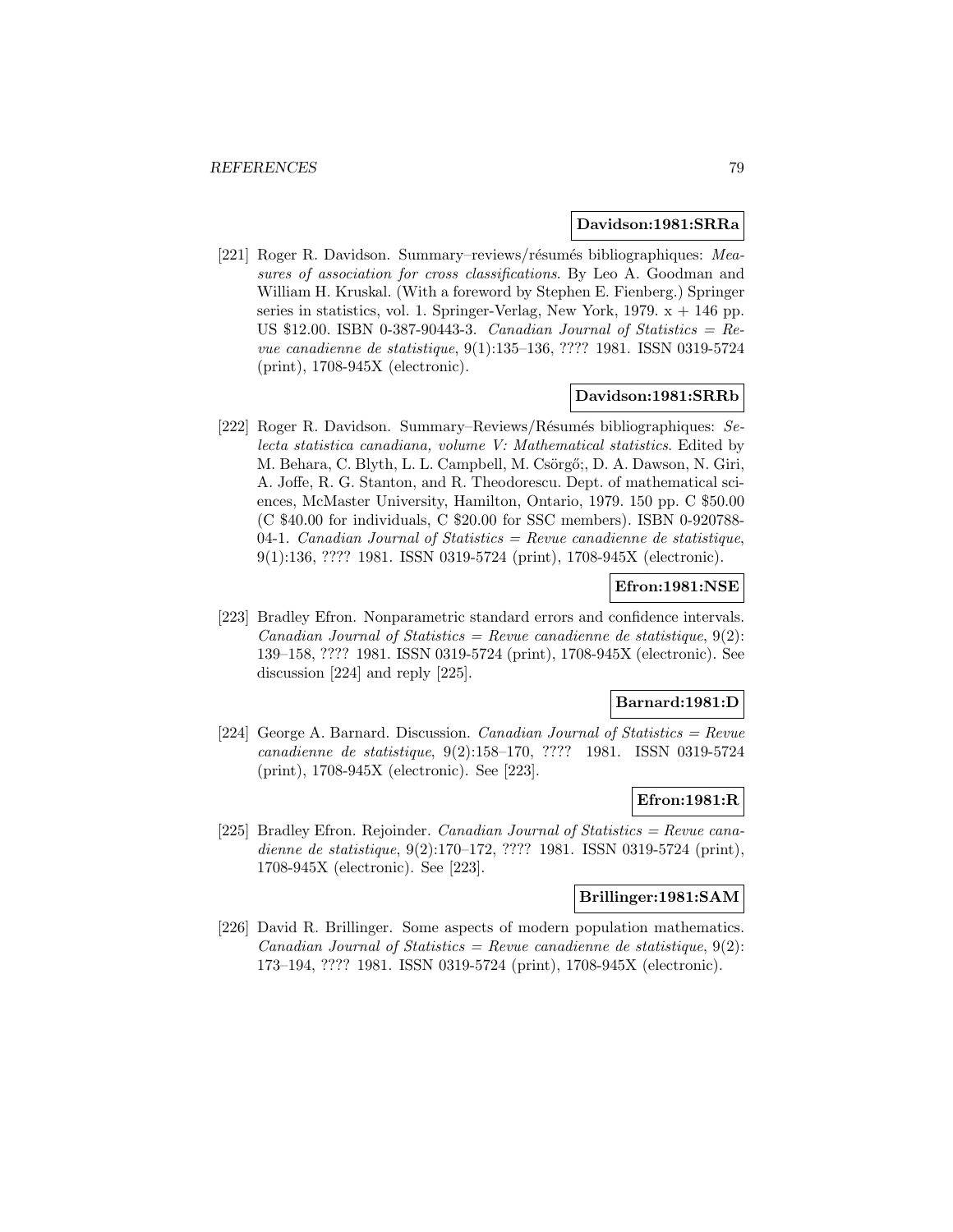# **Wild:1981:IEV**

[227] C. J. Wild. Interval estimates for variance components. Canadian Journal of Statistics = Revue canadienne de statistique,  $9(2):195-201, ????$ 1981. ISSN 0319-5724 (print), 1708-945X (electronic).

## **Herzberg:1981:CES**

[228] Agnes M. Herzberg and S. Huda. A comparison of equally spaced designs with different correlation structures in one and more dimensions. Canadian Journal of Statistics = Revue canadienne de statistique,  $9(2)$ : 203–208, ???? 1981. ISSN 0319-5724 (print), 1708-945X (electronic).

#### **Johnson:1981:SSP**

[229] B. R. Johnson. The search for submarine pingos in the Beaufort Sea: an unusual application of the binomial distribution. Canadian Journal of Statistics = Revue canadienne de statistique,  $9(2):209-214, ????$  1981. ISSN 0319-5724 (print), 1708-945X (electronic).

# **Haff:1981:FIW**

[230] L. R. Haff. Further identities for the Wishart distribution with applications in regression. Canadian Journal of Statistics  $=$  Revue canadienne de statistique, 9(2):215–224, ???? 1981. ISSN 0319-5724 (print), 1708- 945X (electronic).

# **Takada:1981:UTL**

[231] Yoshikazu Takada. Upper tolerance limit for the largest observation from censored samples. Canadian Journal of Statistics = Revue canadienne de statistique, 9(2):225–228, ???? 1981. ISSN 0319-5724 (print), 1708-945X (electronic).

## **Forst:1981:MCS**

[232] Frederick R. Forst and Mir Masoom Ali. Monte Carlo studies of some adaptive robust procedures for location. Canadian Journal of Statistics  $=$  Revue canadienne de statistique, 9(2):229–235, ???? 1981. ISSN 0319-5724 (print), 1708-945X (electronic).

# **Dufour:1982:NTT**

[233] Jean-Marie Dufour, Yves Lepage, and Hanna Zeidan. Nonparametric testing for time series: a bibliography. Canadian Journal of Statistics  $=$  Revue canadienne de statistique, 10(1):1–38, March 1982. ISSN 0319-5724 (print), 1708-945X (electronic).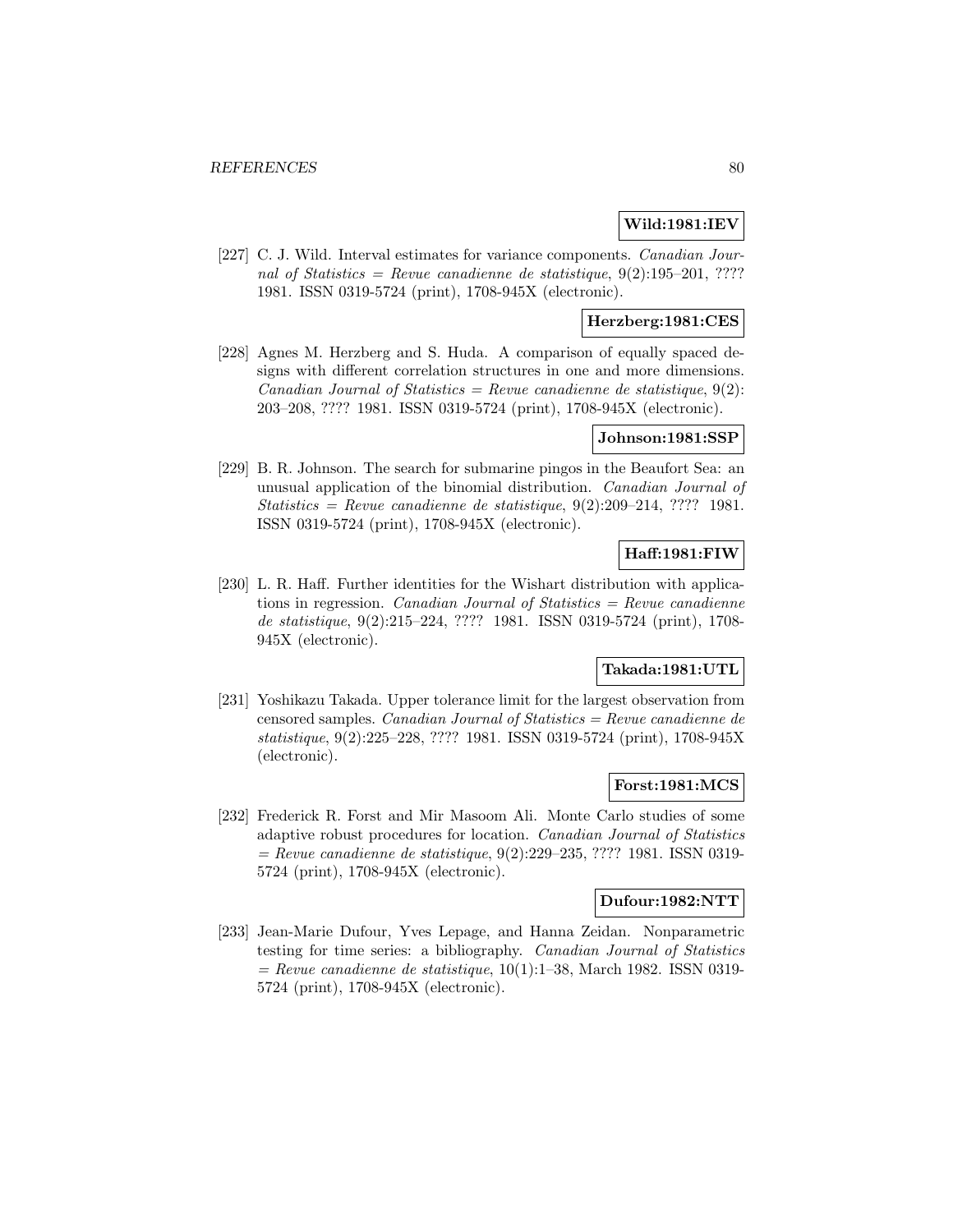#### **Wilmesmeier:1982:CRS**

[234] James M. Wilmesmeier and F. T. Wright. Convergence results for sequences of quadratic forms. Canadian Journal of Statistics = Revue canadienne de statistique, 10(1):39–47, March 1982. ISSN 0319-5724 (print), 1708-945X (electronic).

# **Cheng:1982:JE**

[235] Kuang-Fu Fu Cheng. Jackknifing L-estimates. Canadian Journal of Statistics = Revue canadienne de statistique,  $10(1):49-58$ , March 1982. ISSN 0319-5724 (print), 1708-945X (electronic).

## **Muirhead:1982:DLR**

[236] Robb J. Muirhead. On the distribution of the likelihood ratio test of equality of normal populations. Canadian Journal of Statistics =  $Re$ vue canadienne de statistique, 10(1):59–62, March 1982. ISSN 0319-5724 (print), 1708-945X (electronic).

#### **Anonymous:1982:BRBa**

[237] Anonymous. Book review: Time series: Data analysis and theory. Expanded Edition. By David R. Brillinger. Holden-Day, Inc., San Francisco, 1981. xii + 540 pp. US \$28.95. ISBN 0-8162-1150-7. Canadian Journal of Statistics = Revue canadienne de statistique,  $10(1):63$ , March 1982. ISSN 0319-5724 (print), 1708-945X (electronic).

#### **Anonymous:1982:BRBb**

[238] Anonymous. Book review: The statistical analysis of failure time data. By J. D. Kalbfleisch and R. L. Prentice. John Wiley & Sons, Inc., New York, 1980. xi + 321 pp. US \$31.50, C \$40.35. ISBN 0-471-05519-0.  $Canadian Journal of Statistics = Review canadienne de statistic, 10$ (1):64–66, March 1982. ISSN 0319-5724 (print), 1708-945X (electronic).

## **Anonymous:1982:BRBc**

[239] Anonymous. Book review: Lattice path counting and applications. By Sri Gopal Mohanty. Academic Press, Inc., New York, 1979. xi + 185 pp. US  $$24.00.$  ISBN 0-12-504050-4. Canadian Journal of Statistics = Revue canadienne de statistique, 10(1):66–67, March 1982. ISSN 0319-5724 (print), 1708-945X (electronic).

# **Anonymous:1982:BRBd**

[240] Anonymous. Book review: Analysis of categorical data: Dual scaling and its applications. By Shizuhiko Nishisato. Mathematical Expositions No. 24, University of Toronto Press, Toronto, Ontario, 1980. xiii + 276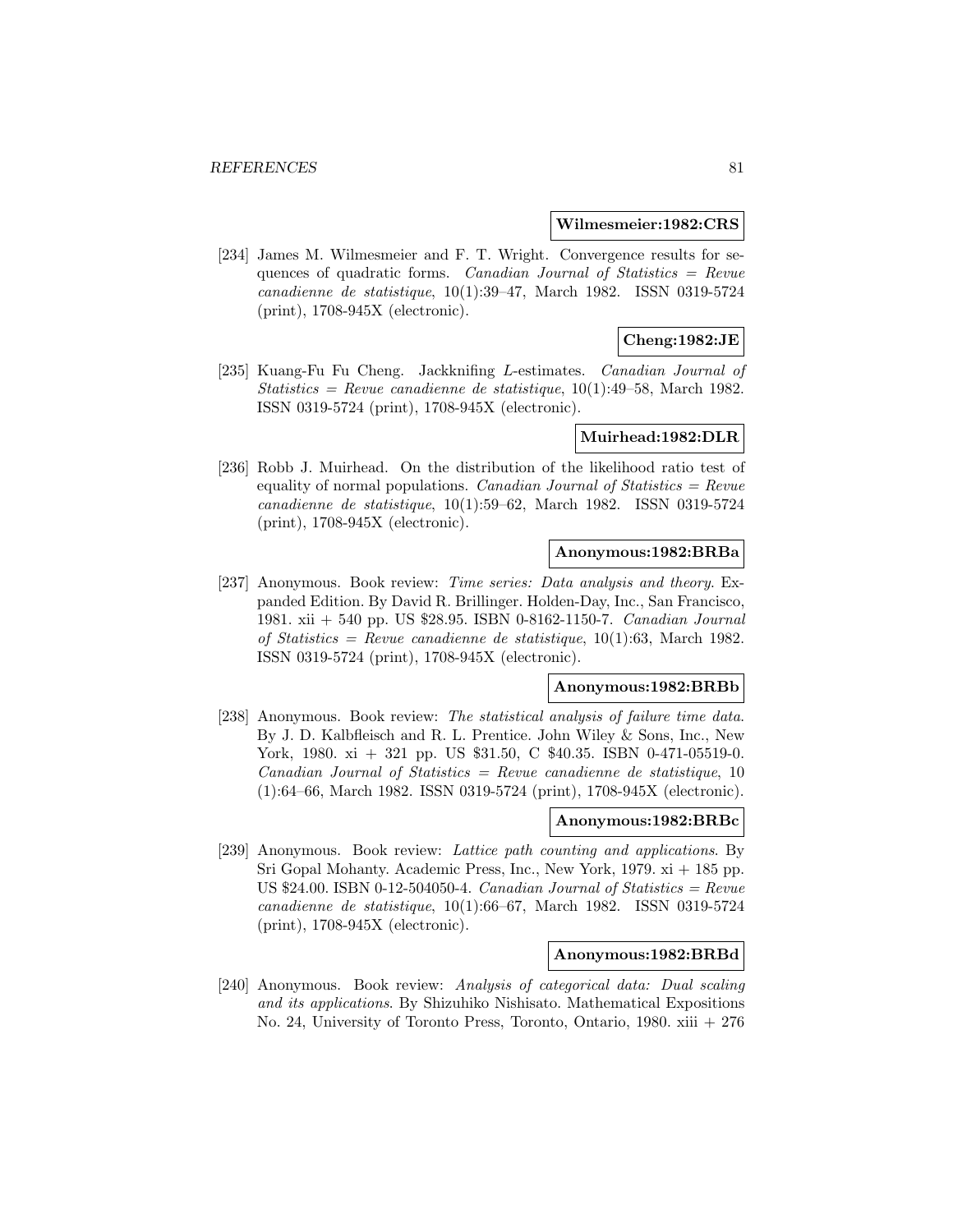pp. C\$25.00. ISBN 0-8020-5489-7, ISSN 0076-5333. Canadian Journal of Statistics = Revue canadienne de statistique,  $10(1):67-69$ , March 1982. ISSN 0319-5724 (print), 1708-945X (electronic).

# **Anderson:1982:QFT**

[241] Keaven Anderson, Milton Sobel, and V. R. R. Uppuluri. Quota fulfillment times. *Canadian Journal of Statistics = Revue canadienne de* statistique, 10(2):73–88, June 1982. ISSN 0319-5724 (print), 1708-945X (electronic).

## **McLeish:1982:RAN**

[242] D. L. McLeish. A robust alternative to the normal distribution. Canadian Journal of Statistics = Revue canadienne de statistique,  $10(2):89-102$ , June 1982. ISSN 0319-5724 (print), 1708-945X (electronic).

# **Campbell:1982:PID**

[243] Gregory Campbell and Myles Hollander. Prediction intervals with a Dirichlet-process prior distribution. Canadian Journal of Statistics = Revue canadienne de statistique, 10(2):103–111, June 1982. ISSN 0319- 5724 (print), 1708-945X (electronic).

# **Cheng:1982:BET**

[244] Kuang-Fu Fu Cheng. On a Berry–Esséen theorem for a Studentized jackknife L-estimate. Canadian Journal of Statistics  $=$  Revue canadienne de statistique, 10(2):113–119, June 1982. ISSN 0319-5724 (print), 1708- 945X (electronic).

## **Mak:1982:EPI**

[245] Tak K. Mak. Estimation in the presence of incidental parameters. *Cana*dian Journal of Statistics = Revue canadienne de statistique,  $10(2):121-$ 132, June 1982. ISSN 0319-5724 (print), 1708-945X (electronic).

# **Herzberg:1982:DEC**

[246] Agnes M. Herzberg. The design of experiments for correlated error structures: Layout and robustness. *Canadian Journal of Statistics = Revue* canadienne de statistique, 10(2):133–138, June 1982. ISSN 0319-5724 (print), 1708-945X (electronic).

## **Alvo:1982:BED**

[247] Mayer Alvo and Paul Cabilio. Bayesian estimation of the difference between two proportions. Canadian Journal of Statistics  $=$  Revue canadienne de statistique, 10(2):139–145, June 1982. ISSN 0319-5724 (print), 1708-945X (electronic).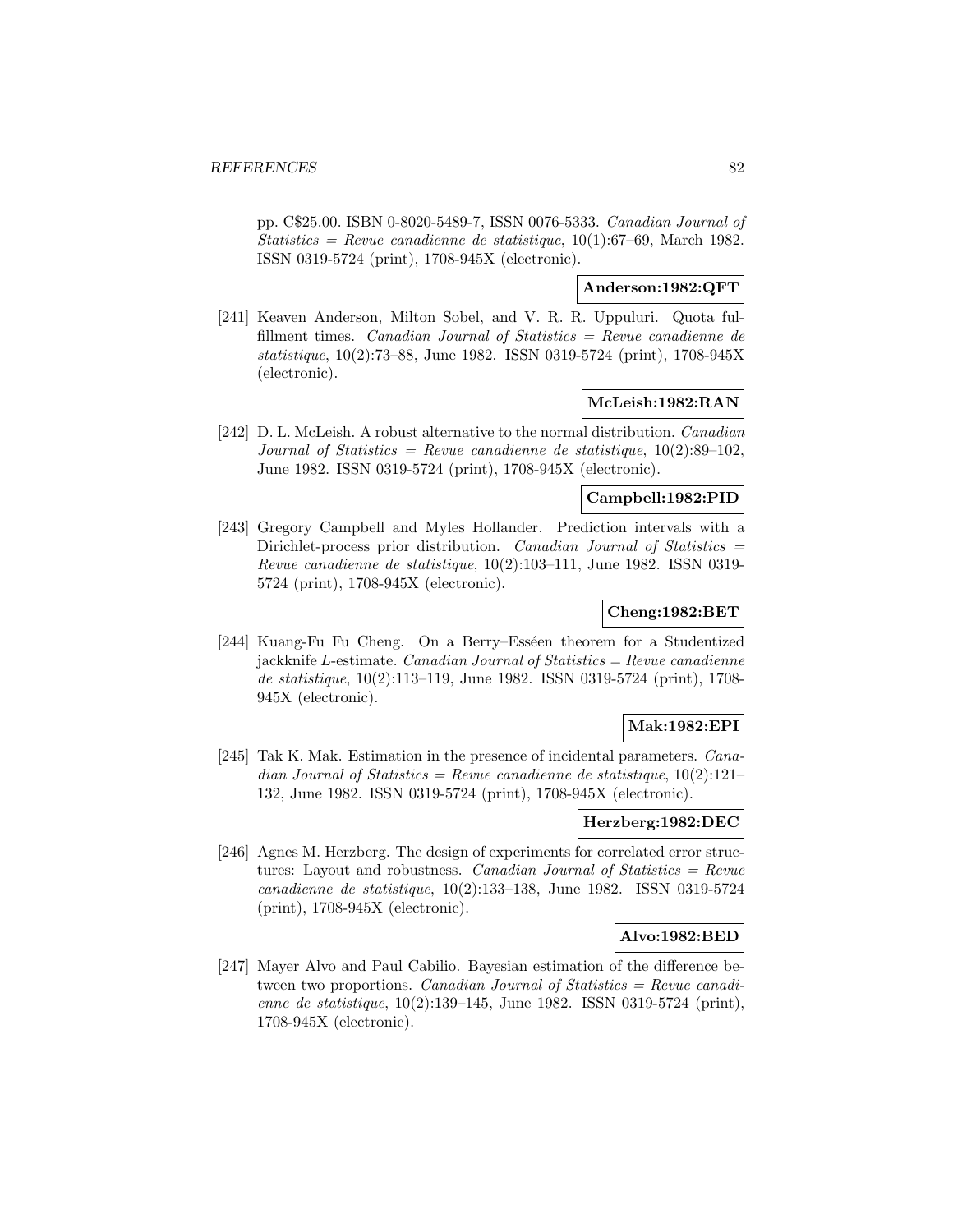#### **Baggs:1982:EIC**

[248] Ivan Baggs. Enrollment in initial courses in statistics: an exploratory study. Canadian Journal of Statistics = Revue canadienne de statistique, 10(2):147–153, June 1982. ISSN 0319-5724 (print), 1708-945X (electronic).

# **Brenner:1982:FSM**

[249] D. Brenner and D. A. S. Fraser. On the foundations: Statistical models and inference. Canadian Journal of Statistics = Revue canadienne de statistique, 10(3):155–161, September 1982. ISSN 0319-5724 (print), 1708-945X (electronic).

#### **Brenner:1982:ANL**

[250] D. Brenner, D. A. S. Fraser, and Philip McDunnough. On asymptotic normality of likelihood and conditional analysis. *Canadian Journal of* Statistics = Revue canadienne de statistique,  $10(3):163-172$ , September 1982. ISSN 0319-5724 (print), 1708-945X (electronic).

#### **Lefebvre:1982:AMS**

[251] Mario Lefebvre. Une application des méthodes séquentielles aux tests de permutations. (French) [An application of sequential methods to permutation tests]. Canadian Journal of Statistics = Revue canadienne de statistique, 10(3):173–180, September 1982. ISSN 0319-5724 (print), 1708-945X (electronic).

## **Keilson:1982:USO**

[252] Julian Keilson and Ushio Sumita. Uniform stochastic ordering and related inequalities. *Canadian Journal of Statistics = Revue canadienne* de statistique, 10(3):181–198, September 1982. ISSN 0319-5724 (print), 1708-945X (electronic).

## **Egerton:1982:EFR**

[253] M. F. Egerton and P. J. Laycock. An explicit formula for the risk of James-Stein estimators. Canadian Journal of Statistics = Revue canadienne de statistique, 10(3):199–205, September 1982. ISSN 0319-5724 (print), 1708-945X (electronic).

#### **Wani:1982:STS**

[254] J. K. Wani and G. A. Watterson. Sampling theory for species abundances in certain biological populations. Canadian Journal of Statistics =  $Re$ vue canadienne de statistique, 10(3):207–211, September 1982. ISSN 0319- 5724 (print), 1708-945X (electronic).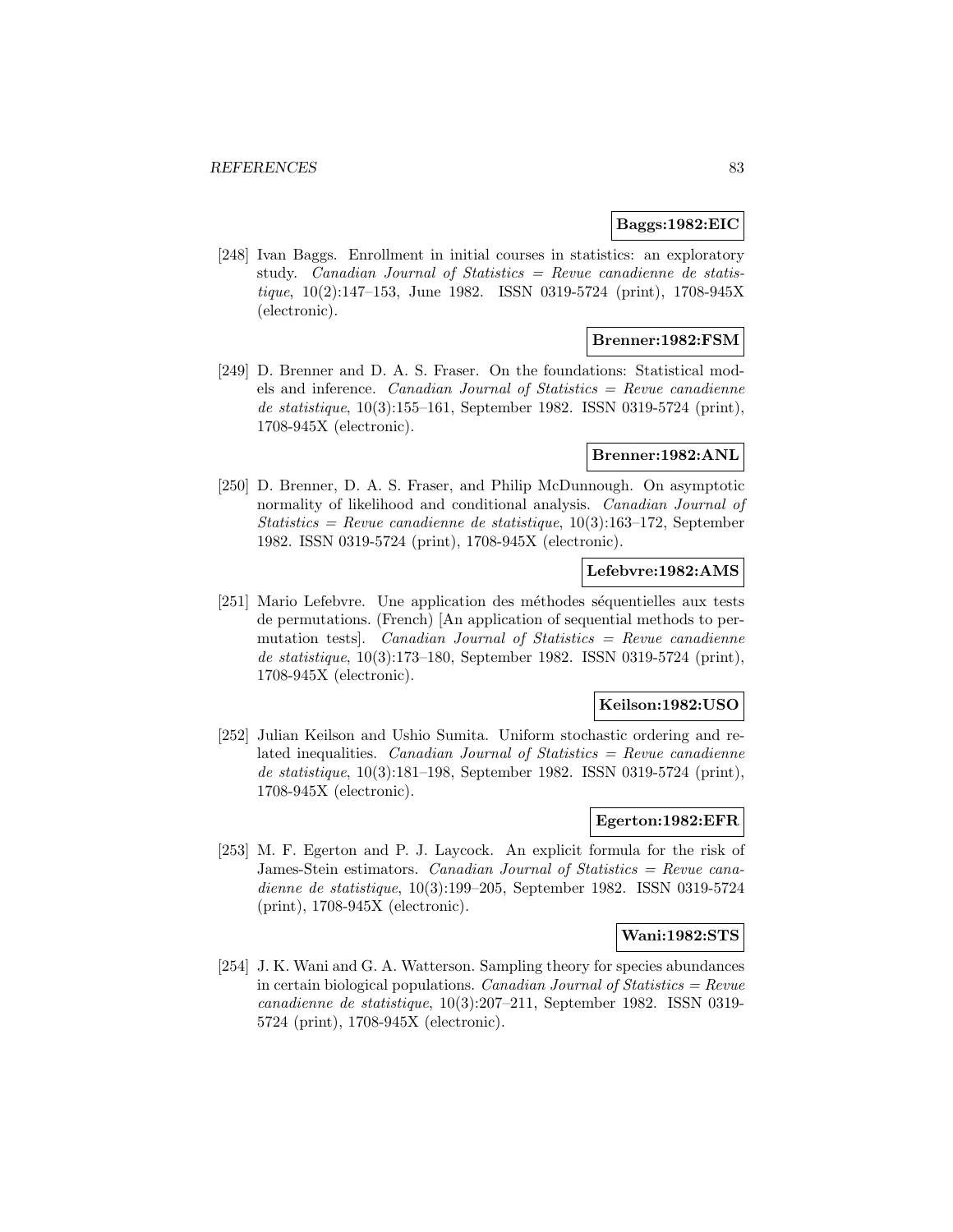#### **Bellhouse:1982:NFL**

[255] David R. Bellhouse. The need for a Federal Lotteries Review Board.  $Canadian Journal of Statistics = Review can a dienne de statistique, 10$ (3):213–217, September 1982. ISSN 0319-5724 (print), 1708-945X (electronic).

# **Rivest:1982:PRV**

[256] Louis-Paul Rivest. Products of random variables and star-shaped ordering. Canadian Journal of Statistics  $=$  Revue canadienne de statistique, 10 (3):219–223, September 1982. ISSN 0319-5724 (print), 1708-945X (electronic).

# **Brainerd:1982:NOT**

[257] Barron Brainerd and Sun Man Chang. Number of occurrences in twostate Markov chains, with an application in linguistics. Canadian Journal of Statistics = Revue canadienne de statistique,  $10(3):225-231$ , September 1982. ISSN 0319-5724 (print), 1708-945X (electronic).

# **Anonymous:1982:CSD**

[258] Anonymous. Case studies in data analysis. Canadian Journal of Statis $tics = Revue$  canadienne de statistique, 10(4):237–259, ???? 1982. ISSN0319-5724 (print), 1708-945X (electronic).

# **Hawkins:1982:EGD**

[259] Douglas M. Hawkins and E. Liefde Raath. An extension of Geisser's discrimination model to proportional covariance matrices. Canadian Journal of Statistics = Revue canadienne de statistique,  $10(4):261-270, ????$ 1982. ISSN 0319-5724 (print), 1708-945X (electronic).

#### **Dion:1982:SSR**

[260] Jean-Pierre Dion, Gilbert Labelle, and Alain Latour. Small-sample results for maximum-likelihood estimation in branching processes. Canadian Journal of Statistics = Revue canadienne de statistique,  $10(4):271-$ 276, ???? 1982. ISSN 0319-5724 (print), 1708-945X (electronic).

#### **Dahiya:1982:SCP**

[261] Ram C. Dahiya and Irwin Guttman. Shortest confidence and prediction intervals for the log-normal. Canadian Journal of Statistics =  $Re$ vue canadienne de statistique, 10(4):277–291, ???? 1982. ISSN 0319-5724 (print), 1708-945X (electronic).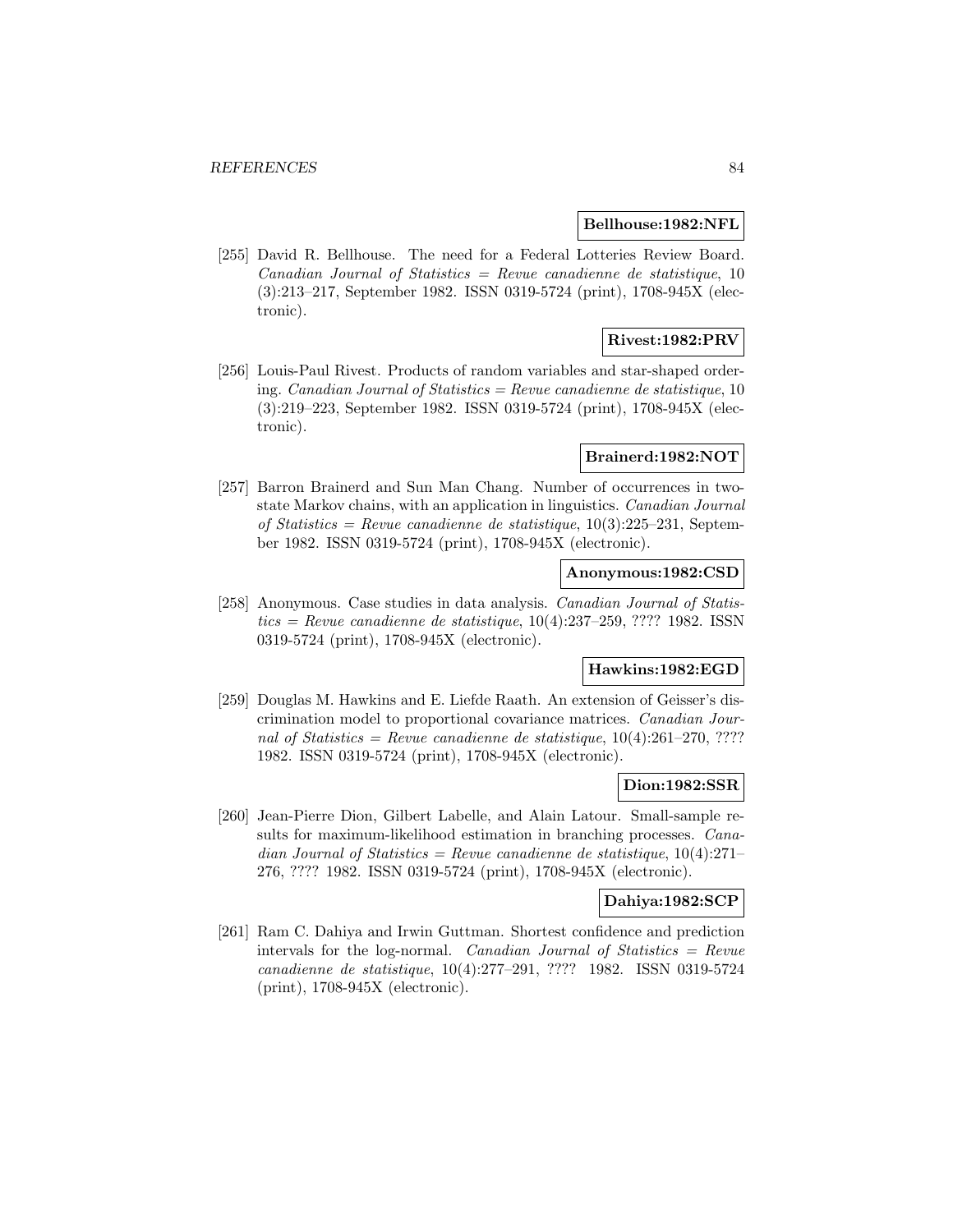#### **Schulzer:1982:PSQ**

[262] Michael Schulzer, Moira Chan-Yeung, and Felisa Tan. On the possible significance of the quadratic effect of age on lung-function measurements. Canadian Journal of Statistics = Revue canadienne de statistique,  $10(4)$ : 293–303, ???? 1982. ISSN 0319-5724 (print), 1708-945X (electronic).

## **Casella:1982:LER**

[263] George Casella and Jiunn Tzon Hwang. Limit expressions for the risk of James-Stein estimators. Canadian Journal of Statistics = Revue canadienne de statistique, 10(4):305–309, ???? 1982. ISSN 0319-5724 (print), 1708-945X (electronic).

# **Blais:1982:CSP**

[264] Michel Blais. Condition suffisante pour que l'entropie différentielle soit  $\lt$  $\infty$ . (French) [Sufficient condition for differential entropy  $\langle \infty |$ . *Canadian* Journal of Statistics = Revue canadienne de statistique,  $10(4):311-313$ , ???? 1982. ISSN 0319-5724 (print), 1708-945X (electronic).

# **Anonymous:1982:BRC**

[265] Anonymous. Book review/comptes rendus critiques: Deterministic mathematical models in population ecology. By H. I.Freedman, The University of Alberta. Pure and Applied Mathematics: a series of monographs and textbooks, volume 57. Marcel Dekker, Inc., New York, 1980.  $x + 254$  pp. US \$29.75. ISBN 0-8247-6653-9. Canadian Journal of Statis $tics = Revenue canadienne de statisticque, 10(4):315, ???? 1982. ISSN$ 0319-5724 (print), 1708-945X (electronic).

## **Anonymous:1982:BRBe**

[266] Anonymous. Book review: Stochastic systems for management. by Winfried K. Grassmann, University of Saskatchewan. Elsevier North Holland, Inc., New York, 1981. xii + 358 pp. US \$27.95. ISBN 0-444-00449-1.  $Canadian Journal of Statistics = Revenue canadienne de statistic, 10$ (4):315–316, ???? 1982. ISSN 0319-5724 (print), 1708-945X (electronic).

#### **Anonymous:1982:BRBf**

[267] Anonymous. Book review: Statistical models and methods for lifetime data. By J. F. Lawless. John Wiley & Sons, New York, 1982.  $xi + 580$  pp. C \$50.95, US \$36.95. ISBN 0471-08544-8. Canadian Journal of Statistics  $=$  Revue canadienne de statistique, 10(4):316-317, ???? 1982. ISSN 0319-5724 (print), 1708-945X (electronic).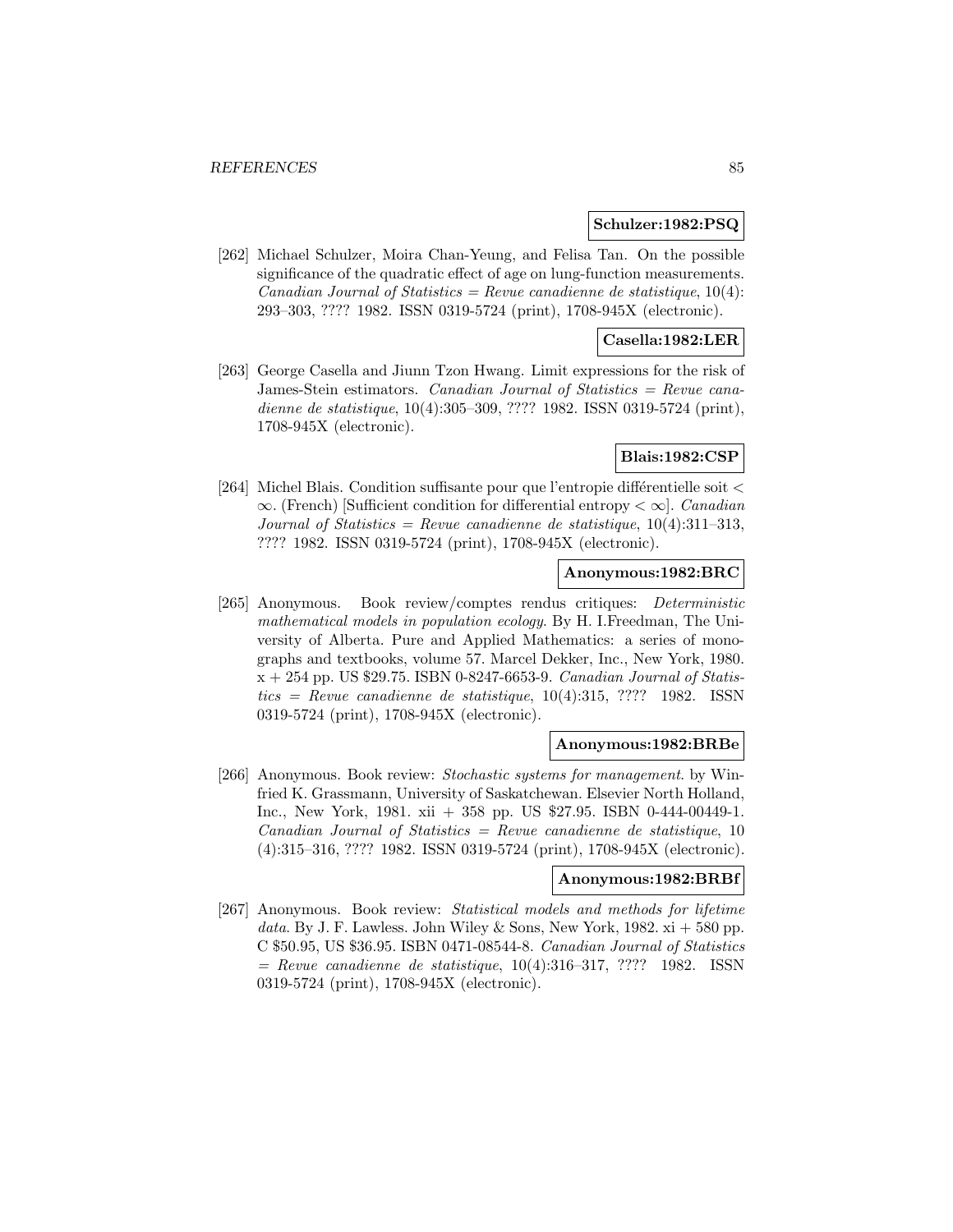#### **Eynon:1983:VRA**

[268] Barrett P. Eynon and Paul Switzer. The variability of rainfall acidity. Canadian Journal of Statistics = Revue canadienne de statistique,  $11(1)$ : 11–23, March 1983. ISSN 0319-5724 (print), 1708-945X (electronic).

#### **Dawson:1983:D**

[269] Donald A. Dawson. Discussion. Canadian Journal of Statistics = Revue canadienne de statistique, 11(1):23–24, March 1983. ISSN 0319-5724 (print), 1708-945X (electronic).

# **Kalbfleisch:1983:DRM**

[270] John D. Kalbfleisch, Daniel R. Krewski, and John Van Ryzin. Doseresponse models for time-to-response toxicity data. Canadian Journal of Statistics = Revue canadienne de statistique,  $11(1):25-46$ , March 1983. ISSN 0319-5724 (print), 1708-945X (electronic). With discussion by V. T. Farewell and J. F. Lawless.

# **Farewell:1983:D**

[271] V. T. Farewell. Discussion. *Canadian Journal of Statistics = Revue* canadienne de statistique, 11(1):46–49, March 1983. ISSN 0319-5724 (print), 1708-945X (electronic).

# **Ware:1983:SPE**

[272] James H. Ware and Thomas A. Louis. Statistical problems in environmental research. Canadian Journal of Statistics = Revue canadienne de statistique, 11(1):51–68, March 1983. ISSN 0319-5724 (print), 1708-945X (electronic).

# **Bray:1983:D**

[273] David F. Bray. Discussion. Canadian Journal of Statistics = Revue canadienne de statistique, 11(1):68–70, March 1983. ISSN 0319-5724 (print), 1708-945X (electronic).

# **Dagum:1983:SPC**

[274] Estela Bee Dagum. Spectral properties of the concurrent and forecasting seasonal linear filters of the X-11-ARIMA method. Canadian Journal of Statistics = Revue canadienne de statistique,  $11(1)$ :73-90, March 1983. ISSN 0319-5724 (print), 1708-945X (electronic).

## **Kraft:1983:SFS**

[275] Charles H. Kraft, Yves Lepage, and Constance Van Eeden. Some finitesample-size properties of Rosenblatt density estimates. Canadian Journal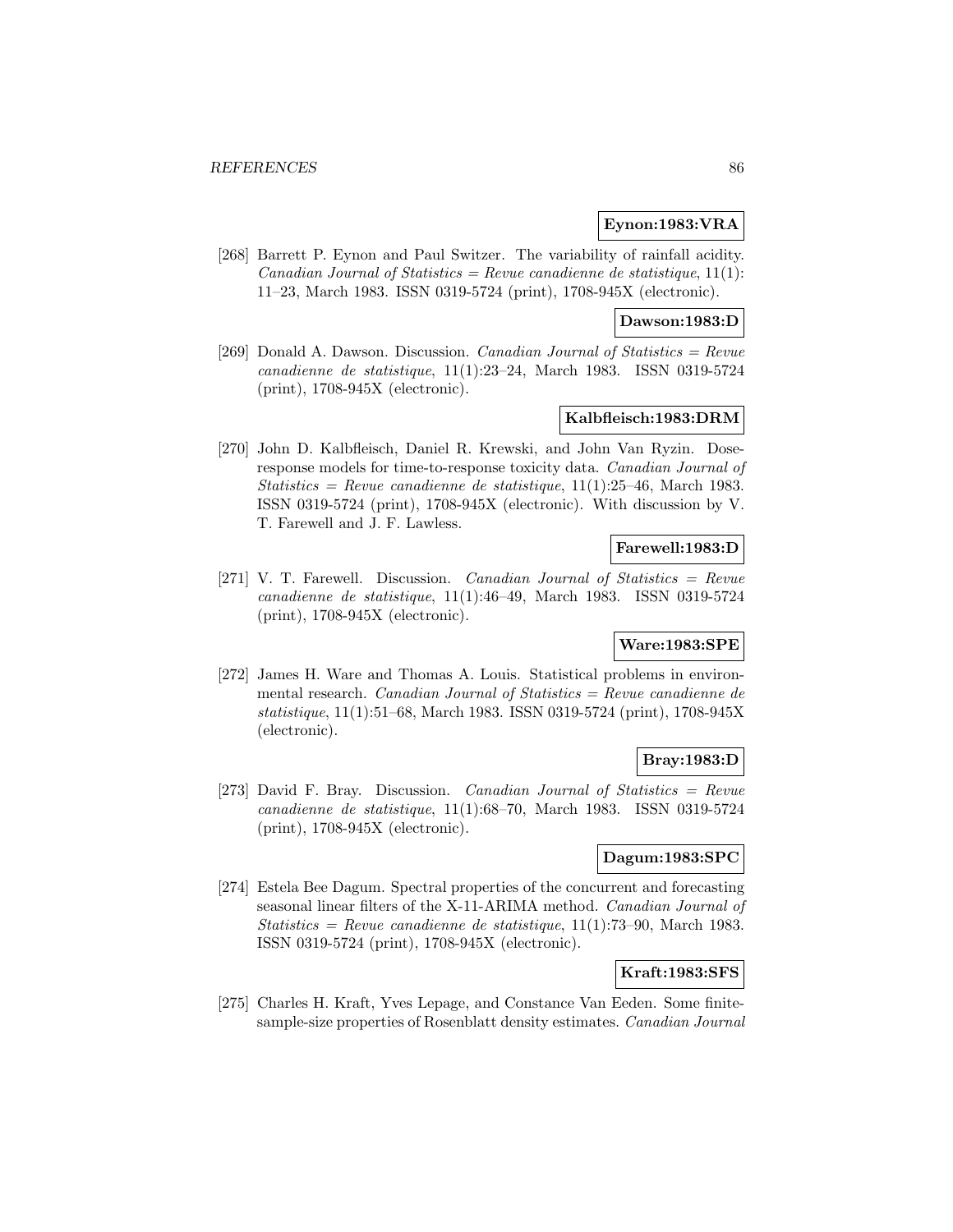of Statistics = Revue canadienne de statistique,  $11(2):95-104$ , June 1983. ISSN 0319-5724 (print), 1708-945X (electronic).

## **Wong:1983:CIS**

[276] H. S. F. Wong. Classes inférieures de suites gaussiennes asymptotiquement indépendantes. (French) [Subclasses of Gaussian asymptoticallyindependent sequences]. Canadian Journal of Statistics  $=$  Revue canadienne de statistique, 11(2):105–108, June 1983. ISSN 0319-5724 (print), 1708-945X (electronic).

# **Allen:1983:APM**

[277] O. Brian Allen. Asymptotic properties of the maximum-likelihood estimator for a class of birth-and-death processes admitting a unique stationary distribution. Canadian Journal of Statistics =  $Review$  canadienne de statistique, 11(2):109–118, June 1983. ISSN 0319-5724 (print), 1708- 945X (electronic).

#### **Baksalary:1983:EBB**

[278] J. K. Baksalary and R. Kala. On equalities between BLUEs, WLSEs, and SLSEs. Canadian Journal of Statistics  $=$  Revue canadienne de statistique, 11(2):119–123, June 1983. ISSN 0319-5724 (print), 1708-945X (electronic).

# **Hudon:1983:TUM**

[279] Georges Hudon. Tests unilatéraux multivariés. Canadian Journal of Statistics = Revue canadienne de statistique,  $11(2):125-129$ , June 1983. ISSN 0319-5724 (print), 1708-945X (electronic).

#### **Seshadri:1983:IGD**

[280] V. Seshadri. The inverse Gaussian distribution: Some properties and  $\alpha$ characterizations. Canadian Journal of Statistics = Revue canadienne de statistique, 11(2):131–136, June 1983. ISSN 0319-5724 (print), 1708- 945X (electronic).

#### **Padgett:1983:SBL**

[281] W. J. Padgett and M. P. Johnson. Some Bayesian lower bounds on reliability in the lognormal distribution. Canadian Journal of Statistics  $=$  Revue canadienne de statistique, 11(2):137–147, June 1983. ISSN 0319-5724 (print), 1708-945X (electronic).

# **Solomon:1983:ADS**

[282] Herbert Solomon and Michael A. Stephens. An approximation to the distribution of the sample variance. Canadian Journal of Statistics  $=$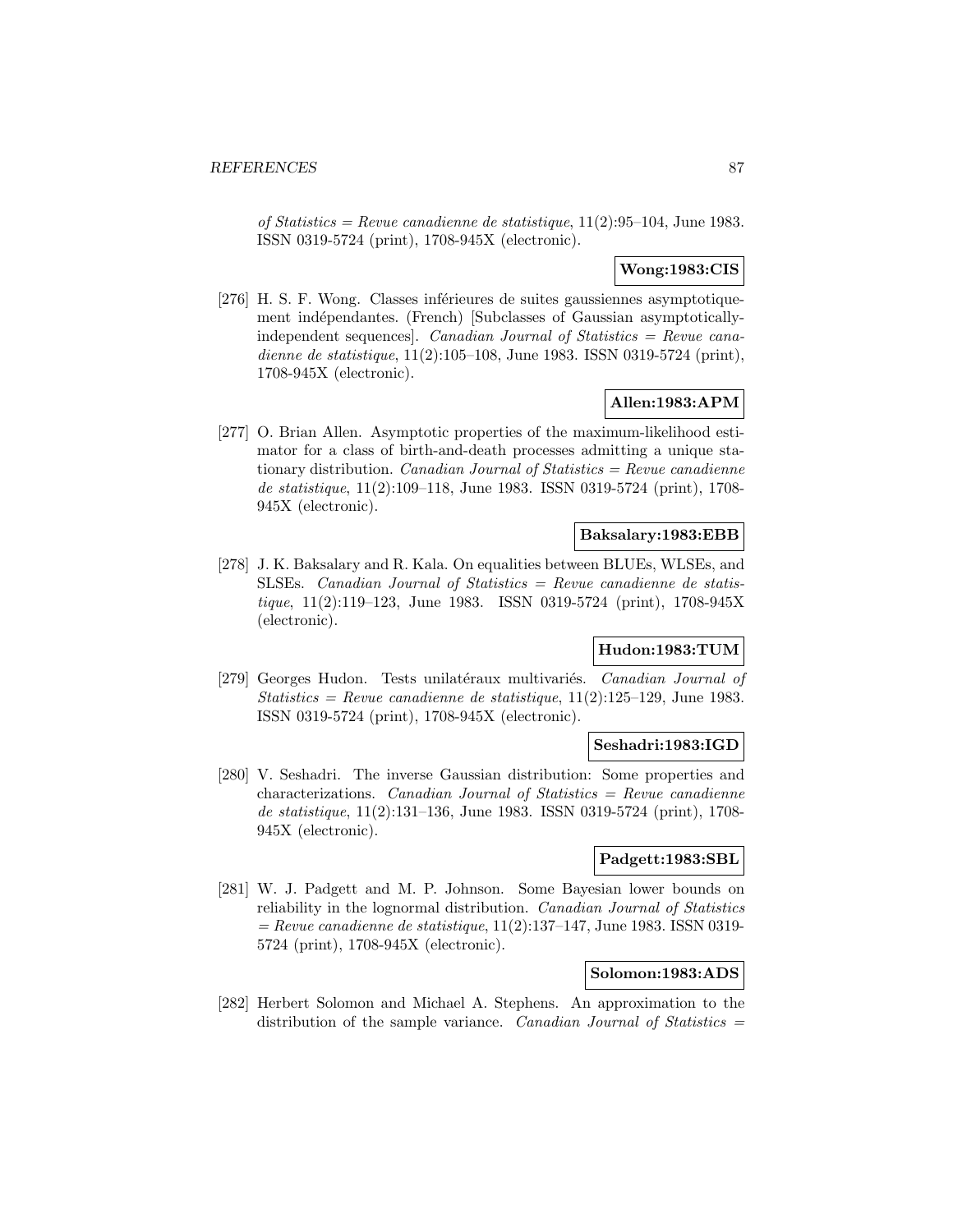Revue canadienne de statistique, 11(2):149–154, June 1983. ISSN 0319- 5724 (print), 1708-945X (electronic).

#### **Johnson:1983:SPE**

[283] Richard A. Johnson and James H. Haskell. Sampling properties of estimators of a Weibull distribution of use in the lumber industry. Canadian Journal of Statistics = Revue canadienne de statistique,  $11(2):155-169$ , June 1983. ISSN 0319-5724 (print), 1708-945X (electronic).

# **Shklov:1983:BRC**

[284] Norman Shklov. Book review/comptes rendus critiques: Design and analysis of experiments. By M. N. Das and N. C. Giri. Wiley Eastern Limited, New Delhi, 1979, and Halsted Press, New York, 1981. ix + 295 pp. US\$14.95, \$4.50. ISBN 0-85226-158-6, 0-470-26861-1. Canadian Journal of Statistics = Revue canadienne de statistique,  $11(2):171$ , June 1983. ISSN 0319-5724 (print), 1708-945X (electronic).

# **Horita:1983:BRC**

[285] R. E. Horita. Book review/comptes rendus critiques: Time sequence analysis in geophysics. Third Edition. By E. R. Kanasewich. The University of Alberta Press, Edmonton, Alberta, 1981. xiii  $+$  480 pp. C\$30.00. ISBN 0-88864-074-9. Canadian Journal of Statistics = Revue canadienne de statistique, 11(2):171–172, June 1983. ISSN 0319-5724 (print), 1708-945X (electronic).

## **Solomon:1983:BRC**

[286] Daniel L. Solomon. Book review/comptes rendus critiques: Inequalities: Theory of majorization and its applications. By Albert W. Marshall and Ingram Olkin. Volume 143 in the Mathematics in Science and Engineering Series. Academic Press, Inc., New York, 1979. xx + 569 pp. ISBN 0-12-473750-1. Canadian Journal of Statistics  $=$  Revue canadienne de statistique, 11(2):172–173, June 1983. ISSN 0319-5724 (print), 1708-945X (electronic).

#### **Kocherlakota:1983:BRC**

[287] S. Kocherlakota. Book review/comptes rendus critiques: An introduction to multivariate statistics. By M. S. Srivastava and C. G. Khatri. Elsevier North Holland, Inc., New York, 1979. xvi + 350 pp. US \$19.50. ISBN  $0-444-00302-9$ . Canadian Journal of Statistics = Revue canadienne de statistique, 11(2):173–175, June 1983. ISSN 0319-5724 (print), 1708-945X (electronic).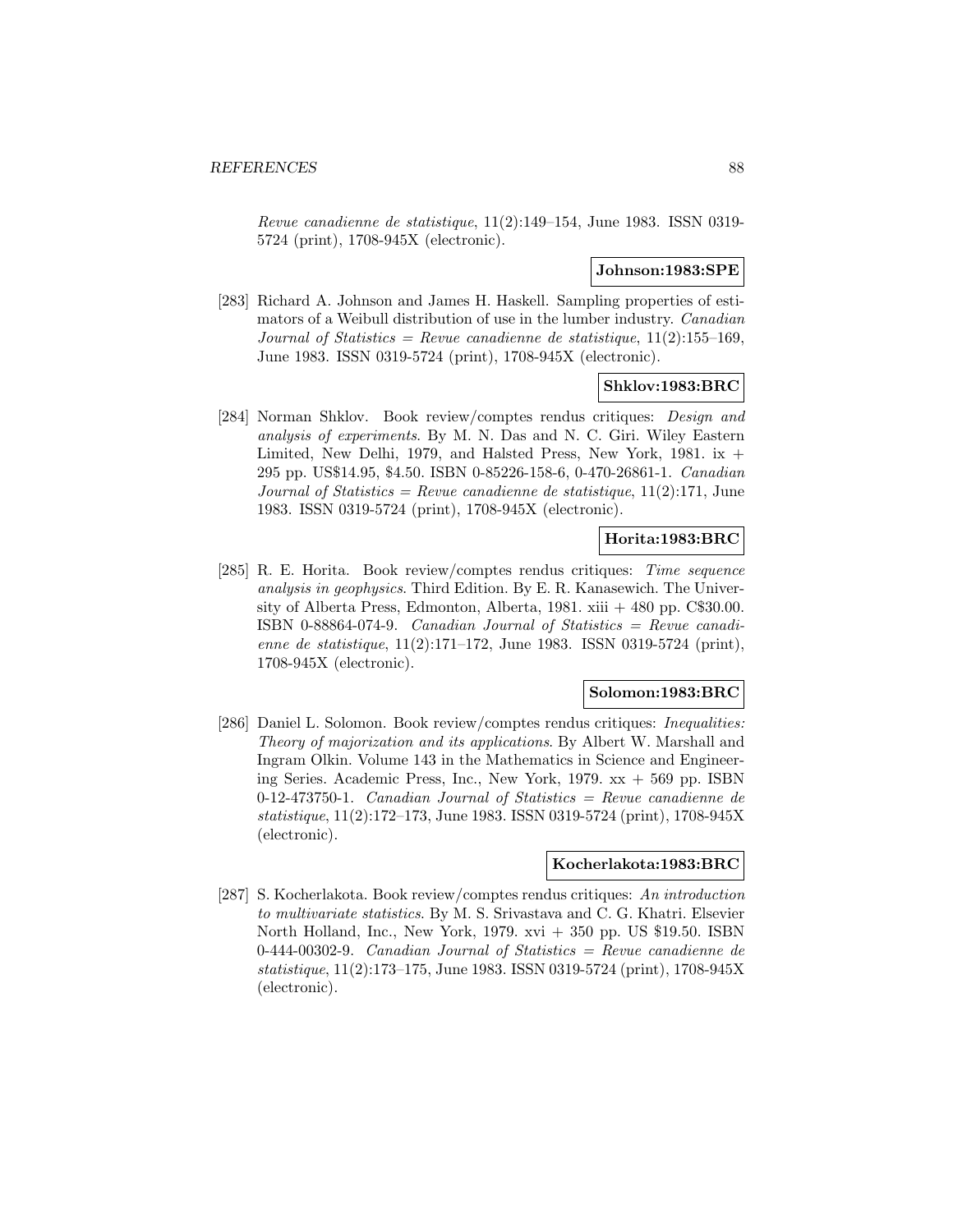#### **Anonymous:1983:BRCa**

[288] Anonymous. Book review/comptes rendus critiques: Statistics: Discovering its power. By Ronald J. Wonnacott and Thomas H. Wonnacott. John Wiley and Sons, Inc., New York, 1982. xviii + 378 pp. US \$22.95. ISBN 0-471-01412-5. Review by Richard D. Routledge, Simon Fraser University. Canadian Journal of Statistics = Revue canadienne de statistique, 11(2):175–177, June 1983. ISSN 0319-5724 (print), 1708- 945X (electronic).

### **Mathai:1983:SRR**

[289] A. M. Mathai. Summary–reviews/résumés bibliographiques: Multivariate statistical analysis. Proceedings of the research seminar at Dalhousie University, Halifax, October 5–7, 1979. Edited by R. P. Gupta, North-Holland Publishing Company, Amsterdam, 1980. viii + 289 pp. Df1.85.00, US \$41.50. ISBN 0-444-86019-3. Canadian Journal of Statis $tics = Revenue canadienne de statistique, 11(2):177, June 1983. ISSN 0319-$ 5724 (print), 1708-945X (electronic).

## **MacKay:1983:SRR**

[290] R. Jock MacKay. Summary–reviews/résumés bibliographiques: Biostatistics: 1064 Questions. By J. J. Hubert and E. M. Carter. Kendall/Hunt Publishing Company, Dubuque, Iowa, 1980. 155 pp. C\$6.95, US  $$5.70.$  ISBN 0-8403-2287-9. Canadian Journal of Statistics = Revue canadienne de statistique, 11(2):178, June 1983. ISSN 0319-5724 (print), 1708-945X (electronic).

#### **Moore:1983:REF**

[291] Marc Moore and Normand Laniel. Reconstruction échantillonnale d'une forme convexe. (French) [Sampling reconstruction of a convex form].  $Canadian Journal of Statistics = Review can a dienne de statistic, 11$ (3):181–197, September 1983. ISSN 0319-5724 (print), 1708-945X (electronic).

# **Monette:1983:MAA**

[292] Georges Monette. A measure of aliasing and applications to two-level fractional factorials. Canadian Journal of Statistics  $=$  Revue canadienne de statistique, 11(3):199–206, September 1983. ISSN 0319-5724 (print), 1708-945X (electronic).

#### **Tardif:1983:DEI**

[293] Serge Tardif. Une démonstration élémentaire de l'indépendance entre les vecteurs des rangs et des statistiques d'ordre. (French) [A basic demon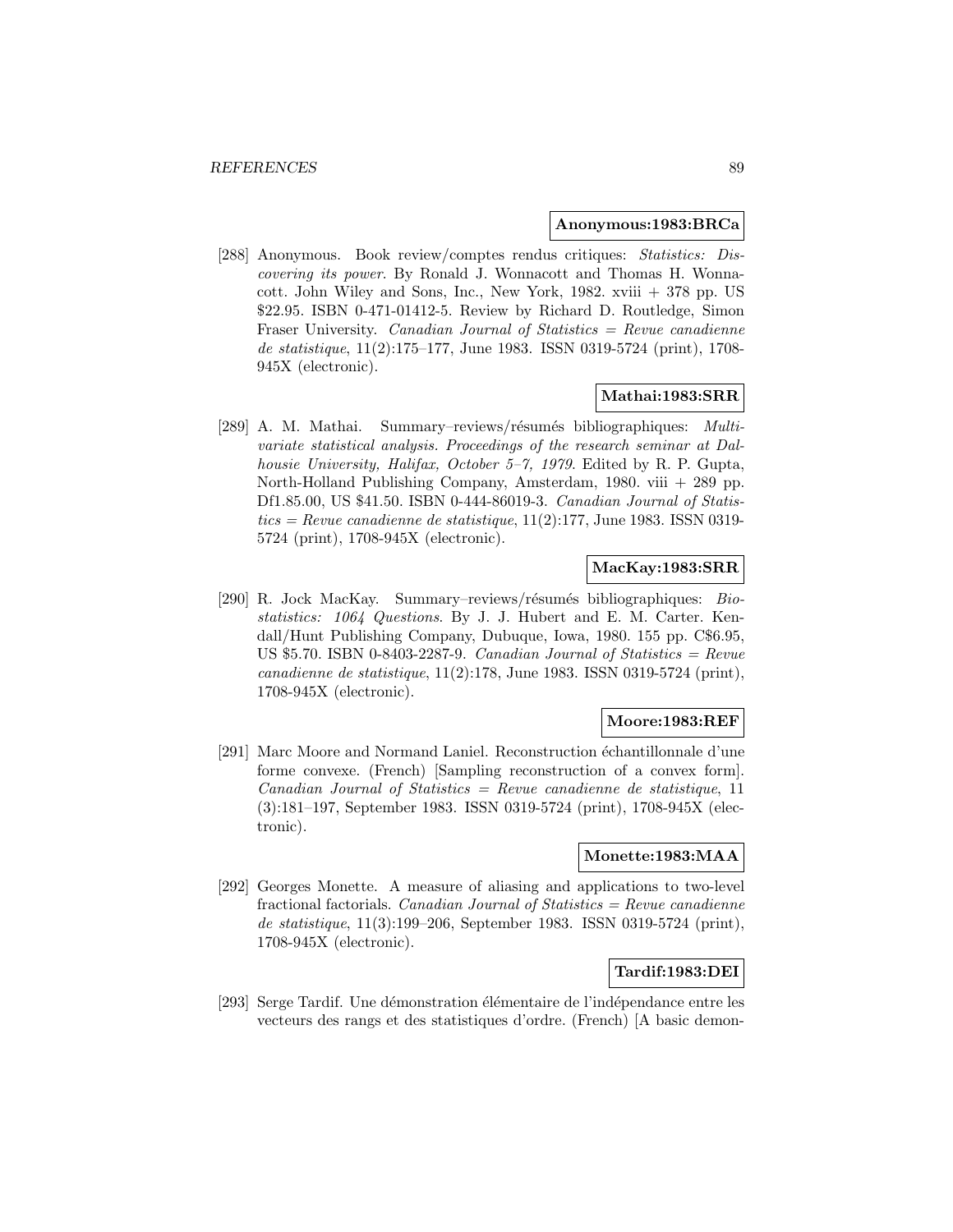stration of independence between the vectors of ranks and order statistics]. Canadian Journal of Statistics = Revue canadienne de statistique, 11(3):207–209, September 1983. ISSN 0319-5724 (print), 1708-945X (electronic).

# **Aly:1983:SLT**

[294] Emad-Eldin A. A. Aly. Some limit theorems for uniform and exponential spacings. Canadian Journal of Statistics  $=$  Revue canadienne de statistique, 11(3):211–219, September 1983. ISSN 0319-5724 (print), 1708-945X (electronic).

## **Neudecker:1983:SRC**

[295] H. Neudecker and Tom Wansbeek. Some results on commutation matrices, with statistical applications. Canadian Journal of Statistics = Revue canadienne de statistique, 11(3):221–231, September 1983. ISSN 0319-5724 (print), 1708-945X (electronic).

## **Draper:1983:DOA**

[296] Norman R. Draper and Irwin Guttman. Dropping observations without affecting posterior and predictive distributions. Canadian Journal of Statistics = Revue canadienne de statistique,  $11(3):233-237$ , September 1983. ISSN 0319-5724 (print), 1708-945X (electronic).

# **Rinco:1983:EPA**

[297] Stefan Rinco. Estimation of Pr $y_p > \max(y_1, \ldots, y_{p-1})$ : Predictive approach in exponential case. Canadian Journal of Statistics  $=$  Revue canadienne de statistique, 11(3):239–244, September 1983. ISSN 0319-5724 (print), 1708-945X (electronic).

#### **Ivanoff:1983:MBR**

[298] B. Gail Ivanoff. The multitype branching random walk. I. Canadian Journal of Statistics = Revue canadienne de statistique,  $11(3):245-257$ , September 1983. ISSN 0319-5724 (print), 1708-945X (electronic).

# **Boulanger:1983:UALa**

[299] Alain Boulanger. Uniform asymptotic linearity in a regression parameter of a process based on a rank statistic. Canadian Journal of Statistics = Revue canadienne de statistique, 11(4):265–269, December 1983. ISSN 0319-5724 (print), 1708-945X (electronic).

# **Boulanger:1983:ESB**

[300] Alain Boulanger. Estimators of shift based on statistics of the Kolmogorov-Smirnov type. Canadian Journal of Statistics = Revue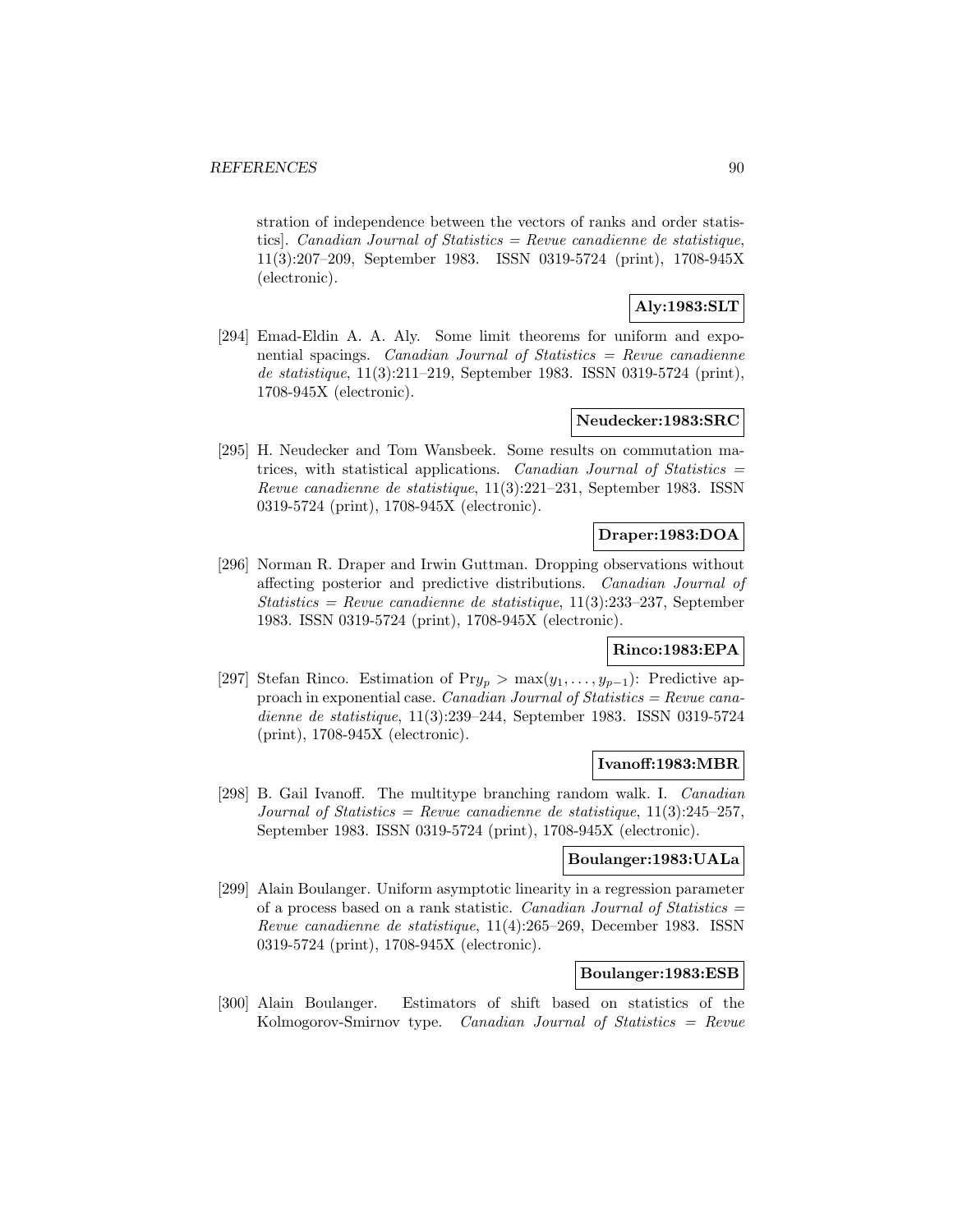canadienne de statistique, 11(4):271–284, December 1983. ISSN 0319- 5724 (print), 1708-945X (electronic).

#### **Boulanger:1983:UALb**

[301] Alain Boulanger and Constance Van Eeden. Uniform asymptotic linearity of a process based on a signed rank statistic. Canadian Journal of Statistics = Revue canadienne de statistique,  $11(4):285-292$ , December 1983. ISSN 0319-5724 (print), 1708-945X (electronic).

## **Boulanger:1983:ELB**

[302] Alain Boulanger and Constance Van Eeden. Estimators of location based on Kolmogorov-Smirnov-type statistics. Canadian Journal of Statistics  $=$  Revue canadienne de statistique, 11(4):293–303, December 1983. ISSN 0319-5724 (print), 1708-945X (electronic).

#### **Whitmore:1983:RMC**

[303] G. A. Whitmore. A regression method for censored inverse-Gaussian data. Canadian Journal of Statistics = Revue canadienne de statistique, 11(4):305–315, December 1983. ISSN 0319-5724 (print), 1708-945X (electronic).

# **Wani:1983:CIP**

[304] Jagannath K. Wani and Hing Po Lo. A characterization of invariant power-series abundance distributions. Canadian Journal of Statistics  $=$ Revue canadienne de statistique, 11(4):317–323, December 1983. ISSN 0319-5724 (print), 1708-945X (electronic).

#### **Bondar:1983:UOE**

[305] James V. Bondar. Universal optimality of experimental designs: Definitions and a criterion. *Canadian Journal of Statistics = Revue canadienne* de statistique, 11(4):325–331, December 1983. ISSN 0319-5724 (print), 1708-945X (electronic).

## **Young:1983:BRC**

[306] J. Clij Young. Book review/comptes rendus critiques: Introductory engineering statistics. Third Edition. By Irwin Guttman, The Late S. S. Wilks, and J. Stuart Hunter. John Wiley and Sons, Inc., New York, 1982. xi + 580 pp. US \$33.95. ISBN 0-471-07859-X. [Solutions Manual available.]. *Canadian Journal of Statistics = Revue canadienne de statis*tique, 11(4):333, December 1983. ISSN 0319-5724 (print), 1708-945X (electronic).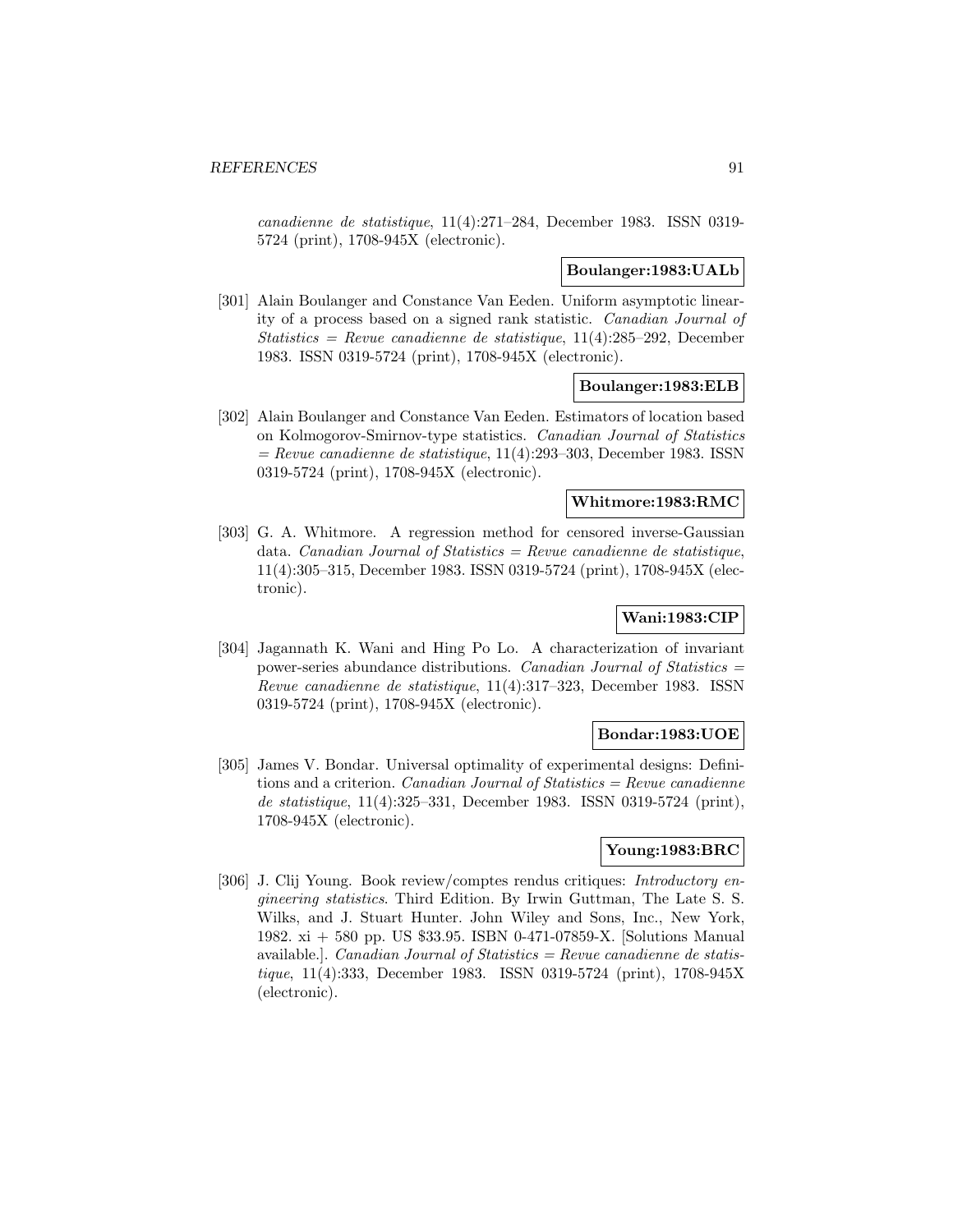#### **Fellegi:1983:BRC**

[307] Ivan P. Fellegi. Book review/comptes rendus critiques: Developments in dual system estimation of population size and growth. Edited by Karol J. Kr6tki. The University of Alberta Press, Edmonton, Alberta, 1978. xviii  $+ 260$  pp. C\$17.50, US\$14.64. ISBN 0-88864-017-X. *Canadian Journal of* Statistics = Revue canadienne de statistique,  $11(4):334-339$ , December 1983. ISSN 0319-5724 (print), 1708-945X (electronic).

#### **Watts:1983:BRC**

[308] Donald G. Watts. Book review/comptes rendus critiques: Analysis and adjustment of survey measurements. By Edward M. Mikhail and Gordon Grade. Van Nostrand Reinhold Company, New York, 1981. xii + 340 pp. US \$28.50. ISBN 0-442-25369-9. Review by Donald G. Watts, Queen's University. Canadian Journal of Statistics  $=$  Revue canadienne de statistique, 11(4):338–339, December 1983. ISSN 0319-5724 (print), 1708-945X (electronic).

#### **Anonymous:1983:BRCb**

[309] Anonymous. Book review/comptes rendus critiques: A sampler on sampling. By Bill Williams. John Wiley and Sons, Inc., New York, 1978. xv + 254 pp. C\$37.50, US \$26.95. ISBN 0-471-03036-8. Review by Jack E. Graham, Carleton University. Canadian Journal of Statistics  $=$  Revue canadienne de statistique, 11(4):339–341, December 1983. ISSN 0319- 5724 (print), 1708-945X (electronic).

#### **MacKay:1983:BRBa**

[310] R. Jock MacKay. Book review: The distribution of the size of the maximum cluster of points on a line. By Norman D. Neff and Joseph I. Naus. Selected Tables in Mathematical Statistics, Volume VI (W. J. Kennedy and R. E. Odeh, coeditors). American Mathematical Society, Providence, Rhode Island, 1980. vii + 207 pp. US \$12.80. ISBN 0-8218-1906-2, ISSN 0094-8837. Canadian Journal of Statistics = Revue canadienne de statistique, 11(4):342, December 1983. ISSN 0319-5724 (print), 1708-945X (electronic).

#### **MacKay:1983:BRBb**

[311] R. Jock MacKay. Book review: The product of two normally distributed random variables. By William Q. Meeker, Jr., Larry W. Cornwell, and Leo A. Aroian. Selected Tables in Mathematical Statistics, Volume VII (W. J. Kennedy and R. E. Odeh, coeditors). American Mathematical Society, Providence, Rhode Island, 1981. vii  $+256$  pp. US \$12.40. ISBN 0-8218-1907-0, ISSN 0094-8837. Canadian Journal of Statistics =  $Re$ vue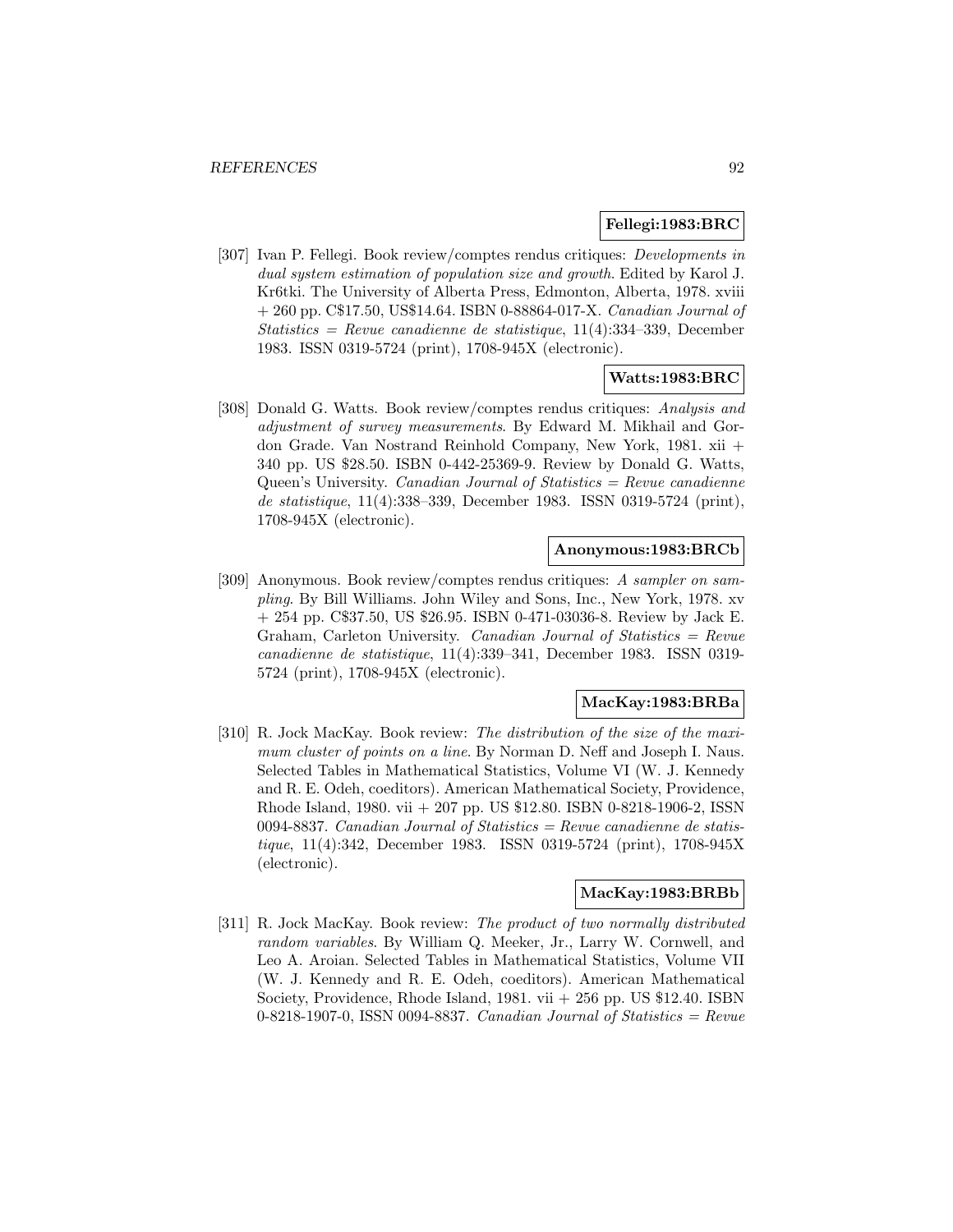canadienne de statistique, 11(4):342–343, December 1983. ISSN 0319- 5724 (print), 1708-945X (electronic).

## **Fellegi:1984:NHM**

[312] Ivan P. Fellegi. New honorary member of the Statistical Society of Canada. Canadian Journal of Statistics  $=$  Revue canadienne de statistique, 12(1):1–6, March 1984. ISSN 0319-5724 (print), 1708-945X (electronic).

# **Gentleman:1984:CSD**

[313] Jane F. Gentleman and G. A. Whitmore. Case study in data analysis, no. 2. Canadian Journal of Statistics = Revue canadienne de statistique, 12(1):7–10, March 1984. ISSN 0319-5724 (print), 1708-945X (electronic).

#### **Kusiak:1984:APF**

[314] Robert Kusiak and Jaan Roos. Analysis of pulmonary function data. Canadian Journal of Statistics = Revue canadienne de statistique, 12 (1):10–15, March 1984. ISSN 0319-5724 (print), 1708-945X (electronic).

## **Worsley:1984:TLD**

[315] Keith J. Worsley. Testing for lung damage to firefighters at the Mississauga train derailment. Canadian Journal of Statistics = Revue canadienne de statistique, 12(1):16–21, March 1984. ISSN 0319-5724 (print), 1708-945X (electronic).

### **Gentleman:1984:SAE**

[316] Jane F. Gentleman. Section associate editors' comments. Canadian Journal of Statistics = Revue canadienne de statistique,  $12(1):21-25$ , March 1984. ISSN 0319-5724 (print), 1708-945X (electronic).

### **Sprott:1984:IML**

[317] David A. Sprott and Román Viveros-Aguilera. The interpretation of maximum-likelihood estimation. Canadian Journal of Statistics =  $Re$ vue canadienne de statistique, 12(1):27–38, March 1984. ISSN 0319-5724 (print), 1708-945X (electronic).

### **Bartholomew:1984:RDN**

[318] D. J. Bartholomew. Recent developments in nonlinear stochastic modelling of social processes. Canadian Journal of Statistics  $=$  Revue canadienne de statistique, 12(1):39–52, March 1984. ISSN 0319-5724 (print), 1708-945X (electronic).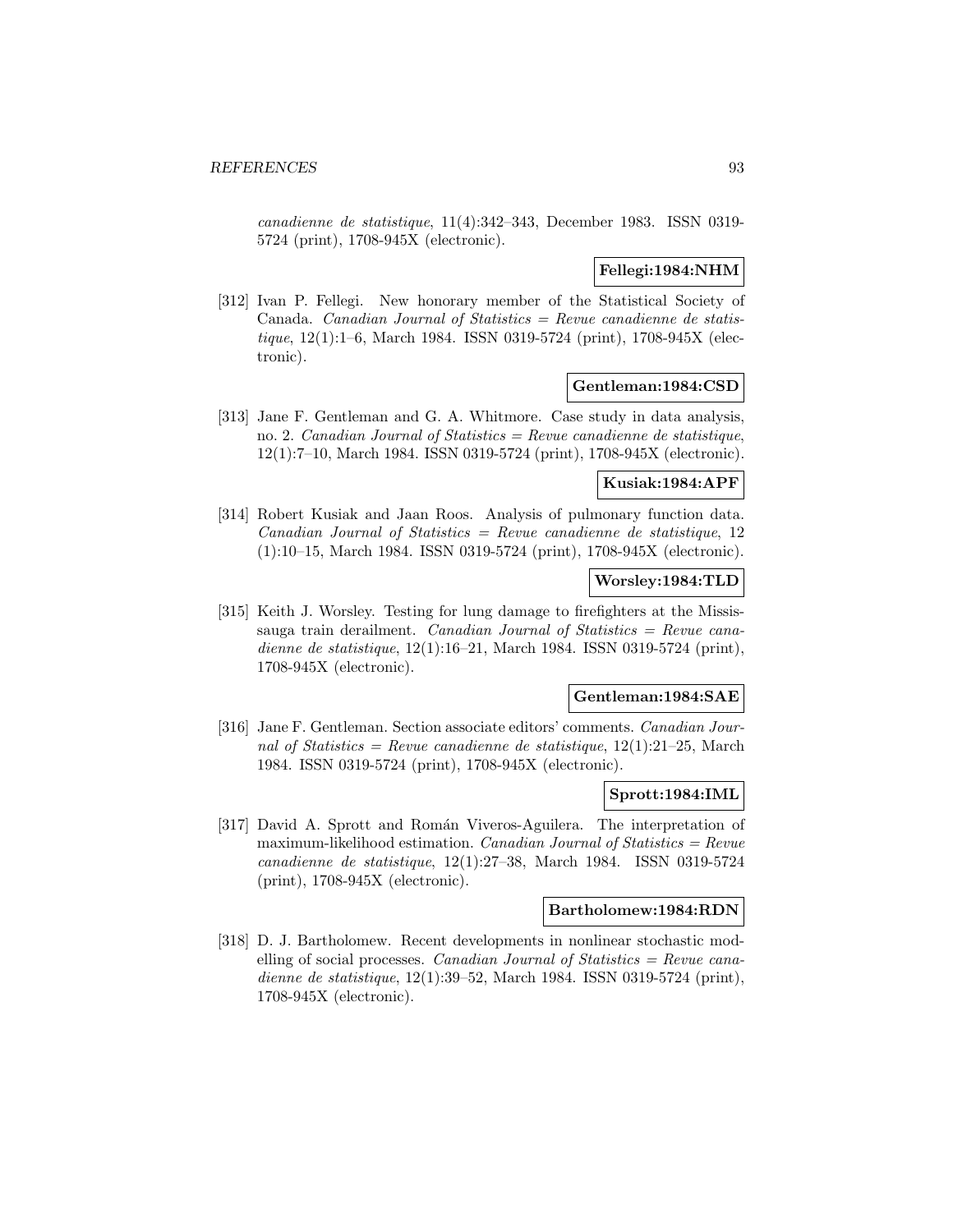#### **Bellhouse:1984:ROD**

[319] David R. Bellhouse. A review of optimal designs in survey sampling.  $Canadian Journal of Statistics = Review can a dienne de statistique, 12$ (1):53–65, March 1984. ISSN 0319-5724 (print), 1708-945X (electronic).

#### **Mukhopadhyay:1984:EDL**

[320] Nitis Mukhopadhyay and Hosny I. Hamdy. On estimating the difference of location parameters of two negative exponential distributions.  $Canadian Journal of Statistics = Review canadienne de statistique, 12$ (1):67–76, March 1984. ISSN 0319-5724 (print), 1708-945X (electronic).

# **Bellhouse:1984:ESD**

[321] David R. Bellhouse and Agnes M. Herzberg. Equally spaced design points in polynomial regression: a comparison of systematic sampling methods with the optimal design of experiments. *Canadian Journal of Statistics*  $=$  Revue canadienne de statistique, 12(2):77–90, June 1984. ISSN 0319-5724 (print), 1708-945X (electronic).

# **Joe:1984:CTL**

[322] Harry Joe and Frank Proschan. Comparison of two life distributions on the basis of their percentile residual life functions. Canadian Journal of Statistics = Revue canadienne de statistique,  $12(2):91-97$ , June 1984. ISSN 0319-5724 (print), 1708-945X (electronic).

#### **Tomkins:1984:MGP**

[323] R. James Tomkins. Martingale generalizations and preservation of martingale properties. *Canadian Journal of Statistics = Revue canadienne de* statistique, 12(2):99–106, June 1984. ISSN 0319-5724 (print), 1708-945X (electronic).

## **Koziol:1984:REG**

[324] James A. Koziol and A. John Petkau. Relative efficiencies of goodnessof-fit procedures with truncated data. Canadian Journal of Statistics  $=$ Revue canadienne de statistique, 12(2):107–117, June 1984. ISSN 0319- 5724 (print), 1708-945X (electronic).

#### **Srivastava:1984:DCC**

[325] M. S. Srivastava and G. C. Lee. On the distribution of the correlation coefficient when sampling from a mixture of two bivariate normal densities: Robustness and the effect of outliers. Canadian Journal of Statistics = Revue canadienne de statistique,  $12(2):119-133$ , June 1984. ISSN 0319-5724 (print), 1708-945X (electronic).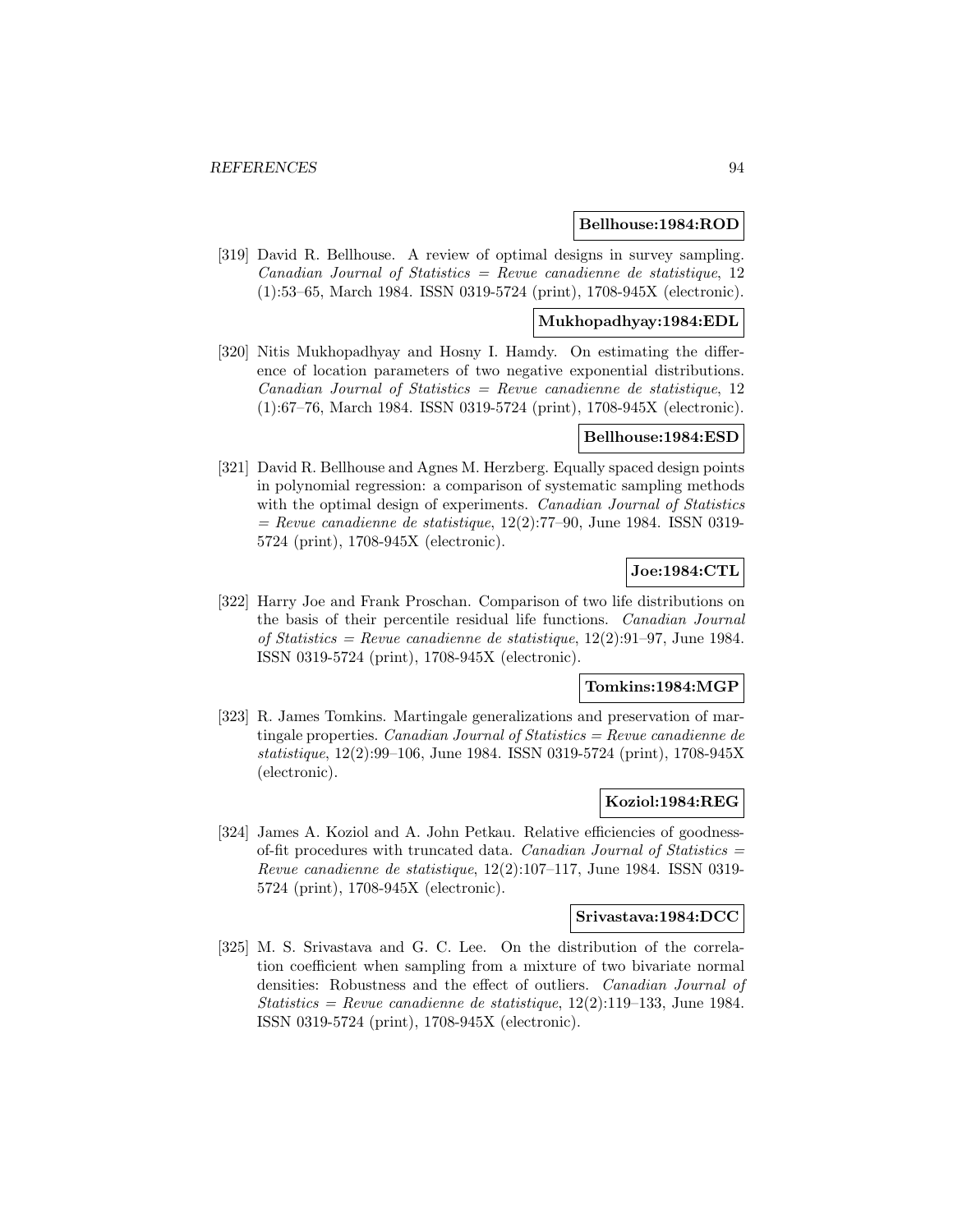### **Plante:1984:RSA**

[326] André Plante. A reexamination of Stein's antifiducial example. Canadian Journal of Statistics = Revue canadienne de statistique,  $12(2):135-141$ , June 1984. ISSN 0319-5724 (print), 1708-945X (electronic).

# **Geisser:1984:PPE**

[327] Seymour Geisser. Predicting Pareto and exponential observables. Canadian Journal of Statistics = Revue canadienne de statistique,  $12(2):143-$ 152, June 1984. ISSN 0319-5724 (print), 1708-945X (electronic).

## **Genest:1984:POM**

[328] Christian Genest. Pooling operators with the marginalization property. Canadian Journal of Statistics = Revue canadienne de statistique,  $12(2)$ : 153–163, June 1984. ISSN 0319-5724 (print), 1708-945X (electronic).

#### **Duthie:1984:NCS**

[329] Audrey I. Duthie. A note on the construction of some lattices for the hypercubic association scheme. *Canadian Journal of Statistics = Revue* canadienne de statistique, 12(2):165–167, June 1984. ISSN 0319-5724 (print), 1708-945X (electronic).

## **Kalbfleisch:1984:LSE**

[330] J. D. Kalbfleisch and J. F. Lawless. Least-squares estimation of transition probabilities from aggregate data. Canadian Journal of Statistics  $=$ Revue canadienne de statistique, 12(3):169–182, September 1984. ISSN 0319-5724 (print), 1708-945X (electronic).

## **Fraser:1984:FRA**

[331] D. A. S. Fraser and P. McDunnough. Further remarks on asymptotic normality of likelihood and conditional analyses. Canadian Journal of Statistics = Revue canadienne de statistique,  $12(3):183-190$ , September 1984. ISSN 0319-5724 (print), 1708-945X (electronic).

#### **Owen:1984:NBC**

[332] Art Owen. A neighbourhood-based classifier for Landsat data. *Canadian* Journal of Statistics = Revue canadienne de statistique,  $12(3):191-200$ , September 1984. ISSN 0319-5724 (print), 1708-945X (electronic).

### **Matthews:1984:SOS**

[333] David E. Matthews. Some observations on semi-Markov models for partially censored data. Canadian Journal of Statistics  $=$  Revue canadienne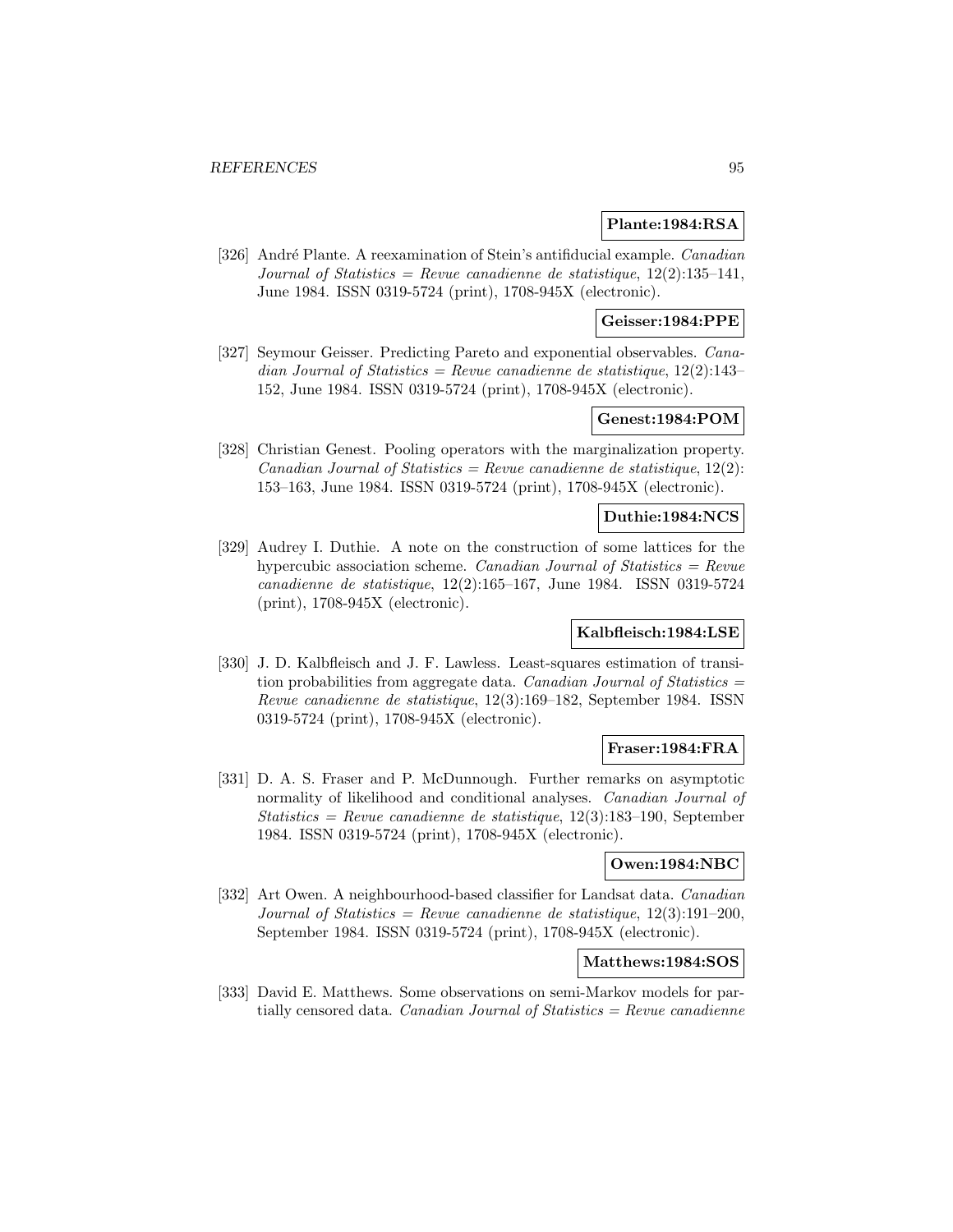de statistique, 12(3):201–205, September 1984. ISSN 0319-5724 (print), 1708-945X (electronic).

#### **Matthews:1984:ECA**

[334] David E. Matthews. Efficiency considerations in the analysis of a competing-risk problem. *Canadian Journal of Statistics = Revue cana*dienne de statistique, 12(3):207–210, September 1984. ISSN 0319-5724 (print), 1708-945X (electronic).

## **Kohler:1984:CEO**

[335] Boris A. B. Kohler. Un cas élémentaire d'oscillations. Canadian Journal of Statistics = Revue canadienne de statistique,  $12(3):211-216$ , September 1984. ISSN 0319-5724 (print), 1708-945X (electronic).

## **Puri:1984:ANL**

[336] Madan L. Puri and Tiee-Jian Wu. Asymptotic normality of the lengths of a class of nonparametric confidence intervals for a regression parameter. Canadian Journal of Statistics = Revue canadienne de statistique,  $12$ (3):217–228, September 1984. ISSN 0319-5724 (print), 1708-945X (electronic).

# **Wright:1984:ABM**

[337] F. T. Wright. The asymptotic behavior of monotone percentile regression estimates. Canadian Journal of Statistics =  $Review$  canadienne de statistique, 12(3):229–236, September 1984. ISSN 0319-5724 (print), 1708- 945X (electronic).

## **Watts:1984:TSC**

[338] Donald G. Watts. Teaching Statistics in Canada: The Early Days. *Cana*dian Journal of Statistics = Revue canadienne de statistique,  $12(3):237-$ 239, September 1984. ISSN 0319-5724 (print), 1708-945X (electronic).

## **Anonymous:1984:C**

[339] Anonymous. Corrigendum. Canadian Journal of Statistics = Revue canadienne de statistique, 12(3):240, September 1984. ISSN 0319-5724 (print), 1708-945X (electronic).

### **Baksalary:1984:CEB**

[340] J. K. Baksalary and R. Kala. Corrigendum: "On equalities between BLUEs, WLSEs, and SLSEs". Canadian Journal of Statistics = Revue canadienne de statistique, 12(3):240, 1984. ISSN 0319-5724 (print), 1708- 945X (electronic).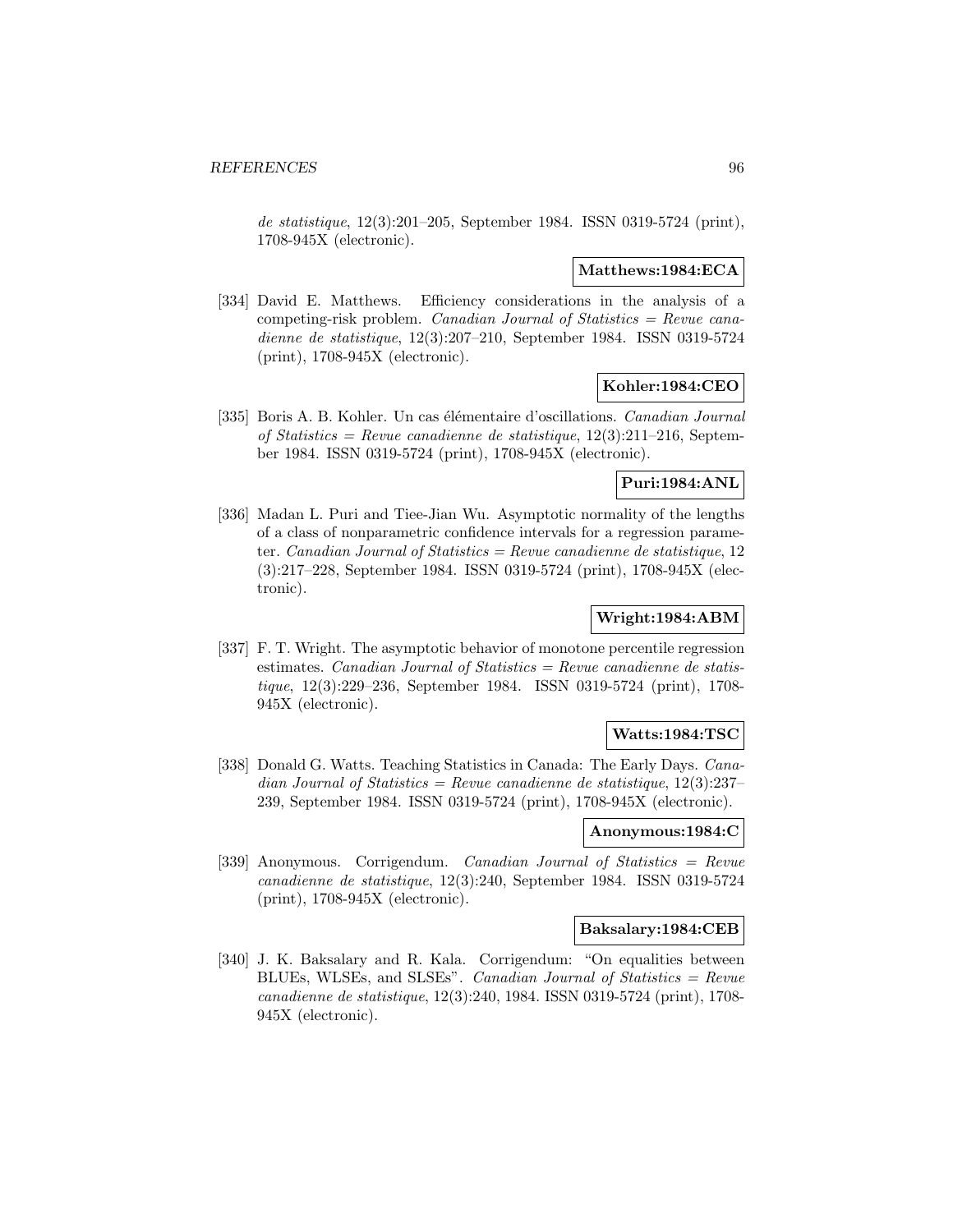#### **Pyke:1984:ARE**

[341] Ronald Pyke. Asymptotic results for empirical and partial-sum processes: a review. Canadian Journal of Statistics  $=$  Revue canadienne de statistique, 12(4):241–264, 283–287, December 1984. ISSN 0319-5724 (print), 1708-945X (electronic). With discussion by R. J. Kulperger and a reply by the author.

# **McLeish:1984:EAM**

[342] D. L. McLeish. Estimation for aggregate models: the aggregate Markov chain. *Canadian Journal of Statistics = Revue canadienne de statistique*, 12(4):265–282, 283–285, December 1984. ISSN 0319-5724 (print), 1708- 945X (electronic). With discussion by R. J. Kulperger.

# **Kulperger:1984:DPP**

[343] R. J. Kulperger. Discussion of the papers of Professors Pyke and McLeish. Canadian Journal of Statistics  $=$  Revue canadienne de statistique, 12(4):283–285, December 1984. ISSN 0319-5724 (print), 1708-945X (electronic). See [242, 341, 344].

# **Pyke:1984:RDR**

[344] Ronald Pyke. Response to the discussion of R. J. Kulperger. Canadian Journal of Statistics = Revue canadienne de statistique,  $12(4):286-287$ , December 1984. ISSN 0319-5724 (print), 1708-945X (electronic). See [343].

#### **Guttorp:1984:SIS**

[345] Peter Guttorp and Reg Kulperger. Statistical inference for some Volterra population processes in a random environment. Canadian Journal of Statistics = Revue canadienne de statistique,  $12(4):289-302$ , December 1984. ISSN 0319-5724 (print), 1708-945X (electronic).

## **Feuerverger:1984:STM**

[346] Andrey Feuerverger and Philip McDunnough. On statistical transform methods and their efficiency. Canadian Journal of Statistics  $=$  Revue canadienne de statistique, 12(4):303–317, December 1984. ISSN 0319- 5724 (print), 1708-945X (electronic).

#### **Shorack:1984:ERP**

[347] Galen R. Shorack. Empirical and rank processes of observations and residuals. Canadian Journal of Statistics =  $Re$ vue canadienne de statistique, 12(4):319–332, December 1984. ISSN 0319-5724 (print), 1708-945X (electronic).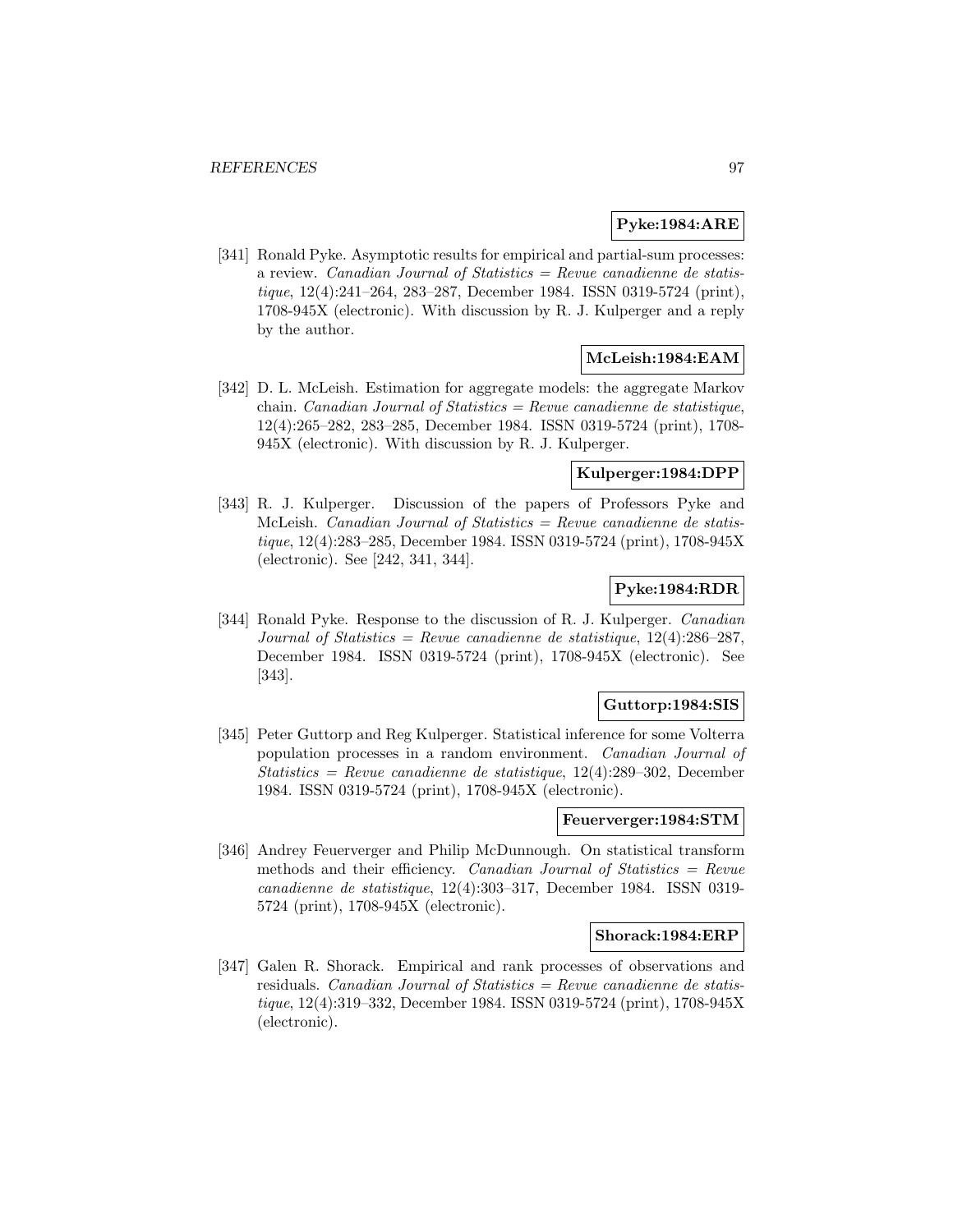#### **Melard:1984:TEA**

[348] Guy Mélard and Roch Roy. Sur un test d'égalité des autocovariances de deux séries chronologiques. (French) [On an equality test of autocovariances of two time series]. Canadian Journal of Statistics = Revue canadienne de statistique, 12(4):333–342, December 1984. ISSN 0319- 5724 (print), 1708-945X (electronic).

## **Evans:1985:MEA**

[349] M. Evans, D. A. S. Fraser, and G. Monette. Mixtures, embedding, and ancillarity. Canadian Journal of Statistics =  $Review$  canadienne de statistique, 13(1):1–6, March 1985. ISSN 0319-5724 (print), 1708-945X (electronic).

#### **Schulzer:1985:ACS**

[350] Michael Schulzer, Donald A. Enarson, and Moira Chan-Yeung. Analyzing cross-sectional and longitudinal lung-function measurements: the effects of age. Canadian Journal of Statistics = Revue canadienne de statistique, 13(1):7–15, March 1985. ISSN 0319-5724 (print), 1708-945X (electronic).

### **Bellhouse:1985:SSP**

[351] D. R. Bellhouse. Systematic sampling of periodic functions. Canadian Journal of Statistics = Revue canadienne de statistique,  $13(1):17-28$ , March 1985. ISSN 0319-5724 (print), 1708-945X (electronic).

#### **Schiopu-Kratina:1985:CCS**

[352] Ioana Schiopu-Kratina. Convergence of compensators of simple point processes. Canadian Journal of Statistics = Revue canadienne de statistique, 13(1):29–35, March 1985. ISSN 0319-5724 (print), 1708-945X (electronic).

## **Genter:1985:GLT**

[353] Frederic C. Genter and Vernon T. Farewell. Goodness-of-link testing in ordinal regression models. Canadian Journal of Statistics  $=$  Revue canadienne de statistique, 13(1):37–44, March 1985. ISSN 0319-5724 (print), 1708-945X (electronic).

#### **Hollander:1985:TWN**

[354] Myles Hollander, Dong Ho Park, and Frank Proschan. Testing whether new is better than used of a specified age, with randomly censored data. Canadian Journal of Statistics = Revue canadienne de statistique,  $13(1)$ : 45–52, March 1985. ISSN 0319-5724 (print), 1708-945X (electronic).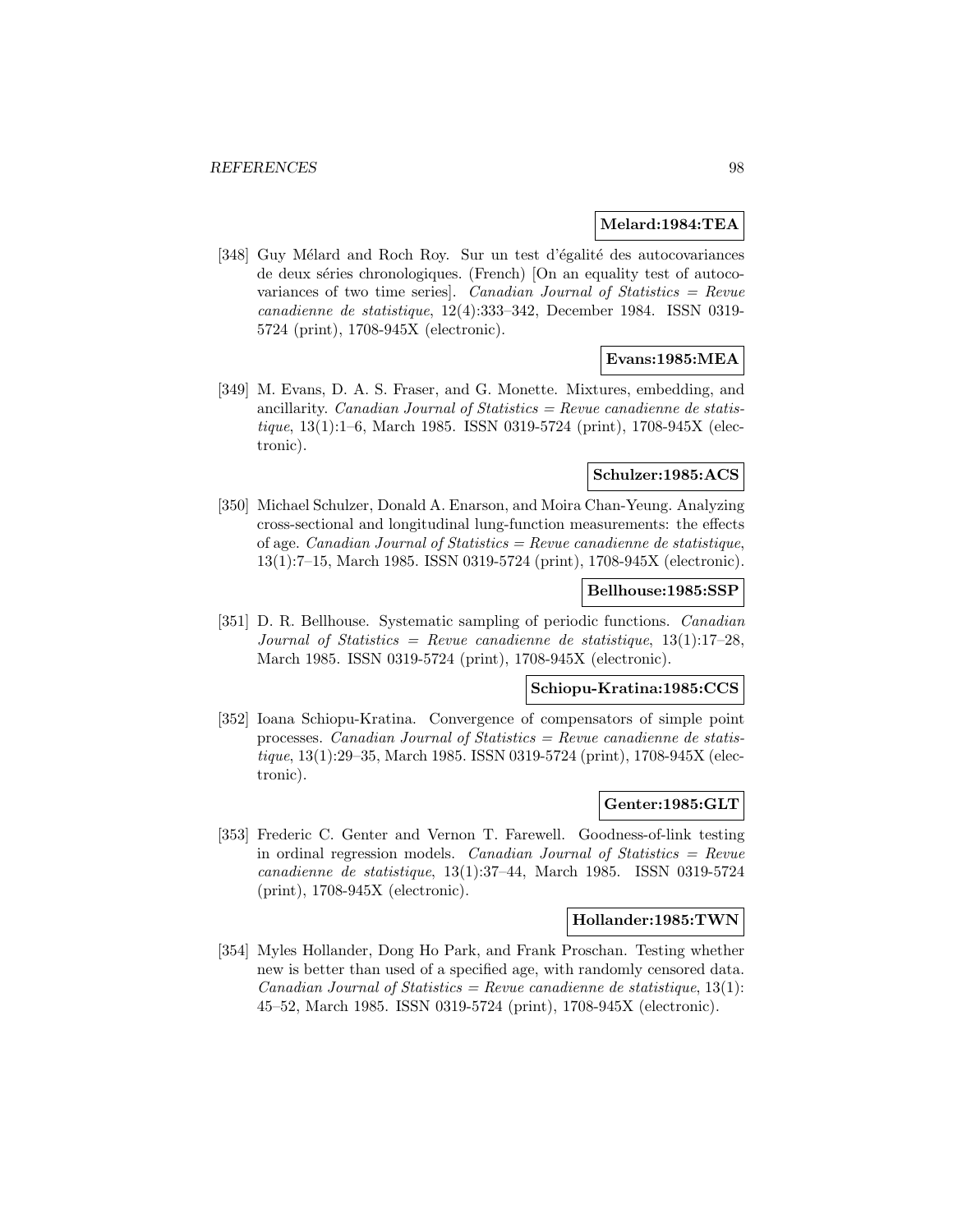# **Aly:1985:QNP**

[355] Emad-Eldin A. A. Aly and Miklós Csörgő. Quadratic nuisanceparameter-free goodness-of-fit tests in the presence of location and scale parameters. Canadian Journal of Statistics = Revue canadienne de statistique, 13(1):53–70, March 1985. ISSN 0319-5724 (print), 1708-945X (electronic).

# **Liski:1985:PRM**

[356] Erkki P. Liski and Simo Puntanen. A percentile regression model with an application to error frequency in group conversation tests. Canadian Journal of Statistics = Revue canadienne de statistique,  $13(1):71-$ 78, March 1985. ISSN 0319-5724 (print), 1708-945X (electronic).

## **Helmers:1985:BEB**

[357] R. Helmers. The Berry–Esséen bound for Studentized U-statistics.  $Cana$ dian Journal of Statistics = Revue canadienne de statistique,  $13(1)$ :79– 82, March 1985. ISSN 0319-5724 (print), 1708-945X (electronic).

## **Whitmore:1985:IPC**

[358] G. A. Whitmore and Jane F. Gentleman. Iceberg paths and collision risks for fixed marine structures. Canadian Journal of Statistics =  $Re$ vue canadienne de statistique, 13(2):83–87, June 1985. ISSN 0319-5724 (print), 1708-945X (electronic).

## **Moore:1985:MIM**

[359] Marc Moore. Modelling iceberg motion: a multiple-time-series approach. Canadian Journal of Statistics = Revue canadienne de statistique,  $13(2)$ : 88–94, June 1985. ISSN 0319-5724 (print), 1708-945X (electronic).

## **Zwiers:1985:EPC**

[360] F. W. Zwiers. Estimating the probability of collision between an iceberg and a fixed marine structure. Canadian Journal of Statistics  $=$  Revue canadienne de statistique, 13(2):94–105, June 1985. ISSN 0319-5724 (print), 1708-945X (electronic).

## **Whitmore:1985:SAE**

[361] G. A. Whitmore. Section associate editors' comments. *Canadian Jour*nal of Statistics = Revue canadienne de statistique,  $13(2):106-108$ , June 1985. ISSN 0319-5724 (print), 1708-945X (electronic).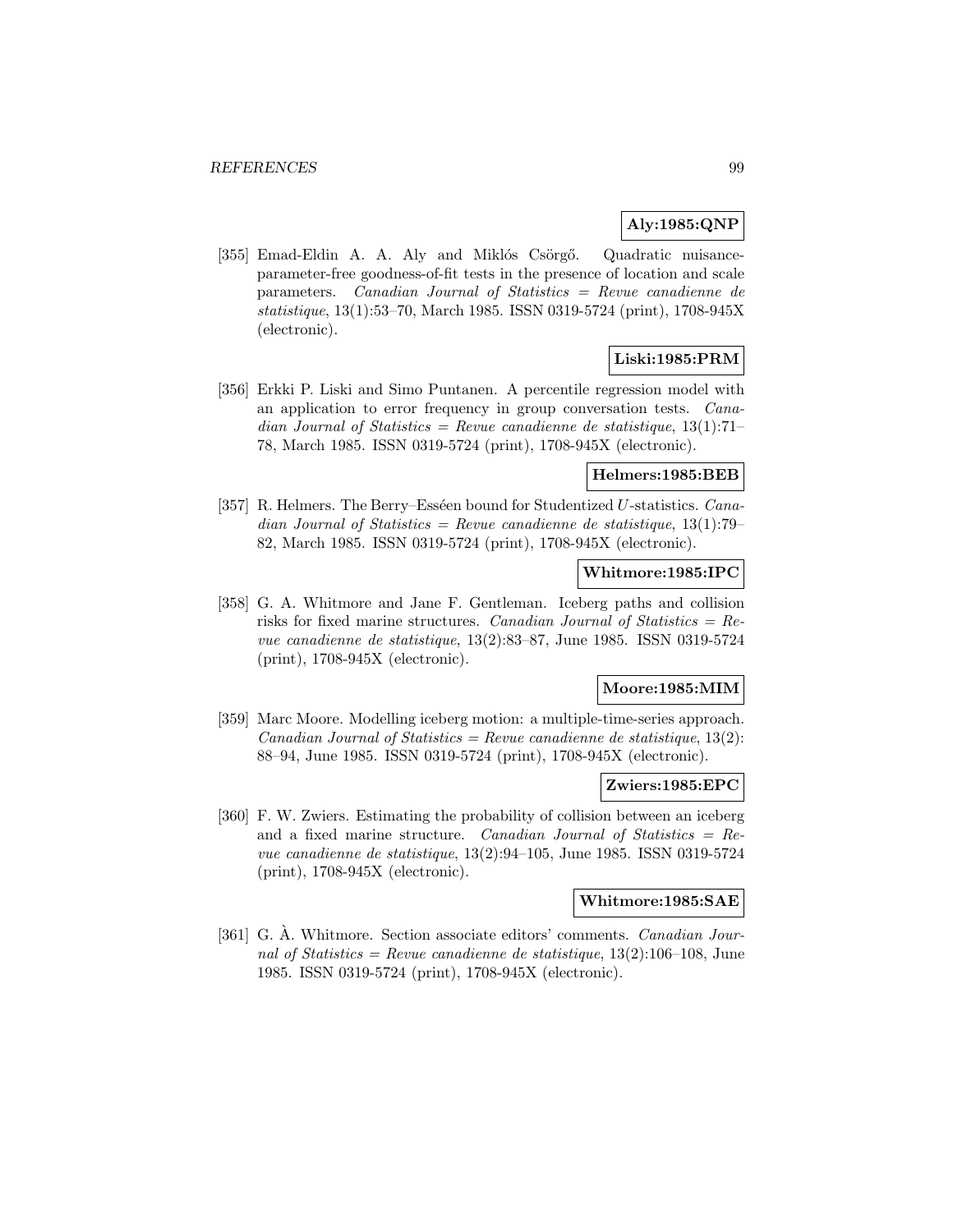#### **Robertson:1985:OSC**

[362] Tim Robertson and F. T. Wright. One-sided comparisons for treatments with a control. *Canadian Journal of Statistics = Revue canadienne de* statistique, 13(2):109–122, June 1985. ISSN 0319-5724 (print), 1708-945X (electronic).

# **Campbell:1985:TAB**

[363] L. Lorne Campbell. Transient analysis of birth-death processes with two boundaries. Canadian Journal of Statistics = Revue canadienne de statistique, 13(2):123–130, June 1985. ISSN 0319-5724 (print), 1708-945X (electronic).

#### **Small:1985:DMW**

[364] Christopher G. Small. Decomposition of models whose marginal distributions are mixtures. Canadian Journal of Statistics = Revue canadienne de statistique, 13(2):131–136, June 1985. ISSN 0319-5724 (print), 1708-945X (electronic).

# **Evans:1985:RSM**

[365] M. Evans, D. A. S. Fraser, and G. Monette. On regularity for statistical models. *Canadian Journal of Statistics = Revue canadienne de statis*tique, 13(2):137–144, June 1985. ISSN 0319-5724 (print), 1708-945X (electronic).

#### **Hooper:1985:IEF**

[366] Peter M. Hooper. Invariant estimation of functions. Canadian Journal of Statistics = Revue canadienne de statistique,  $13(2):145-154$ , June 1985. ISSN 0319-5724 (print), 1708-945X (electronic).

## **Reid:1985:CLR**

[367] N. Reid. Curvature and linear rank statistics. Canadian Journal of Statistics = Revue canadienne de statistique,  $13(2):155-165$ , June 1985. ISSN 0319-5724 (print), 1708-945X (electronic).

# **Mullin:1985:BRB**

[368] R. Mullin. Book review: *Time warps, string edits, and macromolecules:* the theory and practice of sequence comparison. Edited by D. Sankoff and J. B. Kruskal. Addison-Wesley Publishing Company, Inc., Advanced Book Program, Reading, Mass., Don Mills, Ontario, 1983. 300 pp. US  $$31.95. ISBN 0-201-07809-0.$  Canadian Journal of Statistics = Revue canadienne de statistique, 13(2):167–168, June 1985. ISSN 0319-5724 (print), 1708-945X (electronic).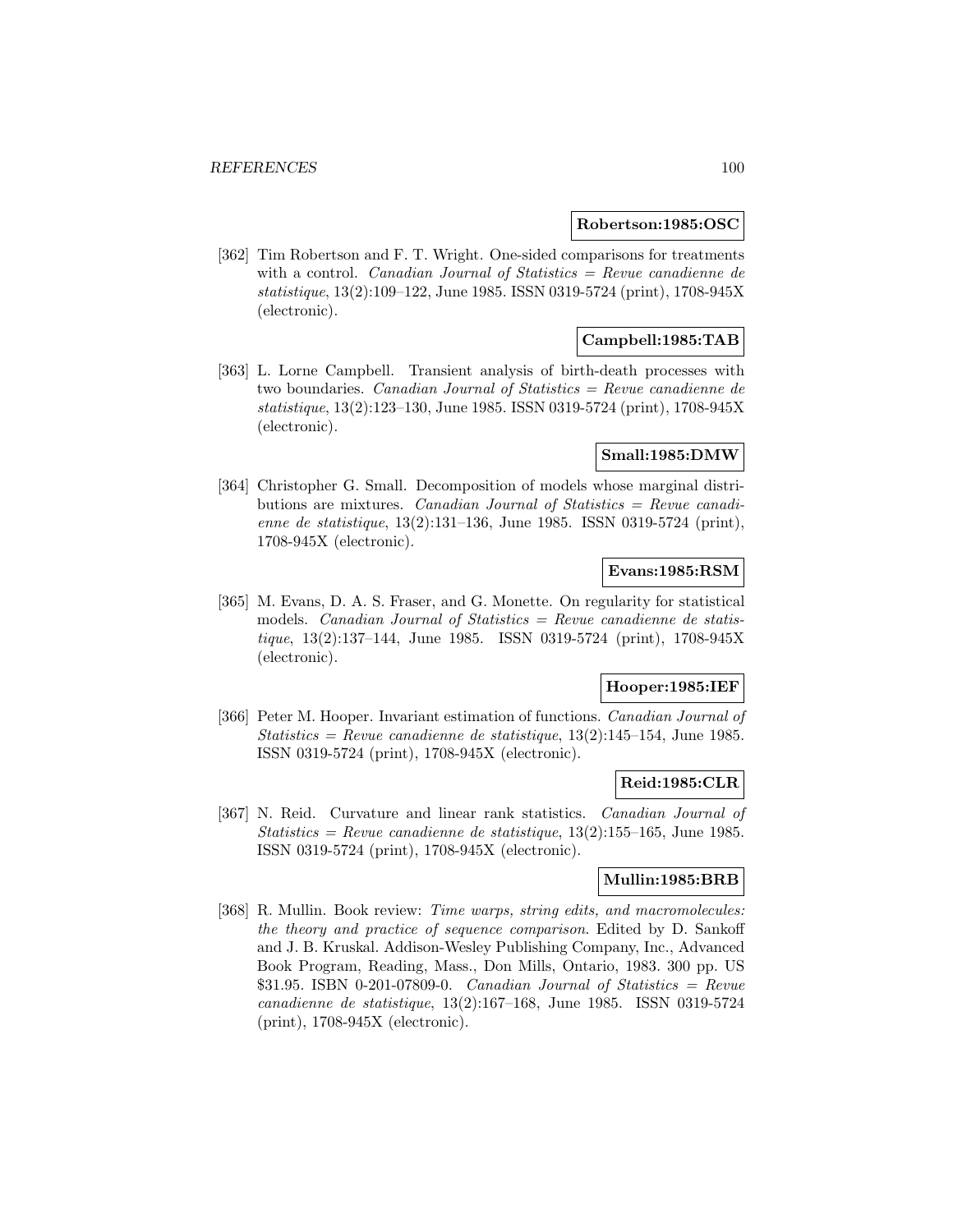#### **Thompson:1985:BRB**

[369] E. Thompson. Book review: Current topics in survey sampling. edited by D. Krewski, R. Platek, and J. N. K. Rao. Academic Press, New York, 1981. xv + 509 pp. US \$35.00. ISBN 0-12-426280-5. Canadian Journal of Statistics = Revue canadienne de statistique,  $13(2):168-169$ , June 1985. ISSN 0319-5724 (print), 1708-945X (electronic).

## **Desmond:1985:SMF**

[370] Anthony Desmond. Stochastic models of failure in random environments.  $Canadian Journal of Statistics = Review can a dienne de statistique, 13$ (3):171–183, September 1985. ISSN 0319-5724 (print), 1708-945X (electronic).

#### **Elvers:1985:RAR**

[371] Eva Elvers, Carl-Erik Erik Särndal, Jan H. Wretman, and Göran Ornberg. Regression analysis and ratio analysis for domains: a ¨ randomization-theory approach. Canadian Journal of Statistics  $=$  Revue canadienne de statistique, 13(3):185–199, September 1985. ISSN 0319- 5724 (print), 1708-945X (electronic).

# **Field:1985:ANM**

[372] Christopher Field. Approach to normality of mean and M-estimators of location. *Canadian Journal of Statistics = Revue canadienne de statis*tique, 13(3):201–210, September 1985. ISSN 0319-5724 (print), 1708- 945X (electronic).

## **Rivest:1985:TBE**

[373] Louis-Paul Rivest. Tests based on equivariant estimators. Canadian Journal of Statistics = Revue canadienne de statistique,  $13(3):211-216$ , September 1985. ISSN 0319-5724 (print), 1708-945X (electronic).

# **Tardif:1985:AEA**

[374] Serge Tardif. On the asymptotic efficiency of aligned-rank tests in randomized block designs. *Canadian Journal of Statistics = Revue cana*dienne de statistique, 13(3):217–232, September 1985. ISSN 0319-5724 (print), 1708-945X (electronic).

#### **DeJong:1985:MMP**

[375] Piet De Jong and Malcolm Greig. Models and methods for pairing data.  $Canadian Journal of Statistics = Revenue canadienne de statistic, 13$ (3):233–241, September 1985. ISSN 0319-5724 (print), 1708-945X (electronic).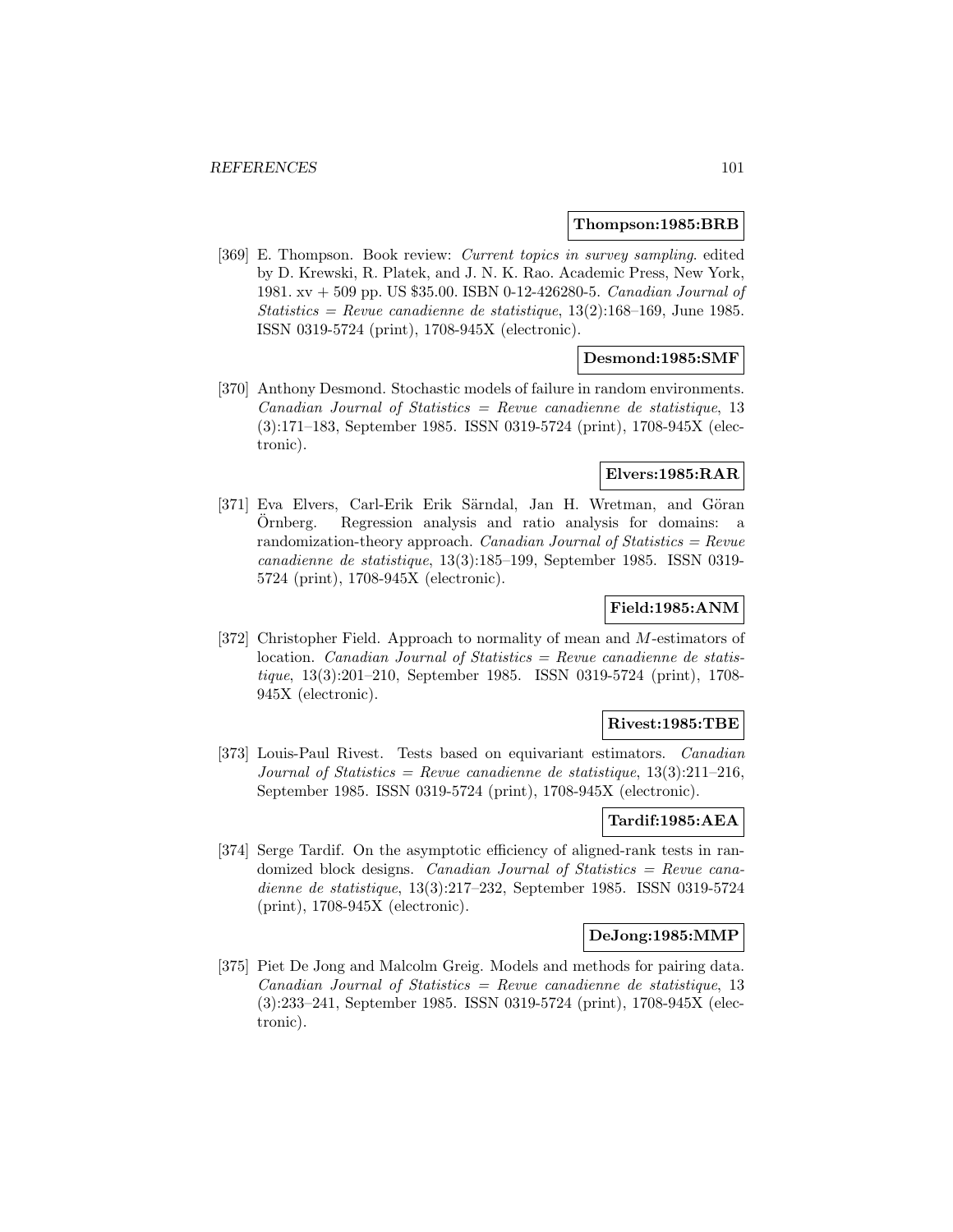## **Sinha:1985:UEV**

[376] Bimal Kumar Sinha. Unbiased estimation of the variance of the Graybill-Deal estimator of the common mean of several normal populations. Canadian Journal of Statistics = Revue canadienne de statistique,  $13(3):243-$ 247, September 1985. ISSN 0319-5724 (print), 1708-945X (electronic).

# **Letac:1985:KCI**

[377] Gérard Letac and Vanamamalai Seshadri. On Khatri's characterization of the inverse-Gaussian distribution. Canadian Journal of Statistics  $=$ Revue canadienne de statistique, 13(3):249–252, September 1985. ISSN 0319-5724 (print), 1708-945X (electronic).

#### **Lockhart:1985:ADC**

[378] R. A. Lockhart. The asymptotic distribution of the correlation coefficient in testing fit to the exponential distribution. Canadian Journal of  $Statistics = Revenue canadienne de statistic, 13(3): 253-256$ , September 1985. ISSN 0319-5724 (print), 1708-945X (electronic).

# **Gentleman:1985:TPT**

[379] Jane F. Gentleman and G. A. Whitmore. Temporal patterns in twenty years of Canadian homicides. Canadian Journal of Statistics = Revue canadienne de statistique, 13(4):262–266, December 1985. ISSN 0319- 5724 (print), 1708-945X (electronic).

## **McKie:1985:SCH**

[380] Craig McKie. Seasonality in Canadian homicides, 1961–1980. Canadian Journal of Statistics = Revue canadienne de statistique,  $13(4):266-268$ , December 1985. ISSN 0319-5724 (print), 1708-945X (electronic).

#### **McLeod:1985:SEC**

[381] A. Ian McLeod, Ian B. MacNeill, and Jahnabimala D. Bhattacharyya. Seasonal effects in Canadian murders. Canadian Journal of Statistics = Revue canadienne de statistique, 13(4):269–275, December 1985. ISSN 0319-5724 (print), 1708-945X (electronic).

#### **Nakamura:1985:SMF**

[382] Alice Nakamura and Masao Nakamura. A search for monthly fluctuation in Canadian homicides:  $1965-1980$ . Canadian Journal of Statistics = Revue canadienne de statistique, 13(4):275–280, December 1985. ISSN 0319-5724 (print), 1708-945X (electronic).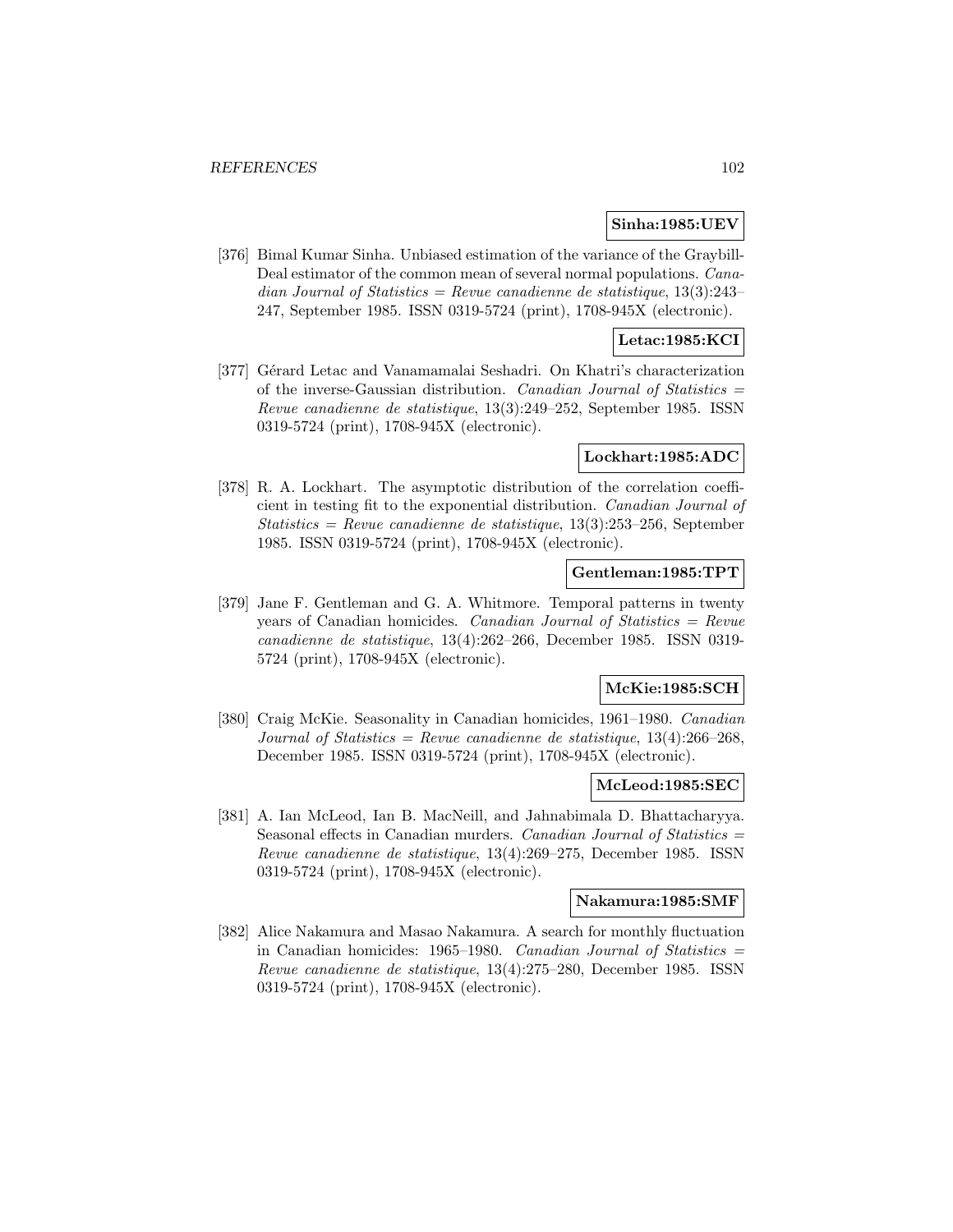#### **Anonymous:1985:SEC**

[383] Anonymous. Section editors' comments. Canadian Journal of Statistics  $=$  Revue canadienne de statistique, 13(4):281–291, December 1985. ISSN 0319-5724 (print), 1708-945X (electronic).

# **Genest:1985:RGP**

[384] Christian Genest and Mark J. Schervish. Resolution of Godambe's para $d$ ox. *Canadian Journal of Statistics = Revue canadienne de statistique*, 13(4):293–297, December 1985. ISSN 0319-5724 (print), 1708-945X (electronic). See discussion [385] and rejoinder [386].

# **Fraser:1985:D**

[385] Donald A. S. Fraser. Discussion. Canadian Journal of Statistics = Revue canadienne de statistique, 13(4):298–300, December 1985. ISSN 0319- 5724 (print), 1708-945X (electronic). See [384, 386].

# **Genest:1985:R**

[386] Christain Genest and Mark J. Schervish. Rejoinder. Canadian Journal of Statistics = Revue canadienne de statistique,  $13(4):301$ , December 1985. ISSN 0319-5724 (print), 1708-945X (electronic). See [385].

# **Tardif:1985:LAD**

[387] Serge Tardif. Sur la linéarité asymptotique du premier ordre de statistiques de rang signé. (French) [On the first-order asymptotic linearity of signed rank statistics]. Canadian Journal of Statistics = Revue canadienne de statistique, 13(4):303–310, December 1985. ISSN 0319-5724 (print), 1708-945X (electronic).

## **Huse:1985:IER**

[388] Vera R. Huse and Josef Steinebach. On an improved Erdős–Rényi-type law for increments of partial sums. Canadian Journal of Statistics = Revue canadienne de statistique, 13(4):311–315, December 1985. ISSN 0319-5724 (print), 1708-945X (electronic).

#### **Weiss:1985:LRC**

[389] Günter M. T. Weiss. Local rates of convergence for consistent estimators of location of translation families. Canadian Journal of Statistics  $=$ Revue canadienne de statistique, 13(4):317–324, December 1985. ISSN 0319-5724 (print), 1708-945X (electronic).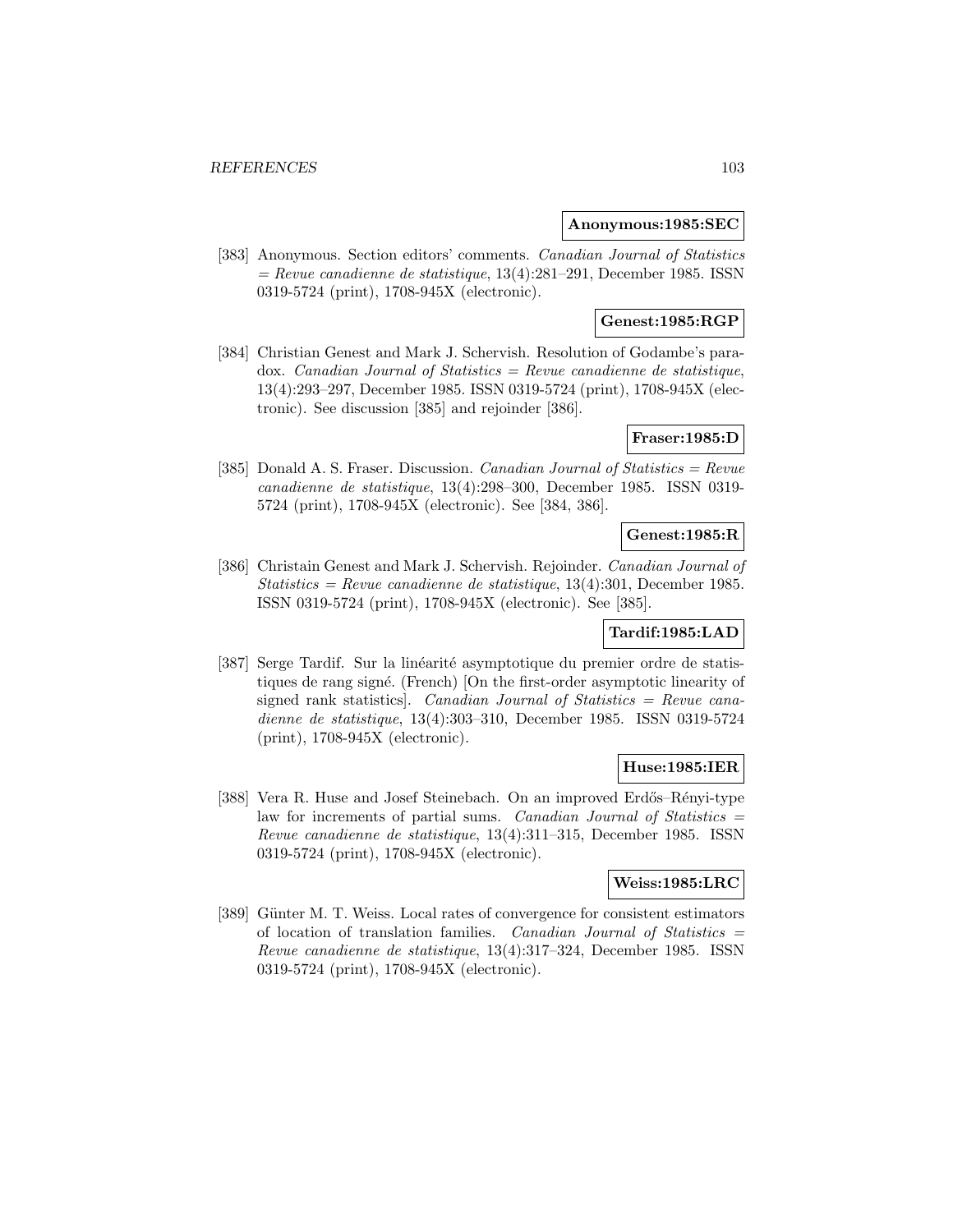#### **Takada:1985:PLO**

[390] Yoshikazu Takada. Prediction Limit for Observation from the Exponential Distribution. *Canadian Journal of Statistics = Revue canadienne* de statistique, 13(4):325–330, December 1985. ISSN 0319-5724 (print), 1708-945X (electronic).

# **MacNeill:1986:NHMa**

[391] Ian B. MacNeill. New honorary member of the Statistical Society of Canada. Canadian Journal of Statistics  $=$  Revue canadienne de statistique, 14(1):1–3, March 1986. ISSN 0319-5724 (print), 1708-945X (electronic). With a French translation.

#### **Diciccio:1986:ACI**

[392] Thomas J. Diciccio. Approximate conditional inference for location families. Canadian Journal of Statistics = Revue canadienne de statistique, 14(1):5–18, March 1986. ISSN 0319-5724 (print), 1708-945X (electronic).

### **Csaki:1986:SJD**

[393] E. Csáki and S. G. Mohanty. Some joint distributions for conditional random walks. Canadian Journal of Statistics = Revue canadienne de statistique, 14(1):19–28, March 1986. ISSN 0319-5724 (print), 1708-945X (electronic).

# **Srivastava:1986:CEI**

[394] M. S. Srivastava and R. S. Katapa. Comparison of estimators of interclass and intraclass correlations from familial data. Canadian Journal of Statistics = Revue canadienne de statistique,  $14(1):29-42$ , March 1986. ISSN 0319-5724 (print), 1708-945X (electronic).

## **Haff:1986:SCS**

[395] L. R. Haff and R. W. Johnson. The superharmonic condition for simultaneous estimation of means in exponential families. Canadian Journal of Statistics = Revue canadienne de statistique,  $14(1):43-54$ , March 1986. ISSN 0319-5724 (print), 1708-945X (electronic).

#### **Anderson:1986:MLE**

[396] T. W. Anderson, Kai Tai Fang, and Huang Hsu. Maximum-likelihood estimates and likelihood-ratio criteria for multivariate elliptically contoured distributions. Canadian Journal of Statistics = Revue canadienne de statistique, 14(1):55–59, March 1986. ISSN 0319-5724 (print), 1708-945X (electronic).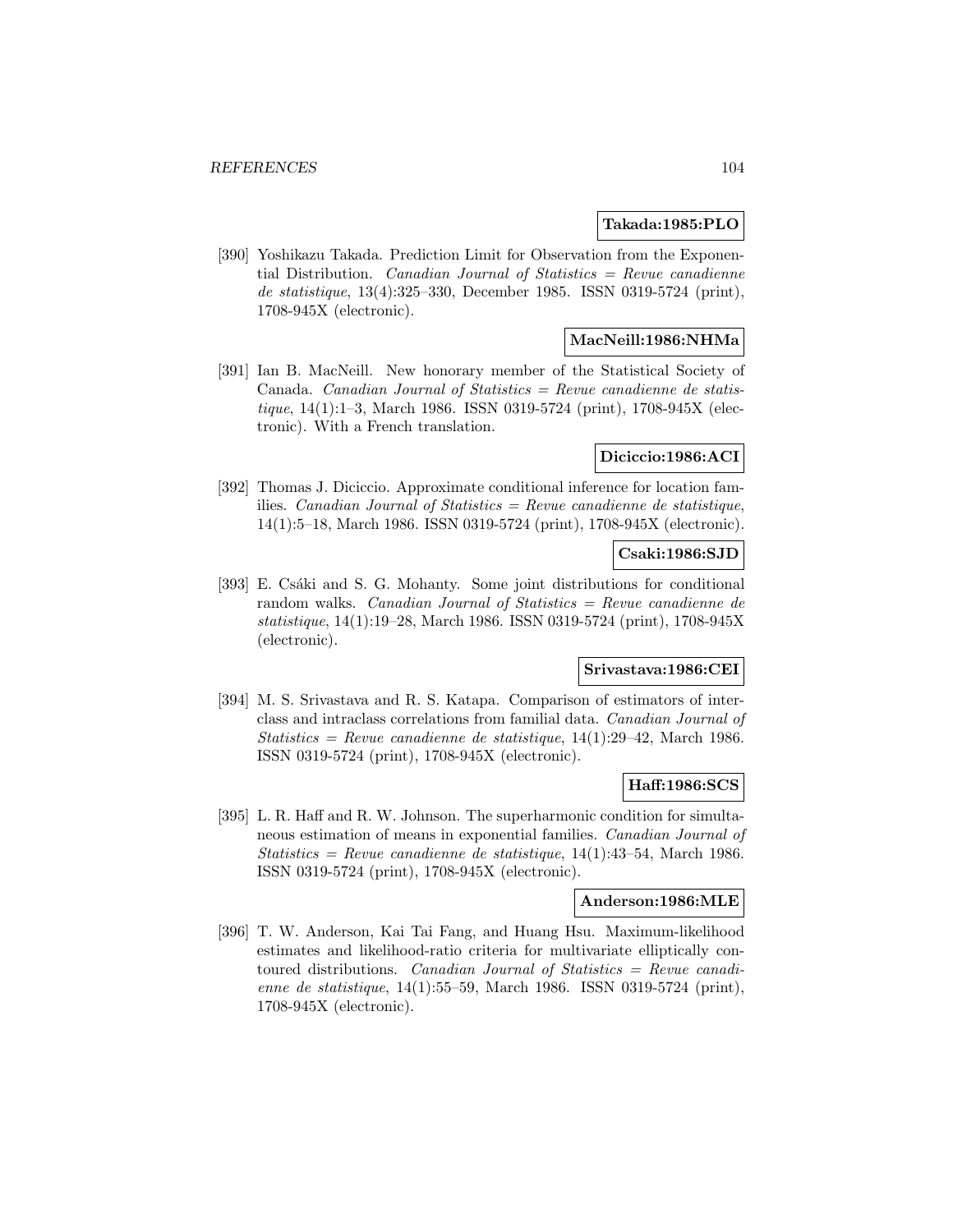#### **Provost:1986:EDR**

[397] Serge B. Provost. The exact distribution of the ratio of a linear combination of chi-square variables over the root of a product of chi-square variables. Canadian Journal of Statistics = Revue canadienne de statistique, 14(1):61–67, March 1986. ISSN 0319-5724 (print), 1708-945X (electronic).

# **Wang:1986:CMA**

[398] Y. H. Wang. Coupling methods in approximations. Canadian Journal of Statistics = Revue canadienne de statistique,  $14(1):69-74$ , March 1986. ISSN 0319-5724 (print), 1708-945X (electronic).

## **Froda:1986:CEE**

[399] Sorana Froda. Comparison of efficient L- and R-estimators of location. Canadian Journal of Statistics = Revue canadienne de statistique,  $14(1)$ : 75–79, March 1986. ISSN 0319-5724 (print), 1708-945X (electronic).

### **Maejima:1986:RSS**

[400] Makoto Maejima. A remark on self-similar processes with stationary increments. *Canadian Journal of Statistics = Revue canadienne de statis*tique, 14(1):81–82, March 1986. ISSN 0319-5724 (print), 1708-945X (electronic).

# **Ripley:1986:SIP**

[401] Brian D. Ripley. Statistics, images, and pattern recognition. Canadian Journal of Statistics = Revue canadienne de statistique,  $14(2):83-102$ , June 1986. ISSN 0319-5724 (print), 1708-945X (electronic). See discussion [402].

## **Hinkley:1986:D**

[402] David V. Hinkley, Carl N. Morris, Marc Moore, Art Owen, and R. Chellappa. Discussion. *Canadian Journal of Statistics = Revue canadienne* de statistique, 14(2):102–111, June 1986. ISSN 0319-5724 (print), 1708- 945X (electronic). See [401].

# **Casella:1986:RBC**

[403] George Casella. Refining binomial confidence intervals. *Canadian Jour*nal of Statistics = Revue canadienne de statistique,  $14(2):113-129$ , June 1986. ISSN 0319-5724 (print), 1708-945X (electronic).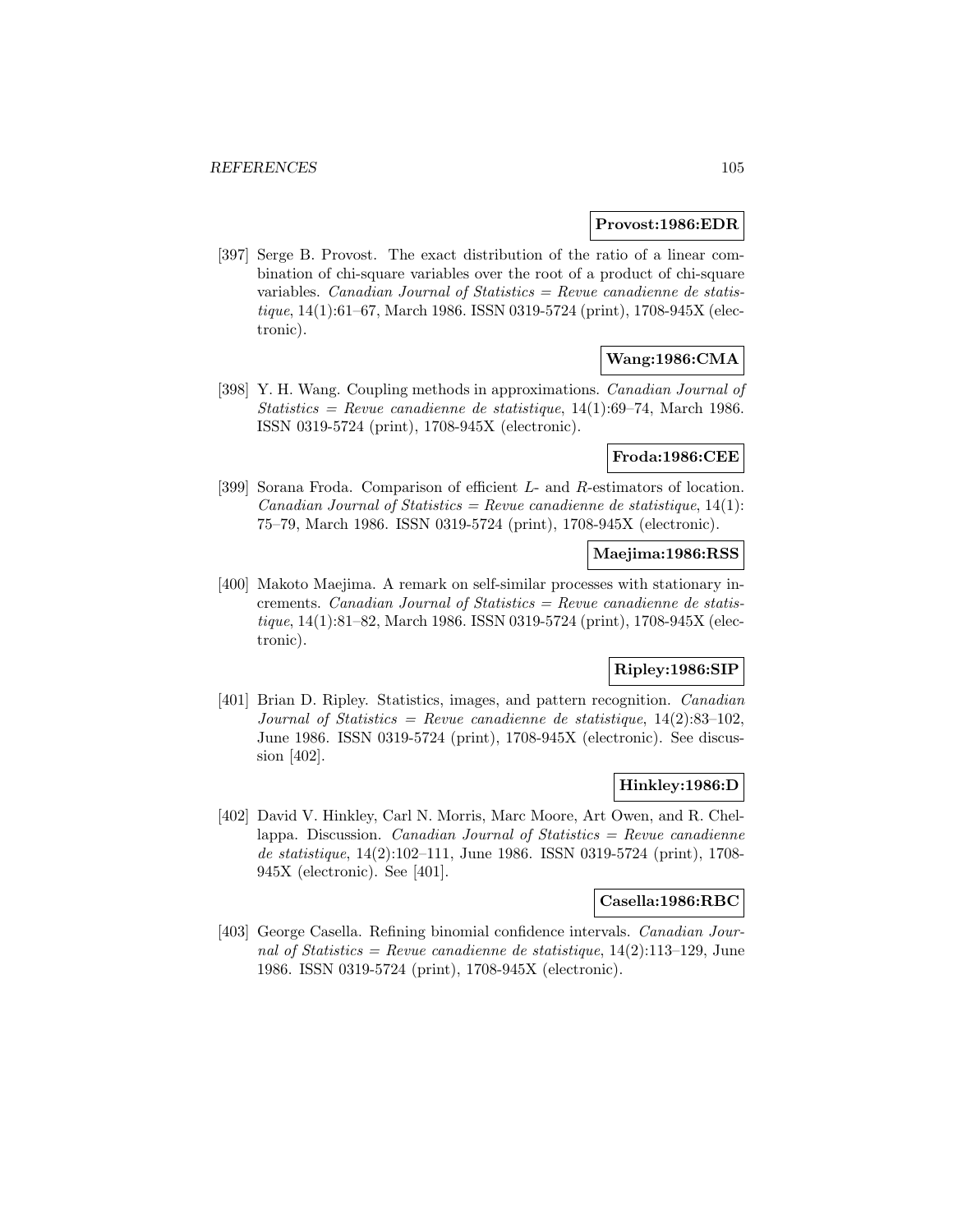#### **Csorgo:1986:CBC**

[404] Sándor Csörgő and Lajos Horváth. Confidence bands from censored samples. Canadian Journal of Statistics  $=$  Revue canadienne de statistique, 14(2):131–144, June 1986. ISSN 0319-5724 (print), 1708-945X (electronic).

## **Genest:1986:CAF**

[405] Christian Genest and R. Jock MacKay. Copules archimédiennes et families de lois bidimensionnelles dont les marges sont données. (French) [Archimedean copulas and families of two-dimensional laws whose bounds are given]. *Canadian Journal of Statistics = Revue canadienne de statis*tique, 14(2):145–159, June 1986. ISSN 0319-5724 (print), 1708-945X (electronic).

# **Wiens:1986:REM**

[406] D. P. Wiens and Z. Zheng. Robust M-estimators of multivariate location and scatter in the presence of asymmetry. Canadian Journal of Statistics  $=$  Revue canadienne de statistique, 14(2):161–176, June 1986. ISSN 0319-5724 (print), 1708-945X (electronic).

## **Currie:1986:RBS**

[407] Iain D. Currie and Michael A. Stephens. Relations between statistics for testing exponentiality and uniformity. Canadian Journal of Statistics = Revue canadienne de statistique, 14(2):177–180, June 1986. ISSN 0319- 5724 (print), 1708-945X (electronic).

#### **Evans:1986:PAL**

[408] Michael J. Evans, Donald A. S. Fraser, and Georges Monette. On principles and arguments to likelihood. Canadian Journal of Statistics  $=$ Revue canadienne de statistique, 14(3):181–194, September 1986. ISSN 0319-5724 (print), 1708-945X (electronic). See discussion [409] and rejoinder [410].

## **Kalbfleisch:1986:D**

[409] J. D. Kalbfleisch. Discussion. *Canadian Journal of Statistics = Revue* canadienne de statistique, 14(3):194–199, September 1986. ISSN 0319- 5724 (print), 1708-945X (electronic). See [408].

## **Evans:1986:R**

[410] Michael J. Evans, Donald A. S. Fraser, and Georges Monette. Rejoinder.  $Canadian Journal of Statistics = Review candidate$  de statistique, 14(3): 199, September 1986. ISSN 0319-5724 (print), 1708-945X (electronic).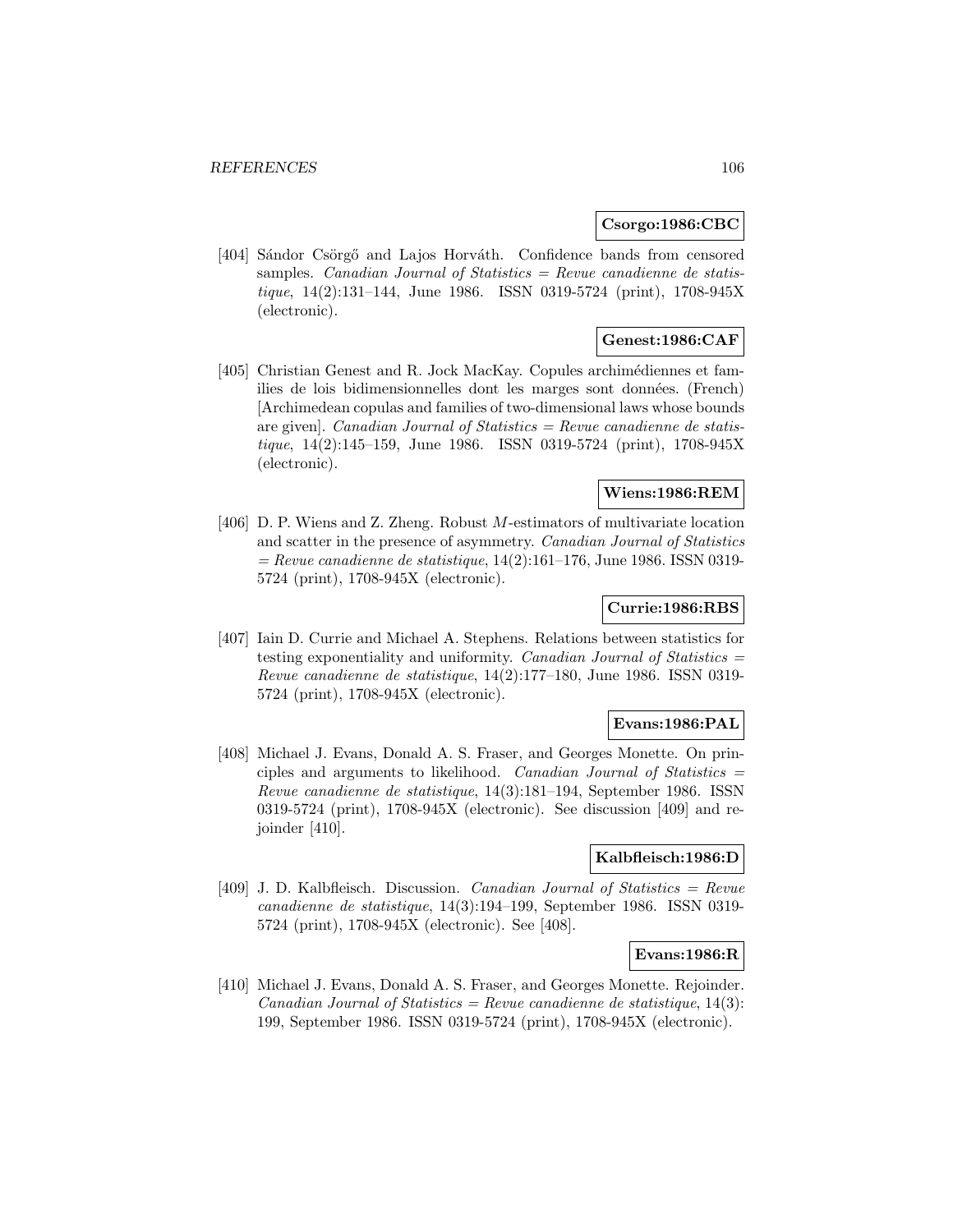#### **Bartlett:1986:SFP**

[411] Roy F. Bartlett. Sampling a finite population in the presence of trend and correlation: Estimation of total 305-day lactation production in cattle. Canadian Journal of Statistics = Revue canadienne de statistique, 14 (3):201–210, September 1986. ISSN 0319-5724 (print), 1708-945X (electronic).

# **Devroye:1986:SUC**

[412] Luc Devroye and Clark S. Penrod. The strong uniform convergence of multivariate variable kernel estimates. Canadian Journal of Statistics  $=$ Revue canadienne de statistique, 14(3):211–219, September 1986. ISSN 0319-5724 (print), 1708-945X (electronic).

## **Csorgo:1986:WES**

[413] Miklós Csörgő and Lajos Horváth. Weighted empirical spacings processes. Canadian Journal of Statistics  $=$  Revue canadienne de statistique, 14(3):221–232, September 1986. ISSN 0319-5724 (print), 1708- 945X (electronic).

# **Bose:1986:LLN**

[414] A. Bose. A law of large numbers for the scaled age distribution of linear birth-and-death processes. Canadian Journal of Statistics = Revue canadienne de statistique, 14(3):233–244, September 1986. ISSN 0319-5724 (print), 1708-945X (electronic).

# **Li:1986:FAM**

[415] Tze Fen Li and Dinesh S. Bhoj. A family of admissible minimax estimators of the mean of a multivariate, normal distribution. Canadian Journal of Statistics = Revue canadienne de statistique,  $14(3):245-250$ , September 1986. ISSN 0319-5724 (print), 1708-945X (electronic).

# **Ghosh:1986:NRM**

[416] J. K. Ghosh and C. K. Mustafi. A note on the residual median process.  $Canadian Journal of Statistics = Review canadienne de statistique, 14$ (3):251–255, September 1986. ISSN 0319-5724 (print), 1708-945X (electronic).

#### **Farewell:1986:MMS**

[417] Vernon T. Farewell. Mixture models in survival analysis: Are they worth the risk? Canadian Journal of Statistics = Revue canadienne de statistique, 14(3):257–262, September 1986. ISSN 0319-5724 (print), 1708- 945X (electronic).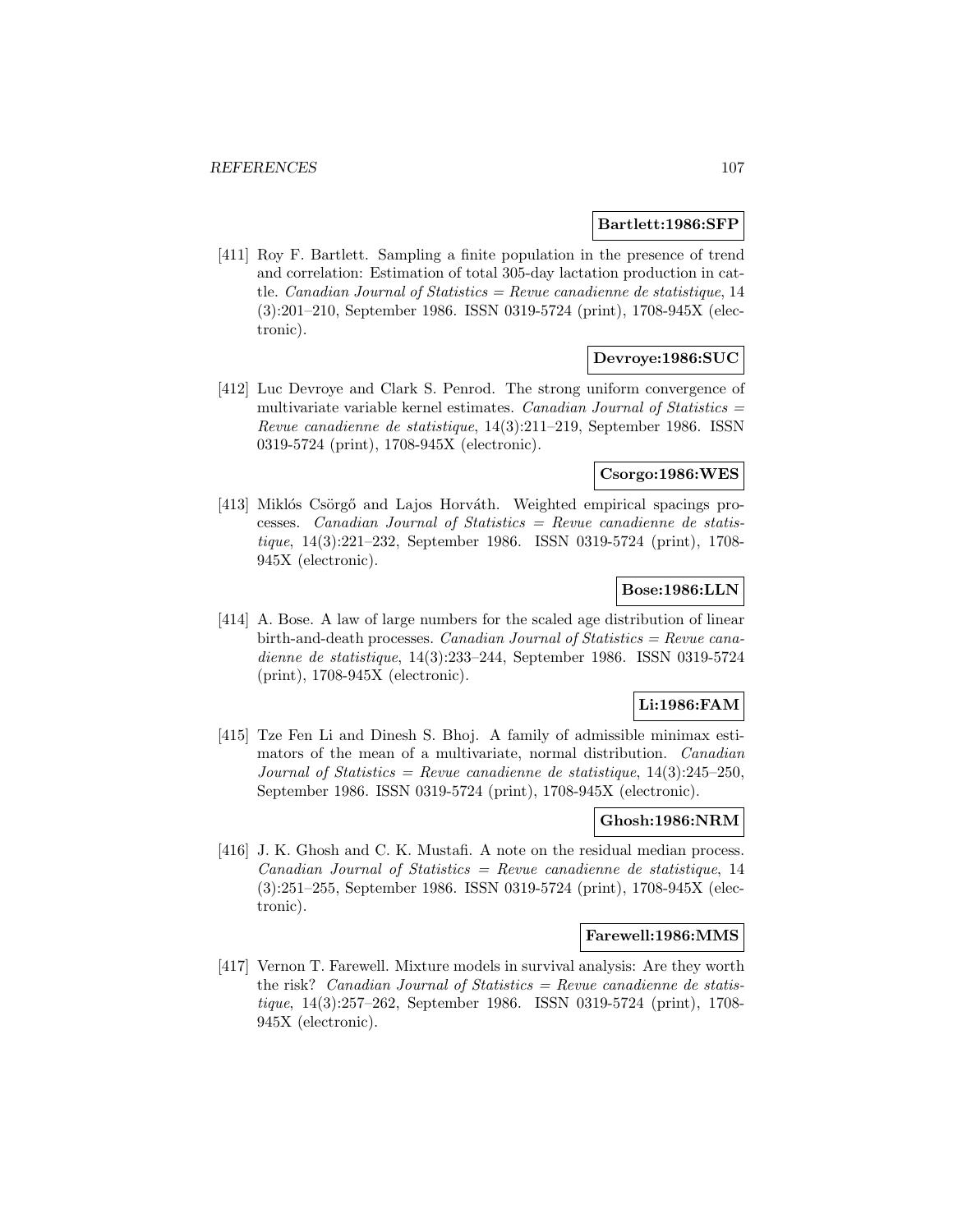#### **Andrews:1986:BIR**

[418] D. F. Andrews, R. Brant, and M. E. Percy. Bayesian incorporation of repeated measurements in logistic discrimination. Canadian Journal of Statistics = Revue canadienne de statistique,  $14(3):263-266$ , September 1986. ISSN 0319-5724 (print), 1708-945X (electronic).

## **Nebebe:1986:BEB**

[419] Fassil Nebebe and T. W. F. Stroud. Bayes and empirical Bayes shrinkage estimation of regression coefficients. Canadian Journal of Statistics  $=$ Revue canadienne de statistique, 14(4):267–280, December 1986. ISSN 0319-5724 (print), 1708-945X (electronic).

### **Tallis:1986:PDS**

[420] G. M. Tallis. Predictive densities and selection with genetic applications. Canadian Journal of Statistics = Revue canadienne de statistique, 14(4):281–288, December 1986. ISSN 0319-5724 (print), 1708-945X (electronic).

# **Chang:1986:TSR**

[421] Ted Chang and Cesareo Villegas. On a theorem of Stein relating Bayesian and classical inferences in group models. Canadian Journal of Statistics  $=$  Revue canadienne de statistique, 14(4):289–296, December 1986. ISSN 0319-5724 (print), 1708-945X (electronic).

#### **Lambert:1986:SPI**

[422] Diane Lambert and George T. Duncan. Single-parameter inference based on partial prior information. Canadian Journal of Statistics =  $Re$ vue canadienne de statistique, 14(4):297–305, December 1986. ISSN 0319- 5724 (print), 1708-945X (electronic).

## **Johnson:1986:BNS**

[423] Wesley Johnson and Ronald Christensen. Bayesian nonparametric survival analysis for grouped data. Canadian Journal of Statistics  $=$  Revue canadienne de statistique, 14(4):307–314, December 1986. ISSN 0319- 5724 (print), 1708-945X (electronic).

#### **Hooper:1986:OCR**

[424] Peter M. Hooper and Wai Kwok Yau. Optimal confidence regions in GMANOVA. Canadian Journal of Statistics = Revue canadienne de statistique, 14(4):315–322, December 1986. ISSN 0319-5724 (print), 1708- 945X (electronic).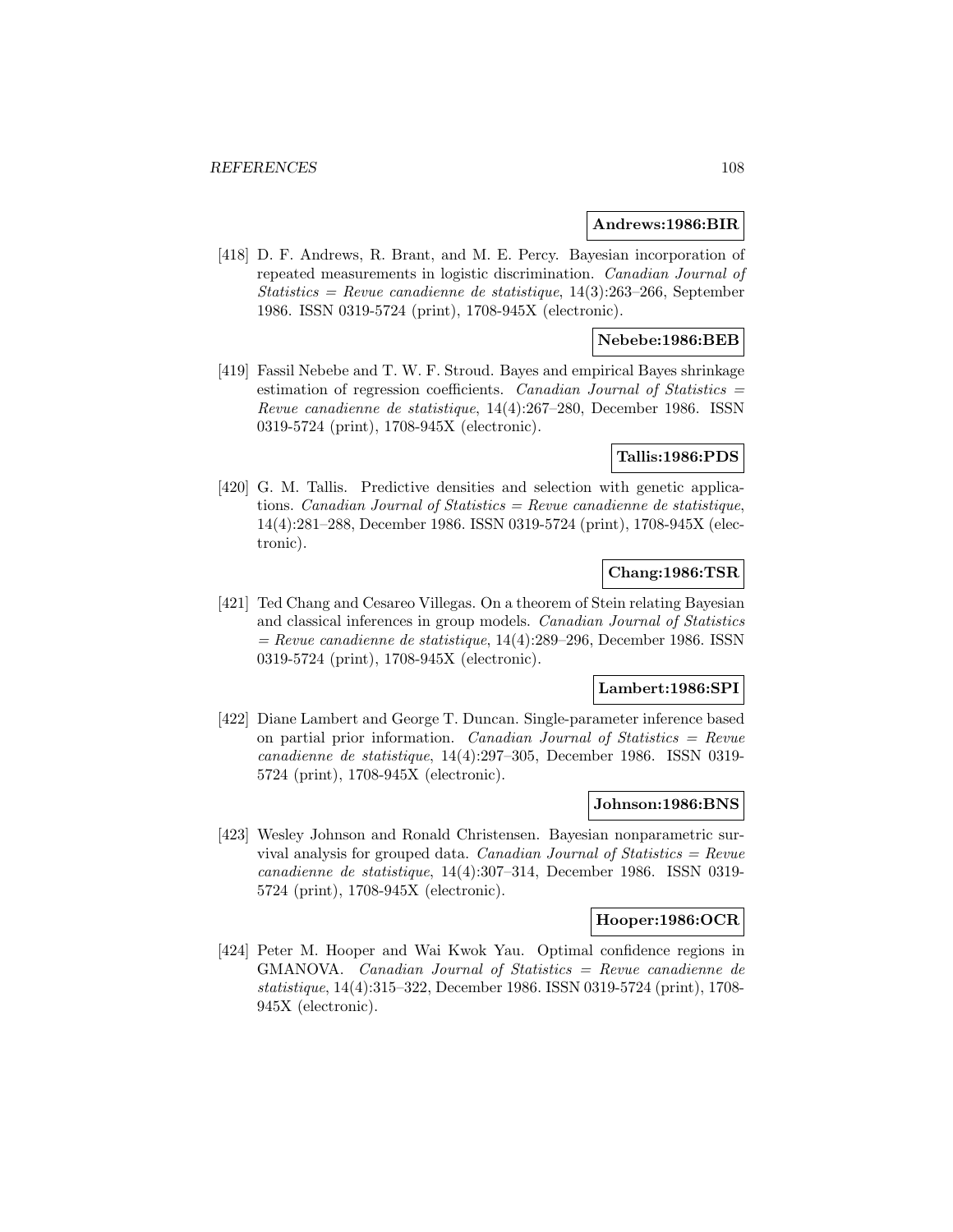#### **Wasserman:1986:CCL**

[425] Larry A. Wasserman. Censoring, conditionality, and likelihood. *Cana*dian Journal of Statistics = Revue canadienne de statistique,  $14(4):323-$ 327, December 1986. ISSN 0319-5724 (print), 1708-945X (electronic).

### **Sutradhar:1986:CFM**

[426] Brajendra C. Sutradhar. On the characteristic function of multivariate Student t-distribution. Canadian Journal of Statistics  $=$  Revue canadienne de statistique, 14(4):329–337, December 1986. ISSN 0319-5724 (print), 1708-945X (electronic).

### **Pukelsheim:1986:ATM**

[427] Friedrich Pukelsheim. Approximate theory of multiway block designs.  $Canadian Journal of Statistics = Revenue canadienne de statistic, 14$ (4):339–346, December 1986. ISSN 0319-5724 (print), 1708-945X (electronic).

# **Wani:1986:SPS**

[428] Jagannath K. Wani and Hing-Po Po Lo. Selecting a power-series distribution for goodness of fit. *Canadian Journal of Statistics = Revue* canadienne de statistique, 14(4):347–353, December 1986. ISSN 0319- 5724 (print), 1708-945X (electronic).

# **Zografos:1986:DAC**

[429] K. Zografos, K. Ferentinos, and T. Papaioannou. Discrete approximations to the Csiszár, Rényi, and Fisher measures of information. Canadian Journal of Statistics = Revue canadienne de statistique,  $14(4):355-$ 366, December 1986. ISSN 0319-5724 (print), 1708-945X (electronic).

#### **Huffer:1986:SIC**

[430] Fred W. Huffer. Slepian's inequality via the central limit theorem. Canadian Journal of Statistics = Revue canadienne de statistique,  $14(4):367-$ 370, December 1986. ISSN 0319-5724 (print), 1708-945X (electronic).

## **Rubin:1987:BBP**

[431] D. B. Rubin and T. W. F. Stroud. Bayesian break-point forecasting in parallel time series, with application to university admissions. Canadian Journal of Statistics = Revue canadienne de statistique,  $15(1):1-19$ , March 1987. ISSN 0319-5724 (print), 1708-945X (electronic).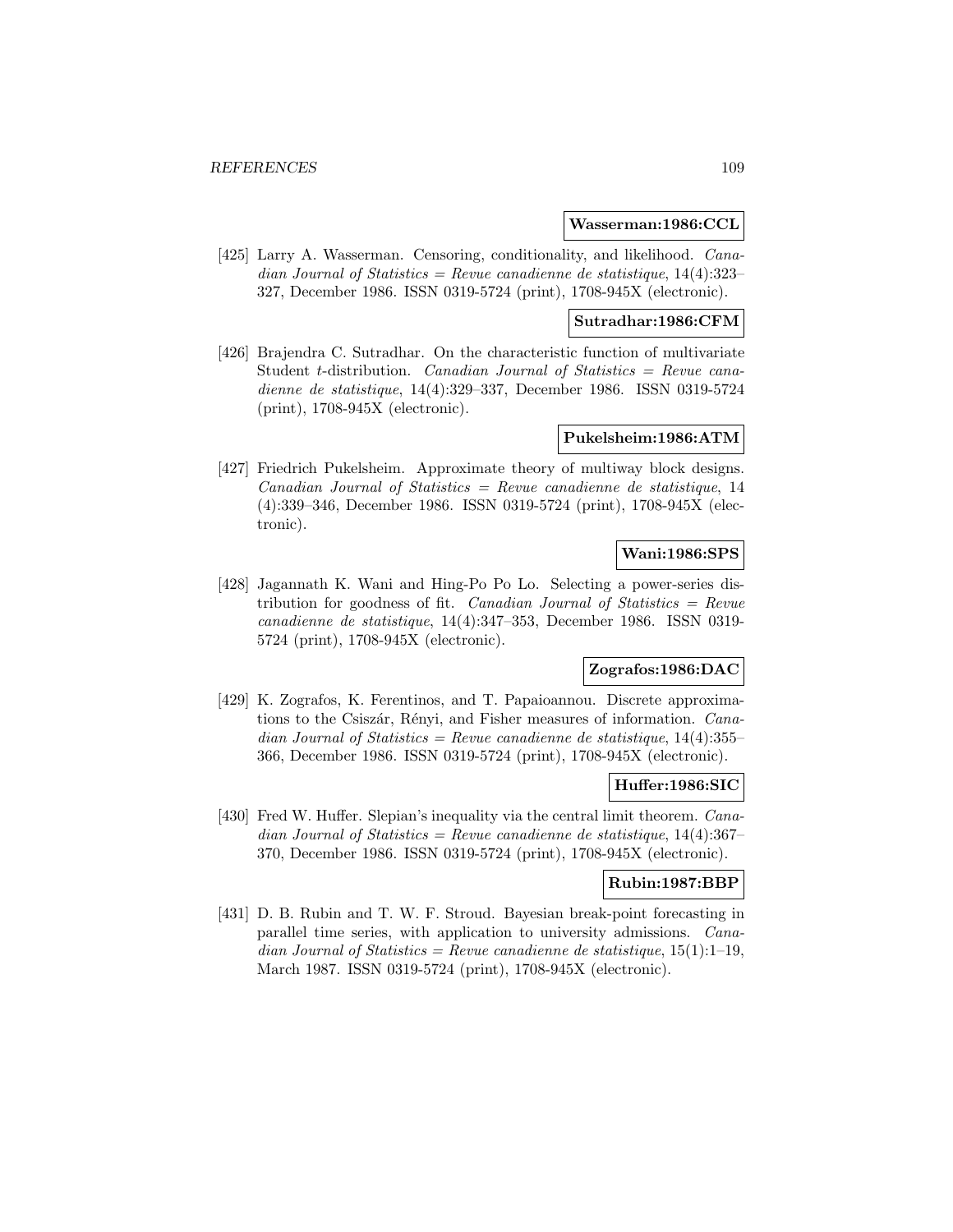#### **Fraser:1987:SOI**

[432] D. A. S. Fraser and H. Massam. Second-order inference for generalized least squares. Canadian Journal of Statistics = Revue canadienne de statistique, 15(1):21–30, March 1987. ISSN 0319-5724 (print), 1708-945X (electronic).

# **Small:1987:MCM**

[433] Christopher G. Small. Measures of centrality for multivariate and directional distributions. Canadian Journal of Statistics  $=$  Revue canadienne de statistique, 15(1):31–39, March 1987. ISSN 0319-5724 (print), 1708- 945X (electronic).

## **Kim:1987:TMT**

[434] Kang-Kyun Kim and Robert V. Foutz. Tests for the multivariate twosample problem based on empirical probability measures. *Canadian* Journal of Statistics = Revue canadienne de statistique,  $15(1):41-51$ , March 1987. ISSN 0319-5724 (print), 1708-945X (electronic).

# **Johnson:1987:APB**

[435] Bruce R. Johnson and Donald R. Truax. Asymptotic properties of Bayes risk for one-sided tests. Canadian Journal of Statistics = Revue canadienne de statistique, 15(1):53–61, March 1987. ISSN 0319-5724 (print), 1708-945X (electronic).

### **Lynch:1987:USO**

[436] James Lynch, Gillian Mimmack, and Frank Proschan. Uniform stochastic orderings and total positivity. *Canadian Journal of Statistics = Revue* canadienne de statistique, 15(1):63–69, March 1987. ISSN 0319-5724 (print), 1708-945X (electronic).

## **Herzberg:1987:EIR**

[437] Agnes M. Herzberg, P. Prescott, and M. Akhtar. Equi-information robust designs: Which designs are possible? Canadian Journal of Statistics = Revue canadienne de statistique, 15(1):71–76, March 1987. ISSN 0319- 5724 (print), 1708-945X (electronic).

## **Kozek:1987:LDK**

[438] Andrzej Kozek. Limiting distributions of Kolmogorov-Lévy-type statistics under the alternative. *Canadian Journal of Statistics = Revue cana*dienne de statistique, 15(1):77–85, March 1987. ISSN 0319-5724 (print), 1708-945X (electronic).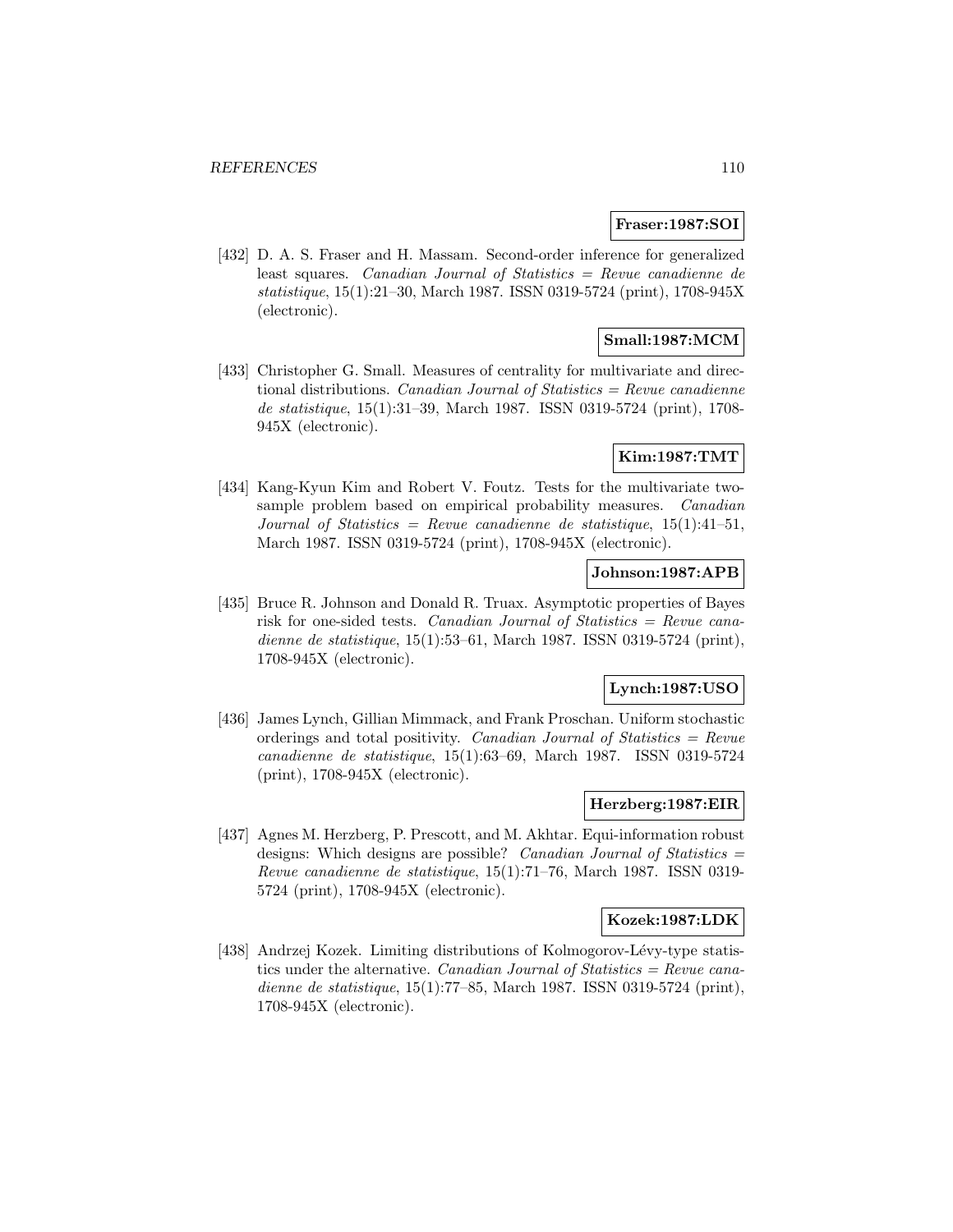### **Massam:1987:CDL**

[439] Hélène Massam. Consistent directions for least-squares estimates. Canadian Journal of Statistics = Revue canadienne de statistique,  $15(1):87-$ 90, March 1987. ISSN 0319-5724 (print), 1708-945X (electronic).

### **Ross:1987:GCD**

[440] William H. Ross. The geometry of case deletion and the assessment of influence in nonlinear regression. Canadian Journal of Statistics  $=$ Revue canadienne de statistique, 15(2):91–103, June 1987. ISSN 0319- 5724 (print), 1708-945X (electronic).

# **Cox:1987:AND**

[441] David R. Cox and Nancy Reid. Approximations to noncentral distributions. Canadian Journal of Statistics = Revue canadienne de statistique, 15(2):105–114, June 1987. ISSN 0319-5724 (print), 1708-945X (electronic).

# **Brant:1987:RCG**

[442] Rollin Brant. Residual components in generalized linear models. *Cana*dian Journal of Statistics = Revue canadienne de statistique,  $15(2):115-$ 126, June 1987. ISSN 0319-5724 (print), 1708-945X (electronic).

## **Hamilton:1987:CTE**

[443] David Hamilton. A comparison of two exact confidence regions for partially nonlinear regression models. Canadian Journal of Statistics =  $Re$ vue canadienne de statistique, 15(2):127–135, June 1987. ISSN 0319-5724 (print), 1708-945X (electronic).

## **Bai:1987:MLE**

[444] Z. D. Bai and J. C. Fu. On the maximum-likelihood estimator for the location parameter of a Cauchy distribution. Canadian Journal of Statis $tics = Revenue canadienne de statisticque, 15(2):137–146, June 1987. ISSN$ 0319-5724 (print), 1708-945X (electronic).

# **Baksalary:1987:CPD**

[445] Jerzy K. Baksalary and Zenon Tabis. Connectedness of PBIB designs. Canadian Journal of Statistics = Revue canadienne de statistique,  $15(2)$ : 147–150, June 1987. ISSN 0319-5724 (print), 1708-945X (electronic).

# **OReilly:1987:CPP**

[446] Federico J. O'Reilly and Cesareo Villegas. Conditional and predictive probability integral transforms. *Canadian Journal of Statistics = Revue*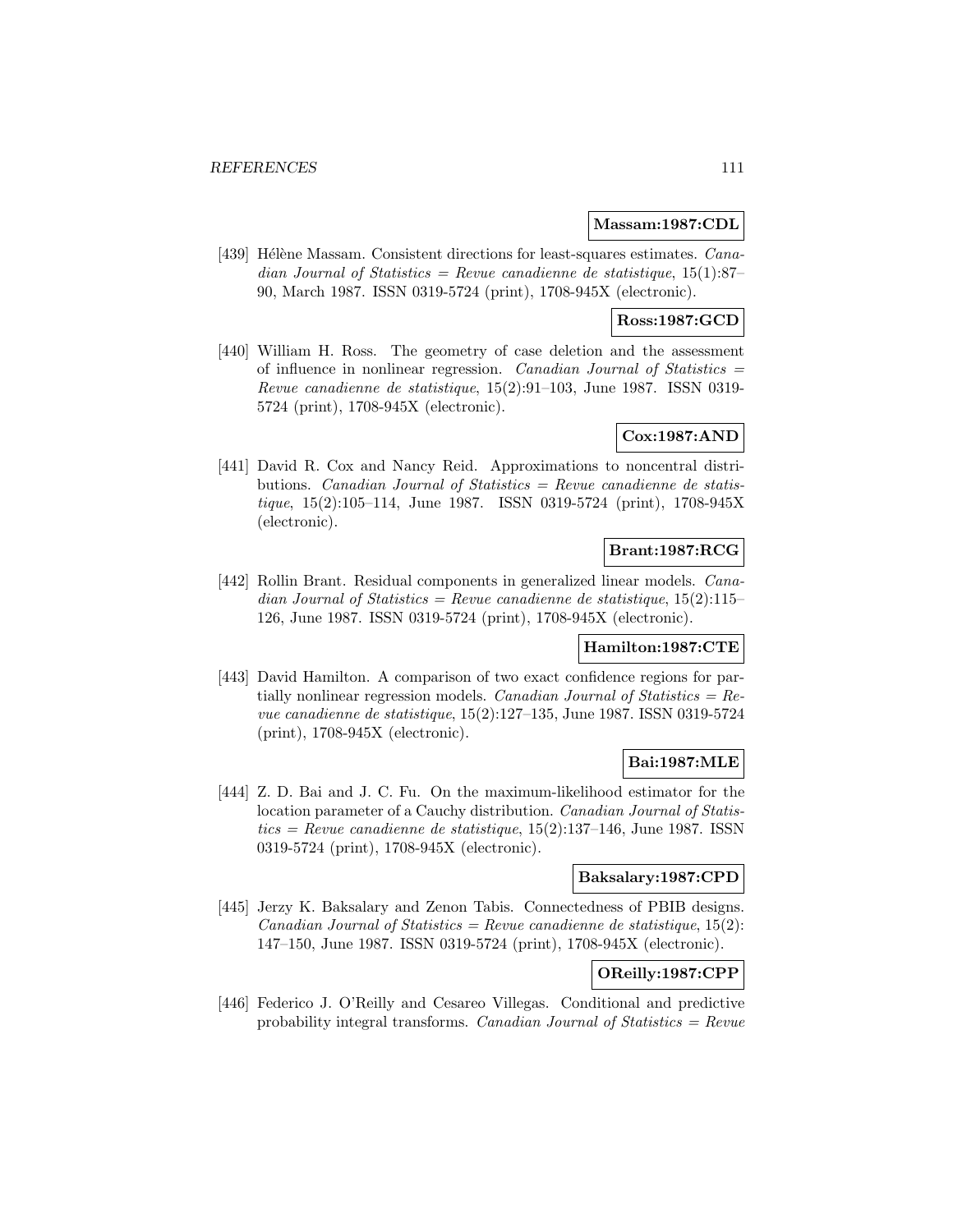canadienne de statistique, 15(2):151–158, June 1987. ISSN 0319-5724 (print), 1708-945X (electronic).

#### **McLaren:1987:AEC**

[447] C. G. McLaren and Richard Lockhart. On the asymptotic efficiency of certain correlation tests of fit. Canadian Journal of Statistics =  $Re$ vue canadienne de statistique, 15(2):159–167, June 1987. ISSN 0319-5724 (print), 1708-945X (electronic).

# **Pavur:1987:DMQ**

[448] Robert J. Pavur. Distribution of multivariate quadratic forms under certain covariance structures. Canadian Journal of Statistics  $=$  Revue canadienne de statistique, 15(2):169–176, June 1987. ISSN 0319-5724 (print), 1708-945X (electronic).

## **Berry:1987:EEN**

[449] J. Calvin Berry. Equivariant estimation of a normal mean using a normal concomitant variable for covariance adjustment. Canadian Journal of Statistics = Revue canadienne de statistique,  $15(2):177-183$ , June 1987. ISSN 0319-5724 (print), 1708-945X (electronic).

## **Moore:1987:ISP**

[450] Marc Moore. Inférence statistique dans les processus stochastiques: Aperçu historique. (French) [Statistical inference in stochastic processes: historical overview]. Canadian Journal of Statistics  $=$  Revue canadienne de statistique, 15(3):185–207, September 1987. ISSN 0319-5724 (print), 1708-945X (electronic).

## **Lawless:1987:NBM**

[451] Jerald F. Lawless. Negative binomial and mixed Poisson regression.  $Canadian Journal of Statistics = Review canadienne de statistic, 15$ (3):209–225, September 1987. ISSN 0319-5724 (print), 1708-945X (electronic).

# **Joe:1987:ODD**

[452] Harry Joe. An ordering of dependence for distribution of k-tuples, with applications to lotto games. Canadian Journal of Statistics  $=$  Revue canadienne de statistique, 15(3):227–238, September 1987. ISSN 0319- 5724 (print), 1708-945X (electronic).

# **Luong:1987:MDM**

[453] A. Luong and M. E. Thompson. Minimum-distance methods based on quadratic distances for transforms. Canadian Journal of Statistics  $=$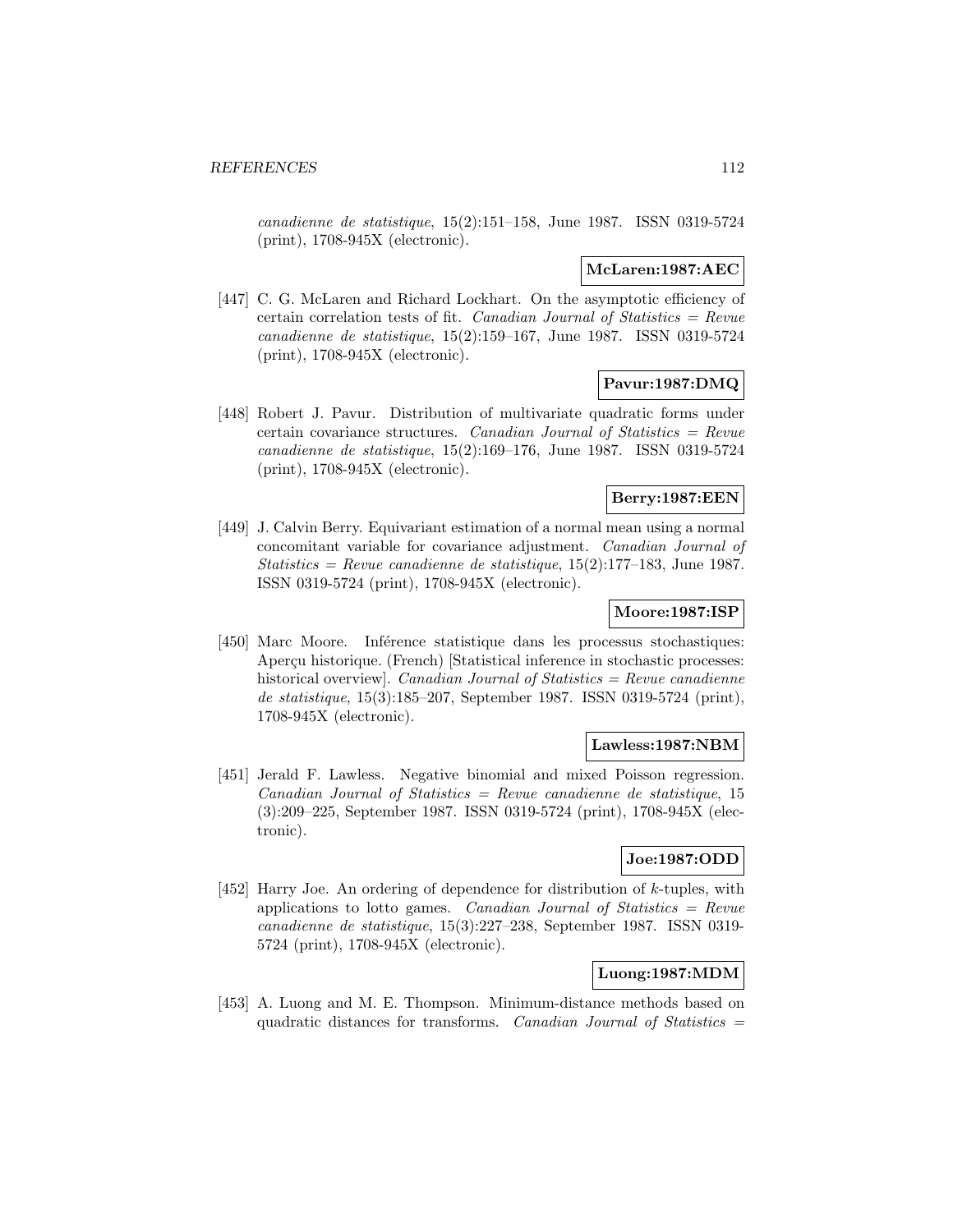Revue canadienne de statistique, 15(3):239–251, September 1987. ISSN 0319-5724 (print), 1708-945X (electronic).

### **Dabrowski:1987:IPP**

[454] André Robert Dabrowski. Invariance principles in probability for stable processes generated by a class of dependent sequences. Canadian Journal of Statistics = Revue canadienne de statistique,  $15(3):253-267$ , September 1987. ISSN 0319-5724 (print), 1708-945X (electronic).

# **Wiens:1987:RWC**

[455] Douglas P. Wiens. Robust weighted Cram´er-von Mises estimators of location, with minimax variance in  $\epsilon$ -contamination neighbourhoods. Canadian Journal of Statistics = Revue canadienne de statistique,  $15(3):269-$ 278, September 1987. ISSN 0319-5724 (print), 1708-945X (electronic).

# **Imhof:1987:HAS**

[456] J.-P. P. Imhof. Heuristic approach to some laws for Brownian motion.  $Canadian Journal of Statistics = Review canadienne de statistic, 15$ (3):279–282, September 1987. ISSN 0319-5724 (print), 1708-945X (electronic).

## **Latour:1987:SER**

[457] Alain Latour and Roch Roy. Some exact results on the sample autocovariances of a seasonal ARIMA model. Canadian Journal of Statistics  $=$ Revue canadienne de statistique, 15(3):283–291, September 1987. ISSN 0319-5724 (print), 1708-945X (electronic).

#### **Willmot:1987:PLZ**

[458] Gordon E. Willmot. On the probabilities of the log-zero-Poisson distribution. *Canadian Journal of Statistics = Revue canadienne de statis*tique, 15(3):293–297, September 1987. ISSN 0319-5724 (print), 1708- 945X (electronic).

#### **Reinsel:1987:BRB**

[459] Gregory C. Reinsel. Book review: Statistical methods for forecasting. By Bovas Abraham and Johannes Ledolter. John Wiley and Sons, Inc., New York, 1983. xv + 445 pp. US \$38.95. ISBN 0-471-86764-0. *Canadian* Journal of Statistics = Revue canadienne de statistique,  $15(3):299-300$ , September 1987. ISSN 0319-5724 (print), 1708-945X (electronic).

# **Styan:1987:BRBa**

[460] George P. H. Styan. Book review: Applied matrix algebra in the statistical sciences. By Alexander Basilevsky. Elsevier Science Publishing Co.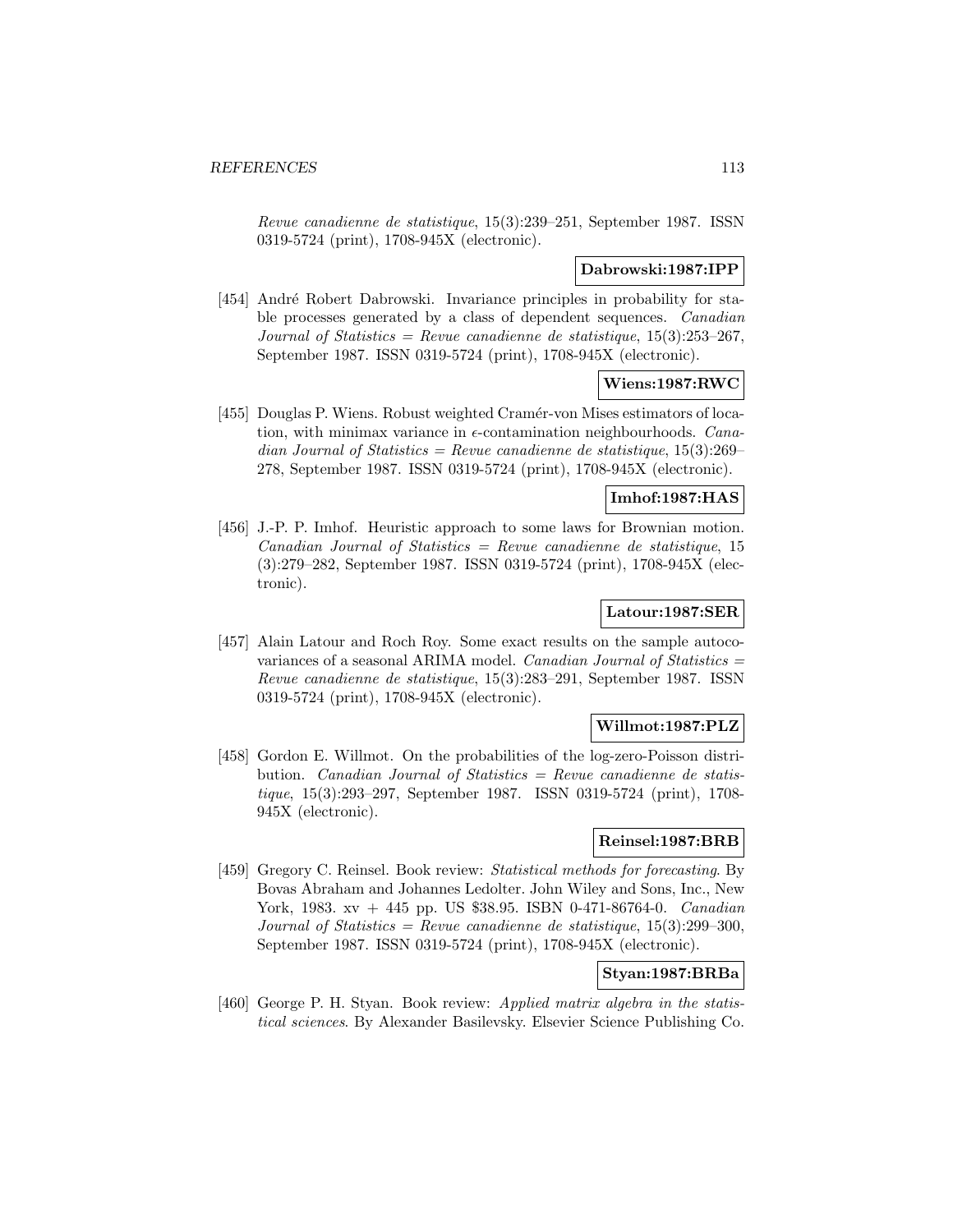(North-Holland), Inc., New York, 1983. xiii + 389 pp. ISBN 0-444-00756- 3. Canadian Journal of Statistics = Revue canadienne de statistique,  $15$ (3):300–302, September 1987. ISSN 0319-5724 (print), 1708-945X (electronic).

## **Stoyanov:1987:BRBa**

[461] Jordan M. Stoyanov. Book review: Contiguity and the statistical invariance principle. By P. E. Greenwood and A. N. Shiryayev. Gordon and Breach Science Publishers S. A., New York, 1985. viii + 236 pp. US  $$39.00.$  ISBN 2-88124-013-5. Canadian Journal of Statistics = Revue canadienne de statistique, 15(3):302–304, September 1987. ISSN 0319- 5724 (print), 1708-945X (electronic).

# **Styan:1987:BRBb**

[462] George P. H. Styan. Book review: Topics in applied statistics. Edited by Yogendra P. Chaubey and Tryambakeshwar D. Dwivedi. Proceedings of Statistics '81 Canada Conference held at Concordia University, Montreal, Canada, April 29–May 1, 1981. Dept. of Mathematics, Concordia University, Montreal, Quebec. ii  $+808 + [7]$  pp. 1984, C. \$120.00. Canadian Journal of Statistics = Revue canadienne de statistique,  $15(3):302-304$ , September 1987. ISSN 0319-5724 (print), 1708-945X (electronic).

## **Turner:1987:BRB**

[463] James E. Turner. Book review: Applied mathematical demography. Second Edition. By Nathan Keyfitz. Springer-Verlag, New York, 1985. xxi  $+$  441 pp. ISBN 0-387-96155-0. Canadian Journal of Statistics = Revue canadienne de statistique, 15(3):304–305, September 1987. ISSN 0319- 5724 (print), 1708-945X (electronic).

#### **Genest:1987:BRB**

[464] Christian Genest. Book review: Modern concepts and theorems of mathematical statistics. By Edward B. Manoukian. Springer-Verlag, New York, 1986. xvi + 156 pp. US \$29.80, DM 58.00, ISBN 0-387-96186-0. Canadian Journal of Statistics = Revue canadienne de statistique,  $15(3):305-307$ , September 1987. ISSN 0319-5724 (print), 1708-945X (electronic).

## **Zielinski:1987:BRB**

[465] Jan. M. Zielinski. Book review: Statistical estimation for stochastic processes. By K. Nanthi. Queen's Papers in Pure and Applied Mathematics, No. 62, Department of Mathematics and Statistics, Queen's University, Kingston, Ontario, 1983. vii  $+269$  pp. C.  $$13.95 +$  postage. Paperbound.  $Canadian Journal of Statistics = Review candidate$  de statistique, 15(3): 307, September 1987. ISSN 0319-5724 (print), 1708-945X (electronic).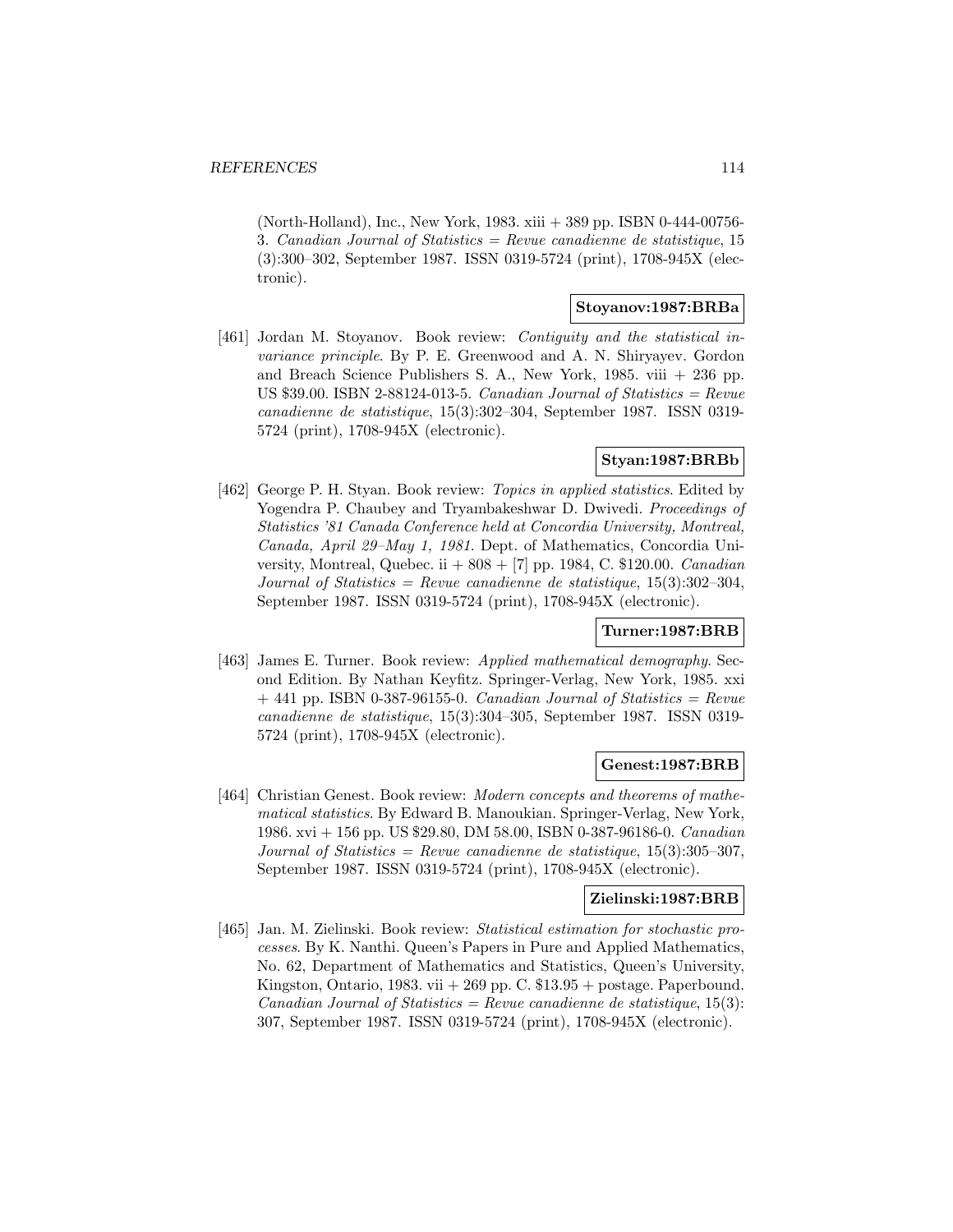#### **Stroud:1987:BRB**

[466] Thomas W. F. Stroud. Book review: An introduction to applied multivariate statistics. By M. S. Srivastava and E. M. Carter. Elsevier Science Publishing Co. (North-Holland) Inc., New York,  $1983. 394 + x$  pp. DM105.00, US \$34.50. ISBN 0-444-00621-4. Canadian Journal of Statis $tics = Revue$  canadienne de statistique, 15(3):308–309, September 1987.ISSN 0319-5724 (print), 1708-945X (electronic).

## **Whitmore:1987:EVA**

[467] G. A. Whitmore and Jane F. Gentleman. Extreme-value analysis of Canadian wind speeds. Canadian Journal of Statistics = Revue canadienne de statistique, 15(4):312–316, December 1987. ISSN 0319-5724 (print), 1708-945X (electronic).

## **Zwiers:1987:EVA**

[468] F. W. Zwiers. An extreme-value analysis of wind speeds at five Canadian locations. Canadian Journal of Statistics = Revue canadienne de statistique, 15(4):317–327, December 1987. ISSN 0319-5724 (print), 1708-945X (electronic).

# **Ross:1987:PTA**

[469] W. H. Ross. A peaks-over-threshold analysis of extreme wind speeds.  $Canadian Journal of Statistics = Review can a dienne de statistique, 15$ (4):328–335, December 1987. ISSN 0319-5724 (print), 1708-945X (electronic).

## **Whitmore:1987:SEC**

[470] G. A. Whitmore. Section editors' comments. *Canadian Journal of Statis*tics = Revue canadienne de statistique,  $15(4)$ :335-337, December 1987. ISSN 0319-5724 (print), 1708-945X (electronic).

## **Gastwirth:1987:NTS**

[471] Joseph L. Gastwirth and Jane-Ling Wang. Nonparametric tests in small unbalanced samples: Application in employment-discrimination cases.  $Canadian Journal of Statistics = Review canadienne de statistique, 15$ (4):339–348, December 1987. ISSN 0319-5724 (print), 1708-945X (electronic).

#### **Viveros:1987:ASM**

[472] Román Viveros and David A. Sprott. Allowance for skewness in maximum-likelihood estimation with application to the location-scale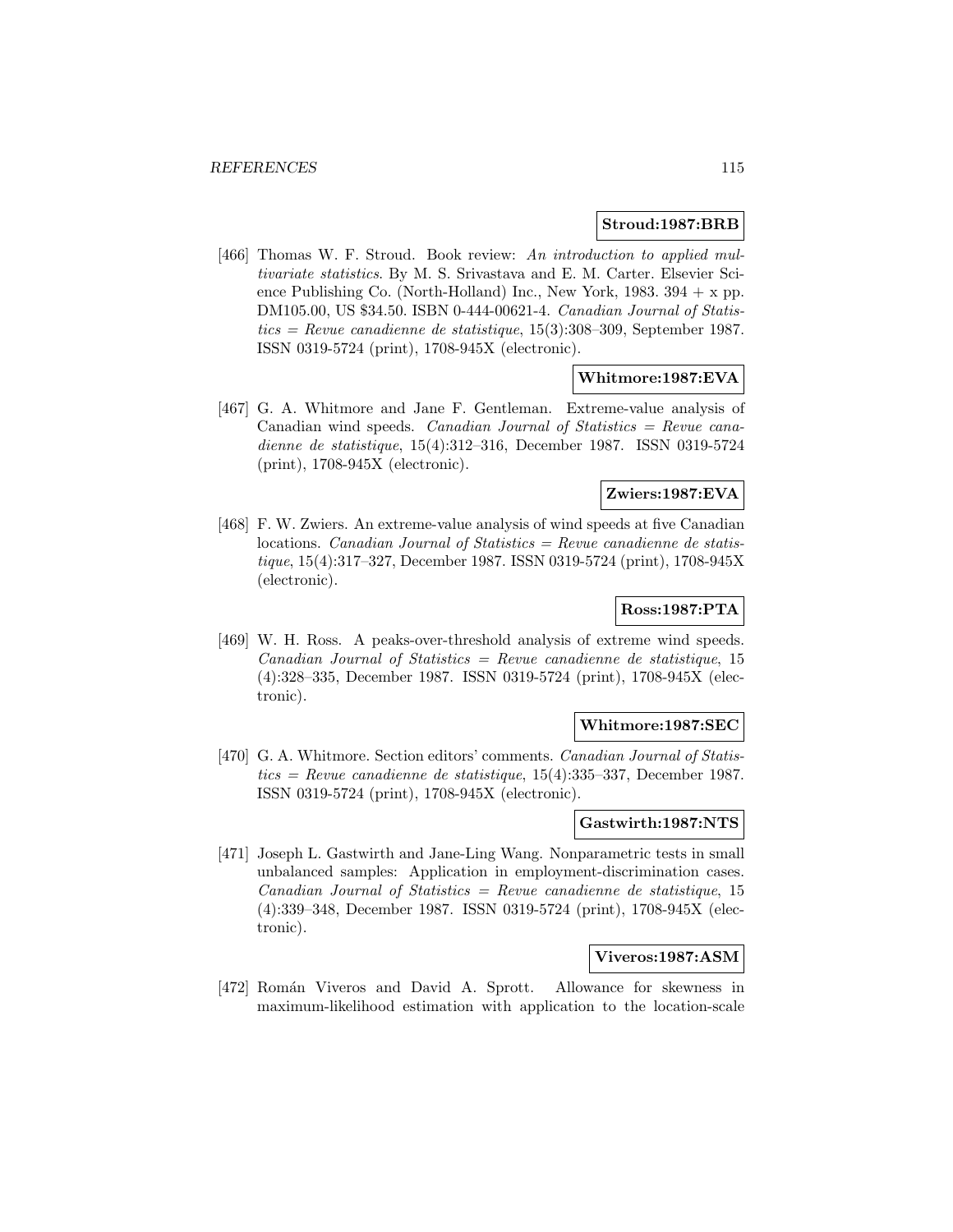model. *Canadian Journal of Statistics = Revue canadienne de statis*tique, 15(4):349–361, December 1987. ISSN 0319-5724 (print), 1708-945X (electronic).

## **Petkau:1987:TSM**

[473] A. John Petkau. Truncated sequential medical trials involving paired data. Canadian Journal of Statistics = Revue canadienne de statistique, 15(4):363–374, December 1987. ISSN 0319-5724 (print), 1708-945X (electronic).

#### **Fraser:1987:NNL**

[474] D. A. S. Fraser and R. J. Gebotys. Non-nested linear models: a conditional confidence approach. *Canadian Journal of Statistics = Revue* canadienne de statistique, 15(4):375–386, December 1987. ISSN 0319- 5724 (print), 1708-945X (electronic).

# **Bock:1987:ILC**

[475] M. E. Bock, P. Diaconis, F. W. Huffer, and M. D. Perlman. Inequalities for linear combinations of gamma random variables. Canadian Journal of Statistics = Revue canadienne de statistique,  $15(4)$ :387-395, December 1987. ISSN 0319-5724 (print), 1708-945X (electronic).

# **Fellegi:1988:SSP**

[476] I. P. Fellegi and M. B. Wilk. Is statistics singular or plural? *Canadian* Journal of Statistics = Revue canadienne de statistique,  $16(S1):1-8$ , August 1988. ISSN 0319-5724 (print), 1708-945X (electronic).

#### **Germain:1988:LTE**

[477] Marie-France Germain and Claude Julien. L'application de la télédétection à l'estimation des superficies agricoles. (French) [The application of remote sensing in the estimation of agricultural land]. Canadian Journal of Statistics = Revue canadienne de statistique,  $16(S1):9-23$ , August 1988. ISSN 0319-5724 (print), 1708-945X (electronic).

## **Kovar:1988:BOM**

[478] J. G. Kovar, J. N. K. Rao, and C.-F. J. Wu. Bootstrap and other methods to measure errors in survey estimates. Canadian Journal of Statistics  $=$ Revue canadienne de statistique, 16(S1):25–45, August 1988. ISSN 0319- 5724 (print), 1708-945X (electronic).

## **Binder:1988:EVR**

[479] D. A. Binder and A. Théberge. Estimating the variance of rankingratio estimators. Canadian Journal of Statistics = Revue canadienne de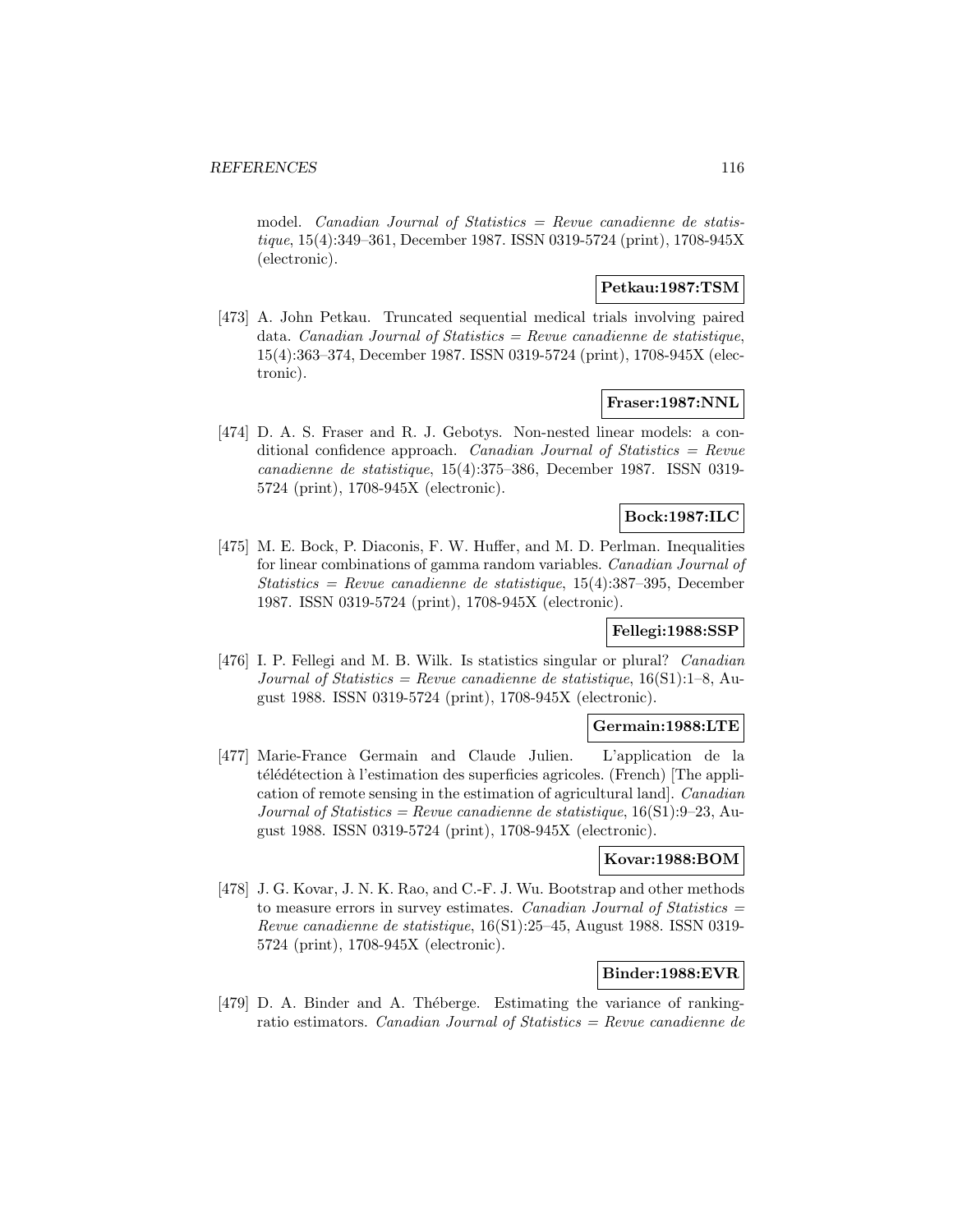statistique, 16(S1):47–55, August 1988. ISSN 0319-5724 (print), 1708- 945X (electronic).

## **Giles:1988:MGE**

[480] Philip Giles. A model for generalized edit and imputation of survey data. *Canadian Journal of Statistics = Revue canadienne de statistique,* 16(S1):57–73, August 1988. ISSN 0319-5724 (print), 1708-945X (electronic).

## **Roberts:1988:UTS**

[481] Georgia R. Roberts. Use of time-series methods in the preparation of quarterly estimates of vital events. Canadian Journal of Statistics  $=$ Revue canadienne de statistique, 16(S1):75–82, August 1988. ISSN 0319- 5724 (print), 1708-945X (electronic).

#### **Lefrancois:1988:ASC**

[482] Bernard Lefrançois. Application des séries chronologiques à l'étude des révisions. Canadian Journal of Statistics = Revue canadienne de statistique, 16(S1):83–96, August 1988. ISSN 0319-5724 (print), 1708-945X (electronic).

# **Taillon:1988:DTA**

[483] Jacques Taillon. Dessaisonalisation d'un tableau avec contraintes linéaires: Application aux flux financiers canadiens. (French) [Seasonal adjustment of a table with linear constraints: application to Canadian financial flows]. Canadian Journal of Statistics = Revue canadienne de statistique, 16(S1):97–107, August 1988. ISSN 0319-5724 (print), 1708- 945X (electronic).

## **Dagum:1988:SAE**

[484] Estela Bee Dagum, Guy Huot, and Marietta Morry. Seasonal adjustment in the eighties: Some problems and solutions. Canadian Journal of Statistics = Revue canadienne de statistique,  $16(S1):109-126$ , August 1988. ISSN 0319-5724 (print), 1708-945X (electronic).

# **Lemaitre:1988:LRE**

[485] Georges Lemaître. A look at response errors in the labour force survey. Canadian Journal of Statistics  $=$  Revue canadienne de statistique, 16(S1):127–141, August 1988. ISSN 0319-5724 (print), 1708-945X (electronic).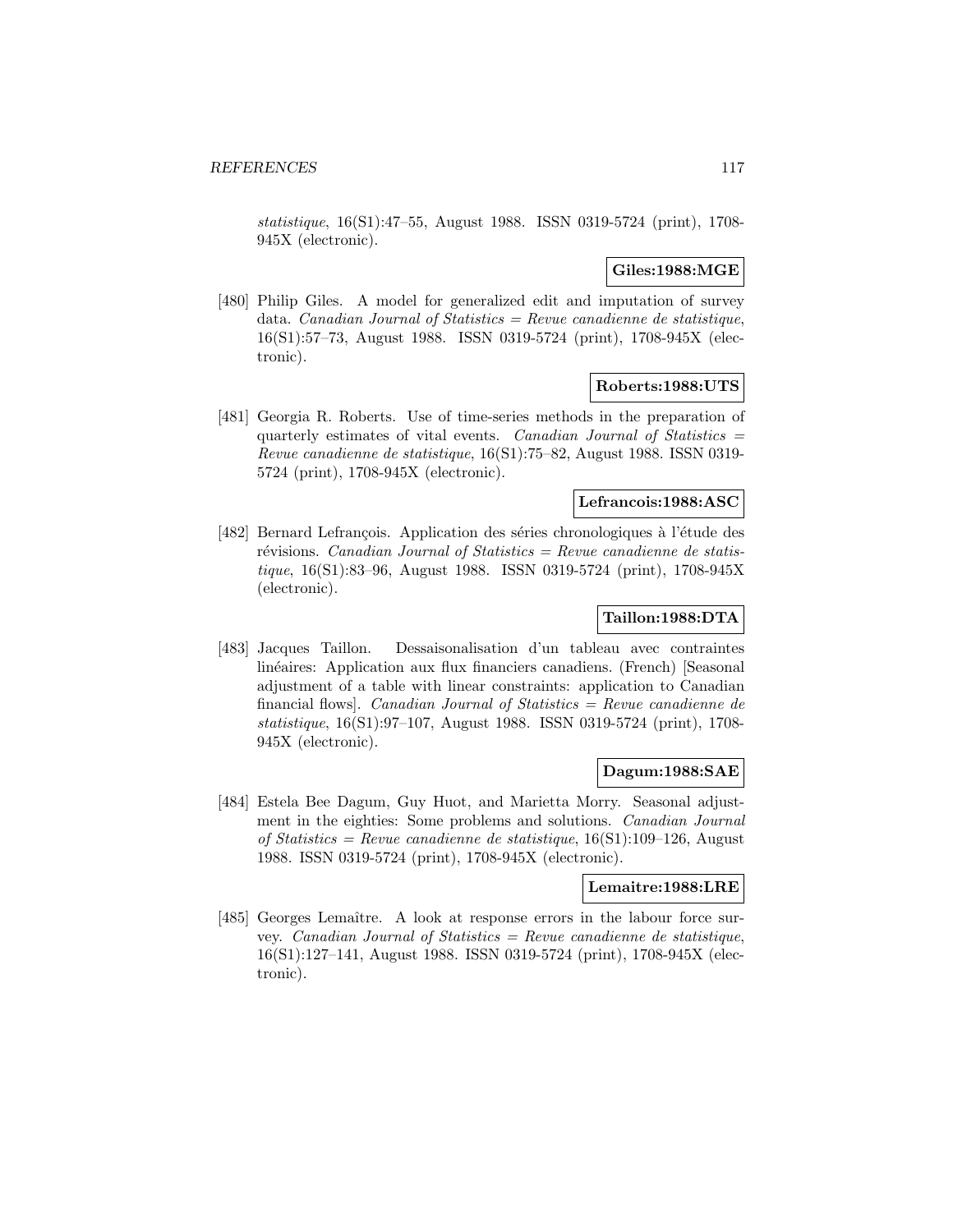#### **Binder:1988:UQA**

[486] David A. Binder and Jean-Pierre Morin. Use of questions on activities of daily living to screen for disabled persons in a household survey. *Cana*dian Journal of Statistics = Revue canadienne de statistique,  $16(S1)$ : 143–156, August 1988. ISSN 0319-5724 (print), 1708-945X (electronic).

# **Paton:1988:EAN**

[487] David G. Paton. Estimating the average number of loss days for acute conditions from the Canada Health Survey. Canadian Journal of Statis $tics = Revue$  canadienne de statistique, 16(S1):157–162, August 1988.ISSN 0319-5724 (print), 1708-945X (electronic).

### **Proulx:1988:CEP**

[488] Joanne Proulx and Ioana Şchiopu-Kratina. Classement des entreprises par groupes de taille à partir de données administratives. (French) [Ranking of companies by size groups from administrative data]. Canadian Journal of Statistics = Revue canadienne de statistique,  $16(S1):163-169$ , August 1988. ISSN 0319-5724 (print), 1708-945X (electronic).

## **Yan:1988:MBC**

[489] Joel Yan, Kaveri Chinnappa, Rennie Molnar, and Pamela Tallon. Major benefits from computer-assisted collection mapping to support the Census of Canada. Canadian Journal of Statistics  $=$  Revue canadienne de statistique, 16(S1):171–184, August 1988. ISSN 0319-5724 (print), 1708-945X (electronic).

## **Burnett:1988:SSS**

[490] R. Burnett, D. Krewski, and D. L. McLeish. Special section on statistical issues in acid rain. *Canadian Journal of Statistics = Revue canadienne* de statistique, 16(1):1–4, March 1988. ISSN 0319-5724 (print), 1708-945X (electronic).

## **Ware:1988:SIE**

[491] James H. Ware and Daniel O. Stram. Statistical issues in epidemiologic studies of the health effects of ambient acid aerosols. Canadian Journal of Statistics = Revue canadienne de statistique,  $16(1)$ :5-13, March 1988. ISSN 0319-5724 (print), 1708-945X (electronic).

# **Le:1988:VRA**

[492] D. Nhu Le and A. John Petkau. The variability of rainfall acidity revisited. Canadian Journal of Statistics  $=$  Revue canadienne de statis-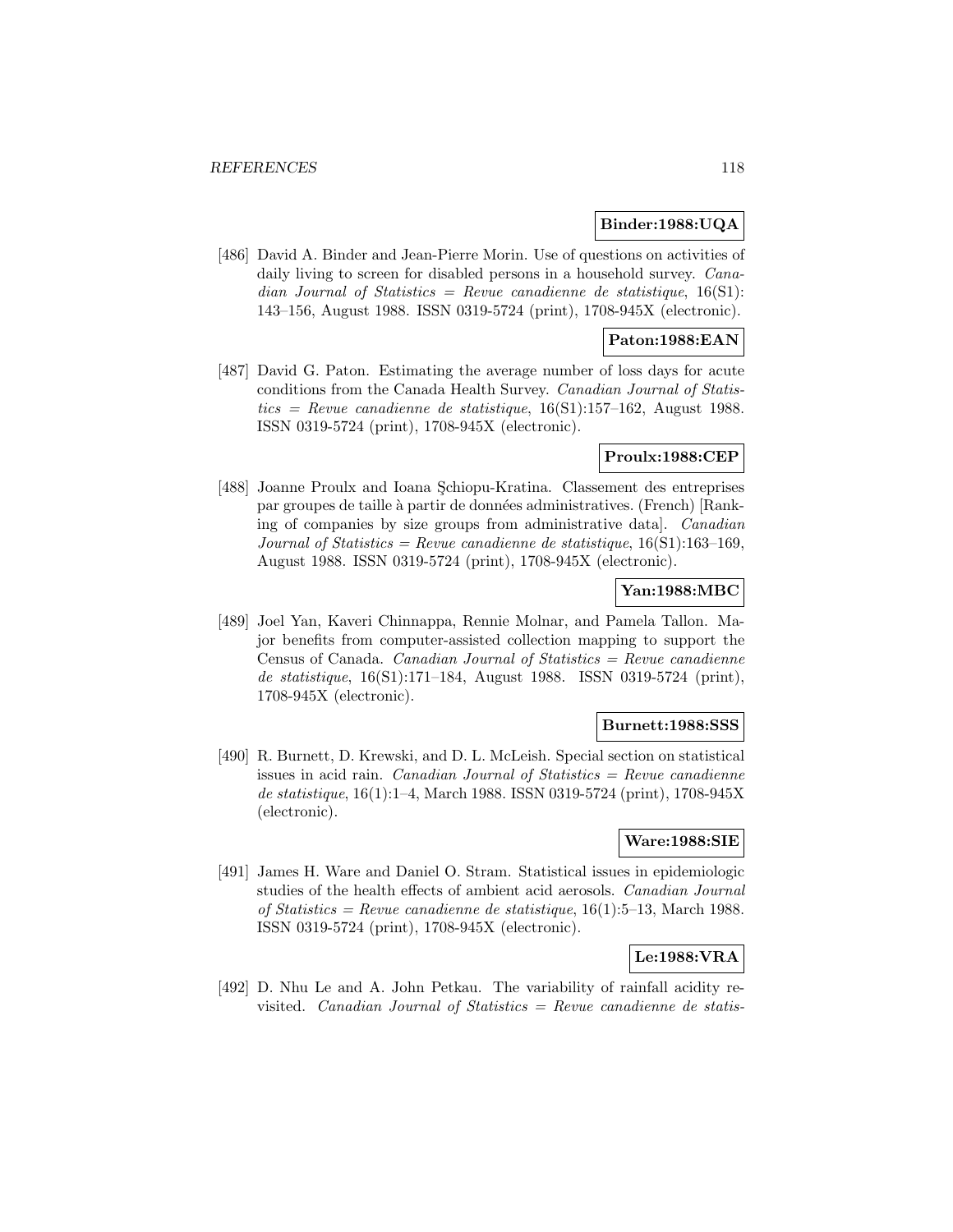tique, 16(1):15–38, March 1988. ISSN 0319-5724 (print), 1708-945X (electronic).

#### **Switzer:1988:AHD**

[493] Paul Switzer. An analysis of hourly deposition data. Canadian Journal of Statistics = Revue canadienne de statistique,  $16(1):39-50$ , March 1988. ISSN 0319-5724 (print), 1708-945X (electronic).

## **Oehlert:1988:IED**

[494] Gary W. Oehlert. Interval estimates for diatom-inferred lake pH histories. Canadian Journal of Statistics = Revue canadienne de statistique,  $16(1)$ : 51–60, March 1988. ISSN 0319-5724 (print), 1708-945X (electronic).

# **Weerahandi:1988:BNS**

[495] S. Weerahandi and J. V. Zidek. Bayesian nonparametric smoothers for regular processes. Canadian Journal of Statistics = Revue canadienne de statistique, 16(1):61–74, March 1988. ISSN 0319-5724 (print), 1708-945X (electronic).

# **Wright:1988:OWA**

[496] F. T. Wright. The one-way analysis of variance with ordered alternatives: a modification of Bartholomew's  $\bar{E}^2$  Test. Canadian Journal of Statistics  $=$  Revue canadienne de statistique, 16(1):75–85, March 1988. ISSN 0319-5724 (print), 1708-945X (electronic).

#### **Baksalary:1988:CEB**

[497] Jerzy K. Baksalary. Criteria for the equality between ordinary least squares and best linear unbiased estimators under certain linear models. Canadian Journal of Statistics = Revue canadienne de statistique,  $16(1)$ : 97–102, March 1988. ISSN 0319-5724 (print), 1708-945X (electronic).

#### **Johnson:1988:LDB**

[498] Bruce R. Johnson. Lightning detection in British Columbia: an example of using system operation at unknown reliability to estimate component reliability. *Canadian Journal of Statistics = Revue canadienne de statis*tique, 16(1):105–115, March 1988. ISSN 0319-5724 (print), 1708-945X (electronic).

### **Dagum:1988:NLO**

[499] Estela Bee Dagum, Guy Huot, and Marietta Morry. A new look at an old problem: Finding temporal patterns in homicide series — the Canadian case. Canadian Journal of Statistics = Revue canadienne de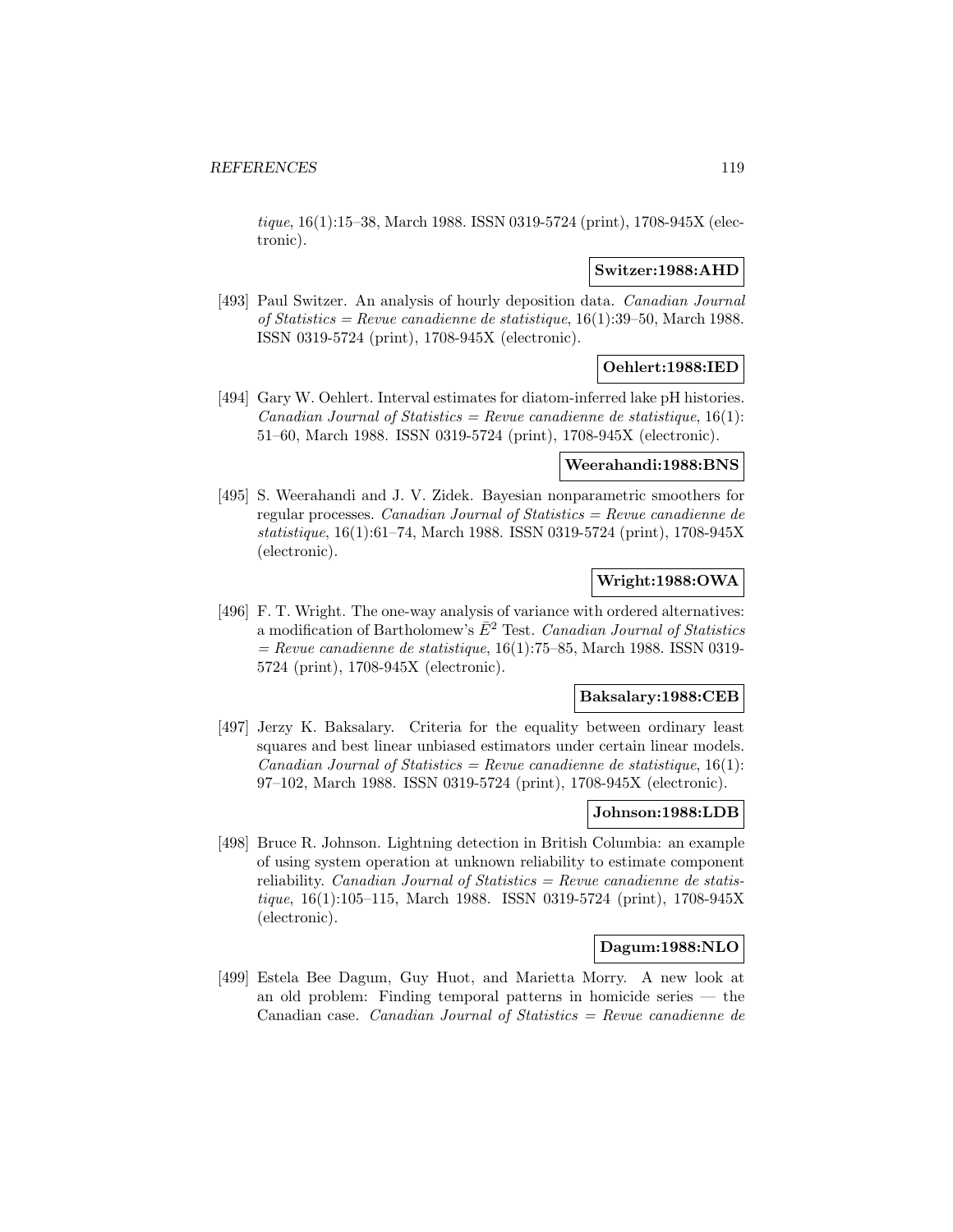statistique, 16(2):117–131, June 1988. ISSN 0319-5724 (print), 1708-945X (electronic).

## **McLeod:1988:D**

[500] A. I. McLeod, I. B. MacNeill, Alice Nakamura, and Masao Nakamura. Discussion. *Canadian Journal of Statistics = Revue canadienne de statis*tique, 16(2):131–134, June 1988. ISSN 0319-5724 (print), 1708-945X (electronic).

# **Fienberg:1988:IOC**

[501] Stephen E. Fienberg and Judith M. Tanur. From the inside out and the outside in: Combining experimental and sampling structures. Canadian Journal of Statistics = Revue canadienne de statistique,  $16(2):135-151$ , June 1988. ISSN 0319-5724 (print), 1708-945X (electronic).

#### **Bilodeau:1988:EMM**

[502] M. Bilodeau and M. S. Srivastava. Estimation of the MSE matrix of the Stein estimator. Canadian Journal of Statistics = Revue canadienne de statistique, 16(2):153–159, June 1988. ISSN 0319-5724 (print), 1708-945X (electronic).

# **Robert:1988:EFR**

[503] Christian Robert. An explicit formula for the risk of the positive-part James-Stein estimator. Canadian Journal of Statistics = Revue canadienne de statistique, 16(2):161–168, June 1988. ISSN 0319-5724 (print), 1708-945X (electronic).

#### **Bilodeau:1988:SES**

[504] Martin Bilodeau. On the Simultaneous Estimation of Scale Parameters. Canadian Journal of Statistics = Revue canadienne de statistique,  $16(2)$ : 169–174, June 1988. ISSN 0319-5724 (print), 1708-945X (electronic).

## **Lio:1988:MKQ**

[505] Y. L. Lio and W. J. Padgett. A modified kernel quantile estimator under censoring. Canadian Journal of Statistics =  $Rewue$  canadienne de statistique, 16(2):175–183, June 1988. ISSN 0319-5724 (print), 1708-945X (electronic).

### **Tibshirani:1988:SP**

[506] Robert Tibshirani and Larry A. Wasserman. Sensitive parameters. *Cana*dian Journal of Statistics = Revue canadienne de statistique,  $16(2):185-$ 192, June 1988. ISSN 0319-5724 (print), 1708-945X (electronic).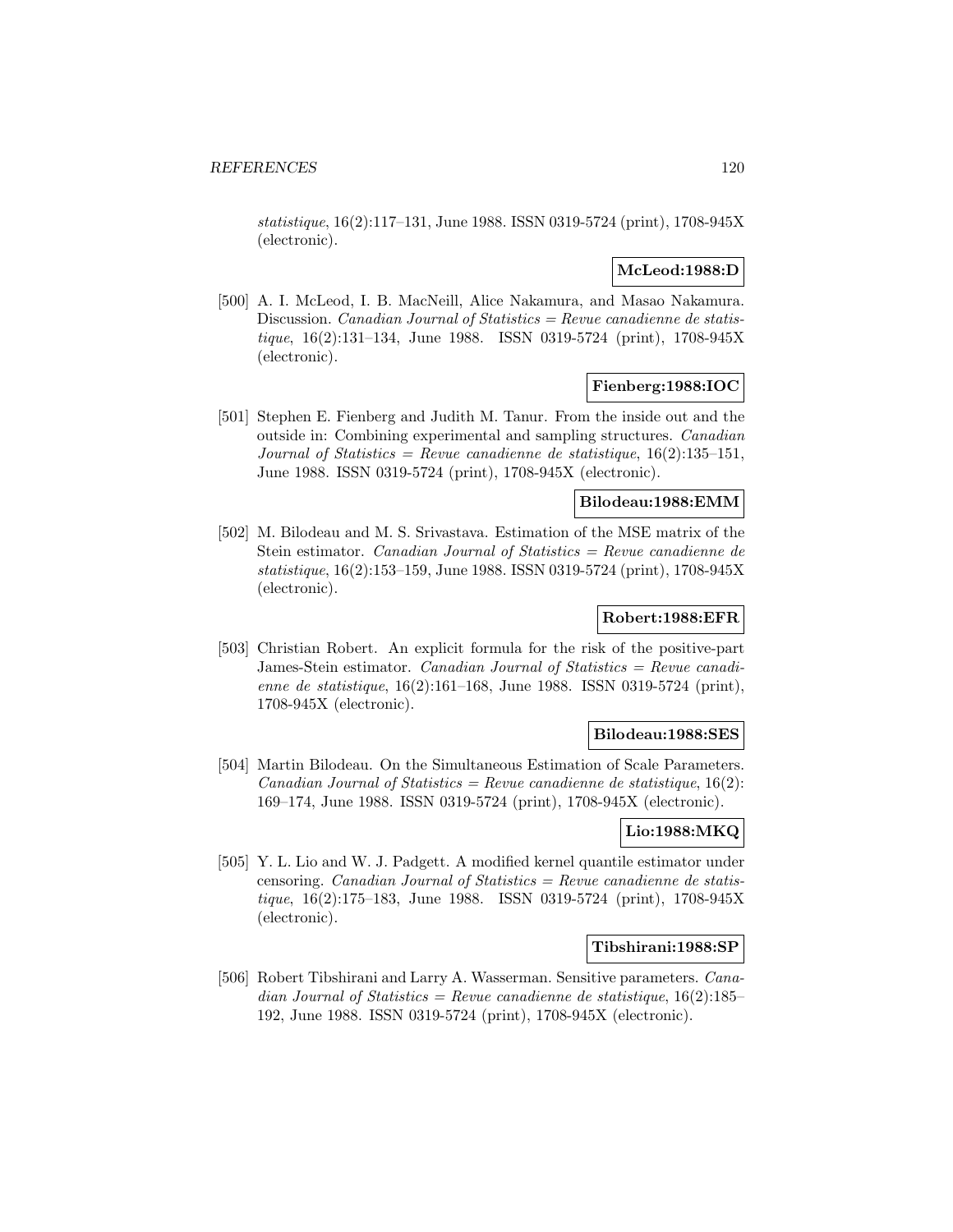## **Das:1988:OIT**

[507] Rita Das and Bimal K. Sinha. Optimum invariant tests for random  $MANOVA$  models. *Canadian Journal of Statistics = Revue canadienne* de statistique, 16(2):193–200, June 1988. ISSN 0319-5724 (print), 1708- 945X (electronic).

# **Aly:1988:SAQ**

[508] Emad-Eldin A. A. Aly. Strong approximations of quadratic sums of uniform spacings. *Canadian Journal of Statistics = Revue canadienne* de statistique, 16(2):201–207, June 1988. ISSN 0319-5724 (print), 1708- 945X (electronic).

#### **Seshadri:1988:EMB**

[509] V. Seshadri. Exponential models, Brownian motion, and independence.  $Canadian Journal of Statistics = Review canadienne de statistique, 16$ (3):209–221, September 1988. ISSN 0319-5724 (print), 1708-945X (electronic).

## **Shoukri:1988:SPE**

[510] M. M. Shoukri, I. U. H. Mian, and D. S. Tracy. Sampling properties of estimators of the log-logistic distribution with application to Canadian precipitation data. Canadian Journal of Statistics = Revue canadienne de statistique, 16(3):223–236, September 1988. ISSN 0319-5724 (print), 1708-945X (electronic).

#### **Bravo:1988:ISE**

[511] Gina Bravo and Brenda MacGibbon. Improved shrinkage estimators for the mean vector of a scale mixture of normals with unknown variance.  $Canadian Journal of Statistics = Review canadienne de statistic, 16$ (3):237–245, September 1988. ISSN 0319-5724 (print), 1708-945X (electronic).

## **Parsons:1988:SSP**

[512] Van L. Parsons and Thu M. Hoang. Small sample properties of isotonic estimators — bias and mean squared error of linear combinations under normality. Canadian Journal of Statistics  $=$  Revue canadienne de statistique, 16(3):247–258, September 1988. ISSN 0319-5724 (print), 1708-945X (electronic).

# **Erasmus:1988:ADQ**

[513] C. M. Erasmus and F. Lombard. Asymptotic distributions of quadratic forms occurring in changepoint problems. Canadian Journal of Statistics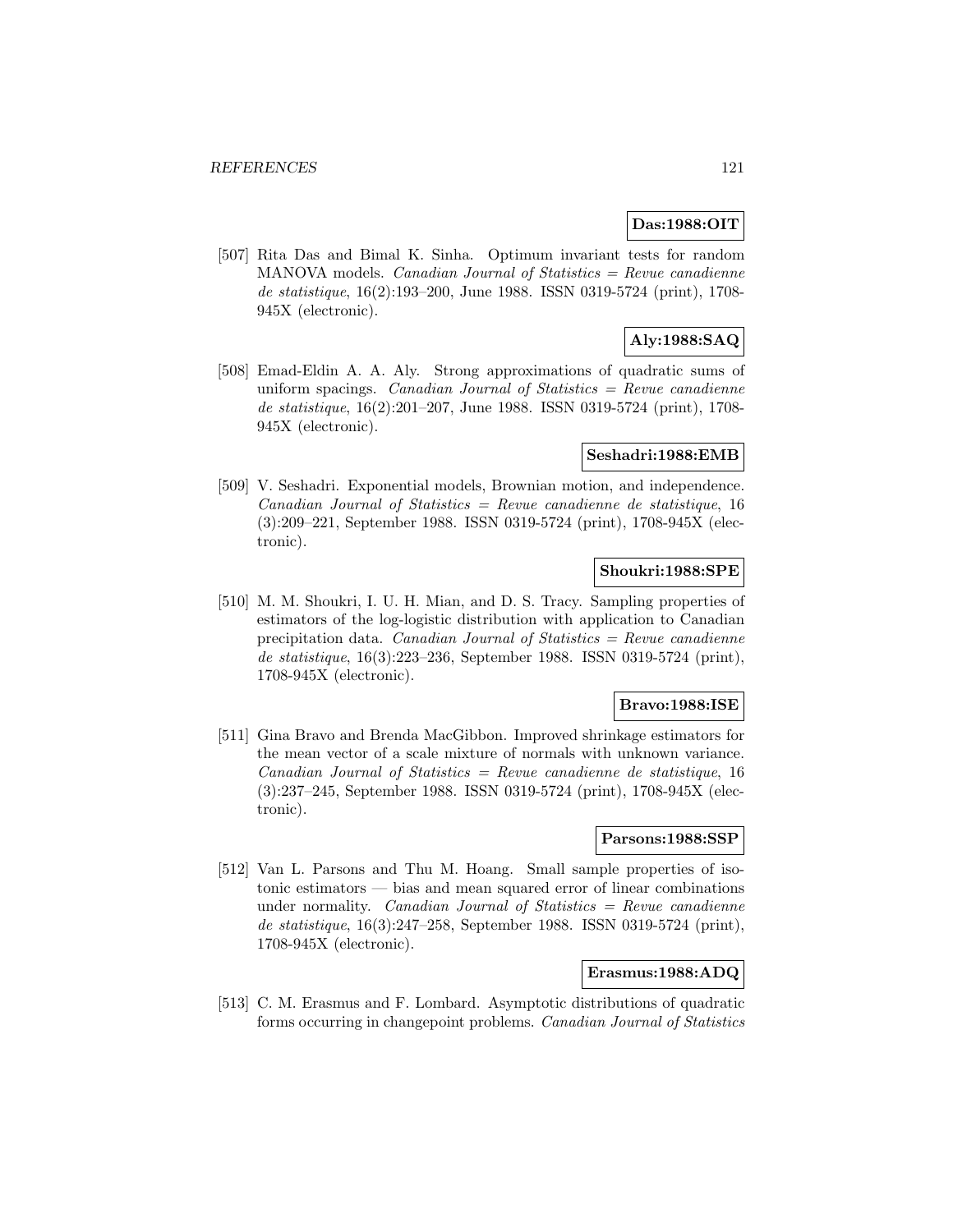$=$  Revue canadienne de statistique, 16(3):259–268, September 1988. ISSN 0319-5724 (print), 1708-945X (electronic).

# **Singh:1988:TMA**

[514] Bahadur Singh and F. T. Wright. Two-moment approximations to some null distributions in order-restricted inference: Unequal sample sizes.  $Canadian Journal of Statistics = Revenue canadienne de statistic, 16$ (3):269–282, September 1988. ISSN 0319-5724 (print), 1708-945X (electronic).

## **Yatracos:1988:NCE**

[515] Yannis G. Yatracos. A note on  $L_1$  consistent estimation. Canadian Journal of Statistics = Revue canadienne de statistique,  $16(3):283-292$ , September 1988. ISSN 0319-5724 (print), 1708-945X (electronic).

#### **Chen:1988:ISE**

[516] Jeesen Chen and Jiunn T. Hwang. Improved set estimators for the coefficients of a linear model when the error distribution is spherically symmetric with unknown variances. *Canadian Journal of Statistics = Revue* canadienne de statistique, 16(3):293–299, September 1988. ISSN 0319- 5724 (print), 1708-945X (electronic).

## **Kala:1988:RIE**

[517] Radosław Kala and Krzysztof Kłaczyński. Recursive improvement of estimates in a Gauss-Markov model with linear restrictions. Canadian Journal of Statistics = Revue canadienne de statistique,  $16(3):301-305$ , September 1988. ISSN 0319-5724 (print), 1708-945X (electronic).

### **Bennett:1988:CCD**

[518] G. W. Bennett. Consultant's corner: Determination of anaerobic threshold. Canadian Journal of Statistics = Revue canadienne de statistique, 16 (3):307–316, September 1988. ISSN 0319-5724 (print), 1708-945X (electronic).

#### **Bertrand:1988:BRB**

[519] Philip V. Bertrand. Book review: Theoretical epidemiology: Principles of Occurrence Research in Medicine. by Olli S. Miettinen. John Wiley & Sons, New York, 1985. xxi + 359 pp. ISBN 0-471-86769-1. Canadian Journal of Statistics = Revue canadienne de statistique,  $16(3):317-318$ , September 1988. ISSN 0319-5724 (print), 1708-945X (electronic).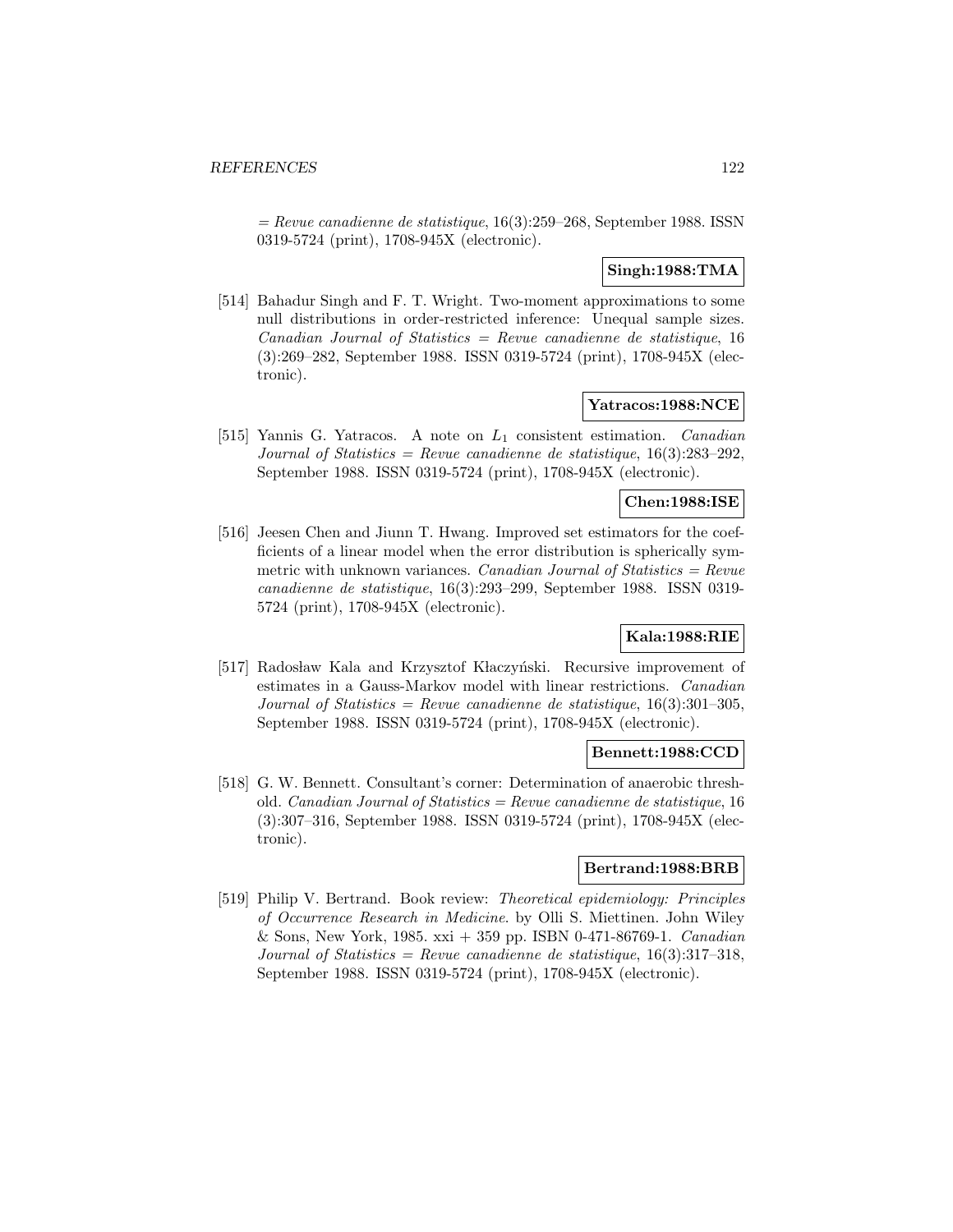#### **Stoyanov:1988:BRB**

[520] Jordan M. Stoyanov. Book review: Markov chains. by David Freedman. Springer-Verlag, New York, Heidelberg, Approximating Countable Markov Chains, by David Freedman. Springer-Verlag, Brownian Motion and Diffusion, by David Freedman. Springer-Verlag, New York, Berlin, 1983. xiv + 382 pp. ISBN 0-387-9008-0. New York, Heidelberg, Berlin, 1983. x + 140 pp. ISBN 0-387-90804-8. Heidelberg, Berlin, 1983. xii + 231 pp. ISBN 0-387-90805-6. Canadian Journal of Statistics = Revue canadienne de statistique, 16(3):318–320, September 1988. ISSN 0319-5724 (print), 1708-945X (electronic).

## **Tomkins:1988:BRB**

[521] R. J. Tomkins. Book review: Strong approximations in probability and statistics. by M. Csörgő and P. Revesz. Akademia Kiado, Budapest  $-$ Academic Press, New York, 1981. Canadian Journal of Statistics = Revue canadienne de statistique, 16(3):320–321, September 1988. ISSN 0319-5724 (print), 1708-945X (electronic).

## **Seshadri:1988:BRB**

[522] V. Seshadri. Book review: An atlas of functions. by Jerome Spanier and Keith B. Oldham. Hemisphere Publishing Corporation, Washington, D. C., 1987. ix + 700 pp. ISBN 0-89116-573-8. Canadian Journal of Statistics = Revue canadienne de statistique,  $16(3):321$ , September 1988. ISSN 0319-5724 (print), 1708-945X (electronic).

#### **Anonymous:1988:A**

[523] Anonymous. Addendum to [????]. *Canadian Journal of Statistics* = Revue canadienne de statistique, 16(3):323, September 1988. ISSN 0319- 5724 (print), 1708-945X (electronic).

#### **Greenwood:1988:CRM**

[524] C. Greenwood and V. Farewell. A comparison of regression models for ordinal data in an analysis of transplanted-kidney function. Canadian Journal of Statistics = Revue canadienne de statistique,  $16(4):325-335$ , December 1988. ISSN 0319-5724 (print), 1708-945X (electronic).

#### **Winter:1988:PLE**

[525] B. B. Winter and A. Földes. A product-limit estimator for use with length-biased data. *Canadian Journal of Statistics = Revue canadienne* de statistique, 16(4):337–355, December 1988. ISSN 0319-5724 (print), 1708-945X (electronic).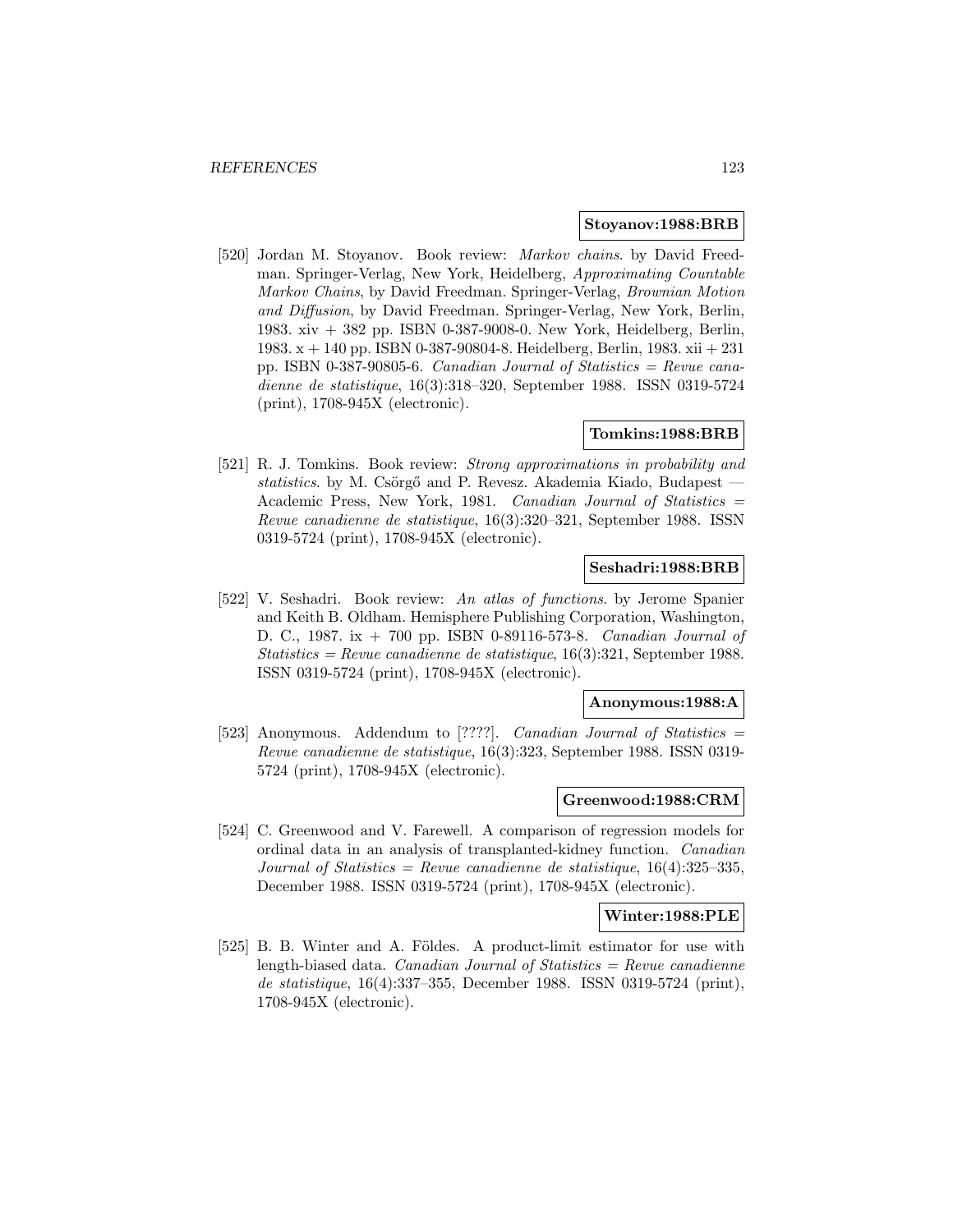# **Aly:1988:CTO**

[526] Emad-Eldin A. A. Aly. Comparing and testing order relations between percentile residual life functions. Canadian Journal of Statistics =  $Re$ vue canadienne de statistique, 16(4):357–369, December 1988. ISSN 0319- 5724 (print), 1708-945X (electronic).

# **Shao:1988:BVB**

[527] Jun Shao. Bootstrap variance and bias estimation in linear models. Canadian Journal of Statistics = Revue canadienne de statistique,  $16(4):371-$ 382, December 1988. ISSN 0319-5724 (print), 1708-945X (electronic).

## **OBrien:1988:IRR**

[528] George L. O'Brien and Augustine Wong. An inequality for random replacement sampling plans. Canadian Journal of Statistics = Revue canadienne de statistique, 16(4):383–391, December 1988. ISSN 0319-5724 (print), 1708-945X (electronic).

## **Daffer:1988:TLL**

[529] Pete Daffer and Ioana Schiopu-Kratina.  $L^1$ -tightness and the law of large numbers in  $D(\mathbf{IR})$ . Canadian Journal of Statistics = Revue canadienne de statistique, 16(4):393–397, December 1988. ISSN 0319-5724 (print), 1708-945X (electronic).

## **Abdul-Al:1988:RCR**

[530] K. I. Abdul-Al. On the rate of convergence of recursive kernel estimates of probability densities. *Canadian Journal of Statistics = Revue canadienne* de statistique, 16(4):399–409, December 1988. ISSN 0319-5724 (print), 1708-945X (electronic).

#### **Tracy:1988:PMD**

[531] D. S. Tracy and K. G. Jinadasa. Patterned matrix derivatives. Canadian Journal of Statistics = Revue canadienne de statistique,  $16(4):411-418$ , December 1988. ISSN 0319-5724 (print), 1708-945X (electronic).

#### **Giri:1988:SRT**

[532] Narayan C. Giri. Some robust tests of independence in symmetrical multivariate distributions. Canadian Journal of Statistics = Revue canadienne de statistique, 16(4):419–428, December 1988. ISSN 0319-5724 (print), 1708-945X (electronic).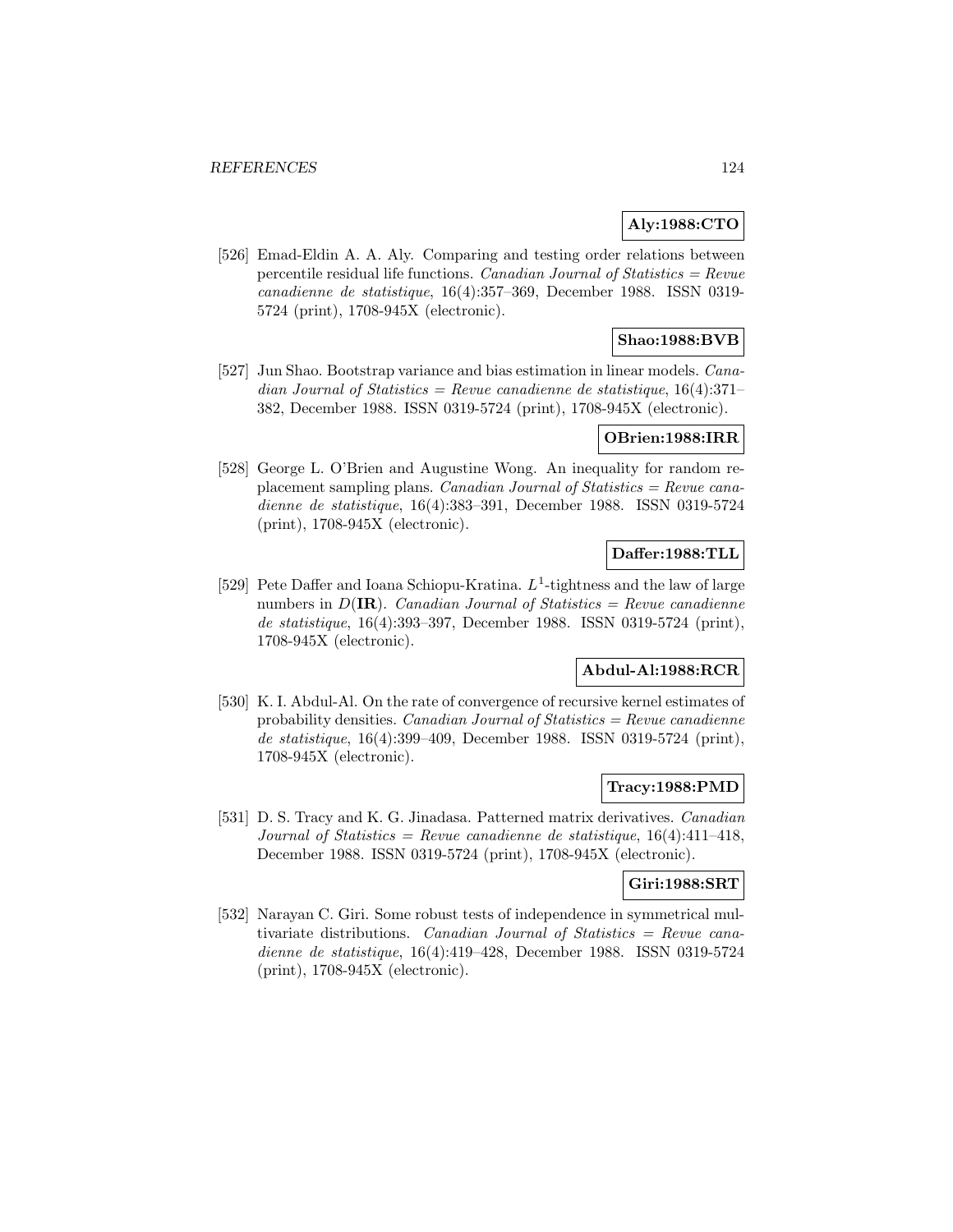#### **Wright:1989:TTE**

[533] F. T. Wright and James M. Guffey. Testing for a trend in exponential means: a two-moment approximation to the null distribution of the likelihood-ratio statistic. Canadian Journal of Statistics = Revue canadienne de statistique, 17(1):9–18, March 1989. ISSN 0319-5724 (print), 1708-945X (electronic).

## **Geisser:1989:PDT**

[534] Seymour Geisser. Predictive discordancy tests for exponential observations. Canadian Journal of Statistics = Revue canadienne de statistique, 17(1):19–26, March 1989. ISSN 0319-5724 (print), 1708-945X (electronic).

### **Coleman:1989:RSS**

[535] Rodney Coleman. Random sections of a sphere. Canadian Journal of  $Statistics = Revenue canadienne de statistique, 17(1):27–39, March 1989.$ ISSN 0319-5724 (print), 1708-945X (electronic).

## **Small:1989:FRC**

[536] Christopher G. Small. On functionals of random convex hulls. *Cana*dian Journal of Statistics = Revue canadienne de statistique,  $17(1):41-$ 43, March 1989. ISSN 0319-5724 (print), 1708-945X (electronic).

# **Hollander:1989:FCB**

[537] Myles Hollander and Edsel Peña. Families of confidence bands for the survival function under the general random censorship model and the Koziol–Green model. Canadian Journal of Statistics =  $Re$ vue canadienne de statistique, 17(1):59–74, March 1989. ISSN 0319-5724 (print), 1708- 945X (electronic).

## **Romano:1989:DBC**

[538] Joseph P. Romano. Do bootstrap confidence procedures behave well uniformly in  $P$ ? Canadian Journal of Statistics = Revue canadienne de statistique, 17(1):75–80, March 1989. ISSN 0319-5724 (print), 1708-945X (electronic).

#### **Krishnamoorthy:1989:IME**

[539] K. Krishnamoorthy and A. K. Gupta. Improved minimax estimation of a normal precision matrix. Canadian Journal of Statistics  $=$  Revue canadienne de statistique, 17(1):91–102, March 1989. ISSN 0319-5724 (print), 1708-945X (electronic).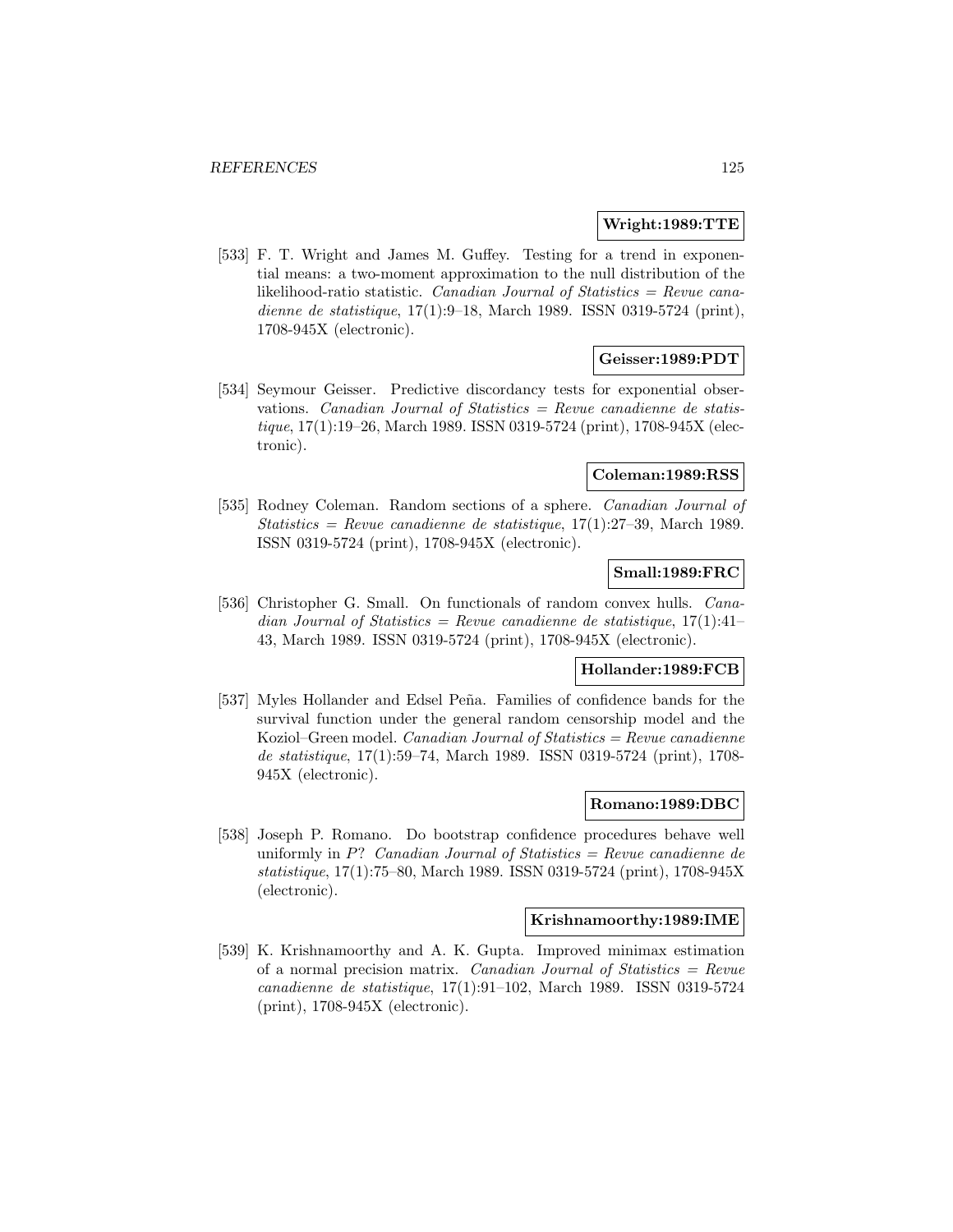#### **Young:1989:ECU**

[540] Dean M. Young, Robert Pavur, and Virgil R. Marco. On the effect of correlation and unequal variances in detecting a spurious observation. Canadian Journal of Statistics = Revue canadienne de statistique,  $17(1)$ : 103–105, March 1989. ISSN 0319-5724 (print), 1708-945X (electronic).

### **Tracy:1989:PKP**

[541] Derrick S. Tracy and Kankanam G. Jinadasa. Partitioned Kronecker products of matrices and applications. Canadian Journal of Statistics  $=$  Revue canadienne de statistique, 17(1):107–120, March 1989. ISSN 0319-5724 (print), 1708-945X (electronic).

#### **Anonymous:1989:E**

[542] Anonymous. Errata. Canadian Journal of Statistics = Revue canadienne de statistique, 17(1):121, March 1989. ISSN 0319-5724 (print), 1708-945X (electronic).

#### **Tibshirani:1989:ESP**

[543] Robert Tibshirani and Larry A. Wasserman. Errata: "Sensitive parameters". Canadian Journal of Statistics = Revue canadienne de statistique, 17(1):121, 1989. ISSN 0319-5724 (print), 1708-945X (electronic).

#### **Rivest:1989:UER**

[544] Louis-Paul Rivest. De l'unicité des estimateurs robustes en régression lorsque le paramètre d'échelle et le paramètre de la régression sont estimés simultanément. (French) [On the uniqueness of robust regression estimators when the scale parameter and the regression parameter are estimated simultaneously. Canadian Journal of Statistics  $=$  Revue canadienne de statistique, 17(2):141-153, June 1989. ISSN 0319-5724 (print), 1708-945X (electronic).

## **Diciccio:1989:APM**

[545] Thomas J. Diciccio and Joseph P. Romano. The automatic percentile method: Accurate confidence limits in parametric models. Canadian Journal of Statistics = Revue canadienne de statistique,  $17(2)$ :155-169, June 1989. ISSN 0319-5724 (print), 1708-945X (electronic).

### **Dean:1989:MPI**

[546] C. Dean, J. F. Lawless, and G. E. Willmot. A mixed Poisson–inverse-Gaussian regression model. Canadian Journal of Statistics =  $Re$ vue canadienne de statistique, 17(2):171–181, June 1989. ISSN 0319-5724 (print), 1708-945X (electronic).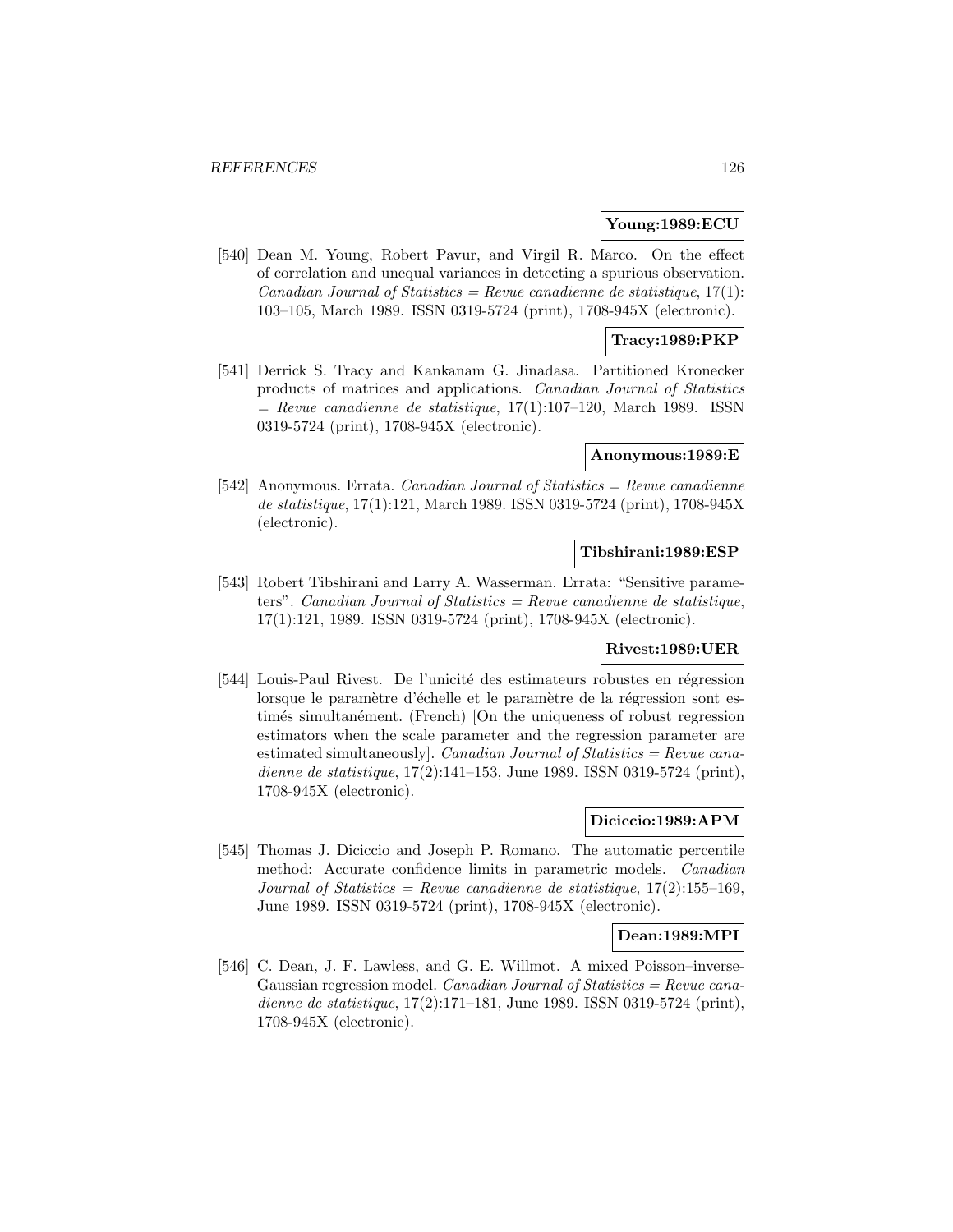#### **Donner:1989:TAD**

[547] Allan Donner, George A. Wells, and Michael Eliasziw. On two approximations to the F-distribution: Application to testing for intraclass correlation in family studies. Canadian Journal of Statistics  $=$  Revue canadienne de statistique, 17(2):209–215, June 1989. ISSN 0319-5724 (print), 1708-945X (electronic).

## **Paul:1989:TES**

[548] S. R. Paul. Test for the equality of several correlation coefficients. *Cana*dian Journal of Statistics = Revue canadienne de statistique,  $17(2):217-$ 227, June 1989. ISSN 0319-5724 (print), 1708-945X (electronic).

## **Cox:1989:SML**

[549] D. R. Cox and N. Reid. On the stability of maximum-likelihood estimators of orthogonal parameters. Canadian Journal of Statistics  $=$  Revue canadienne de statistique, 17(2):229–233, June 1989. ISSN 0319-5724 (print), 1708-945X (electronic).

# **Devroye:1989:CDD**

[550] Luc Devroye. Consistent deconvolution in density estimation. Canadian Journal of Statistics = Revue canadienne de statistique,  $17(2):235-239$ , June 1989. ISSN 0319-5724 (print), 1708-945X (electronic).

## **Wang:1989:MEP**

[551] Y. H. Wang. A multivariate extension of Poisson's theorem. Canadian Journal of Statistics = Revue canadienne de statistique,  $17(2):241-245$ , June 1989. ISSN 0319-5724 (print), 1708-945X (electronic).

# **Deo:1989:FCL**

[552] C. M. Deo. A functional central limit theorem for the quadratic variation of a class of Gaussian random fields. Canadian Journal of Statistics  $=$ Revue canadienne de statistique, 17(2):247–251, June 1989. ISSN 0319- 5724 (print), 1708-945X (electronic).

## **Reiser:1989:SSC**

[553] B. Reiser and I. Guttman. Sample size choice for reliability verification in strength-stress models. Canadian Journal of Statistics  $=$  Revue canadienne de statistique, 17(3):253–259, September 1989. ISSN 0319-5724 (print), 1708-945X (electronic).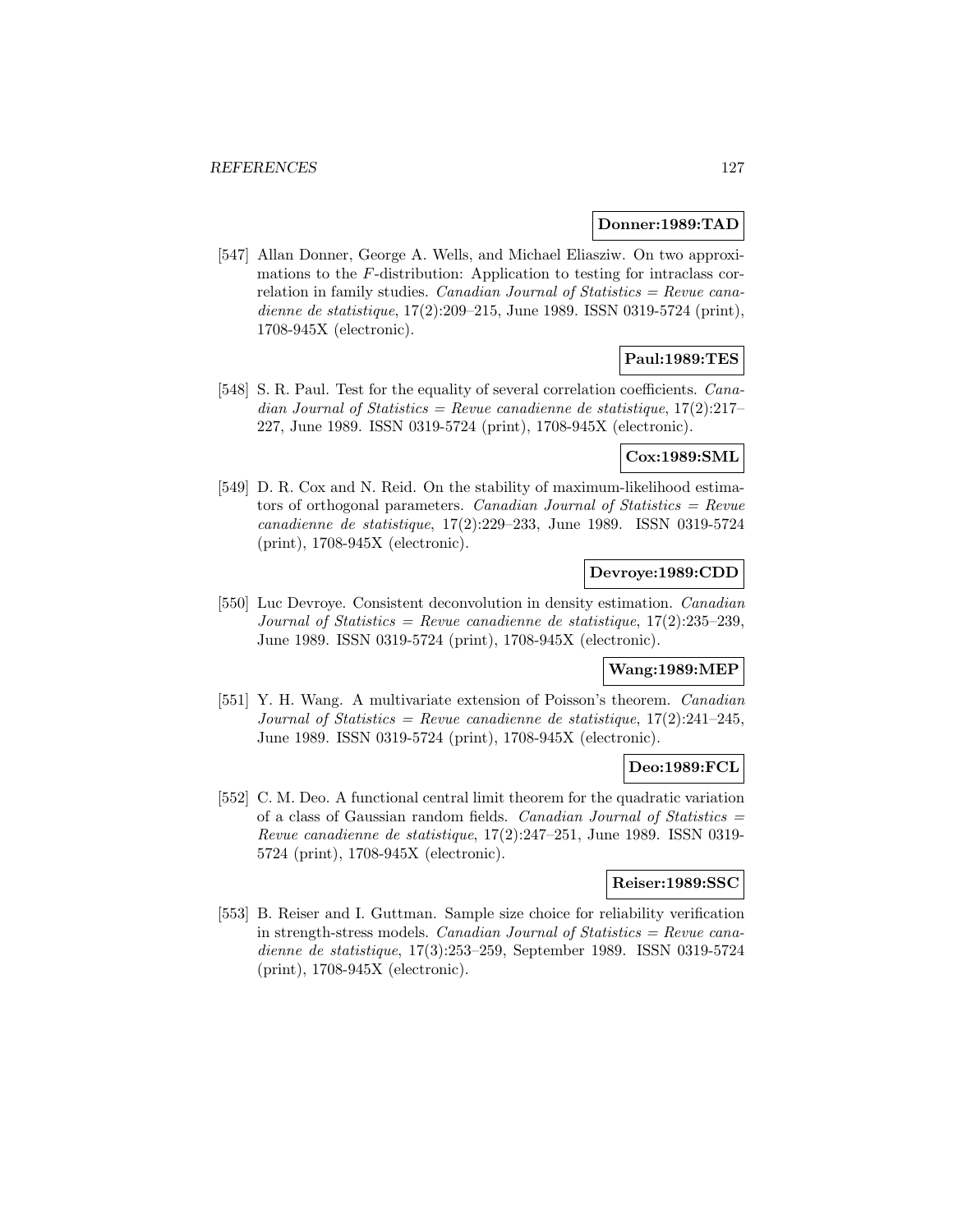### **Knight:1989:LTA**

[554] Keith Knight. Limit theory for autoregressive-parameter estimates in an infinite-variance random walk. Canadian Journal of Statistics  $=$  Revue canadienne de statistique, 17(3):261–278, September 1989. ISSN 0319- 5724 (print), 1708-945X (electronic).

# **Chan:1989:NNS**

[555] Ngai Hang Chan. On the nearly nonstationary seasonal time series. Canadian Journal of Statistics = Revue canadienne de statistique, 17 (3):279–284, September 1989. ISSN 0319-5724 (print), 1708-945X (electronic).

### **Kim:1989:EPM**

[556] Peter T. Kim. Estimation of product moments of a stationary stochastic process with application to estimation of cumulants and cumulant spectral densities. *Canadian Journal of Statistics = Revue canadienne* de statistique, 17(3):285–299, September 1989. ISSN 0319-5724 (print), 1708-945X (electronic).

### **Caperaa:1989:OSE**

[557] Philippe Capéraà. Ordres stochastiques et efficacité asymptotique des L-estimateurs. (French) [Stochastic orders and asymptotic efficiency of  $L$ -estimators]. Canadian Journal of Statistics = Revue canadienne de statistique, 17(3):301–310, September 1989. ISSN 0319-5724 (print), 1708-945X (electronic).

## **Kourouklis:1989:RBH**

[558] Stavros Kourouklis. On the relation between Hodges-Lehmann efficiency and Pitman efficiency. Canadian Journal of Statistics = Revue canadienne de statistique, 17(3):311–318, September 1989. ISSN 0319-5724 (print), 1708-945X (electronic).

## **Lefebvre:1989:FPD**

[559] Mario Lefebvre. First-passage densities of controlled Gaussian processes.  $Canadian Journal of Statistics = Review canadienne de statistique, 17$ (3):319–327, September 1989. ISSN 0319-5724 (print), 1708-945X (electronic).

## **Al-Hussaini:1989:MBE**

[560] Ata N. Al-Hussaini and Robert J. Elliott. Markov bridges and enlarged filtrations. *Canadian Journal of Statistics = Revue canadienne de statis-*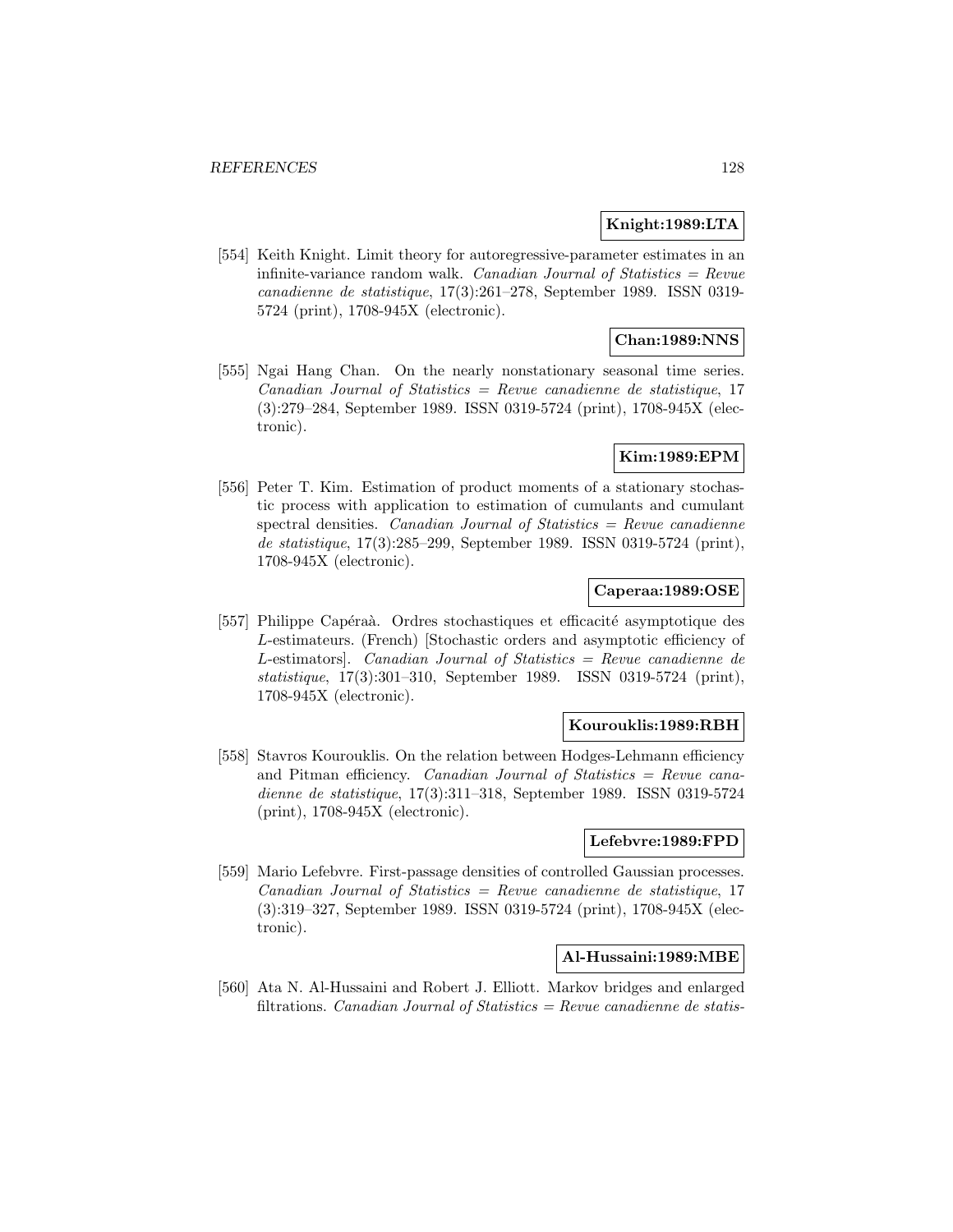tique, 17(3):329–332, September 1989. ISSN 0319-5724 (print), 1708- 945X (electronic).

## **Albert:1989:BAS**

[561] James H. Albert and Patricia A. Pepple. A Bayesian approach to some overdispersion models. Canadian Journal of Statistics = Revue canadienne de statistique, 17(3):333–344, September 1989. ISSN 0319-5724 (print), 1708-945X (electronic).

# **Shah:1989:COC**

[562] K. R. Shah and B. K. Sinha. On the choice of optimality criteria in comparing statistical designs. Canadian Journal of Statistics  $=$  Revue canadienne de statistique, 17(3):345–348, September 1989. ISSN 0319- 5724 (print), 1708-945X (electronic).

# **Remillard:1989:LIL**

[563] Bruno Rémillard and Donald A. Dawson. Laws of the iterated logarithm and large deviations for a class of diffusion processes. Canadian Journal of Statistics = Revue canadienne de statistique, 17(4):349–376, December 1989. ISSN 0319-5724 (print), 1708-945X (electronic).

# **Yu:1989:PCW**

[564] Kai Fun Yu. On a problem of counting by weighing. Canadian Journal of Statistics = Revue canadienne de statistique,  $17(4):377-389$ , December 1989. ISSN 0319-5724 (print), 1708-945X (electronic).

## **Christensen:1989:SSR**

[565] Ronald Christensen. Sequential sampling without recall from a Dirichlet process. Canadian Journal of Statistics = Revue canadienne de statistique, 17(4):391–397, December 1989. ISSN 0319-5724 (print), 1708-945X (electronic).

# **Latour:1989:DAA**

[566] Alain Latour and Roch Roy. Distribution asymptotique des autocorrélations d'un processus saisonnier non stationnaire. (French) [Asymptotic distribution of the autocorrelations of a seasonal non-stationary process. Canadian Journal of Statistics  $=$  Revue canadienne de statistique, 17(4):399–417, December 1989. ISSN 0319-5724 (print), 1708-945X (electronic).

# **Guttorp:1989:ADH**

[567] P. Guttorp and R. A. Lockhart. On the asymptotic distributions of high-order spacings statistics. Canadian Journal of Statistics  $=$  Revue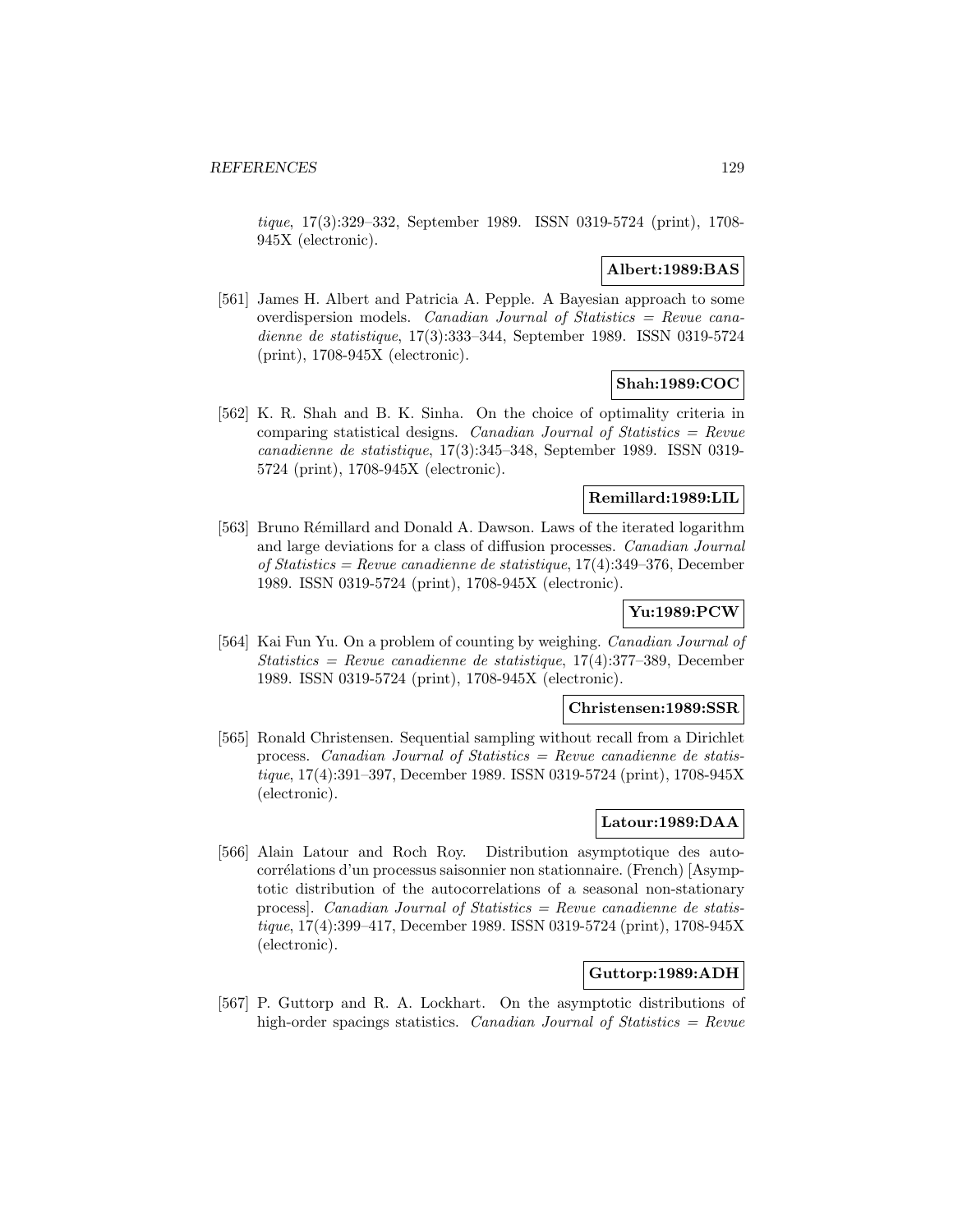canadienne de statistique, 17(4):419–426, December 1989. ISSN 0319- 5724 (print), 1708-945X (electronic).

# **Liu:1989:CND**

[568] Ming Chung Liu and Robert L. Taylor. A consistent nonparametric density estimator for the deconvolution problem. Canadian Journal of Statistics = Revue canadienne de statistique,  $17(4)$ : $427-438$ , December 1989. ISSN 0319-5724 (print), 1708-945X (electronic).

# **Fang:1989:IPS**

[569] Kai-Tai Tai Fang and Jia-Juang Juang Liang. Inequalities for the partial sums of elliptical order statistics related to genetic selection. *Canadian* Journal of Statistics = Revue canadienne de statistique,  $17(4)$ : 439-446, December 1989. ISSN 0319-5724 (print), 1708-945X (electronic).

# **Sprott:1990:IEL**

[570] D. A. Sprott. Inferential estimation, likelihood, and linear pivotals.  $Canadian Journal of Statistics = Review canadienne de statistic, 18$ (1):1–10, March 1990. ISSN 0319-5724 (print), 1708-945X (electronic). See discussion [571] and response [572].

## **Barnard:1990:DSC**

[571] G. A. Barnard, O. E. Barndorff-Nielsen, and D. A. S. Fraser. Discussion /commentaries. Canadian Journal of Statistics = Revue canadienne de statistique, 18(1):10–15, March 1990. ISSN 0319-5724 (print), 1708-945X (electronic). See [570].

## **Sprott:1990:RDS**

[572] D. A. Sprott. Response to the discussion /réplique aux commentaires.  $Canadian Journal of Statistics = Review canadienne de statistic, 18$ (1):15, March 1990. ISSN 0319-5724 (print), 1708-945X (electronic). See [570].

#### **Balanda:1990:KS**

[573] Kevin P. Balanda and H. L. MacGillivray. Kurtosis and spread. Canadian Journal of Statistics = Revue canadienne de statistique,  $18(1):17-$ 30, March 1990. ISSN 0319-5724 (print), 1708-945X (electronic).

## **Ki:1990:MSE**

[574] Fanny Ki and Kam-Wah Tsui. Multiple-shrinkage estimators of means in exponential families. *Canadian Journal of Statistics = Revue canadienne* de statistique, 18(1):31–46, March 1990. ISSN 0319-5724 (print), 1708- 945X (electronic).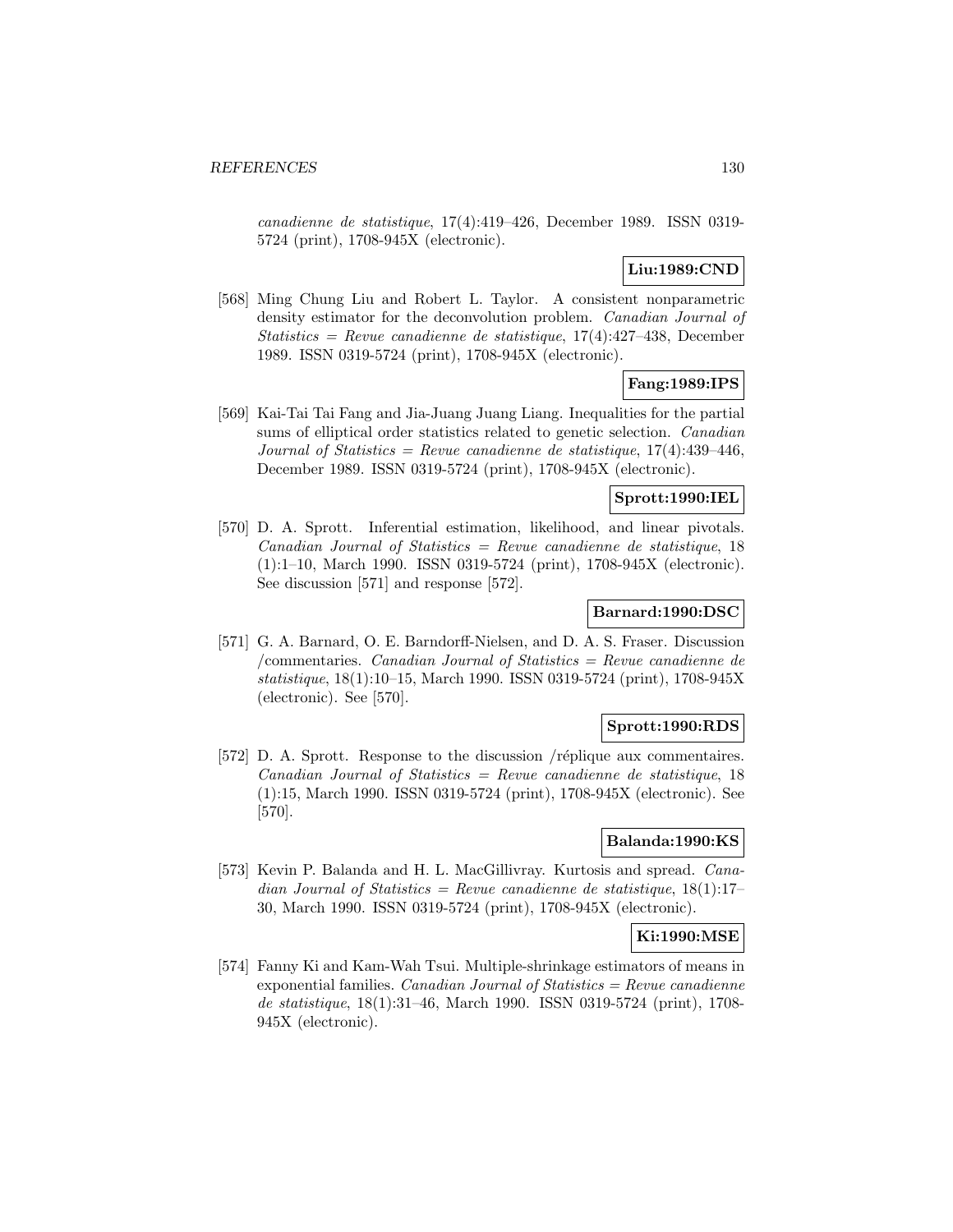#### **Wiens:1990:MVE**

[575] Douglas P. Wiens. Minimax-variance L- and R-estimators of location. Canadian Journal of Statistics = Revue canadienne de statistique,  $18(1)$ : 47–57, March 1990. ISSN 0319-5724 (print), 1708-945X (electronic).

## **Kubokawa:1990:EPG**

[576] Tatsuya Kubokawa. Estimating powers of the generalized variance under the Pitman closeness criterion. Canadian Journal of Statistics =  $Re$ vue canadienne de statistique, 18(1):59–62, March 1990. ISSN 0319-5724 (print), 1708-945X (electronic).

#### **Conaway:1990:PCC**

[577] Mark Conaway, Carolyn Pillers, Tim Robertson, and James Sconing. The power of the circular cone test: a noncentral chi-bar-squared distribution. Canadian Journal of Statistics = Revue canadienne de statistique,  $18(1)$ : 63–70, March 1990. ISSN 0319-5724 (print), 1708-945X (electronic).

#### **Hudon:1990:TMM**

[578] Georges Hudon. Tests for the mean of a multivariate normal population. Canadian Journal of Statistics = Revue canadienne de statistique,  $18(1)$ : 71–77, March 1990. ISSN 0319-5724 (print), 1708-945X (electronic).

#### **Shaked:1990:CEC**

[579] Moshe Shaked and Y. L. Tong. Comparison of experiments for a class of positively dependent random variables. Canadian Journal of Statistics  $=$  Revue canadienne de statistique, 18(1):79–86, March 1990. ISSN 0319-5724 (print), 1708-945X (electronic).

#### **Johnston:1990:CCC**

[580] Bruce Johnston. Consultant's corners: The case of the random telephone numbers. Canadian Journal of Statistics = Revue canadienne de statistique, 18(1):87–92, March 1990. ISSN 0319-5724 (print), 1708-945X (electronic).

#### **Whitmore:1990:BCC**

[581] G. A. Whitmore and Jane F. Gentleman. Beer chemistry and Canadians' beer preferences. Canadian Journal of Statistics = Revue canadienne de statistique, 18(2):94–98, June 1990. ISSN 0319-5724 (print), 1708-945X (electronic).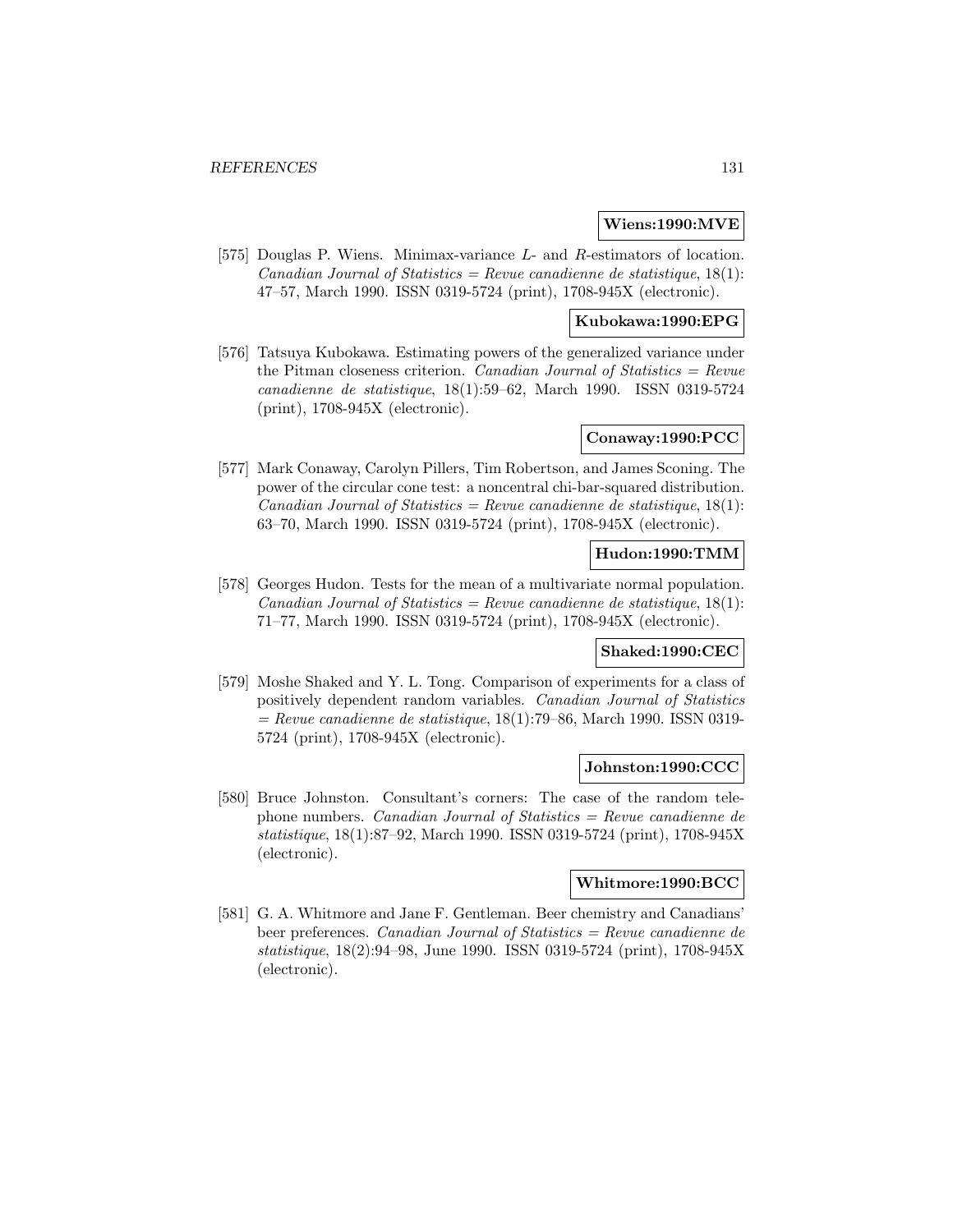#### **Carmichael:1990:APC**

[582] Jean-Pierre Carmichael, Gaéatan Daigle, and Louis-Paul Rivest. Analyse des préférences des Canadiens en matière de bière. (French) [Analysis of preferences of Canadians in the matter of beer]. Canadian Journal of Statistics = Revue canadienne de statistique,  $18(2):99-108$ , June 1990. ISSN 0319-5724 (print), 1708-945X (electronic).

# **Li:1990:RMR**

[583] Bing Li and A. John Petkau. A regression model with random effects for beer chemistry and Canadians' beer preferences. Canadian Journal of Statistics = Revue canadienne de statistique,  $18(2):108-121$ , June 1990. ISSN 0319-5724 (print), 1708-945X (electronic).

#### **Whitmore:1990:SEC**

[584] G. A. Whitmore. Section Editors' comments. Canadian Journal of Statis $tics = Revenue canadienne de statisticque, 18(2):121–125, June 1990. ISSN$ 0319-5724 (print), 1708-945X (electronic).

## **Dzieciolowski:1990:ACI**

[585] Krzysztof Dzieciolowski and William H. Ross. Assessing case influence on confidence intervals in nonlinear regression. Canadian Journal of Statistics = Revue canadienne de statistique,  $18(2):127-139$ , June 1990. ISSN 0319-5724 (print), 1708-945X (electronic).

### **Shi:1990:WSR**

[586] Xiquan Shi, C. F. J. Wu, and Jiahua Chen. Weak and strong representations for quantile processes from finite populations with application to simulation size in resampling inference. Canadian Journal of Statis $tics = Revue$  canadienne de statistique, 18(2):141–148, June 1990. ISSN0319-5724 (print), 1708-945X (electronic).

# **Martin:1990:UJE**

[587] Michael A. Martin. On using the jackknife to estimate quantile variance. Canadian Journal of Statistics = Revue canadienne de statistique,  $18(2)$ : 149–153, June 1990. ISSN 0319-5724 (print), 1708-945X (electronic).

#### **Feuerverger:1990:ERE**

[588] Andrey Feuerverger. An efficiency result for the empirical characteristic function in stationary time-series models. Canadian Journal of Statistics  $=$  Revue canadienne de statistique, 18(2):155–161, June 1990. ISSN 0319-5724 (print), 1708-945X (electronic).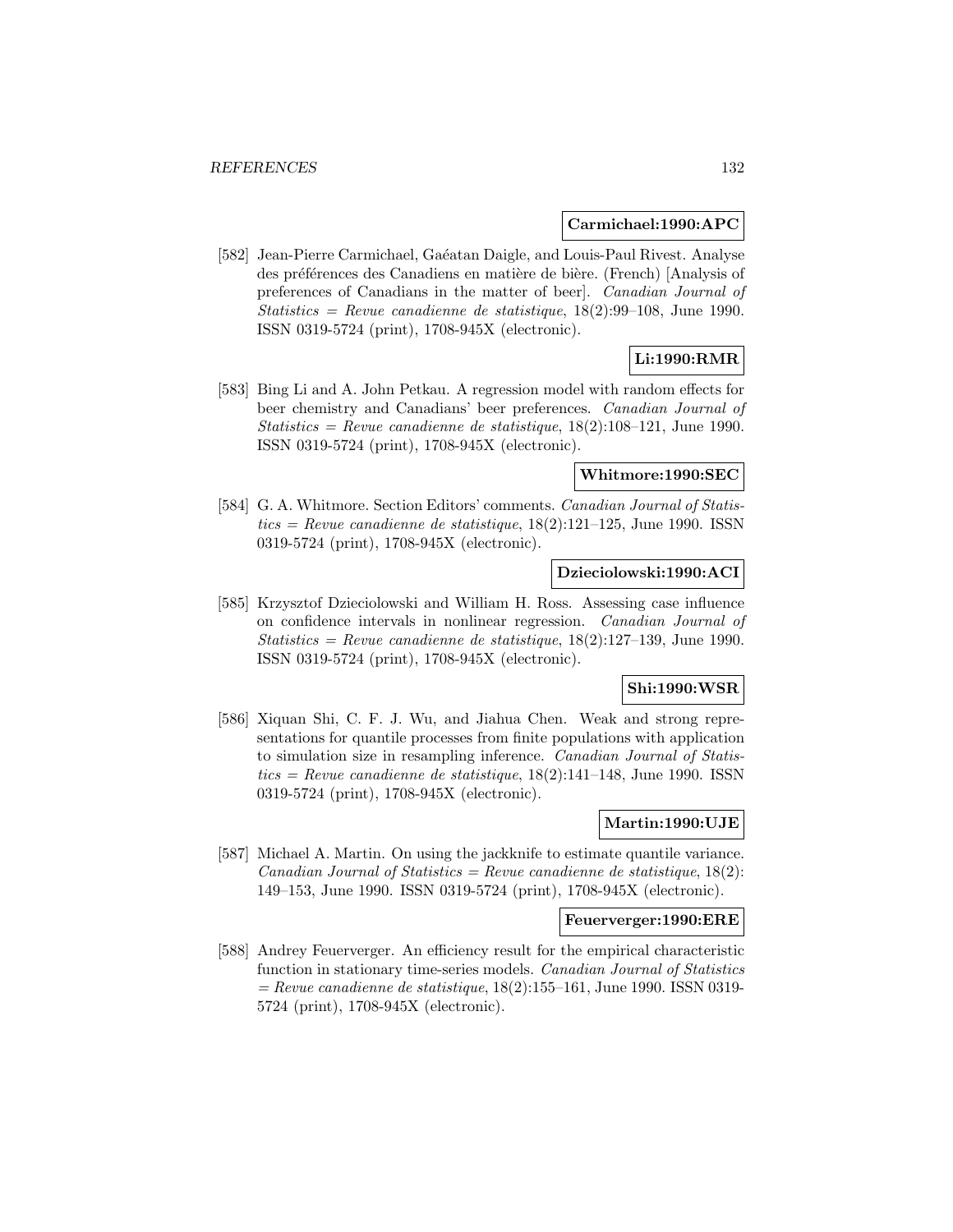#### **Ducharme:1990:ECL**

[589] Gilles R. Ducharme and Philip Milasevic. Estimating the concentration of the Langevin distribution. *Canadian Journal of Statistics = Revue* canadienne de statistique, 18(2):163–169, June 1990. ISSN 0319-5724 (print), 1708-945X (electronic).

# **Dey:1990:ESP**

[590] Dipak K. Dey. Estimation of scale parameters in mixture distributions. Canadian Journal of Statistics = Revue canadienne de statistique,  $18(2)$ : 171–178, June 1990. ISSN 0319-5724 (print), 1708-945X (electronic).

# **Perron:1990:EEC**

[591] François Perron. Equivariant estimators of the covariance matrix. Canadian Journal of Statistics = Revue canadienne de statistique,  $18(2):179-$ 182, June 1990. ISSN 0319-5724 (print), 1708-945X (electronic).

#### **Wasserman:1990:BFS**

[592] Larry A. Wasserman. Belief functions and statistical inference. Canadian Journal of Statistics = Revue canadienne de statistique,  $18(3):183-196$ , September 1990. ISSN 0319-5724 (print), 1708-945X (electronic).

#### **Wand:1990:GBK**

[593] Matthew P. Wand and William R. Schucany. Gaussian-based kernels.  $Canadian Journal of Statistics = Review canadienne de statistic, 18$ (3):197–204, September 1990. ISSN 0319-5724 (print), 1708-945X (electronic).

#### **Meloche:1990:ABM**

[594] J. Meloche. Asymptotic behaviour of the mean integrated squared error of kernel density estimators for dependent observations. Canadian Journal of Statistics = Revue canadienne de statistique,  $18(3):205-211$ , September 1990. ISSN 0319-5724 (print), 1708-945X (electronic).

#### **Fraisse:1990:CNA**

[595] Anne-Marie Fraisse, Jean-Pierre Raoult, Christian Robert, and Madeleine Roy. Une condition nécessaire d'admissibilité et ses conséquences sur les estimateurs à rétrécisseur de la moyenne d'un vecteur normal. (French) [A necessary condition for eligibility and its consequences for the estimators of the shrinkage of the mean of a normal vector]. Canadian Journal of Statistics = Revue canadienne de statistique, 18(3):213–220, September 1990. ISSN 0319-5724 (print), 1708-945X (electronic).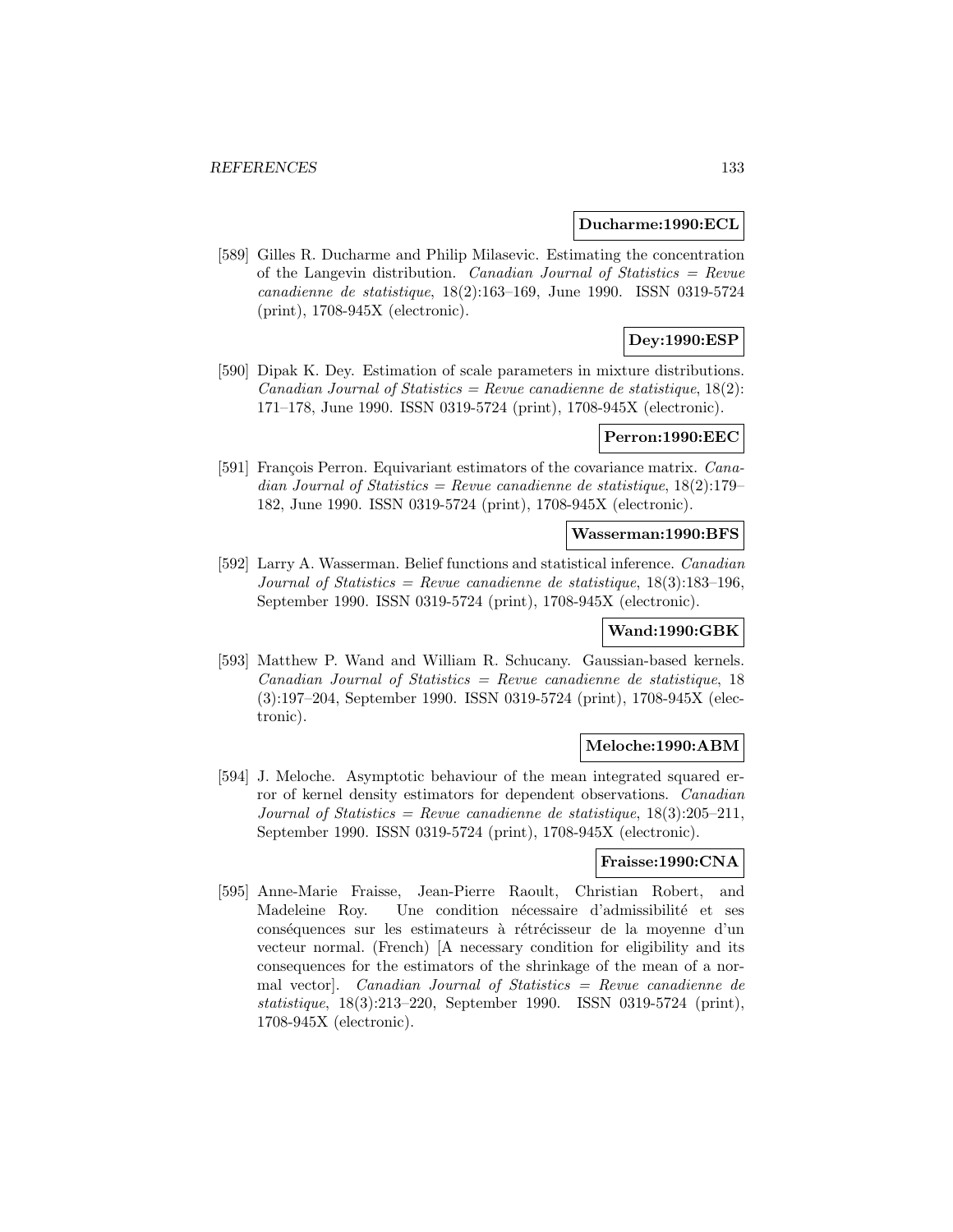#### **Venter:1990:ERR**

[596] J. H. Venter and S. J. Steel. Estimating risk reduction in Stein estimation.  $Canadian Journal of Statistics = Review can a dienne de statistique, 18$ (3):221–232, September 1990. ISSN 0319-5724 (print), 1708-945X (electronic).

# **Joe:1990:WSL**

[597] Harry Joe. A winning strategy for lotto games? Canadian Journal of  $Statistics = Revenue canadienne de statistique, 18(3):233-244, September$ 1990. ISSN 0319-5724 (print), 1708-945X (electronic).

## **Chen:1990:MMW**

[598] Y. I. Chen and D. A. Wolfe. Modifications of the Mack-Wolfe umbrella tests for a generalized Behrens-Fisher problem. Canadian Journal of Statistics = Revue canadienne de statistique,  $18(3):245-253$ , September 1990. ISSN 0319-5724 (print), 1708-945X (electronic).

## **Wang:1990:SAN**

[599] Suojin Wang. Saddlepoint approximations for nonlinear statistics. Canadian Journal of Statistics = Revue canadienne de statistique,  $18(3):255-$ 264, September 1990. ISSN 0319-5724 (print), 1708-945X (electronic).

#### **Stephens:1990:ACF**

[600] M. A. Stephens. Asymptotic calculations of functions of expected values and covariances of order statistics. Canadian Journal of Statistics = Revue canadienne de statistique, 18(3):265–270, September 1990. ISSN 0319-5724 (print), 1708-945X (electronic).

#### **Anderson:1990:MSA**

[601] Oliver D. Anderson. Moments of the sampled autocovariances and autocorrelations for a Gaussian white-noise process. Canadian Journal of Statistics = Revue canadienne de statistique,  $18(3):271-284$ , September 1990. ISSN 0319-5724 (print), 1708-945X (electronic).

#### **Baksalary:1990:CSP**

[602] Jerzy K. Baksalary and Simo Puntanen. A complete solution to the problem of robustness of Grubbs's test. Canadian Journal of Statistics  $=$  Revue canadienne de statistique, 18(3):285–287, September 1990. ISSN 0319-5724 (print), 1708-945X (electronic).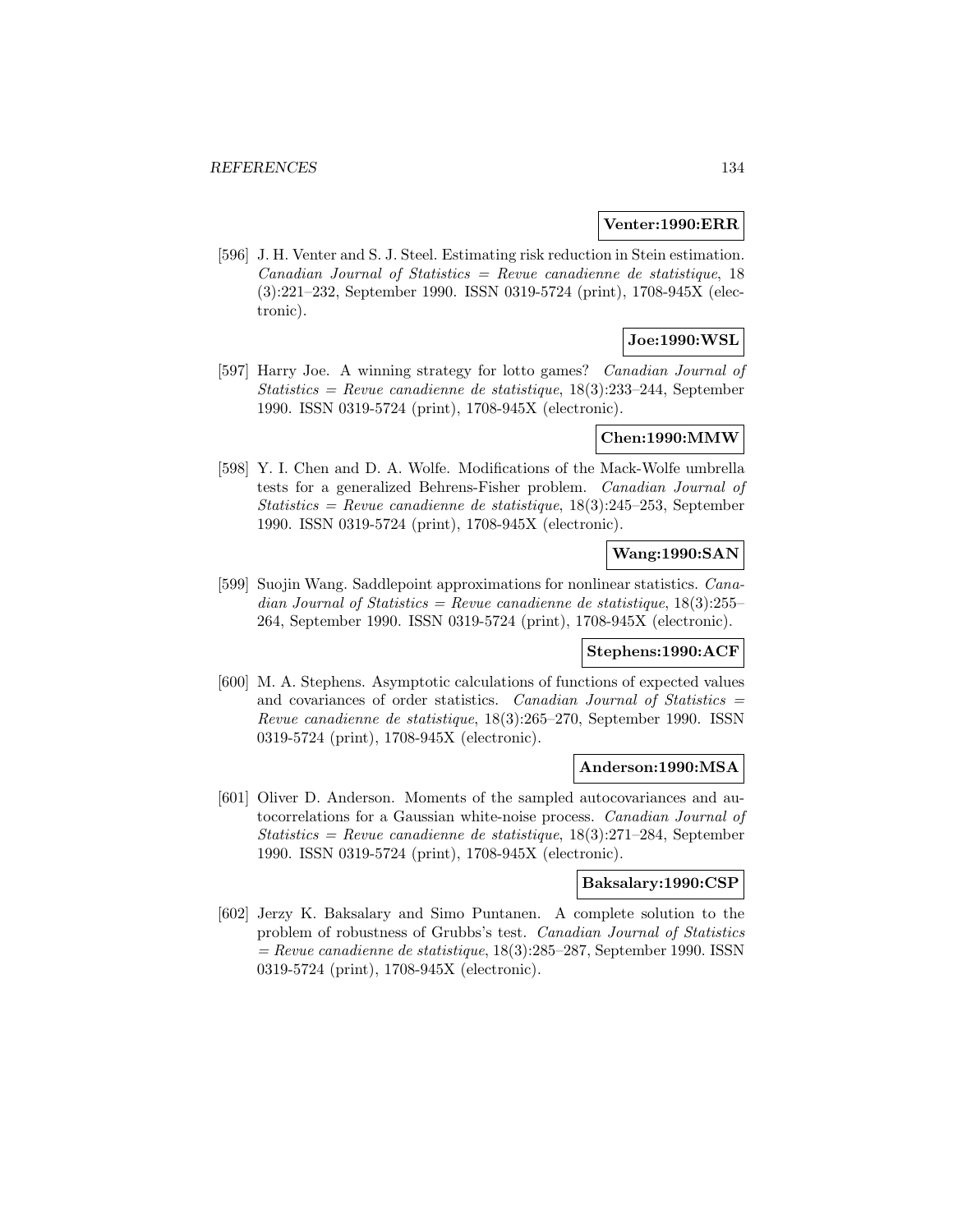### **Viana:1990:TDU**

[603] M. Viana and V. Farewell. A test for diagnostic utility. Canadian Journal of Statistics = Revue canadienne de statistique, 18(4):289–295, December 1990. ISSN 0319-5724 (print), 1708-945X (electronic).

# **Leger:1990:BAE**

[604] Christian Léger and Joseph P. Romano. Bootstrap adaptive estimation: the trimmed-mean example. Canadian Journal of Statistics  $=$  Revue canadienne de statistique, 18(4):297–314, December 1990. ISSN 0319- 5724 (print), 1708-945X (electronic).

#### **Caperaa:1990:CDO**

[605] Philippe Capéraà and Christian Genest. Concepts de dépendance et ordres stochastiques pour des lois bidimensionnelles. (French) [Dependence concepts and stochastic orders for two-dimensional laws]. Canadian Journal of Statistics = Revue canadienne de statistique,  $18(4):315-326$ , December 1990. ISSN 0319-5724 (print), 1708-945X (electronic).

# **Shao:1990:OWL**

[606] Jun Shao. Ordinary and weighted least-squares estimators. Canadian Journal of Statistics = Revue canadienne de statistique,  $18(4):327-336$ , December 1990. ISSN 0319-5724 (print), 1708-945X (electronic).

## **Cohen:1990:UTS**

[607] Arthur Cohen and Harold B. Sackrowitz. Unbiased tests for some onesided testing problems. Canadian Journal of Statistics  $=$  Revue canadienne de statistique, 18(4):337–346, December 1990. ISSN 0319-5724 (print), 1708-945X (electronic).

### **Albert:1990:BTT**

[608] James H. Albert. A Bayesian test for a two-way contingency table using independence priors. *Canadian Journal of Statistics = Revue canadienne* de statistique, 18(4):347–363, December 1990. ISSN 0319-5724 (print), 1708-945X (electronic).

#### **Burnett:1990:CCCa**

[609] Richard Burnett, Mark Raizenne, and Daniel Krewski. Consultant's corner/le coin du consultant: Acute health effects of transported air pollution: a study of children attending a residential summer camp. Canadian Journal of Statistics = Revue canadienne de statistique,  $18(4):367-373$ , December 1990. ISSN 0319-5724 (print), 1708-945X (electronic).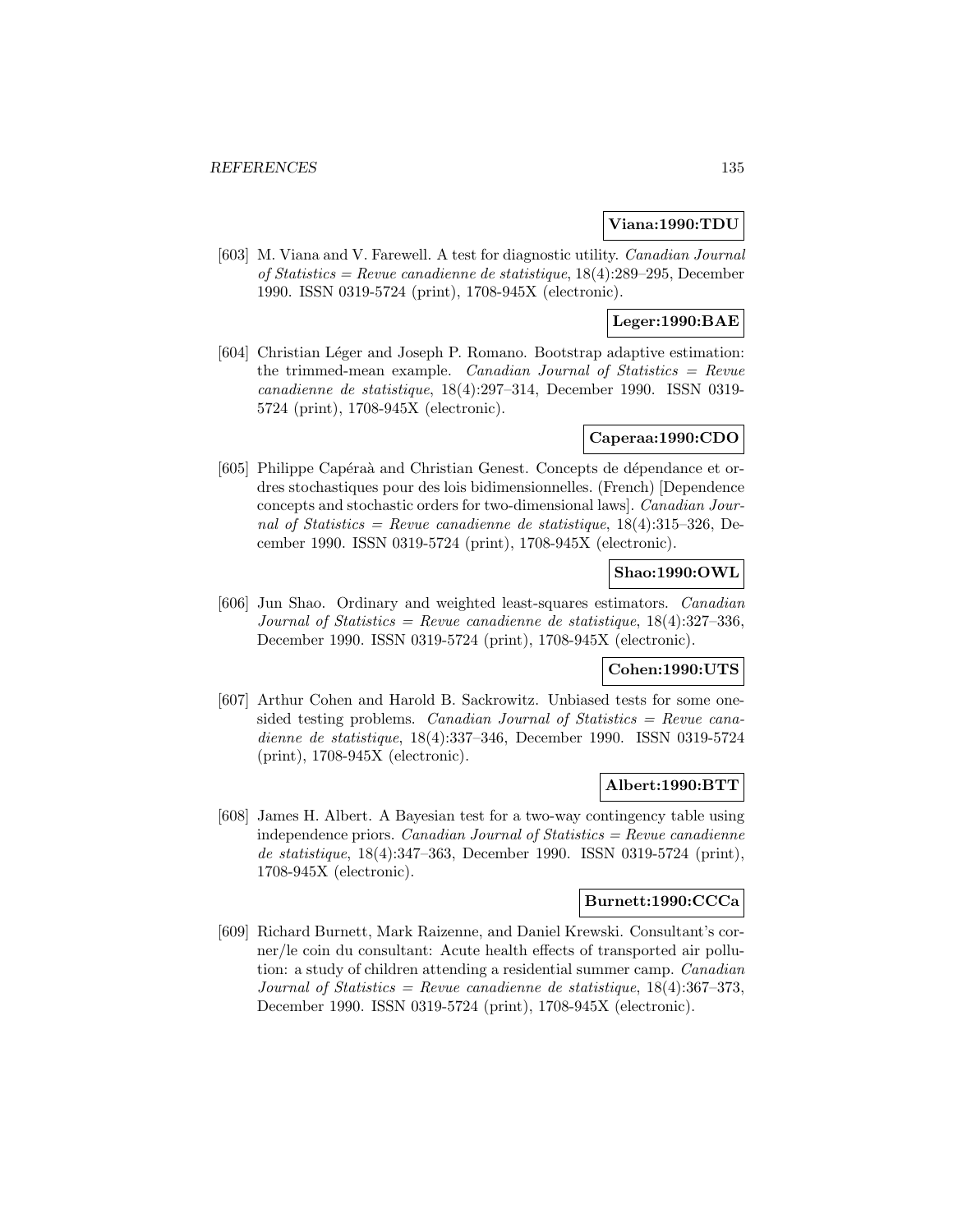## **Kan:1990:CCC**

[610] Lisa Kan, Barry Wiggs, Mark Irwin, and Irene Yee. Consultant's corner/ le coin du consultant: Acute respiratory health effects in asthmatic and nonasthmatic children associated with short-term exposure to air pollutants. Canadian Journal of Statistics = Revue canadienne de statistique, 18(4):373–377, December 1990. ISSN 0319-5724 (print), 1708-945X (electronic).

#### **Brasher:1990:CCC**

[611] Penny Brasher, Sheilah Hogg-Johnson, and Sharon-Lise Normand. Consultant's corner/le coin du consultant: Analysis of the Lake Couchiching data. Canadian Journal of Statistics = Revue canadienne de statistique, 18(4):377–382, December 1990. ISSN 0319-5724 (print), 1708-945X (electronic).

# **Baskerville:1990:CCC**

[612] Jon C. Baskerville and Larry Stitt. Consultant's corner/le coin du consultant: An analysis of associations between camper characteristics and response to the first pollution episode in the lake couchiching study.  $Canadian Journal of Statistics = Review canadienne de statistic, 18$ (4):383–388, December 1990. ISSN 0319-5724 (print), 1708-945X (electronic).

# **Burnett:1990:CCCb**

[613] Richard Burnett, Daniel Krewski, and Jennifer Shedden. Consultant's corner/le coin du consultant: Adjusting for temporal trends in the statistical analysis of the effects of air pollution on pulmonary function in children. Canadian Journal of Statistics = Revue canadienne de statistique, 18(4):389–395, December 1990. ISSN 0319-5724 (print), 1708-945X (electronic).

#### **Manchester:1991:TCG**

[614] Lise Manchester. A technique for comparing graphical methods. Canadian Journal of Statistics = Revue canadienne de statistique,  $19(1):1-22$ , March 1991. ISSN 0319-5724 (print), 1708-945X (electronic).

#### **Gijbels:1991:DEU**

[615] I. Gijbels and V. K. Klonias. Density estimation under the Koziol-Green model of censoring by penalized likelihood methods. Canadian Journal of Statistics = Revue canadienne de statistique,  $19(1):23-38$ , March 1991. ISSN 0319-5724 (print), 1708-945X (electronic).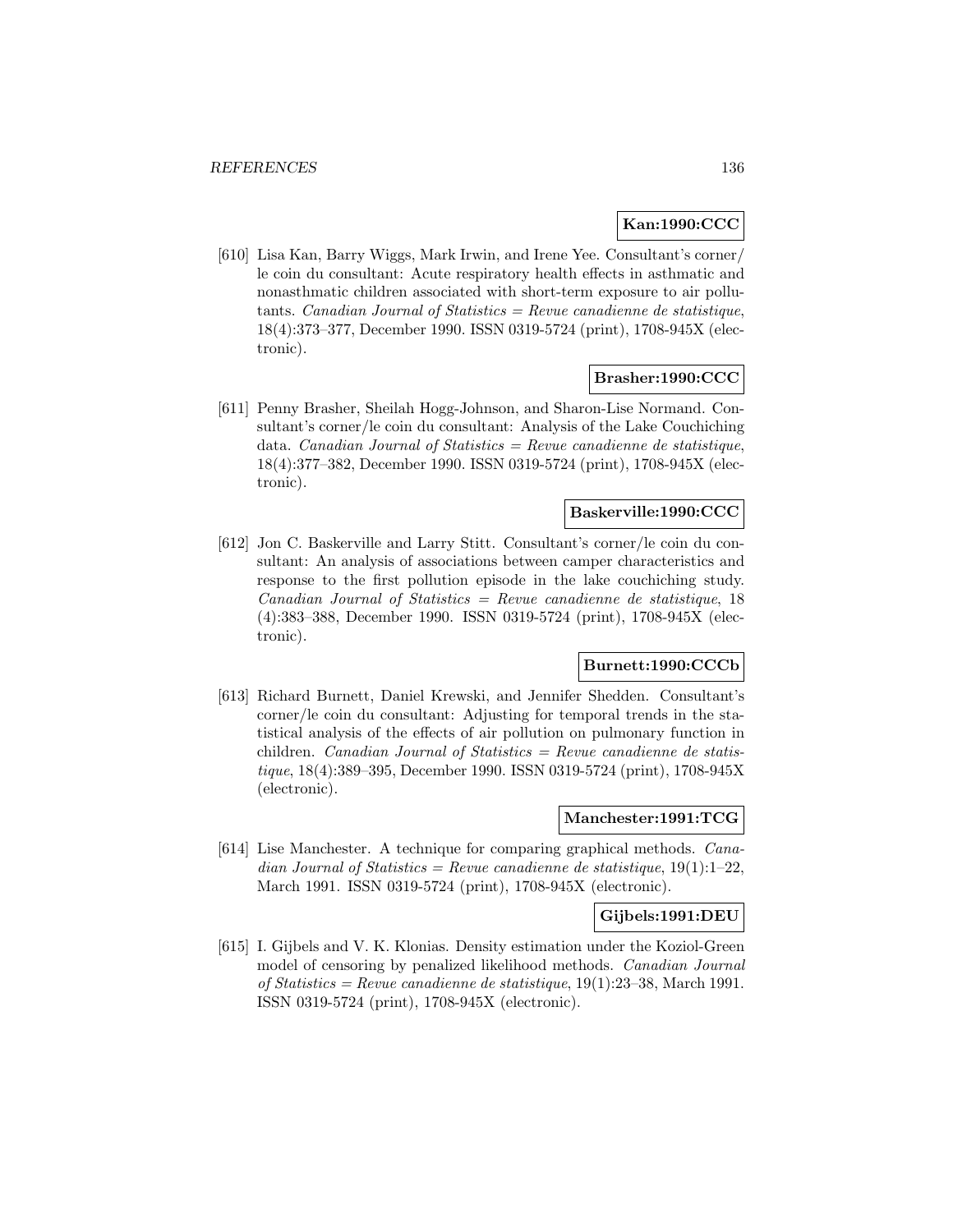#### **Angers:1991:RHB**

[616] Jean-François Angers and James O. Berger. Robust hierarchical Bayes estimation of exchangeable means. Canadian Journal of Statistics = Revue canadienne de statistique, 19(1):39–56, March 1991. ISSN 0319- 5724 (print), 1708-945X (electronic).

## **Sivaganesan:1991:SSP**

[617] S. Sivaganesan. Sensitivity of some posterior summaries when the prior is unimodal with specified quantiles. Canadian Journal of Statistics  $=$ Revue canadienne de statistique, 19(1):57–65, March 1991. ISSN 0319- 5724 (print), 1708-945X (electronic).

## **Bagchi:1991:LAP**

[618] Parthasarathy Bagchi and Joseph B. Kadane. Laplace approximations to posterior moments and marginal distributions on circles, spheres, and cylinders. *Canadian Journal of Statistics = Revue canadienne de statis*tique, 19(1):67–77, March 1991. ISSN 0319-5724 (print), 1708-945X (electronic). See erratum [1597].

## **Shoukri:1991:CLM**

[619] M. M. Shoukri, I. U. H. Mian, and D. S. Tracy. Correlated linear models for the analysis of familial correlations. Canadian Journal of Statistics  $=$ Revue canadienne de statistique, 19(1):79–91, March 1991. ISSN 0319- 5724 (print), 1708-945X (electronic).

#### **Beirlant:1991:ANF**

[620] J. Beirlant, P. Janssen, and N. Veraverbeke. On the asymptotic normality of functions of uniform spacings. Canadian Journal of Statistics  $=$  Revue canadienne de statistique, 19(1):93–101, March 1991. ISSN 0319-5724 (print), 1708-945X (electronic).

# **Perron:1991:TIA**

[621] François Perron. Testing independence with additional information. Canadian Journal of Statistics = Revue canadienne de statistique,  $19(1)$ : 103–108, March 1991. ISSN 0319-5724 (print), 1708-945X (electronic).

#### **Hamilton:1991:CCC**

[622] D. C. Hamilton and M. L. Lesperance. Consultant's corner: a consulting problem involving bivariate acceptance sampling by variables. Canadian Journal of Statistics = Revue canadienne de statistique,  $19(1):109-117$ , March 1991. ISSN 0319-5724 (print), 1708-945X (electronic).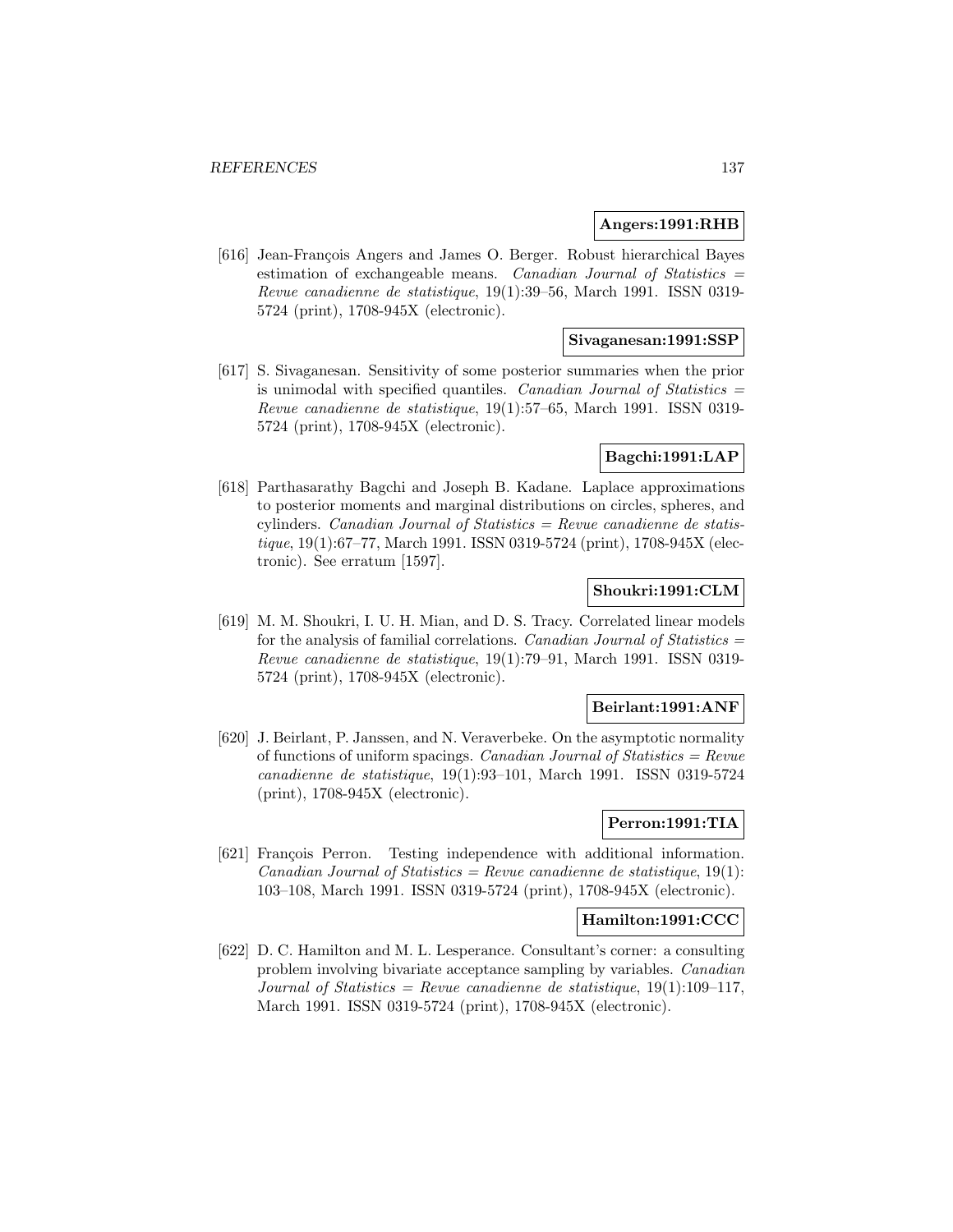### **Anonymous:1991:E**

[623] Anonymous. Errata. Canadian Journal of Statistics = Revue canadienne de statistique, 19(1):119, March 1991. ISSN 0319-5724 (print), 1708-945X (electronic).

#### **Anonymous:1991:AR**

[624] Anonymous. Author's revision. Canadian Journal of Statistics = Revue canadienne de statistique, 19(1):119–120, March 1991. ISSN 0319-5724 (print), 1708-945X (electronic).

# **Charras:1991:BAP**

[625] Alec Charras and Constance Van Eeden. Bayes and admissibility properties of estimators in truncated parameter spaces. Canadian Journal of Statistics = Revue canadienne de statistique,  $19(2):121-134$ , June 1991. ISSN 0319-5724 (print), 1708-945X (electronic).

#### **Gastwirth:1991:BAS**

[626] Joseph L. Gastwirth, Wesley O. Johnson, and Dana M. Reneau. Bayesian analysis of screening data: Application to AIDS in blood donors. Canadian Journal of Statistics = Revue canadienne de statistique,  $19(2):135-$ 150, June 1991. ISSN 0319-5724 (print), 1708-945X (electronic).

#### **Meloche:1991:ESD**

[627] J. Meloche. Estimation of a symmetric density. Canadian Journal of Statistics = Revue canadienne de statistique,  $19(2):151-164$ , June 1991. ISSN 0319-5724 (print), 1708-945X (electronic).

## **Greenwood:1991:EEN**

[628] P. E. Greenwood and W. Wefelmeyer. Efficient estimation in a nonlinear counting-process regression model. Canadian Journal of Statistics  $=$ Revue canadienne de statistique, 19(2):165–178, June 1991. ISSN 0319- 5724 (print), 1708-945X (electronic).

## **Wiens:1991:DMF**

[629] Douglas P. Wiens and K. H. Eden Wu. Distributions minimizing Fisher information for scale in Kolmogorov neighbourhoods. Canadian Journal of Statistics = Revue canadienne de statistique,  $19(2):179-190$ , June 1991. ISSN 0319-5724 (print), 1708-945X (electronic).

# **Bolfarine:1991:FPP**

[630] Heleno Bolfarine. Finite-population prediction under error-in-variables superpopulation models. Canadian Journal of Statistics  $=$  Revue cana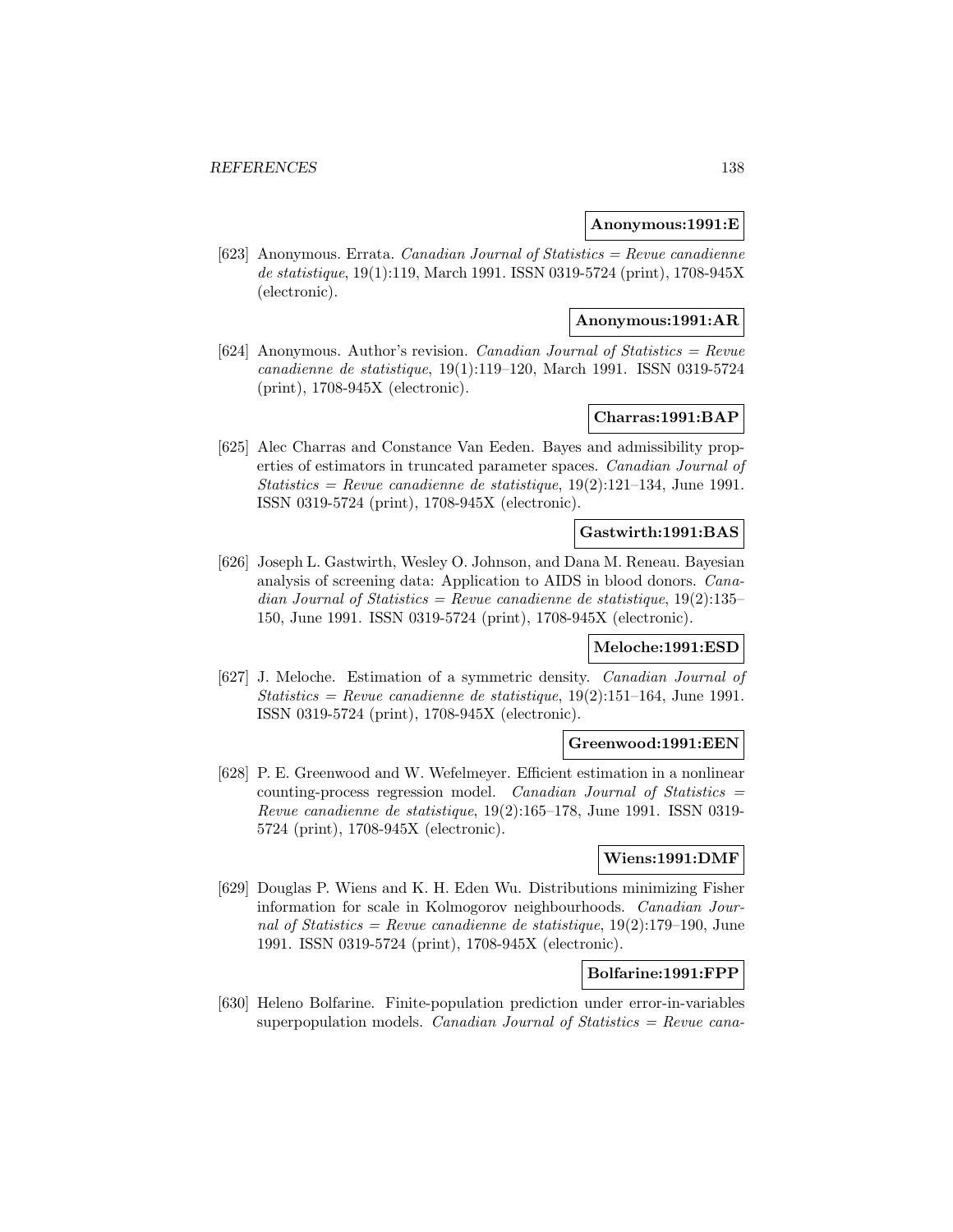dienne de statistique, 19(2):191–207, June 1991. ISSN 0319-5724 (print), 1708-945X (electronic).

#### **McDonald:1991:ARS**

[631] D. McDonald. On the asymptotics of randomness statistics. Canadian Journal of Statistics = Revue canadienne de statistique,  $19(2):209-217$ , June 1991. ISSN 0319-5724 (print), 1708-945X (electronic).

#### **Bouzar:1991:CRS**

[632] Nadjib Bouzar. Convergence results for strict C-sequences. Canadian Journal of Statistics = Revue canadienne de statistique,  $19(2):219-227$ , June 1991. ISSN 0319-5724 (print), 1708-945X (electronic).

# **Letac:1991:CEA**

[633] Gérard Letac. Contre-exemple au théorème de P. C. Consul sur la factorisation des distributions de Poisson généralisées. (French) [Counterexample to the theorem of P. C. Consul on factoring generalized Poisson distributions]. Canadian Journal of Statistics = Revue canadienne de statistique, 19(2):229–232, June 1991. ISSN 0319-5724 (print), 1708-945X (electronic).

# **Routledge:1991:CCU**

[634] R. D. Routledge. Consultant's corner: Using time lags in estimating anaerobic threshold. Canadian Journal of Statistics  $=$  Revue canadienne de statistique, 19(2):233–236, June 1991. ISSN 0319-5724 (print), 1708- 945X (electronic).

### **Jones:1991:CCD**

[635] M. C. Jones and M. S. Handcock. Consultant's corner: Determination of anaerobic threshold: What anaerobic threshold? Canadian Journal of Statistics = Revue canadienne de statistique,  $19(2):236-239$ , June 1991. ISSN 0319-5724 (print), 1708-945X (electronic).

## **Gentleman:1991:ENC**

[636] Jane F. Gentleman and G. A. Whitmore. Estimation of the need for child care in Canada. Canadian Journal of Statistics  $=$  Revue canadienne de statistique, 19(3):242–249, September 1991. ISSN 0319-5724 (print), 1708-945X (electronic).

# **Gee:1991:ENC**

[637] Ellen M. Gee and James G. Mcdaniel. Estimating the need for child care: the Canadian case. *Canadian Journal of Statistics = Revue canadienne*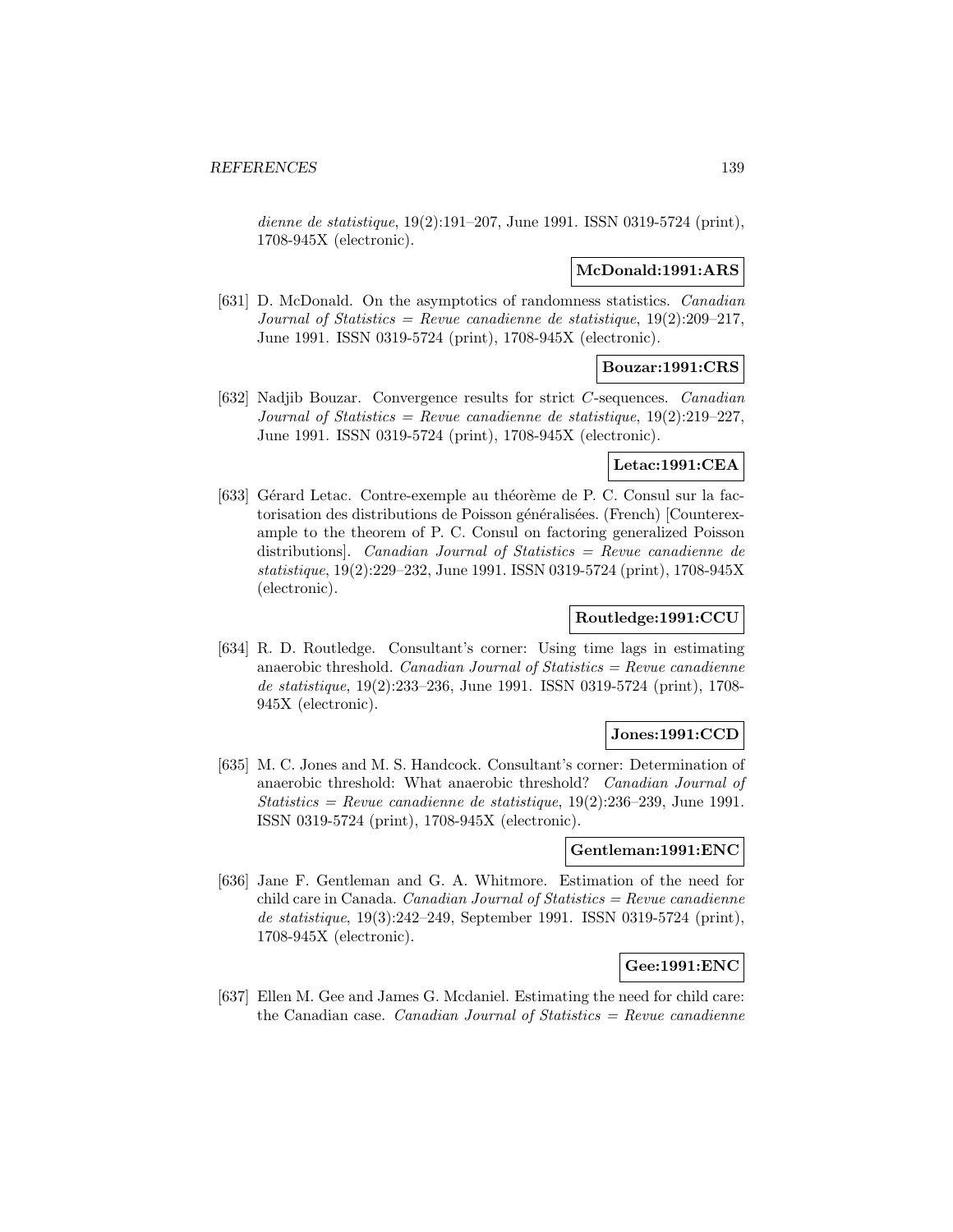de statistique, 19(3):249–265, September 1991. ISSN 0319-5724 (print), 1708-945X (electronic).

#### **Struthers:1991:EMU**

[638] C. A. Struthers. Estimation of met and unmet child-care needs in Canada based on the family history survey. Canadian Journal of Statistics  $=$ Revue canadienne de statistique, 19(3):265–279, September 1991. ISSN 0319-5724 (print), 1708-945X (electronic).

#### **Anonymous:1991:SEC**

[639] Anonymous. Section editors' comments. Canadian Journal of Statistics  $=$  Revue canadienne de statistique, 19(3):279–282, September 1991. ISSN 0319-5724 (print), 1708-945X (electronic).

#### **Conaway:1991:CCT**

[640] Mark Conaway, Carolyn Pillers, Tim Robertson, and Jim Sconing. A circular-cone test for testing homogeneity against a simple tree order.  $Canadian Journal of Statistics = Review can a dienne de statistique, 19$ (3):283–296, September 1991. ISSN 0319-5724 (print), 1708-945X (electronic).

# **Dykstra:1991:ANC**

[641] Richard Dykstra. Asymptotic normality for chi-bar-square distributions.  $Canadian Journal of Statistics = Review can a dienne de statistic, 19$ (3):297–306, September 1991. ISSN 0319-5724 (print), 1708-945X (electronic).

#### **Lopuhaa:1991:MEL**

[642] Hendrik P. Lopuhaä. Multivariate  $\tau$ -estimators for location and scatter. Canadian Journal of Statistics = Revue canadienne de statistique, 19 (3):307–321, September 1991. ISSN 0319-5724 (print), 1708-945X (electronic).

## **Chen:1991:SSV**

[643] Hung Chen and Keh-Wei Chen. Selection of the splined variables and convergence rates in a partial spline model. Canadian Journal of Statis $tics = Revue$  canadienne de statistique, 19(3):323-339, September 1991.ISSN 0319-5724 (print), 1708-945X (electronic).

# **Small:1991:RCB**

[644] Christopher G. Small. Reconstructing convex bodies from random projected images. Canadian Journal of Statistics = Revue canadienne de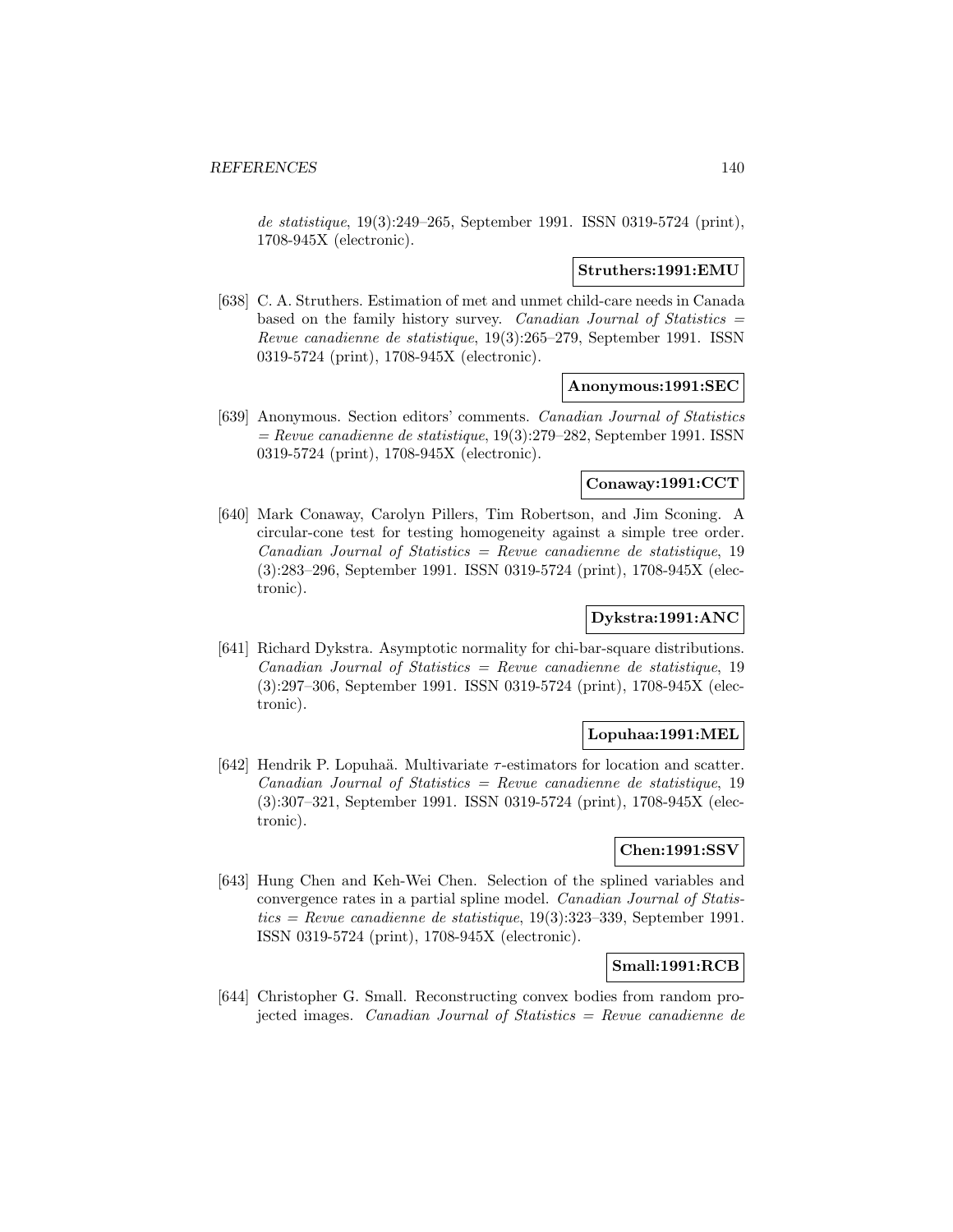statistique, 19(4):341–347, December 1991. ISSN 0319-5724 (print), 1708- 945X (electronic).

#### **Karunamuni:1991:WSU**

[645] R. J. Karunamuni and Song Yang. Weak and strong uniform consistency rates of kernel density estimates for randomly censored data. Canadian Journal of Statistics = Revue canadienne de statistique,  $19(4):349-359$ , December 1991. ISSN 0319-5724 (print), 1708-945X (electronic).

## **Houde:1991:LEA**

[646] Louis Houde and Yves Lepage. L'effet de l'erreur d'arrondi sur l'estimateur d'une densité par la méthode du noyau. (French) [The effect of rounding error on the density estimate by a kernel method]. Canadian Journal of Statistics = Revue canadienne de statistique,  $19(4):361-369$ . December 1991. ISSN 0319-5724 (print), 1708-945X (electronic).

#### **Tran:1991:MVK**

[647] Lanh Tat Tran. On multivariate variable-kernel density estimates for time series. Canadian Journal of Statistics = Revue canadienne de statistique, 19(4):371–387, December 1991. ISSN 0319-5724 (print), 1708-945X (electronic).

## **Plante:1991:ICS**

[648] André Plante. An inclusion-consistent solution to the problem of absurd confidence statements: 1. Consistent exact confidence-interval estimation. Canadian Journal of Statistics  $=$  Revue canadienne de statistique, 19(4):389–397, December 1991. ISSN 0319-5724 (print), 1708-945X (electronic).

# **Carlin:1991:INB**

[649] Bradley P. Carlin and Nicholas G. Polson. Inference for nonconjugate Bayesian Models using the Gibbs sampler. Canadian Journal of Statistics  $=$  Revue canadienne de statistique, 19(4):399–405, December 1991. ISSN 0319-5724 (print), 1708-945X (electronic).

#### **Krewski:1991:CUT**

[650] Daniel Krewski, Robert T. Smythe, Karen Y. Fung, and Richard Burnett. Conditional and unconditional tests with historical controls. Canadian Journal of Statistics = Revue canadienne de statistique,  $19(4):407-423$ , December 1991. ISSN 0319-5724 (print), 1708-945X (electronic).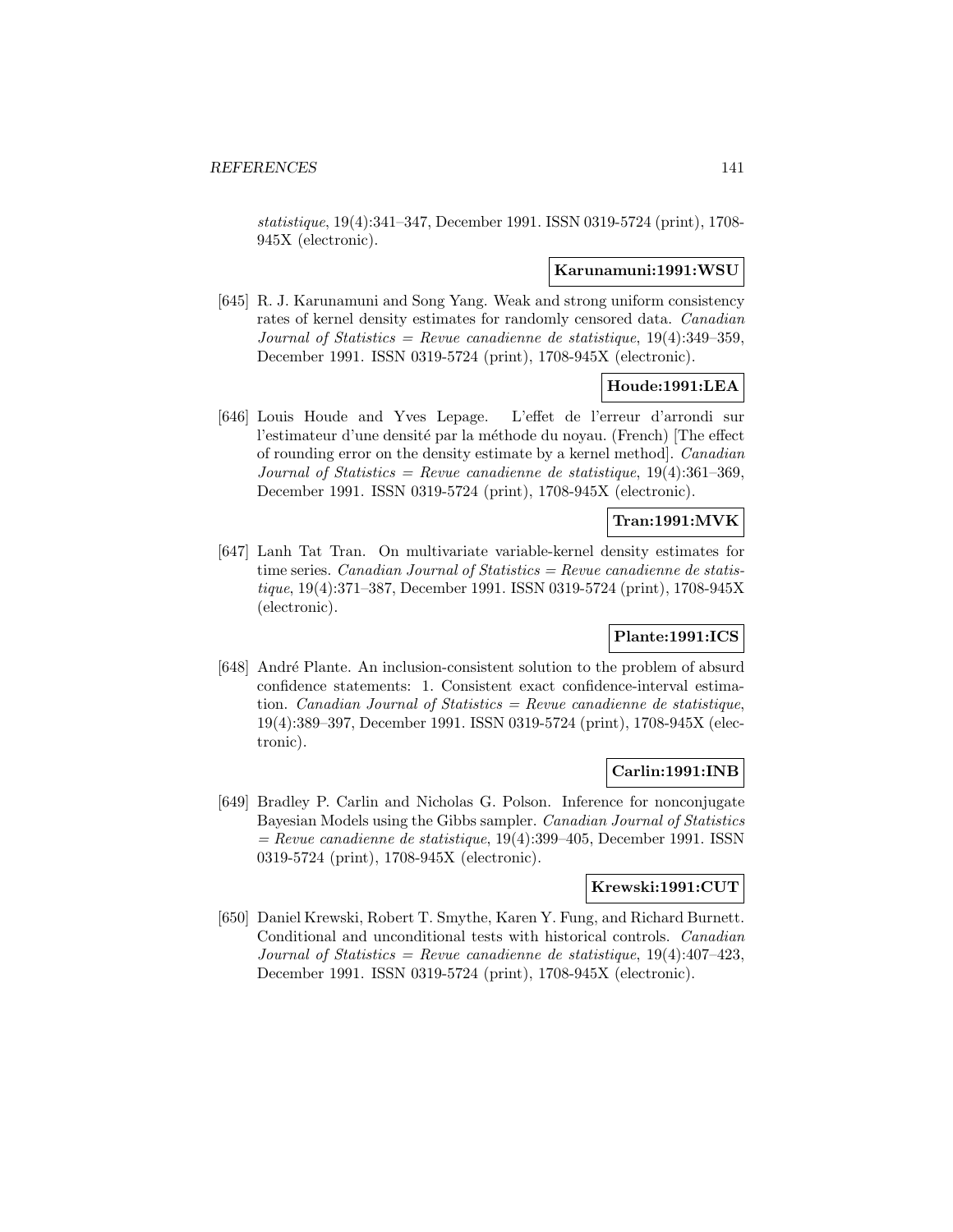#### **Gardiner:1991:SAD**

[651] J. C. Gardiner and V. Susarla. Some asymptotic distribution results in time-sequential estimation of the mean exponential survival time. Canadian Journal of Statistics = Revue canadienne de statistique,  $19(4):425-$ 436, December 1991. ISSN 0319-5724 (print), 1708-945X (electronic).

## **Seshadri:1991:FMN**

[652] V. Seshadri. Finite mixtures of natural exponential families. Canadian Journal of Statistics = Revue canadienne de statistique,  $19(4):437-445$ , December 1991. ISSN 0319-5724 (print), 1708-945X (electronic).

### **Ali:1991:DCC**

[653] Mir M. Ali and Anwarul H. Joarder. Distribution of the correlation coefficient for the class of bivariate elliptical models. Canadian Journal of Statistics = Revue canadienne de statistique, 19(4):447–452, December 1991. ISSN 0319-5724 (print), 1708-945X (electronic).

#### **Anonymous:1991:AC**

[654] Anonymous. Author's corrections. Canadian Journal of Statistics = Revue canadienne de statistique, 19(4):453, December 1991. ISSN 0319- 5724 (print), 1708-945X (electronic).

#### **Armitage:1992:STC**

[655] Peter Armitage. Some topics of current interest in clinical trials. Canadian Journal of Statistics = Revue canadienne de statistique,  $20(1):1-8$ , March 1992. ISSN 0319-5724 (print), 1708-945X (electronic).

#### **Masry:1992:GDD**

[656] Elias Masry and John A. Rice. Gaussian deconvolution via differentiation. Canadian Journal of Statistics  $=$  Revue canadienne de statistique, 20(1):9–21, March 1992. ISSN 0319-5724 (print), 1708-945X (electronic).

## **Fortier:1992:BLC**

[657] Jean-J. Fortier. Best linear corrector of classification estimates of proportions of objects in several unknown classes. Canadian Journal of Statistics = Revue canadienne de statistique,  $20(1):23-33$ , March 1992. ISSN 0319-5724 (print), 1708-945X (electronic).

# **Angers:1992:HBC**

[658] Jean-François Angers and Mohan Delampady. Hierarchical Bayesian curve fitting and smoothing. Canadian Journal of Statistics = Revue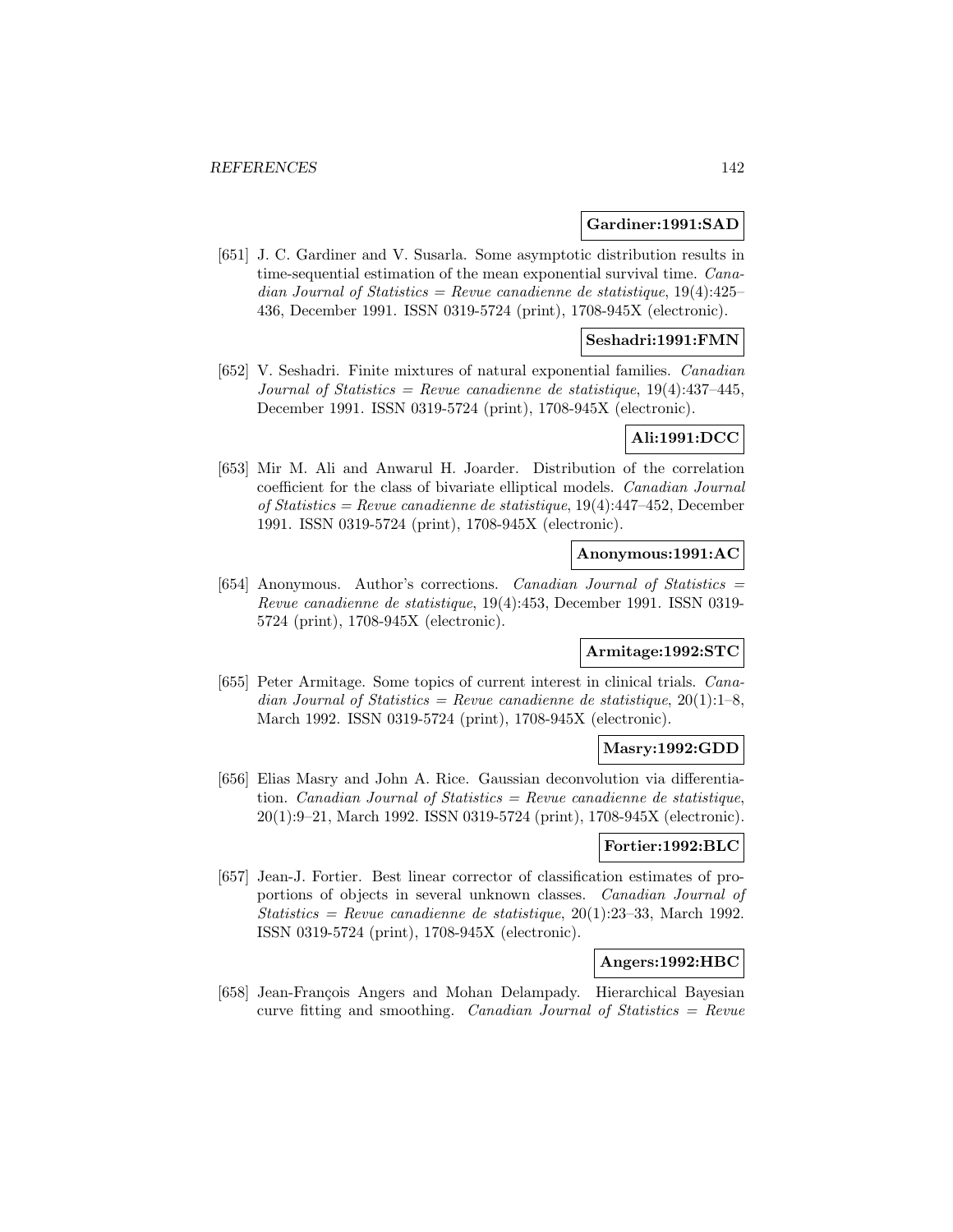canadienne de statistique, 20(1):35–49, March 1992. ISSN 0319-5724 (print), 1708-945X (electronic).

#### **Czado:1992:OPL**

[659] Claudia Czado and Thomas J. Santner. Orthogonalizing parametric link transformation families in binary regression analysis. Canadian Journal of Statistics = Revue canadienne de statistique,  $20(1):51-61$ , March 1992. ISSN 0319-5724 (print), 1708-945X (electronic).

## **Ferguson:1992:APC**

[660] H. Ferguson. Asymptotic properties of a conditional maximum-likelihood estimator. *Canadian Journal of Statistics = Revue canadienne de statis*tique, 20(1):63–75, March 1992. ISSN 0319-5724 (print), 1708-945X (electronic).

#### **Einmahl:1992:LTG**

[661] John H. J. Einmahl and Alex J. Koning. Limit theorems for a general weighted process under random censoring. Canadian Journal of Statistics  $=$  Revue canadienne de statistique, 20(1):77–89, March 1992. ISSN 0319-5724 (print), 1708-945X (electronic).

# **Berkowitz:1992:CCC**

[662] Jonathan Berkowitz. Consultant's corner/le coin du consultant: Interferon in multiple sclerosis. Canadian Journal of Statistics  $=$  Revue canadienne de statistique, 20(1):91–96, March 1992. ISSN 0319-5724 (print), 1708-945X (electronic).

### **Dean:1992:ITM**

[663] C. Dean and M. L. Lesperance. Interferon as a treatment for multiple sclerosis? Canadian Journal of Statistics  $=$  Revue canadienne de statistique, 20(1):96–102, March 1992. ISSN 0319-5724 (print), 1708-945X (electronic).

## **Schwarz:1992:MSD**

[664] Carl J. Schwarz, Jeff A. Sloan, Linda R. Neden, and John F. Brewster. Multiple-sclerosis dataset. Canadian Journal of Statistics =  $Re$ vue canadienne de statistique, 20(1):102–108, March 1992. ISSN 0319-5724 (print), 1708-945X (electronic).

### **Barndorff-Nielsen:1992:MDG**

[665] O. E. Barndorff-Nielsen, P. Blæsild, and V. Seshadri. Multivariate distributions with generalized inverse Gaussian marginals, and associated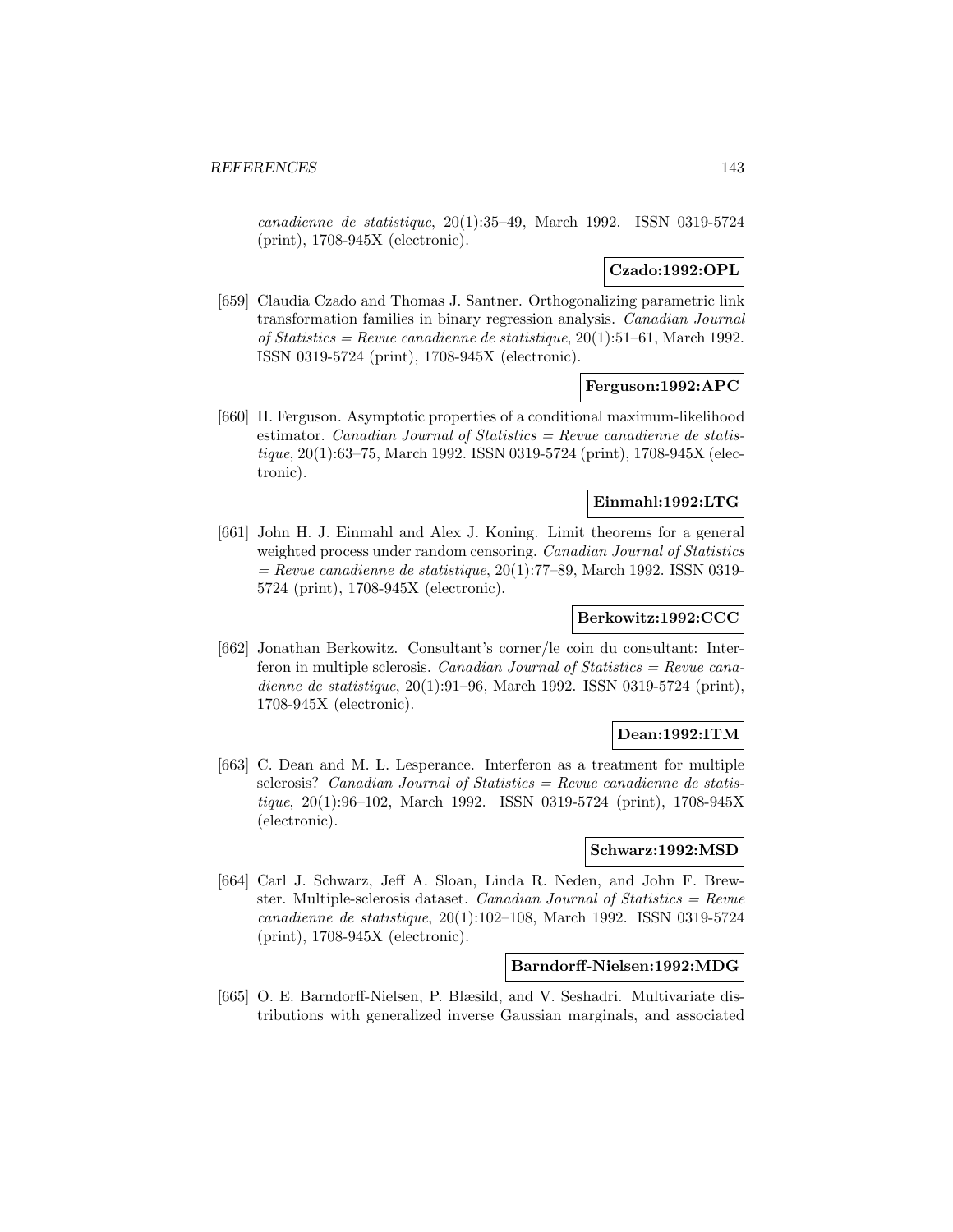Poisson mixtures. *Canadian Journal of Statistics = Revue canadienne de* statistique, 20(2):109–120, June 1992. ISSN 0319-5724 (print), 1708-945X (electronic).

## **Perron:1992:LDL**

[666] Pierre Perron. The limiting distribution of the least-squares estimator in nearly integrated seasonal models. Canadian Journal of Statistics  $=$ Revue canadienne de statistique, 20(2):121–134, June 1992. ISSN 0319- 5724 (print), 1708-945X (electronic).

## **Sitter:1992:CTB**

[667] R. R. Sitter. Comparing three bootstrap methods for survey data. Canadian Journal of Statistics = Revue canadienne de statistique,  $20(2):135-$ 154, June 1992. ISSN 0319-5724 (print), 1708-945X (electronic).

#### **Fan:1992:DSD**

[668] Jianqing Fan. Deconvolution with supersmooth distributions. Canadian Journal of Statistics = Revue canadienne de statistique,  $20(2):155-169$ , June 1992. ISSN 0319-5724 (print), 1708-945X (electronic).

#### **Abrahamowicz:1992:NDE**

[669] Michał Abrahamowicz, Antonio Ciampi, and James O. Ramsay. Nonparametric density estimation for censored survival data: Regressionspline approach. *Canadian Journal of Statistics = Revue canadienne de* statistique, 20(2):171–185, June 1992. ISSN 0319-5724 (print), 1708-945X (electronic).

#### **Yatracos:1992:PMS**

[670] Yannis G. Yatracos. On prediction and mean squared error. Canadian Journal of Statistics = Revue canadienne de statistique,  $20(2):187-200$ , June 1992. ISSN 0319-5724 (print), 1708-945X (electronic).

#### **Routledge:1992:RCF**

[671] R. D. Routledge. Resolving the conflict over Fisher's exact test. Canadian Journal of Statistics = Revue canadienne de statistique,  $20(2):201-209$ , June 1992. ISSN 0319-5724 (print), 1708-945X (electronic).

## **Li:1992:STM**

[672] Michael Z. F. Li and R. J. Tomkins. Stability theorems for maxima of dependent sequences. Canadian Journal of Statistics = Revue canadienne de statistique, 20(2):211–219, June 1992. ISSN 0319-5724 (print), 1708-945X (electronic).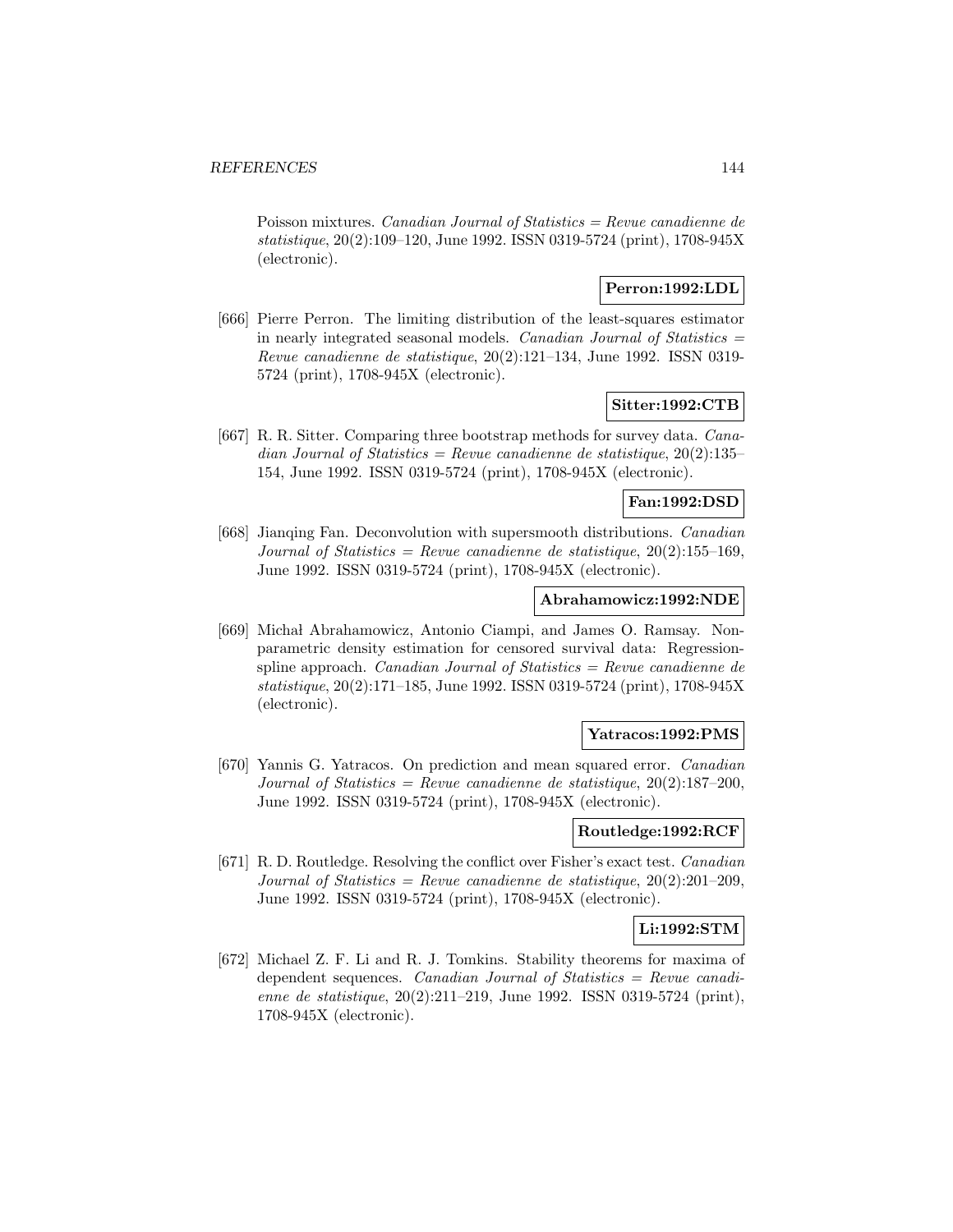#### **Ruzzante:1992:CCC**

[673] Daniel E. Ruzzante and Roger W. Doyle. Consultant's corner/le coin du consultant: Behaviour, growth, and intensity of social interaction among fish. Canadian Journal of Statistics  $=$  Revue canadienne de statistique, 20(2):221–227, June 1992. ISSN 0319-5724 (print), 1708-945X (electronic).

# **Hamilton:1992:AFB**

[674] David C. Hamilton. Analysis of fish behaviour data. Canadian Journal of Statistics = Revue canadienne de statistique,  $20(2):228-233$ , June 1992. ISSN 0319-5724 (print), 1708-945X (electronic).

#### **Raboud:1992:EEG**

[675] Janet Raboud and Melania Pintilie. The effect of environment on the growth of fish. Canadian Journal of Statistics = Revue canadienne de statistique, 20(2):233–239, June 1992. ISSN 0319-5724 (print), 1708-945X (electronic).

# **Daigle:1992:RB**

[676] Gaétan Daigle and Louis-Paul Rivest. A robust biplot. Canadian Journal of Statistics = Revue canadienne de statistique,  $20(3):241-255$ , September 1992. ISSN 0319-5724 (print), 1708-945X (electronic).

# **Bilodeau:1992:FSA**

[677] Martin Bilodeau. Fourier smoother and additive models. Canadian Journal of Statistics = Revue canadienne de statistique,  $20(3):257-269$ . September 1992. ISSN 0319-5724 (print), 1708-945X (electronic).

#### **Tingley:1992:SSI**

[678] M. A. Tingley. Small-sample intervals for regression. Canadian Journal of Statistics = Revue canadienne de statistique,  $20(3):271-280$ , September 1992. ISSN 0319-5724 (print), 1708-945X (electronic).

## **Yu:1992:GMF**

[679] Qi Qing Yu. A general method of finding a minimax estimator of a distribution function when no equalizer rule is available. Canadian Journal of Statistics = Revue canadienne de statistique, 20(3):281–290, September 1992. ISSN 0319-5724 (print), 1708-945X (electronic).

## **Chow:1992:SEH**

[680] Mo Suk Chow and Duncan K. H. Fong. Simultaneous estimation of the Hardy-Weinberg proportions. Canadian Journal of Statistics  $=$  Revue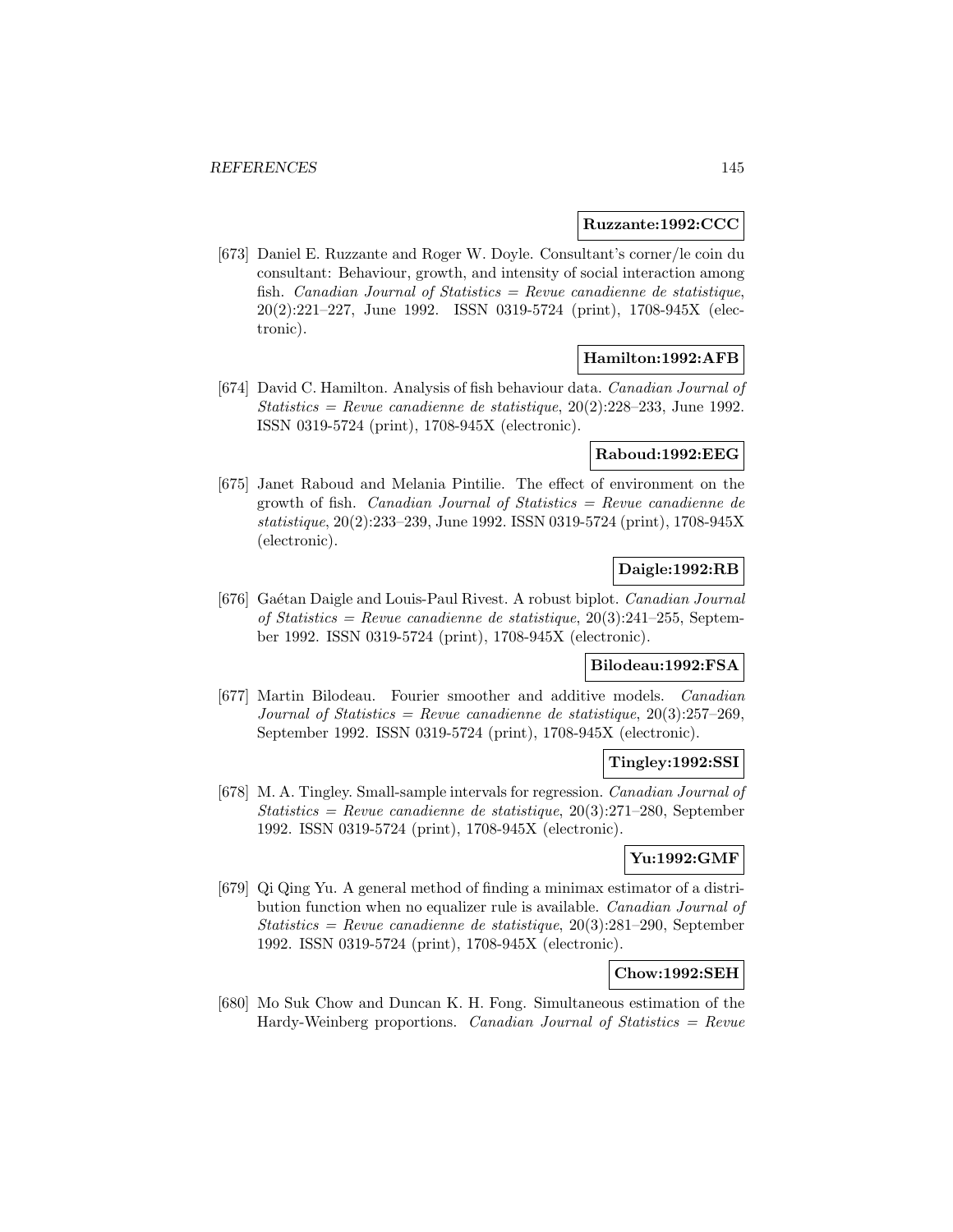canadienne de statistique, 20(3):291–296, September 1992. ISSN 0319- 5724 (print), 1708-945X (electronic).

## **Geisser:1992:CS**

[681] Seymour Geisser. On the curtailment of sampling. Canadian Journal of Statistics = Revue canadienne de statistique, 20(3):297–309, September 1992. ISSN 0319-5724 (print), 1708-945X (electronic).

# **Viana:1992:BEP**

[682] M. A. G. Viana and V. Ramakrishnan. Bayesian estimates of predictive value and related parameters of a diagnostic test. Canadian Journal of Statistics = Revue canadienne de statistique,  $20(3):311-321$ , September 1992. ISSN 0319-5724 (print), 1708-945X (electronic).

## **Wang:1992:ZOL**

[683] H. Wang and R. J. Tomkins. A zero-one law for large order statistics. Canadian Journal of Statistics = Revue canadienne de statistique, 20 (3):323–334, September 1992. ISSN 0319-5724 (print), 1708-945X (electronic).

# **Maymin:1992:TRH**

[684] Zakhar Maymin and Sam Gutmann. Testing retrospective hypotheses.  $Canadian Journal of Statistics = Review canadienne de statistic, 20$ (3):335–345, September 1992. ISSN 0319-5724 (print), 1708-945X (electronic).

#### **Shah:1992:BDA**

[685] K. R. Shah and Ashish Das. Binary designs are not always the best.  $Canadian Journal of Statistics = Review canadienne de statistic, 20$ (3):347–351, September 1992. ISSN 0319-5724 (print), 1708-945X (electronic).

#### **Brown:1992:AML**

[686] Lawrence D. Brown, Mo Suk Chow, and Duncan K. H. Fong. On the admissibility of the maximum-likelihood estimator of the binomial variance. Canadian Journal of Statistics = Revue canadienne de statistique, 20(4):353–358, December 1992. ISSN 0319-5724 (print), 1708-945X (electronic).

# **Rao:1992:LRE**

[687] C. Radhakrishna Rao and L. C. Zhao. Linear representation of Mestimates in linear models. Canadian Journal of Statistics = Revue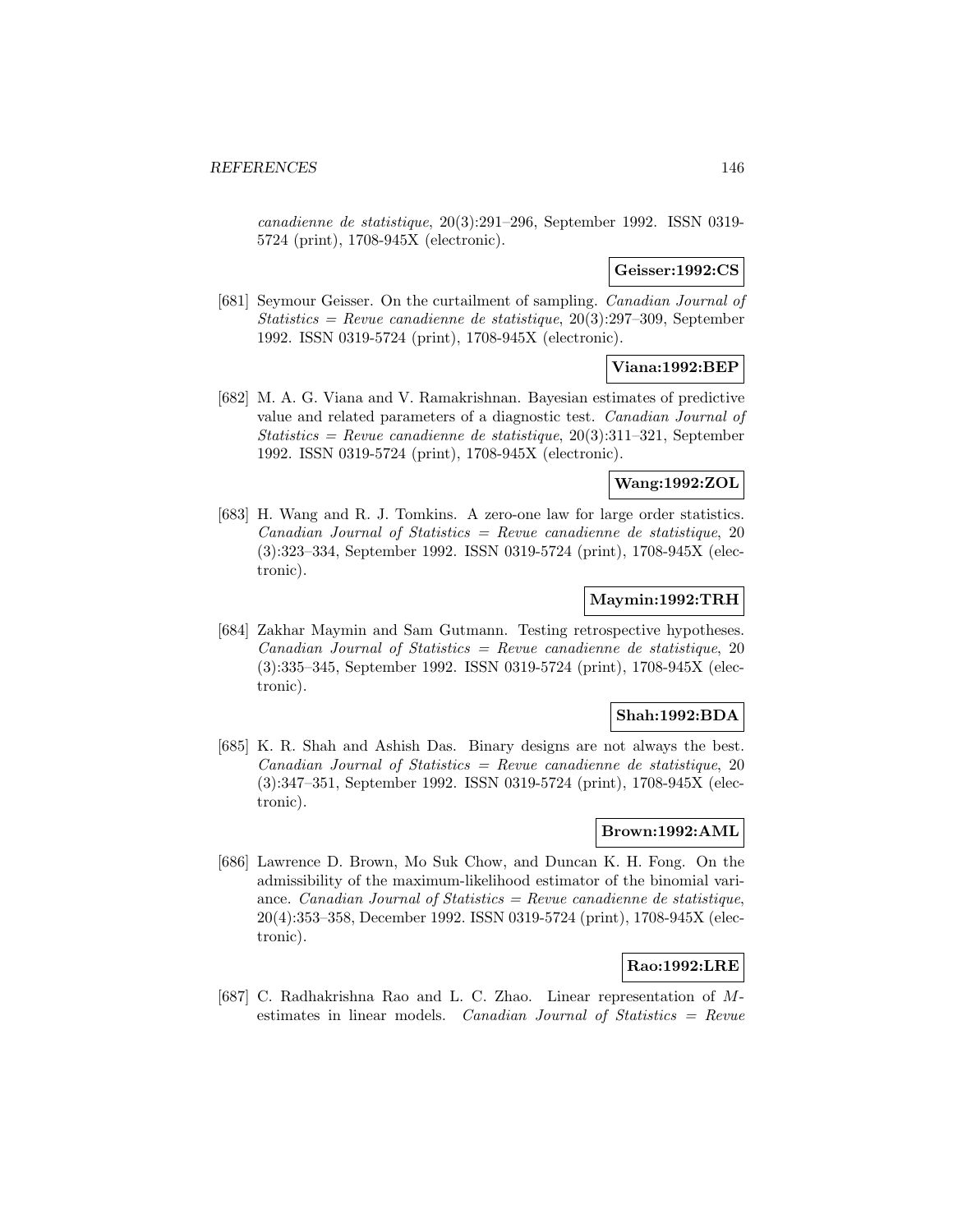canadienne de statistique, 20(4):359–368, December 1992. ISSN 0319- 5724 (print), 1708-945X (electronic).

# **Nsiri:1992:IAE**

[688] Saïd Nsiri and Roch Roy. On the identification of ARMA echelon-form models. *Canadian Journal of Statistics = Revue canadienne de statis*tique, 20(4):369–386, December 1992. ISSN 0319-5724 (print), 1708-945X (electronic).

## **OReilly:1992:GFI**

[689] Federico J. O'Reilly and Raúl Rueda. Goodness of fit for the inverse Gaussian distribution. Canadian Journal of Statistics  $=$  Revue canadienne de statistique, 20(4):387–397, December 1992. ISSN 0319-5724 (print), 1708-945X (electronic).

## **Gu:1992:EEB**

[690] Minggao Gu. On the Edgeworth expansion and bootstrap approximation for the Cox regression model under random censorship. Canadian Journal of Statistics = Revue canadienne de statistique,  $20(4):399-414$ , December 1992. ISSN 0319-5724 (print), 1708-945X (electronic).

# **Shao:1992:CLS**

[691] Jun Shao. Consistency of least-squares estimator and its jackknife variance estimator in nonlinear models. Canadian Journal of Statistics  $=$ Revue canadienne de statistique, 20(4):415–428, December 1992. ISSN 0319-5724 (print), 1708-945X (electronic).

## **Ghosh:1992:AEC**

[692] Sucharita Ghosh and Frits H. Ruymgaart. Applications of empirical characteristic functions in some multivariate problems. Canadian Journal of Statistics = Revue canadienne de statistique,  $20(4):429-440$ , December 1992. ISSN 0319-5724 (print), 1708-945X (electronic).

#### **Perron:1992:MME**

[693] François Perron. Monotonic minimax estimators of a  $2 \times 2$  covariance matrix. Canadian Journal of Statistics  $=$  Revue canadienne de statistique, 20(4):441–449, December 1992. ISSN 0319-5724 (print), 1708-945X (electronic).

#### **Lavine:1992:BMC**

[694] Michael Lavine and Mike West. A Bayesian method for classification and discrimination. *Canadian Journal of Statistics = Revue canadienne*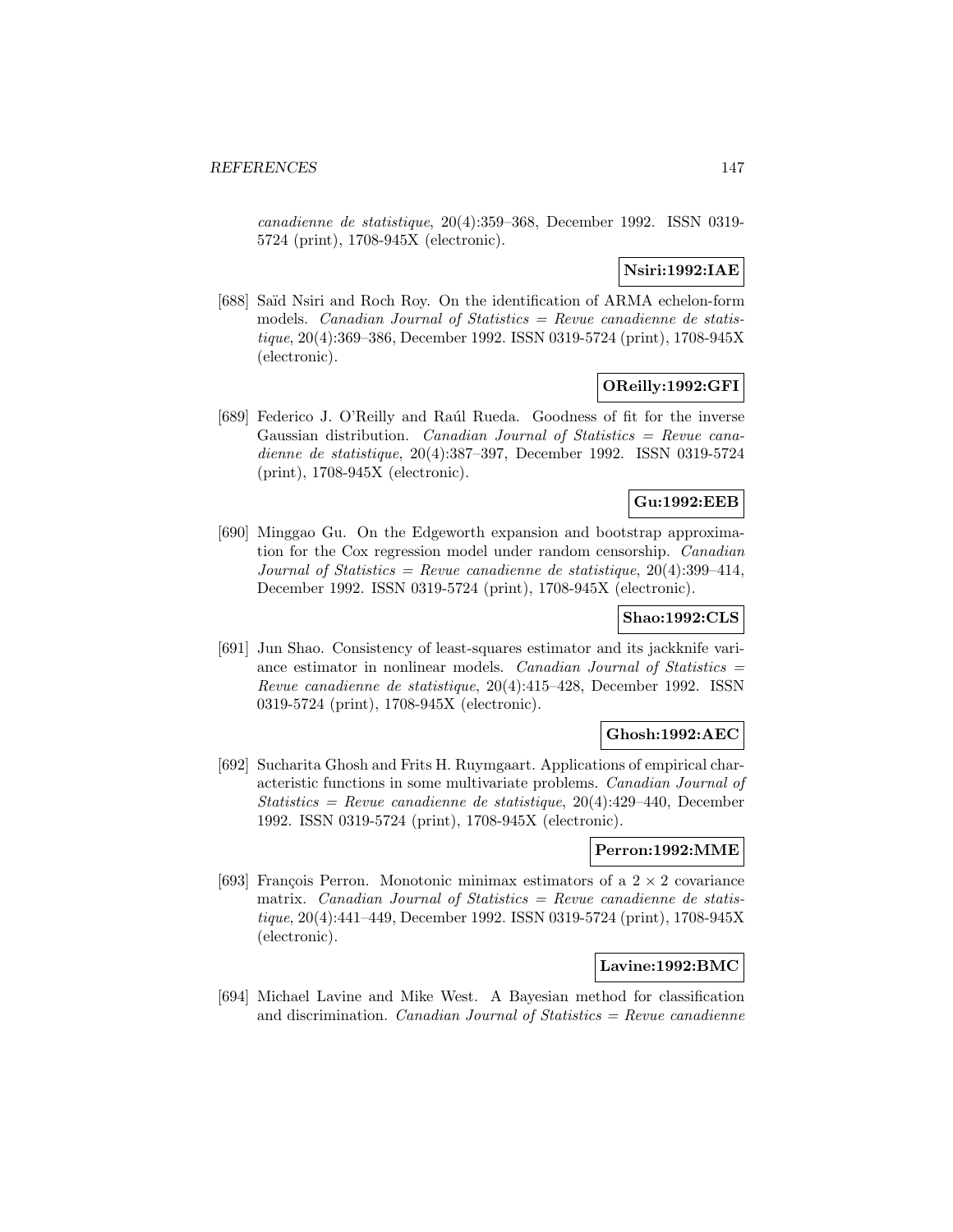de statistique, 20(4):451–461, December 1992. ISSN 0319-5724 (print), 1708-945X (electronic).

## **Small:1992:CCR**

[695] Christopher G. Small. A counterexample to a conjecture on random shadows. *Canadian Journal of Statistics = Revue canadienne de statis*tique, 20(4):463–468, December 1992. ISSN 0319-5724 (print), 1708-945X (electronic).

# **Alvo:1992:GMR**

[696] Mayer Alvo and Kadir Ertas. Graphical methods for ranking data. Canadian Journal of Statistics = Revue canadienne de statistique,  $20(4):469-$ 482, December 1992. ISSN 0319-5724 (print), 1708-945X (electronic).

## **Bergerud:1992:FIR**

[697] Wendy Bergerud. Factors influencing root growth capacity of spruce seedlings: Case-study description. Canadian Journal of Statistics  $=$  Revue canadienne de statistique, 20(4):483–487, December 1992. ISSN 0319- 5724 (print), 1708-945X (electronic).

## **Bernier-Cardou:1992:FIR**

[698] Michéle Bernier-Cardou and Christian Genest. Factors influencing root growth capacity of spruce seedlings: Report on a statistical analysis.  $Canadian Journal of Statistics = Review candidate, the statistic is 20$ (4):488–501, December 1992. ISSN 0319-5724 (print), 1708-945X (electronic).

#### **Brillinger:1993:DRS**

[699] David R. Brillinger. The digital rainbow: Some history and applications of numerical spectrum analysis. Canadian Journal of Statistics  $=$  Revue canadienne de statistique, 21(1):1–19, March 1993. ISSN 0319-5724 (print), 1708-945X (electronic).

#### **Farewell:1993:SCA**

[700] V. T. Farewell, R. Viveros, and D. A. Sprott. Statistical consequences of an adaptive treatment allocation in a clinical trial. Canadian Journal of Statistics = Revue canadienne de statistique,  $21(1):21-27$ , March 1993. ISSN 0319-5724 (print), 1708-945X (electronic).

#### **Mak:1993:NME**

[701] Tak K. Mak and Anthony Kuk. A new method for estimating finitepopulation quantiles using auxiliary information. Canadian Journal of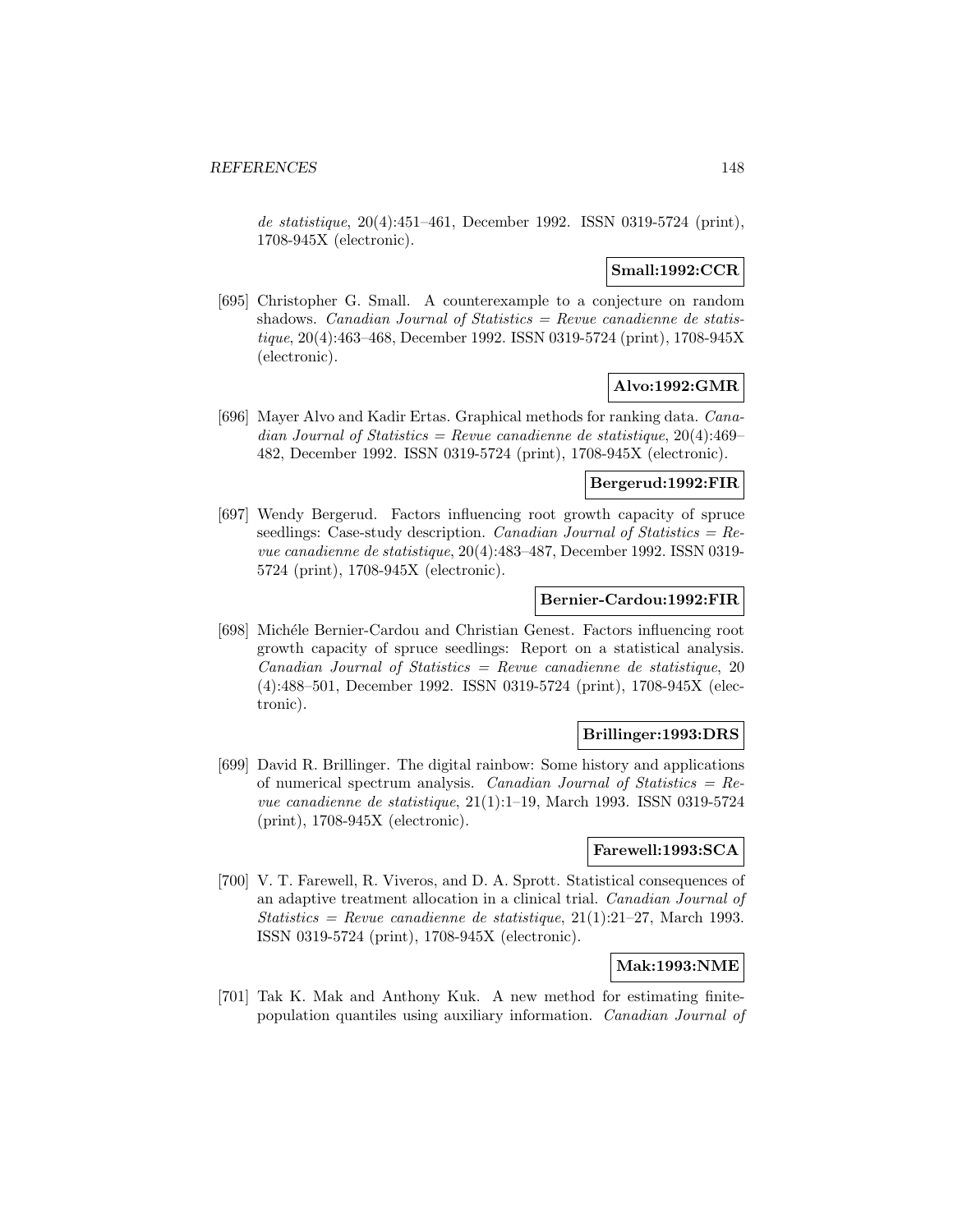Statistics = Revue canadienne de statistique,  $21(1):29-38$ , March 1993. ISSN 0319-5724 (print), 1708-945X (electronic).

## **Martin:1993:TFR**

[702] Louise Martin, Raymond Leblanc, and Nguyen Ky Toan. Tables for the Friedman rank test. Canadian Journal of Statistics = Revue canadienne de statistique, 21(1):39–43, March 1993. ISSN 0319-5724 (print), 1708- 945X (electronic).

## **Kubokawa:1993:ENP**

[703] T. Kubokawa, C. P. Robert, and A. K. Md. E. Saleh. Estimation of noncentrality parameters. Canadian Journal of Statistics = Revue canadienne de statistique, 21(1):45–57, March 1993. ISSN 0319-5724 (print), 1708-945X (electronic).

#### **Wiens:1993:DAL**

[704] Douglas P. Wiens. Designs for approximately linear regression: Maximizing the minimum coverage probability of confidence ellipsoids. Canadian Journal of Statistics = Revue canadienne de statistique,  $21(1):59-$ 70, March 1993. ISSN 0319-5724 (print), 1708-945X (electronic).

# **Bull:1993:CEI**

[705] Shelley B. Bull and Allan Donner. A characterization of the efficiency of individualized logistic regressions. Canadian Journal of Statistics  $=$ Revue canadienne de statistique, 21(1):71–78, March 1993. ISSN 0319- 5724 (print), 1708-945X (electronic).

#### **Swanepoel:1993:MBE**

[706] J. W. H. Swanepoel and C. F. De Beer. A modified bootstrap estimator for the mean of an asymmetric distribution. Canadian Journal of Statis $tics = Revue$  canadienne de statistique, 21(1):79–87, March 1993. ISSN0319-5724 (print), 1708-945X (electronic).

#### **Ghosh:1993:PMP**

[707] J. K. Ghosh and Rahul Mukerjee. On priors that match posterior and frequentist distribution functions. Canadian Journal of Statistics =  $Re$ vue canadienne de statistique, 21(1):89–96, March 1993. ISSN 0319-5724 (print), 1708-945X (electronic).

# **Fick:1993:DIQ**

[708] Gordon Hilton Fick. Detecting the interaction of quantity and quality: a study of Fisher's analysis. Canadian Journal of Statistics  $=$  Revue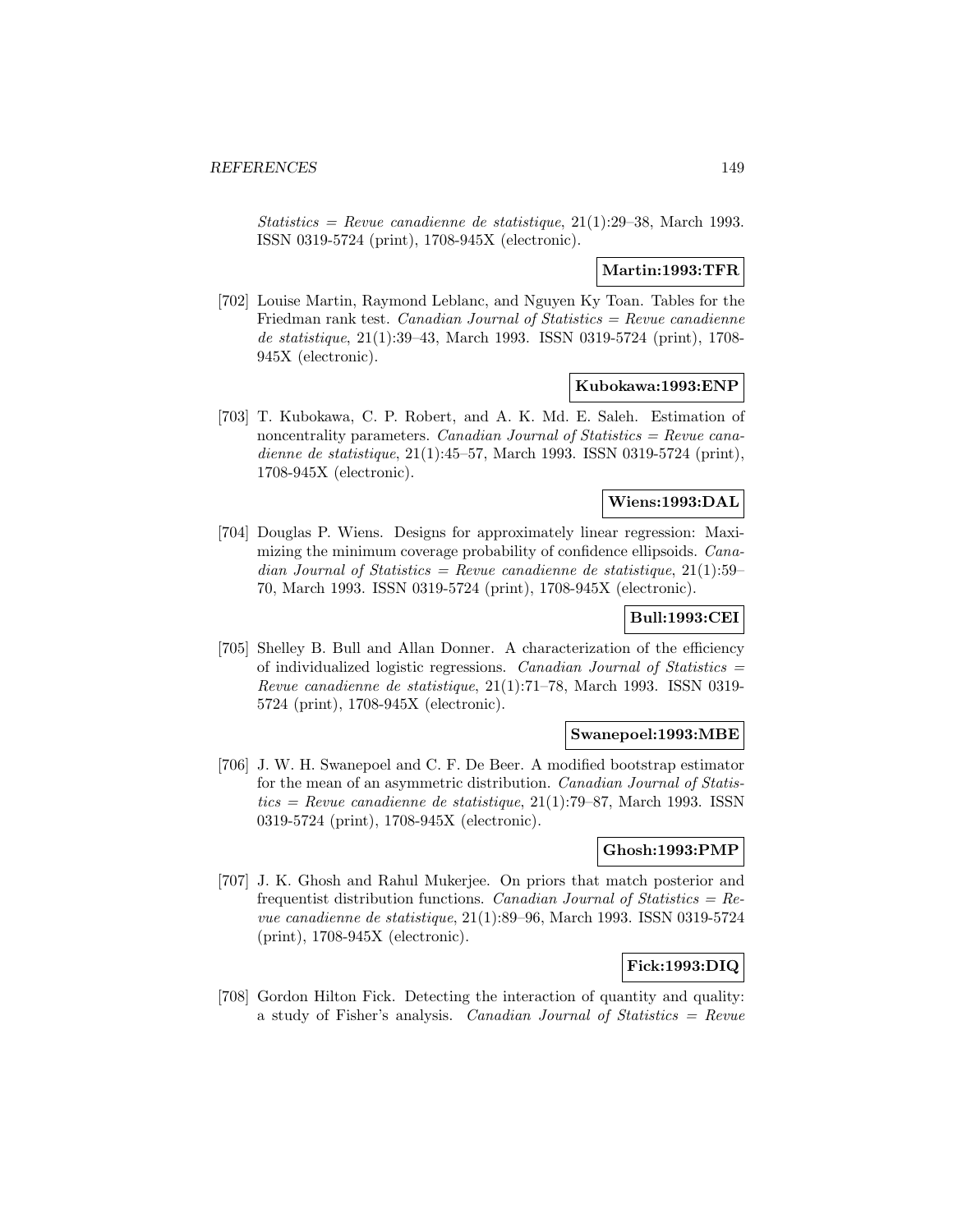canadienne de statistique, 21(1):97–106, March 1993. ISSN 0319-5724 (print), 1708-945X (electronic).

#### **Sivaganesan:1993:RBA**

[709] S. Sivaganesan and James Berger. Robust Bayesian analysis of the binomial empirical Bayes problem. Canadian Journal of Statistics  $=$  Revue canadienne de statistique, 21(1):107–119, March 1993. ISSN 0319-5724 (print), 1708-945X (electronic).

# **Solow:1993:MWQ**

[710] Andrew R. Solow and Arthur G. Gaines. Mapping water quality by local scoring. Canadian Journal of Statistics = Revue canadienne de statistique, 21(2):123–130, June 1993. ISSN 0319-5724 (print), 1708-945X (electronic).

#### **Cheah:1993:SAE**

[711] P. K. Cheah, D. A. S. Fraser, and N. Reid. Some alternatives to Edgeworth. Canadian Journal of Statistics  $=$  Revue canadienne de statistique, 21(2):131–138, June 1993. ISSN 0319-5724 (print), 1708-945X (electronic).

# **Lindsay:1993:UEI**

[712] Bruce G. Lindsay and Kathryn Roeder. Uniqueness of estimation and identifiability in mixture models. Canadian Journal of Statistics =  $Re$ vue canadienne de statistique, 21(2):139–147, June 1993. ISSN 0319-5724 (print), 1708-945X (electronic).

#### **Nakamura:1993:UEP**

[713] Miguel Nakamura and Víctor Pérez-Abreu. Use of an empirical probability generating function for testing a Poisson model. Canadian Journal of Statistics = Revue canadienne de statistique,  $21(2):149-156$ , June 1993. ISSN 0319-5724 (print), 1708-945X (electronic).

## **Adjengue:1993:MVP**

[714] Luc D. Adjengue and Marc Moore. La méthode de vraisemblance pour les processus lin´eaires spatiaux d´efinis sur un treillis triangulaire. (French) [The likelihood method for linear processes spatially defined on a triangular trellis]. Canadian Journal of Statistics = Revue canadienne de statistique, 21(2):157–179, June 1993. ISSN 0319-5724 (print), 1708-945X (electronic).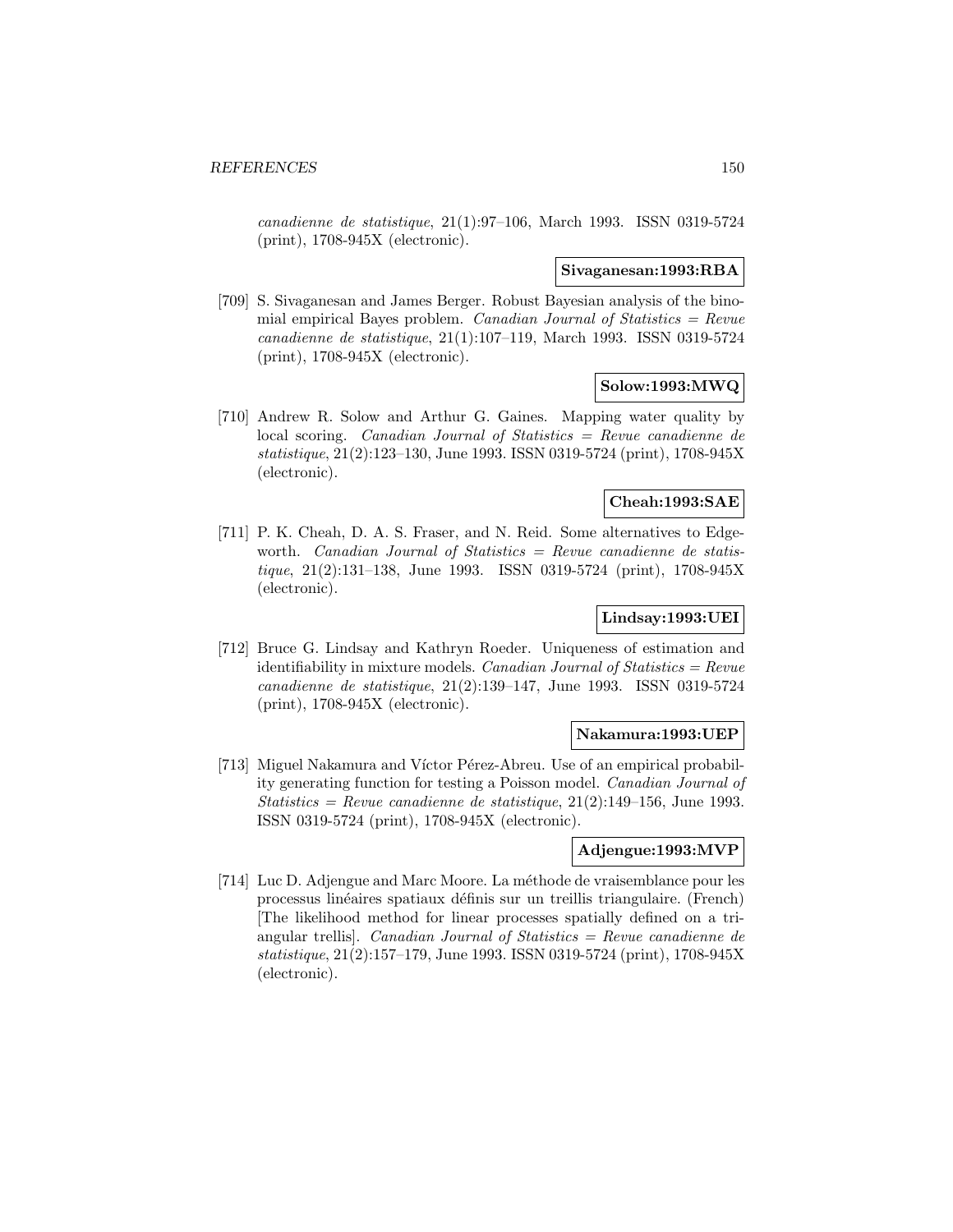## **Datta:1993:RBB**

[715] Somnath Datta and William P. McCormick. Regeneration-based bootstrap for Markov chains. Canadian Journal of Statistics = Revue canadienne de statistique, 21(2):181–193, June 1993. ISSN 0319-5724 (print), 1708-945X (electronic).

## **Ruggeri:1993:ISP**

[716] Fabrizio Ruggeri and Larry Wasserman. Infinitesimal sensitivity of posterior distributions. Canadian Journal of Statistics  $=$  Revue canadienne de statistique, 21(2):195–203, June 1993. ISSN 0319-5724 (print), 1708- 945X (electronic).

## **Crisp:1993:NUE**

[717] Adam Crisp and Jim Burridge. A note on the uniqueness of M-estimators in robust regression. *Canadian Journal of Statistics = Revue canadienne* de statistique, 21(2):205–208, June 1993. ISSN 0319-5724 (print), 1708- 945X (electronic).

#### **Eastwood:1993:SNM**

[718] Vera R. Eastwood. Some nonparametric methods for changepoint problems. Canadian Journal of Statistics = Revue canadienne de statistique, 21(2):209–222, June 1993. ISSN 0319-5724 (print), 1708-945X (electronic).

#### **Murdoch:1993:PDM**

[719] D. J. Murdoch and A. J. Benjamin. The probability of degenerate maximum-likelihood estimates with randomly truncated survival data.  $Canadian Journal of Statistics = Review canadienne de statistique, 21$ (2):223–231, June 1993. ISSN 0319-5724 (print), 1708-945X (electronic).

## **Krishnamoorthy:1993:UAR**

[720] K. Krishnamoorthy and D. Raghavarao. Untruthful answering in repeated randomized response procedures. Canadian Journal of Statis $tics = Revue$  canadienne de statistique, 21(2):233–236, June 1993. ISSN0319-5724 (print), 1708-945X (electronic).

## **Ali:1993:AAD**

[721] M. M. Ali and A. H. Joarder. Author's addendum: "Distribution of the correlation coefficient for the class of bivariate elliptical models" [Canad. J. Statist. **19** (1991), no. 4, 447–452; MR1166850 (93e:62141)]. Canadian Journal of Statistics = Revue canadienne de statistique,  $21(2):237$ , 1993. ISSN 0319-5724 (print), 1708-945X (electronic).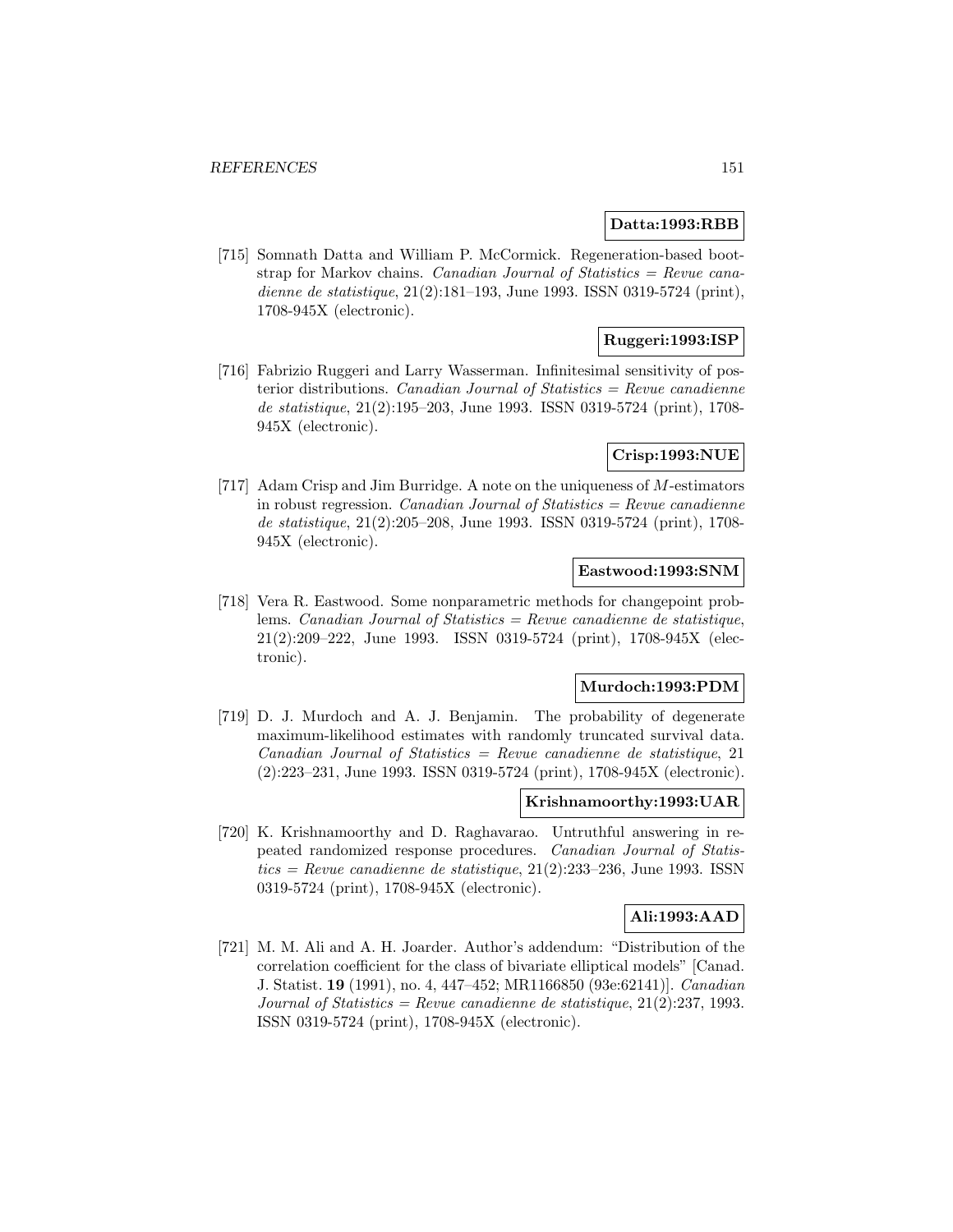#### **Anonymous:1993:AAa**

[722] Anonymous. Authors' addendum. Canadian Journal of Statistics = Revue canadienne de statistique, 21(2):237, June 1993. ISSN 0319-5724 (print), 1708-945X (electronic).

#### **DeFalguerolles:1993:CCV**

[723] Antoine De Falguerolles and Saïd Jmel. Un critère de choix de variables en analyse en composantes principales fondé sur des modèles graphiques gaussiens particuliers. (French) [A criterion for variable selection in the analysis of principal components based on particular graphical Gaussian models. Canadian Journal of Statistics  $=$  Revue canadienne de statistique, 21(3):239–256, September 1993. ISSN 0319-5724 (print), 1708- 945X (electronic).

# **Zielinski:1993:IEI**

[724] Jan M. Zielinski, David B. Wolfson, Lakshmi Nilakantan, and Christian Confavreux. Isotonic estimation of the intensity of a nonhomogeneous Poisson process: the multiple realization setup. Canadian Journal of Statistics = Revue canadienne de statistique,  $21(3):257-268$ , September 1993. ISSN 0319-5724 (print), 1708-945X (electronic).

## **Chukova:1993:CPD**

[725] S. Chukova, B. Dimitrov, and Z. Khalil. A characterization of probability distributions similar to the exponential. Canadian Journal of Statistics  $=$  Revue canadienne de statistique, 21(3):269–276, September 1993. ISSN 0319-5724 (print), 1708-945X (electronic).

#### **Mathai:1993:REG**

[726] A. M. Mathai. The residual effect of a growth-decay mechanism and the distributions of covariance structures. Canadian Journal of Statistics  $=$ Revue canadienne de statistique, 21(3):277–283, September 1993. ISSN 0319-5724 (print), 1708-945X (electronic).

## **Chu:1993:RCS**

[727] David P. T. Chu. Random r-content of an r-simplex from beta-type-2 random points. Canadian Journal of Statistics  $=$  Revue canadienne de statistique, 21(3):285–293, September 1993. ISSN 0319-5724 (print), 1708-945X (electronic).

#### **Stewart:1993:IIM**

[728] Frances P. Stewart and Ralph A. Bradley. Interblock information in multidimensional block designs. *Canadian Journal of Statistics = Revue*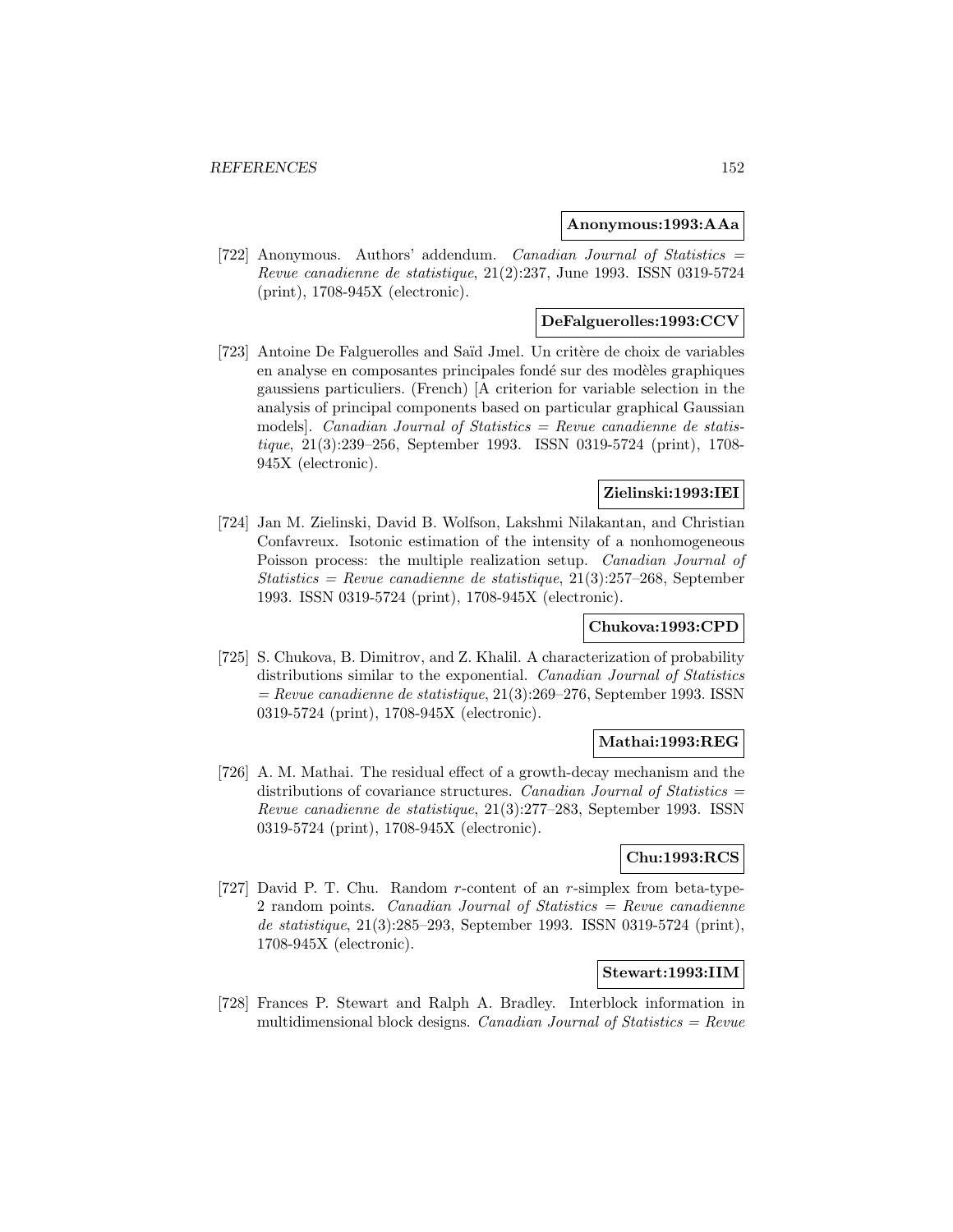canadienne de statistique, 21(3):295–302, September 1993. ISSN 0319- 5724 (print), 1708-945X (electronic).

## **Gelfand:1993:MLE**

[729] Alan E. Gelfand and Bradley P. Carlin. Maximum-likelihood estimation for constrained- or missing-data models. Canadian Journal of Statistics  $=$  Revue canadienne de statistique, 21(3):303–311, September 1993. ISSN 0319-5724 (print), 1708-945X (electronic).

## **Fraser:1993:ASM**

[730] D. A. S. Fraser and A. C. M. Wong. Approximate Studentization with marginal and conditional inference. Canadian Journal of Statistics  $=$ Revue canadienne de statistique, 21(3):313–320, September 1993. ISSN 0319-5724 (print), 1708-945X (electronic).

## **Spiring:1993:RNL**

[731] Fred A. Spiring. The reflected normal loss function. Canadian Journal of Statistics = Revue canadienne de statistique, 21(3):321–330, September 1993. ISSN 0319-5724 (print), 1708-945X (electronic).

## **Stein:1993:ASR**

[732] Michael L. Stein, Xiaotong Shen, and Patricia E. Styer. Applications of a simple regression model to acid rain data. Canadian Journal of Statistics = Revue canadienne de statistique,  $21(3):331-346$ , September 1993. ISSN 0319-5724 (print), 1708-945X (electronic).

#### **Chen:1993:EEB**

[733] Jia Hua Chen and R. R. Sitter. Edgeworth expansion and the bootstrap for stratified sampling without replacement from a finite population. Canadian Journal of Statistics = Revue canadienne de statistique, 21(4):347–357, December 1993. ISSN 0319-5724 (print), 1708-945X (electronic).

#### **Marchand:1993:EMM**

[734] Eric Marchand. Estimation of a multivariate mean with constraints on the norm. *Canadian Journal of Statistics = Revue canadienne de statis*tique, 21(4):359–366, December 1993. ISSN 0319-5724 (print), 1708-945X (electronic).

# **McKay:1993:NBR**

[735] Ian McKay. A note on bias reduction in variable-kernel density estimates.  $Canadian Journal of Statistics = Review candidate$  de statistique, 21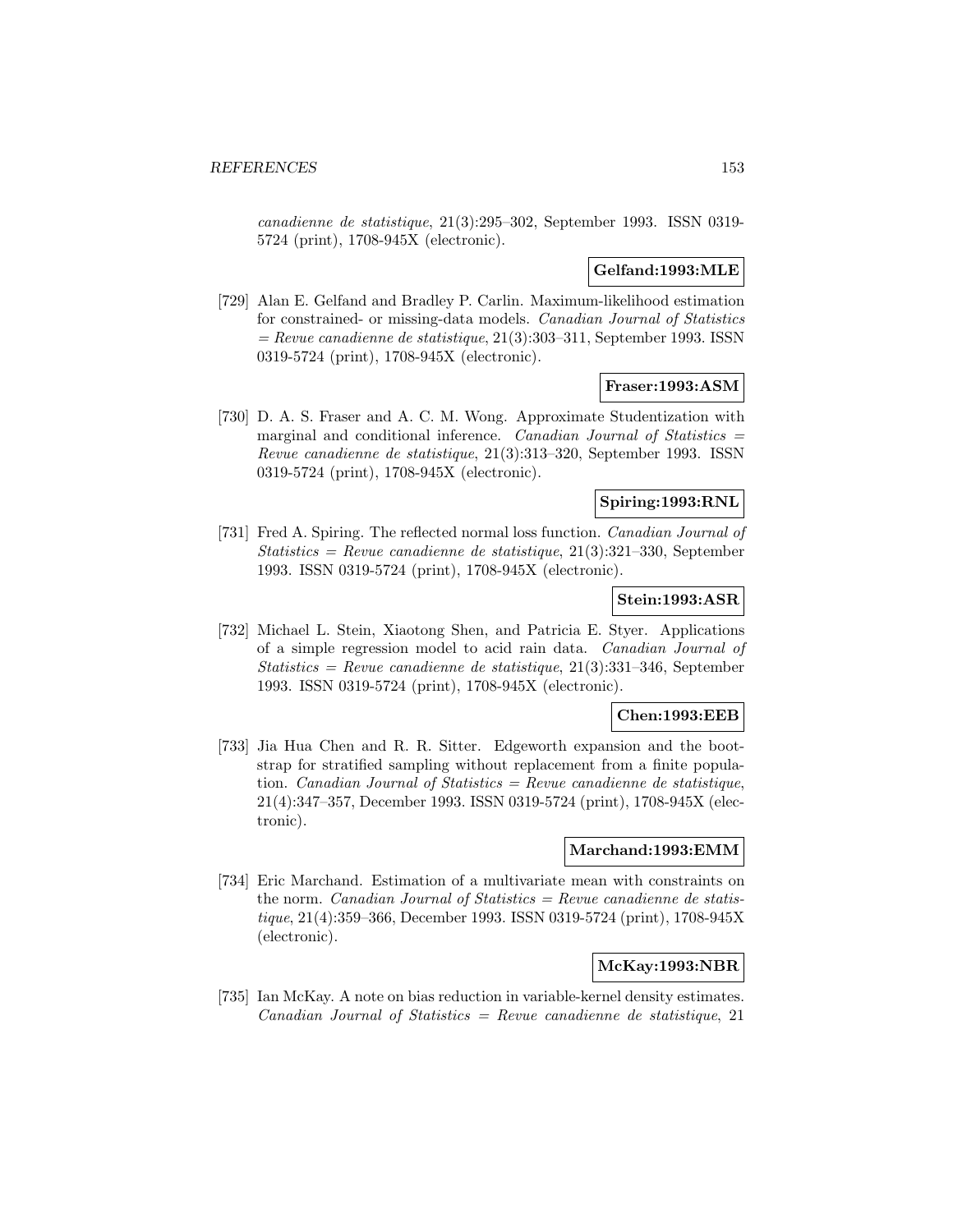(4):367–375, December 1993. ISSN 0319-5724 (print), 1708-945X (electronic).

## **Shao:1993:JIH**

[736] Jun Shao and J. N. K. Rao. Jackknife inference for heteroscedastic linear regression models. Canadian Journal of Statistics = Revue canadienne de statistique, 21(4):377–395, December 1993. ISSN 0319-5724 (print), 1708-945X (electronic).

## **Leon:1993:MSO**

[737] Carlos Antonio León and Jean-Claude Massé. La médiane simpliciale d'Oja: Existence, unicité et stabilité. (French) [The simplicial median of Oja. Existence, uniqueness, and stability]. Canadian Journal of Statistics  $=$  Revue canadienne de statistique, 21(4):397–408, December 1993. ISSN 0319-5724 (print), 1708-945X (electronic).

# **Wu:1993:DSP**

[738] Yan Hong Wu and M. S. Srivastava. Dynamic sampling plans in online control charts. Canadian Journal of Statistics  $=$  Revue canadienne de statistique, 21(4):409–419, December 1993. ISSN 0319-5724 (print), 1708-945X (electronic).

#### **Gentleman:1993:EMP**

[739] Jane F. Gentleman and G. A. Whitmore. Estimation of the mutagenic potency of environmental chemicals using short-term bioassay. Canadian Journal of Statistics = Revue canadienne de statistique,  $21(4):422-428$ , December 1993. ISSN 0319-5724 (print), 1708-945X (electronic).

#### **Darlington:1993:EMP**

[740] Gerarda A. Darlington. Estimation of mutagenic potency and determination of sources of variability for Ames bioassay data. Canadian Journal of Statistics = Revue canadienne de statistique, 21(4):428–436, December 1993. ISSN 0319-5724 (print), 1708-945X (electronic).

#### **Eastwood:1993:SNE**

[741] Brian J. Eastwood. Semi-nonparametric estimates of dose-response mutagenic potency of environmental chemicals and an assessment of interand intra-laboratory variation using a short-term bioassay. Canadian Journal of Statistics = Revue canadienne de statistique,  $21(4):436-448$ , December 1993. ISSN 0319-5724 (print), 1708-945X (electronic).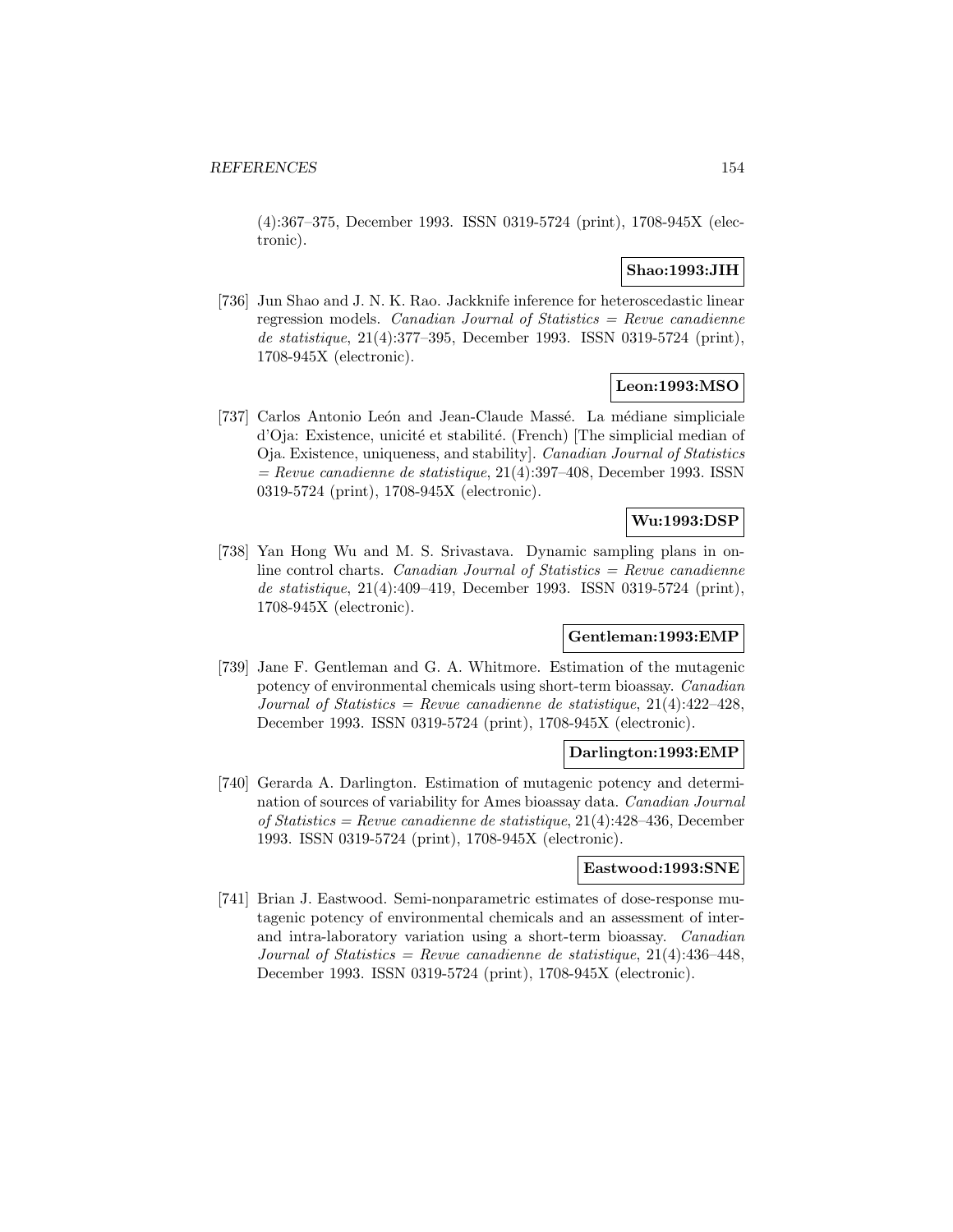#### **Leroux:1993:CVM**

[742] B. G. Leroux and D. Krewski. Components of variation in mutagenic potency values based on the Ames salmonella test. Canadian Journal of Statistics = Revue canadienne de statistique,  $21(4)$ :448-459, December 1993. ISSN 0319-5724 (print), 1708-945X (electronic).

#### **Anonymous:1993:SEC**

[743] Anonymous. Section Editors' comments. Canadian Journal of Statistics  $=$  Revue canadienne de statistique, 21(4):459–465, December 1993. ISSN 0319-5724 (print), 1708-945X (electronic).

#### **Anonymous:1993:AAb**

[744] Anonymous. Authors' addendum. Canadian Journal of Statistics = Revue canadienne de statistique, 21(4):466, December 1993. ISSN 0319- 5724 (print), 1708-945X (electronic).

# **Krewski:1993:AAC**

[745] Daniel Krewski, Robert T. Smythe, Karen Y. Fung, and Richard Burnett. Author's addendum: "Conditional and unconditional tests with historical controls" [Canad. J. Statist. **19** (1991), no. 4, 407–423; MR1166847  $(93g:62034)$ ]. Canadian Journal of Statistics = Revue canadienne de statistique, 21(4):466, 1993. ISSN 0319-5724 (print), 1708-945X (electronic).

## **Plante:1994:ICS**

[746] André Plante. An inclusion-consistent solution to the problem of absurd confidence statements: 2. Consistent nonexact-confidence-interval estimation. Canadian Journal of Statistics = Revue canadienne de statistique, 22(1):1–13, March 1994. ISSN 0319-5724 (print), 1708-945X (electronic).

## **Lawless:1994:ARD**

[747] J. F. Lawless. Adjustments for reporting delays and the prediction of occurred but not reported events. Canadian Journal of Statistics =  $Re$ vue canadienne de statistique, 22(1):15–31, March 1994. ISSN 0319-5724 (print), 1708-945X (electronic).

#### **Stroud:1994:BAB**

[748] T. W. F. Stroud. Bayesian analysis of binary survey data. Canadian Journal of Statistics = Revue canadienne de statistique,  $22(1):33-45$ , March 1994. ISSN 0319-5724 (print), 1708-945X (electronic).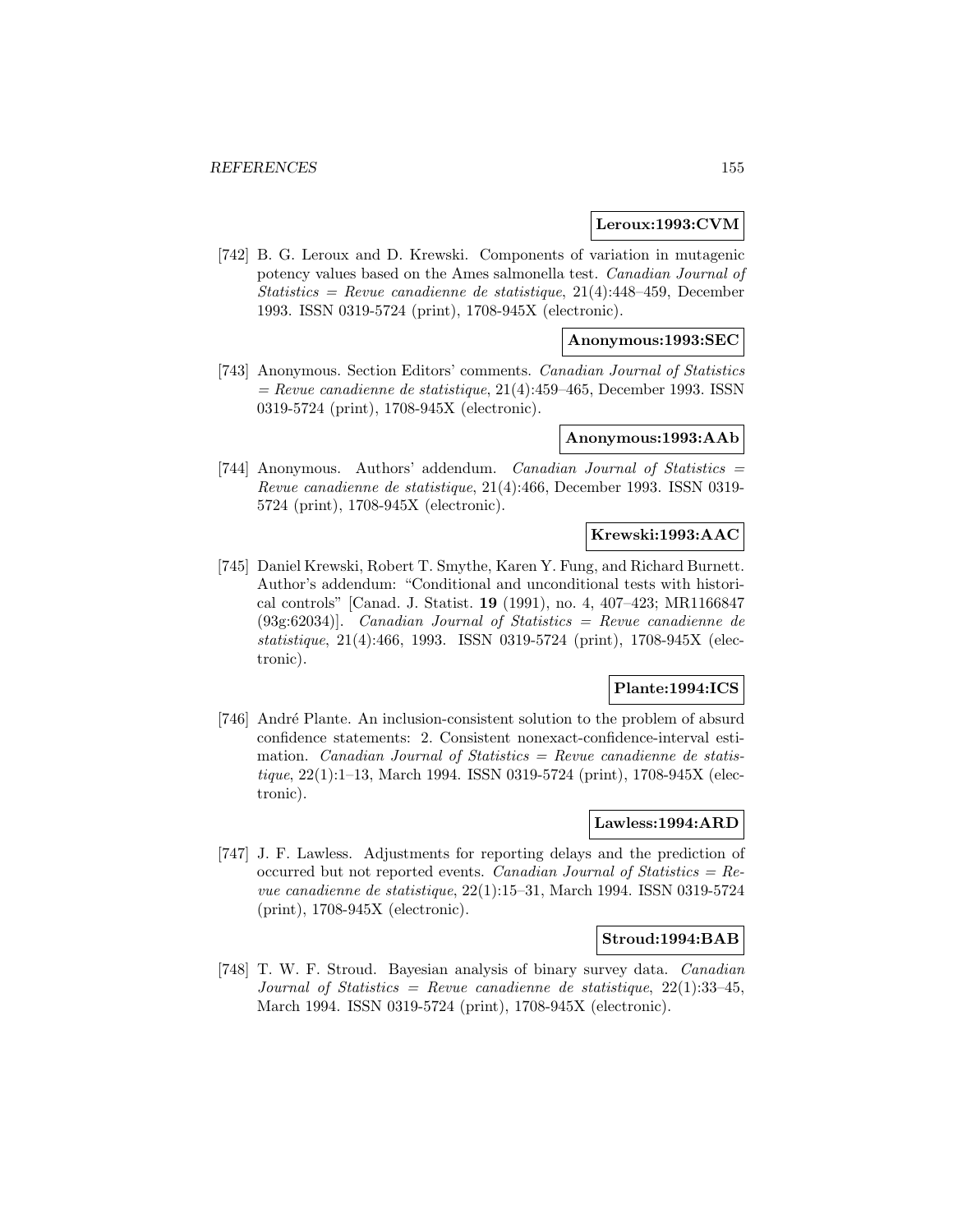# **Joe:1994:MEV**

[749] Harry Joe. Multivariate extreme-value distributions with applications to environmental data. Canadian Journal of Statistics  $=$  Revue canadienne de statistique, 22(1):47–64, March 1994. ISSN 0319-5724 (print), 1708- 945X (electronic).

## **Lesperance:1994:MMM**

[750] Mary L. Lesperance and John D. Kalbfleisch. Mixture models for matched pairs. Canadian Journal of Statistics  $=$  Revue canadienne de statistique, 22(1):65–74, March 1994. ISSN 0319-5724 (print), 1708-945X (electronic).

## **Oluyede:1994:MCS**

[751] Broderick O. Oluyede. A modified chi-square test of independence against a class of ordered alternatives in an  $r \times c$  contingency table. Canadian Journal of Statistics = Revue canadienne de statistique, 22 (1):75–87, March 1994. ISSN 0319-5724 (print), 1708-945X (electronic).

## **Ramsay:1994:VHA**

[752] J. O. Ramsay, N. Altman, and R. Darrell Bock. Variation in height acceleration in the Fels growth data. Canadian Journal of Statistics  $=$ Revue canadienne de statistique, 22(1):89–102, March 1994. ISSN 0319- 5724 (print), 1708-945X (electronic).

#### **Routledge:1994:PSS**

[753] R. D. Routledge. Practicing safe statistics with the mid-p. Canadian Journal of Statistics = Revue canadienne de statistique,  $22(1):103-110$ , March 1994. ISSN 0319-5724 (print), 1708-945X (electronic).

## **Zhu:1994:IAS**

[754] Yiliang Zhu and Nancy Reid. Information, ancillarity, and sufficiency in the presence of nuisance parameters. Canadian Journal of Statistics  $=$  Revue canadienne de statistique, 22(1):111–123, March 1994. ISSN 0319-5724 (print), 1708-945X (electronic).

#### **Choulakian:1994:CMS**

[755] V. Choulakian, R. A. Lockhart, and M. A. Stephens. Cramér-von Mises statistics for discrete distributions. Canadian Journal of Statistics = Revue canadienne de statistique, 22(1):125–137, March 1994. ISSN 0319- 5724 (print), 1708-945X (electronic).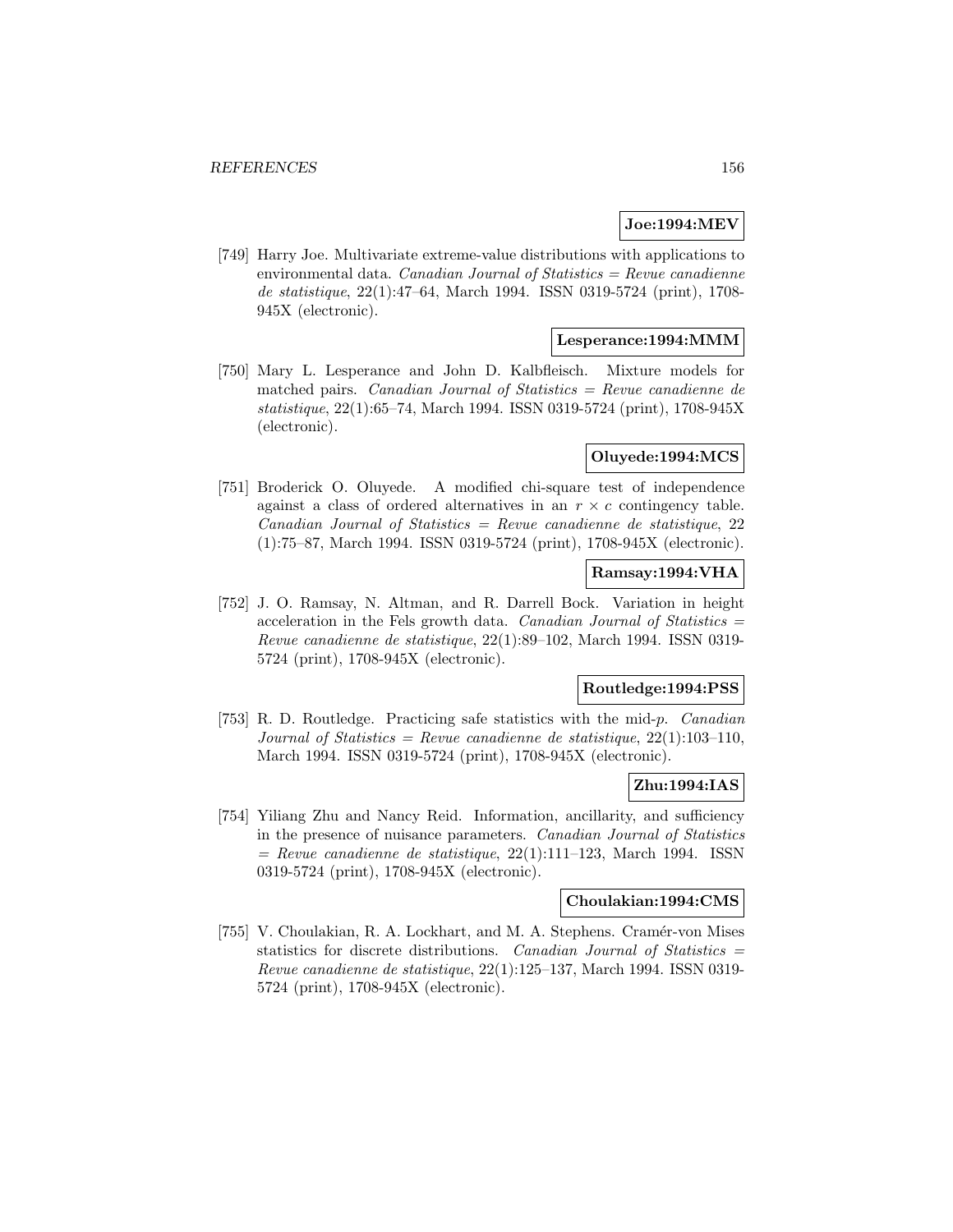#### **Neuhaus:1994:CCE**

[756] J. M. Neuhaus, J. D. Kalbfleisch, and W. W. Hauck. Conditions for consistent estimation in mixed-effects models for binary matched-pairs data. Canadian Journal of Statistics = Revue canadienne de statistique,  $22(1)$ : 139–148, March 1994. ISSN 0319-5724 (print), 1708-945X (electronic).

## **Atkinson:1994:NTT**

[757] G. F. Atkinson and K. Mount. A nonparametric test for Type I censored data: r samples. Canadian Journal of Statistics = Revue canadienne de statistique, 22(1):149–162, March 1994. ISSN 0319-5724 (print), 1708- 945X (electronic).

#### **Tibshirani:1994:SAR**

[758] Robert Tibshirani and Larry Wasserman. Some aspects of the reparametrization of statistical models. Canadian Journal of Statistics  $=$  Revue canadienne de statistique, 22(1):163–173, March 1994. ISSN 0319-5724 (print), 1708-945X (electronic).

## **Anonymous:1994:AAa**

[759] Anonymous. Authors' addendums. Canadian Journal of Statistics = Revue canadienne de statistique, 22(1):174, March 1994. ISSN 0319-5724 (print), 1708-945X (electronic).

# **Brillinger:1994:TSP**

[760] David R. Brillinger. Time series, point processes, and hybrids. Canadian Journal of Statistics = Revue canadienne de statistique,  $22(2):177-206$ , June 1994. ISSN 0319-5724 (print), 1708-945X (electronic).

#### **Bohning:1994:BAC**

[761] Dankmar Böhning. Better approximate confidence intervals for a binomial parameter. *Canadian Journal of Statistics = Revue canadienne de* statistique, 22(2):207–218, June 1994. ISSN 0319-5724 (print), 1708-945X (electronic).

#### **Field:1994:OSE**

[762] Christopher A. Field and Douglas P. Wiens. One-step M-estimators in the linear model, with dependent errors. Canadian Journal of Statistics  $=$  Revue canadienne de statistique, 22(2):219–231, June 1994. ISSN 0319-5724 (print), 1708-945X (electronic).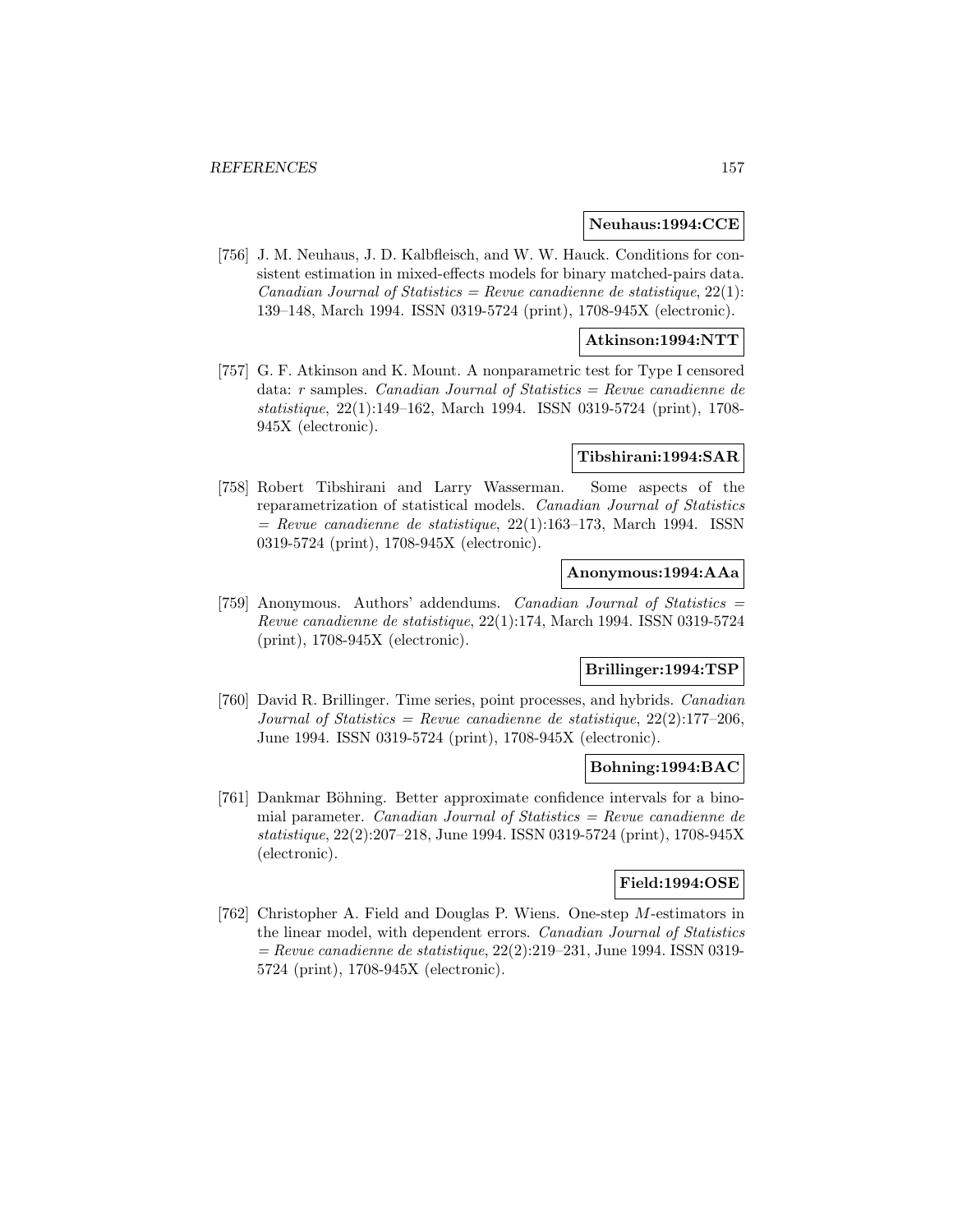#### **Wiens:1994:BIR**

[763] Douglas Wiens and Julie Zhou. Bounded-influence rank estimation in the linear model. *Canadian Journal of Statistics = Revue canadienne de* statistique, 22(2):233–245, June 1994. ISSN 0319-5724 (print), 1708-945X (electronic).

#### **Victoria-Feser:1994:RMP**

[764] Maria-Pia Victoria-Feser and Elvezio Ronchetti. Robust methods for personal-income distribution models. Canadian Journal of Statistics  $=$ Revue canadienne de statistique, 22(2):247–258, June 1994. ISSN 0319- 5724 (print), 1708-945X (electronic).

#### **Kokonendji:1994:LTN**

[765] C. C. Kokonendji and V. Seshadri. The Lindsay transform of natural exponential families. *Canadian Journal of Statistics = Revue canadienne* de statistique, 22(2):259–272, June 1994. ISSN 0319-5724 (print), 1708- 945X (electronic).

# **Iwashita:1994:ADF**

[766] Toshiya Iwashita and Minoru Siotani. Asymptotic distributions of functions of a sample covariance matrix under the elliptical distribution.  $Canadian Journal of Statistics = Review can a dienne de statistique, 22$ (2):273–283, June 1994. ISSN 0319-5724 (print), 1708-945X (electronic).

#### **Bedrick:1994:MLE**

[767] Edward J. Bedrick. Maximum-likelihood estimation for the removal method. Canadian Journal of Statistics = Revue canadienne de statistique, 22(2):285–293, June 1994. ISSN 0319-5724 (print), 1708-945X (electronic).

## **Abdous:1994:CLE**

[768] Belkacem Abdous and Alain Berlinèt. Correction locale de l'estimateur à noyau de la densité d'une loi de probabilité. (French) [Local correction of the kernel estimator of density of a probability distribution]. Canadian Journal of Statistics = Revue canadienne de statistique,  $22(2):295-308$ , June 1994. ISSN 0319-5724 (print), 1708-945X (electronic).

#### **Beirlant:1994:ANE**

[769] Jan Beirlant, László Györfi, and Gábor Lugosi. On the asymptotic normality of the  $L_1$ - and  $L_2$ -errors in histogram density estimation. Canadian Journal of Statistics = Revue canadienne de statistique,  $22(3):309-$ 318, September 1994. ISSN 0319-5724 (print), 1708-945X (electronic).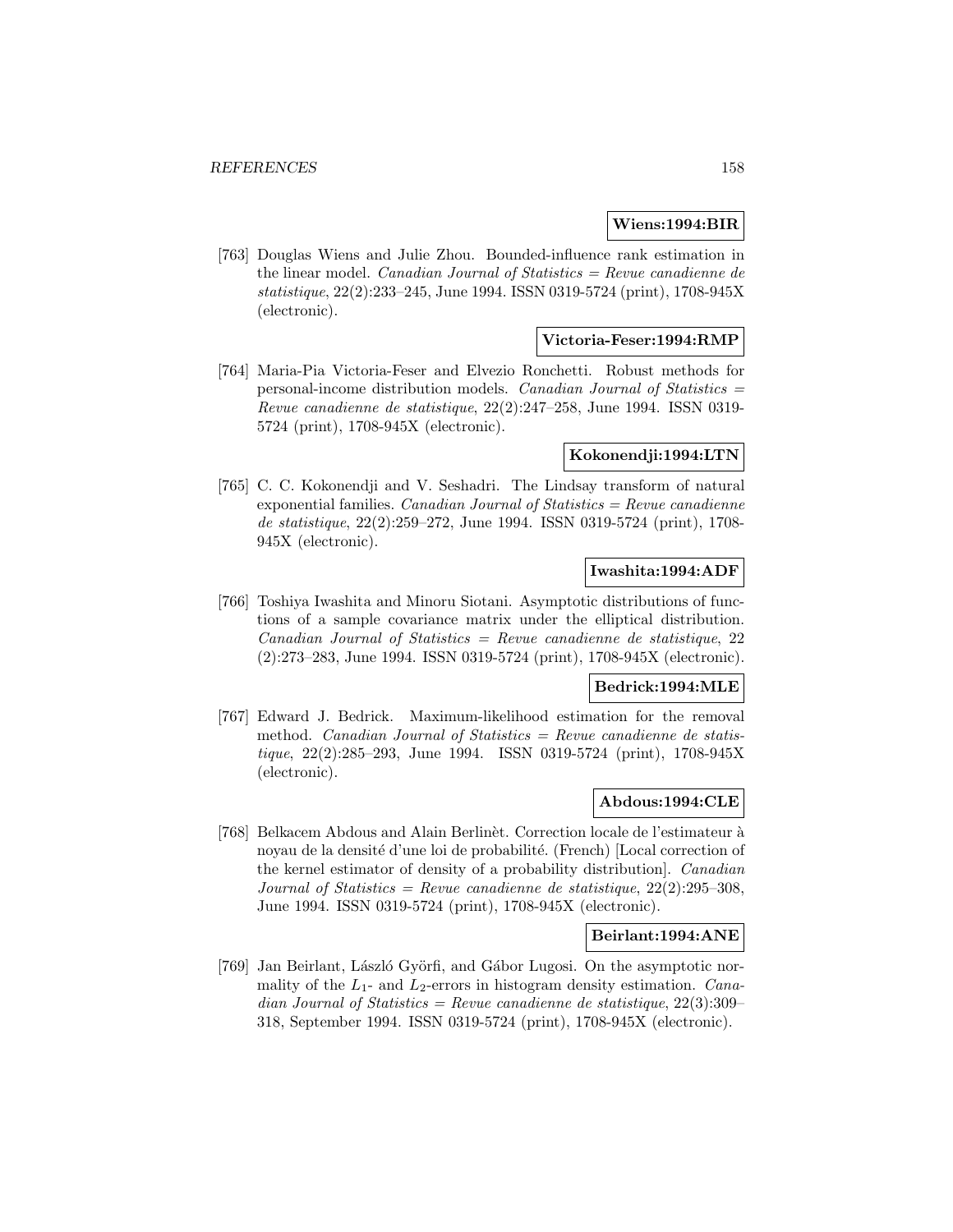## **Bull:1994:ERL**

[770] Shelley B. Bull, Celia M. T. Greenwood, and Allan Donner. Efficiency of reduced logistic regression models. Canadian Journal of Statistics  $=$ Revue canadienne de statistique, 22(3):319–334, September 1994. ISSN 0319-5724 (print), 1708-945X (electronic).

## **Meloche:1994:BIR**

[771] J. Meloche and R. H. Zamar. Binary-image restoration. Canadian Journal of Statistics = Revue canadienne de statistique,  $22(3)$ :335-355, September 1994. ISSN 0319-5724 (print), 1708-945X (electronic).

#### **Herzberg:1994:OED**

[772] Agnes M. Herzberg and William N. Traves. An optimal experimental design for the Haar regression model. *Canadian Journal of Statistics* = Revue canadienne de statistique, 22(3):357–364, September 1994. ISSN 0319-5724 (print), 1708-945X (electronic).

## **Farrell:1994:PAO**

[773] Patrick J. Farrell, Brenda MacGibbon, and Thomas J. Tomberlin. Protection against outliers in empirical Bayes estimation. Canadian Journal of Statistics = Revue canadienne de statistique,  $22(3)$ :365-376, September 1994. ISSN 0319-5724 (print), 1708-945X (electronic).

## **Srivastava:1994:LCP**

[774] M. S. Srivastava and Yanhong Wu. On-line control procedures under the random-walk model with measurement error and attribute observations.  $Canadian Journal of Statistics = Review canadienne de statistic, 22$ (3):377–386, September 1994. ISSN 0319-5724 (print), 1708-945X (electronic).

## **Chen:1994:GLR**

[775] Jia Hua Chen. Generalized likelihood-ratio test of the number of components in finite mixture models. Canadian Journal of Statistics = Revue canadienne de statistique, 22(3):387–399, September 1994. ISSN 0319- 5724 (print), 1708-945X (electronic). See comment [1245].

#### **Brunner:1994:NBM**

[776] Lawrence J. Brunner and Albert Y. Lo. Nonparametric Bayes methods for directional data. Canadian Journal of Statistics  $=$  Revue canadienne de statistique, 22(3):401–412, September 1994. ISSN 0319-5724 (print), 1708-945X (electronic).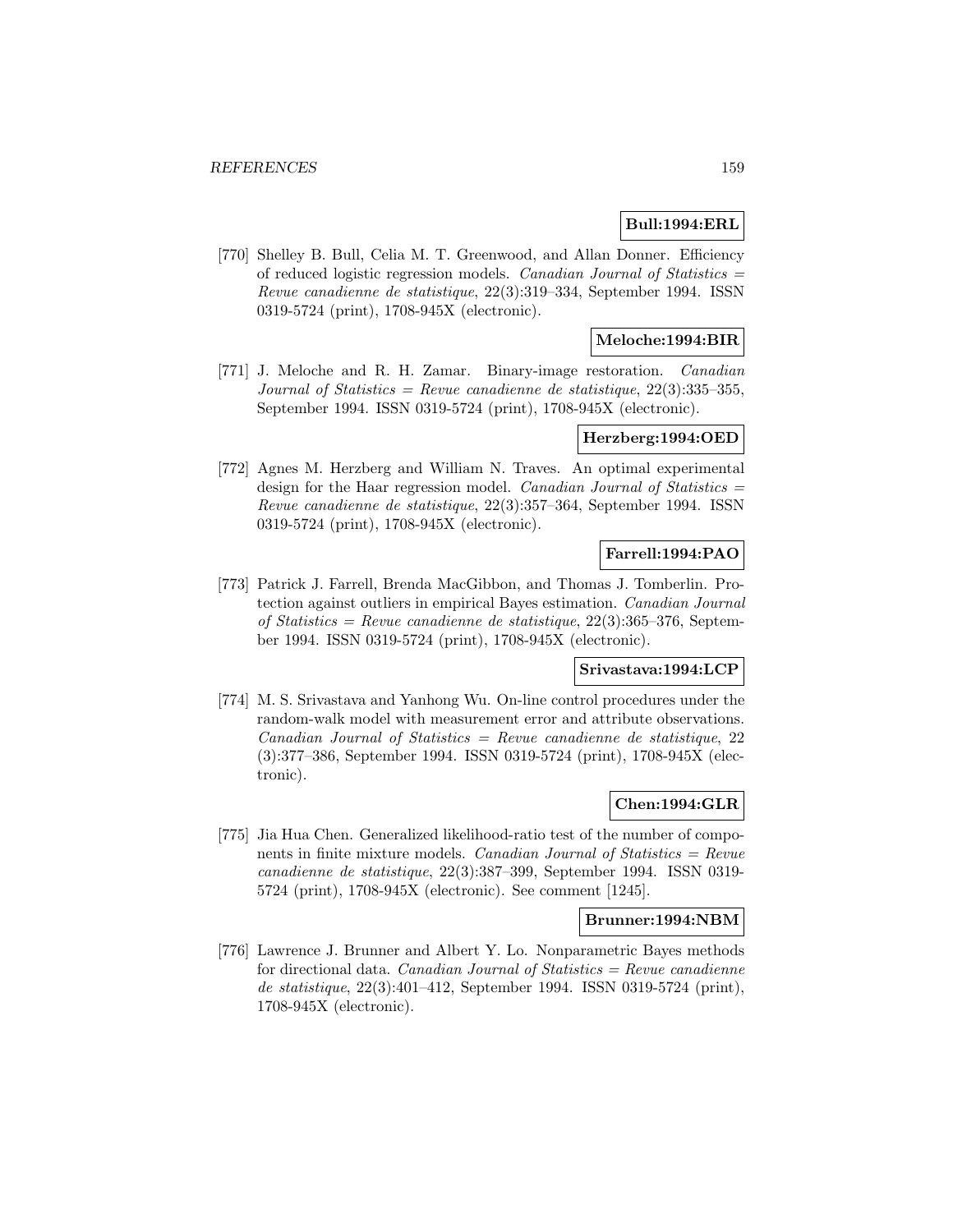#### **Anonymous:1994:AAb**

[777] Anonymous. Authors' addendum. Canadian Journal of Statistics = Revue canadienne de statistique, 22(3):413, September 1994. ISSN 0319- 5724 (print), 1708-945X (electronic).

# **Bolfarine:1994:AFP**

[778] H. Bolfarine. Addendum: "Finite-population prediction under errorin-variables superpopulation models" [Canad. J. Statist. **19** (1991), no. 2, 191–207; MR1128406 (92k:62018). *Canadian Journal of Statistics*  $=$ Revue canadienne de statistique, 22(3):413, 1994. ISSN 0319-5724 (print), 1708-945X (electronic).

## **Krewski:1994:I**

[779] D. Krewski, R. T. Burnett, and L. K. Chan. Introduction. Canadian Journal of Statistics = Revue canadienne de statistique,  $22(4):415-419$ , December 1994. ISSN 0319-5724 (print), 1708-945X (electronic).

## **McNeney:1994:OPR**

[780] Brad McNeney and John Petkau. Overdispersed Poisson regression models for studies of air pollution and human health. Canadian Journal of Statistics = Revue canadienne de statistique,  $22(4)$ :421-440, December 1994. ISSN 0319-5724 (print), 1708-945X (electronic).

## **Burnett:1994:APE**

[781] Richard Burnett and Daniel Krewski. Air pollution effects on hospital admission rates: a random effects modeling approach. Canadian Journal of Statistics = Revue canadienne de statistique, 22(4):441–458, December 1994. ISSN 0319-5724 (print), 1708-945X (electronic).

#### **Corey:1994:ARB**

[782] Paul N. Corey, Wen-Yi Lou, and Irv Broder. Analysis of the relationship between air pollution and asthma. Canadian Journal of Statistics = Revue canadienne de statistique, 22(4):459–470, December 1994. ISSN 0319-5724 (print), 1708-945X (electronic).

#### **Schwartz:1994:NSA**

[783] Joel Schwartz. Nonparametric smoothing in the analysis of air pollution and respiratory illness. Canadian Journal of Statistics = Revue canadienne de statistique, 22(4):471–487, December 1994. ISSN 0319-5724 (print), 1708-945X (electronic).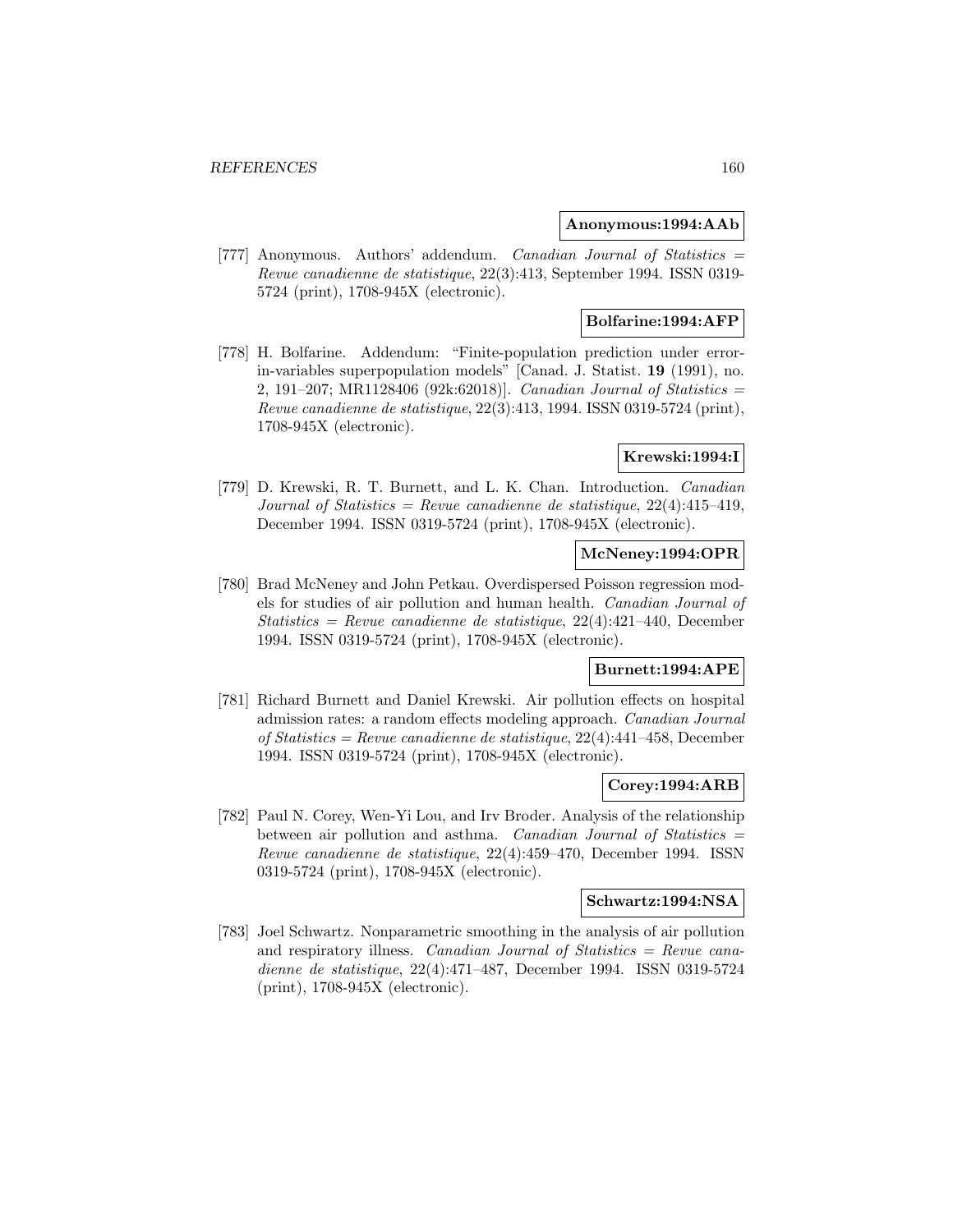#### **Brown:1994:MSI**

[784] Philip J. Brown, Nhu D. Le, and James V. Zidek. Multivariate spatial interpolation and exposure to air pollutants. Canadian Journal of Statistics = Revue canadienne de statistique,  $22(4)$ :489-509, December 1994. ISSN 0319-5724 (print), 1708-945X (electronic).

# **Rao:1994:SAE**

[785] J. N. K. Rao and Mingyu Yu. Small-area estimation by combining timeseries and cross-sectional data. Canadian Journal of Statistics  $=$  Revue canadienne de statistique, 22(4):511–528, December 1994. ISSN 0319- 5724 (print), 1708-945X (electronic).

## **MacNeill:1994:MHA**

[786] I. B. MacNeill, Y. Mao, and L. Xie. Modeling heteroscedastic age-period- $\text{cohort cancer data.}$  *Canadian Journal of Statistics = Revue canadienne* de statistique, 22(4):529–539, December 1994. ISSN 0319-5724 (print), 1708-945X (electronic).

# **Cuevas:1995:EIC**

[787] Antonio Cuevas and Juan Romo. On the estimation of the influence curve. Canadian Journal of Statistics = Revue canadienne de statistique, 23(1):1–9, March 1995. ISSN 0319-5724 (print), 1708-945X (electronic).

## **Abdous:1995:CEC**

[788] Belkacem Abdous. Computationally efficient classes of higher-order kernel functions. Canadian Journal of Statistics = Revue canadienne de statistique, 23(1):21–27, March 1995. ISSN 0319-5724 (print), 1708-945X (electronic).

## **Rai:1995:AID**

[789] S. N. Rai and D. E. Matthews. The analysis of incomplete data using stochastic covariates. Canadian Journal of Statistics = Revue canadienne de statistique, 23(1):29–42, March 1995. ISSN 0319-5724 (print), 1708- 945X (electronic).

# **Viana:1995:CBE**

[790] Marios A. G. Viana. Combined Bayesian estimates for the equicorrelation coefficient. Canadian Journal of Statistics = Revue canadienne de statistique, 23(1):43–53, March 1995. ISSN 0319-5724 (print), 1708-945X (electronic).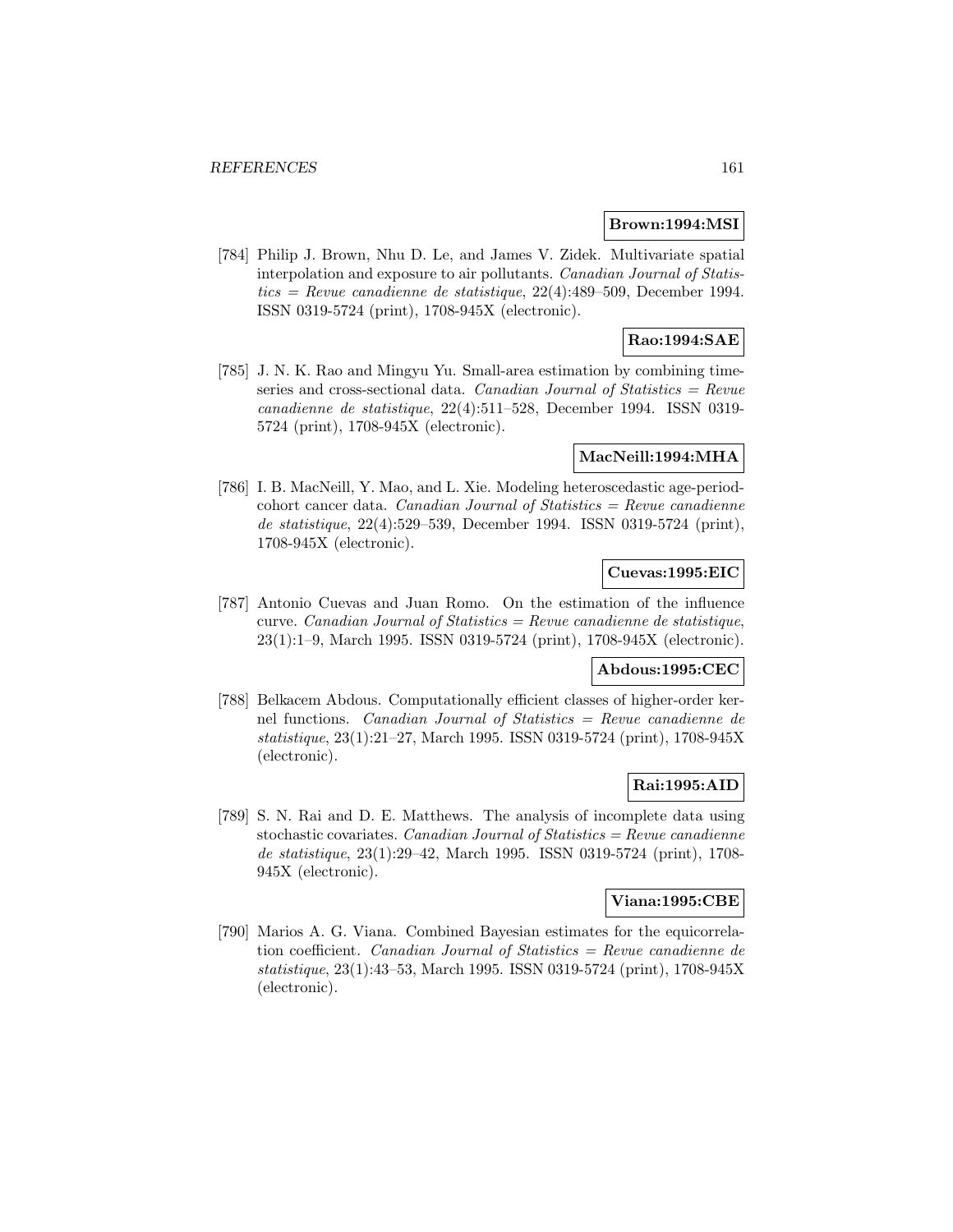#### **Hallin:1995:MWW**

[791] Marc Hallin and Madan L. Puri. A multivariate Wald-Wolfowitz rank test against serial dependence. Canadian Journal of Statistics = Revue canadienne de statistique, 23(1):55–65, March 1995. ISSN 0319-5724 (print), 1708-945X (electronic).

## **Massam:1995:EDC**

[792] Hélène Massam. An exact decomposition for a class of exponential dispersion models: Application to sequential testing. Canadian Journal of Statistics = Revue canadienne de statistique,  $23(1):67-84$ , March 1995. ISSN 0319-5724 (print), 1708-945X (electronic).

## **Chan:1995:BCC**

[793] Lai K. Chan and Guo-Ying Li. Bivariate control charts for testing  $\bar{x}$ data patterns. Canadian Journal of Statistics = Revue canadienne de statistique, 23(1):85–99, March 1995. ISSN 0319-5724 (print), 1708-945X (electronic).

## **Chapman:1995:PAO**

[794] G. R. Chapman. Perturbation analysis for an orthogonal least-squares estimator. Canadian Journal of Statistics =  $Review$  canadienne de statistique, 23(2):101–108, June 1995. ISSN 0319-5724 (print), 1708-945X (electronic).

#### **LeBlanc:1995:SFC**

[795] Michael LeBlanc and John Crowley. Step-function covariate effects in the proportional-hazards model. Canadian Journal of Statistics = Revue canadienne de statistique, 23(2):109–129, June 1995. ISSN 0319-5724 (print), 1708-945X (electronic).

## **ElBarmi:1995:TAS**

[796] Hammou El Barmi and Richard Dykstra. Testing for and against a set of linear inequality constraints in a multinomial setting. Canadian Journal of Statistics = Revue canadienne de statistique,  $23(2):131-143$ , June 1995. ISSN 0319-5724 (print), 1708-945X (electronic).

## **Qin:1995:EEE**

[797] Jing Qin and Jerry Lawless. Estimating equations, empirical likelihood and constraints on parameters. Canadian Journal of Statistics  $=$  Revue canadienne de statistique, 23(2):145–159, June 1995. ISSN 0319-5724 (print), 1708-945X (electronic).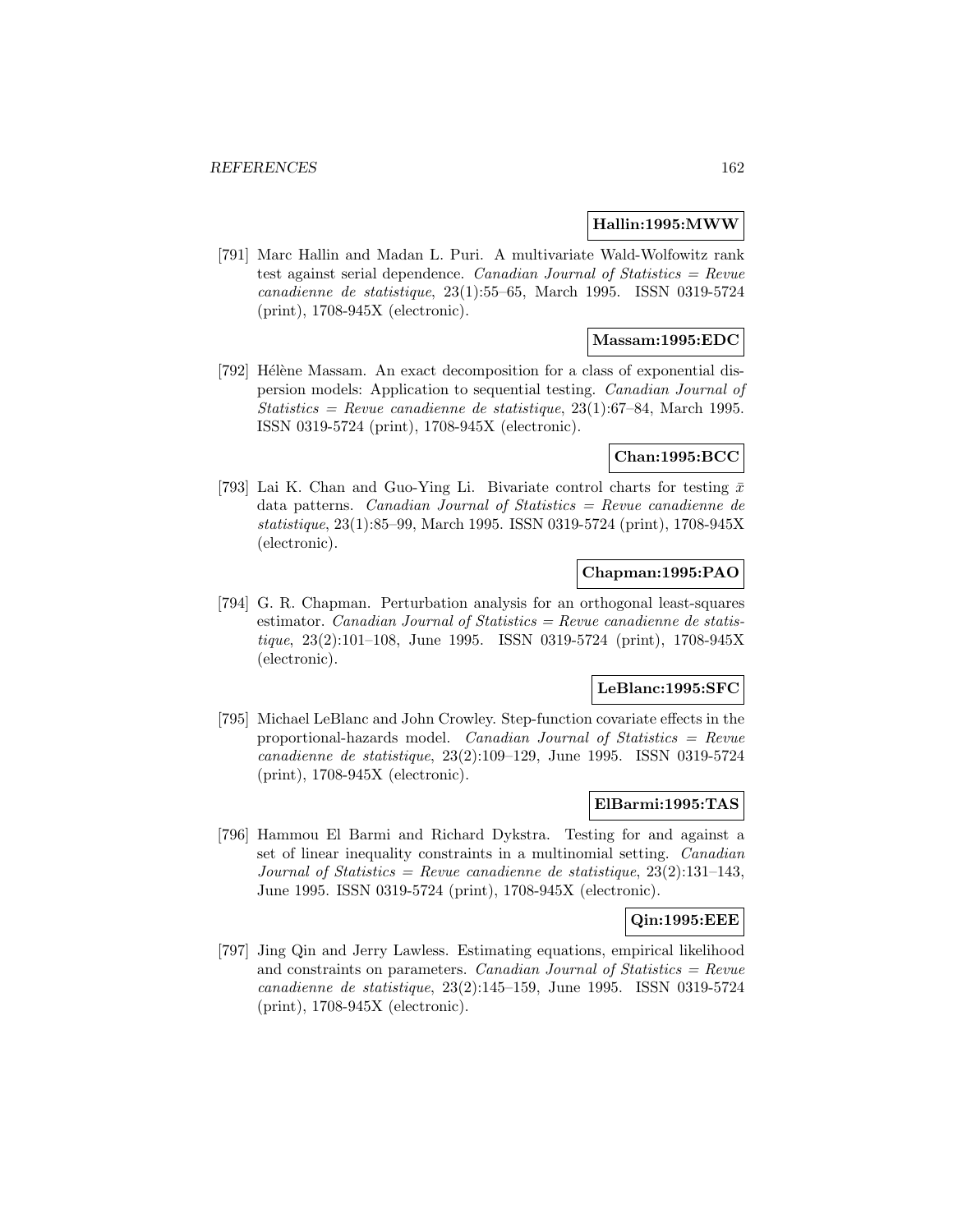## **Shi:1995:ABN**

[798] Pei De Shi. Asymptotic behaviour of nonparametric conditional quantile estimates for time series. Canadian Journal of Statistics = Revue canadienne de statistique, 23(2):161–169, June 1995. ISSN 0319-5724 (print), 1708-945X (electronic).

## **Vaillancourt:1995:AMS**

[799] Jean Vaillancourt. Asymptotics for multisample statistics. Canadian Journal of Statistics = Revue canadienne de statistique,  $23(2):171-184$ , June 1995. ISSN 0319-5724 (print), 1708-945X (electronic).

#### **Fan:1995:AMD**

[800] Rocky Y. K. Fan and Christopher A. Field. Approximations for marginal densities of  $M$ -estimators. Canadian Journal of Statistics = Revue canadienne de statistique, 23(2):185–197, June 1995. ISSN 0319-5724 (print), 1708-945X (electronic).

## **Peng:1995:BAO**

[801] Fengchun Peng and Dipak K. Dey. Bayesian analysis of outlier problems using divergence measures. *Canadian Journal of Statistics = Revue* canadienne de statistique, 23(2):199–213, June 1995. ISSN 0319-5724 (print), 1708-945X (electronic).

## **Yu:1995:NSC**

[802] Kai Fun Yu. A necessary and sufficient condition for the strong consistency of a family of estimators of the common odds ratio. Canadian Journal of Statistics = Revue canadienne de statistique,  $23(2):215-225$ , June 1995. ISSN 0319-5724 (print), 1708-945X (electronic).

#### **Godambe:1995:EPS**

[803] V. P. Godambe. Estimation of parameters in survey sampling: Optimality. Canadian Journal of Statistics = Revue canadienne de statistique, 23 (3):227–243, September 1995. ISSN 0319-5724 (print), 1708-945X (electronic).

#### **VanEeden:1995:MEL**

[804] Constance Van Eeden. Minimax estimation of a lower-bounded scale parameter of a gamma distribution for scale-invariant squared-error loss.  $Canadian Journal of Statistics = Review canadienne de statistic, 23$ (3):245–256, September 1995. ISSN 0319-5724 (print), 1708-945X (electronic).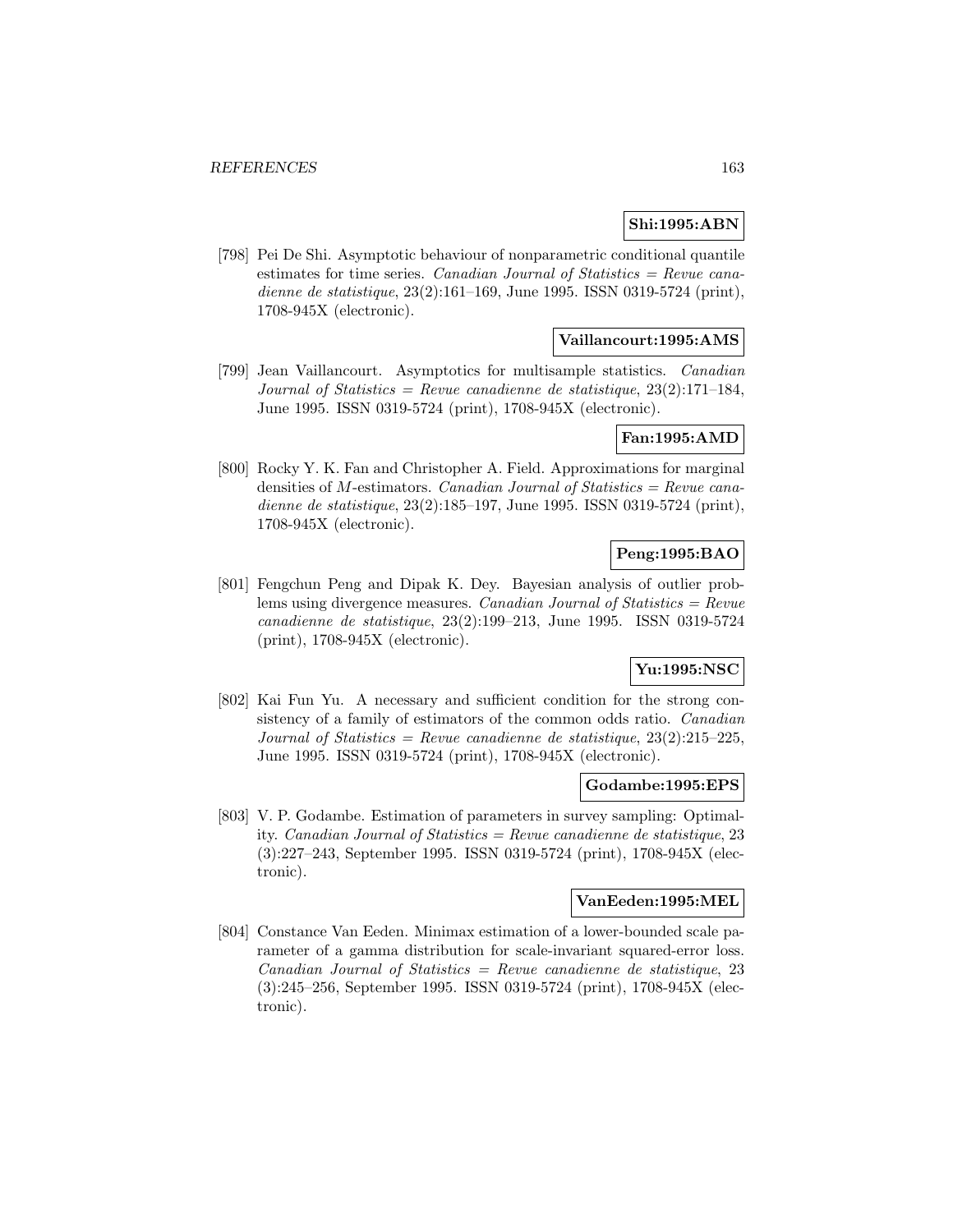#### **Kourouklis:1995:EEQ**

[805] S. Kourouklis. Estimation of an exponential quantile under Pitman's measure of closeness. *Canadian Journal of Statistics = Revue canadienne* de statistique, 23(3):257–268, September 1995. ISSN 0319-5724 (print), 1708-945X (electronic).

#### **Vidakovic:1995:LBB**

[806] Brani Vidakovic and Anirban Dasgupta. Lower bounds on Bayes risks for estimating a normal variance: With applications. Canadian Journal of Statistics = Revue canadienne de statistique,  $23(3):269-282$ , September 1995. ISSN 0319-5724 (print), 1708-945X (electronic).

#### **Jordan:1995:CRC**

[807] Scott M. Jordan and K. Krishnamoorthy. Confidence regions for the common mean vector of several multivariate normal populations. Canadian Journal of Statistics = Revue canadienne de statistique,  $23(3):283-297$ , September 1995. ISSN 0319-5724 (print), 1708-945X (electronic).

#### **Dabrowski:1995:SIP**

[808] André Robert Dabrowski and Abdelhak Zoglat. Strong invariance principles for triangular arrays of weakly dependent random variables. Canadian Journal of Statistics = Revue canadienne de statistique,  $23(3):299-$ 310, September 1995. ISSN 0319-5724 (print), 1708-945X (electronic).

#### **Camacho:1995:ERP**

[809] Fernando Camacho and Geoffrey Arron. Effects of the regulators paclobutrazol and flurprimidol on the growth of terminal sprouts formed on trimmed silver maple trees. Canadian Journal of Statistics  $=$  Revue canadienne de statistique, 23(3):312–322, September 1995. ISSN 0319- 5724 (print), 1708-945X (electronic).

# **Lee:1995:SBG**

[810] Hyun Suk Lee and Bob Philips. In search of the "best" growth inhibitor. Canadian Journal of Statistics = Revue canadienne de statistique, 23 (3):322–325, September 1995. ISSN 0319-5724 (print), 1708-945X (electronic).

## **Sloan:1995:DSM**

[811] Jef F. A. Sloan, Carl J. Schwarz, and Linda R. Neden. Dataset on silvermaple-tree growth regulators. Canadian Journal of Statistics  $=$  Revue canadienne de statistique, 23(3):325–329, September 1995. ISSN 0319- 5724 (print), 1708-945X (electronic).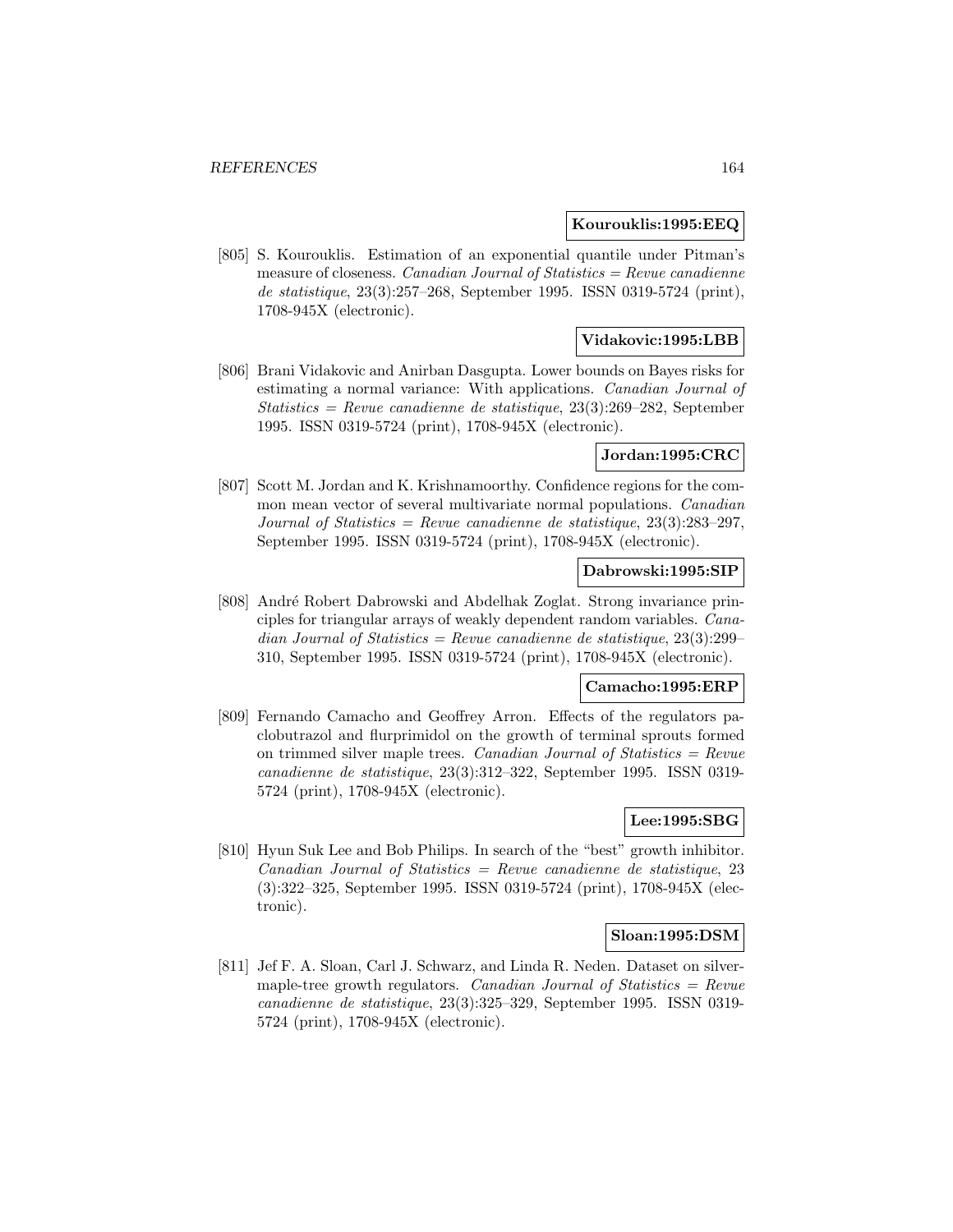#### **Schwarz:1995:CA**

[812] C. Schwarz and N. Reid. Comments on the analyses. Canadian Journal of Statistics = Revue canadienne de statistique,  $23(3):329-332$ , September 1995. ISSN 0319-5724 (print), 1708-945X (electronic).

# **Cook:1995:CIS**

[813] Richard J. Cook and Vern T. Farewell. Conditional inference for subjectspecific and marginal agreement: Two families of agreement measures. Canadian Journal of Statistics = Revue canadienne de statistique, 23 (4):333–344, December 1995. ISSN 0319-5724 (print), 1708-945X (electronic).

## **Alvo:1995:RCM**

[814] Mayer Alvo and Paul Cabilio. Rank correlation methods for missing data. Canadian Journal of Statistics = Revue canadienne de statistique, 23(4):345–358, December 1995. ISSN 0319-5724 (print), 1708-945X (electronic).

# **Gulati:1995:NFE**

[815] Sneh Gulati and W. J. Padgett. Nonparametric function estimation from inversely sampled record-breaking data. Canadian Journal of Statistics  $=$  Revue canadienne de statistique, 23(4):359–368, December 1995. ISSN 0319-5724 (print), 1708-945X (electronic).

#### **Markatou:1995:RSE**

[816] Marianthi Markatou and Joel L. Horowitz. Robust scale estimation in the error-components model using the empirical characteristic function.  $Canadian Journal of Statistics = Review canadienne de statistic, 23$ (4):369–381, December 1995. ISSN 0319-5724 (print), 1708-945X (electronic).

## **Boente:1995:ADD**

[817] Graciela Boente and Ricardo Fraiman. Asymptotic distribution of datadriven smoothers in density and regression estimation under dependence.  $Canadian Journal of Statistics = Review canadienne de statistique, 23$ (4):383–397, December 1995. ISSN 0319-5724 (print), 1708-945X (electronic).

# **Hsu:1995:GLA**

[818] John S. J. Hsu. Generalized Laplacian approximations in Bayesian inference. Canadian Journal of Statistics  $=$  Revue canadienne de statistique,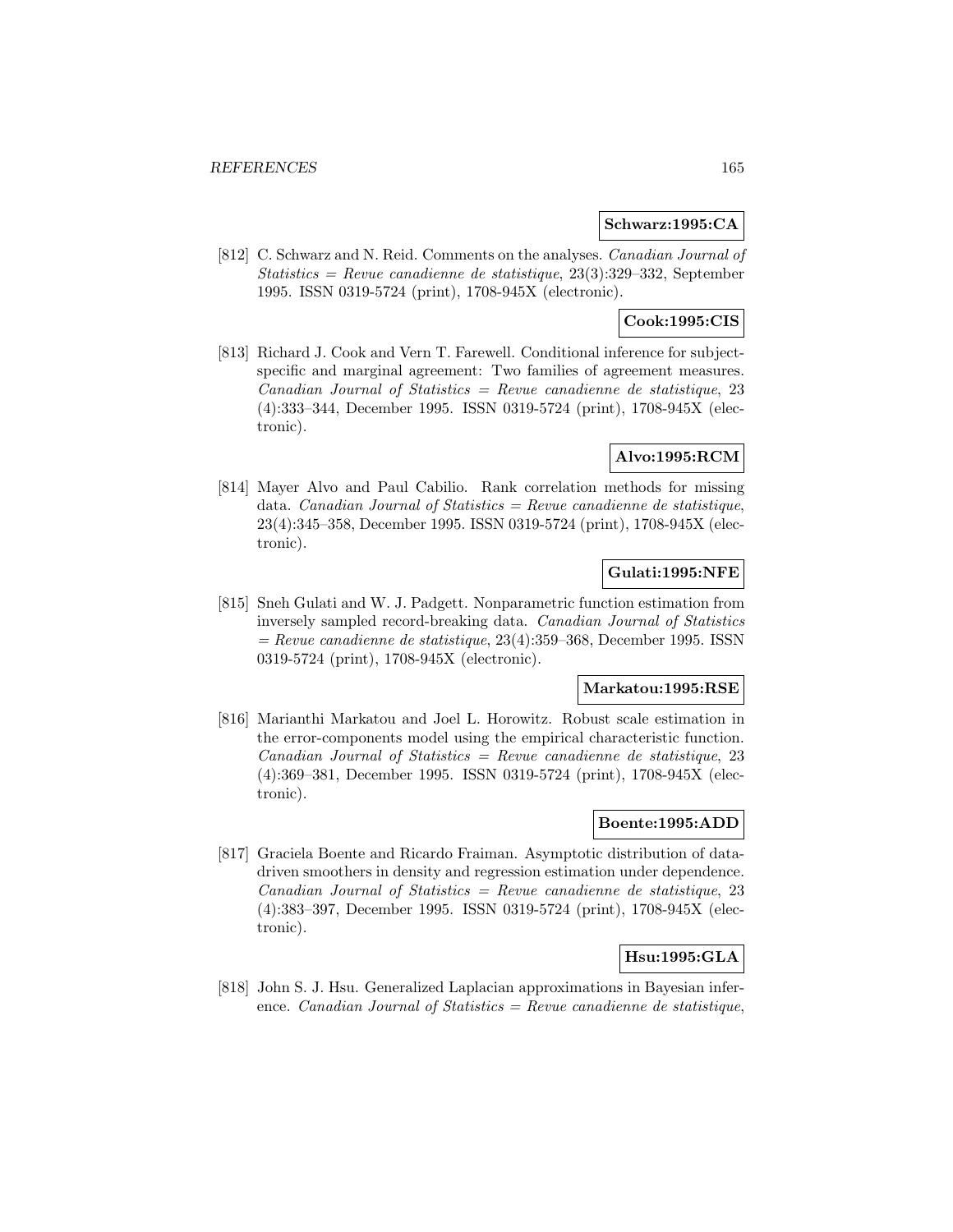23(4):399–410, December 1995. ISSN 0319-5724 (print), 1708-945X (electronic).

## **Gelfand:1995:NBI**

[819] Alan E. Gelfand and Saurabh Mukhopadhyay. On nonparametric Bayesian inference for the distribution of a random sample. Canadian Journal of Statistics = Revue canadienne de statistique,  $23(4):411-420$ , December 1995. ISSN 0319-5724 (print), 1708-945X (electronic).

# **Ducharme:1995:ULD**

[820] Gilles R. Ducharme. Uniqueness of the least-distances estimator in regression models with multivariate response. Canadian Journal of Statistics = Revue canadienne de statistique,  $23(4)$ : $421-424$ , December 1995. ISSN 0319-5724 (print), 1708-945X (electronic).

# **Routledge:1995:UVS**

[821] Rick Routledge and Min Tsao. Uniform validity of saddlepoint expansion on compact sets. Canadian Journal of Statistics  $=$  Revue canadienne de statistique, 23(4):425–431, December 1995. ISSN 0319-5724 (print), 1708-945X (electronic).

## **Bickis:1996:EPP**

[822] Mikelis Bickis, Susana Bleuer, and Daniel Krewski. On the estimation of the proportion of positives in a sequence of screening experiments.  $Canadian Journal of Statistics = Review can a dienne de statistic, 24$ (1):1–15, March 1996. ISSN 0319-5724 (print), 1708-945X (electronic).

## **Chipman:1996:BVS**

[823] Hugh Chipman. Bayesian variable selection with related predictors.  $Canadian Journal of Statistics = Review canadienne de statistic, 24$ (1):17–36, March 1996. ISSN 0319-5724 (print), 1708-945X (electronic).

#### **Joseph:1996:EMC**

[824] Lawrence Joseph, Alain C. Vandal, and David B. Wolfson. Estimation in the multipath change point problem for correlated data. Canadian Journal of Statistics = Revue canadienne de statistique,  $24(1):37-53$ , March 1996. ISSN 0319-5724 (print), 1708-945X (electronic).

## **Dabrowski:1996:ECO**

[825] André Robert Dabrowski and Herold Dehling. Estimating conditional occupation-time distributions for dependent sequences. Canadian Journal of Statistics = Revue canadienne de statistique,  $24(1)$ :55–65, March 1996. ISSN 0319-5724 (print), 1708-945X (electronic).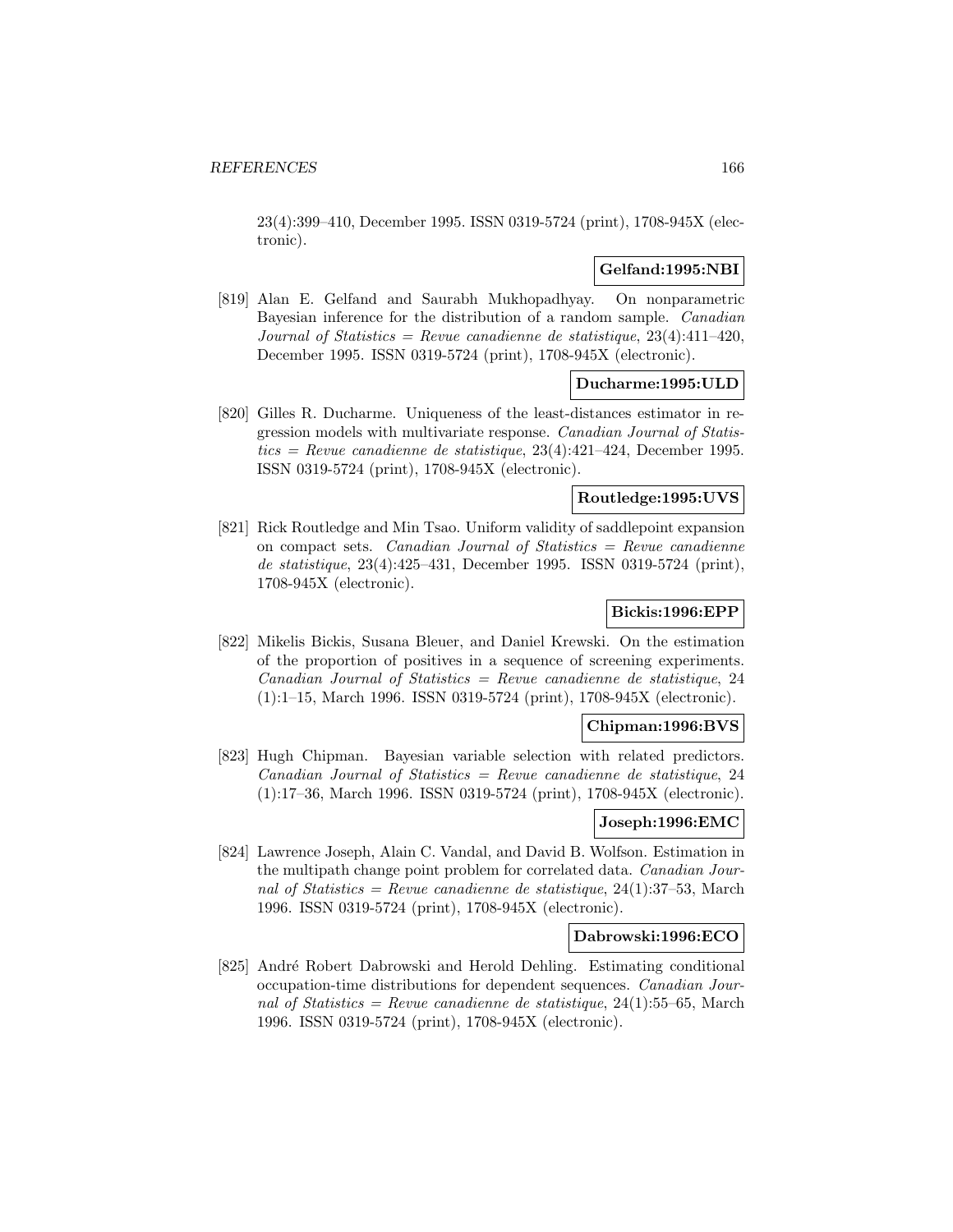#### **Wiens:1996:RSD**

[826] Douglas P. Wiens. Robust sequential designs for approximately linear models. Canadian Journal of Statistics = Revue canadienne de statistique, 24(1):67–79, March 1996. ISSN 0319-5724 (print), 1708-945X (electronic).

## **Henze:1996:EDF**

[827] Norbert Henze. Empirical-distribution-function goodness-of-fit tests for discrete models. *Canadian Journal of Statistics = Revue canadienne de* statistique, 24(1):81–93, March 1996. ISSN 0319-5724 (print), 1708-945X (electronic).

#### **Haunsperger:1996:PNT**

[828] Deanna B. Haunsperger. Paradoxes in nonparametric tests. Canadian Journal of Statistics = Revue canadienne de statistique,  $24(1):95-104$ , March 1996. ISSN 0319-5724 (print), 1708-945X (electronic).

## **Shao:1996:ITL**

[829] Peter Yi-Shi Shao and William E. Strawderman. Improving on truncated linear estimates of exponential and gamma scale parameters. Canadian Journal of Statistics = Revue canadienne de statistique,  $24(1):105-114$ , March 1996. ISSN 0319-5724 (print), 1708-945X (electronic).

## **Bayomog:1996:TDC**

[830] Samuel Bayomog, Xavier Guyon, Cécile Hardouin, and Jianfeng Yao. Test de différence de contrastes et somme pondérée de khi-deux. (French) [Test of the contrast difference and weighted chi-square sum]. Canadian Journal of Statistics = Revue canadienne de statistique,  $24(1):115-130$ , March 1996. ISSN 0319-5724 (print), 1708-945X (electronic).

#### **Benjamini:1996:CMS**

[831] Yoav Benjamini and Abba M. Krieger. Concepts and measures for skewness with data-analytic implications. Canadian Journal of Statistics = Revue canadienne de statistique, 24(1):131–140, March 1996. ISSN 0319- 5724 (print), 1708-945X (electronic).

#### **Reid:1996:LHO**

[832] N. Reid. Likelihood and higher-order approximations to tail areas: a review and annotated bibliography. Canadian Journal of Statistics = Revue canadienne de statistique, 24(2):141–166, June 1996. ISSN 0319- 5724 (print), 1708-945X (electronic).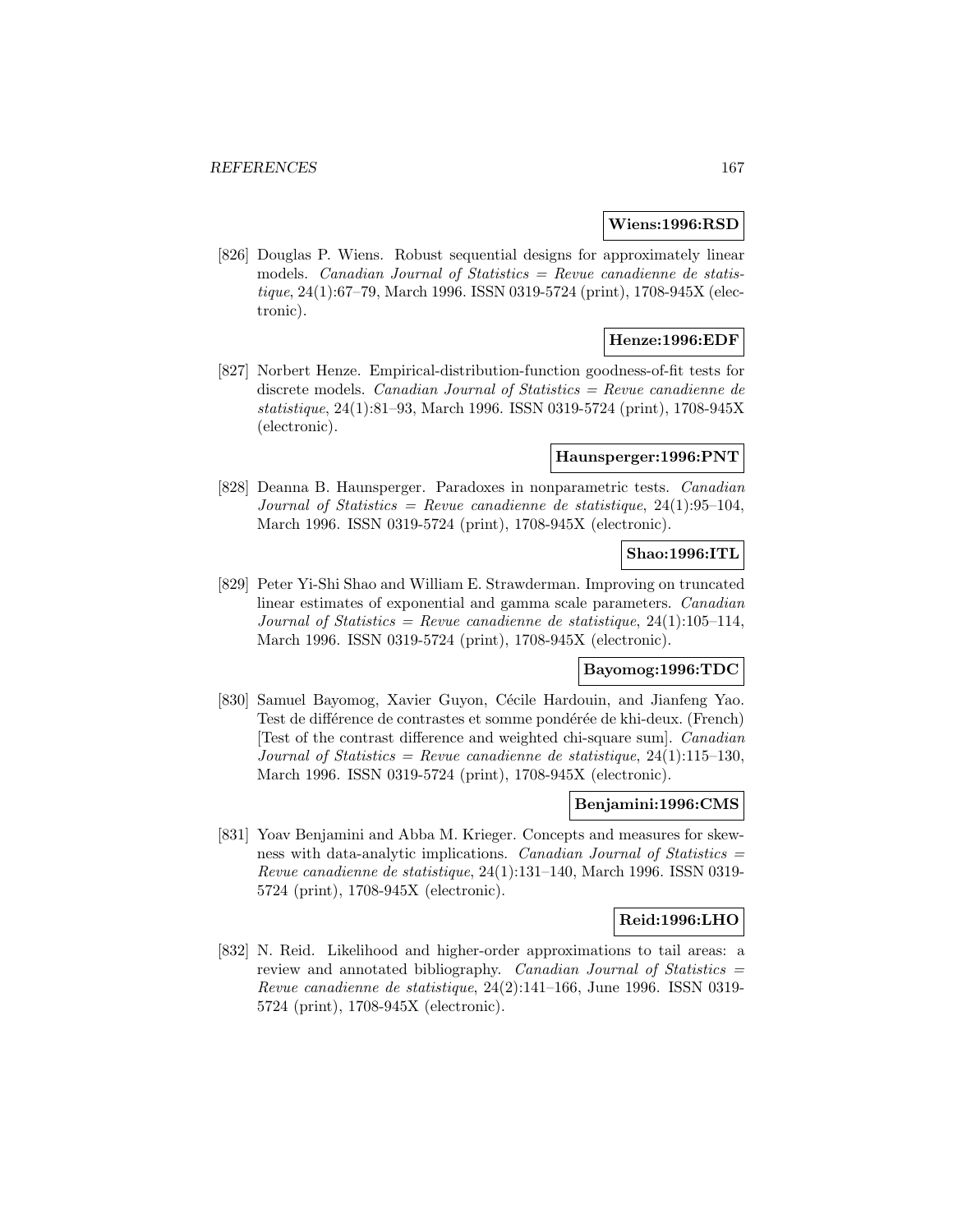## **Chen:1996:PMD**

[833] Jiahua Chen and J. D. Kalbfleisch. Penalized minimum-distance estimates in finite mixture models. Canadian Journal of Statistics  $=$  Revue canadienne de statistique, 24(2):167–175, June 1996. ISSN 0319-5724 (print), 1708-945X (electronic).

## **Sutradhar:1996:ERP**

[834] B. C. Sutradhar and J. N. K. Rao. Estimation of regression parameters in generalized linear models for cluster correlated data with measurement error. Canadian Journal of Statistics = Revue canadienne de statistique, 24(2):177–192, June 1996. ISSN 0319-5724 (print), 1708-945X (electronic).

## **Li:1996:ERW**

[835] Bing Li and Ruben H. Zamar. M-estimates of regression when the scale is unknown and the error distribution is possibly asymmetric: a minimax result. Canadian Journal of Statistics  $=$  Revue canadienne de statistique, 24(2):193–206, June 1996. ISSN 0319-5724 (print), 1708-945X (electronic).

#### **Arellano-Valle:1996:UEM**

[836] R. B. Arellano-Valle, H. Bolfarine, and F. Vilca-Labra. Ultrastructural elliptical models. *Canadian Journal of Statistics = Revue canadienne de* statistique, 24(2):207–216, June 1996. ISSN 0319-5724 (print), 1708-945X (electronic).

## **Dykstra:1996:NPP**

[837] R. L. Dykstra, Hammou El Barmi, James M. Guffey, and F. T. Wright. Nonhomogeneous Poisson processes as overhaul models. Canadian Journal of Statistics = Revue canadienne de statistique,  $24(2):217-228$ , June 1996. ISSN 0319-5724 (print), 1708-945X (electronic).

## **Gombay:1996:WSL**

[838] Edit Gombay. The weighted sequential likelihood ratio. Canadian Journal of Statistics = Revue canadienne de statistique,  $24(2):229-239$ , June 1996. ISSN 0319-5724 (print), 1708-945X (electronic).

#### **Sun:1996:SNL**

[839] Feng-Bin Sun, Jean-Yves Laramée, and John S. Ramberg. On Spiring's normal loss function. *Canadian Journal of Statistics = Revue canadienne* de statistique, 24(2):241–249, June 1996. ISSN 0319-5724 (print), 1708- 945X (electronic).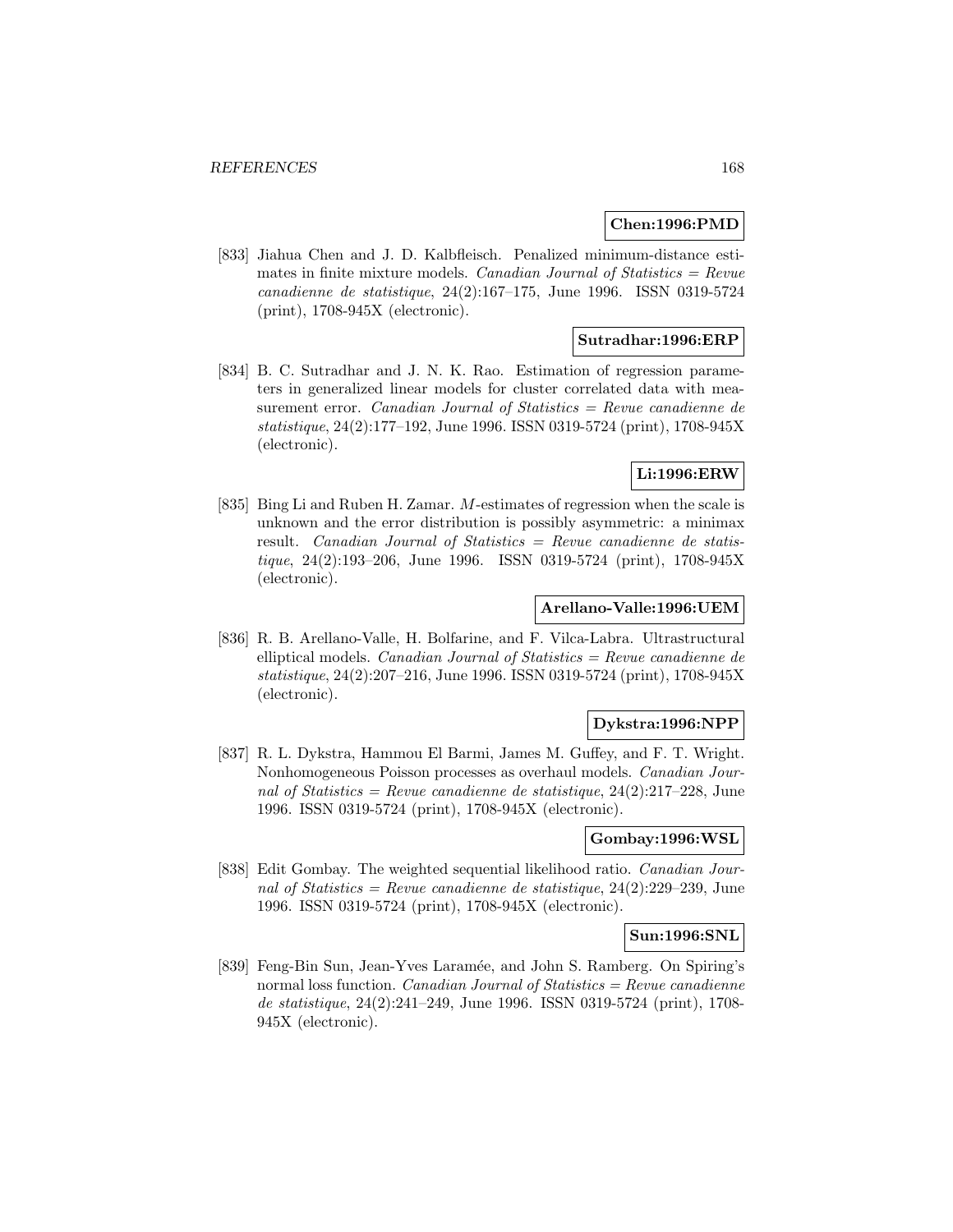## **Bain:1996:CMI**

[840] Lee J. Bain and Gaoxiong Gan. Conditional maxima and inferences for the truncated exponential distribution. Canadian Journal of Statistics  $=$ Revue canadienne de statistique, 24(2):251–256, June 1996. ISSN 0319- 5724 (print), 1708-945X (electronic).

# **Wang:1996:CTS**

[841] Y. Wang, A. K. Gupta, and T. T. Nguyen. Characterization theorems for some discrete distributions based on conditional structure. Canadian Journal of Statistics = Revue canadienne de statistique,  $24(2):257-262$ , June 1996. ISSN 0319-5724 (print), 1708-945X (electronic).

#### **Viraswami:1996:HOA**

[842] K. Viraswami and N. Reid. Higher-order asymptotics under model misspecification. Canadian Journal of Statistics = Revue canadienne de statistique, 24(2):263–278, June 1996. ISSN 0319-5724 (print), 1708-945X (electronic).

# **Li:1996:MSN**

[843] Deli Li. On moments of the supremum of normed weighted averages.  $Canadian Journal of Statistics = Revenue canadienne de statistic, 24$ (3):279–292, September 1996. ISSN 0319-5724 (print), 1708-945X (electronic).

#### **Dabrowski:1996:ABP**

[844] André Robert Dabrowski and David McDonald. An application of the Bernoulli part to local limit theorems for moving averages on stationary sequences. Canadian Journal of Statistics =  $Re$ vue canadienne de statistique, 24(3):293–305, September 1996. ISSN 0319-5724 (print), 1708- 945X (electronic).

## **Gustafson:1996:EMD**

[845] Paul Gustafson. The effect of mixing-distribution misspecification in conjugate mixture models. Canadian Journal of Statistics = Revue canadienne de statistique, 24(3):307–318, September 1996. ISSN 0319-5724 (print), 1708-945X (electronic).

## **Lee:1996:AOP**

[846] Hyun Suk Lee. Analysis of overdispersed paired count data. Canadian Journal of Statistics = Revue canadienne de statistique,  $24(3):319-326$ , September 1996. ISSN 0319-5724 (print), 1708-945X (electronic).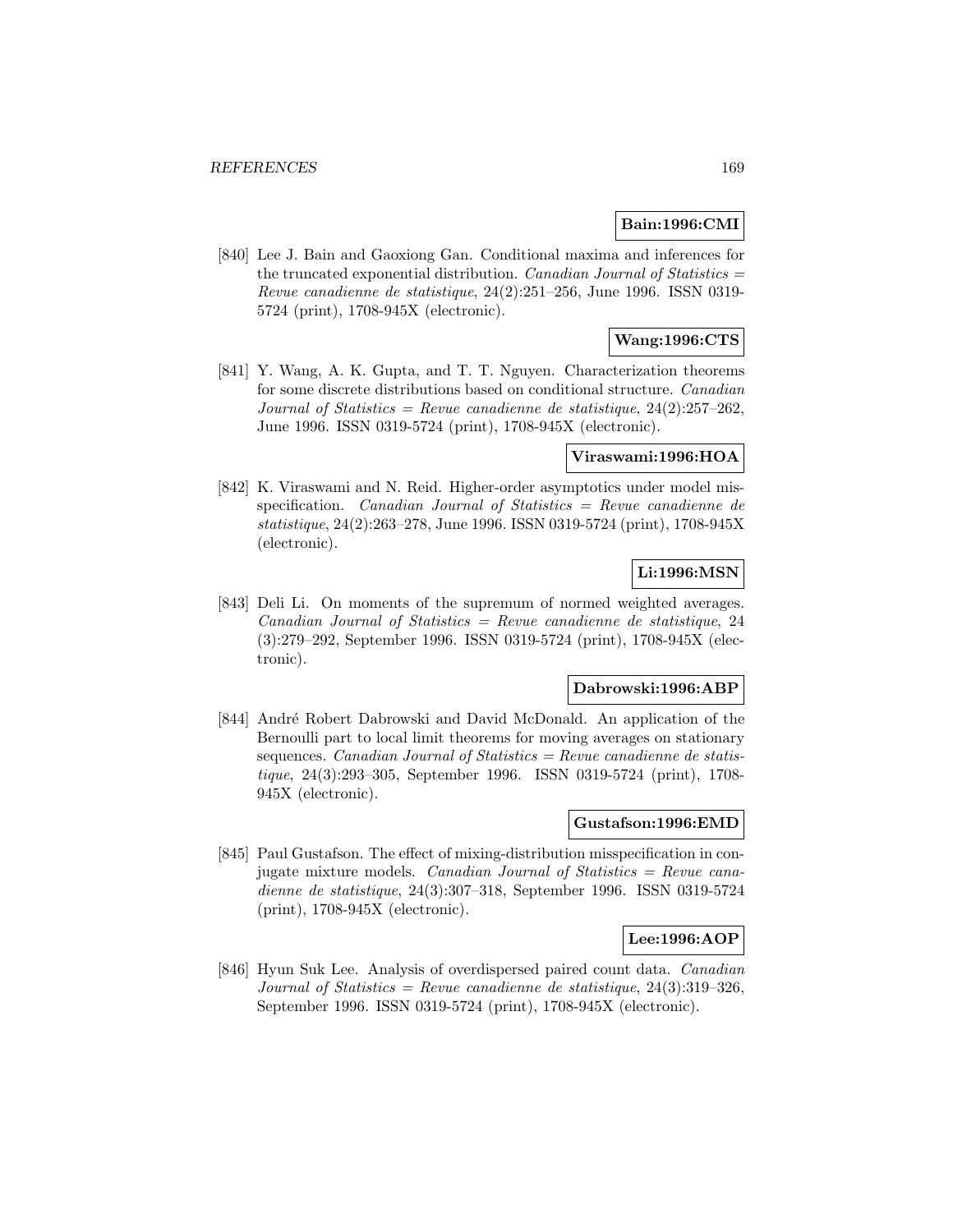#### **Albert:1996:BSL**

[847] James H. Albert. Bayesian selection of log-linear models. Canadian Journal of Statistics = Revue canadienne de statistique,  $24(3):327-347$ , September 1996. ISSN 0319-5724 (print), 1708-945X (electronic).

## **Cabilio:1996:STS**

[848] Paul Cabilio and Joe Masaro. A simple test of symmetry about an unknown median. Canadian Journal of Statistics  $=$  Revue canadienne de statistique, 24(3):349–361, September 1996. ISSN 0319-5724 (print), 1708-945X (electronic).

# **Chen:1996:ETG**

[849] Gemai Chen. EDF tests of goodness of fit for transform-both-sides models. Canadian Journal of Statistics = Revue canadienne de statistique,  $24$ (3):363–372, September 1996. ISSN 0319-5724 (print), 1708-945X (electronic).

## **Shah:1996:APG**

[850] D. N. Shah and P. A. Patel. Asymptotic properties of a generalized regression-type predictor of a finite population variance in probability sampling. *Canadian Journal of Statistics = Revue canadienne de statis*tique, 24(3):373–384, September 1996. ISSN 0319-5724 (print), 1708- 945X (electronic).

#### **Jorgensen:1996:SSM**

[851] Bent Jørgensen, Søren Lundbye-Christensen, Peter Xue-Kun Song, and Li Sun. State-space models for multivariate longitudinal data of mixed types. Canadian Journal of Statistics = Revue canadienne de statistique, 24(3):385–402, September 1996. ISSN 0319-5724 (print), 1708- 945X (electronic).

## **Csorgo:1996:WAQ**

[852] Miklós Csörgő and Hao Yu. Weak approximations for quantile processes of stationary sequences. Canadian Journal of Statistics  $=$  Revue canadienne de statistique, 24(4):403–430, December 1996. ISSN 0319-5724 (print), 1708-945X (electronic).

# **Fung:1996:CTT**

[853] Karen Y. Fung, D. Krewski, and R. T. Smythe. A comparison of tests for trend with historical controls in carcinogen bioassay. Canadian Journal of Statistics = Revue canadienne de statistique, 24(4):431–454, December 1996. ISSN 0319-5724 (print), 1708-945X (electronic).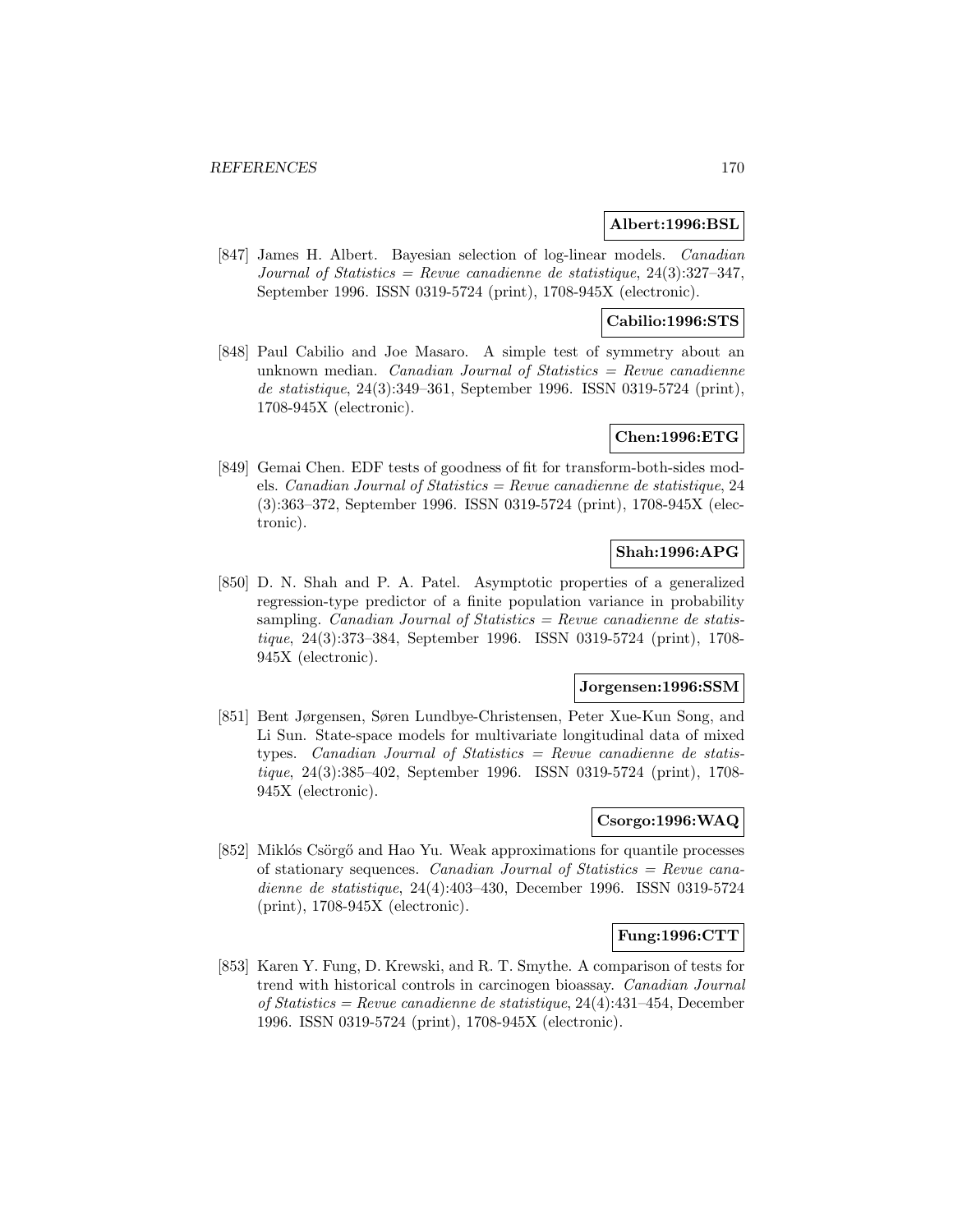#### **Manchester:1996:WCO**

[854] Lise Manchester and Wade Blanchard. When is a curve an outlier? An account of a tricky problem. Canadian Journal of Statistics = Revue canadienne de statistique, 24(4):455–466, December 1996. ISSN 0319- 5724 (print), 1708-945X (electronic).

## **Besse:1996:ASP**

[855] Philippe C. Besse and Hervé Cardot. Approximation spline de la pr´evision d'un processus fonctionnel autor´egressif d'ordre 1. (French) [Spline approximation of the prediction of a process of autoregressive functional order 1. Canadian Journal of Statistics  $=$  Revue canadienne de statistique, 24(4):467–487, December 1996. ISSN 0319-5724 (print), 1708-945X (electronic).

## **Wong:1996:DCC**

[856] H. Wong and W. K. Li. Distribution of the cross-correlations of squared residuals in ARIMA models. Canadian Journal of Statistics  $=$  Revue canadienne de statistique, 24(4):489–502, December 1996. ISSN 0319- 5724 (print), 1708-945X (electronic).

## **Rukhin:1996:LSC**

[857] A. L. Rukhin. Linear statistics in change-point estimation and their asymptotic behaviour. Canadian Journal of Statistics = Revue canadienne de statistique, 24(4):503–515, December 1996. ISSN 0319-5724 (print), 1708-945X (electronic).

## **Maki:1996:RPG**

[858] Ellen Maki and Philip McDunnough. The role of probability generating functions for estimation in incompletely observed random walks. Canadian Journal of Statistics = Revue canadienne de statistique,  $24(4):517-$ 534, December 1996. ISSN 0319-5724 (print), 1708-945X (electronic).

#### **Gustafson:1996:MIF**

[859] Paul Gustafson. Model influence functions based on mixtures. Canadian Journal of Statistics = Revue canadienne de statistique,  $24(4):535-548$ , December 1996. ISSN 0319-5724 (print), 1708-945X (electronic).

#### **Mojirsheibani:1996:SRB**

[860] Majid Mojirsheibani and Robert Tibshirani. Some results on bootstrap prediction intervals. Canadian Journal of Statistics  $=$  Revue canadienne de statistique, 24(4):549–568, December 1996. ISSN 0319-5724 (print), 1708-945X (electronic).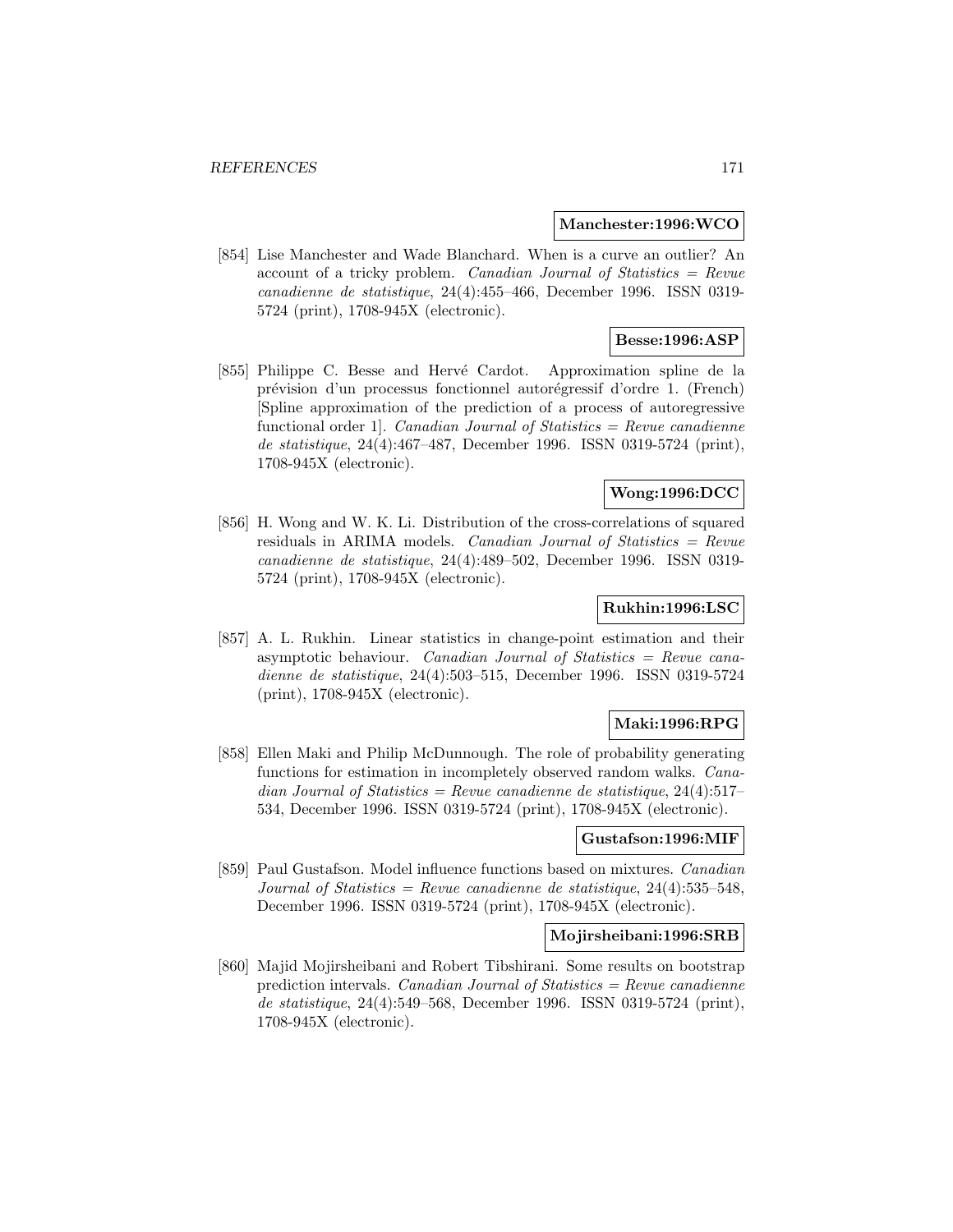#### **Goutis:1996:PMH**

[861] Constantinos Goutis and Rex F. Galbraith. A parametric model for heterogeneity in paired Poisson counts. Canadian Journal of Statistics  $=$  Revue canadienne de statistique, 24(4):569–581, December 1996. ISSN 0319-5724 (print), 1708-945X (electronic).

## **Hengartner:1996:NRE**

[862] Nicolas W. Hengartner and Oliver B. Linton. Nonparametric regression estimation at design poles and zeros. Canadian Journal of Statistics  $=$ Revue canadienne de statistique, 24(4):583–591, December 1996. ISSN 0319-5724 (print), 1708-945X (electronic).

## **Rao:1997:DSS**

[863] J. N. K. Rao. Developments in sample survey theory: an appraisal.  $Canadian Journal of Statistics = Revenue canadienne de statistic, 25$ (1):1–21, March 1997. ISSN 0319-5724 (print), 1708-945X (electronic).

#### **Smith:1997:SSS**

[864] T. M. Fred Smith. Social surveys and social science. Canadian Journal of Statistics = Revue canadienne de statistique,  $25(1):23-38$ , March 1997. ISSN 0319-5724 (print), 1708-945X (electronic). See discussion [865].

#### **Anonymous:1997:D**

[865] Anonymous. Discussion. Canadian Journal of Statistics = Revue canadienne de statistique, 25(1):38–44, March 1997. ISSN 0319-5724 (print), 1708-945X (electronic). See [864].

#### **Anonymous:1997:RD**

[866] Anonymous. Reply to the discussion. Canadian Journal of Statistics = Revue canadienne de statistique, 25(1):44, March 1997. ISSN 0319-5724 (print), 1708-945X (electronic).

# **Hu:1997:APM**

[867] F. Hu. The asymptotic properties of the maximum-relevance weighted likelihood estimators. *Canadian Journal of Statistics = Revue canadi*enne de statistique, 25(1):45–59, March 1997. ISSN 0319-5724 (print), 1708-945X (electronic).

## **Sitter:1997:IMV**

[868] R. R. Sitter and J. N. K. Rao. Imputation for missing values and corresponding variance estimation. Canadian Journal of Statistics  $=$  Revue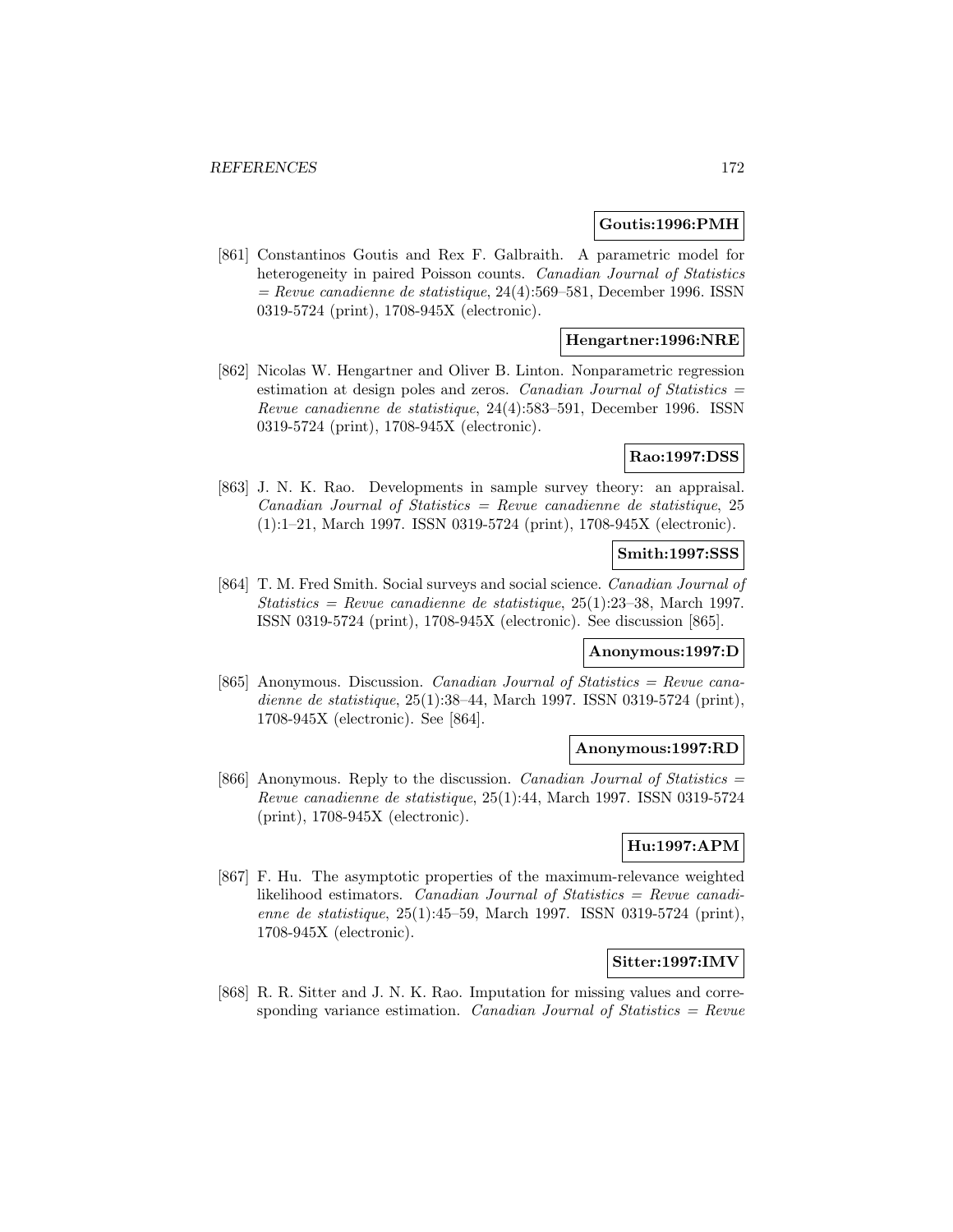canadienne de statistique, 25(1):61–73, March 1997. ISSN 0319-5724 (print), 1708-945X (electronic).

## **Farrell:1997:BAE**

[869] Patrick J. Farrell, Brenda Macgibbon, and Thomas J. Tomberlin. Bootstrap adjustments for empirical Bayes interval estimates of small-area proportions. Canadian Journal of Statistics = Revue canadienne de statistique, 25(1):75–89, March 1997. ISSN 0319-5724 (print), 1708-945X (electronic).

## **Fraser:1997:SAI**

[870] D. A. S. Fraser, N. Reid, and A. Wong. Simple and accurate inference for the mean of the gamma model. Canadian Journal of Statistics  $=$ Revue canadienne de statistique, 25(1):91–99, March 1997. ISSN 0319- 5724 (print), 1708-945X (electronic).

## **Sun:1997:RER**

[871] Jianguo Sun and David E. Matthews. A random-effect regression model for medical follow-up studies. Canadian Journal of Statistics  $=$  Revue canadienne de statistique, 25(1):101–111, March 1997. ISSN 0319-5724 (print), 1708-945X (electronic).

## **Caperaa:1997:TRT**

[872] Philippe Capéraà and Ana Isabel Garralda Guillem. Taux de résistance des tests de rang d'indépendance. (French) [Resistance rates of independence rank tests. Canadian Journal of Statistics  $=$  Revue canadienne de statistique, 25(1):113–124, March 1997. ISSN 0319-5724 (print), 1708- 945X (electronic).

# **Hu:1997:PEC**

[873] X. Joan Hu and Jerald F. Lawless. Pseudolikelihood estimation in a class of problems with response-related missing covariates. Canadian Journal of Statistics = Revue canadienne de statistique,  $25(2):125-142$ , June 1997. ISSN 0319-5724 (print), 1708-945X (electronic).

# **Guttman:1997:BAR**

[874] Irwin Guttman and George D. Papandonatos. A Bayesian approach to a reliability problem: Theory, analysis and interesting numerics. Canadian Journal of Statistics = Revue canadienne de statistique,  $25(2):143-158$ , June 1997. ISSN 0319-5724 (print), 1708-945X (electronic).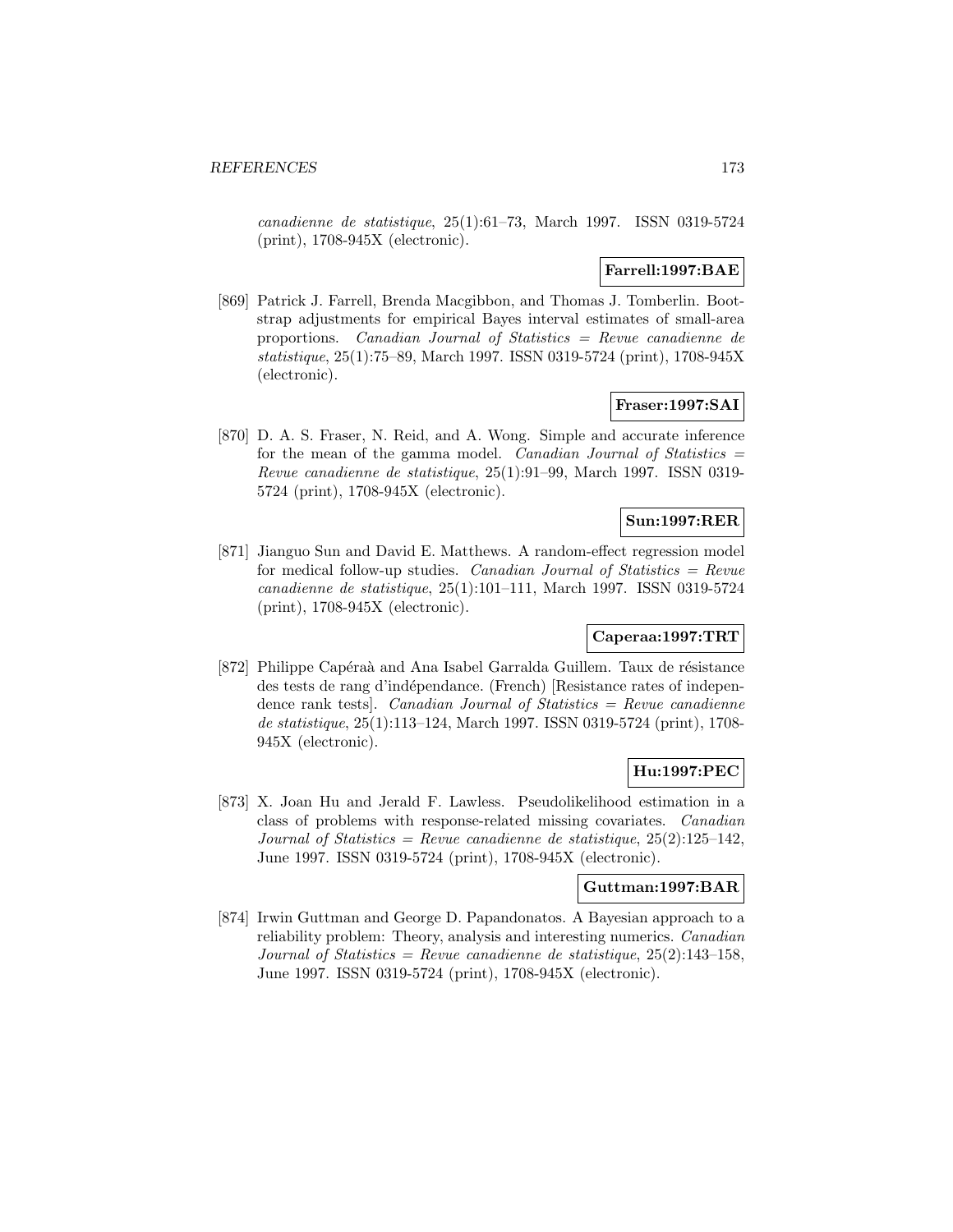## **Hines:1997:FGL**

[875] R. J. O'Hara Hines. Fitting generalized linear models to retrospectively sampled clusters with categorical responses. Canadian Journal of Statis $tics = Revue$  canadienne de statistique, 25(2):159–174, June 1997. ISSN0319-5724 (print), 1708-945X (electronic).

# **Sitter:1997:ODL**

[876] R. R. Sitter and I. Fainaru. Optimal designs for the logit and probit models for binary data. Canadian Journal of Statistics  $=$  Revue canadienne de statistique, 25(2):175–190, June 1997. ISSN 0319-5724 (print), 1708-945X (electronic).

## **Tang:1997:MCS**

[877] Boxin Tang and C. F. J. Wu. A method for constructing supersaturated designs and its  $\mathcal{E}s^2$  optimality. Canadian Journal of Statistics = Revue canadienne de statistique, 25(2):191–201, June 1997. ISSN 0319-5724 (print), 1708-945X (electronic).

## **Yamada:1997:SDI**

[878] Shu Yamada and Dennis K. J. Lin. Supersaturated design including an orthogonal base. Canadian Journal of Statistics = Revue canadienne de statistique, 25(2):203–213, June 1997. ISSN 0319-5724 (print), 1708-945X (electronic).

#### **Benn:1997:IMP**

[879] A. G. Benn and R. J. Kulperger. Integrated marked Poisson processes with application to image correlation spectroscopy. *Canadian Journal of* Statistics = Revue canadienne de statistique,  $25(2):215-231$ , June 1997. ISSN 0319-5724 (print), 1708-945X (electronic).

## **ElHimdi:1997:TNT**

[880] Khalid El Himdi and Roch Roy. Tests for noncorrelation of two multivariate ARMA time series. Canadian Journal of Statistics = Revue canadienne de statistique, 25(2):233–256, June 1997. ISSN 0319-5724 (print), 1708-945X (electronic).

#### **Spinelli:1997:CMT**

[881] John J. Spinelli and Michael A. Stephens. Cramér-von Mises tests of fit for the Poisson distribution. *Canadian Journal of Statistics = Revue* canadienne de statistique, 25(2):257–268, June 1997. ISSN 0319-5724 (print), 1708-945X (electronic).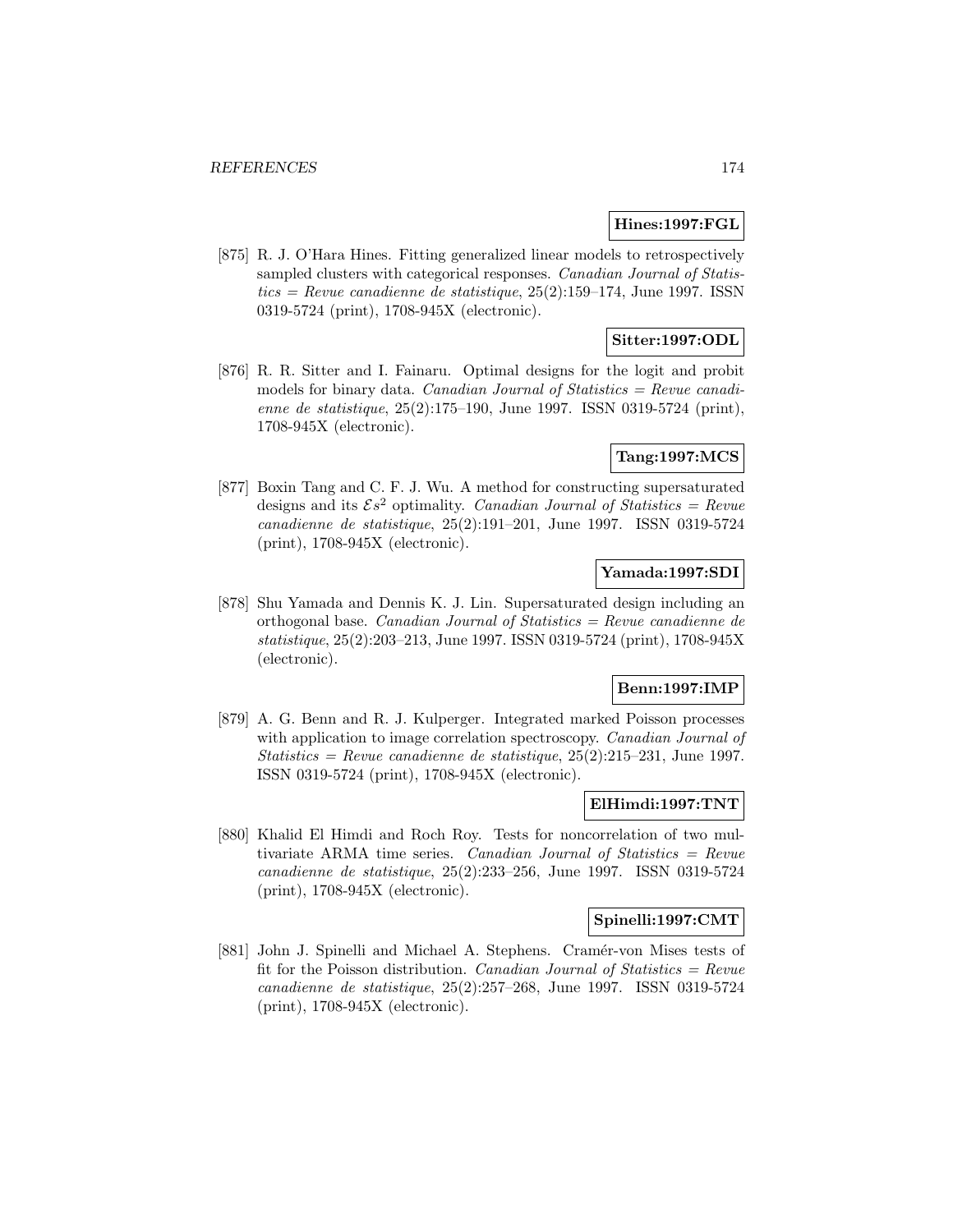#### **OGorman:1997:ATO**

[882] Thomas W. O'Gorman. An adaptive test for the one-way layout. Canadian Journal of Statistics = Revue canadienne de statistique,  $25(2):269-$ 279, June 1997. ISSN 0319-5724 (print), 1708-945X (electronic).

# **Gray:1997:PER**

[883] M. Gray. Pay equity: the role and limitations of statistical analysis.  $Canadian Journal of Statistics = Revenue canadienne de statistic, 25$ (3):281–292, September 1997. ISSN 0319-5724 (print), 1708-945X (electronic).

# **Monette:1997:TRS**

[884] Georges Monette. Is there a role for statisticians in pay equity? Canadian Journal of Statistics = Revue canadienne de statistique,  $25(3):293-310$ , September 1997. ISSN 0319-5724 (print), 1708-945X (electronic).

## **Bellhouse:1997:D**

[885] D. R. Bellhouse. Discussion. Canadian Journal of Statistics = Revue canadienne de statistique, 25(3):311–314, September 1997. ISSN 0319- 5724 (print), 1708-945X (electronic).

# **Spiring:1997:D**

[886] Fred A. Spiring. Discussion. Canadian Journal of Statistics = Revue canadienne de statistique, 25(3):315–319, September 1997. ISSN 0319- 5724 (print), 1708-945X (electronic).

## **Gray:1997:R**

[887] M. Gray. Rejoinder. Canadian Journal of Statistics = Revue canadienne de statistique, 25(3):321–322, September 1997. ISSN 0319-5724 (print), 1708-945X (electronic).

# **Monette:1997:R**

[888] G. Monette. Rejoinder. Canadian Journal of Statistics = Revue canadienne de statistique, 25(3):323, September 1997. ISSN 0319-5724 (print), 1708-945X (electronic).

# **Qin:1997:SAR**

[889] Jing Qin and Jianguo Sun. Statistical analysis of right-censored failuretime data with partially specified hazard rates. Canadian Journal of Statistics = Revue canadienne de statistique,  $25(3):325-336$ , September 1997. ISSN 0319-5724 (print), 1708-945X (electronic).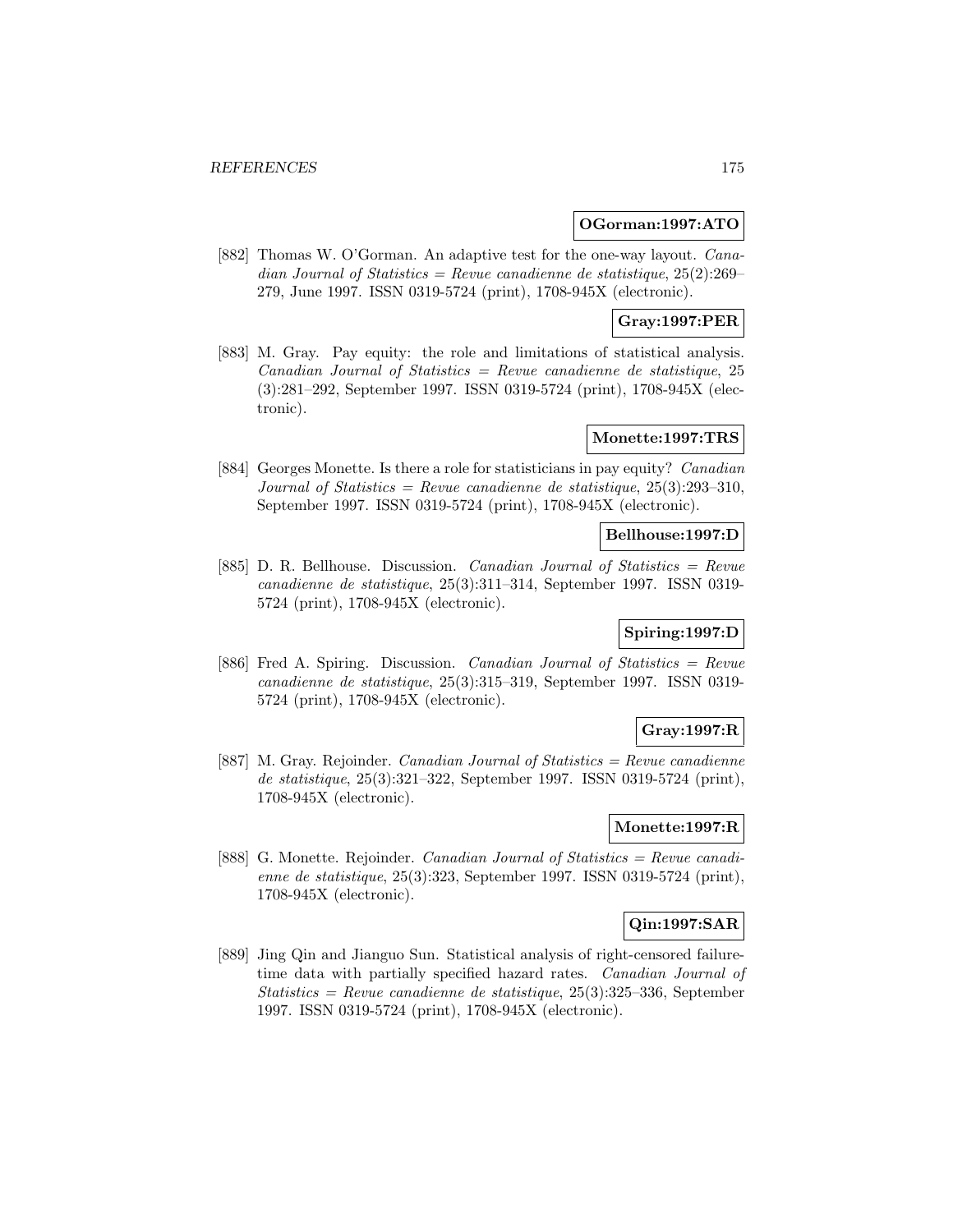#### **Papandonatos:1997:LAC**

[890] George D. Papandonatos and Seymour Geisser. Laplace approximations for censored linear regression models. Canadian Journal of Statistics = Revue canadienne de statistique, 25(3):337–358, September 1997. ISSN 0319-5724 (print), 1708-945X (electronic).

## **Akritas:1997:PTG**

[891] M. G. Akritas and A. F. Torbeyns. Pearson-type goodness-of-fit tests for regression. Canadian Journal of Statistics  $=$  Revue canadienne de statistique, 25(3):359–374, September 1997. ISSN 0319-5724 (print), 1708- 945X (electronic).

#### **Fougeres:1997:EDU**

[892] Anne-Laure Fougères. Estimation de densités unimodales. (French) [Estimation of unimodal densities]. Canadian Journal of Statistics  $=$  Revue canadienne de statistique, 25(3):375–387, September 1997. ISSN 0319- 5724 (print), 1708-945X (electronic).

# **Chen:1997:TNC**

[893] Jiahua Chen and Ping Cheng. On testing the number of components in finite mixture models with known relevant component distributions.  $Canadian Journal of Statistics = Review canadienne de statistic, 25$ (3):389–400, September 1997. ISSN 0319-5724 (print), 1708-945X (electronic).

## **Hooper:1997:CIF**

[894] Peter M. Hooper and Zhenlin Yang. Confidence intervals following Box–  $\cos$  transformation. *Canadian Journal of Statistics = Revue canadienne* de statistique, 25(3):401–416, September 1997. ISSN 0319-5724 (print), 1708-945X (electronic).

## **Gombay:1997:LRU**

[895] Edit Gombay. The likelihood ratio under noncontiguous alternatives.  $Canadian Journal of Statistics = Review can a dienne de statistique, 25$ (3):417–423, September 1997. ISSN 0319-5724 (print), 1708-945X (electronic).

#### **Anonymous:1997:AA**

[896] Anonymous. Authors' addendum. Canadian Journal of Statistics = Revue canadienne de statistique, 25(3):425, September 1997. ISSN 0319- 5724 (print), 1708-945X (electronic).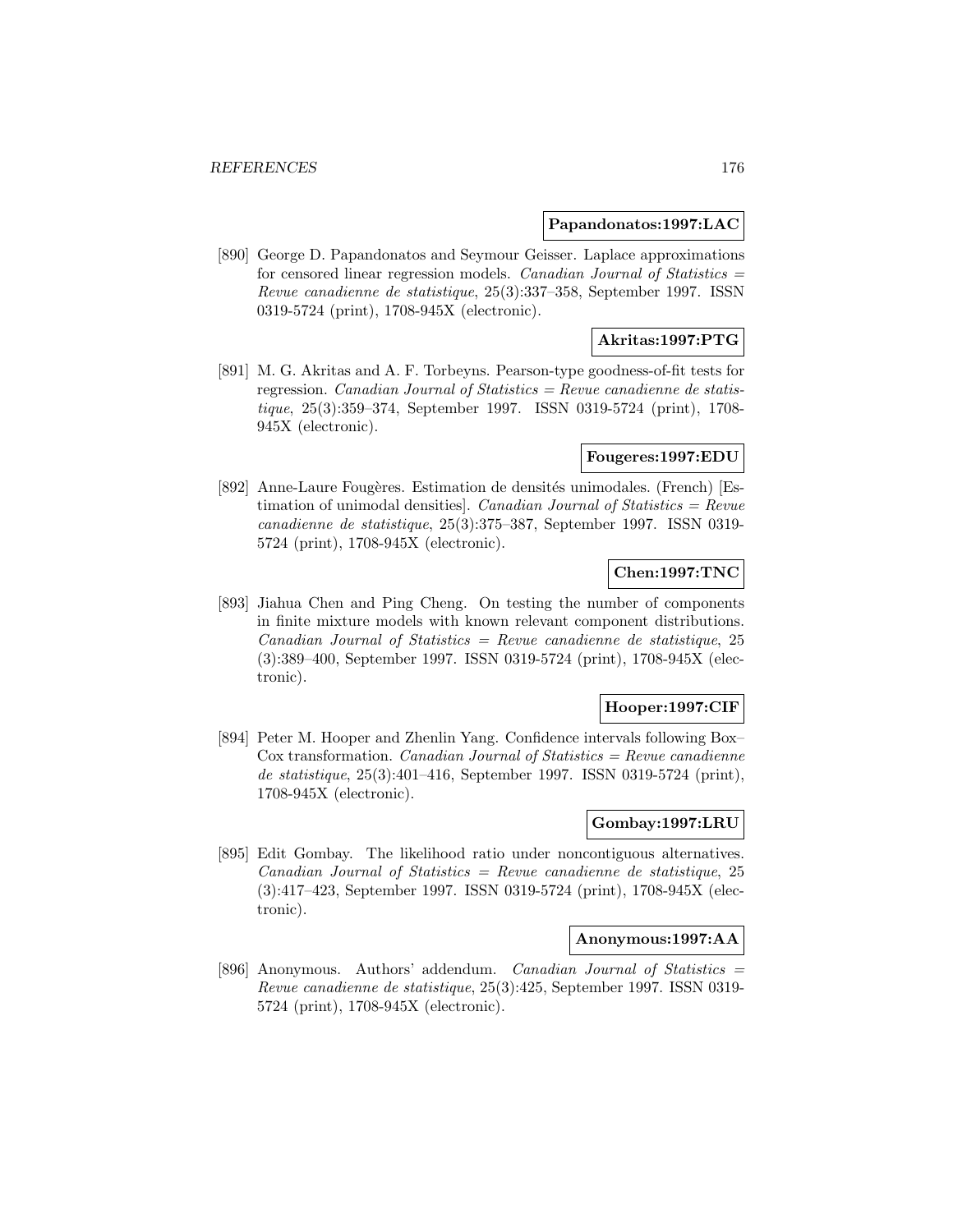#### **Jorgensen:1997:ASS**

[897] Bent Jørgensen, Søren Lundbye-Christensen, Peter Xue-Kun Song, and Li Sun. Addendum: "State space models for multivariate longitudinal data of mixed types" [Canad. J. Statist. **24** (1996), no. 3, 385–402;  $MR1421864$  (97f:62144)]. *Canadian Journal of Statistics = Revue cana*dienne de statistique, 25(3):425, 1997. ISSN 0319-5724 (print), 1708-945X (electronic).

## **Genest:1997:SSM**

[898] Christian Genest. Statistics on statistics: Measuring research productivity by journal publications between 1985 and 1995. Canadian Journal of Statistics = Revue canadienne de statistique,  $25(4)$ :427-443, December 1997. ISSN 0319-5724 (print), 1708-945X (electronic).

## **Sinha:1997:TDB**

[899] Debajyoti Sinha. Time-discrete beta-process model for interval-censored survival data. Canadian Journal of Statistics = Revue canadienne de statistique, 25(4):445–456, December 1997. ISSN 0319-5724 (print), 1708- 945X (electronic).

# **Kuo:1997:BSI**

[900] Lynn Kuo and Bani Mallick. Bayesian semiparametric inference for the accelerated failure-time model. Canadian Journal of Statistics =  $Re$ vue canadienne de statistique, 25(4):457–472, December 1997. ISSN 0319- 5724 (print), 1708-945X (electronic).

## **Walker:1997:NSP**

[901] Stephen G. Walker and Bani K. Mallick. A note on the scale parameter of the Dirichlet process. *Canadian Journal of Statistics = Revue canadienne* de statistique, 25(4):473–479, December 1997. ISSN 0319-5724 (print), 1708-945X (electronic).

#### **Heckman:1997:LTT**

[902] Nancy Heckman and John Rice. Line transects of two-dimensional random fields: Estimation and design. Canadian Journal of Statistics = Revue canadienne de statistique, 25(4):481–501, December 1997. ISSN 0319-5724 (print), 1708-945X (electronic).

#### **DeSantis:1997:ABF**

[903] Fulvio De Santis and Fulvio Spezzaferri. Alternative Bayes factors for model selection. *Canadian Journal of Statistics = Revue canadienne*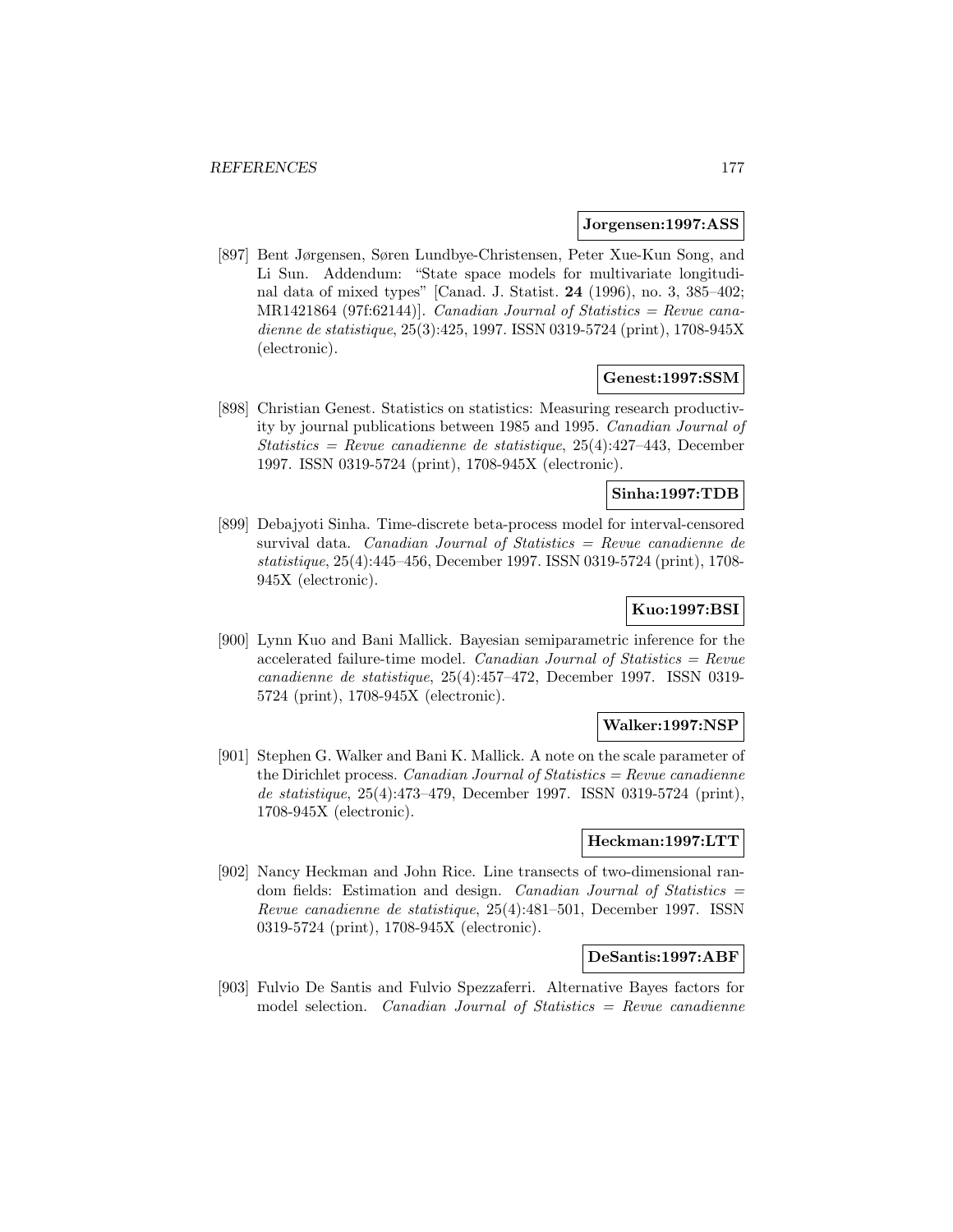de statistique, 25(4):503–515, December 1997. ISSN 0319-5724 (print), 1708-945X (electronic).

## **Chen:1997:BCT**

[904] Gemai Chen and Richard A. Lockhart. Box–Cox transformed linear models: a parameter-based asymptotic approach. Canadian Journal of Statistics = Revue canadienne de statistique,  $25(4):517-529$ , December 1997. ISSN 0319-5724 (print), 1708-945X (electronic).

## **Dette:1997:ODR**

[905] Holger Dette. E-optimal designs for regression models with quantitative factors — a reasonable choice? Canadian Journal of Statistics = Revue canadienne de statistique, 25(4):531–543, December 1997. ISSN 0319- 5724 (print), 1708-945X (electronic).

## **Chen:1997:GLB**

[906] Jeesen Chen. A general lower bound of minimax risk for absolute-error loss. Canadian Journal of Statistics = Revue canadienne de statistique, 25(4):545–558, December 1997. ISSN 0319-5724 (print), 1708-945X (electronic).

# **Seifu:1997:ABU**

[907] Yodit Seifu and N. Reid. Applications of bivariate and univariate local Lyapunov exponents. Canadian Journal of Statistics = Revue canadienne de statistique, 25(4):559–579, December 1997. ISSN 0319-5724 (print), 1708-945X (electronic).

#### **Tibshirani:1997:CTM**

[908] Robert Tibshirani and Donald A. Redelmeier. Cellular telephones and motor-vehicle collisions: Some variations on matched-pairs analysis.  $Canadian Journal of Statistics = Review can a dienne de statistique, 25$ (4):581–591, December 1997. ISSN 0319-5724 (print), 1708-945X (electronic).

#### **Genest:1998:E**

[909] Christian Genest. Editorial. Canadian Journal of Statistics = Revue canadienne de statistique, 26(1):1–4, March 1998. ISSN 0319-5724 (print), 1708-945X (electronic).

#### **Roberts:1998:MCM**

[910] Gareth O. Roberts and Jeffrey S. Rosenthal. Markov-chain Monte Carlo: Some practical implications of theoretical results. Canadian Journal of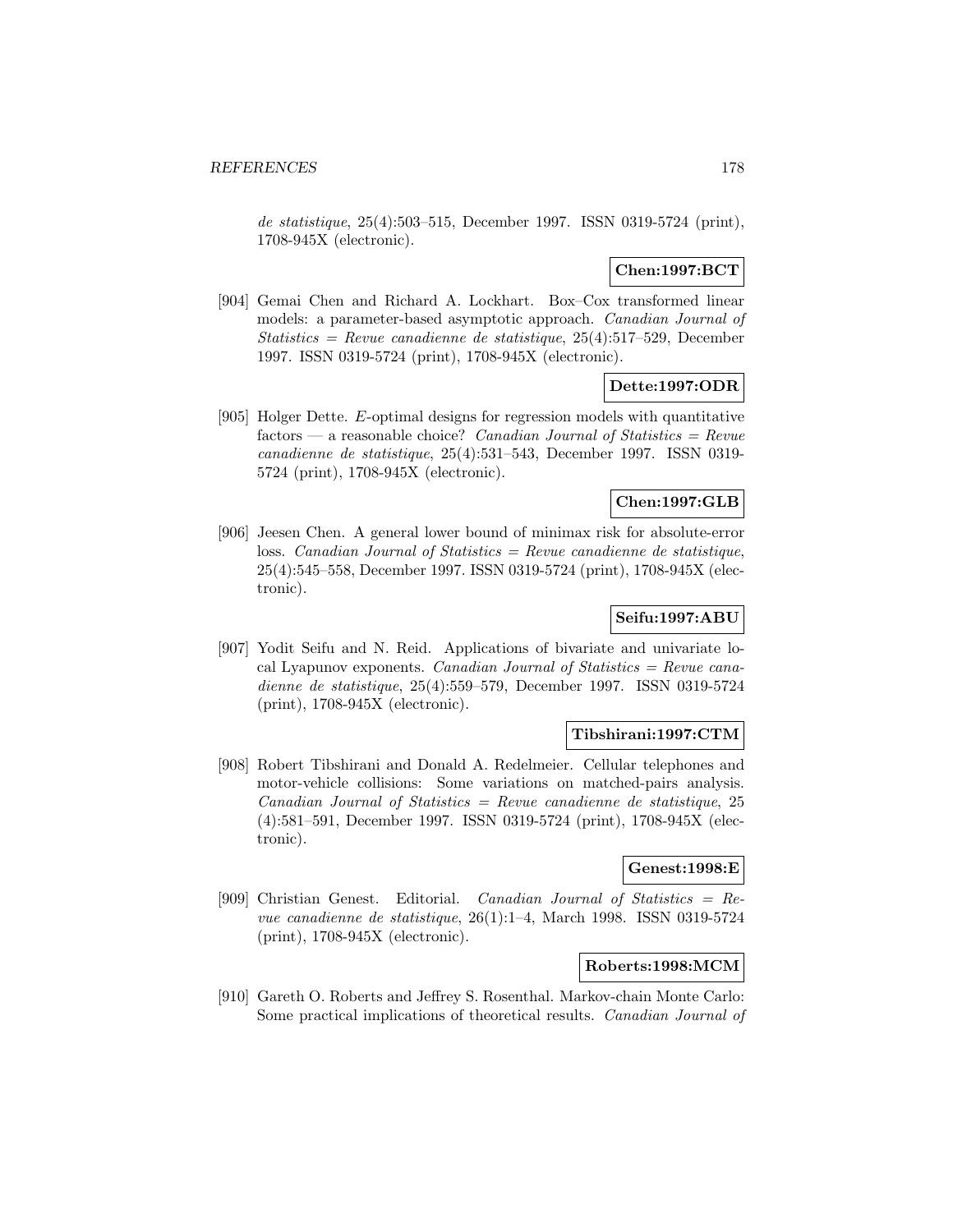Statistics = Revue canadienne de statistique,  $26(1):5-20$ , March 1998. ISSN 0319-5724 (print), 1708-945X (electronic). See discussion [911, 912] and rejoinder [913].

## **Ishwaran:1998:D**

[911] Hemant Ishwaran. Discussion. Canadian Journal of Statistics = Revue canadienne de statistique, 26(1):20–27, March 1998. ISSN 0319-5724 (print), 1708-945X (electronic). See [910].

# **Madras:1998:D**

[912] Neal Madras. Discussion. *Canadian Journal of Statistics = Revue cana*dienne de statistique, 26(1):27–29, March 1998. ISSN 0319-5724 (print), 1708-945X (electronic). See [910].

## **Roberts:1998:R**

[913] Gareth O. Roberts and Jeffery S. Rosenthal. Rejoinder. Canadian Journal of Statistics = Revue canadienne de statistique,  $26(1):29-31$ , March 1998. ISSN 0319-5724 (print), 1708-945X (electronic).

## **Aslanidou:1998:BAM**

[914] Helen Aslanidou, Dipak K. Dey, and Debajyoti Sinha. Bayesian analysis of multivariate survival data using Monte Carlo methods. Canadian Journal of Statistics = Revue canadienne de statistique, 26(1):33-48, March 1998. ISSN 0319-5724 (print), 1708-945X (electronic).

#### **Ventura:1998:HOA**

[915] Laura Ventura. Higher-order approximations for Pitman estimators and for optimal compromise estimators. Canadian Journal of Statistics  $=$ Revue canadienne de statistique, 26(1):49–55, March 1998. ISSN 0319- 5724 (print), 1708-945X (electronic).

## **Dykstra:1998:RTT**

[916] Richard Dykstra, Subhash Kochar, and Tim Robertson. Restricted tests for testing independence of time to failure and cause of failure in a competing-risks model. *Canadian Journal of Statistics = Revue canadi*enne de statistique, 26(1):57–68, March 1998. ISSN 0319-5724 (print), 1708-945X (electronic).

## **Park:1998:GFT**

[917] Chul Gyu Park, Chu-In Charles Lee, and Tim Robertson. Goodnessof-fit test for uniform stochastic ordering among several distributions.  $Canadian Journal of Statistics = Revenue canadienne de statistic, 26$ (1):69–81, March 1998. ISSN 0319-5724 (print), 1708-945X (electronic).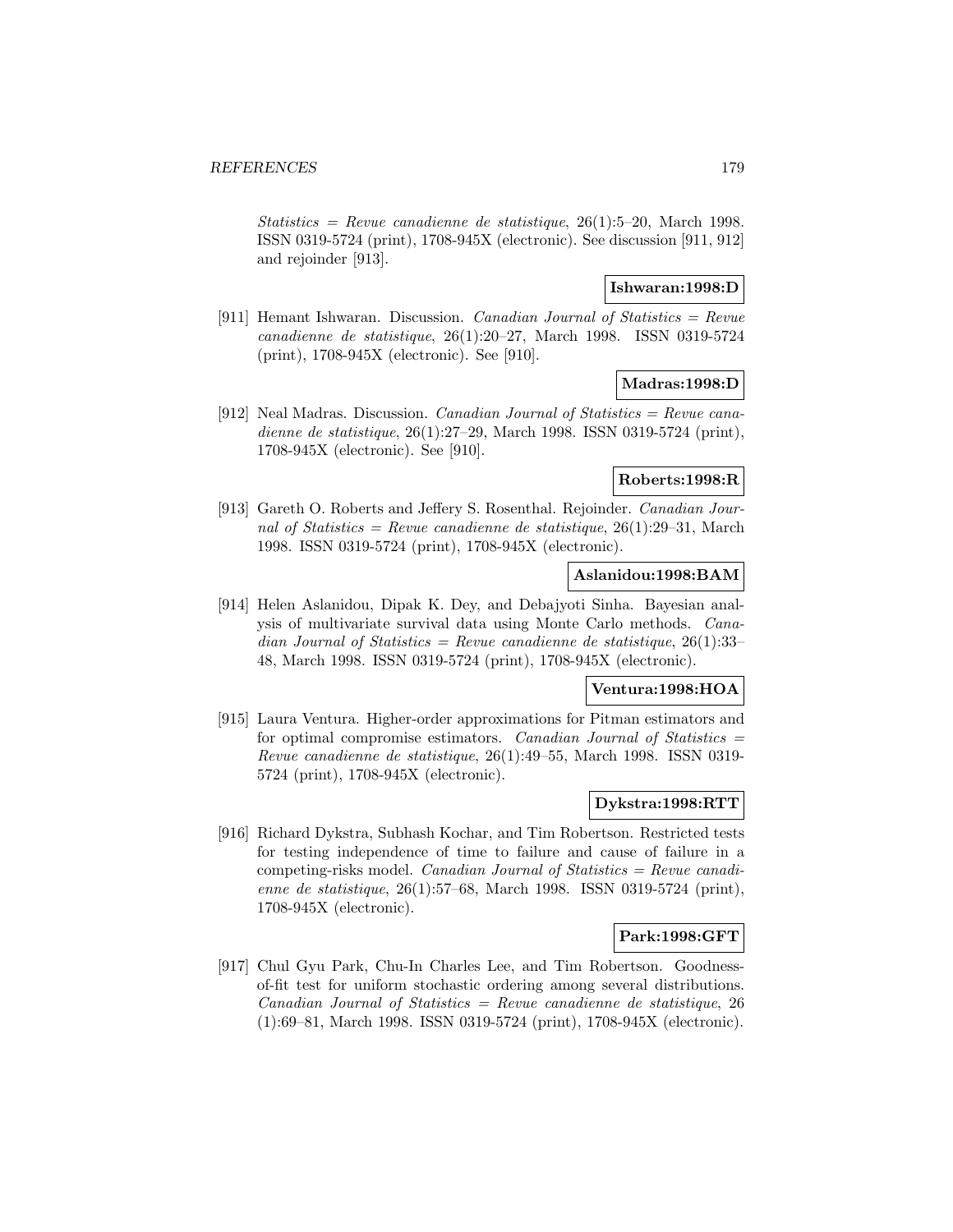## **Paul:1998:JEM**

[918] S. R. Paul and A. S. Islam. Joint estimation of the mean and dispersion parameters in the analysis of proportions: a comparison of efficiency and bias. Canadian Journal of Statistics = Revue canadienne de statistique, 26(1):83–94, March 1998. ISSN 0319-5724 (print), 1708-945X (electronic).

# **Lee:1998:GLM**

[919] Y. Lee and J. A. Nelder. Generalized linear models for the analysis of quality-improvement experiments. Canadian Journal of Statistics = Revue canadienne de statistique, 26(1):95–105, March 1998. ISSN 0319- 5724 (print), 1708-945X (electronic).

## **Turner:1998:HMC**

[920] T. Rolf Turner, Murray A. Cameron, and Peter J. Thomson. Hidden Markov chains in generalized linear models. Canadian Journal of Statis $tics = Revenue canadienne de statistique, 26(1):107–125, March 1998. ISSN$ 0319-5724 (print), 1708-945X (electronic).

## **Abt:1998:FIM**

[921] Markus Abt and William J. Welch. Fisher information and maximumlikelihood estimation of covariance parameters in Gaussian stochastic processes. Canadian Journal of Statistics  $=$  Revue canadienne de statistique, 26(1):127–137, March 1998. ISSN 0319-5724 (print), 1708-945X (electronic).

#### **Davison:1998:SFC**

[922] A. C. Davison and J. E. Stafford. The score function and a comparison of various adjustments of the profile likelihood. Canadian Journal of Statistics = Revue canadienne de statistique,  $26(1):139-148$ , March 1998. ISSN 0319-5724 (print), 1708-945X (electronic).

## **Yeh:1998:BPL**

[923] Arthur B. Yeh. A bootstrap procedure in linear regression with nonstationary errors. Canadian Journal of Statistics = Revue canadienne de statistique, 26(1):149–160, March 1998. ISSN 0319-5724 (print), 1708- 945X (electronic).

## **Viraswami:1998:NLR**

[924] K. Viraswami and N. Reid. A note on the likelihood-ratio statistic under model misspecification. *Canadian Journal of Statistics = Revue canadi-*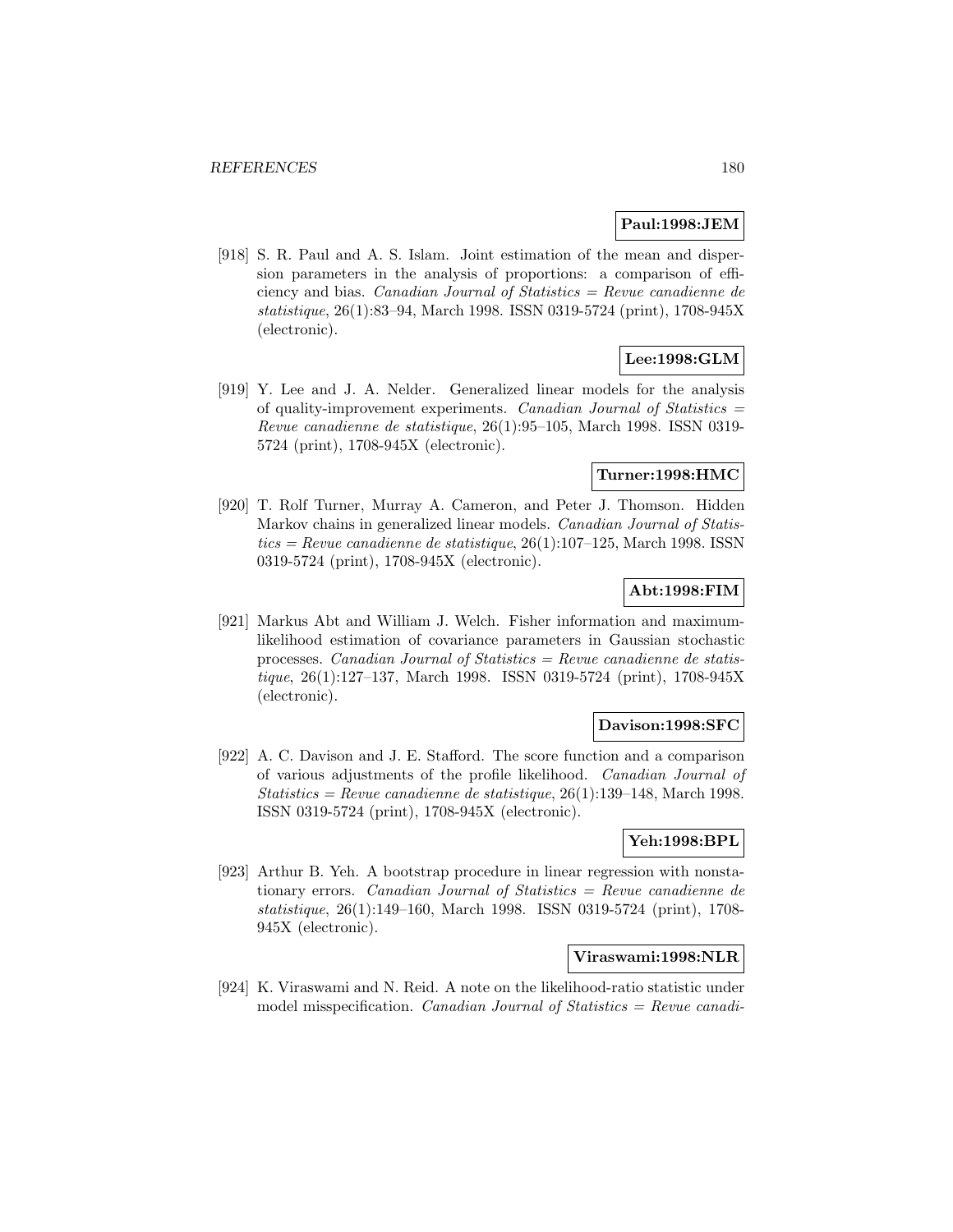enne de statistique, 26(1):161–168, March 1998. ISSN 0319-5724 (print), 1708-945X (electronic).

#### **Sutradhar:1998:ALI**

[925] Brajendra C. Sutradhar and Zhende Qu. On approximate likelihood inference in a Poisson mixed model. Canadian Journal of Statistics = Revue canadienne de statistique, 26(1):169–186, March 1998. ISSN 0319- 5724 (print), 1708-945X (electronic).

## **Ghoudi:1998:PSC**

[926] Kilani Ghoudi, Abdelhaq Khoudraji, and Louis-Paul Rivest. Propriétés statistiques des copules de valeurs extrêmes bidimensionnelles. (French) [Statistical properties of two-dimensional extreme value copulas]. Canadian Journal of Statistics = Revue canadienne de statistique,  $26(1):187-$ 197, March 1998. ISSN 0319-5724 (print), 1708-945X (electronic).

## **Dupuis:1998:REE**

[927] D. J. Dupuis and C. A. Field. Robust estimation of extremes. Canadian Journal of Statistics = Revue canadienne de statistique,  $26(2):199-215$ , June 1998. ISSN 0319-5724 (print), 1708-945X (electronic).

## **Ozturk:1998:SRE**

[928] Ömer Öztürk and Thomas P. Hettmansperger. Simultaneous robust estimation of location and scale parameters: a minimum-distance approach. Canadian Journal of Statistics = Revue canadienne de statistique,  $26(2)$ : 217–229, June 1998. ISSN 0319-5724 (print), 1708-945X (electronic). See addendum [1012].

### **Wiens:1998:TMM**

[929] Douglas P. Wiens, Eden K. H. Wu, and Julie Zhou. On the trimmed mean and minimax-variance L-estimation in Kolmogorov neighbourhoods. Canadian Journal of Statistics = Revue canadienne de statistique, 26(2):231–238, June 1998. ISSN 0319-5724 (print), 1708-945X (electronic).

### **Bianco:1998:RKE**

[930] Ana Bianco and Graciela Boente. Robust kernel estimators for additive models with dependent observations. Canadian Journal of Statistics  $=$ Revue canadienne de statistique, 26(2):239–255, June 1998. ISSN 0319- 5724 (print), 1708-945X (electronic).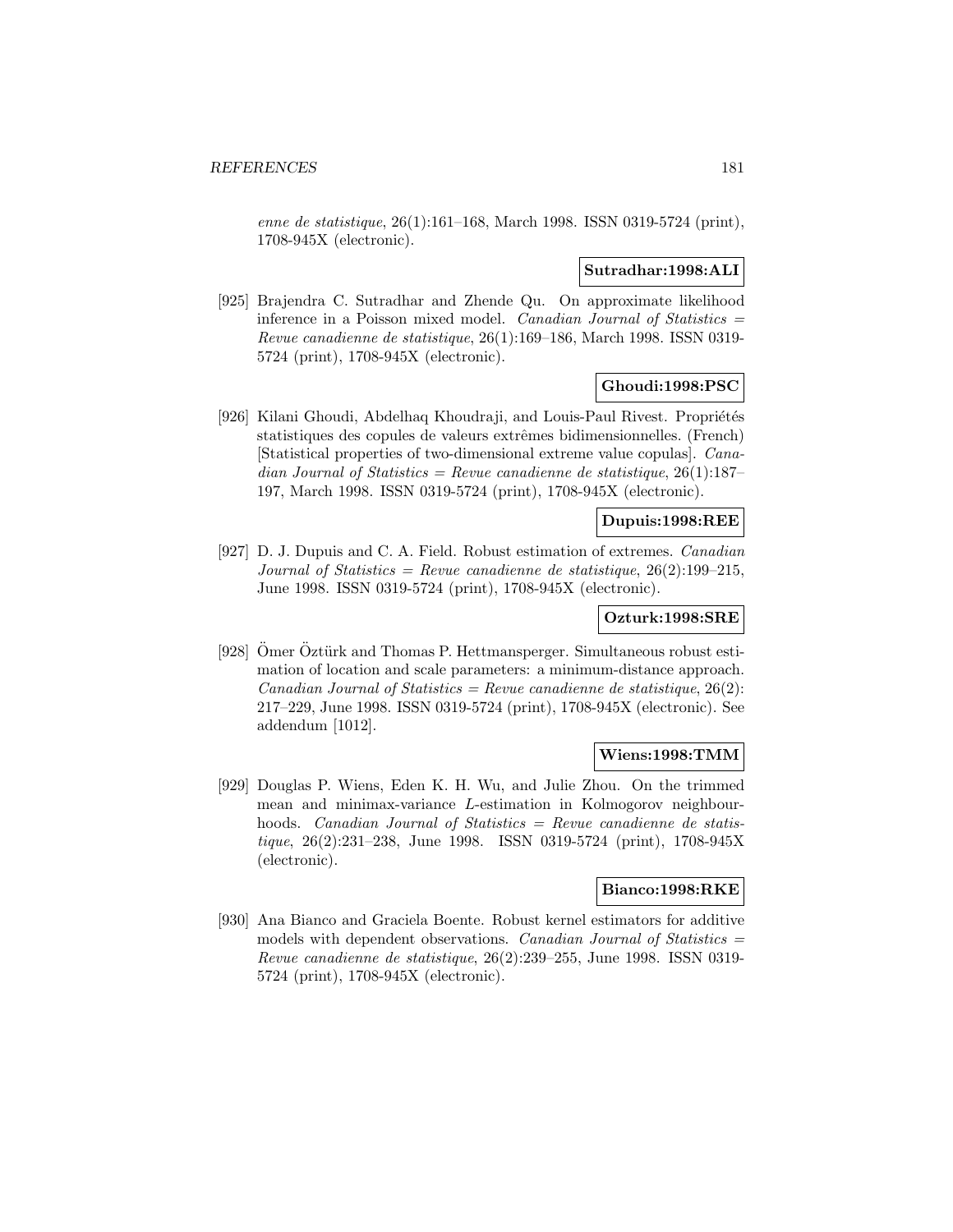### **Wu:1998:EBR**

[931] Eden K. H. Wu and Julie Zhou. Efficient bias-robust M-estimators of location in Kolmogorov normal neighbourhoods. Canadian Journal of Statistics = Revue canadienne de statistique,  $26(2):257-266$ , June 1998. ISSN 0319-5724 (print), 1708-945X (electronic).

## **Bensaid:1998:CEN**

[932] Nadia Bensaïd and Jean-Pierre Fabre. Convergence de l'estimateur à noyau de derivées de Radon–Nikodym générales dans le cas mélangeant. (French) [Convergence of the kernel estimator of general Radon–Nikodym derivatives in the general case. Canadian Journal of Statistics  $=$  Revue canadienne de statistique, 26(2):267–282, June 1998. ISSN 0319-5724 (print), 1708-945X (electronic).

## **Muliere:1998:ADR**

[933] Pietro Muliere and Luca Tardella. Approximating distributions of random functionals of Ferguson-Dirichlet priors. Canadian Journal of Statis $tics = Revue$  canadienne de statistique, 26(2):283–297, June 1998. ISSN0319-5724 (print), 1708-945X (electronic).

# **Tsao:1998:ICE**

[934] C. Andy Tsao and J. T. Gene Hwang. Improved confidence estimators for Fieller's confidence sets. Canadian Journal of Statistics = Revue canadienne de statistique, 26(2):299–310, June 1998. ISSN 0319-5724 (print), 1708-945X (electronic).

### **Chen:1998:RLD**

[935] Gemai Chen. The run length distributions of the R, s and  $s<sup>2</sup>$  control charts when  $\sigma$  is estimated. Canadian Journal of Statistics = Revue canadienne de statistique, 26(2):311–322, June 1998. ISSN 0319-5724 (print), 1708-945X (electronic).

# **Sun:1998:BAS**

[936] Dongchu Sun, Malay Ghosh, and Asit P. Basu. Bayesian analysis for a stress-strength system under noninformative priors. Canadian Journal of Statistics = Revue canadienne de statistique,  $26(2):323-332$ , June 1998. ISSN 0319-5724 (print), 1708-945X (electronic).

### **Berrendero:1998:ERM**

[937] José R. Berrendero, Sonia Mazzi, Juan Romo, and Ruben H. Zamar. On the explosion rate of maximum-bias functions. Canadian Journal of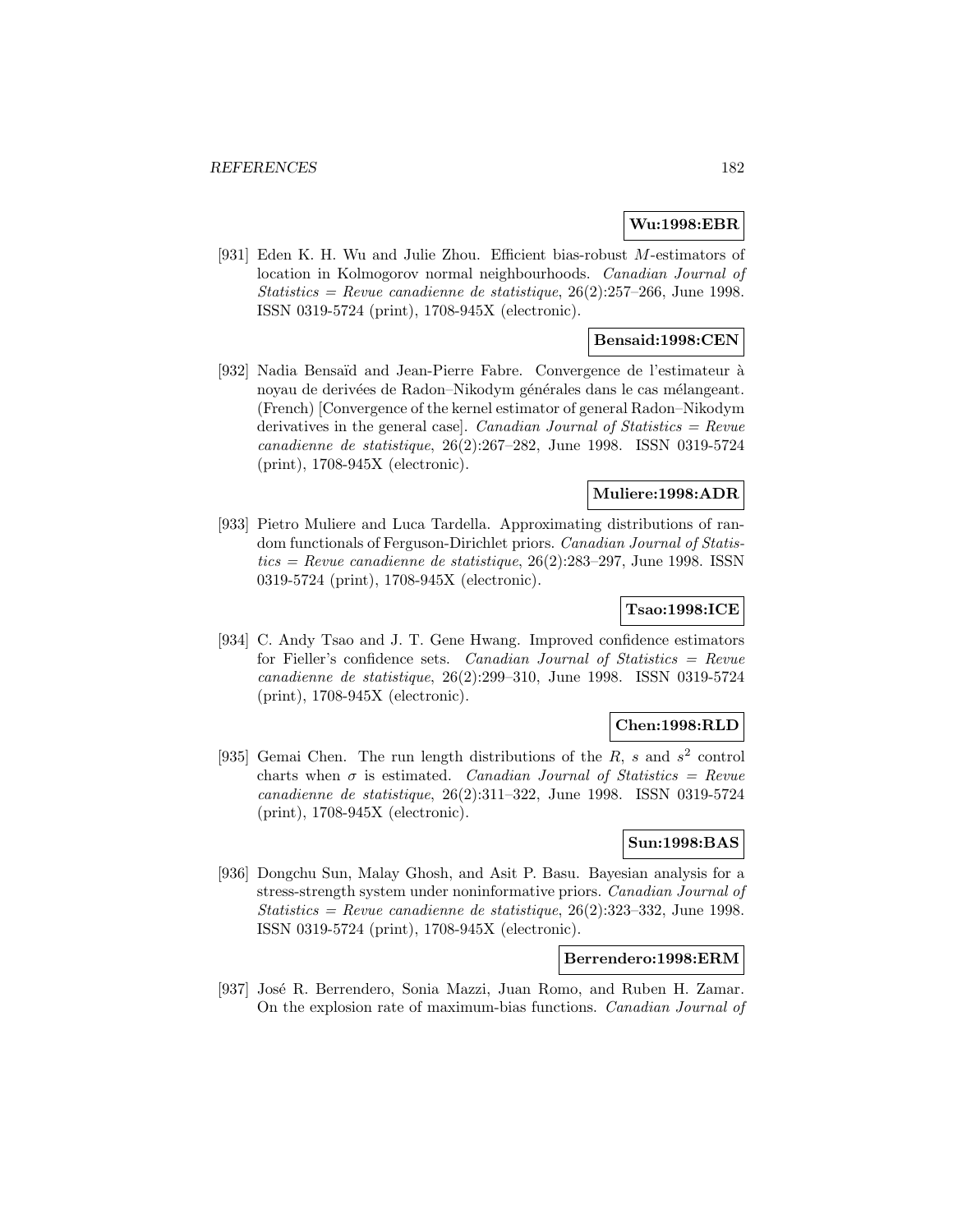Statistics = Revue canadienne de statistique,  $26(2):333-351$ , June 1998. ISSN 0319-5724 (print), 1708-945X (electronic).

#### **Tamhane:1998:GSM**

[938] Ajit C. Tamhane, Wei Liu, and Charles W. Dunnett. A generalized step-up-down multiple test procedure. Canadian Journal of Statistics  $=$ Revue canadienne de statistique, 26(2):353–363, June 1998. ISSN 0319- 5724 (print), 1708-945X (electronic).

# **Berlinet:1998:NAE**

[939] Alain Berlinet, Ali Gannoun, and Eric Matzner-Løber. Normalité asymptotique d'estimateurs convergents du mode conditionnel. (French) [Asymptotic normality of convergent estimators in the conditional form]. Canadian Journal of Statistics = Revue canadienne de statistique,  $26(2)$ : 365–380, June 1998. ISSN 0319-5724 (print), 1708-945X (electronic).

#### **Anonymous:1998:AAa**

[940] Anonymous. Authors' addendum. Canadian Journal of Statistics  $=$ Revue canadienne de statistique, 26(2):381, June 1998. ISSN 0319-5724 (print), 1708-945X (electronic).

# **Cook:1998:AAC**

[941] R. J. Cook and V. T. Farewell. Authors' addendum: "Conditional inference for subject-specific and marginal agreement: two families of agreement measures" [Canad. J. Statist. **23** (1995), no. 4, 333–344]. Canadian Journal of Statistics = Revue canadienne de statistique,  $26(2):381, 1998$ . ISSN 0319-5724 (print), 1708-945X (electronic).

## **Watson:1998:RSP**

[942] Geoffrey Watson. On the role of statistics in the palaeomagnetic proof of continental drift. *Canadian Journal of Statistics = Revue canadienne* de statistique, 26(3):383–392, September 1998. ISSN 0319-5724 (print), 1708-945X (electronic).

## **Billard:1998:SSO**

[943] L. Billard. Some statistical opportunities in the agricultural sciences.  $Canadian Journal of Statistics = Review canadienne de statistique, 26$ (3):393–404, September 1998. ISSN 0319-5724 (print), 1708-945X (electronic).

## **Cressie:1998:TSD**

[944] Noel Cressie. Transect-spacing design of ice cores on the Antarctic continent. *Canadian Journal of Statistics = Revue canadienne de statis-*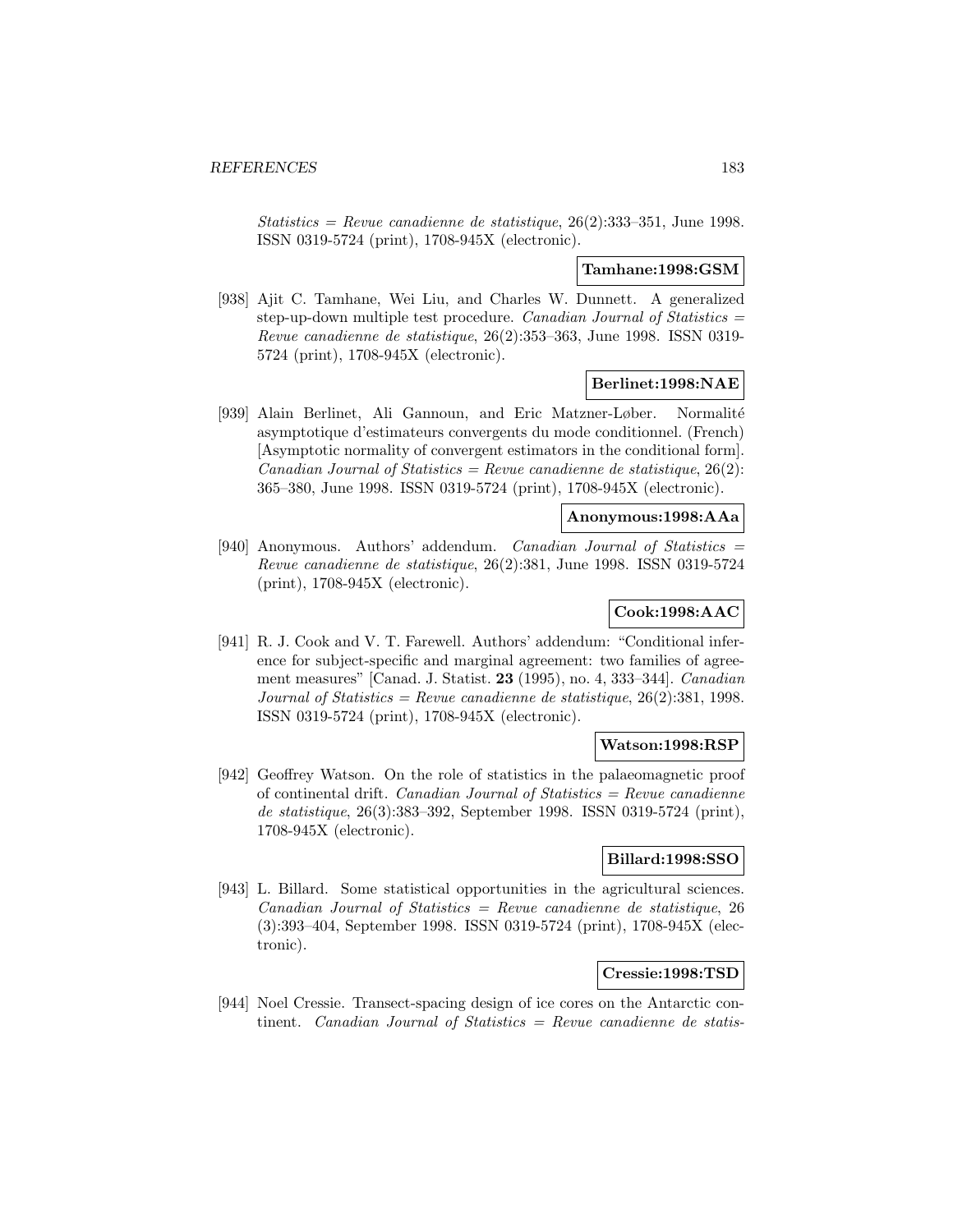tique, 26(3):405–418, September 1998. ISSN 0319-5724 (print), 1708- 945X (electronic).

### **Gervini:1998:REV**

[945] Daniel Gervini and Víctor J. Yohai. Robust estimation of variance components. Canadian Journal of Statistics  $=$  Revue canadienne de statistique, 26(3):419–430, September 1998. ISSN 0319-5724 (print), 1708- 945X (electronic).

### **Brillinger:1998:ESM**

[946] David R. Brillinger and Brent S. Stewart. Elephant-seal movements: Modelling migration. *Canadian Journal of Statistics = Revue canadienne* de statistique, 26(3):431–443, September 1998. ISSN 0319-5724 (print), 1708-945X (electronic).

#### **Leong:1998:MDB**

[947] Phaik Mooi Leong and Stephan Morgenthaler. Mutability of DNA base pairs: a statistical approach based on linear discrimination. Canadian Journal of Statistics = Revue canadienne de statistique,  $26(3)$ :445-454, September 1998. ISSN 0319-5724 (print), 1708-945X (electronic).

# **Hall:1998:SMA**

[948] Deborah L. Hall, Karen Kafadar, and Alvin M. Malkinson. Statistical methodology for assessing homology of intronic regions of genes. Canadian Journal of Statistics = Revue canadienne de statistique,  $26(3):455-$ 465, September 1998. ISSN 0319-5724 (print), 1708-945X (electronic).

### **Carroll:1998:NCM**

[949] Raymond J. Carroll, Laurence S. Freedman, Victor Kipnis, and Li Li. A new class of measurement-error models, with applications to dietary data. Canadian Journal of Statistics = Revue canadienne de statistique, 26(3):467–477, September 1998. ISSN 0319-5724 (print), 1708- 945X (electronic).

#### **Durham:1998:SDM**

[950] S. D. Durham, N. Flournoy, and W. Li. A sequential design for maximizing the probability of a favourable response. Canadian Journal of Statistics = Revue canadienne de statistique, 26(3):479–495, September 1998. ISSN 0319-5724 (print), 1708-945X (electronic).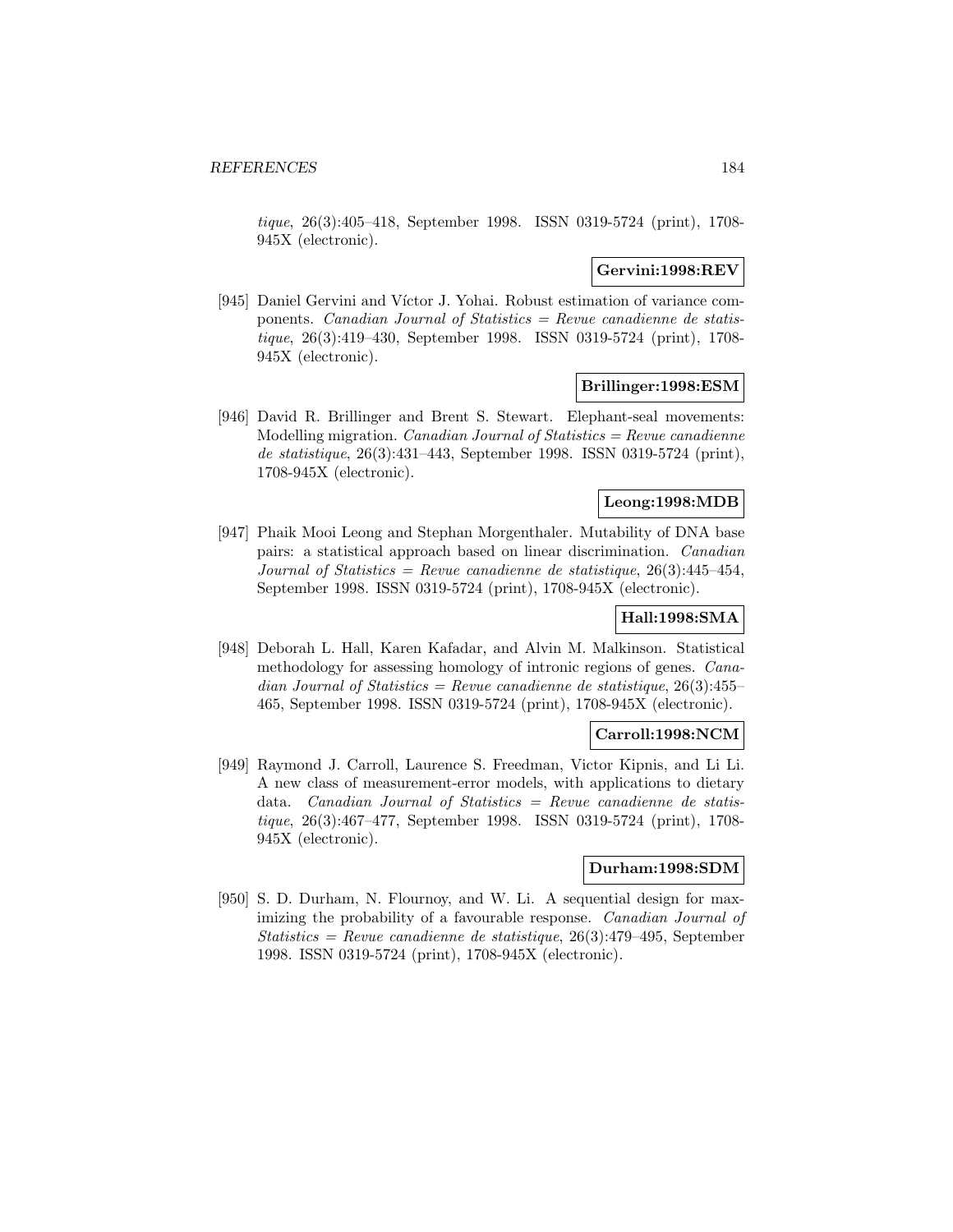#### **Hampel:1998:STD**

[951] Frank Hampel and Eth Zurich. Is statistics too difficult? Canadian Journal of Statistics = Revue canadienne de statistique,  $26(3):497-513$ , September 1998. ISSN 0319-5724 (print), 1708-945X (electronic).

#### **Anonymous:1998:AAb**

[952] Anonymous. Authors' addendums. Canadian Journal of Statistics = Revue canadienne de statistique, 26(3):515, September 1998. ISSN 0319- 5724 (print), 1708-945X (electronic).

## **Berhane:1998:GAM**

[953] Kiros Berhane and Robert J. Tibshirani. Generalized additive models for longitudinal data. Canadian Journal of Statistics  $=$  Revue canadienne de statistique, 26(4):517–535, December 1998. ISSN 0319-5724 (print), 1708-945X (electronic).

## **Zidek:1998:ISM**

[954] J. V. Zidek, N. D. Le, H. Wong, and R. T. Burnett. Including structural measurement errors in the nonlinear regression analysis of clustered data. *Canadian Journal of Statistics = Revue canadienne de statistique,* 26(4):537–548, December 1998. ISSN 0319-5724 (print), 1708-945X (electronic).

# **Lawless:1998:AIG**

[955] J. F. Lawless and M. Zhan. Analysis of interval-grouped recurrent-event data using piecewise constant rate functions. Canadian Journal of Statistics = Revue canadienne de statistique,  $26(4)$ :549-565, December 1998. ISSN 0319-5724 (print), 1708-945X (electronic).

### **Gu:1998:SAA**

[956] Ming Gao Gu and Shaolin Li. A stochastic approximation algorithm for maximum-likelihood estimation with incomplete data. Canadian Journal of Statistics = Revue canadienne de statistique, 26(4):567–582, December 1998. ISSN 0319-5724 (print), 1708-945X (electronic).

#### **Chen:1998:PLR**

[957] Jiahua Chen. Penalized likelihood-ratio test for finite mixture models with multinomial observations. Canadian Journal of Statistics =  $Re$ vue canadienne de statistique, 26(4):583–599, December 1998. ISSN 0319- 5724 (print), 1708-945X (electronic).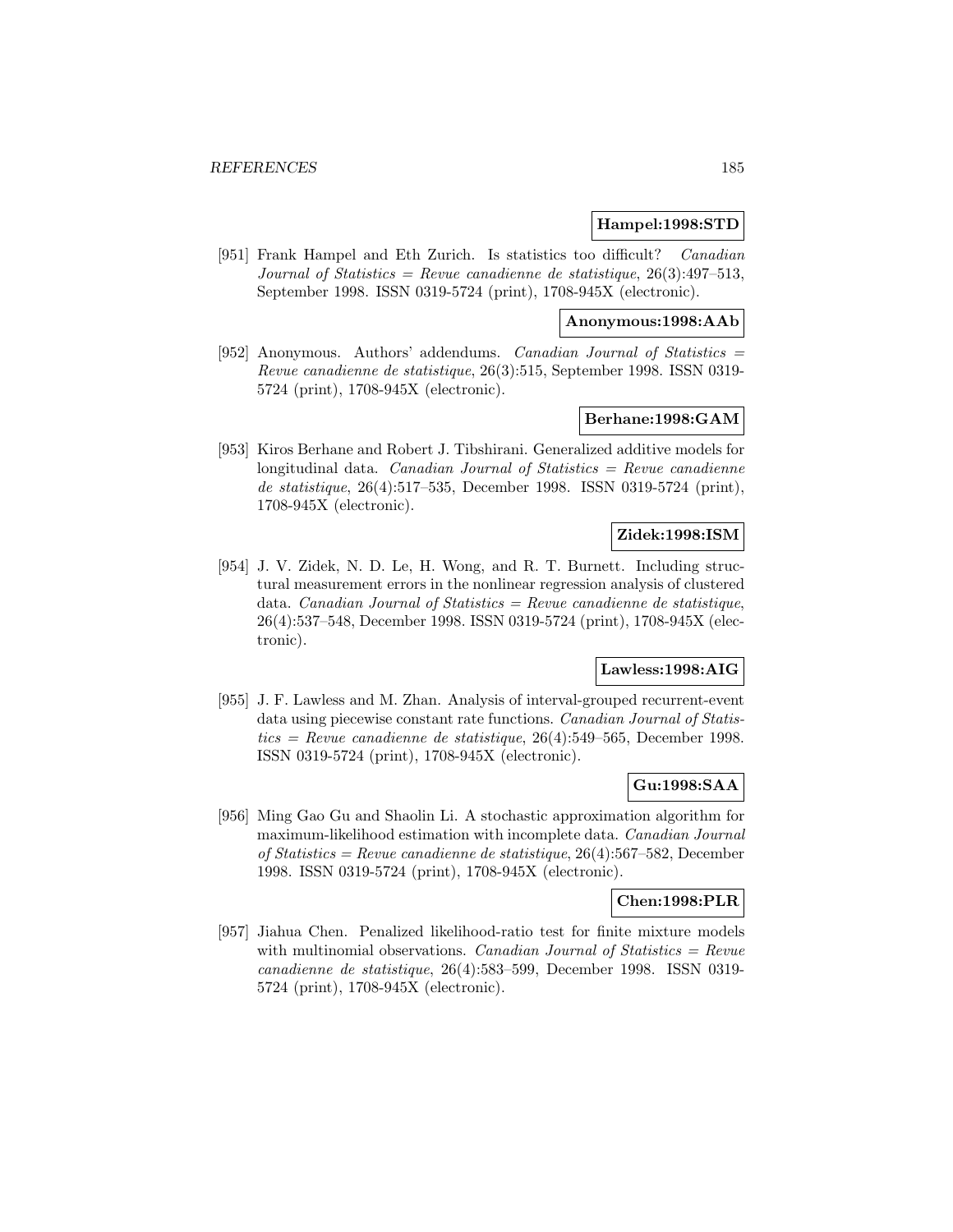#### **Susko:1998:CNM**

[958] E. Susko, J. D. Kalbfleisch, and J. Chen. Constrained nonparametric maximum-likelihood estimation for mixture models. Canadian Journal of Statistics = Revue canadienne de statistique, 26(4):601–617, December 1998. ISSN 0319-5724 (print), 1708-945X (electronic).

# **Yu:1998:APG**

[959] Qiqing Yu, Anton Schick, Linxiong Li, and George Y. C. Wong. Asymptotic properties of the GMLE in the case 1 interval-censorship model with discrete inspection times. *Canadian Journal of Statistics = Revue cana*dienne de statistique, 26(4):619–627, December 1998. ISSN 0319-5724 (print), 1708-945X (electronic).

#### **Belisle:1998:SCG**

[960] Claude Bélisle. Slow convergence of the Gibbs sampler. *Canadian Jour*nal of Statistics = Revue canadienne de statistique,  $26(4):629-641$ , December 1998. ISSN 0319-5724 (print), 1708-945X (electronic).

## **Crump:1998:ENS**

[961] Kenny S. Crump and Daniel Krewski. Estimation of the number of studies with positive trends when studies with negative trends are present.  $Canadian Journal of Statistics = Review canadienne de statistic, 26$ (4):643–655, December 1998. ISSN 0319-5724 (print), 1708-945X (electronic).

### **Viana:1998:SAM**

[962] Marios A. G. Viana, André Rogatko, and Timothy R. Rebbeck. Statistical assessment of multivalued screening tests. Canadian Journal of Statistics = Revue canadienne de statistique,  $26(4)$ :657–668, December 1998. ISSN 0319-5724 (print), 1708-945X (electronic).

## **Genest:1999:ER**

[963] Christian Genest. Editor's report. Canadian Journal of Statistics = Revue canadienne de statistique, 27(1):1–2, March 1999. ISSN 0319-5724 (print), 1708-945X (electronic).

#### **Banerjee:1999:BKR**

[964] Mousumi Banerjee, Michelle Capozzoli, Laura McSweeney, and Debajyoti Sinha. Beyond kappa: a review of interrater agreement measures. Canadian Journal of Statistics = Revue canadienne de statistique,  $27(1)$ : 3–23, March 1999. ISSN 0319-5724 (print), 1708-945X (electronic).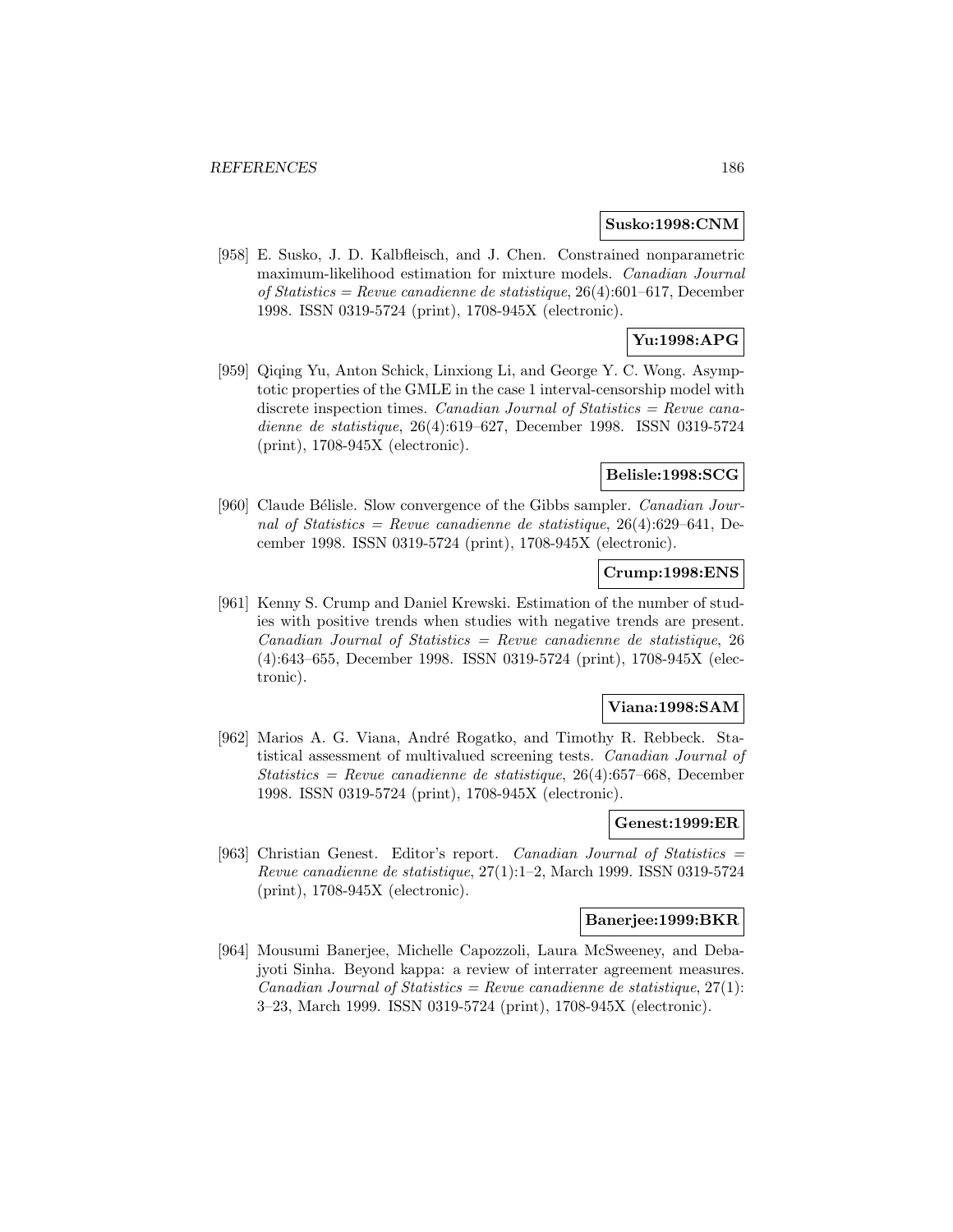#### **Manchester:1999:ROS**

[965] L. Manchester, C. A. Field, and A. McDougall. Regression for overdetermined systems: a fisheries example. Canadian Journal of Statistics = Revue canadienne de statistique, 27(1):25–39, March 1999. ISSN 0319- 5724 (print), 1708-945X (electronic).

## **Monga:1999:AOC**

[966] E. Monga and S. Tardif. Asymptotic optimality of a class of rank tests for replicated Latin-square designs. Canadian Journal of Statistics  $=$ Revue canadienne de statistique, 27(1):41–52, March 1999. ISSN 0319- 5724 (print), 1708-945X (electronic).

### **Pan:1999:DFS**

[967] Guohua Pan and Winson Taam. Distribution-free subset selection for incompletely ranked data. Canadian Journal of Statistics  $=$  Revue canadienne de statistique, 27(1):53–62, March 1999. ISSN 0319-5724 (print), 1708-945X (electronic).

## **Sneddon:1999:SUL**

[968] Gary Sneddon. Smoothing in an underdetermined linear model with random explanatory variables. Canadian Journal of Statistics =  $Re$ vue canadienne de statistique, 27(1):63–79, March 1999. ISSN 0319-5724 (print), 1708-945X (electronic).

#### **Collins:1999:RES**

[969] John R. Collins. Robust M-estimators of scale: Minimax bias versus maximal variance. *Canadian Journal of Statistics = Revue canadienne* de statistique, 27(1):81–96, March 1999. ISSN 0319-5724 (print), 1708- 945X (electronic).

### **Sun:1999:RPP**

[970] Dongchu Sun and Keying Ye. Reference priors for a product of normal means when variances are unknown. Canadian Journal of Statistics  $=$ Revue canadienne de statistique, 27(1):97–103, March 1999. ISSN 0319- 5724 (print), 1708-945X (electronic).

### **Petrone:1999:BDE**

[971] Sonia Petrone. Bayesian density estimation using Bernstein polynomials. Canadian Journal of Statistics = Revue canadienne de statistique,  $27(1)$ : 105–126, March 1999. ISSN 0319-5724 (print), 1708-945X (electronic).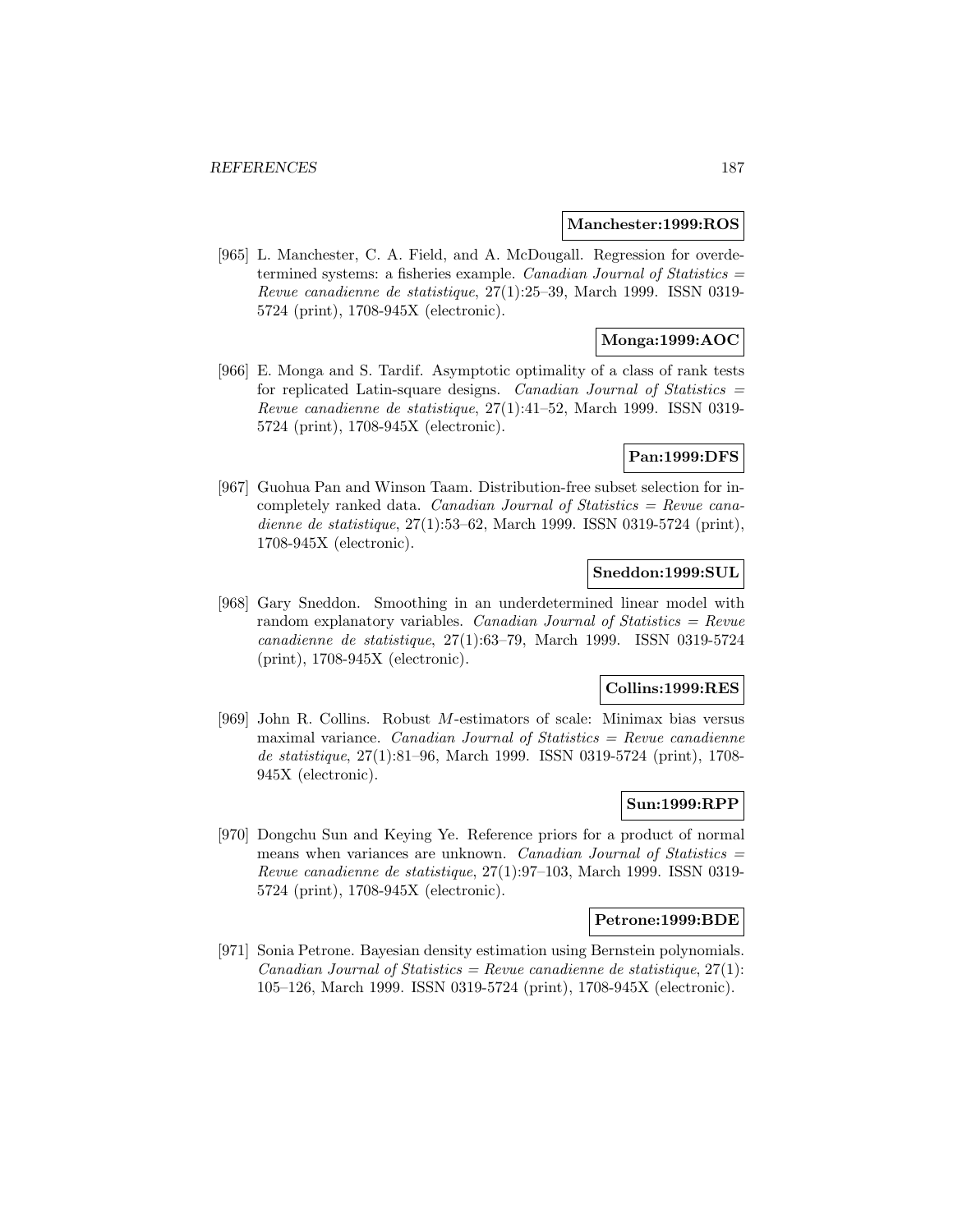#### **Pensky:1999:EBE**

[972] M. Pensky and R. S. Singh. Empirical Bayes estimation of reliability characteristics for an exponential family. Canadian Journal of Statistics  $=$  Revue canadienne de statistique, 27(1):127–136, March 1999. ISSN 0319-5724 (print), 1708-945X (electronic).

## **Kolassa:1999:CIP**

[973] John E. Kolassa. Confidence intervals for parameters lying in a random polygon. Canadian Journal of Statistics = Revue canadienne de statistique, 27(1):149–161, March 1999. ISSN 0319-5724 (print), 1708-945X (electronic).

# **Pal:1999:SOP**

[974] Nabendu Pal and Wooi K. Lim. Second-order properties of intraclass correlation estimators for a symmetric normal distribution. Canadian Journal of Statistics = Revue canadienne de statistique,  $27(1):163-172$ , March 1999. ISSN 0319-5724 (print), 1708-945X (electronic).

# **Heard:1999:EVM**

[975] Andrew Heard and Tim Swartz. Extended voting measures. Canadian Journal of Statistics = Revue canadienne de statistique,  $27(1):173-182$ , March 1999. ISSN 0319-5724 (print), 1708-945X (electronic).

## **Baron:1999:CRC**

[976] Michael Baron. Convergence rates of change-point estimators and tail probabilities of the first-passage-time process. Canadian Journal of Statistics = Revue canadienne de statistique,  $27(1)$ :183-197, March 1999. ISSN 0319-5724 (print), 1708-945X (electronic).

#### **Kokonendji:1999:PAP**

[977] Célestin C. Kokonendji. Le problème d'Anscombe pour les lois binomiales négatives généralisées. (French) [The Anscombe problem of generalized negative binomial distributions]. Canadian Journal of Statistics =  $Re$ vue canadienne de statistique, 27(1):199–205, March 1999. ISSN 0319-5724 (print), 1708-945X (electronic).

#### **Blaker:1999:CSE**

[978] Helge Blaker. A class of shrinkage estimators in linear regression. Canadian Journal of Statistics = Revue canadienne de statistique,  $27(1):207-$ 220, March 1999. ISSN 0319-5724 (print), 1708-945X (electronic).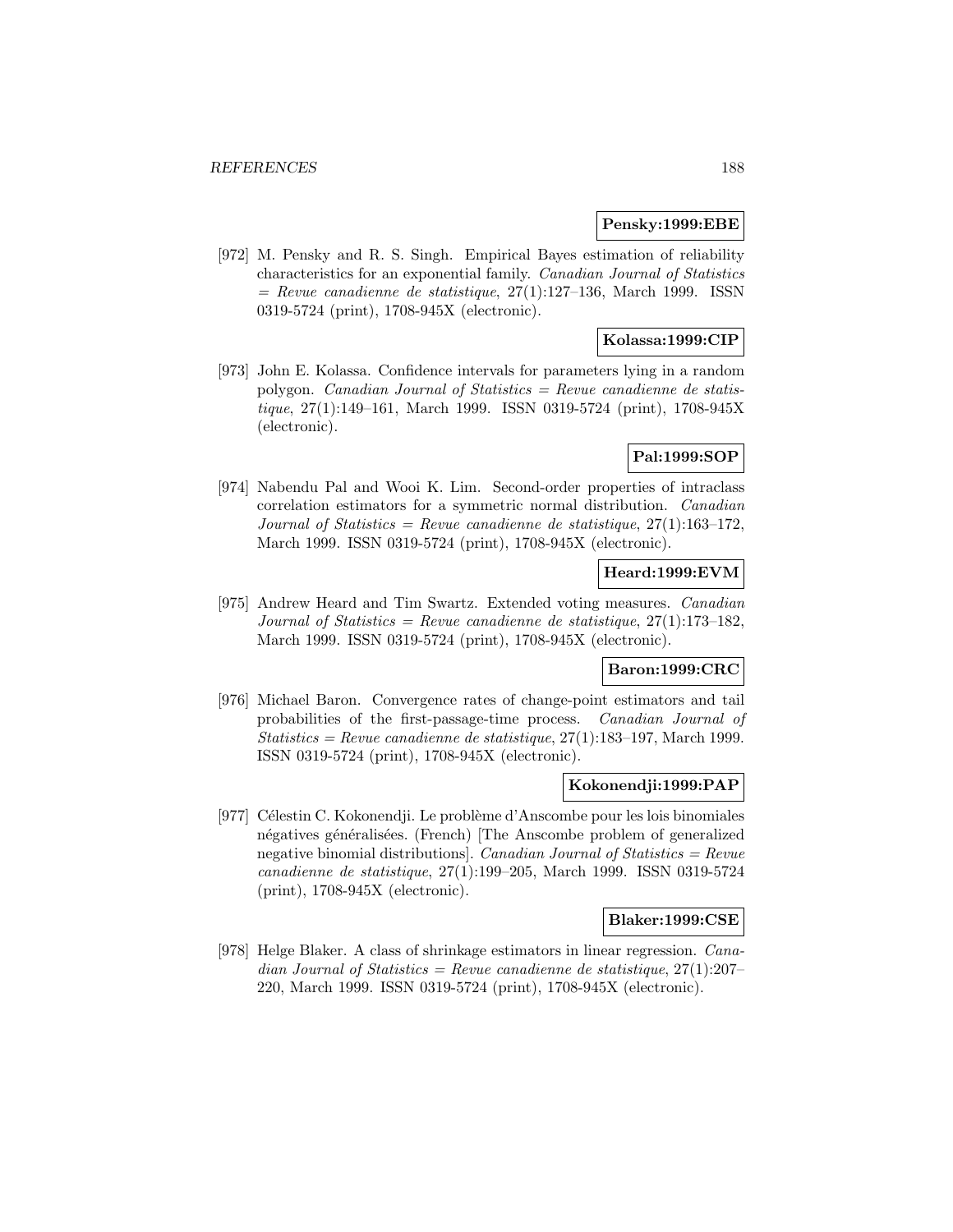#### **Feuerverger:1999:RAC**

[979] Andrey Feuerverger, John Robinson, and Augustine Wong. On the relative accuracy of certain bootstrap procedures. Canadian Journal of Statistics = Revue canadienne de statistique,  $27(2):225-236$ , June 1999. ISSN 0319-5724 (print), 1708-945X (electronic).

# **Zhang:1999:BAI**

[980] Biao Zhang. Bootstrapping with auxiliary information. Canadian Journal of Statistics = Revue canadienne de statistique,  $27(2):237-249$ , June 1999. ISSN 0319-5724 (print), 1708-945X (electronic).

#### **MacEachern:1999:SIS**

[981] Steven N. MacEachern, Merlise Clyde, and Jun S. Liu. Sequential importance sampling for nonparametric Bayes models: the next generation. Canadian Journal of Statistics = Revue canadienne de statistique,  $27(2)$ : 251–267, June 1999. ISSN 0319-5724 (print), 1708-945X (electronic).

#### **Papandonatos:1999:BIA**

[982] George D. Papandonatos and Seymour Geisser. Bayesian interim analysis of lifetime data. *Canadian Journal of Statistics = Revue canadienne de* statistique, 27(2):269–289, June 1999. ISSN 0319-5724 (print), 1708-945X (electronic).

# **Damien:1999:FBA**

[983] Paul Damien and Stephen Walker. A full Bayesian analysis of circular data using the von Mises distribution. Canadian Journal of Statistics  $=$ Revue canadienne de statistique, 27(2):291–298, June 1999. ISSN 0319- 5724 (print), 1708-945X (electronic).

#### **Cooley:1999:PEC**

[984] Craig A. Cooley and Steven N. Maceachern. Prior elicitation in the classification problem. *Canadian Journal of Statistics = Revue canadi*enne de statistique, 27(2):299–313, June 1999. ISSN 0319-5724 (print), 1708-945X (electronic).

### **Chan:1999:GOC**

[985] Schultz Chan and Malay Ghosh. A geometric optimality of Cox's partial likelihood. Canadian Journal of Statistics  $=$  Revue canadienne de statistique, 27(2):315–320, June 1999. ISSN 0319-5724 (print), 1708-945X (electronic).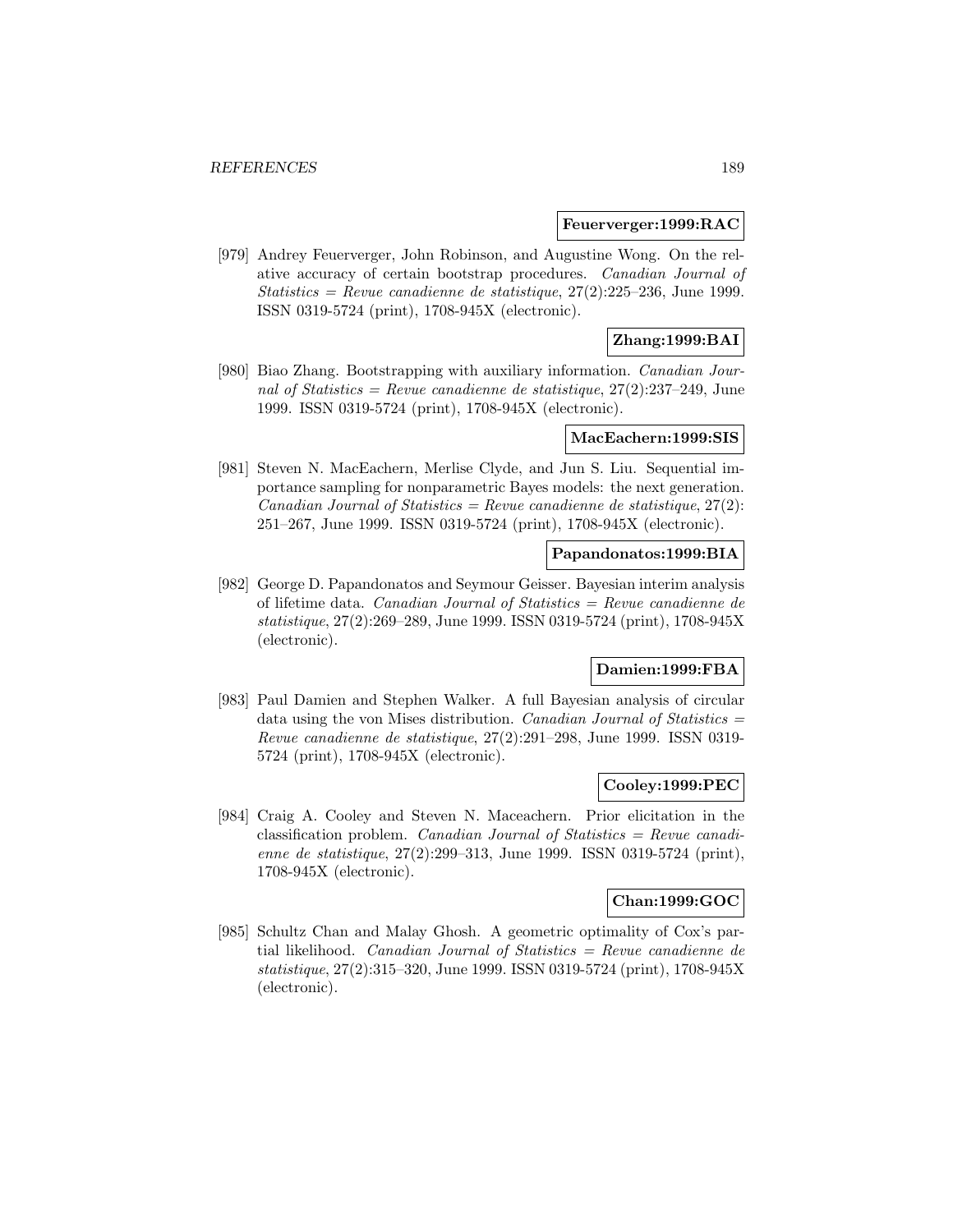## **Lee:1999:RQE**

[986] Y. Lee and John A. Nelder. The robustness of the quasilikelihood estimator. Canadian Journal of Statistics = Revue canadienne de statistique, 27 (2):321–327, June 1999. ISSN 0319-5724 (print), 1708-945X (electronic).

# **Chen:1999:IPT**

[987] Hui Chen and Joseph P. Romano. An invariance principle for triangular arrays of dependent variables with application to autocovariance estimation. Canadian Journal of Statistics  $=$  Revue canadienne de statistique, 27(2):329–343, June 1999. ISSN 0319-5724 (print), 1708-945X (electronic).

### **Mukherjee:1999:ABC**

[988] Kanchan Mukherjee. The asymptotic behaviour of a class of L-estimators under long-range dependence. Canadian Journal of Statistics  $=$  Revue canadienne de statistique, 27(2):345–360, June 1999. ISSN 0319-5724 (print), 1708-945X (electronic).

# **Taplin:1999:RTL**

[989] Ross H. Taplin. Robust F-tests for linear models. Canadian Journal of Statistics = Revue canadienne de statistique,  $27(2):361-371$ , June 1999. ISSN 0319-5724 (print), 1708-945X (electronic).

# **Zhang:1999:OPC**

[990] Ping Zhang. The optimal prediction of cross-sectional proportions in categorical panel-data analysis. Canadian Journal of Statistics  $=$  Revue canadienne de statistique, 27(2):373–382, June 1999. ISSN 0319-5724 (print), 1708-945X (electronic).

#### **Nettleton:1999:ORH**

[991] Dan Nettleton. Order-restricted hypothesis testing in a variation of the normal mixture model. *Canadian Journal of Statistics = Revue canadi*enne de statistique, 27(2):383–394, June 1999. ISSN 0319-5724 (print), 1708-945X (electronic).

#### **Krishnamoorthy:1999:CEN**

[992] K. Krishnamoorthy and Maruthy K. Pannala. Confidence estimation of a normal mean vector with incomplete data. Canadian Journal of Statistics = Revue canadienne de statistique,  $27(2):395-407$ , June 1999. ISSN 0319-5724 (print), 1708-945X (electronic).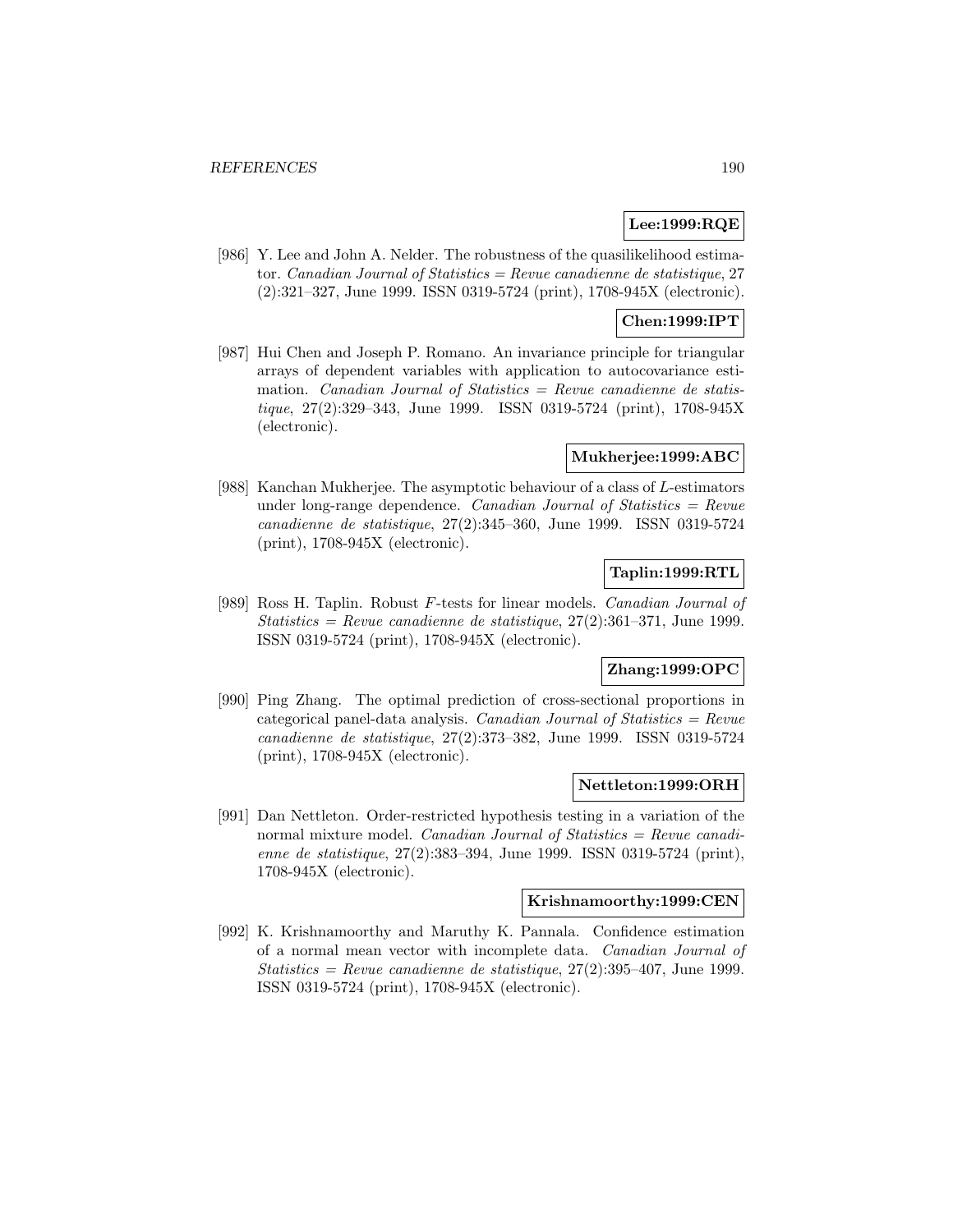#### **Wegkamp:1999:QUB**

[993] Marten H. Wegkamp. Quasi-universal bandwidth selection for kernel density estimators. Canadian Journal of Statistics  $=$  Revue canadienne de statistique, 27(2):409–420, June 1999. ISSN 0319-5724 (print), 1708- 945X (electronic).

## **Genest:1999:PST**

[994] Christian Genest. Probability and statistics: a tale of two worlds? Canadian Journal of Statistics = Revue canadienne de statistique,  $27(2):421-$ 444, June 1999. ISSN 0319-5724 (print), 1708-945X (electronic).

### **McCullagh:1999:QSS**

[995] Peter McCullagh. Quotient spaces and statistical models. Canadian Journal of Statistics = Revue canadienne de statistique,  $27(3):447-456$ , September 1999. ISSN 0319-5724 (print), 1708-945X (electronic).

## **Mcdermott:1999:GOC**

[996] Michael P. Mcdermott. Generalized orthogonal contrast tests for homogeneity of ordered means. *Canadian Journal of Statistics = Revue cana*dienne de statistique, 27(3):457–470, September 1999. ISSN 0319-5724 (print), 1708-945X (electronic).

### **Bedrick:1999:ENN**

[997] Edward J. Bedrick and Ronald Christensen. The effect of nonnormality on near-replicate lack-of-fit tests. Canadian Journal of Statistics =  $Review$ canadienne de statistique, 27(3):471–484, September 1999. ISSN 0319- 5724 (print), 1708-945X (electronic).

### **Li:1999:TLF**

[998] Chin-Shang Li. Testing lack of fit of regression models under het $e$  eroscedasticity. *Canadian Journal of Statistics = Revue canadienne* de statistique, 27(3):485–496, September 1999. ISSN 0319-5724 (print), 1708-945X (electronic).

### **Knight:1999:AER**

[999] Keith Knight. Asymptotics for  $L_1$ -estimators of regression parameters under heteroscedasticity Y. Canadian Journal of Statistics = Revue canadienne de statistique, 27(3):497–507, September 1999. ISSN 0319-5724 (print), 1708-945X (electronic).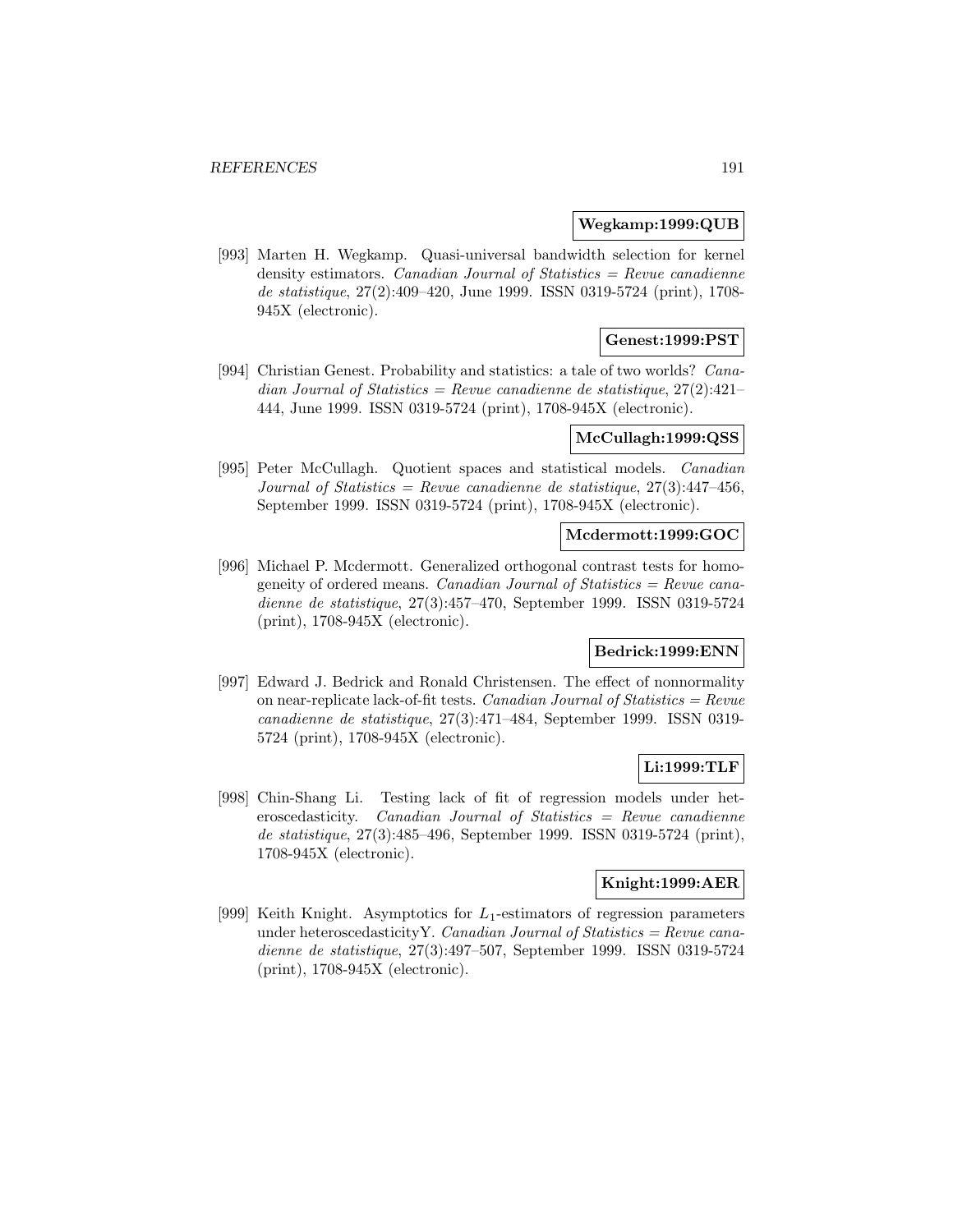## **Ng:1999:RIB**

[1000] Edmund T. M. Ng and Richard J. Cook. Robust inference for bivariate point processes. Canadian Journal of Statistics = Revue canadienne de statistique, 27(3):509–524, September 1999. ISSN 0319-5724 (print), 1708-945X (electronic).

## **Berlinet:1999:EDC**

[1001] Alain Berlinet and Christian Francq. Estimation du comportement asymptotique des autocovariances et autocorrélations empiriques de processus multivari´ees. (French) [Estimation of the asymptotic behavior of autocovariances and empirical autocorrelations of multivariate processes]. Canadian Journal of Statistics = Revue canadienne de statistique, 27(3):525–546, September 1999. ISSN 0319-5724 (print), 1708- 945X (electronic).

## **Yang:1999:BCS**

[1002] Tae Young Yang and Lynn Kuo. Bayesian computation for the superposition of nonhomogeneous Poisson processes. Canadian Journal of Statistics = Revue canadienne de statistique,  $27(3):547-556$ , September 1999. ISSN 0319-5724 (print), 1708-945X (electronic).

### **Carolan:1999:ABG**

[1003] Chris Carolan and Richard Dykstra. Asymptotic behavior of the Grenander estimator at density flat regions. Canadian Journal of Statistics = Revue canadienne de statistique, 27(3):557–566, September 1999. ISSN 0319-5724 (print), 1708-945X (electronic).

## **Daniels:1999:PVH**

[1004] Michael J. Daniels. A prior for the variance in hierarchical models. Canadian Journal of Statistics = Revue canadienne de statistique,  $27(3):567-$ 578, September 1999. ISSN 0319-5724 (print), 1708-945X (electronic).

### **Hall:1999:MCA**

[1005] Peter Hall, Michael A. Martin, and Shan Sun. Monte Carlo approximation to Edgeworth expansions. Canadian Journal of Statistics = Revue canadienne de statistique, 27(3):579–584, September 1999. ISSN 0319- 5724 (print), 1708-945X (electronic).

## **Small:1999:MRE**

[1006] Christopher G. Small and Zejiang Yang. Multiple roots of estimating functions. Canadian Journal of Statistics = Revue canadienne de statis-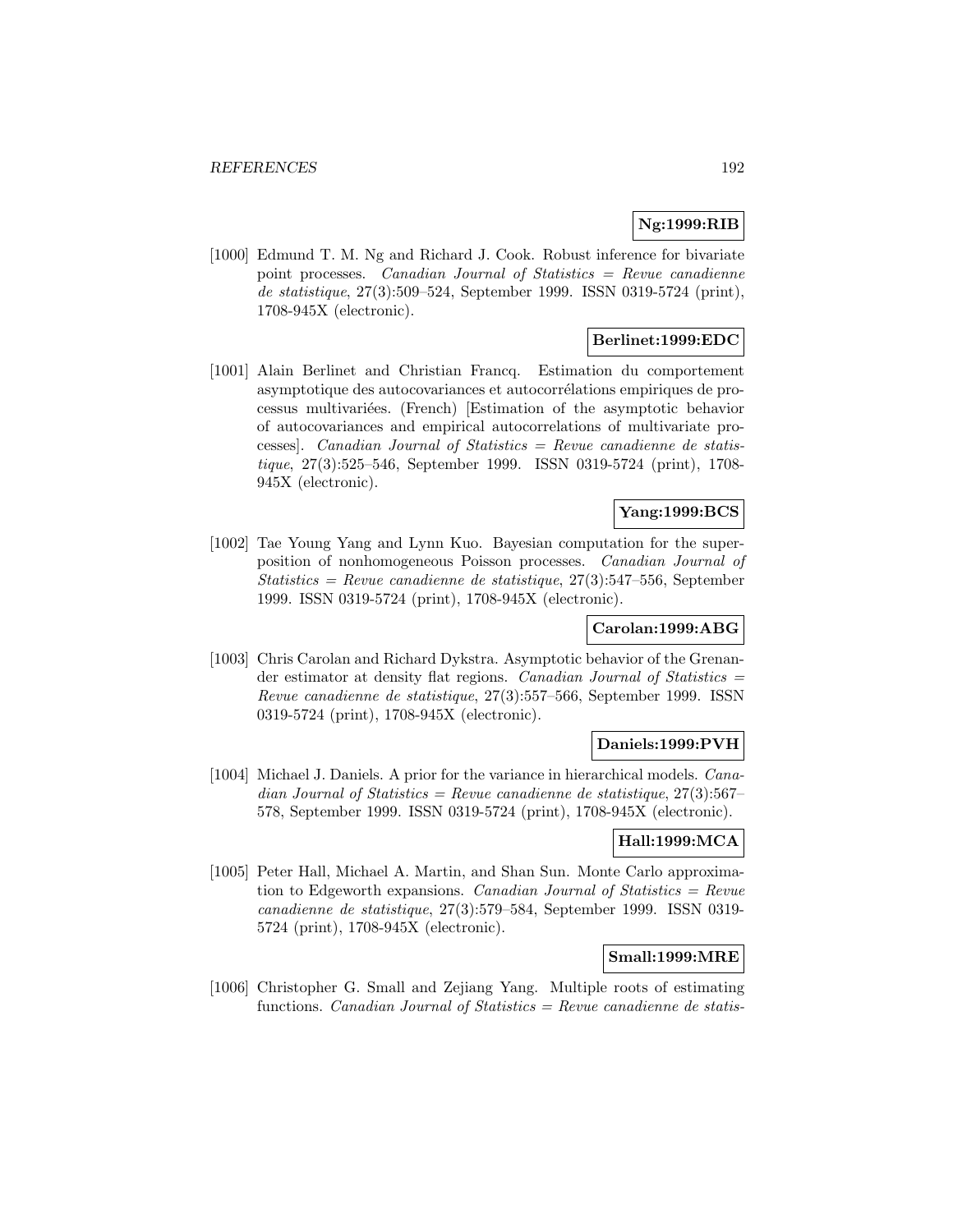tique, 27(3):585–598, September 1999. ISSN 0319-5724 (print), 1708- 945X (electronic).

## **Gupta:1999:MLE**

[1007] A. K. Gupta, T. T. Nguyen, and Yining Wang. On maximum likelihood estimation of the binomial parameter  $n$ . Canadian Journal of Statistics  $=$  Revue canadienne de statistique, 27(3):599–606, September 1999. ISSN 0319-5724 (print), 1708-945X (electronic).

## **Rychlik:1999:ERD**

[1008] Tomasz Rychlik. Error reduction in density estimation under shape restrictions. *Canadian Journal of Statistics = Revue canadienne de statis*tique, 27(3):607–622, September 1999. ISSN 0319-5724 (print), 1708- 945X (electronic).

## **Rivest:1999:SLM**

[1009] Louis-Paul Rivest. Some linear model techniques for analyzing smallcircle spherical data. *Canadian Journal of Statistics = Revue canadienne* de statistique, 27(3):623–638, September 1999. ISSN 0319-5724 (print), 1708-945X (electronic).

#### **Nettleton:1999:CPE**

[1010] Dan Nettleton. Convergence properties of the EM algorithm in constrained parameter spaces. Canadian Journal of Statistics = Revue canadienne de statistique, 27(3):639–648, September 1999. ISSN 0319-5724 (print), 1708-945X (electronic).

## **Yuan:1999:MIL**

[1011] Ao Yuan and Bertrand S. Clarke. A minimally informative likelihood for decision analysis: Illustration and robustness. Canadian Journal of Statistics = Revue canadienne de statistique, 27(3):649–665, September 1999. ISSN 0319-5724 (print), 1708-945X (electronic).

### **Ozturk:1999:AAS**

[1012] Ömer Öztürk and Thomas P. Hettmansperger. Authors' addendum to "Simultaneous robust estimation of location and scale parameters: a minimum-distance approach". Canadian Journal of Statistics  $=$  Revue canadienne de statistique, 27(3):667, September 1999. ISSN 0319-5724 (print), 1708-945X (electronic). See [928].

#### **Ozturk:1999:ASR**

 $[1013]$  Omer Oztürk and Thomas P. Hettmansperger. Addendum to: "Simultaneous robust estimation of location and scale parameters: a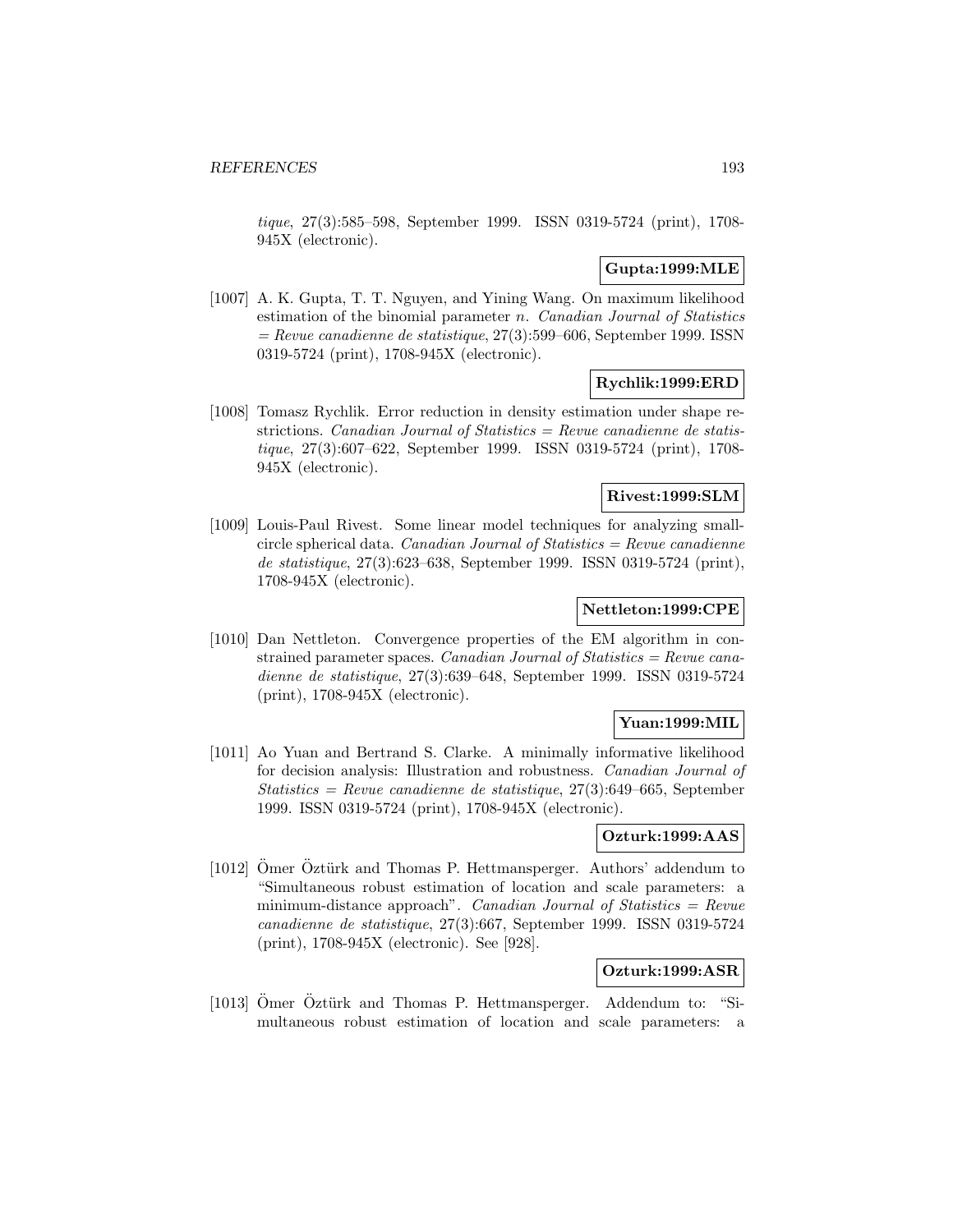minimum-distance approach" [Canad. J. Statist. **26** (1998), no. 2, 217– 229; MR1648490 (99f:62046)]. Canadian Journal of Statistics = Revue canadienne de statistique, 27(3):667, 1999. ISSN 0319-5724 (print), 1708- 945X (electronic).

#### **Lawless:1999:RCS**

[1014] Jerald F. Lawless. La revue canadiennede statistique statistical science: Concepts, opportunities and challenges. Canadian Journal of Statistics  $=$  Revue canadienne de statistique, 27(4):671–682, December 1999. ISSN 0319-5724 (print), 1708-945X (electronic).

#### **Schmuland:1999:DFS**

[1015] Byron Schmuland. Dirichlet forms: Some infinite-dimensional examples.  $Canadian Journal of Statistics = Review canadienne de statistic, 27$ (4):683–700, December 1999. ISSN 0319-5724 (print), 1708-945X (electronic).

## **Ibrahim:1999:BVS**

[1016] Joseph G. Ibrahim, Ming-Hui Chen, and Steven N. MacEachern. Bayesian variable selection for proportional hazards models. Canadian Journal of Statistics = Revue canadienne de statistique,  $27(4)$ :701–717, December 1999. ISSN 0319-5724 (print), 1708-945X (electronic).

### **Seifu:1999:SBI**

[1017] Yodit Seifu, Thomas A. Severini, and Martin A. Tanner. Semiparametric Bayesian inference for regression models. Canadian Journal of Statistics  $=$  Revue canadienne de statistique, 27(4):719–734, December 1999. ISSN 0319-5724 (print), 1708-945X (electronic).

## **Fokianos:1999:GMS**

[1018] Konstantinos Fokianos, Amy Peng, and Jing Qin. A generalized-moments specification test for the logistic link. Canadian Journal of Statistics  $=$ Revue canadienne de statistique, 27(4):735–750, December 1999. ISSN 0319-5724 (print), 1708-945X (electronic). See addendum [1063].

### **Fang:1999:RED**

[1019] Zhide Fang and Douglas P. Wiens. Robust extrapolation designs and weights for biased regression models with heteroscedastic errors. *Cana*dian Journal of Statistics = Revue canadienne de statistique,  $27(4)$ :751– 770, December 1999. ISSN 0319-5724 (print), 1708-945X (electronic).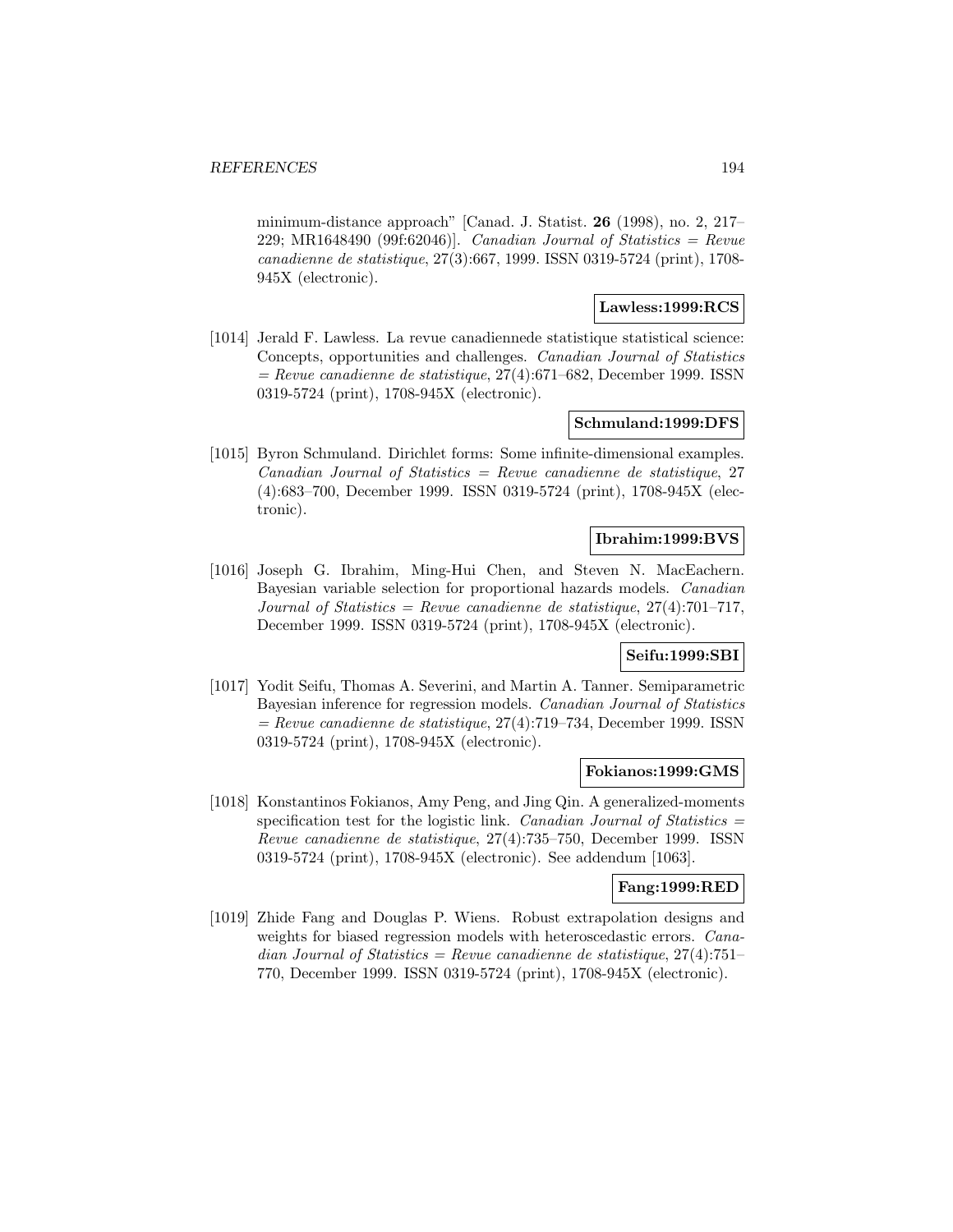#### **Jones:1999:NIT**

[1020] Michael P. Jones. Nonrobustness of the information test in detecting heterogeneity. Canadian Journal of Statistics = Revue canadienne de statistique, 27(4):771–779, December 1999. ISSN 0319-5724 (print), 1708- 945X (electronic).

## **Wiens:1999:MDA**

[1021] Douglas P. Wiens and Julie Zhou. Minimax designs for approximately linear models with  $AR(1)$  errors. *Canadian Journal of Statistics = Revue* canadienne de statistique, 27(4):781–794, December 1999. ISSN 0319- 5724 (print), 1708-945X (electronic).

### **Adjengue:1999:DME**

[1022] Luc D. Adjengue and Marc Moore. Deux méthodes d'estimation pour les paramètres de processus moyenne mobile spatiaux. (French) [Two estimation methods for parameters of spatial median processes]. Canadian Journal of Statistics = Revue canadienne de statistique,  $27(4)$ :795-818, December 1999. ISSN 0319-5724 (print), 1708-945X (electronic).

### **Masse:1999:CLD**

[1023] Benoît R. Mâsse and Young K. Truong. Conditional logspline density estimation. *Canadian Journal of Statistics = Revue canadienne de statis*tique, 27(4):819–832, December 1999. ISSN 0319-5724 (print), 1708-945X (electronic).

#### **Iyengar:1999:FIW**

[1024] Satish Iyengar, Paul Kvam, and Harshinder Singh. Fisher information in weighted distributions. *Canadian Journal of Statistics = Revue cana*dienne de statistique, 27(4):833–841, December 1999. ISSN 0319-5724 (print), 1708-945X (electronic).

## **Enns:1999:CPD**

[1025] E. G. Enns, P. F. Ehlers, and T. Misi. A cluster problem as defined by nearest neighbours. Canadian Journal of Statistics = Revue canadienne de statistique, 27(4):843–851, December 1999. ISSN 0319-5724 (print), 1708-945X (electronic).

### **Belbachir:1999:LLP**

[1026] Mohammadine Belbachir. Lois limités pour les statistiques d'ordre dans le cas non identiquement distribué. (French) [Limited laws for order statistics in the nonidentically distributed case]. Canadian Journal of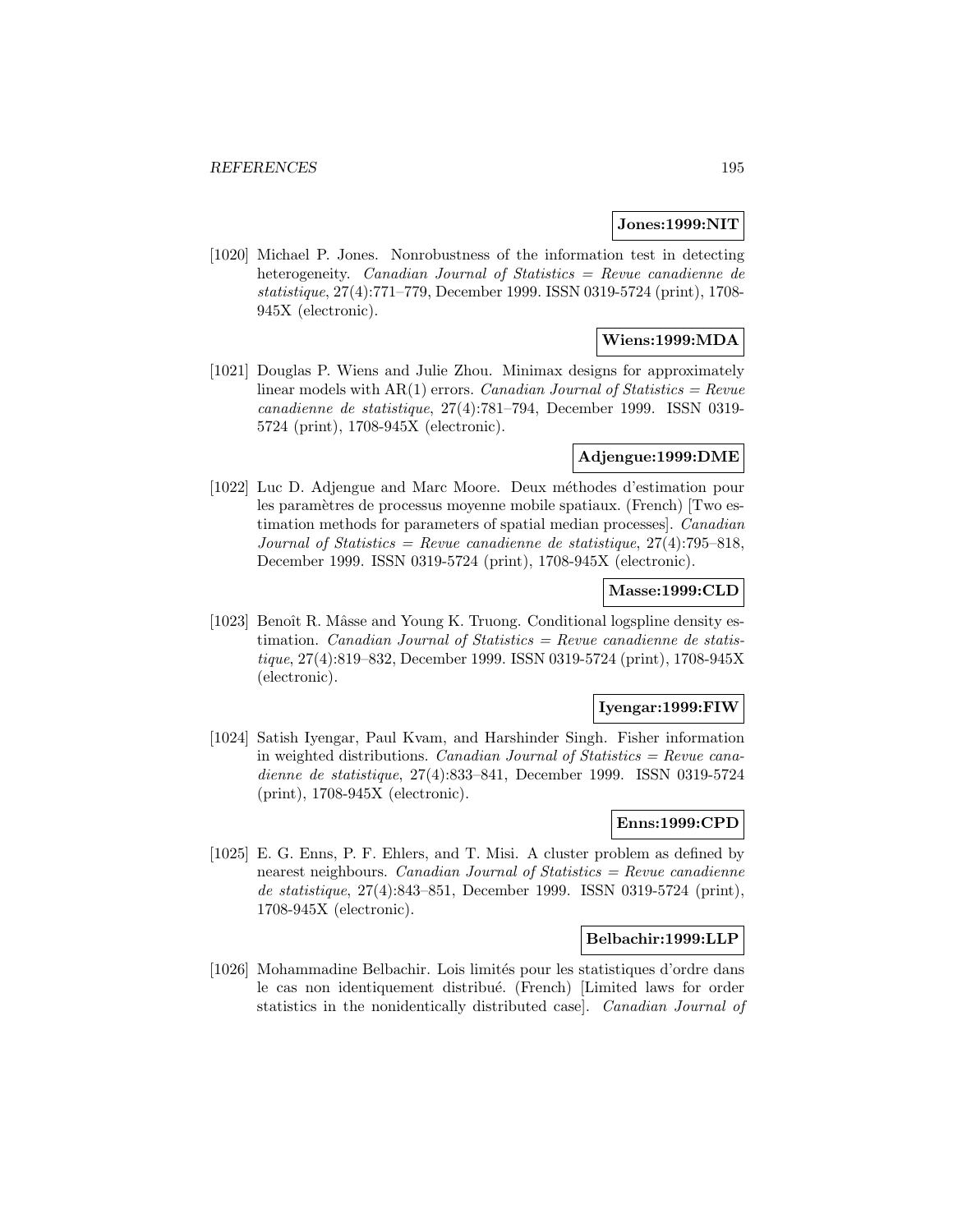Statistics = Revue canadienne de statistique,  $27(4)$ :853-862, December 1999. ISSN 0319-5724 (print), 1708-945X (electronic).

## **Hartlaub:1999:RBT**

[1027] Bradley A. Hartlaub, Angela M. Dean, and Douglas A. Wolfe. Rankbased test procedures for interaction in the two-way layout with one observation per cell. Canadian Journal of Statistics  $=$  Revue canadienne de statistique, 27(4):863–874, December 1999. ISSN 0319-5724 (print), 1708-945X (electronic).

## **Marrero:1999:LVS**

[1028] Osvaldo Marrero. L'analyse de la variation saisonnière quand l'amplitude et la taille sont faibles. (French) [The analysis of seasonal variation when the amplitude and the size are low]. Canadian Journal of Statistics  $=$ Revue canadienne de statistique, 27(4):875–882, December 1999. ISSN 0319-5724 (print), 1708-945X (electronic).

### **Genest:2000:ER**

[1029] Christian Genest. Editor's report. Canadian Journal of Statistics = Revue canadienne de statistique, 28(1):1–2, March 2000. ISSN 0319-5724 (print), 1708-945X (electronic).

# **Zhang:2000:DEH**

[1030] Fan Zhang and Robert E. Weiss. Diagnosing explainable heterogeneity of variance in random-effects models. Canadian Journal of Statistics  $=$ Revue canadienne de statistique, 28(1):3–18, March 2000. ISSN 0319- 5724 (print), 1708-945X (electronic).

# **Kneip:2000:CRL**

[1031] A. Kneip, X. Li, K. B. MacGibbon, and J. O. Ramsay. Curve registration by local regression. *Canadian Journal of Statistics = Revue canadienne* de statistique, 28(1):19–29, March 2000. ISSN 0319-5724 (print), 1708- 945X (electronic).

# **Grenier:2000:BRM**

[1032] Michèle Grenier and Christian Léger. Bootstrapping regression models with BLUS residuals. *Canadian Journal of Statistics = Revue canadienne* de statistique, 28(1):31–43, March 2000. ISSN 0319-5724 (print), 1708- 945X (electronic).

# **Sashegyi:2000:EEB**

[1033] Andreas I. Sashegyi, K. Stephen Brown, and Patrick J. Farrell. Estimation in an empirical Bayes model for longitudinal and cross-sectionally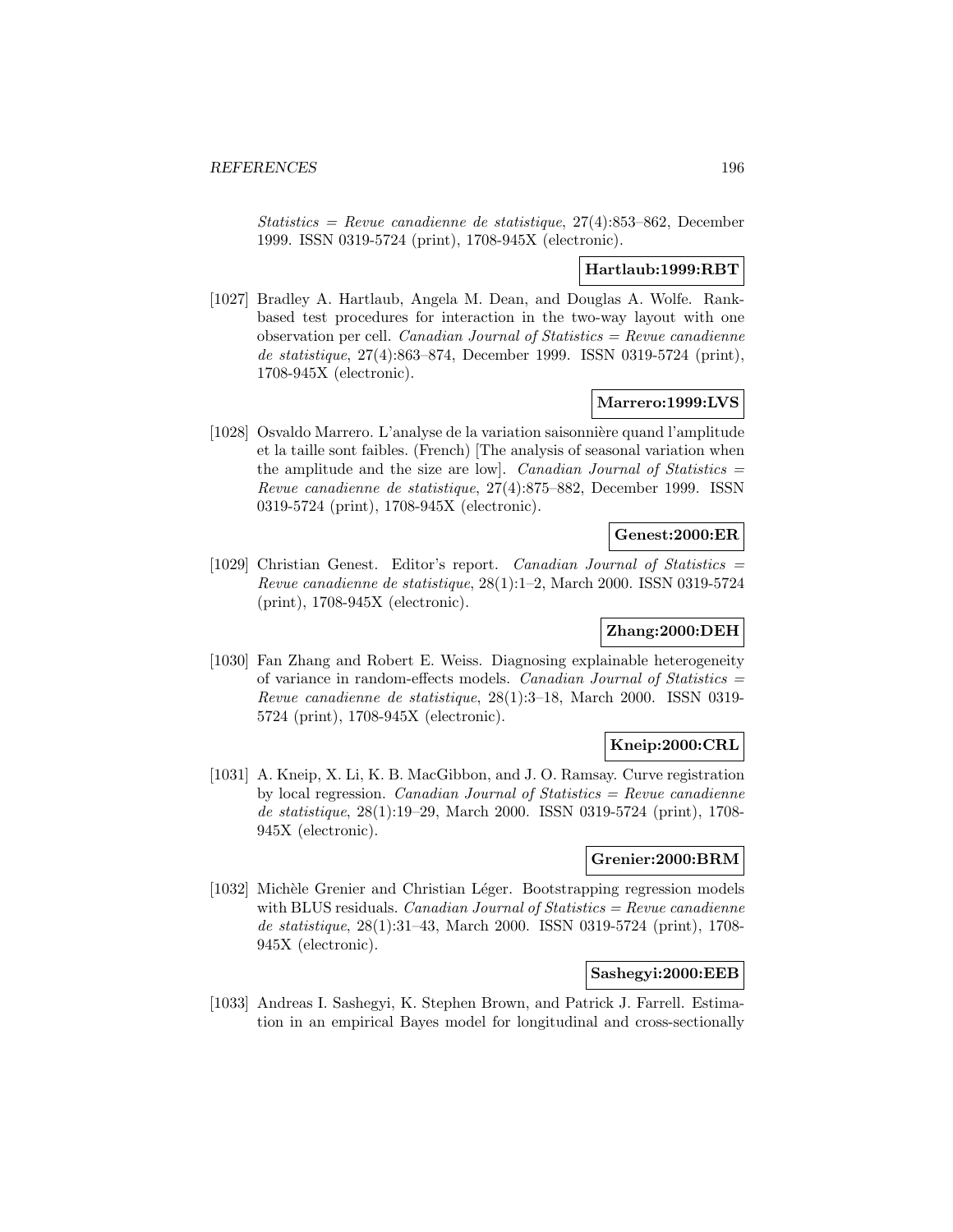clustered binary data. Canadian Journal of Statistics  $=$  Revue canadienne de statistique, 28(1):45–63, March 2000. ISSN 0319-5724 (print), 1708-945X (electronic).

## **Rai:2000:MSM**

[1034] S. N. Rai, D. E. Matthews, and D. R. Krewski. Mixed-scale models for survival/sacrifice experiments. Canadian Journal of Statistics  $=$  Revue canadienne de statistique, 28(1):65–80, March 2000. ISSN 0319-5724 (print), 1708-945X (electronic).

#### **Almudevar:2000:ECR**

[1035] Anthony Almudevar. Exact confidence regions for species assignment based on DNA markers. Canadian Journal of Statistics = Revue canadienne de statistique, 28(1):81–95, March 2000. ISSN 0319-5724 (print), 1708-945X (electronic).

## **Ozturk:2000:IRS**

[1036] Omer Oztürk and Douglas A. Wolfe. An improved ranked set two-sample Mann–Whitney–Wilcoxon test. Canadian Journal of Statistics =  $Review$ canadienne de statistique, 28(1):123–135, March 2000. ISSN 0319-5724 (print), 1708-945X (electronic).

## **Froda:2000:USE**

[1037] Sorana Froda and Constance Van Eeden. A uniform saddlepoint expansion for the null-distribution of the Wilcoxon–Mann–Whitney statistic.  $Canadian Journal of Statistics = Review candidate$  de statistique, 28(1): 137–149, March 2000. ISSN 0319-5724 (print), 1708-945X (electronic).

#### **Averous:2000:LRD**

[1038] Jean Averous and Jean-Luc Dortet-Bernadet. LTD and RTI dependence orderings. Canadian Journal of Statistics = Revue canadienne de statistique, 28(1):151–157, March 2000. ISSN 0319-5724 (print), 1708-945X (electronic).

#### **Fernandez:2000:PEU**

[1039] Miguel A. Fernández, Cristina Rueda, and Bonifacio Salvador. Parameter estimation under orthant restrictions. Canadian Journal of Statistics = Revue canadienne de statistique, 28(1):171–181, March 2000. ISSN 0319- 5724 (print), 1708-945X (electronic).

## **Terhune:2000:CSD**

[1040] Jack Terhune. Case study in data analysis: Vocalization differences among three harp seal herds. Canadian Journal of Statistics  $=$  Revue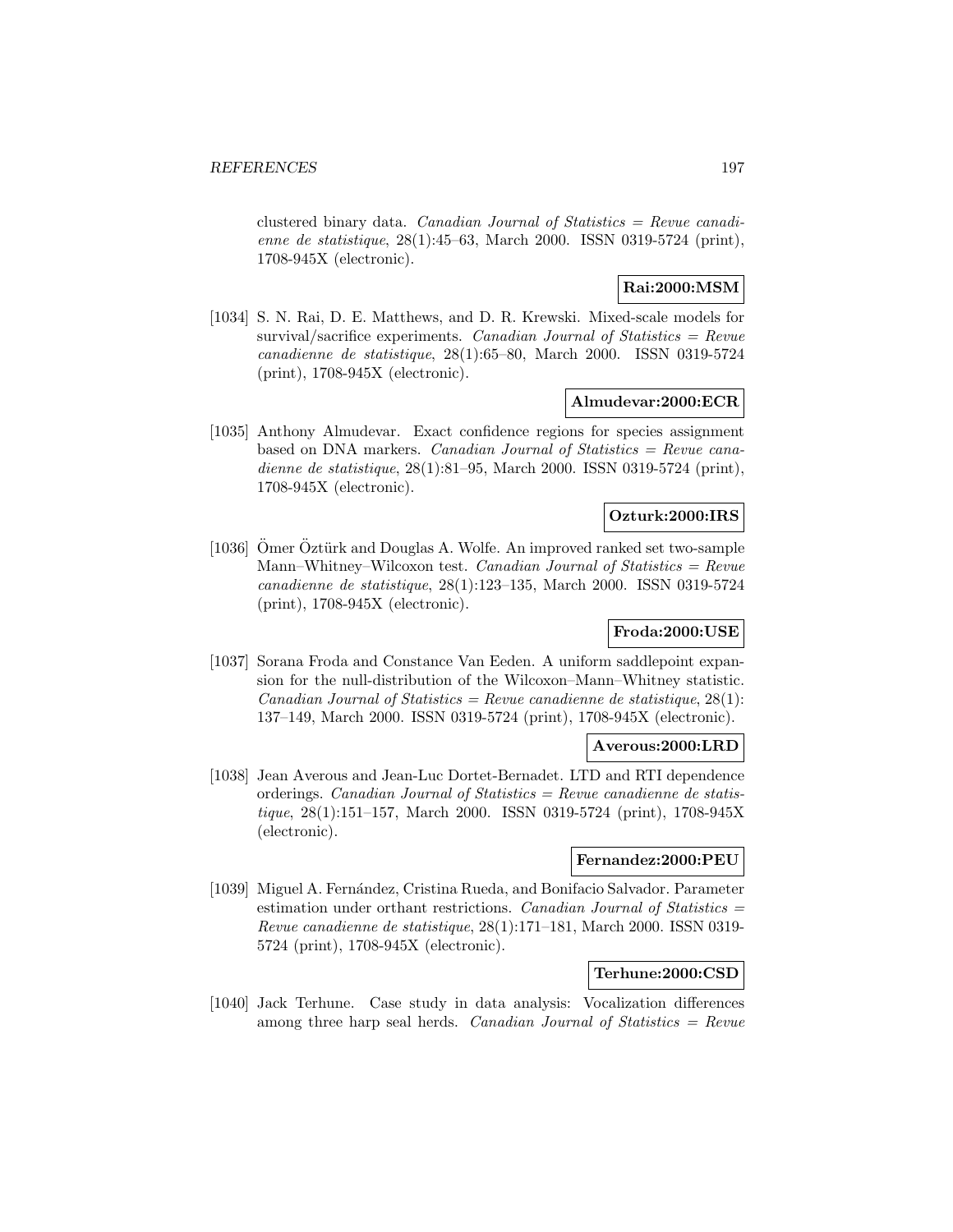canadienne de statistique, 28(1):183–185, March 2000. ISSN 0319-5724 (print), 1708-945X (electronic).

#### **Esterby:2000:CSD**

[1041] Sylvia R. Esterby et al. Case study in data analysis: vocalization differences among three harp seal herds. Canadian Journal of Statistics  $=$ Revue canadienne de statistique, 28(1):183–219, 2000. ISSN 0319-5724 (print), 1708-945X (electronic).

### **Mathieu:2000:AUV**

[1042] Patrice Mathieu, Anne-Marie Robert, and Urs. R. Maag. Analyse 1: Utilisation des vocalisations pour différencier trois hardes de phoques. (French) [Analysis 1: Using vocalizations to differentiate three herds of seals). Canadian Journal of Statistics  $=$  Revue canadienne de statistique, 28(1):185–189, March 2000. ISSN 0319-5724 (print), 1708-945X (electronic).

# **Chan:2000:AST**

[1043] Keith Chan, Jaroslaw Harezlak, Robert St-Aubin, and Marc Vallée. Analysis 2: Seals, talk to us and we will identify you. Canadian Journal of Statistics = Revue canadienne de statistique,  $28(1):189-197$ , March 2000. ISSN 0319-5724 (print), 1708-945X (electronic).

### **Farruggia:2000:AWM**

[1044] Joseph Farruggia, Peter D. M. MacDonald, and Román Viveros-Aguilera. Analysis 3: Who made the call? Classification based on logistic regression and trees. Canadian Journal of Statistics = Revue canadienne de statistique, 28(1):197–205, March 2000. ISSN 0319-5724 (print), 1708- 945X (electronic).

#### **Allard:2000:ADA**

[1045] Jacques Allard, Vartan Choulakian, Ren´e LeBlanc, Stephanie J. Mac-Neill, and Smail Mahdi. Analysis 4: Discriminant analysis of seal data. Canadian Journal of Statistics = Revue canadienne de statistique,  $28(1)$ : 205–212, March 2000. ISSN 0319-5724 (print), 1708-945X (electronic).

## **Esterby:2000:DA**

[1046] Sylvia R. Esterby. Discussion of the analyses. Canadian Journal of  $Statistics = Revenue canadienne de statistique, 28(1):213-219, March 2000.$ ISSN 0319-5724 (print), 1708-945X (electronic).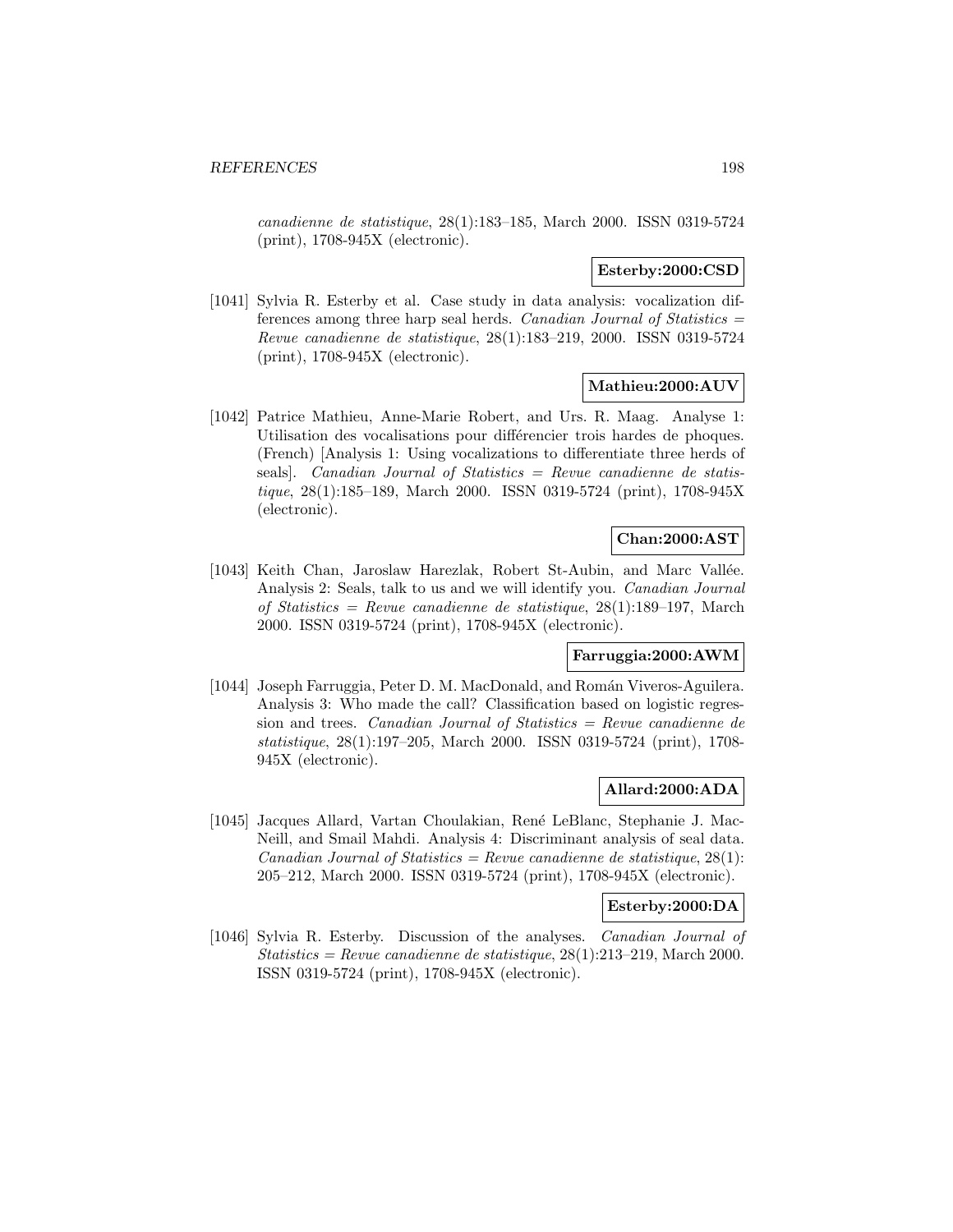### **Ramsay:2000:DEM**

[1047] James O. Ramsay. Differential equation models for statistical functions. Canadian Journal of Statistics = Revue canadienne de statistique,  $28(2)$ : 225–240, June 2000. ISSN 0319-5724 (print), 1708-945X (electronic).

## **Heckman:2000:PRM**

[1048] Nancy E. Heckman and James O. Ramsay. Penalized regression with model-based penalties. *Canadian Journal of Statistics = Revue canadi*enne de statistique, 28(2):241–258, June 2000. ISSN 0319-5724 (print), 1708-945X (electronic).

## **Dupuis:2000:RRT**

[1049] Debbie J. Dupuis and David C. Hamilton. Regression residuals and test statistics: Assessing naive outlier deletion. Canadian Journal of Statistics = Revue canadienne de statistique,  $28(2):259-275$ , June 2000. ISSN 0319-5724 (print), 1708-945X (electronic).

## **Bilodeau:2000:REM**

[1050] Martin Bilodeau and Pierre Duchesne. Robust estimation of the SUR model. *Canadian Journal of Statistics = Revue canadienne de statis*tique, 28(2):277–288, June 2000. ISSN 0319-5724 (print), 1708-945X (electronic).

# **Pinkse:2000:NTS**

[1051] Joris Pinkse. Nonparametric two-step regression estimation when regressors and error are dependent. Canadian Journal of Statistics  $=$  Revue canadienne de statistique, 28(2):289–300, June 2000. ISSN 0319-5724 (print), 1708-945X (electronic).

#### **Muller:2000:NRT**

[1052] Ursula U. Müller. Nonparametric regression for threshold data. *Canadian* Journal of Statistics = Revue canadienne de statistique,  $28(2):301-310$ , June 2000. ISSN 0319-5724 (print), 1708-945X (electronic).

### **Butler:2000:BPW**

[1053] Ronald W. Butler and Aparna V. Huzurbazar. Bayesian prediction of waiting times in stochastic models. Canadian Journal of Statistics  $=$ Revue canadienne de statistique, 28(2):311–325, June 2000. ISSN 0319- 5724 (print), 1708-945X (electronic).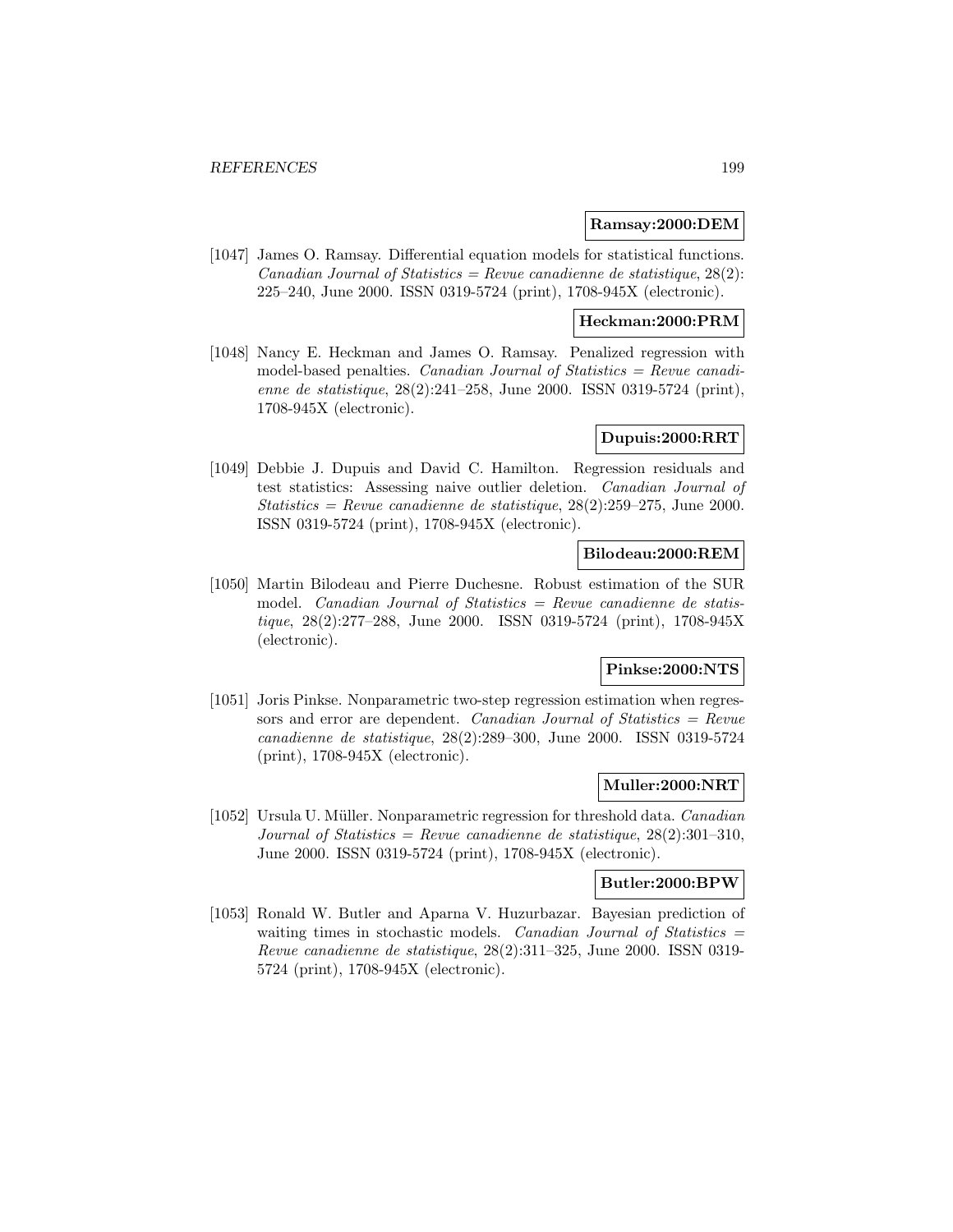### **Conigliani:2000:BAG**

[1054] Caterina Conigliani, J. Iván Castro, and Anthony O'Hagan. Bayesian assessment of goodness of fit against nonparametric alternatives. Canadian Journal of Statistics = Revue canadienne de statistique,  $28(2):327-342$ , June 2000. ISSN 0319-5724 (print), 1708-945X (electronic).

## **Conigliani:2000:SFB**

[1055] Caterina Conigliani and Anthony O'Hagan. Sensitivity of the fractional Bayes factor to prior distributions. Canadian Journal of Statistics = Revue canadienne de statistique, 28(2):343–352, June 2000. ISSN 0319- 5724 (print), 1708-945X (electronic).

#### **Reed:2000:RHF**

[1056] William J. Reed. Reconstructing the history of forest fire frequency: Identifying hazard rate change points using the Bayes information criterion. Canadian Journal of Statistics  $=$  Revue canadienne de statistique, 28(2):353–365, June 2000. ISSN 0319-5724 (print), 1708-945X (electronic).

#### **Cuevas:2000:ENC**

[1057] Antonio Cuevas, Manuel Febrero, and Ricardo Fraiman. Estimating the number of clusters. *Canadian Journal of Statistics = Revue canadienne* de statistique, 28(2):367–382, June 2000. ISSN 0319-5724 (print), 1708- 945X (electronic). See corrigenda [1105].

### **Kim:2000:DMM**

[1058] Peter T. Kim and Ja-Yong Koo. Directional mixture models and optimal estimation of the mixing density. Canadian Journal of Statistics  $=$  Revue canadienne de statistique, 28(2):383–398, June 2000. ISSN 0319-5724 (print), 1708-945X (electronic). See addendum [1106].

### **Fourdrinier:2000:EMS**

[1059] Dominique Fourdrinier and Idir Ouassou. Estimation of the mean of a spherically symmetric distribution with constraints on the norm. Canadian Journal of Statistics = Revue canadienne de statistique,  $28(2):399-$ 415, June 2000. ISSN 0319-5724 (print), 1708-945X (electronic).

### **Provost:2000:DLC**

[1060] Serge B. Provost and Young-Ho Cheong. On the distribution of linear combinations of the components of a Dirichlet random vector. Canadian Journal of Statistics = Revue canadienne de statistique,  $28(2)$ :417-425, June 2000. ISSN 0319-5724 (print), 1708-945X (electronic).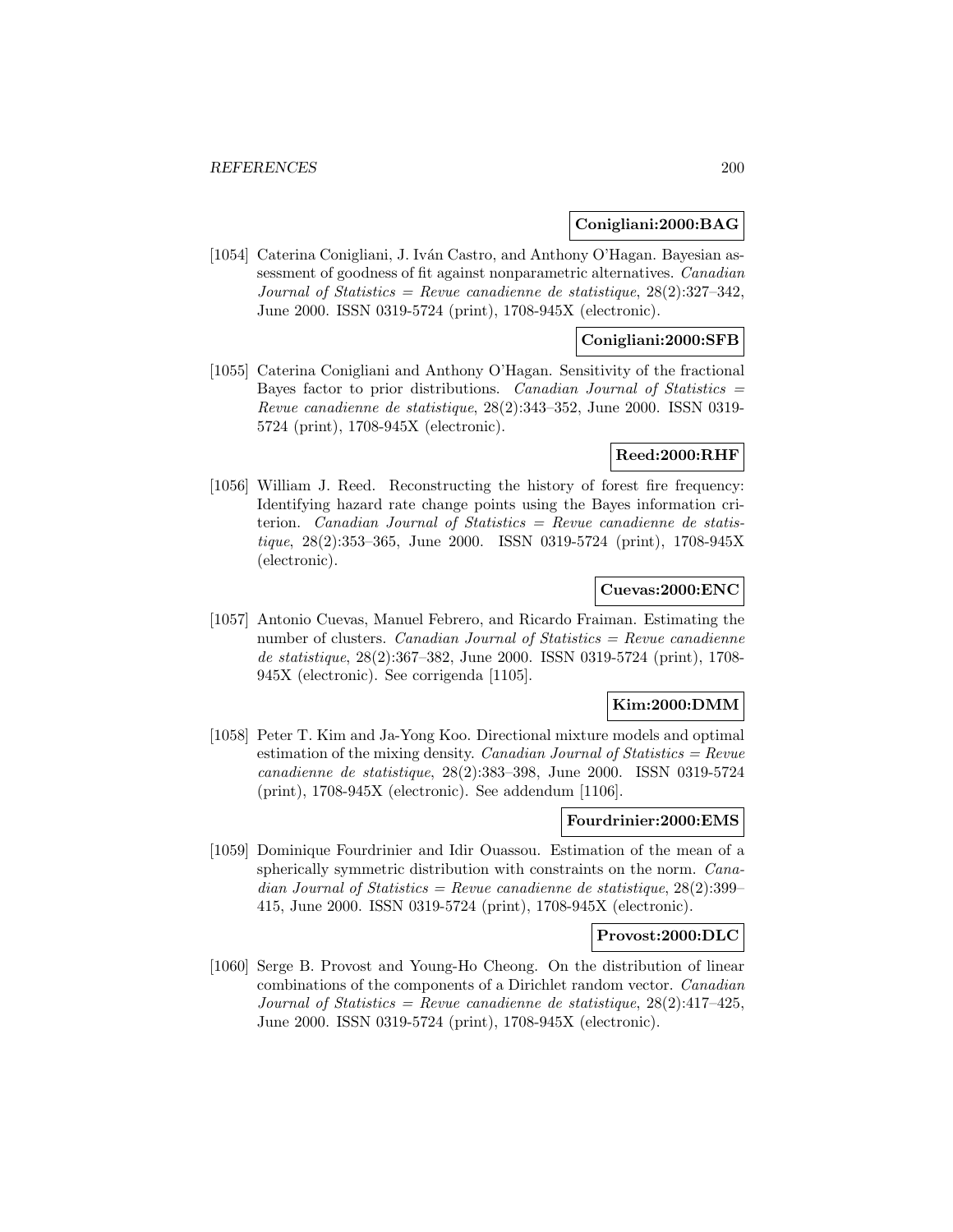#### **Edwardes:2000:IRC**

[1061] Michael D. Deb. Edwardes. Implications of random cut-points theory for the Mann–Whitney and binomial tests. Canadian Journal of Statistics = Revue canadienne de statistique, 28(2):427–438, June 2000. ISSN 0319- 5724 (print), 1708-945X (electronic).

## **Petersen:2000:EOC**

[1062] Martin R. Petersen and James A. Deddens. Effects of omitting a covariate in Poisson models when the data are balanced. Canadian Journal of Statistics = Revue canadienne de statistique,  $28(2):439-445$ , June 2000. ISSN 0319-5724 (print), 1708-945X (electronic).

### **Fokianos:2000:AAG**

[1063] Konstantinos Fokianos, Amy Peng, and Jing Qin. Authors' addendum to: "A generalized-moments specification test for the logistic link" [Canad. J. Statist. **27** (1999), no. 4, 735–750; 1767144]. Canadian Journal of Statistics = Revue canadienne de statistique,  $28(2):446$ , June 2000. ISSN 0319-5724 (print), 1708-945X (electronic). See [1018].

## **Hu:2000:EFB**

[1064] Feifang Hu and John D. Kalbfleisch. The estimating function bootstrap.  $Canadian Journal of Statistics = Review can a dienne de statistic, 28$ (3):449–481, September 2000. ISSN 0319-5724 (print), 1708-945X (electronic). With discussion and rejoinder by the authors.

### **Anonymous:2000:D**

[1065] Anonymous. Discussions. Canadian Journal of Statistics = Revue canadienne de statistique, 28(3):482–495, September 2000. ISSN 0319-5724 (print), 1708-945X (electronic).

#### **Anonymous:2000:R**

[1066] Anonymous. Rejoinders. Canadian Journal of Statistics = Revue canadienne de statistique, 28(3):496–499, September 2000. ISSN 0319-5724 (print), 1708-945X (electronic).

## **Polansky:2000:SBC**

[1067] Alan M. Polansky. Stabilizing bootstrap-t confidence intervals for small samples. Canadian Journal of Statistics  $=$  Revue canadienne de statistique, 28(3):501–516, September 2000. ISSN 0319-5724 (print), 1708- 945X (electronic).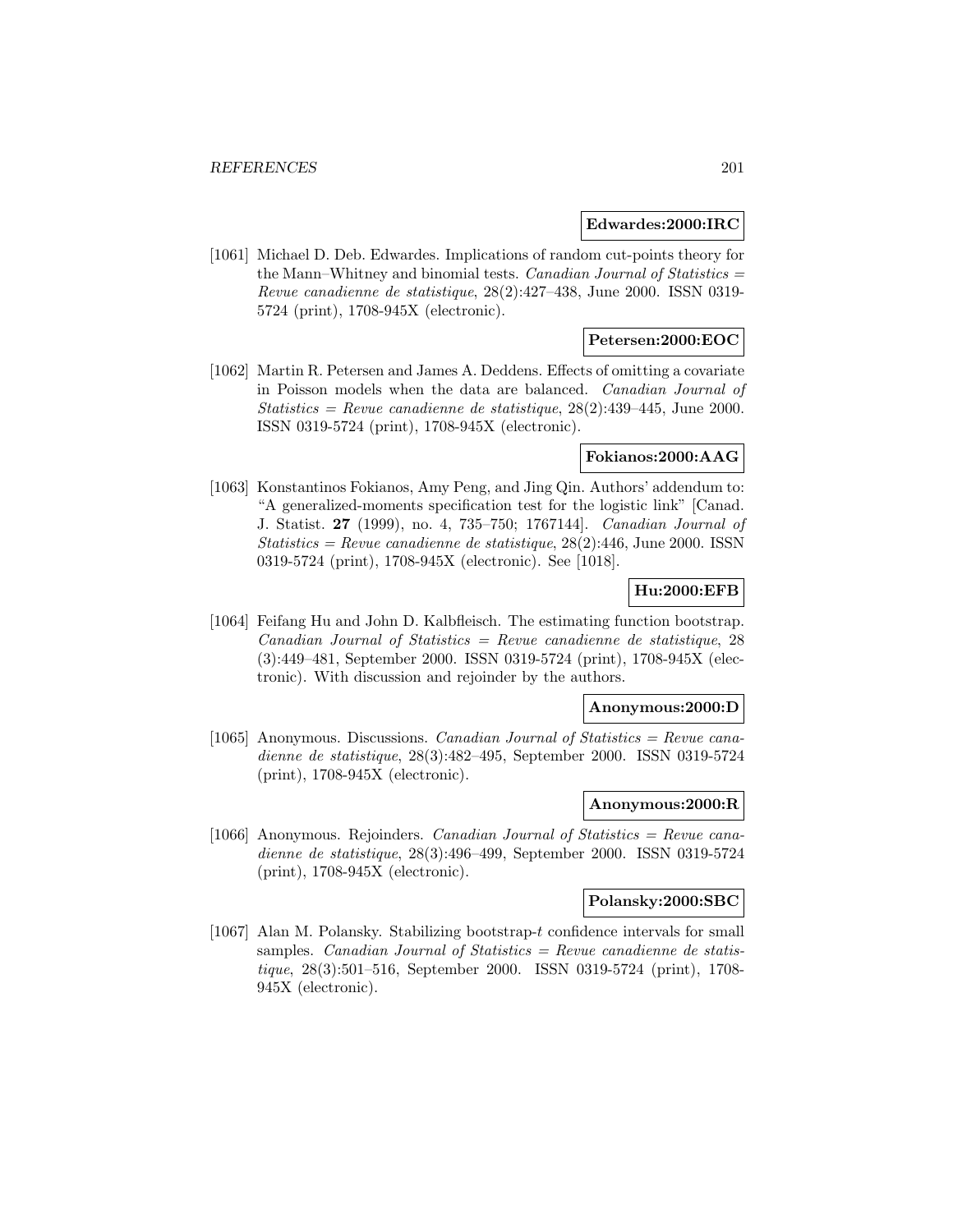#### **Stern:2000:LIS**

[1068] Steven E. Stern and A. H. Welsh. Likelihood inference for small variance components. Canadian Journal of Statistics  $=$  Revue canadienne de statistique, 28(3):517–532, September 2000. ISSN 0319-5724 (print), 1708-945X (electronic).

## **Dominici:2000:CAM**

[1069] Francesca Dominici, Giovanni Parmigiani, and Merlise Clyde. Conjugate analysis of multivariate normal data with incomplete observations.  $Canadian Journal of Statistics = Review can a dienne de statistic, 28$ (3):533–550, September 2000. ISSN 0319-5724 (print), 1708-945X (electronic).

### **Tong:2000:SEN**

[1070] Barbara Tong and Kert Viele. Smooth estimates of normal mixtures.  $Canadian Journal of Statistics = Review canadienne de statistique, 28$ (3):551–561, September 2000. ISSN 0319-5724 (print), 1708-945X (electronic).

## **Deng:2000:STZ**

[1071] Dianliang Deng and Sudhir R. Paul. Score tests for zero inflation in generalized linear models. Canadian Journal of Statistics  $=$  Revue canadienne de statistique, 28(3):563–570, September 2000. ISSN 0319-5724 (print), 1708-945X (electronic).

### **Gao:2000:AEP**

[1072] Jiti Gao and Thomas Yee. Adaptive estimation in partially linear autoregressive models. *Canadian Journal of Statistics = Revue canadienne* de statistique, 28(3):571–586, September 2000. ISSN 0319-5724 (print), 1708-945X (electronic).

## **Ferguson:2000:KTS**

[1073] Thomas S. Ferguson, Christian Genest, and Marc Hallin. Kendall's tau for serial dependence. Canadian Journal of Statistics = Revue canadienne de statistique, 28(3):587–604, September 2000. ISSN 0319-5724 (print), 1708-945X (electronic).

### **Chen:2000:GEN**

[1074] Min Chen and Gemai Chen. Geometric ergodicity of nonlinear autoregressive models with changing conditional variances. Canadian Journal of Statistics = Revue canadienne de statistique,  $28(3):605-613$ , September 2000. ISSN 0319-5724 (print), 1708-945X (electronic).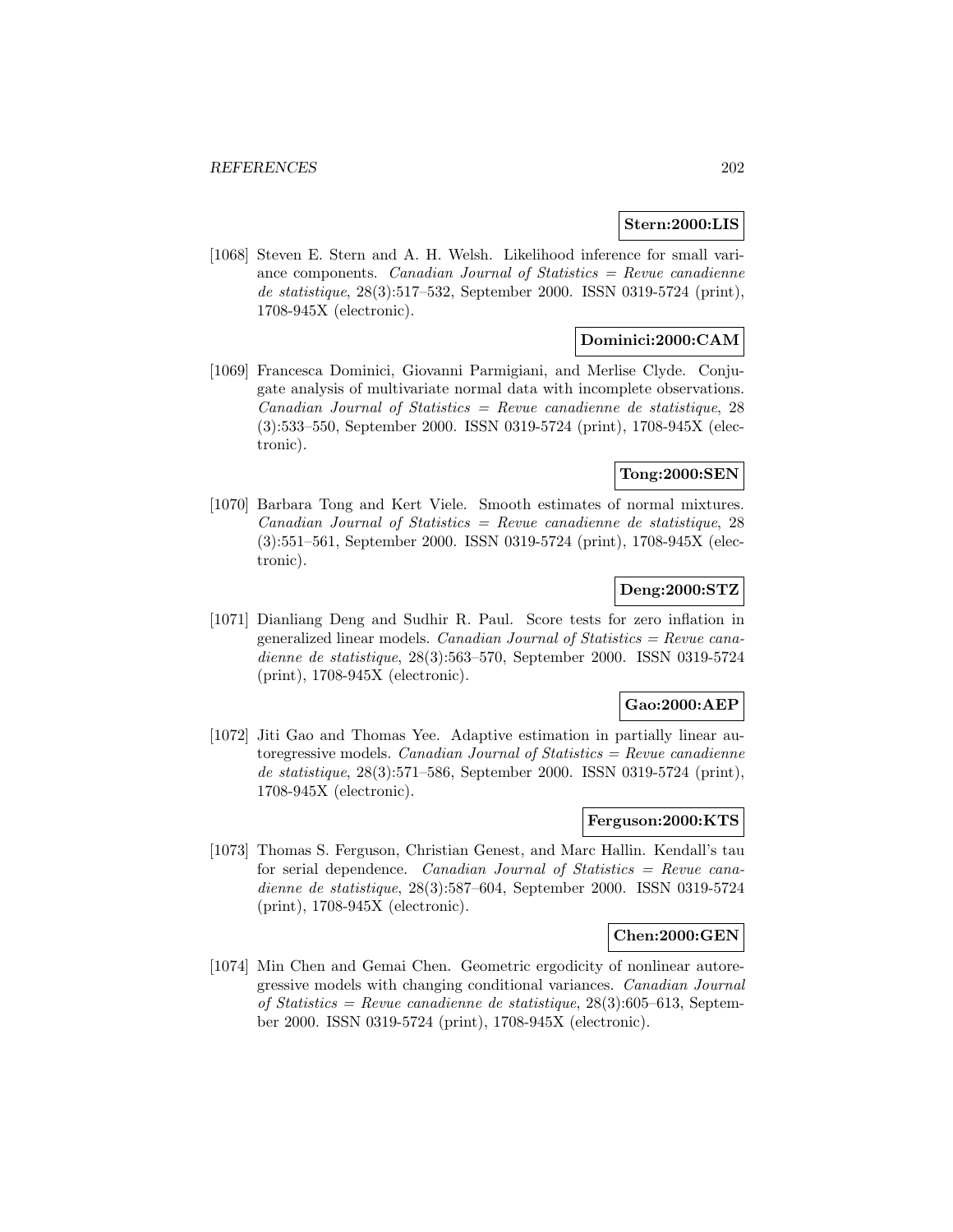#### **Dauxois:2000:IPM**

[1075] Jean-Yves Dauxois. Inférence par les martingales pour des processus ponctuels `a compensateur discontinu. (French) [Inference by martingales for point processes with discontinuous compensator]. Canadian Journal of Statistics = Revue canadienne de statistique,  $28(3):615-620$ , September 2000. ISSN 0319-5724 (print), 1708-945X (electronic).

# **Li:2000:NEE**

[1076] Bing Li. Nonparametric estimating equations based on a penalized information criterion. Canadian Journal of Statistics  $=$  Revue canadienne de statistique, 28(3):621–639, September 2000. ISSN 0319-5724 (print), 1708-945X (electronic).

## **Song:2000:MCK**

[1077] Peter Xue-Kun Song. Monte Carlo Kalman filter and smoothing for multivariate discrete state space models. Canadian Journal of Statistics  $=$  Revue canadienne de statistique, 28(3):641–652, September 2000. ISSN 0319-5724 (print), 1708-945X (electronic).

## **Diack:2000:CTS**

[1078] Cheikh A. T. Diack. Sur la convergence des tests de Schlee et de Yatchew. (French) [On the convergence tests of Schlee and Yatchew]. Canadian Journal of Statistics = Revue canadienne de statistique,  $28(3)$ :653-668, September 2000. ISSN 0319-5724 (print), 1708-945X (electronic).

#### **DasGupta:2000:CBF**

[1079] Anirban DasGupta, George Casella, Mohan Delampady, Christian Genest, Herman Rubin, and William E. Strawderman. Correlation in a Bayesian framework. *Canadian Journal of Statistics = Revue canadienne* de statistique, 28(4):675–687, December 2000. ISSN 0319-5724 (print), 1708-945X (electronic).

# **Ghoudi:2000:CMR**

[1080] Kilani Ghoudi and David Mcdonald. Cramér-von Mises regression. *Cana*dian Journal of Statistics = Revue canadienne de statistique,  $28(4):689-$ 714, December 2000. ISSN 0319-5724 (print), 1708-945X (electronic).

#### **Ishwaran:2000:UMO**

[1081] Hemant Ishwaran. Univariate and multirater ordinal cumulative link regression with covariate specific cutpoints. Canadian Journal of Statistics  $=$  Revue canadienne de statistique, 28(4):715–730, December 2000. ISSN 0319-5724 (print), 1708-945X (electronic).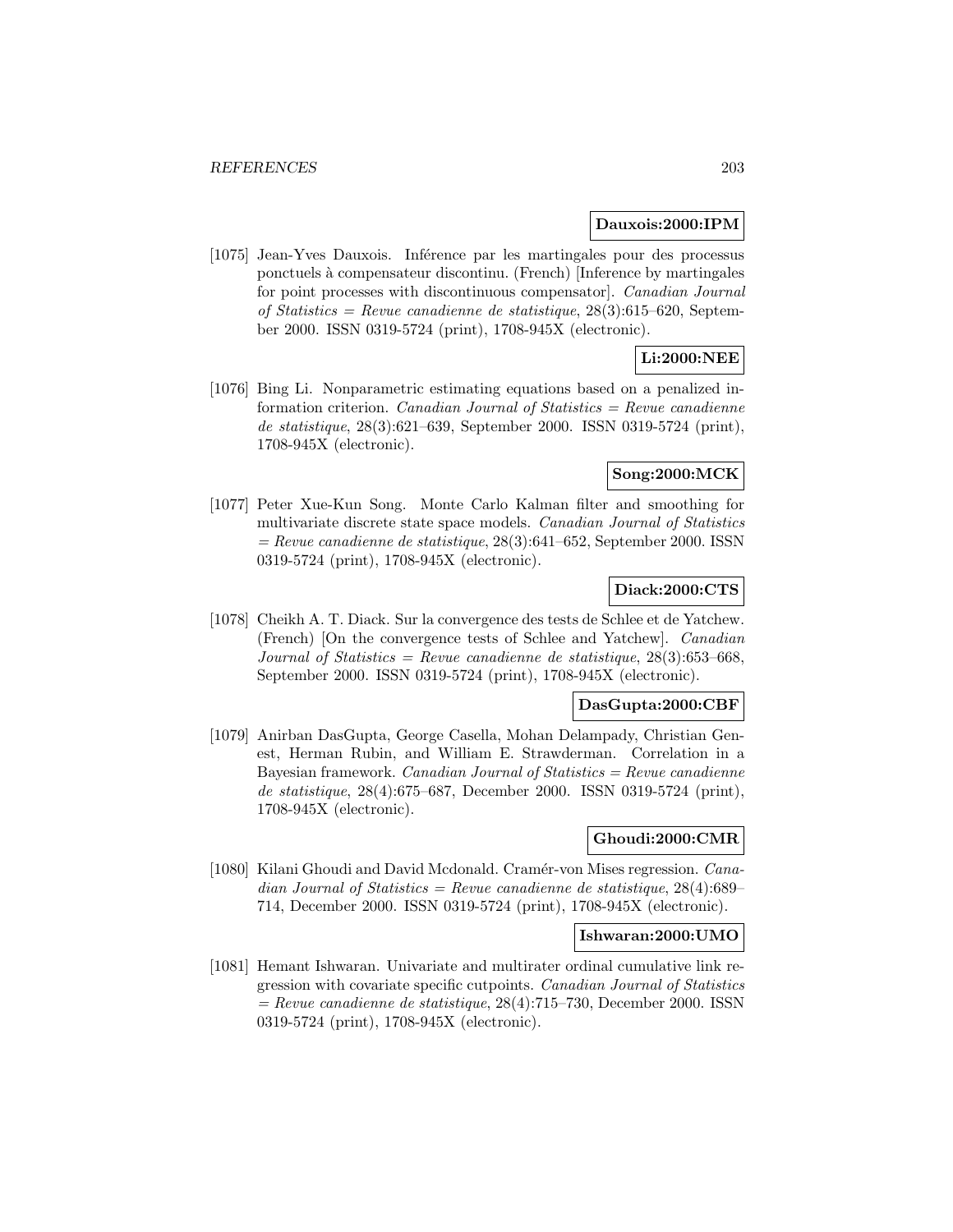#### **Ishwaran:2000:GCH**

[1082] Hemant Ishwaran and Constantine A. Gatsonis. A general class of hierarchical ordinal regression models with applications to correlated ROC analysis. Canadian Journal of Statistics  $=$  Revue canadienne de statistique, 28(4):731–750, December 2000. ISSN 0319-5724 (print), 1708-945X (electronic).

# **Binder:2000:VET**

[1083] David A. Binder, Colin Babyak, Marie Brodeur, Michel Hidiroglou, and Wisner Jocelyn. Variance estimation for two-phase stratified sampling.  $Canadian Journal of Statistics = Review can a dienne de statistic, 28$ (4):751–764, December 2000. ISSN 0319-5724 (print), 1708-945X (electronic).

## **Baillo:2000:SEN**

[1084] Amparo Baíllo, Antonio Cuevas, and Ana Justel. Set estimation and nonparametric detection. *Canadian Journal of Statistics = Revue cana*dienne de statistique, 28(4):765–782, December 2000. ISSN 0319-5724 (print), 1708-945X (electronic).

### **Blaker:2000:CCI**

[1085] Helge Blaker. Confidence curves and improved exact confidence intervals for discrete distributions. *Canadian Journal of Statistics = Revue cana*dienne de statistique, 28(4):783–798, December 2000. ISSN 0319-5724 (print), 1708-945X (electronic). See corrigenda [1140].

#### **Saavedra:2000:EMD**

[1086] Angeles Saavedra and Ricardo Cao. On the estimation of the marginal density of a moving average process. Canadian Journal of Statistics = Revue canadienne de statistique, 28(4):799–815, December 2000. ISSN 0319-5724 (print), 1708-945X (electronic).

#### **Laib:2000:RNE**

[1087] Naämane Laïb and Elias Ould-S id. A robust nonparametric estimation of the autoregression function under an ergodic hypothesis. Canadian Journal of Statistics = Revue canadienne de statistique,  $28(4):817-828$ , December 2000. ISSN 0319-5724 (print), 1708-945X (electronic).

#### **Cabana:2000:TSB**

[1088] Alejandra Cabaña and Enrique M. Cabaña. Tests of symmetry based on transformed empirical processes. Canadian Journal of Statistics =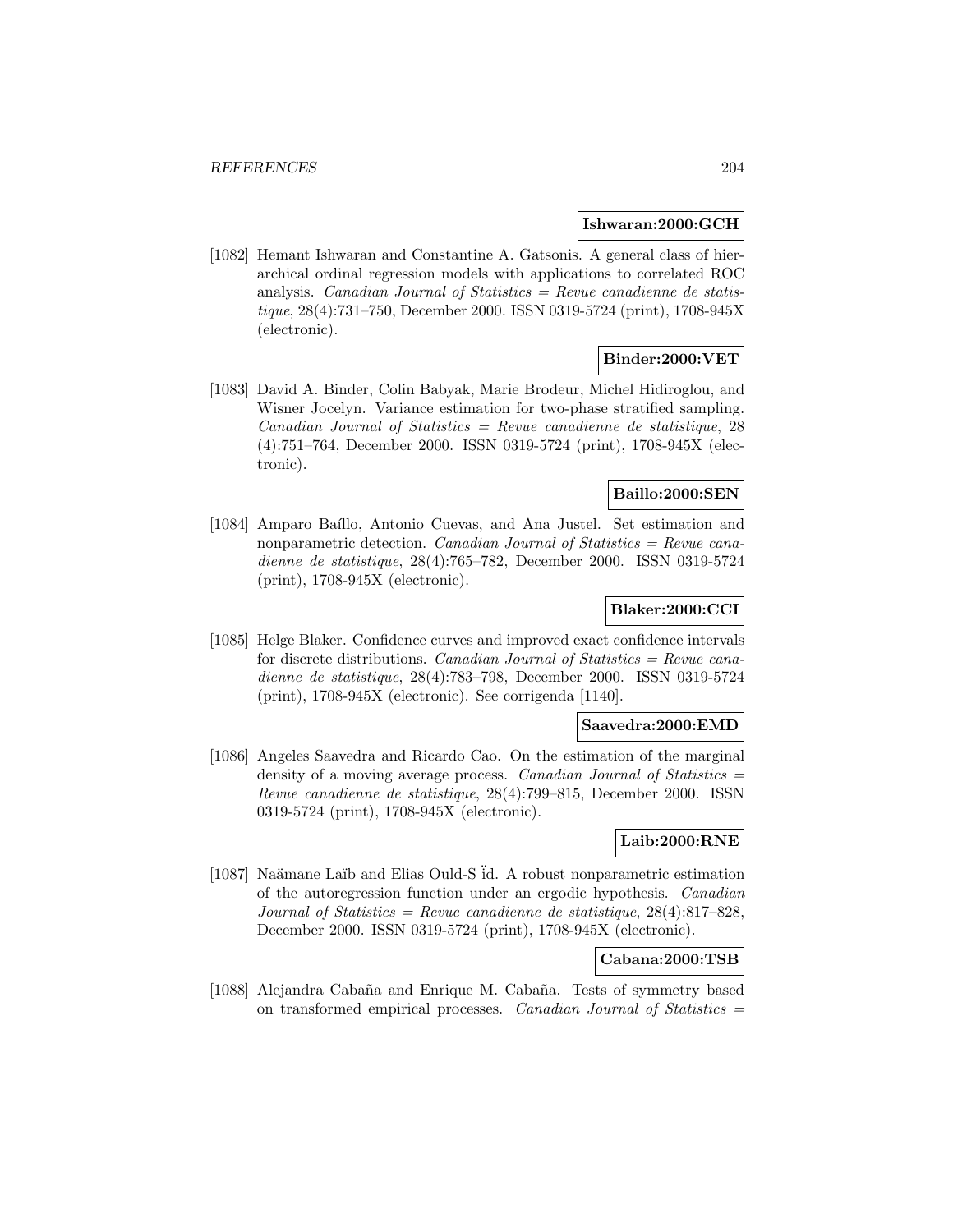Revue canadienne de statistique, 28(4):829–839, December 2000. ISSN 0319-5724 (print), 1708-945X (electronic).

## **Zhong:2000:ELI**

[1089] Bob Zhong, Jiahua Chen, and J. N. K. Rao. Empirical likelihood inference in the presence of measurement error. Canadian Journal of Statistics = Revue canadienne de statistique,  $28(4)$ :841–852, December 2000. ISSN 0319-5724 (print), 1708-945X (electronic).

# **Frey:2000:TBE**

[1090] Michael R. Frey and Carolin M. Frey. Tolerance-based error reduction in multi-agent bioassays. Canadian Journal of Statistics = Revue canadienne de statistique, 28(4):853–874, December 2000. ISSN 0319-5724 (print), 1708-945X (electronic).

### **Hudson:2000:MIE**

[1091] Suzanne Hudson and Paul W. Vos. Marginal information for expectation parameters. Canadian Journal of Statistics = Revue canadienne de statistique, 28(4):875–886, December 2000. ISSN 0319-5724 (print), 1708-945X (electronic).

#### **Anonymous:2001:ERF**

[1092] Anonymous. Editor: Report from the former editor. Canadian Journal of Statistics = Revue canadienne de statistique,  $29(1):3-4$ , March 2001. ISSN 0319-5724 (print), 1708-945X (electronic).

#### **Ghosh:2001:BFP**

[1093] Malay Ghosh and Yeong-Hwa Kim. The Behrens-Fisher problem revisited: a Bayes-frequentist synthesis. Canadian Journal of Statistics  $=$ Revue canadienne de statistique, 29(1):5–17, March 2001. ISSN 0319- 5724 (print), 1708-945X (electronic).

# **Eno:2001:PMP**

[1094] Daniel R. Eno and Keying Ye. Probability matching priors for an extended statistical calibration model. Canadian Journal of Statistics  $=$ Revue canadienne de statistique, 29(1):19–35, March 2001. ISSN 0319- 5724 (print), 1708-945X (electronic).

#### **Brown:2001:NSU**

[1095] Patrick E. Brown and Piet De Jong. Nonparametric smoothing using state space techniques. Canadian Journal of Statistics  $=$  Revue canadienne de statistique, 29(1):37–50, March 2001. ISSN 0319-5724 (print), 1708-945X (electronic).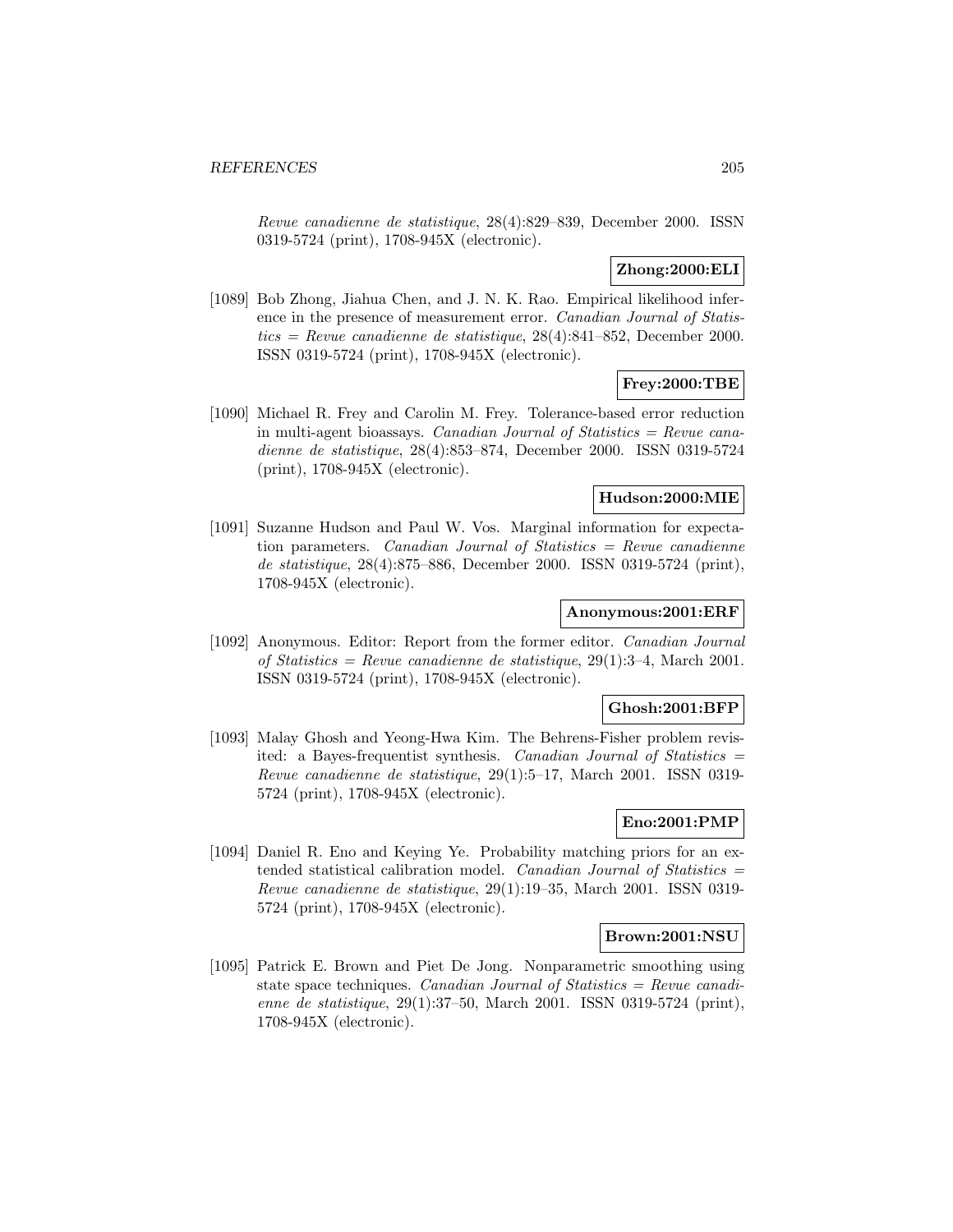#### **Viele:2001:EFF**

[1096] Kert Viele. Evaluating fit in functional data analysis using model embeddings. *Canadian Journal of Statistics = Revue canadienne de statis*tique, 29(1):51–66, March 2001. ISSN 0319-5724 (print), 1708-945X (electronic).

# **DiCiccio:2001:SAO**

[1097] Thomas J. DiCiccio, Michael A. Martin, and Steven E. Stern. Simple and accurate one-sided inference from signed roots of likelihood ratios. Canadian Journal of Statistics = Revue canadienne de statistique,  $29(1)$ : 67–76, March 2001. ISSN 0319-5724 (print), 1708-945X (electronic).

# **Hall:2001:AEQ**

[1098] Daniel B. Hall. On the application of extended quasi-likelihood to the clustered data case. Canadian Journal of Statistics  $=$  Revue canadienne de statistique, 29(1):77–97, March 2001. ISSN 0319-5724 (print), 1708- 945X (electronic).

## **Kabaila:2001:ESP**

[1099] Paul Kabaila and John Byrne. Exact short Poisson confidence intervals. Canadian Journal of Statistics = Revue canadienne de statistique,  $29(1)$ : 99–106, March 2001. ISSN 0319-5724 (print), 1708-945X (electronic).

## **Melfi:2001:ARD**

[1100] Vincent F. Melfi, Connie Page, and Margarida Geraldes. An adaptive randomized design with application to estimation. Canadian Journal of Statistics = Revue canadienne de statistique,  $29(1):107-116$ , March 2001. ISSN 0319-5724 (print), 1708-945X (electronic).

#### **Heo:2001:RMR**

[1101] Giseon Heo, Byron Schmuland, and Douglas P. Wiens. Restricted minimax robust designs for misspecified regression models. Canadian Journal of Statistics = Revue canadienne de statistique,  $29(1):117-128$ , March 2001. ISSN 0319-5724 (print), 1708-945X (electronic).

#### **Tsao:2001:REL**

[1102] Min Tsao and Julie Zhou. On the robustness of empirical likelihood ratio confidence intervals for location. Canadian Journal of Statistics =  $Re$ vue canadienne de statistique, 29(1):129–140, March 2001. ISSN 0319-5724 (print), 1708-945X (electronic).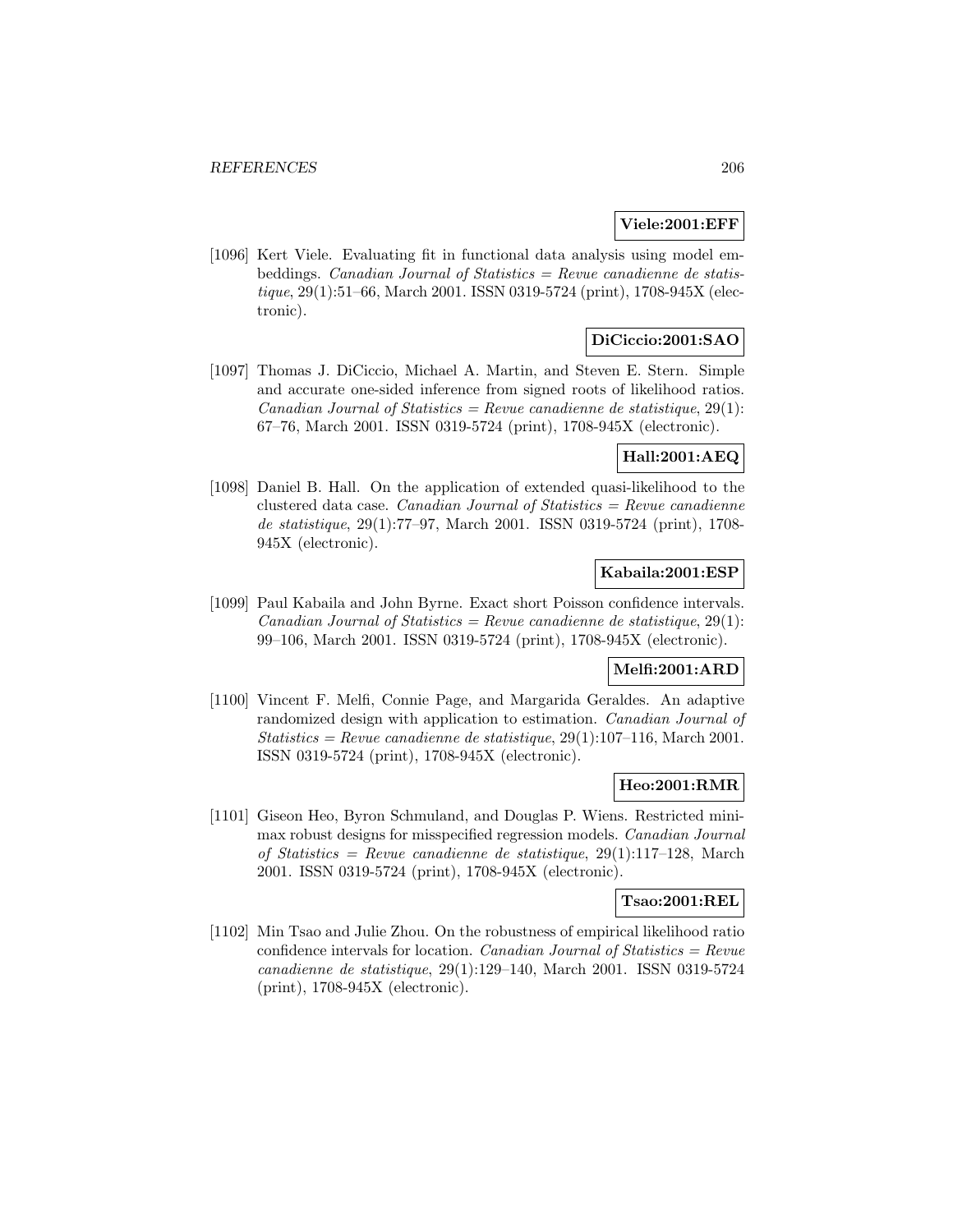## **Hallin:2001:PHP**

[1103] Marc Hallin, Amal Mellouk, and Khalid Rifi. Projection de Hájek et polynômes de Bernstein. (French) [Hájek projection and Bernstein polynomials]. *Canadian Journal of Statistics = Revue canadienne de statis*tique, 29(1):141–154, March 2001. ISSN 0319-5724 (print), 1708-945X (electronic).

# **ElBantli:2001:ABE**

[1104] Faouzi El Bantli and Marc Hallin. Asymptotic behaviour of M-estimators in  $AR(p)$  models under nonstandard conditions. Canadian Journal of  $Statistics = Revenue canadienne de statistic, 29(1):155-168$ , March 2001. ISSN 0319-5724 (print), 1708-945X (electronic).

### **Cuevas:2001:CEN**

[1105] Antonio Cuevas, Manuel Febrero, and Ricardo Fraiman. Corrigenda: "Estimating the number of clusters". Canadian Journal of Statistics = Revue canadienne de statistique, 29(1):170, March 2001. ISSN 0319-5724 (print), 1708-945X (electronic). See [1057].

# **Kim:2001:ADM**

[1106] Peter T. Kim and Ja-Yong Koo. Addendum: "Directional mixture models and optimal estimation of the mixing density". Canadian Journal of Statistics = Revue canadienne de statistique,  $29(1):170$ , March 2001. ISSN 0319-5724 (print), 1708-945X (electronic). See [1058].

#### **Canette:2001:BNR**

[1107] Isabel Cañette. Blind nonparametric regression. Canadian Journal of Statistics = Revue canadienne de statistique,  $29(2):173-189$ , June 2001. ISSN 0319-5724 (print), 1708-945X (electronic).

### **Merola:2001:DRA**

[1108] Giovanni M. Merola and Bovas Abraham. Dimensionality reduction approach to multivariate prediction. Canadian Journal of Statistics =  $Re$ vue canadienne de statistique, 29(2):191–200, June 2001. ISSN 0319-5724 (print), 1708-945X (electronic).

#### **Chen:2001:LRT**

[1109] Hanfeng Chen and Jiahua Chen. The likelihood ratio test for homogeneity in finite mixture models. Canadian Journal of Statistics = Revue canadienne de statistique, 29(2):201–215, June 2001. ISSN 0319-5724 (print), 1708-945X (electronic).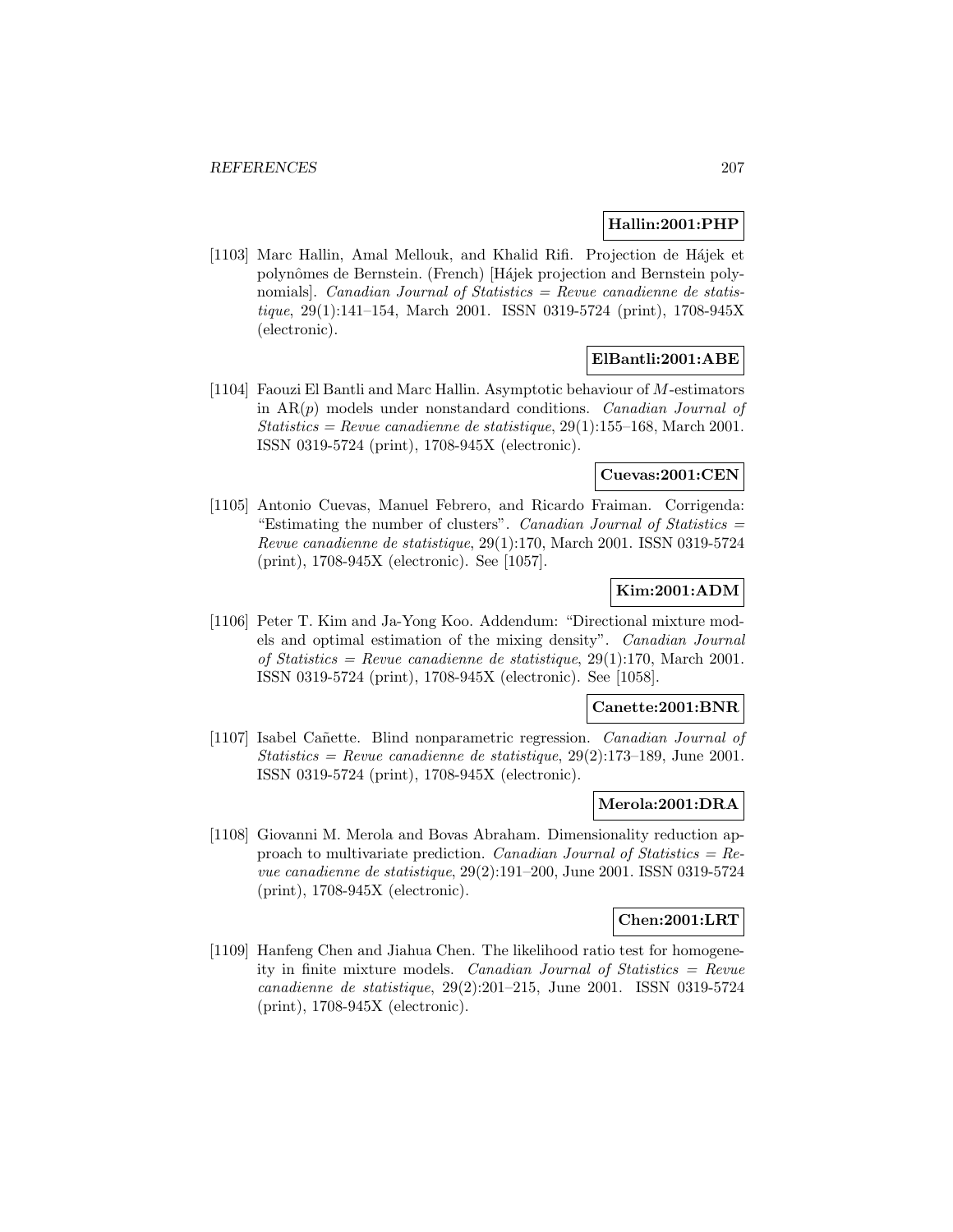### **Tingley:2001:DPN**

[1110] M. A. Tingley and L. McLean. Detection of patterns in noisy time series. Canadian Journal of Statistics = Revue canadienne de statistique,  $29(2)$ : 217–237, June 2001. ISSN 0319-5724 (print), 1708-945X (electronic).

# **Lei:2001:DTB**

[1111] S.-Y. Claire Lei and Suojin Wang. Diagnostic tests for bias of estimating equations in weighted regression with missing covariates. Canadian Journal of Statistics = Revue canadienne de statistique,  $29(2):239-250$ , June 2001. ISSN 0319-5724 (print), 1708-945X (electronic).

## **Antoniadis:2001:WMU**

[1112] Anestis Antoniadis, Jianqing Fan, and Irène Gijbels. A wavelet method for unfolding sphere size distributions. Canadian Journal of Statistics  $=$ Revue canadienne de statistique, 29(2):251–268, June 2001. ISSN 0319- 5724 (print), 1708-945X (electronic).

### **vanderVaart:2001:CSM**

[1113] Aad van der Vaart and Jon A. Wellner. Consistency of semiparametric maximum likelihood estimators for two-phase sampling. *Canadian Jour*nal of Statistics = Revue canadienne de statistique,  $29(2):269-288$ , June 2001. ISSN 0319-5724 (print), 1708-945X (electronic).

# **Wu:2001:VEF**

[1114] Changbao Wu and Randy R. Sitter. Variance estimation for the finite population distribution function with complete auxiliary information.  $Canadian Journal of Statistics = Revenue canadienne de statistic, 29$ (2):289–307, June 2001. ISSN 0319-5724 (print), 1708-945X (electronic).

### **Puig:2001:GFT**

[1115] Pedro Puig and Michael A. Stephens. Goodness-of-fit tests for the hyperbolic distribution. Canadian Journal of Statistics  $=$  Revue canadienne de statistique, 29(2):309–320, June 2001. ISSN 0319-5724 (print), 1708- 945X (electronic).

### **Gill:2001:SAR**

[1116] Paramjit S. Gill and Tim B. Swartz. Statistical analyses for round robin interaction data. Canadian Journal of Statistics  $=$  Revue canadienne de statistique, 29(2):321–331, June 2001. ISSN 0319-5724 (print), 1708-945X (electronic).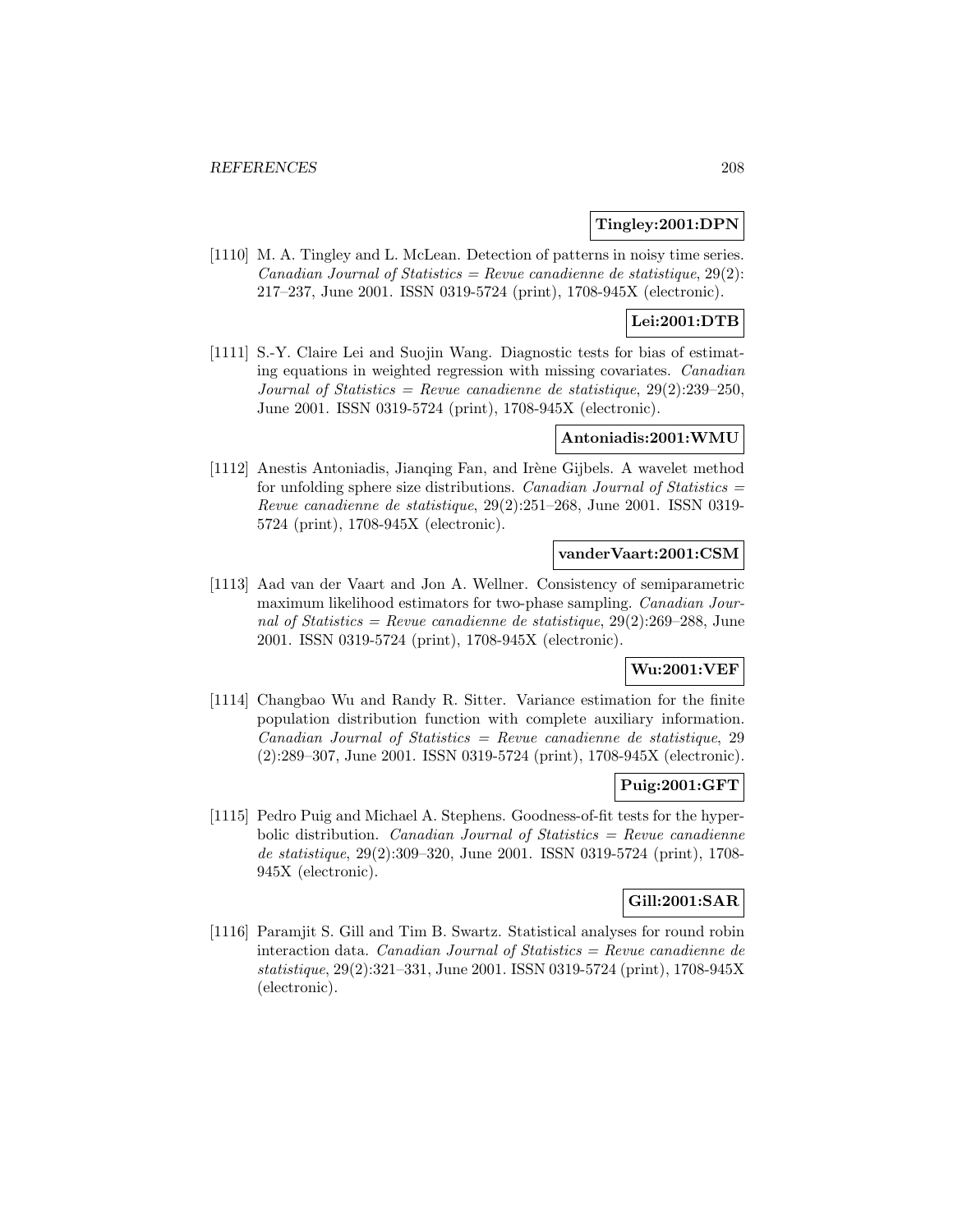## **Alqallaf:2001:CVB**

[1117] Fatemah Alqallaf and Paul Gustafson. On cross-validation of Bayesian models. *Canadian Journal of Statistics = Revue canadienne de statis*tique, 29(2):333–340, June 2001. ISSN 0319-5724 (print), 1708-945X (electronic).

# **Hooper:2001:FRM**

[1118] Peter M. Hooper. Flexible regression modeling with adaptive logistic basis functions. Canadian Journal of Statistics  $=$  Revue canadienne de statistique, 29(3):343–364, September 2001. ISSN 0319-5724 (print), 1708-945X (electronic). See discussion [1119] and rejoinder [1120].

#### **Lindstrom:2001:D**

[1119] Mary J. Lindstrom, James O. Ramsay, Nancy E. Heckman, Hugh A. Chipman, and Hong Gu. Discussion. Canadian Journal of Statistics = Revue canadienne de statistique, 29(3):365–374, September 2001. ISSN 0319-5724 (print), 1708-945X (electronic). See [1118].

# **Hooper:2001:R**

[1120] Peter M. Hooper. Rejoinder. Canadian Journal of Statistics = Revue canadienne de statistique, 29(3):374–378, September 2001. ISSN 0319- 5724 (print), 1708-945X (electronic). See [1118].

## **Susko:2001:ERT**

[1121] Edward Susko, Michael J. Bronskill, Simon J. Graham, and Robert J. Tibshirani. Estimation of relaxation time distributions in magnetic resonance imaging. Canadian Journal of Statistics  $=$  Revue canadienne de statistique, 29(3):379–394, September 2001. ISSN 0319-5724 (print), 1708-945X (electronic).

### **Rosychuk:2001:SMM**

[1122] Rhonda J. Rosychuk and Mary E. Thompson. A semi-Markov model for binary longitudinal responses subject to misclassification. Canadian Journal of Statistics = Revue canadienne de statistique,  $29(3):395-404$ , September 2001. ISSN 0319-5724 (print), 1708-945X (electronic).

#### **Dean:2001:MRH**

[1123] Charmaine B. Dean and Ying Cai MacNab. Modeling of rates over a hierarchical health administrative structure. Canadian Journal of Statistics  $=$  Revue canadienne de statistique, 29(3):405–419, September 2001. ISSN 0319-5724 (print), 1708-945X (electronic).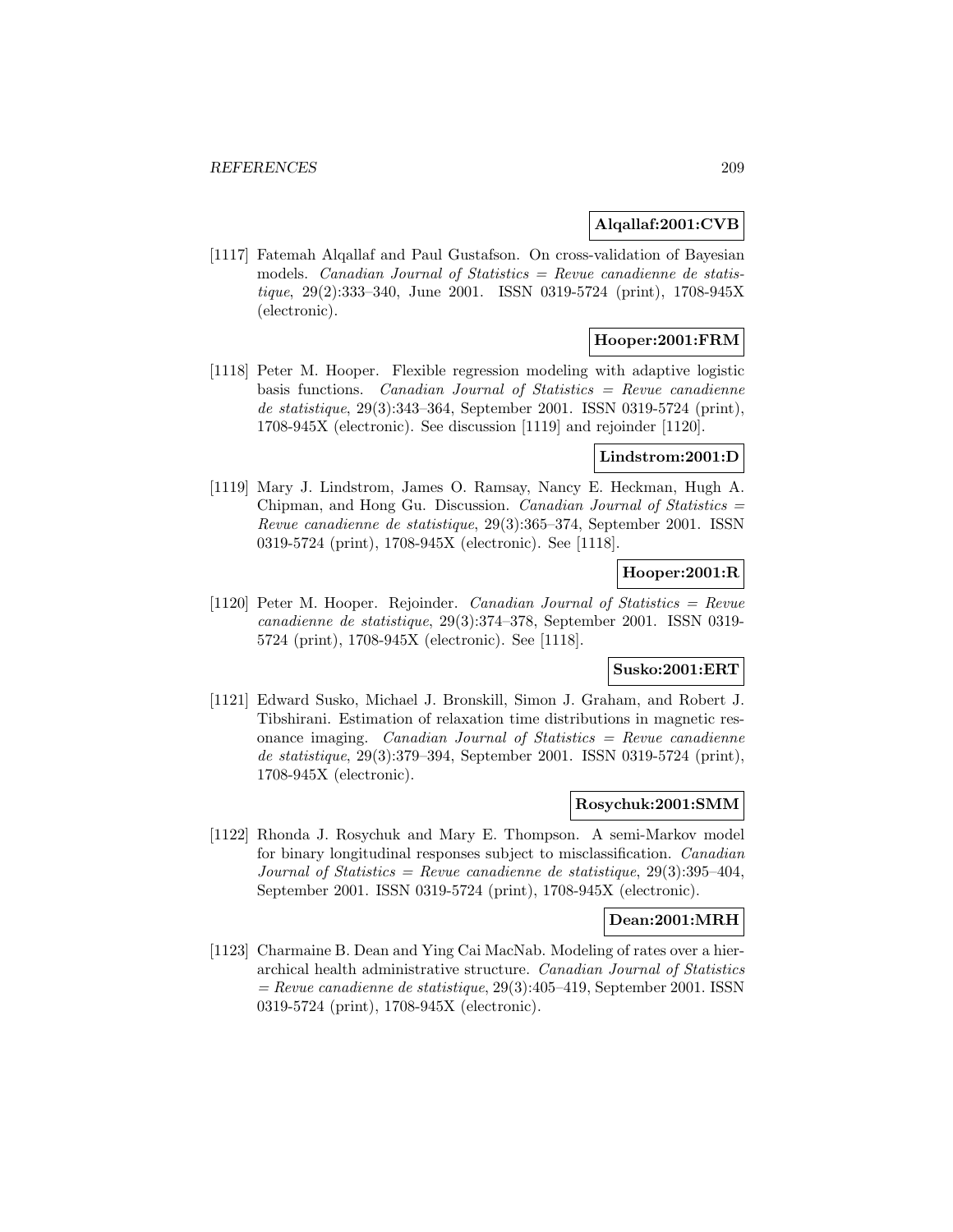## **Cho:2001:SAL**

[1124] Meehyung Cho, Nathaniel Schenker, Jeremy M. G. Taylor, and Dongliang Zhuang. Survival analysis with long-term survivors and partially observed covariates. Canadian Journal of Statistics  $=$  Revue canadienne de statistique, 29(3):421–436, September 2001. ISSN 0319-5724 (print), 1708-945X (electronic).

## **Delampady:2001:NAD**

[1125] Mohan Delampady, Anirban DasGupta, George Casella, Herman Rubin, and William E. Strawderman. A new approach to default priors and robust Bayes methodology. Canadian Journal of Statistics = Revue canadienne de statistique, 29(3):437–450, September 2001. ISSN 0319-5724 (print), 1708-945X (electronic).

## **Spinelli:2001:TFG**

[1126] John J. Spinelli. Testing fit for the grouped exponential distribution.  $Canadian Journal of Statistics = Revenue canadienne de statistic, 29$ (3):451–458, September 2001. ISSN 0319-5724 (print), 1708-945X (electronic).

## **OGorman:2001:UAW**

[1127] Thomas W. O'Gorman. Using adaptive weighted least squares to reduce the lengths of confidence intervals. Canadian Journal of Statistics  $=$ Revue canadienne de statistique, 29(3):459–471, September 2001. ISSN 0319-5724 (print), 1708-945X (electronic).

# **Croux:2001:RLD**

[1128] Christophe Croux and Catherine Dehon. Robust linear discriminant analysis using S-estimators. Canadian Journal of Statistics  $=$  Revue canadienne de statistique, 29(3):473–493, September 2001. ISSN 0319- 5724 (print), 1708-945X (electronic).

### **Huang:2001:PSR**

[1129] Y. H. Steve Huang and Longcheen Huwang. On the polynomial structural relationship. *Canadian Journal of Statistics = Revue canadienne* de statistique, 29(3):495–512, September 2001. ISSN 0319-5724 (print), 1708-945X (electronic).

# **Asgharian:2001:CMC**

[1130] Masoud Asgharian and David B. Wolfson. Covariates in multipath change-point problems: Modelling and consistency of the MLE. Cana-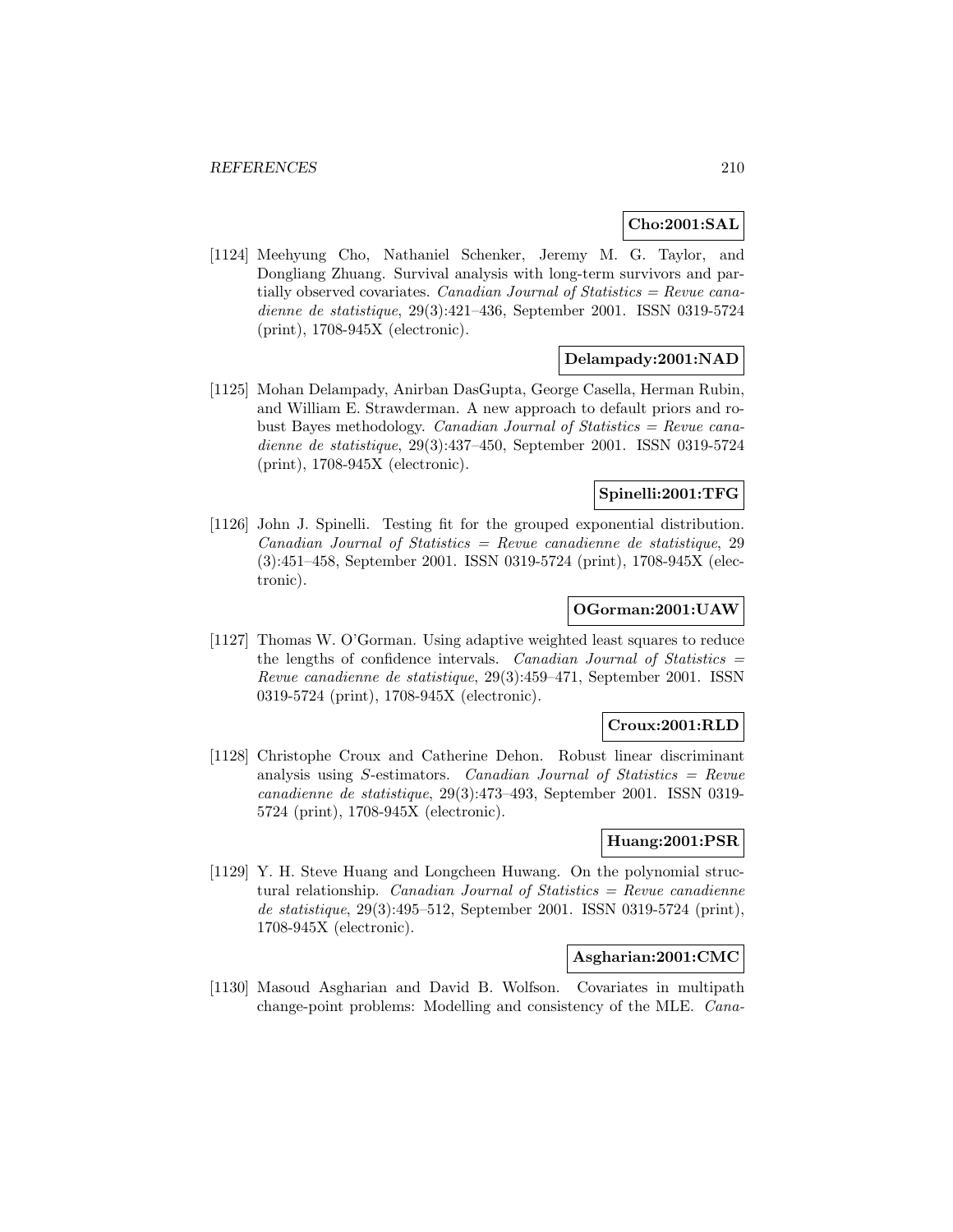dian Journal of Statistics = Revue canadienne de statistique,  $29(4):515-$ 528, December 2001. ISSN 0319-5724 (print), 1708-945X (electronic).

# **Le:2001:SPT**

[1131] Nhu D. Le, Li Sun, and James V. Zidek. Spatial prediction and temporal backcasting for environmental fields having monotone data patterns.  $Canadian Journal of Statistics = Revenue canadienne de statistic, 29$ (4):529–554, December 2001. ISSN 0319-5724 (print), 1708-945X (electronic).

#### **Rivest:2001:ILL**

[1132] Louis-Paul Rivest and Tina Lévesque. Improved log-linear model estimators of abundance in capture-recapture experiments. Canadian Journal of Statistics = Revue canadienne de statistique, 29(4):555–572, December 2001. ISSN 0319-5724 (print), 1708-945X (electronic).

#### **Frees:2001:OVL**

[1133] Edward W. Frees. Omitted variables in longitudinal data models. Canadian Journal of Statistics = Revue canadienne de statistique,  $29(4):573-$ 595, December 2001. ISSN 0319-5724 (print), 1708-945X (electronic).

# **Wang:2001:ELL**

[1134] Qihua Wang and J. N. K. Rao. Empirical likelihood for linear regression models under imputation for missing responses. Canadian Journal of Statistics = Revue canadienne de statistique,  $29(4):597-608$ , December 2001. ISSN 0319-5724 (print), 1708-945X (electronic).

#### **Gautam:2001:ICS**

[1135] Shiva Gautam, Allan Sampson, and Harshinder Singh. Iso-chi-squared testing of  $2 \times k$  ordered tables. Canadian Journal of Statistics = Revue canadienne de statistique, 29(4):609–619, December 2001. ISSN 0319- 5724 (print), 1708-945X (electronic).

# **Hengartner:2001:ESP**

[1136] Nicolas Hengartner and Marten Wegkamp. Estimation and selection procedures in regression: an  $L_1$  approach. Canadian Journal of Statistics  $=$  Revue canadienne de statistique, 29(4):621–632, December 2001. ISSN 0319-5724 (print), 1708-945X (electronic).

### **Dette:2001:RPM**

[1137] Holger Dette, Dale Song, and Weng Kee Wong. Robustness properties of minimally-supported Bayesian D-optimal designs for heteroscedastic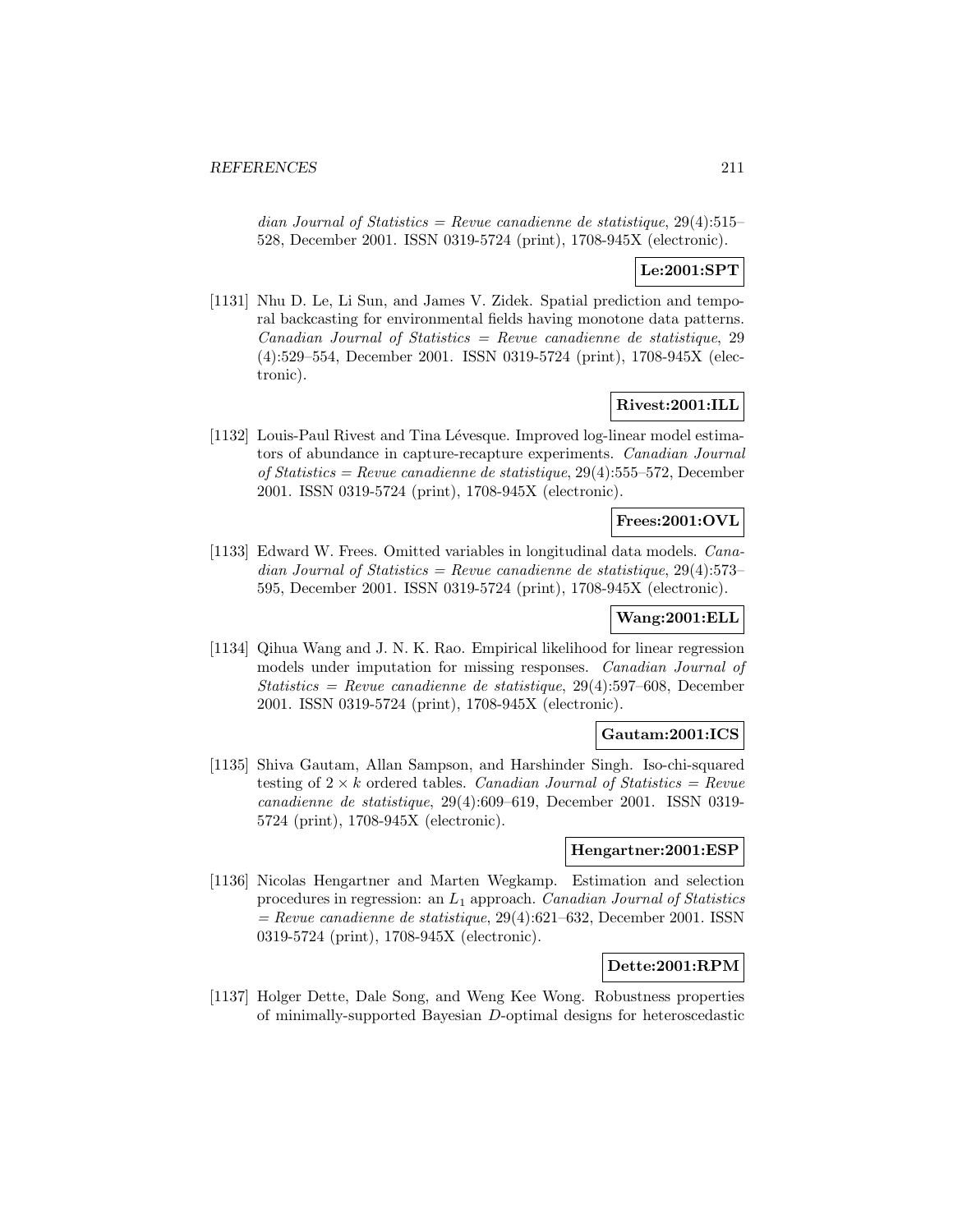models. *Canadian Journal of Statistics = Revue canadienne de statis*tique, 29(4):633–647, December 2001. ISSN 0319-5724 (print), 1708-945X (electronic).

# **Chen:2001:NTC**

[1138] Min Chen and Gemai Chen. A nonparametric test of conditional autoregressive heteroscedasticity for threshold autoregressive models. Canadian Journal of Statistics = Revue canadienne de statistique,  $29(4)$ :649-666, December 2001. ISSN 0319-5724 (print), 1708-945X (electronic).

## **Bertail:2001:ESD**

[1139] Patrice Bertail and Dimitris N. Politis. Extrapolation of subsampling distribution estimators: the i.i.d. and strong mixing cases. *Canadian* Journal of Statistics = Revue canadienne de statistique,  $29(4)$ :667-680, December 2001. ISSN 0319-5724 (print), 1708-945X (electronic).

## **Blaker:2001:CCC**

[1140] Helge Blaker. Corrigenda: "Confidence curves and improved exact confidence intervals for discrete distributions" [Canad. J. Statist. **28** (2000), no. 4, 783–798; 1 821 434]. *Canadian Journal of Statistics = Revue cana*dienne de statistique, 29(4):681, December 2001. ISSN 0319-5724 (print), 1708-945X (electronic). See [1085].

# **Lockhart:2002:ER**

[1141] Richard A. Lockhart. Editor's report. Canadian Journal of Statistics  $=$ Revue canadienne de statistique, 30(1):1–2, March 2002. ISSN 0319-5724 (print), 1708-945X (electronic).

# **You:2002:SAE**

[1142] Yong You and J. N. K. Rao. Small area estimation using unmatched sampling and linking models. *Canadian Journal of Statistics = Revue cana*dienne de statistique, 30(1):3–15, March 2002. ISSN 0319-5724 (print), 1708-945X (electronic).

# **Dupuis:2002:RWL**

[1143] Debbie J. Dupuis and Stephan Morgenthaler. Robust weighted likelihood estimators with an application to bivariate extreme value problems. Canadian Journal of Statistics = Revue canadienne de statistique,  $30(1)$ : 17–36, March 2002. ISSN 0319-5724 (print), 1708-945X (electronic).

# **Belisle:2002:BEC**

[1144] Patrick Bélisle, Lawrence Joseph, David B. Wolfson, and Xiaojie Zhou. Bayesian estimation of cognitive decline in patients with Alzheimer's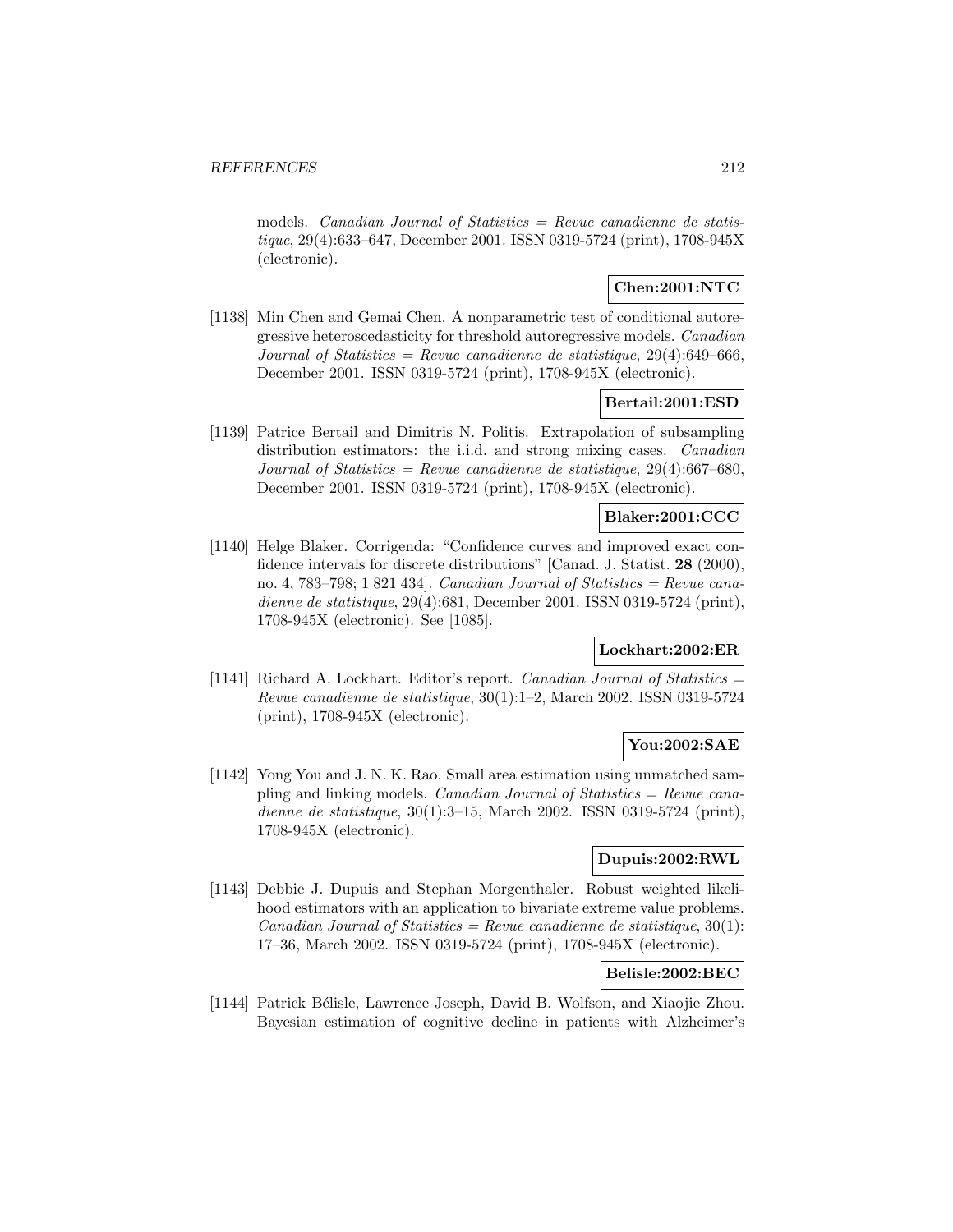disease. Canadian Journal of Statistics  $=$  Revue canadienne de statistique, 30(1):37–54, March 2002. ISSN 0319-5724 (print), 1708-945X (electronic).

## **Ibrahim:2002:BMG**

[1145] Joseph G. Ibrahim, Ming-Hui Chen, and Stuart R. Lipsitz. Bayesian methods for generalized linear models with covariates missing at random. Canadian Journal of Statistics = Revue canadienne de statistique,  $30(1)$ : 55–78, March 2002. ISSN 0319-5724 (print), 1708-945X (electronic).

## **Trottini:2002:GPC**

[1146] Mario Trottini and Fulvio Spezzaferri. A generalized predictive criterion for model selection. Canadian Journal of Statistics  $=$  Revue canadienne de statistique, 30(1):79–96, March 2002. ISSN 0319-5724 (print), 1708- 945X (electronic).

### **Ohman-Strickland:2002:AES**

[1147] Pamela Ohman-Strickland and George Casella. Approximate and estimated saddlepoint approximations. Canadian Journal of Statistics = Revue canadienne de statistique, 30(1):97–108, March 2002. ISSN 0319- 5724 (print), 1708-945X (electronic).

## **Lim:2002:DAC**

[1148] Yong B. Lim, Jerome Sacks, W. J. Studden, and William J. Welch. Design and analysis of computer experiments when the output is highly correlated over the input space. *Canadian Journal of Statistics = Revue* canadienne de statistique, 30(1):109–126, March 2002. ISSN 0319-5724 (print), 1708-945X (electronic).

## **Tang:2002:BMN**

[1149] Boxin Tang, Fengshi Ma, Debra Ingram, and Hong Wang. Bounds on the maximum number of clear two-factor interactions for  $2^{m-p}$  designs of resolution III and IV. Canadian Journal of Statistics =  $Re$ vue canadienne de statistique, 30(1):127–136, March 2002. ISSN 0319-5724 (print), 1708- 945X (electronic).

#### **Anonymous:2002:CSD**

[1150] Anonymous. Case study in data analysis: the genetic analysis of inflammatory bowel disease. Canadian Journal of Statistics  $=$  Revue canadienne de statistique, 30(1):137–145, March 2002. ISSN 0319-5724 (print), 1708-945X (electronic).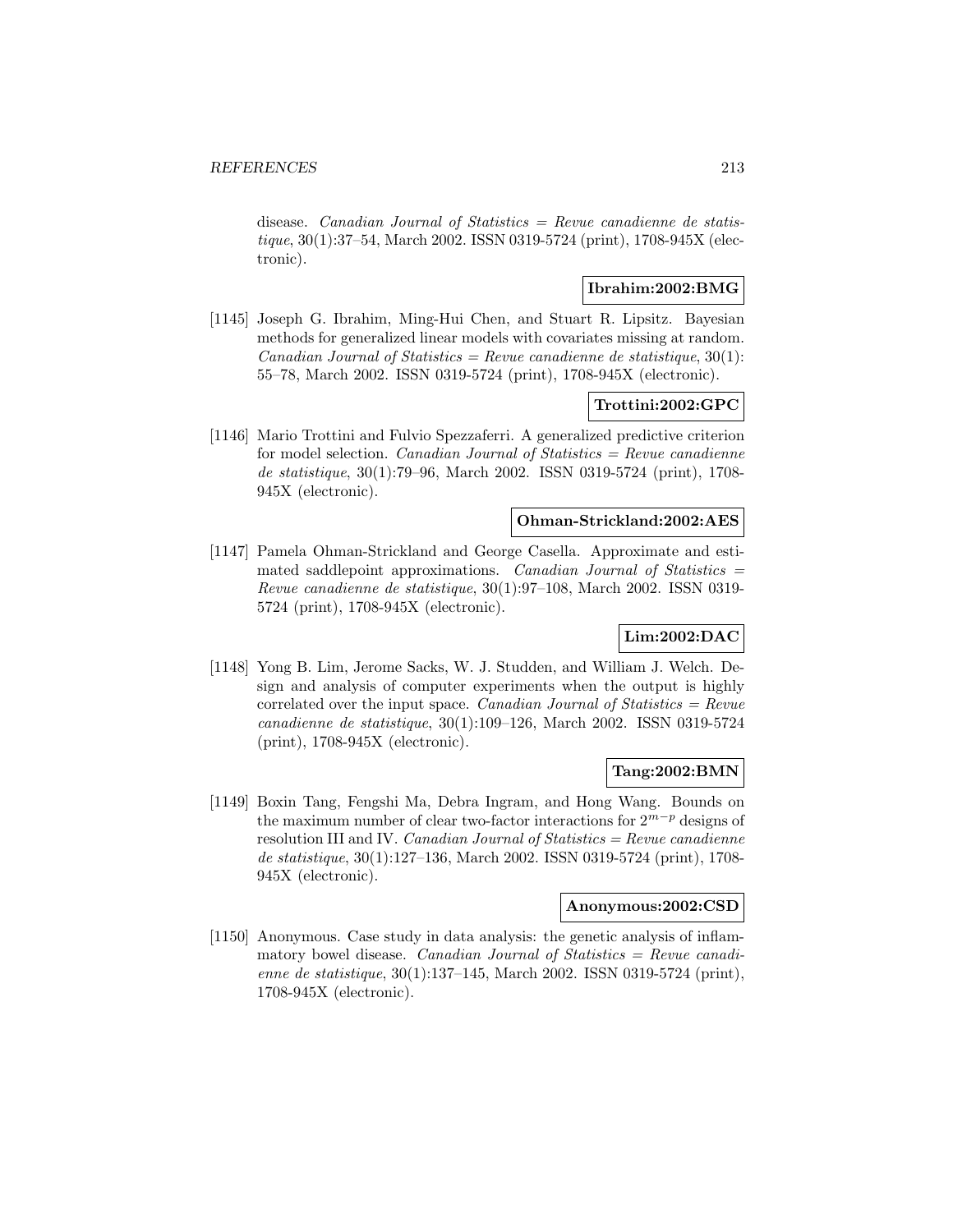#### **Esterby:2002:CSD**

[1151] Sylvia R. Esterby et al. Case study in data analysis: the genetic analysis of inflammatory bowel disease. *Canadian Journal of Statistics = Revue* canadienne de statistique, 30(1):137–174, 2002. ISSN 0319-5724 (print), 1708-945X (electronic).

# **Chen:2002:AGD**

[1152] Jiahua Chen, John D. Kalbfleisch, and Sandra Romero-Hidalgo. Analysis 2: Genetic data analysis of affected sib pairs. Canadian Journal of Statistics = Revue canadienne de statistique,  $30(1):145-152$ , March 2002. ISSN 0319-5724 (print), 1708-945X (electronic).

#### **Darlington:2002:AGA**

[1153] Gerarda A. Darlington and Andrew D. Paterson. Analysis 3: Genetic analysis of chromosome 6 in inflammatory bowel disease. Canadian Journal of Statistics = Revue canadienne de statistique,  $30(1):152-158$ , March 2002. ISSN 0319-5724 (print), 1708-945X (electronic).

# **Roslin:2002:AGA**

[1154] Nicole M. Roslin, J. C. Loredo-Osti, Celia M. T. Greenwood, and Kenneth Morgan. Analysis 4: Genetic analysis of the role of the HLA region in inflammatory bowel disease. Canadian Journal of Statistics  $=$  Revue canadienne de statistique, 30(1):158–167, March 2002. ISSN 0319-5724 (print), 1708-945X (electronic).

### **Field:2002:DEC**

[1155] Christopher A. Field and Bruce Smith. Discussion of the evaluation of a candidate genetic locus in a genome scan of complex disease. Canadian Journal of Statistics = Revue canadienne de statistique,  $30(1):167-169$ . March 2002. ISSN 0319-5724 (print), 1708-945X (electronic).

## **Chen:2002:BCT**

[1156] Gemai Chen, Richard A. Lockhart, and Michael A. Stephens. Box– Cox transformations in linear models: Large sample theory and tests of normality. Canadian Journal of Statistics = Revue canadienne de statistique, 30(2):177–209, June 2002. ISSN 0319-5724 (print), 1708-945X (electronic). See discussion [1157] and rejoinder [1158].

#### **Anonymous:2002:D**

[1157] Anonymous. Discussion. Canadian Journal of Statistics = Revue canadienne de statistique, 30(2):210–225, June 2002. ISSN 0319-5724 (print), 1708-945X (electronic). See [1156].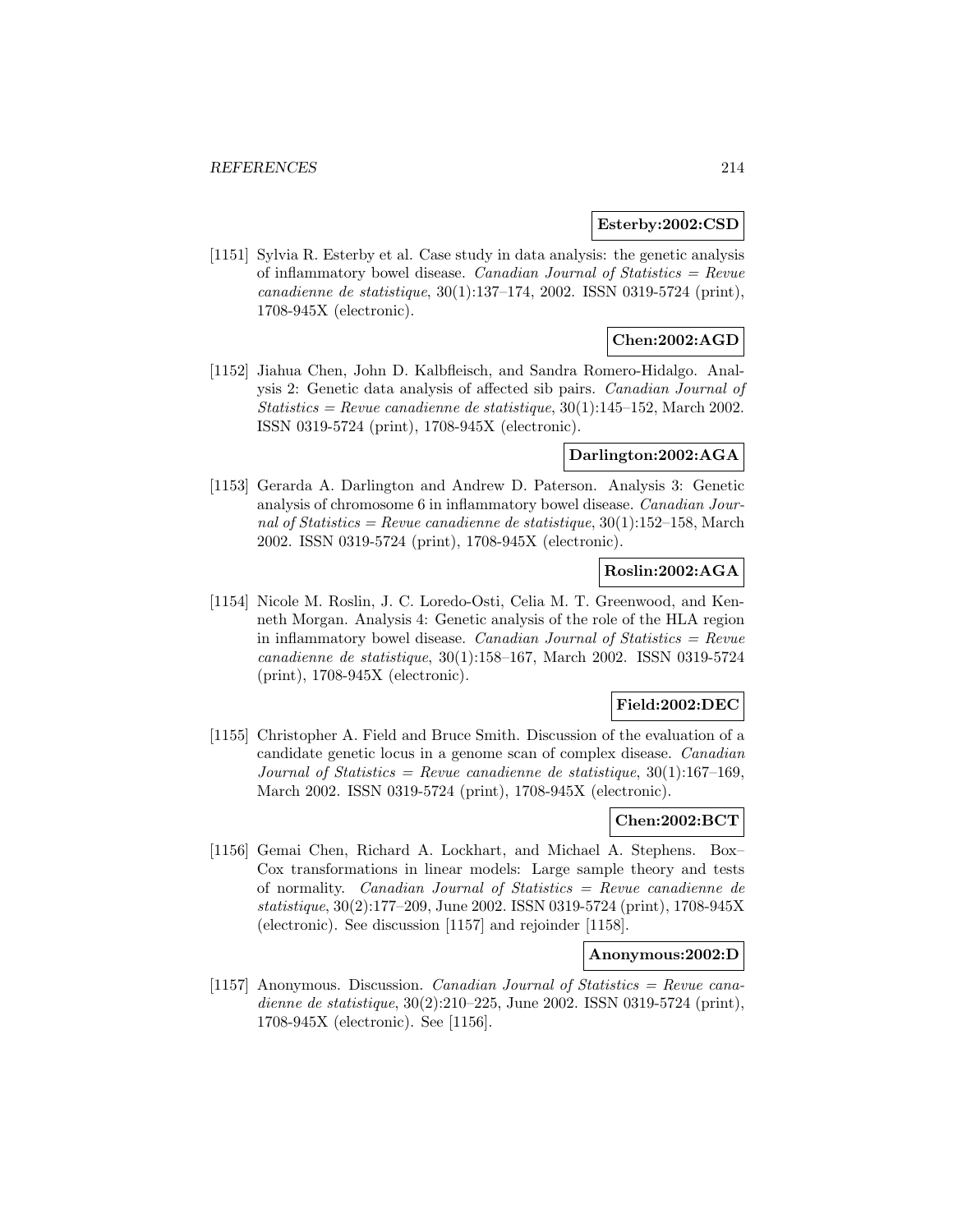#### **Chen:2002:R**

[1158] Gemai Chen, Richard A. Lockhart, and Michael A. Stephens. Rejoinder. Canadian Journal of Statistics = Revue canadienne de statistique,  $30(2)$ : 226–234, June 2002. ISSN 0319-5724 (print), 1708-945X (electronic). See [1156].

## **Yang:2002:MET**

[1159] Zhenlin Yang. Median estimation through a regression transformation. Canadian Journal of Statistics = Revue canadienne de statistique,  $30(2)$ : 235–242, June 2002. ISSN 0319-5724 (print), 1708-945X (electronic).

### **McLeish:2002:HLS**

[1160] Donald L. McLeish. Highs and lows: Some properties of the extremes of a diffusion and applications in finance. Canadian Journal of Statistics = Revue canadienne de statistique, 30(2):243–267, June 2002. ISSN 0319- 5724 (print), 1708-945X (electronic).

## **Ishwaran:2002:EAS**

[1161] Hemant Ishwaran and Mahmoud Zarepour. Exact and approximate sum representations for the Dirichlet process. Canadian Journal of Statistics  $=$  Revue canadienne de statistique, 30(2):269–283, June 2002. ISSN 0319-5724 (print), 1708-945X (electronic).

# **Cuevas:2002:LFR**

[1162] Antonio Cuevas, Manuel Febrero, and Ricardo Fraiman. Linear functional regression: the case of fixed design and functional response. Canadian Journal of Statistics = Revue canadienne de statistique,  $30(2):285-$ 300, June 2002. ISSN 0319-5724 (print), 1708-945X (electronic).

#### **Oyet:2002:MOI**

[1163] Alwell J. Oyet. Minimax A- and D-optimal integer-valued wavelet designs for estimation. *Canadian Journal of Statistics = Revue canadienne* de statistique, 30(2):301–316, June 2002. ISSN 0319-5724 (print), 1708- 945X (electronic).

## **Carolan:2002:LCM**

[1164] Christopher A. Carolan. The least concave majorant of the empirical distribution function. Canadian Journal of Statistics = Revue canadienne de statistique, 30(2):317–328, June 2002. ISSN 0319-5724 (print), 1708-945X (electronic).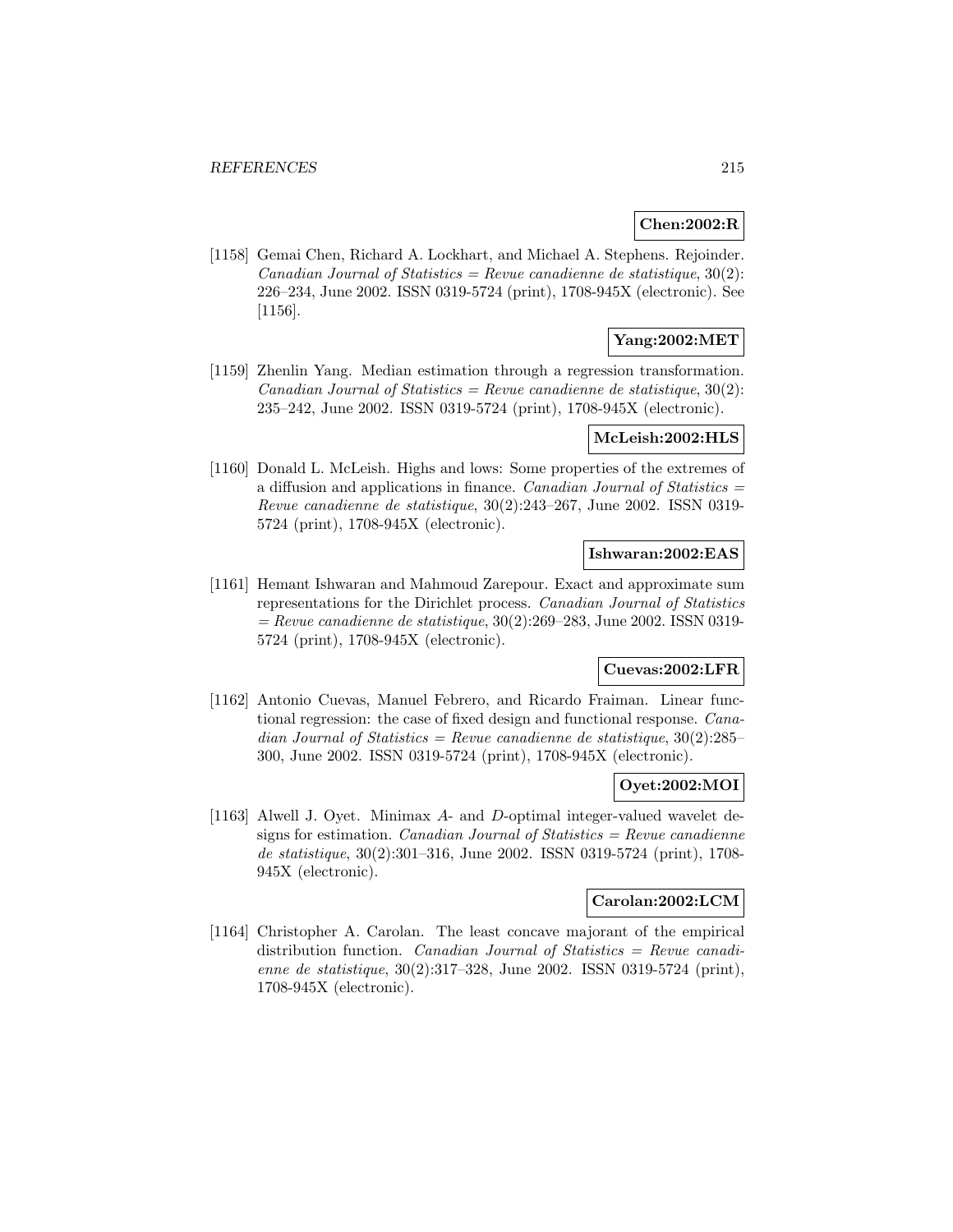### **Genest:2002:WRO**

[1165] Christian Genest and Mireille Guay. Worldwide research output in probability and statistics: an update. Canadian Journal of Statistics =  $Re$ vue canadienne de statistique, 30(2):329–342, June 2002. ISSN 0319-5724 (print), 1708-945X (electronic).

# **Hu:2002:WL**

[1166] Feifang Hu and James V. Zidek. The weighted likelihood. Canadian Journal of Statistics = Revue canadienne de statistique,  $30(3):347-371$ , September 2002. ISSN 0319-5724 (print), 1708-945X (electronic).

### **Maldonado:2002:SAC**

[1167] Yolanda Muñoz Maldonado, Joan G. Staniswalis, Louis N. Irwin, and Donna Byers. A similarity analysis of curves. Canadian Journal of Statistics = Revue canadienne de statistique,  $30(3):373-381$ , September 2002. ISSN 0319-5724 (print), 1708-945X (electronic).

## **Susko:2002:ERD**

[1168] Edward Susko and Robert Nadon. Estimation of a residual distribution with small numbers of repeated measurements. *Canadian Journal of* Statistics = Revue canadienne de statistique,  $30(3):383-400$ , September 2002. ISSN 0319-5724 (print), 1708-945X (electronic).

# **Sinha:2002:MWG**

[1169] Sanjoy Sinha and Douglas P. Wiens. Minimax weights for generalised Mestimation in biased regression models. Canadian Journal of Statistics  $=$ Revue canadienne de statistique, 30(3):401–414, September 2002. ISSN 0319-5724 (print), 1708-945X (electronic).

### **Hall:2002:STH**

[1170] Daniel B. Hall and Kenneth S. Berenhaut. Score tests for heterogeneity and overdispersion in zero-inflated Poisson and binomial regression models. Canadian Journal of Statistics = Revue canadienne de statistique, 30 (3):415–430, September 2002. ISSN 0319-5724 (print), 1708-945X (electronic).

### **You:2002:PEB**

[1171] Yong You and J. N. K. Rao. A pseudo-empirical best linear unbiased prediction approach to small area estimation using survey weights. Canadian Journal of Statistics = Revue canadienne de statistique,  $30(3):431-439$ , September 2002. ISSN 0319-5724 (print), 1708-945X (electronic).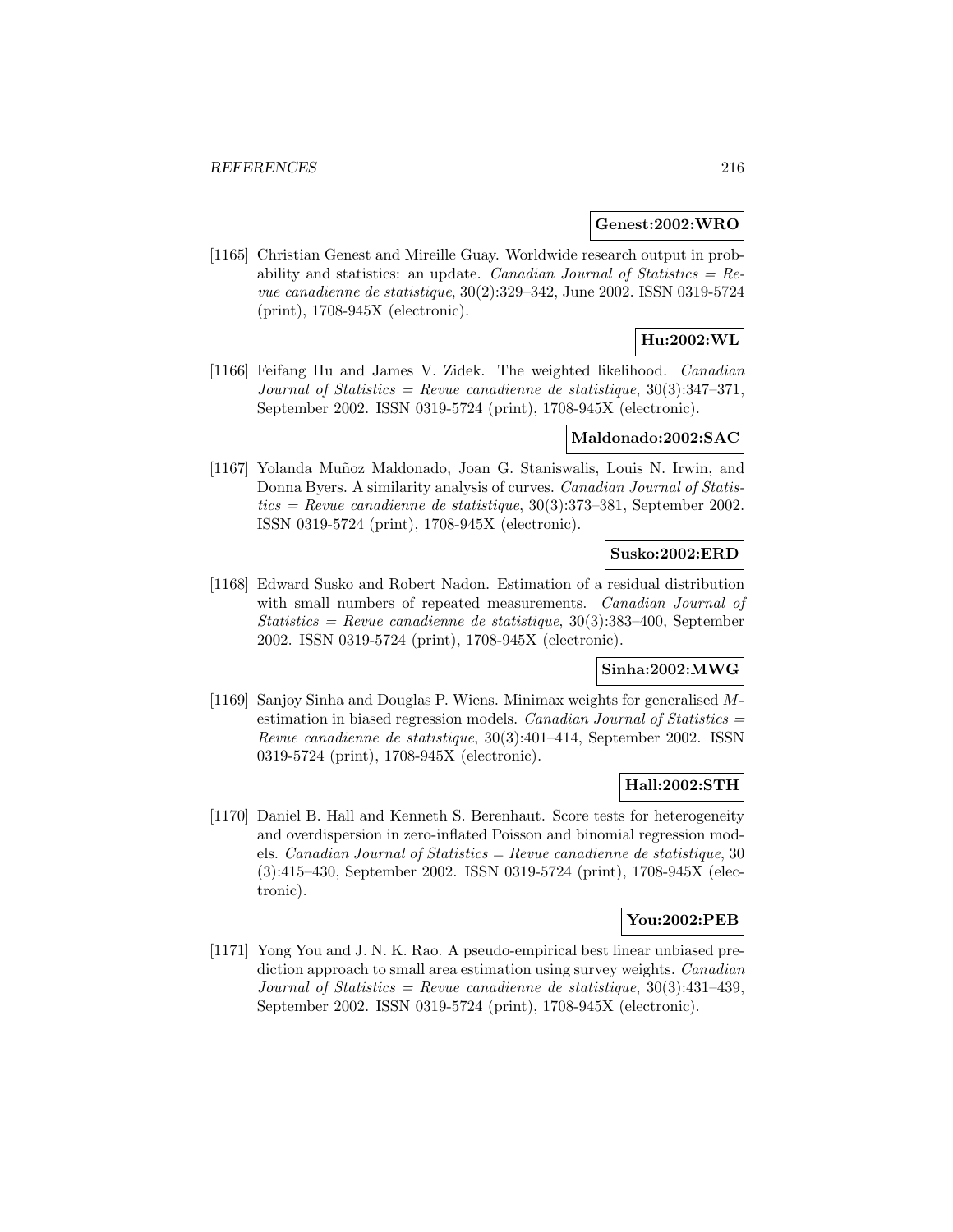### **Genest:2002:TSI**

[1172] Christian Genest, Jean-François Quessy, and Bruno Rémillard. Tests of serial independence based on Kendall's process. Canadian Journal of Statistics = Revue canadienne de statistique,  $30(3):441-461$ , September 2002. ISSN 0319-5724 (print), 1708-945X (electronic).

### **Gustafson:2002:SEM**

[1173] Paul Gustafson. On the simultaneous effects of model misspecification and errors in variables. *Canadian Journal of Statistics = Revue cana*dienne de statistique, 30(3):463–474, September 2002. ISSN 0319-5724 (print), 1708-945X (electronic).

### **Sun:2002:GFT**

[1174] Yanqing Sun, Sufang Cui, and Ram C. Tiwari. Goodness-of-fit tests for parametric models based on biased samples. Canadian Journal of Statistics = Revue canadienne de statistique,  $30(3):475-490$ , September 2002. ISSN 0319-5724 (print), 1708-945X (electronic). See letter [1202].

# **Csorgo:2002:GIP**

[1175] Miklós Csörgő. A glimpse of the impact of Pál Erdős on probability and statistics. Canadian Journal of Statistics = Revue canadienne de statistique, 30(4):493–556, December 2002. ISSN 0319-5724 (print), 1708- 945X (electronic).

#### **Gentleman:2002:NEB**

[1176] Robert Gentleman and Alain C. Vandal. Nonparametric estimation of the bivariate CDF for arbitrarily censored data. Canadian Journal of Statistics = Revue canadienne de statistique,  $30(4):557-571$ , December 2002. ISSN 0319-5724 (print), 1708-945X (electronic).

### **MacKay:2002:EOH**

[1177] Rachel J. MacKay. Estimating the order of a hidden Markov model.  $Canadian Journal of Statistics = Review can a dienne de statistic, 30$ (4):573–589, December 2002. ISSN 0319-5724 (print), 1708-945X (electronic).

### **Pewsey:2002:TCS**

[1178] Arthur Pewsey. Testing circular symmetry. Canadian Journal of Statistics = Revue canadienne de statistique,  $30(4):591-600$ , December 2002. ISSN 0319-5724 (print), 1708-945X (electronic).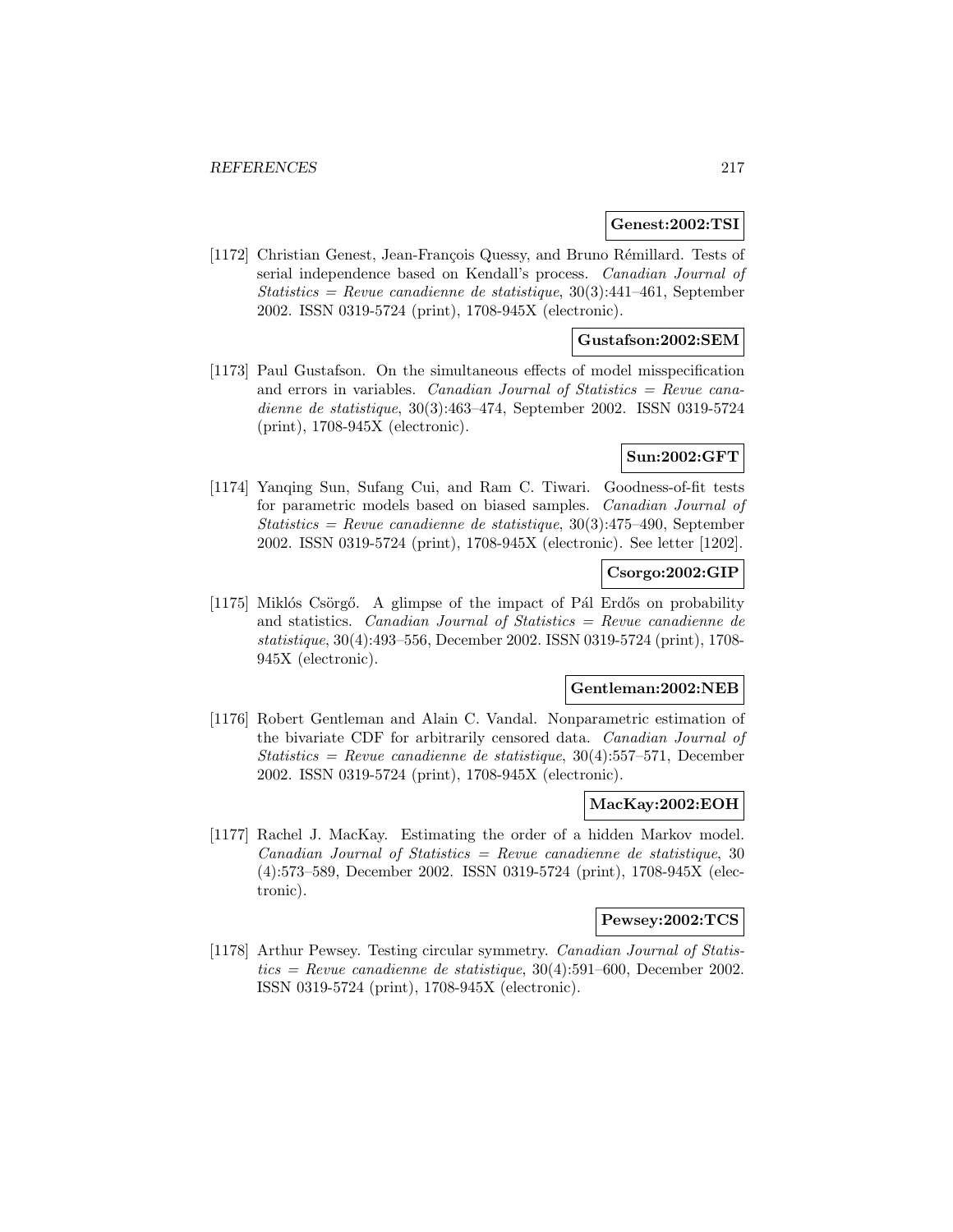### **Sinha:2002:RSD**

[1179] Sanjoy Sinha and Douglas P. Wiens. Robust sequential designs for nonlinear regression. Canadian Journal of Statistics = Revue canadienne de statistique, 30(4):601–618, December 2002. ISSN 0319-5724 (print), 1708-945X (electronic).

# **Gu:2002:PLR**

[1180] Chong Gu and Young-Ju Kim. Penalized likelihood regression: General formulation and efficient approximation. Canadian Journal of Statistics  $=$  Revue canadienne de statistique, 30(4):619–628, December 2002. ISSN 0319-5724 (print), 1708-945X (electronic).

# **Lockhart:2003:ERR**

[1181] Richard A. Lockhart. Editor's report/rapport du rédacteur en chef.  $Canadian Journal of Statistics = Revenue canadienne de statistic, 31$ (1):1–2, March 2003. ISSN 0319-5724 (print), 1708-945X (electronic).

### **Sahu:2003:FDB**

[1182] Sujit K. Sahu and Russell C. H. Cheng. A fast distance-based approach for determining the number of components in mixtures. Canadian Journal of Statistics = Revue canadienne de statistique,  $31(1):3-22$ , March 2003. ISSN 0319-5724 (print), 1708-945X (electronic).

# **Abraham:2003:SEM**

[1183] Christophe Abraham, Gérard Biau, and Benoît Cadre. Simple estimation of the mode of a multivariate density. Canadian Journal of Statistics  $=$ Revue canadienne de statistique, 31(1):23–34, March 2003. ISSN 0319- 5724 (print), 1708-945X (electronic).

#### **Genest:2003:BMR**

[1184] Christian Genest and Jean-François Plante. On Blest's measure of rank correlation. Canadian Journal of Statistics = Revue canadienne de statistique, 31(1):35–52, March 2003. ISSN 0319-5724 (print), 1708-945X (electronic).

# **Chen:2003:ELC**

[1185] Jiahua Chen, Shun-Yi Chen, and J. N. K. Rao. Empirical likelihood confidence intervals for the mean of a population containing many zero values. Canadian Journal of Statistics = Revue canadienne de statistique,  $31(1)$ : 53–68, March 2003. ISSN 0319-5724 (print), 1708-945X (electronic).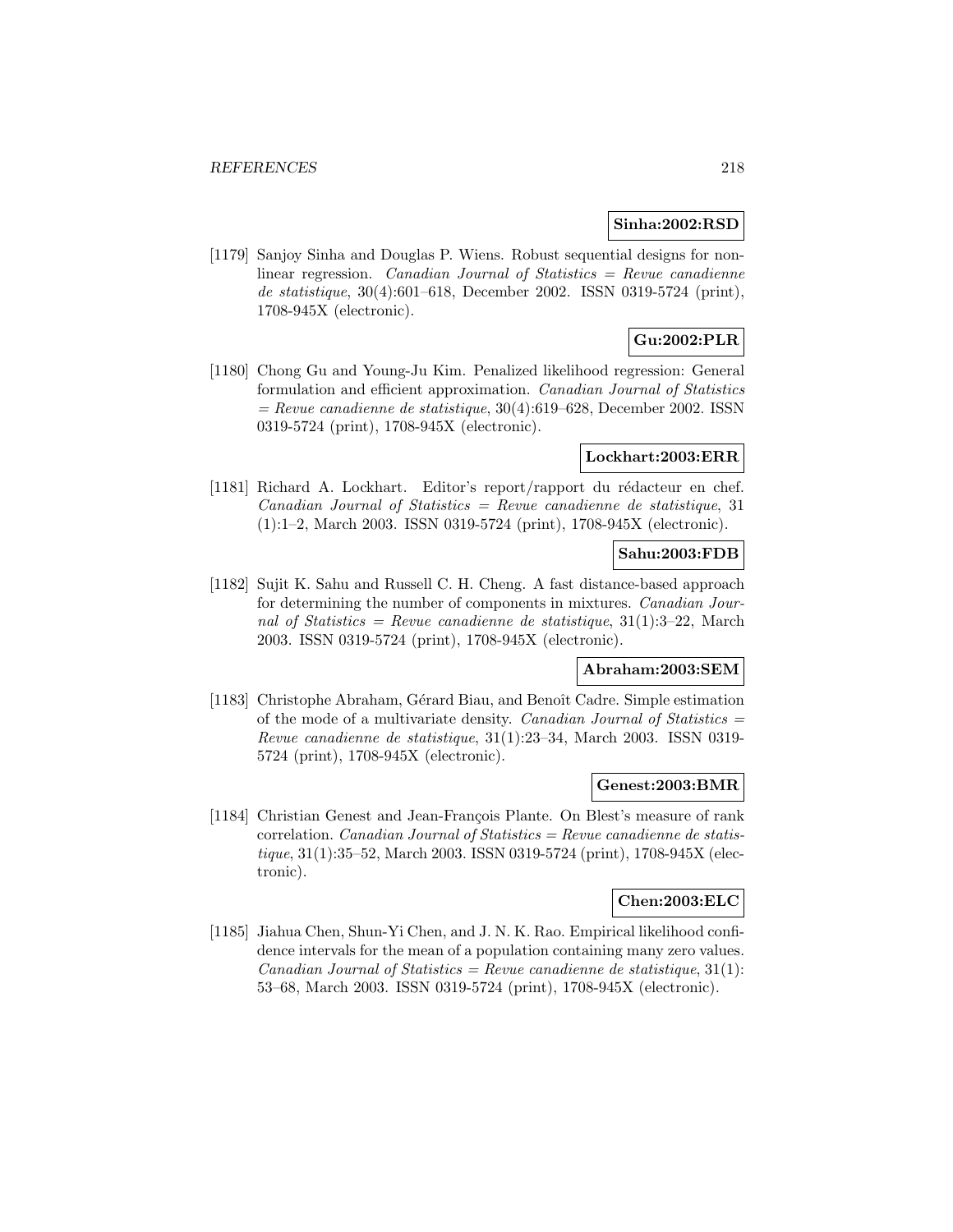#### **Mukherjee:2003:EOS**

[1186] Bhramar Mukherjee. Exactly optimal sampling designs for processes with a product covariance structure. Canadian Journal of Statistics  $=$ Revue canadienne de statistique, 31(1):69–87, March 2003. ISSN 0319- 5724 (print), 1708-945X (electronic).

### **Bouezmarni:2003:CBK**

[1187] Taoufik Bouezmarni and Jean-Marie Rolin. Consistency of the beta kernel density function estimator. Canadian Journal of Statistics  $=$  Revue canadienne de statistique, 31(1):89–98, March 2003. ISSN 0319-5724 (print), 1708-945X (electronic).

### **Zhou:2003:RED**

[1188] Julie Zhou and Hongtu Zhu. Robust estimation and design procedures for the random effects model. Canadian Journal of Statistics  $=$  Revue canadienne de statistique, 31(1):99–110, March 2003. ISSN 0319-5724 (print), 1708-945X (electronic).

### **Malfait:2003:HFL**

[1189] Nicole Malfait and James O. Ramsay. The historical functional linear model. *Canadian Journal of Statistics = Revue canadienne de statis*tique, 31(2):115–128, June 2003. ISSN 0319-5724 (print), 1708-945X (electronic).

#### **Sahu:2003:NCM**

[1190] Sujit K. Sahu, Dipak K. Dey, and Márcia D. Branco. A new class of multivariate skew distributions with applications to Bayesian regression models. *Canadian Journal of Statistics = Revue canadienne de statis*tique, 31(2):129–150, June 2003. ISSN 0319-5724 (print), 1708-945X (electronic). See erratum [1444].

# **Zhang:2003:ATR**

[1191] Chunming M. Zhang. Adaptive tests of regression functions via multiscale generalized likelihood ratios. Canadian Journal of Statistics = Revue canadienne de statistique, 31(2):151–171, June 2003. ISSN 0319- 5724 (print), 1708-945X (electronic).

#### **Claeskens:2003:ELC**

[1192] Gerda Claeskens, Bing-Yi Jing, Liang Peng, and Wang Zhou. Empirical likelihood confidence regions for comparison distributions and ROC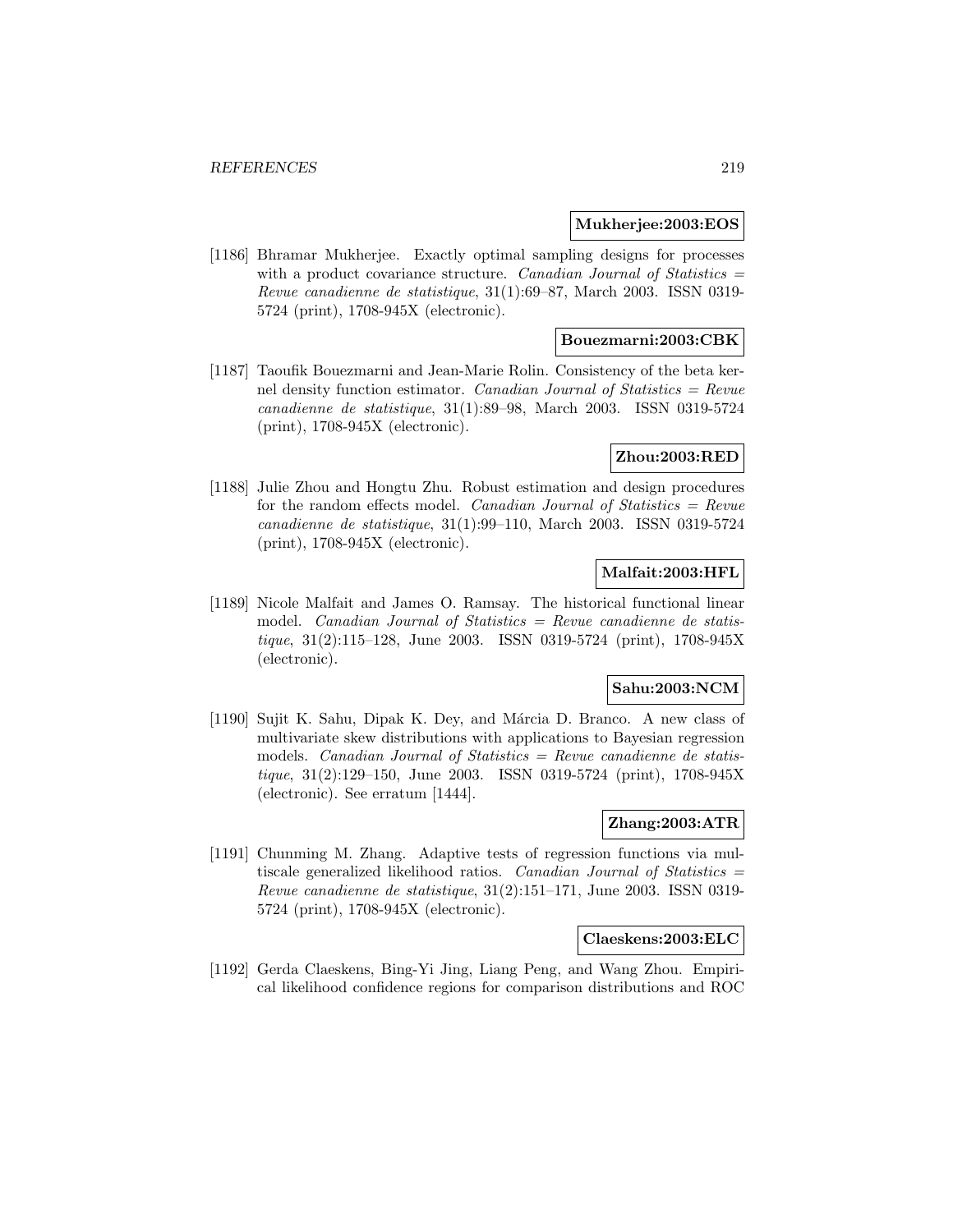curves. Canadian Journal of Statistics  $=$  Revue canadienne de statistique, 31(2):173–190, June 2003. ISSN 0319-5724 (print), 1708-945X (electronic).

# **Guedon:2003:NER**

[1193] Yann Guédon and Christiane Cocozza-Thivent. Nonparametric estimation of renewal processes from count data. Canadian Journal of Statis $tics = Revue$  canadienne de statistique, 31(2):191–223, June 2003. ISSN0319-5724 (print), 1708-945X (electronic). See correction [1210].

### **Perevozskaya:2003:ODP**

[1194] Inna Perevozskaya, William F. Rosenberger, and Linda M. Haines. Optimal design for the proportional odds model. Canadian Journal of Statis $tics = Revue$  canadienne de statistique, 31(2):225–235, June 2003. ISSN0319-5724 (print), 1708-945X (electronic).

### **Trevisani:2003:IBE**

[1195] Matilde Trevisani and Alan E. Gelfand. Inequalities between expected marginal log-likelihoods, with implications for likelihood-based model complexity and comparison measures. Canadian Journal of Statistics = Revue canadienne de statistique, 31(3):239–250, September 2003. ISSN 0319-5724 (print), 1708-945X (electronic).

# **Wright:2003:LFE**

[1196] Deanne L. Wright, Hal S. Stern, and Noel Cressie. Loss functions for estimation of extrema with an application to disease mapping. Canadian Journal of Statistics = Revue canadienne de statistique,  $31(3):251-266$ , September 2003. ISSN 0319-5724 (print), 1708-945X (electronic).

### **Bunea:2003:NPM**

[1197] Florentina Bunea and Marten H. Wegkamp. A note on penalized minimum distance estimation in nonparametric regression. Canadian Journal of Statistics = Revue canadienne de statistique,  $31(3):267-274$ , September 2003. ISSN 0319-5724 (print), 1708-945X (electronic).

### **Duchesne:2003:TMA**

[1198] Pierre Duchesne and Simon Lalancette. On testing for multivariate ARCH effects in vector time series models. Canadian Journal of Statistics = Revue canadienne de statistique,  $31(3):275-292$ , September 2003. ISSN 0319-5724 (print), 1708-945X (electronic). See erratum [1497].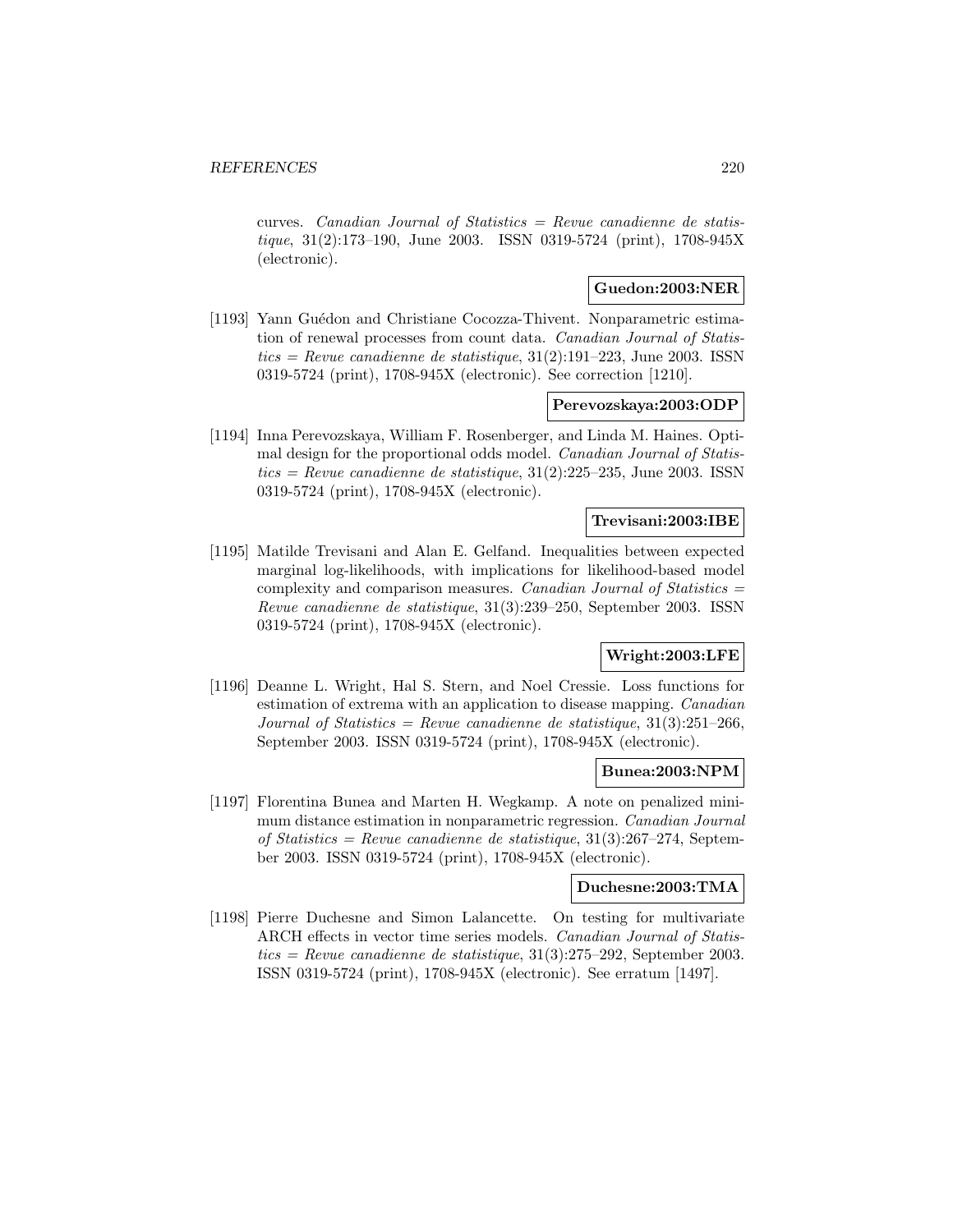# **Zhu:2003:LIG**

[1199] Hong-Tu Zhu and Sik-Yum Lee. Local influence for generalized linear mixed models. *Canadian Journal of Statistics = Revue canadienne* de statistique, 31(3):293–309, September 2003. ISSN 0319-5724 (print), 1708-945X (electronic).

# **Miller:2003:AUF**

[1200] Arden E. Miller. The analysis of unreplicated factorial experiments from a geometric perspective. Canadian Journal of Statistics  $=$  Revue canadienne de statistique, 31(3):311–327, September 2003. ISSN 0319-5724 (print), 1708-945X (electronic).

#### **Kolkiewicz:2003:BME**

[1201] Adam W. Kolkiewicz. Best monotone M-estimators. Canadian Journal of Statistics = Revue canadienne de statistique, 31(3):329–347, September 2003. ISSN 0319-5724 (print), 1708-945X (electronic).

### **Asgharian:2003:LEL**

[1202] Masoud Asgharian. Letter to the Editor/lettre  $\hat{a}$  la rédaction: Biased sampling with right censoring: a note on Sun, Cui & Tiwari (2002) ["Goodness-of-fit tests for parametric models based on biased samples" [Canad. J. Statist. **30** (2002), no. 3, 475–490; MR1944375] by Y. Sun, S. Cui and R. C. Tiwari]. Canadian Journal of Statistics = Revue canadienne de statistique, 31(3):349–350, September 2003. ISSN 0319-5724 (print), 1708-945X (electronic). See [1174].

#### **Abdous:2003:NWS**

[1203] Belkacem Abdous, Kilani Ghoudi, and Bruno Rémillard. Nonparametric weighted symmetry tests. Canadian Journal of Statistics  $=$  Revue canadienne de statistique, 31(4):357–381, December 2003. ISSN 0319-5724 (print), 1708-945X (electronic).

### **Lohr:2003:SAE**

[1204] Sharon L. Lohr and N. G. N. Prasad. Small area estimation with auxiliary survey data. Canadian Journal of Statistics = Revue canadienne de statistique, 31(4):383–396, December 2003. ISSN 0319-5724 (print), 1708- 945X (electronic).

# **Shi:2003:MRD**

[1205] Peilin Shi, Jane J. Ye, and Julie Zhou. Minimax robust designs for misspecified regression models. Canadian Journal of Statistics  $=$  Revue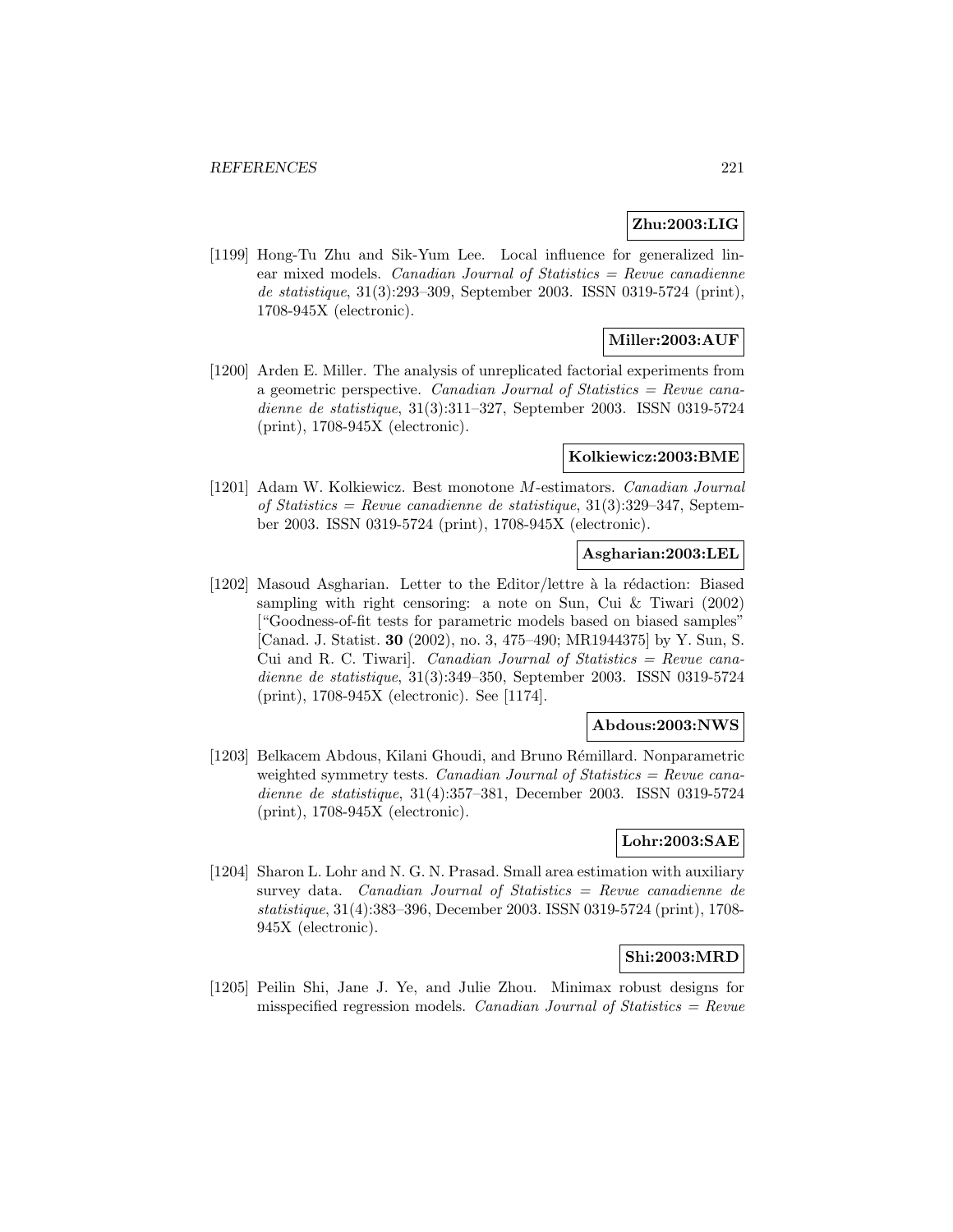canadienne de statistique, 31(4):397–414, December 2003. ISSN 0319- 5724 (print), 1708-945X (electronic).

## **Sutradhar:2003:QLI**

[1206] Brajendra C. Sutradhar and R. Prabhakar Rao. On quasi-likelihood inference in generalized linear mixed models with two components of dispersion. Canadian Journal of Statistics  $=$  Revue canadienne de statistique, 31(4):415–435, December 2003. ISSN 0319-5724 (print), 1708-945X (electronic).

### **Larocque:2003:AIM**

[1207] Denis Larocque. An affine-invariant multivariate sign test for cluster correlated data. *Canadian Journal of Statistics = Revue canadienne* de statistique, 31(4):437–455, December 2003. ISSN 0319-5724 (print), 1708-945X (electronic).

# **Fang:2003:EDC**

[1208] Zhide Fang. Extrapolation designs with constraints. Canadian Journal of Statistics = Revue canadienne de statistique, 31(4):457–468, December 2003. ISSN 0319-5724 (print), 1708-945X (electronic).

# **Petris:2003:GAT**

[1209] Giovanni Petris and Luca Tardella. A geometric approach to transdimensional Markov chain Monte Carlo. Canadian Journal of Statistics = Revue canadienne de statistique, 31(4):469–482, December 2003. ISSN 0319-5724 (print), 1708-945X (electronic).

### **Guedon:2003:CNE**

[1210] Yann Guédon and Christiane Cocozza-Thivent. Correction: "Nonparametric estimation of renewal processes from count data" [Canad. J. Statist. **31** (2003), no. 2, 191–223; Cno. 2016227] by Y. Guédon and C. Cocozza-Thivent. Canadian Journal of Statistics = Revue canadienne de statistique, 31(4):483, December 2003. ISSN 0319-5724 (print), 1708-945X (electronic). See [1193].

#### **Wines:2004:E**

[1211] Douglas P. Wines. Editorial. *Canadian Journal of Statistics = Re*vue canadienne de statistique, 32(1):1–2, March 2004. ISSN 0319-5724 (print), 1708-945X (electronic).

# **Kolassa:2004:AMC**

[1212] John E. Kolassa. Approximate multivariate conditional inference using the adjusted profile likelihood. Canadian Journal of Statistics  $=$  Re-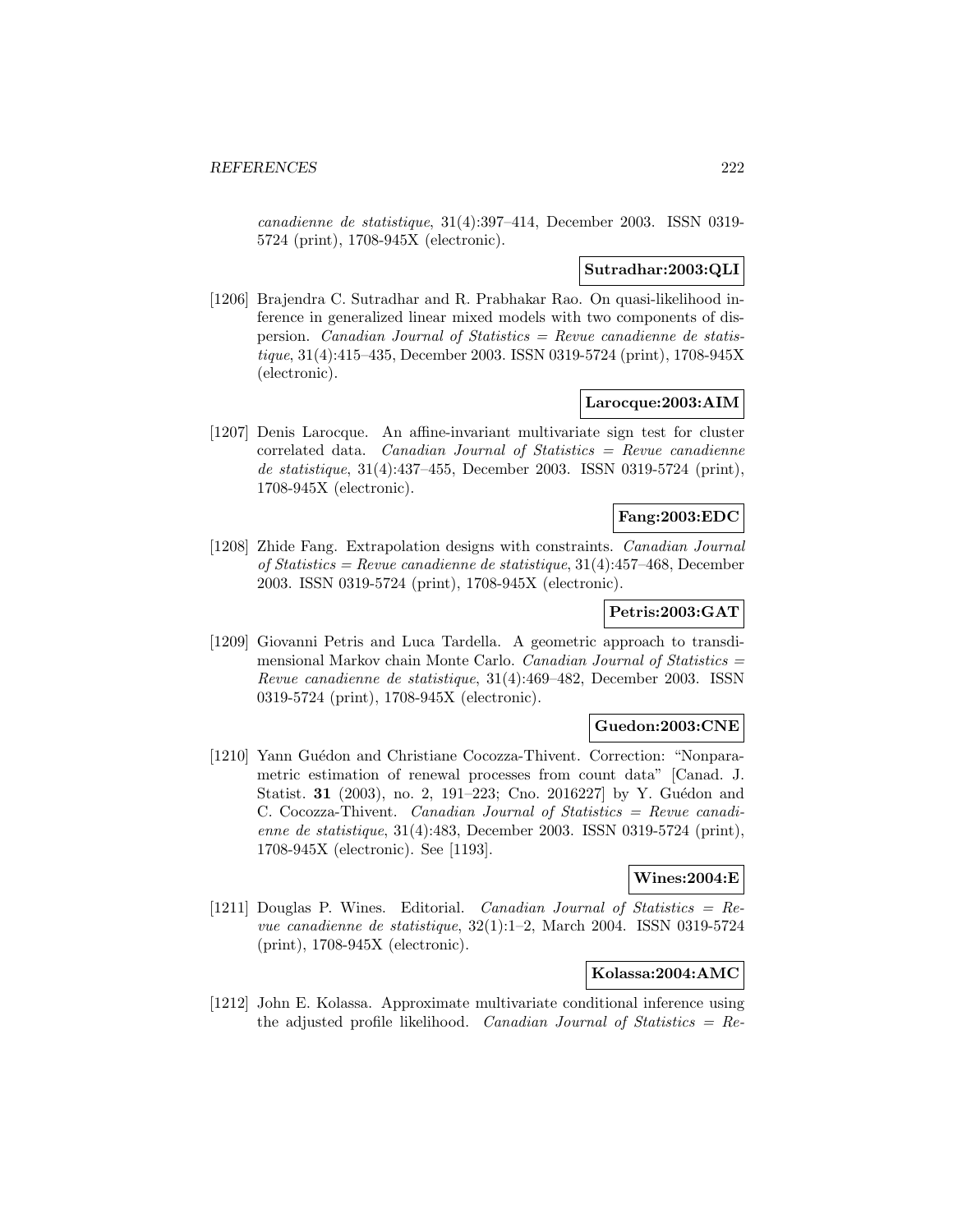vue canadienne de statistique, 32(1):5–14, March 2004. ISSN 0319-5724 (print), 1708-945X (electronic).

# **Wu:2004:CIM**

[1213] Changbao Wu. Combining information from multiple surveys through the empirical likelihood method. *Canadian Journal of Statistics = Revue* canadienne de statistique, 32(1):15–26, March 2004. ISSN 0319-5724 (print), 1708-945X (electronic).

### **Wu:2004:NME**

[1214] Lang Wu. Nonlinear mixed-effect models with nonignorably missing covariates. Canadian Journal of Statistics = Revue canadienne de statistique, 32(1):27–37, March 2004. ISSN 0319-5724 (print), 1708-945X (electronic).

#### **Sutradhar:2004:AML**

[1215] Brajendra C. Sutradhar and Patrick J. Farrell. Analyzing multivariate longitudinal binary data: a generalized estimating equations approach. Canadian Journal of Statistics = Revue canadienne de statistique,  $32(1)$ : 39–55, March 2004. ISSN 0319-5724 (print), 1708-945X (electronic).

# **Ai:2004:TOB**

[1216] Mingyao Ai and Runchu Zhang. Theory of optimal blocking of nonregular factorial designs. Canadian Journal of Statistics  $=$  Revue canadienne de statistique, 32(1):57–72, March 2004. ISSN 0319-5724 (print), 1708-945X (electronic).

### **Quintana:2004:OSR**

[1217] Fernando A. Quintana and Peter M¨uller. Optimal sampling for repeated binary measurements. Canadian Journal of Statistics = Revue canadienne de statistique, 32(1):73–84, March 2004. ISSN 0319-5724 (print), 1708-945X (electronic).

### **Meyer:2004:CML**

[1218] Mary C. Meyer and Michael Woodroofe. Consistent maximum likelihood estimation of a unimodal density using shape restrictions. Canadian Journal of Statistics = Revue canadienne de statistique,  $32(1)$ :85-100, March 2004. ISSN 0319-5724 (print), 1708-945X (electronic).

# **Bunea:2004:TSM**

[1219] Florentina Bunea and Marten H. Wegkamp. Two-stage model selection procedures in partially linear regression. Canadian Journal of Statistics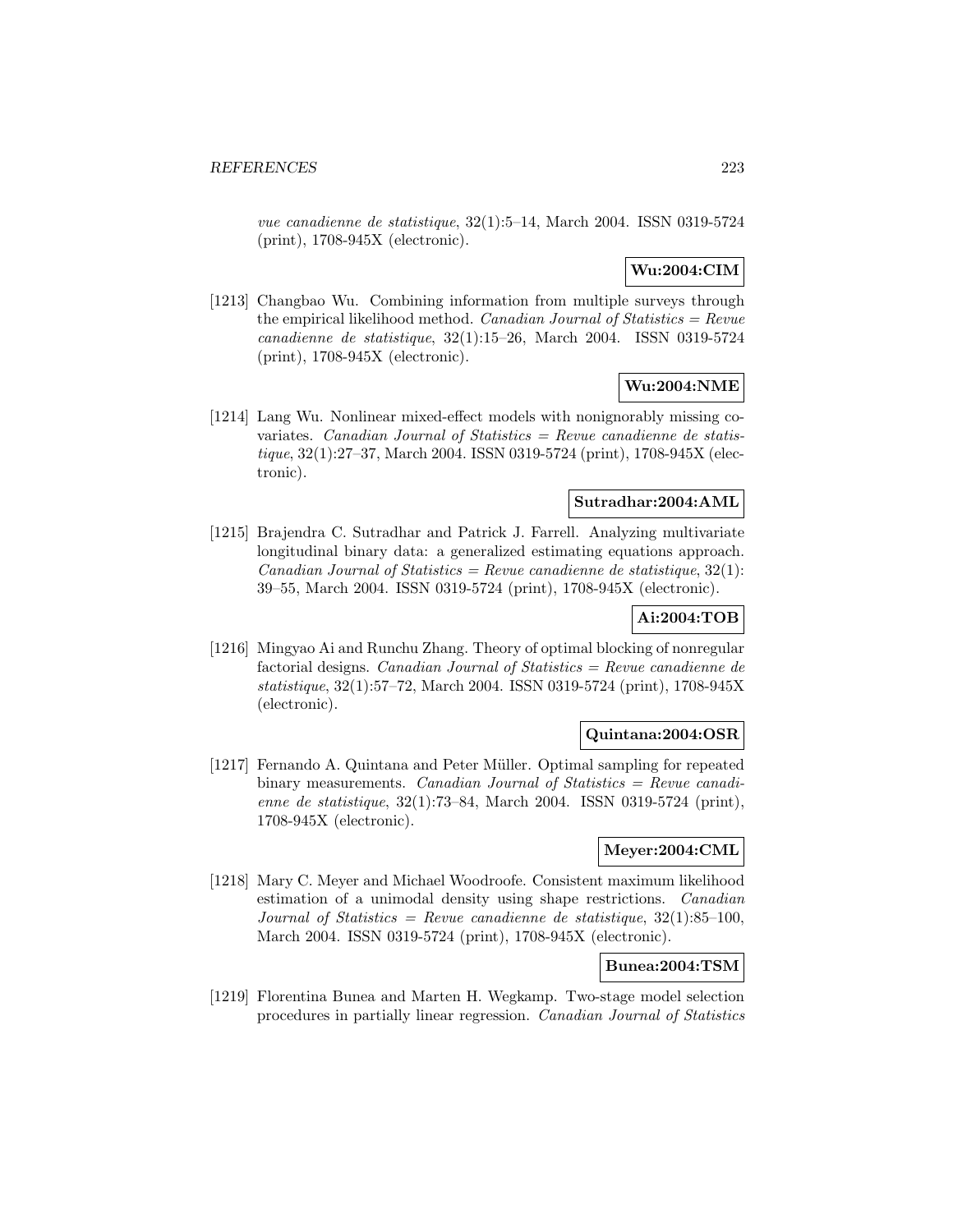$=$  Revue canadienne de statistique, 32(2):105–118, June 2004. ISSN 0319-5724 (print), 1708-945X (electronic).

# **Yuan:2004:ANP**

[1220] Ao Yuan and Bertrand Clarke. Asymptotic normality of the posterior given a statistic. *Canadian Journal of Statistics = Revue canadienne de* statistique, 32(2):119–137, June 2004. ISSN 0319-5724 (print), 1708-945X (electronic).

### **Ghosh:2004:UWL**

[1221] Malay Ghosh, James V. Zidek, Tapabrata Maiti, and Rick White. The use of the weighted likelihood in the natural exponential families with quadratic variance. Canadian Journal of Statistics  $=$  Revue canadienne de statistique, 32(2):139–157, June 2004. ISSN 0319-5724 (print), 1708- 945X (electronic).

# **Liu:2004:TEM**

[1222] Xinsheng Liu and Jinde Wang. Testing the equality of multinomial populations ordered by increasing convexity under the alternative. Canadian Journal of Statistics = Revue canadienne de statistique,  $32(2):159-168$ , June 2004. ISSN 0319-5724 (print), 1708-945X (electronic).

### **Cantoni:2004:RAL**

[1223] Eva Cantoni. A robust approach to longitudinal data analysis. Canadian Journal of Statistics = Revue canadienne de statistique,  $32(2):169-180$ , June 2004. ISSN 0319-5724 (print), 1708-945X (electronic).

#### **Butucea:2004:DSD**

[1224] Cristina Butucea. Deconvolution of supersmooth densities with smooth noise. Canadian Journal of Statistics = Revue canadienne de statistique, 32(2):181–192, June 2004. ISSN 0319-5724 (print), 1708-945X (electronic).

### **Perlman:2004:RRO**

[1225] Michael D. Perlman and Sanjay Chaudhuri. The role of reversals in orderrestricted inference. Canadian Journal of Statistics  $=$  Revue canadienne de statistique, 32(2):193–198, June 2004. ISSN 0319-5724 (print), 1708- 945X (electronic).

# **Cohen:2004:DSI**

[1226] Arthur Cohen and Harold B. Sackrowitz. A discussion of some inference issues in order restricted models. Canadian Journal of Statistics =  $Re$ vue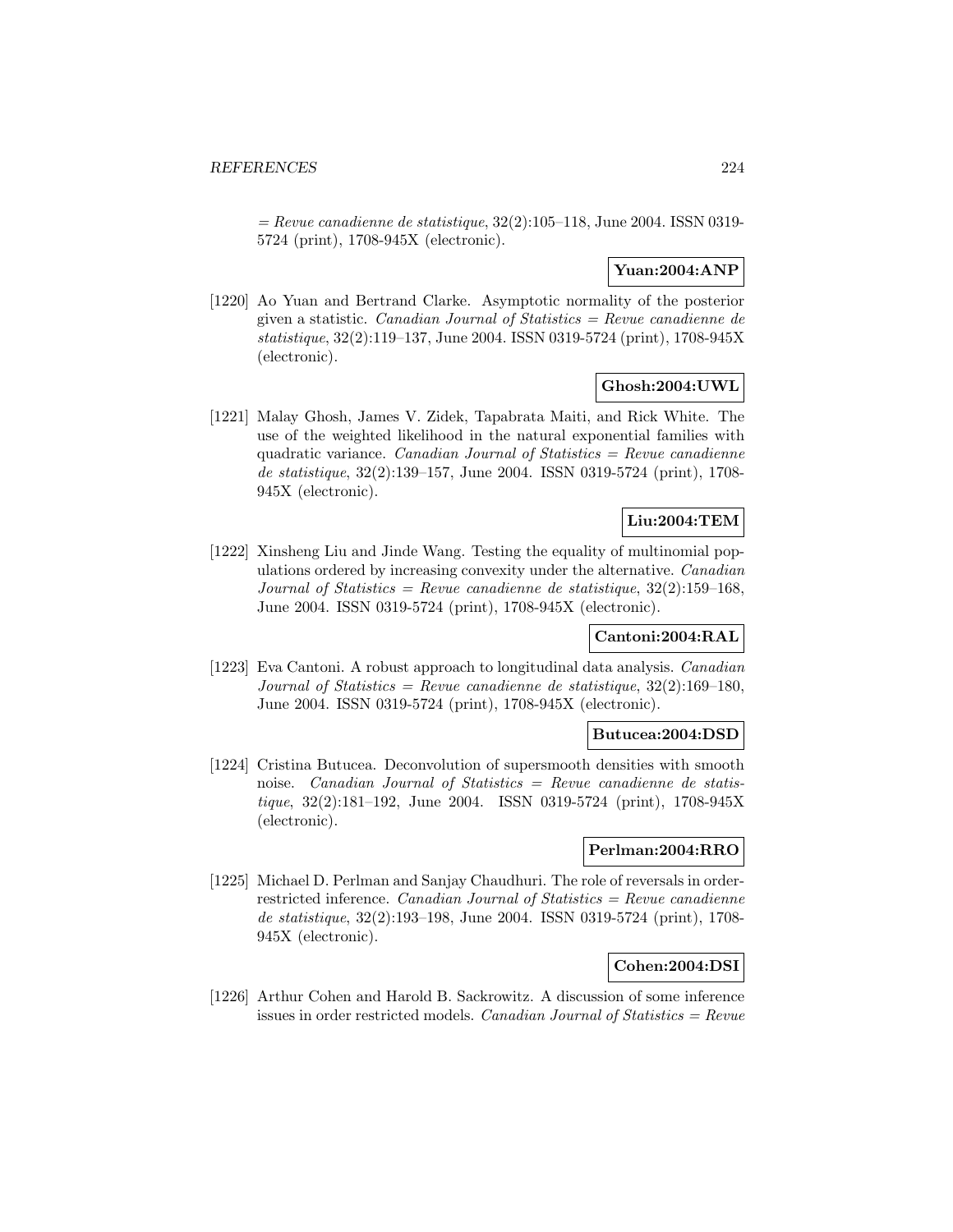canadienne de statistique, 32(2):199–205, June 2004. ISSN 0319-5724 (print), 1708-945X (electronic).

### **Gentleman:2004:SPS**

[1227] Robert Gentleman. Some perspectives on statistical computing. Canadian Journal of Statistics = Revue canadienne de statistique,  $32(3):209$ 226, September 2004. ISSN 0319-5724 (print), 1708-945X (electronic).

# **Gill:2004:MLE**

[1228] Ryan Gill. Maximum likelihood estimation in generalized broken-line regression. *Canadian Journal of Statistics = Revue canadienne de statis*tique, 32(3):227–238, September 2004. ISSN 0319-5724 (print), 1708- 945X (electronic).

# **Heritier:2004:RBR**

[1229] Stéphane Heritier and Elvezio Ronchetti. Robust binary regression with continuous outcomes. Canadian Journal of Statistics = Revue canadienne de statistique, 32(3):239–249, September 2004. ISSN 0319-5724 (print), 1708-945X (electronic).

### **Altman:2004:SMR**

[1230] Naomi S. Altman and Julio C. Villarreal. Self-modelling regression for longitudinal data with time-invariant covariates. Canadian Journal of Statistics = Revue canadienne de statistique,  $32(3):251-268$ , September 2004. ISSN 0319-5724 (print), 1708-945X (electronic).

### **Wong:2004:IBP**

[1231] Hubert Wong and Bertrand Clarke. Improvement over Bayes prediction in small samples in the presence of model uncertainty. Canadian Journal of Statistics = Revue canadienne de statistique,  $32(3):269-283$ . September 2004. ISSN 0319-5724 (print), 1708-945X (electronic).

# **Swartz:2004:BIM**

[1232] Tim B. Swartz, Yoel Haitovsky, Albert Vexler, and Tae Y. Yang. Bayesian identifiability and misclassification in multinomial data. Canadian Journal of Statistics = Revue canadienne de statistique,  $32(3):285$ 302, September 2004. ISSN 0319-5724 (print), 1708-945X (electronic).

### **Mao:2004:ENC**

[1233] Chang Xuan Mao and Bruce G. Lindsay. Estimating the number of classes in multiple populations: a geometric analysis. Canadian Journal of Statistics = Revue canadienne de statistique, 32(3):303–314, September 2004. ISSN 0319-5724 (print), 1708-945X (electronic).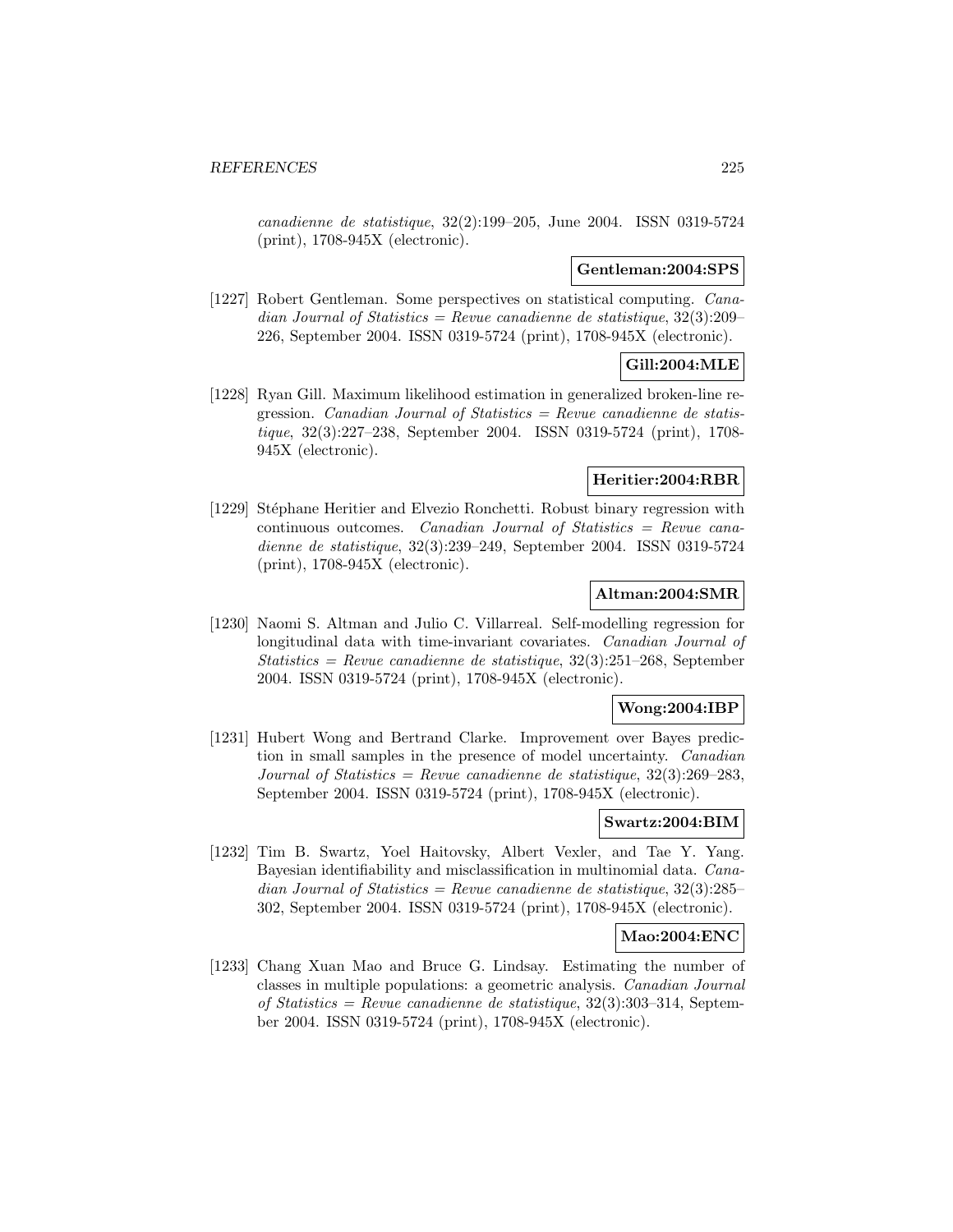### **Oller:2004:ICM**

[1234] Ramon Oller, Guadalupe Gómez, and M. Luz Calle. Interval censoring: Model characterizations for the validity of the simplified likelihood.  $Canadian Journal of Statistics = Review canadienne de statistic, 32$ (3):315–326, September 2004. ISSN 0319-5724 (print), 1708-945X (electronic).

# **Lawless:2004:NIC**

[1235] Jerald F. Lawless. A note on interval-censored lifetime data and the constant-sum condition of Oller, Gómez & Calle  $(2004)$  ["Interval censoring: model characterizations for the validity of the simplified likelihood" [Canad. J. Statist. **32** (2004), no. 3, 315–326; Cno. 2101759] by Ramon Oller, Guadalupe Gómez, and M. Luz Calle. Canadian Journal of Statistics = Revue canadienne de statistique,  $32(3):327-331$ , September 2004. ISSN 0319-5724 (print), 1708-945X (electronic).

# **You:2004:BEB**

[1236] Jinhong You and Gemai Chen. Block external bootstrap in partially linear models with nonstationary strong mixing error terms. Canadian Journal of Statistics = Revue canadienne de statistique,  $32(4):335-346$ , December 2004. ISSN 0319-5724 (print), 1708-945X (electronic).

### **Gu:2004:MDS**

[1237] Chong Gu. Model diagnostics for smoothing spline ANOVA models.  $Canadian Journal of Statistics = Review canadienne de statistic, 32$ (4):347–358, December 2004. ISSN 0319-5724 (print), 1708-945X (electronic).

#### **Chen:2004:SEE**

[1238] Jinbo Chen and Norman E. Breslow. Semiparametric efficient estimation for the auxiliary outcome problem with the conditional mean model.  $Canadian Journal of Statistics = Revenue canadienne de statistic, 32$ (4):359–372, December 2004. ISSN 0319-5724 (print), 1708-945X (electronic).

# **Arbogast:2004:GFM**

[1239] Patrick G. Arbogast and Danyu Y. Lin. Goodness-of-fit methods for matched case-control studies. Canadian Journal of Statistics = Revue canadienne de statistique, 32(4):373–386, December 2004. ISSN 0319- 5724 (print), 1708-945X (electronic).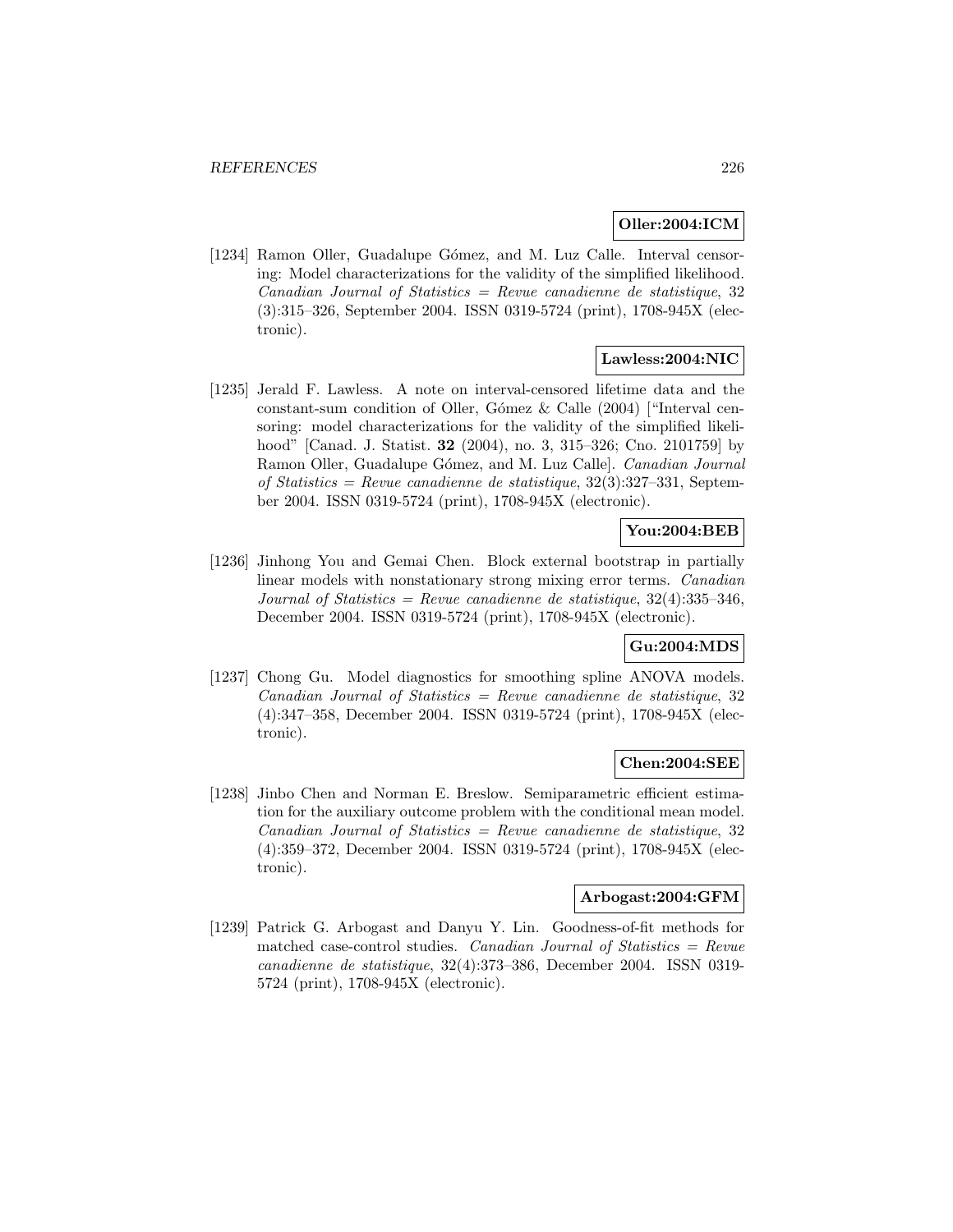#### **Christen:2004:BRC**

[1240] J. Andrés Christen, Peter Müller, Kyle Wathen, and Judith Wolf. Bayesian randomized clinical trials: a decision-theoretic sequential design. Canadian Journal of Statistics  $=$  Revue canadienne de statistique, 32(4):387–402, December 2004. ISSN 0319-5724 (print), 1708-945X (electronic).

# **Nan:2004:EEC**

[1241] Bin Nan. Efficient estimation for case-cohort studies. Canadian Journal of Statistics = Revue canadienne de statistique, 32(4):403–419, December 2004. ISSN 0319-5724 (print), 1708-945X (electronic).

#### **Liao:2004:PRT**

[1242] Chen-Tuo Liao and Feng-Shun Chai. Partially replicated two-level fractional factorial designs. Canadian Journal of Statistics = Revue canadienne de statistique, 32(4):421–438, December 2004. ISSN 0319-5724 (print), 1708-945X (electronic).

#### **Meister:2004:EME**

[1243] Alexander Meister. On the effect of misspecifying the error density in a deconvolution problem. Canadian Journal of Statistics = Revue canadienne de statistique, 32(4):439–449, December 2004. ISSN 0319-5724 (print), 1708-945X (electronic).

#### **Berger:2004:VEM**

[1244] Yves G. Berger. Variance estimation for measures of change in probability sampling. Canadian Journal of Statistics  $=$  Revue canadienne de statistique, 32(4):451–467, December 2004. ISSN 0319-5724 (print), 1708-945X (electronic).

# **Tan:2004:LEL**

[1245] Xianming Tan and Runchu Zhang. Letter to the Editor/lettre  $\grave{a}$  la rédaction: Generalized likelihood-ratio test of the number of components in finite mixture models (Chen 1994, lemma 1): correction [Canad. J. Statist. **22** (1994), no. 3, 387–399; MR1309322] by J. H. Chen. Canadian Journal of Statistics = Revue canadienne de statistique,  $32(4):469$ , December 2004. ISSN 0319-5724 (print), 1708-945X (electronic). See [775].

### **Wong:2004:DCC**

[1246] Heung Wong and W. K. Li. Distribution of the cross-correlations of squared residuals in ARIMA models. *Canadian Journal of Statistics*  $=$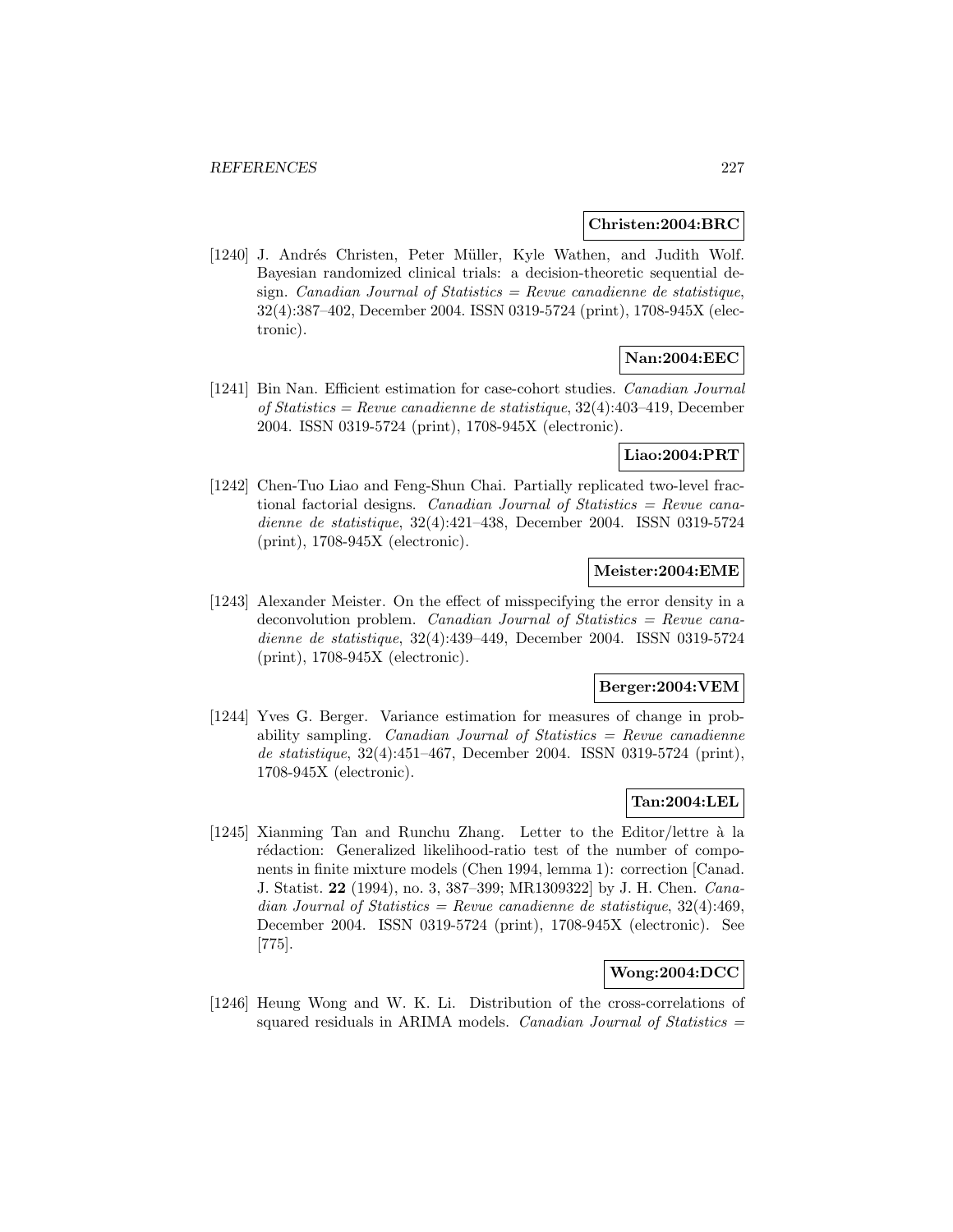Revue canadienne de statistique, 32(4):470, December 2004. ISSN 0319- 5724 (print), 1708-945X (electronic).

## **Wong:2004:EDC**

[1247] Heung Wong and W. K. Li. Errata: "Distribution of the crosscorrelations of squared residuals in ARIMA models" [Canad. J. Statist. **24** (1996), no. 4, 489–502; mr1438419]. Canadian Journal of Statis $tics = Revue$  canadienne de statistique, 32(4):470, 2004. ISSN 0319-5724(print), 1708-945X (electronic).

### **Wiens:2005:ERR**

[1248] Douglas P. Wiens. Editor's report/Rapport du rédacteur en chef.  $Cana$ dian Journal of Statistics = Revue canadienne de statistique,  $33(1):1-2$ , March 2005. ISSN 0319-5724 (print), 1708-945X (electronic).

### **Yi:2005:MAR**

[1249] Grace Y. Yi and Mary E. Thompson. Marginal and association regression models for longitudinal binary data with drop-outs: a likelihoodbased approach. *Canadian Journal of Statistics = Revue canadienne de* statistique, 33(1):3–20, March 2005. ISSN 0319-5724 (print), 1708-945X (electronic).

### **Bosq:2005:ESD**

[1250] Denis Bosq. Estimation suroptimale de la densité par projection. (French) [Suroptimale estimate of the density by projection]. Canadian Journal of Statistics = Revue canadienne de statistique,  $33(1):21-$ 37, March 2005. ISSN 0319-5724 (print), 1708-945X (electronic).

### **Braun:2005:LLD**

[1251] John Braun, Thierry Duchesne, and James E. Stafford. Local likelihood density estimation for interval censored data. Canadian Journal of  $Statistics = Revenue canadienne de statistic, 33(1):39-60, March 2005.$ ISSN 0319-5724 (print), 1708-945X (electronic).

### **Zhang:2005:RAI**

[1252] Zhigang Zhang, Liuquan Sun, Xingqiu Zhao, and Jianguo Sun. Regression analysis of interval-censored failure time data with linear transformation models. Canadian Journal of Statistics = Revue canadienne de statistique, 33(1):61–70, March 2005. ISSN 0319-5724 (print), 1708-945X (electronic).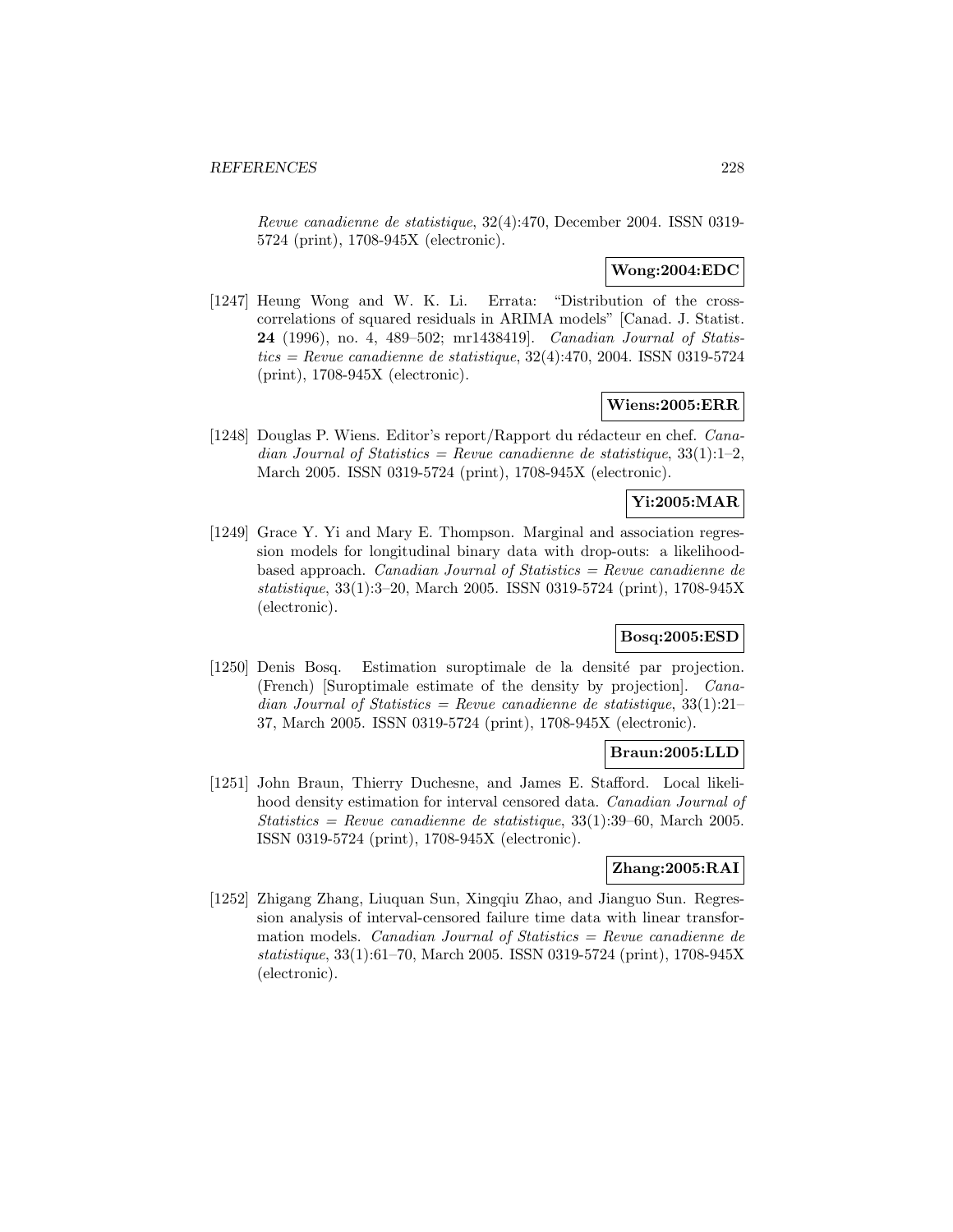#### **Vandal:2005:CEL**

[1253] Alain C. Vandal, Robert Gentleman, and Xuecheng Liu. Constrained estimation and likelihood intervals for censored data. Canadian Journal of Statistics = Revue canadienne de statistique,  $33(1)$ :71–83, March 2005. ISSN 0319-5724 (print), 1708-945X (electronic).

# **Sun:2005:SLT**

[1254] Jianguo Sun and Liuquan Sun. Semiparametric linear transformation models for current status data. Canadian Journal of Statistics  $=$  Revue canadienne de statistique, 33(1):85–96, March 2005. ISSN 0319-5724 (print), 1708-945X (electronic).

### **Carvalho:2005:MNT**

[1255] Alexandre X. Carvalho and Martin A. Tanner. Modeling nonlinear time series with local mixtures of generalized linear models. Canadian Journal of Statistics = Revue canadienne de statistique,  $33(1):97-113$ , March 2005. ISSN 0319-5724 (print), 1708-945X (electronic).

# **Alvo:2005:GSS**

[1256] Mayer Alvo and Paul Cabilio. General scores statistics on ranks in the analysis of unbalanced designs. Canadian Journal of Statistics  $=$  Revue canadienne de statistique, 33(1):115–129, March 2005. ISSN 0319-5724 (print), 1708-945X (electronic).

# **Paul:2005:THS**

[1257] Sudhir R. Paul and Xing Jiang. Testing the homogeneity of several twoparameter populations. Canadian Journal of Statistics = Revue canadienne de statistique, 33(1):131–143, March 2005. ISSN 0319-5724 (print), 1708-945X (electronic).

### **Anonymous:2005:AAR**

[1258] Anonymous. Acknowledgements: Acknowledgement of referees' services. remerciements aux membres des jurys. Canadian Journal of Statistics = Revue canadienne de statistique, 33(1):145, March 2005. ISSN 0319-5724 (print), 1708-945X (electronic).

### **Anonymous:2005:FPAa**

[1259] Anonymous. Forthcoming papers/articles à paraître. Canadian Journal of Statistics = Revue canadienne de statistique,  $33(1):146$ , March 2005. ISSN 0319-5724 (print), 1708-945X (electronic).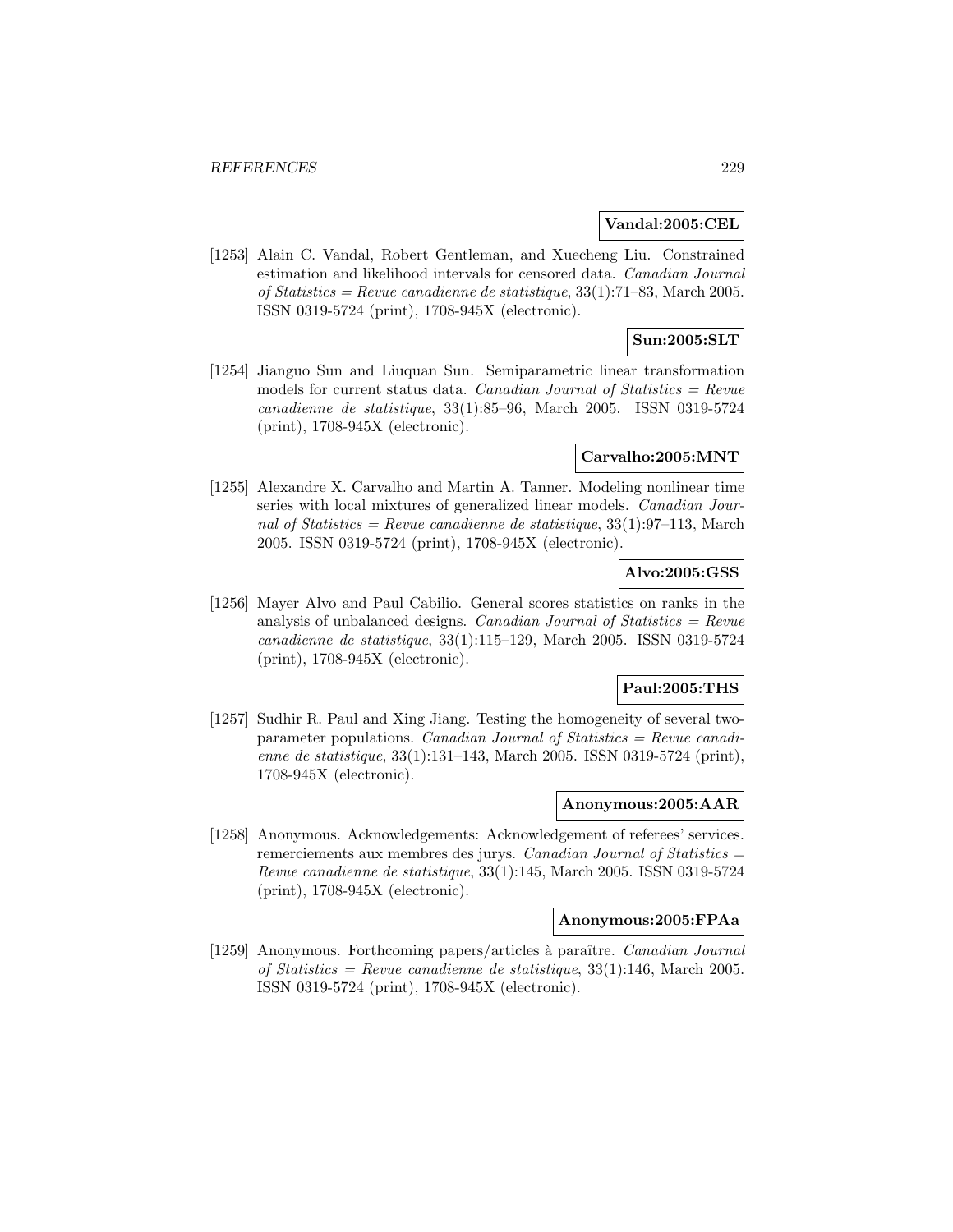### **Haziza:2005:IDU**

[1260] David Haziza and J. N. K. Rao. Inference for domains under imputation for missing survey data. Canadian Journal of Statistics  $=$  Revue canadienne de statistique, 33(2):149–161, June 2005. ISSN 0319-5724 (print), 1708-945X (electronic).

# **Goga:2005:RVS**

[1261] Camelia Goga. Réduction de la variance dans les sondages en présence d'information auxiliaire: Une approche non param´etrique par splines de régression. (French) [Reduction of variance in polls in the presence auxiliary information: a nonparametric approach by regression splines]. Canadian Journal of Statistics = Revue canadienne de statistique,  $33(2)$ : 163–180, June 2005. ISSN 0319-5724 (print), 1708-945X (electronic).

### **Lombardi:2005:EFP**

[1262] María-José Lombardí, Wenceslao González-Manteiga, and José-Manuel Prada-Sánchez. Estimation of a finite population distribution function based on a linear model with unknown heteroscedastic errors. Canadian Journal of Statistics = Revue canadienne de statistique,  $33(2):181-200$ , June 2005. ISSN 0319-5724 (print), 1708-945X (electronic).

### **MacKenzie:2005:UCM**

[1263] Todd MacKenzie and Michal Abrahamowicz. Using categorical markers as auxiliary variables in log-rank tests and hazard ratio estimation.  $Canadian Journal of Statistics = Review canadienne de statistic, 33(2):$ 201–219, June 2005. ISSN 0319-5724 (print), 1708-945X (electronic).

### **Dette:2005:BMO**

[1264] Holger Dette, Linda M. Haines, and Lorens A. Imhof. Bayesian and maximin optimal designs for heteroscedastic regression models. Canadian Journal of Statistics = Revue canadienne de statistique,  $33(2):221-241$ , June 2005. ISSN 0319-5724 (print), 1708-945X (electronic).

#### **Asimit:2005:TOP**

[1265] Jennifer Asimit and W. John Braun. Third order point process intensity estimation for reaction time experiment data. Canadian Journal of Statistics = Revue canadienne de statistique,  $33(2):243-257$ , June 2005. ISSN 0319-5724 (print), 1708-945X (electronic).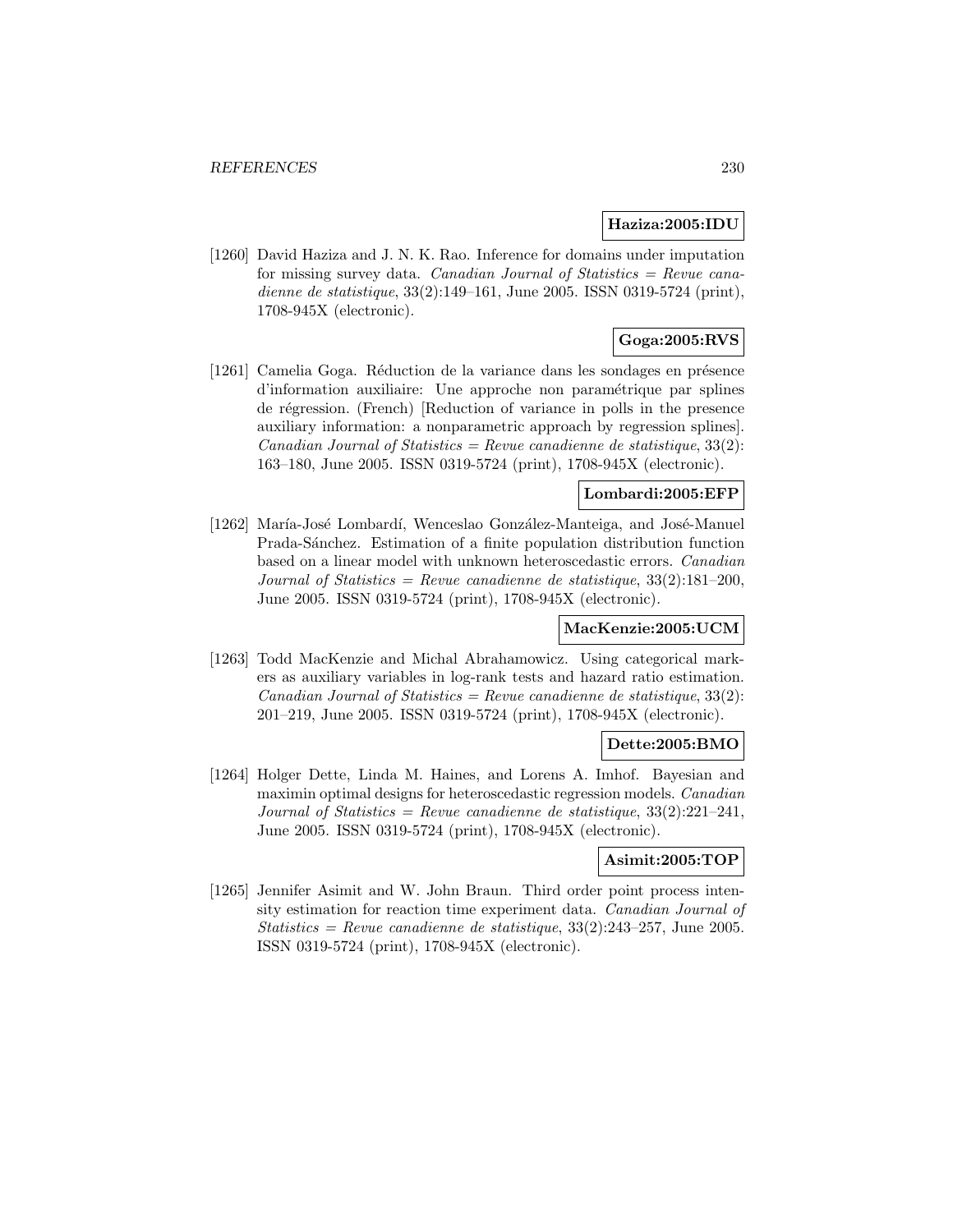### **Braun:2005:KSR**

[1266] W. John Braun and Li-Shan Huang. Kernel spline regression. Canadian Journal of Statistics = Revue canadienne de statistique,  $33(2):259-278$ , June 2005. ISSN 0319-5724 (print), 1708-945X (electronic).

# **Francisco-Fernandez:2005:SPS**

[1267] Mario Francisco-Fernandez and Jean D. Opsomer. Smoothing parameter selection methods for nonparametric regression with spatially correlated errors. *Canadian Journal of Statistics = Revue canadienne de statis*tique, 33(2):279–295, June 2005. ISSN 0319-5724 (print), 1708-945X (electronic).

### **Feng:2005:UVP**

[1268] Zeny Z. Feng, Jiahua Chen, and Mary E. Thompson. The universal validity of the possible triangle constraint for affected sib pairs. Canadian Journal of Statistics = Revue canadienne de statistique,  $33(2):297-310$ , June 2005. ISSN 0319-5724 (print), 1708-945X (electronic).

# **Genest:2005:PPI**

[1269] Christian Genest. Preface/préface [International Conference on Dependence Modelling: Statistical Theory and Applications in Finance and Insurance (DeMoSTAFI), plus table of contents and photo of participants].  $Canadian Journal of Statistics = Review can a dienne de statistic, 33$ (3):313–316, September 2005. ISSN 0319-5724 (print), 1708-945X (electronic). Held in Québec City, QC, May 20-22, 2004, Dual English–French text.

#### **Abdous:2005:EBB**

[1270] Belkacem Abdous, Anne-Laure Fougères, and Kilani Ghoudi. Extreme behaviour for bivariate elliptical distributions. Canadian Journal of Statistics = Revue canadienne de statistique, 33(3):317–334, September 2005. ISSN 0319-5724 (print), 1708-945X (electronic).

# **Zhao:2005:CLE**

[1271] Yinshan Zhao and Harry Joe. Composite likelihood estimation in multivariate data analysis. *Canadian Journal of Statistics = Revue canadienne* de statistique, 33(3):335–356, September 2005. ISSN 0319-5724 (print), 1708-945X (electronic).

### **Tsukahara:2005:SEC**

[1272] Hideatsu Tsukahara. Semiparametric estimation in copula models. Canadian Journal of Statistics = Revue canadienne de statistique,  $33(3):357-$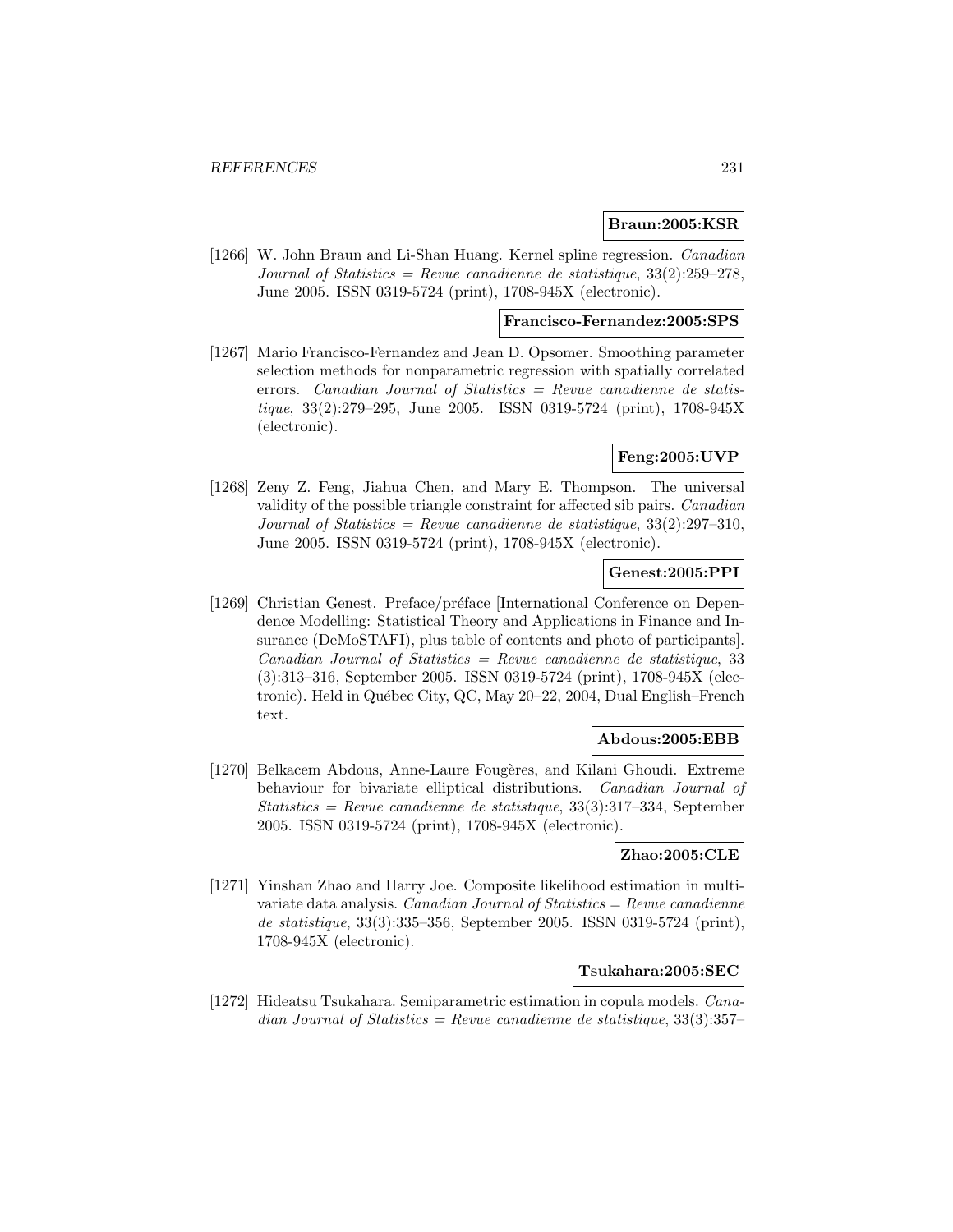375, September 2005. ISSN 0319-5724 (print), 1708-945X (electronic). See erratum [1553].

#### **Vandenhende:2005:LDE**

[1273] François Vandenhende and Philippe Lambert. Local dependence estimation using semiparametric Archimedean copulas. Canadian Journal of  $Statistics = Revenue canadienne de statistic, 33(3): 377-388$ , September 2005. ISSN 0319-5724 (print), 1708-945X (electronic).

# **Chen:2005:PLR**

[1274] Xiaohong Chen and Yanqin Fan. Pseudo-likelihood ratio tests for semiparametric multivariate copula model selection. Canadian Journal of Statistics = Revue canadienne de statistique, 33(3):389–414, September 2005. ISSN 0319-5724 (print), 1708-945X (electronic).

# **Scaillet:2005:KST**

[1275] Olivier Scaillet. A Kolmogorov-Smirnov type test for positive quadrant dependence. Canadian Journal of Statistics = Revue canadienne de statistique, 33(3):415–427, September 2005. ISSN 0319-5724 (print), 1708-945X (electronic).

# **Braekers:2005:CGE**

[1276] Roel Braekers and Noël Veraverbeke. A copula-graphic estimator for the conditional survival function under dependent censoring. Canadian Journal of Statistics = Revue canadienne de statistique,  $33(3):429-447$ , September 2005. ISSN 0319-5724 (print), 1708-945X (electronic).

### **Choi:2005:ALR**

[1277] Yun-Hee Choi and David E. Matthews. Accelerated life regression modelling of dependent bivariate time-to-event data. Canadian Journal of  $Statistics = Revenue canadienne de statistic, 33(3):449-464$ , September 2005. ISSN 0319-5724 (print), 1708-945X (electronic).

### **Oakes:2005:PCS**

[1278] David Oakes. On the preservation of copula structure under truncation.  $Canadian Journal of Statistics = Review canadienne de statistic, 33$ (3):465–468, September 2005. ISSN 0319-5724 (print), 1708-945X (electronic).

### **Anonymous:2005:FPAb**

[1279] Anonymous. Forthcoming papers/articles à paraître. Canadian Journal of Statistics = Revue canadienne de statistique, 33(3):469, September 2005. ISSN 0319-5724 (print), 1708-945X (electronic).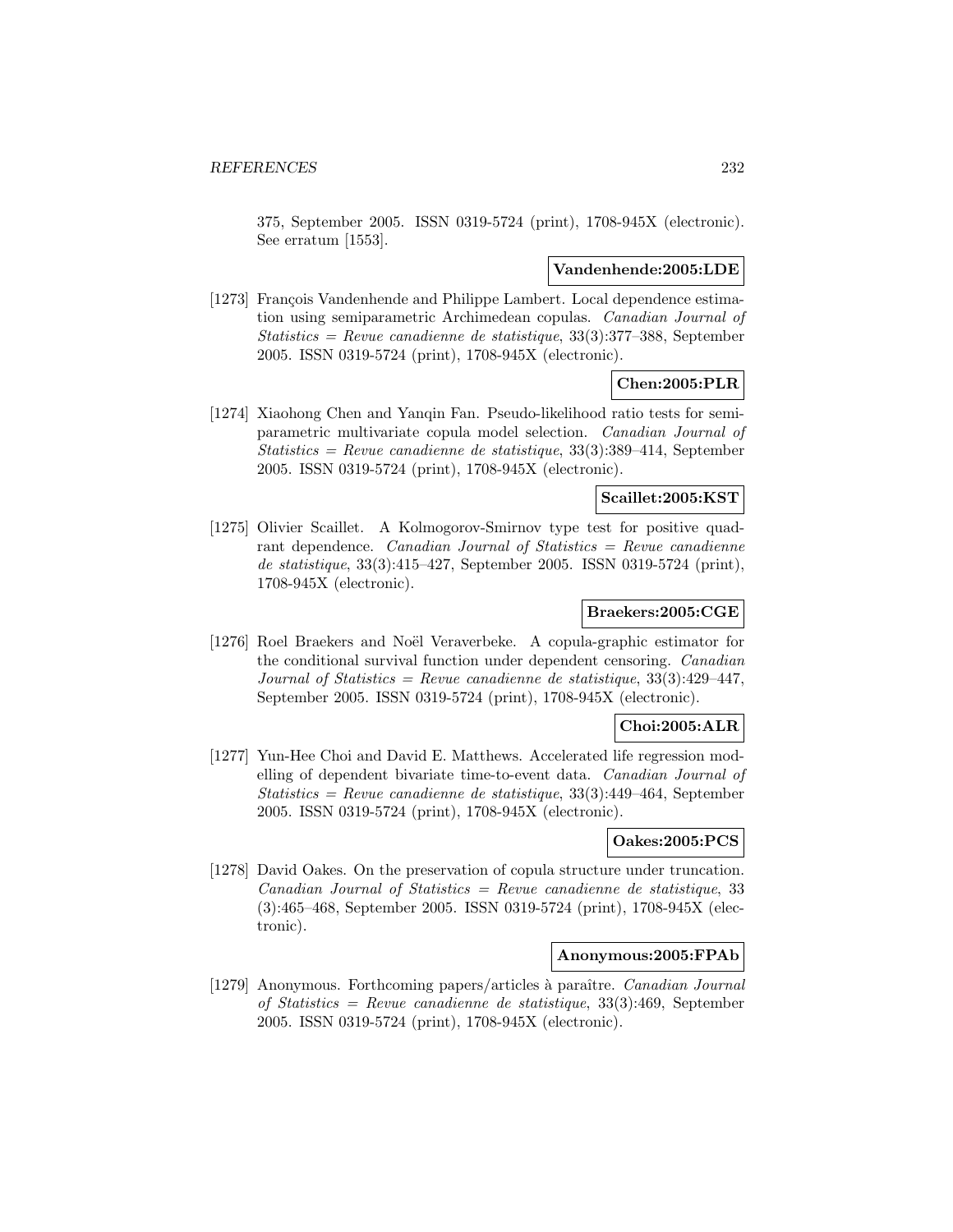#### **Anonymous:2005:VSRa**

[1280] Anonymous. Volume 34 (2006): Subscription rates/frais d'abonnement. Canadian Journal of Statistics = Revue canadienne de statistique,  $33(3)$ : 470, September 2005. ISSN 0319-5724 (print), 1708-945X (electronic).

## **Tardif:2005:NPA**

[1281] Serge Tardif, François Bellavance, and Constance Van Eeden. A nonparametric procedure for the analysis of balanced crossover designs. Canadian Journal of Statistics = Revue canadienne de statistique,  $33(4)$ :471-488. December 2005. ISSN 0319-5724 (print), 1708-945X (electronic).

### **Chacon:2005:CWD**

[1282] José E. Chacón and Alberto Rodríguez-Casal. On the  $L_1$ -consistency of wavelet density estimates. Canadian Journal of Statistics = Revue canadienne de statistique, 33(4):489–496, December 2005. ISSN 0319- 5724 (print), 1708-945X (electronic).

### **Karunamuni:2005:GRM**

[1283] Rohana J. Karunamuni and Tom Alberts. A generalized reflection method of boundary correction in kernel density estimation. Canadian Journal of Statistics = Revue canadienne de statistique,  $33(4):497-509$ , December 2005. ISSN 0319-5724 (print), 1708-945X (electronic).

### **Bianco:2005:REL**

[1284] Ana M. Bianco, Marta Garcia Ben, and Víctor J. Yohai. Robust estimation for linear regression with asymmetric errors. Canadian Journal of Statistics = Revue canadienne de statistique,  $33(4):511-528$ , December 2005. ISSN 0319-5724 (print), 1708-945X (electronic).

#### **Gao:2005:NTI**

[1285] Xin Gao and Mayer Alvo. A nonparametric test for interaction in twoway layouts. Canadian Journal of Statistics = Revue canadienne de statistique, 33(4):529–543, December 2005. ISSN 0319-5724 (print), 1708- 945X (electronic).

# **Wang:2005:FND**

[1286] Lan Wang and Xiao-Hua Zhou. A fully nonparametric diagnostic test for homogeneity of variances. Canadian Journal of Statistics =  $Re$ vue canadienne de statistique, 33(4):545–558, December 2005. ISSN 0319- 5724 (print), 1708-945X (electronic).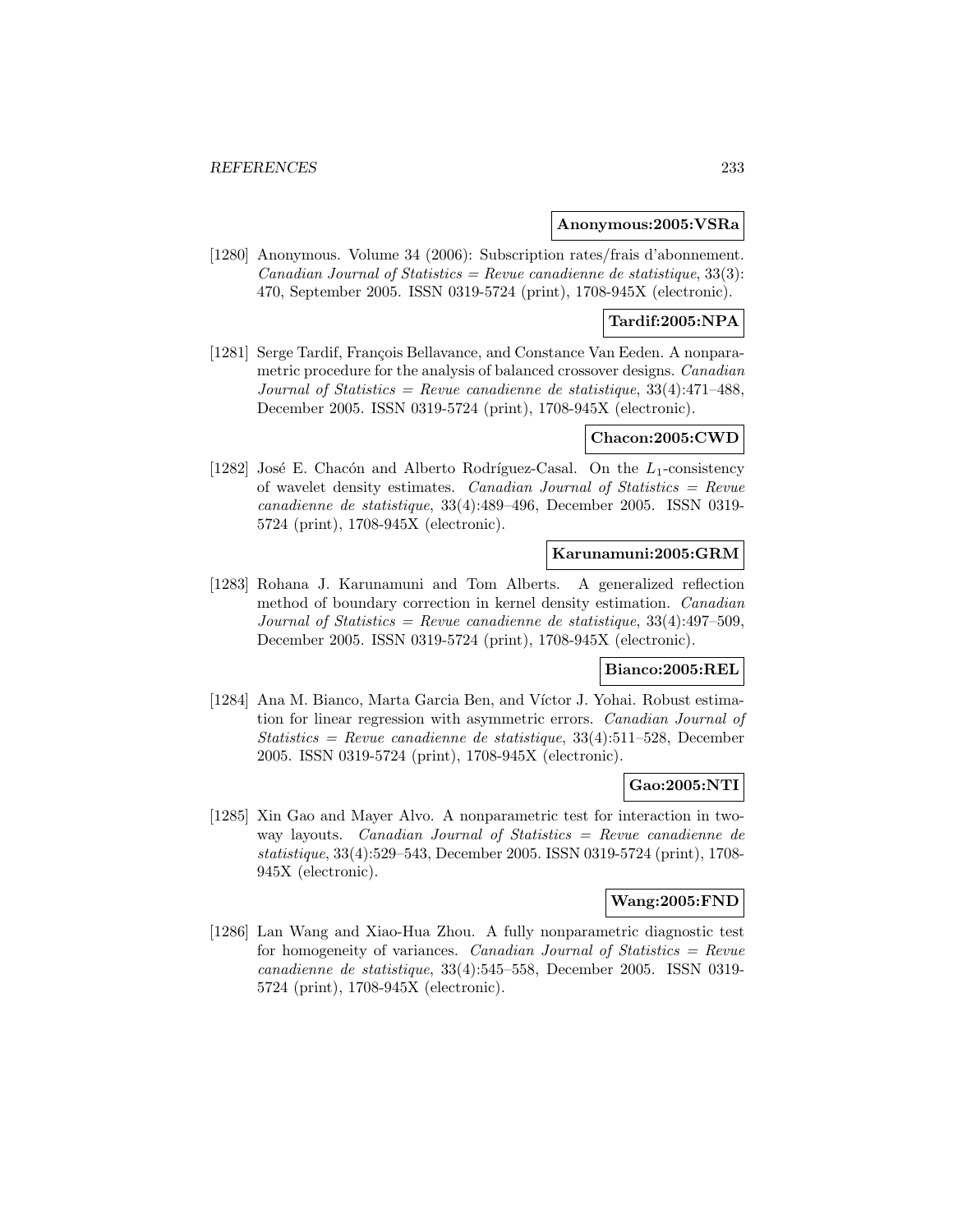# **Yin:2005:CRM**

[1287] Guosheng Yin and Joseph G. Ibrahim. Cure rate models: a unified approach. Canadian Journal of Statistics  $=$  Revue canadienne de statistique, 33(4):559–570, December 2005. ISSN 0319-5724 (print), 1708-945X (electronic).

# **Iliopoulos:2005:BEK**

[1288] George Iliopoulos, Dimitris Karlis, and Ioannis Ntzoufras. Bayesian estimation in Kibble's bivariate gamma distribution. Canadian Journal of  $Statistics = Revenue canadienne de statistic, 33(4):571-589, December$ 2005. ISSN 0319-5724 (print), 1708-945X (electronic).

### **Sun:2005:NNP**

[1289] Dongchu Sun and Paul L. Speckman. A note on nonexistence of posterior moments. Canadian Journal of Statistics  $=$  Revue canadienne de statistique, 33(4):591–601, December 2005. ISSN 0319-5724 (print), 1708-945X (electronic).

### **Anonymous:2005:VSRb**

[1290] Anonymous. Volume 34 (2006): Subscription rates/Frais d'abnonnement.  $Canadian Journal of Statistics = Review canadienne de statistic, 33(4):$ 602, December 2005. ISSN 0319-5724 (print), 1708-945X (electronic).

# **Wines:2006:ER**

[1291] Douglas P. Wines. Editor's report. Canadian Journal of Statistics  $=$ Revue canadienne de statistique, 34(1):1–2, March 2006. ISSN 0319-5724 (print), 1708-945X (electronic).

#### **Wiens:2006:ERR**

[1292] Douglas P. Wiens. Editor reports: Rapport du rédacteur en chef. Canadian Journal of Statistics = Revue canadienne de statistique,  $34(1):2-3$ , March 2006. ISSN 0319-5724 (print), 1708-945X (electronic).

#### **Canty:2006:BDR**

[1293] Angelo J. Canty, Anthony C. Davison, David V. Hinkley, and Valérie Ventura. Bootstrap diagnostics and remedies. Canadian Journal of Statistics = Revue canadienne de statistique,  $34(1)$ :5–27, March 2006. ISSN 0319-5724 (print), 1708-945X (electronic).

# **Leger:2006:BCR**

[1294] Christian Léger and Brenda MacGibbon. On the bootstrap in cube root asymptotics. Canadian Journal of Statistics = Revue canadienne de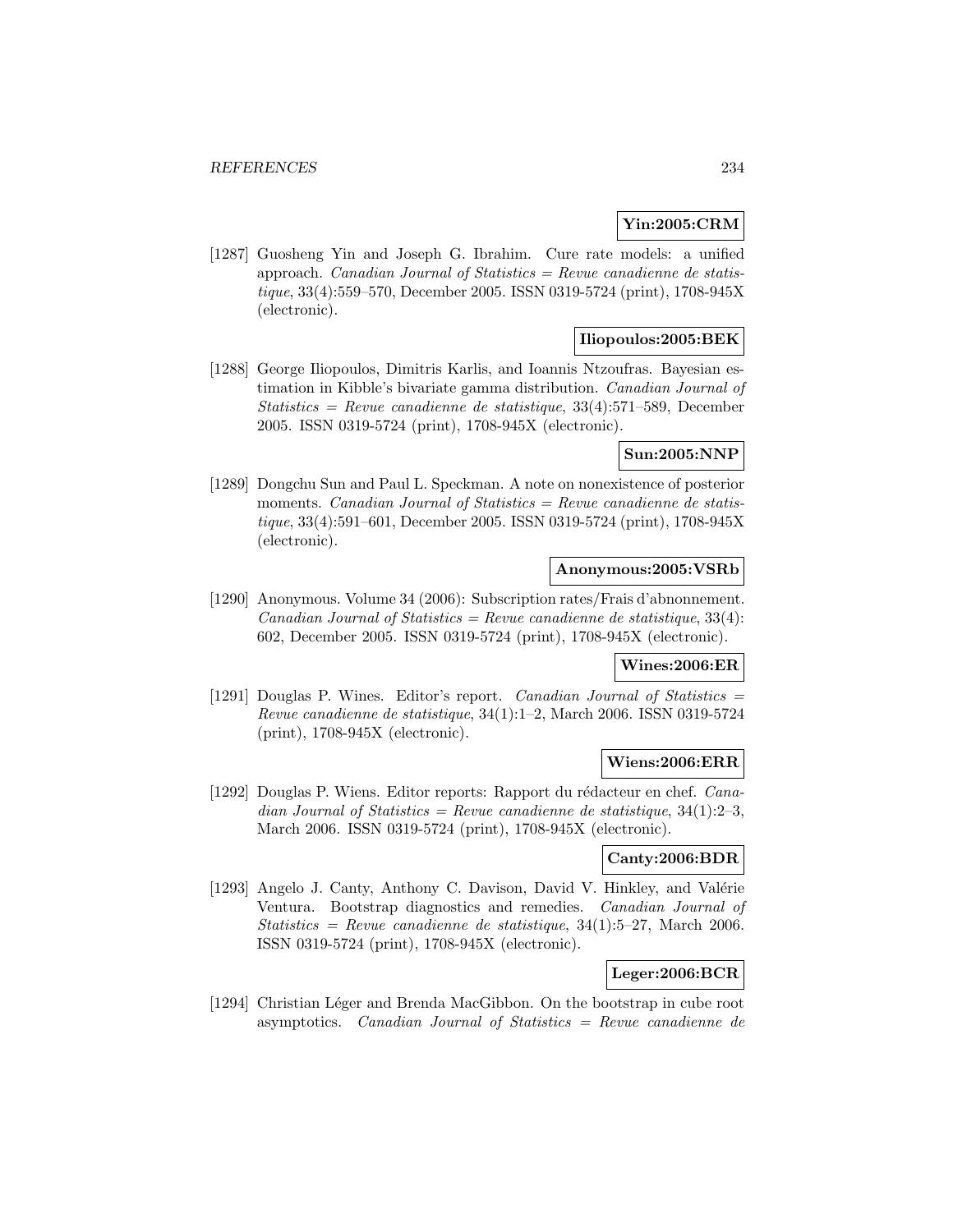statistique, 34(1):29–44, March 2006. ISSN 0319-5724 (print), 1708-945X (electronic).

# **Tsao:2006:ELI**

[1295] Min Tsao and Changbao Wu. Empirical likelihood inference for a common mean in the presence of heteroscedasticity. Canadian Journal of Statistics = Revue canadienne de statistique,  $34(1):45-59$ , March 2006. ISSN 0319-5724 (print), 1708-945X (electronic).

### **Cao:2006:ELT**

[1296] Ricardo Cao and Ingrid Van Keilegom. Empirical likelihood tests for twosample problems via nonparametric density estimation. *Canadian Jour*nal of Statistics = Revue canadienne de statistique,  $34(1):61-77$ , March 2006. ISSN 0319-5724 (print), 1708-945X (electronic).

## **You:2006:BEL**

[1297] Jinhong You, Gemai Chen, and Yong Zhou. Block empirical likelihood for longitudinal partially linear regression models. Canadian Journal of Statistics = Revue canadienne de statistique,  $34(1)$ :79–96, March 2006. ISSN 0319-5724 (print), 1708-945X (electronic).

# **Lu:2006:CPL**

[1298] Xuewen Lu, Gemai Chen, Radhey S. Singh, and Peter X.-K. Song. A class of partially linear single-index survival models. Canadian Journal of Statistics = Revue canadienne de statistique,  $34(1):97-112$ , March 2006. ISSN 0319-5724 (print), 1708-945X (electronic).

### **Evans:2006:OCR**

[1299] Michael J. Evans, Irwin Guttman, and Tim Swartz. Optimality and computations for relative surprise inferences. Canadian Journal of Statistics  $=$  Revue canadienne de statistique, 34(1):113–129, March 2006. ISSN 0319-5724 (print), 1708-945X (electronic).

# **Bibi:2006:PEP**

[1300] Abdelouahab Bibi and Antony Gautier. Propriétés dans  $L^2$  et estimation des processus purement bilinéaires et strictement superdiagonaux à coefficients périodiques. (French) [Properties in  $L^2$  and estimation of purely-bilinear and strictly superdiagonal processes with periodic coefficients]. Canadian Journal of Statistics = Revue canadienne de statistique, 34(1):131–148, March 2006. ISSN 0319-5724 (print), 1708-945X (electronic).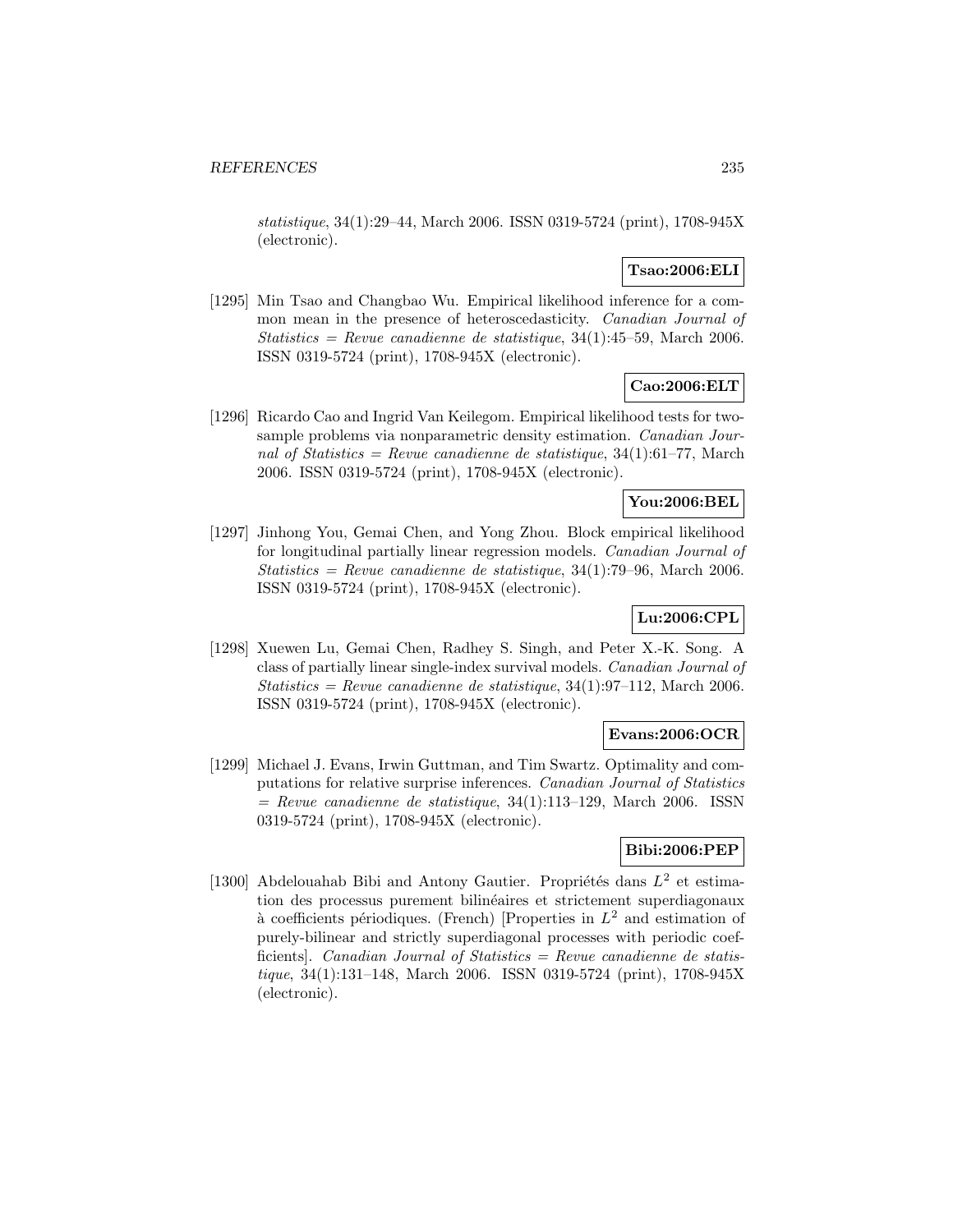#### **Gonzalez-Manteiga:2006:GFT**

[1301] Wenceslao González-Manteiga and Ana Peréz-González. Goodness-of-fit tests for linear regression models with missing response data. Canadian Journal of Statistics = Revue canadienne de statistique,  $34(1):149-170$ , March 2006. ISSN 0319-5724 (print), 1708-945X (electronic).

### **Kim:2006:IUR**

[1302] Jae Kwang Kim and Hyeonah Park. Imputation using response probability. Canadian Journal of Statistics = Revue canadienne de statistique, 34(1):171–182, March 2006. ISSN 0319-5724 (print), 1708-945X (electronic).

### **Rivest:2006:RCR**

[1303] Louis-Paul Rivest and Ted Chang. Regression and correlation for  $3 \times 3$ rotation matrices. Canadian Journal of Statistics  $=$  Revue canadienne de statistique, 34(2):187–202, June 2006. ISSN 0319-5724 (print), 1708- 945X (electronic).

### **Boudreau:2006:SAB**

[1304] Christian Boudreau and Jerald F. Lawless. Survival analysis based on the proportional hazards model and survey data. Canadian Journal of Statistics = Revue canadienne de statistique,  $34(2):203-216$ , June 2006. ISSN 0319-5724 (print), 1708-945X (electronic).

#### **Gombay:2006:CST**

[1305] Edit Gombay and Abdulkadir Hussein. A class of sequential tests for twosample composite hypotheses. Canadian Journal of Statistics =  $Re$ vue canadienne de statistique, 34(2):217–232, June 2006. ISSN 0319-5724 (print), 1708-945X (electronic).

### **McLeish:2006:ERP**

[1306] Donald L. McLeish and Cyntha A. Struthers. Estimation of regression parameters in missing data problems. Canadian Journal of Statistics = Revue canadienne de statistique, 34(2):233–259, June 2006. ISSN 0319- 5724 (print), 1708-945X (electronic).

#### **Sinha:2006:RIG**

[1307] Sanjoy K. Sinha. Robust inference in generalized linear models for longitudinal data. Canadian Journal of Statistics = Revue canadienne de statistique, 34(2):261–278, June 2006. ISSN 0319-5724 (print), 1708-945X (electronic).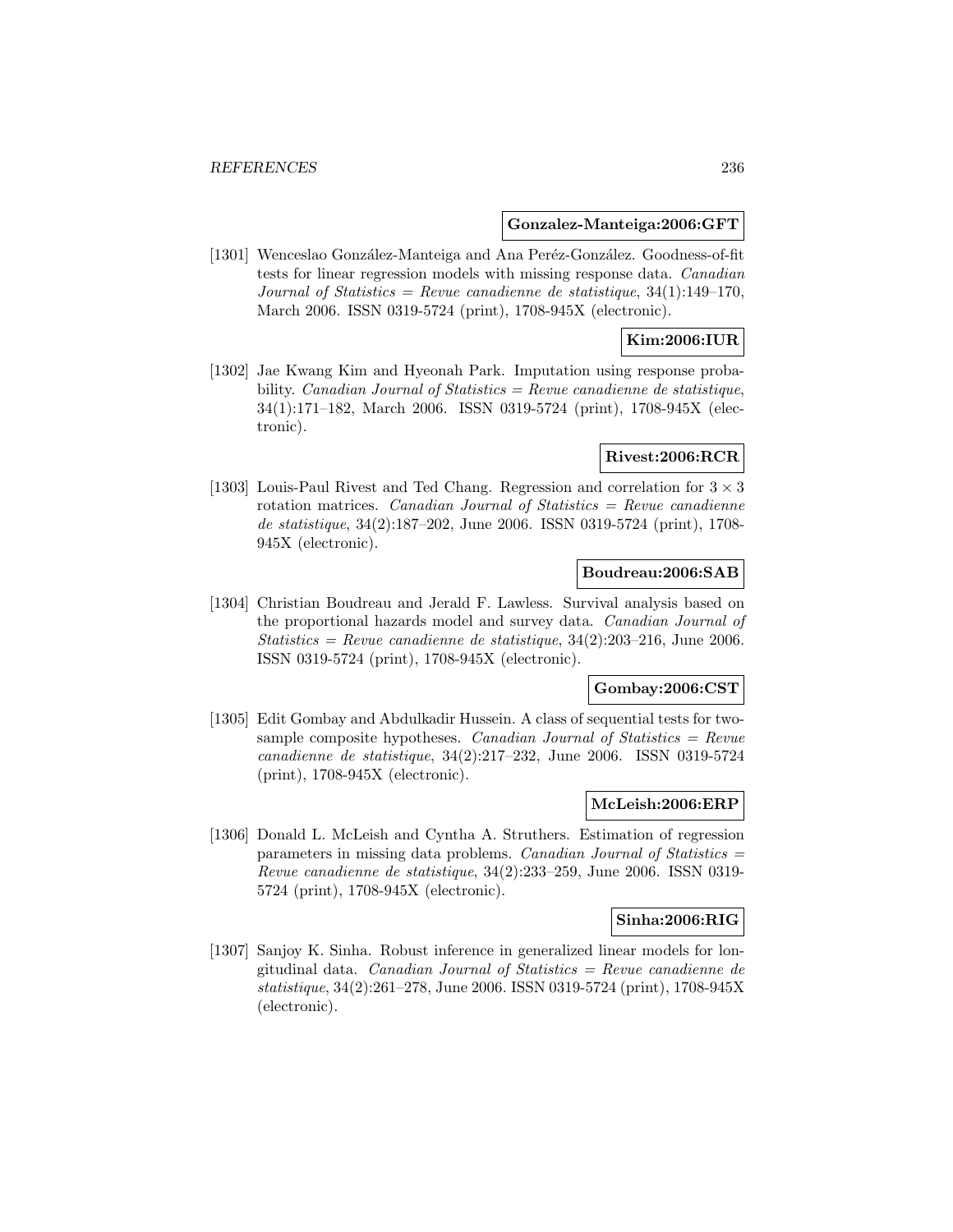### **Wang:2006:ABI**

[1308] Xiaogang Wang. Approximating Bayesian inference by weighted likelihood. Canadian Journal of Statistics = Revue canadienne de statistique, 34(2):279–298, June 2006. ISSN 0319-5724 (print), 1708-945X (electronic).

# **Puza:2006:IET**

[1309] Borek Puza and Terence O'Neill. Interval estimation via tail functions.  $Canadian Journal of Statistics = Review canadienne de statistic, 34(2):$ 299–310, June 2006. ISSN 0319-5724 (print), 1708-945X (electronic).

# **Rohani:2006:BSD**

[1310] M. Farid Rohani, Khalil Shafie, and Siamak Noorbaloochi. A Bayesian signal detection procedure for scale-space random fields. Canadian Journal of Statistics = Revue canadienne de statistique,  $34(2):311-325$ , June 2006. ISSN 0319-5724 (print), 1708-945X (electronic).

# **Viana:2006:CAO**

[1311] Marios A. G. Viana and Hak-Myung Lee. Correlation analysis of ordered symmetrically dependent observations and their concomitants of order statistics. Canadian Journal of Statistics = Revue canadienne de statistique, 34(2):327–340, June 2006. ISSN 0319-5724 (print), 1708-945X (electronic).

### **Mukherjee:2006:PLE**

[1312] Kanchan Mukherjee. Pseudo-likelihood estimation in ARCH models.  $Canadian Journal of Statistics = Review canadienne de statistic, 34$ (2):341–356, June 2006. ISSN 0319-5724 (print), 1708-945X (electronic).

#### **Anonymous:2006:FPAa**

[1313] Anonymous. Forthcoming papers/Articles à paraître. Canadian Journal of Statistics = Revue canadienne de statistique,  $34(2):357$ , June 2006. ISSN 0319-5724 (print), 1708-945X (electronic).

### **Anonymous:2006:OACa**

[1314] Anonymous. Online access to The Canadian Journal of Statistics. Canadian Journal of Statistics = Revue canadienne de statistique,  $34(2):358$ , June 2006. ISSN 0319-5724 (print), 1708-945X (electronic).

# **Wu:2006:PEL**

[1315] Changbao Wu and J. N. K. Rao. Pseudo-empirical likelihood ratio confidence intervals for complex surveys. Canadian Journal of Statistics  $=$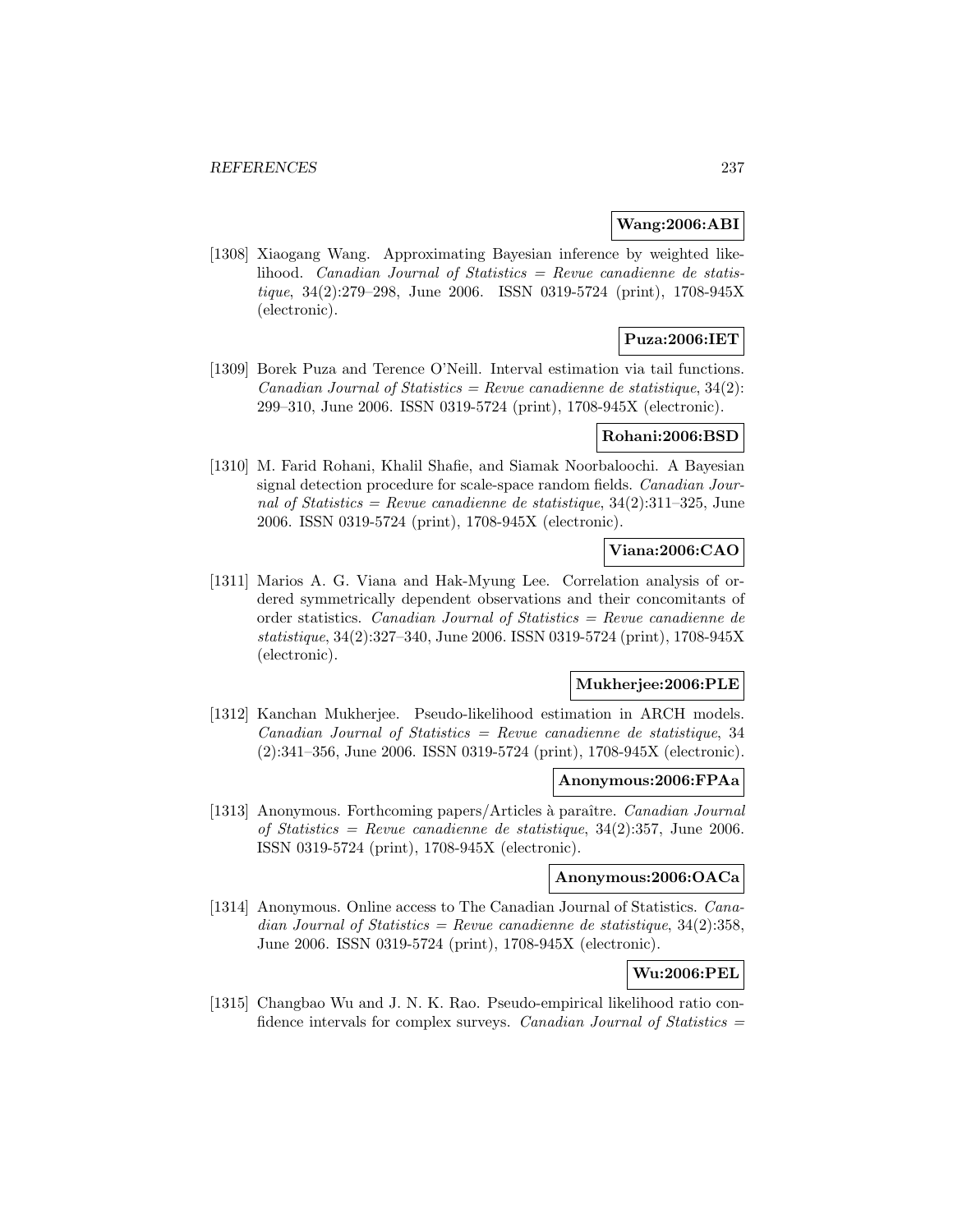Revue canadienne de statistique, 34(3):359–375, September 2006. ISSN 0319-5724 (print), 1708-945X (electronic).

#### **Gustafson:2006:CPD**

[1316] Paul Gustafson, Shahadut Hossain, and Ying C. MacNab. Conservative prior distributions for variance parameters in hierarchical models.  $Canadian Journal of Statistics = Review canadienne de statistic, 34$ (3):377–390, September 2006. ISSN 0319-5724 (print), 1708-945X (electronic).

# **You:2006:CLP**

[1317] Jinhong You, Yong Zhou, and Gemai Chen. Corrected local polynomial estimation in varying-coefficient models with measurement errors.  $Canadian Journal of Statistics = Review canadienne de statistic, 34$ (3):391–410, September 2006. ISSN 0319-5724 (print), 1708-945X (electronic).

# **Ferreira:2006:DMS**

[1318] José T. A. S. Ferreira and Mark F. J. Steel. On describing multivariate skewed distributions: a directional approach. Canadian Journal of Statistics = Revue canadienne de statistique, 34(3):411–429, September 2006. ISSN 0319-5724 (print), 1708-945X (electronic).

### **Comte:2006:PCE**

[1319] Fabienne Comte, Yves Rozenholc, and Marie-Luce Taupin. Penalized contrast estimator for adaptive density deconvolution. Canadian Journal of Statistics = Revue canadienne de statistique,  $34(3):431-452$ , September 2006. ISSN 0319-5724 (print), 1708-945X (electronic).

### **Hill:2006:SOD**

[1320] Jonathan B. Hill. Strong orthogonal decompositions and non-linear impulse response functions for infinite-variance processes. Canadian Journal of Statistics = Revue canadienne de statistique,  $34(3):453-473$ , September 2006. ISSN 0319-5724 (print), 1708-945X (electronic).

### **Loubes:2006:RTD**

[1321] Jean-Michel Loubes, Élie Maza, Marc Lavielle, and Luis Rodríguez. Road trafficking description and short term travel time forecasting, with a classification method. Canadian Journal of Statistics  $=$  Revue canadienne de statistique, 34(3):475–491, September 2006. ISSN 0319-5724 (print), 1708-945X (electronic).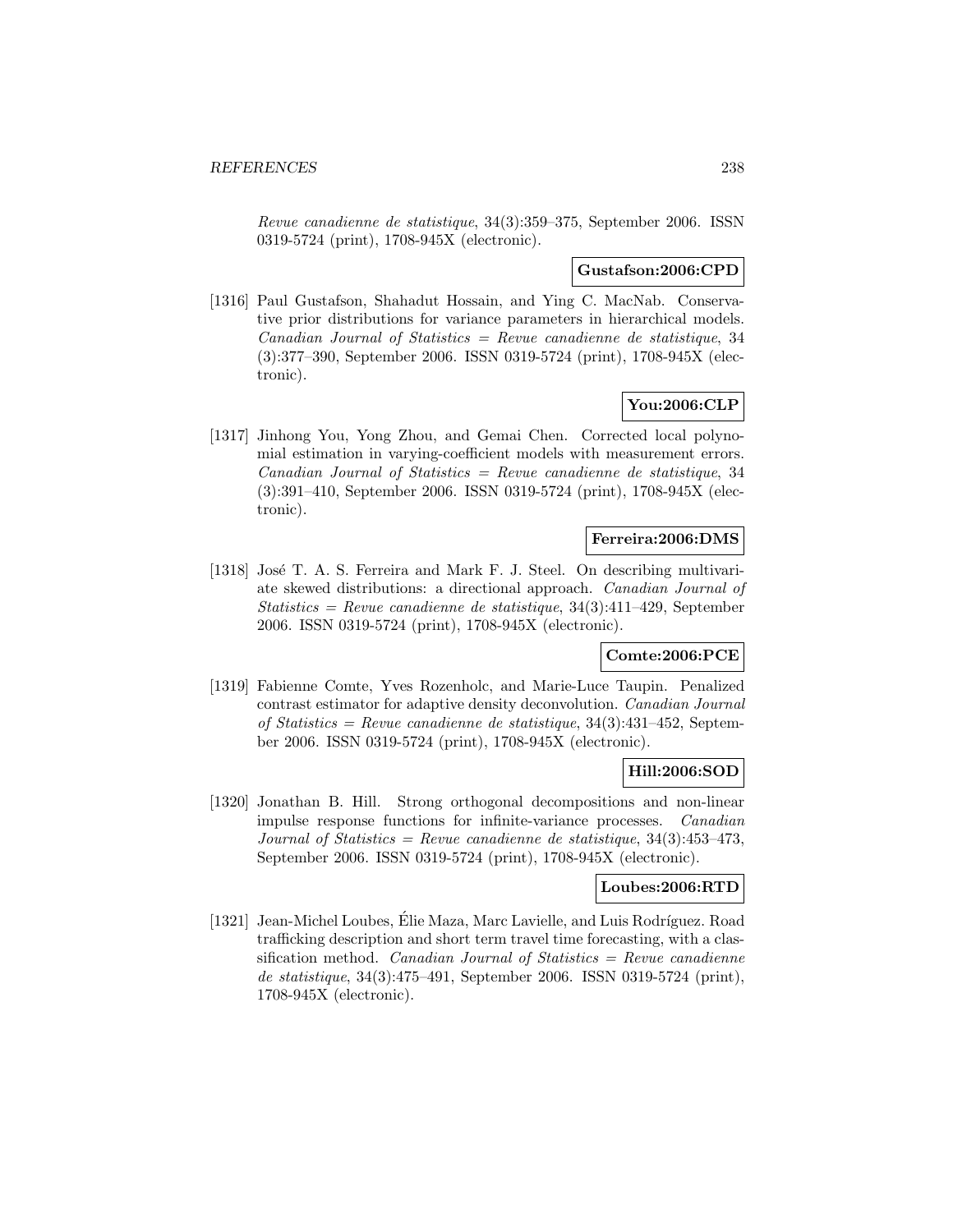#### **Anonymous:2006:CSD**

[1322] Anonymous. Case study in data analysis: Variables related to codling moth abundance and the efficacy of the Okanagan Sterile Insect Release Program. Canadian Journal of Statistics = Revue canadienne de statistique, 34(3):493, September 2006. ISSN 0319-5724 (print), 1708-945X (electronic).

# **Vernon:2006:IGA**

[1323] Bob Vernon, Howard Thistlewood, Scott Smith, and Todd Kabaluk. Introduction: a GIS application to improve codling moth management in the Okanagan Valley of British Columbia. Canadian Journal of Statis $tics = Revue$  canadienne de statistique, 34(3):494–500, September 2006.ISSN 0319-5724 (print), 1708-945X (electronic).

# **Nathoo:2006:ACM**

[1324] Farouk Nathoo, Laurie Ainsworth, Paramjit Gill, and Charmaine B. Dean. Analysis 1: Codling moth incidence in Okanagan orchards. Canadian Journal of Statistics = Revue canadienne de statistique,  $34(3):500-$ 510, September 2006. ISSN 0319-5724 (print), 1708-945X (electronic).

### **Daigle:2006:AEI**

[1325] Gaétan Daigle, Thierry Duchesne, Emmanuelle Reny-Nolin, and Louis-Paul Rivest. Analyse 2: Etude de l'influence de la topographie ´ et des caractéristiques des vergers sur l'efficacité du programme d'´epandage d'insectes steriles pour le carpocapse de la pomme (Laspeyresia pomonelle). (French) [Analysis 2: Study of the influence of topography and characteristics of orchards on the effectiveness of the sterile codling moth (Laspeyresia pomonelle) insect spraying program]. Canadian Journal of Statistics = Revue canadienne de statistique,  $34(3):511-$ 521, September 2006. ISSN 0319-5724 (print), 1708-945X (electronic).

### **Esterby:2006:DAC**

[1326] Sylvia R. Esterby, Howard Thistlewood, Bob Vernon, and Scott Smith. Discussion: Analysis of codling moth data from the Okanagan Sterile Insect Release Program. Canadian Journal of Statistics = Revue canadienne de statistique, 34(3):521–530, September 2006. ISSN 0319-5724 (print), 1708-945X (electronic).

### **Anonymous:2006:FPAb**

[1327] Anonymous. Forthcoming papers/articles à paraître. Canadian Journal of Statistics = Revue canadienne de statistique, 34(3):531, September 2006. ISSN 0319-5724 (print), 1708-945X (electronic).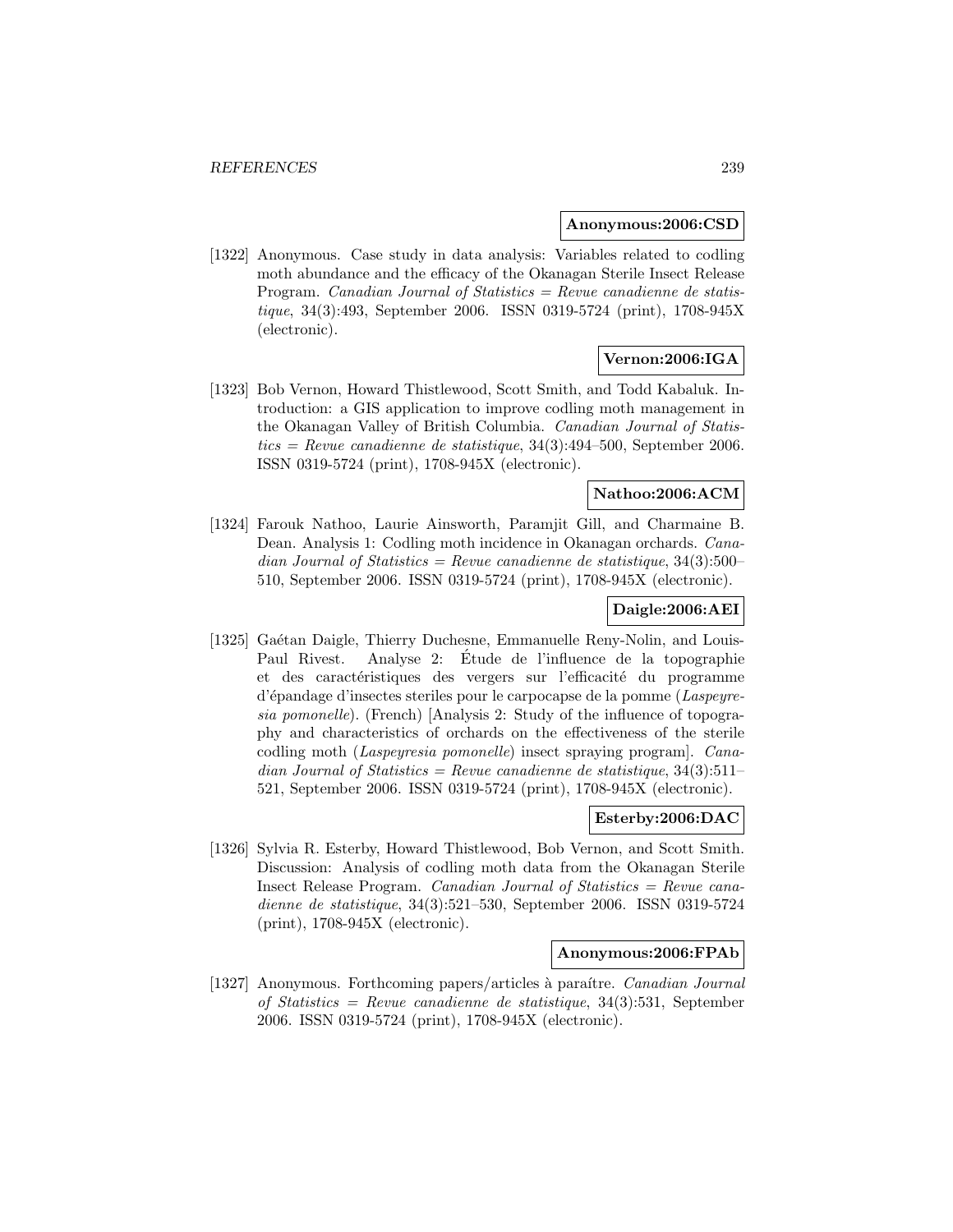#### **Anonymous:2006:VSR**

[1328] Anonymous. Volume 35 (2007): Subscription rates/frais d'abonnement. Canadian Journal of Statistics = Revue canadienne de statistique,  $34(3)$ : 532, September 2006. ISSN 0319-5724 (print), 1708-945X (electronic).

#### **Anonymous:2006:OACb**

[1329] Anonymous. Online access to The Canadian Journal of Statistics. Canadian Journal of Statistics = Revue canadienne de statistique,  $34(3):533$ , September 2006. ISSN 0319-5724 (print), 1708-945X (electronic).

### **Dette:2006:SMS**

[1330] Holger Dette and Regine Scheder. Strictly monotone and smooth nonparametric regression for two or more variables. Canadian Journal of Statistics = Revue canadienne de statistique,  $34(4):535-561$ , December 2006. ISSN 0319-5724 (print), 1708-945X (electronic).

# **DaSilva:2006:KSM**

[1331] Damião N. Da Silva and Jean D. Opsomer. A kernel smoothing method of adjusting for unit non-response in sample surveys. Canadian Journal of Statistics = Revue canadienne de statistique,  $34(4)$ :563-579, December 2006. ISSN 0319-5724 (print), 1708-945X (electronic).

### **Arellano-Valle:2006:UVS**

[1332] Reinaldo B. Arellano-Valle, Márcia D. Branco, and Marc G. Genton. A unified view on skewed distributions arising from selections. Canadian Journal of Statistics = Revue canadienne de statistique,  $34(4):581-601$ , December 2006. ISSN 0319-5724 (print), 1708-945X (electronic).

### **Biedermann:2006:SRD**

[1333] Stefanie Biedermann, Holger Dette, and Andrey Pepelyshev. Some robust design strategies for percentile estimation in binary response models. Canadian Journal of Statistics = Revue canadienne de statistique, 34 (4):603–622, December 2006. ISSN 0319-5724 (print), 1708-945X (electronic).

# **Fang:2006:SRD**

[1334] Zhide Fang. Some robust designs for polynomial regression models.  $Canadian Journal of Statistics = Revenue canadienne de statistic, 34$ (4):623–638, December 2006. ISSN 0319-5724 (print), 1708-945X (electronic).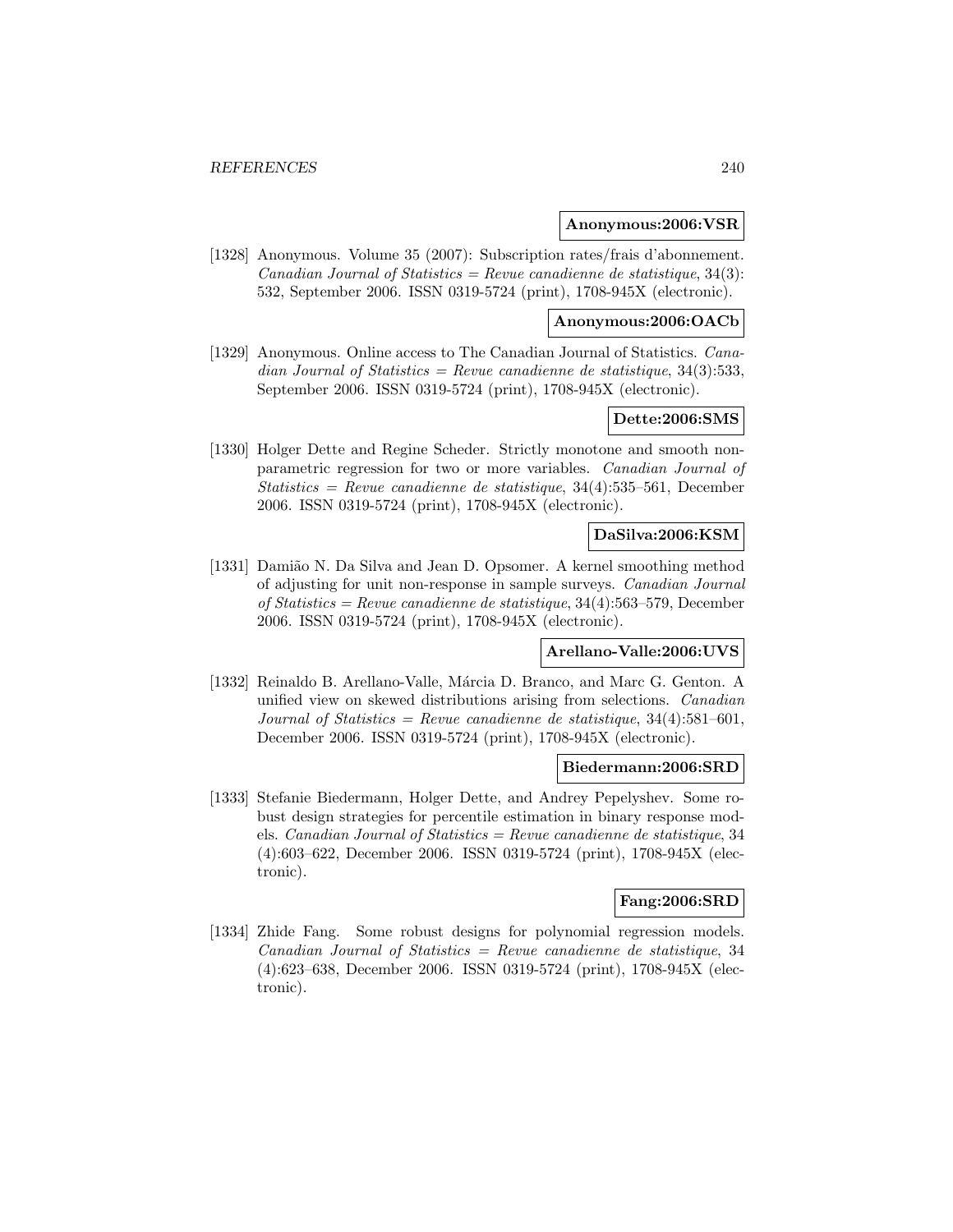#### **Dupuis:2006:RPE**

[1335] Debbie J. Dupuis and Maria-Pia Victoria-Feser. A robust prediction error criterion for Pareto modelling of upper tails. Canadian Journal of  $Statistics = Revenue canadienne de statistic, 34(4):639-658, December$ 2006. ISSN 0319-5724 (print), 1708-945X (electronic).

# **Barber:2006:MMP**

[1336] Jarrett J. Barber, Alan E. Gelfand, and John A. Silander, Jr. Modelling map positional error to infer true feature location. Canadian Journal of Statistics = Revue canadienne de statistique,  $34(4)$ :659-676, December 2006. ISSN 0319-5724 (print), 1708-945X (electronic).

### **Schaubel:2006:MIM**

[1337] Douglas E. Schaubel and Jianwen Cai. Multiple imputation methods for recurrent event data with missing event category. Canadian Journal of  $Statistics = Revenue canadienne de statistic, 34(4):677-692, December$ 2006. ISSN 0319-5724 (print), 1708-945X (electronic).

### **Berrendero:2006:TMU**

[1338] José R. Berrendero, Antonio Cuevas, and Francisco Vázquez-Grande. Testing multivariate uniformity: the distance-to-boundary method.  $Canadian Journal of Statistics = Review canadienne de statistic, 34$ (4):693–707, December 2006. ISSN 0319-5724 (print), 1708-945X (electronic).

#### **Herbei:2006:CRO**

[1339] Radu Herbei and Marten H. Wegkamp. Classification with reject option.  $Canadian Journal of Statistics = Review can a dienne de statistic, 34$ (4):709–721, December 2006. ISSN 0319-5724 (print), 1708-945X (electronic).

# **Anonymous:2006:OAB**

[1340] Anonymous. Online access to the Canadian Journal of Statistics. Canadian Journal of Statistics = Revue canadienne de statistique,  $34(4):731$ , December 2006. ISSN 0319-5724 (print), 1708-945X (electronic).

#### **Gustafson:2007:E**

[1341] Paul Gustafson. Editorial. Canadian Journal of Statistics = Revue canadienne de statistique, 35(1):1–4, March 2007. ISSN 0319-5724 (print), 1708-945X (electronic).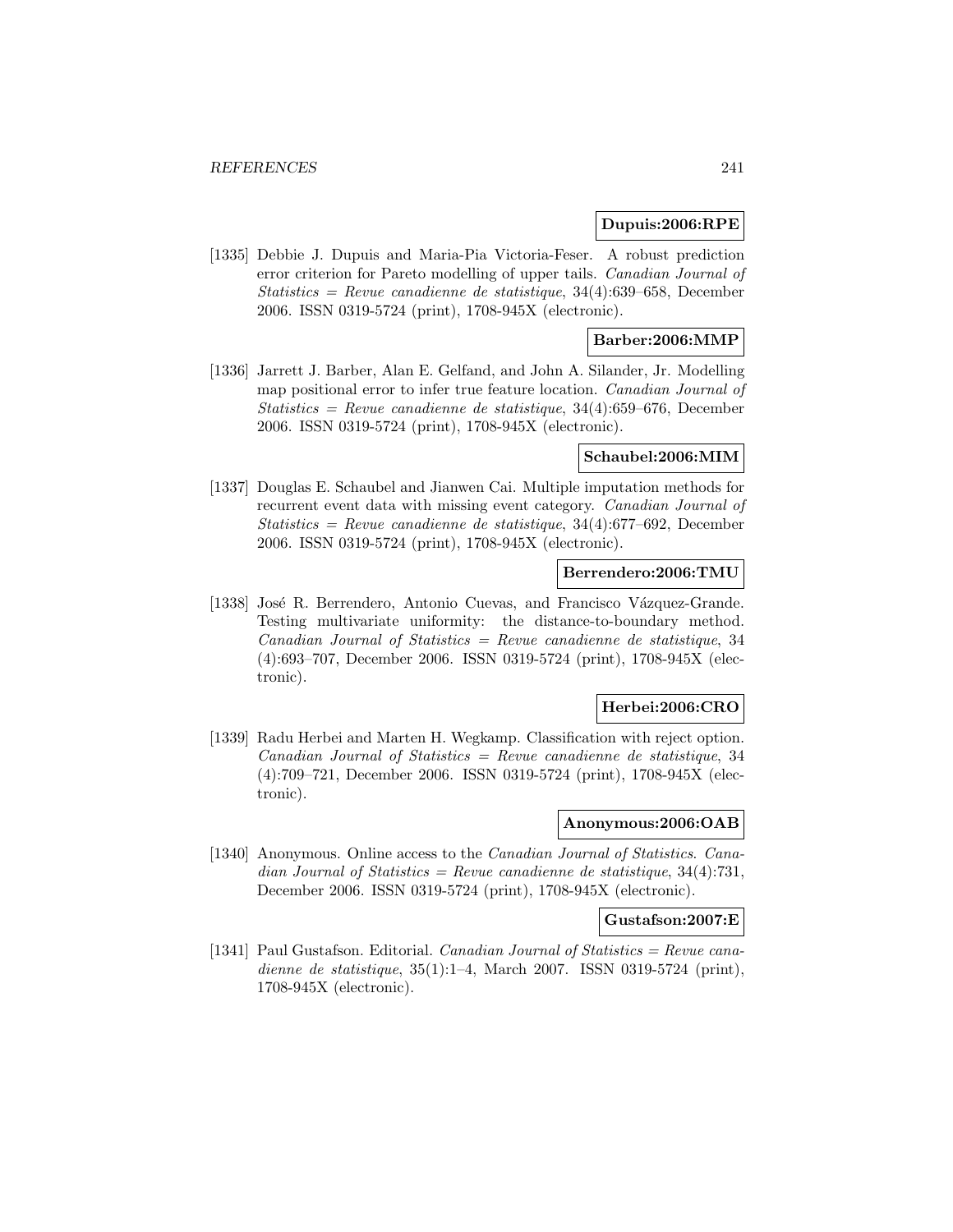#### **Anonymous:2007:RPE**

[1342] Anonymous. Report from the previous Editors. Canadian Journal of  $Statistics = Revenue canadienne de statistique, 35(1):5, March 2007. ISSN$ 0319-5724 (print), 1708-945X (electronic).

### **Anonymous:2007:ARS**

[1343] Anonymous. Acknowledgement of referees' services. Canadian Journal of  $Statistics = Revenue canadienne de statistique, 35(1):7, March 2007. ISSN$ 0319-5724 (print), 1708-945X (electronic).

# **Assuncao:2007:STC**

[1344] Renato Assunção, Andréa Tavares, Thais Correa, and Martin Kulldorff. Space-time cluster identification in point processes. Canadian Journal of Statistics = Revue canadienne de statistique,  $35(1):9-25$ , March 2007. ISSN 0319-5724 (print), 1708-945X (electronic).

# **Ceyhan:2007:NFR**

[1345] Elvan Ceyhan, Carey E. Priebe, and David J. Marchette. A new family of random graphs for testing spatial segregation. Canadian Journal of  $Statistics = Revenue canadienne de statistique, 35(1):27–50, March 2007.$ ISSN 0319-5724 (print), 1708-945X (electronic).

### **Labbe:2007:MTU**

[1346] Aurélie Labbe and Mary E. Thompson. Multiple testing using the posterior probabilities of directional alternatives, with application to genomic studies. Canadian Journal of Statistics = Revue canadienne de statistique, 35(1):51–68, March 2007. ISSN 0319-5724 (print), 1708-945X (electronic).

### **Lu:2007:MCG**

[1347] Haolan Lu, James S. Hodges, and Bradley P. Carlin. Measuring the complexity of generalized linear hierarchical models. Canadian Journal of Statistics = Revue canadienne de statistique,  $35(1):69-87$ , March 2007. ISSN 0319-5724 (print), 1708-945X (electronic).

### **Delaigle:2007:NDE**

[1348] Aurore Delaigle. Nonparametric density estimation from data with a mixture of Berkson and classical errors. Canadian Journal of Statistics  $=$  Revue canadienne de statistique, 35(1):89–104, March 2007. ISSN 0319-5724 (print), 1708-945X (electronic).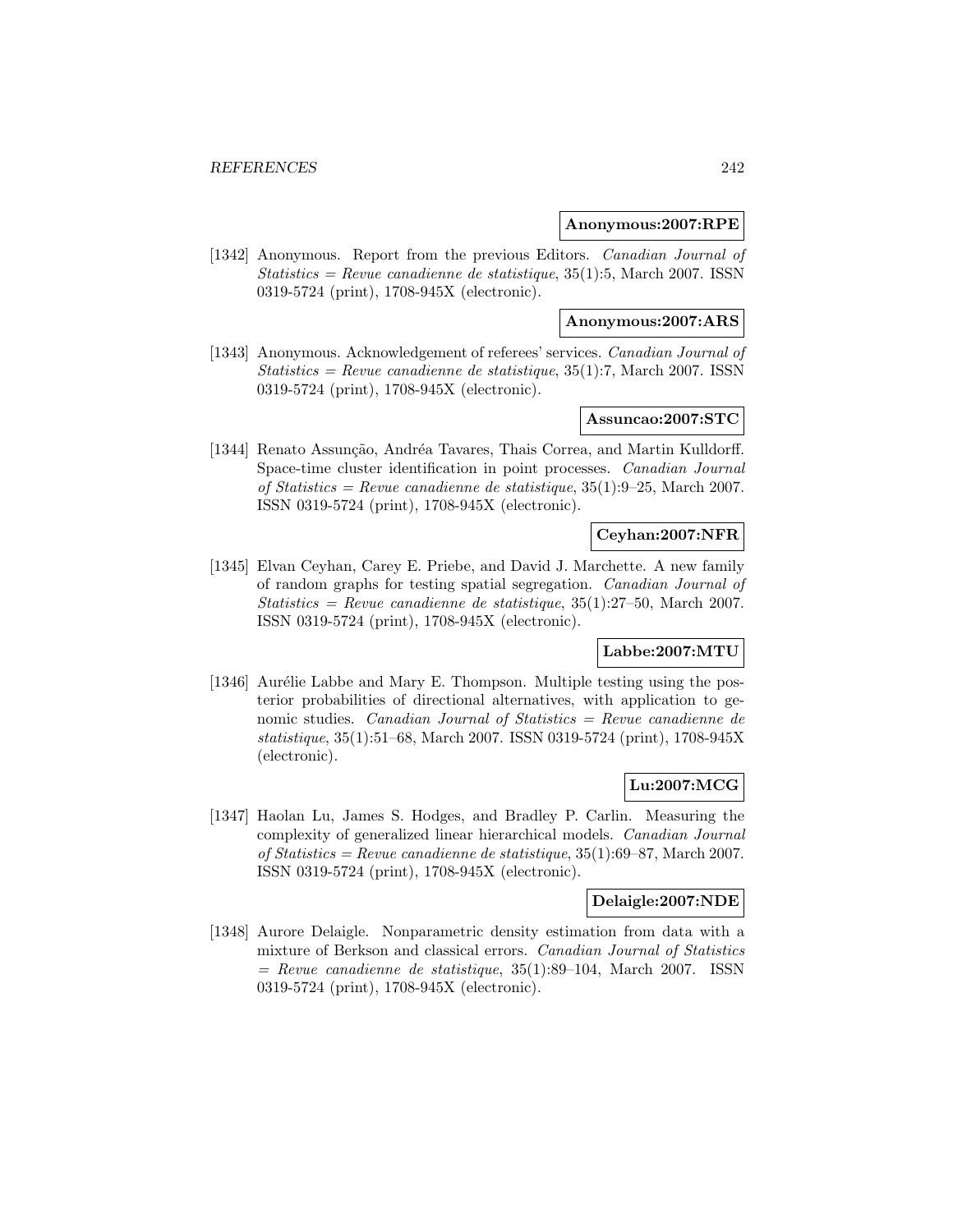# **Ilk:2007:MTR**

[1349] Ozlem Ilk and Michael J. Daniels. Marginalized transition random effect models for multivariate longitudinal binary data. Canadian Journal of  $Statistics = Revenue canadienne de statistique, 35(1):105–123, March 2007.$ ISSN 0319-5724 (print), 1708-945X (electronic).

### **Lockhart:2007:CMS**

[1350] Richard A. Lockhart, John J. Spinelli, and Michael A. Stephens. Cramérvon Mises statistics for discrete distributions with unknown parameters. Canadian Journal of Statistics = Revue canadienne de statistique,  $35(1)$ : 125–133, March 2007. ISSN 0319-5724 (print), 1708-945X (electronic).

# **Fong:2007:MVA**

[1351] P. W. Fong, W. K. Li, C. W. Yau, and C. S. Wong. On a mixture vector autoregressive model. Canadian Journal of Statistics = Revue canadienne de statistique, 35(1):135–150, March 2007. ISSN 0319-5724 (print), 1708-945X (electronic).

# **Park:2007:CTS**

[1352] Jung Wook Park, Marc G. Genton, and Sujit K. Ghosh. Censored time series analysis with autoregressive moving average models. Canadian Journal of Statistics = Revue canadienne de statistique,  $35(1):151-168$ , March 2007. ISSN 0319-5724 (print), 1708-945X (electronic).

### **Saidi:2007:CTN**

[1353] Abdessamad Saidi. Consistent testing for non-correlation of two cointegrated ARMA time series. Canadian Journal of Statistics  $=$  Revue canadienne de statistique, 35(1):169–188, March 2007. ISSN 0319-5724 (print), 1708-945X (electronic).

### **Anonymous:2007:M**

[1354] Anonymous. Masthead. Canadian Journal of Statistics = Revue canadienne de statistique, 35(1):fmi, March 2007. ISSN 0319-5724 (print), 1708-945X (electronic).

### **Duchesne:2007:CTS**

[1355] Pierre Duchesne. On consistent testing for serial correlation in seasonal time series models. Canadian Journal of Statistics  $=$  Revue canadienne de statistique, 35(2):193–213, June 2007. ISSN 0319-5724 (print), 1708- 945X (electronic).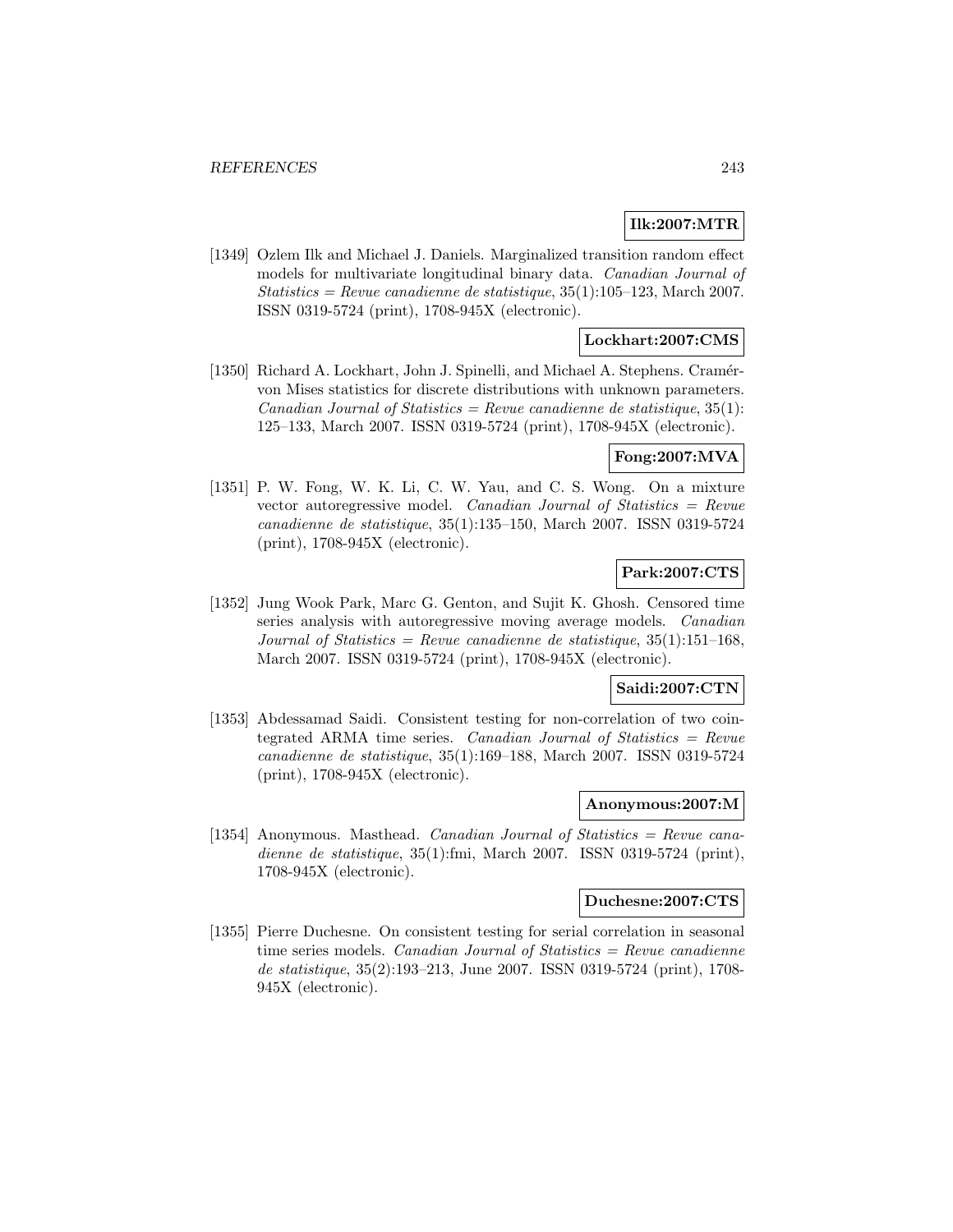#### **Nevalainen:2007:MSM**

[1356] Jaakko Nevalainen, Denis Larocque, and Hannu Oja. On the multivariate spatial median for clustered data. Canadian Journal of Statistics =  $Re$ vue canadienne de statistique, 35(2):215–231, June 2007. ISSN 0319-5724 (print), 1708-945X (electronic).

# **Wang:2007:UAE**

[1357] Liqun Wang. A unified approach to estimation of nonlinear mixed effects and Berkson measurement error models. Canadian Journal of Statistics  $=$  Revue canadienne de statistique, 35(2):233–248, June 2007. ISSN 0319-5724 (print), 1708-945X (electronic).

#### **Pardo-Fernandez:2007:GFT**

[1358] Juan Carlos Pardo-Fernández, Ingrid Van Keilegom, and Wenceslao González-Manteiga. Goodness-of-fit tests for parametric models in censored regression. Canadian Journal of Statistics  $=$  Revue canadienne de statistique, 35(2):249–264, June 2007. ISSN 0319-5724 (print), 1708-945X (electronic).

# **Chen:2007:NEC**

[1359] Song Xi Chen and Tzee-Ming Huang. Nonparametric estimation of copula functions for dependence modelling. Canadian Journal of Statistics  $=$ Revue canadienne de statistique, 35(2):265–282, June 2007. ISSN 0319- 5724 (print), 1708-945X (electronic).

### **DeOliveira:2007:OBA**

[1360] Victor De Oliveira. Objective Bayesian analysis of spatial data with measurement error. Canadian Journal of Statistics  $=$  Revue canadienne de statistique, 35(2):283–301, June 2007. ISSN 0319-5724 (print), 1708- 945X (electronic).

### **Garcia-Donato:2007:OPH**

[1361] Gonzalo García-Donato and Dongchu Sun. Objective priors for hypothesis testing in one-way random effects models. Canadian Journal of Statistics = Revue canadienne de statistique,  $35(2):303-320$ , June 2007. ISSN 0319-5724 (print), 1708-945X (electronic).

### **Li:2007:LLT**

[1362] Hui Li, Guosheng Yin, and Yong Zhou. Local likelihood with timevarying additive hazards model. Canadian Journal of Statistics =  $Re$ vue canadienne de statistique, 35(2):321–337, June 2007. ISSN 0319-5724 (print), 1708-945X (electronic).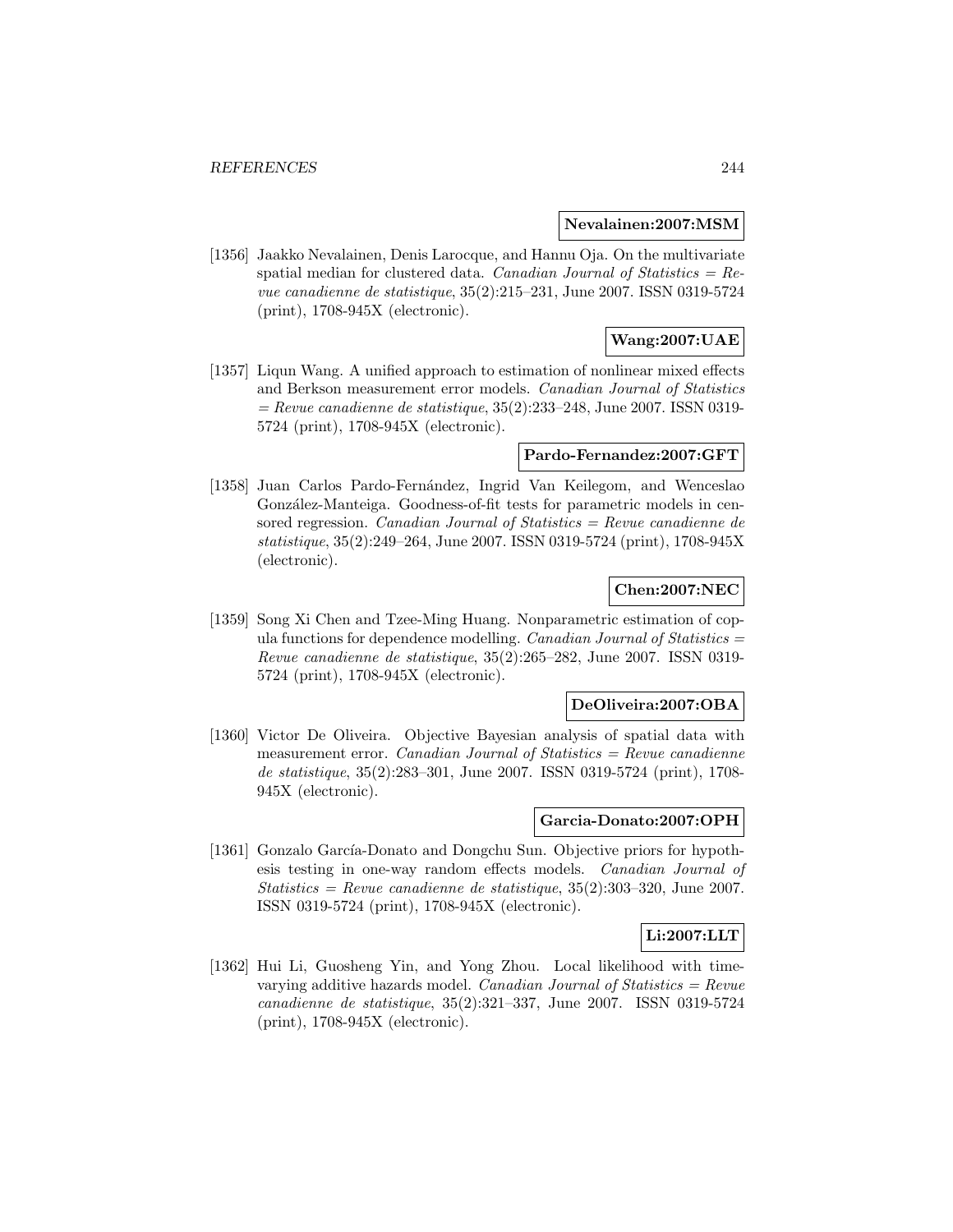#### **Anonymous:2007:FPA**

[1363] Anonymous. Forthcoming papers/articles à paraître. Canadian Journal of Statistics = Revue canadienne de statistique,  $35(2):338$ , June 2007. ISSN 0319-5724 (print), 1708-945X (electronic).

# **Anonymous:2007:COA**

[1364] Anonymous. Complete online access to the *Canadian Journal of Statis*tics. Canadian Journal of Statistics  $=$  Revue canadienne de statistique, 35(2):339, June 2007. ISSN 0319-5724 (print), 1708-945X (electronic).

# **Anonymous:2007:VSR**

[1365] Anonymous. Volume 35 (2007): Subscription rates/Frais d'abonnement. Canadian Journal of Statistics = Revue canadienne de statistique,  $35(2)$ : 340, June 2007. ISSN 0319-5724 (print), 1708-945X (electronic).

# **Andrews:2007:RLI**

[1366] David F. Andrews. Robust likelihood inference for public policy. Canadian Journal of Statistics = Revue canadienne de statistique,  $35(3):341-$ 350, September 2007. ISSN 0319-5724 (print), 1708-945X (electronic).

# **Feng:2007:APL**

[1367] Zeny Z. Feng, Jiahua Chen, and Mary E. Thompson. Asymptotic properties of likelihood ratio test statistics in affected-sib-pair analysis. Canadian Journal of Statistics = Revue canadienne de statistique,  $35(3):351-$ 364, September 2007. ISSN 0319-5724 (print), 1708-945X (electronic).

#### **Shin:2007:ODC**

[1368] Hwashin H. Shin, Glen Takahara, and Duncan J. Murdoch. Optimal designs for calibration of orientations. Canadian Journal of Statistics  $=$ Revue canadienne de statistique, 35(3):365–380, September 2007. ISSN 0319-5724 (print), 1708-945X (electronic).

# **Jiang:2007:GLR**

[1369] Jiancheng Jiang, Haibo Zhou, Xuejun Jiang, and Jianan Peng. Generalized likelihood ratio tests for the structure of semiparametric additive models. *Canadian Journal of Statistics = Revue canadienne de statis*tique, 35(3):381–398, September 2007. ISSN 0319-5724 (print), 1708- 945X (electronic).

# **Li:2007:NEP**

[1370] Runze Li and Lei Nie. A new estimation procedure for a partially nonlinear model via a mixed-effects approach. Canadian Journal of Statistics  $=$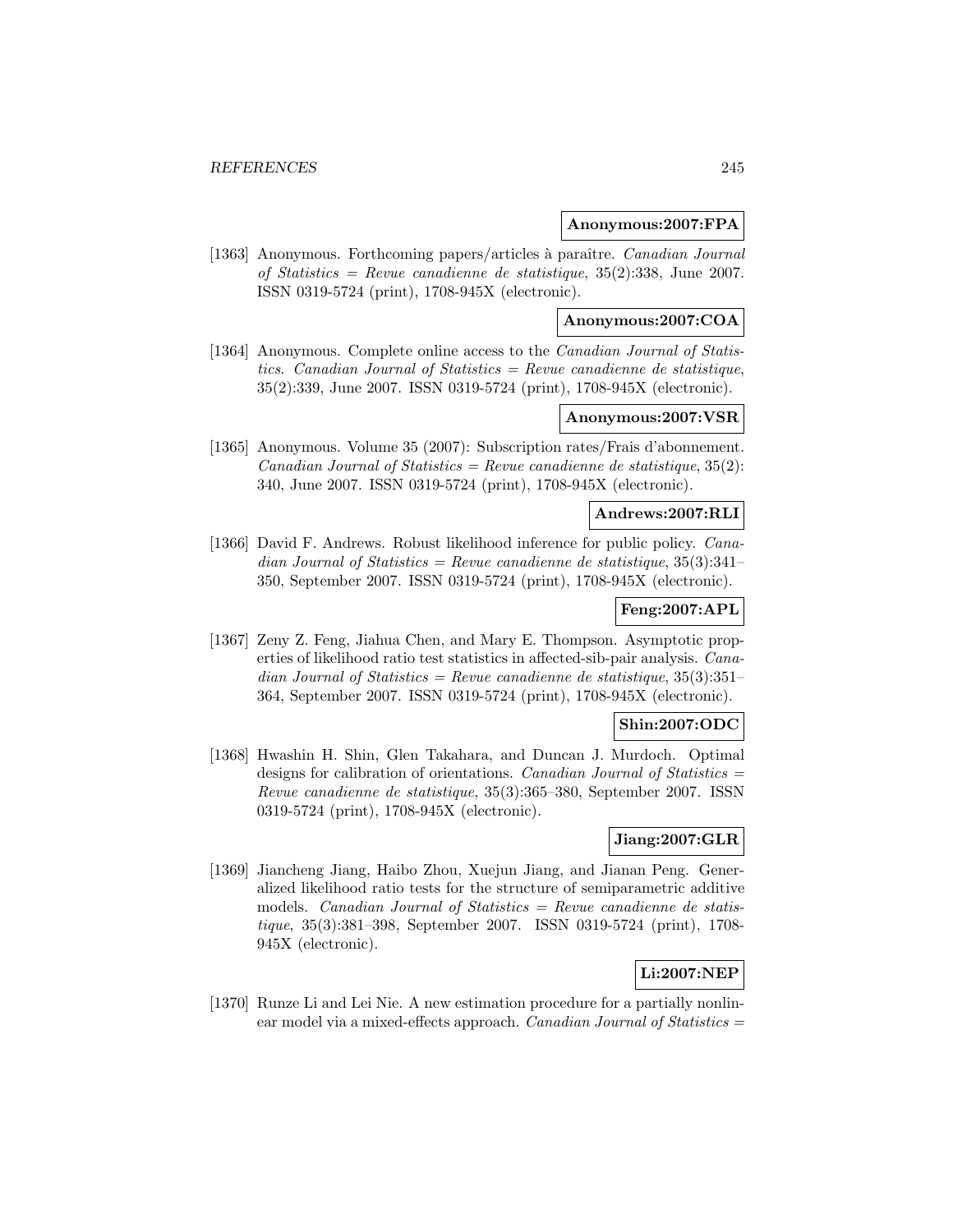Revue canadienne de statistique, 35(3):399–411, September 2007. ISSN 0319-5724 (print), 1708-945X (electronic).

# **Munk:2007:TNT**

[1371] Axel Munk, Matthias Mielke, Guido Skipka, and Gudrun Freitag. Testing noninferiority in three-armed clinical trials based on likelihood ratio statistics. Canadian Journal of Statistics = Revue canadienne de statistique, 35(3):413–431, September 2007. ISSN 0319-5724 (print), 1708- 945X (electronic).

# **Jung:2007:TPT**

[1372] Inkyung Jung and Martin Kulldorff. Theoretical properties of tests for spatial clustering of count data. Canadian Journal of Statistics =  $Re$ vue canadienne de statistique, 35(3):433–446, September 2007. ISSN 0319- 5724 (print), 1708-945X (electronic).

# **Lu:2007:SLR**

[1373] QiQi Lu and Robert B. Lund. Simple linear regression with multiple level shifts. Canadian Journal of Statistics = Revue canadienne de statistique, 35(3):447–458, September 2007. ISSN 0319-5724 (print), 1708- 945X (electronic).

# **Jorgensen:2007:SSS**

[1374] Bent Jørgensen and Peter X.-K. Song. Stationary state space models for longitudinal data. Canadian Journal of Statistics  $=$  Revue canadienne de statistique, 35(4):461–483, December 2007. ISSN 0319-5724 (print), 1708-945X (electronic).

### **Buzkova:2007:LDA**

[1375] Petra Bůžková and Thomas Lumley. Longitudinal data analysis for generalized linear models with follow-up dependent on outcome-related variables. *Canadian Journal of Statistics = Revue canadienne de statistique*, 35(4):485–500, December 2007. ISSN 0319-5724 (print), 1708-945X (electronic).

### **Kim:2007:NWA**

[1376] Jae Kwang Kim and Jay J. Kim. Nonresponse weighting adjustment using estimated response probability. Canadian Journal of Statistics  $=$ Revue canadienne de statistique, 35(4):501–514, December 2007. ISSN 0319-5724 (print), 1708-945X (electronic).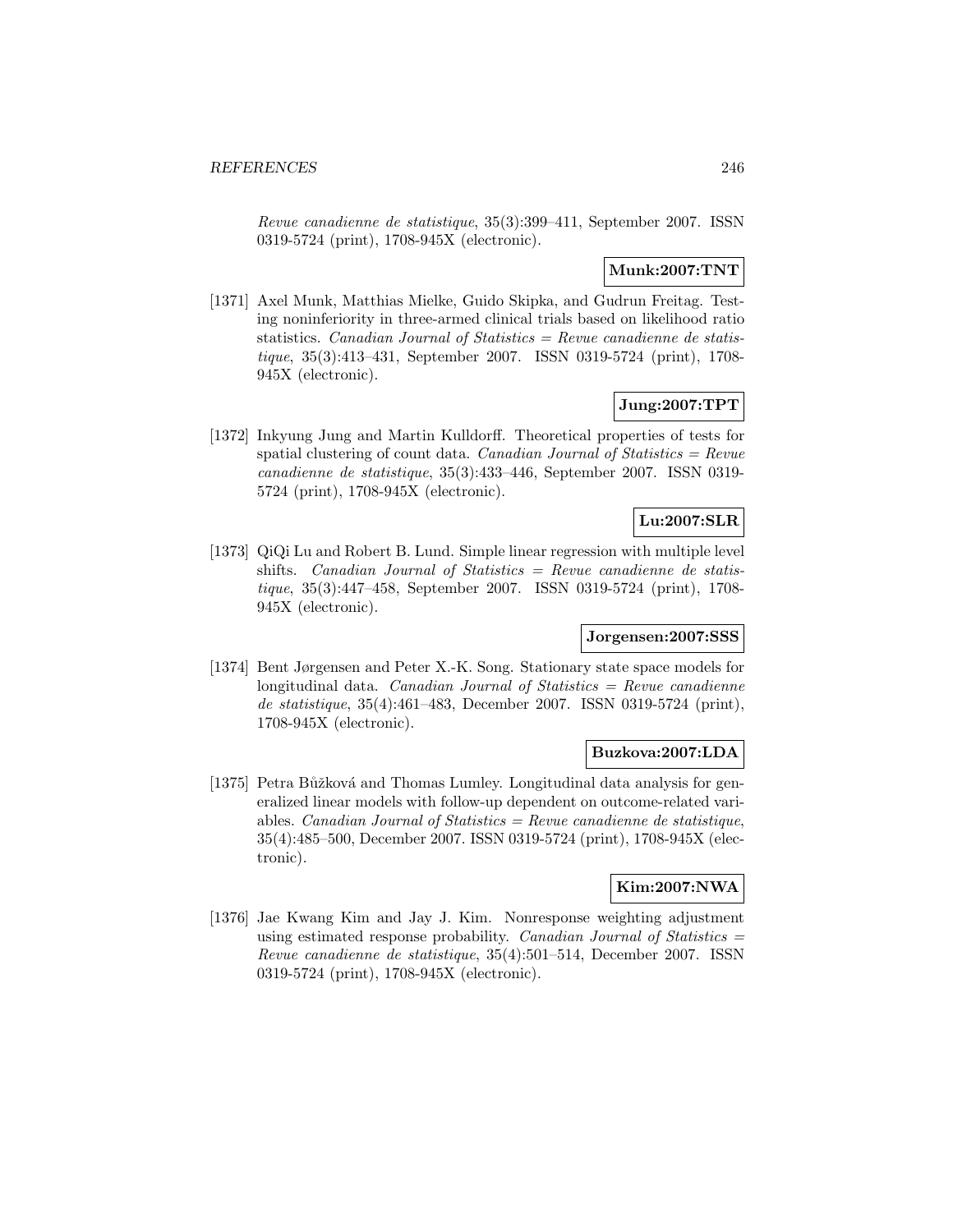# **You:2007:ISP**

[1377] Jinhong You and Gemai Chen. On inference for a semiparametric partially linear regression model with serially correlated errors. Canadian Journal of Statistics = Revue canadienne de statistique,  $35(4):515-531$ , December 2007. ISSN 0319-5724 (print), 1708-945X (electronic).

### **deLeon:2007:GMD**

[1378] Alexander R. de Leon and K. C. Carrière. General mixed-data model: Extension of general location and grouped continuous models. Canadian Journal of Statistics = Revue canadienne de statistique,  $35(4):533-548$ , December 2007. ISSN 0319-5724 (print), 1708-945X (electronic).

#### **Carota:2007:FPD**

[1379] Cinzia Carota. A family of power-divergence diagnostics for goodness-offit. Canadian Journal of Statistics = Revue canadienne de statistique, 35 (4):549–561, December 2007. ISSN 0319-5724 (print), 1708-945X (electronic).

### **Huang:2007:ELB**

[1380] Chiung-Yu Huang, Jing Qin, and Fei Zou. Empirical likelihood-based inference for genetic mixture models. Canadian Journal of Statistics  $=$ Revue canadienne de statistique, 35(4):563–574, December 2007. ISSN 0319-5724 (print), 1708-945X (electronic).

# **Tong:2007:SRA**

[1381] Xingwei Tong, Chao Zhu, and Jianguo Sun. Semiparametric regression analysis of two-sample current status data, with applications to tumorigenicity experiments. Canadian Journal of Statistics = Revue canadienne de statistique, 35(4):575–584, December 2007. ISSN 0319-5724 (print), 1708-945X (electronic).

### **Frey:2007:DFS**

[1382] Jesse Frey. Distribution-free statistical intervals via ranked-set sampling. Canadian Journal of Statistics = Revue canadienne de statistique, 35 (4):585–596, December 2007. ISSN 0319-5724 (print), 1708-945X (electronic).

### **Lian:2007:NFM**

[1383] Heng Lian. Nonlinear functional models for functional responses in reproducing kernel Hilbert spaces. Canadian Journal of Statistics = Revue canadienne de statistique, 35(4):597–606, December 2007. ISSN 0319- 5724 (print), 1708-945X (electronic).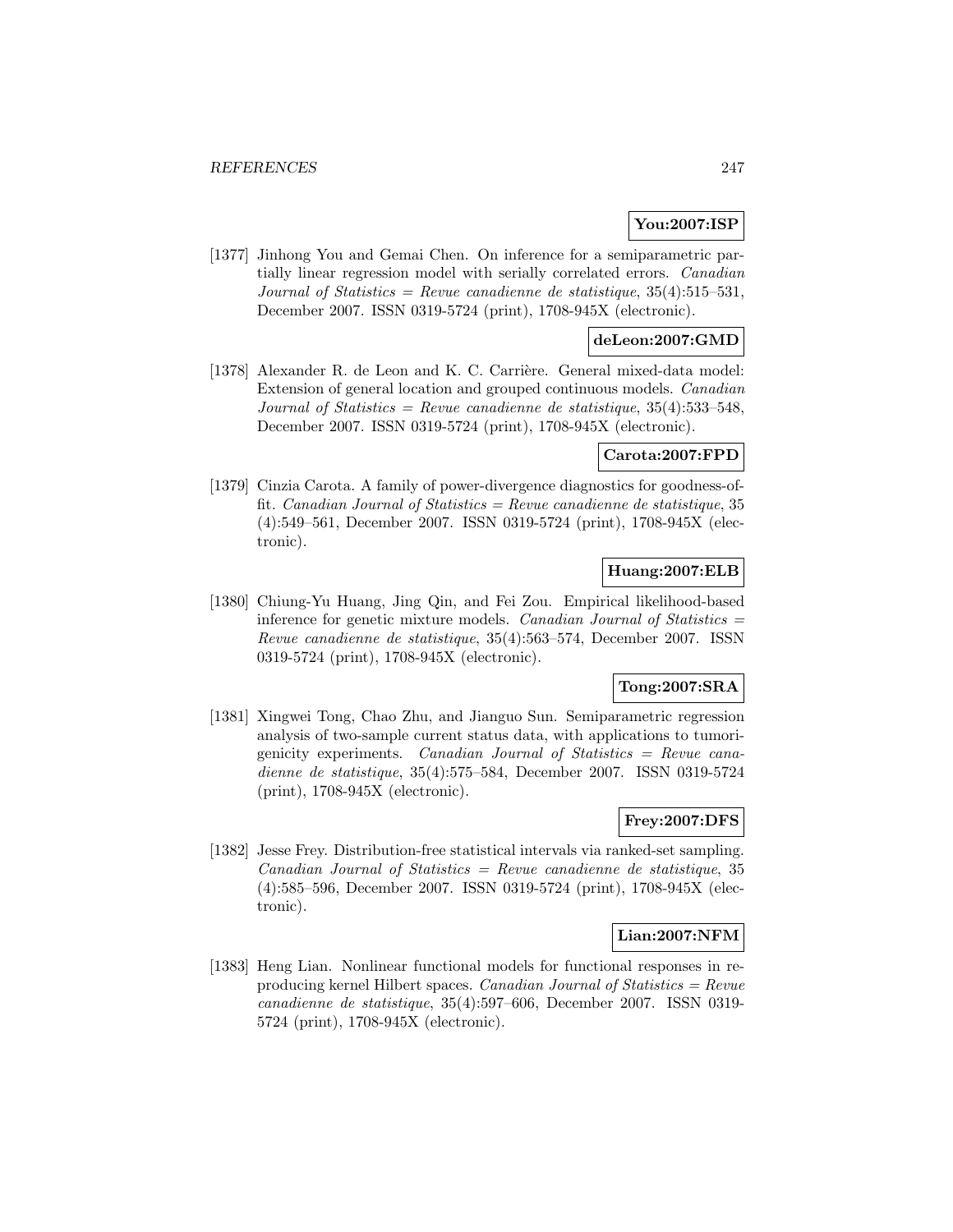### **Gustafson:2008:ER**

[1384] Paul Gustafson. Editor's report. Canadian Journal of Statistics = Revue canadienne de statistique, 36(1):1–2, March 2008. ISSN 0319-5724 (print), 1708-945X (electronic).

## **Rivest:2008:CRM**

[1385] Louis-Paul Rivest. Capture-recapture models: Introduction. Canadian Journal of Statistics = Revue canadienne de statistique,  $36(1)$ :3-4, March 2008. ISSN 0319-5724 (print), 1708-945X (electronic).

### **Muthukumarana:2008:BAM**

[1386] Saman Muthukumarana, Carl J. Schwarz, and Tim B. Swartz. Bayesian analysis of mark-recapture data with travel time-dependent survival probabilities. Canadian Journal of Statistics = Revue canadienne de statistique, 36(1):5–21, March 2008. ISSN 0319-5724 (print), 1708-945X (electronic).

## **Gimenez:2008:DTB**

[1387] Olivier Gimenez. Discussion: Towards a Bayesian analysis template? Canadian Journal of Statistics = Revue canadienne de statistique, 36 (1):21–28, March 2008. ISSN 0319-5724 (print), 1708-945X (electronic).

### **Pradel:2008:ESS**

[1388] Roger Pradel, Lory Maurin-Bernier, Olivier Gimenez, Meritxell Genovart, Rémi Choquet, and Daniel Oro. Estimation of sex-specific survival with uncertainty in sex assessment. Canadian Journal of Statistics =  $Re$ vue canadienne de statistique, 36(1):29–42, March 2008. ISSN 0319-5724 (print), 1708-945X (electronic).

#### **Choquet:2008:AGM**

[1389] R´emi Choquet. Automatic generation of multistate capture-recapture models. Canadian Journal of Statistics = Revue canadienne de statistique, 36(1):43–57, March 2008. ISSN 0319-5724 (print), 1708-945X (electronic).

# **Gauthier:2008:ABR**

[1390] Gilles Gauthier and Jean-Dominique Lebreton. Analysis of band-recovery data in a multistate capture-recapture framework. Canadian Journal of  $Statistics = Revenue canadienne de statistic, 36(1):59-73, March 2008.$ ISSN 0319-5724 (print), 1708-945X (electronic).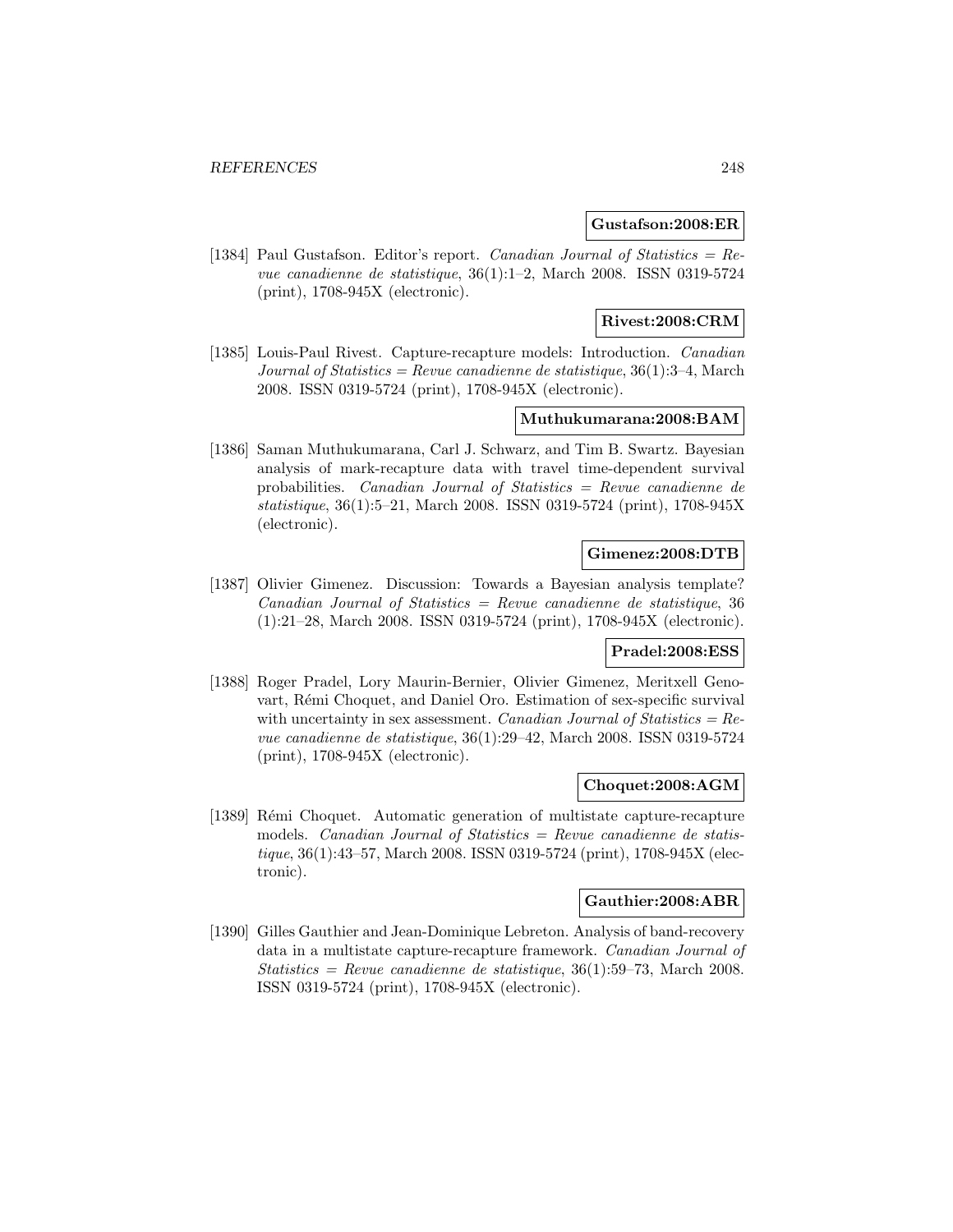#### **Rivest:2008:WTE**

[1391] Louis-Paul Rivest. Why a time effect often has a limited impact on capture-recapture estimates in closed populations. Canadian Journal of  $Statistics = Revenue canadienne de statistic, 36(1):75-84, March 2008.$ ISSN 0319-5724 (print), 1708-945X (electronic).

### **Veran:2008:PIM**

[1392] Sophie Véran and Jean-Dominique Lebreton. The potential of integrated modelling in conservation biology: a case study of the black-footed albatross (Phoebastria nigripes). Canadian Journal of Statistics =  $Re$ vue canadienne de statistique, 36(1):85–98, March 2008. ISSN 0319-5724 (print), 1708-945X (electronic).

### **Mardia:2008:MMD**

[1393] Kanti V. Mardia, Gareth Hughes, Charles C. Taylor, and Harshinder Singh. A multivariate von Mises distribution with applications to bioinformatics. *Canadian Journal of Statistics = Revue canadienne de statis*tique, 36(1):99–109, March 2008. ISSN 0319-5724 (print), 1708-945X (electronic).

# **Pan:2008:PHM**

[1394] Qing Pan and Douglas E. Schaubel. Proportional hazards models based on biased samples and estimated selection probabilities. Canadian Journal of Statistics = Revue canadienne de statistique,  $36(1):111-127$ , March 2008. ISSN 0319-5724 (print), 1708-945X (electronic).

### **Chen:2008:THM**

[1395] Jiahua Chen, Pengfei Li, and Yuejiao Fu. Testing homogeneity in a mixture of von Mises distributions with a structural parameter. Canadian Journal of Statistics = Revue canadienne de statistique,  $36(1):129-142$ . March 2008. ISSN 0319-5724 (print), 1708-945X (electronic).

# **Alvo:2008:NTH**

[1396] Mayer Alvo. Nonparametric tests of hypotheses for umbrella alternatives. Canadian Journal of Statistics = Revue canadienne de statistique,  $36(1)$ : 143–156, March 2008. ISSN 0319-5724 (print), 1708-945X (electronic).

### **Croux:2008:LDU**

[1397] Christophe Croux, Gentiane Haesbroeck, and Kristel Joossens. Logistic discrimination using robust estimators: an influence function approach. Canadian Journal of Statistics = Revue canadienne de statistique,  $36(1)$ : 157–174, March 2008. ISSN 0319-5724 (print), 1708-945X (electronic).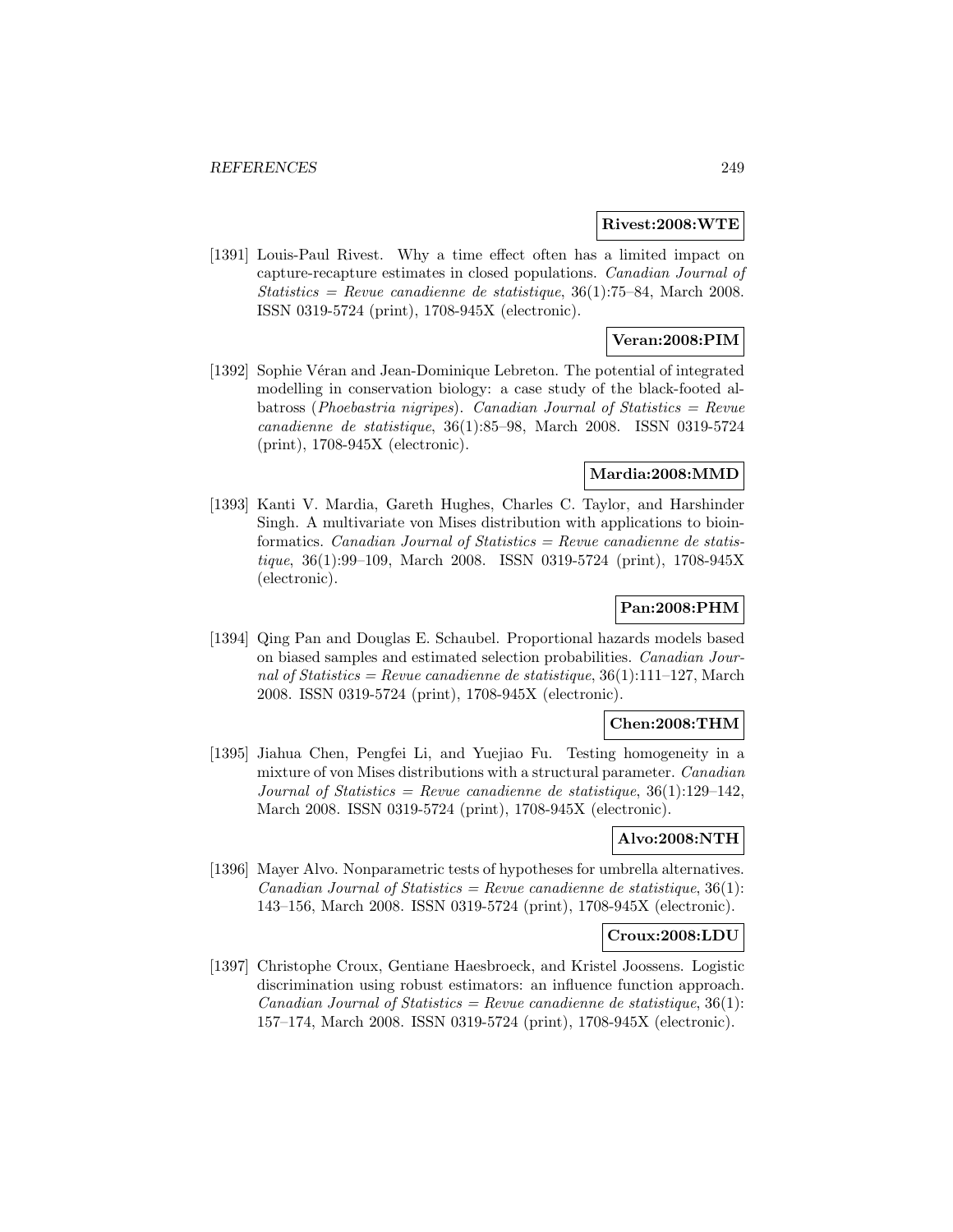#### **Chen:2008:RSS**

[1398] Haiying Chen, Elizabeth A. Stasny, and Douglas A. Wolfe. Ranked set sampling for ordered categorical variables. Canadian Journal of Statistics  $=$  Revue canadienne de statistique, 36(2):179–191, June 2008. ISSN 0319-5724 (print), 1708-945X (electronic).

# **Kedem:2008:FMR**

[1399] Benjamin Kedem, Guanhua Lu, Rong Wei, and Paul D. Williams. Forecasting mortality rates via density ratio modeling. Canadian Journal of Statistics = Revue canadienne de statistique,  $36(2):193-206$ , June 2008. ISSN 0319-5724 (print), 1708-945X (electronic).

### **Kokoszka:2008:TLD**

[1400] Piotr Kokoszka, Inga Maslova, Jan Sojka, and Lie Zhu. Testing for lack of dependence in the functional linear model. Canadian Journal of  $Statistics = Revenue canadienne de statistic, 36(2):207-222, June 2008.$ ISSN 0319-5724 (print), 1708-945X (electronic).

### **Sambucini:2008:LBA**

[1401] Valeria Sambucini and Ludovico Piccinato. Likelihood and Bayesian approaches to inference for the stationary point of a quadratic response surface. Canadian Journal of Statistics  $=$  Revue canadienne de statistique, 36(2):223–238, June 2008. ISSN 0319-5724 (print), 1708-945X (electronic).

#### **Sanso:2008:BST**

[1402] Bruno Sansó, Alexandra M. Schmidt, and Aline A. Nobre. Bayesian spatio-temporal models based on discrete convolutions. Canadian Journal of Statistics = Revue canadienne de statistique,  $36(2):239-258$ , June 2008. ISSN 0319-5724 (print), 1708-945X (electronic).

# **Shi:2008:LIM**

[1403] Lei Shi and Gemai Chen. Local influence in multilevel models. Canadian Journal of Statistics = Revue canadienne de statistique,  $36(2):259-275$ , June 2008. ISSN 0319-5724 (print), 1708-945X (electronic).

#### **Sinha:2008:RMG**

[1404] Sanjoy K. Sinha. Robust methods for generalized linear models with nonignorable missing covariates. Canadian Journal of Statistics  $=$  Revue canadienne de statistique, 36(2):277–299, June 2008. ISSN 0319-5724 (print), 1708-945X (electronic).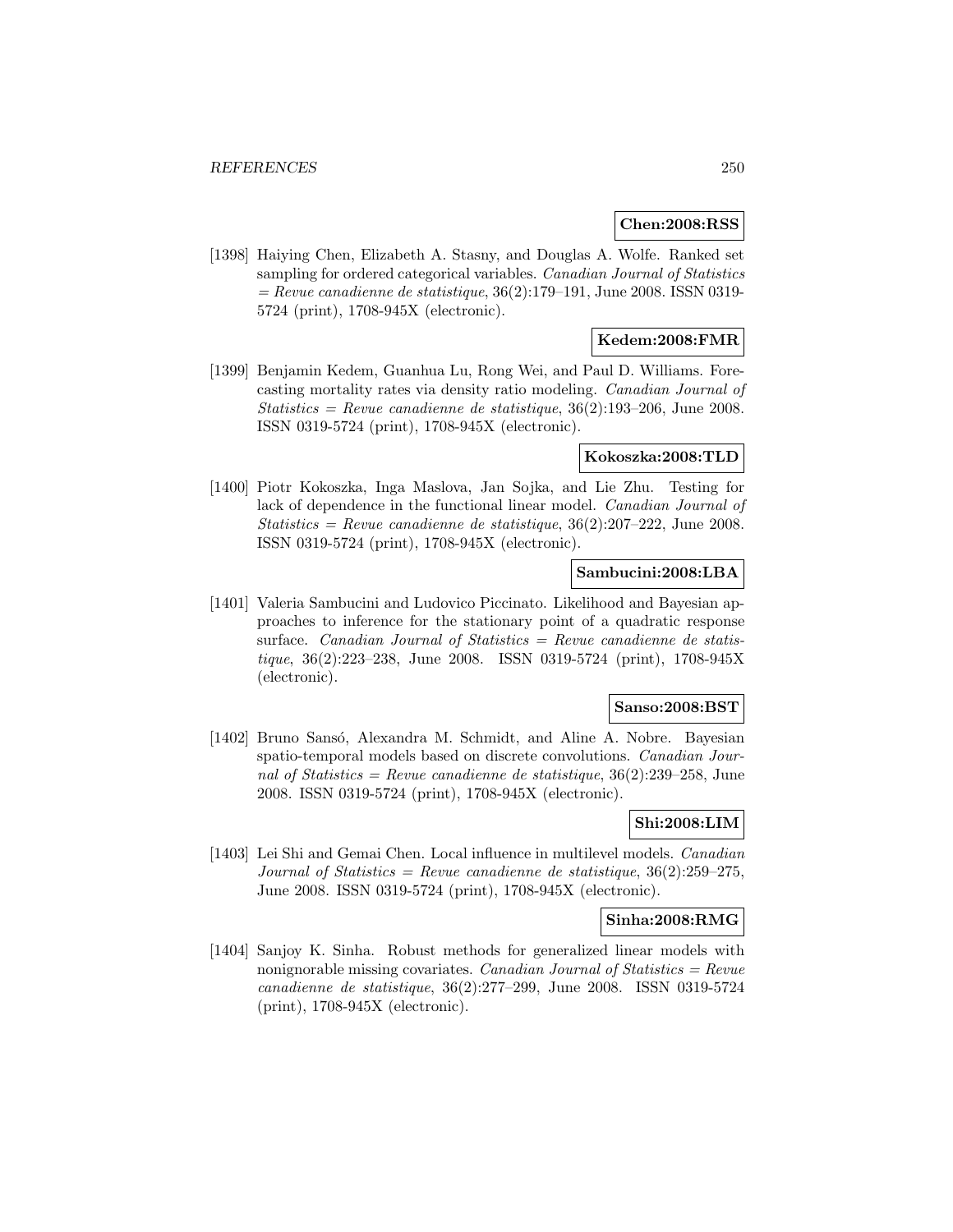### **Yang:2008:IGP**

[1405] Zhenlin Yang, Eden Ka-Ho Wu, and Anthony F. Desmond. Inference for general parametric functions in Box–Cox-type transformation models.  $Canadian Journal of Statistics = Review canadienne de statistic, 36$ (2):301–319, June 2008. ISSN 0319-5724 (print), 1708-945X (electronic).

# **Wang:2008:NTC**

[1406] Lan Wang. Nonparametric test for checking lack of fit of the quantile regression model under random censoring. Canadian Journal of Statistics  $=$  Revue canadienne de statistique, 36(2):321–336, June 2008. ISSN 0319-5724 (print), 1708-945X (electronic).

### **Field:2008:MBD**

[1407] Christopher A. Field. Modeling biological data: Several vignettes. Canadian Journal of Statistics = Revue canadienne de statistique,  $36(3):341-$ 354, September 2008. ISSN 0319-5724 (print), 1708-945X (electronic).

### **Ferreira:2008:BAE**

[1408] Marco A. R. Ferreira and Marc A. Suchard. Bayesian analysis of elapsed times in continuous-time Markov chains. Canadian Journal of Statistics  $=$  Revue canadienne de statistique, 36(3):355–368, September 2008. ISSN 0319-5724 (print), 1708-945X (electronic).

# **Fils-Villetard:2008:PEP**

[1409] Amélie Fils-Villetard, Armelle Guillou, and Johan Segers. Projection estimators of Pickands dependence functions. Canadian Journal of Statistics = Revue canadienne de statistique,  $36(3):369-382$ , September 2008. ISSN 0319-5724 (print), 1708-945X (electronic).

#### **Guillotte:2008:BED**

[1410] Simon Guillotte and François Perron. A Bayesian estimator for the dependence function of a bivariate extreme-value distribution. Canadian Journal of Statistics = Revue canadienne de statistique,  $36(3):383-396$ , September 2008. ISSN 0319-5724 (print), 1708-945X (electronic).

### **Lopez-Fidalgo:2008:MRS**

[1411] Jesús López-Fidalgo, Raul Martín-Martín, and Douglas P. Wiens. Marginally restricted sequential D-optimal designs. Canadian Journal of Statistics = Revue canadienne de statistique,  $36(3):397-410$ , September 2008. ISSN 0319-5724 (print), 1708-945X (electronic).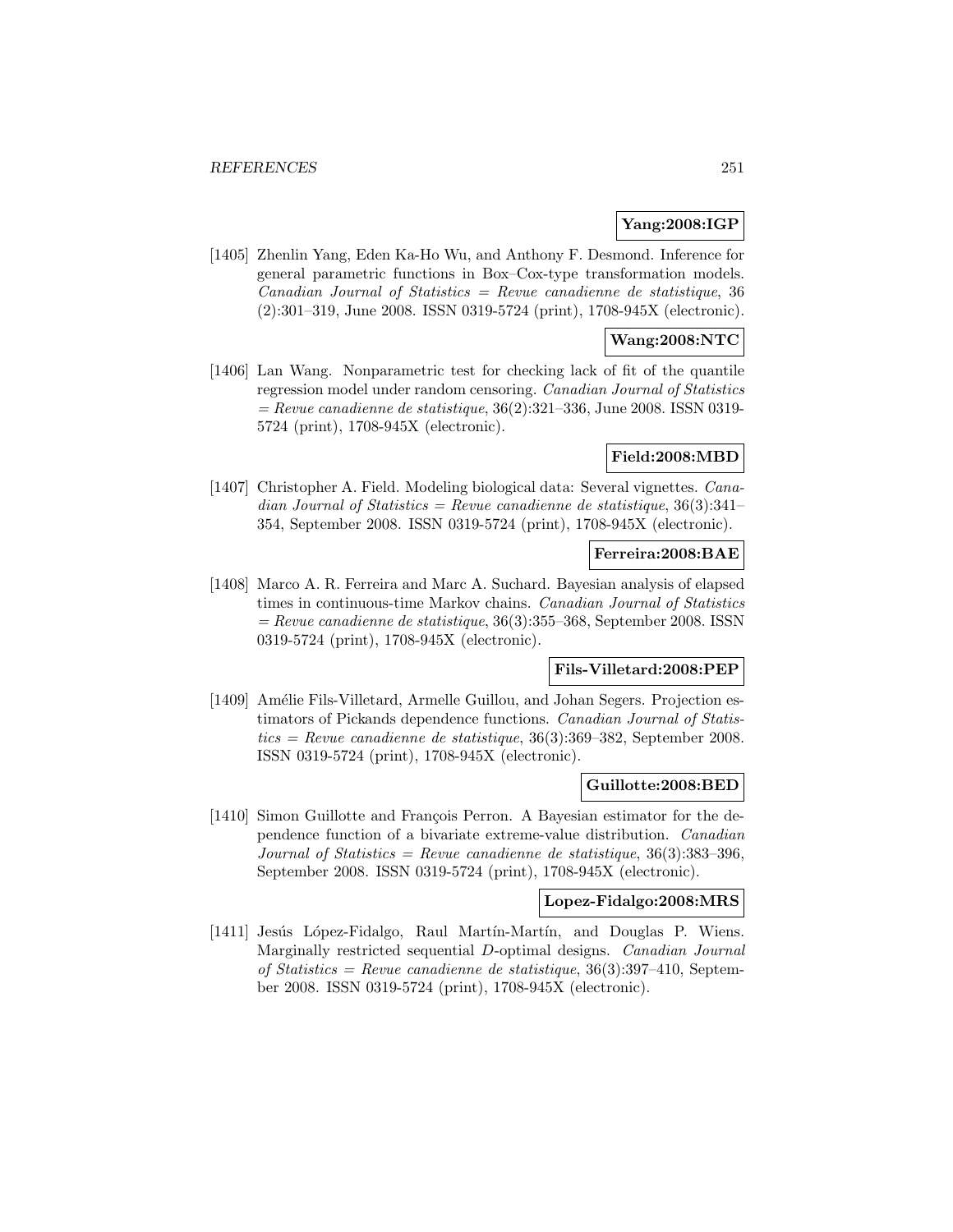#### **Nelson:2008:PBM**

[1412] Kerrie P. Nelson and Don Edwards. On population-based measures of agreement for binary classifications. *Canadian Journal of Statistics* = Revue canadienne de statistique, 36(3):411–426, September 2008. ISSN 0319-5724 (print), 1708-945X (electronic).

# **Nie:2008:BRN**

[1413] Lei Nie, Haitao Chu, and Valeriy R. Korostyshevskiy. Bias reduction for nonparametric correlation coefficients under the bivariate normal copula assumption with known detection limits. Canadian Journal of Statistics  $=$  Revue canadienne de statistique, 36(3):427–442, September 2008. ISSN 0319-5724 (print), 1708-945X (electronic).

# **Plante:2008:NAL**

[1414] Jean-François Plante. Nonparametric adaptive likelihood weights. Canadian Journal of Statistics = Revue canadienne de statistique,  $36(3):443-$ 461, September 2008. ISSN 0319-5724 (print), 1708-945X (electronic).

# **Zhao:2008:ELI**

[1415] Yichuan Zhao and Hongkun Wang. Empirical likelihood inference for the regression model of mean quality-adjusted lifetime with censored data.  $Canadian Journal of Statistics = Review canadienne de statistic, 36$ (3):463–478, September 2008. ISSN 0319-5724 (print), 1708-945X (electronic).

### **Bedard:2008:OSM**

[1416] Mylène Bédard and Jeffrey S. Rosenthal. Optimal scaling of Metropolis algorithms: Heading toward general target distributions. Canadian Journal of Statistics = Revue canadienne de statistique,  $36(4)$ : 483-503, December 2008. ISSN 0319-5724 (print), 1708-945X (electronic).

### **Dannemann:2008:TTS**

[1417] Jörn Dannemann and Hajo Holzmann. Testing for two states in a hidden Markov model. *Canadian Journal of Statistics = Revue canadienne de* statistique, 36(4):505–520, December 2008. ISSN 0319-5724 (print), 1708- 945X (electronic).

### **Field:2008:BDM**

[1418] Christopher A. Field, Zhen Pang, and Alan H. Welsh. Bootstrapping data with multiple levels of variation. Canadian Journal of Statistics  $=$ Revue canadienne de statistique, 36(4):521–539, December 2008. ISSN 0319-5724 (print), 1708-945X (electronic).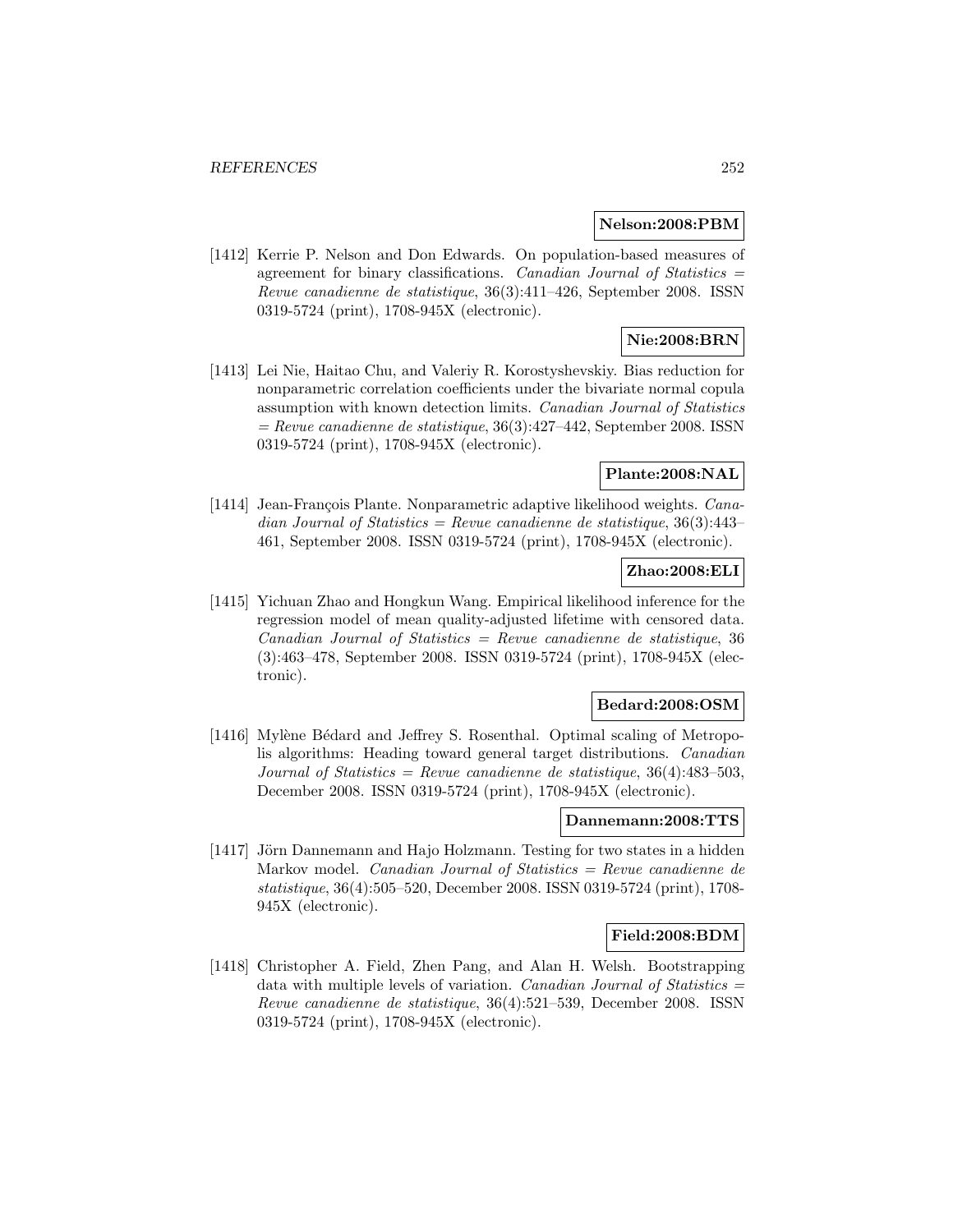# **Hu:2008:DAB**

[1419] Feifang Hu, Li-Xin Zhang, Siu H. Cheung, and Wai S. Chan. Doubly adaptive biased coin designs with delayed responses. Canadian Journal of Statistics = Revue canadienne de statistique,  $36(4):541-559$ , December 2008. ISSN 0319-5724 (print), 1708-945X (electronic).

### **Kwok:2008:DCA**

[1420] Sai Man Simon Kwok and Wai Keung Li. On diagnostic checking of the autoregressive conditional intensity model. Canadian Journal of Statistics = Revue canadienne de statistique,  $36(4):561-576$ , December 2008. ISSN 0319-5724 (print), 1708-945X (electronic).

### **Ozturk:2008:IPR**

[1421] Omer Ozturk. Inference in the presence of ranking error in ranked set sampling. Canadian Journal of Statistics  $=$  Revue canadienne de statistique, 36(4):577–594, December 2008. ISSN 0319-5724 (print), 1708-945X (electronic).

### **Salibian-Barrera:2008:WQR**

[1422] Matías Salibián-Barrera and Ying Wei. Weighted quantile regression with nonelliptically structured covariates. Canadian Journal of Statistics  $=$ Revue canadienne de statistique, 36(4):595–611, December 2008. ISSN 0319-5724 (print), 1708-945X (electronic).

#### **Staicu:2008:PMP**

[1423] Ana-Maria Staicu and Nancy M. Reid. On probability matching priors.  $Canadian Journal of Statistics = Revenue canadienne de statistic, 36$ (4):613–622, December 2008. ISSN 0319-5724 (print), 1708-945X (electronic).

### **Willink:2008:SCI**

[1424] Robin Willink. Shrinkage confidence intervals for the normal mean: Using a guess for greater efficiency. Canadian Journal of Statistics  $=$  Revue canadienne de statistique, 36(4):623–637, December 2008. ISSN 0319- 5724 (print), 1708-945X (electronic).

#### **Gustafson:2009:EER**

[1425] Paul Gustafson. Editorial: Editor's report. Canadian Journal of Statis $tics = Revenue canadienne de statistic 37(1):1-4$ , March 2009. ISSN 0319-5724 (print), 1708-945X (electronic).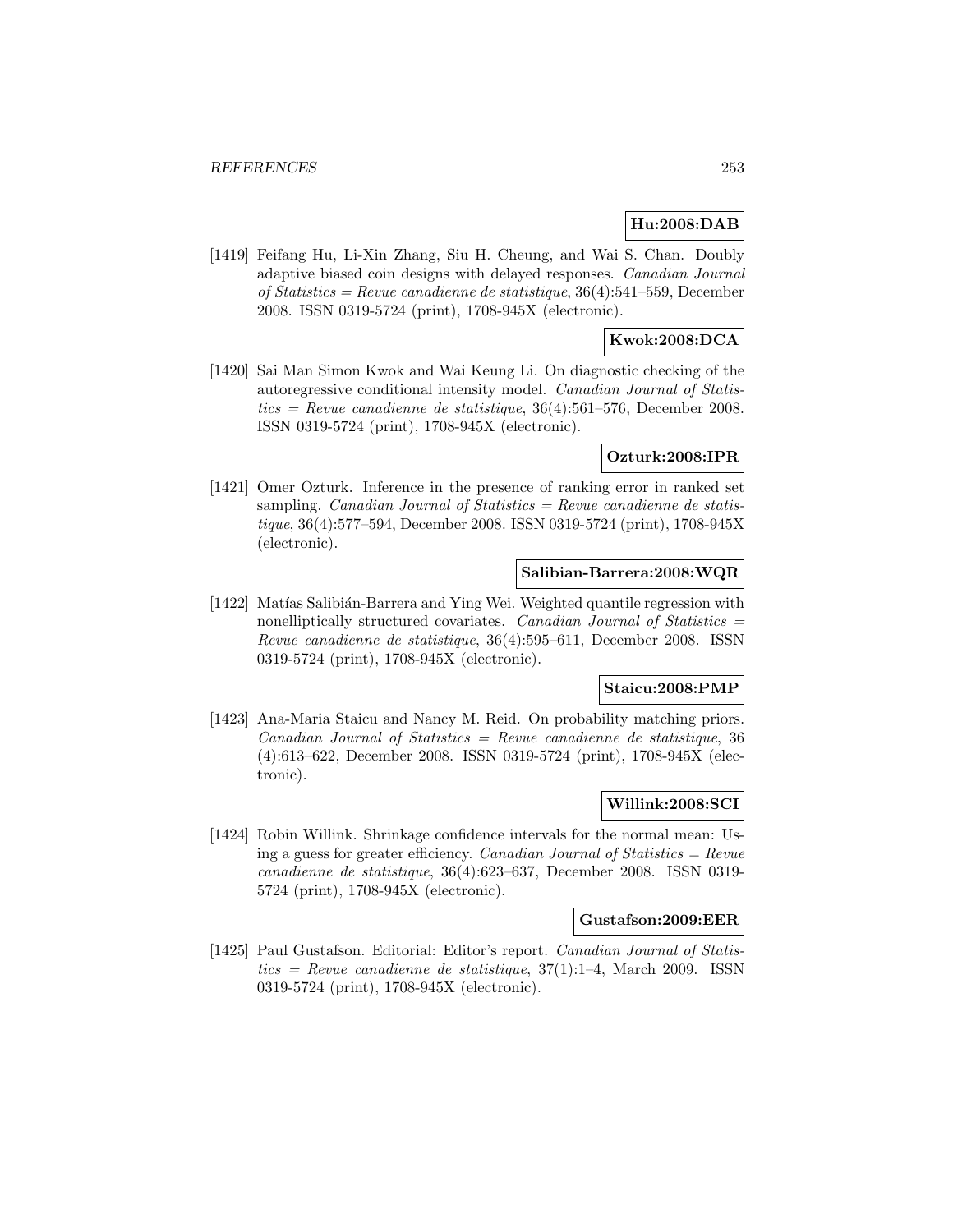#### **Abd-Elfattah:2009:LRP**

[1426] Ehab F. Abd-Elfattah and Ronald W. Butler. Log-rank permutation tests for trend: saddlepoint p-values and survival rate confidence intervals. Canadian Journal of Statistics  $=$  Revue canadienne de statistique, 37(1):5–16, March 2009. ISSN 0319-5724 (print), 1708-945X (electronic).

### **Bou-Hamad:2009:DTS**

[1427] Imad Bou-Hamad, Denis Larocque, Hatem Ben-Ameur, Louise C. Mâsse, Frank Vitaro, and Richard E. Tremblay. Discrete-time survival trees.  $Canadian Journal of Statistics = Revenue canadienne de statistic, 37$ (1):17–32, March 2009. ISSN 0319-5724 (print), 1708-945X (electronic).

#### **Brunner:2009:ITE**

[1428] Jerry Brunner and Peter C. Austin. Inflation of Type I error rate in multiple regression when independent variables are measured with error. Canadian Journal of Statistics = Revue canadienne de statistique,  $37(1)$ : 33–46, March 2009. ISSN 0319-5724 (print), 1708-945X (electronic).

## **Frey:2009:EMT**

[1429] Jesse Frey. An exact multinomial test for equivalence. Canadian Journal of Statistics = Revue canadienne de statistique,  $37(1):47-59$ , March 2009. ISSN 0319-5724 (print), 1708-945X (electronic).

### **Hanson:2009:SIS**

[1430] Timothy Hanson, Wesley Johnson, and Purushottam Laud. Semiparametric inference for survival models with step process covariates. Canadian Journal of Statistics = Revue canadienne de statistique,  $37(1):60-$ 79, March 2009. ISSN 0319-5724 (print), 1708-945X (electronic).

#### **Mesfioui:2009:NGF**

[1431] Mhamed Mesfioui, Jean-François Quessy, and Marie-Hélène Toupin. On a new goodness-of-fit process for families of copulas. Canadian Journal of Statistics = Revue canadienne de statistique,  $37(1):80-101$ , March 2009. ISSN 0319-5724 (print), 1708-945X (electronic).

### **Wang:2009:NES**

[1432] Xiao Wang. Nonparametric estimation of the shape function in a Gamma process for degradation data. Canadian Journal of Statistics =  $Re$ vue canadienne de statistique, 37(1):102–118, March 2009. ISSN 0319-5724 (print), 1708-945X (electronic).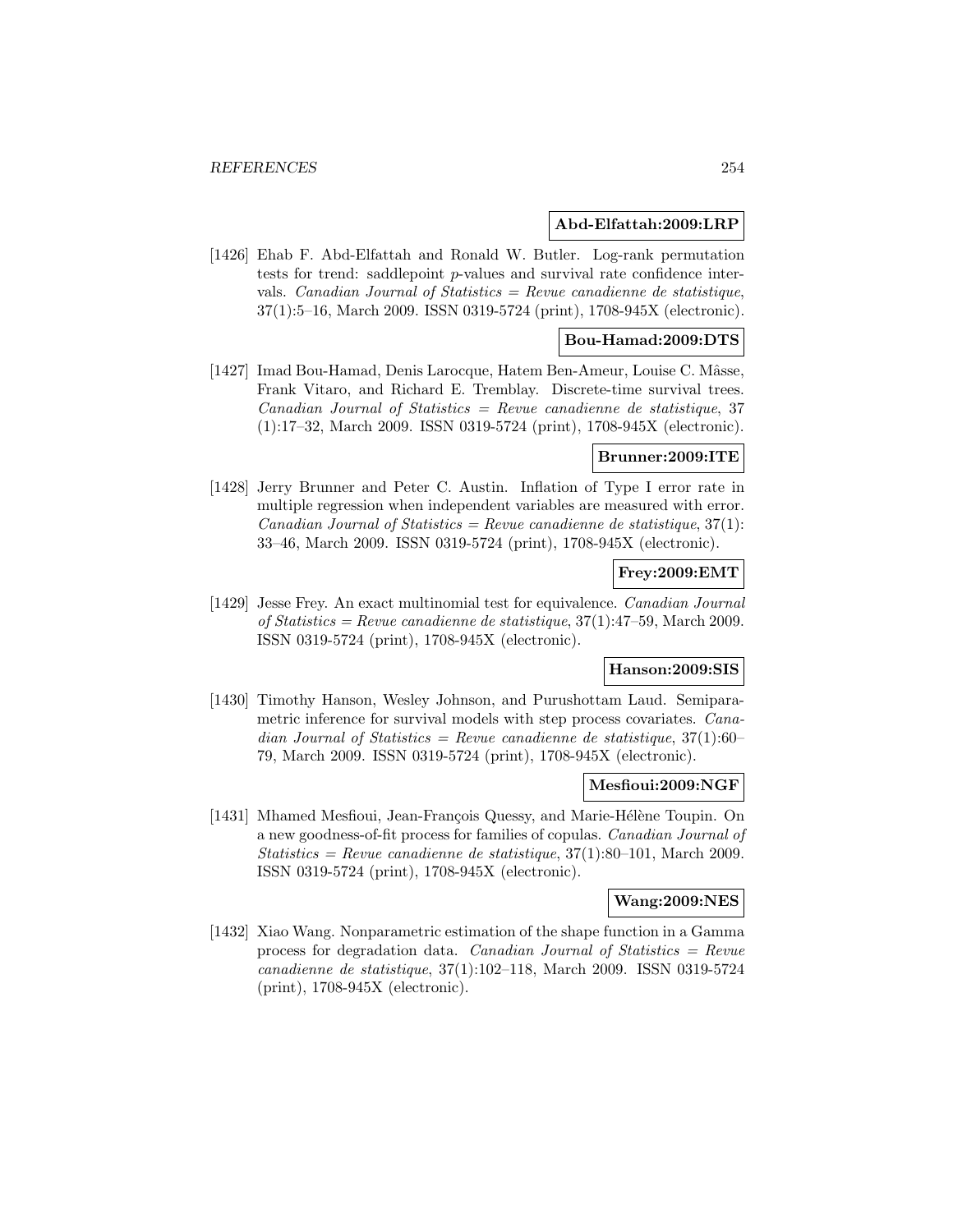#### **Zhang:2009:NAB**

[1433] Chunming Zhang, Yuan Jiang, and Zuofeng Shang. New aspects of Bregman divergence in regression and classification with parametric and nonparametric estimation. Canadian Journal of Statistics = Revue canadienne de statistique, 37(1):119–139, March 2009. ISSN 0319-5724 (print), 1708-945X (electronic).

#### **Anonymous:2009:ARS**

[1434] Anonymous. Acknowledgement of referees' services. Remerciements aux membres des jurys. Canadian Journal of Statistics  $=$  Revue canadienne de statistique, 37(1):140, March 2009. ISSN 0319-5724 (print), 1708-945X (electronic).

#### **Swartz:2009:MSO**

[1435] Tim B. Swartz, Paramjit S. Gill, and Saman Muthukumarana. Modelling and simulation for one-day cricket. Canadian Journal of Statistics = Revue canadienne de statistique, 37(2):143–160, June 2009. ISSN 0319- 5724 (print), 1708-945X (electronic).

#### **Fraser:2009:TEE**

[1436] D. A. S. Fraser, A. Wong, and Y. Sun. Three enigmatic examples and inference from likelihood. Canadian Journal of Statistics =  $Re$ vue canadienne de statistique, 37(2):161–181, June 2009. ISSN 0319-5724 (print), 1708-945X (electronic).

#### **Chen:2009:LAJ**

[1437] Baojiang Chen, Grace Y. Yi, and Richard J. Cook. Likelihood analysis of joint marginal and conditional models for longitudinal categorical data.  $Canadian Journal of Statistics = Review canadienne de statistic, 37(2):$ 182–205, June 2009. ISSN 0319-5724 (print), 1708-945X (electronic).

## **Addona:2009:IPR**

[1438] Vittorio Addona, Masoud Asgharian, and David B. Wolfson. On the incidence–prevalence relation and length-biased sampling. Canadian Journal of Statistics = Revue canadienne de statistique,  $37(2):206-218$ , June 2009. ISSN 0319-5724 (print), 1708-945X (electronic).

## **Sinha:2009:BTV**

[1439] Sanjoy K. Sinha. Bootstrap tests for variance components in generalized linear mixed models. Canadian Journal of Statistics = Revue canadienne de statistique, 37(2):219–234, June 2009. ISSN 0319-5724 (print), 1708- 945X (electronic).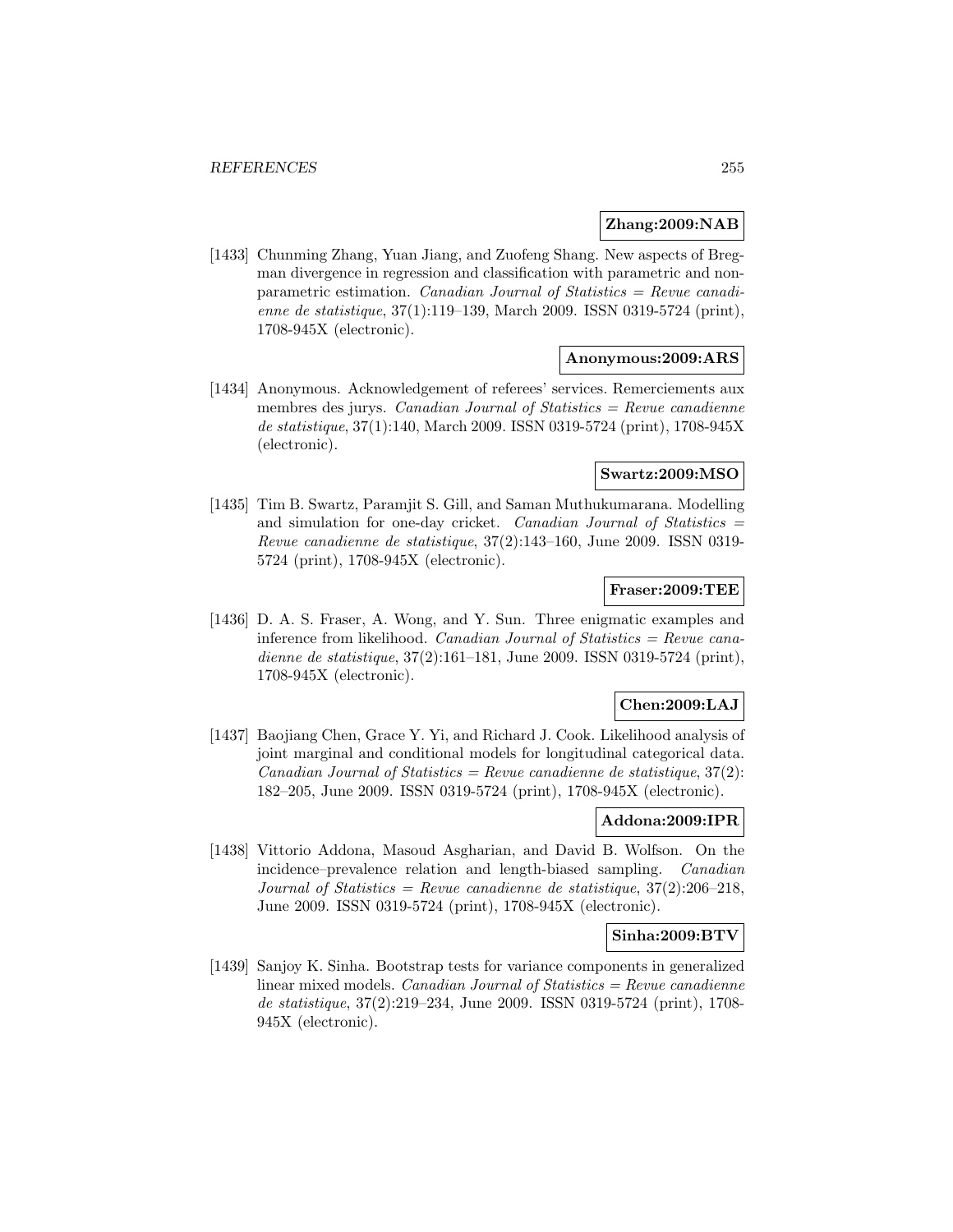## **Peng:2009:PMA**

[1440] Liang Peng. A practical method for analysing heavy tailed data. *Cana*dian Journal of Statistics = Revue canadienne de statistique,  $37(2):235$ 248, June 2009. ISSN 0319-5724 (print), 1708-945X (electronic).

### **Chacon:2009:DDC**

[1441] José E. Chacón. Data-driven choice of the smoothing parametrization for kernel density estimators. Canadian Journal of Statistics  $=$  Revue canadienne de statistique, 37(2):249–265, June 2009. ISSN 0319-5724 (print), 1708-945X (electronic).

## **Zhang:2009:RTM**

[1442] Peng Zhang, Zhenguo Qiu, Yuejiao Fu, and Peter X.-K. Song. Robust transformation mixed-effects models for longitudinal continuous proportional data. Canadian Journal of Statistics = Revue canadienne de statistique, 37(2):266–281, June 2009. ISSN 0319-5724 (print), 1708-945X (electronic).

### **Zheng:2009:THN**

[1443] Xu Zheng. Testing heteroscedasticity in nonlinear and nonparametric regressions. Canadian Journal of Statistics =  $Re$ vue canadienne de statistique, 37(2):282–300, June 2009. ISSN 0319-5724 (print), 1708-945X (electronic).

### **Sahu:2009:ENC**

[1444] Sujit K. Sahu, Dipak K. Dey, and Márcia D. Branco. Erratum: "A new class of multivariate skew distributions with applications to Bayesian regression models" [MR2016224]. *Canadian Journal of Statistics = Revue* canadienne de statistique, 37(2):301–302, June 2009. ISSN 0319-5724 (print), 1708-945X (electronic). See [1190].

### **Ivanoff:2009:MAR**

[1445] Gail Ivanoff. In memory of André Robert Dabrowski. Canadian Journal of Statistics = Revue canadienne de statistique, 37(3):305–306, September 2009. ISSN 0319-5724 (print), 1708-945X (electronic). Dual English-French text.

#### **Dehling:2009:ADW**

[1446] Herold Dehling. André Dabrowski's work on limit theorems and weak dependence. Canadian Journal of Statistics = Revue canadienne de statistique, 37(3):307–326, September 2009. ISSN 0319-5724 (print), 1708- 945X (electronic).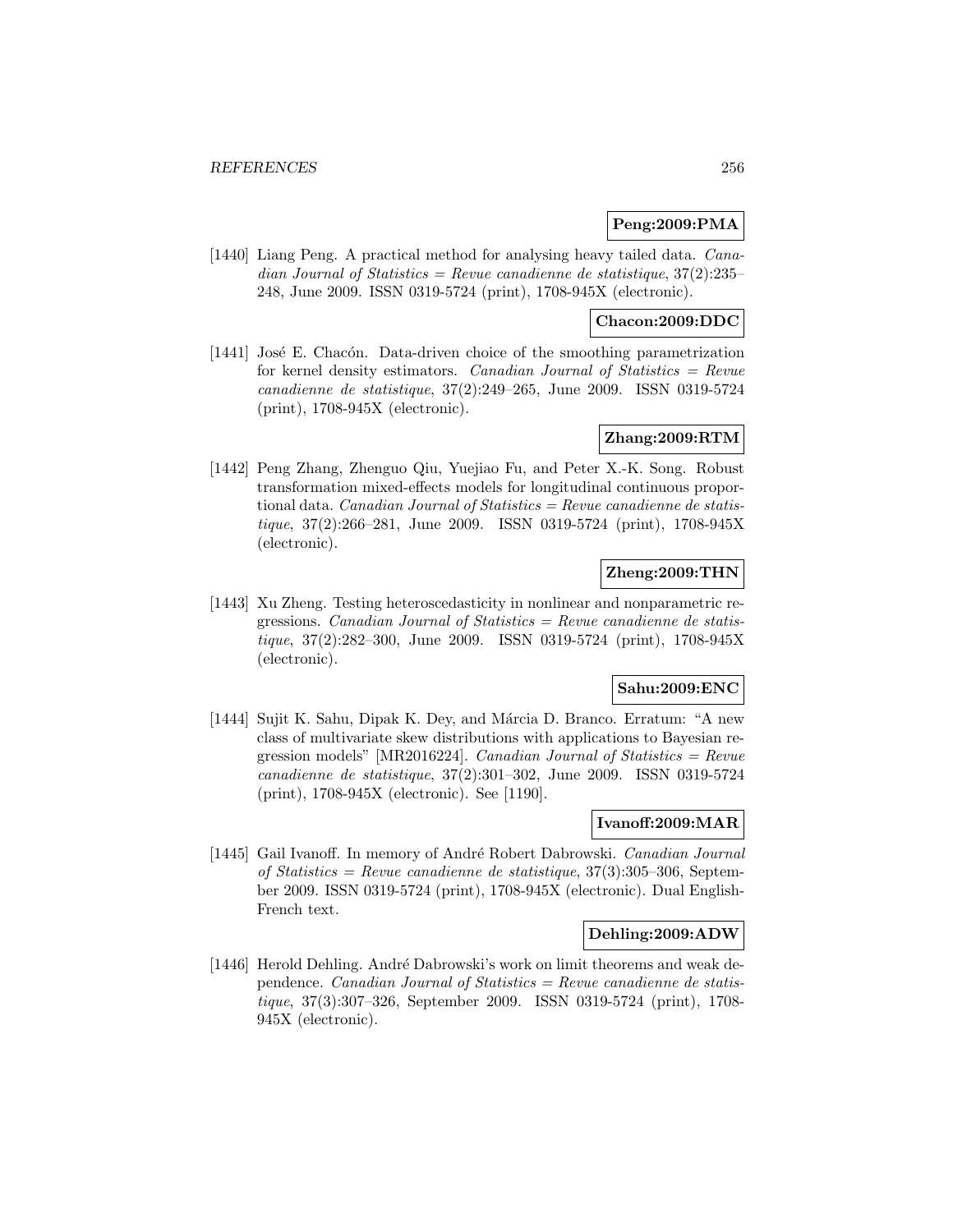#### **Dabrowski:2009:LDM**

[1447] André Dabrowski, Jiyeon Lee, and David R. McDonald. Large deviations of multiclass  $M/G/1$  queues. *Canadian Journal of Statistics = Revue* canadienne de statistique, 37(3):327–346, September 2009. ISSN 0319- 5724 (print), 1708-945X (electronic).

#### **Dabrowski:2009:SNP**

[1448] André Dabrowski, Gail Ivanoff, and Rafał Kulik. Some notes on Poisson limits for empirical point processes. Canadian Journal of Statistics  $=$ Revue canadienne de statistique, 37(3):347–360, September 2009. ISSN 0319-5724 (print), 1708-945X (electronic).

#### **Gottardo:2009:BRT**

[1449] Raphael Gottardo and Adrian Raftery. Bayesian robust transformation and variable selection: a unified approach. Canadian Journal of Statistics  $=$  Revue canadienne de statistique, 37(3):361–380, September 2009. ISSN 0319-5724 (print), 1708-945X (electronic).

# **Sinha:2009:RSA**

[1450] Sanjoy K. Sinha and J. N. K. Rao. Robust small area estimation. Canadian Journal of Statistics = Revue canadienne de statistique,  $37(3):381-$ 399, September 2009. ISSN 0319-5724 (print), 1708-945X (electronic).

### **Beaumont:2009:VEW**

[1451] Jean-François Beaumont and Cynthia Bocci. Variance estimation when donor imputation is used to fill in missing values. Canadian Journal of Statistics = Revue canadienne de statistique,  $37(3):400-416$ , September 2009. ISSN 0319-5724 (print), 1708-945X (electronic).

#### **Zhang:2009:DSP**

[1452] Hongmei Zhang. Designing sampling plans to capture rare objects. Canadian Journal of Statistics = Revue canadienne de statistique,  $37(3):417-$ 434, September 2009. ISSN 0319-5724 (print), 1708-945X (electronic).

## **Wu:2009:LSC**

[1453] Lang Wu, Wei Liu, and Juxin Liu. A longitudinal study of children's aggressive behaviours based on multivariate mixed models with incomplete data. Canadian Journal of Statistics = Revue canadienne de statistique, 37(3):435–452, September 2009. ISSN 0319-5724 (print), 1708- 945X (electronic).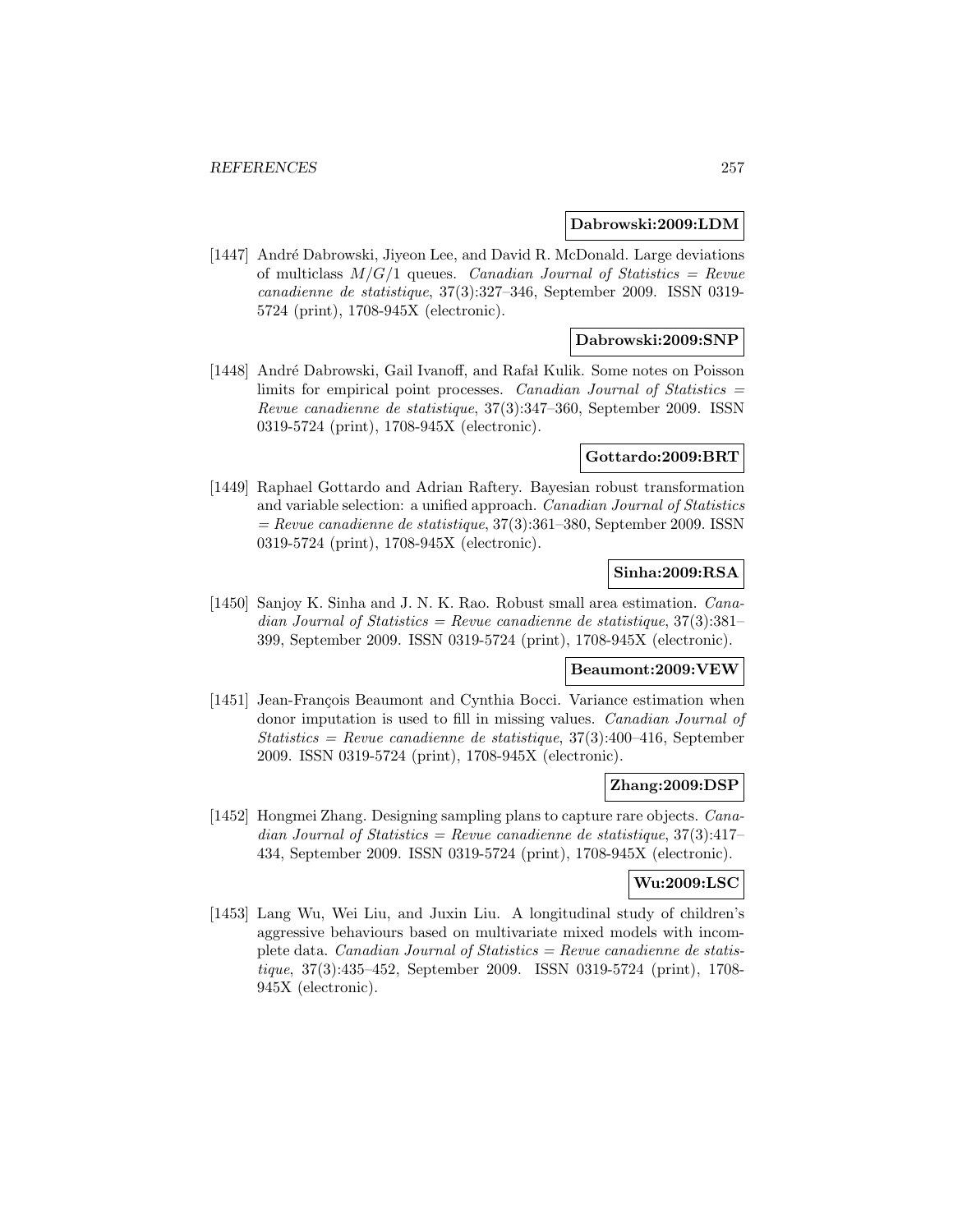#### **Desmet:2009:LLF**

[1454] Lieven Desmet and Irène Gijbels. Local linear fitting and improved estimation near peaks. Canadian Journal of Statistics  $=$  Revue canadienne de statistique, 37(3):453–475, September 2009. ISSN 0319-5724 (print), 1708-945X (electronic).

# **Lee:2009:FOB**

[1455] Jaechoul Lee and Kyungduk Ko. First-order bias correction for fractionally integrated time series. Canadian Journal of Statistics  $=$  Revue canadienne de statistique, 37(3):476–493, September 2009. ISSN 0319- 5724 (print), 1708-945X (electronic).

#### **Atherton:2009:BOD**

[1456] Juli Atherton, Benoit Charbonneau, David B. Wolfson, Lawrence Joseph, Xiaojie Zhou, and Alain C. Vandal. Bayesian optimal design for changepoint problems. Canadian Journal of Statistics = Revue canadienne de statistique, 37(4):495–513, December 2009. ISSN 0319-5724 (print), 1708-945X (electronic).

### **Wu:2009:MHD**

[1457] Jingjing Wu and Rohana J. Karunamuni. On minimum Hellinger distance estimation. Canadian Journal of Statistics  $=$  Revue canadienne de statistique, 37(4):514–533, December 2009. ISSN 0319-5724 (print), 1708-945X (electronic).

#### **Ghorbal:2009:GKR**

[1458] Noomen Ben Ghorbal, Christian Genest, and Johanna Nešlehová. On the Ghoudi, Khoudraji, and Rivest test for extreme-value dependence.  $Canadian Journal of Statistics = Review can a dienne de statistic, 37$ (4):534–552, December 2009. ISSN 0319-5724 (print), 1708-945X (electronic).

#### **Bilder:2009:MMR**

[1459] Christopher R. Bilder and Thomas M. Loughin. Modeling multipleresponse categorical data from complex surveys. Canadian Journal of  $Statistics = Revenue canadienne de statistique, 37(4): 553-570, December$ 2009. ISSN 0319-5724 (print), 1708-945X (electronic).

## **Horvath:2009:TSI**

[1460] Lajos Horváth, Piotr Kokoszka, and Matthew Reimherr. Two sample inference in functional linear models. Canadian Journal of Statistics  $=$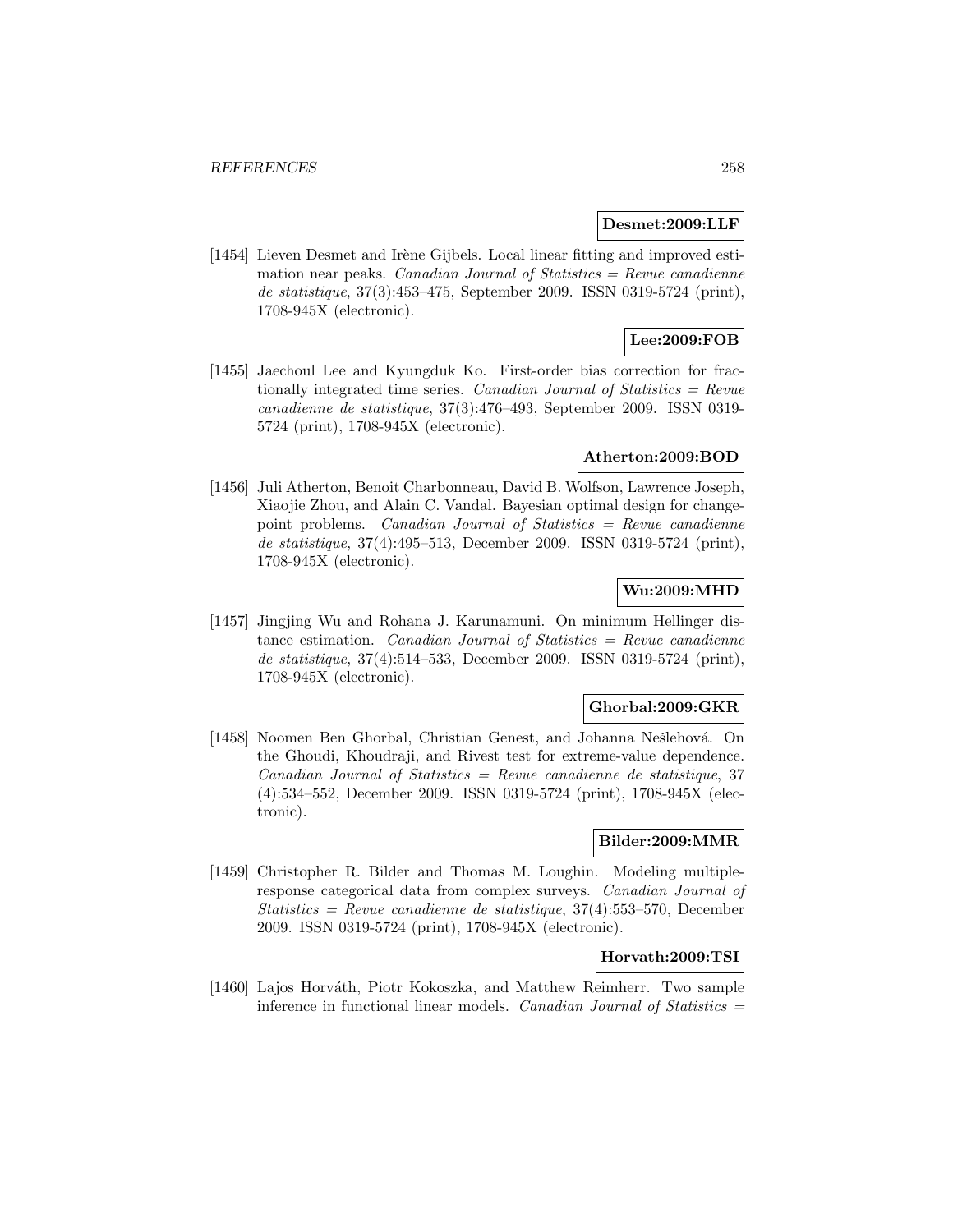Revue canadienne de statistique, 37(4):571–591, December 2009. ISSN 0319-5724 (print), 1708-945X (electronic).

### **Sun:2009:EEP**

[1461] Jianguo Sun and Junshan Shen. Efficient estimation for the proportional hazards model with competing risks and current status data. Canadian Journal of Statistics = Revue canadienne de statistique,  $37(4):592-606$ , December 2009. ISSN 0319-5724 (print), 1708-945X (electronic).

### **Wang:2009:VSS**

[1462] Haonan Wang and Jun Zhu. Variable selection in spatial regression via penalized least squares. Canadian Journal of Statistics  $=$  Revue canadienne de statistique, 37(4):607–624, December 2009. ISSN 0319-5724 (print), 1708-945X (electronic).

### **Wang:2009:IAV**

[1463] Rui Wang and Stephen W. Lagakos. Inference after variable selection using restricted permutation methods. Canadian Journal of Statistics  $=$ Revue canadienne de statistique, 37(4):625–644, December 2009. ISSN 0319-5724 (print), 1708-945X (electronic).

# **Xi:2009:ECR**

[1464] Liqun Xi, Ray Watson, Ji-Ping Wang, and Paul S. F. Yip. Estimation in capture–recapture models when covariates are subject to measurement errors and missing data. Canadian Journal of Statistics  $=$  Revue canadienne de statistique, 37(4):645–658, December 2009. ISSN 0319-5724 (print), 1708-945X (electronic).

#### **Yin:2009:LSE**

[1465] Guosheng Yin and Hui Li. Least squares estimation of varying-coefficient hazard regression with application to breast cancer dose-intensity data.  $Canadian Journal of Statistics = Review canadienne de statistic, 37$ (4):659–674, December 2009. ISSN 0319-5724 (print), 1708-945X (electronic).

#### **Gustafson:2010:RPE**

[1466] Paul Gustafson. Report from the previous editor. Canadian Journal of Statistics = Revue canadienne de statistique,  $38(1):1-4$ , March 2010. ISSN 0319-5724 (print), 1708-945X (electronic).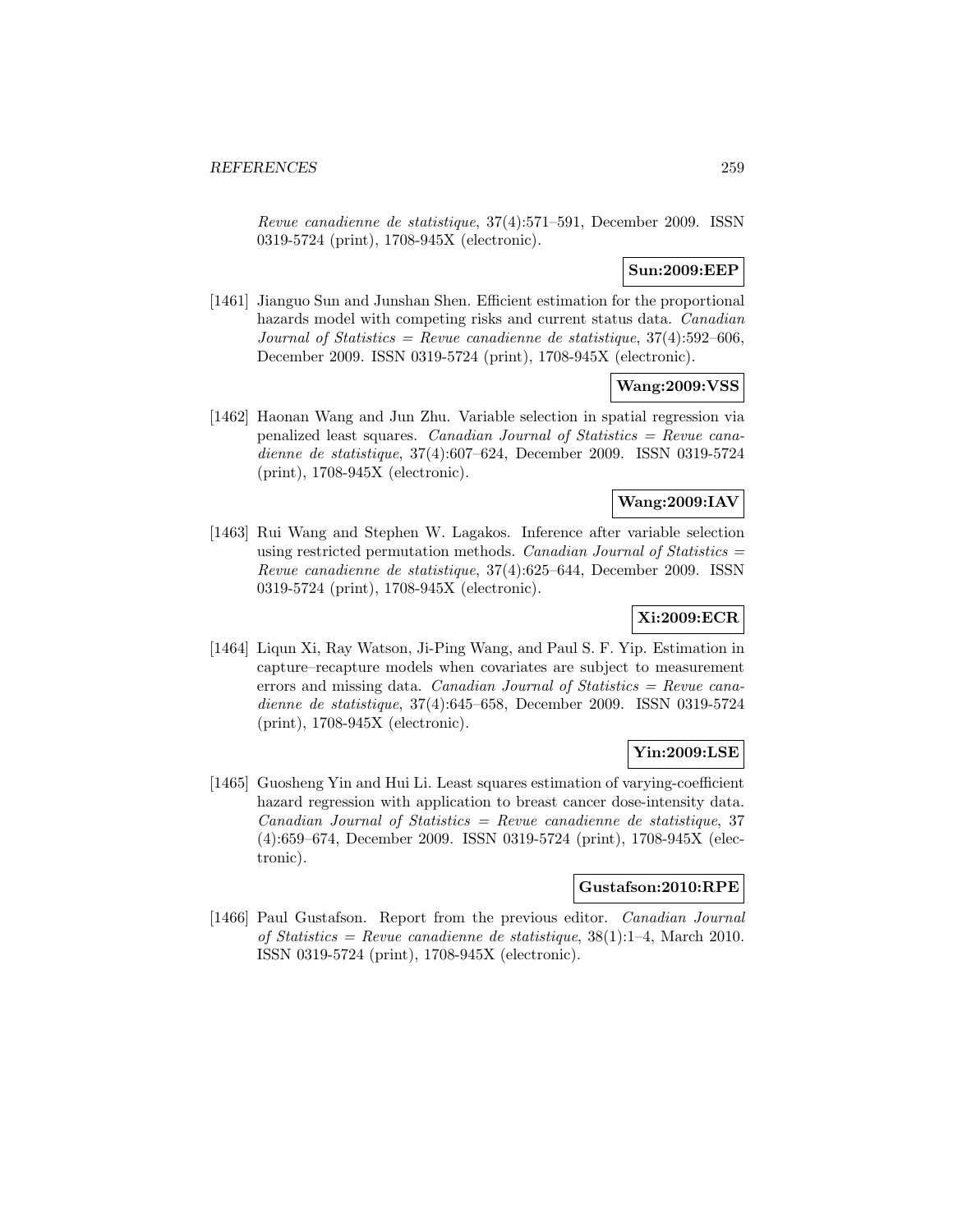## **Chen:2010:NNE**

[1467] Jiahua Chen. Notes from the New Editor. Canadian Journal of Statistics  $=$  Revue canadienne de statistique, 38(1):5–7, March 2010. ISSN 0319-5724 (print), 1708-945X (electronic).

# **Hung:2010:EMT**

[1468] Hung Hung and Chin-Tsang Chiang. Estimation methods for timedependent AUC models with survival data. Canadian Journal of Statistics = Revue canadienne de statistique,  $38(1)$ :8–26, March 2010. ISSN 0319-5724 (print), 1708-945X (electronic).

# **Yao:2010:NCA**

[1469] Fang Yao, Radu V. Craiu, and Benjamin Reiser. Nonparametric covariate adjustment for receiver operating characteristic curves. Canadian Journal of Statistics = Revue canadienne de statistique,  $38(1):27-46$ , March 2010. ISSN 0319-5724 (print), 1708-945X (electronic).

### **Bornn:2010:ECA**

[1470] Luke Bornn, Arnaud Doucet, and Raphael Gottardo. An efficient computational approach for prior sensitivity analysis and cross-validation.  $Canadian Journal of Statistics = Revenue canadienne de statistic, 38$ (1):47–64, March 2010. ISSN 0319-5724 (print), 1708-945X (electronic).

### **Gombay:2010:CDL**

[1471] Edit Gombay. Change detection in linear regression with time series errors. Canadian Journal of Statistics  $=$  Revue canadienne de statistique, 38(1):65–79, March 2010. ISSN 0319-5724 (print), 1708-945X (electronic).

## **Pycke:2010:STU**

[1472] Jean-Renaud Pycke. Some tests for uniformity of circular distributions powerful against multimodal alternatives. Canadian Journal of Statistics  $=$  Revue canadienne de statistique, 38(1):80–96, March 2010. ISSN 0319-5724 (print), 1708-945X (electronic).

## **Davidov:2010:TOA**

[1473] Ori Davidov and Amir Herman. Testing for order among  $K$  populations: theory and examples. *Canadian Journal of Statistics = Revue canadienne* de statistique, 38(1):97–115, March 2010. ISSN 0319-5724 (print), 1708- 945X (electronic).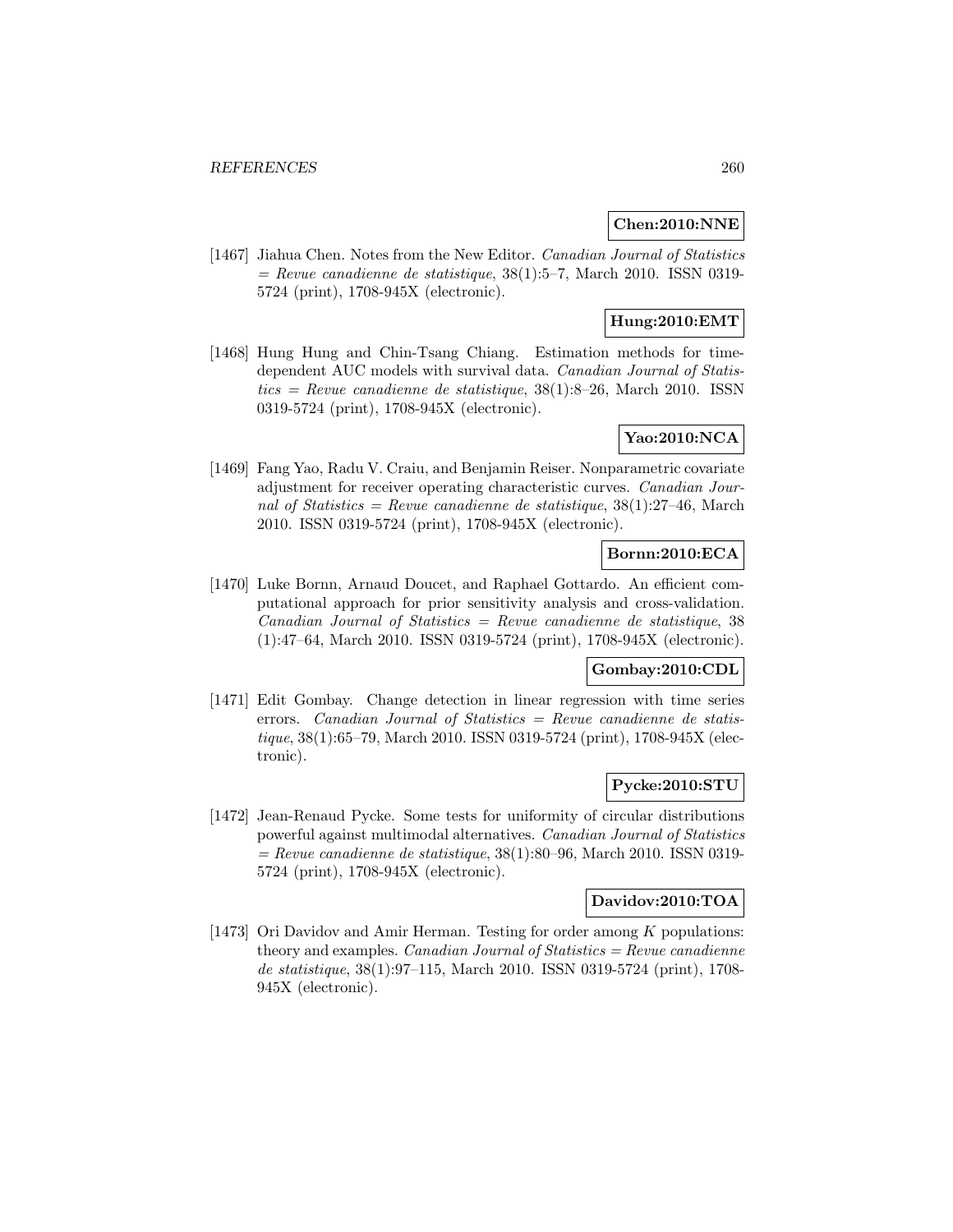### **Moghtaderi:2010:UAL**

[1474] Azadeh Moghtaderi, Glen Takahara, and David J. Thomson. Unaliasing of aliased line component frequencies. Canadian Journal of Statistics  $=$  Revue canadienne de statistique, 38(1):116–135, March 2010. ISSN 0319-5724 (print), 1708-945X (electronic).

### **Yu:2010:ASS**

[1475] Qingzhao Yu, Bin Li, Zhide Fang, and Lu Peng. An adaptive sampling scheme guided by BART — with an application to predict processor performance. Canadian Journal of Statistics = Revue canadienne de statistique, 38(1):136–152, March 2010. ISSN 0319-5724 (print), 1708- 945X (electronic).

#### **McNicholas:2010:MBC**

[1476] Paul D. McNicholas and T. Brendan Murphy. Model-based clustering of longitudinal data. Canadian Journal of Statistics  $=$  Revue canadienne de statistique, 38(1):153–168, March 2010. ISSN 0319-5724 (print), 1708- 945X (electronic).

#### **Anonymous:2010:ARS**

[1477] Anonymous. Acknowledgement of referees' services. Remerciements aux membres des jurys. Canadian Journal of Statistics  $=$  Revue canadienne de statistique, 38(1):169, March 2010. ISSN 0319-5724 (print), 1708-945X (electronic).

#### **Sutradhar:2010:PSI**

[1478] Brajendra Sutradhar. Preface to the special issue on inferences in generalized linear longitudinal mixed models. Canadian Journal of Statis $tics = Revue$  canadienne de statistique, 38(2):171–173, June 2010. ISSN0319-5724 (print), 1708-945X (electronic).

### **Sutradhar:2010:IGL**

[1479] Brajendra C. Sutradhar. Inferences in generalized linear longitudinal mixed models. Canadian Journal of Statistics = Revue canadienne de statistique, 38(2):174–196, June 2010. ISSN 0319-5724 (print), 1708-945X (electronic).

## **Alfo:2010:TPR**

[1480] Marco Alfò and Antonello Maruotti. Two-part regression models for longitudinal zero-inflated count data. Canadian Journal of Statistics  $=$ Revue canadienne de statistique, 38(2):197–216, June 2010. ISSN 0319- 5724 (print), 1708-945X (electronic).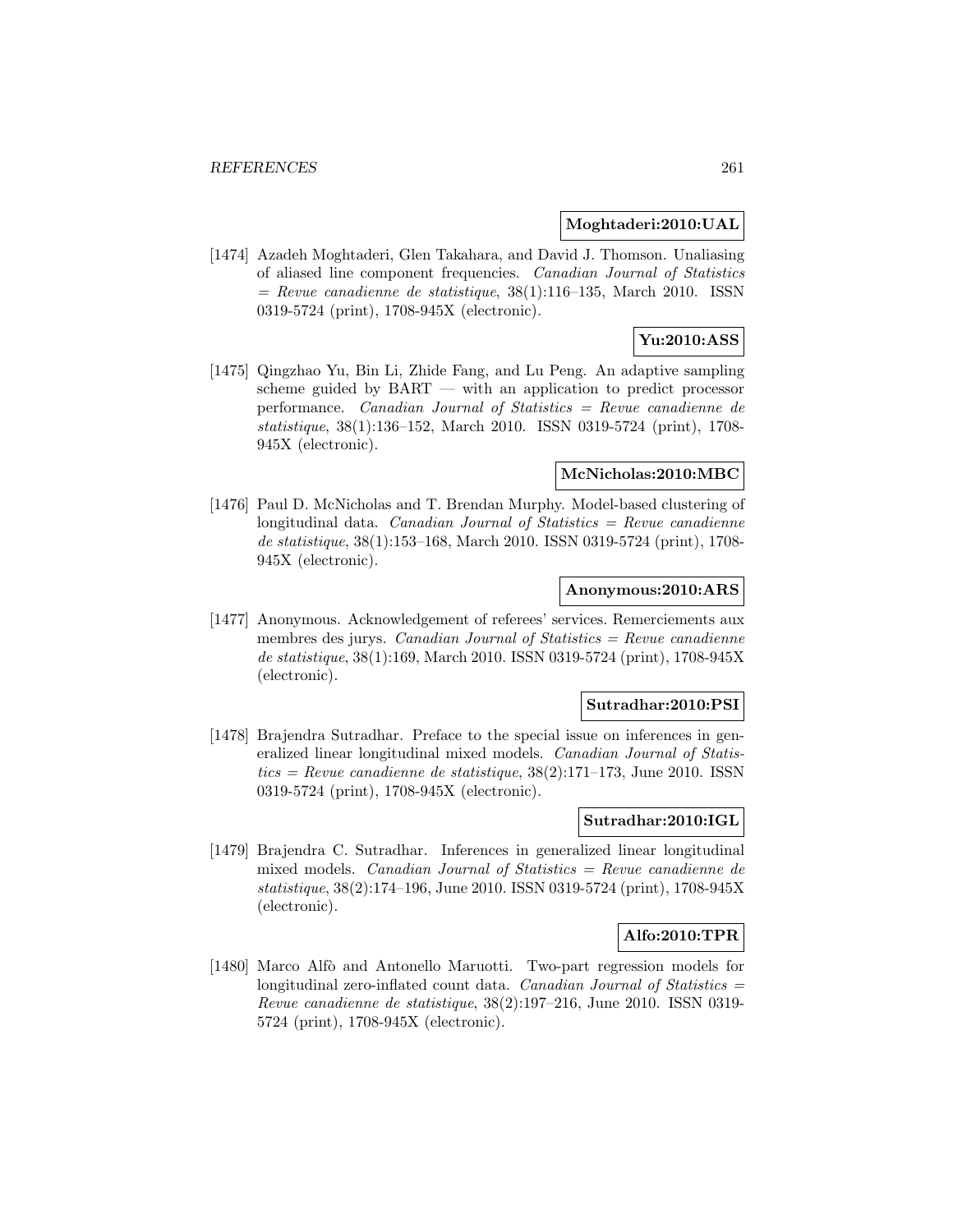#### **Sutradhar:2010:MWB**

[1481] Brajendra C. Sutradhar and Taslim S. Mallick. Modified weights based generalized quasilikelihood inferences in incomplete longitudinal binary models. Canadian Journal of Statistics  $=$  Revue canadienne de statistique, 38(2):217–231, June 2010. ISSN 0319-5724 (print), 1708-945X (electronic).

# **Yi:2010:EFE**

[1482] Grace Y. Yi, Richard J. Cook, and Baojiang Chen. Estimating functions for evaluating treatment effects in cluster-randomized longitudinal studies in the presence of drop-out and non-compliance. Canadian Journal of Statistics = Revue canadienne de statistique,  $38(2):232-255$ , June 2010. ISSN 0319-5724 (print), 1708-945X (electronic).

## **Martinez:2010:LFP**

[1483] Josue G. Martinez, Faming Liang, Lan Zhou, and Raymond J. Carroll. Longitudinal functional principal component modelling via stochastic approximation Monte Carlo. Canadian Journal of Statistics = Revue canadienne de statistique, 38(2):256–270, June 2010. ISSN 0319-5724 (print), 1708-945X (electronic).

## **Kang:2010:UTV**

[1484] Emily L. Kang, Noel Cressie, and Tao Shi. Using temporal variability to improve spatial mapping with application to satellite data. Canadian Journal of Statistics = Revue canadienne de statistique,  $38(2):271-289$ , June 2010. ISSN 0319-5724 (print), 1708-945X (electronic).

## **Sutradhar:2010:QLE**

[1485] Brajendra Sutradhar, Alwell J. Oyet, and Veeresh G. Gadag. On quasilikelihood estimation for branching processes with immigration. Canadian Journal of Statistics = Revue canadienne de statistique,  $38(2):290-$ 313, June 2010. ISSN 0319-5724 (print), 1708-945X (electronic).

#### **Dai:2010:CNM**

[1486] Hongying Dai and Richard Charnigo. Contaminated normal modeling with application to microarray data analysis. *Canadian Journal of Statis*tics = Revue canadienne de statistique,  $38(3):315-332$ , September 2010. ISSN 0319-5724 (print), 1708-945X (electronic).

### **Song:2010:AHR**

[1487] Xinyuan Song, Liuquan Sun, Xiaoyun Mu, and Gregg E. Dinse. Additive hazards regression with censoring indicators missing at random.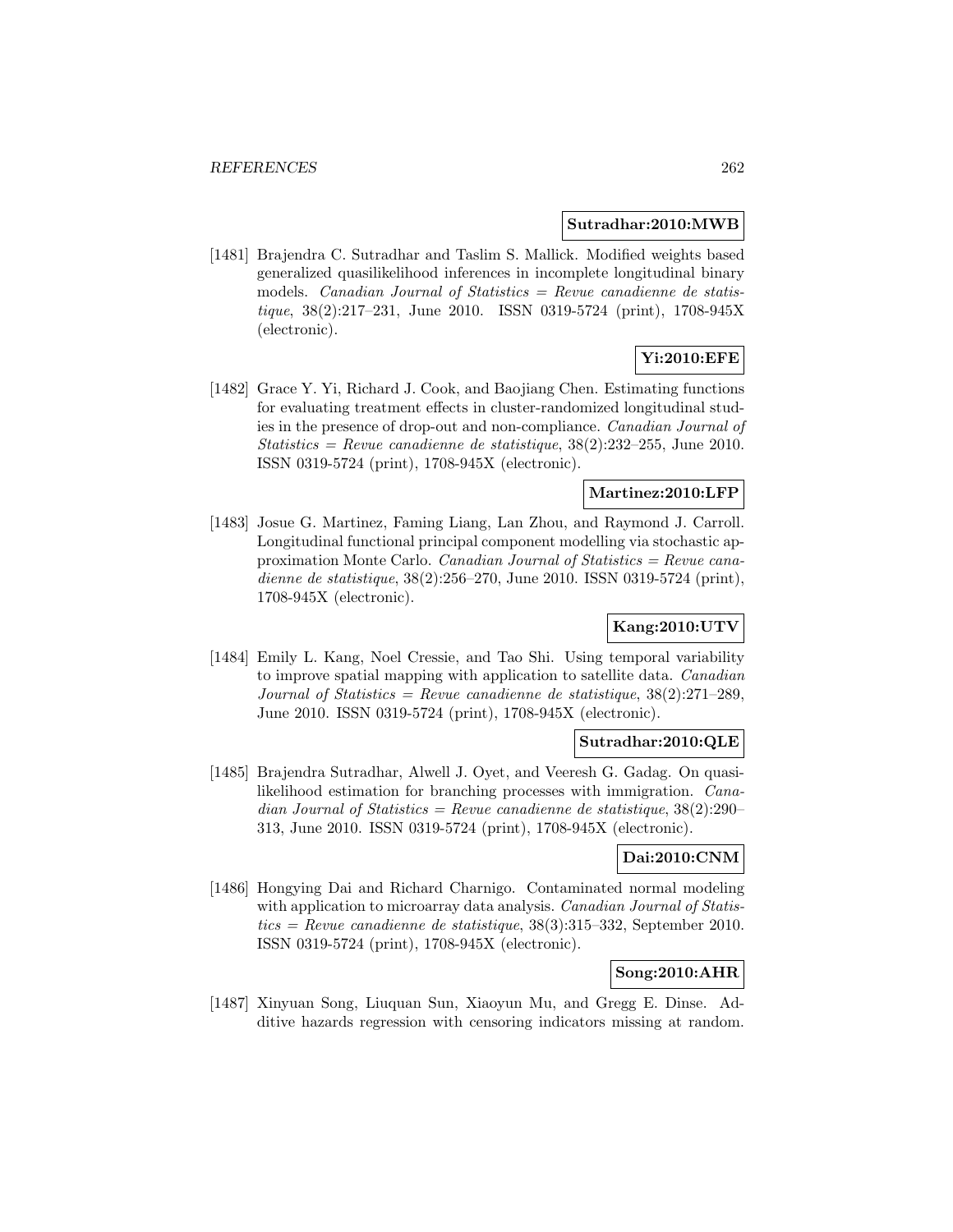$Canadian Journal of Statistics = Revenue canadienne de statistic, 38$ (3):333–351, September 2010. ISSN 0319-5724 (print), 1708-945X (electronic).

# **Hu:2010:VEC**

[1488] Bo Hu, Jun Shao, and Mari Palta. Variability explained by covariates in linear mixed-effect models for longitudinal data. Canadian Journal of Statistics = Revue canadienne de statistique, 38(3):352–368, September 2010. ISSN 0319-5724 (print), 1708-945X (electronic).

#### **Molina:2010:SAE**

[1489] Isabel Molina and J. N. K. Rao. Small area estimation of poverty indicators. Canadian Journal of Statistics = Revue canadienne de statistique, 38(3):369–385, September 2010. ISSN 0319-5724 (print), 1708- 945X (electronic).

## **Chiu:2010:BCR**

[1490] Grace S. Chiu and Richard A. Lockhart. Bent-cable regression with autoregressive noise. *Canadian Journal of Statistics = Revue canadienne* de statistique, 38(3):386–407, September 2010. ISSN 0319-5724 (print), 1708-945X (electronic).

## **Wang:2010:DFT**

[1491] Haiyan Wang, Siti Tolos, and Suojin Wang. A distribution free test to detect general dependence between a response variable and a covariate in the presence of heteroscedastic treatment effects. Canadian Journal of Statistics = Revue canadienne de statistique, 38(3):408–433, September 2010. ISSN 0319-5724 (print), 1708-945X (electronic).

## **Huang:2010:ELV**

[1492] Zhensheng Huang and Riquan Zhang. Empirical likelihood for the varying-coefficient single-index model. Canadian Journal of Statistics  $=$ Revue canadienne de statistique, 38(3):434–452, September 2010. ISSN 0319-5724 (print), 1708-945X (electronic).

### **Molanes-lopez:2010:SEL**

[1493] Elisa M. Molanes-lopez, Ricardo Cao, and Ingrid Van Keilegom. Smoothed empirical likelihood confidence intervals for the relative distribution with left-truncated and right-censored data. Canadian Journal of Statistics = Revue canadienne de statistique,  $38(3):453-473$ , September 2010. ISSN 0319-5724 (print), 1708-945X (electronic).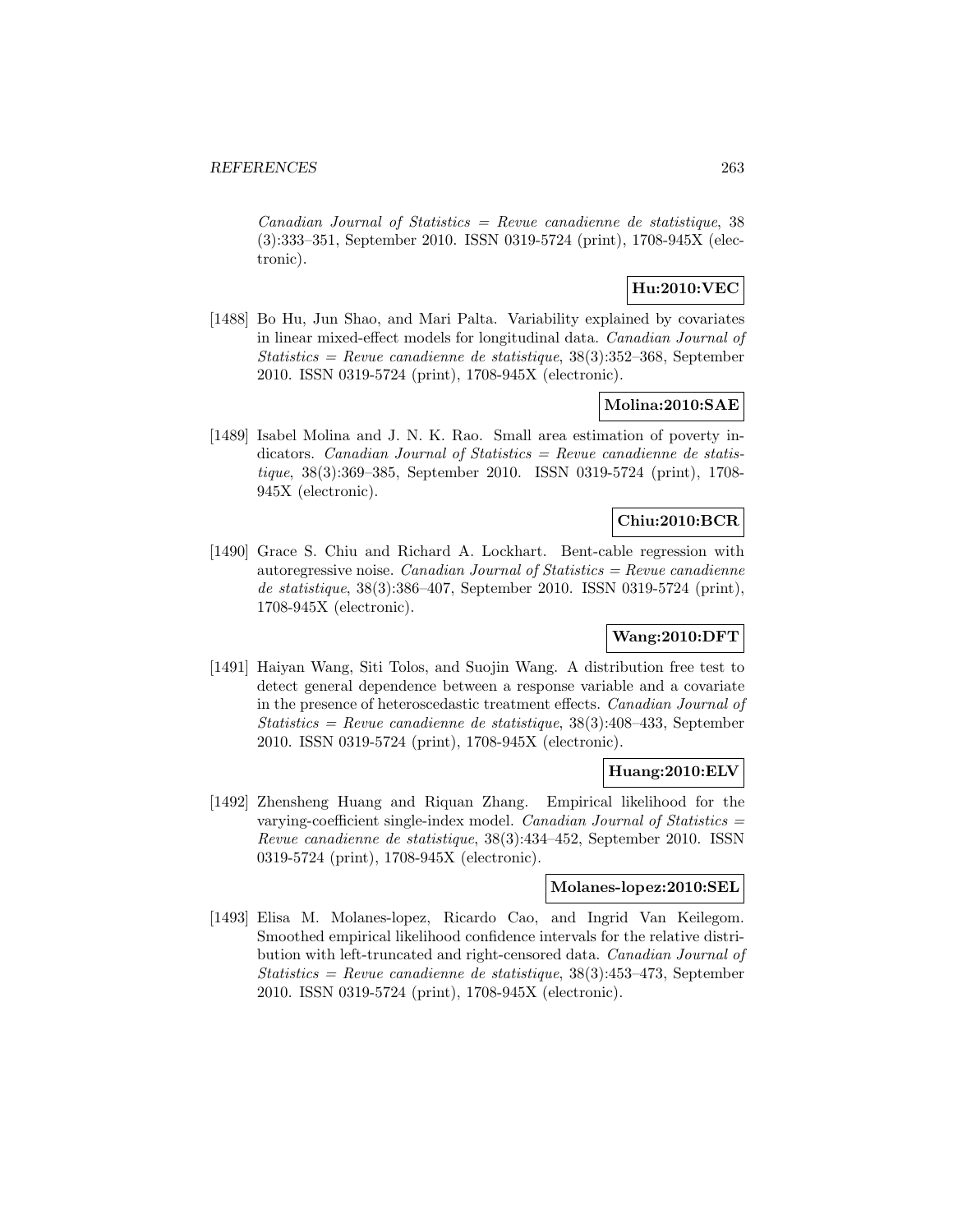#### **Paige:2010:CFL**

[1494] Robert Paige and Edward Allen. Closed-form likelihoods for stochastic differential equation growth models. *Canadian Journal of Statistics* = Revue canadienne de statistique, 38(3):474–487, September 2010. ISSN 0319-5724 (print), 1708-945X (electronic).

# **Lee:2010:SSM**

[1495] Terry C. K. Lee, Min Tsao, and Francis W. Zwiers. State-space model for proxy-based millennial reconstruction. Canadian Journal of Statistics  $=$ Revue canadienne de statistique, 38(3):488–505, September 2010. ISSN 0319-5724 (print), 1708-945X (electronic).

### **Song:2010:BHM**

[1496] Hae-Ryoung Song, Andrew B. Lawson, and Daniela Nitcheva. Bayesian hierarchical models for food frequency assessment. *Canadian Journal of*  $Statistics = Revenue canadienne de statistic, 38(3):506-516, September$ 2010. ISSN 0319-5724 (print), 1708-945X (electronic).

### **Duchesne:2010:EAC**

[1497] Pierre Duchesne and Simon Lalancette. Erratum: Authors' corrigenda/ corrections des auteurs on testing for multivariate ARCH effects in vector time series models. Canadian Journal of Statistics  $=$  Revue canadienne de statistique, 38(3):517, September 2010. ISSN 0319-5724 (print), 1708- 945X (electronic). See [1198].

#### **Khalili:2010:NEF**

[1498] Abbas Khalili. New estimation and feature selection methods in mixtureof-experts models. Canadian Journal of Statistics = Revue canadienne de statistique, 38(4):519–539, December 2010. ISSN 0319-5724 (print), 1708-945X (electronic).

## **Carrillo:2010:PGA**

[1499] Iván A. Carrillo, Jiahua Chen, and Changbao Wu. The pseudo-GEE approach to the analysis of longitudinal surveys. Canadian Journal of  $Statistics = Revenue canadienne de statistic, 38(4):540-554$ , December 2010. ISSN 0319-5724 (print), 1708-945X (electronic).

#### **Gijbels:2010:PQD**

[1500] Irène Gijbels, Marek Omelka, and Dominik Sznajder. Positive quadrant dependence tests for copulas. Canadian Journal of Statistics =  $Re$ vue canadienne de statistique, 38(4):555–581, December 2010. ISSN 0319- 5724 (print), 1708-945X (electronic).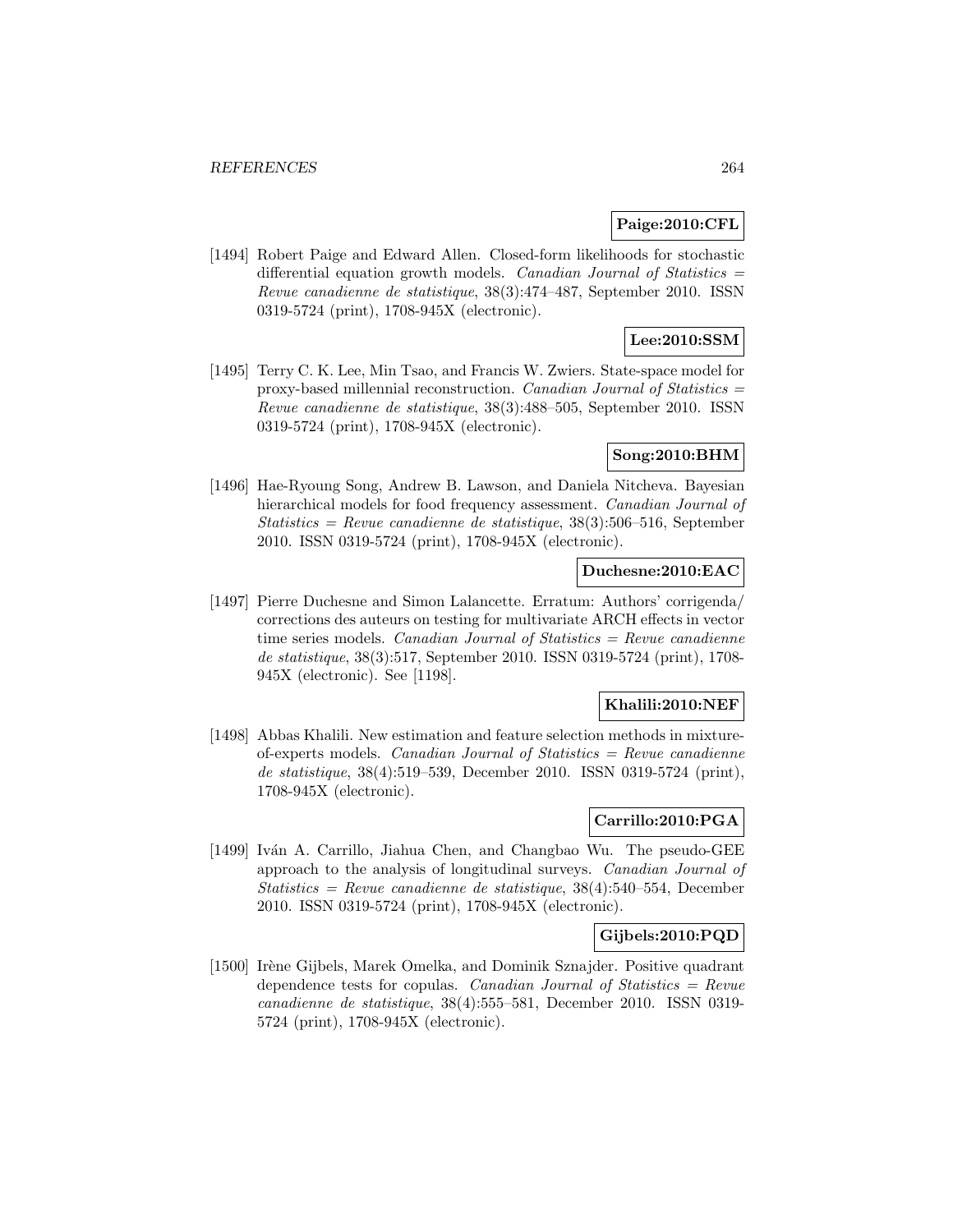### **Chen:2010:CIM**

[1501] Hanfeng Chen, Jiahua Chen, and Shun-Yi Chen. Confidence intervals for the mean of a population containing many zero values under unequalprobability sampling. Canadian Journal of Statistics = Revue canadienne de statistique, 38(4):582–597, December 2010. ISSN 0319-5724 (print), 1708-945X (electronic).

### **Torabi:2010:MSE**

[1502] Mahmoud Torabi and Jon N. K. Rao. Mean squared error estimators of small area means using survey weights. Canadian Journal of Statistics  $=$  Revue canadienne de statistique, 38(4):598–608, December 2010. ISSN 0319-5724 (print), 1708-945X (electronic).

### **Tan:2010:NLD**

[1503] Zhiqiang Tan. Nonparametric likelihood and doubly robust estimating equations for marginal and nested structural models. Canadian Journal of Statistics = Revue canadienne de statistique,  $38(4)$ :609-632, December 2010. ISSN 0319-5724 (print), 1708-945X (electronic).

#### **Duan:2010:OES**

[1504] Xiaogang Duan, Jing Qin, and Qihua Wang. Optimal estimation in surrogate outcome regression problems. *Canadian Journal of Statistics*  $=$  Revue canadienne de statistique, 38(4):633–646, December 2010. ISSN 0319-5724 (print), 1708-945X (electronic).

#### **Frey:2010:TEV**

[1505] Jesse Frey. Testing for equivalence of variances using Hartley's ratio.  $Canadian Journal of Statistics = Review canadienne de statistic, 38$ (4):647–664, December 2010. ISSN 0319-5724 (print), 1708-945X (electronic).

## **Ma:2010:SMR**

[1506] Yanyuan Ma and Guosheng Yin. Semiparametric median residual life model and inference. *Canadian Journal of Statistics = Revue canadienne* de statistique, 38(4):665–679, December 2010. ISSN 0319-5724 (print), 1708-945X (electronic).

#### **Sinha:2010:ESA**

[1507] Samiran Sinha. An estimated-score approach for dealing with missing covariate data in matched case–control studies. Canadian Journal of Statistics = Revue canadienne de statistique,  $38(4):680-697$ , December 2010. ISSN 0319-5724 (print), 1708-945X (electronic).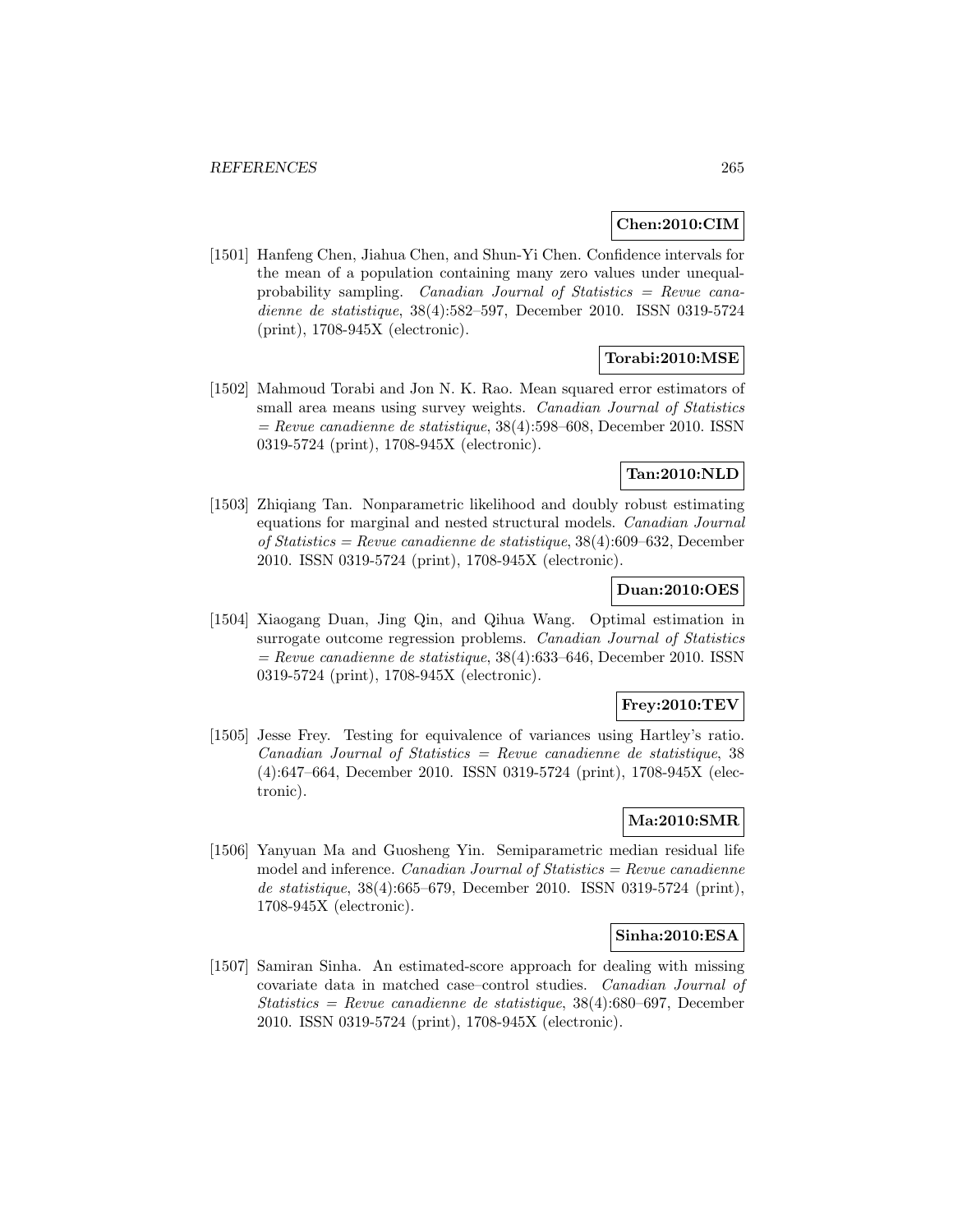#### **Torabi:2010:STM**

[1508] Mahmoud Torabi and Rhonda J. Rosychuk. Spatio-temporal modelling of disease mapping of rates. Canadian Journal of Statistics = Revue canadienne de statistique, 38(4):698–715, December 2010. ISSN 0319- 5724 (print), 1708-945X (electronic).

# **Yan:2010:MBL**

[1509] Guohua Yan, William J. Welch, and Ruben H. Zamar. Model-based linear clustering. Canadian Journal of Statistics  $=$  Revue canadienne de statistique, 38(4):716–737, December 2010. ISSN 0319-5724 (print), 1708-945X (electronic).

### **Gou:2010:SED**

[1510] Tingting Gou and Duncan Murdoch. Simulation of extremes of diffusions. Canadian Journal of Statistics = Revue canadienne de statistique, 38(4):738–755, December 2010. ISSN 0319-5724 (print), 1708-945X (electronic).

### **Yang:2011:ELB**

[1511] Baoying Yang, Gengsheng Qin, and Jing Qin. Empirical likelihood-based inferences for a low income proportion. Canadian Journal of Statistics  $=$  Revue canadienne de statistique, 39(1):1–16, March 2011. ISSN 0319-5724 (print), 1708-945X (electronic).

## **Qin:2011:NPI**

[1512] Gengsheng Qin, Xiaoping Jin, and Xiao-Hua Zhou. Non-parametric interval estimation for the partial area under the ROC curve. Canadian Journal of Statistics = Revue canadienne de statistique,  $39(1):17-33$ , March 2011. ISSN 0319-5724 (print), 1708-945X (electronic).

### **Yi:2011:RPL**

[1513] Grace Y. Yi, Leilei Zeng, and Richard J. Cook. A robust pairwise likelihood method for incomplete longitudinal binary data arising in clusters. Canadian Journal of Statistics = Revue canadienne de statistique,  $39(1)$ : 34–51, March 2011. ISSN 0319-5724 (print), 1708-945X (electronic).

### **Kalogeropoulos:2011:LBI**

[1514] Konstantinos Kalogeropoulos, Petros Dellaportas, and Gareth O. Roberts. Likelihood-based inference for correlated diffusions. Canadian Journal of Statistics = Revue canadienne de statistique,  $39(1):52-$ 72, March 2011. ISSN 0319-5724 (print), 1708-945X (electronic).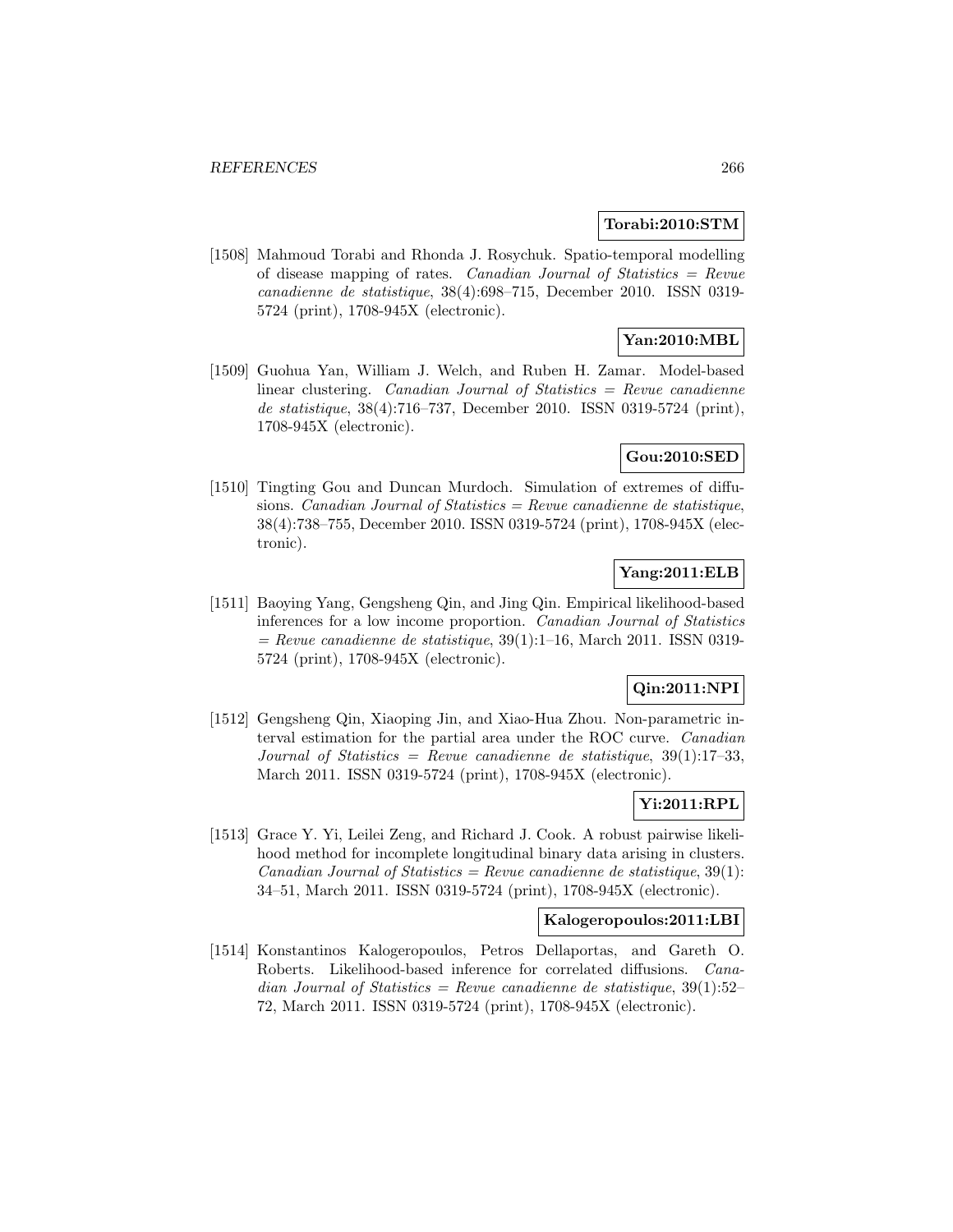#### **Wen:2011:CRC**

[1515] Chi-Chung Wen, Steve Y. H. Huang, and Yau-Hung Chen. Cox regression for current status data with mismeasured covariates. Canadian Journal of Statistics = Revue canadienne de statistique,  $39(1)$ :73–88, March 2011. ISSN 0319-5724 (print), 1708-945X (electronic).

## **Wang:2011:TMC**

[1516] Jianqiang C. Wang and Mary C. Meyer. Testing the monotonicity or convexity of a function using regression splines. Canadian Journal of Statistics = Revue canadienne de statistique,  $39(1):89-107$ , March 2011. ISSN 0319-5724 (print), 1708-945X (electronic).

### **Song:2011:NTR**

[1517] Weixing Song and Juan Du. A note on testing the regression functions via nonparametric smoothing. Canadian Journal of Statistics = Revue canadienne de statistique, 39(1):108–125, March 2011. ISSN 0319-5724 (print), 1708-945X (electronic).

### **Yanagihara:2011:SOB**

[1518] Hirokazu Yanagihara, Ken-Ichi Kamo, and Tetsuji Tonda. Second-order bias-corrected AIC in multivariate normal linear models under nonnormality. *Canadian Journal of Statistics = Revue canadienne de statis*tique, 39(1):126–146, March 2011. ISSN 0319-5724 (print), 1708-945X (electronic).

#### **Zhang:2011:DOR**

[1519] Li-Chun Zhang and Nina Hagesæther. A domain outlier robust design and smooth estimation approach. Canadian Journal of Statistics  $=$  Revue canadienne de statistique, 39(1):147–164, March 2011. ISSN 0319- 5724 (print), 1708-945X (electronic).

### **MacEachern:2011:PSH**

[1520] Steven N. MacEachern and Subharup Guha. Parametric and semiparametric hypotheses in the linear model. Canadian Journal of Statistics  $=$  Revue canadienne de statistique, 39(1):165–180, March 2011. ISSN 0319-5724 (print), 1708-945X (electronic).

#### **Gibbs:2011:CSD**

[1521] Alison L. Gibbs, Kevin J. Keen, and Liqun Wang. Case studies in data analysis. Canadian Journal of Statistics  $=$  Revue canadienne de statistique, 39(2):181–217, June 2011. ISSN 0319-5724 (print), 1708-945X (electronic).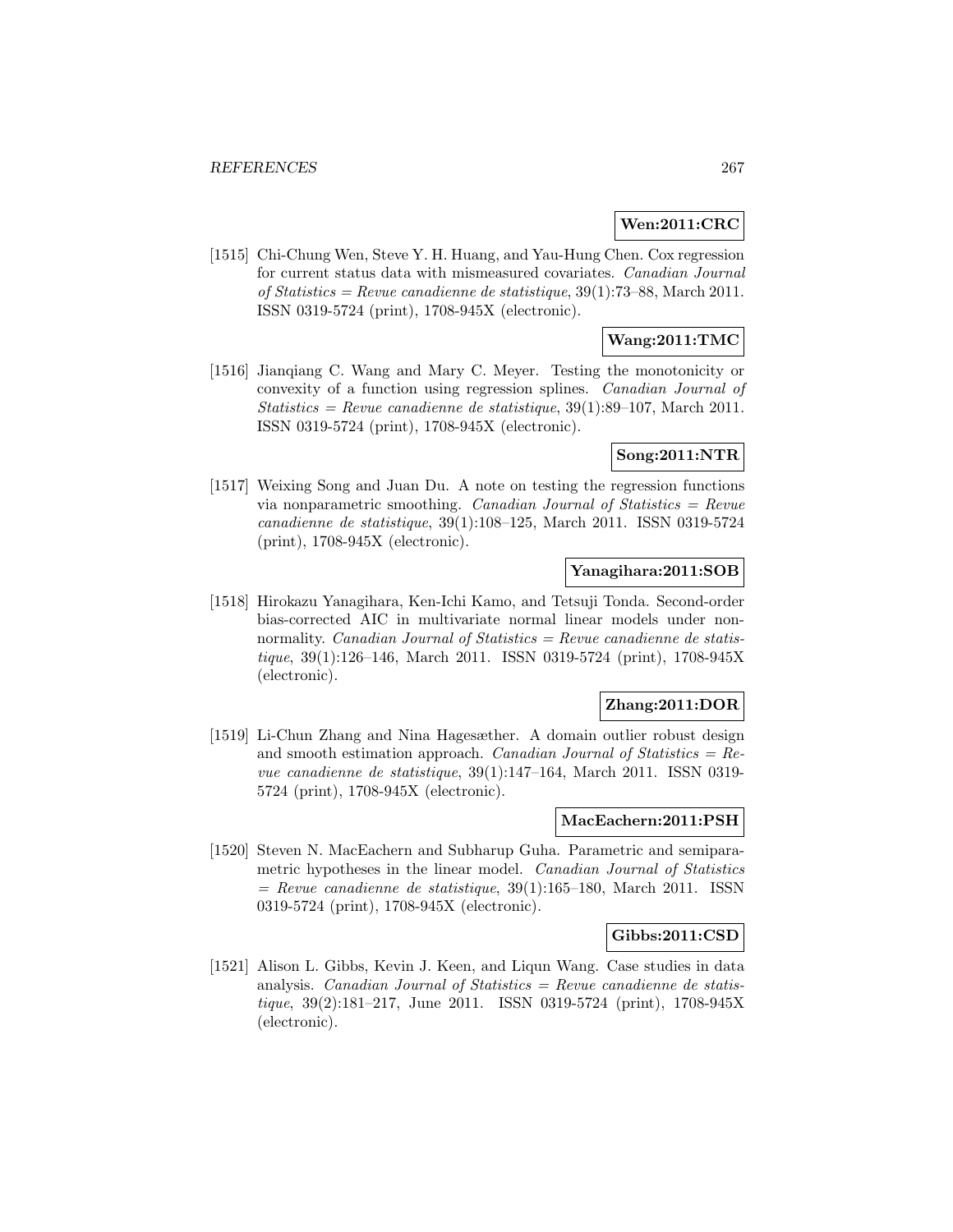### **Niu:2011:THM**

[1522] Xiaoqing Niu, Pengfei Li, and Peng Zhang. Testing homogeneity in a multivariate mixture model. Canadian Journal of Statistics = Revue canadienne de statistique, 39(2):218–238, June 2011. ISSN 0319-5724 (print), 1708-945X (electronic).

## **Min:2011:BMS**

[1523] Aleksey Min and Claudia Czado. Bayesian model selection for D-vine pair-copula constructions. *Canadian Journal of Statistics = Revue cana*dienne de statistique, 39(2):239–258, June 2011. ISSN 0319-5724 (print), 1708-945X (electronic).

### **Marra:2011:ESR**

[1524] Giampiero Marra and Rosalba Radice. Estimation of a semiparametric recursive bivariate probit model in the presence of endogeneity. Canadian Journal of Statistics = Revue canadienne de statistique,  $39(2):259-279$ , June 2011. ISSN 0319-5724 (print), 1708-945X (electronic).

### **Charnigo:2011:SCE**

[1525] Richard Charnigo and Cidambi Srinivasan. Self-consistent estimation of mean response functions and their derivatives. Canadian Journal of Statistics = Revue canadienne de statistique,  $39(2):280-299$ , June 2011. ISSN 0319-5724 (print), 1708-945X (electronic).

### **Park:2011:RPL**

[1526] Seo Young Park and Yufeng Liu. Robust penalized logistic regression with truncated loss functions. Canadian Journal of Statistics  $=$  Revue canadienne de statistique, 39(2):300–323, June 2011. ISSN 0319-5724 (print), 1708-945X (electronic).

### **Lin:2011:SCB**

[1527] Huazhen Lin, Ling Zhou, Heng Peng, and Xiao-Hua Zhou. Selection and combination of biomarkers using ROC method for disease classification and prediction. *Canadian Journal of Statistics = Revue canadienne de* statistique, 39(2):324–343, June 2011. ISSN 0319-5724 (print), 1708-945X (electronic).

#### **Steiner:2011:PAM**

[1528] Stefan H. Steiner, Nathaniel T. Stevens, Ryan Browne, and R. Jock MacKay. Planning and analysis of measurement reliability studies. Canadian Journal of Statistics = Revue canadienne de statistique,  $39(2):344-$ 355, June 2011. ISSN 0319-5724 (print), 1708-945X (electronic).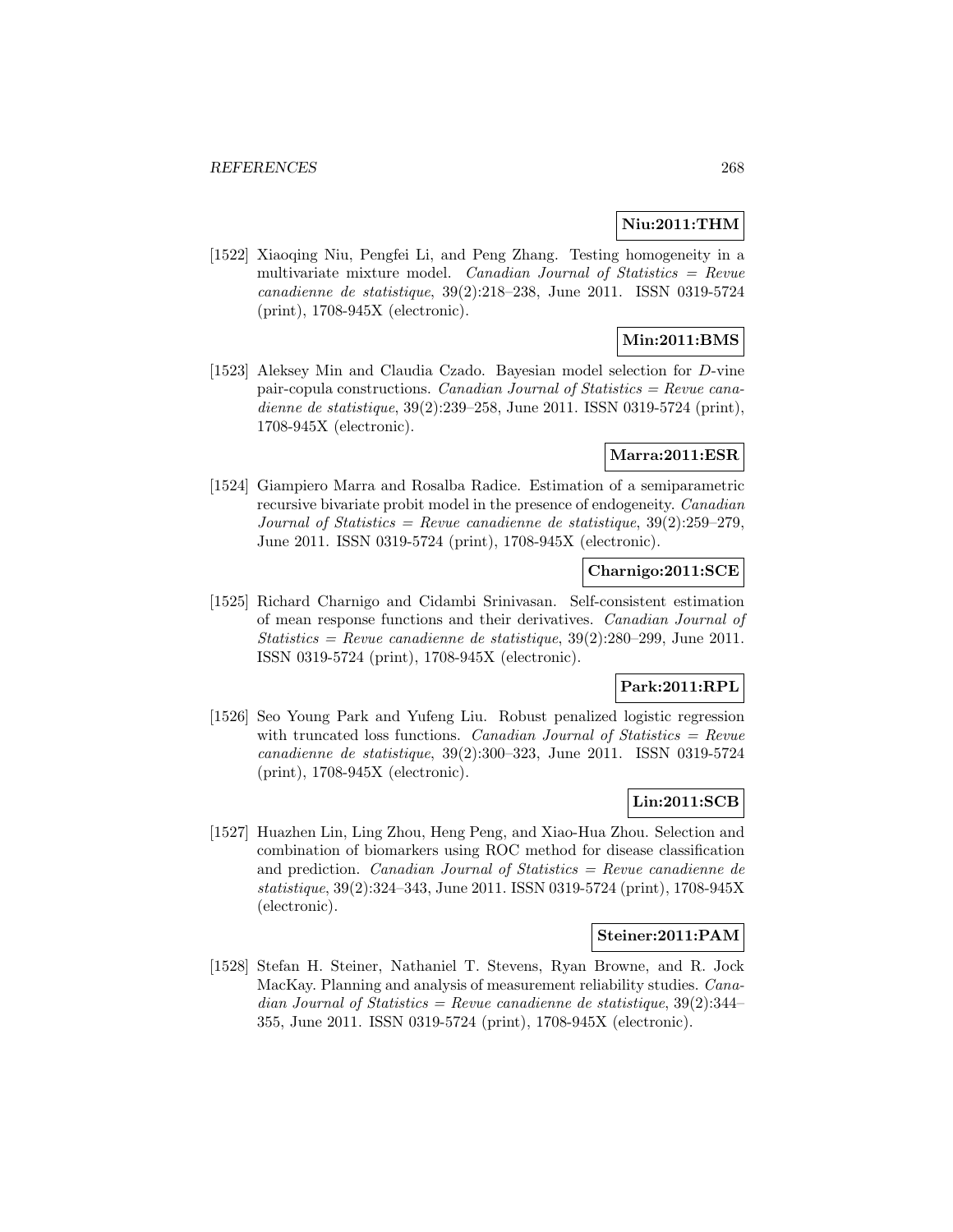#### **Chenouri:2011:DDB**

[1529] Shojaeddin Chenouri, Christopher G. Small, and Thomas J. Farrar. Data depth-based nonparametric scale tests. Canadian Journal of Statistics  $=$ Revue canadienne de statistique, 39(2):356–369, June 2011. ISSN 0319- 5724 (print), 1708-945X (electronic).

# **Li:2011:RCP**

[1530] Minqiang Li, Liang Peng, and Yongcheng Qi. Reduce computation in profile empirical likelihood method. Canadian Journal of Statistics  $=$ Revue canadienne de statistique, 39(2):370–384, June 2011. ISSN 0319- 5724 (print), 1708-945X (electronic).

### **Cook:2011:SIC**

[1531] Richard J. Cook and Grace Y. Yi. A special issue of CJS in honour of Jack Kalbfleisch and Jerry Lawless. Canadian Journal of Statistics = Revue canadienne de statistique, 39(3):385–388, September 2011. ISSN 0319-5724 (print), 1708-945X (electronic). Dual English-French text.

#### **Chen:2011:TET**

[1532] Jiahua Chen and Pengfei Li. Tuning the EM-test for finite mixture models. Canadian Journal of Statistics = Revue canadienne de statistique, 39 (3):389–404, September 2011. ISSN 0319-5724 (print), 1708-945X (electronic).

### **Keiding:2011:APC**

[1533] Niels Keiding. Age–period–cohort analysis in the 1870s: Diagrams, stereograms, and the basic differential equation. Canadian Journal of Statis $tics = Revue$  canadienne de statistique, 39(3):405–420, September 2011.ISSN 0319-5724 (print), 1708-945X (electronic).

#### **Kim:2011:MSV**

[1534] Daeyoung Kim and Bruce G. Lindsay. Modal simulation and visualization in finite mixture models. Canadian Journal of Statistics  $=$  Revue canadienne de statistique, 39(3):421–437, September 2011. ISSN 0319- 5724 (print), 1708-945X (electronic).

#### **Lee:2011:CIM**

[1535] Terry C. K. Lee, Leilei Zeng, Darby J. S. Thompson, and C. B. Dean. Comparison of imputation methods for interval censored time-to-event data in joint modelling of tree growth and mortality. Canadian Journal of Statistics = Revue canadienne de statistique, 39(3):438–457, September 2011. ISSN 0319-5724 (print), 1708-945X (electronic).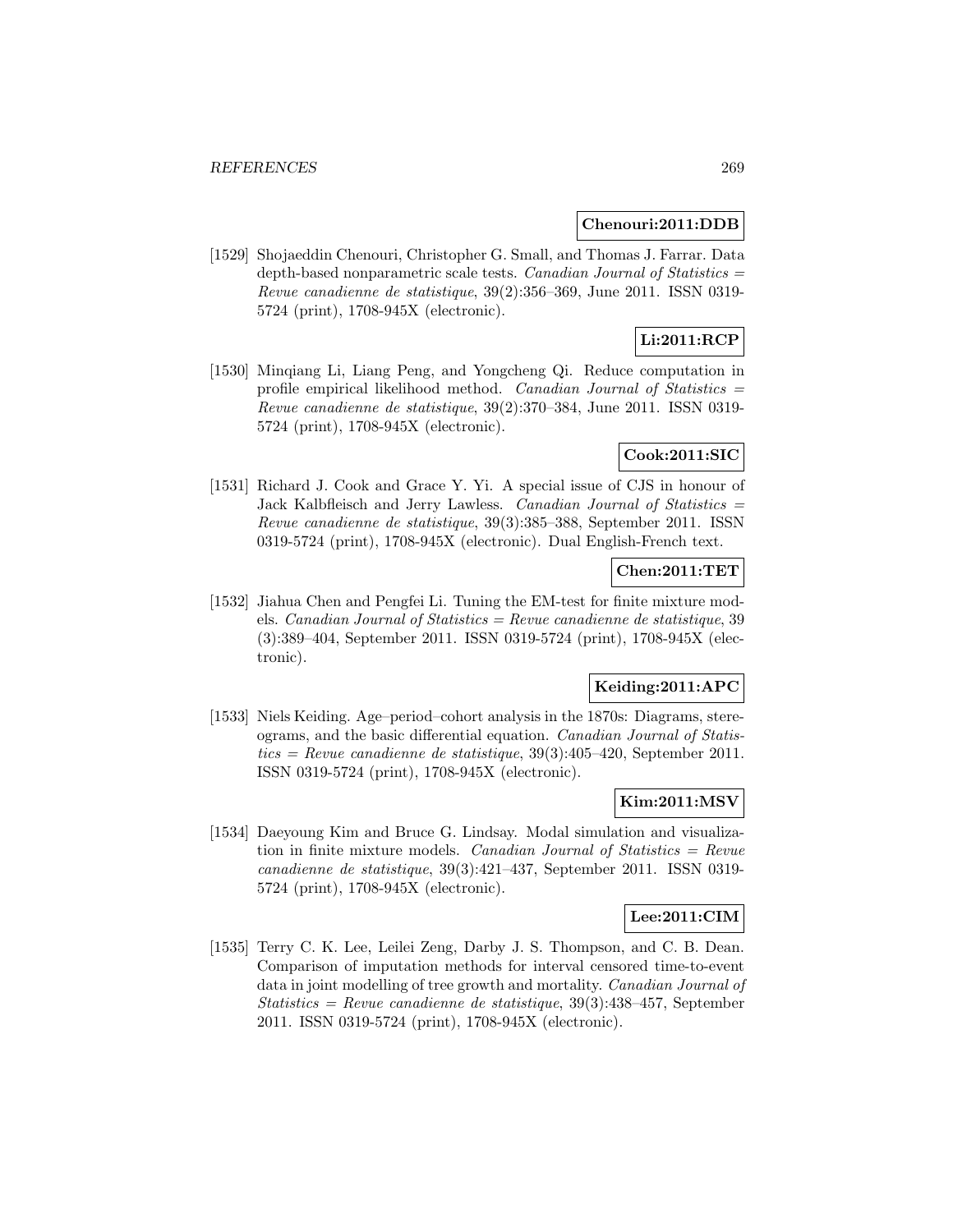### **Li:2011:STM**

[1536] Ni Li, Do-Hwan Park, Jianguo Sun, and KyungMann Kim. Semiparametric transformation models for multivariate panel count data with dependent observation process. Canadian Journal of Statistics = Revue canadienne de statistique, 39(3):458–474, September 2011. ISSN 0319- 5724 (print), 1708-945X (electronic).

#### **McKeown:2011:CSO**

[1537] Karen McKeown and Nicholas P. Jewell. Current status observation of a three-state counting process with application to simultaneous accurate and diluted HIV test data. Canadian Journal of Statistics = Revue canadienne de statistique, 39(3):475–487, September 2011. ISSN 0319- 5724 (print), 1708-945X (electronic).

## **Neuhaus:2011:EMR**

[1538] John M. Neuhaus and Charles E. McCulloch. The effect of misspecification of random effects distributions in clustered data settings with outcome-dependent sampling. Canadian Journal of Statistics  $=$  Revue canadienne de statistique, 39(3):488–497, September 2011. ISSN 0319- 5724 (print), 1708-945X (electronic).

### **Prentice:2011:MEM**

[1539] Ross L. Prentice and Ying Huang. Measurement error modeling and nutritional epidemiology association analyses. Canadian Journal of Statistics = Revue canadienne de statistique,  $39(3):498-509$ , September 2011. ISSN 0319-5724 (print), 1708-945X (electronic).

## **Qin:2011:OEF**

[1540] Jing Qin and Biao Zhang. Optimal estimating functions in incomplete data and length biased sampling data problems. Canadian Journal of Statistics = Revue canadienne de statistique,  $39(3):510-518$ , September 2011. ISSN 0319-5724 (print), 1708-945X (electronic).

#### **Scott:2011:FRM**

[1541] Alastair J. Scott and Chris J. Wild. Fitting regression models with response-biased samples. Canadian Journal of Statistics  $=$  Revue canadienne de statistique, 39(3):519–536, September 2011. ISSN 0319-5724 (print), 1708-945X (electronic).

## **Yang:2011:PIT**

[1542] Yang Yang and Vijayan N. Nair. Parametric inference for time-to-failure in multi-state semi-Markov models: a comparison of marginal and pro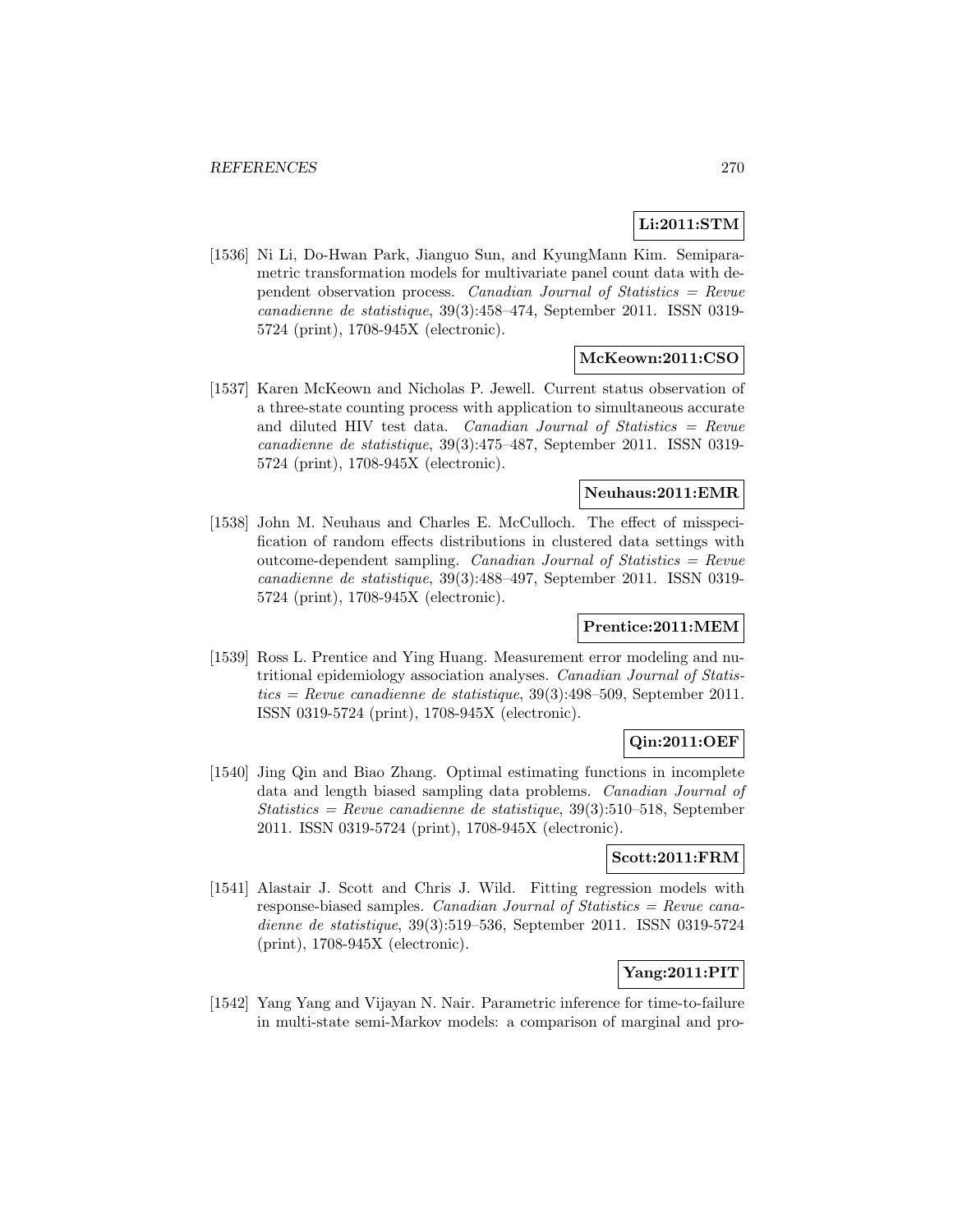$\cos$  approaches. *Canadian Journal of Statistics = Revue canadienne* de statistique, 39(3):537–555, September 2011. ISSN 0319-5724 (print), 1708-945X (electronic).

# **Li:2011:RRR**

[1543] Zhiguo Li and Bin Nan. Relative risk regression for current status data in  $case-color$  studies. *Canadian Journal of Statistics = Revue canadienne* de statistique, 39(4):557–577, December 2011. ISSN 0319-5724 (print), 1708-945X (electronic).

# **Sun:2011:CMM**

[1544] Liuquan Sun, Xingqiu Zhao, and Jie Zhou. A class of mixed models for recurrent event data. Canadian Journal of Statistics  $=$  Revue canadienne de statistique, 39(4):578–590, December 2011. ISSN 0319-5724 (print), 1708-945X (electronic).

## **Gu:2011:NRC**

[1545] Chong Gu and Ping Ma. Nonparametric regression with cross-classified responses. Canadian Journal of Statistics = Revue canadienne de statistique, 39(4):591–609, December 2011. ISSN 0319-5724 (print), 1708-945X (electronic).

## **Bickel:2011:PAM**

[1546] David R. Bickel. A predictive approach to measuring the strength of statistical evidence for single and multiple comparisons. Canadian Journal of Statistics = Revue canadienne de statistique, 39(4):610–631, December 2011. ISSN 0319-5724 (print), 1708-945X (electronic).

## **Wang:2011:AAN**

[1547] Xiaoming Wang and Keumhee C. Carriere. Assessing additivity in nonparametric models — a kernel-based method. Canadian Journal of Statistics = Revue canadienne de statistique,  $39(4)$ :632-655, December 2011. ISSN 0319-5724 (print), 1708-945X (electronic).

# **Leng:2011:IVF**

[1548] Chenlei Leng and Cheng Yong Tang. Improving variance function estimation in semiparametric longitudinal data analysis. Canadian Journal of Statistics = Revue canadienne de statistique, 39(4):656–670, December 2011. ISSN 0319-5724 (print), 1708-945X (electronic).

# **Yu:2011:TSE**

[1549] Jihnhee Yu, Albert Vexler, Seong-Eun Kim, and Alan D. Hutson. Twosample empirical likelihood ratio tests for medians in application to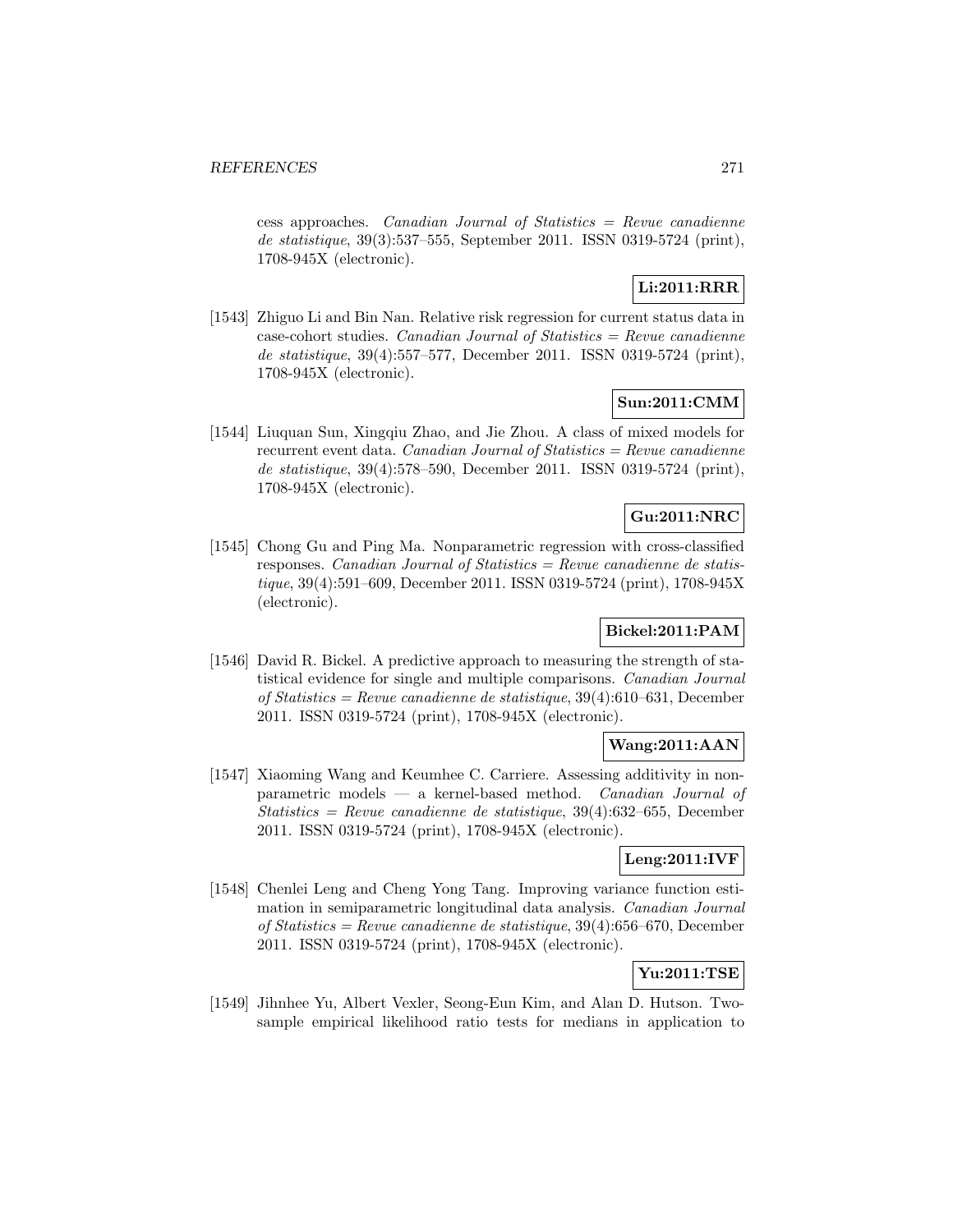biomarker evaluations. Canadian Journal of Statistics = Revue canadienne de statistique, 39(4):671–689, December 2011. ISSN 0319-5724 (print), 1708-945X (electronic).

# **Zidan:2011:CIZ**

[1550] Marwan Zidan, Jung-Chao Wang, and Magdalena Niewiadomska-Bugaj. Comparison of k independent, zero-heavy lognormal distributions. Canadian Journal of Statistics = Revue canadienne de statistique,  $39(4):690-$ 702, December 2011. ISSN 0319-5724 (print), 1708-945X (electronic).

## **Kojadinovic:2011:LST**

[1551] Ivan Kojadinovic, Johan Segers, and Jun Yan. Large-sample tests of extreme-value dependence for multivariate copulas. Canadian Journal of Statistics = Revue canadienne de statistique,  $39(4)$ :703-720, December 2011. ISSN 0319-5724 (print), 1708-945X (electronic).

## **Rosenthal:2011:WCM**

[1552] Jeffrey S. Rosenthal. Was the conservative majority predictable? Canadian Journal of Statistics = Revue canadienne de statistique,  $39(4):721-$ 733, December 2011. ISSN 0319-5724 (print), 1708-945X (electronic).

### **Tsukahara:2011:ESE**

[1553] Hideatsu Tsukahara. Erratum to "Semiparametric estimation in copula models". Canadian Journal of Statistics  $=$  Revue canadienne de statistique, 39(4):734–735, December 2011. ISSN 0319-5724 (print), 1708-945X (electronic). See [1272].

#### **Hajducek:2012:DAL**

[1554] D. M. Hajducek and J. F. Lawless. Duration analysis in longitudinal studies with intermittent observation times and losses to followup. Canadian Journal of Statistics = Revue canadienne de statistique,  $40(1):1-21$ , March 2012. ISSN 0319-5724 (print), 1708-945X (electronic).

### **Park:2012:CNM**

[1555] Yongseok Park, John D. Kalbfleisch, and Jeremy M. G. Taylor. Constrained nonparametric maximum likelihood estimation of stochastically ordered survivor functions. Canadian Journal of Statistics = Revue canadienne de statistique, 40(1):22–39, March 2012. ISSN 0319-5724 (print), 1708-945X (electronic).

# **Yu:2012:BAM**

[1556] Binbing Yu and Ram C. Tiwari. A Bayesian approach to mixture cure models with spatial frailties for population-based cancer relative sur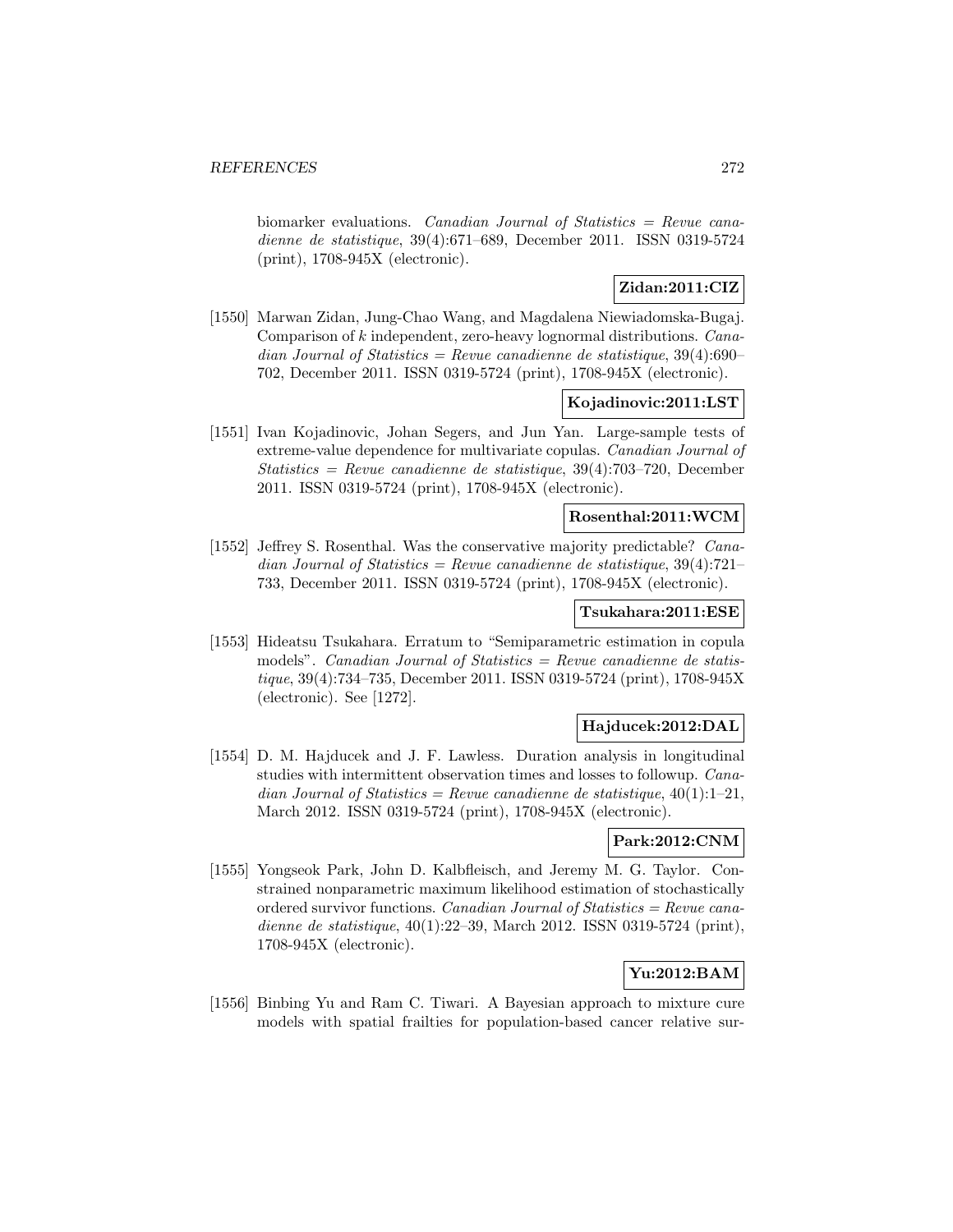vival data. Canadian Journal of Statistics = Revue canadienne de statistique, 40(1):40–54, March 2012. ISSN 0319-5724 (print), 1708-945X (electronic).

## **Hosseinkashi:2012:SGP**

[1557] Yasaman Hosseinkashi, Shojaeddin Chenouri, Christopher G. Small, and Rob Deardon. A stochastic graph process for epidemic modelling. Canadian Journal of Statistics = Revue canadienne de statistique,  $40(1):55-$ 67, March 2012. ISSN 0319-5724 (print), 1708-945X (electronic).

#### **Brechmann:2012:TRV**

[1558] E. C. Brechmann, C. Czado, and K. Aas. Truncated regular vines in high dimensions with application to financial data. *Canadian Journal of* Statistics = Revue canadienne de statistique,  $40(1)$ :68-85, March 2012. ISSN 0319-5724 (print), 1708-945X (electronic).

## **Bauer:2012:PCC**

[1559] Alexander Bauer, Claudia Czado, and Thomas Klein. Pair-copula constructions for non-Gaussian DAG models. Canadian Journal of Statis $tics = Revenue canadienne de statisticque, 40(1):86–109, March 2012. ISSN$ 0319-5724 (print), 1708-945X (electronic).

## **Peng:2012:AJE**

[1560] Liang Peng. Approximate jackknife empirical likelihood method for estimating equations. Canadian Journal of Statistics  $=$  Revue canadienne de statistique, 40(1):110–123, March 2012. ISSN 0319-5724 (print), 1708- 945X (electronic).

### **Chauvet:2012:FEE**

[1561] Guillaume Chauvet and David Haziza. Fully efficient estimation of coefficients of correlation in the presence of imputed survey data. Canadian Journal of Statistics = Revue canadienne de statistique,  $40(1):124-149$ , March 2012. ISSN 0319-5724 (print), 1708-945X (electronic).

## **Wang:2012:RAE**

[1562] Zilin Wang and Mary E. Thompson. A resampling approach to estimate variance components of multilevel models. Canadian Journal of Statistics  $=$  Revue canadienne de statistique, 40(1):150–171, March 2012. ISSN 0319-5724 (print), 1708-945X (electronic).

### **Bindele:2012:BIN**

[1563] Huybrechts F. Bindele and Asheber Abebe. Bounded influence nonlinear signed-rank regression. Canadian Journal of Statistics  $=$  Revue canadi-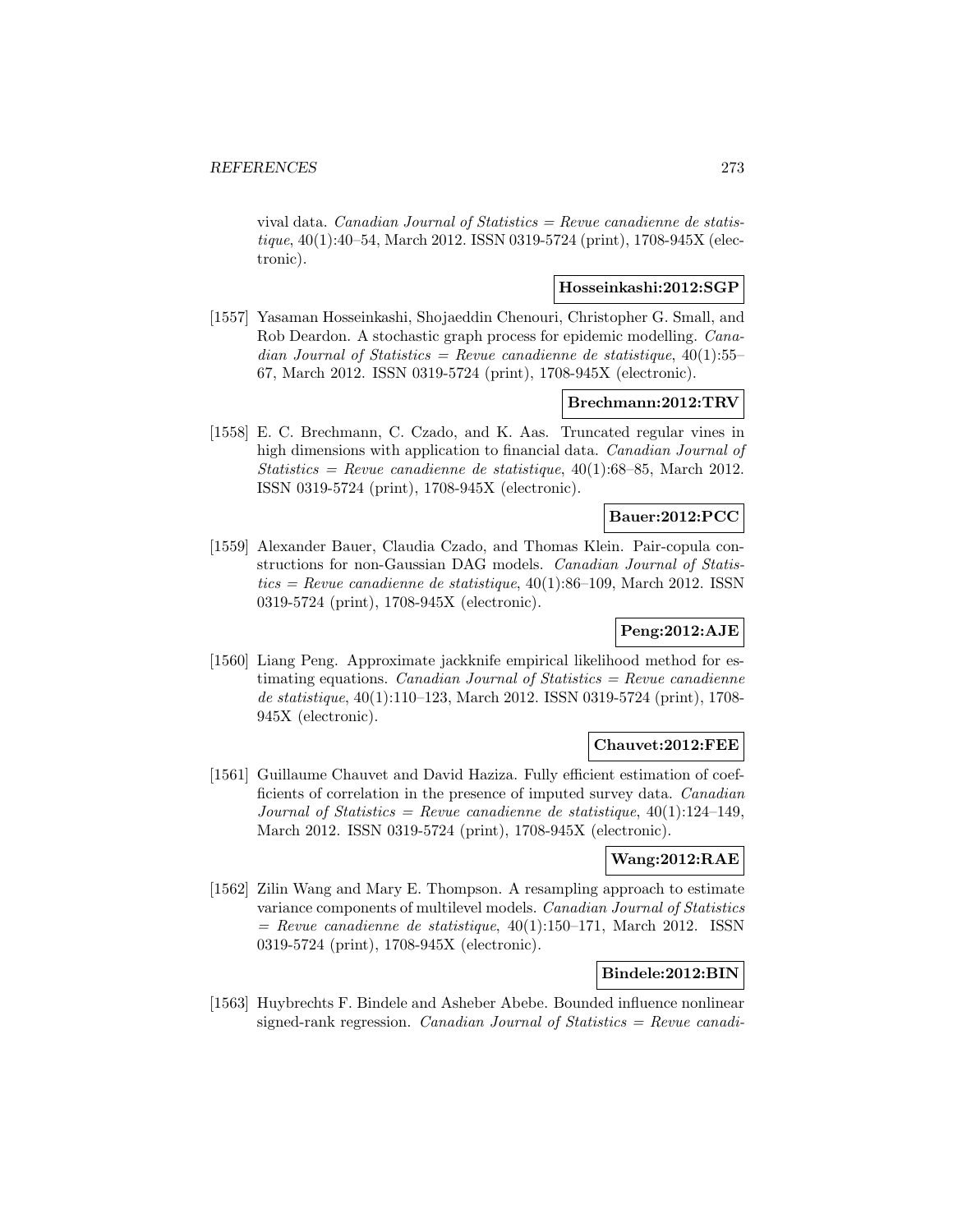enne de statistique, 40(1):172–189, March 2012. ISSN 0319-5724 (print), 1708-945X (electronic).

# **Meyer:2012:CPS**

[1564] Mary C. Meyer. Constrained penalized splines. Canadian Journal of Statistics = Revue canadienne de statistique,  $40(1):190-206$ , March 2012. ISSN 0319-5724 (print), 1708-945X (electronic).

# **Song:2012:NAJ**

[1565] Hui Song, Yingwei Peng, and Dongsheng Tu. A new approach for joint modelling of longitudinal measurements and survival times with a cure fraction. *Canadian Journal of Statistics = Revue canadienne de statis*tique, 40(2):207–224, June 2012. ISSN 0319-5724 (print), 1708-945X (electronic).

#### **Papageorgiou:2012:RML**

[1566] Georgios Papageorgiou. Restricted maximum likelihood estimation of joint mean-covariance models. Canadian Journal of Statistics = Revue canadienne de statistique, 40(2):225–242, June 2012. ISSN 0319-5724 (print), 1708-945X (electronic).

# **Davis:2012:TGL**

[1567] Karelyn A. Davis, Chul G. Park, and Sanjoy K. Sinha. Testing for generalized linear mixed models with cluster correlated data under linear inequality constraints. Canadian Journal of Statistics  $=$  Revue canadienne de statistique, 40(2):243–258, June 2012. ISSN 0319-5724 (print), 1708-945X (electronic).

#### **Haziza:2012:DRP**

[1568] David Haziza and Frédéric Picard. Doubly robust point and variance estimation in the presence of imputed survey data. Canadian Journal of Statistics = Revue canadienne de statistique,  $40(2):259-281$ , June 2012. ISSN 0319-5724 (print), 1708-945X (electronic).

#### **Ding:2012:RAS**

[1569] Jieli Ding, Yanyan Liu, David B. Peden, Steven R. Kleeberger, and Haibo Zhou. Regression analysis for a summed missing data problem under an outcome-dependent sampling scheme. Canadian Journal of Statistics  $=$ Revue canadienne de statistique, 40(2):282–303, June 2012. ISSN 0319- 5724 (print), 1708-945X (electronic).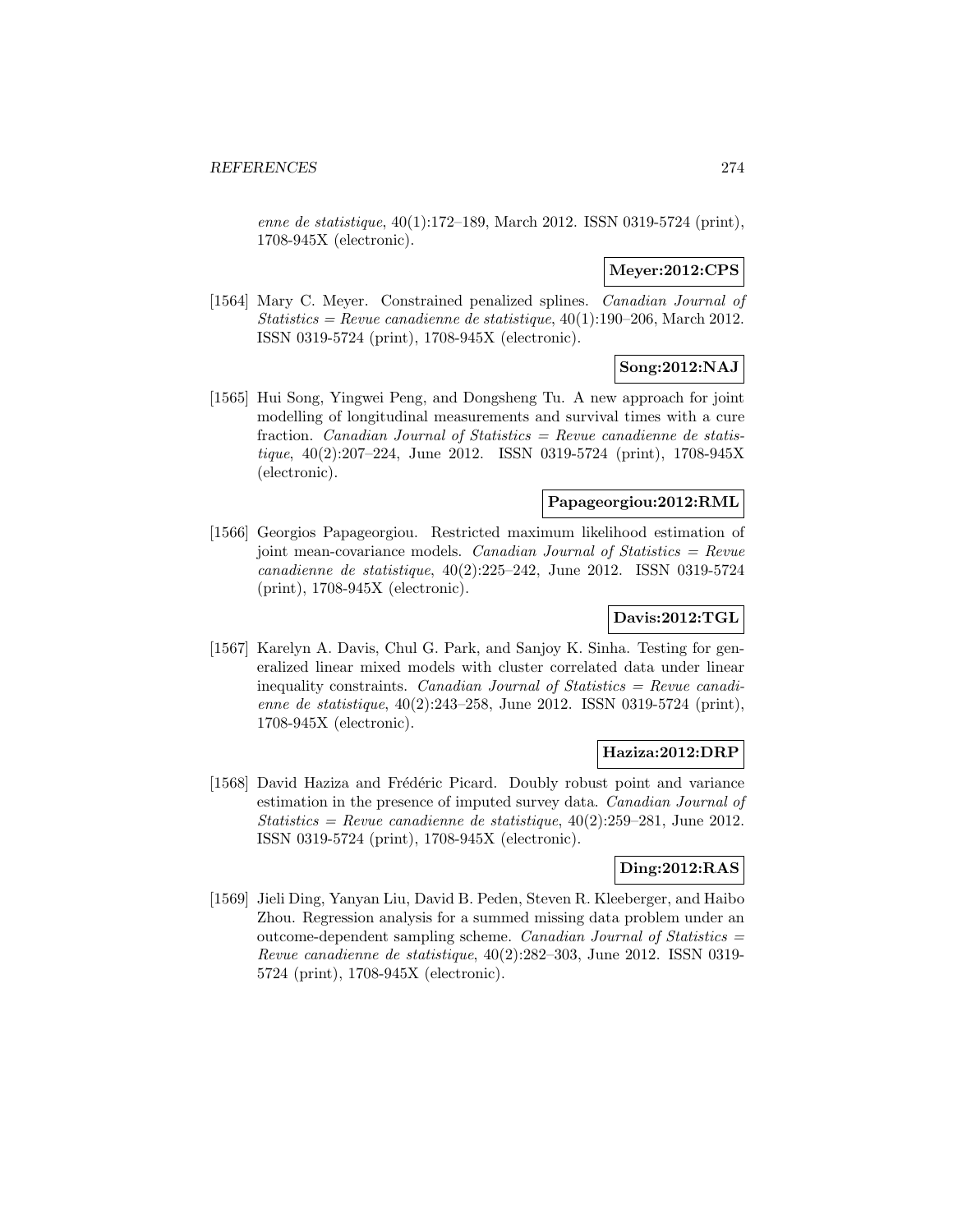#### **Kazianka:2012:OBA**

[1570] Hannes Kazianka and Jürgen Pilz. Objective Bayesian analysis of spatial data with uncertain nugget and range parameters. Canadian Journal of Statistics = Revue canadienne de statistique,  $40(2):304-327$ , June 2012. ISSN 0319-5724 (print), 1708-945X (electronic).

# **Zhang:2012:NHB**

[1571] Tingting Zhang and Jun S. Liu. Nonparametric hierarchical Bayes analysis of binomial data via Bernstein polynomial priors. Canadian Journal of Statistics = Revue canadienne de statistique,  $40(2):328-344$ , June 2012. ISSN 0319-5724 (print), 1708-945X (electronic).

#### **Hirose:2012:VSW**

[1572] Kei Hirose and Sadanori Konishi. Variable selection via the weighted group lasso for factor analysis models. Canadian Journal of Statistics  $=$ Revue canadienne de statistique, 40(2):345–361, June 2012. ISSN 0319- 5724 (print), 1708-945X (electronic).

# **Zhao:2012:SDN**

[1573] Zhibiao Zhao and Weixin Yao. Sequential design for nonparametric inference. Canadian Journal of Statistics = Revue canadienne de statistique, 40(2):362–377, June 2012. ISSN 0319-5724 (print), 1708-945X (electronic).

#### **Berrendero:2012:TUC**

[1574] José R. Berrendero, Antonio Cuevas, and Beatriz Pateiro-López. Testing uniformity for the case of a planar unknown support. Canadian Journal of Statistics = Revue canadienne de statistique,  $40(2):378-395$ , June 2012. ISSN 0319-5724 (print), 1708-945X (electronic).

#### **Anonymous:2012:ARS**

[1575] Anonymous. Acknowledgement of referees' services. Remerciements aux membres des jurys. Canadian Journal of Statistics  $=$  Revue canadienne de statistique, 40(2):396–403, June 2012. ISSN 0319-5724 (print), 1708- 945X (electronic).

#### **Gel:2012:RLM**

[1576] Yulia R. Gel and Bei Chen. Robust Lagrange multiplier test for detecting ARCH/GARCH effect using permutation and bootstrap. Canadian Journal of Statistics = Revue canadienne de statistique,  $40(3):405-426$ , September 2012. ISSN 0319-5724 (print), 1708-945X (electronic).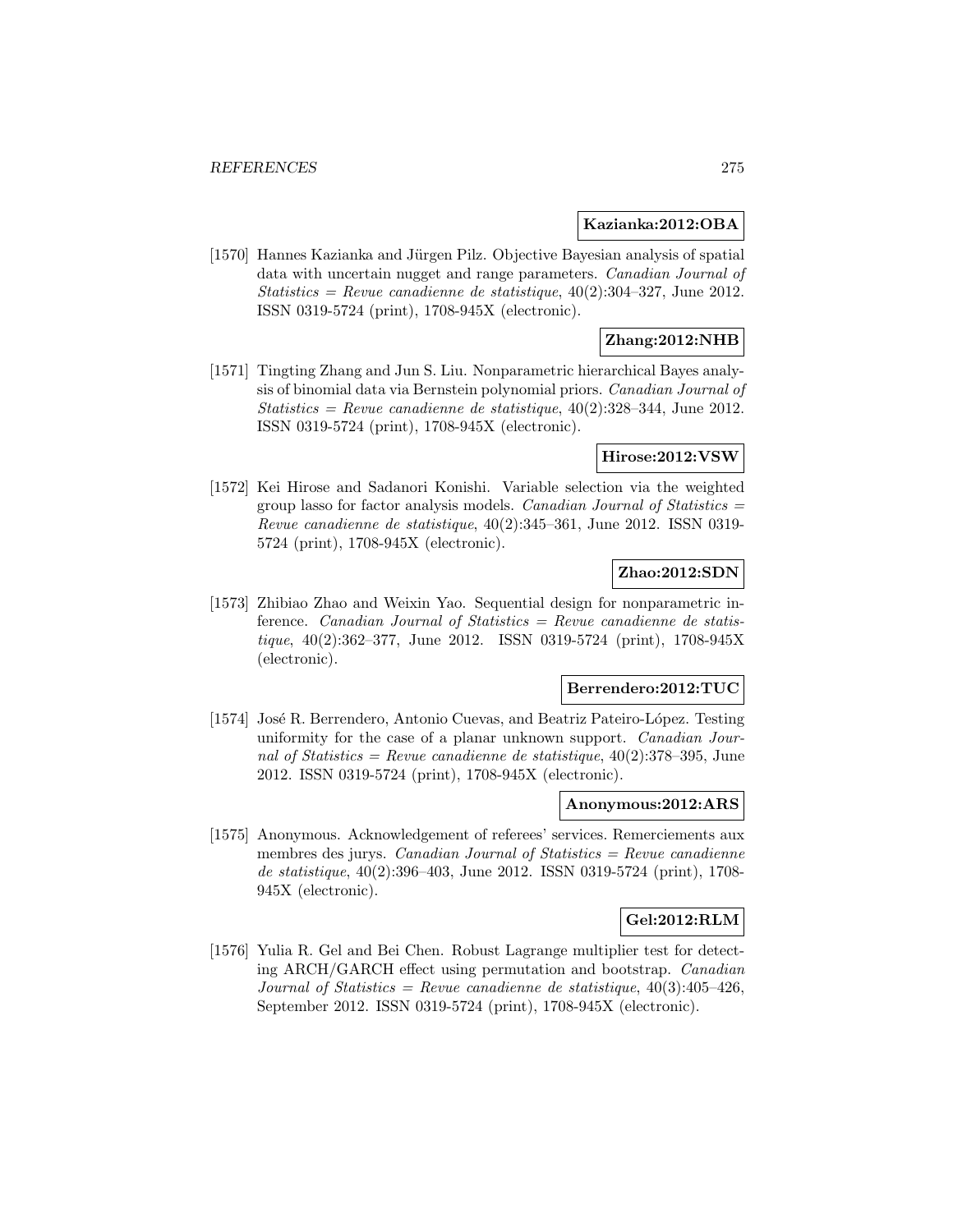#### **Ketterer:2012:TIS**

[1577] Florian Ketterer and Hajo Holzmann. Testing for intercept-scale switch in linear autoregression. Canadian Journal of Statistics  $=$  Revue canadienne de statistique, 40(3):427–446, September 2012. ISSN 0319-5724 (print), 1708-945X (electronic).

### **Duchesne:2012:TIB**

[1578] Pierre Duchesne, Kilani Ghoudi, and Bruno Rémillard. On testing for independence between the innovations of several time series. Canadian Journal of Statistics = Revue canadienne de statistique,  $40(3):447-479$ , September 2012. ISSN 0319-5724 (print), 1708-945X (electronic).

#### **Kojadinovic:2012:GFT**

[1579] Ivan Kojadinovic and Jun Yan. Goodness-of-fit testing based on a weighted bootstrap: a fast large-sample alternative to the parametric bootstrap. Canadian Journal of Statistics  $=$  Revue canadienne de statistique, 40(3):480–500, September 2012. ISSN 0319-5724 (print), 1708- 945X (electronic).

## **Oller:2012:GFH**

[1580] Ramon Oller and Guadalupe Gómez. A generalized Fleming and Harrington's class of tests for interval-censored data. Canadian Journal of  $Statistics = Revenue canadienne de statistic, 40(3):501-516, September$ 2012. ISSN 0319-5724 (print), 1708-945X (electronic).

#### **Fok:2012:FMP**

[1581] Carlotta Ching Ting Fok, James O. Ramsay, Michal Abrahamowicz, and Paul Fortin. A functional marked point process model for lupus data.  $Canadian Journal of Statistics = Review canadienne de statistic, 40$ (3):517–529, September 2012. ISSN 0319-5724 (print), 1708-945X (electronic).

# **Yi:2012:LBM**

[1582] Grace Y. Yi and Jerald F. Lawless. Likelihood-based and marginal inference methods for recurrent event data with covariate measurement error.  $Canadian Journal of Statistics = Revenue canadienne de statistic, 40$ (3):530–549, September 2012. ISSN 0319-5724 (print), 1708-945X (electronic).

## **Zhu:2012:IAC**

[1583] Hongjian Zhu and Feifang Hu. Interim analysis of clinical trials based on urn models. Canadian Journal of Statistics = Revue canadienne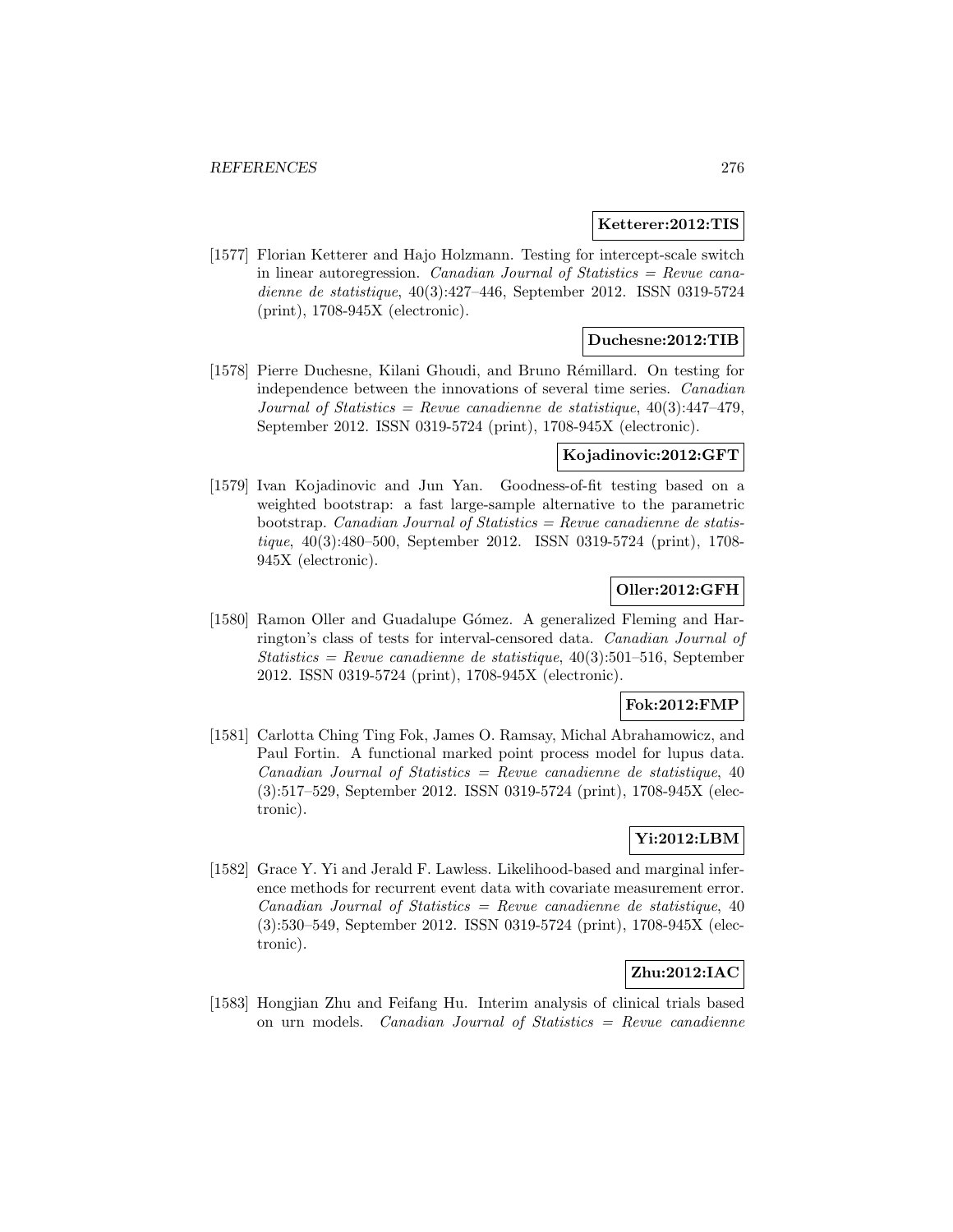de statistique, 40(3):550–568, September 2012. ISSN 0319-5724 (print), 1708-945X (electronic).

## **Guan:2012:IBM**

[1584] Zhong Guan, Jing Qin, and Biao Zhang. Information borrowing methods for covariate-adjusted ROC curve. Canadian Journal of Statistics  $=$ Revue canadienne de statistique, 40(3):569–587, September 2012. ISSN 0319-5724 (print), 1708-945X (electronic).

# **Jiang:2012:SAE**

[1585] Jiming Jiang and Thuan Nguyen. Small area estimation via heteroscedastic nested-error regression. Canadian Journal of Statistics = Revue canadienne de statistique, 40(3):588–603, September 2012. ISSN 0319-5724 (print), 1708-945X (electronic).

# **Kim:2012:ISI**

[1586] Jae Kwang Kim and Minki Hong. Imputation for statistical inference with coarse data. Canadian Journal of Statistics  $=$  Revue canadienne de statistique, 40(3):604–618, September 2012. ISSN 0319-5724 (print), 1708-945X (electronic).

### **Wu:2012:ESI**

[1587] Changbao Wu. Editorial: A special issue of CJS in honour of Mary Thompson. *Canadian Journal of Statistics = Revue canadienne de statis*tique, 40(4):619–622, December 2012. ISSN 0319-5724 (print), 1708-945X (electronic).

#### **Bellhouse:2012:EMT**

[1588] David Bellhouse. Editorial: Mary Thompson. Canadian Journal of Statistics = Revue canadienne de statistique,  $40(4)$ :623–628, December 2012. ISSN 0319-5724 (print), 1708-945X (electronic).

### **Moodie:2012:LEO**

[1589] Erica E. M. Moodie, Bibhas Chakraborty, and Michael S. Kramer. Qlearning for estimating optimal dynamic treatment rules from observational data. Canadian Journal of Statistics = Revue canadienne de statistique, 40(4):629–645, December 2012. ISSN 0319-5724 (print), 1708-945X (electronic).

### **Zhang:2012:EVD**

[1590] Mingyuan Zhang and Dylan S. Small. Effect of vitamin A deficiency on respiratory infection: Causal inference for a discretely observed continuous time non-stationary Markov process. Canadian Journal of Statistics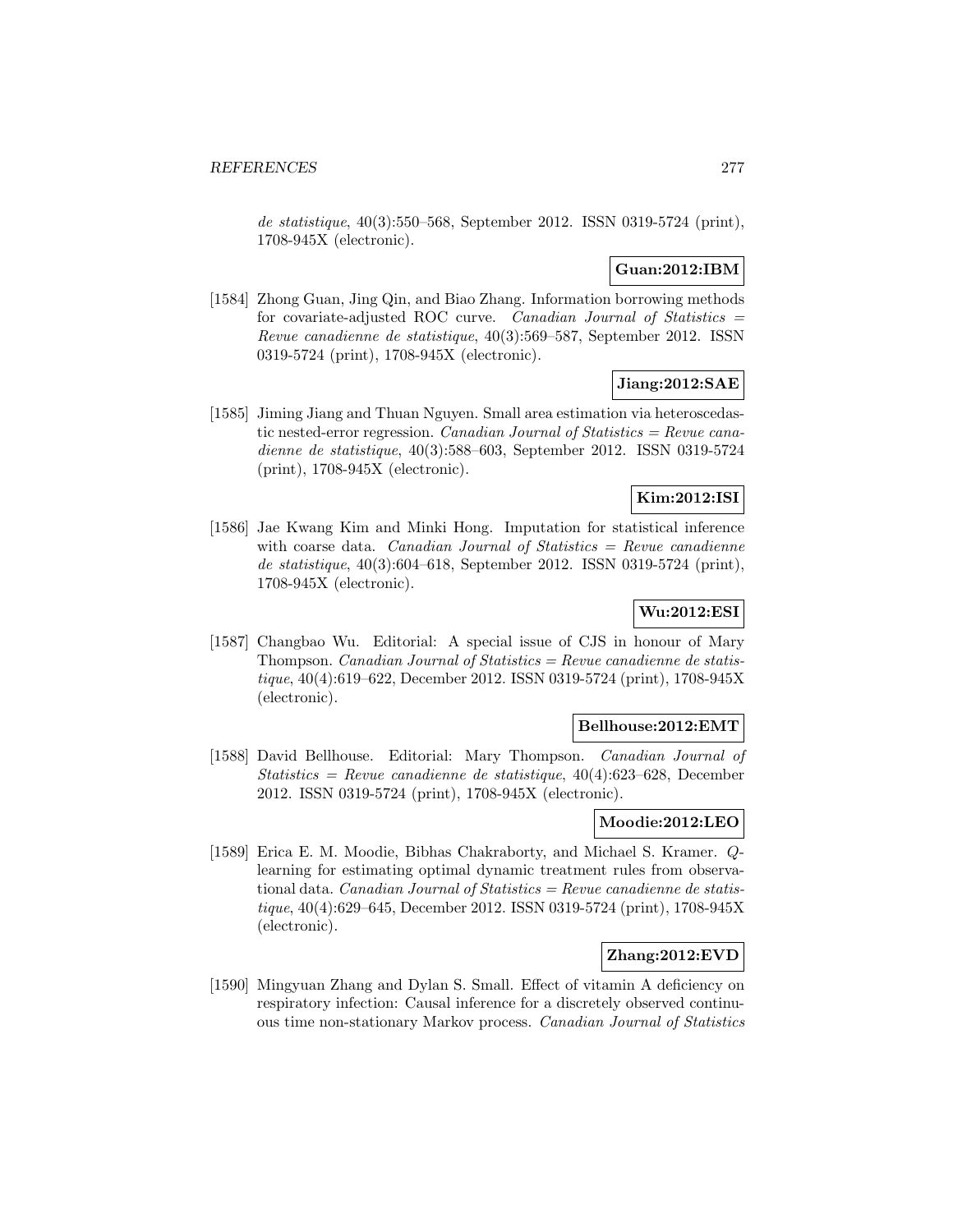$=$  Revue canadienne de statistique, 40(4):646–662, December 2012. ISSN 0319-5724 (print), 1708-945X (electronic).

#### **Chipman:2012:SDC**

[1591] Hugh Chipman, Pritam Ranjan, and Weiwei Wang. Sequential design for computer experiments with a flexible Bayesian additive model. Canadian Journal of Statistics = Revue canadienne de statistique,  $40(4)$ :663-678, December 2012. ISSN 0319-5724 (print), 1708-945X (electronic).

### **Lohr:2012:BDE**

[1592] Sharon L. Lohr and J. Michael Brick. Blending domain estimates from two victimization surveys with possible bias. Canadian Journal of Statistics = Revue canadienne de statistique,  $40(4)$ :679–696, December 2012. ISSN 0319-5724 (print), 1708-945X (electronic).

### **Skinner:2012:WRA**

[1593] Chris Skinner and Ben Mason. Weighting in the regression analysis of survey data with a cross-national application. Canadian Journal of Statistics = Revue canadienne de statistique,  $40(4):697-711$ , December 2012. ISSN 0319-5724 (print), 1708-945X (electronic).

## **Lindsay:2012:FIM**

[1594] Bruce G. Lindsay and Weixin Yao. Fisher information matrix: a tool for dimension reduction, projection pursuit, independent component analysis, and more. Canadian Journal of Statistics = Revue canadienne de statistique, 40(4):712–730, December 2012. ISSN 0319-5724 (print), 1708-945X (electronic).

## **Reid:2012:LIC**

[1595] N. Reid. Likelihood inference in complex settings. Canadian Journal of Statistics = Revue canadienne de statistique,  $40(4)$ :731–744, December 2012. ISSN 0319-5724 (print), 1708-945X (electronic).

#### **Li:2012:VSE**

[1596] Zilin Li, Sijian Wang, and Xihong Lin. Variable selection and estimation in generalized linear models with the seamless  $L_0$  penalty. *Canadian* Journal of Statistics = Revue canadienne de statistique,  $40(4)$ :745-769, December 2012. ISSN 0319-5724 (print), 1708-945X (electronic).

## **Bagchi:2012:ENC**

[1597] Parthasarathy Bagchi and Joseph B. Kadane. Erratum: Note of correction: "Laplace approximations to posterior moments and marginal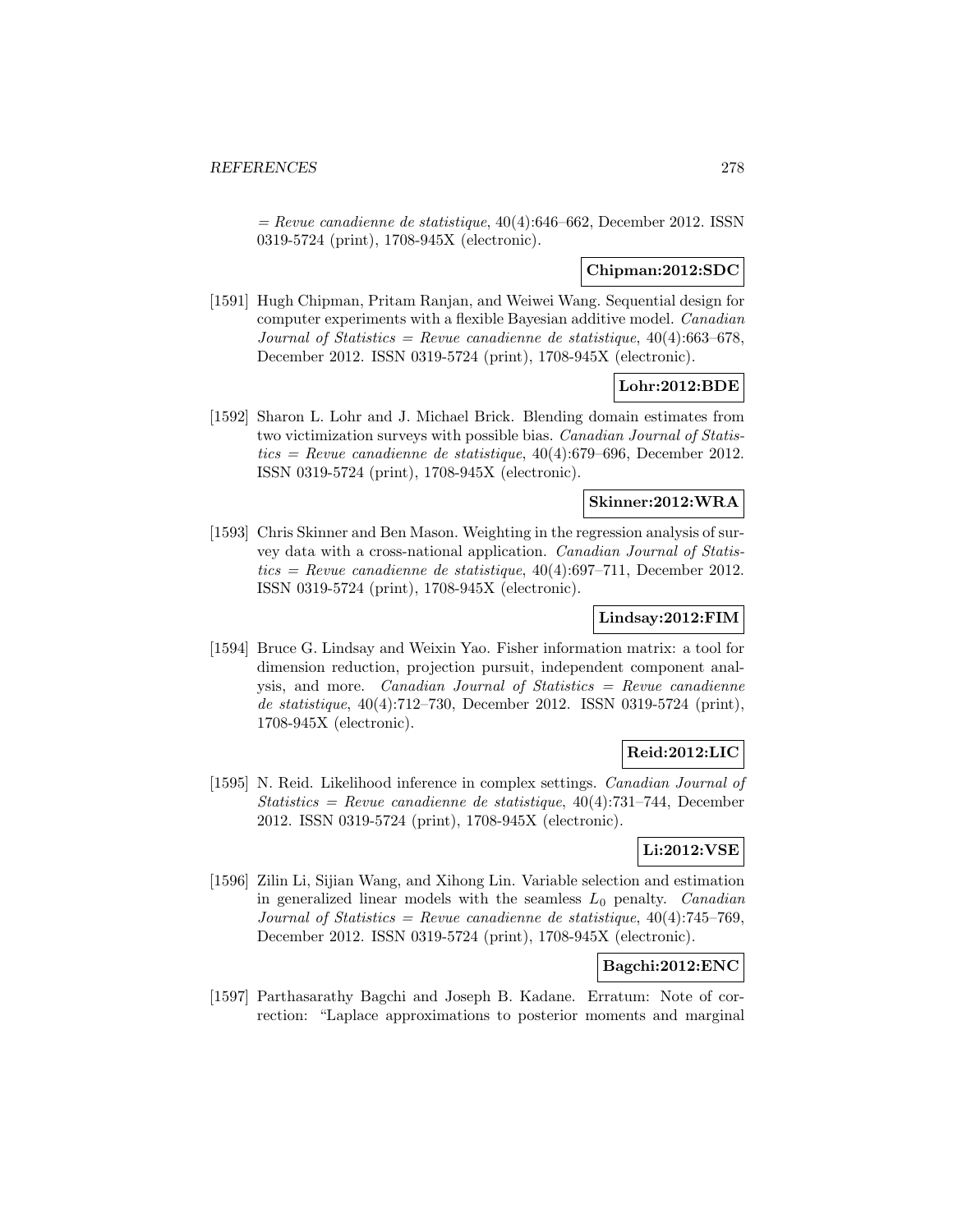distributions on circles, spheres, and cylinders". *Canadian Journal of* Statistics = Revue canadienne de statistique,  $40(4)$ :770–771, December 2012. ISSN 0319-5724 (print), 1708-945X (electronic). See [618].

## **You:2013:SIM**

[1598] Jinhong You, Yong Zhou, and Gemai Chen. Statistical inference for multivariate partially linear regression models. Canadian Journal of Statis $tics = Revue$  canadienne de statistique, 41(1):1-22, March 2013. ISSN0319-5724 (print), 1708-945X (electronic).

### **Dicker:2013:PUL**

[1599] Lee Dicker and Xihong Lin. Parallelism, uniqueness, and large-sample asymptotics for the Dantzig selector. Canadian Journal of Statistics  $=$ Revue canadienne de statistique, 41(1):23–35, March 2013. ISSN 0319- 5724 (print), 1708-945X (electronic).

## **Gijbels:2013:PQD**

[1600] Irène Gijbels and Dominik Sznajder. Positive quadrant dependence testing and constrained copula estimation. Canadian Journal of Statistics  $=$ Revue canadienne de statistique, 41(1):36–64, March 2013. ISSN 0319- 5724 (print), 1708-945X (electronic).

## **Quessy:2013:MKT**

[1601] Jean-François Quessy, Mériem Saïd, and Anne-Catherine Favre. Multivariate Kendall's tau for change-point detection in copulas. Canadian Journal of Statistics = Revue canadienne de statistique,  $41(1):65-82$ . March 2013. ISSN 0319-5724 (print), 1708-945X (electronic).

## **Min:2013:MPB**

[1602] Xiaoyi Min and Dongchu Sun. A matching prior based on the modified profile likelihood in a generalized Weibull stress-strength model.  $Canadian Journal of Statistics = Review can a dienne de statistic, 41$ (1):83–97, March 2013. ISSN 0319-5724 (print), 1708-945X (electronic).

## **Groeneboom:2013:CML**

[1603] Piet Groeneboom, Geurt Jongbloed, and Stefanie Michael. Consistency of maximum likelihood estimators in a large class of deconvolution models. Canadian Journal of Statistics = Revue canadienne de statistique,  $41$ (1):98–110, March 2013. ISSN 0319-5724 (print), 1708-945X (electronic).

## **Sued:2013:RLE**

[1604] Mariela Sued and Victor J. Yohai. Robust location estimation with missing data. Canadian Journal of Statistics  $=$  Revue canadienne de statis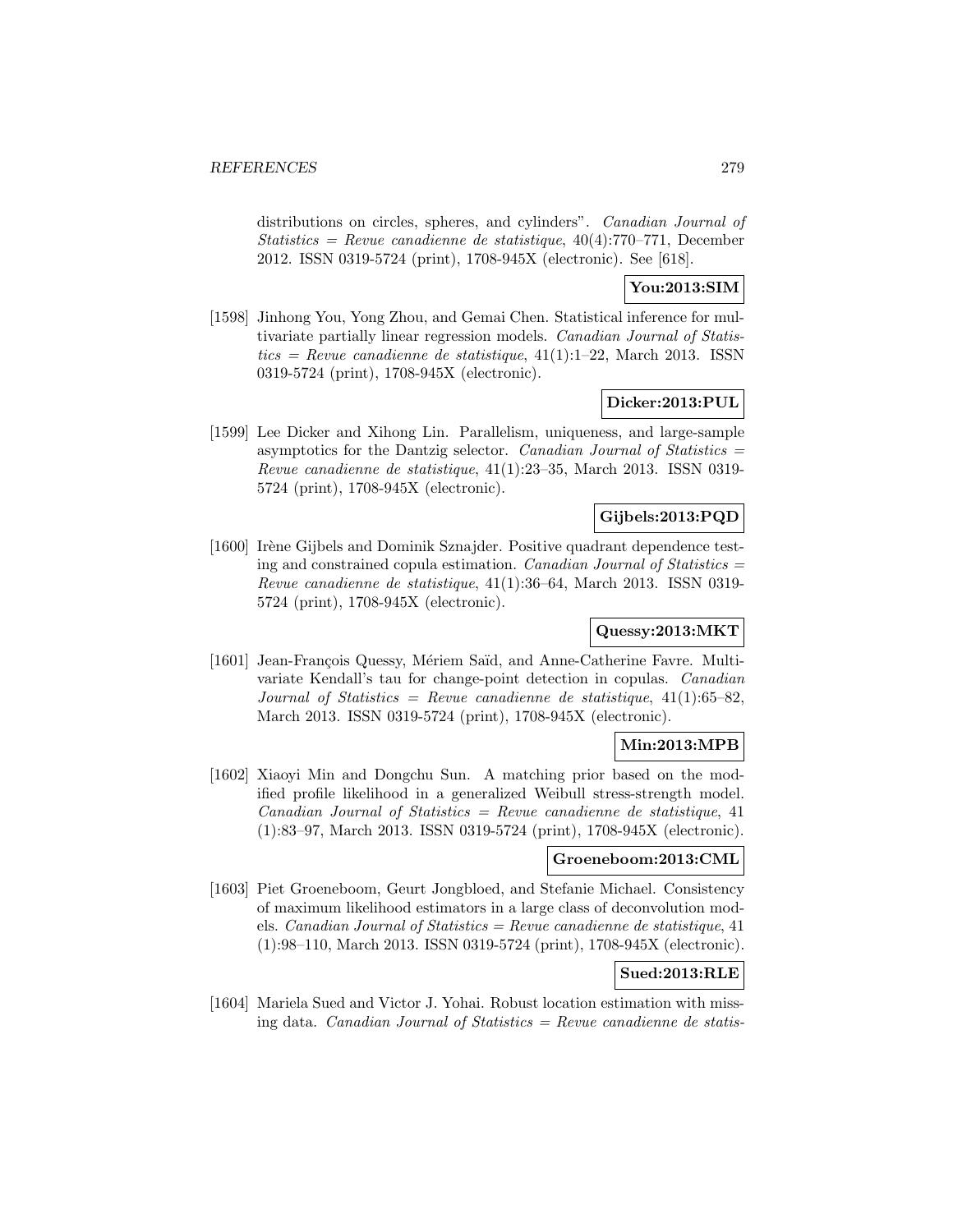tique, 41(1):111–132, March 2013. ISSN 0319-5724 (print), 1708-945X (electronic).

## **Jiang:2013:EPE**

[1605] Wenyu Jiang and Bingshu E. Chen. Estimating prediction error in microarray classification: Modifications of the 0.632+ bootstrap when  $n \leq p$ . Canadian Journal of Statistics = Revue canadienne de statistique, 41(1):133–150, March 2013. ISSN 0319-5724 (print), 1708-945X (electronic).

# **Tan:2013:CSA**

[1606] Zhiqiang Tan. A cluster-sample approach for Monte Carlo integration using multiple samplers. *Canadian Journal of Statistics = Revue canadi*enne de statistique, 41(1):151–173, March 2013. ISSN 0319-5724 (print), 1708-945X (electronic).

## **Zhao:2013:APC**

[1607] Hui Zhao, Yang Li, and Jianguo Sun. Analyzing panel count data with a dependent observation process and a terminal event. Canadian Journal of Statistics = Revue canadienne de statistique, 41(1):174–191, March 2013. ISSN 0319-5724 (print), 1708-945X (electronic).

# **Li:2013:TLR**

[1608] Zhiming Li, Tianfang Zhang, and Runchu Zhang. Three-level regular designs with general minimum lower-order confounding. Canadian Journal of Statistics = Revue canadienne de statistique,  $41(1):192-210$ , March 2013. ISSN 0319-5724 (print), 1708-945X (electronic).

### **Anonymous:2013:ARS**

[1609] Anonymous. Acknowledgement of referees' services. Remerciements aux membres des jurys. Canadian Journal of Statistics  $=$  Revue canadienne de statistique, 41(1):211–215, March 2013. ISSN 0319-5724 (print), 1708- 945X (electronic).

#### **Maiboroda:2013:GEE**

[1610] Rostyslav Maiboroda, Olena Sugakova, and Alexey Doronin. Generalized estimating equations for mixtures with varying concentrations. Canadian Journal of Statistics = Revue canadienne de statistique,  $41(2):217-236$ , June 2013. ISSN 0319-5724 (print), 1708-945X (electronic).

## **Zhao:2013:ERC**

[1611] Lihui Zhao and X. Joan Hu. Estimation with right-censored observations under a semi-Markov model. Canadian Journal of Statistics  $=$  Revue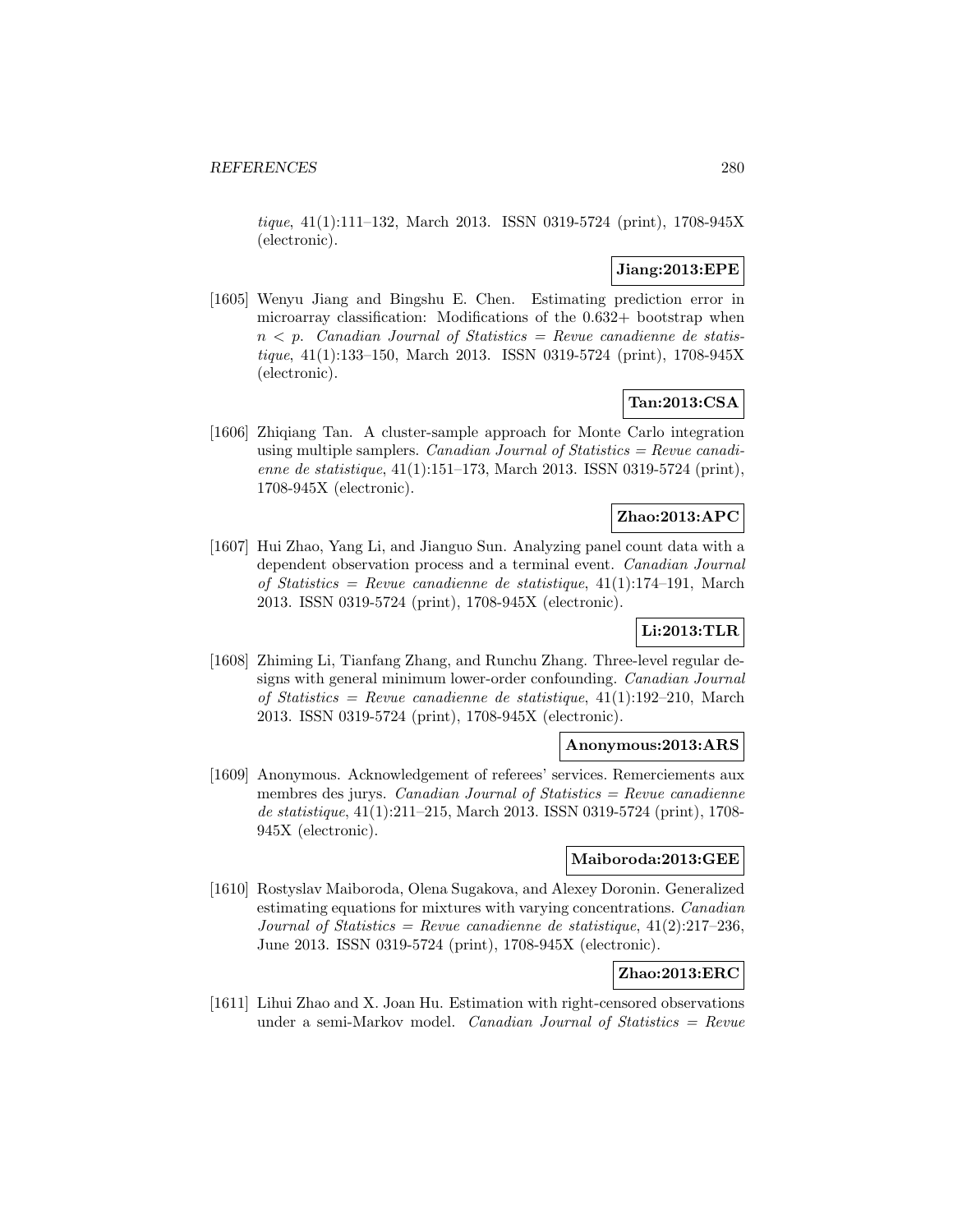canadienne de statistique, 41(2):237–256, June 2013. ISSN 0319-5724 (print), 1708-945X (electronic).

## **Tsao:2013:EEL**

[1612] Min Tsao. Extending the empirical likelihood by domain expansion.  $Canadian Journal of Statistics = Review can a dienne de statistic, 41$ (2):257–274, June 2013. ISSN 0319-5724 (print), 1708-945X (electronic).

# **Chen:2013:LTM**

[1613] Man-Hua Chen, Xingwei Tong, and Liang Zhu. A linear transformation model for multivariate interval-censored failure time data. Canadian Journal of Statistics = Revue canadienne de statistique,  $41(2):275-290$ , June 2013. ISSN 0319-5724 (print), 1708-945X (electronic).

#### **Schwarz:2013:ICB**

[1614] Maik Schwarz, Geurt Jongbloed, and Ingrid Van Keilegom. On the identifiability of copulas in bivariate competing risks models. Canadian Journal of Statistics = Revue canadienne de statistique,  $41(2):291-303$ , June 2013. ISSN 0319-5724 (print), 1708-945X (electronic).

#### **Ozturk:2013:CMO**

[1615] Omer Ozturk. Combining multi-observer information in partially rankordered judgment post-stratified and ranked set samples. Canadian Journal of Statistics = Revue canadienne de statistique,  $41(2):304-324$ , June 2013. ISSN 0319-5724 (print), 1708-945X (electronic).

## **Lin:2013:OMF**

[1616] Dennis K. J. Lin and Julie Zhou. D-optimal minimax fractional factorial designs. Canadian Journal of Statistics  $=$  Revue canadienne de statistique, 41(2):325–340, June 2013. ISSN 0319-5724 (print), 1708-945X (electronic).

## **Qian:2013:LRT**

[1617] Meng Qian and Yongzhao Shao. A likelihood ratio test for goodness-offit of recessive and dominant models for case-control studies. Canadian Journal of Statistics = Revue canadienne de statistique,  $41(2):341-352$ , June 2013. ISSN 0319-5724 (print), 1708-945X (electronic).

#### **Zou:2013:MRS**

[1618] Wei Zou and Jiahua Chen. A Markov regime-switching model for crudeoil markets: Comparison of composite likelihood and full likelihood.  $Canadian Journal of Statistics = Review can a dienne de statistic, 41$ (2):353–367, June 2013. ISSN 0319-5724 (print), 1708-945X (electronic).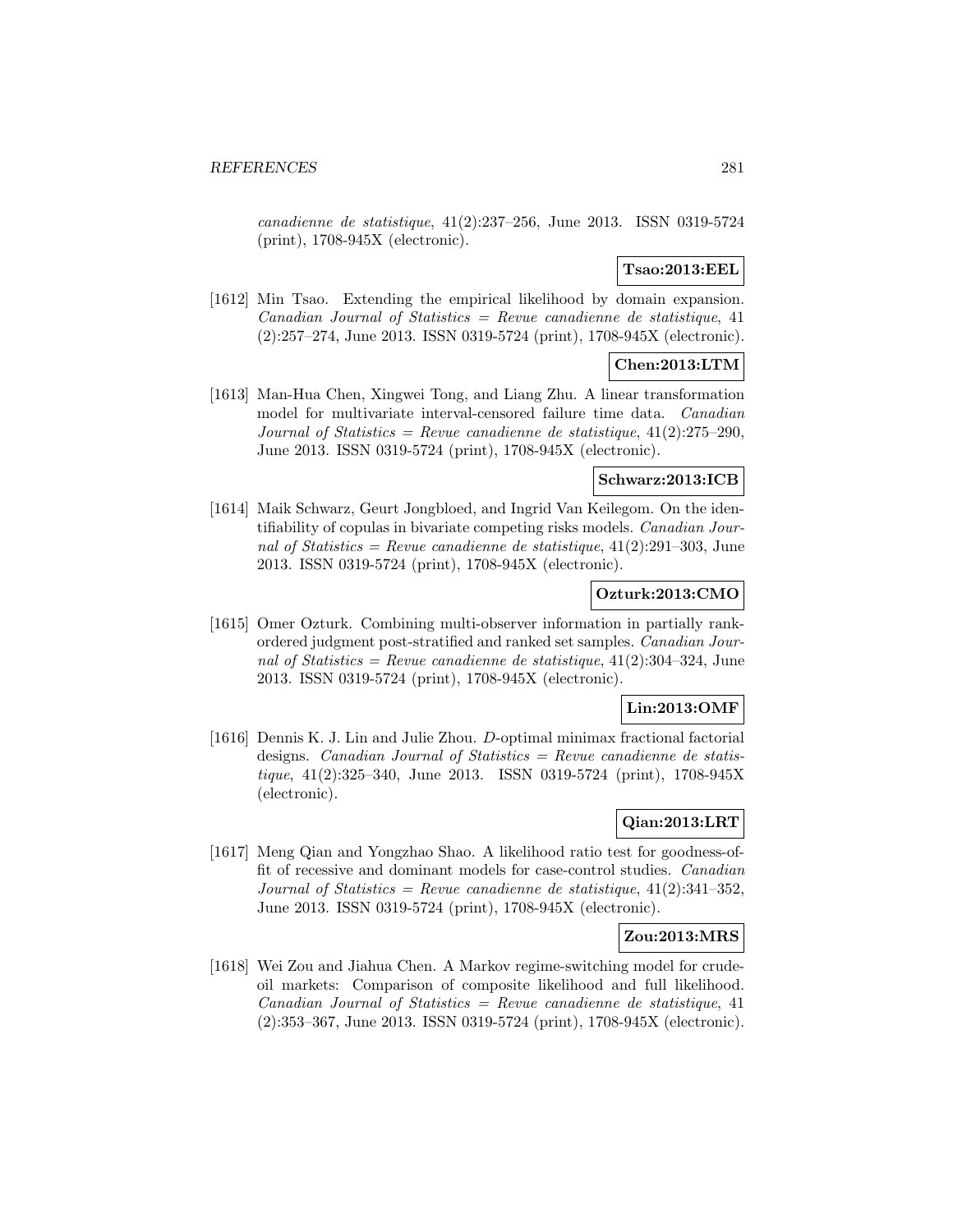### **Zhang:2013:VSE**

[1619] Haixiang Zhang, Jianguo Sun, and Dehui Wang. Variable selection and estimation for multivariate panel count data via the seamless- $L_0$  penalty. Canadian Journal of Statistics = Revue canadienne de statistique,  $41(2)$ : 368–385, June 2013. ISSN 0319-5724 (print), 1708-945X (electronic).

### **Owen:2013:SCE**

[1620] Art B. Owen. Self-concordance for empirical likelihood. Canadian Journal of Statistics = Revue canadienne de statistique,  $41(3):387-397$ , September 2013. ISSN 0319-5724 (print), 1708-945X (electronic).

# **Wang:2013:ELC**

[1621] Binhuan Wang and Gengsheng Qin. Empirical likelihood confidence regions for the evaluation of continuous-scale diagnostic tests in the presence of verification bias. *Canadian Journal of Statistics = Revue cana*dienne de statistique, 41(3):398–420, September 2013. ISSN 0319-5724 (print), 1708-945X (electronic).

### **Lin:2013:CMB**

[1622] Wei Lin. On central matrix based methods in dimension reduction. Canadian Journal of Statistics = Revue canadienne de statistique,  $41(3):421-$ 438, September 2013. ISSN 0319-5724 (print), 1708-945X (electronic).

### **Lakhal-Chaieb:2013:NEC**

[1623] Lajmi Lakhal-Chaieb, Belkacem Abdous, and Thierry Duchesne. Nonparametric estimation of the conditional survival function for bivariate failure times. Canadian Journal of Statistics  $=$  Revue canadienne de statistique, 41(3):439–452, September 2013. ISSN 0319-5724 (print), 1708-945X (electronic).

### **Wang:2013:MOS**

[1624] Tao Wang and Lang Wu. Multivariate one-sided tests for nonlinear mixed-effects models. Canadian Journal of Statistics = Revue canadienne de statistique, 41(3):453–465, September 2013. ISSN 0319-5724 (print), 1708-945X (electronic).

#### **AlLabadi:2013:BNG**

[1625] Luai Al Labadi and Mahmoud Zarepour. A Bayesian nonparametric goodness of fit test for right censored data based on approximate samples from the beta-Stacy process. Canadian Journal of Statistics =  $Re$ vue canadienne de statistique, 41(3):466–487, September 2013. ISSN 0319- 5724 (print), 1708-945X (electronic).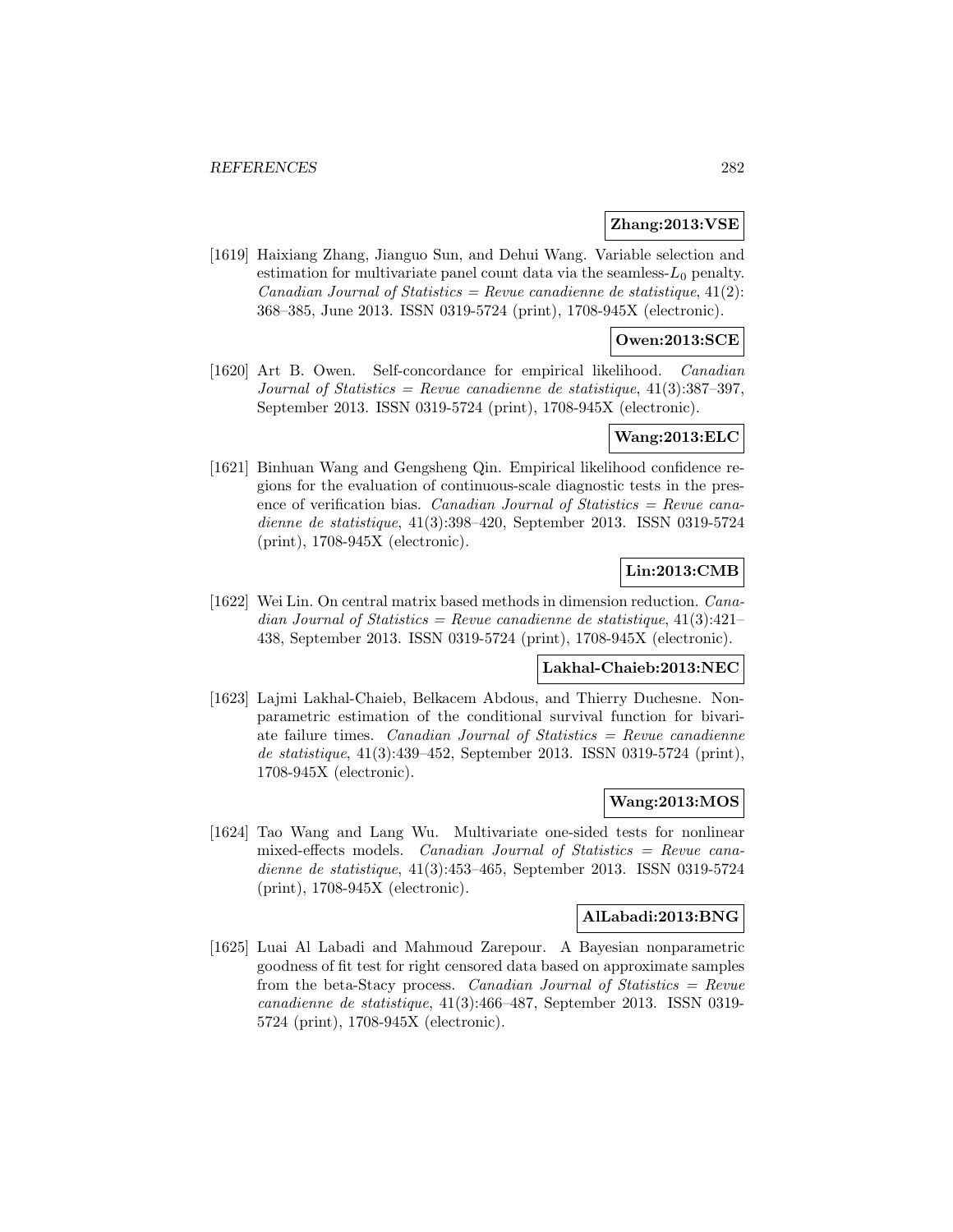#### **Ren:2013:OBA**

[1626] Cuirong Ren, Dongchu Sun, and Sujit K. Sahu. Objective Bayesian analysis of spatial models with separable correlation functions. Canadian Journal of Statistics = Revue canadienne de statistique,  $41(3):488-507$ , September 2013. ISSN 0319-5724 (print), 1708-945X (electronic).

#### **Escobar:2013:NRV**

[1627] Emilio L. Escobar and Yves G. Berger. A new replicate variance estimator for unequal probability sampling without replacement. Canadian Journal of Statistics = Revue canadienne de statistique,  $41(3):508-524$ , September 2013. ISSN 0319-5724 (print), 1708-945X (electronic).

#### **Zhu:2013:ACT**

[1628] Hongjian Zhu, Feifang Hu, and Hongyu Zhao. Adaptive clinical trial designs to detect interaction between treatment and a dichotomous biomarker. Canadian Journal of Statistics = Revue canadienne de statistique, 41(3):525–539, September 2013. ISSN 0319-5724 (print), 1708- 945X (electronic).

#### **Zhou:2013:FAE**

[1629] Qi Zhou, Narayanaswamy Balakrishnan, and Runchu Zhang. The factor aliased effect number pattern and its application in experimental planning. *Canadian Journal of Statistics = Revue canadienne de statis*tique, 41(3):540–555, September 2013. ISSN 0319-5724 (print), 1708- 945X (electronic).

### **Lin:2013:NEM**

[1630] Huazhen Lin and Jianxin Pan. Nonparametric estimation of mean and covariance structures for longitudinal data. Canadian Journal of Statistics = Revue canadienne de statistique,  $41(4)$ :557–574, December 2013. ISSN 0319-5724 (print), 1708-945X (electronic).

### **Zhao:2013:RED**

[1631] Pu-Ying Zhao, Man-Lai Tang, and Nian-Sheng Tang. Robust estimation of distribution functions and quantiles with non-ignorable missing data.  $Canadian Journal of Statistics = Review can a dienne de statistic, 41$ (4):575–595, December 2013. ISSN 0319-5724 (print), 1708-945X (electronic).

## **Du:2013:SFR**

[1632] Yeting Du, Abbas Khalili, Johanna G. Nešlehová, and Russell J. Steele. Simultaneous fixed and random effects selection in finite mixture of lin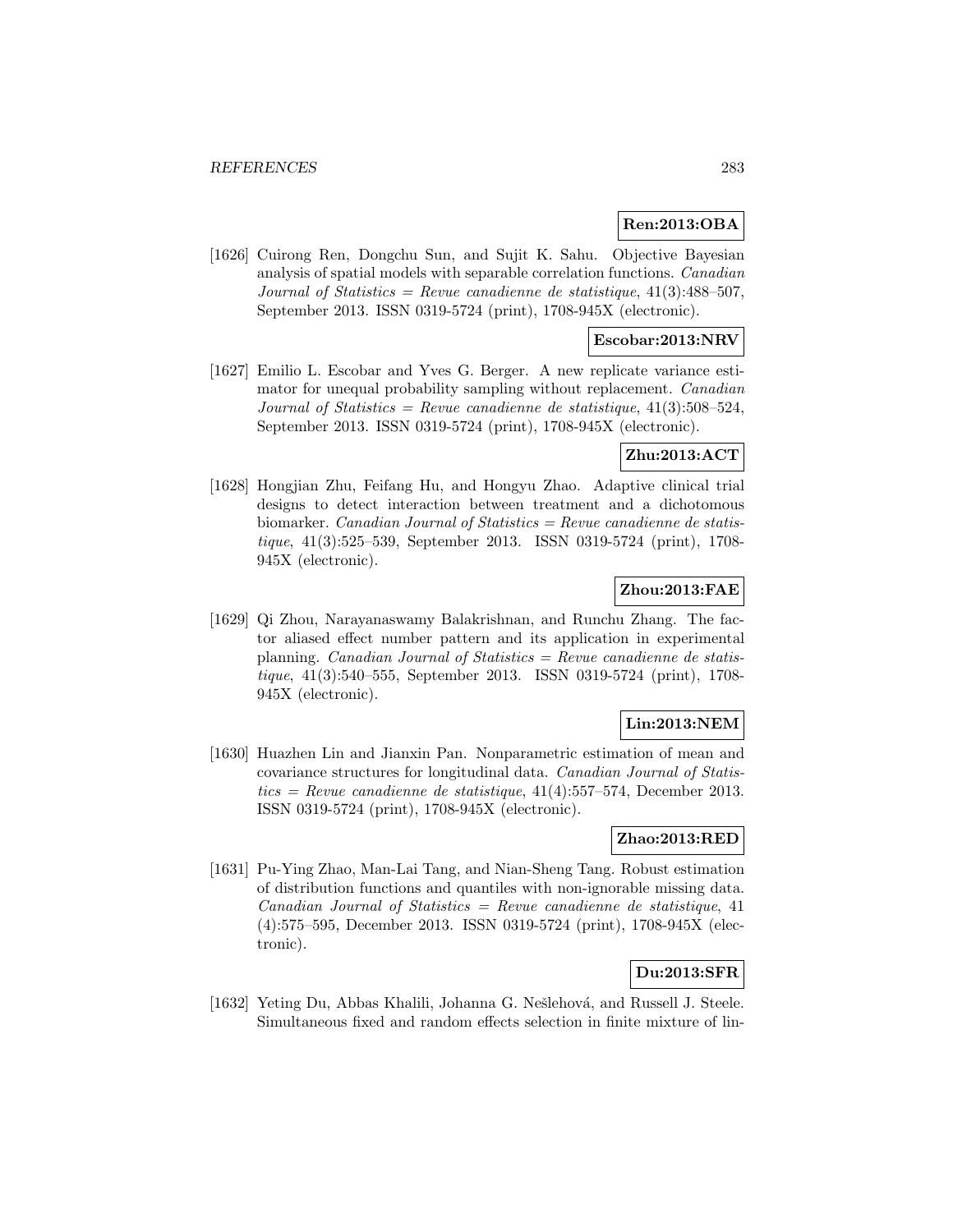ear mixed-effects models. Canadian Journal of Statistics  $=$  Revue canadienne de statistique, 41(4):596–616, December 2013. ISSN 0319-5724 (print), 1708-945X (electronic).

### **Chesneau:2013:FNE**

[1633] Christophe Chesneau, Fabienne Comte, and Fabien Navarro. Fast nonparametric estimation for convolutions of densities. Canadian Journal of Statistics = Revue canadienne de statistique,  $41(4):617-636$ , December 2013. ISSN 0319-5724 (print), 1708-945X (electronic).

#### **Quessy:2013:GFS**

[1634] Jean-François Quessy and Tarik Bahraoui. Graphical and formal statistical tools for assessing the symmetry of bivariate copulas. Canadian Journal of Statistics = Revue canadienne de statistique,  $41(4)$ :637-656, December 2013. ISSN 0319-5724 (print), 1708-945X (electronic).

### **Bedard:2013:EEL**

[1635] Mylène Bédard and Matei Mireuta. On the empirical efficiency of local MCMC algorithms with pools of proposals. Canadian Journal of Statistics = Revue canadienne de statistique,  $41(4)$ :657–678, December 2013. ISSN 0319-5724 (print), 1708-945X (electronic).

#### **Daemi:2013:TCR**

[1636] Maryam Daemi and Douglas P. Wiens. Techniques for the construction of robust regression designs. Canadian Journal of Statistics = Revue canadienne de statistique, 41(4):679–695, December 2013. ISSN 0319- 5724 (print), 1708-945X (electronic).

#### **Lin:2013:RVE**

[1637] C. Devon Lin, Wilson W. Lu, Keith Rust, and Randy R. Sitter. Replication variance estimation in unequal probability sampling without replacement: One-stage and two-stage. *Canadian Journal of Statistics*  $=$ Revue canadienne de statistique, 41(4):696–716, December 2013. ISSN 0319-5724 (print), 1708-945X (electronic).

## **Xu:2014:NCR**

[1638] Jianfeng Xu and Yingwei Peng. Nonparametric cure rate estimation with covariates. Canadian Journal of Statistics  $=$  Revue canadienne de statistique, 42(1):1–17, March 2014. ISSN 0319-5724 (print), 1708-945X (electronic).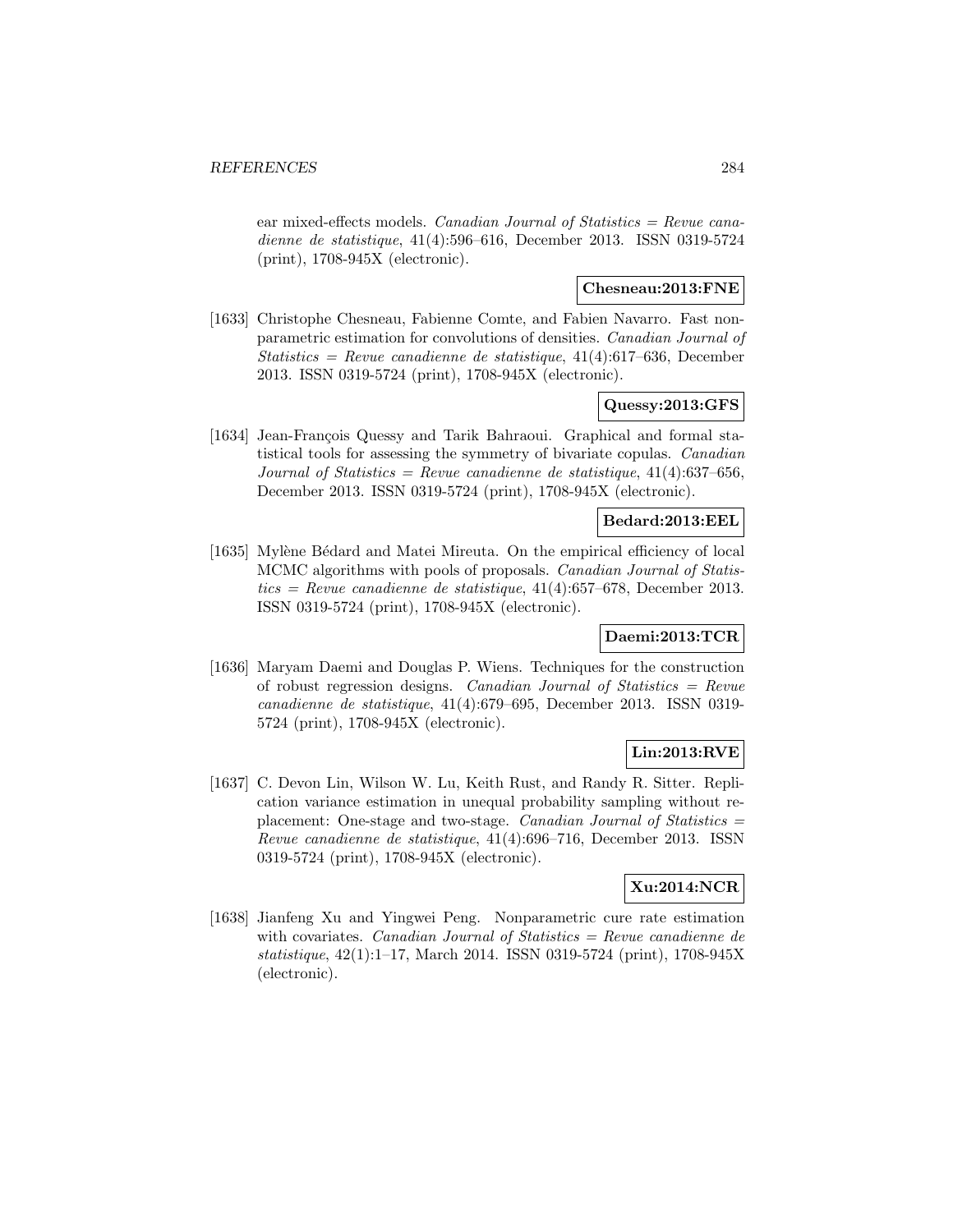### **Lin:2014:SLT**

[1639] Huazhen Lin, Yi Li, Liang Jiang, and Gang Li. A semiparametric linear transformation model to estimate causal effects for survival data.  $Canadian Journal of Statistics = Review canadienne de statistique, 42$ (1):18–35, March 2014. ISSN 0319-5724 (print), 1708-945X (electronic).

### **Serban:2014:STM**

[1640] Nicoleta Serban and Pengfei Li. A statistical test for mixture detection with application to component identification in multidimensional biomolecular NMR studies. Canadian Journal of Statistics = Revue canadienne de statistique, 42(1):36–60, March 2014. ISSN 0319-5724 (print), 1708-945X (electronic).

### **Wu:2014:ATE**

[1641] Yanyan Wu, Hélène Massam, and Augustine Wong. An accurate test for the equality of covariance matrices from decomposable graphical Gaussian models. Canadian Journal of Statistics = Revue canadienne de statistique, 42(1):61–77, March 2014. ISSN 0319-5724 (print), 1708-945X (electronic).

#### **Brechmann:2014:HKC**

[1642] Eike Christian Brechmann. Hierarchical Kendall copulas: Properties and inference. Canadian Journal of Statistics = Revue canadienne de statistique, 42(1):78–108, March 2014. ISSN 0319-5724 (print), 1708- 945X (electronic).

### **Shi:2014:ADA**

[1643] Haiwen Shi, Yu Cheng, and Jialiang Li. Assessing diagnostic accuracy improvement for survival or competing-risk censored outcomes. Canadian Journal of Statistics = Revue canadienne de statistique,  $42(1):109-125$ , March 2014. ISSN 0319-5724 (print), 1708-945X (electronic).

### **Rao:2014:RSA**

[1644] Jon N. K. Rao, Sanjoy K. Sinha, and Laura Dumitrescu. Robust small area estimation under semi-parametric mixed models. Canadian Journal of Statistics = Revue canadienne de statistique,  $42(1):126-141$ , March 2014. ISSN 0319-5724 (print), 1708-945X (electronic).

## **Mashreghi:2014:BMI**

[1645] Zeinab Mashreghi, Christian Léger, and David Haziza. Bootstrap methods for imputed data from regression, ratio and hot-deck imputation.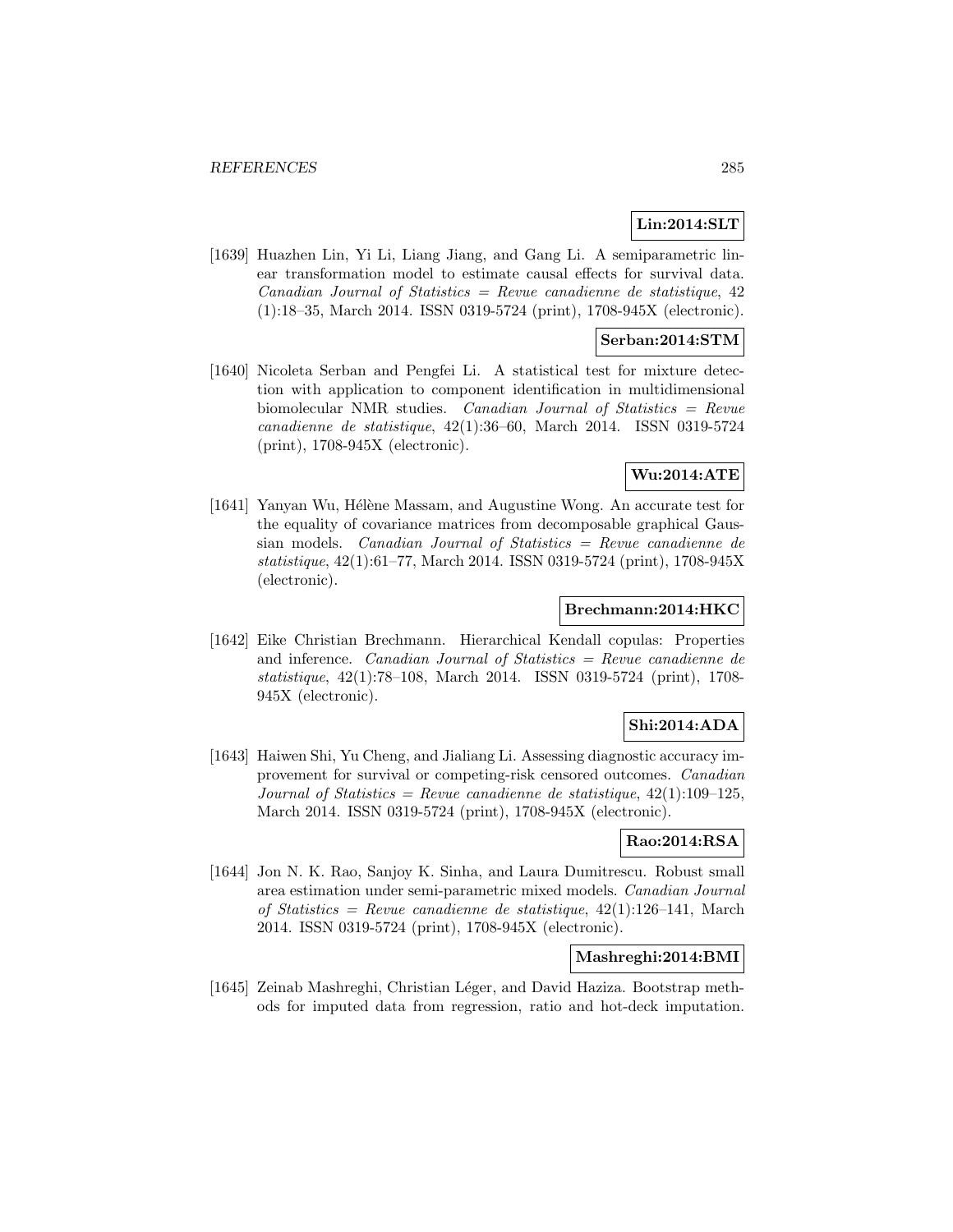Canadian Journal of Statistics = Revue canadienne de statistique,  $42(1)$ : 142–167, March 2014. ISSN 0319-5724 (print), 1708-945X (electronic).

## **Tsai:2014:SPR**

[1646] Shin-Fu Tsai and Chen-Tuo Liao. Selection of partial replication on two-level orthogonal arrays. *Canadian Journal of Statistics = Revue* canadienne de statistique, 42(1):168–183, March 2014. ISSN 0319-5724 (print), 1708-945X (electronic).

#### **Bilodeau:2014:GLM**

[1647] Martin Bilodeau. Graphical lassos for meta-elliptical distributions. Canadian Journal of Statistics = Revue canadienne de statistique,  $42(2):185-$ 203, June 2014. ISSN 0319-5724 (print), 1708-945X (electronic).

# **Avery:2014:RBF**

[1648] Matthew Avery, Yichao Wu, Hao Helen Zhang, and Jiajia Zhang. RKHSbased functional nonparametric regression for sparse and irregular longitudinal data. Canadian Journal of Statistics = Revue canadienne de statistique, 42(2):204–216, June 2014. ISSN 0319-5724 (print), 1708-945X (electronic).

# **Hua:2014:SBS**

[1649] Lei Hua, Ying Zhang, and Wanzhu Tu. A spline-based semiparametric sieve likelihood method for over-dispersed panel count data. Canadian Journal of Statistics = Revue canadienne de statistique,  $42(2):217-245$ , June 2014. ISSN 0319-5724 (print), 1708-945X (electronic).

#### **Xiang:2014:MPH**

[1650] Sijia Xiang, Weixin Yao, and Jingjing Wu. Minimum profile Hellinger distance estimation for a semiparametric mixture model. Canadian Journal of Statistics = Revue canadienne de statistique,  $42(2):246-267$ , June 2014. ISSN 0319-5724 (print), 1708-945X (electronic).

#### **McIsaac:2014:RDT**

[1651] Michael A. McIsaac and Richard J. Cook. Response-dependent two-phase sampling designs for biomarker studies. Canadian Journal of Statistics = Revue canadienne de statistique, 42(2):268–284, June 2014. ISSN 0319- 5724 (print), 1708-945X (electronic).

# **Hao:2014:REA**

[1652] Meiling Hao, Xinyuan Song, and Liuquan Sun. Reweighting estimators for the additive hazards model with missing covariates. Canadian Jour-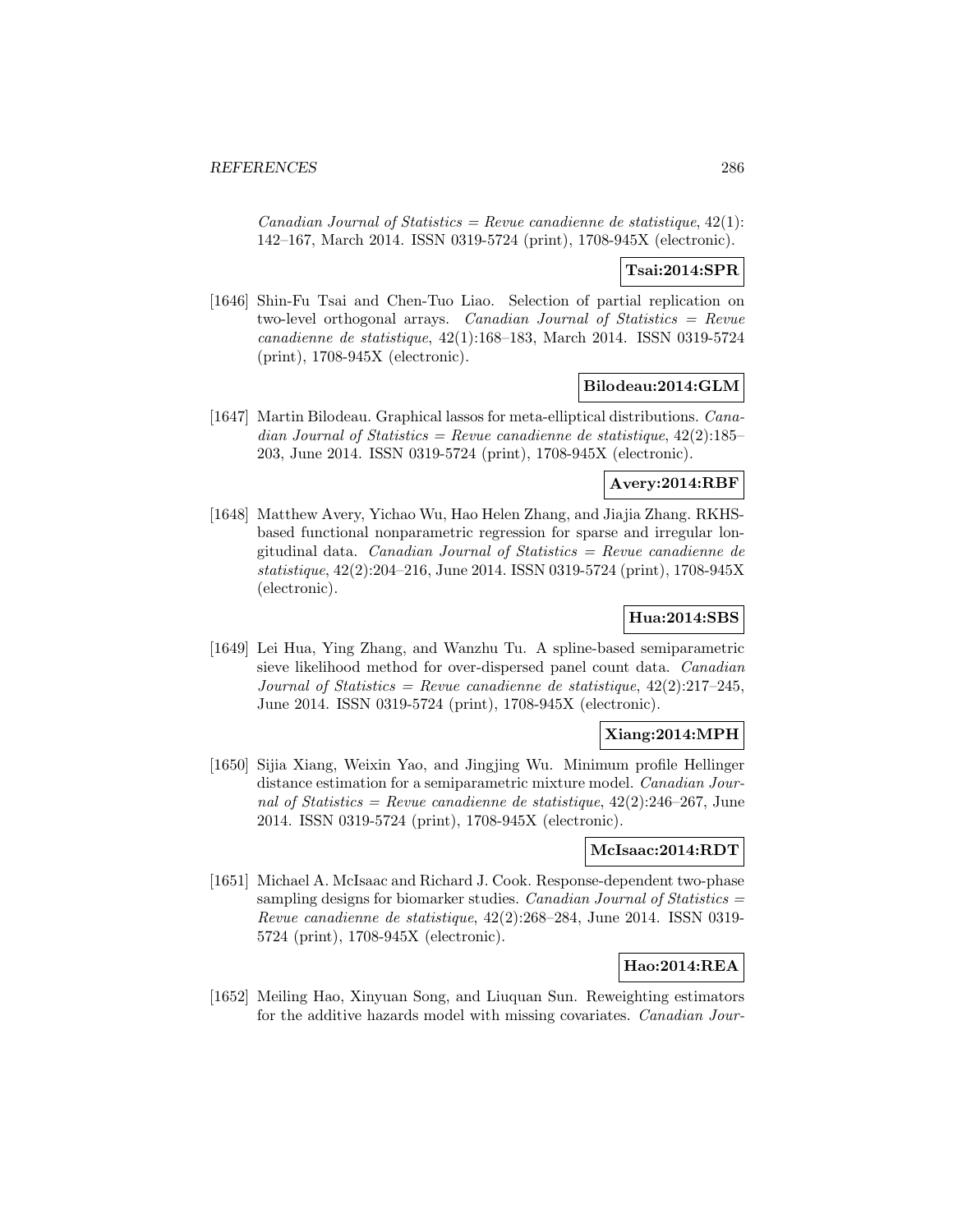nal of Statistics = Revue canadienne de statistique,  $42(2):285-307$ , June 2014. ISSN 0319-5724 (print), 1708-945X (electronic).

### **Abd-Elfattah:2014:SAR**

[1653] Ehab Abd-Elfattah and Ronald Butler. Saddlepoint approximations for rank-invariant permutation tests and confidence intervals with intervalcensoring. *Canadian Journal of Statistics = Revue canadienne de statis*tique, 42(2):308–324, June 2014. ISSN 0319-5724 (print), 1708-945X (electronic).

## **Shi:2014:AMR**

[1654] Xiaoping Shi, Nancy Reid, and Yuehua Wu. Approximation to the moments of ratios of cumulative sums. Canadian Journal of Statistics  $=$ Revue canadienne de statistique, 42(2):325–336, June 2014. ISSN 0319- 5724 (print), 1708-945X (electronic).

### **Miyawaki:2014:ETE**

[1655] Koji Miyawaki. Estimating a treatment effect under uncertainty with application to a high-speed railway system. Canadian Journal of Statis $tics = Revenue canadienne de statisticque, 42(2):337-358, June 2014. ISSN$ 0319-5724 (print), 1708-945X (electronic).

#### **Anonymous:2014:EAR**

[1656] Anonymous. Editorial: Acknowledgement of referees' services. Remerciements aux membres des jurys. Canadian Journal of Statistics =  $Re$ vue canadienne de statistique, 42(2):359–363, June 2014. ISSN 0319-5724 (print), 1708-945X (electronic).

### **Schaubel:2014:SMS**

[1657] Douglas E. Schaubel, Hui Zhang, John D. Kalbfleisch, and Xu Shu. Semiparametric methods for survival analysis of case-control data subject to dependent censoring. *Canadian Journal of Statistics = Revue canadienne* de statistique, 42(3):365–383, September 2014. ISSN 0319-5724 (print), 1708-945X (electronic).

#### **Romdhani:2014:EKT**

[1658] Hela Romdhani, Lajmi Lakhal-Chaieb, and Louis-Paul Rivest. An exchangeable Kendall's tau for clustered data. Canadian Journal of Statistics = Revue canadienne de statistique,  $42(3):384-403$ , September 2014. ISSN 0319-5724 (print), 1708-945X (electronic).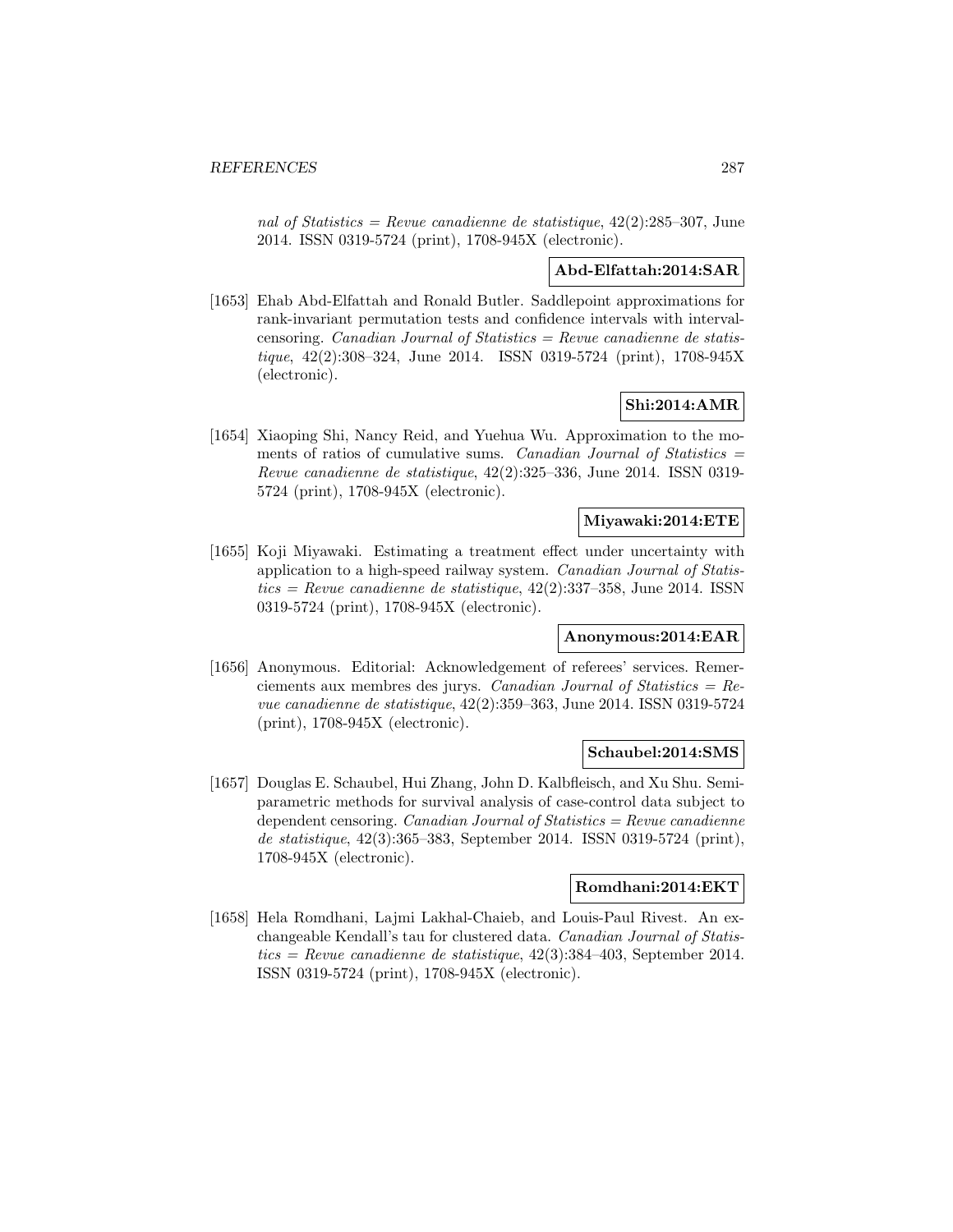## **Han:2014:LDA**

[1659] Peisong Han, Peter X.-K. Song, and Lu Wang. Longitudinal data analysis using the conditional empirical likelihood method. Canadian Journal of Statistics = Revue canadienne de statistique, 42(3):404–422, September 2014. ISSN 0319-5724 (print), 1708-945X (electronic).

# **Park:2014:HMA**

[1660] Jin-Hong Park and S. Yaser Samadi. Heteroscedastic modelling via the autoregressive conditional variance subspace. Canadian Journal of Statistics = Revue canadienne de statistique,  $42(3):423-435$ , September 2014. ISSN 0319-5724 (print), 1708-945X (electronic).

## **Xia:2014:BSA**

[1661] Michelle Xia and Paul Gustafson. Bayesian sensitivity analyses for hidden sub-populations in weighted sampling. Canadian Journal of Statis $tics = Revue$  canadienne de statistique, 42(3):436–450, September 2014.ISSN 0319-5724 (print), 1708-945X (electronic).

## **Frey:2014:EBG**

[1662] Jesse Frey and Le Wang. EDF-based goodness-of-fit tests for ranked-set sampling. *Canadian Journal of Statistics = Revue canadienne de statis*tique, 42(3):451–469, September 2014. ISSN 0319-5724 (print), 1708- 945X (electronic).

## **Jozani:2014:CDF**

[1663] Mohammad Jafari Jozani, Alexandre Leblanc, and Eric Marchand. On ´ continuous distribution functions, minimax and best invariant estimators, and integrated balanced loss functions. Canadian Journal of Statistics = Revue canadienne de statistique,  $42(3):470-486$ , September 2014. ISSN 0319-5724 (print), 1708-945X (electronic).

### **Goegebeur:2014:LMT**

[1664] Yuri Goegebeur, Armelle Guillou, and Michael Osmann. A local moment type estimator for the extreme value index in regression with random covariates. Canadian Journal of Statistics = Revue canadienne de statistique, 42(3):487–507, September 2014. ISSN 0319-5724 (print), 1708-945X (electronic).

#### **Rosenthal:2014:IS**

[1665] Jeffrey S. Rosenthal. Interdisciplinary sojourns. Canadian Journal of Statistics = Revue canadienne de statistique,  $42(4):509-524$ , December 2014. ISSN 0319-5724 (print), 1708-945X (electronic).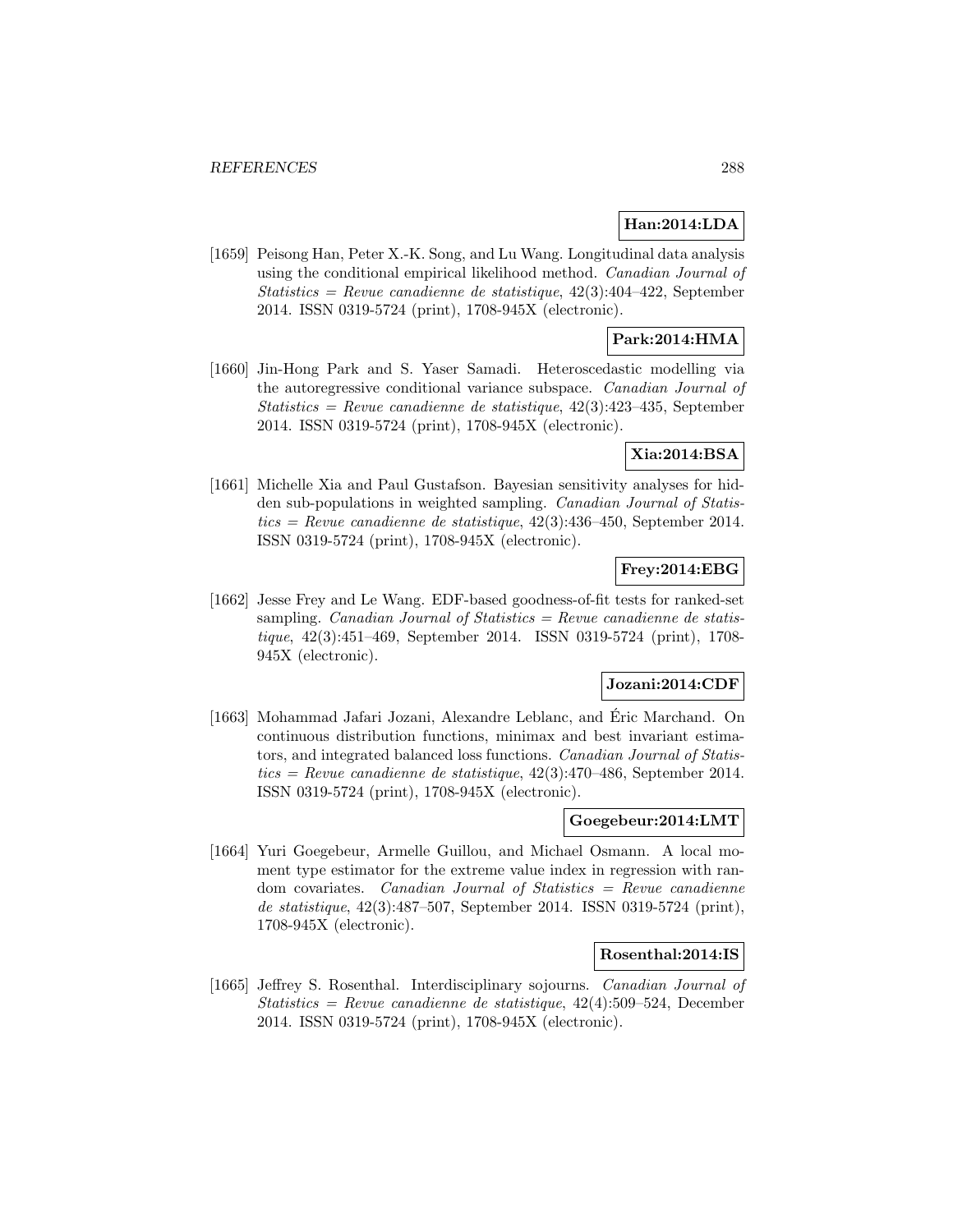## **Pagui:2014:CCL**

[1666] Euloge Clovis Kenne Pagui, Alessandra Salvan, and Nicola Sartori. Combined composite likelihood. Canadian Journal of Statistics = Revue canadienne de statistique, 42(4):525–543, December 2014. ISSN 0319- 5724 (print), 1708-945X (electronic).

## **Ning:2014:RSN**

[1667] Yang Ning, Kung-Yee Liang, and Nancy Reid. Reducing the sensitivity to nuisance parameters in pseudo-likelihood functions. Canadian Journal of Statistics = Revue canadienne de statistique, 42(4):544–562, December 2014. ISSN 0319-5724 (print), 1708-945X (electronic).

### **Baigorri:2014:MCO**

[1668] Angel Rodolfo Baigorri, Cátia Regina Gonçalves, and Paulo Angelo Alves Resende. Markov chain order estimation based on the chi-square divergence. *Canadian Journal of Statistics = Revue canadienne de statistique*, 42(4):563–578, December 2014. ISSN 0319-5724 (print), 1708-945X (electronic).

### **Wichitaksorn:2014:GCS**

[1669] Nuttanan Wichitaksorn, S. T. Boris Choy, and Richard Gerlach. A generalized class of skew distributions and associated robust quantile regression models. Canadian Journal of Statistics  $=$  Revue canadienne de statistique, 42(4):579–596, December 2014. ISSN 0319-5724 (print), 1708-945X (electronic).

## **Fraiman:2014:DTT**

[1670] Ricardo Fraiman, Ana Justel, Regina Liu, and Pamela Llop. Detecting trends in time series of functional data: a study of Antarctic climate change. *Canadian Journal of Statistics = Revue canadienne de statis*tique, 42(4):597–609, December 2014. ISSN 0319-5724 (print), 1708-945X (electronic).

#### **Fan:2014:SDM**

[1671] Ruzong Fan, Bin Zhu, and Yuedong Wang. Stochastic dynamic models and Chebyshev splines. Canadian Journal of Statistics  $=$  Revue canadienne de statistique, 42(4):610–634, December 2014. ISSN 0319-5724 (print), 1708-945X (electronic).

## **Choi:2014:SIG**

[1672] Sangbum Choi, Xuelin Huang, Janice N. Cormier, and Kjell A. Doksum. A semiparametric inverse-Gaussian model and inference for survival data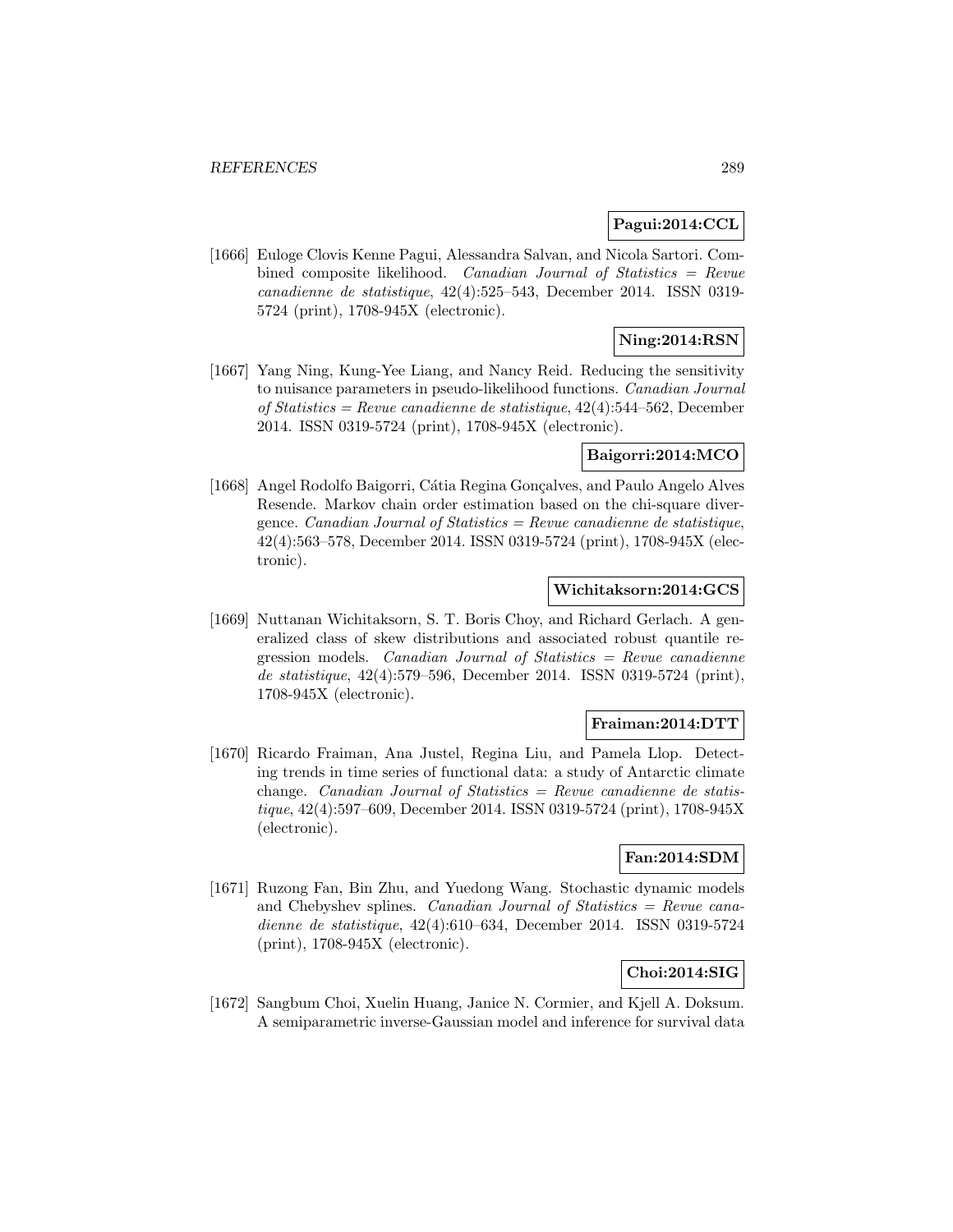with a cured proportion. *Canadian Journal of Statistics = Revue cana*dienne de statistique, 42(4):635–649, December 2014. ISSN 0319-5724 (print), 1708-945X (electronic).

## **Haziza:2014:DRI**

[1673] David Haziza, Christian-Olivier Nambeu, and Guillaume Chauvet. Doubly robust imputation procedures for finite population means in the presence of a large number of zeros. *Canadian Journal of Statistics = Revue* canadienne de statistique, 42(4):650–669, December 2014. ISSN 0319- 5724 (print), 1708-945X (electronic).

## **Sinha:2014:AIL**

[1674] Sanjoy K. Sinha and Abdus Sattar. Analysis of incomplete longitudinal data with informative drop-out and outliers. Canadian Journal of Statistics = Revue canadienne de statistique,  $42(4)$ :670–695, December 2014. ISSN 0319-5724 (print), 1708-945X (electronic).

# **Tan:2015:GPE**

[1675] Zhiqiang Tan and Changbao Wu. Generalized pseudo empirical likelihood inferences for complex surveys. *Canadian Journal of Statistics* = Revue canadienne de statistique, 43(1):1–17, March 2015. ISSN 0319- 5724 (print), 1708-945X (electronic).

## **Lunardon:2015:PCS**

[1676] Nicola Lunardon. Prepivoting composite score statistics by weighted bootstrap iteration. *Canadian Journal of Statistics = Revue canadienne* de statistique, 43(1):18–41, March 2015. ISSN 0319-5724 (print), 1708- 945X (electronic).

# **Wang:2015:RCA**

[1677] Lei Wang, Jiahua Chen, and Xiaolong Pu. Resampling calibrated adjusted empirical likelihood. Canadian Journal of Statistics = Revue canadienne de statistique, 43(1):42–59, March 2015. ISSN 0319-5724 (print), 1708-945X (electronic).

### **Cote:2015:CBR**

[1678] Marie-Pier Côté and Christian Genest. A copula-based risk aggregation model. *Canadian Journal of Statistics = Revue canadienne de statis*tique, 43(1):60–81, March 2015. ISSN 0319-5724 (print), 1708-945X (electronic).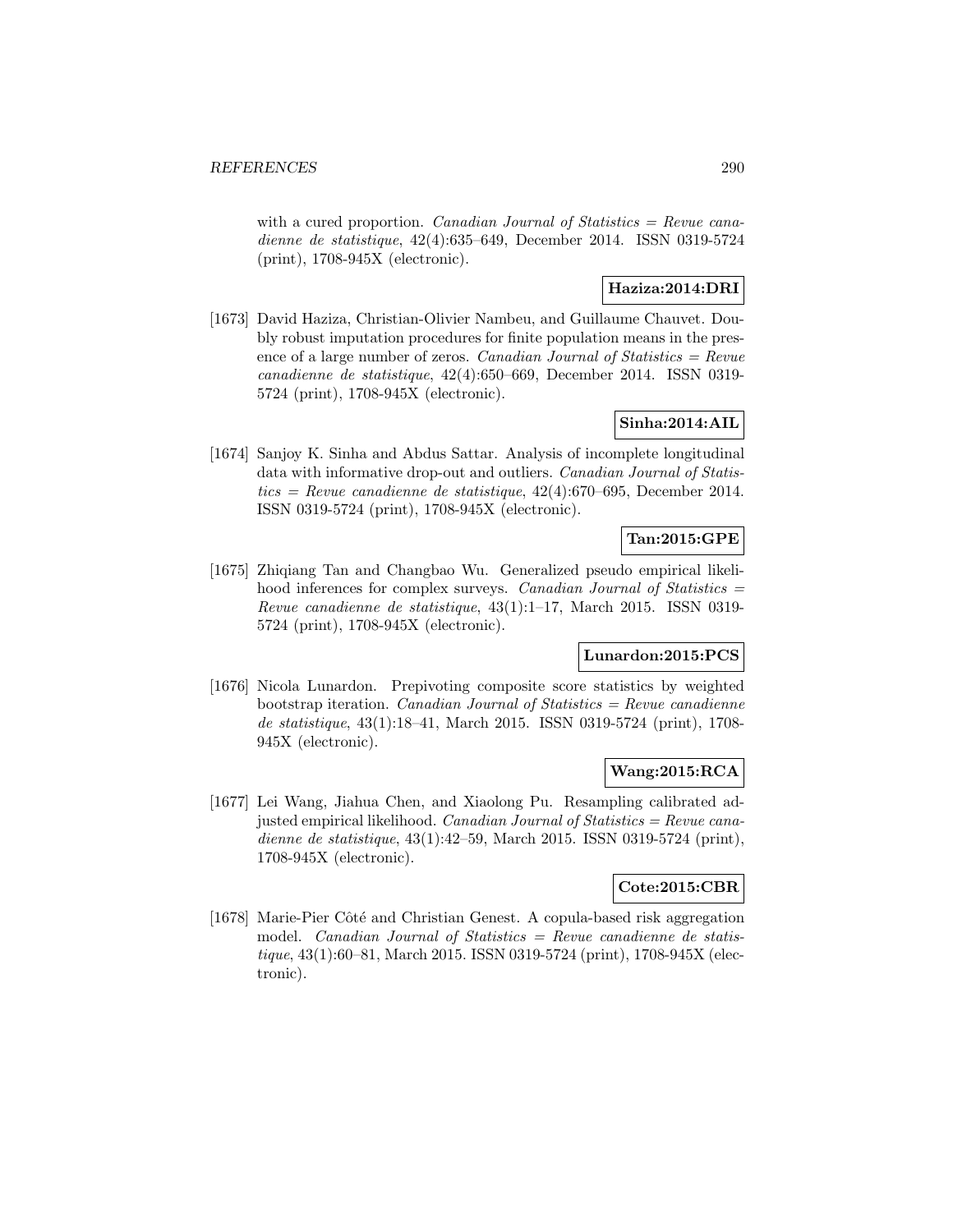#### **Torabi:2015:NPG**

[1679] Mahmoud Torabi and Farhad Shokoohi. Non-parametric generalized linear mixed models in small area estimation. Canadian Journal of Statis $tics = Revue$  canadienne de statistique, 43(1):82–96, March 2015. ISSN0319-5724 (print), 1708-945X (electronic).

# **Ding:2015:PLS**

[1680] Xiaobo Ding, Xiao-Hua Zhou, and Qihua Wang. A partially linear singleindex transformation model and its nonparametric estimation. Canadian Journal of Statistics = Revue canadienne de statistique,  $43(1):97-117$ , March 2015. ISSN 0319-5724 (print), 1708-945X (electronic).

## **Geraci:2015:ITB**

[1681] Marco Geraci and M. C. Jones. Improved transformation-based quantile regression. Canadian Journal of Statistics = Revue canadienne de statistique, 43(1):118–132, March 2015. ISSN 0319-5724 (print), 1708- 945X (electronic).

## **Xu:2015:RSS**

[1682] Ximing Xu, Eva Cantoni, Joanna Mills Flemming, and Chris Field. Robust state space models for estimating fish stock maturities. Canadian Journal of Statistics = Revue canadienne de statistique,  $43(1):133-150$ , March 2015. ISSN 0319-5724 (print), 1708-945X (electronic).

#### **Anonymous:2015:ARS**

[1683] Anonymous. Acknowledgement of referees' services. Remerciements aux membres des jurys. Canadian Journal of Statistics  $=$  Revue canadienne de statistique, 43(1):151–155, March 2015. ISSN 0319-5724 (print), 1708- 945X (electronic).

## **Nia:2015:SMB**

[1684] Vahid Partovi Nia and Anthony C. Davison. A simple model-based approach to variable selection in classification and clustering. Canadian Journal of Statistics = Revue canadienne de statistique,  $43(2):157-175$ , June 2015. ISSN 0319-5724 (print), 1708-945X (electronic).

#### **Browne:2015:MGH**

[1685] Ryan P. Browne and Paul D. McNicholas. A mixture of generalized hyperbolic distributions. *Canadian Journal of Statistics = Revue cana*dienne de statistique, 43(2):176–198, June 2015. ISSN 0319-5724 (print), 1708-945X (electronic).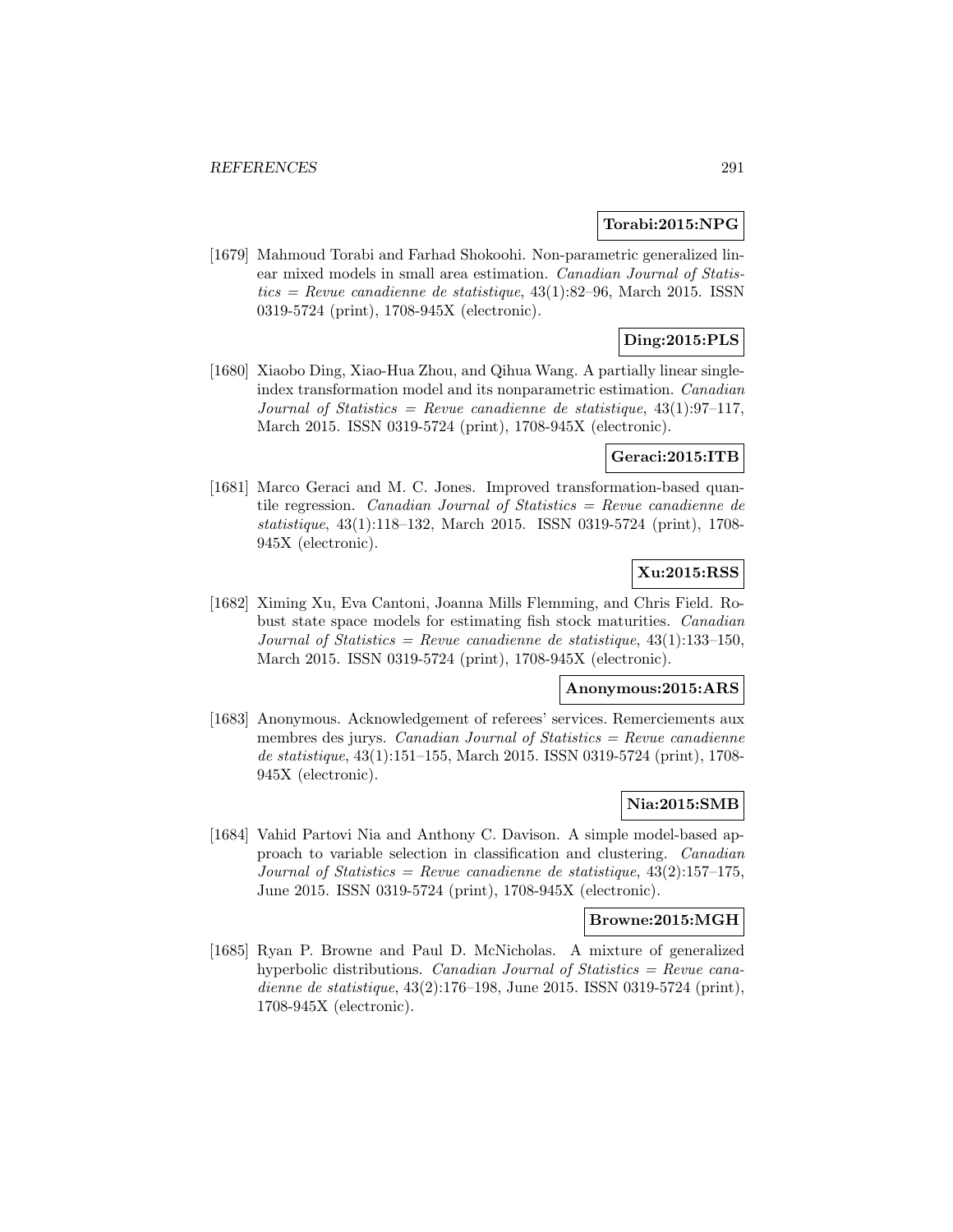#### **Petralias:2015:VPB**

[1686] Athanassios Petralias and Petros Dellaportas. Volatility prediction based on scheduled macroeconomic announcements. Canadian Journal of Statistics = Revue canadienne de statistique,  $43(2):199-223$ , June 2015. ISSN 0319-5724 (print), 1708-945X (electronic).

### **Kapelner:2015:PMD**

[1687] Adam Kapelner and Justin Bleich. Prediction with missing data via Bayesian Additive Regression Trees. Canadian Journal of Statistics = Revue canadienne de statistique, 43(2):224–239, June 2015. ISSN 0319- 5724 (print), 1708-945X (electronic).

#### **Zhao:2015:MIA**

[1688] Jiwei Zhao, Richard J. Cook, and Changbao Wu. Multiple imputation for the analysis of incomplete compound variables. Canadian Journal of Statistics = Revue canadienne de statistique,  $43(2):240-264$ , June 2015. ISSN 0319-5724 (print), 1708-945X (electronic).

### **Torkashvand:2015:PEB**

[1689] Elaheh Torkashvand, Mohammad Jafari Jozani, and Mahmoud Torabi. Pseudo-empirical Bayes estimation of small area means based on James– Stein estimation in linear regression models with functional measurement error. Canadian Journal of Statistics = Revue canadienne de statistique, 43(2):265–287, June 2015. ISSN 0319-5724 (print), 1708-945X (electronic).

#### **Yue:2015:VSI**

[1690] Yu (Ryan) Yue and Ji Meng Loh. Variable selection for inhomogeneous spatial point process models. Canadian Journal of Statistics  $=$  Revue canadienne de statistique, 43(2):288–305, June 2015. ISSN 0319-5724 (print), 1708-945X (electronic).

## **Sujica:2015:ELS**

[1691] Aleksandar Sujica and Ingrid Van Keilegom. Estimation of location and scale functionals in nonparametric regression under copula dependent censoring. Canadian Journal of Statistics = Revue canadienne de statistique, 43(2):306–335, June 2015. ISSN 0319-5724 (print), 1708-945X (electronic).

#### **Bao:2015:BNM**

[1692] Junshu Bao and Timothy E. Hanson. Bayesian nonparametric multivariate ordinal regression. Canadian Journal of Statistics = Revue canadi-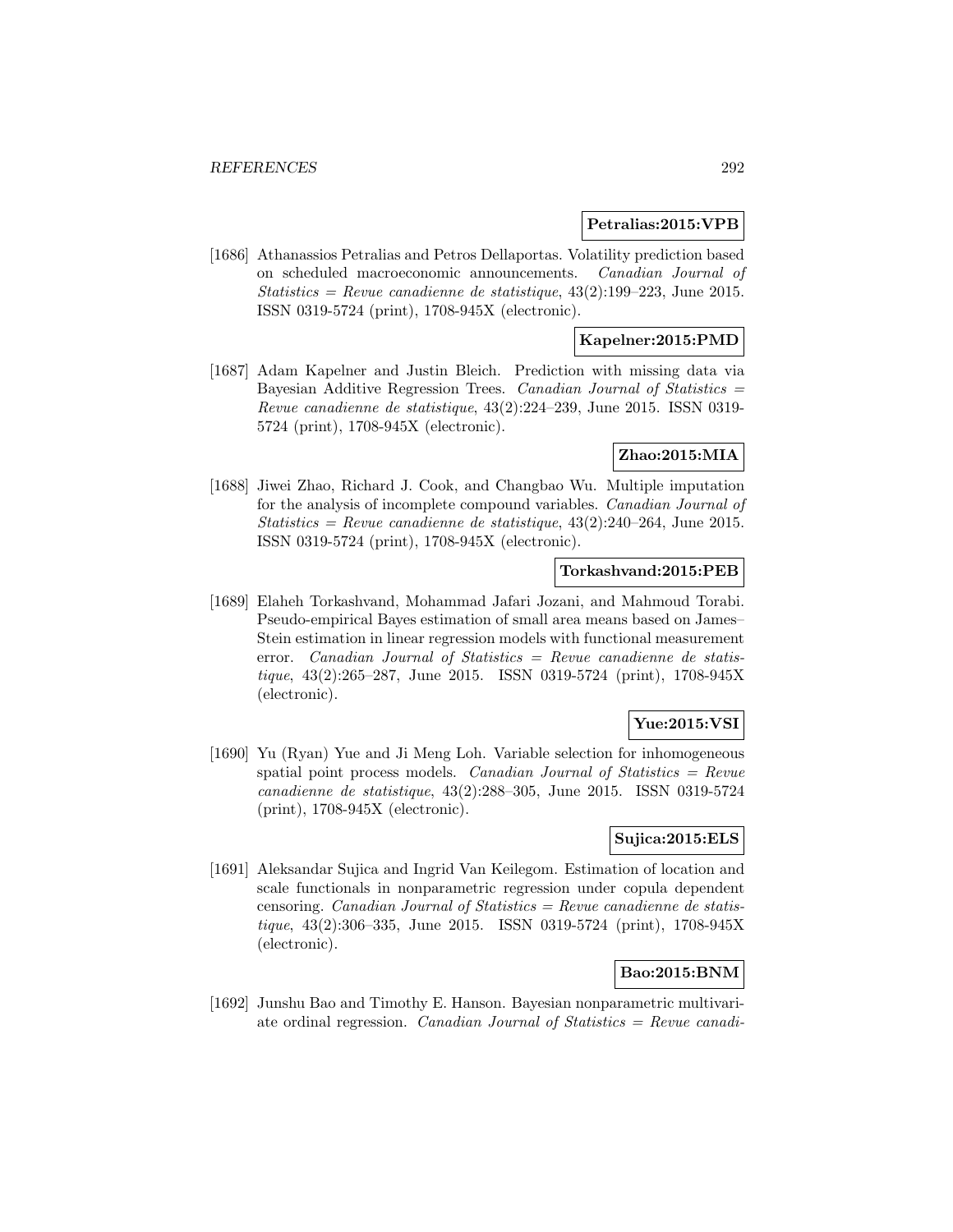enne de statistique, 43(3):337–357, September 2015. CODEN ???? ISSN 0319-5724 (print), 1708-945X (electronic).

## **Zhou:2015:PHL**

[1693] Qian M. Zhou, Peter X.-K. Song, and Mary E. Thompson. Profiling heteroscedasticity in linear regression models. Canadian Journal of Statistics = Revue canadienne de statistique,  $43(3):358-377$ , September 2015. CODEN ???? ISSN 0319-5724 (print), 1708-945X (electronic).

## **Chen:2015:IBE**

[1694] Min Chen, Changbao Wu, and Mary E. Thompson. An imputation based empirical likelihood approach to pretest–posttest studies. Canadian Journal of Statistics = Revue canadienne de statistique,  $43(3):378-$ 402, September 2015. CODEN ???? ISSN 0319-5724 (print), 1708-945X (electronic).

### **Gombay:2015:FRA**

[1695] Edit Gombay, Abdulkadir A. Hussein, and Stefan H. Steiner. Flexible risk-adjusted surveillance procedures for autocorrelated binary series. Canadian Journal of Statistics = Revue canadienne de statistique, 43(3):403–419, September 2015. CODEN ???? ISSN 0319-5724 (print), 1708-945X (electronic).

## **Choi:2015:ESM**

[1696] Sangbum Choi, Xuelin Huang, and Janice N. Cormier. Efficient semiparametric mixture inferences on cure rate models for competing risks.  $Canadian Journal of Statistics = Review canadienne de statistic, 43$ (3):420–435, September 2015. CODEN ???? ISSN 0319-5724 (print), 1708-945X (electronic).

#### **Yu:2015:SIA**

[1697] Jichang Yu, Yanyan Liu, Dale P. Sandler, and Haibo Zhou. Statistical inference for the additive hazards model under outcome-dependent sampling. *Canadian Journal of Statistics = Revue canadienne de statistique*, 43(3):436–453, September 2015. CODEN ???? ISSN 0319-5724 (print), 1708-945X (electronic).

#### **Yan:2015:CPL**

[1698] Ying Yan and Grace Y. Yi. A corrected profile likelihood method for survival data with covariate measurement error under the Cox model.  $Canadian Journal of Statistics = Revenue canadienne de statistic, 43$ (3):454–480, September 2015. CODEN ???? ISSN 0319-5724 (print), 1708-945X (electronic).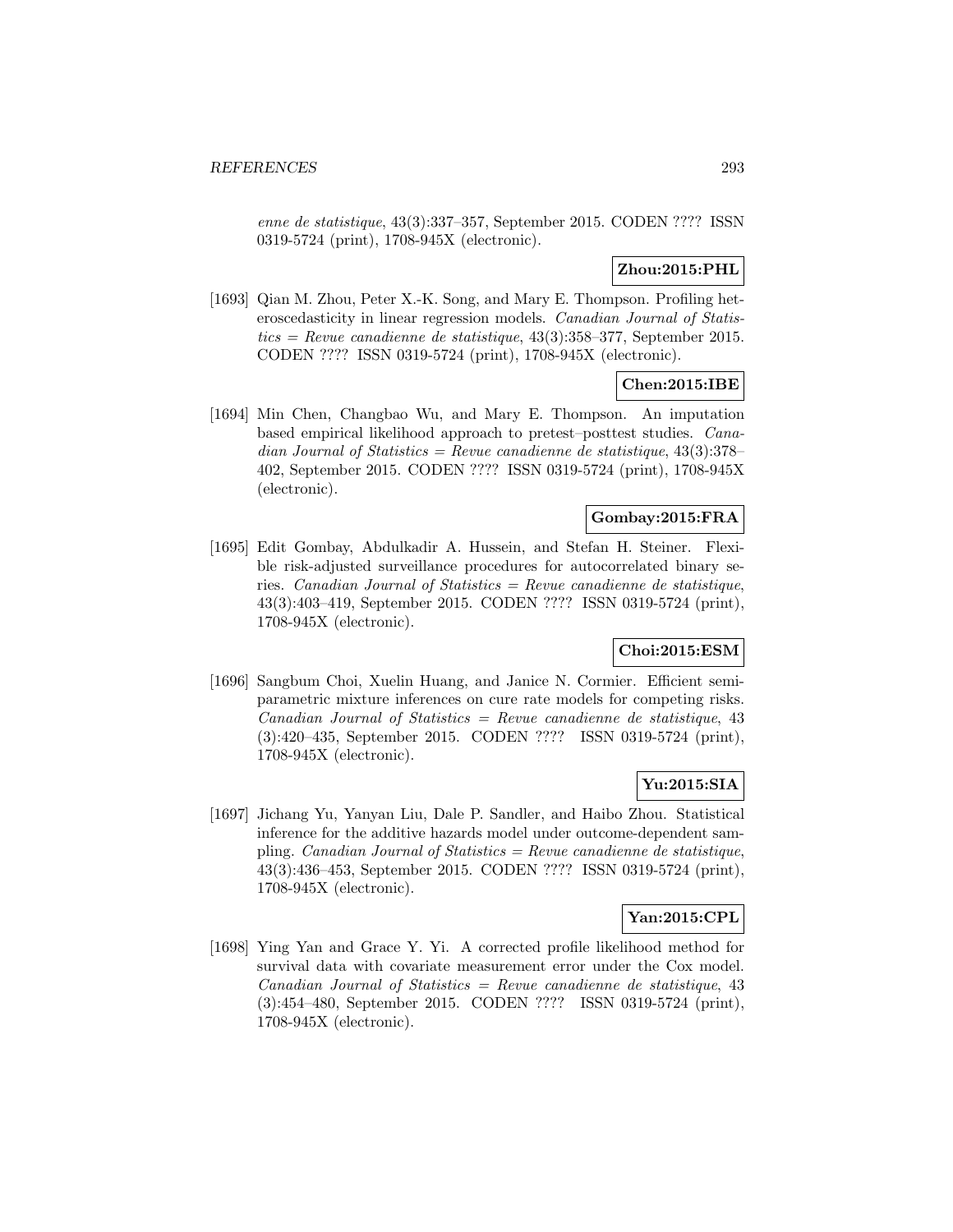### **Chen:2015:JPS**

[1699] Jiahua Chen. The joy of proofs in statistical research. Canadian Journal of Statistics = Revue canadienne de statistique, 43(4):481–497, December 2015. CODEN ???? ISSN 0319-5724 (print), 1708-945X (electronic).

# **Yi:2015:VSI**

[1700] Grace Y. Yi, Xianming Tan, and Runze Li. Variable selection and inference procedures for marginal analysis of longitudinal data with missing observations and covariate measurement error. Canadian Journal of Statistics = Revue canadienne de statistique,  $43(4):498-518$ , December 2015. CODEN ???? ISSN 0319-5724 (print), 1708-945X (electronic).

### **Liu:2015:REL**

[1701] Kin yat Liu and Xingqiu Zhao. Robust estimation for longitudinal data with informative observation times. Canadian Journal of Statistics =  $Re$ vue canadienne de statistique, 43(4):519–533, December 2015. CODEN ???? ISSN 0319-5724 (print), 1708-945X (electronic).

## **Zhu:2015:CAR**

[1702] Hongjian Zhu. Covariate-adjusted response adaptive designs incorporating covariates with and without treatment interactions. Canadian Journal of Statistics = Revue canadienne de statistique,  $43(4):534-553$ , December 2015. CODEN ???? ISSN 0319-5724 (print), 1708-945X (electronic).

#### **Zhai:2015:RMB**

[1703] Zhichun Zhai and Douglas P. Wiens. Robust model-based stratification sampling designs. Canadian Journal of Statistics  $=$  Revue canadienne de statistique, 43(4):554–577, December 2015. CODEN ???? ISSN 0319- 5724 (print), 1708-945X (electronic).

#### **Mirakhmedov:2015:EET**

[1704] Sherzod M. Mirakhmedov, Sreenivasa R. Jammalamadaka, and Magnus Ekström. Edgeworth expansions for two-stage sampling with applications to stratified and cluster sampling. Canadian Journal of Statistics  $=$  Revue canadienne de statistique, 43(4):578–599, December 2015. CO-DEN ???? ISSN 0319-5724 (print), 1708-945X (electronic).

#### **Charitidou:2015:BTF**

[1705] Efstratia Charitidou, Dimitris Fouskakis, and Ioannis Ntzoufras. Bayesian transformation family selection: Moving toward a transformed Gaussian universe. Canadian Journal of Statistics = Revue canadienne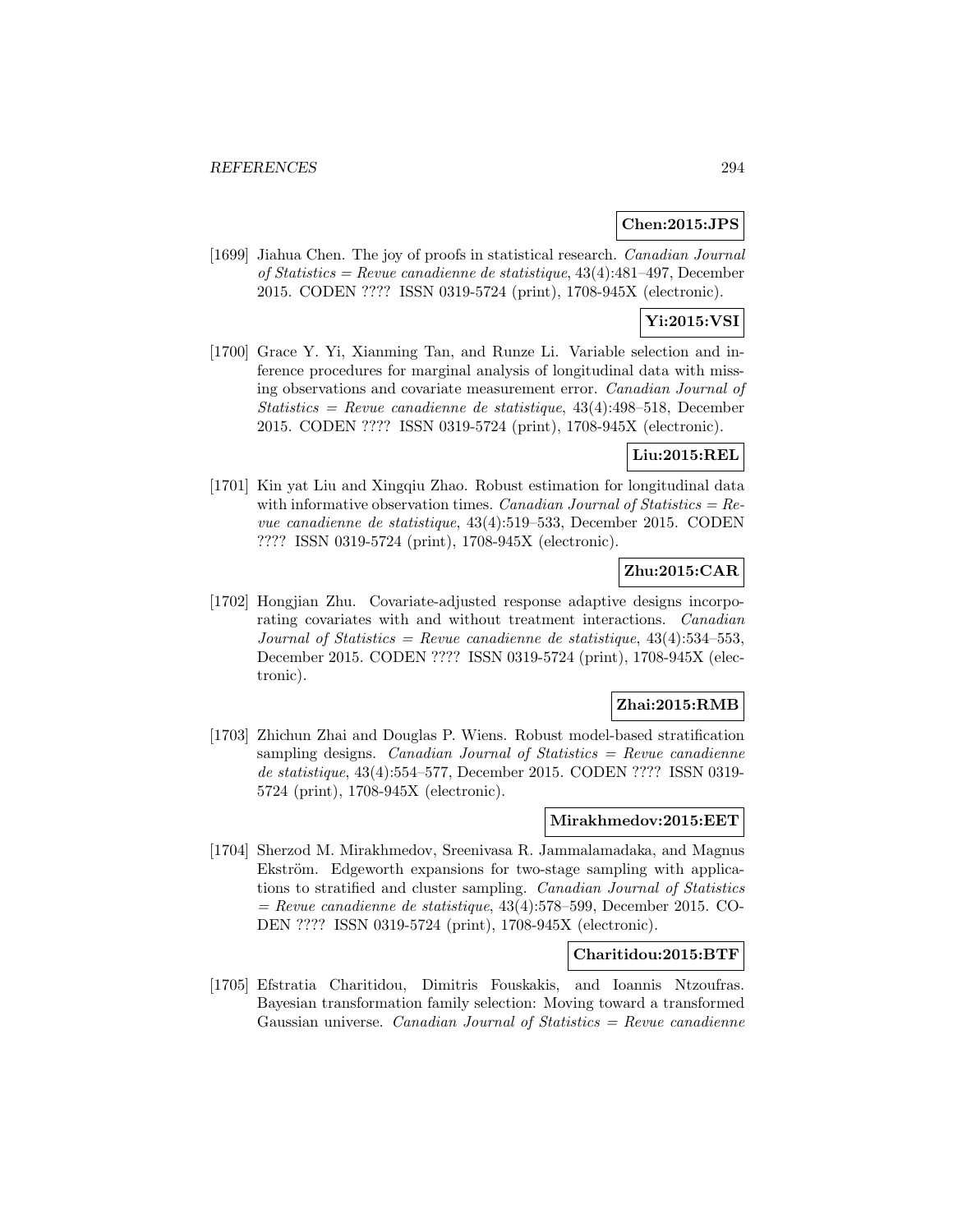de statistique, 43(4):600–623, December 2015. CODEN ???? ISSN 0319- 5724 (print), 1708-945X (electronic).

### **Hussami:2015:CL**

[1706] Nadine Hussami and Robert J. Tibshirani. A component lasso. Canadian Journal of Statistics = Revue canadienne de statistique,  $43(4)$ :624-646, December 2015. CODEN ???? ISSN 0319-5724 (print), 1708-945X (electronic).

### **Anonymous:2016:IIEa**

[1707] Anonymous. Issue information — Editorial Board. Canadian Journal of Statistics = Revue canadienne de statistique,  $44(1)$ :1, March 2016. CODEN ???? ISSN 0319-5724 (print), 1708-945X (electronic).

#### **Anonymous:2016:IIM**

[1708] Anonymous. Issue information — masthead. Canadian Journal of Statistics = Revue canadienne de statistique,  $44(1)$ :2, March 2016. CODEN ???? ISSN 0319-5724 (print), 1708-945X (electronic).

#### **Thompson:2016:UBS**

[1709] Mary E. Thompson, Lilia L. Ramirez Ramirez, Vyacheslav Lyubchich, and Yulia R. Gel. Using the bootstrap for statistical inference on random graphs. Canadian Journal of Statistics  $=$  Revue canadienne de statistique, 44(1):3–24, March 2016. CODEN ???? ISSN 0319-5724 (print), 1708-945X (electronic).

#### **Jiang:2016:SSP**

[1710] Yiwei Jiang and Zehua Chen. A sequential scaled pairwise selection approach to edge detection in nonparanormal graphical models. Canadian Journal of Statistics = Revue canadienne de statistique,  $44(1):25-$ 43, March 2016. CODEN ???? ISSN 0319-5724 (print), 1708-945X (electronic).

### **Kurum:2016:SJM**

[1711] Esra Kürüm, John Hughes, and Runze Li. A semivarying joint model for longitudinal binary and continuous outcomes. Canadian Journal of  $Statistics = Revenue canadienne de statistic, 44(1):44-57, March 2016.$ CODEN ???? ISSN 0319-5724 (print), 1708-945X (electronic).

## **Wei:2016:SML**

[1712] Wenhua Wei and Yong Zhou. Semiparametric maximum likelihood estimation for a two-sample density ratio model with right-censored data.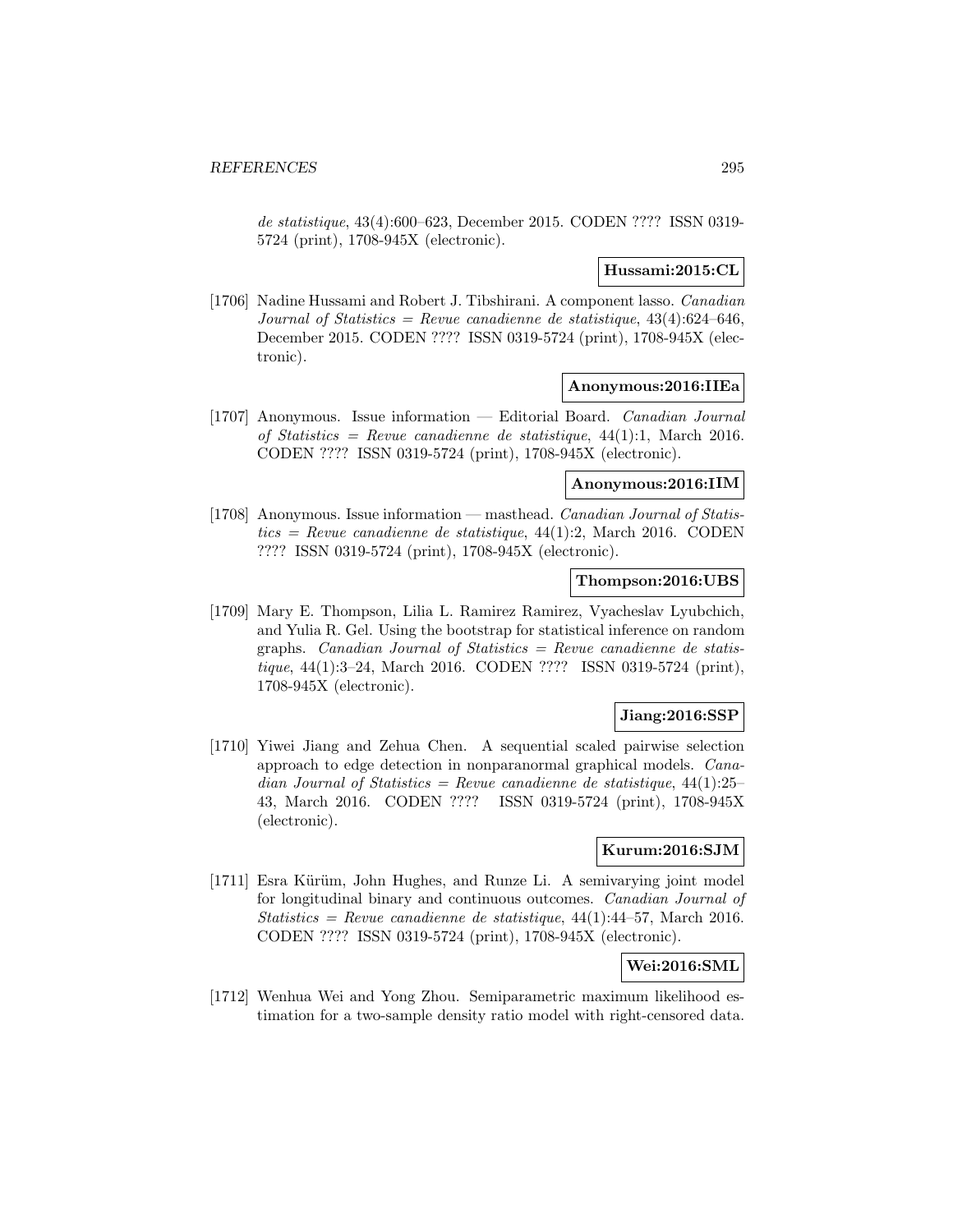$Canadian Journal of Statistics = Review candidate$  de statistique, 44(1): 58–81, March 2016. CODEN ???? ISSN 0319-5724 (print), 1708-945X (electronic).

### **Chen:2016:SSC**

[1713] Jiahua Chen, Pengfei Li, and Yukun Liu. Sample-size calculation for tests of homogeneity. Canadian Journal of Statistics = Revue canadienne de statistique, 44(1):82–101, March 2016. CODEN ???? ISSN 0319-5724 (print), 1708-945X (electronic).

#### **Wang:2016:JEL**

[1714] Dongliang Wang and Yichuan Zhao. Jackknife empirical likelihood for comparing two Gini indices. Canadian Journal of Statistics =  $Re$ vue canadienne de statistique, 44(1):102–119, March 2016. CODEN ???? ISSN 0319-5724 (print), 1708-945X (electronic).

#### **Anonymous:2016:ARS**

[1715] Anonymous. Acknowledgement of referees' services: Remerciements aux lecteurs critiques. Canadian Journal of Statistics = Revue canadienne de statistique, 44(1):120–124, March 2016. CODEN ???? ISSN 0319-5724 (print), 1708-945X (electronic).

#### **Anonymous:2016:IIEb**

[1716] Anonymous. Issue information  $-$  Ed board and masthead. Canadian Journal of Statistics = Revue canadienne de statistique,  $44(2):125-126$ , June 2016. CODEN ???? ISSN 0319-5724 (print), 1708-945X (electronic).

#### **Liu:2016:RPC**

[1717] Qing Liu, Gong Tang, Joseph P. Costantino, and Chung-Chou H. Chang. Robust prediction of the cumulative incidence function under non-proportional subdistribution hazards. Canadian Journal of Statis $tics = Revue$  canadienne de statistique, 44(2):127–141, June 2016. CO-DEN ???? ISSN 0319-5724 (print), 1708-945X (electronic).

### **Long:2016:KDE**

[1718] James P. Long, Noureddine El Karoui, and John A. Rice. Kernel density estimation with Berkson error. Canadian Journal of Statistics  $=$  Revue canadienne de statistique, 44(2):142–160, June 2016. CODEN ???? ISSN 0319-5724 (print), 1708-945X (electronic).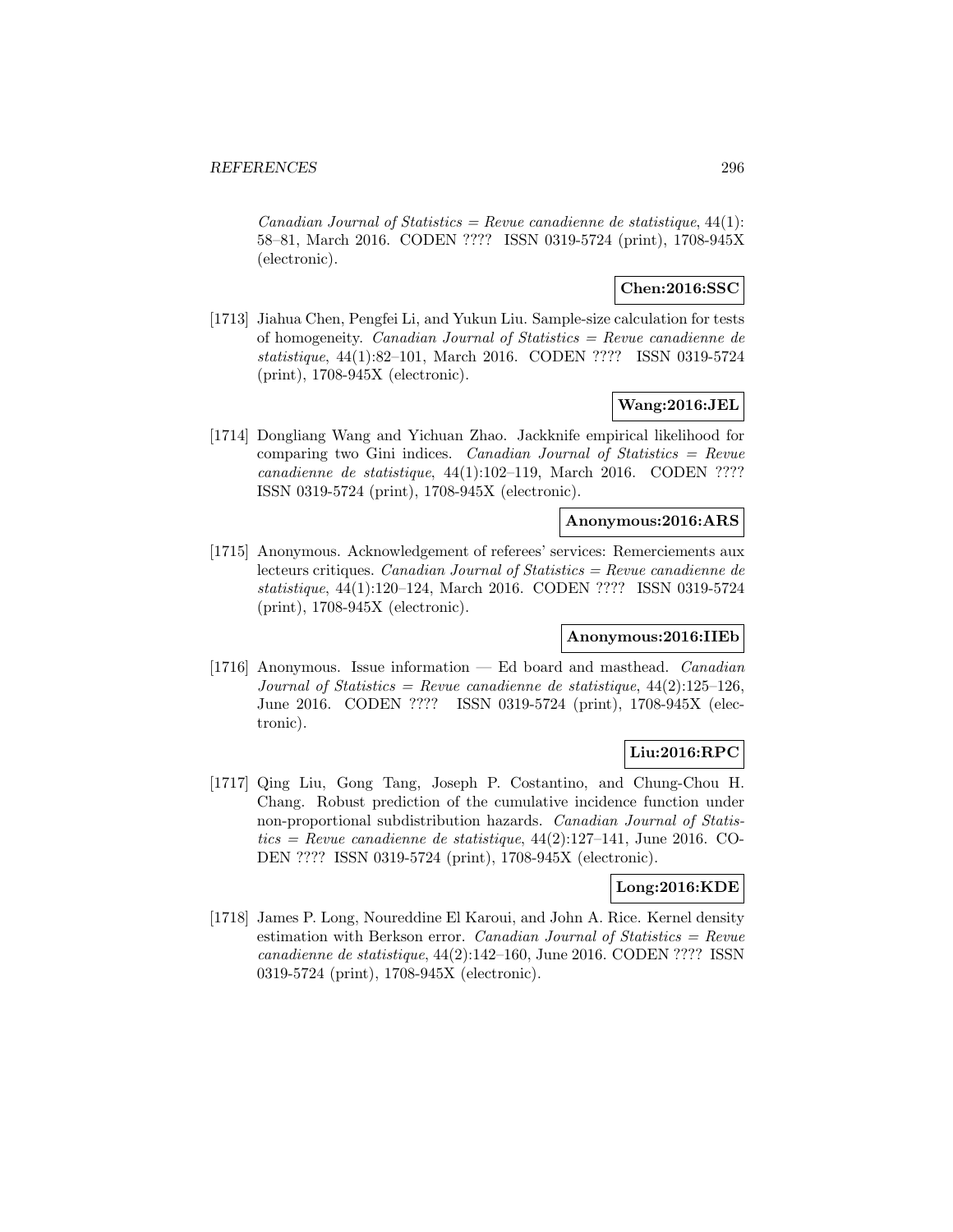### **Jin:2016:CTS**

[1719] Baisuo Jin, Yuehua Wu, and Xiaoping Shi. Consistent two-stage multiple change-point detection in linear models. Canadian Journal of Statistics  $=$  Revue canadienne de statistique, 44(2):161–179, June 2016. CODEN ???? ISSN 0319-5724 (print), 1708-945X (electronic).

## **Tan:2016:BIH**

[1720] Aixin Tan and Jian Huang. Bayesian inference for high-dimensional linear regression under mnet priors. Canadian Journal of Statistics = Revue canadienne de statistique, 44(2):180–197, June 2016. CODEN ???? ISSN 0319-5724 (print), 1708-945X (electronic).

#### **Xia:2016:BRM**

[1721] Michelle Xia and Paul Gustafson. Bayesian regression models adjusting for unidirectional covariate misclassification. Canadian Journal of Statistics = Revue canadienne de statistique,  $44(2):198-218$ , June 2016. CODEN ???? ISSN 0319-5724 (print), 1708-945X (electronic).

#### **DeQueiroz:2016:SEK**

[1722] Marina M. De Queiroz, Roger W. C. Silva, and Rosangela H. Loschi. Shannon entropy and Kullback–Leibler divergence in multivariate log fundamental skew-normal and related distributions. Canadian Journal of Statistics = Revue canadienne de statistique,  $44(2):219-237$ , June 2016. CODEN ???? ISSN 0319-5724 (print), 1708-945X (electronic).

#### **Anonymous:2016:CVNa**

[1723] Anonymous. Cover — volume 44, number 2, June 2016. Canadian Journal of Statistics = Revue canadienne de statistique,  $44(2)$ :C1, June 2016. CODEN ???? ISSN 0319-5724 (print), 1708-945X (electronic).

#### **Anonymous:2016:IIEc**

[1724] Anonymous. Issue information — Ed board and masthead. Canadian Journal of Statistics = Revue canadienne de statistique,  $44(3):239-240$ . September 2016. CODEN ???? ISSN 0319-5724 (print), 1708-945X (electronic).

#### **Duchesne:2016:EME**

[1725] Pierre Duchesne, Pierre Lafaye De Micheaux, and Joseph Tagne Tatsinkou. Estimating the mean and its effects on Neyman smooth tests of normality for ARMA models. Canadian Journal of Statistics =  $Re$ vue canadienne de statistique, 44(3):241–270, September 2016. CODEN ???? ISSN 0319-5724 (print), 1708-945X (electronic).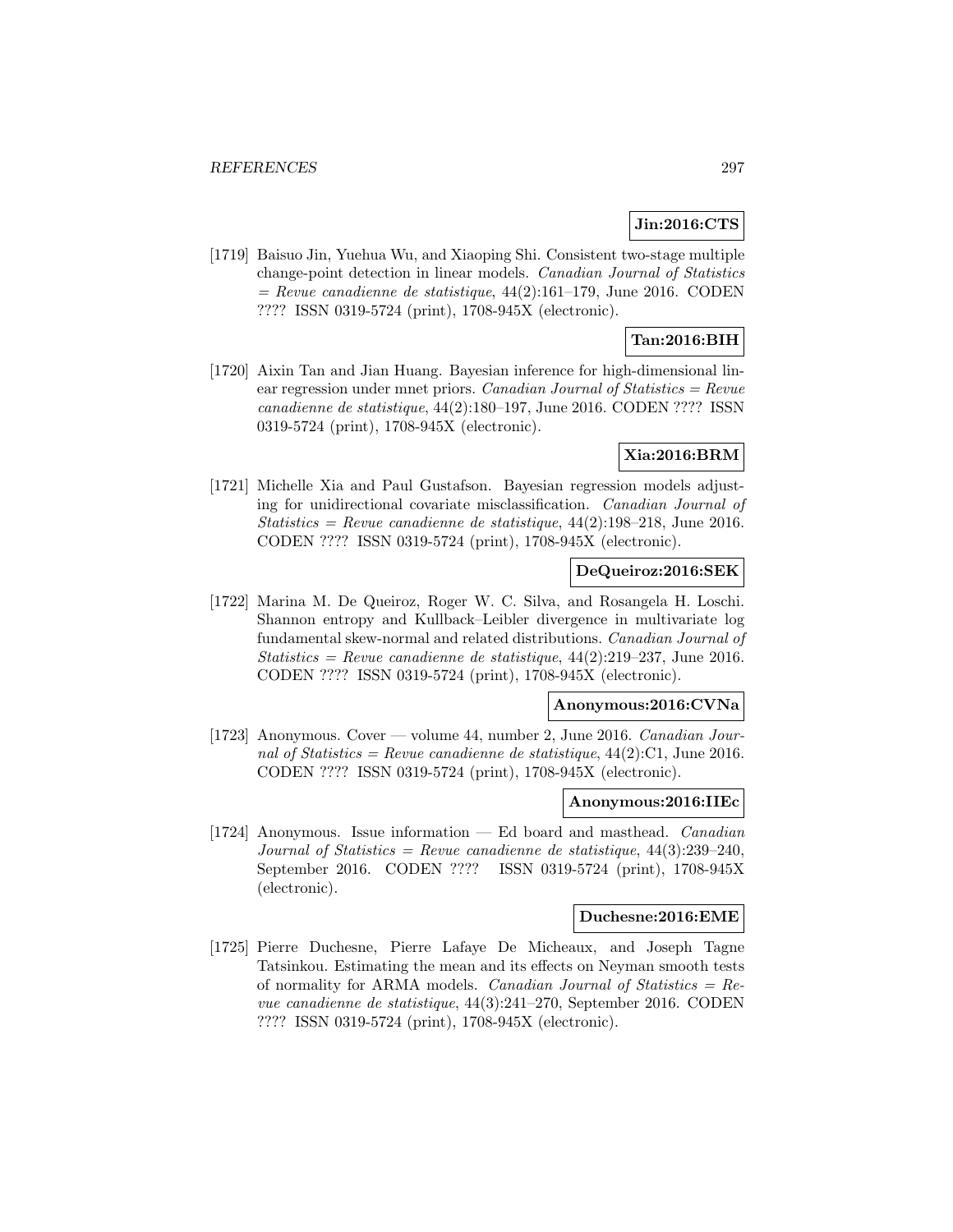### **Ronchetti:2016:STQ**

[1726] Elvezio Ronchetti and Radka Sabolová. Saddlepoint tests for quantile regression. Canadian Journal of Statistics =  $Review$  canadienne de statistique, 44(3):271–299, September 2016. CODEN ???? ISSN 0319-5724 (print), 1708-945X (electronic).

### **Sharipov:2016:SBB**

[1727] Olimjon Sharipov, Johannes Tewes, and Martin Wendler. Sequential block bootstrap in a Hilbert space with application to change point analysis. Canadian Journal of Statistics = Revue canadienne de statistique, 44(3):300–322, September 2016. CODEN ???? ISSN 0319-5724 (print), 1708-945X (electronic).

#### **Sang:2016:SGC**

[1728] Yongli Sang, Xin Dang, and Hailin Sang. Symmetric Gini covariance and correlation. *Canadian Journal of Statistics = Revue canadienne de* statistique, 44(3):323–342, September 2016. CODEN ???? ISSN 0319- 5724 (print), 1708-945X (electronic).

## **Wang:2016:CSS**

[1729] Peng Wang, Jianhui Zhou, and Annie Qu. Correlation structure selection for longitudinal data with diverging cluster size. Canadian Journal of Statistics = Revue canadienne de statistique, 44(3):343–360, September 2016. CODEN ???? ISSN 0319-5724 (print), 1708-945X (electronic).

#### **Li:2016:FAM**

[1730] Ruosha Li and Yu Cheng. Flexible association modelling and prediction with semi-competing risks data. Canadian Journal of Statistics  $=$  Revue canadienne de statistique, 44(3):361–374, September 2016. CODEN ???? ISSN 0319-5724 (print), 1708-945X (electronic).

# **Liu:2016:VSF**

[1731] Xu Liu, Xinyuan Song, Shangyu Xie, and Yong Zhou. Variable selection for frailty transformation models with application to diabetic complications. Canadian Journal of Statistics = Revue canadienne de statistique, 44(3):375–394, September 2016. CODEN ???? ISSN 0319-5724 (print), 1708-945X (electronic).

#### **Anonymous:2016:CVNb**

[1732] Anonymous. Cover — volume 44, number 3, September 2016. Canadian Journal of Statistics = Revue canadienne de statistique,  $44(3)$ :C1,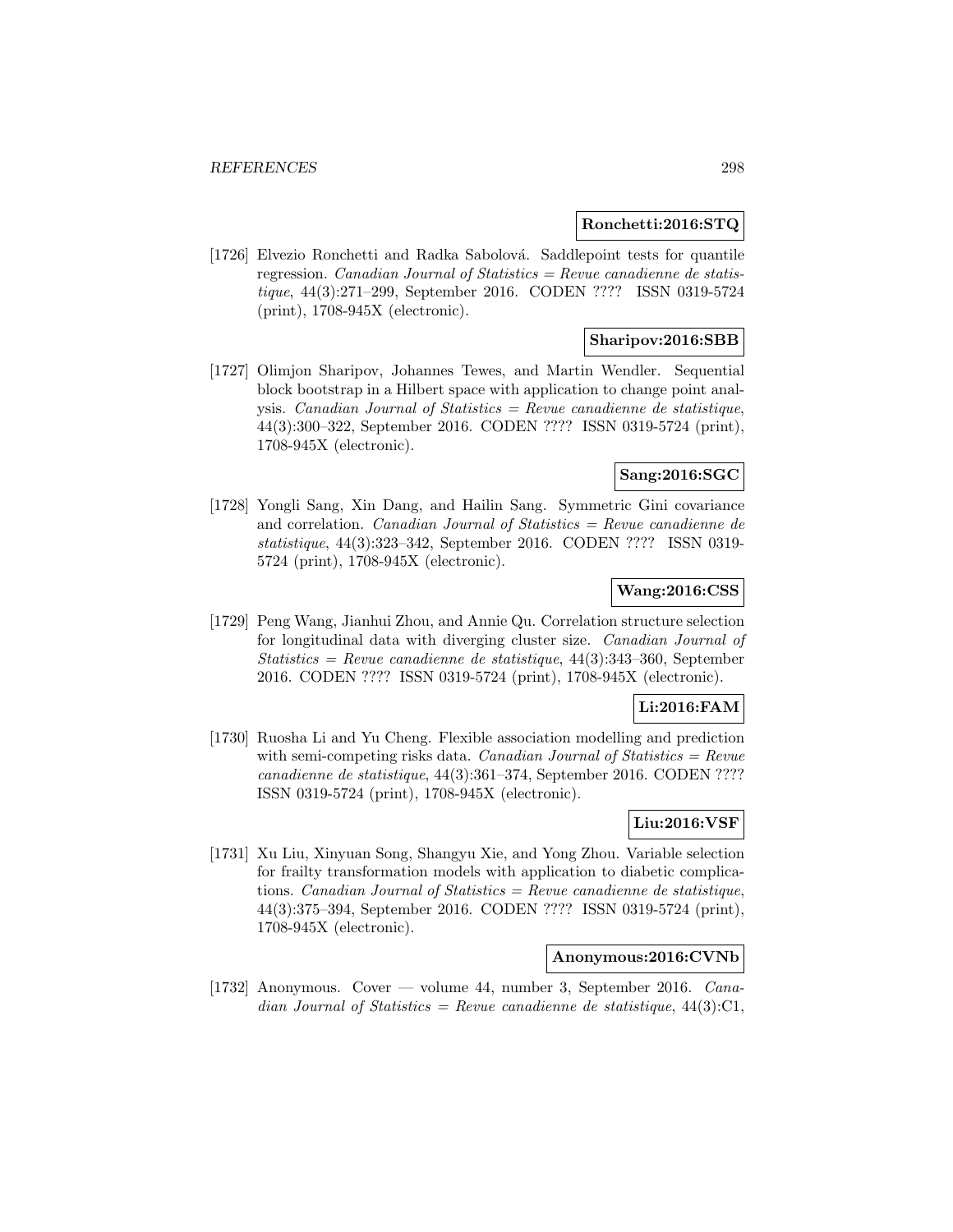September 2016. CODEN ???? ISSN 0319-5724 (print), 1708-945X (electronic).

#### **Anonymous:2016:IIEd**

[1733] Anonymous. Issue information  $-$  Ed board and masthead. *Canadian* Journal of Statistics = Revue canadienne de statistique,  $44(4):395-396$ , December 2016. CODEN ???? ISSN 0319-5724 (print), 1708-945X (electronic).

# **Rivest:2016:ULS**

[1734] Louis-Paul Rivest, François Verret, and Sophie Baillargeon. Unit level small area estimation with copulas. Canadian Journal of Statistics =  $Re$ vue canadienne de statistique, 44(4):397–415, December 2016. CODEN ???? ISSN 0319-5724 (print), 1708-945X (electronic).

## **Hernandez-Stumpfhauser:2016:HBS**

[1735] Daniel Hernandez-Stumpfhauser, F. Jay Breidt, and Jean D. Opsomer. Hierarchical Bayesian small area estimation for circular data. Canadian Journal of Statistics = Revue canadienne de statistique,  $44(4):416-430$ , December 2016. CODEN ???? ISSN 0319-5724 (print), 1708-945X (electronic).

# **Wu:2016:SED**

[1736] Jiwen Wu, Mary C. Meyer, and Jean D. Opsomer. Survey estimation of domain means that respect natural orderings. Canadian Journal of Statistics = Revue canadienne de statistique,  $44(4)$ : $431-444$ , December 2016. CODEN ???? ISSN 0319-5724 (print), 1708-945X (electronic).

## **Zhang:2016:TAN**

[1737] Yichi Zhang, Ana-Maria Staicu, and Arnab Maity. Testing for additivity in non-parametric regression. Canadian Journal of Statistics  $=$  Revue canadienne de statistique, 44(4):445–462, December 2016. CODEN ???? ISSN 0319-5724 (print), 1708-945X (electronic).

# **Shepherd:2016:PSR**

[1738] Bryan E. Shepherd, Chun Li, and Qi Liu. Probability-scale residuals for continuous, discrete, and censored data. Canadian Journal of Statistics = Revue canadienne de statistique,  $44(4)$ : $463-479$ , December 2016. CODEN ???? ISSN 0319-5724 (print), 1708-945X (electronic).

## **Pokharel:2016:GPE**

[1739] Gyanendra Pokharel and Rob Deardon. Gaussian process emulators for spatial individual-level models of infectious disease. Canadian Journal of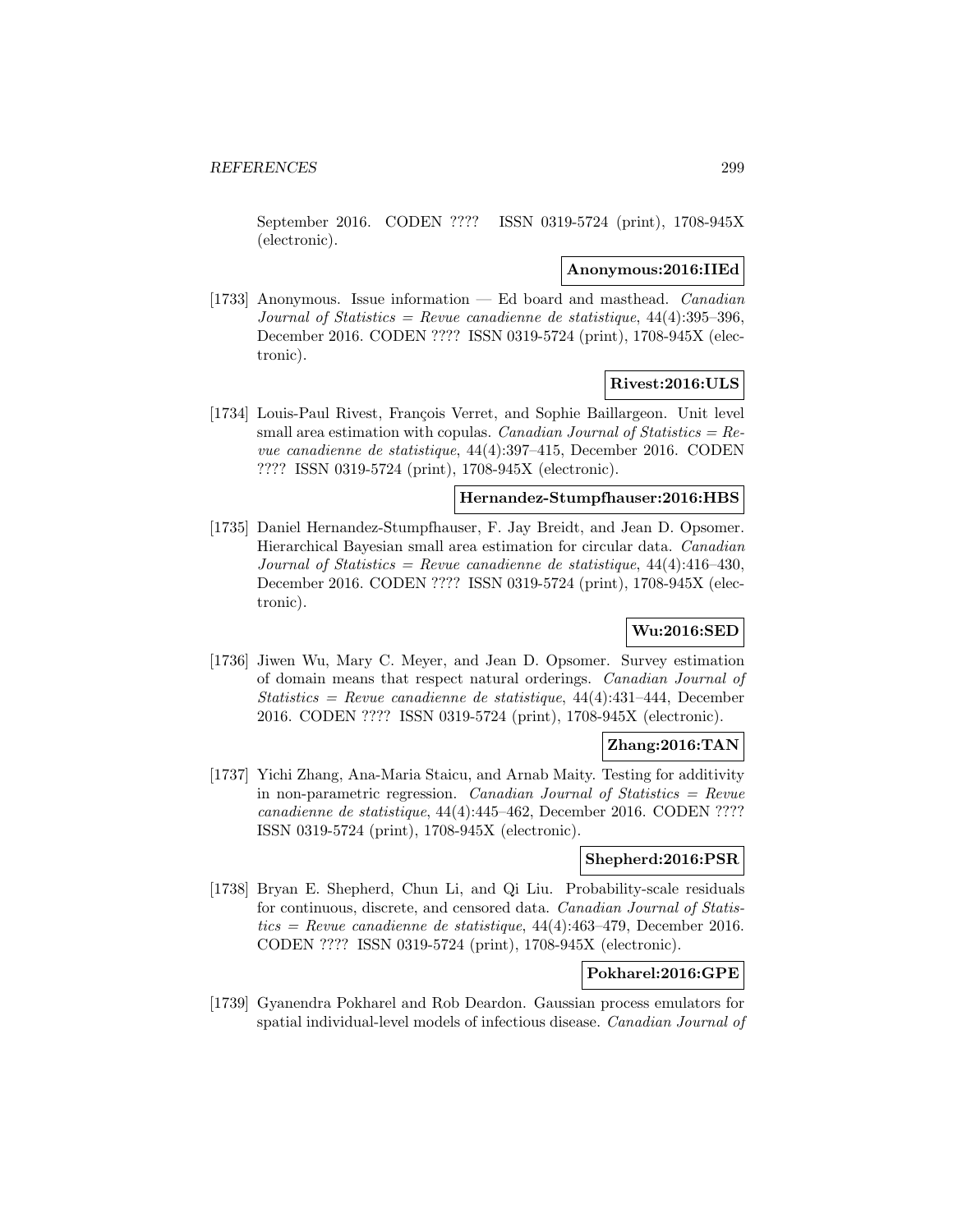Statistics = Revue canadienne de statistique,  $44(4):480-501$ , December 2016. CODEN ???? ISSN 0319-5724 (print), 1708-945X (electronic).

#### **Anonymous:2016:CVN**

[1740] Anonymous. Cover — volume 44, number 4, December 2016. Canadian Journal of Statistics = Revue canadienne de statistique,  $44(4)$ :C1, December 2016. CODEN ???? ISSN 0319-5724 (print), 1708-945X (electronic).

#### **Anonymous:2017:IIa**

[1741] Anonymous. Issue information. *Canadian Journal of Statistics = Revue* canadienne de statistique, 45(1):1–3, March 2017. CODEN ???? ISSN 0319-5724 (print), 1708-945X (electronic).

## **Best:2017:NCC**

[1742] Ana F. Best and David B. Wolfson. Nested case-control study designs for left-truncated survival data. Canadian Journal of Statistics =  $Re$ vue canadienne de statistique, 45(1):4–28, March 2017. CODEN ???? ISSN 0319-5724 (print), 1708-945X (electronic).

### **Wu:2017:CRQ**

[1743] Yuanshan Wu and Guosheng Yin. Cure rate quantile regression accommodating both finite and infinite survival times. Canadian Journal of  $Statistics = Revenue canadienne de statistic, 45(1):29-43, March 2017.$ CODEN ???? ISSN 0319-5724 (print), 1708-945X (electronic).

#### **Mitra:2017:BMC**

[1744] Riten Mitra, Peter Müller, and Yuan Ji. Bayesian multiplicity control for multiple graphs. *Canadian Journal of Statistics = Revue canadienne* de statistique, 45(1):44–61, March 2017. CODEN ???? ISSN 0319-5724 (print), 1708-945X (electronic).

## **Purutcuoglu:2017:BAG**

[1745] Vilda Purutçuoğlu, Melih Ağraz, and Ernst Wit. Bernstein approximations in glasso-based estimation of biological networks. Canadian Journal of Statistics = Revue canadienne de statistique,  $45(1):62-76$ , March 2017. CODEN ???? ISSN 0319-5724 (print), 1708-945X (electronic).

#### **Yu:2017:NMR**

[1746] Chun Yu, Weixin Yao, and Kun Chen. A new method for robust mixture regression. Canadian Journal of Statistics =  $Re$ vue canadienne de statistique, 45(1):77–94, March 2017. CODEN ???? ISSN 0319-5724 (print), 1708-945X (electronic).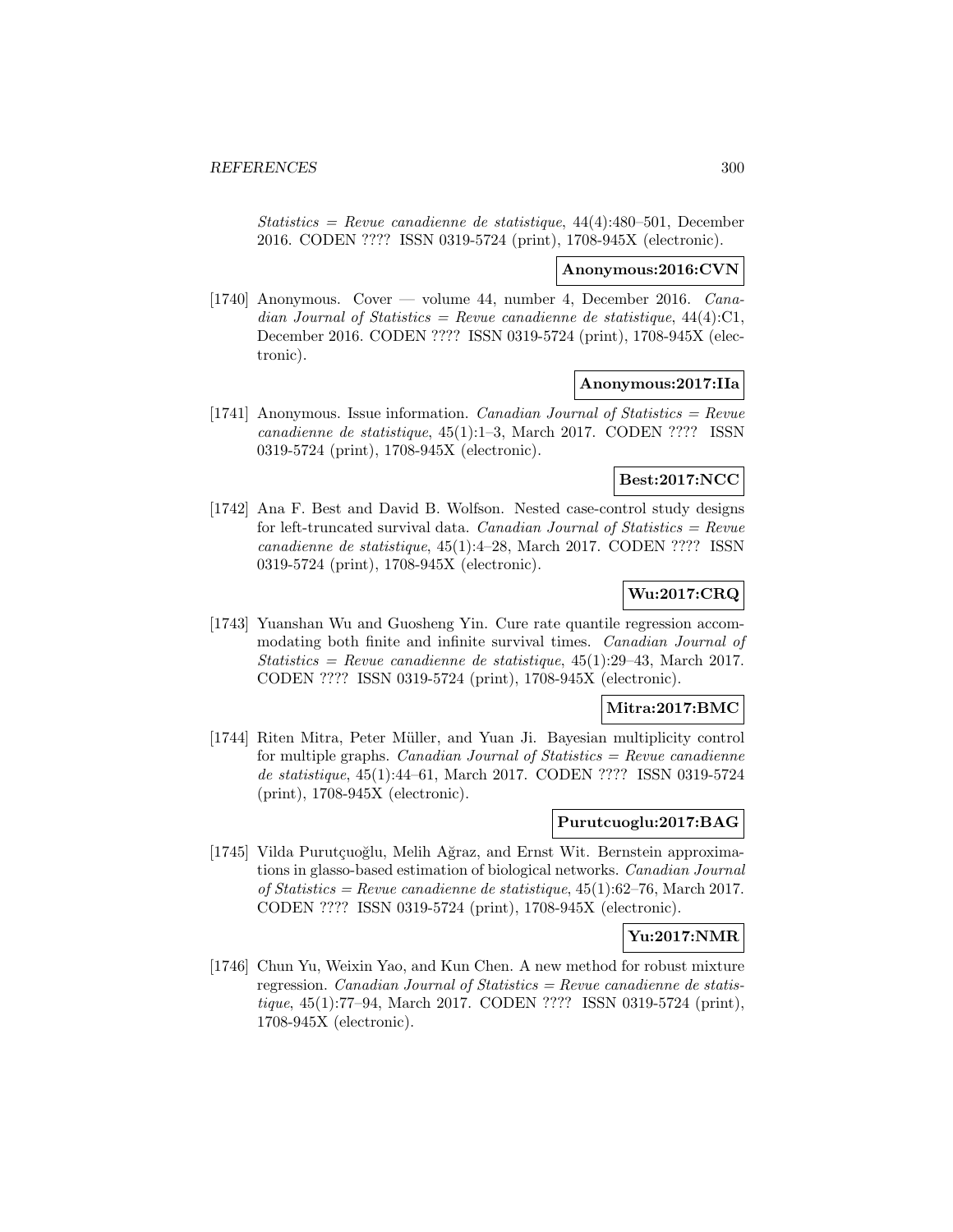#### **Bagnato:2017:MLN**

[1747] Luca Bagnato, Antonio Punzo, and Maria G. Zoia. The multivariate leptokurtic-normal distribution and its application in model-based clustering. Canadian Journal of Statistics  $=$  Revue canadienne de statistique, 45(1):95–119, March 2017. CODEN ???? ISSN 0319-5724 (print), 1708-945X (electronic).

### **Anonymous:2017:AAR**

[1748] Anonymous. Acknowledgement of referees' services: Remerciements aux lecteurs critiques. Canadian Journal of Statistics = Revue canadienne de statistique, 45(1):120–123, March 2017. CODEN ???? ISSN 0319-5724 (print), 1708-945X (electronic).

#### **Anonymous:2017:IIb**

[1749] Anonymous. Issue information. *Canadian Journal of Statistics = Revue* canadienne de statistique, 45(2):125–127, June 2017. CODEN ???? ISSN 0319-5724 (print), 1708-945X (electronic).

## **Reid:2017:PSP**

[1750] Stephen Reid, Jonathan Taylor, and Robert Tibshirani. Post-selection point and interval estimation of signal sizes in Gaussian samples. Canadian Journal of Statistics = Revue canadienne de statistique,  $45(2):128-$ 148, June 2017. CODEN ???? ISSN 0319-5724 (print), 1708-945X (electronic).

#### **Xiao:2017:NAC**

[1751] Xiao Xiao, Xiexin Liu, Xiaoling Lu, Xiangyu Chang, and Yufeng Liu. A new algorithm for computation of a regularization solution path for reinforced multicategory support vector machines. Canadian Journal of Statistics = Revue canadienne de statistique,  $45(2):149-163$ , June 2017. CODEN ???? ISSN 0319-5724 (print), 1708-945X (electronic).

#### **Dutta:2017:DWR**

[1752] Subhajit Dutta and Marc G. Genton. Depth-weighted robust multivariate regression with application to sparse data. Canadian Journal of  $Statistics = Revenue canadienne de statistic, 45(2):164-184, June 2017.$ CODEN ???? ISSN 0319-5724 (print), 1708-945X (electronic).

## **Xu:2017:SEM**

[1753] Yuhang Xu, Jae Kwang Kim, and Yehua Li. Semiparametric estimation for measurement error models with validation data. Canadian Journal of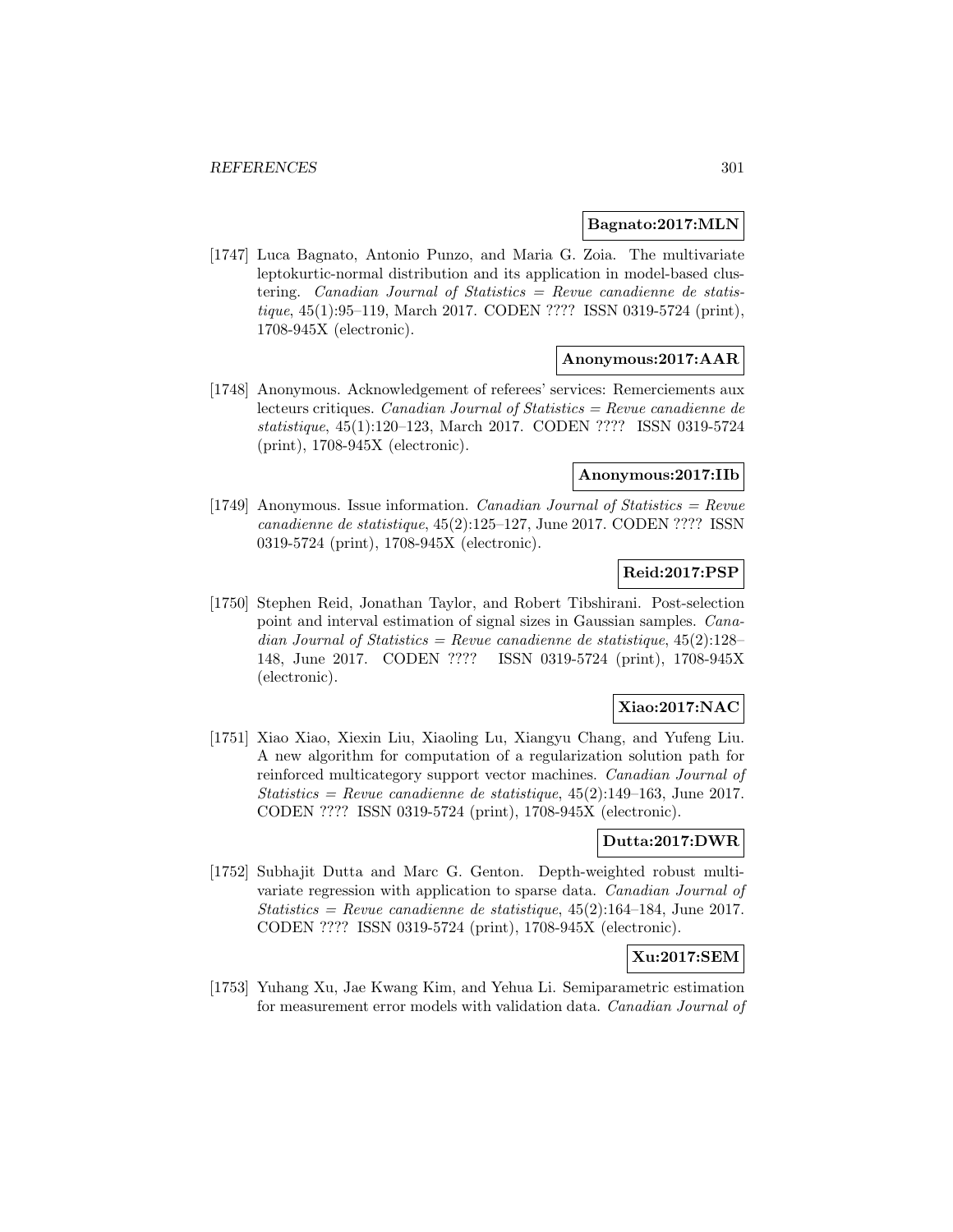Statistics = Revue canadienne de statistique,  $45(2):185-201$ , June 2017. CODEN ???? ISSN 0319-5724 (print), 1708-945X (electronic).

## **Ning:2017:ETE**

[1754] Jing Ning, Chuan Hong, Liang Li, Xuelin Huang, and Yu Shen. Estimating treatment effects in observational studies with both prevalent and incident cohorts. Canadian Journal of Statistics = Revue canadienne de statistique, 45(2):202–219, June 2017. CODEN ???? ISSN 0319-5724 (print), 1708-945X (electronic).

## **Wang:2017:NSE**

[1755] Yixin Wang, Zhefang Zhou, Xiao-Hua Zhou, and Yong Zhou. Nonparametric and semiparametric estimation of quantile residual lifetime for length-biased and right-censored data. Canadian Journal of Statistics  $=$  Revue canadienne de statistique, 45(2):220–250, June 2017. CODEN ???? ISSN 0319-5724 (print), 1708-945X (electronic).

### **Anonymous:2017:IIc**

[1756] Anonymous. Issue information. *Canadian Journal of Statistics = Revue* canadienne de statistique, 45(3):251–253, September 2017. CODEN ???? ISSN 0319-5724 (print), 1708-945X (electronic).

### **Barcella:2017:RAC**

[1757] William Barcella, Maria De Iorio, and Gianluca Baio. Review article: A comparative review of variable selection techniques for covariate dependent Dirichlet process mixture models. Canadian Journal of Statistics  $=$  Revue canadienne de statistique, 45(3):254–273, September 2017. CO-DEN ???? ISSN 0319-5724 (print), 1708-945X (electronic).

## **DeOliveira:2017:BAD**

[1758] Victor De Oliveira and Benjamin Kedem. Bayesian analysis of a density ratio model. Canadian Journal of Statistics = Revue canadienne de statistique, 45(3):274–289, September 2017. CODEN ???? ISSN 0319- 5724 (print), 1708-945X (electronic).

#### **Susko:2017:BFB**

[1759] Edward Susko. Bayes factor biases for non-nested models and corrections. Canadian Journal of Statistics = Revue canadienne de statistique,  $45(3)$ : 290–309, September 2017. CODEN ???? ISSN 0319-5724 (print), 1708- 945X (electronic).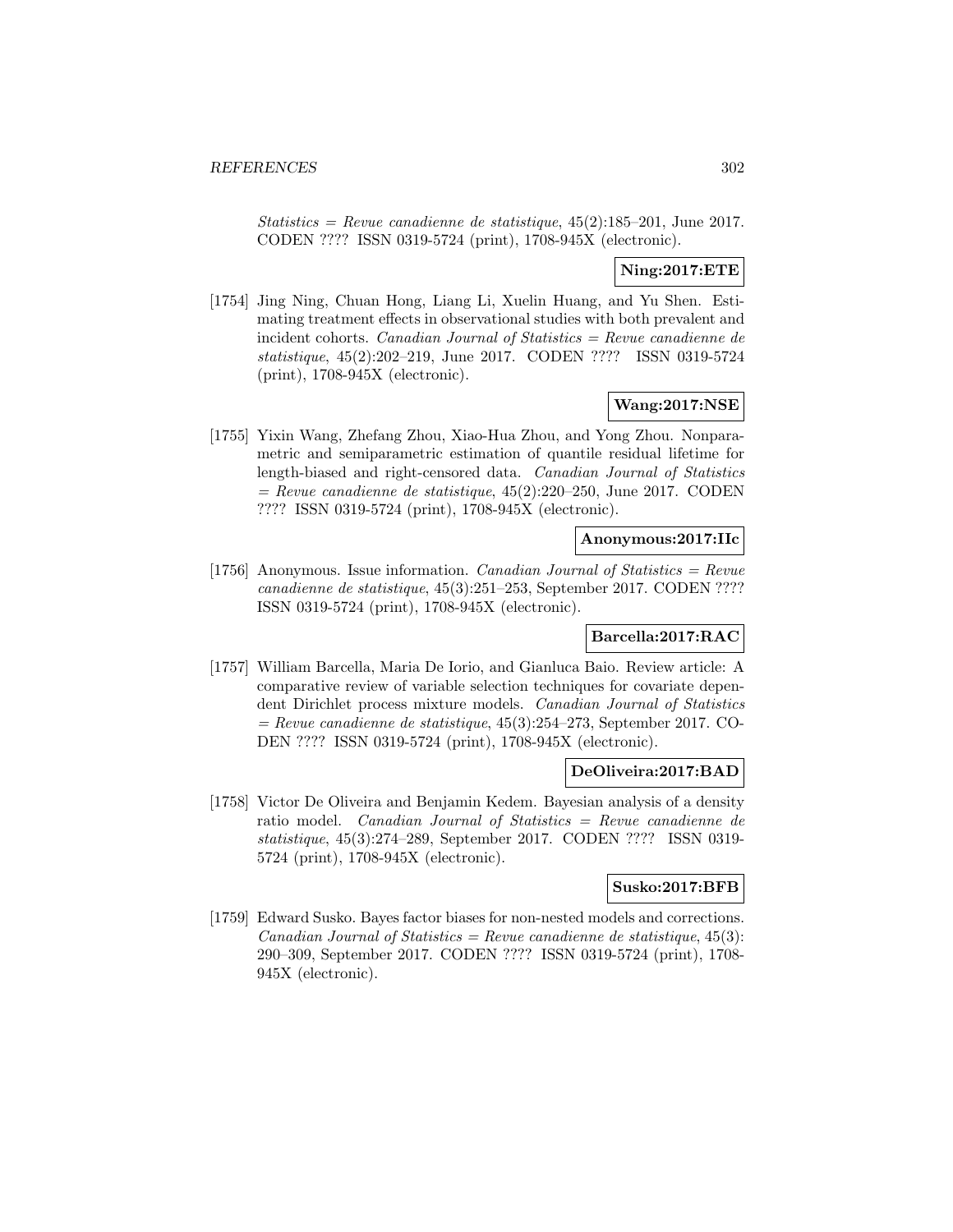#### **Selvaratnam:2017:EGL**

[1760] Selvakkadunko Selvaratnam, Alwell J. Oyet, Yanqing Yi, and Veeresh Gadag. Estimation of a generalized linear mixed model for responseadaptive designs in multi-centre clinical trials. Canadian Journal of  $Statistics = Revenue canadienne de statistique, 45(3):310-325, September$ 2017. CODEN ???? ISSN 0319-5724 (print), 1708-945X (electronic).

# **Frey:2017:TPR**

[1761] Jesse Frey and Yimin Zhang. Testing perfect rankings in ranked-set sampling with binary data. Canadian Journal of Statistics  $=$  Revue canadienne de statistique, 45(3):326–339, September 2017. CODEN ???? ISSN 0319-5724 (print), 1708-945X (electronic).

### **Jing:2017:TEL**

[1762] Bing-Yi Jing, Min Tsao, and Wang Zhou. Transforming the empirical likelihood towards better accuracy. Canadian Journal of Statistics =  $Re$ vue canadienne de statistique, 45(3):340–352, September 2017. CODEN ???? ISSN 0319-5724 (print), 1708-945X (electronic).

#### **Anonymous:2017:IId**

[1763] Anonymous. Issue information. *Canadian Journal of Statistics = Revue* canadienne de statistique, 45(4):353–355, December 2017. CODEN ???? ISSN 0319-5724 (print), 1708-945X (electronic).

#### **Khalili:2017:RSG**

[1764] Abbas Khalili, Jiahua Chen, and David A. Stephens. Regularization and selection in Gaussian mixture of autoregressive models. Canadian Journal of Statistics = Revue canadienne de statistique,  $45(4):356-374$ , December 2017. CODEN ???? ISSN 0319-5724 (print), 1708-945X (electronic).

#### **Schumacher:2017:CRM**

[1765] Fernanda L. Schumacher, Victor H. Lachos, and Dipak K. Dey. Censored regression models with autoregressive errors: a likelihood-based perspective. Canadian Journal of Statistics  $=$  Revue canadienne de statistique, 45(4):375–392, December 2017. CODEN ???? ISSN 0319-5724 (print), 1708-945X (electronic).

#### **Morikawa:2017:SML**

[1766] Kosuke Morikawa, Jae Kwang Kim, and Yutaka Kano. Semiparametric maximum likelihood estimation with data missing not at random.  $Canadian Journal of Statistics = Review canadienne de statistique, 45$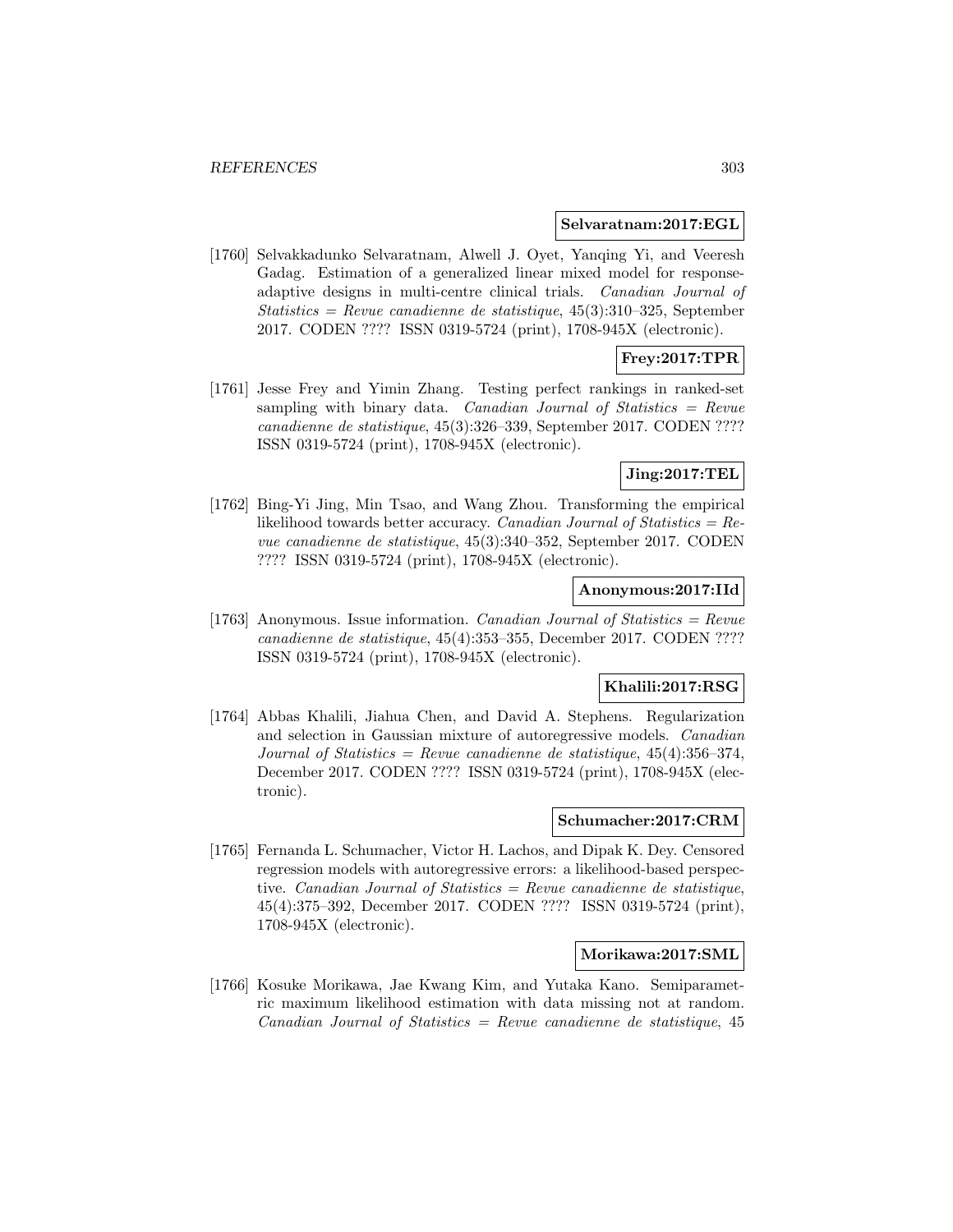(4):393–409, December 2017. CODEN ???? ISSN 0319-5724 (print), 1708-945X (electronic).

# **Hu:2017:RAB**

[1767] Tao Hu, Qingning Zhou, and Jianguo Sun. Regression analysis of bivariate current status data under the proportional hazards model. Canadian Journal of Statistics = Revue canadienne de statistique,  $45(4):410-424$ , December 2017. CODEN ???? ISSN 0319-5724 (print), 1708-945X (electronic).

#### **Zambom:2017:NHT**

[1768] Adriano Z. Zambom and Seonjin Kim. A nonparametric hypothesis test for heteroscedasticity in multiple regression. Canadian Journal of Statistics = Revue canadienne de statistique,  $45(4):425-441$ , December 2017. CODEN ???? ISSN 0319-5724 (print), 1708-945X (electronic).

#### **DeSouza:2017:SNR**

[1769] Camila P. E. De Souza, Nancy E. Heckman, and Fan Xu. Switching nonparametric regression models for multi-curve data. Canadian Journal of Statistics = Revue canadienne de statistique, 45(4):442–460, December 2017. CODEN ???? ISSN 0319-5724 (print), 1708-945X (electronic).

#### **Holmquist:2017:TLD**

[1770] Björn Holmquist and Peter Gustafsson. A two-level directional model for dependence in circular data. Canadian Journal of Statistics  $=$  Revue canadienne de statistique, 45(4):461–478, December 2017. CODEN ???? ISSN 0319-5724 (print), 1708-945X (electronic).

#### **Kim:2017:SIU**

[1771] Jae Kwang Kim, Seunghwan Park, and Youngjo Lee. Statistical inference using generalized linear mixed models under informative cluster sampling. *Canadian Journal of Statistics = Revue canadienne de statis*tique, 45(4):479–497, December 2017. CODEN ???? ISSN 0319-5724 (print), 1708-945X (electronic).

#### **Anonymous:2018:IIa**

[1772] Anonymous. Issue information. Canadian Journal of Statistics = Revue canadienne de statistique, 46(1):1–3, March 2018. CODEN ???? ISSN 0319-5724 (print), 1708-945X (electronic). URL https:/ /onlinelibrary.wiley.com/doi/abs/10.1002/cjs.11334.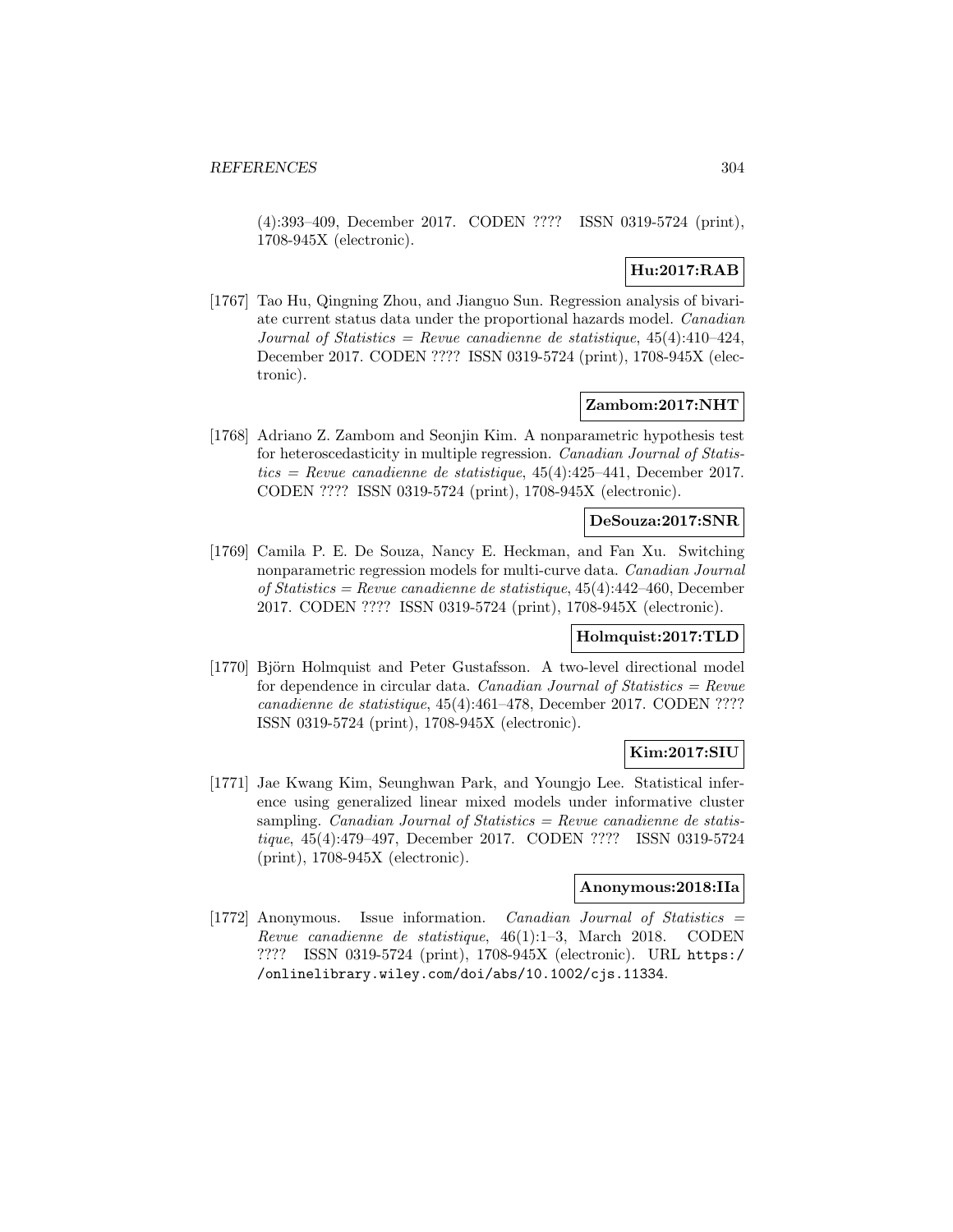#### **Lockhart:2018:SIB**

[1773] Richard Lockhart. Special issue on Big Data and the Statistical Sciences: Guest Editor's Introduction. Canadian Journal of Statistics  $=$  Revue canadienne de statistique, 46(1):4–9, March 2018. CODEN ???? ISSN 0319-5724 (print), 1708-945X (electronic). URL https:// onlinelibrary.wiley.com/doi/abs/10.1002/cjs.11350.

### **Thompson:2018:DDS**

[1774] Mary E. Thompson. Dynamic data science and official statistics. Canadian Journal of Statistics = Revue canadienne de statistique,  $46(1):10-$ 23, March 2018. CODEN ???? ISSN 0319-5724 (print), 1708-945X (electronic). URL https://onlinelibrary.wiley.com/doi/abs/10.1002/ cjs.11322.

## **Bull:2018:SCH**

[1775] Shelley B. Bull, Irene L. Andrulis, and Andrew D. Paterson. Statistical challenges in high-dimensional molecular and genetic epidemiology.  $Canadian Journal of Statistics = Review can a dienne de statistic, 46$ (1):24–40, March 2018. CODEN ???? ISSN 0319-5724 (print), 1708- 945X (electronic). URL https://onlinelibrary.wiley.com/doi/abs/ 10.1002/cjs.11342.

## **Taylor:2018:PSI**

[1776] Jonathan Taylor and Robert Tibshirani. Post-selection inference for  $\ell_1$ -penalized likelihood models. *Canadian Journal of Statistics = Re*vue canadienne de statistique, 46(1):41–61, March 2018. CODEN ???? ISSN 0319-5724 (print), 1708-945X (electronic). URL https:/ /onlinelibrary.wiley.com/doi/abs/10.1002/cjs.11313.

#### **Cook:2018:BDP**

[1777] R. Dennis Cook and Liliana Forzani. Big data and partial least-squares prediction. Canadian Journal of Statistics = Revue canadienne de statistique, 46(1):62–78, March 2018. CODEN ???? ISSN 0319-5724 (print), 1708-945X (electronic). URL https://onlinelibrary.wiley. com/doi/abs/10.1002/cjs.11316.

## **Li:2018:LOB**

[1778] Bing Li. Linear operator-based statistical analysis: a useful paradigm for big data. Canadian Journal of Statistics = Revue canadienne de statistique, 46(1):79–103, March 2018. CODEN ???? ISSN 0319-5724 (print), 1708-945X (electronic). URL https://onlinelibrary.wiley. com/doi/abs/10.1002/cjs.11329.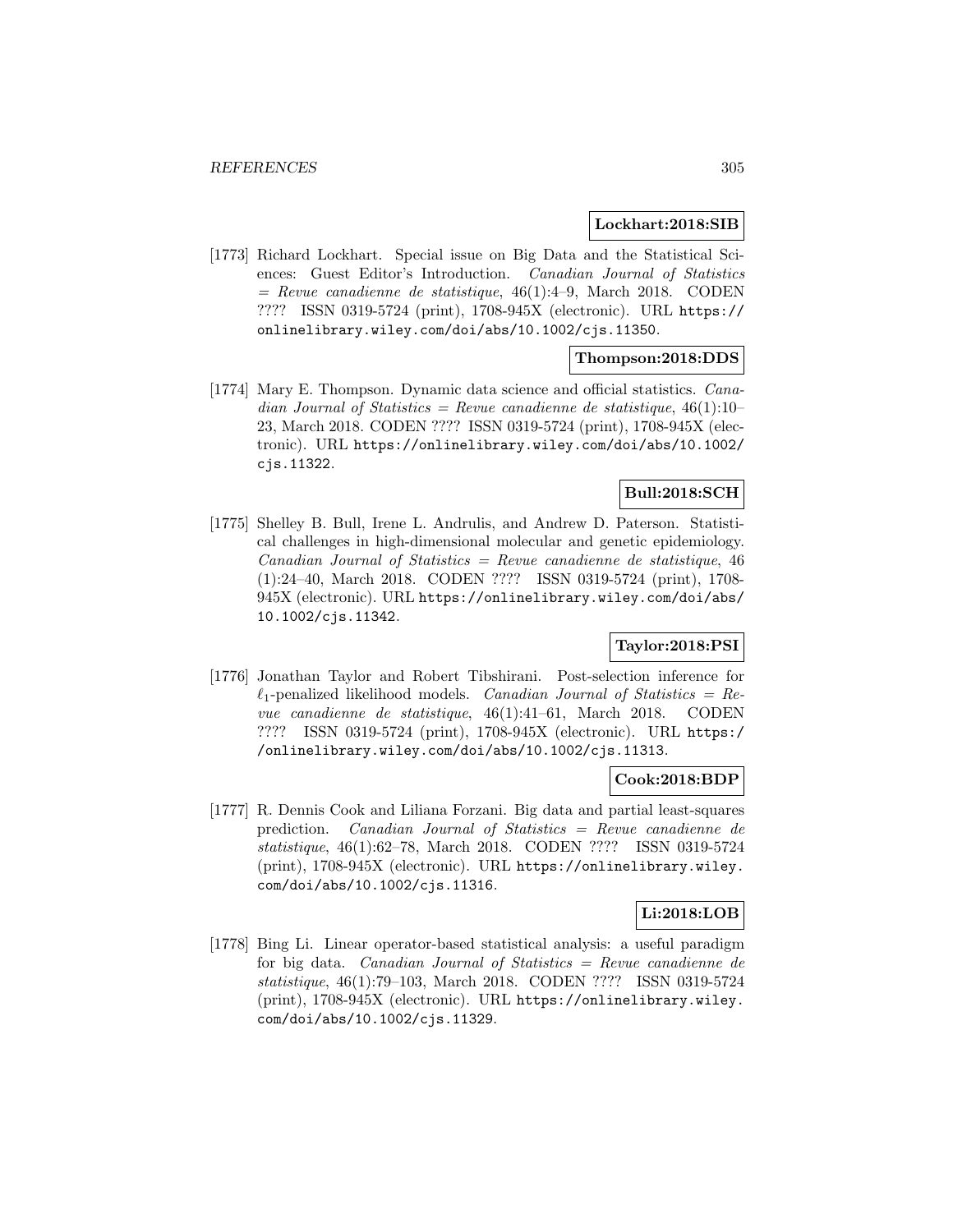## **Nie:2018:MRA**

[1779] Rui Nie, Douglas P. Wiens, and Zhichun Zhai. Minimax robust active learning for approximately specified regression models. Canadian Journal of Statistics = Revue canadienne de statistique,  $46(1):104-122$ , March 2018. CODEN ???? ISSN 0319-5724 (print), 1708-945X (electronic). URL https://onlinelibrary.wiley.com/doi/abs/10.1002/ cjs.11327.

### **Wang:2018:OUM**

[1780] Chun Wang, Ming-Hui Chen, Jing Wu, Jun Yan, Yuping Zhang, and Elizabeth Schifano. Online updating method with new variables for big data streams. Canadian Journal of Statistics = Revue canadienne de statistique, 46(1):123–146, March 2018. CODEN ???? ISSN 0319-5724 (print), 1708-945X (electronic). URL https://onlinelibrary.wiley. com/doi/abs/10.1002/cjs.11330.

### **Entezari:2018:LIS**

[1781] Reihaneh Entezari, Radu V. Craiu, and Jeffrey S. Rosenthal. Likelihood inflating sampling algorithm. Canadian Journal of Statistics = Revue canadienne de statistique, 46(1):147–175, March 2018. CODEN ???? ISSN 0319-5724 (print), 1708-945X (electronic). URL https:// onlinelibrary.wiley.com/doi/abs/10.1002/cjs.11343.

# **Li:2018:ABE**

[1782] Qiong Li, Xin Gao, and Hélène Massam. Approximate Bayesian estimation in large coloured graphical Gaussian models. Canadian Journal of Statistics = Revue canadienne de statistique,  $46(1):176-203$ , March 2018. CODEN ???? ISSN 0319-5724 (print), 1708-945X (electronic). URL https://onlinelibrary.wiley.com/doi/abs/10.1002/cjs.11341.

#### **Anonymous:2018:ARS**

[1783] Anonymous. Acknowledgement of referees' services: Remerciements aux lecteurs critiques. Canadian Journal of Statistics = Revue canadienne de statistique, 46(1):204–207, March 2018. CODEN ???? ISSN 0319-5724 (print), 1708-945X (electronic). URL https://onlinelibrary.wiley. com/doi/abs/10.1002/cjs.11353.

#### **Anonymous:2018:IIb**

[1784] Anonymous. Issue information. Canadian Journal of Statistics = Revue canadienne de statistique, 46(2):209–211, June 2018. CODEN ???? ISSN 0319-5724 (print), 1708-945X (electronic). URL https:// onlinelibrary.wiley.com/doi/abs/10.1002/cjs.11335.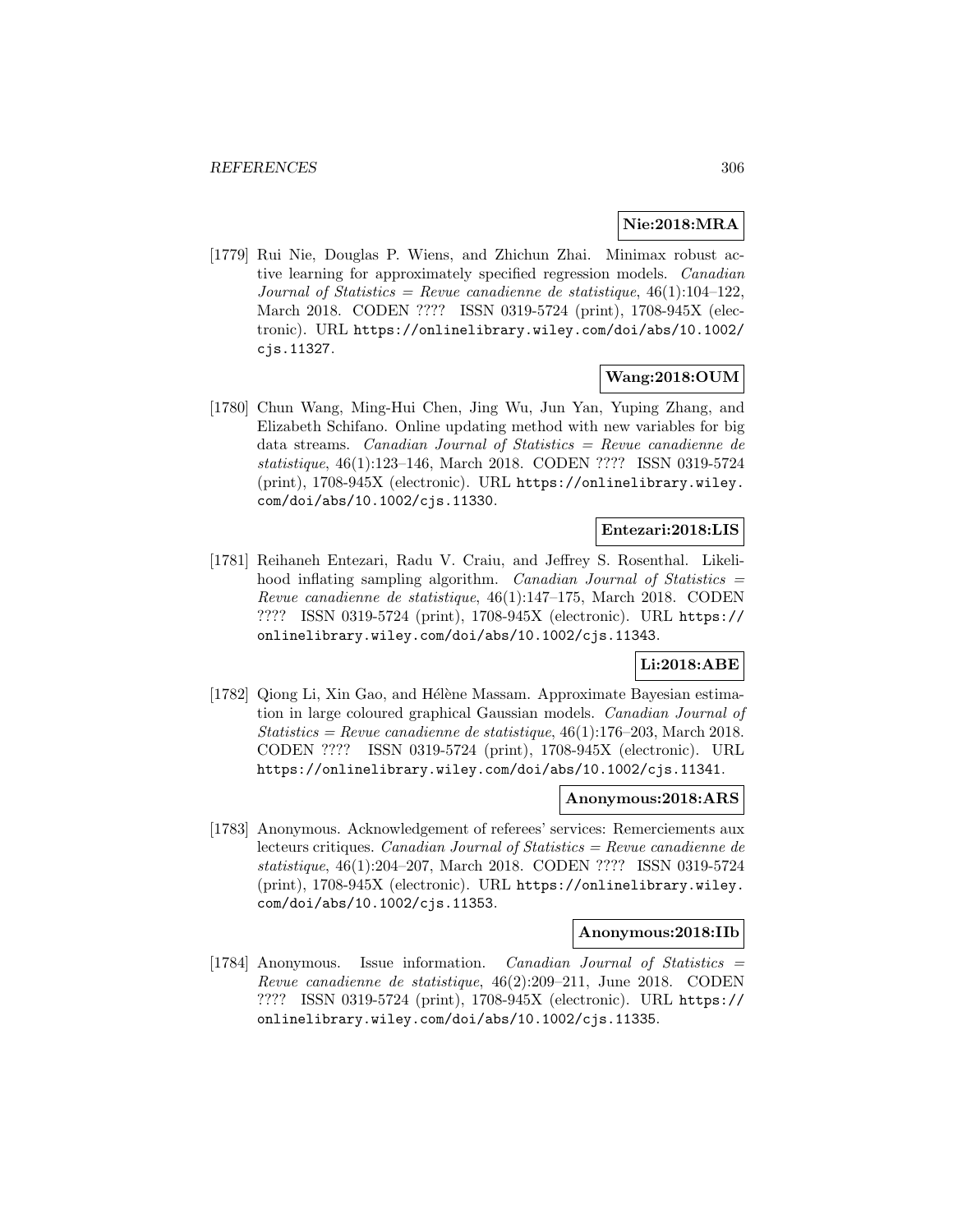## **Cai:2018:ELI**

[1785] Song Cai and Jiahua Chen. Empirical likelihood inference for multiple censored samples. Canadian Journal of Statistics  $=$  Revue canadienne de statistique, 46(2):212–232, June 2018. CODEN ???? ISSN 0319-5724 (print), 1708-945X (electronic). URL https://onlinelibrary.wiley. com/doi/abs/10.1002/cjs.11348.

# **Wang:2018:ACD**

[1786] Qihua Wang and Xuan Wang. Analysis of censored data under heteroscedastic transformation regression models with unknown transformation function. *Canadian Journal of Statistics = Revue canadienne de* statistique, 46(2):233–245, June 2018. CODEN ???? ISSN 0319-5724 (print), 1708-945X (electronic). URL https://onlinelibrary.wiley. com/doi/abs/10.1002/cjs.11347.

## **Gijbels:2018:THE**

[1787] Irène Gijbels, Mohammed A. Ibrahim, and Anneleen Verhasselt. Testing the heteroscedastic error structure in quantile varying coefficient models.  $Canadian Journal of Statistics = Review can a dienne de statistique, 46$ (2):246–264, June 2018. CODEN ???? ISSN 0319-5724 (print), 1708- 945X (electronic). URL https://onlinelibrary.wiley.com/doi/abs/ 10.1002/cjs.11346.

## **Chun:2018:RPM**

[1788] Hyonho Chun, Myung Hee Lee, Sung-Ho Kim, and Jihwan Oh. Robust precision matrix estimation via weighted median regression with regularization. Canadian Journal of Statistics = Revue canadienne de statistique, 46(2):265–278, June 2018. CODEN ???? ISSN 0319-5724 (print), 1708-945X (electronic). URL https://onlinelibrary.wiley. com/doi/abs/10.1002/cjs.11356.

#### **Kabaila:2018:MCP**

[1789] Paul Kabaila. On the minimum coverage probability of model averaged tail area confidence intervals. Canadian Journal of Statistics = Revue canadienne de statistique, 46(2):279–297, June 2018. CODEN ???? ISSN 0319-5724 (print), 1708-945X (electronic). URL https:// onlinelibrary.wiley.com/doi/abs/10.1002/cjs.11349.

#### **Plante:2018:CRC**

[1790] Jean-François Plante and Jean-Baptiste Débordès. Combining ROC curves using MAMSE weighted distributions. Canadian Journal of Statistics = Revue canadienne de statistique,  $46(2):298-315$ , June 2018.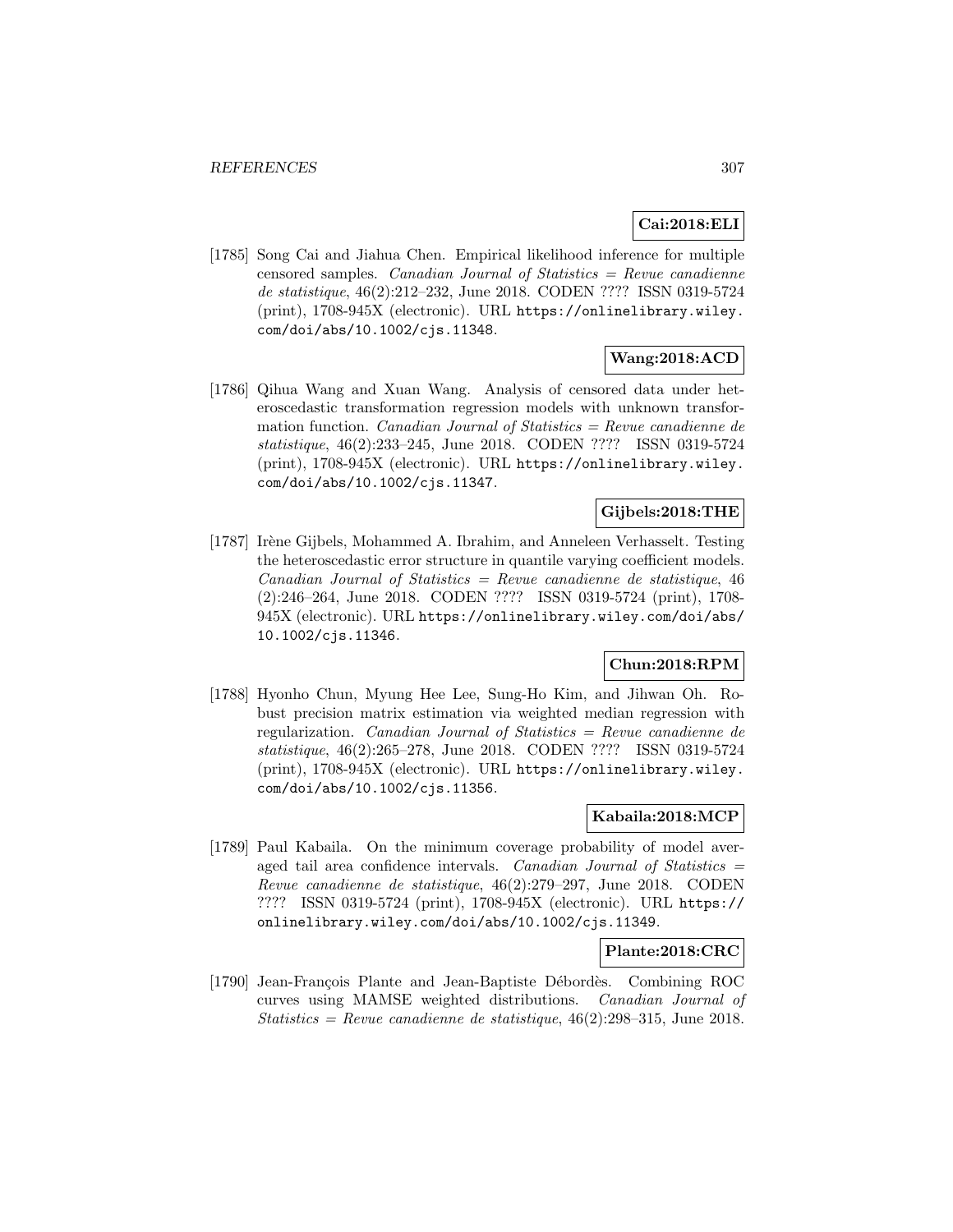CODEN ???? ISSN 0319-5724 (print), 1708-945X (electronic). URL https://onlinelibrary.wiley.com/doi/abs/10.1002/cjs.11351.

#### **Kawakubo:2018:CAI**

[1791] Yuki Kawakubo, Shonosuke Sugasawa, and Tatsuya Kubokawa. Conditional Akaike information under covariate shift with application to small area estimation. Canadian Journal of Statistics = Revue canadienne de statistique, 46(2):316–335, June 2018. CODEN ???? ISSN 0319-5724 (print), 1708-945X (electronic). URL https://onlinelibrary.wiley. com/doi/abs/10.1002/cjs.11354.

# **Zhai:2018:LOD**

[1792] Yi Zhai and Zhide Fang. Locally optimal designs for binary doseresponse models. Canadian Journal of Statistics = Revue canadienne de statistique, 46(2):336–354, June 2018. CODEN ???? ISSN 0319-5724 (print), 1708-945X (electronic). URL https://onlinelibrary.wiley. com/doi/abs/10.1002/cjs.11355.

#### **Abdelrazeq:2018:GFT**

[1793] Ibrahim Abdelrazeq, B. Gail Ivanoff, and Rafal Kulik. Goodnessof-fit tests for Lévy-driven Ornstein–Uhlenbeck processes. Canadian Journal of Statistics = Revue canadienne de statistique,  $46(2):355-376$ , June 2018. CODEN ???? ISSN 0319-5724 (print), 1708-945X (electronic). URL https://onlinelibrary.wiley.com/doi/abs/10.1002/ cjs.11352.

#### **Anonymous:2018:IIc**

[1794] Anonymous. Issue information. *Canadian Journal of Statistics = Revue* canadienne de statistique, 46(3):377–379, September 2018. CODEN ???? ISSN 0319-5724 (print), 1708-945X (electronic).

#### **Al-Labadi:2018:PBM**

[1795] Luai Al-Labadi and Michael Evans. Prior-based model checking. Canadian Journal of Statistics = Revue canadienne de statistique,  $46(3):380-$ 398, September 2018. CODEN ???? ISSN 0319-5724 (print), 1708-945X (electronic).

### **Goh:2018:BME**

[1796] Gyuhyeong Goh and Dipak K. Dey. Bayesian MAP estimation using Gaussian and diffused-gamma prior. Canadian Journal of Statistics  $=$ Revue canadienne de statistique, 46(3):399–415, September 2018. CO-DEN ???? ISSN 0319-5724 (print), 1708-945X (electronic).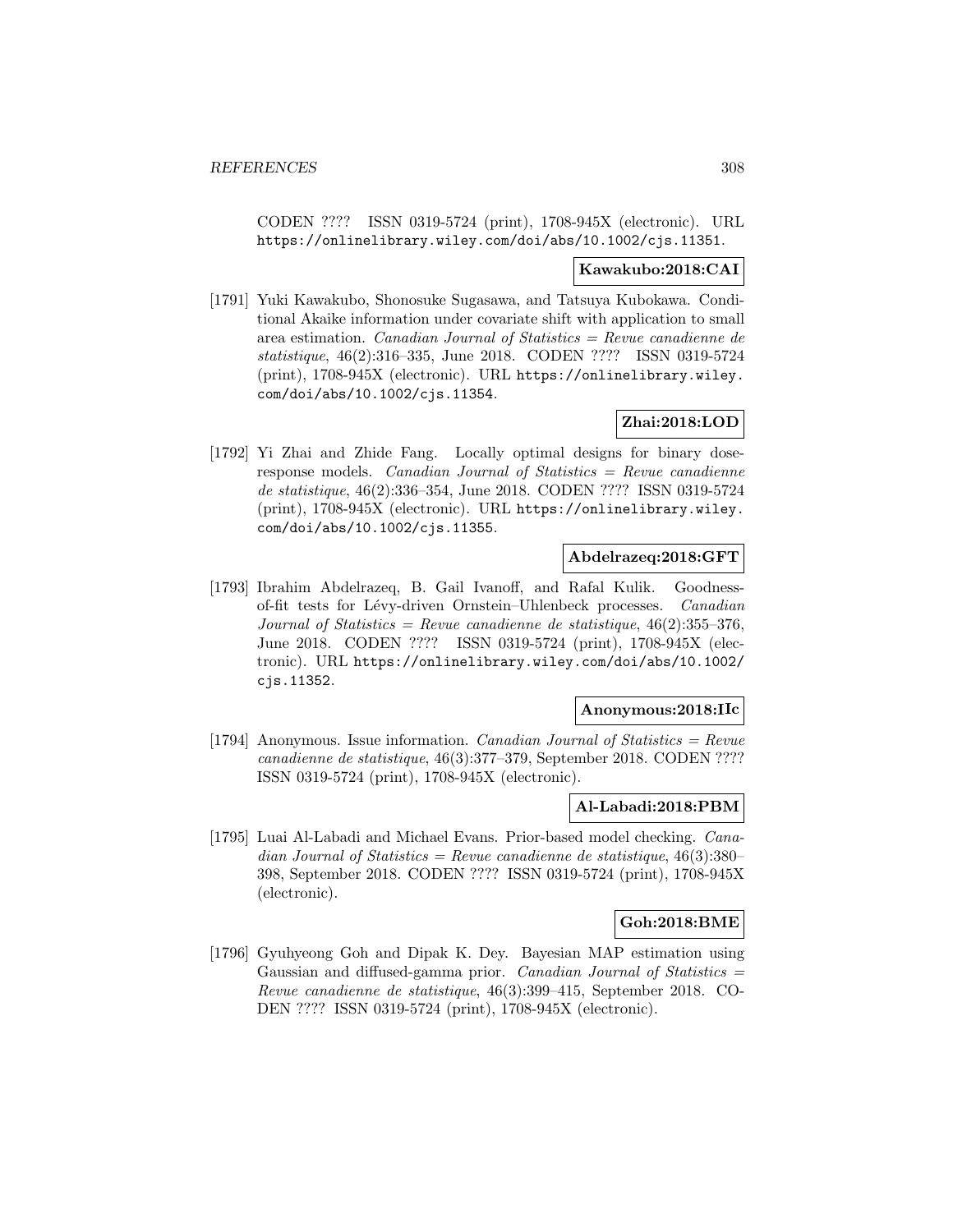#### **Zhao:2018:VSR**

[1797] Hui Zhao, Dayu Sun, Gang Li, and Jianguo Sun. Variable selection for recurrent event data with broken adaptive ridge regression. Canadian Journal of Statistics = Revue canadienne de statistique,  $46(3):416-428$ , September 2018. CODEN ???? ISSN 0319-5724 (print), 1708-945X (electronic).

### **Khalili:2018:HTF**

[1798] Abbas Khalili and Anand N. Vidyashankar. Hypothesis testing in finite mixture of regressions: Sparsity and model selection uncertainty.  $Canadian Journal of Statistics = Review canadienne de statistique, 46$ (3):429–457, September 2018. CODEN ???? ISSN 0319-5724 (print), 1708-945X (electronic).

## **Yi:2018:RAD**

[1799] Yanqing Yi and Xuan Li. Response adaptive designs with asymptotic optimality. *Canadian Journal of Statistics = Revue canadienne de statis*tique, 46(3):458–469, September 2018. CODEN ???? ISSN 0319-5724 (print), 1708-945X (electronic).

# **Hu:2018:RDE**

[1800] Rui Hu. Robust design for the estimation of a threshold probability.  $Canadian Journal of Statistics = Review canadienne de statistique, 46$ (3):470–481, September 2018. CODEN ???? ISSN 0319-5724 (print), 1708-945X (electronic).

#### **Berg:2018:BSA**

[1801] Emily Berg and Wayne A. Fuller. Benchmarked small area prediction.  $Canadian Journal of Statistics = Review canadienne de statistic, 46$ (3):482–500, September 2018. CODEN ???? ISSN 0319-5724 (print), 1708-945X (electronic).

## **Bindele:2018:RBI**

[1802] Huybrechts F. Bindele and Akim Adekpedjou. Rank-based inference with responses missing not at random. Canadian Journal of Statistics =  $Re$ vue canadienne de statistique, 46(3):501–528, September 2018. CODEN ???? ISSN 0319-5724 (print), 1708-945X (electronic).

#### **Anonymous:2018:IId**

[1803] Anonymous. Issue information. *Canadian Journal of Statistics = Revue* canadienne de statistique, 46(4):529–531, December 2018. CODEN ???? ISSN 0319-5724 (print), 1708-945X (electronic).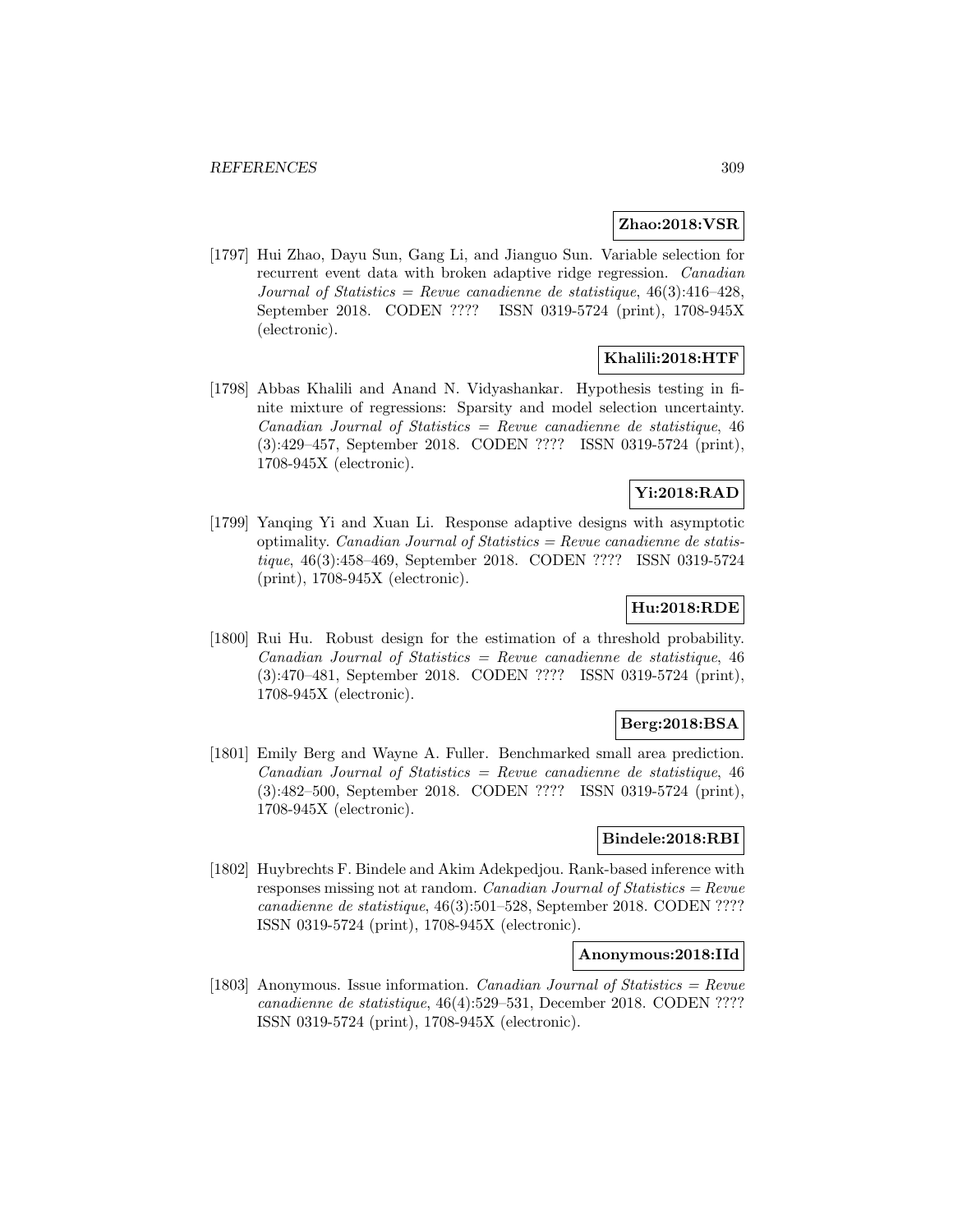## **Joe:2018:PGD**

[1804] Harry Joe. Parsimonious graphical dependence models constructed from vines. Canadian Journal of Statistics = Revue canadienne de statistique, 46(4):532–555, December 2018. CODEN ???? ISSN 0319-5724 (print), 1708-945X (electronic).

# **Li:2018:VAC**

[1805] Hui Li, Zhiqiang Cao, and Guosheng Yin. Varying-association copula models for multivariate survival data. Canadian Journal of Statistics  $=$ Revue canadienne de statistique, 46(4):556–576, December 2018. CO-DEN ???? ISSN 0319-5724 (print), 1708-945X (electronic).

### **Chatterjee:2018:NIL**

[1806] Kiranmoy Chatterjee and Diganta Mukherjee. A new integrated likelihood for estimating population size in dependent dual-record system.  $Canadian Journal of Statistics = Review canadienne de statistique, 46$ (4):577–592, December 2018. CODEN ???? ISSN 0319-5724 (print), 1708-945X (electronic).

#### **Pandolfo:2018:DBD**

[1807] Giuseppe Pandolfo, Davy Paindaveine, and Giovanni C. Porzio. Distance-based depths for directional data. Canadian Journal of Statis $tics = Revue$  canadienne de statistique, 46(4):593–609, December 2018.CODEN ???? ISSN 0319-5724 (print), 1708-945X (electronic).

#### **Adekpedjou:2018:CBQ**

[1808] Akim Adekpedjou, Gayla R. Olbricht, and Gideon K. D. Zamba. Confidence bands for quantiles as a function of covariates in recurrent event models. *Canadian Journal of Statistics = Revue canadienne de statis*tique, 46(4):610–634, December 2018. CODEN ???? ISSN 0319-5724 (print), 1708-945X (electronic).

#### **Maitra:2018:AIS**

[1809] Trisha Maitra and Sourabh Bhattacharya. On asymptotic inference in stochastic differential equations with time-varying covariates. Canadian Journal of Statistics = Revue canadienne de statistique,  $46(4)$ :635-655, December 2018. CODEN ???? ISSN 0319-5724 (print), 1708-945X (electronic).

#### **Bibbona:2018:EIP**

[1810] Enrico Bibbona, Giovanni Pistone, and Mauro Gasparini. The empirical identity process: Asymptotics and applications. Canadian Journal of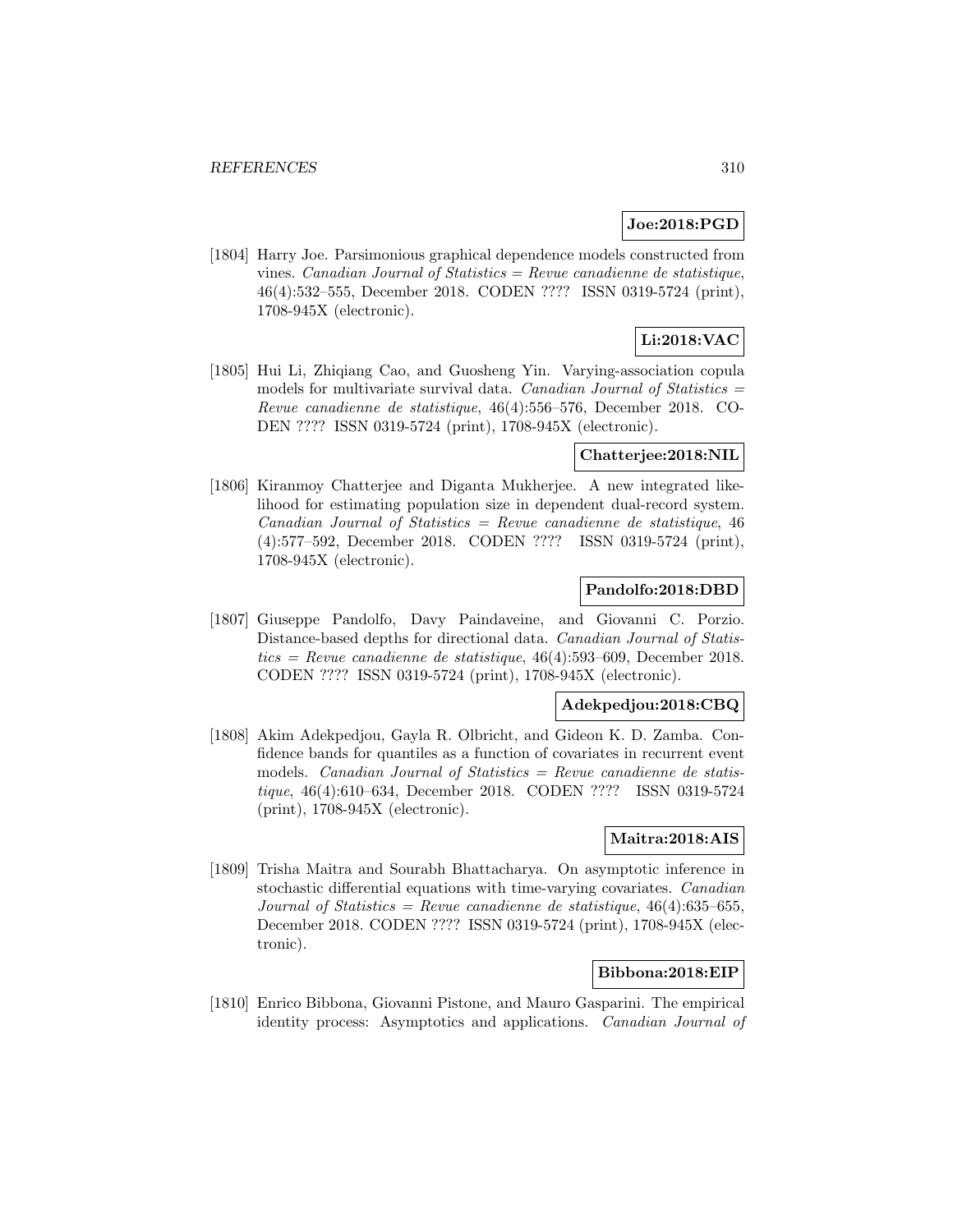Statistics = Revue canadienne de statistique,  $46(4):656-672$ , December 2018. CODEN ???? ISSN 0319-5724 (print), 1708-945X (electronic).

### **Luo:2018:EPU**

[1811] Yu Luo, David A. Stephens, and David L. Buckeridge. Estimating prevalence using indirect information and Bayesian evidence synthesis. Canadian Journal of Statistics = Revue canadienne de statistique,  $46(4):673-$ 689, December 2018. CODEN ???? ISSN 0319-5724 (print), 1708-945X (electronic).

## **Saleh:2018:RTA**

[1812] A. K. Md. Ehsanes Saleh, Radim Navrátil, and Mina Norouzirad. Rank theory approach to ridge, LASSO, preliminary test and Stein-type estimators: a comparative study. Canadian Journal of Statistics  $=$  Revue canadienne de statistique, 46(4):690–704, December 2018. CODEN ???? ISSN 0319-5724 (print), 1708-945X (electronic).

### **Anonymous:2019:IIa**

[1813] Anonymous. Issue information. *Canadian Journal of Statistics = Revue* canadienne de statistique, 47(1):1–3, March 2019. CODEN ???? ISSN 0319-5724 (print), 1708-945X (electronic).

#### **Anonymous:2019:SIC**

[1814] Anonymous. Special issue on Collaborative Research Team projects of the Canadian Statistical Sciences Institute: Guest Editor's Introduction.  $Canadian Journal of Statistics = Review canadienne de statistic, 47$ (1):4–7, March 2019. CODEN ???? ISSN 0319-5724 (print), 1708-945X (electronic).

### **Acar:2019:PAC**

[1815] Elif F. Acar, Parisa Azimaee, and Md. Erfanul Hoque. Predictive assessment of copula models. *Canadian Journal of Statistics = Revue cana*dienne de statistique, 47(1):8–26, March 2019. CODEN ???? ISSN 0319-5724 (print), 1708-945X (electronic).

### **Yin:2019:ISS**

[1816] Yihao Yin, William H. Aeberhard, Stephen J. Smith, and Joanna Mills Flemming. Identifiable state-space models: a case study of the Bay of Fundy sea scallop fishery. Canadian Journal of Statistics = Revue canadienne de statistique, 47(1):27–45, March 2019. CODEN ???? ISSN 0319-5724 (print), 1708-945X (electronic).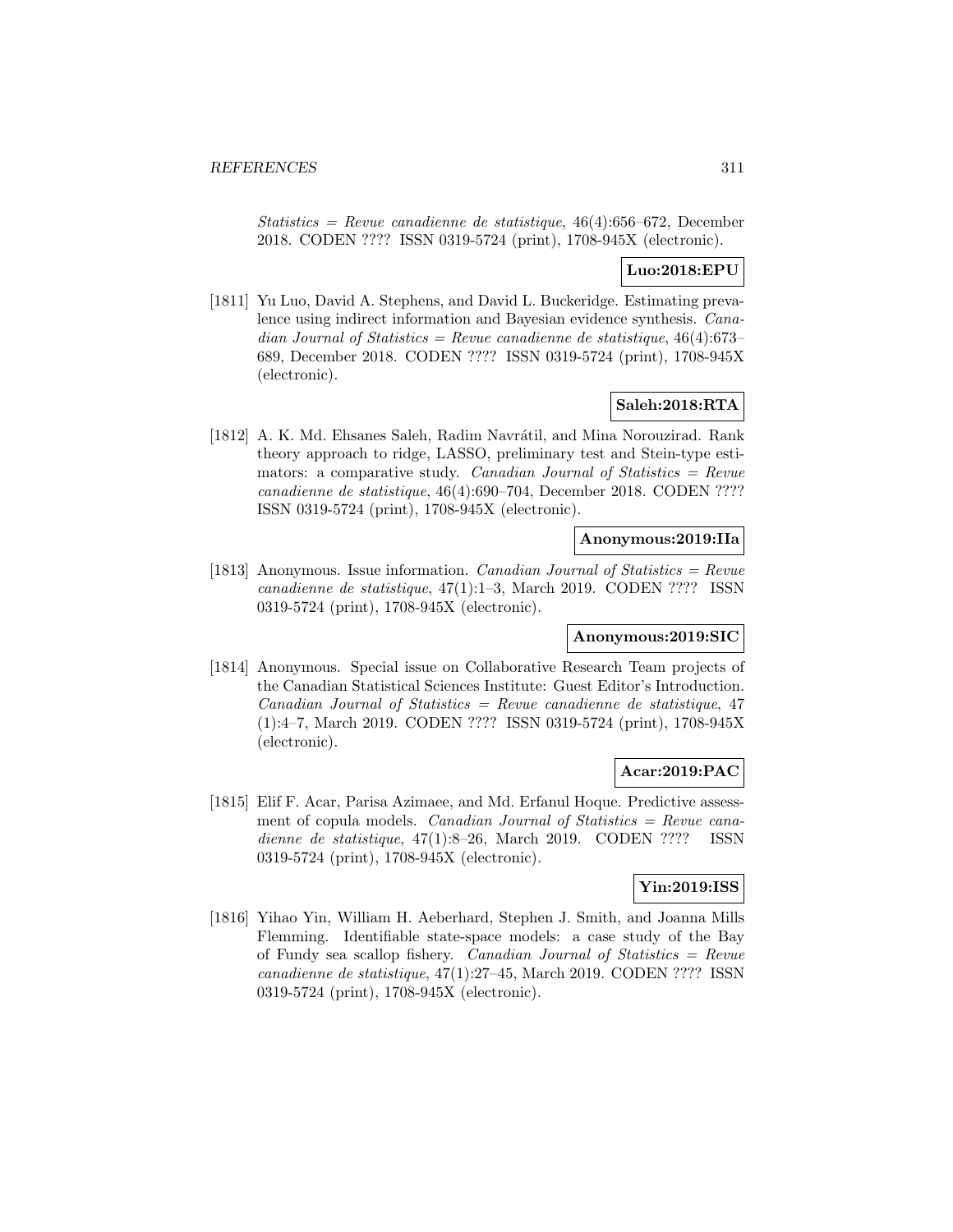#### **Albert-Green:2019:HPP**

[1817] Alisha Albert-Green, W. John Braun, Charmaine B. Dean, and Craig Miller. A hierarchical point process with application to storm cell modelling. *Canadian Journal of Statistics = Revue canadienne de statistique*, 47(1):46–64, March 2019. CODEN ???? ISSN 0319-5724 (print), 1708- 945X (electronic).

## **Cardot:2019:ETE**

[1818] Hervé Cardot, Anne De Moliner, and Camelia Goga. Estimation of total electricity consumption curves by sampling in a finite population when some trajectories are partially unobserved. Canadian Journal of Statis $tics = Revue\ can a dienne\ de\ statistique, 47(1):65–89, March 2019. CO-$ DEN ???? ISSN 0319-5724 (print), 1708-945X (electronic).

## **Sun:2019:MAT**

[1819] Jianping Sun, Karim Oualkacha, Celia M. T. Greenwood, and Lajmi Lakhal-Chaieb. Multivariate association test for rare variants controlling for cryptic and family relatedness. Canadian Journal of Statistics  $=$ Revue canadienne de statistique, 47(1):90–107, March 2019. CODEN ???? ISSN 0319-5724 (print), 1708-945X (electronic).

#### **Nathoo:2019:RSM**

[1820] Farouk S. Nathoo, Linglong Kong, Hongtu Zhu, and for the Alzheimer's Disease Neuroimaging Initiative. A review of statistical methods in imaging genetics. Canadian Journal of Statistics = Revue canadienne de statistique, 47(1):108–131, March 2019. CODEN ???? ISSN 0319-5724 (print), 1708-945X (electronic).

#### **Anonymous:2019:ARS**

[1821] Anonymous. Acknowledgement of referees' services: Remerciements aux lecteurs critiques. Canadian Journal of Statistics = Revue canadienne de statistique, 47(1):132–136, March 2019. CODEN ???? ISSN 0319-5724 (print), 1708-945X (electronic).

## **Anonymous:2019:IIb**

[1822] Anonymous. Issue information. *Canadian Journal of Statistics = Revue* canadienne de statistique, 47(2):137–139, June 2019. CODEN ???? ISSN 0319-5724 (print), 1708-945X (electronic).

## **Wei:2019:CEL**

[1823] Yizheng Wei, Yanyuan Ma, Tanya P. Garcia, and Samiran Sinha. A consistent estimator for logistic mixed effect models. Canadian Journal of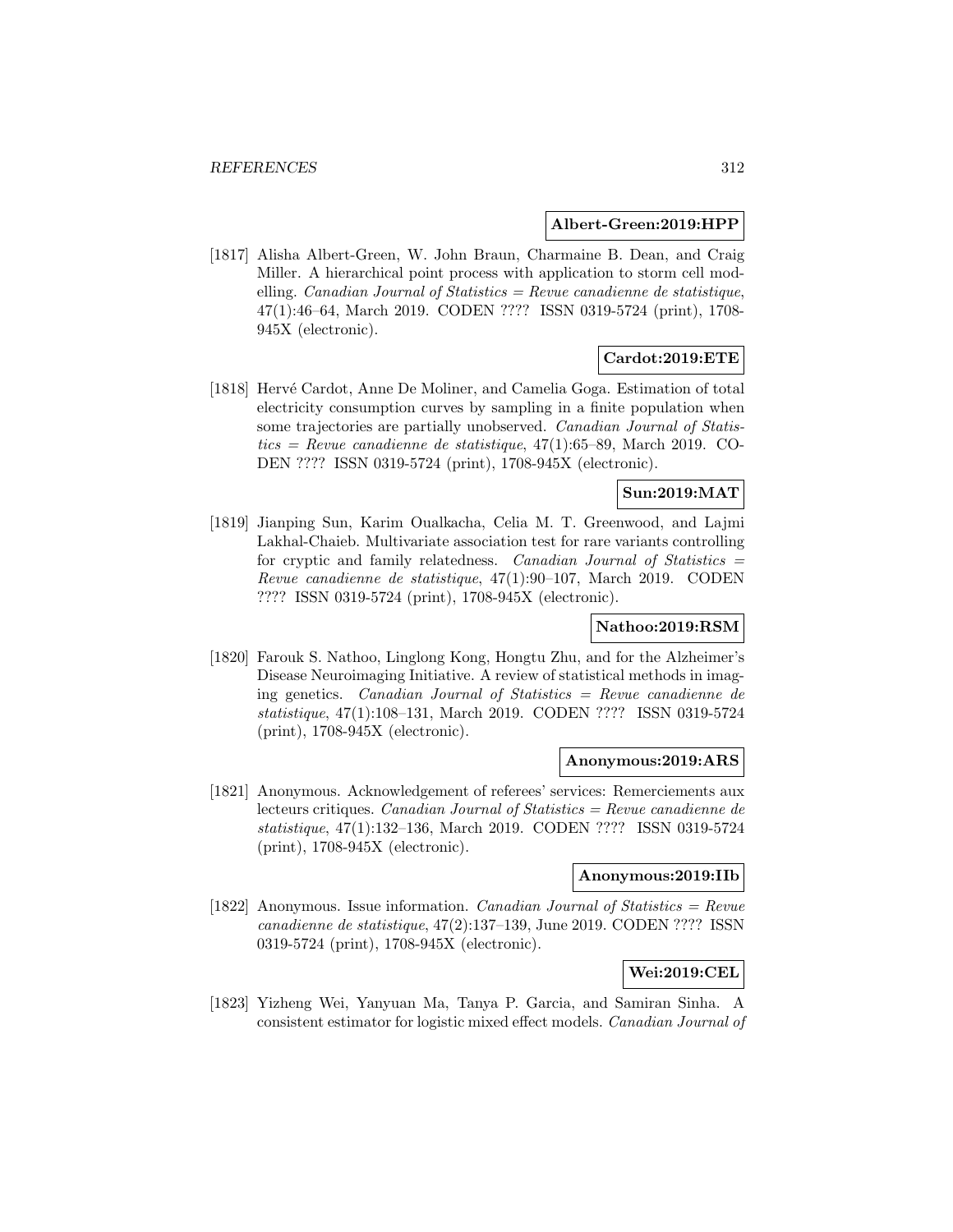Statistics = Revue canadienne de statistique,  $47(2):140-156$ , June 2019. CODEN ???? ISSN 0319-5724 (print), 1708-945X (electronic).

## **Liu:2019:LES**

[1824] Jianxuan Liu and Yanyuan Ma. Locally efficient semiparametric estimators for a class of Poisson models with measurement error. Canadian Journal of Statistics = Revue canadienne de statistique,  $47(2):157-181$ , June 2019. CODEN ???? ISSN 0319-5724 (print), 1708-945X (electronic).

## **Su:2019:MHC**

[1825] Chien-Lin Su, Johanna G. Neslehová, and Weijing Wang. Modelling hierarchical clustered censored data with the hierarchical Kendall copula.  $Canadian Journal of Statistics = Review candidate$  de statistique, 47(2): 182–203, June 2019. CODEN ???? ISSN 0319-5724 (print), 1708-945X (electronic).

# **Zhou:2019:EFC**

[1826] Ling Zhou, Haoqi Li, Huazhen Lin, and Peter X.-K. Song. Evaluating functional covariate-environment interactions in the Cox regression model. *Canadian Journal of Statistics = Revue canadienne de statis*tique, 47(2):204–221, June 2019. CODEN ???? ISSN 0319-5724 (print), 1708-945X (electronic).

### **Gustafson:2019:WES**

[1827] Paul Gustafson and Mohammad Ehsanul Karim. When exposure is subject to nondifferential misclassification, are validation data helpful in testing for an exposure-disease association? Canadian Journal of Statistics  $=$  Revue canadienne de statistique, 47(2):222–237, June 2019. CODEN ???? ISSN 0319-5724 (print), 1708-945X (electronic).

#### **Jeganathan:2019:ESA**

[1828] Pratheepa Jeganathan, Noroharivelo V. Randrianampy, Robert L. Paige, and A. Alexandre Trindade. An empirical saddlepoint approximation based method for smoothing survival functions under right censoring. Canadian Journal of Statistics = Revue canadienne de statistique,  $47(2)$ : 238–261, June 2019. CODEN ???? ISSN 0319-5724 (print), 1708-945X (electronic).

## **Li:2019:LMR**

[1829] Xiang Li and Xianzheng Huang. Linear mode regression with covariate measurement error. Canadian Journal of Statistics  $=$  Revue canadienne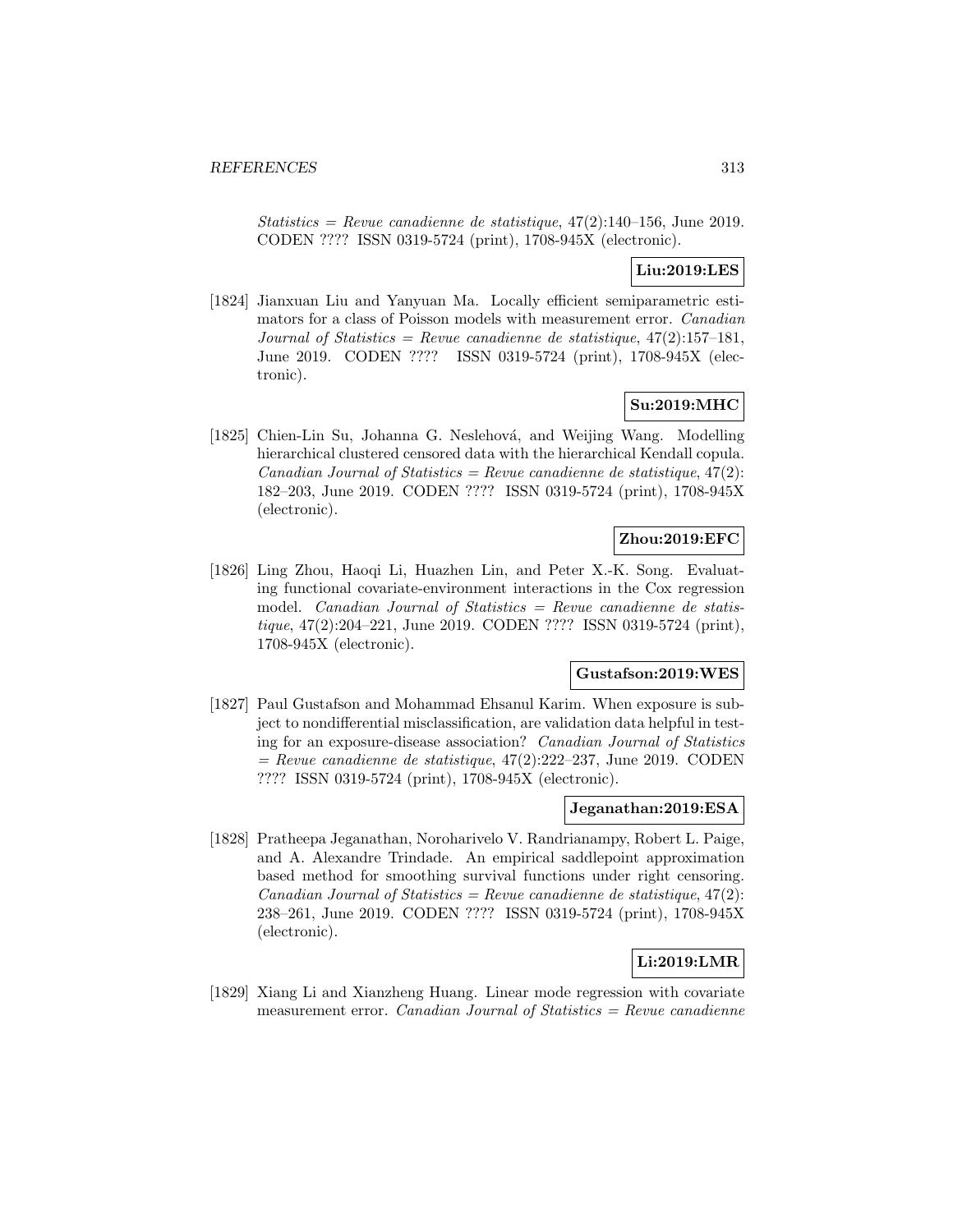de statistique, 47(2):262–280, June 2019. CODEN ???? ISSN 0319-5724 (print), 1708-945X (electronic).

# **Cai:2019:ELC**

[1830] Song Cai, Yongsong Qin, J. N. K. Rao, and Malgorzata Winiszewska. Empirical likelihood confidence intervals under imputation for missing survey data from stratified simple random sampling. Canadian Journal of Statistics = Revue canadienne de statistique,  $47(2):281-301$ , June 2019. CODEN ???? ISSN 0319-5724 (print), 1708-945X (electronic).

## **Shi:2019:DSS**

[1831] Chenlu Shi and Boxin Tang. Design selection for strong orthogonal arrays. Canadian Journal of Statistics = Revue canadienne de statistique, 47(2):302–314, June 2019. CODEN ???? ISSN 0319-5724 (print), 1708- 945X (electronic).

### **Oliva-Aviles:2019:CVM**

[1832] Cristian Oliva-Aviles, Mary C. Meyer, and Jean D. Opsomer. Checking validity of monotone domain mean estimators. Canadian Journal of Statistics = Revue canadienne de statistique,  $47(2):315-331$ , June 2019. CODEN ???? ISSN 0319-5724 (print), 1708-945X (electronic).

#### **Anonymous:2019:IIc**

[1833] Anonymous. Issue information. *Canadian Journal of Statistics = Revue* canadienne de statistique, 47(3):333–335, September 2019. CODEN ???? ISSN 0319-5724 (print), 1708-945X (electronic).

## **Liao:2019:SMM**

[1834] Jun Liao, Guohua Zou, and Yan Gao. Spatial Mallows model averaging for geostatistical models. Canadian Journal of Statistics  $=$  Revue canadienne de statistique, 47(3):336–351, September 2019. CODEN ???? ISSN 0319-5724 (print), 1708-945X (electronic).

## **Sun:2019:AGS**

[1835] Yanqing Sun, Li Qi, Fei Heng, and Peter B. Gilbert. Analysis of generalized semiparametric mixed varying-coefficients models for longitudinal data. Canadian Journal of Statistics = Revue canadienne de statistique, 47(3):352–373, September 2019. CODEN ???? ISSN 0319-5724 (print), 1708-945X (electronic).

## **Wong:2019:CBA**

[1836] Weng Kee Wong and Julie Zhou. CVX-based algorithms for constructing various optimal regression designs. Canadian Journal of Statistics  $= Re$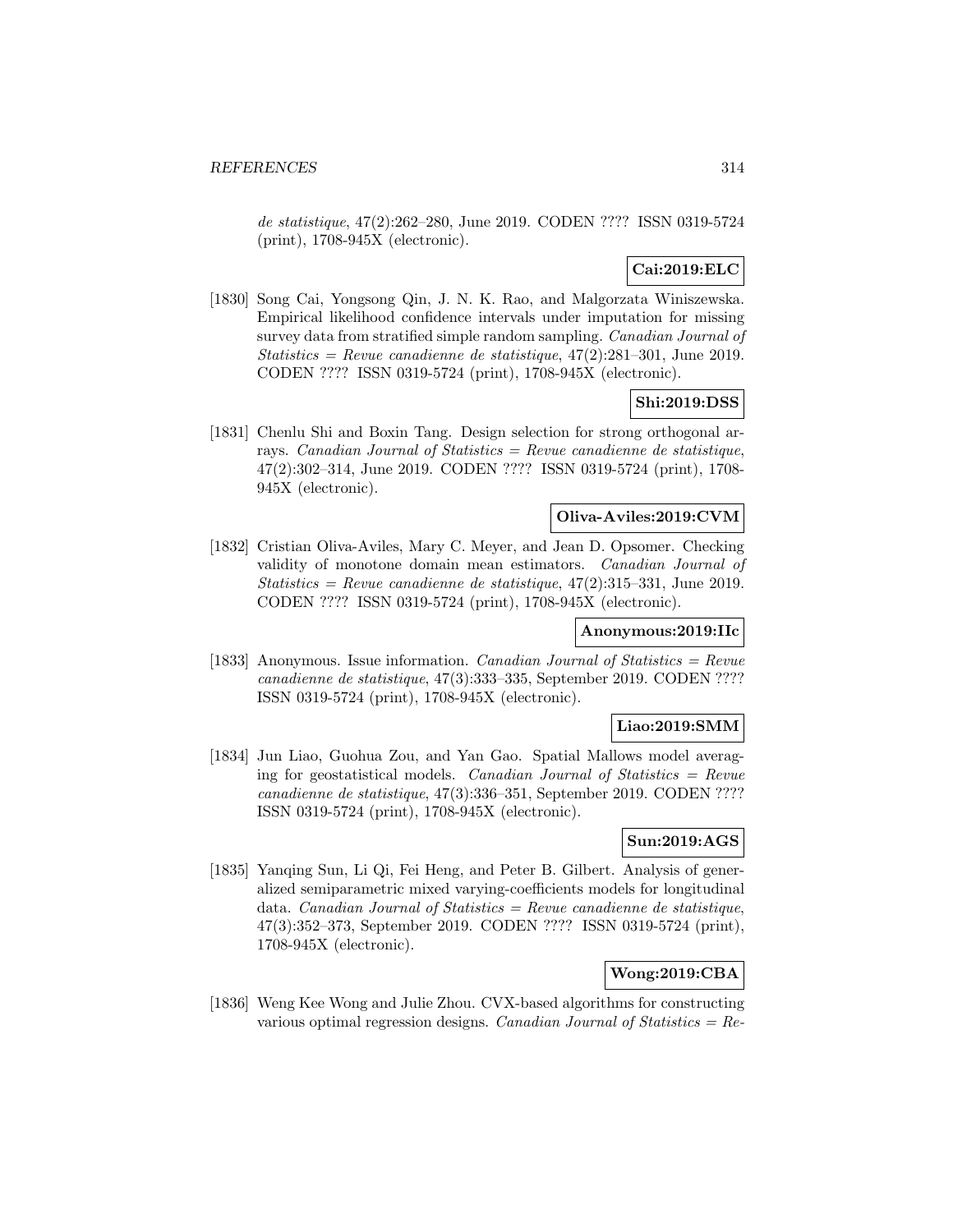vue canadienne de statistique, 47(3):374–391, September 2019. CODEN ???? ISSN 0319-5724 (print), 1708-945X (electronic).

### **AlMohamad:2019:TSP**

[1837] Diaa Al Mohamad and Michel Broniatowski. A two-step proximal-point algorithm for the calculus of divergence-based estimators in finite mixture models. Canadian Journal of Statistics  $=$  Revue canadienne de statistique, 47(3):392–408, September 2019. CODEN ???? ISSN 0319-5724 (print), 1708-945X (electronic).

### **Lohr:2019:GFT**

[1838] Sharon L. Lohr, Minsun K. Riddles, and J. Michael Brick. Goodness-offit tests for distributions estimated from complex survey data. Canadian Journal of Statistics = Revue canadienne de statistique,  $47(3)$ : $409-425$ , September 2019. CODEN ???? ISSN 0319-5724 (print), 1708-945X (electronic).

# **Torabi:2019:SGL**

[1839] Mahmoud Torabi. Spatial generalized linear mixed models in small area estimation. Canadian Journal of Statistics =  $Re$ vue canadienne de statistique, 47(3):426–437, September 2019. CODEN ???? ISSN 0319-5724 (print), 1708-945X (electronic).

# **Li:2019:CBS**

[1840] Fuyuan Li, Yanlin Tang, and Huixia Judy Wang. Copula-based semiparametric analysis for time series data with detection limits. Canadian Journal of Statistics = Revue canadienne de statistique,  $47(3)$ :  $438-454$ , September 2019. CODEN ???? ISSN 0319-5724 (print), 1708-945X (electronic).

## **Chen:2019:BCE**

[1841] Kun Chen, Ngai H. Chan, Man Wang, and Chun Y. Yau. On Bartlett correction of empirical likelihood for regularly spaced spatial data. Canadian Journal of Statistics = Revue canadienne de statistique,  $47(3)$ : $455-$ 472, September 2019. CODEN ???? ISSN 0319-5724 (print), 1708-945X (electronic).

## **Luo:2019:NPB**

[1842] Hao Luo, Gabriela V. Cohen Freue, Xin Zhao, Alexandre Bouchard-Côté, Igor Burstyn, and Paul Gustafson. New perspective on the benefits of the gene-environment independence in case-control studies. Canadian Journal of Statistics = Revue canadienne de statistique,  $47(3)$ : $473-486$ ,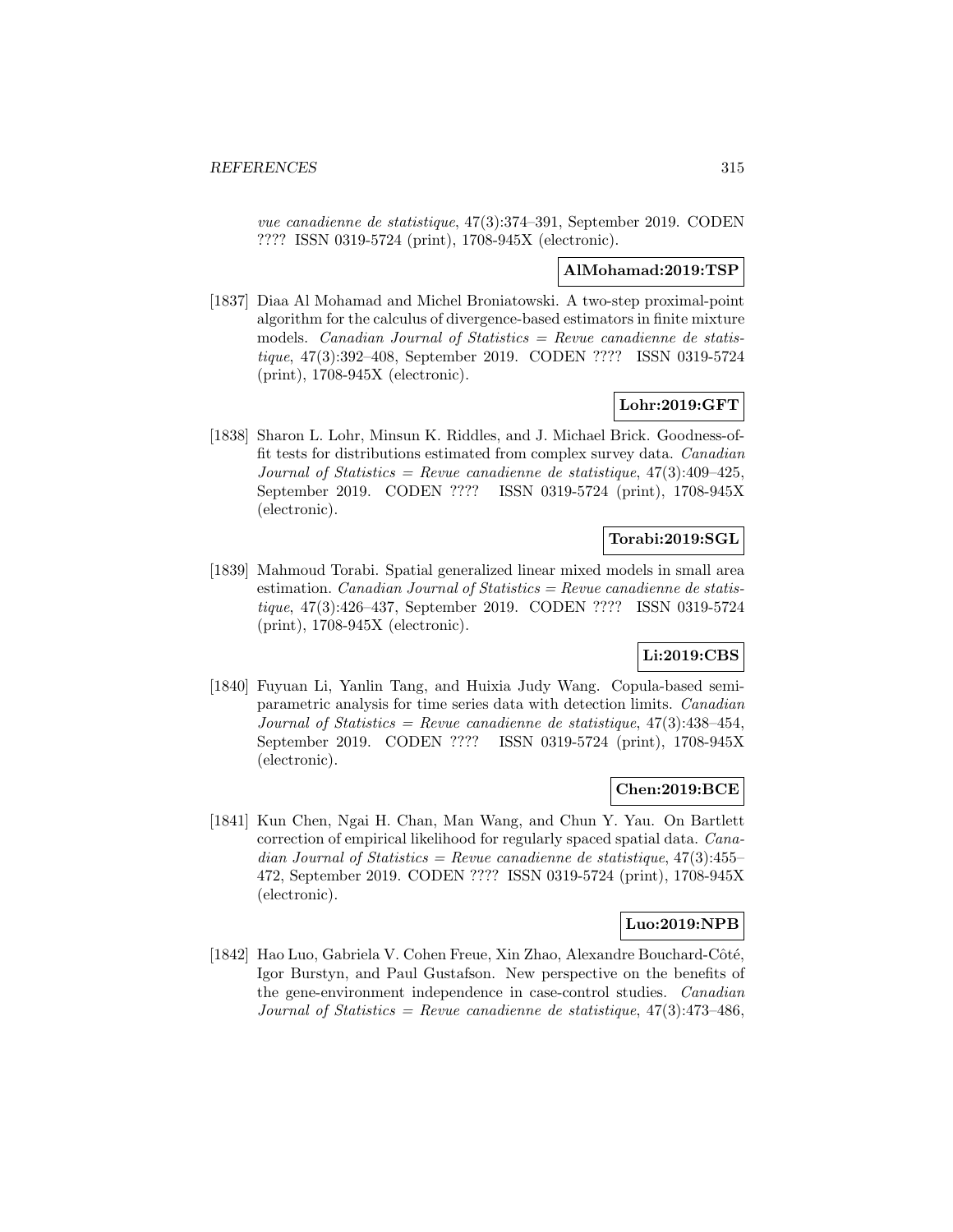September 2019. CODEN ???? ISSN 0319-5724 (print), 1708-945X (electronic).

## **Lin:2019:GKE**

[1843] Huazhen Lin, Baoying Yang, Ling Zhou, Paul S. F. Yip, Ying-Yeh Chen, and Hua Liang. Global kernel estimator and test of varying-coefficient autoregressive model. Canadian Journal of Statistics = Revue canadienne de statistique, 47(3):487–519, September 2019. CODEN ???? ISSN 0319-5724 (print), 1708-945X (electronic).

#### **Anonymous:2019:II**

[1844] Anonymous. Issue information. *Canadian Journal of Statistics = Revue* canadienne de statistique, 47(4):521–523, December 2019. CODEN ???? ISSN 0319-5724 (print), 1708-945X (electronic).

#### **Mostafaiy:2019:OEF**

[1845] Behdad Mostafaiy, Mohammad Reza Faridrohani, and Shojaeddin Chenouri. Optimal estimation in functional linear regression for sparse noise-contaminated data. Canadian Journal of Statistics  $=$  Revue canadienne de statistique, 47(4):524–559, December 2019. CODEN ???? ISSN 0319-5724 (print), 1708-945X (electronic).

#### **Contreras-Cristan:2019:UPG**

[1846] Alberto Contreras-Cristán, Richard A. Lockhart, Michael A. Stephens, and Shaun Z. Sun. On the use of priors in goodness-of-fit tests. Canadian Journal of Statistics = Revue canadienne de statistique,  $47(4):560-579$ , December 2019. CODEN ???? ISSN 0319-5724 (print), 1708-945X (electronic).

## **Gu:2019:SDM**

[1847] Tian Gu, Jeremy M. G. Taylor, Wenting Cheng, and Bhramar Mukherjee. Synthetic data method to incorporate external information into a current study. Canadian Journal of Statistics = Revue canadienne de statistique, 47(4):580–603, December 2019. CODEN ???? ISSN 0319- 5724 (print), 1708-945X (electronic). See corrigenda [1985].

### **Ng:2019:EIF**

[1848] Tin Lok J. Ng and Thomas B. Murphy. Estimation of the intensity function of an inhomogeneous Poisson process with a change-point. Canadian Journal of Statistics = Revue canadienne de statistique,  $47(4):604-618$ , December 2019. CODEN ???? ISSN 0319-5724 (print), 1708-945X (electronic).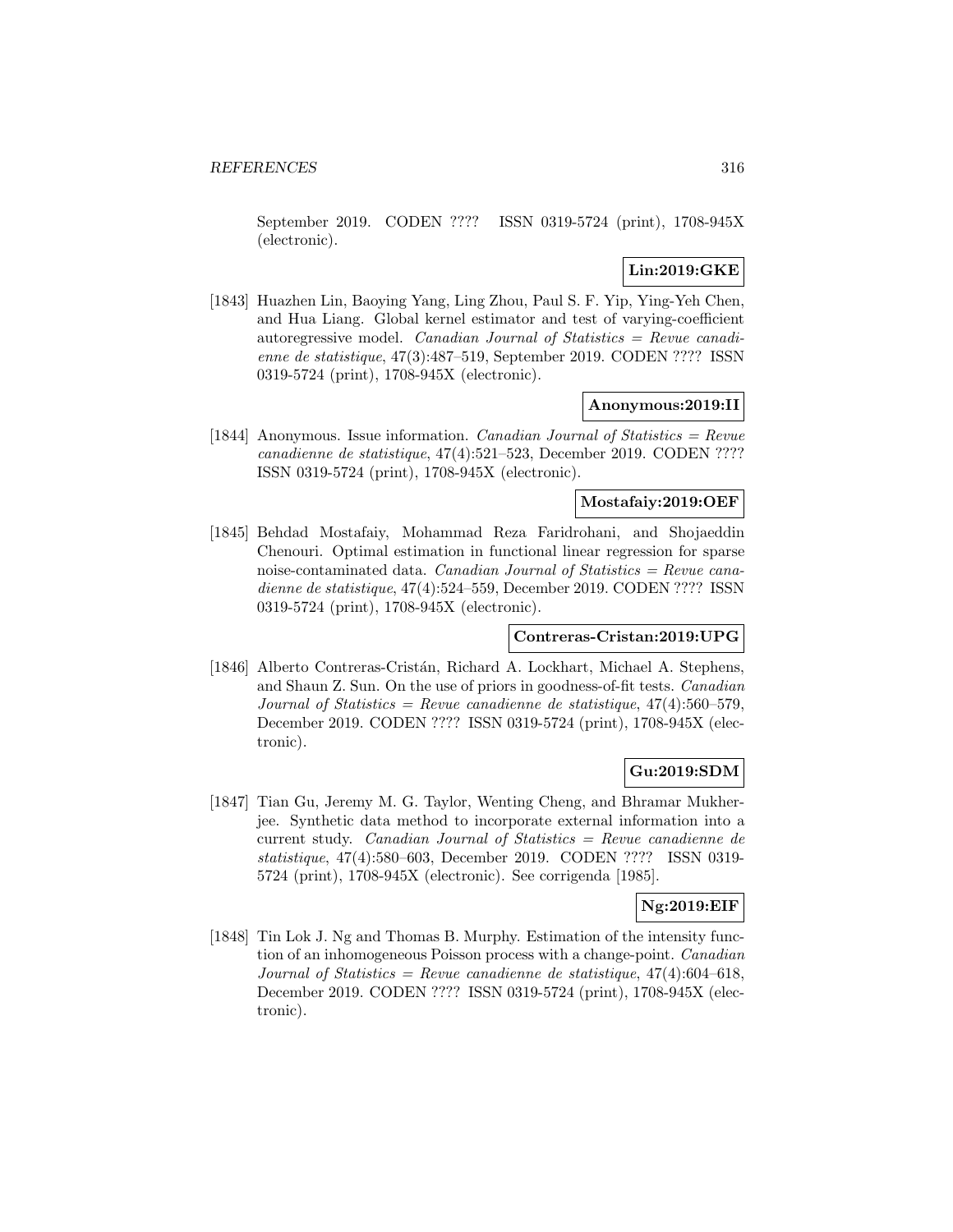#### **Mccormack:2019:DLT**

[1849] Andrew Mccormack, Nancy Reid, Nicola Sartori, and Sri-Amirthan Theivendran. A directional look at F-tests. Canadian Journal of Statistics = Revue canadienne de statistique,  $47(4)$ :619–627, December 2019. CODEN ???? ISSN 0319-5724 (print), 1708-945X (electronic).

#### **Kawamura:2019:ATL**

[1850] Kenta Kawamura and Kanta Naito. Asymptotic theory for local estimators based on Bregman divergence. Canadian Journal of Statistics  $=$  Revue canadienne de statistique, 47(4):628–652, December 2019. CO-DEN ???? ISSN 0319-5724 (print), 1708-945X (electronic).

#### **Guan:2019:IVE**

[1851] Jing Guan, Hongjian Cheng, Kenneth A. Bollen, D. Roland Thomas, and Liqun Wang. Instrumental variable estimation in ordinal probit models with mismeasured predictors. Canadian Journal of Statistics  $=$  Revue canadienne de statistique, 47(4):653–667, December 2019. CODEN ???? ISSN 0319-5724 (print), 1708-945X (electronic).

#### **Samadi:2019:SAM**

[1852] S. Yaser Samadi, Mahtab Hajebi, and Rahman Farnoosh. A semiparametric approach for modelling multivariate nonlinear time series. Canadian Journal of Statistics = Revue canadienne de statistique,  $47(4)$ :668– 687, December 2019. CODEN ???? ISSN 0319-5724 (print), 1708-945X (electronic).

#### **Song:2019:PMS**

[1853] Yin Song, Farouk Nathoo, and Arif Babul. A Potts-mixture spatiotemporal joint model for combined magnetoencephalography and electroencephalography data. Canadian Journal of Statistics  $=$  Revue canadienne de statistique, 47(4):688–711, December 2019. CODEN ???? ISSN 0319- 5724 (print), 1708-945X (electronic).

#### **Rivest:2019:REM**

[1854] Louis-Paul Rivest and Shogo Kato. A random-effects model for clustered circular data. Canadian Journal of Statistics = Revue canadienne de statistique, 47(4):712–728, December 2019. CODEN ???? ISSN 0319- 5724 (print), 1708-945X (electronic).

#### **Stephenson:2019:DSR**

[1855] Matthew Stephenson, R. Ayesha Ali, Gerarda A. Darlington, and for the Alzheimer's Disease Neuroimaging Initiative. Doubly sparse regres-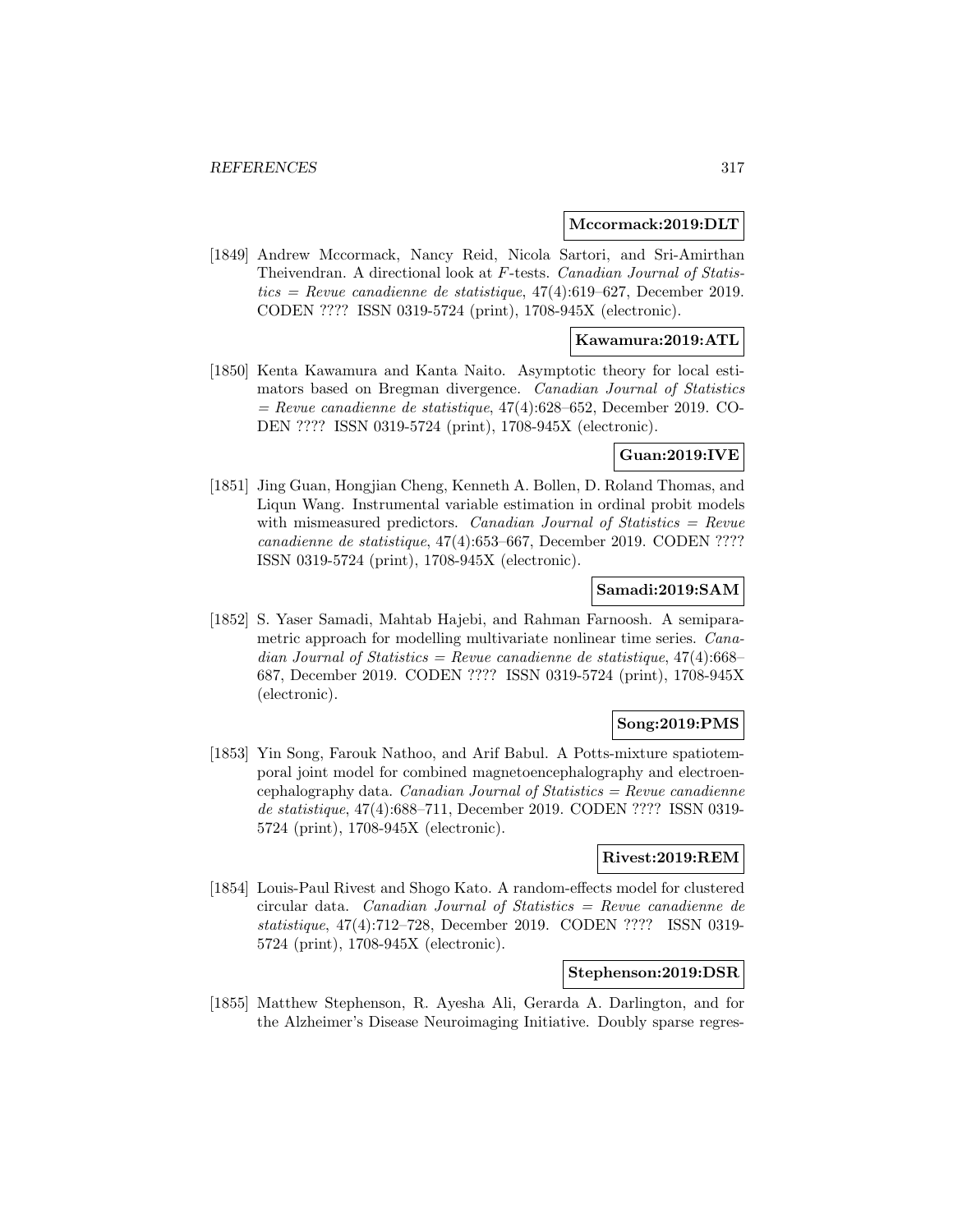sion incorporating graphical structure among predictors. Canadian Journal of Statistics = Revue canadienne de statistique,  $47(4)$ :729-747, December 2019. CODEN ???? ISSN 0319-5724 (print), 1708-945X (electronic).

## **Anonymous:2020:IIa**

[1856] Anonymous. Issue information. *Canadian Journal of Statistics = Revue* canadienne de statistique, 48(1):1–3, March 2020. CODEN ???? ISSN 0319-5724 (print), 1708-945X (electronic).

#### **Hyndman:2020:SIS**

[1857] Cody Hyndman. Special issue on stochastic models, statistics and finance: Guest Editor's introduction. Canadian Journal of Statistics = Revue canadienne de statistique, 48(1):4–7, March 2020. CODEN ???? ISSN 0319-5724 (print), 1708-945X (electronic).

### **Begin:2020:PBC**

[1858] Jean-François Bégin and Geneviève Gauthier. Price bias and common practice in option pricing. Canadian Journal of Statistics = Revue canadienne de statistique, 48(1):8–35, March 2020. CODEN ???? ISSN 0319-5724 (print), 1708-945X (electronic).

## **Fang:2020:CFS**

[1859] Yizhou Fang, Martin Lysy, and Don Mcleish. Common-factor stochastic volatility modelling with observable proxy. Canadian Journal of Statis $tics = Revenue canadienne de statisticque, 48(1):36–61, March 2020. CO-$ DEN ???? ISSN 0319-5724 (print), 1708-945X (electronic).

### **Chen:2020:ICP**

[1860] Fuqi Chen, Rogemar Mamon, and Sévérien Nkurunziza. Inference for a change-point problem under an OU setting with unequal and unknown volatilities. *Canadian Journal of Statistics = Revue canadienne de statis*tique, 48(1):62–78, March 2020. CODEN ???? ISSN 0319-5724 (print), 1708-945X (electronic).

### **Nasri:2020:GFR**

[1861] Bouchra R. Nasri, Bruno N. Rémillard, and Mamadou Y. Thioub. Goodness-of-fit for regime-switching copula models with application to option pricing. Canadian Journal of Statistics = Revue canadienne de statistique, 48(1):79–96, March 2020. CODEN ???? ISSN 0319-5724 (print), 1708-945X (electronic).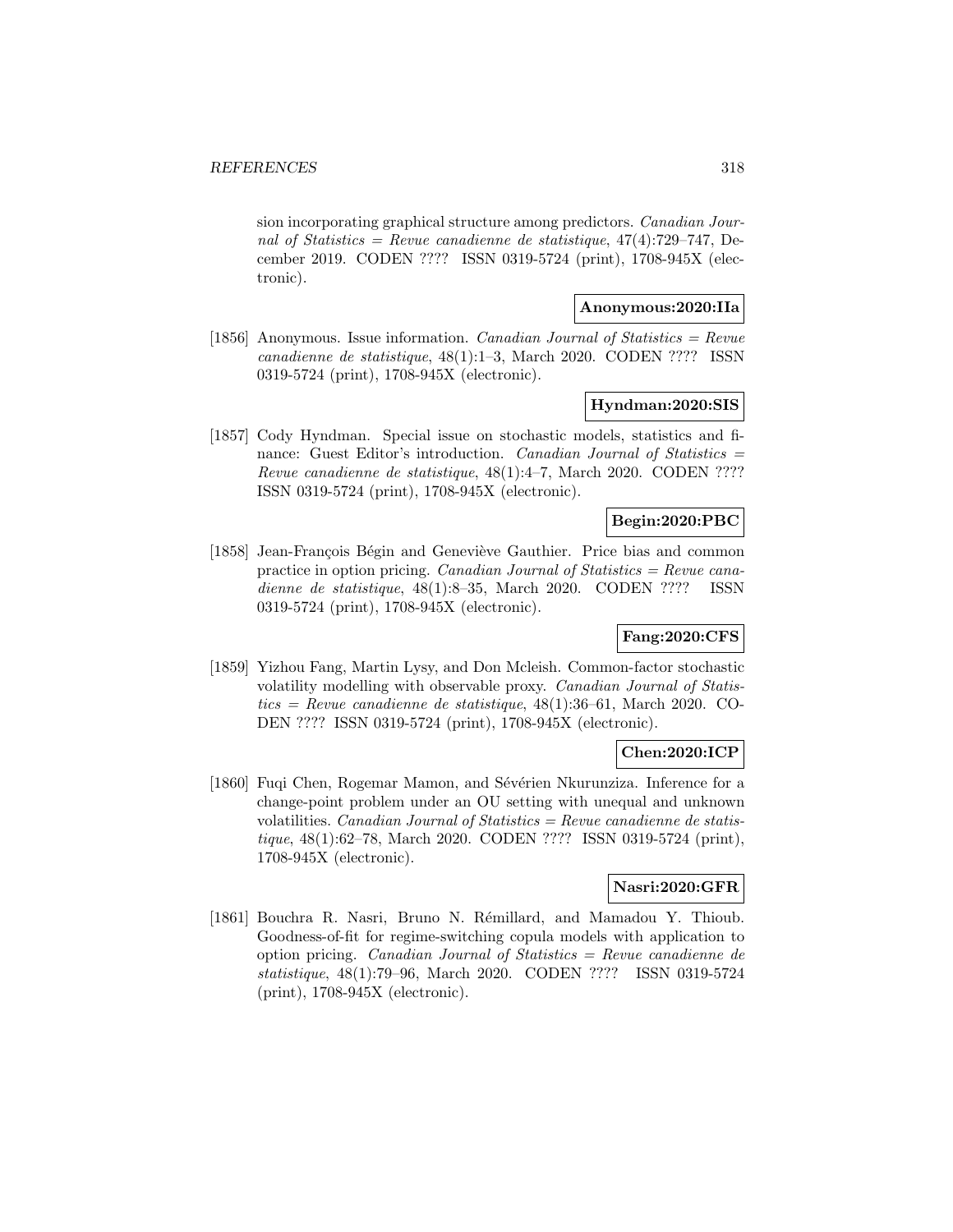#### **Wang:2020:EMT**

[1862] Renjie Wang, Cody Hyndman, and Anastasis Kratsios. The entropic measure transform. Canadian Journal of Statistics  $=$  Revue canadienne de statistique, 48(1):97–129, March 2020. CODEN ???? ISSN 0319-5724 (print), 1708-945X (electronic).

### **Anonymous:2020:ARS**

[1863] Anonymous. Acknowledgement of referees' services / remerciements aux lecteurs critiques. Canadian Journal of Statistics = Revue canadienne de statistique, 48(1):130–134, March 2020. CODEN ???? ISSN 0319-5724 (print), 1708-945X (electronic).

#### **Anonymous:2020:IIb**

[1864] Anonymous. Issue information. *Canadian Journal of Statistics = Revue* canadienne de statistique, 48(2):135–137, June 2020. CODEN ???? ISSN 0319-5724 (print), 1708-945X (electronic).

# **She:2020:VEA**

[1865] Xichen She and Changbao Wu. Validity and efficiency in analyzing ordinal responses with missing observations. Canadian Journal of Statistics  $=$  Revue canadienne de statistique, 48(2):138–151, June 2020. CODEN ???? ISSN 0319-5724 (print), 1708-945X (electronic).

## **Chang:2020:POR**

[1866] Lo-Bin Chang. Partial order relations for classification comparisons.  $Canadian Journal of Statistics = Review candidate$  de statistique, 48(2): 152–166, June 2020. CODEN ???? ISSN 0319-5724 (print), 1708-945X (electronic).

#### **Chen:2020:NDF**

[1867] Su Chen. A new distribution-free k-sample test: Analysis of kernel density functionals. Canadian Journal of Statistics = Revue canadienne de statistique, 48(2):167–186, June 2020. CODEN ???? ISSN 0319-5724 (print), 1708-945X (electronic).

#### **Zhang:2020:DED**

[1868] Qingyang Zhang. Direct estimation of differential networks under highdimensional nonparanormal graphical models. Canadian Journal of Statistics = Revue canadienne de statistique,  $48(2):187-203$ , June 2020. CODEN ???? ISSN 0319-5724 (print), 1708-945X (electronic).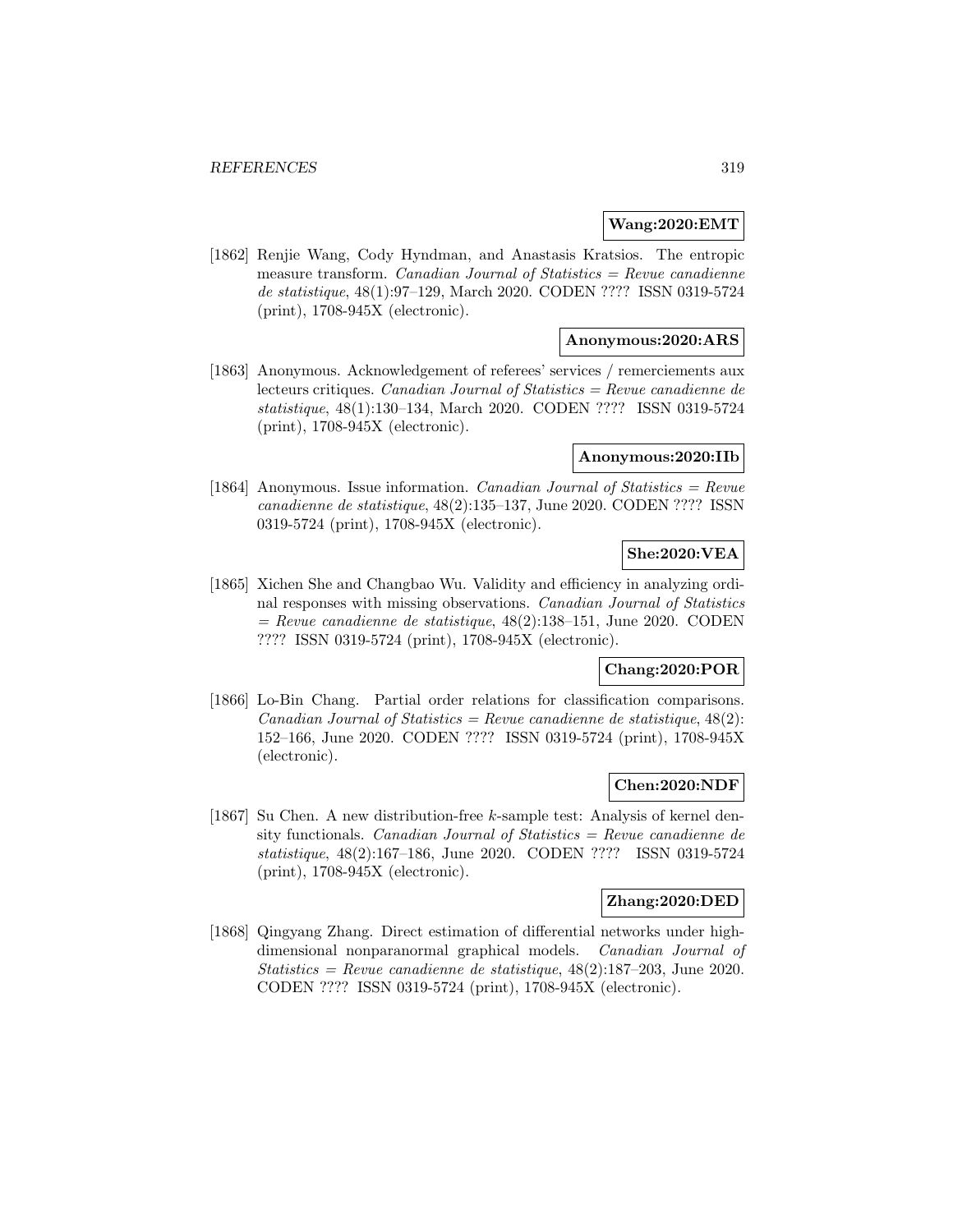#### **Holbrook:2020:EPE**

[1869] Andrew Holbrook, Thomas Lumley, and Daniel Gillen. Estimating prediction error for complex samples. Canadian Journal of Statistics =  $Re$ vue canadienne de statistique, 48(2):204–221, June 2020. CODEN ???? ISSN 0319-5724 (print), 1708-945X (electronic).

### **Zhan:2020:SRM**

[1870] Tianyu Zhan and Douglas E. Schaubel. Semiparametric regression methods for temporal processes subject to multiple sources of censoring. Canadian Journal of Statistics = Revue canadienne de statistique,  $48(2):222-$ 237, June 2020. CODEN ???? ISSN 0319-5724 (print), 1708-945X (electronic).

#### **Jadhav:2020:FME**

[1871] Sneha Jadhav and Shuangge Ma. Functional measurement error in functional regression. Canadian Journal of Statistics  $=$  Revue canadienne de statistique, 48(2):238–258, June 2020. CODEN ???? ISSN 0319-5724 (print), 1708-945X (electronic).

## **Shu:2020:IMM**

[1872] Heng Shu and Zhiqiang Tan. Improved methods for moment restriction models with data combination and an application to two-sample instrumental variable estimation. Canadian Journal of Statistics =  $Re$ vue canadienne de statistique, 48(2):259–284, June 2020. CODEN ???? ISSN 0319-5724 (print), 1708-945X (electronic).

## **Li:2020:ODC**

[1873] Cai Li and Luo Xiao. Optimal design for classification of functional data.  $Canadian Journal of Statistics = Review candidate$  de statistique, 48(2): 285–307, June 2020. CODEN ???? ISSN 0319-5724 (print), 1708-945X (electronic).

## **Wu:2020:HDC**

[1874] Yilei Wu, Yingli Qin, and Mu Zhu. High-dimensional covariance matrix estimation using a low-rank and diagonal decomposition. Canadian Journal of Statistics = Revue canadienne de statistique,  $48(2):308-337$ , June 2020. CODEN ???? ISSN 0319-5724 (print), 1708-945X (electronic).

#### **Anonymous:2020:IIc**

[1875] Anonymous. Issue information. *Canadian Journal of Statistics = Revue* canadienne de statistique, 48(3):339–341, September 2020. CODEN ???? ISSN 0319-5724 (print), 1708-945X (electronic).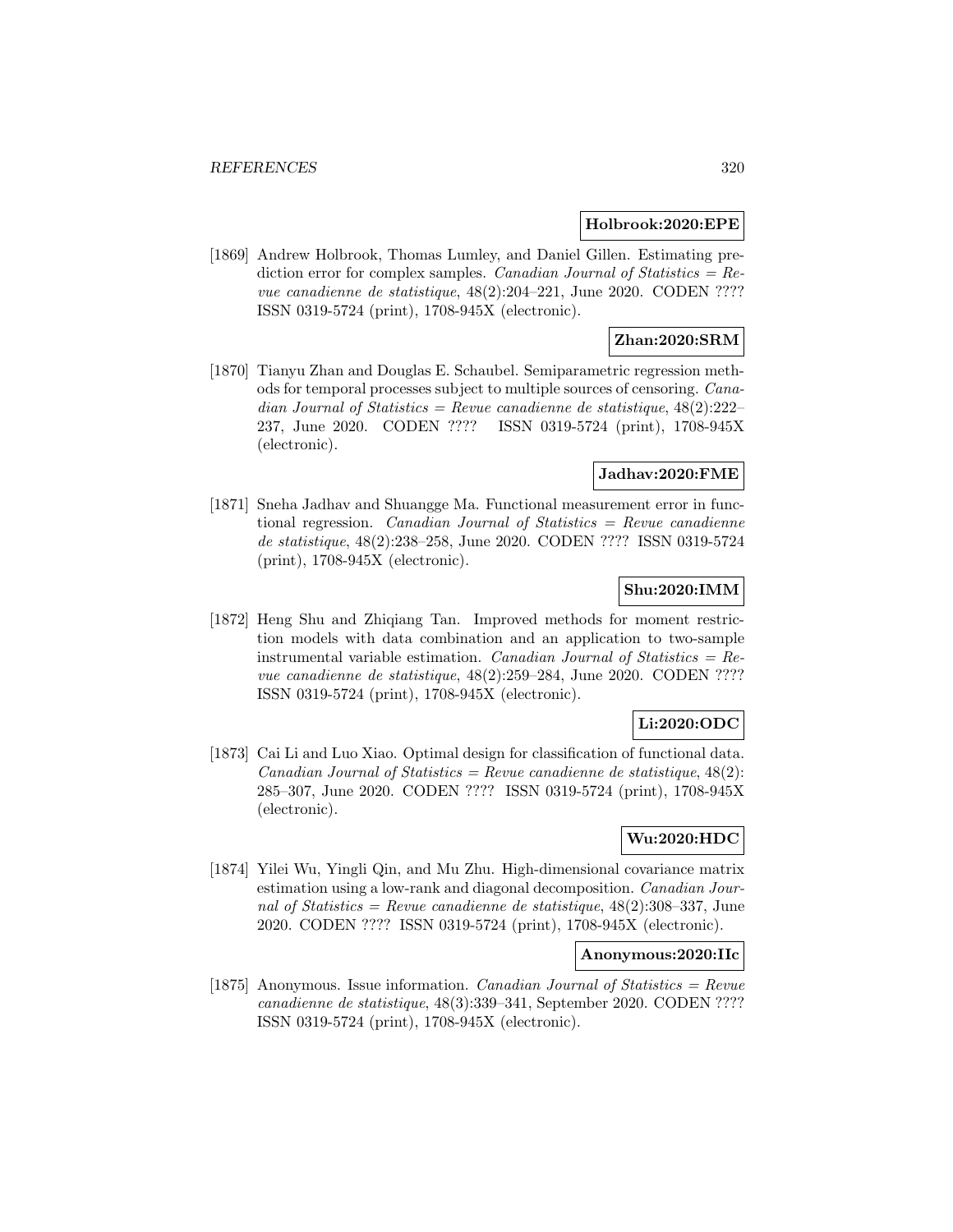#### **Wang:2020:URS**

[1876] Xinlei Wang, Mumu Wang, Johan Lim, and Soohyun Ahn. Using ranked set sampling with binary outcomes in cluster randomized designs. Canadian Journal of Statistics = Revue canadienne de statistique,  $48(3):342-$ 365, September 2020. CODEN ???? ISSN 0319-5724 (print), 1708-945X (electronic).

## **Shin:2020:BPC**

[1877] Seung Jun Shin, Yichao Wu, and Ning Hao. A backward procedure for change-point detection with applications to copy number variation detection. Canadian Journal of Statistics  $=$  Revue canadienne de statistique, 48(3):366–385, September 2020. CODEN ???? ISSN 0319-5724 (print), 1708-945X (electronic).

## **Yang:2020:ELN**

[1878] Zhihuang Yang and Niansheng Tang. Empirical likelihood for nonlinear regression models with nonignorable missing responses. Canadian Journal of Statistics = Revue canadienne de statistique,  $48(3):386-416$ , September 2020. CODEN ???? ISSN 0319-5724 (print), 1708-945X (electronic).

## **Chenouri:2020:RMC**

[1879] Shojaeddin Chenouri, Ahmad Mozaffari, and Gregory Rice. Robust multivariate change point analysis based on data depth. Canadian Journal of Statistics = Revue canadienne de statistique,  $48(3):417-446$ , September 2020. CODEN ???? ISSN 0319-5724 (print), 1708-945X (electronic).

## **Guan:2020:PMF**

[1880] Leying Guan and Robert Tibshirani. Post model-fitting exploration via a "Next-Door'' analysis. Canadian Journal of Statistics = Revue canadienne de statistique, 48(3):447–470, September 2020. CODEN ???? ISSN 0319-5724 (print), 1708-945X (electronic).

#### **Ji:2020:SSM**

[1881] Kexin Ji and Joel A. Dubin. A semiparametric stochastic mixed effects model for bivariate cyclic longitudinal data. Canadian Journal of Statistics = Revue canadienne de statistique,  $48(3):471-498$ , September 2020. CODEN ???? ISSN 0319-5724 (print), 1708-945X (electronic).

## **Li:2020:EAH**

[1882] Huiqiong Li, Han Zhang, Liang Zhu, Ni Li, and Jianguo Sun. Estimation of the additive hazards model with interval-censored data and missing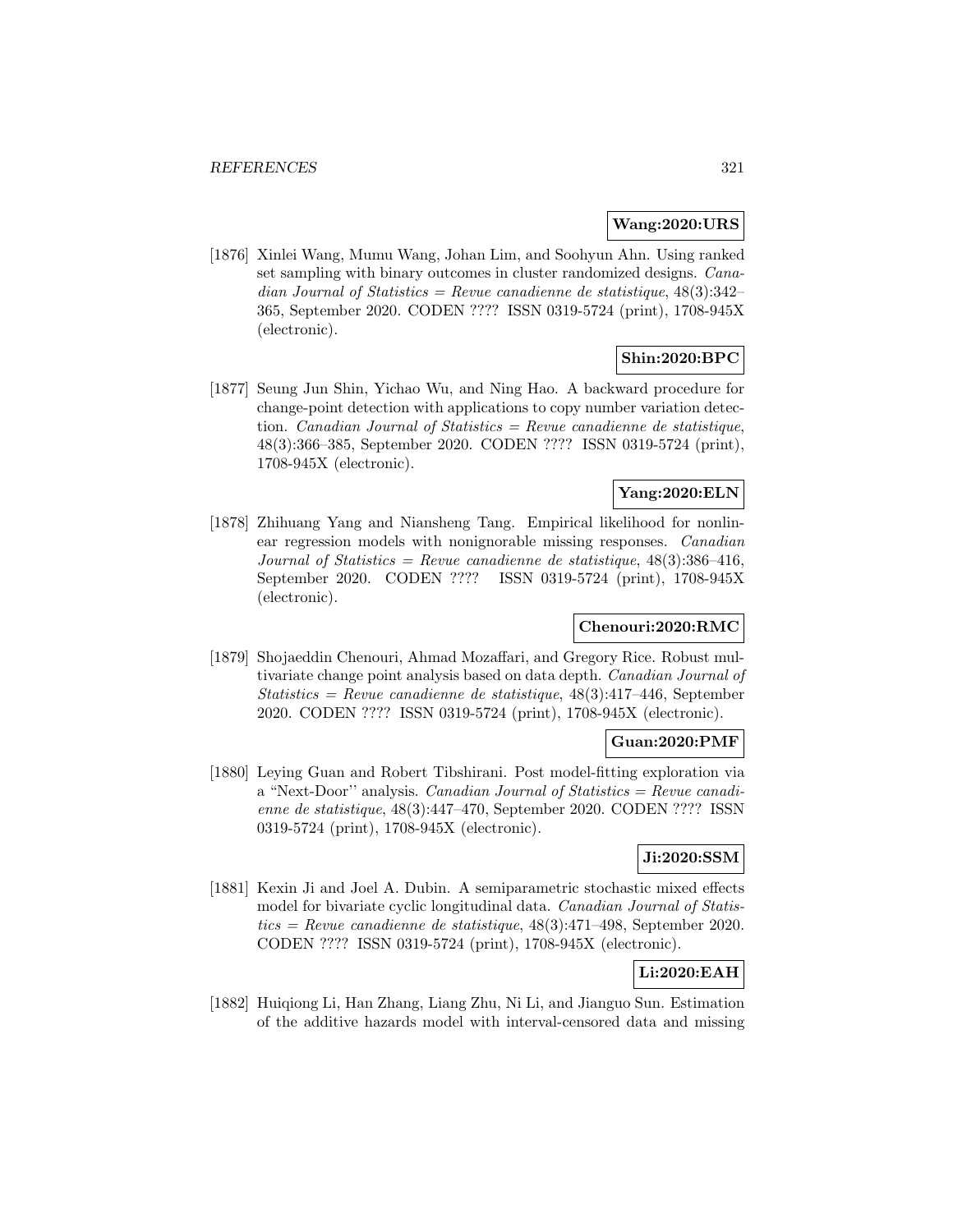covariates. Canadian Journal of Statistics = Revue canadienne de statistique, 48(3):499–517, September 2020. CODEN ???? ISSN 0319-5724 (print), 1708-945X (electronic).

## **Guo:2020:NCP**

[1883] Lingzhe Guo and Reza Modarres. Nonparametric change point detection for periodic time series. Canadian Journal of Statistics  $=$  Revue canadienne de statistique, 48(3):518–534, September 2020. CODEN ???? ISSN 0319-5724 (print), 1708-945X (electronic).

## **Shi:2020:PDE**

[1884] Jianhong Shi, Xiuqin Bai, and Weixing Song. Partial deconvolution estimation in nonparametric regression. Canadian Journal of Statistics  $=$ Revue canadienne de statistique, 48(3):535–560, September 2020. CO-DEN ???? ISSN 0319-5724 (print), 1708-945X (electronic).

## **Dey:2020:RLB**

[1885] Asim K. Dey, Cuneyt G. Akcora, Yulia R. Gel, and Murat Kantarcioglu. On the role of local blockchain network features in cryptocurrency price formation. *Canadian Journal of Statistics = Revue canadienne de statis*tique, 48(3):561–581, September 2020. CODEN ???? ISSN 0319-5724 (print), 1708-945X (electronic).

#### **Bouezmarni:2020:NBK**

[1886] Taoufik Bouezmarni, Sébastien Bellegem, and Yassir Rabhi. Nonparametric beta kernel estimator for long and short memory time series.  $Canadian Journal of Statistics = Review canadienne de statistic, 48$ (3):582–595, September 2020. CODEN ???? ISSN 0319-5724 (print), 1708-945X (electronic).

#### **Khodsiani:2020:OBB**

[1887] Razieh Khodsiani and Saeid Pooladsaz. Optimal balanced block designs for correlated observations. Canadian Journal of Statistics =  $Re$ vue canadienne de statistique, 48(3):596–604, September 2020. CODEN ???? ISSN 0319-5724 (print), 1708-945X (electronic).

#### **Anonymous:2020:IId**

[1888] Anonymous. Issue information. *Canadian Journal of Statistics = Revue* canadienne de statistique, 48(4):605–607, December 2020. CODEN ???? ISSN 0319-5724 (print), 1708-945X (electronic).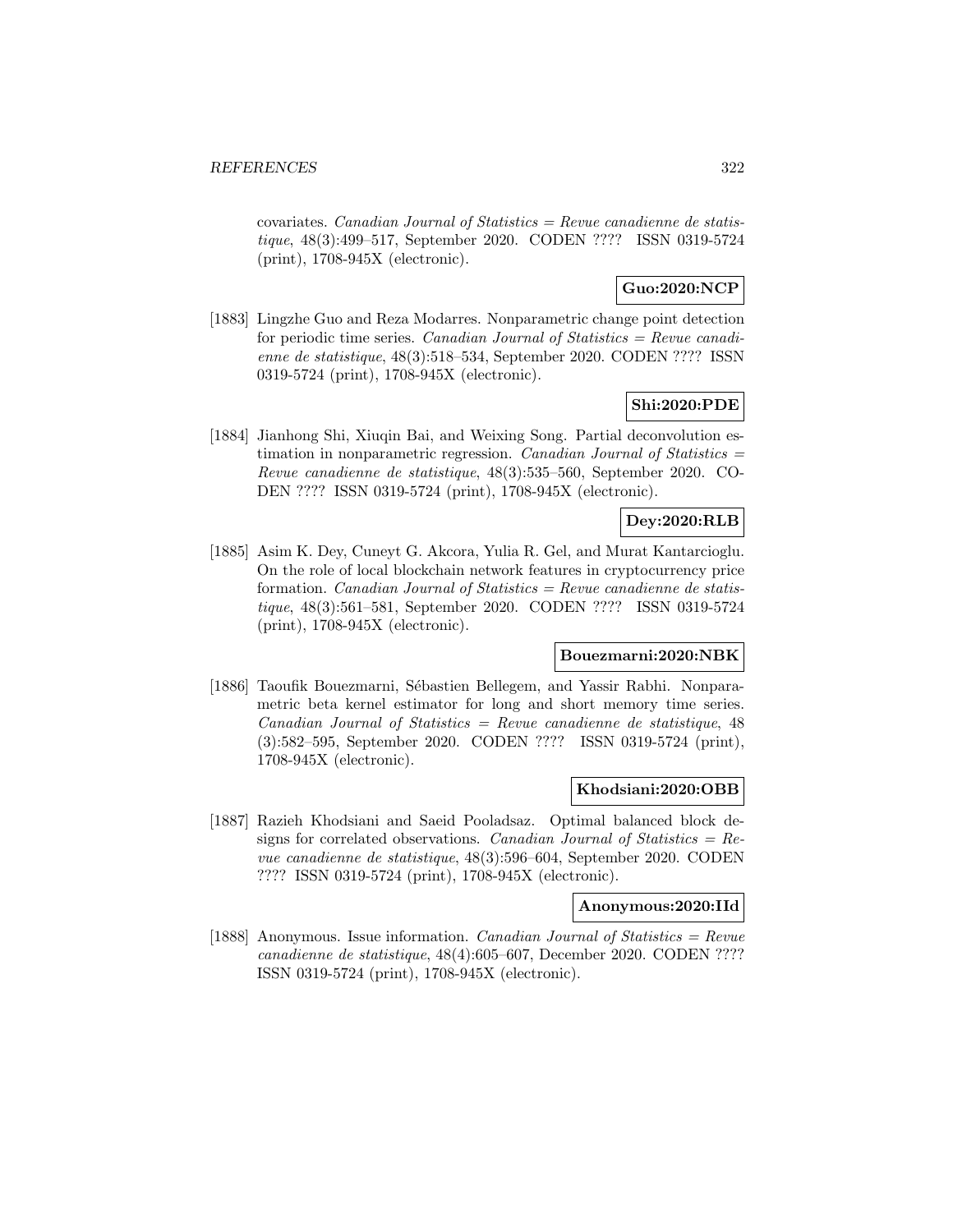### **Guo:2020:ECC**

[1889] Lisha Guo, Yi Xiong, and X. Joan Hu. Estimation in the Cox cure model with covariates missing not at random, with application to disease screening/prediction. *Canadian Journal of Statistics = Revue canadienne de* statistique, 48(4):608–632, December 2020. CODEN ???? ISSN 0319- 5724 (print), 1708-945X (electronic).

# **So:2020:CMB**

[1890] Hon Yiu So, Mary E. Thompson, and Changbao Wu. Correlated and misclassified binary observations in complex surveys. Canadian Journal of Statistics = Revue canadienne de statistique, 48(4):633–654, December 2020. CODEN ???? ISSN 0319-5724 (print), 1708-945X (electronic).

### **Wang:2020:IMM**

[1891] Shijia Wang, Liangliang Wang, and Tim B. Swartz. Inference for misclassified multinomial data with covariates. Canadian Journal of Statistics  $=$  Revue canadienne de statistique, 48(4):655–669, December 2020. CO-DEN ???? ISSN 0319-5724 (print), 1708-945X (electronic).

## **Chen:2020:HTU**

[1892] Jiahua Chen, Pengfei Li, and Guanfu Liu. Homogeneity testing under finite location-scale mixtures. Canadian Journal of Statistics  $=$  Revue canadienne de statistique, 48(4):670–684, December 2020. CODEN ???? ISSN 0319-5724 (print), 1708-945X (electronic).

#### **Grover:2020:CBP**

[1893] Kanika Grover, Elif F. Acar, and Mahmoud Torabi. Copula-based predictions in small area estimation. Canadian Journal of Statistics =  $Re$ vue canadienne de statistique, 48(4):685–711, December 2020. CODEN ???? ISSN 0319-5724 (print), 1708-945X (electronic).

# **Li:2020:SSC**

[1894] Chengrui Li, Ying Hung, and Minge Xie. A sequential split-and-conquer approach for the analysis of big dependent data in computer experiments. Canadian Journal of Statistics = Revue canadienne de statistique,  $48(4)$ : 712–730, December 2020. CODEN ???? ISSN 0319-5724 (print), 1708- 945X (electronic).

## **Xia:2020:BME**

[1895] Michelle Xia, P. Richard Hahn, and Paul Gustafson. A Bayesian mixture of experts approach to covariate misclassification. Canadian Journal of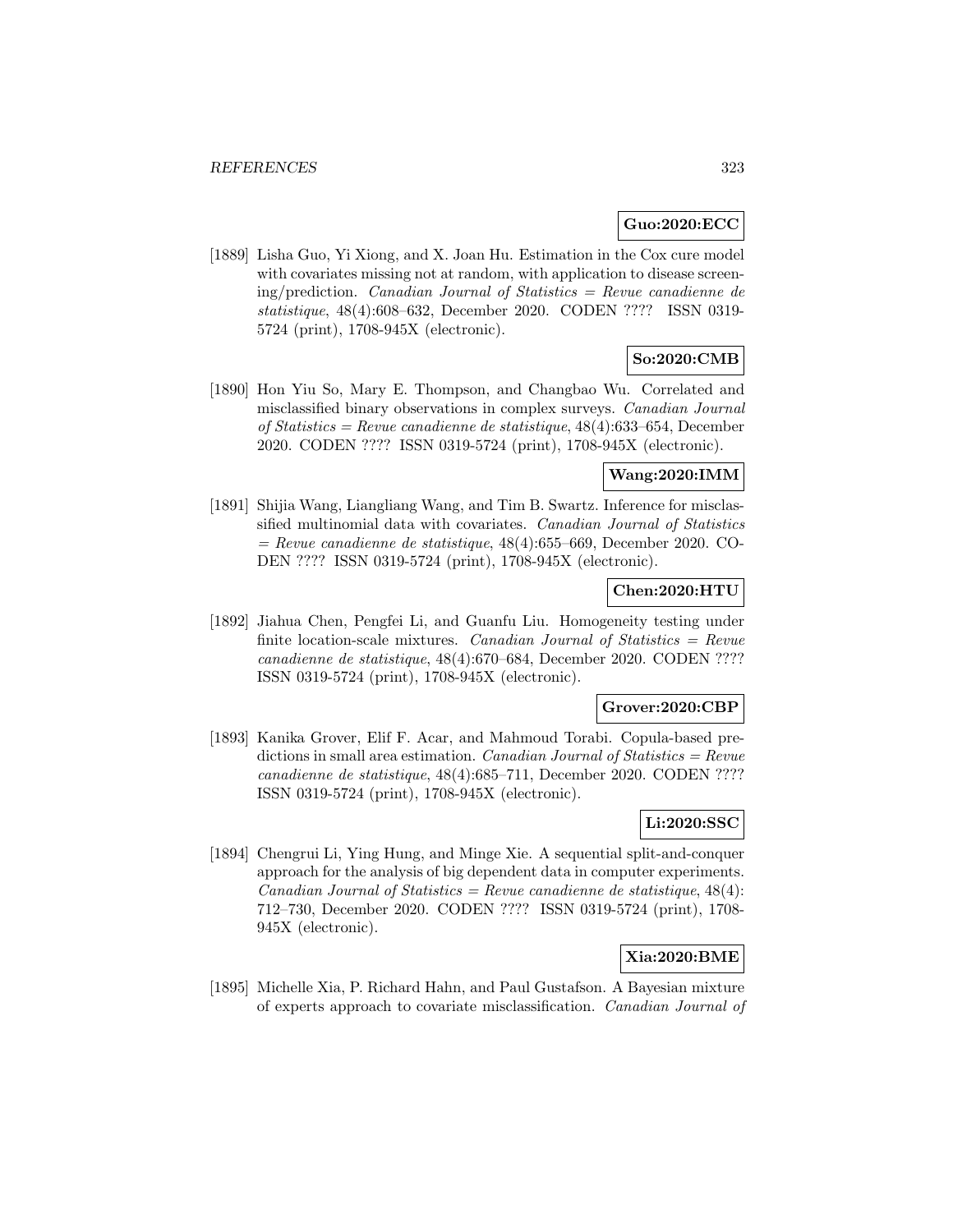Statistics = Revue canadienne de statistique,  $48(4)$ :731–750, December 2020. CODEN ???? ISSN 0319-5724 (print), 1708-945X (electronic).

## **Liu:2020:CTM**

[1896] Shuo Shuo Liu and Bingshu E. Chen. Continuous threshold models with two-way interactions in survival analysis. Canadian Journal of Statistics = Revue canadienne de statistique,  $48(4)$ :751–772, December 2020. CODEN ???? ISSN 0319-5724 (print), 1708-945X (electronic).

### **Plante:2020:GAU**

[1897] Andr´e Plante. A Gaussian alternative to using improper confidence intervals. Canadian Journal of Statistics  $=$  Revue canadienne de statistique, 48(4):773–801, December 2020. CODEN ???? ISSN 0319-5724 (print), 1708-945X (electronic).

## **Anonymous:2021:IIa**

[1898] Anonymous. Issue information. *Canadian Journal of Statistics = Revue* canadienne de statistique, 49(1):1–3, March 2021. CODEN ???? ISSN 0319-5724 (print), 1708-945X (electronic).

### **Nathoo:2021:SIN**

[1899] Farouk Nathoo, Linglong Kong, and Grace Y. Yi. Special issue on neuroimaging data analysis: Guest Editors' introduction. Canadian Journal of Statistics = Revue canadienne de statistique,  $49(1):4-9$ , March 2021. CODEN ???? ISSN 0319-5724 (print), 1708-945X (electronic).

### **Liu:2021:SDM**

[1900] Rongjie Liu, Hongtu Zhu, and for the Alzheimer's Disease Neuroimaging Initiative. Statistical disease mapping for heterogeneous neuroimaging studies. *Canadian Journal of Statistics = Revue canadienne de statis*tique, 49(1):10–34, March 2021. CODEN ???? ISSN 0319-5724 (print), 1708-945X (electronic). See discussion [1901, 1902] and rejoinder [1903].

#### **Wu:2021:DSD**

[1901] Ben Wu and Jian Kang. Discussion of "Statistical disease mapping for heterogeneous neuroimaging studies". Canadian Journal of Statistics = Revue canadienne de statistique, 49(1):35–38, March 2021. CODEN ???? ISSN 0319-5724 (print), 1708-945X (electronic). See [1900, 1903].

## **Pietrosanu:2021:DSD**

[1902] Matthew Pietrosanu and Bei Jiang. Discussion of "Statistical disease mapping for heterogeneous neuroimaging studies". Canadian Journal of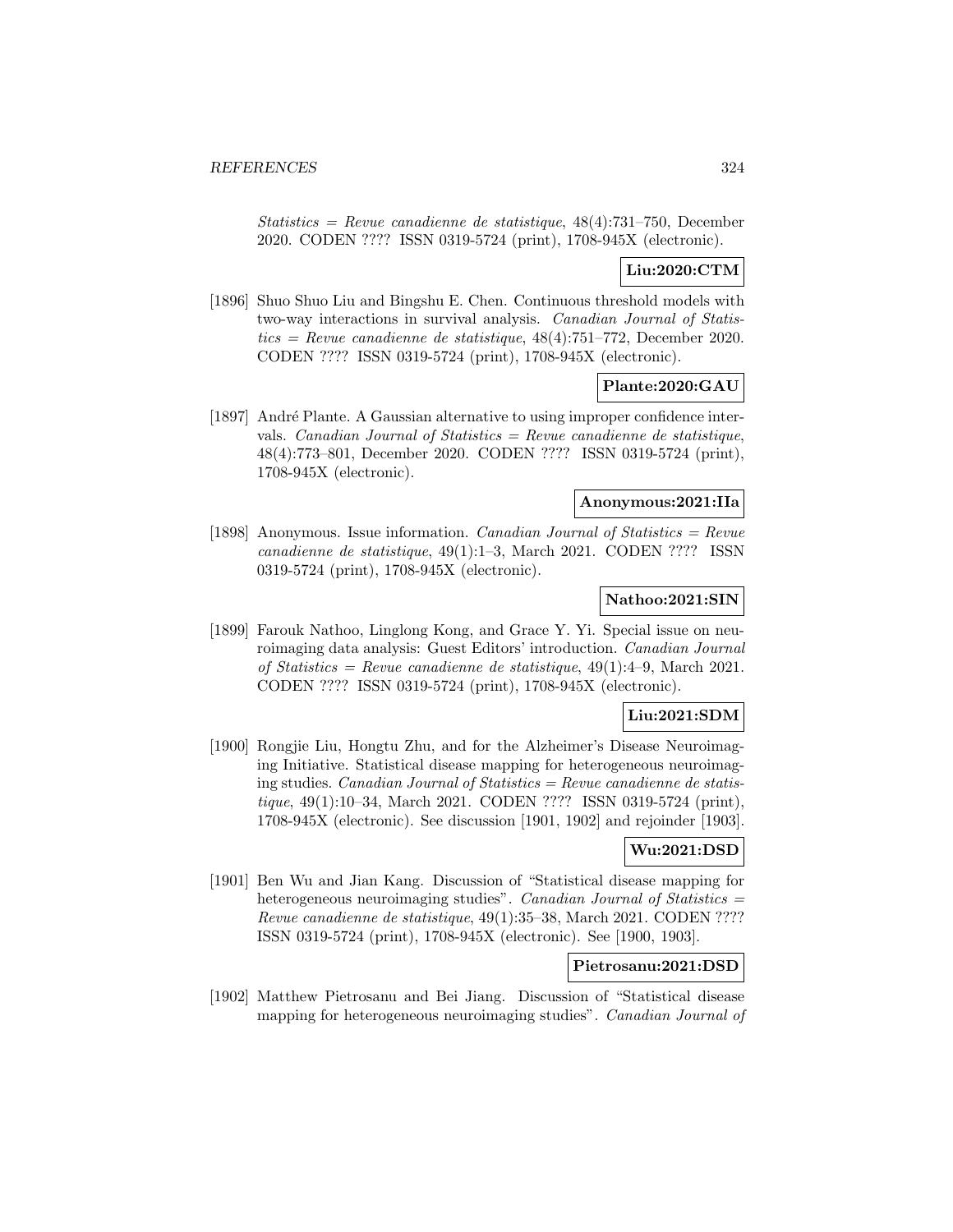Statistics = Revue canadienne de statistique,  $49(1):39-42$ , March 2021. CODEN ???? ISSN 0319-5724 (print), 1708-945X (electronic). See [1900, 1903].

# **Liu:2021:RSD**

[1903] Rongjie Liu and Hongtu Zhu. Rejoinder: "Statistical disease mapping for heterogeneous neuroimaging studies". Canadian Journal of Statistics = Revue canadienne de statistique, 49(1):43–45, March 2021. CODEN ???? ISSN 0319-5724 (print), 1708-945X (electronic). See [1900, 1901, 1902].

## **Dai:2021:BLS**

[1904] Ning Dai, Hakmook Kang, Galin L. Jones, Mark B. Fiecas, and for the Alzheimer's Disease Neuroimaging Initiative. A Bayesian latent spatial model for mapping the cortical signature of progression to Alzheimer's disease. Canadian Journal of Statistics  $=$  Revue canadienne de statistique, 49(1):46–62, March 2021. CODEN ???? ISSN 0319-5724 (print), 1708-945X (electronic).

# **Wang:2021:STF**

[1905] Zeyi Wang, Haris I. Sair, Ciprian Crainiceanu, Martin Lindquist, Bennett A. Landman, Susan Resnick, Joshua T. Vogelstein, and Brian Caffo. On statistical tests of functional connectome fingerprinting. Canadian Journal of Statistics = Revue canadienne de statistique,  $49(1):63-88$ , March 2021. CODEN ???? ISSN 0319-5724 (print), 1708-945X (electronic).

## **Hart:2021:GBP**

[1906] Brian Hart, Stephen Malone, and Mark Fiecas. A grouped beta process model for multivariate resting-state EEG microstate analysis on twins. Canadian Journal of Statistics = Revue canadienne de statistique,  $49(1)$ : 89–106, March 2021. CODEN ???? ISSN 0319-5724 (print), 1708-945X (electronic).

#### **Mohammed:2021:SST**

[1907] Shariq Mohammed and Dipak K. Dey. Scalable spatio-temporal Bayesian analysis of high-dimensional electroencephalography data. Canadian Journal of Statistics = Revue canadienne de statistique,  $49(1):107-128$ , March 2021. CODEN ???? ISSN 0319-5724 (print), 1708-945X (electronic).

## **Lan:2021:SBS**

[1908] Zhou Lan, Brian J. Reich, and Dipankar Bandyopadhyay. A spatial Bayesian semiparametric mixture model for positive definite matrices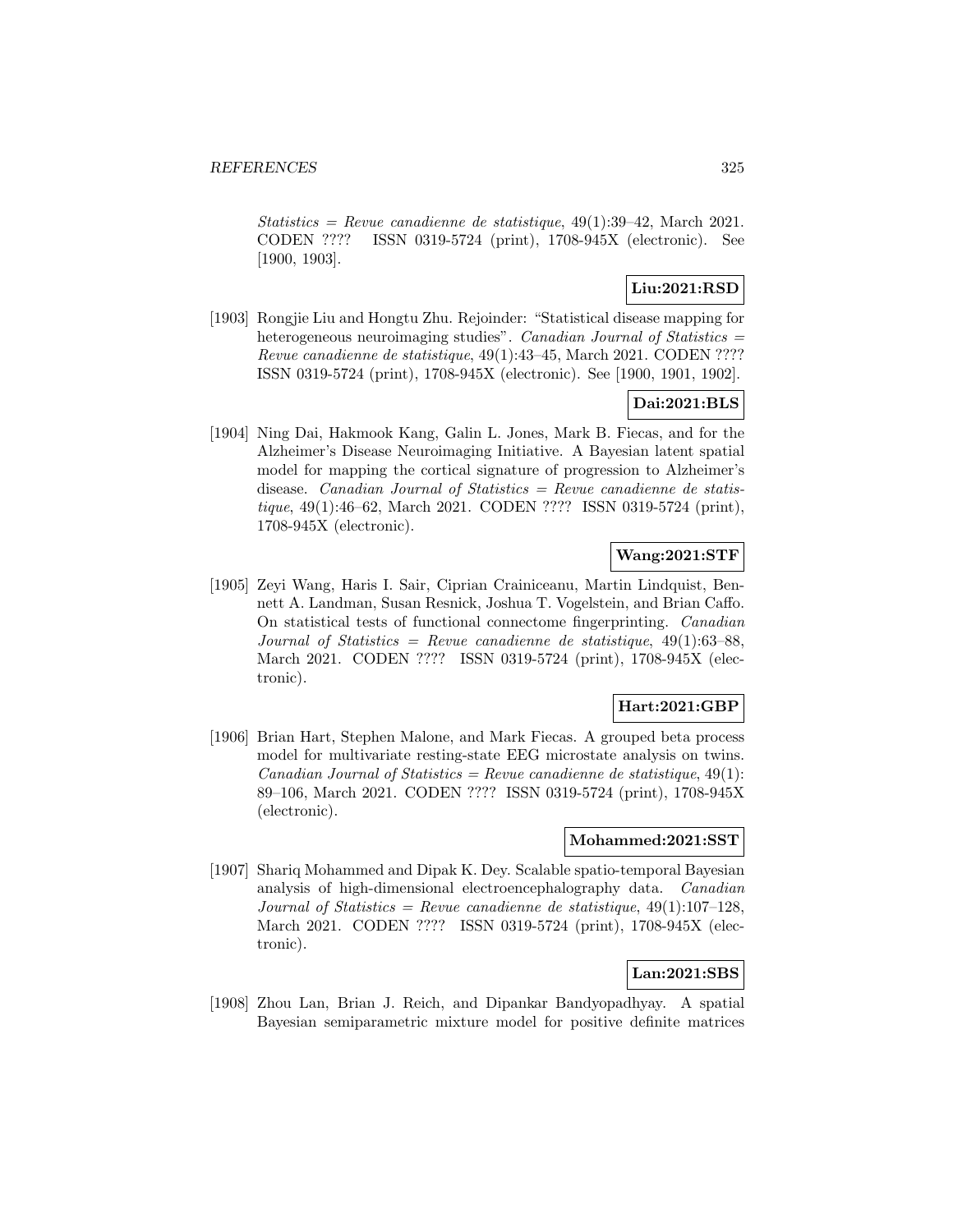with applications in diffusion tensor imaging. *Canadian Journal of Statis* $tics = Revenue canadienne de statistique, 49(1):129-149, March 2021. CO-$ DEN ???? ISSN 0319-5724 (print), 1708-945X (electronic).

## **Ding:2021:MFR**

[1909] Xiucai Ding, Dengdeng Yu, Zhengwu Zhang, and Dehan Kong. Multivariate functional response low-rank regression with an application to brain imaging data. Canadian Journal of Statistics  $=$  Revue canadienne de statistique, 49(1):150–181, March 2021. CODEN ???? ISSN 0319-5724 (print), 1708-945X (electronic).

## **Li:2021:SBW**

[1910] Yanming Li, Bin Nan, Ji Zhu, and for the Alzheimer's Disease Neuroimaging Initiative. A structured brain-wide and genome-wide association study using ADNI PET images. Canadian Journal of Statistics  $=$ Revue canadienne de statistique, 49(1):182–202, March 2021. CODEN ???? ISSN 0319-5724 (print), 1708-945X (electronic).

## **Brzyski:2021:CIA**

[1911] Damian Brzyski, Marta Karas, Beau M Ances, Mario Dzemidzic, Joaquín Goñi, Timothy W Randolph, and Jaroslaw Harezlak. Connectivityinformed adaptive regularization for generalized outcomes. Canadian Journal of Statistics = Revue canadienne de statistique,  $49(1):203-227$ , March 2021. CODEN ???? ISSN 0319-5724 (print), 1708-945X (electronic).

### **Anonymous:2021:ARS**

[1912] Anonymous. Acknowledgement of referees' services/remerciements aux lecteurs critiques. Canadian Journal of Statistics = Revue canadienne de statistique, 49(1):228–233, March 2021. CODEN ???? ISSN 0319-5724 (print), 1708-945X (electronic).

### **Anonymous:2021:IIb**

[1913] Anonymous. Issue information. *Canadian Journal of Statistics = Revue* canadienne de statistique, 49(2):235–237, June 2021. CODEN ???? ISSN 0319-5724 (print), 1708-945X (electronic).

### **Grenon-Godbout:2021:LPS**

[1914] Nicolas Grenon-Godbout and Mylène Bédard. On-line partitioning of the sample space in the regional adaptive algorithm. *Canadian Journal of* Statistics = Revue canadienne de statistique,  $49(2):238-261$ , June 2021. CODEN ???? ISSN 0319-5724 (print), 1708-945X (electronic).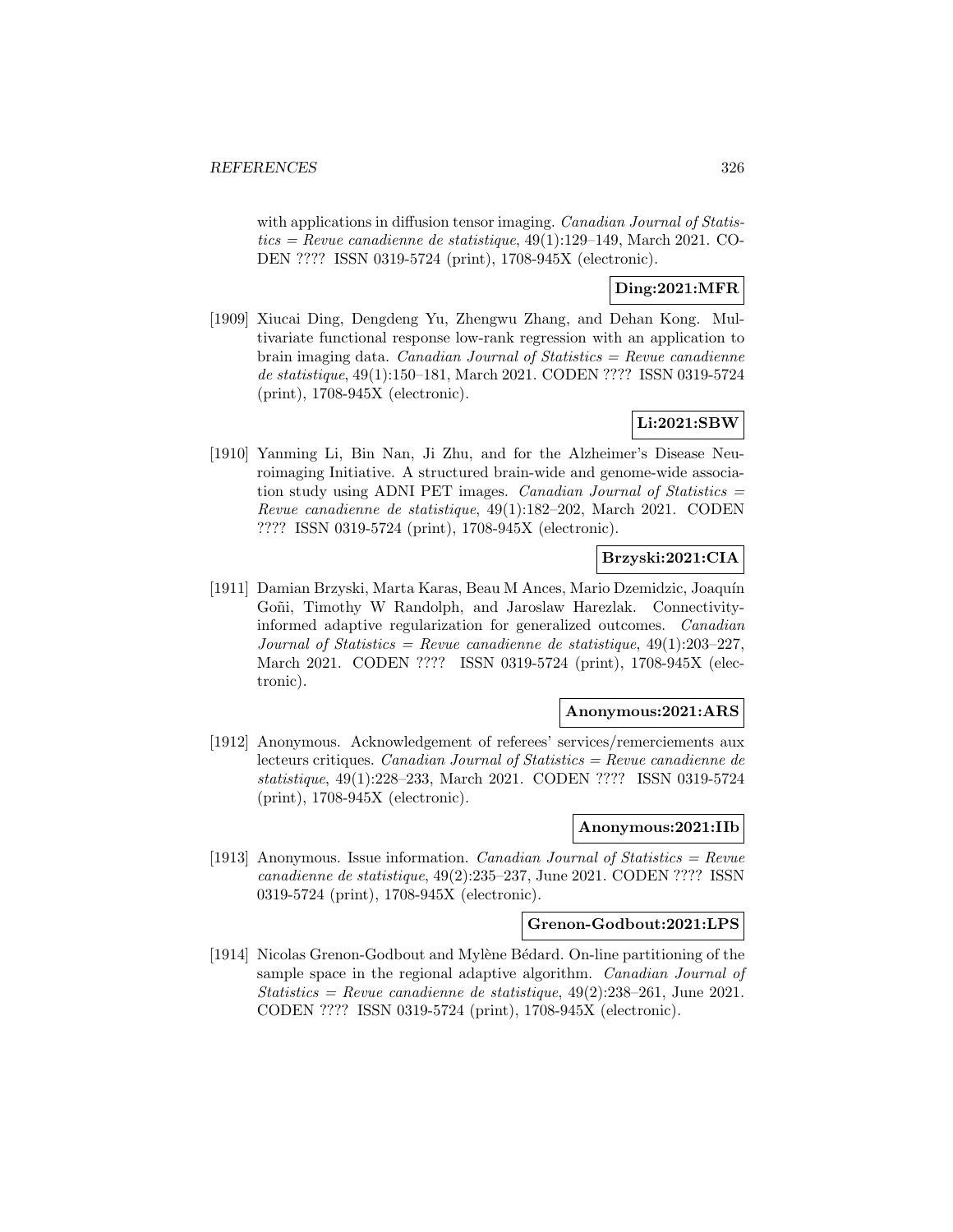### **Hahn:2021:RMT**

[1915] Eugene D. Hahn. Regression modelling with the tilted beta distribution: a Bayesian approach. Canadian Journal of Statistics = Revue canadienne de statistique, 49(2):262–282, June 2021. CODEN ???? ISSN 0319-5724 (print), 1708-945X (electronic).

## **Kang:2021:VOC**

[1916] Xiaoning Kang and Xinwei Deng. On variable ordination of Choleskybased estimation for a sparse covariance matrix. Canadian Journal of Statistics = Revue canadienne de statistique,  $49(2):283-310$ , June 2021. CODEN ???? ISSN 0319-5724 (print), 1708-945X (electronic).

### **Xu:2021:ENA**

[1917] Guoying Xu and Yang Bai. Estimation of nonparametric additive models with high order spatial autoregressive errors. Canadian Journal of Statistics = Revue canadienne de statistique,  $49(2):311-343$ , June 2021. CODEN ???? ISSN 0319-5724 (print), 1708-945X (electronic).

# **Che:2021:ECL**

[1918] Menglu Che, Jerald F. Lawless, and Peisong Han. Empirical and conditional likelihoods for two-phase studies. Canadian Journal of Statistics  $=$  Revue canadienne de statistique, 49(2):344–361, June 2021. CODEN ???? ISSN 0319-5724 (print), 1708-945X (electronic).

### **Wu:2021:REM**

[1919] Ping Wu and Jiming Jiang. Robust estimation of mean squared prediction error in small-area estimation. Canadian Journal of Statistics  $=$  Revue canadienne de statistique, 49(2):362–396, June 2021. CODEN ???? ISSN 0319-5724 (print), 1708-945X (electronic).

### **Chen:2021:VSP**

[1920] Baojiang Chen, Ao Yuan, and Grace Y. Yi. Variable selection for proportional hazards models with high-dimensional covariates subject to measurement error. Canadian Journal of Statistics  $=$  Revue canadienne de statistique, 49(2):397–420, June 2021. CODEN ???? ISSN 0319-5724 (print), 1708-945X (electronic).

#### **Newton:2021:WBB**

[1921] Michael A. Newton, Nicholas G. Polson, and Jianeng Xu. Weighted Bayesian bootstrap for scalable posterior distributions. Canadian Journal of Statistics = Revue canadienne de statistique,  $49(2):421-437$ , June 2021. CODEN ???? ISSN 0319-5724 (print), 1708-945X (electronic).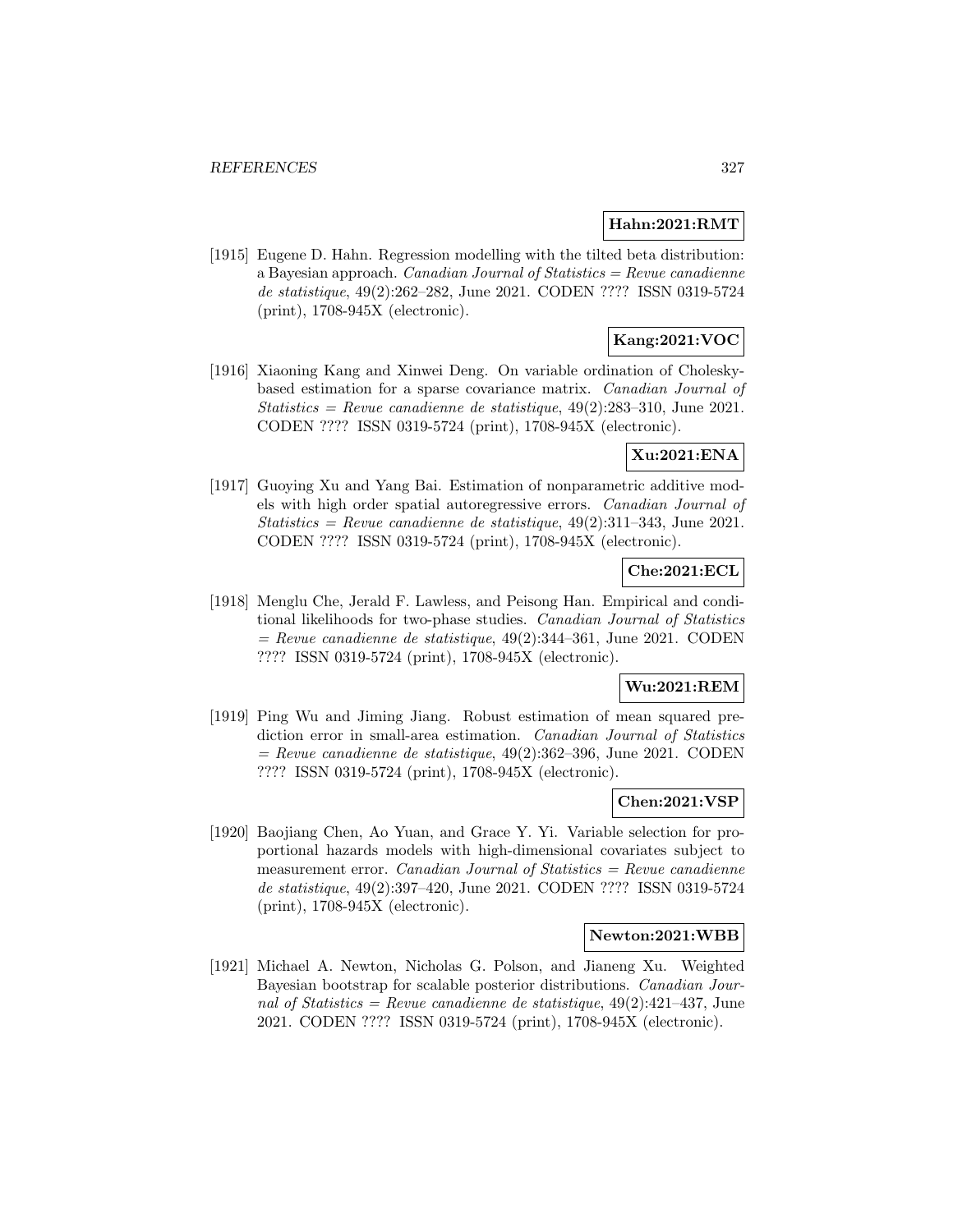# **Li:2021:EAE**

[1922] Yiou Li and Xinwei Deng. An efficient algorithm for Elastic I-optimal design of generalized linear models. Canadian Journal of Statistics = Revue canadienne de statistique, 49(2):438–470, June 2021. CODEN ???? ISSN 0319-5724 (print), 1708-945X (electronic).

### **Favre-Martinoz:2021:ENE**

[1923] Cyril Favre-Martinoz, David Haziza, and Jean-François Beaumont. Efficient nonparametric estimation for skewed distributions. Canadian Journal of Statistics = Revue canadienne de statistique,  $49(2):471-496$ , June 2021. CODEN ???? ISSN 0319-5724 (print), 1708-945X (electronic).

## **Casleton:2021:LSG**

[1924] Emily M. Casleton, Daniel J. Nordman, and Mark S. Kaiser. Local structure graph models with higher-order dependence. Canadian Journal of  $Statistics = Revenue canadienne de statistic, 49(2):497-513, June 2021.$ CODEN ???? ISSN 0319-5724 (print), 1708-945X (electronic).

### **Betsch:2021:MDE**

[1925] Steffen Betsch, Bruno Ebner, and Bernhard Klar. Minimum  $L^q$ -distance estimators for non-normalized parametric models. Canadian Journal of Statistics = Revue canadienne de statistique,  $49(2):514-548$ , June 2021. CODEN ???? ISSN 0319-5724 (print), 1708-945X (electronic).

#### **Liu:2021:SJF**

[1926] Yi Liu, Jinfeng Xu, and Gang Li. Sure joint feature screening in nonparametric transformation model for right censored data. Canadian Journal of Statistics = Revue canadienne de statistique,  $49(2)$ :549-565, June 2021. CODEN ???? ISSN 0319-5724 (print), 1708-945X (electronic).

#### **Queiroz:2021:BCZ**

[1927] Francisco F. Queiroz and Artur J. Lemonte. A broad class of zero-or-one inflated regression models for rates and proportions. Canadian Journal of Statistics = Revue canadienne de statistique,  $49(2):566-590$ , June 2021. CODEN ???? ISSN 0319-5724 (print), 1708-945X (electronic).

#### **Salamanca:2021:SMP**

[1928] Juan J. Salamanca. Sets that maximize probability and a related variational problem. Canadian Journal of Statistics = Revue canadienne de statistique, 49(2):591–608, June 2021. CODEN ???? ISSN 0319-5724 (print), 1708-945X (electronic).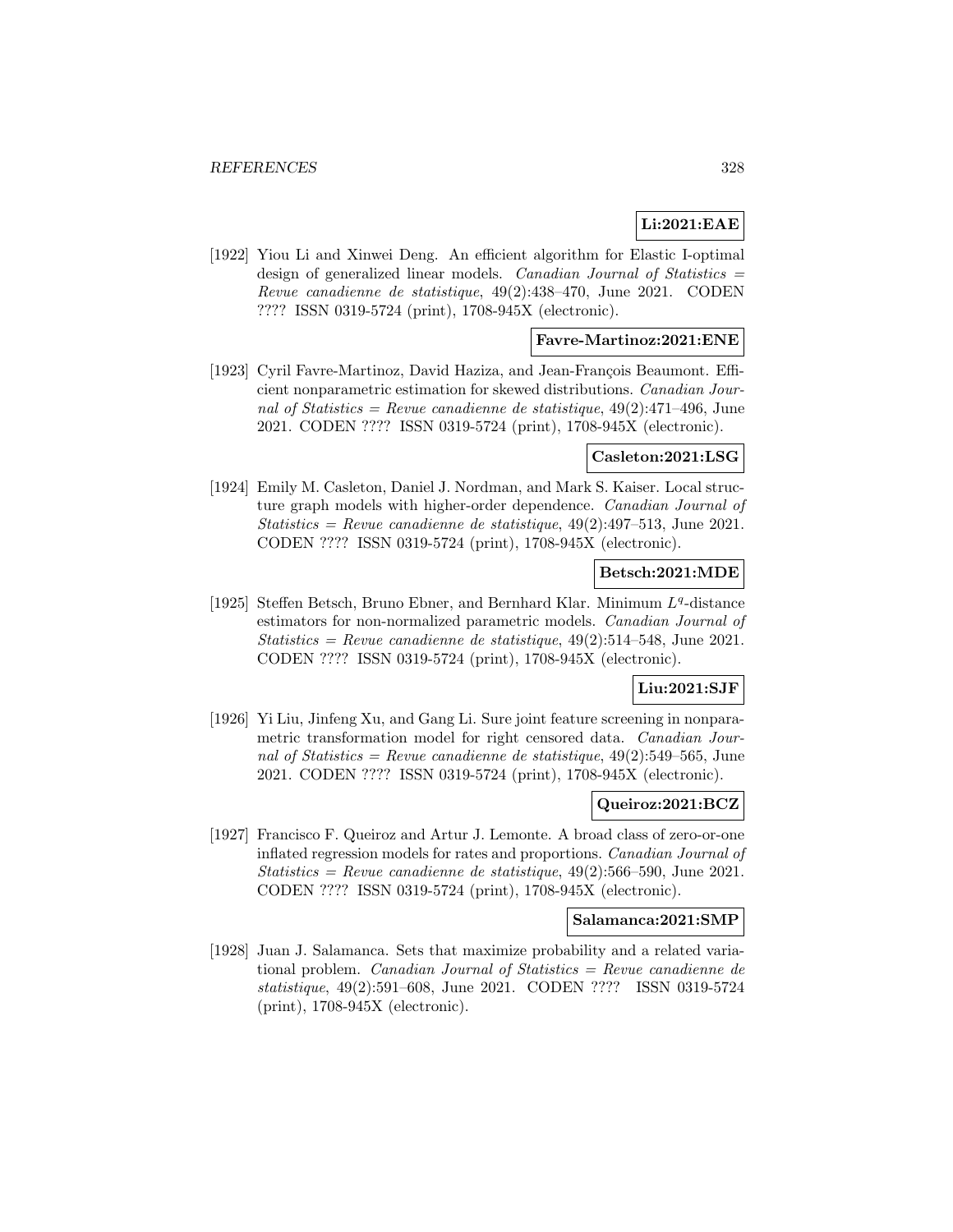#### **Anonymous:2021:IIc**

[1929] Anonymous. Issue information. *Canadian Journal of Statistics = Revue* canadienne de statistique, 49(3):609–611, September 2021. CODEN ???? ISSN 0319-5724 (print), 1708-945X (electronic).

# **Chen:2021:QAR**

[1930] Ling-Wan Chen, Yu Cheng, Ying Ding, and Ruosha Li. Quantile association regression on bivariate survival data. Canadian Journal of Statistics  $=$  Revue canadienne de statistique, 49(3):612–636, September 2021. CO-DEN ???? ISSN 0319-5724 (print), 1708-945X (electronic).

# **Rabhi:2021:SRM**

[1931] Yassir Rabhi and Masoud Asgharian. A semiparametric regression model under biased sampling and random censoring: a local pseudo-likelihood approach. *Canadian Journal of Statistics = Revue canadienne de statis*tique, 49(3):637–658, September 2021. CODEN ???? ISSN 0319-5724 (print), 1708-945X (electronic).

### **Yuan:2021:SIR**

[1932] Ao Yuan, Jin Piao, Jing Ning, and Jing Qin. Semiparametric isotonic regression modelling and estimation for group testing data. Canadian Journal of Statistics = Revue canadienne de statistique,  $49(3):659-677$ , September 2021. CODEN ???? ISSN 0319-5724 (print), 1708-945X (electronic).

### **Park:2021:ASP**

[1933] Heewon Park, Rui Yamaguchi, Seiya Imoto, and Satoru Miyano. Automatic sparse principal component analysis. Canadian Journal of Statistics = Revue canadienne de statistique,  $49(3)$ :678–697, September 2021. CODEN ???? ISSN 0319-5724 (print), 1708-945X (electronic).

## **Kobayashi:2021:FBQ**

[1934] Genya Kobayashi, Taeyoung Roh, Jangwon Lee, and Taeryon Choi. Flexible Bayesian quantile curve fitting with shape restrictions under the Dirichlet process mixture of the generalized asymmetric Laplace distribution. Canadian Journal of Statistics = Revue canadienne de statistique, 49(3):698–730, September 2021. CODEN ???? ISSN 0319-5724 (print), 1708-945X (electronic).

### **Ding:2021:ECR**

[1935] Maomao Ding, Jing Ning, and Ruosha Li. Evaluation of competing risks prediction models using polytomous discrimination index. Cana-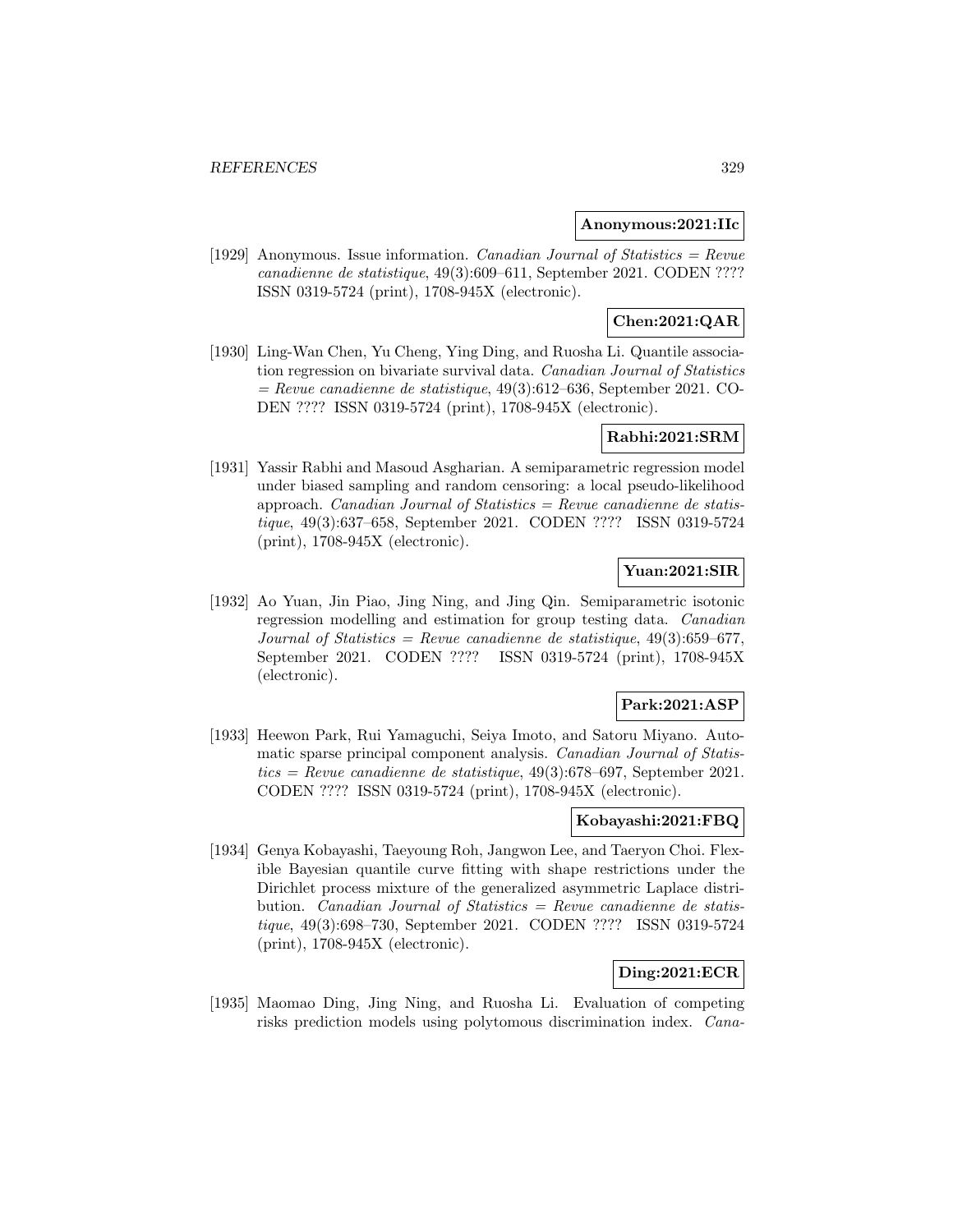dian Journal of Statistics = Revue canadienne de statistique,  $49(3):731-$ 753, September 2021. CODEN ???? ISSN 0319-5724 (print), 1708-945X (electronic).

### **Zhao:2021:SBA**

[1936] Yanyan Zhao and Lei Sun. On set-based association tests: Insights from a regression using summary statistics. Canadian Journal of Statistics = Revue canadienne de statistique, 49(3):754–770, September 2021. CO-DEN ???? ISSN 0319-5724 (print), 1708-945X (electronic).

### **Maiti:2021:UEF**

[1937] Tapabrata Maiti, Abolfazl Safikhani, and Ping-Shou Zhong. On uncertainty estimation in functional linear mixed models. Canadian Journal of Statistics = Revue canadienne de statistique,  $49(3)$ :771–792, September 2021. CODEN ???? ISSN 0319-5724 (print), 1708-945X (electronic).

## **Sang:2021:ABI**

[1938] Hejian Sang and Jae Kwang Kim. An approximate Bayesian inference on propensity score estimation under unit nonresponse. Canadian Journal of Statistics = Revue canadienne de statistique,  $49(3)$ :793-807, September 2021. CODEN ???? ISSN 0319-5724 (print), 1708-945X (electronic).

## **Xing:2021:LBC**

[1939] Li Xing, Xuekui Zhang, Igor Burstyn, and Paul Gustafson. On logistic Box–Cox regression for flexibly estimating the shape and strength of exposure-disease relationships. Canadian Journal of Statistics  $=$  Revue canadienne de statistique, 49(3):808–825, September 2021. CODEN ???? ISSN 0319-5724 (print), 1708-945X (electronic).

# **Liu:2021:VSS**

[1940] Li Liu, Yanyan Liu, Feng Su, and Xingqiu Zhao. Variable selection and structure estimation for ultrahigh-dimensional additive hazards models.  $Canadian Journal of Statistics = Review can a dienne de statistic, 49$ (3):826–852, September 2021. CODEN ???? ISSN 0319-5724 (print), 1708-945X (electronic).

## **Yi:2021:EHT**

[1941] Grace Y. Yi and Ying Yan. Estimation and hypothesis testing with error-contaminated survival data under possibly misspecified measurement error models. Canadian Journal of Statistics  $=$  Revue canadienne de statistique, 49(3):853–874, September 2021. CODEN ???? ISSN 0319-5724 (print), 1708-945X (electronic).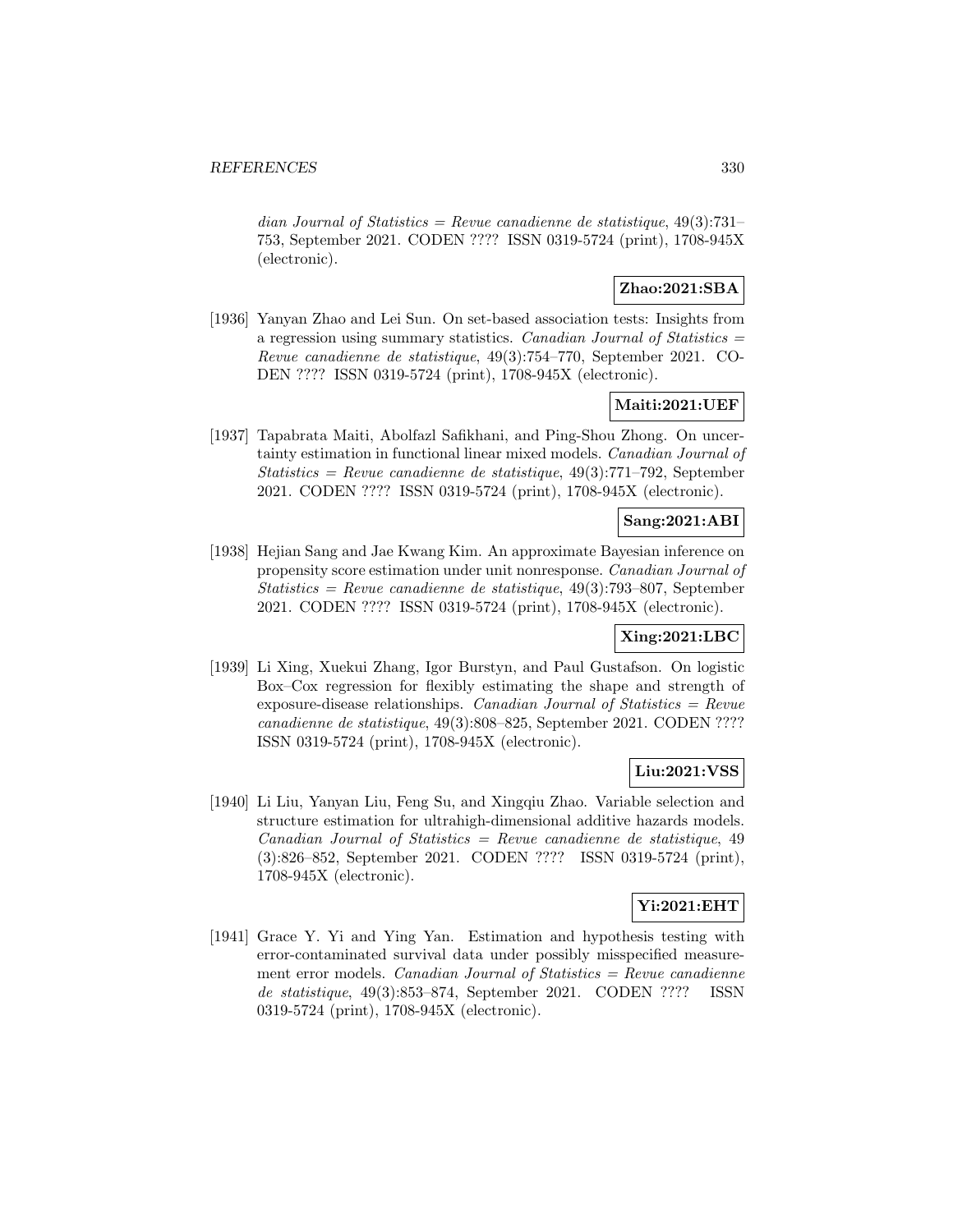# **Hu:2021:PHD**

[1942] Jie Hu, Yu Chen, Weiping Zhang, and Xiao Guo. Penalized highdimensional M-quantile regression: From  $L^1$  to  $L^p$  optimization. *Cana*dian Journal of Statistics = Revue canadienne de statistique,  $49(3):875-$ 905, September 2021. CODEN ???? ISSN 0319-5724 (print), 1708-945X (electronic).

# **Qian:2021:ABC**

[1943] Fang Qian, Weiping Zhang, and Yu Chen. Adaptive banding covariance estimation for high-dimensional multivariate longitudinal data. Canadian Journal of Statistics = Revue canadienne de statistique,  $49(3):906-938$ , September 2021. CODEN ???? ISSN 0319-5724 (print), 1708-945X (electronic).

## **Yuan:2021:FCR**

[1944] Yuze Yuan, Lihua Bai, and Jiancheng Jiang. Functional-coefficient regression models with GARCH errors. *Canadian Journal of Statistics*  $=$ Revue canadienne de statistique, 49(3):939–964, September 2021. CO-DEN ???? ISSN 0319-5724 (print), 1708-945X (electronic).

### **Yuan:2021:SIY**

[1945] Meng Yuan, Pengfei Li, and Changbao Wu. Semiparametric inference of the Youden index and the optimal cut-off point under density ratio models. Canadian Journal of Statistics = Revue canadienne de statistique, 49(3):965–986, September 2021. CODEN ???? ISSN 0319-5724 (print), 1708-945X (electronic).

### **Anonymous:2021:IId**

[1946] Anonymous. Issue information. *Canadian Journal of Statistics = Revue* canadienne de statistique, 49(4):987–989, December 2021. CODEN ???? ISSN 0319-5724 (print), 1708-945X (electronic).

#### **Lawless:2021:CRC**

[1947] Jerry Lawless. Covid-19-related content in The Canadian Journal of Statistics. Canadian Journal of Statistics  $=$  Revue canadienne de statistique, 49(4):990–991, December 2021. CODEN ???? ISSN 0319-5724 (print), 1708-945X (electronic).

### **Elliott:2021:ERR**

[1948] Sean Elliott and Christian Gouriéroux. Estimated reproduction ratios in the SIR model. *Canadian Journal of Statistics = Revue canadienne*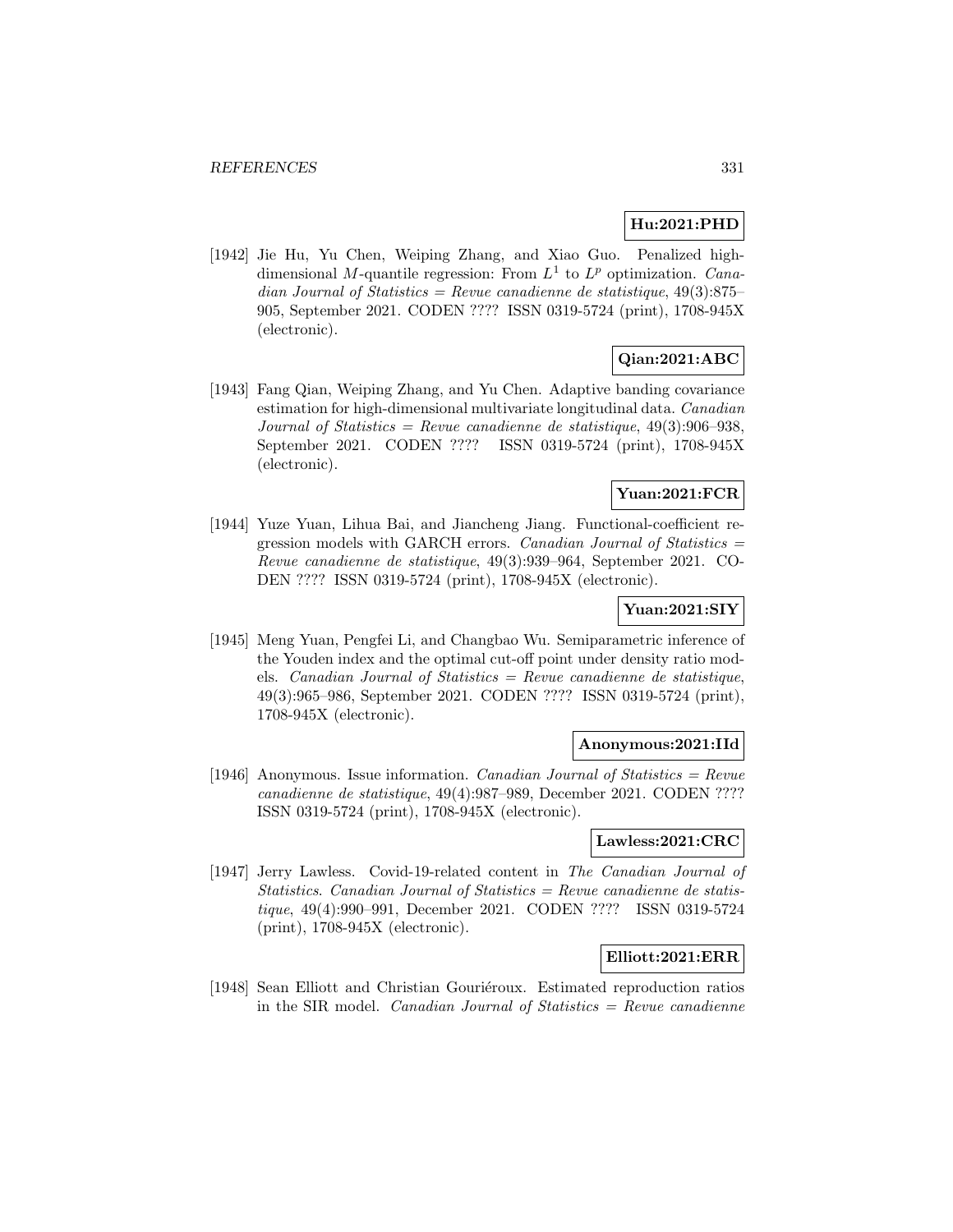de statistique, 49(4):992–1017, December 2021. CODEN ???? ISSN 0319-5724 (print), 1708-945X (electronic).

## **Parker:2021:URC**

[1949] Matthew R. P. Parker, Yangming Li, Lloyd T. Elliott, Junling Ma, and Laura L. E. Cowen. Under-reporting of COVID-19 in the Northern Health Authority region of British Columbia. Canadian Journal of Statistics = Revue canadienne de statistique, 49(4):1018–1038, December 2021. CODEN ???? ISSN 0319-5724 (print), 1708-945X (electronic).

# **Fan:2021:OSL**

[1950] Yan Fan, Yukun Liu, and Lixing Zhu. Optimal subsampling for linear quantile regression models. Canadian Journal of Statistics  $=$  Revue canadienne de statistique, 49(4):1039–1057, December 2021. CODEN ???? ISSN 0319-5724 (print), 1708-945X (electronic).

## **Hua:2021:ODU**

[1951] Yi Hua and Min Yang. Optimal design under complete class with ancillary functions. Canadian Journal of Statistics =  $Re$ vue canadienne de statistique, 49(4):1058–1074, December 2021. CODEN ???? ISSN 0319-5724 (print), 1708-945X (electronic).

# **Yu:2021:IAS**

[1952] Jun Yu and Dejian Lai. Interim analysis of sequential estimation-adjusted urn models with sample size re-estimation. Canadian Journal of Statis $tics = Revenue canadienne de statistique, 49(4):1075-1092, December 2021.$ CODEN ???? ISSN 0319-5724 (print), 1708-945X (electronic).

# **Zhang:2021:CDA**

[1953] Qiang Zhang, Wenliang Pan, Chengwei Li, and Xueqin Wang. The conditional distance autocovariance function. Canadian Journal of Statis $tics = Revenue canadienne de statistique, 49(4):1093-1114, December 2021.$ CODEN ???? ISSN 0319-5724 (print), 1708-945X (electronic).

### **Sang:2021:JEL**

[1954] Yongli Sang, Xin Dang, and Yichuan Zhao. A Jackknife empirical likelihood approach for K-sample Tests. Canadian Journal of Statistics  $=$ Revue canadienne de statistique, 49(4):1115–1135, December 2021. CO-DEN ???? ISSN 0319-5724 (print), 1708-945X (electronic).

## **Shu:2021:PBN**

[1955] Di Shu and Wenqing He. Perturbation-based null hypothesis tests with an application to Clayton models. Canadian Journal of Statistics  $=$  Re-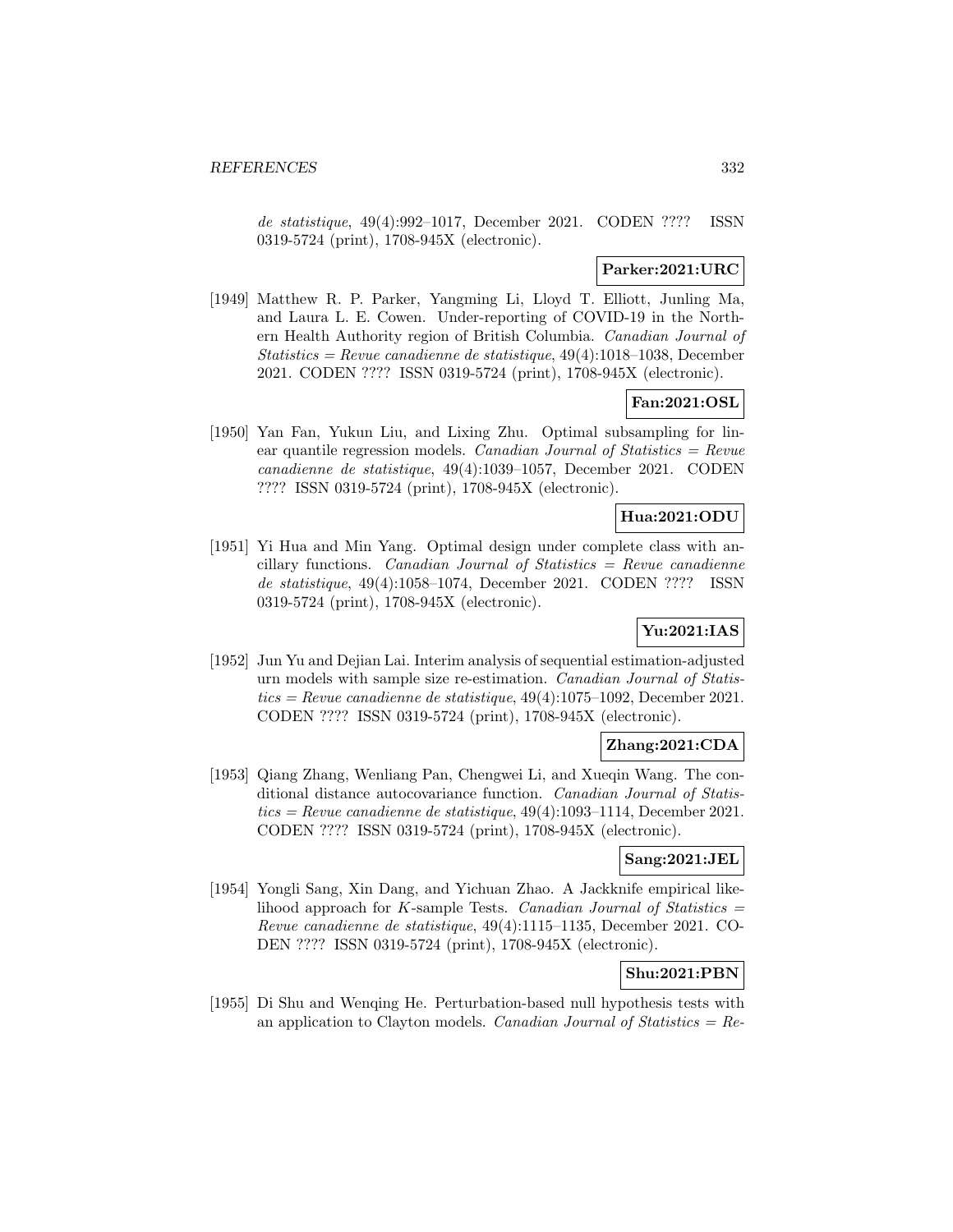vue canadienne de statistique, 49(4):1136–1151, December 2021. CODEN ???? ISSN 0319-5724 (print), 1708-945X (electronic).

## **Zhang:2021:QME**

[1956] Tongwei Zhang, Dehui Wang, and Kai Yang. Quasi-maximum exponential likelihood estimation for double-threshold GARCH models. Canadian Journal of Statistics = Revue canadienne de statistique,  $49(4):1152-$ 1178, December 2021. CODEN ???? ISSN 0319-5724 (print), 1708-945X (electronic).

## **Diao:2021:NSR**

[1957] Guoqing Diao and Jing Qin. New semiparametric regression method with applications in selection-biased sampling and missing data problems. *Canadian Journal of Statistics = Revue canadienne de statistique*, 49(4):1179–1195, December 2021. CODEN ???? ISSN 0319-5724 (print), 1708-945X (electronic).

## **Yoshida:2021:QFR**

[1958] Takuma Yoshida. Quantile function regression and variable selection for sparse models. Canadian Journal of Statistics = Revue canadienne de statistique, 49(4):1196–1221, December 2021. CODEN ???? ISSN 0319-5724 (print), 1708-945X (electronic).

# **Tay:2021:PCG**

[1959] Jingyi K. Tay, Jerome Friedman, and Robert Tibshirani. Principal component-guided sparse regression. Canadian Journal of Statistics  $=$ Revue canadienne de statistique, 49(4):1222–1257, December 2021. CO-DEN ???? ISSN 0319-5724 (print), 1708-945X (electronic).

## **Wang:2021:WME**

[1960] Yi Wang, Peng Wu, Xingwei Tong, and Jianguo Sun. A weighted method for the exclusive hypothesis test with application to typhoon data. Canadian Journal of Statistics = Revue canadienne de statistique,  $49(4):1258-$ 1272, December 2021. CODEN ???? ISSN 0319-5724 (print), 1708-945X (electronic).

## **Brunel:2021:HRN**

[1961] Elodie Brunel and Fabienne Comte. Hazard regression with noncompactly supported bases. Canadian Journal of Statistics = Revue canadienne de statistique, 49(4):1273–1297, December 2021. CODEN ???? ISSN 0319-5724 (print), 1708-945X (electronic).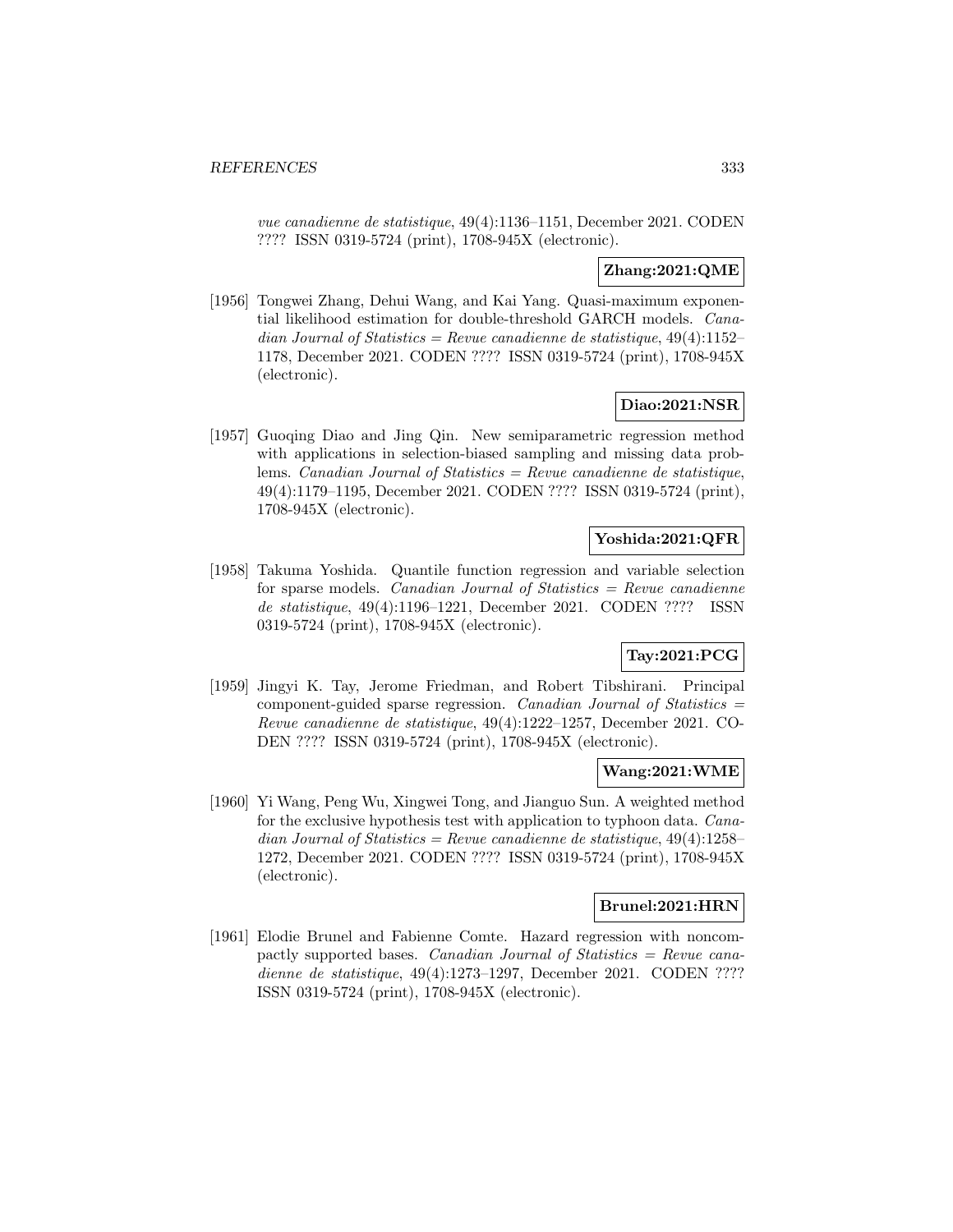### **Fang:2021:ILM**

[1962] Junhan Fang and Grace Y. Yi. Imputation and likelihood methods for matrix-variate logistic regression with response misclassification. Canadian Journal of Statistics = Revue canadienne de statistique,  $49(4):1298-$ 1316, December 2021. CODEN ???? ISSN 0319-5724 (print), 1708-945X (electronic).

## **Liu:2021:SIV**

[1963] Zhengwei Liu, Qi Li, and Fukang Zhu. Semiparametric integer-valued autoregressive models on **Z**. Canadian Journal of Statistics = Revue canadienne de statistique, 49(4):1317–1337, December 2021. CODEN ???? ISSN 0319-5724 (print), 1708-945X (electronic).

## **Stefan:2021:EDB**

[1964] Marius Stefan and Michael A. Hidiroglou. Estimation of design-based mean squared error of a small area mean model-based estimator under a nested error linear regression model. Canadian Journal of Statistics = Revue canadienne de statistique, 49(4):1338–1363, December 2021. CO-DEN ???? ISSN 0319-5724 (print), 1708-945X (electronic).

## **Chen:2021:MLB**

[1965] Fang Chen, Hong Wan, Hua Cai, and Guang Cheng. Machine learning in/for blockchain: Future and challenges. Canadian Journal of Statis $tics = Revenue canadienne de statisticque, 49(4):1364-1382, December 2021.$ CODEN ???? ISSN 0319-5724 (print), 1708-945X (electronic).

### **Anonymous:2022:IIa**

[1966] Anonymous. Issue information. *Canadian Journal of Statistics = Revue* canadienne de statistique, 50(1):1–4, March 2022. CODEN ???? ISSN 0319-5724 (print), 1708-945X (electronic).

# **Neslehova:2022:E**

[1967] Johanna G. Neslehová. Editorial. Canadian Journal of Statistics  $=$ Revue canadienne de statistique, 50(1):5–7, March 2022. CODEN ???? ISSN 0319-5724 (print), 1708-945X (electronic).

#### **Muller:2022:SIF**

[1968] Hans-Georg Müller. Special issue on "Functional and object data analysis": Guest Editor's introduction. Canadian Journal of Statistics = Revue canadienne de statistique, 50(1):8–19, March 2022. CODEN ???? ISSN 0319-5724 (print), 1708-945X (electronic).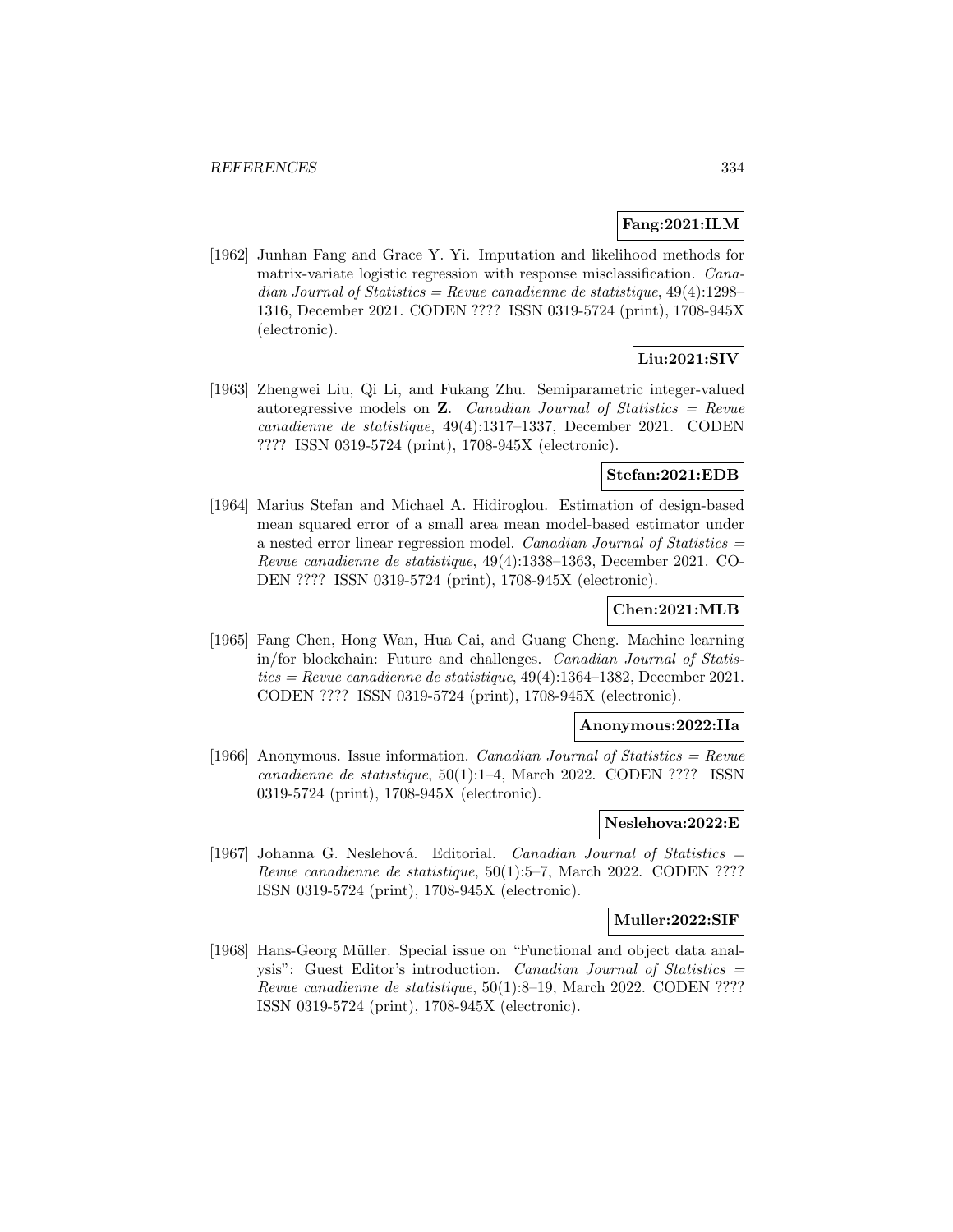### **Zhang:2022:BSS**

[1969] Xinlian Zhang, Gauri S. Datta, Ping Ma, and Wenxuan Zhong. Bayesian spline smoothing with ambiguous penalties. Canadian Journal of Statis $tics = Revenue canadienne de statisticque, 50(1):20-35, March 2022. CO-$ DEN ???? ISSN 0319-5724 (print), 1708-945X (electronic).

## **Lin:2022:DLL**

[1970] Hongmei Lin, Tiejun Tong, Yuedong Wang, Wenchao Xu, and Riquan Zhang. Direct local linear estimation for Sharpe ratio function. Canadian Journal of Statistics = Revue canadienne de statistique,  $50(1):36-$ 58, March 2022. CODEN ???? ISSN 0319-5724 (print), 1708-945X (electronic).

## **Liu:2022:NSN**

[1971] Yijia Liu, Lexin Li, and Xiao Wang. A nonlinear sparse neural ordinary differential equation model for multiple functional processes. Canadian Journal of Statistics = Revue canadienne de statistique,  $50(1):59-$ 85, March 2022. CODEN ???? ISSN 0319-5724 (print), 1708-945X (electronic).

## **Cheng:2022:AEF**

[1972] Kun Cheng and Di-Rong Chen. Adaptive estimation for functional data: Using a framelet block-thresholding method. Canadian Journal of Statis $tics = Revue$  canadienne de statistique, 50(1):86–121, March 2022. CO-DEN ???? ISSN 0319-5724 (print), 1708-945X (electronic).

## **Nie:2022:RUT**

[1973] Yunlong Nie, Yuping Yang, Liangliang Wang, and Jiguo Cao. Recovering the underlying trajectory from sparse and irregular longitudinal data.  $Canadian Journal of Statistics = Review canadienne de statistic, 50$ (1):122–141, March 2022. CODEN ???? ISSN 0319-5724 (print), 1708- 945X (electronic).

### **Ghosal:2022:VSN**

[1974] Rahul Ghosal and Arnab Maity. Variable selection in nonparametric functional concurrent regression. Canadian Journal of Statistics =  $Re$ vue canadienne de statistique, 50(1):142–161, March 2022. CODEN ???? ISSN 0319-5724 (print), 1708-945X (electronic).

#### **Cai:2022:REV**

[1975] Xiong Cai, Liugen Xue, Jiguo Cao, and for the Alzheimer's Disease Neuroimaging Initiative. Robust estimation and variable selection for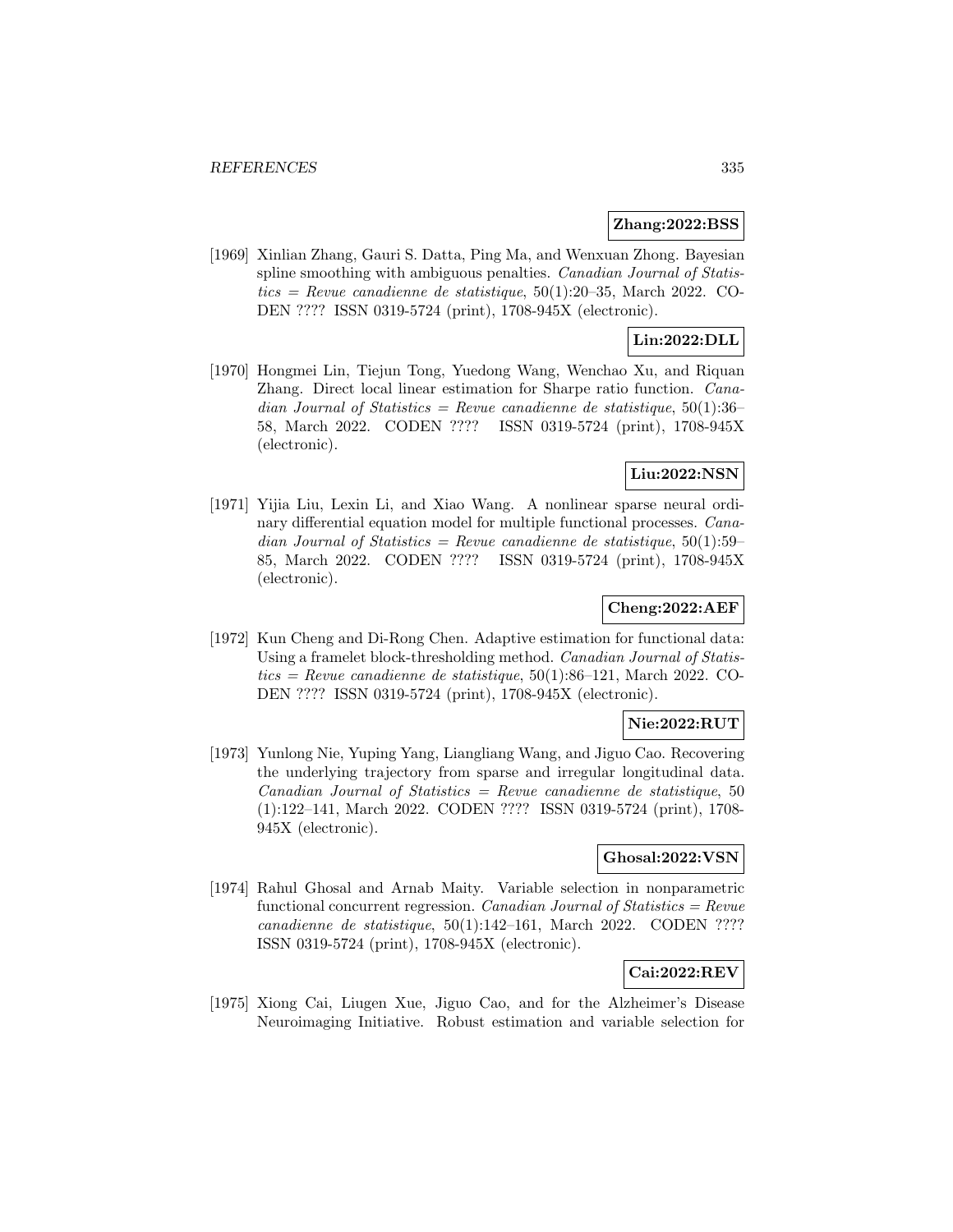function-on-scalar regression. Canadian Journal of Statistics  $=$  Revue canadienne de statistique, 50(1):162–179, March 2022. CODEN ???? ISSN 0319-5724 (print), 1708-945X (electronic).

# **Mehrotra:2022:SVS**

[1976] Suchit Mehrotra and Arnab Maity. Simultaneous variable selection, clustering, and smoothing in function-on-scalar regression. Canadian Journal of Statistics = Revue canadienne de statistique,  $50(1):180-199$ , March 2022. CODEN ???? ISSN 0319-5724 (print), 1708-945X (electronic).

## **Zhou:2022:CCC**

[1977] Zhiyang Zhou and Peijun Sang. Continuum centroid classifier for functional data. Canadian Journal of Statistics = Revue canadienne de statistique, 50(1):200–220, March 2022. CODEN ???? ISSN 0319-5724 (print), 1708-945X (electronic).

## **Jiang:2022:CAR**

[1978] Jiakun Jiang, Huazhen Lin, Heng Peng, Gang-Zhi Fan, and Yi Li. Cluster analysis with regression of non-Gaussian functional data on covariates. Canadian Journal of Statistics = Revue canadienne de statistique,  $50(1)$ : 221–240, March 2022. CODEN ???? ISSN 0319-5724 (print), 1708-945X (electronic).

# **Liu:2022:RKB**

[1979] Meichen Liu, Matthew Pietrosanu, Peng Liu, Bei Jiang, Xingcai Zhou, Linglong Kong, and for the Alzheimer's Disease Neuroimaging Initiative. Reproducing kernel-based functional linear expectile regression. Canadian Journal of Statistics = Revue canadienne de statistique,  $50(1):241-$ 266, March 2022. CODEN ???? ISSN 0319-5724 (print), 1708-945X (electronic).

# **Zhu:2022:EQE**

[1980] Hanbing Zhu, Yehua Li, Baisen Liu, Weixin Yao, and Riquan Zhang. Extreme quantile estimation for partial functional linear regression models with heavy-tailed distributions. Canadian Journal of Statistics =  $Re$ vue canadienne de statistique, 50(1):267–286, March 2022. CODEN ???? ISSN 0319-5724 (print), 1708-945X (electronic).

### **Gervini:2022:DSM**

[1981] Daniel Gervini. Doubly stochastic models for spatio-temporal covariation of replicated point processes. Canadian Journal of Statistics  $=$  Revue canadienne de statistique, 50(1):287–303, March 2022. CODEN ???? ISSN 0319-5724 (print), 1708-945X (electronic).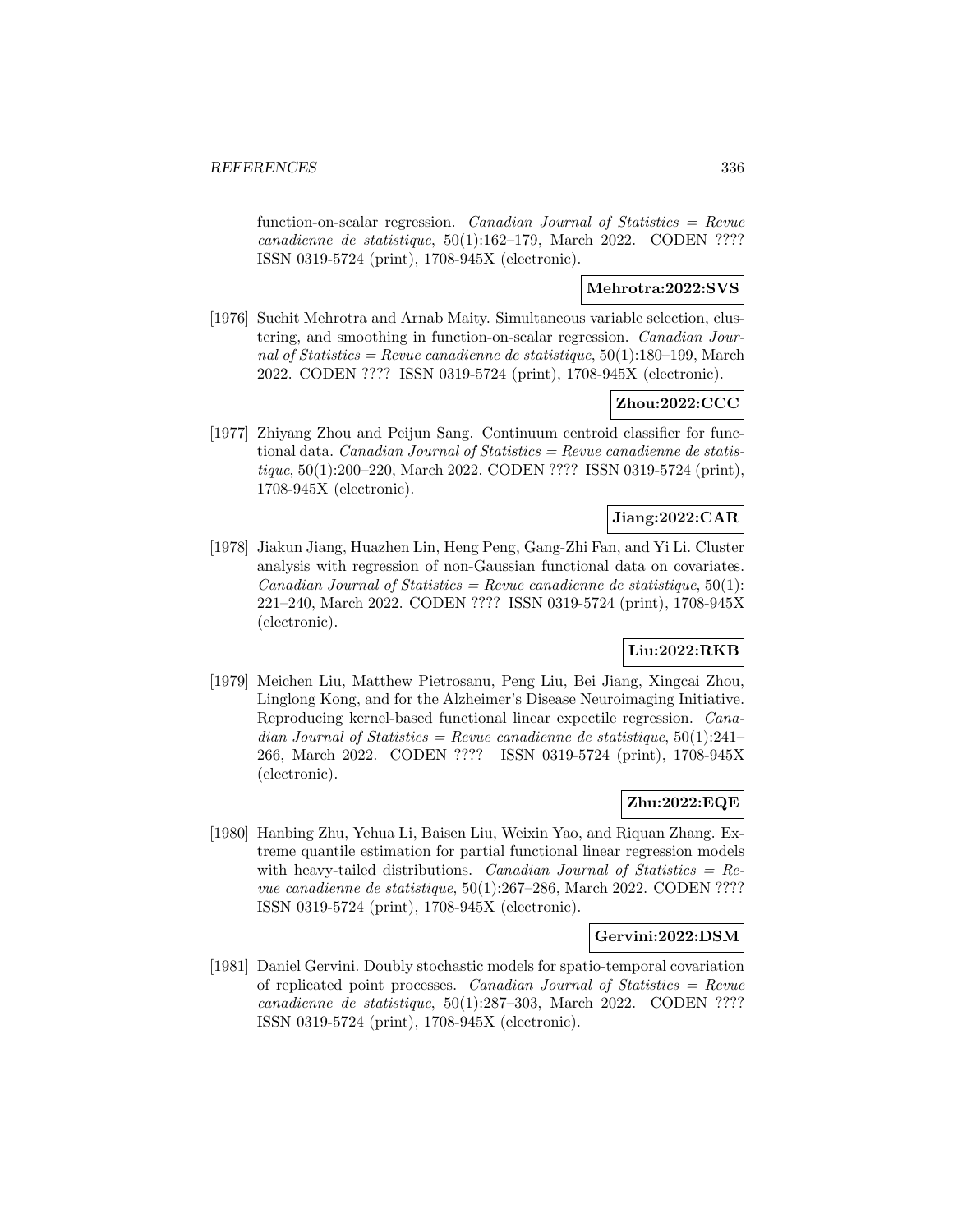#### **Hormann:2022:TNS**

[1982] Siegfried Hörmann, Piotr Kokoszka, and Thomas Kuenzer. Testing normality of spatially indexed functional data. Canadian Journal of Statis $tics = Revue$  canadienne de statistique, 50(1):304-326, March 2022. CO-DEN ???? ISSN 0319-5724 (print), 1708-945X (electronic).

### **Sidrow:2022:MMS**

[1983] Evan Sidrow, Nancy Heckman, Sarah M. E. Fortune, Andrew W. Trites, Ian Murphy, and Marie Auger-Méthé. Modelling multi-scale, stateswitching functional data with hidden Markov models. Canadian Journal of Statistics = Revue canadienne de statistique,  $50(1):327-356$ , March 2022. CODEN ???? ISSN 0319-5724 (print), 1708-945X (electronic).

### **Shang:2022:ALM**

[1984] Han Lin Shang. Not all long-memory estimators are born equal: the case of nonstationary functional time series. Canadian Journal of Statistics  $=$  Revue canadienne de statistique, 50(1):357–380, March 2022. CODEN ???? ISSN 0319-5724 (print), 1708-945X (electronic).

## **Gu:2022:ACC**

[1985] Tian Gu, Jeremy M. G. Taylor, Wenting Cheng, and Bhramar Mukherjee. Authors' corrigenda/corrections des auteurs: On synthetic data method to incorporate external information into a current study. Canadian Journal of Statistics = Revue canadienne de statistique,  $50(1):381-$ 384, March 2022. CODEN ???? ISSN 0319-5724 (print), 1708-945X (electronic). See [1847].

# **Gu:2022:ARS**

[1986] Tian Gu, Jeremy M. G. Taylor, Wenting Cheng, and Bhramar Mukherjee. Acknowledgement of Referees' Services Remerciements aux lecteurs critiques. Canadian Journal of Statistics =  $Re$ vue canadienne de statistique, 47(4):385–390, March 2022. CODEN ???? ISSN 0319-5724 (print), 1708-945X (electronic).

### **Ogawa:1974:STA**

[1987] Junjiro Ogawa. Statistical theory of the analysis of experimental designs. Marcel Dekker, Inc., New York, NY, USA,  $1974. vi + 465$  pp. Statistics: Textbooks and Monographs, Vol. 8.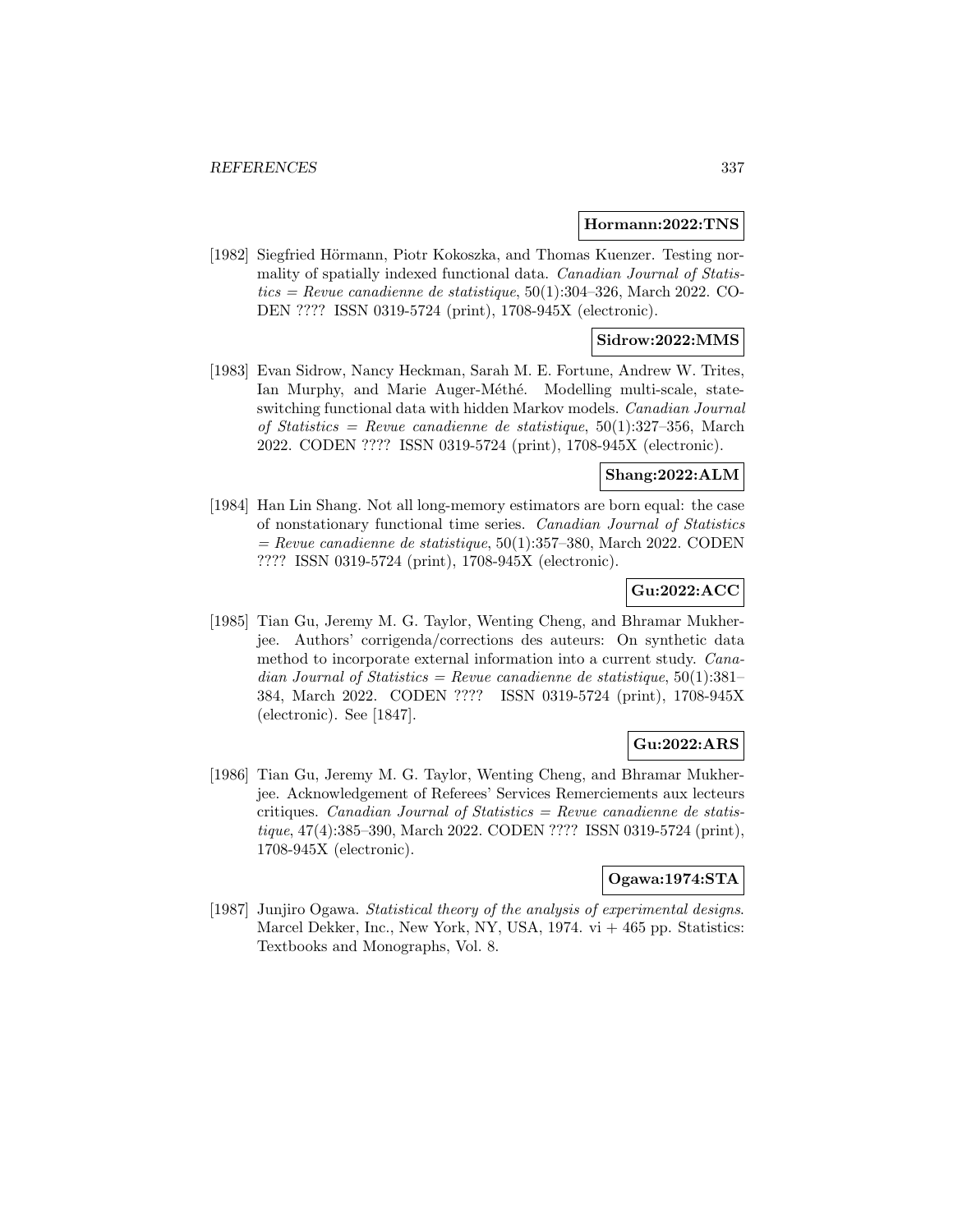#### **Fraser:1976:PST**

[1988] D. A. S. (Donald Alexander Stuart) Fraser. Probability and Statistics: Theory and Applications. Duxbury Press, North Scituate, MA, USA, 1976. ISBN 0-87872-099-5. xi + 623 pp. LCCN QA273 .F82.

#### **Anderson:1977:BMS**

[1989] Theodore Wilbur Anderson, Somesh Das Gupta, and George Peter Hansbenno Styan. A Bibliography of Multivariate Statistical Analysis. Robert E. Krieger Publishing Company, Huntington, NY, USA, 1977. ISBN 0-88275-477-7. x + 642 pp. LCCN Z6654.M8 A53 1977 QA278.

## **Cassel:1977:FIS**

[1990] Claes Cassel, Carl-Erik Särndal, and Jan Håkan Wretman. Foundations of Inference in Survey Sampling. Wiley series in probability and mathematical statistics. John Wiley, New York, NY, USA, 1977. ISBN 0-471-02563-1. xi + 192 pp. LCCN QA276.6 .C34.

### **Chambers:1977:CMD**

[1991] John M. Chambers. Computational Methods for Data Analysis. Wiley series in probability and mathematical statistics. John Wiley, New York, NY, USA, 1977. ISBN 0-471-02772-3. xi + 268 pp. LCCN QA276.4 .C48 1977.

### **Dixon:1977:BBC**

[1992] Wilfrid Joseph Dixon and M. B. (Morton B.) Brown, editors. BMDP-77, Biomedical Computer Programs, P-series. University of California Press, Berkeley, CA, USA, 1977. ISBN 0-520-03569-0. xiii + 880 pp. LCCN RA409.5 .C33 1977.

## **Fienberg:1977:ACC**

[1993] Stephen E. Fienberg. The Analysis of Cross-Classified Categorical Data. MIT Press, Cambridge, MA, USA, 1977. ISBN 0-262-06063-9. x + 151 pp. LCCN QA278 .F53.

## **Giri:1977:MSI**

[1994] Narayan C. Giri. Multivariate Statistical Inference. Probability and mathematical statistics. Academic Press, New York, USA, 1977. ISBN 0-12-285650-3. xvi + 319 pp. LCCN QA278 .G56.

## **Krishnan:1977:MMS**

[1995] P. (Parameswara) Krishnan, editor. Mathematical Models of Sociology, volume 24 of Sociological review monograph. University of Keele, Keele,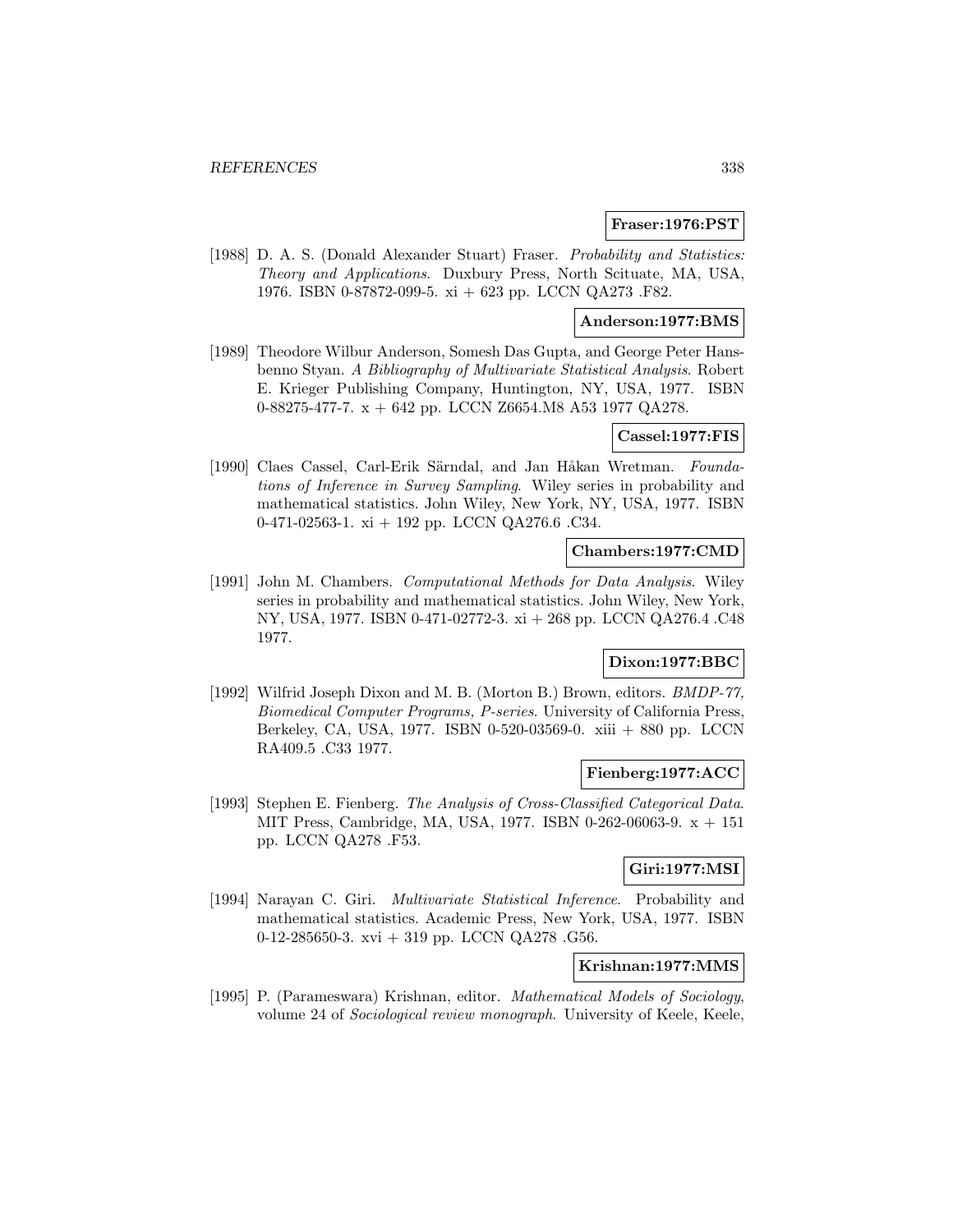UK, 1977. ISBN 0-904425-03-7. 229 pp. LCCN HM15 .S545 no. 24 HM24.

### **Mathai:1977:CNP**

[1996] A. M. Mathai and Giorgio Pederzoli. Characterizations of the Normal Probability Law. John Wiley, New York, NY, USA, 1977. ISBN 0-470- 99322-7. x + 149 pp. LCCN QA273.6 .M37.

# **Mathai:1977:PS**

[1997] A. M. Mathai. *Probability and statistics*. MacMillan Publishing Company, New York, NY, USA, 1977. ISBN 0-333-90115-0. xv + 406 pp. LCCN QA273 .M38. URL http://catalog.hathitrust.org/api/ volumes/oclc/4276431.html.

### **Odeh:1977:PBS**

[1998] Robert E. Odeh et al. Pocket Book of Statistical Tables. Statistics, textbooks and monographs; v. 22. Marcel Dekker, Inc., New York, NY, USA, 1977. ISBN 0-8247-6515-X. x + 166 pp. LCCN QA276.25 .P6.

### **Owen:1977:STM**

[1999] D. B. (Donald Bruce) Owen and R. Odeh. Selected Tables in Mathematical Statistics, volume 5 of Selected tables in mathematical statistics. American Mathematical Society, Providence, RI, USA, 1977. ISBN 0- 8218-1905-4. 263 pp. LCCN QA276.25 .S43 vol. 5.

#### **Wonnacott:1977:IS**

[2000] Thomas H. Wonnacott and Ronald J. Wonnacott. Introductory Statistics. Wiley series in probability and mathematical statistics. John Wiley, New York, NY, USA, 3d edition, 1977. ISBN 0-471-95982-0. xxii + 650 pp. LCCN HA29 .W62 1977.

## **Dubuc:1978:POC**

[2001] Serge Dubuc. Problèmes d'optimisation en calcul des probabilités, volume 62 of Séminaire de mathématiques supérieures [Seminar on Higher Mathematics). Presses de l'Université de Montréal, Montréal, QC, Canada, 1978. ISBN 0-8405-0413-6. 137 pp. LCCN QA273 .D784.

#### **Freedman:1978:IMS**

[2002] David Freedman, Robert Pisani, and Robert Purves. Instructor's Manual for Statistics. W. W. Norton & Co., New York, NY, USA, 1978. ISBN 0-393-09041-8. 135 pp. LCCN QA276 .F74 1978 Suppl.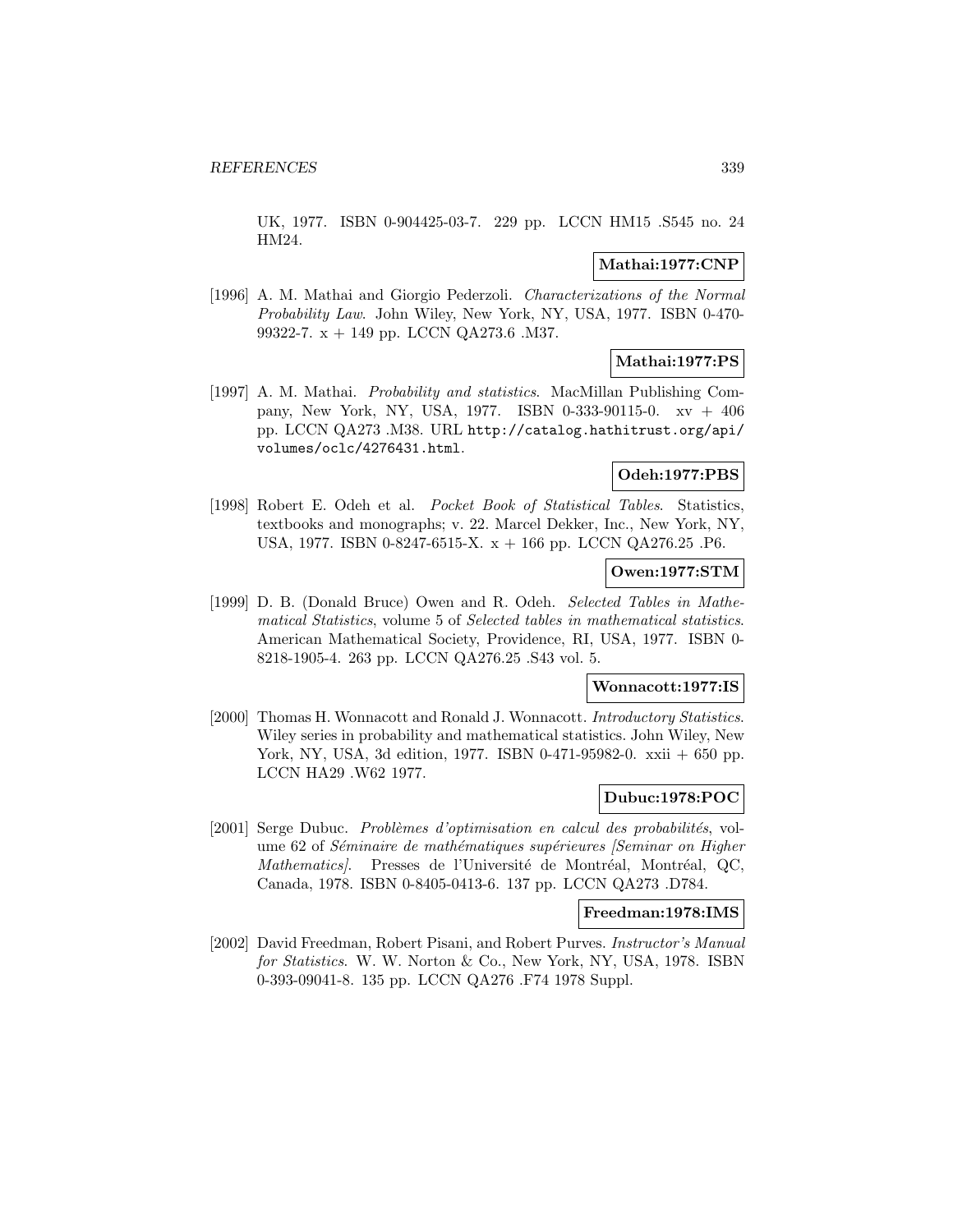### **Freedman:1978:S**

[2003] David Freedman, Robert Pisani, and Roger Purves. Statistics. W. W. Norton & Co., New York, NY, USA, 1978. ISBN 0-393-09076-0. xv + 506 + 83 pp. LCCN QA276 .F683 1978.

## **Krotki:1978:DDS**

[2004] Karol Jósef Krótki, editor. Developments in Dual System Estimation of Population Size and Growth. University of Alberta Press, Edmonton, AB, Canada, 1978. ISBN 0-88864-017-X. xviii + 260 pp. LCCN HB886 .D48.

## **Kruskal:1978:IES**

[2005] William Kruskal and Judith M. Tanur, editors. International Encyclopedia of Statistics. Free Press, New York, NY, USA, 1978. ISBN 0-02- 917960-2 (paperback). xxi + 1350 (2 volumes) pp. LCCN HA17 .I63.

### **Letac:1978:CMP**

[2006] Gérard Letac. *Chaînes de Markov sur les permutations*, volume 63 of Séminaire de mathématiques supérieures [Seminar on Higher Mathematics). Presses de l'Université de Montréal, Montréal, QC, Canada, 1978. ISBN 0-8405-0412-8. 117 pp. LCCN QA274.7 .L47.

# **Malliavin:1978:GDS**

[2007] Paul Malliavin. Géométrie différentielle stochastique, volume 64 of Séminaire de mathématiques supérieures [Seminar on Higher Mathematics). Presses de l'Université de Montréal, Montréal, QC, Canada, 1978. ISBN 0-8405-0425-X. 144 pp. LCCN ???? Notes prepared by Danièle Dehen and Dominique Michel.

### **Mathai:1978:FAS**

[2008] A. M. Mathai and Rajendra Kumar Saxena. The H-Function with Applications in Statistics and Other Disciplines. John Wiley, New York, NY, USA, 1978. ISBN 0-470-26380-6. xii + 192 pp. LCCN QA353.H9 M37.

## **Nash:1978:CNM**

[2009] John C. Nash. Compact Numerical Methods for Computers: Linear Algebra and Function Minimisation. Adam Hilger Ltd., Bristol, UK, 1978. ISBN 0-85274-330-0. 227 pp. LCCN QA184.N37 1978.

## **Neter:1978:AS**

[2010] John Neter, William Wasserman, G. A. Whitmore, Kenneth Schneider, Randall Byers, and Daniel Brick. Applied Statistics. Allyn and Bacon,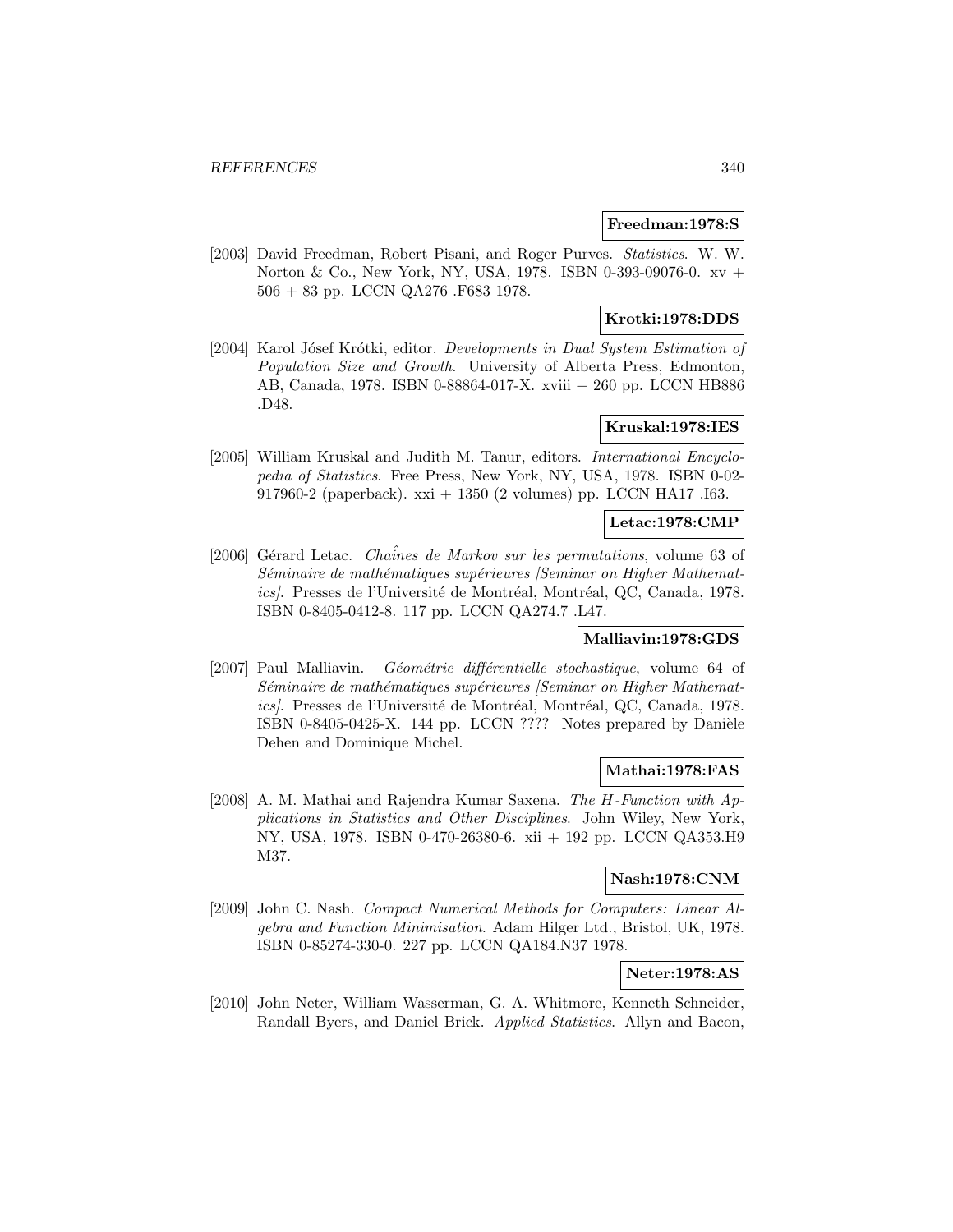Needham Heights, MA, USA, 1978. ISBN 0-205-05982-1, 0-205-05983-X (test manual),  $0-205-06038-2$  (solutions manual). xix + 743, 4 + 130 (test manual), iii  $+ 143$  (solutions manual) pp. LCCN QA276; HA29 .N437.

#### **Sankoff:1978:LVM**

[2011] David Sankoff, editor. *Linguistic Variation: Models and Methods*. Academic Press, New York, USA, 1978. ISBN 0-12-618850-5. xvii + 296 pp. LCCN P120.V37 L52.

## **Walpole:1978:PSE**

[2012] Ronald E. Walpole and Raymond H. Myers. Probability and Statistics for Engineers and Scientists. MacMillan Publishing Company, New York, NY, USA, second edition, 1978. ISBN 0-02-424110-5. xii + 580 pp. LCCN TA340 .W35 1978.

### **Whitmore:1978:SDA**

[2013] G. A. Whitmore and M. Chapman Findlay, editors. Stochastic Dominance: an Approach to Decision-Making Under Risk. Lexington Books, Lexington, MA, USA, 1978. ISBN 0-669-01310-2. xiv + 398 pp. LCCN HG174 .S76.

# **Williams:1978:SS**

[2014] Bill Williams. A Sampler on Sampling. Wiley series in probability and mathematical statistics. John Wiley, New York, NY, USA, 1978. ISBN 0-471-03036-8. xv + 254 pp. LCCN QA276.6 .W54 1978.

#### **Blake:1979:IAP**

[2015] Ian F. Blake. An Introduction to Applied Probability. John Wiley, New York, NY, USA, 1979. ISBN 0-471-03210-7. 528 pp. LCCN QA273 .B586.

### **Brillinger:1979:MS**

[2016] David R. Brillinger et al. Mathematical Statistics, volume 5 of Selecta Statistica Canadiana; Selecta Statistica Canadiana; Mathematical statistics. Selecta Statistica Canadiana, Department of Mathematics, McMaster University, Hamilton, ON, Canada, 1979. ISBN 0-920788-04-1. 150 pp. LCCN ????

### **Das:1979:DAE**

[2017] M. N. (Manindra Nath) Das and Narayan C. Giri. Design and Analysis of Experiments. John Wiley, New York, NY, USA, 1979. ISBN 0-470- 26861-1. vii + 295 pp. LCCN QA279 .D35 1979.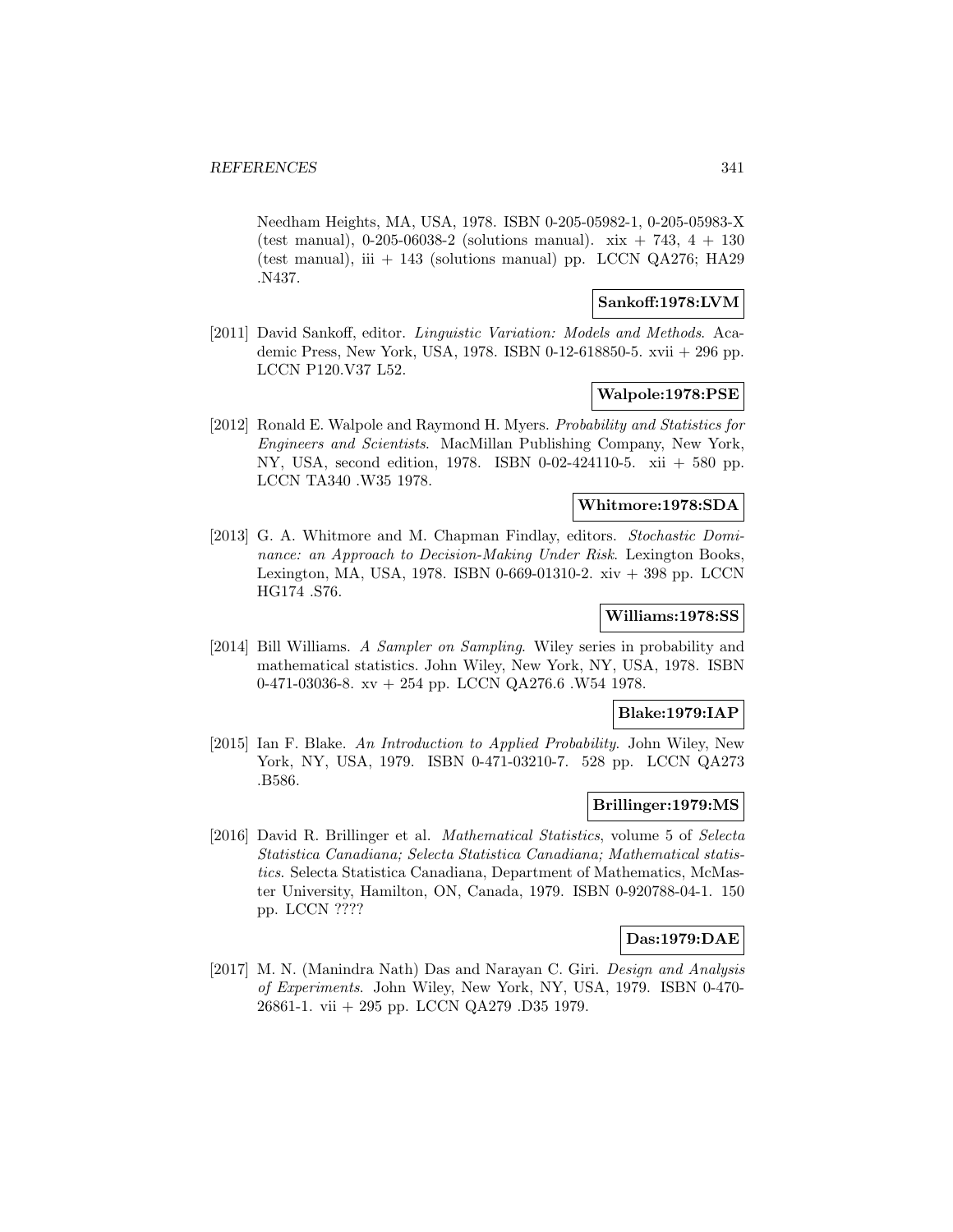### **Flaherty:1979:PGD**

[2018] David H. Flaherty. Privacy and Government Data Banks: an International Perspective. Mansell, London, UK, 1979. ISBN 0-7201-0930-2. 353 pp. LCCN K3560 .F53.

#### **Geramita:1979:ODQ**

[2019] A. V. Geramita and Jennifer Seberry. Orthogonal Designs: Quadratic Forms and Hadamard Matrices, volume 45 of Lecture notes in pure and applied mathematics. Marcel Dekker, Inc., New York, NY, USA, 1979. ISBN 0-8247-6774-8. x + 460 pp. LCCN QA166.4 .G47.

# **Goodman:1979:MAC**

[2020] Leo A. Goodman and William Kruskal. Measures of Association for Cross Classifications, volume 1 of Springer series in statistics. Springer-Verlag, Berlin, Germany / Heidelberg, Germany / London, UK / etc., 1979. ISBN 0-387-90443-3. x + 146 pp. LCCN HM24 .G627. With a foreword by Stephen E. Fienberg.

#### **Kocherlakota:1979:PP**

[2021] K. Kocherlakota. A Primer in Probability. Statistics, textbooks and monographs; v. 28. Marcel Dekker, Inc., New York, NY, USA, 1979. ISBN 0-8247-6836-1. viii + 326 pp. LCCN QA273 .S766.

# **Marshall:1979:ITM**

[2022] Albert W. Marshall and Ingram Olkin. Inequalities: Theory of Majorization and its Applications, volume 143 of Mathematics in science and engineering. Academic Press, New York, USA, 1979. ISBN 0-12-473750-1. xx + 569 pp. LCCN QA295 .M42. URL http://www.loc.gov/catdir/description/els031/79050218.html; http://www.loc.gov/catdir/toc/els031/79050218.html.

# **Mathai:1979:PS**

[2023] Arakaparampil M. Mathai and Pushpa N. Rathie. Probability and Statistics. MacMillan Publishing Company, New York, NY, USA, 1979. ISBN 0-333-19056-4.  $xy + 406$  pp. LCCN ????

#### **Mohanty:1979:LPC**

[2024] Gopal Mohanty. Lattice Path Counting and Applications. Probability and mathematical statistics. Academic Press, New York, USA, 1979. ISBN 0-12-504050-4. xi + 185 pp. LCCN QA273.45 .M63.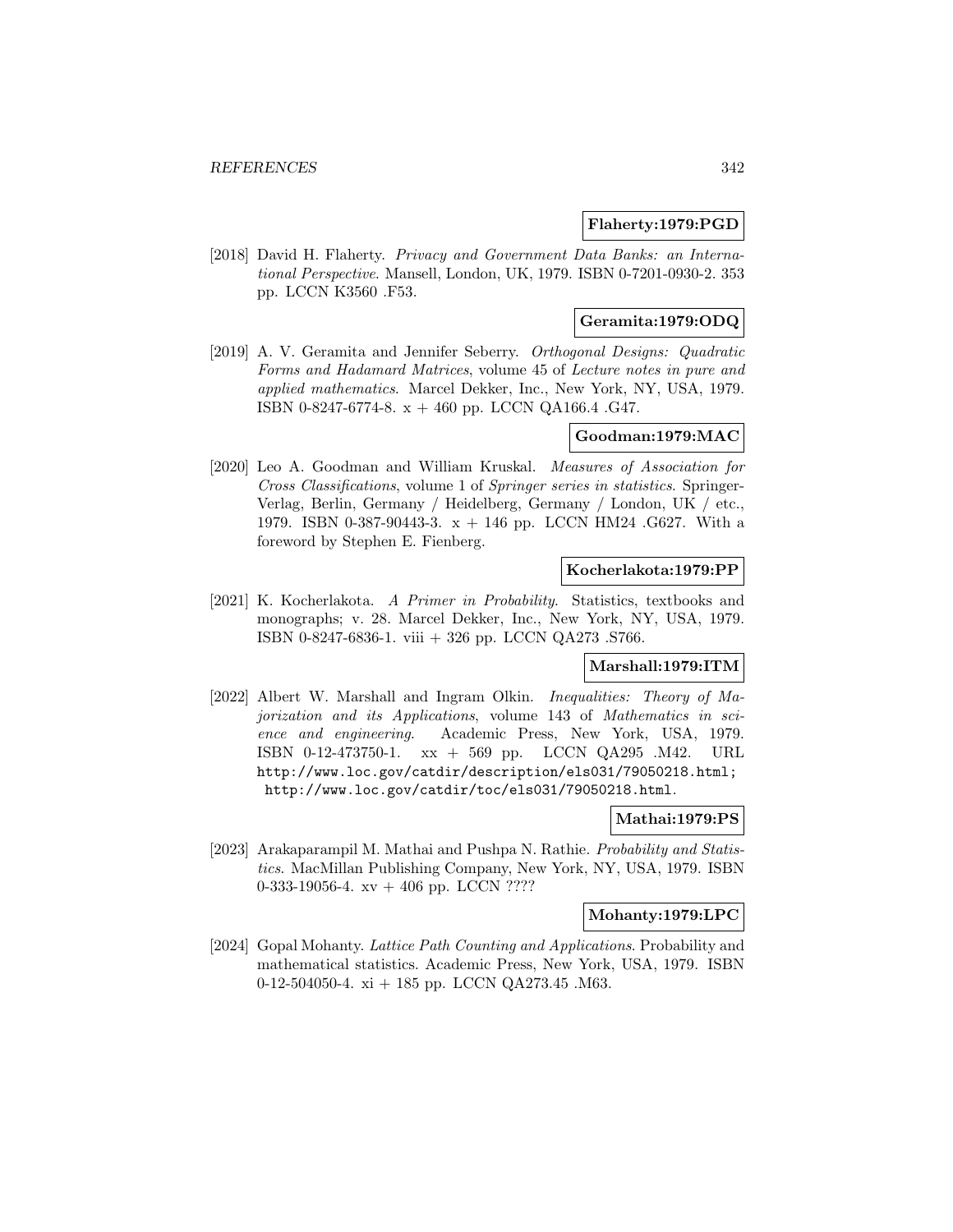#### **Narayana:1979:LPC**

[2025] T. V. (Tadepalli Venkata) Narayana. Lattice Path Combinatorics, with Statistical Applications, volume 23 of Mathematical expositions. University of Toronto Press, Toronto, ON, Canada, 1979. ISBN 0-8020-5405-6. xii + 106 pp. LCCN QA276 .N33.

## **Nash:1979:CNM**

[2026] John C. Nash. Compact numerical methods for computers: linear algebra and function minimisation. John Wiley, New York, NY, USA, 1979. ISBN 0-470-26559-0. ix + 227 pp. A Halsted Press Book.

## **Srivastava:1979:IMS**

[2027] M. S. Srivastava and C. G. Khatri. An Introduction to Multivariate Statistics. North-Holland Publishing Co., Amsterdam, The Netherlands, 1979. ISBN 0-444-00302-9. xvi + 350 pp. LCCN QA278 .S69.

#### **Adler:1980:PCI**

[2028] Hans J. Adler and David Allan Brusegard. Perspectives Canada III. Ministre des Approvisionnements et Services Canada, Ottawa, ON, Canada, 1980. ISBN 0-660-90202-8. 312 pp. LCCN HA742 .C355 1980.

### **Afriat:1980:DFS**

[2029] S. N. Afriat. Demand Functions and the Slutsky Matrix, volume 7 of Princeton studies in mathematical economics. Princeton University Press, Princeton, NJ, USA, 1980. ISBN 0-691-04222-5. xii + 269 pp. LCCN HB801 .A33. URL http://www.loc.gov/catdir/ enhancements/fy1411/79083973-d.html.

#### **Hubert:1980:BQ**

[2030] J. J. (John Joseph) Hubert and E. M. (Edward M.) Carter. Biostatistics, 1064 Questions. Kendall/Hunt Pub., Dubuque, IA, USA, preliminary edition, 1980. ISBN 0-8403-2287-9 (paperback). 155 pp. LCCN QH323.5 .H82 1980.

# **Kalbfleisch:1980:SAF**

[2031] J. D. Kalbfleisch and Ross L. Prentice. The Statistical Analysis of Failure Time Data. Wiley series in probability and mathematical statistics. John Wiley, New York, NY, USA, 1980. ISBN 0-471- 05519-0. xi + 321 pp. LCCN QA270 .K34. URL http://www. loc.gov/catdir/description/wiley037/79021889.html; http:/ /www.loc.gov/catdir/enhancements/fy0607/79021889-b.html; http: //www.loc.gov/catdir/toc/onix02/79021889.html.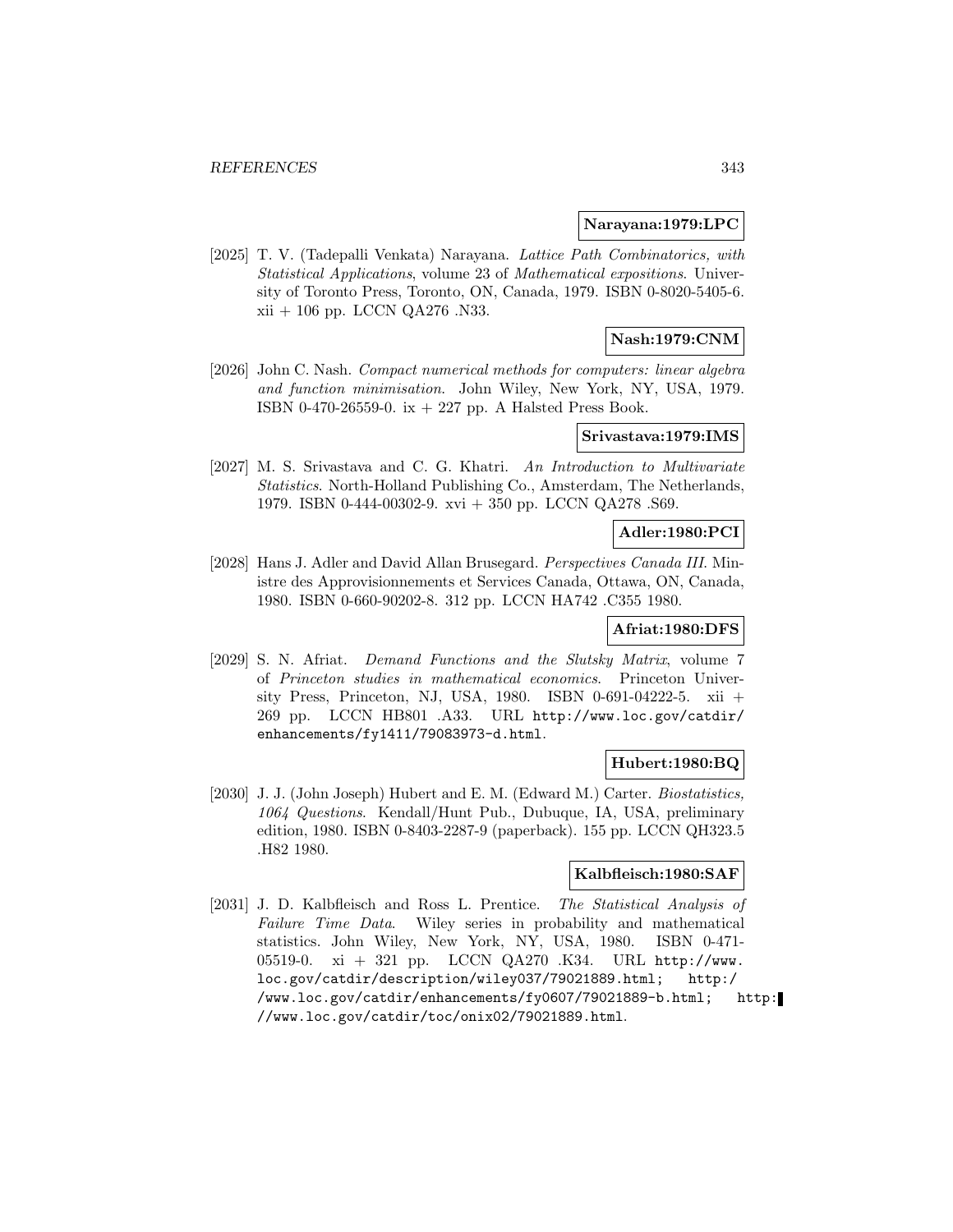#### **Neff:1980:DSM**

[2032] Norman D. Neff and Joseph I. Naus. The distribution of the size of the maximum cluster of points on a line, volume 6 of Selected Tables in Mathematical Statistics. American Mathematical Society, Providence, RI, USA, 1980. ISBN 0-8218-1906-2. vii + 207 pp. LCCN ????

### **Nishisato:1980:ACD**

[2033] Shizuhiko Nishisato. Analysis of Categorical Data: Dual Scaling and Its Applications, volume 24 of Mathematical expositions. University of Toronto Press, Toronto, ON, Canada, 1980. ISBN 0-8020-5489-7. ISSN 0076-5333. xiii + 276 pp. LCCN QA278 .N57.

#### **Odeh:1980:TNT**

[2034] Robert E. Odeh and D. B. (Donald Bruce) Owen. Tables for Normal Tolerance Limits, Sampling Plans, and Screening. Statistics, textbooks and monographs; v. 32. Marcel Dekker, Inc., New York, NY, USA, 1980. ISBN 0-8247-6944-9. ix + 316 pp. LCCN TS156 .O26.

#### **Sinha:1980:LTR**

[2035] S. K. (Snehesh Kumar) Sinha and B. K. (Balvant Keshav) Kale. Life Testing and Reliability Estimation. John Wiley, New York, NY, USA, 1980. ISBN 0-470-26911-1, 0-85226-820-3. vi + 196 pp. LCCN QA276 .S53. URL http://www.gbv.de/dms/hbz/toc/ht002578317.pdf.

#### **Brillinger:1981:TSD**

[2036] David R. Brillinger. Time Series: Data Analysis and Theory. Holden-Day series in time series analysis. Holden-Day, San Francisco, CA, USA, expanded edition, 1981. ISBN 0-8162-1150-7. xii  $+ 540$  pp. LCCN QA280 .B74 1981.

## **Freedman:1981:DMM**

[2037] H. I. Freedman. Deterministic Mathematical Models in Population Ecology, volume 57 of Pure and applied Mathematics. Marcel Dekker, Inc., New York, NY, USA, 1981. ISBN 0-8247-6653-9. x + 254 pp. LCCN ????

#### **Grassmann:1981:SSM**

[2038] Winfried K. Grassmann. Stochastic Systems for Management. North-Holland Publishing Co., Amsterdam, The Netherlands, 1981. ISBN 0- 444-00449-1. xii + 358 pp. LCCN T57.6 .G72 1981.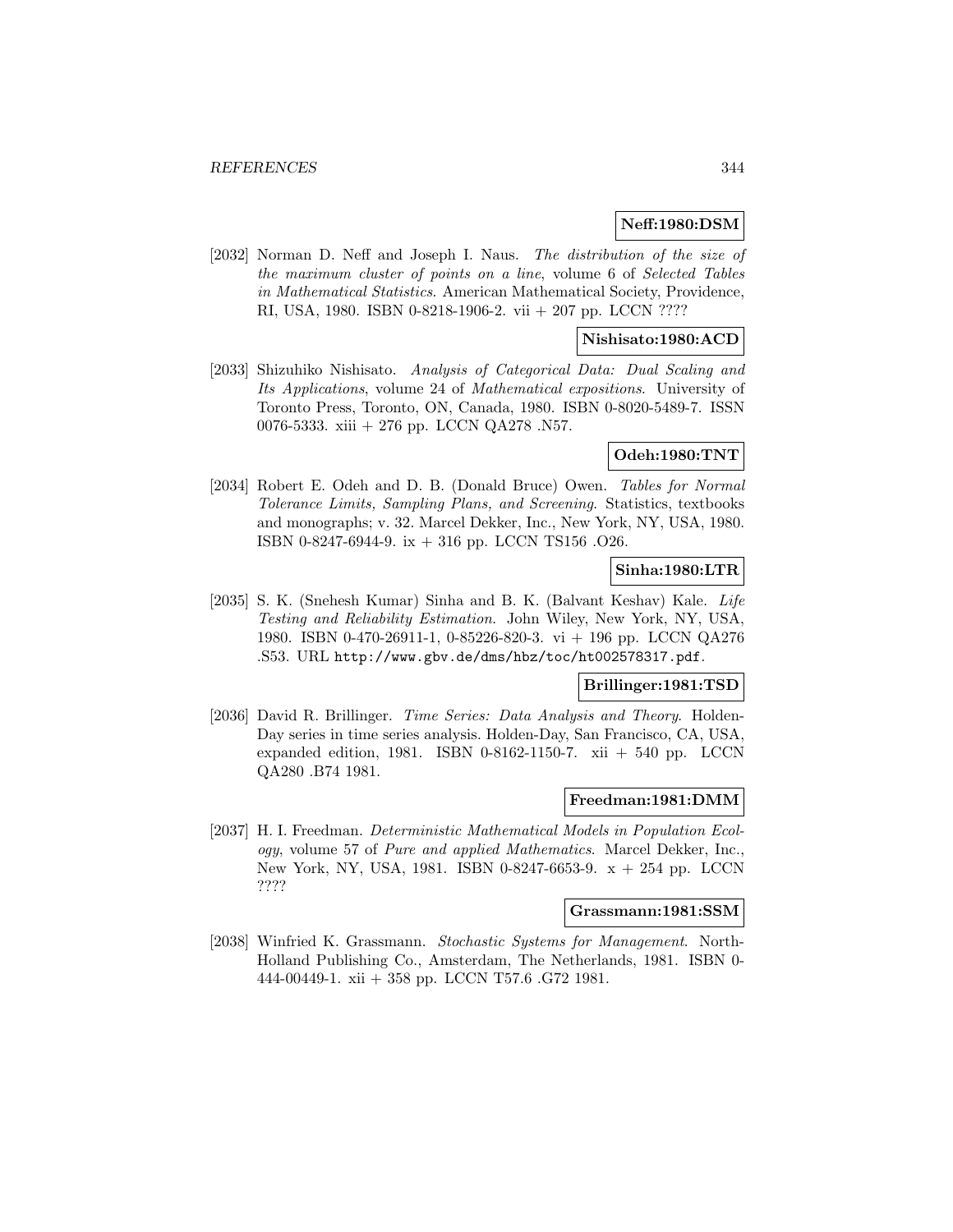#### **Kanasewich:1981:TSA**

[2039] E. R. Kanasewich. Time Sequence Analysis in Geophysics. University of Alberta Press, Edmonton, AB, Canada, third edition, 1981. ISBN 0-88864-074-9. xiii + 480 pp. LCCN QC806 .K36 1981.

#### **Meeker:1981:PTN**

[2040] William Q. Meeker, Larry W. Cornwell, and Leo Avedis Aroian. The Product of Two Normally Distributed Random Variables, volume 7 of Selected tables in mathematical statistics. American Mathematical Society, Providence, RI, USA, 1981. ISBN 0-8218-1907-0. ISSN 0094-8837. vii + 256 pp. LCCN QA276.25 .S43 vol. 7 QA274.

#### **Mikhail:1981:AAS**

[2041] Edward M. Mikhail and Gordon Gracie. Analysis and Adjustment of Survey Measurements. Van Nostrand Reinhold Co., New York, NY, USA, 1981. ISBN 0-442-25369-9. xii + 340 pp. LCCN TA549 .M537.

#### **Wonnacott:1981:RSC**

[2042] Thomas H. Wonnacott and Ronald J. Wonnacott. Regression, a Second Course in Statistics. Wiley series in probability and mathematical statistics. John Wiley, New York, NY, USA, 1981. ISBN 0-471-95974-X. xix + 556 pp. LCCN QA278.2 .W66.

### **Guttman:1982:IES**

[2043] Irwin Guttman, S. S. (Samuel Stanley) Wilks, and J. Stuart Hunter. Introductory Engineering Statistics. Wiley series in probability and mathematical statistics. John Wiley, New York, NY, USA, third edition, 1982. ISBN 0-471-07859-X. xi + 580 pp. LCCN TA340 .G8 1982.

#### **Lawless:1982:SMM**

[2044] Jerald F. Lawless. Statistical Models and Methods for Lifetime Data. Wiley series in probability and mathematical statistics. Applied probability and statistics. John Wiley, New York, NY, USA, 1982. ISBN 0-471-08544-8. ISSN 0271-6356. xi + 580 pp. LCCN QA276 .L328. URL http://www.loc.gov/catdir/description/wiley034/ 81011446.html; http://www.loc.gov/catdir/enhancements/fy0607/ 81011446-b.html; http://www.loc.gov/catdir/toc/onix05/81011446. html.

#### **Wonnacott:1982:SDP**

[2045] Ronald J. Wonnacott and Thomas H. Wonnacott. Statistics: Discovering its Power. Wiley series in probability and mathematical statistics: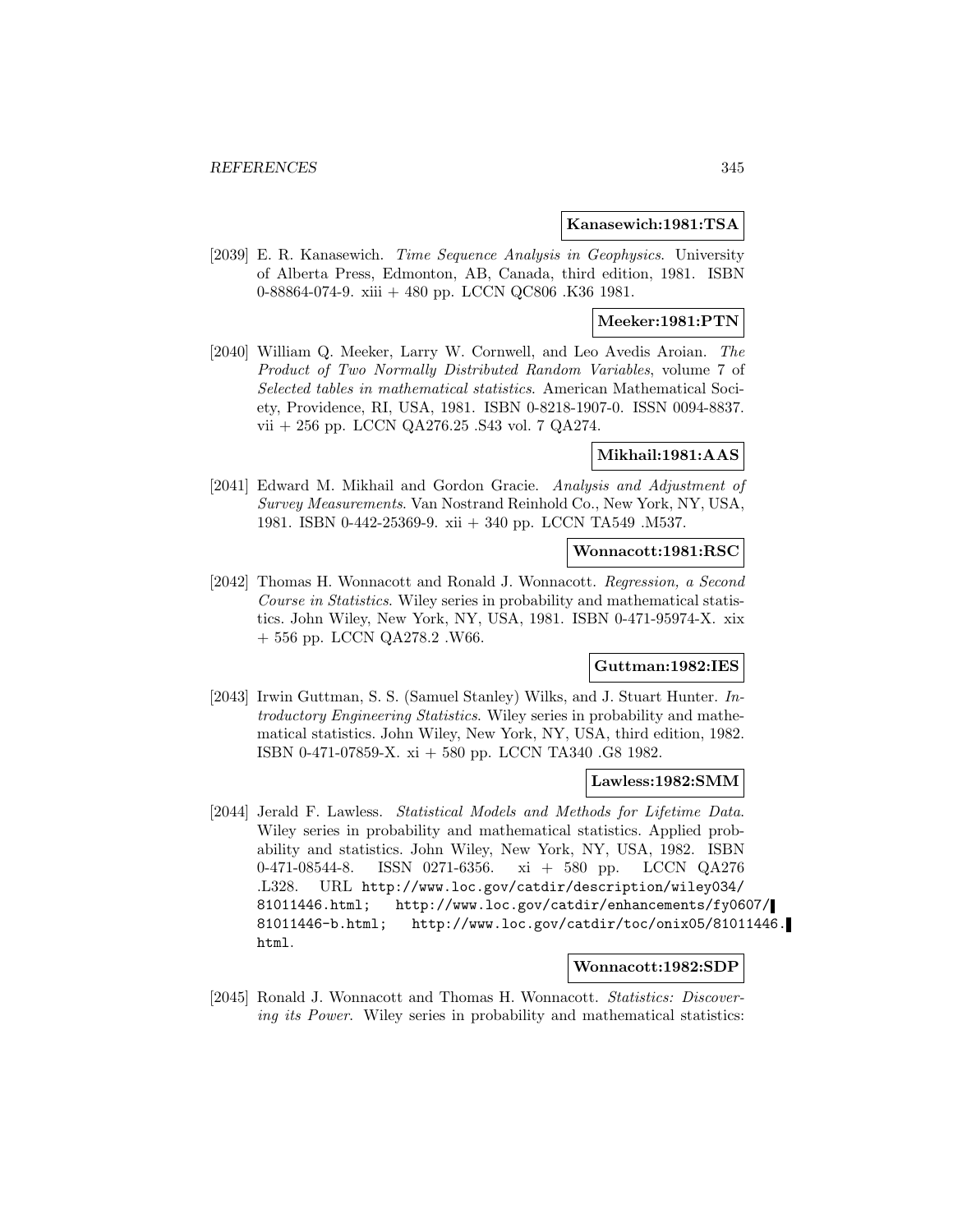Applied probability and statistics section. John Wiley, New York, NY, USA, 1982. ISBN 0-471-01412-5. ISSN 0271-6356. xviii + 378 pp. LCCN QA276.12 .W66.

### **Abraham:1983:SMF**

[2046] Bovas Abraham and Johannes Ledolter. Statistical Methods for Forecasting. Wiley series in probability and mathematical statistics, Applied probability and statistics. John Wiley, New York, NY, USA, 1983. ISBN 0-471-86764-0. ISSN 0271-6336. xv + 445 pp. LCCN QA279.2 .A27 1983. URL http://www.loc.gov/catdir/bios/wiley043/83007006.html; http://www.loc.gov/catdir/description/wiley035/83007006.html; http://www.loc.gov/catdir/toc/onix06/83007006.html.

### **Basilevsky:1983:MAS**

[2047] Alexander Basilevsky. Matrix Algebra in the Statistical Sciences. North-Holland Publishing Co., Amsterdam, The Netherlands, 1983. ISBN 0- 444-00756-3. xiii + 389 pp. LCCN ????

#### **Freedman:1983:ACM**

[2048] David Freedman. Approximating Countable Markov Chains. Springer-Verlag, Berlin, Germany / Heidelberg, Germany / London, UK / etc., second edition, 1983. ISBN 0-387-90804-8. x + 140 pp. LCCN QA274.7 .F73 1983.

### **Freedman:1983:BMD**

[2049] David Freedman. Brownian Motion and Diffusion. Springer-Verlag, Berlin, Germany / Heidelberg, Germany / London, UK / etc., 1983. ISBN 0-387-90805-6. xii + 231 pp. LCCN QA274.75 .F74 1983.

### **Freedman:1983:MC**

[2050] David Freedman. Markov Chains. Springer-Verlag, Berlin, Germany / Heidelberg, Germany / London, UK / etc., 1983. ISBN 0-387-90808-0. xiv + 382 pp. LCCN QA274.7 .F74 1983. Corrected reprint of the 1971 original.

#### **Sankoff:1983:TWS**

[2051] David Sankoff and Joseph B. Kruskal, editors. Time Warps, String Edits, and Macromolecules: the Theory and Practice of Sequence Comparison. Addison-Wesley Pub. Co., Advanced Book Program, Reading, MA, USA, 1983. ISBN 0-201-07809-0. xii + 382 pp. LCCN QA292 .T55 1983.

## **Srivastava:1983:IAM**

[2052] M. S. Srivastava and E. M. (Edward M.) Carter. An Introduction to Applied Multivariate Statistics. North-Holland Publishing Co., Amsterdam,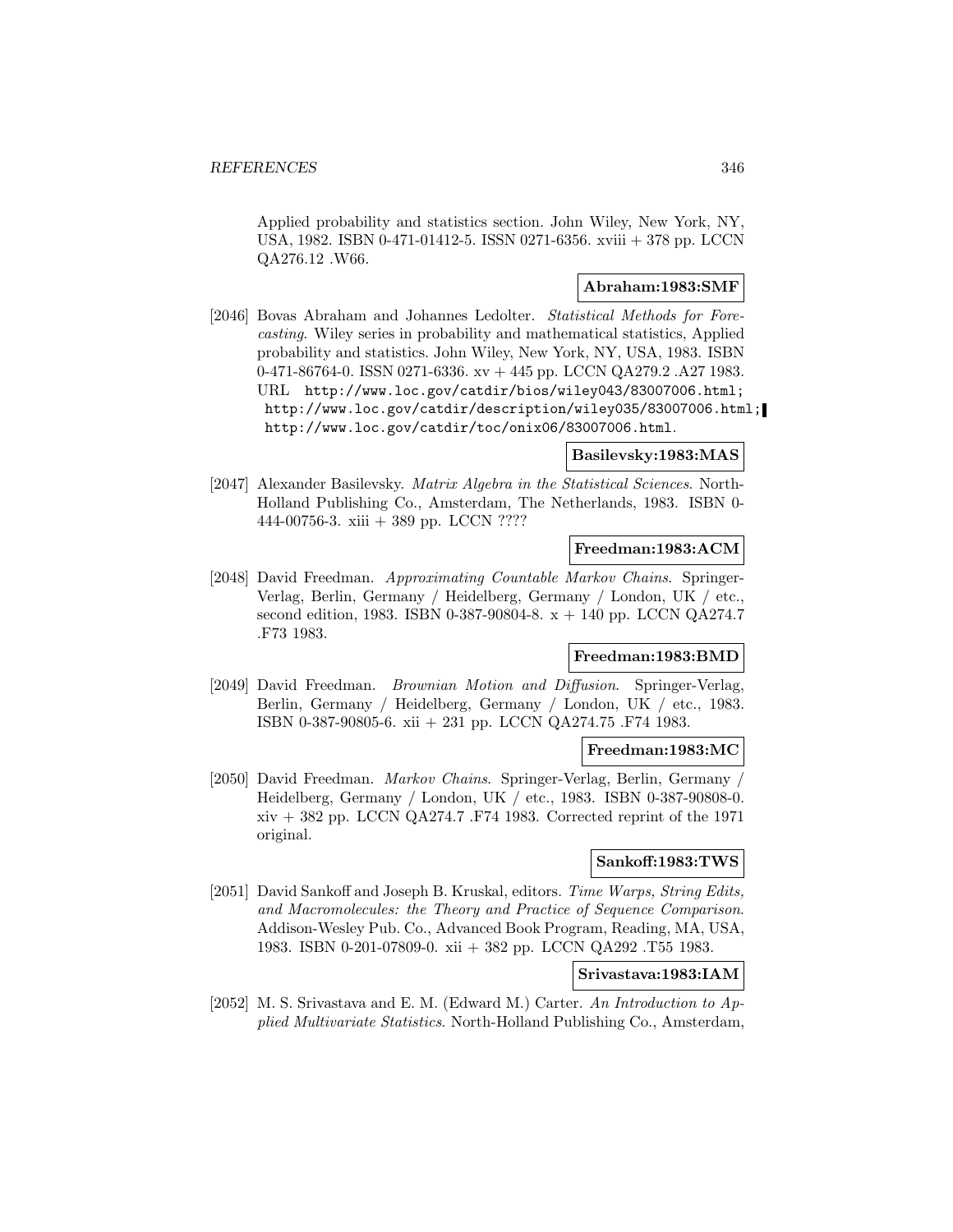The Netherlands, 1983. ISBN 0-444-00621-4. x + 394 pp. LCCN QA278 .S687 1983.

## **Greenwood:1985:CSI**

[2053] P. E. Greenwood and Al $\S$ bert Nikolaevich Shirëiiaev. *Contiguity and* the Statistical Invariance Principle, volume 1 of Stochastics monographs, theory and applications of stochastic processes. Gordon and Breach, New York, NY, USA, 1985. ISBN 2-88124-013-5 (Switzerland). ISSN 0275- 5785. viii + 236 pp. LCCN QA274 .G74 1985.

## **Keyfitz:1985:AMD**

[2054] Nathan Keyfitz. Applied Mathematical Demography. Springer texts in statistics. Springer-Verlag, Berlin, Germany / Heidelberg, Germany / London, UK / etc., second edition, 1985. ISBN 0-387-96155-0. xxi + 441 pp. LCCN HB849.51 .K49 1985.

#### **Miettinen:1985:TEP**

[2055] Olli S. (Olli Sakari) Miettinen. Theoretical Epidemiology: Principles of Occurrence Research in Medicine. A Wiley medical publication. John Wiley, New York, NY, USA, 1985. ISBN 0-471-86769-1. xxii + 359 pp. LCCN RA652.4 .M54 1985.

## **Manoukian:1986:MCT**

[2056] Edward B. Manoukian. Modern Concepts and Theorems of Mathematical Statistics. Springer series in statistics. Springer-Verlag, Berlin, Germany / Heidelberg, Germany / London, UK / etc., 1986. ISBN 0-387- 96186-0. xvi + 156 pp. LCCN QA276 .M333 1986.

#### **Constantine:1987:CTS**

[2057] Gregory M. Constantine. Combinatorial theory and statistical design. Wiley Series in Probability and Mathematical Statistics: Probability and Mathematical Statistics. John Wiley, New York, NY, USA, 1987. ISBN  $0-471-84097-1.$  xvi + 472 pp.

#### **Spanier:1987:AF**

[2058] Jerome Spanier and Keith B. Oldham. An Atlas of Functions. Hemisphere Publishing Corp., Washington, DC, USA, 1987. ISBN 0-89116- 573-8, 3-540-17395-1. ix + 700 pp. LCCN QA331 .S685 1987. See also the second edition [2064].

#### **Turner:1987:TTC**

[2059] Roland Turner, editor. Thinkers of the twentieth century. St. James Press, Chicago, IL, USA, second edition, 1987. ISBN 0-912289-83-X. viii + 977 pp.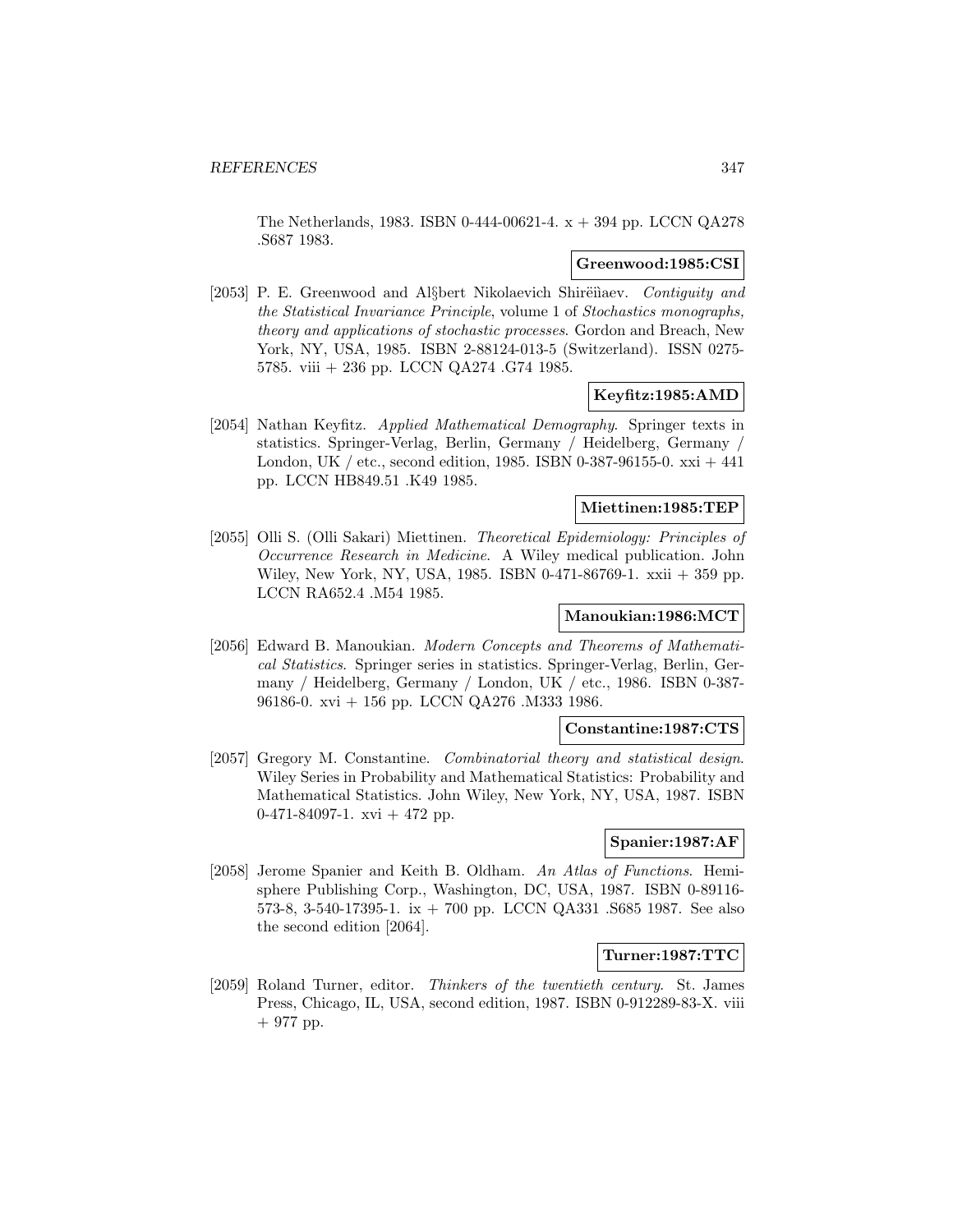## **Das:1988:DAE**

[2060] M. N. Das and N. C. Giri. *Design and analysis of experiments*. John Wiley, New York, NY, USA, second edition, 1988. ISBN 0-470-20714-0.  $xii + 488$  pp.

## **Nash:1990:CNM**

[2061] J. C. Nash. Compact numerical methods for computers. Adam Hilger Ltd., Bristol, UK, second edition, 1990. ISBN 0-85274-318-1; 0-85274-  $319-X. xii + 278$  pp. Linear algebra and function minimisation.

# **Ismail:1999:DRA**

[2062] Mourad E. H. Ismail and Dennis Stanton, editors. Dedicated to Richard A. Askey on the occasion of his 65th birthday. Part I. International Press, Somerville, MA, 1999. ISSN 1073-2772. 1–127 pp. In Methods Appl. Anal. **6** (1999), no. 1.

### **Das:2006:DAE**

[2063] M. N. (Manindra Nath) Das and Narayan C. Giri. Design and Analysis of Experiments. New Age International, New Delhi, India, 2 edition, 2006. ISBN 0-470-26861-1, 0-85226-158-6, 0-85226-914-5. 488 pp. LCCN QA279 .D35 1979.

### **Oldham:2009:AF**

[2064] Keith B. Oldham, Jan Myland, and Jerome Spanier, editors. An Atlas of Functions: With Equator, the Atlas Function Calculator. Springer-Verlag, Berlin, Germany / Heidelberg, Germany / London, UK / etc., second edition, 2009. ISBN 0-387-48807-3 (softcover), 0-387-48806-5 (hardcover). xi + 748 pp. LCCN QA331 .S685 2009. US\$129.95.

# **Freedman:2012:MC**

[2065] David Freedman. Markov Chains. Springer-Verlag, Berlin, Germany / Heidelberg, Germany / London, UK / etc., 2012. ISBN 1-4612-5502-3. 382 pp. LCCN QA274.7 .F74 2012.

# **Joffe:1978:BP**

[2066] Anatole Joffe and Peter Ney, editors. Branching Processes, volume 5 of Advances in Probability and Related Topics. Marcel Dekker, Inc., New York, NY, USA, 1978. ISBN 0-8247-6800-0. LCCN QA273.A1 A4 vol. 5 QA274.76.

## **Gupta:1980:MSA**

[2067] R. P. Gupta, editor. Multivariate Statistical Analysis: Proceedings of the Second Conference on Multivariate Statistical Inference held at Dalhousie